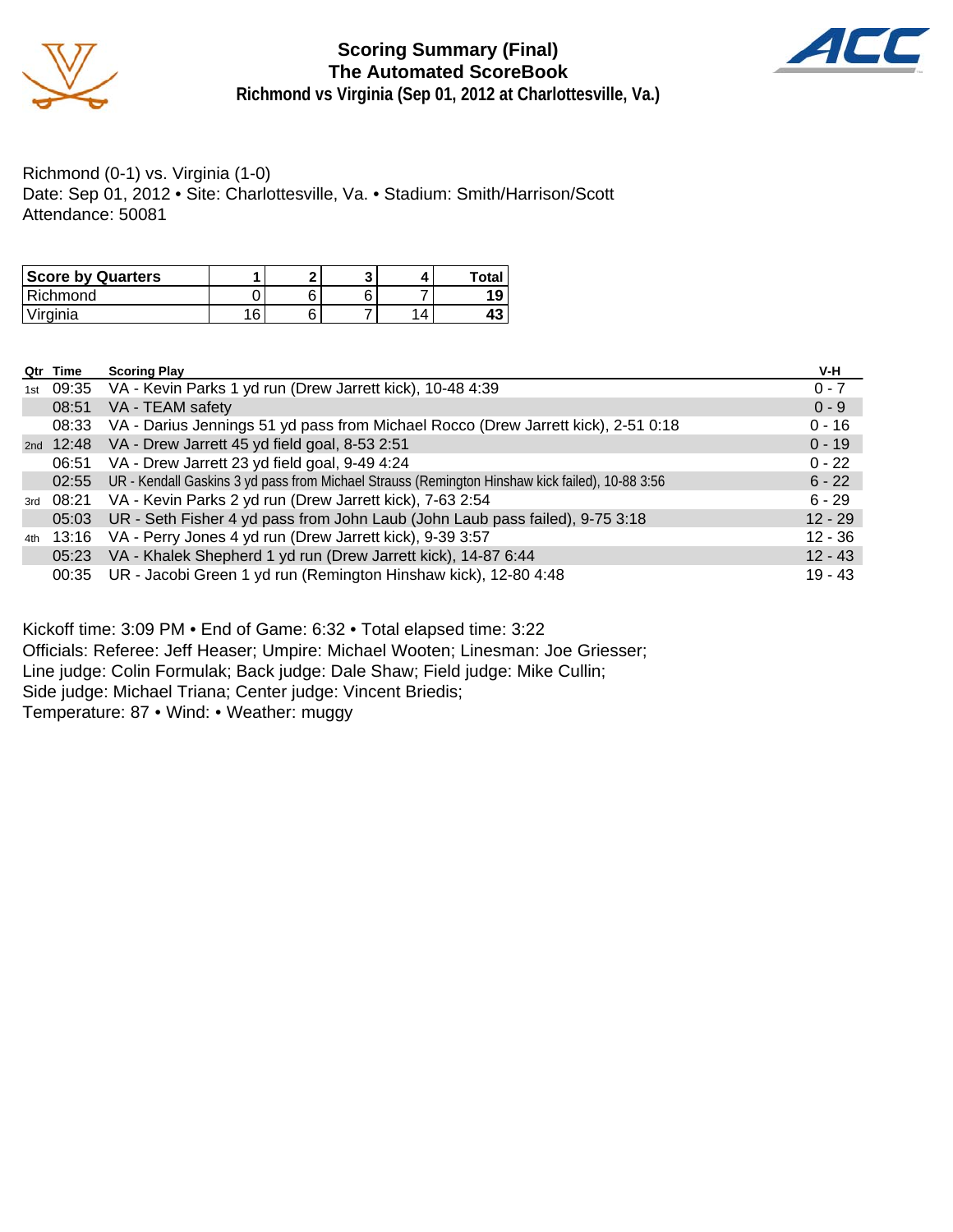



# **Team Statistics (Final) The Automated ScoreBook**

**Richmond vs Virginia (Sep 01, 2012 at Charlottesville, Va.)**

|                                | UR             | VA             |
|--------------------------------|----------------|----------------|
| <b>FIRST DOWNS</b>             | 16             | 28             |
| Rushing                        | $\overline{2}$ | 13             |
| Passing                        | 13             | 15             |
| Penalty                        | $\mathbf{1}$   | $\mathbf 0$    |
| <b>NET YARDS RUSHING</b>       | 28             | 184            |
| <b>Rushing Attempts</b>        | 21             | 42             |
| Average Per Rush               | 1.3            | 4.4            |
| <b>Rushing Touchdowns</b>      | $\mathbf{1}$   | $\overline{4}$ |
| <b>Yards Gained Rushing</b>    | 70             | 187            |
| <b>Yards Lost Rushing</b>      | 42             | 3              |
| <b>NET YARDS PASSING</b>       | 238            | 361            |
| Completions-Attempts-Int       | 24-43-0        | $30 - 43 - 0$  |
| Average Per Attempt            | 5.5            | 8.4            |
| <b>Average Per Completion</b>  | 9.9            | 12.0           |
| Passing Touchdowns             | 2              | 1              |
| <b>TOTAL OFFENSE YARDS</b>     | 266            | 545            |
| Total offense plays            | 64             | 85             |
| Average Gain Per Play          | 4.2            | 6.4            |
| Fumbles: Number-Lost           | $1 - 0$        | $1 - 0$        |
| Penalties: Number-Yards        | $3 - 25$       | $3 - 26$       |
| <b>PUNTS-YARDS</b>             | 8-345          | $3 - 124$      |
| Average Yards Per Punt         | 43.1           | 41.3           |
| Net Yards Per Punt             | 39.5           | 35.7           |
| Inside 20                      | 3              | $\overline{2}$ |
| 50+ Yards                      | 3              | 1              |
| <b>Touchbacks</b>              | $\mathbf{1}$   | 0              |
| Fair catch                     | 1              | 2              |
| <b>KICKOFFS-YARDS</b>          | 5-305          | 8-514          |
| Average Yards Per Kickoff      | 61.0           | 64.2           |
| Net Yards Per Kickoff          | 29.6           | 42.1           |
| <b>Touchbacks</b>              | 1              | 5              |
| Punt returns: Number-Yards-TD  | $1 - 17 - 0$   | $2 - 9 - 0$    |
| Average Per Return             | 17.0           | 4.5            |
| Kickoff returns: Number-Yds-TD | $3 - 52 - 0$   | 4-132-0        |
| Average Per Return             | 17.3           | 33.0           |
| Interceptions: Number-Yds-TD   | $0 - 0 - 0$    | $0 - 0 - 0$    |
| Fumble Returns: Number-Yds-TD  | $0 - 0 - 0$    | 0-0-0          |
| Miscellaneous Yards            | 0              | 0              |
| <b>Possession Time</b>         | 22:31          | 37:29          |
| 1st Quarter                    | 5:27           | 9:33           |
| 2nd Quarter                    | 6:49           | 8:11           |
| 3rd Quarter                    | 4:18           | 10:42          |
| 4th Quarter                    | 5:57           | 9:03           |
| <b>Third-Down Conversions</b>  | 4 of 15        | 8 of 16        |
| <b>Fourth-Down Conversions</b> | 2 of 3         | 2 of 3         |
| Red-Zone Scores-Chances        | $3 - 3$        | $5-6$          |
| Touchdowns                     | $3 - 3$        | 4-6            |
| Field goals                    | $0 - 3$        | $1 - 6$        |
| Sacks By: Number-Yards         | $0-0$          | 0-0            |
| <b>PAT Kicks</b>               | $1 - 2$        | $5-5$          |
| <b>Field Goals</b>             | 0-0            | $2 - 2$        |
| Points off turnovers           | 0              | $\mathbf 0$    |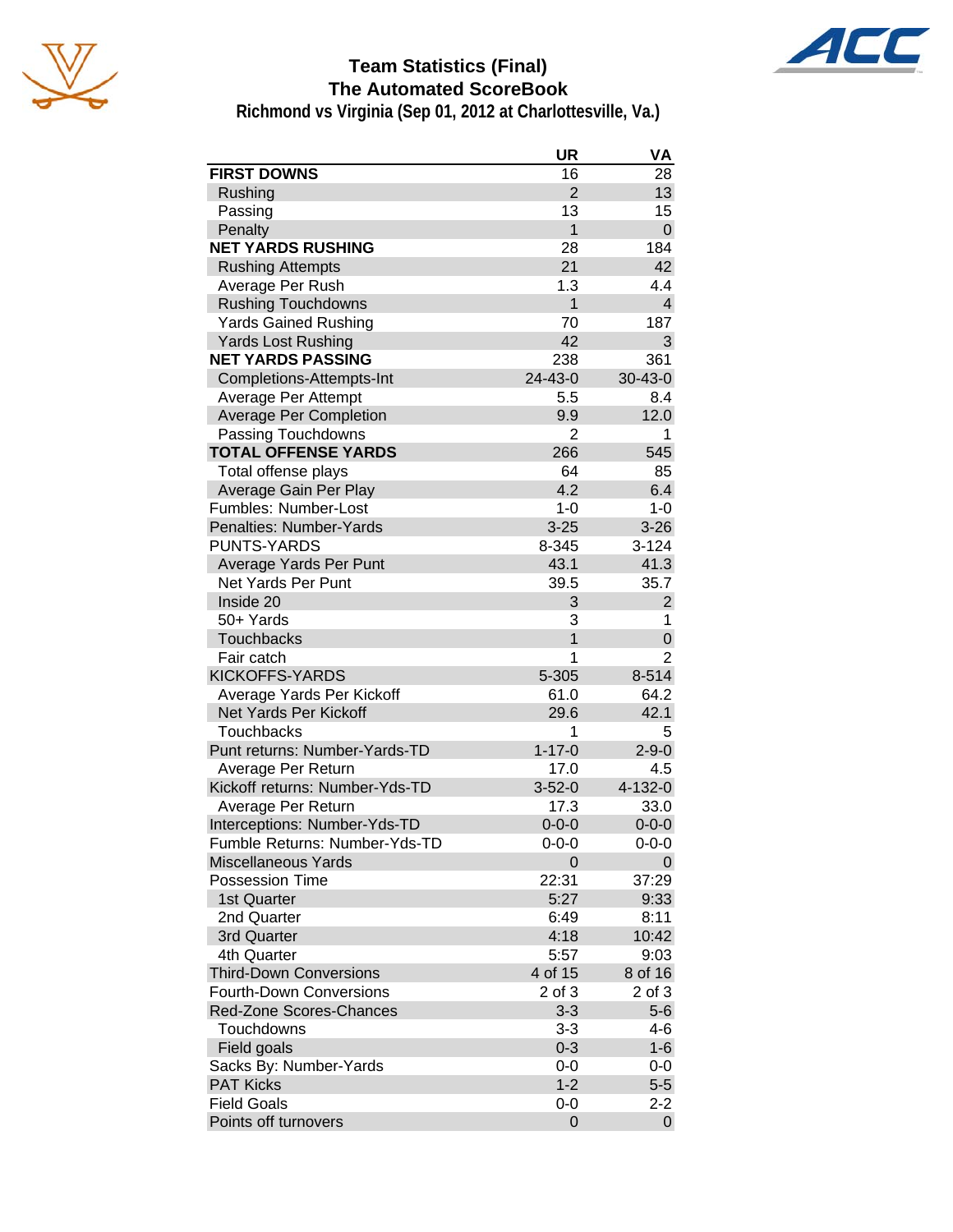

### **Individual Statistics (Final) The Automated ScoreBook**



**Richmond vs Virginia (Sep 01, 2012 at Charlottesville, Va.)**

### **Richmond Virginia**

| Rushing         |    | No. Gain Loss |    | <b>Net</b> | TD | Lq | Avg         |
|-----------------|----|---------------|----|------------|----|----|-------------|
| Kendall Gaskins | 4  | 38            | 0  | 38         | 0  | 21 | 9.5         |
| John Laub       | 6  | 17            | 0  | 17         | 0  | 6  | 2.8         |
| Jovan Smith     | 4  | 11            | 2  | 9          | 0  | 6  | 2.2         |
| Jacobi Green    | 4  | 4             | 0  | 4          |    |    | 1. $\Omega$ |
| Michael Strauss |    | 0             |    | -1         | 0  | 0  | $-1.0$      |
| TEAM            | 1  | 0             | 13 | $-13$      | 0  | 0  | $-13.0$     |
| Chase Boyer     |    | 0             | 26 | -26        | 0  | 0  | $-26.0$     |
| Totals          | 21 | 70            | 42 | 28         |    |    | 1.3         |

| <b>Passing</b>  | C-A-I         |     | Yds TD Long Sack |          |
|-----------------|---------------|-----|------------------|----------|
| John Laub       | $17 - 35 - 0$ | 178 | 25               | $\Omega$ |
| Michael Strauss | 7-8-0         | 60  | 25               | 0        |
| Totals          | $24 - 43 - 0$ | 238 | 25               | 0        |

| <b>Receiving</b>       | No. | Yards | TD | Long           |
|------------------------|-----|-------|----|----------------|
| <b>Ben Edwards</b>     | 6   | 59    |    | 25             |
| Stephen Barnette       | 4   | 56    |    | 24             |
| Kevin Finney           | 4   | 50    |    | 21             |
| Dominique Miller       | з   | 34    |    | 25             |
| Seth Fisher            | 3   | 14    |    | 8              |
| Rashad Ponder          | 2   | 13    |    | $\overline{7}$ |
| Reggie Diggs           |     | 9     | 0  | 9              |
| <b>Kendall Gaskins</b> |     | 3     |    | 3              |
| Totals                 | 24  | 238   | 2  | 25             |

| <b>Punting</b> | No. |     |          | Yds Avg Long In20 |  |
|----------------|-----|-----|----------|-------------------|--|
| Nick Hicks     |     |     | 345 43.1 | 65                |  |
| Totals         |     | 345 | - 43.1   | 65                |  |

|                     |   | Punt   |                 |   | <b>Kickoff</b> |                 | Intercept |             |    |
|---------------------|---|--------|-----------------|---|----------------|-----------------|-----------|-------------|----|
| <b>Returns</b>      |   | No Yds |                 |   | $Lg$ No Yds    |                 |           | $Lg$ No Yds | Lg |
| <b>Ben Edwards</b>  |   |        |                 |   |                |                 |           |             |    |
| <b>Justin Grant</b> |   |        |                 | 2 | 37             | 20I             |           |             |    |
| <b>Wayne Pettus</b> | O | O      |                 |   | 15             | 15 <sup>1</sup> |           |             |    |
| Totals              |   |        | 17 <sup>1</sup> |   | 3 52           | -20 l           |           |             |    |

|  | <b>Field goals</b> | Qtr | ïme | Dist | Result | Field goals | Qtr | <b>Time</b> | Dist | Result |
|--|--------------------|-----|-----|------|--------|-------------|-----|-------------|------|--------|
|--|--------------------|-----|-----|------|--------|-------------|-----|-------------|------|--------|

| <b>Kickoffs</b>        | No. | Yards |    | Avq  | ТВ | OВ    |
|------------------------|-----|-------|----|------|----|-------|
| Wil Kamin              | 4   | 255   |    | 63.8 | 1  |       |
| <b>Nick Hicks</b>      |     | 50    |    | 50.0 |    | 0     |
| All-purpose            | Run | Rcv   | ΚR | PR.  | IR | Total |
| <b>Ben Edwards</b>     | 0   | 59    | 0  | 17   | 0  | 76    |
| Stephen Barnette       | 0   | 56    | 0  | 0    | 0  | 56    |
| <b>Kevin Finney</b>    | Ω   | 50    | 0  | 0    | 0  | 50    |
| <b>Kendall Gaskins</b> | 38  | 3     | 0  | O    |    | 41    |

| <b>Rushing</b>         | No. | Gain Loss               |                |                | <b>Net</b>     | TD     |        | Lg             | Avg            |
|------------------------|-----|-------------------------|----------------|----------------|----------------|--------|--------|----------------|----------------|
| Perry Jones            | 14  | 54                      |                | 2              | 52             |        | 1      | 17             | 3.7            |
| Khalek Shepherd        | 10  | 52                      |                | 0              | 52             |        | 1      | 13             | 5.2            |
| <b>Kevin Parks</b>     | 14  | 50                      |                | 1              | 49             |        | 2      | 9              | 3.5            |
| LoVante Battle         | 1   | 22                      |                | 0              | 22             |        | 0      | 22             | 22.0           |
| Michael Rocco          | 3   | 9                       |                | 0              | 9              |        | 0      | 8              | 3.0            |
| <b>Totals</b>          | 42  | 187                     |                | 3              | 184            |        | 4      | 22             | 4.4            |
|                        |     |                         |                |                |                |        |        |                |                |
| <b>Passing</b>         |     | C-A-I                   |                | Yds            | TD             |        | Long   |                | Sack           |
| Michael Rocco          |     | 25-37-0                 |                | 311            |                | 1      | 51     |                | 0              |
| <b>Phillip Sims</b>    |     | $5 - 6 - 0$             |                |                | 50             | 0      | 24     |                | $\overline{0}$ |
| <b>Totals</b>          |     | 30-43-0                 |                | 361            |                | 1      | 51     |                | 0              |
|                        |     |                         |                |                |                |        |        |                |                |
| <b>Receiving</b>       | No. |                         | Yards          |                | TD             | Long   |        |                |                |
| Tim Smith              |     | 6                       | 96             |                | 0              |        | 44     |                |                |
| Darius Jennings        |     | 5                       | 84             |                | 1              |        | 51     |                |                |
| <b>Kevin Parks</b>     |     | 5                       | 26             |                | 0              |        | 9      |                |                |
| E.J. Scott             |     | 3                       | 54             |                | 0              |        | 24     |                |                |
| Jake McGee             |     | $\overline{c}$          | 23             |                | 0              |        | 17     |                |                |
| Dominique Terrell      |     | $\overline{\mathbf{c}}$ | 13             |                | 0              |        | 7      |                |                |
| <b>Colter Phillips</b> |     | 2                       | 10             |                | 0              |        | 6      |                |                |
| Zachary Swanson        |     | $\overline{c}$          | $\overline{7}$ |                | 0              |        | 7      |                |                |
| Perry Jones            |     | 1                       | 24             |                | 0              |        | 24     |                |                |
| Khalek Shepherd        |     | 1                       | 12             |                | 0              |        | 12     |                |                |
| Paul Freedman          |     | 1                       | 12             |                | 0              |        | 12     |                |                |
| <b>Totals</b>          | 30  |                         | 361            |                | 1              |        | 51     |                |                |
| <b>Punting</b>         | No. | Yds                     |                | Avg            |                | Long   |        | In20           | TB             |
| Alec Vozenilek         | 3   | 124                     |                | 41.3           |                | 51     |        | 2              | 0              |
| Totals                 | 3   | 124                     |                | 41.3           |                | 51     |        | $\overline{2}$ | 0              |
|                        |     | Punt                    |                |                | <b>Kickoff</b> |        |        | Intercept      |                |
| Returns                | No  | Yds                     | Lg No Yds      |                |                | Lg  No |        | Yds            | Lg             |
| Khalek Shepherd        | 2   | 9                       | 7              | $\overline{2}$ | 90             | 59     | 0      | 0              | 0              |
| Darius Jennings        | 0   | 0                       | 0              | 1              | 23             | 23     | 0      | 0              | 0              |
| Dominique Terrell      | 0   | 0                       | 0              | 1              | 19             | 19     | 0      | 0              | 0              |
| <b>Totals</b>          | 2   | 9                       | 7              | 4              | 132            | 59     | 0      | 0              | 0              |
| <b>Field goals</b>     | Qtr | Time                    |                | Dist           |                |        | Result |                |                |
| Drew Jarrett           | 2nd | 12:48                   |                |                | 45 yards       |        | Good   |                |                |
| Drew Jarrett           | 2nd | 06:51                   |                |                | 23 yards       |        | Good   |                |                |
| <b>Kickoffs</b>        | No. | Yards                   |                |                | Avg            | ΤВ     |        | ΟВ             |                |
| lan Frye               | 8   |                         | 514            |                | 64.2           |        | 5      | 0              |                |
|                        |     |                         |                |                |                |        |        |                |                |
| <b>All-purpose</b>     | Run | Rcv                     |                | ΚR             | PR             |        | IR     |                | Total          |
| Khalek Shepherd        | 52  |                         | 12             | 90             |                | 9      | 0      |                | 163            |
| Darius Jennings        |     | 0                       | 84             | 23             |                | 0      | 0      |                | 107            |
| <b>Tim Smith</b>       |     | 0                       | 96             | 0              |                | 0      | 0      |                | 96             |
| Perry Jones            | 52  |                         | 24             | 0              |                | 0      | 0      |                | 76             |

FUMBLES: Richmond-Chase Boyer 1-0. Virginia-Michael Rocco 1-0.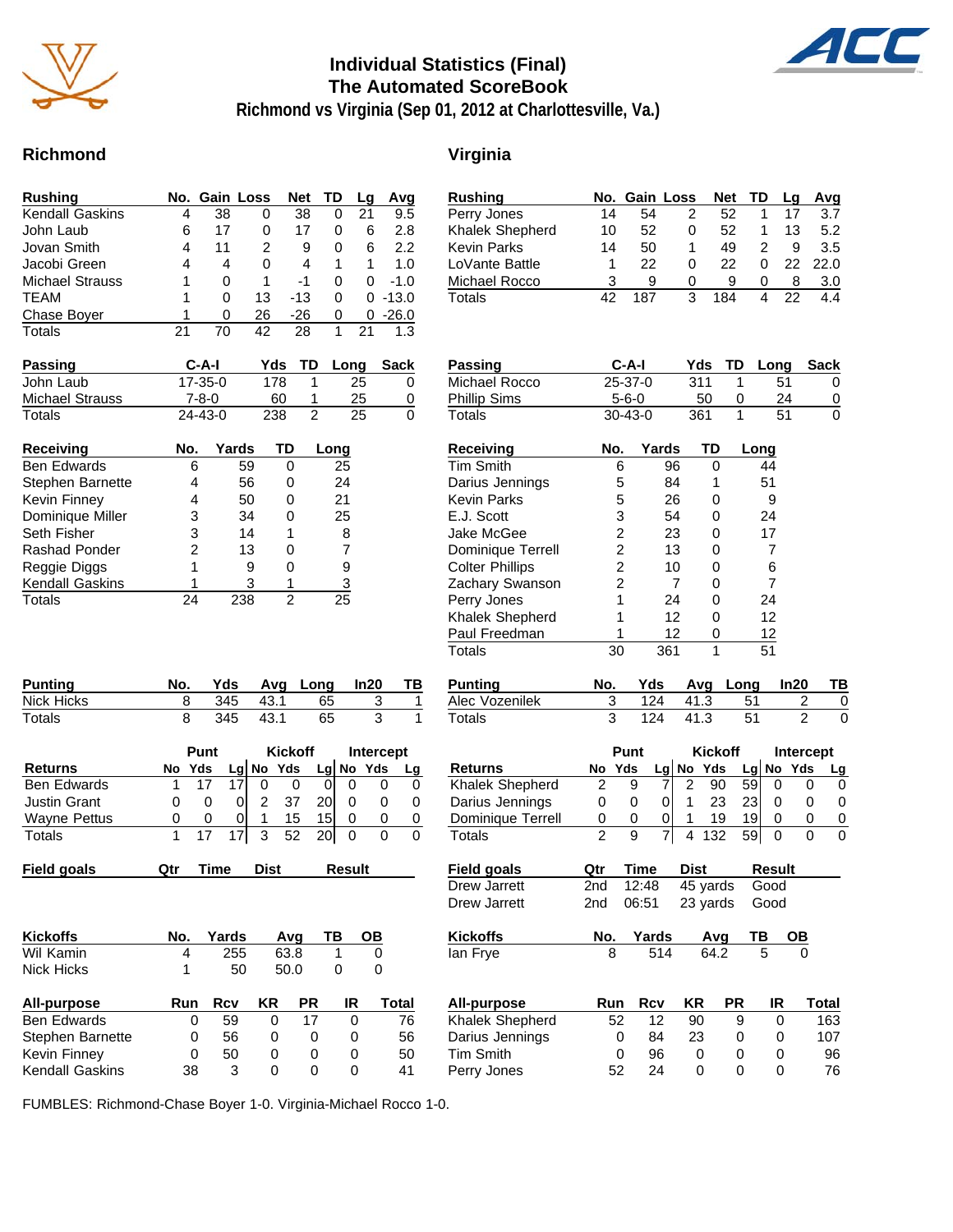

### **Defensive Statistics (Final) The Automated ScoreBook Richmond vs Virginia (Sep 01, 2012 at Charlottesville, Va.)**



|                | ## Richmond                  | Solo                     | Ast                      |                         | <b>Total Sacks-Yds</b>   | TFL-Yds                  | FF                       | FR-Yds                    | Int-Yds        | <b>BrUp</b>              | <b>Blks</b>              | QBH      |
|----------------|------------------------------|--------------------------|--------------------------|-------------------------|--------------------------|--------------------------|--------------------------|---------------------------|----------------|--------------------------|--------------------------|----------|
|                | 24 Aaron Roane               | 5                        | 7                        | 12                      | $\overline{a}$           | $0.5 - 1$                |                          |                           | ÷,             |                          |                          |          |
|                | 37 Reggie Barnette           | 3                        | 9                        | 12                      |                          | $1.0 - 1$                |                          |                           |                | $\mathbf{1}$             |                          |          |
|                | 11 Darius McMillan           | 5                        | 5                        | 10                      | $\overline{a}$           | $0.5 - 0$                | $\overline{\phantom{a}}$ | $\blacksquare$            | ÷,             | 1                        | $\overline{a}$           |          |
|                | 34 Eric Wright               | 5                        | $\overline{4}$           | 9                       |                          | ٠                        |                          |                           |                | $\mathbf{1}$             |                          |          |
|                | 33 Doug Howell               | 1                        | 7                        | 8                       | $\overline{\phantom{a}}$ | $\overline{a}$           | $\blacksquare$           | $\blacksquare$            | $\overline{a}$ | $\overline{a}$           | $\blacksquare$           |          |
| $\overline{2}$ | <b>Wayne Pettus</b>          | 3                        | $\overline{4}$           | $\overline{7}$          |                          |                          |                          |                           |                | $\mathbf{1}$             |                          |          |
|                | 16 Mylon Blueford            | 3                        | 3                        | 6                       | $\blacksquare$           | $\blacksquare$           | $\blacksquare$           | ÷,                        |                |                          | $\blacksquare$           |          |
|                | 21 Justin Grant              | $\overline{2}$           | 3                        | 5                       |                          |                          |                          |                           |                |                          |                          |          |
|                | 56 Kerry Wynn                | $\overline{2}$           | $\overline{2}$           | 4                       |                          | $0.5 - 0$                | $\blacksquare$           |                           |                |                          | $\blacksquare$           |          |
|                | 43 B.J. Scott                | $\mathbf{1}$             | 3                        | 4                       |                          |                          |                          |                           |                |                          |                          |          |
| $\mathbf{7}$   | DeShawn Holmes               | 2                        | $\mathbf{1}$             | 3                       | $\overline{\phantom{a}}$ | $\overline{a}$           | $\overline{\phantom{a}}$ | $\overline{a}$            | $\overline{a}$ | ÷                        | $\overline{\phantom{a}}$ |          |
|                | 44 Cole Gonet                | $\mathbf{1}$             | $\overline{2}$           | 3                       |                          |                          |                          |                           |                |                          |                          |          |
|                | 26 Darryl Hamilton           | 0                        | 3                        | 3                       |                          | $0.5 - 1$                | $\overline{a}$           | $\overline{a}$            |                |                          | $\overline{a}$           |          |
|                | 23 Jacobi Green              | $\mathbf{1}$             | $\mathbf{1}$             | $\overline{2}$          |                          | $\overline{a}$           |                          |                           |                |                          |                          |          |
|                | 55 Justin Williamson         | $\Omega$                 | $\overline{c}$           | $\overline{\mathbf{c}}$ |                          |                          | $\blacksquare$           | $\blacksquare$            |                | 1                        | $\blacksquare$           |          |
|                | 90 Evan Kelly                | 0                        | $\overline{2}$           | $\overline{2}$          |                          |                          |                          |                           |                |                          |                          |          |
|                | 36 Ayo Ogunniyi              | 1                        | 0                        | 1                       | $\blacksquare$           | $\overline{a}$           | $\blacksquare$           | $\overline{a}$            | $\overline{a}$ | $\sim$                   | $\blacksquare$           |          |
|                | 42 Walt Sparks               | $\mathbf{1}$             | $\Omega$                 | $\overline{1}$          |                          |                          |                          |                           |                |                          |                          |          |
|                | 49 Terrence Fullum           | 0                        | 1                        | 1                       | $\overline{a}$           |                          |                          | L.                        |                |                          |                          |          |
|                | 95 Joey Landess              | $\mathbf 0$              | $\mathbf{1}$             | $\mathbf{1}$            |                          |                          |                          |                           |                |                          |                          |          |
|                | Totals                       | 36                       | 60                       | 96                      | $0.0 - 0$                | $3.0 - 3$                | $\mathbf 0$              | $0 - 0$                   | $0 - 0$        | $\overline{5}$           | 0                        | $\Omega$ |
|                |                              |                          |                          |                         |                          |                          |                          |                           |                |                          |                          |          |
|                | ## Virginia                  | Solo                     | Ast                      |                         | <b>Total Sacks-Yds</b>   | <b>TFL-Yds</b>           | FF                       | FR-Yds                    | Int-Yds        | <b>BrUp</b>              | <b>Blks</b>              | QBH      |
|                | 22 Drequan Hoskey            | 5                        | 1                        | 6                       | L.                       |                          |                          | L.                        | L.             |                          |                          |          |
|                |                              |                          |                          |                         |                          |                          |                          |                           |                |                          |                          |          |
|                |                              |                          |                          |                         |                          | $\overline{a}$           |                          |                           |                |                          |                          |          |
| 8              | <b>Anthony Harris</b>        | $\overline{\mathcal{L}}$ | $\overline{2}$           | 6                       |                          |                          |                          |                           |                |                          |                          |          |
|                | 44 Henry Coley               | $\overline{2}$           | 4                        | 6                       | $\blacksquare$           | $0.5 - 0$                | $\blacksquare$           | $\blacksquare$            |                |                          | $\blacksquare$           |          |
| $\mathbf{1}$   | Demetrious Nicholson         | 3                        | $\overline{2}$           | 5                       |                          |                          |                          |                           |                | 1                        |                          |          |
| $\overline{7}$ | Eli Harold                   | 1                        | 4                        | 5                       | $\blacksquare$           | $0.5 - 0$                | $\overline{\phantom{0}}$ | $\blacksquare$            | $\blacksquare$ | $\overline{\phantom{a}}$ | $\blacksquare$           |          |
|                | 53 Steve Greer               | $\mathbf{1}$             | 3                        | 4                       |                          | $1.0 - 1$                |                          |                           |                | 1                        |                          |          |
|                | 27 Rijo Walker               | 0                        | 4                        | $\overline{4}$          |                          | $\blacksquare$           | $\overline{a}$           |                           |                |                          | $\overline{a}$           |          |
|                | 13 Daquan Romero             | 0                        | $\overline{\mathcal{L}}$ | $\overline{4}$          |                          |                          | $\overline{\phantom{a}}$ |                           |                |                          |                          |          |
|                | 26 Maurice Canady            | $\overline{2}$           | 1                        | 3                       | $\blacksquare$           | $\blacksquare$           | $\blacksquare$           | $\blacksquare$            |                | $\blacksquare$           | $\blacksquare$           |          |
|                | 54 Justin Renfrow            | $\mathbf{1}$             | $\overline{2}$           | 3                       |                          |                          |                          |                           |                |                          |                          |          |
|                | 47 Bill Schautz              | $\Omega$                 | 3                        | 3                       | $\overline{\phantom{a}}$ | $\sim$                   | $\blacksquare$           | $\blacksquare$            | $\overline{a}$ | 1                        | $\blacksquare$           |          |
| 9              | LaRoy Reynolds               | $\overline{0}$           | 3                        | 3                       |                          |                          |                          |                           |                |                          |                          |          |
|                | 40 Darius Lee                | 1                        | 1                        | $\overline{c}$          |                          |                          | $\overline{a}$           |                           |                |                          |                          |          |
|                | 42 Demeitre Brim             | $\mathbf{1}$             | $\mathbf 1$              | $\overline{2}$          |                          |                          |                          |                           |                |                          |                          |          |
| 3              | Ausar Walcott                | 0                        | $\overline{2}$           | $\overline{c}$          | $\overline{\phantom{a}}$ | $0.5 - 1$                | $\blacksquare$           | $\overline{a}$            |                | $\overline{\phantom{a}}$ | $\blacksquare$           |          |
|                | 93 Will Hill                 | $\overline{0}$           | $\mathbf{1}$             | $\mathbf{1}$            |                          |                          |                          |                           |                |                          |                          |          |
|                | 90 Jake Snyder               | 0                        | 1                        | 1                       | $\overline{\phantom{a}}$ | $\blacksquare$           |                          |                           |                |                          | $\overline{\phantom{a}}$ |          |
|                | 56 Chris Brathwaite          | 0                        | $\mathbf{1}$             | $\mathbf{1}$            |                          | $0.5 - 1$                |                          |                           |                |                          |                          |          |
|                | 64 David Dean                | 0                        | 1                        | 1                       | $\blacksquare$           | $\overline{\phantom{a}}$ | $\blacksquare$           | $\blacksquare$            | ÷,             | $\sim$                   | $\blacksquare$           |          |
|                | 34 Kwontie Moore             | 0                        | $\mathbf{1}$             | $\mathbf{1}$            |                          |                          |                          |                           |                |                          |                          |          |
|                | 99 Brent Urban               | $\Omega$                 | 0                        | $\mathbf 0$             | $\overline{a}$           | $\overline{a}$           | $\blacksquare$           | ÷,                        |                | 1                        | $\blacksquare$           |          |
| T.             | <b>TEAM</b><br><b>Totals</b> | $\boldsymbol{0}$<br>21   | 0<br>42                  | $\boldsymbol{0}$<br>63  | $0.0 - 0$                | $3.0 - 3$                | $\blacksquare$<br>0      | $\blacksquare$<br>$0 - 0$ | $0-0$          | 4                        | $\blacksquare$<br>0      | 0        |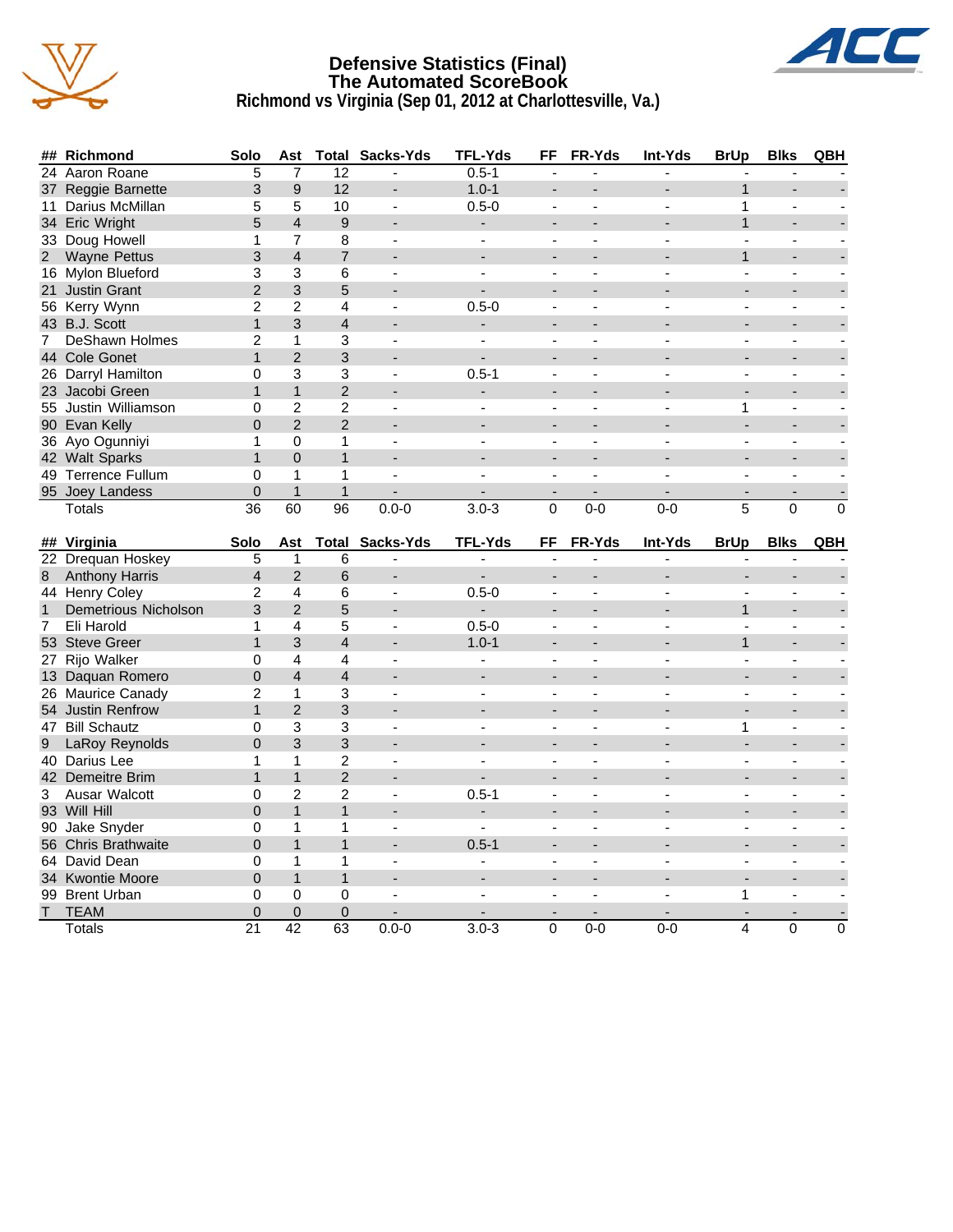

### **Participation Report (Final) The Automated ScoreBook**



**Richmond vs Virginia (Sep 01, 2012 at Charlottesville, Va.)**

### **Richmond**

#### **Virginia**

| Pos        | ##             | <b>OFFENSE</b>          | Pos        | ## | <b>OFFENSE</b>              |
|------------|----------------|-------------------------|------------|----|-----------------------------|
| WR         | 6              | Ben Edwards             | <b>WR</b>  | 6  | Darius Jennings             |
| <b>WR</b>  | 29             | <b>Stephen Barnette</b> | LТ         | 72 | Oday Aboushi                |
| ТE         | 88             | <b>Kevin Finney</b>     | LG         | 61 | Cody Wallace                |
| LT         | 54             | Jacob Ruby              | C.         | 70 | Luke Bowanko                |
| LG         | 65             | Sedale Young            | <b>RG</b>  | 79 | Sean Cascarano              |
| C.         | 66             | <b>Austin Gund</b>      | RT         | 78 | Morgan Moses                |
| <b>RG</b>  | 75             | Mark Speir              | ТE         | 88 | Paul Freedman               |
| RT         | 57             | Nicholas Vergos         | QB         | 16 | Michael Rocco               |
| QB         | 9              | John Laub               | TВ         | 33 | Perry Jones                 |
| TB         | 4              | Jovan Smith             | FB         | 49 | Zachary Swanson             |
| FB         | 5              | <b>Kendall Gaskins</b>  | <b>WR</b>  | 20 | Tim Smith                   |
|            |                |                         |            |    |                             |
|            |                |                         |            |    |                             |
| <b>Pos</b> | ##             | <b>DEFENSE</b>          | <b>Pos</b> | ## | <b>DEFENSE</b>              |
| DE         | 97             | Jacob Pierce            | DE         | 90 | Jake Snyder                 |
| <b>NG</b>  | 90             | Evan Kelly              | DT         | 99 | <b>Brent Urban</b>          |
| DT         | 56             | Kerry Wynn              | DT         | 93 | Will Hill                   |
| DL         | 43             | B.J. Scott              | DE         | 47 | <b>Bill Schautz</b>         |
| LB         | 34             | Eric Wright             | <b>SLB</b> | 44 | <b>Henry Coley</b>          |
| LB         | 11             | Darius McMillan         | <b>MLB</b> | 53 | <b>Steve Greer</b>          |
| DB         | 24             | Aaron Roane             | <b>WLB</b> | 9  | LaRoy Reynolds              |
| CВ         | $\overline{2}$ | <b>Wayne Pettus</b>     | CВ         | 1  | <b>Demetrious Nicholson</b> |
| S          | 33             | Doug Howell             | FS         | 8  | <b>Anthony Harris</b>       |
| S          | 37             | Reggie Barnette         | SS         | 21 | <b>Brandon Phelps</b>       |

Richmond: 3-Michael Strauss, 7-DeShawn Holmes, 8-Rashad Ponder, 12-Nick Hicks, 13-Wil Kamin, 15-Dominique Miller, 16-Mylon Blueford, 17-Chase Boyer, 21-Justin Grant, 22-Trevor Jones, 23-Jacobi Green, 25-James McKinney, 31-David Jones, 35-Seth Fisher, 36-Ayo Ogunniyi, 39-Xander Maddox, 41-David Herlocker, 42-Walt Sparks, 44-Cole Gonet, 48-Chris Speros, 49-Terrence Fullum, 51-Nick Ritcher, 52-Sean Ryan, 55-Justin Williamson, 78-Mike Poplaski, 81-Hunter Westfall, 83-Sam Roller, 84-Reggie Diggs, 91-Adam Farley, 95-Joey Landess, 99-Remington Hinshaw.

Virginia: 2J-Jacob Hodges, 2-Dominique Terrell, 3V-Alec Vozenilek, 3-Ausar Walcott, 4F-Matt Fortin, 4D-Jeremy Dollin, 4C-Sammy MacFarlane, 4-LoVante Battle, 6K-Nick Koutris, 6J-Drew Jarrett, 7-Eli Harold, 7M-Kyle McCartin, 13-Daquan Romero, 14-Phillip Sims, 15-Ian Frye, 17-Miles Gooch, 18-Anthony Cooper, 19-E.J. Scott, 23-Khalek Shepherd, 25-Kevin Parks, 26-Maurice Canady, 27-Rijo Walker, 29-D.J. Hill, 32-Mike Moore, 34-Kwontie Moore, 37-Billy Skrobacz, 39-Tucker Windle, 40-Darius Lee, 41-Pablo Alvarez, 42-Demeitre Brim, 43-Trent Corney, 46-Mason Thomas, 52-Jon Goss, 54-Justin Renfrow, 56-Chris Brathwaite, 60-John Pond, 64-David Dean, 65-Ross Burbank, 71-Matt Mihalik, 74-Conner Davis, 77-Jay Whitmire, 80-Adrian Gamble, 81-Jeremiah Mathis, 83-Jake McGee, 84-Canaan Severin, 89-Colter Phillips.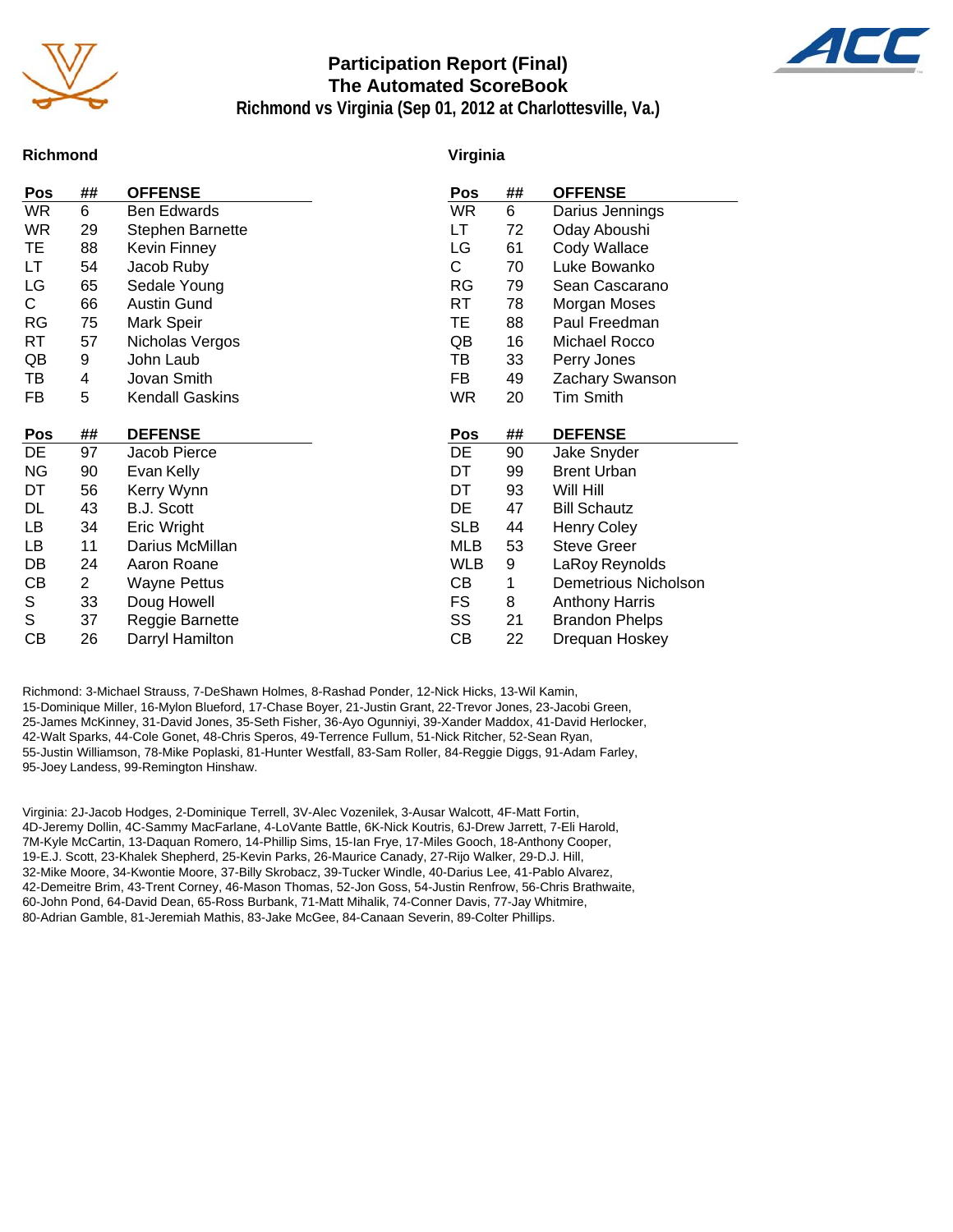

## **Drive Chart (By Team) (Final) The Automated ScoreBook**



**Richmond vs Virginia (Sep 01, 2012 at Charlottesville, Va.)**

|           |                 |                 |       | <b>Drive Started</b> |                 |       | <b>Drive Ended</b>       | <b>Consumed</b> |            |
|-----------|-----------------|-----------------|-------|----------------------|-----------------|-------|--------------------------|-----------------|------------|
| Team      | Qtr             | Spot            | Time  | <b>Obtained</b>      | Spot            | Time  | <b>How lost</b>          | - Yds<br>ΡI     | <b>TOP</b> |
| UR.       | 1st             | R25             | 15:00 | Kickoff              | R <sub>24</sub> | 14:14 | Punt                     | 3<br>(1)        | 0:46       |
| <b>UR</b> |                 | R25             | 09:35 | Kickoff              | IR00            | 08:51 | *SAFETY                  | (25)<br>4 -     | 0:44       |
| <b>UR</b> |                 | R25             | 08:32 | Kickoff              | R38             | 06:09 | Punt                     | $5 - 13$        | 2:23       |
| <b>UR</b> |                 | R <sub>10</sub> | 02:12 | Punt                 | R16             | 00:39 | Punt                     | $3 - 6$         | 1:33       |
| UR.       | 2 <sub>nd</sub> | IR16            | 12:37 | Kickoff              | R22             | 11:15 | Punt                     | 3<br>- 6        | 1:22       |
| <b>UR</b> |                 | R <sub>12</sub> | 06:51 | <b>Kickoff</b>       | V <sub>00</sub> | 02:55 | *TOUCHDOWN               | 10<br>- 88      | 3:56       |
| <b>UR</b> |                 | R36             | 02:22 | Punt                 | R48             | 01:02 | Punt                     | 12<br>4 -       | 1:20       |
| <b>UR</b> | 3rd             | <b>IR21</b>     | 11:54 | <b>Downs</b>         | R22             | 11:15 | Punt                     | $3 - 1$         | 0:39       |
| UR.       |                 | R25             | 08:21 | Kickoff              | IV00            | 05:03 | <i><b>*TOUCHDOWN</b></i> | - 75<br>9       | 3:18       |
| <b>UR</b> |                 | <b>R09</b>      | 02:34 | Punt                 | <b>R09</b>      | 02:13 | Punt                     | $3 - 0$         | 0:21       |
| UR.       | 4th             | R25             | 13:16 | Kickoff              | R46             | 12:07 | Punt                     | $5 - 21$        | 1:09       |
| <b>UR</b> |                 | R20             | 05:23 | Kickoff              | V <sub>00</sub> | 00:35 | <i><b>*TOUCHDOWN</b></i> | $12 - 80$       | 4:48       |

|                        | 1st             | 2nd             | 3rd             | 4th             | 1st             | 2nd             |                 |
|------------------------|-----------------|-----------------|-----------------|-----------------|-----------------|-----------------|-----------------|
| Richmond               | Qtr             | Qtr             | Qtr             | Qtr             | Half            | Half            | Total           |
| Time of possession     | 05:27           | 06:49           | 04:18           | 05:57           | 12:16           | 10:15           | 22:31           |
| 3rd down conversions   | $0 - 4$         | $2 - 4$         | 1-3             | 1-4             | $2 - 8$         | $2 - 7$         | $4 - 15$        |
| Average field position | R <sub>21</sub> | R <sub>21</sub> | R <sub>18</sub> | R <sub>22</sub> | R <sub>21</sub> | R <sub>20</sub> | R <sub>20</sub> |
| 4th down conversions   | 0-1             | 0-0             | $0 - 0$         | $2 - 2$         | ი-1             | $2 - 2$         | $2 - 3$         |

|           |                 |                 |       | <b>Drive Started</b> |            |       | <b>Drive Ended</b>       | <b>Consumed</b>                      |            |
|-----------|-----------------|-----------------|-------|----------------------|------------|-------|--------------------------|--------------------------------------|------------|
| Team      | Qtr             | Spot            | Time  | <b>Obtained</b>      | Spot       | Time  | <b>How lost</b>          | Yds<br>ΡI<br>$\blacksquare$          | <b>TOP</b> |
| VA        | 1st             | R48             | 14:14 | Punt                 | R00        | 09:35 | <i><b>*TOUCHDOWN</b></i> | 10<br>48<br>$\blacksquare$           | 4:39       |
| <b>VA</b> |                 | V49             | 08:51 | Kickoff              | <b>R00</b> | 08:33 | <i><b>*TOUCHDOWN</b></i> | $2 - 51$                             | 0:18       |
| VA        |                 | V11             | 06:09 | Punt                 | IR45       | 02:12 | Punt                     | 9<br>-44<br>$\overline{\phantom{a}}$ | 3:57       |
| <b>VA</b> |                 | V <sub>19</sub> | 00:39 | Punt                 | <b>R28</b> | 12:48 | *FIELD GOAL              | 8<br>$-53$                           | 2:51       |
| VA        | 2 <sub>nd</sub> | V46             | 11:15 | Punt                 | R05        | 06:51 | *FIELD GOAL              | 9<br>-49<br>$\blacksquare$           | 4:24       |
| <b>VA</b> |                 | V <sub>25</sub> | 02:55 | Kickoff              | V30        | 02:22 | Punt                     | 3<br>$-5$                            | 0:33       |
| VA        |                 | V <sub>20</sub> | 01:02 | Punt                 | R38        | 00:00 | End of half              | 42<br>4 -                            | 1:02       |
| <b>VA</b> | 3rd             | R41             | 15:00 | Kickoff              | R21        | 11:54 | <b>Downs</b>             | $6 - 20$                             | 3:06       |
| VA        |                 | V37             | 11:15 | Punt                 | R00        | 08:21 | <i><b>*TOUCHDOWN</b></i> | 7 - 63                               | 2:54       |
| <b>VA</b> |                 | V32             | 05:03 | Kickoff              | IR47       | 02:34 | Punt                     | $5 - 21$                             | 2:29       |
| VA        |                 | R39             | 02:13 | Punt                 | IR00       | 13:16 | <i><b>*TOUCHDOWN</b></i> | 9<br>- 39                            | $3:57$ .   |
| <b>VA</b> | 4th             | lV13            | 12:07 | Punt                 | IR00       | 05:23 | <i><b>*TOUCHDOWN</b></i> | 14<br>- 87                           | 6:44.      |
| VA        |                 | V27             | 00:35 | Kickoff              | V49        | 00:00 | End of half              | - 22<br>$\blacksquare$               | 0:35       |

|                        | 1st     | 2nd   | 3rd     | 4th   | 1st     | 2nd     |          |
|------------------------|---------|-------|---------|-------|---------|---------|----------|
| Virginia               | Qtr     | Qtr   | Qtr     | Qtr   | Half    | Half    | Total    |
| Time of possession     | 09:33   | 08:11 | 10:42   | 09:03 | 17:44   | 19:45   | 37:29    |
| 3rd down conversions   | $3 - 4$ | 1-4   | $0 - 3$ | 4-5   | 4-8     | $4 - 8$ | $8 - 16$ |
| Average field position | V32     | V30   | V47     | V20   | V31     | V38     | V34      |
| 4th down conversions   | 0-0     | 0-0   | 1-2     | 1-1   | $0 - 0$ | $2 - 3$ | $2 - 3$  |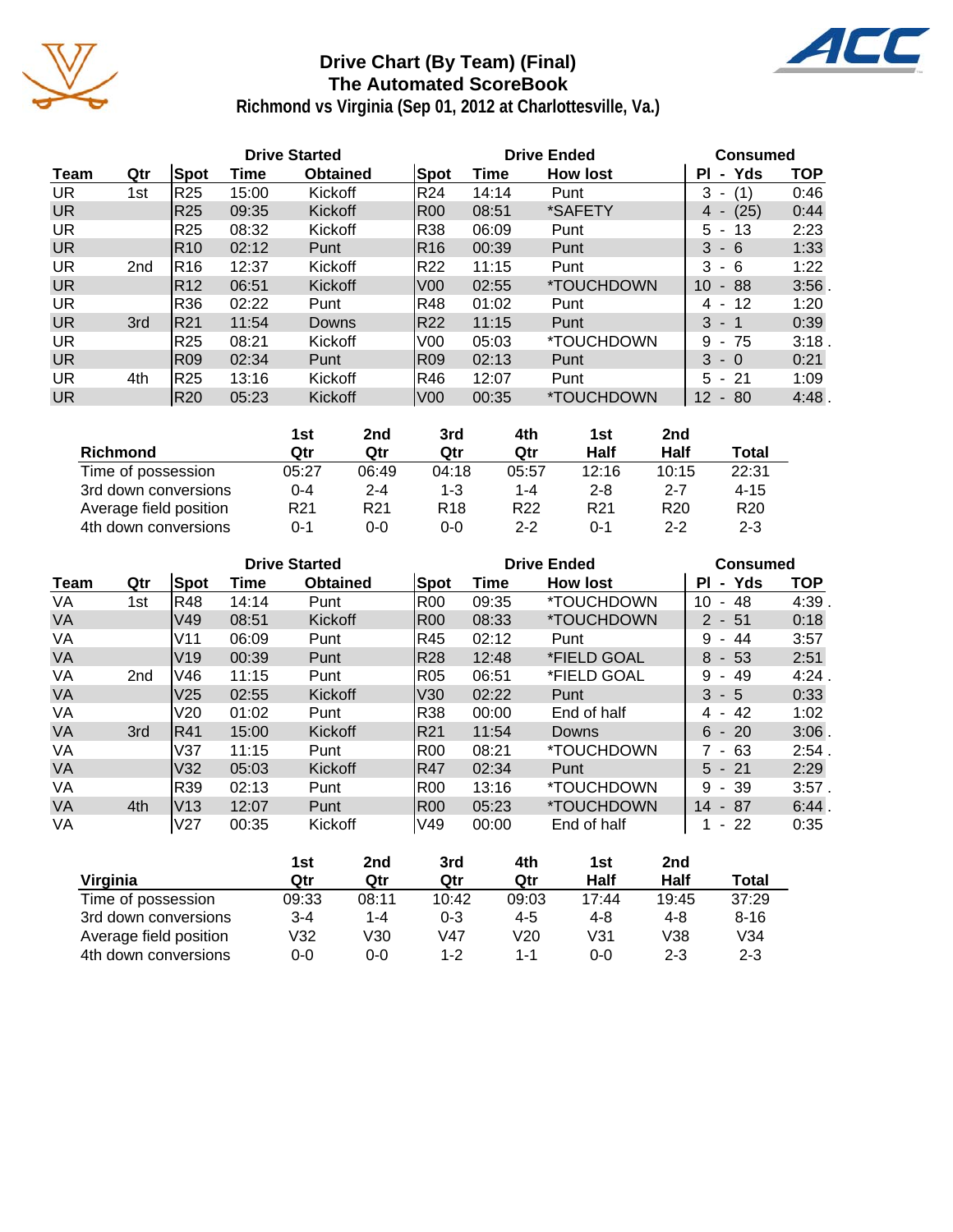

### **Drive Chart (By Quarter) (Final) The Automated ScoreBook**



**Richmond vs Virginia (Sep 01, 2012 at Charlottesville, Va.)**

|           |                 |                 |             | <b>Drive Started</b> |                 |       | <b>Drive Ended</b> | <b>Consumed</b>                      |            |
|-----------|-----------------|-----------------|-------------|----------------------|-----------------|-------|--------------------|--------------------------------------|------------|
| Team      | Qtr             | Spot            | <b>Time</b> | <b>Obtained</b>      | Spot            | Time  | <b>How lost</b>    | PI - Yds                             | <b>TOP</b> |
| <b>UR</b> | 1st             | R <sub>25</sub> | 15:00       | Kickoff              | R <sub>24</sub> | 14:14 | Punt               | $3 -$<br>(1)                         | 0:46       |
| <b>VA</b> |                 | R48             | 14:14       | Punt                 | <b>R00</b>      | 09:35 | *TOUCHDOWN         | 10<br>$-48$                          | 4:39.      |
| <b>UR</b> |                 | R <sub>25</sub> | 09:35       | Kickoff              | <b>R00</b>      | 08:51 | *SAFETY            | $4 - (25)$                           | 0:44       |
| VA        |                 | V49             | 08:51       | Kickoff              | <b>R00</b>      | 08:33 | *TOUCHDOWN         | $2 - 51$                             | 0:18       |
| <b>UR</b> |                 | R <sub>25</sub> | 08:32       | Kickoff              | R38             | 06:09 | Punt               | $5 - 13$                             | 2:23       |
| VA        |                 | V11             | 06:09       | Punt                 | R45             | 02:12 | Punt               | 9<br>$-44$                           | 3:57       |
| UR.       |                 | R <sub>10</sub> | 02:12       | Punt                 | R <sub>16</sub> | 00:39 | Punt               | 3<br>- 6<br>$\sim$                   | 1:33       |
| VA        |                 | V19             | 00:39       | Punt                 | <b>R28</b>      | 12:48 | *FIELD GOAL        | $8 - 53$                             | 2:51       |
| UR.       | 2 <sub>nd</sub> | R16             | 12:37       | <b>Kickoff</b>       | R <sub>22</sub> | 11:15 | Punt               | 3<br>-6<br>$\blacksquare$            | 1:22       |
| VA        |                 | V46             | 11:15       | Punt                 | <b>R05</b>      | 06:51 | *FIELD GOAL        | 9<br>$-49$                           | 4:24       |
| <b>UR</b> |                 | R <sub>12</sub> | 06:51       | Kickoff              | V <sub>00</sub> | 02:55 | *TOUCHDOWN         | 10<br>88<br>$\blacksquare$           | $3:56$ .   |
| <b>VA</b> |                 | V25             | 02:55       | Kickoff              | V30             | 02:22 | Punt               | $3 - 5$                              | 0:33       |
| UR.       |                 | R36             | 02:22       | Punt                 | R48             | 01:02 | Punt               | 4 - 12                               | 1:20       |
| <b>VA</b> |                 | V20             | 01:02       | Punt                 | <b>R38</b>      | 00:00 | End of half        | $-42$<br>4                           | 1:02       |
| VA        | 3rd             | R41             | 15:00       | Kickoff              | R <sub>21</sub> | 11:54 | Downs              | $6 - 20$                             | $3:06$ .   |
| <b>UR</b> |                 | R21             | 11:54       | Downs                | R <sub>22</sub> | 11:15 | Punt               | 3<br>$-1$                            | 0:39       |
| VA        |                 | V37             | 11:15       | Punt                 | <b>R00</b>      | 08:21 | *TOUCHDOWN         | - 63<br>$7^{\circ}$                  | 2:54.      |
| <b>UR</b> |                 | R <sub>25</sub> | 08:21       | Kickoff              | V <sub>00</sub> | 05:03 | *TOUCHDOWN         | $9 - 75$                             | 3:18.      |
| VA        |                 | V32             | 05:03       | Kickoff              | R47             | 02:34 | Punt               | $-21$<br>5                           | 2:29       |
| <b>UR</b> |                 | R <sub>09</sub> | 02:34       | Punt                 | R <sub>09</sub> | 02:13 | Punt               | $3 - 0$                              | 0:21       |
| VA        |                 | R39             | 02:13       | Punt                 | <b>R00</b>      | 13:16 | *TOUCHDOWN         | 9<br>-39<br>$\sim$                   | $3:57$ .   |
| <b>UR</b> | 4th             | R <sub>25</sub> | 13:16       | Kickoff              | R46             | 12:07 | Punt               | $5 - 21$                             | 1:09       |
| VA        |                 | V13             | 12:07       | Punt                 | <b>R00</b>      | 05:23 | *TOUCHDOWN         | 87<br>14<br>$\overline{\phantom{a}}$ | 6:44.      |
| <b>UR</b> |                 | R <sub>20</sub> | 05:23       | Kickoff              | V <sub>00</sub> | 00:35 | *TOUCHDOWN         | 12<br>$-80$                          | 4:48.      |
| VA        |                 | V27             | 00:35       | Kickoff              | V49             | 00:00 | End of half        | $-22$<br>1                           | 0:35       |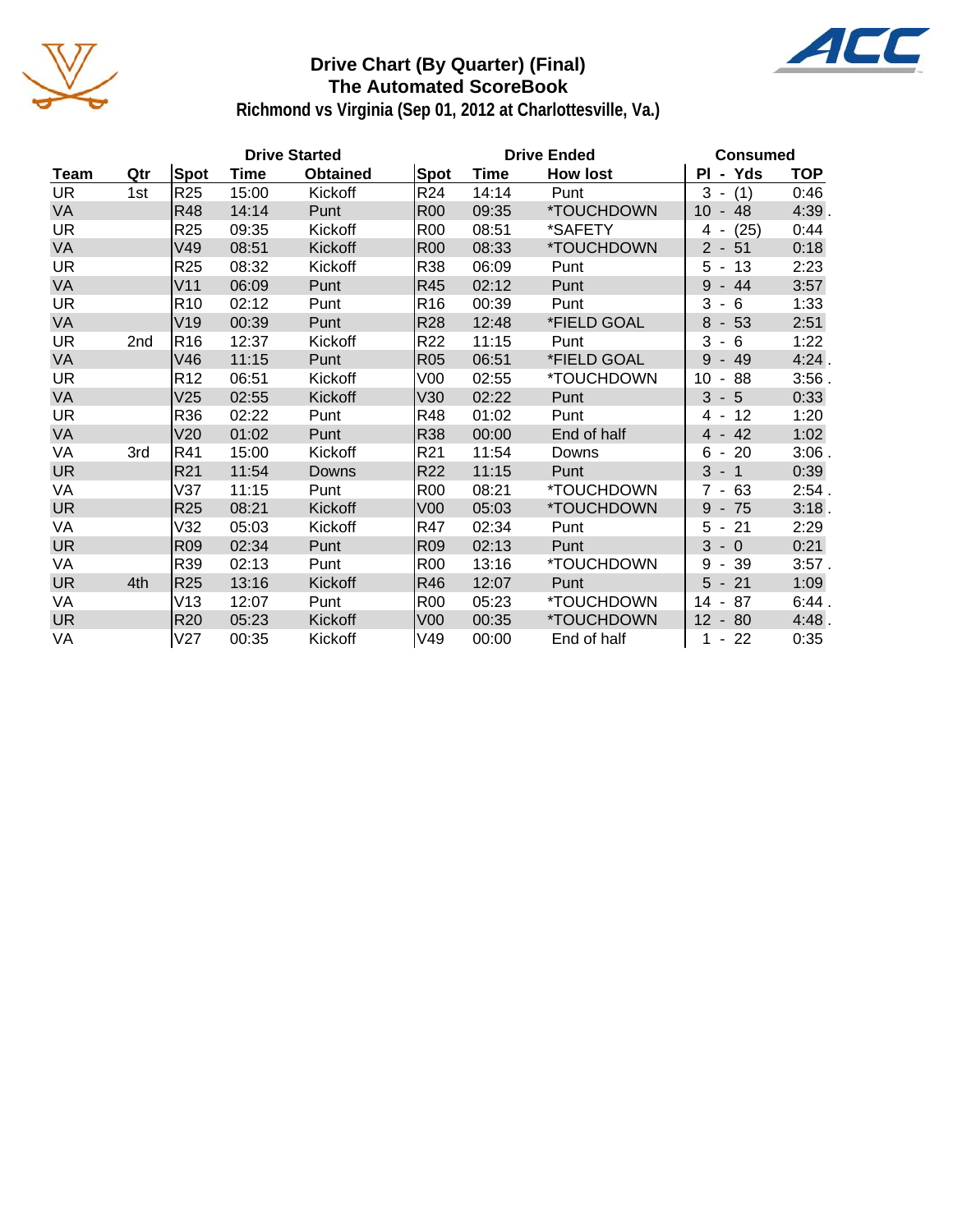

### **Play-by-Play Summary (1st quarter) Richmond vs Virginia (Sep 01, 2012 at Charlottesville, Va.)**



|              |                              |                                              | Richmond won toss, chose to recieve. Virginia defend N end zone                                                                                                   |                |
|--------------|------------------------------|----------------------------------------------|-------------------------------------------------------------------------------------------------------------------------------------------------------------------|----------------|
|              | 1-10 UR 35                   |                                              | VA ball on VA35.                                                                                                                                                  |                |
| 1-10         | <b>UR 25</b>                 |                                              | Frye, I kickoff 65 yards to the UR0, touchback.<br>Jovan Smith rush for loss of 1 yard to the UR24 (Greer, S; Coley, H).                                          |                |
| 2-11         | UR 24                        |                                              | John Laub pass incomplete to Ben Edwards (Nicholson, D).                                                                                                          |                |
| 3-11         | UR 24                        |                                              | John Laub pass incomplete to Jovan Smith.                                                                                                                         |                |
| 4-11         | <b>UR 24</b>                 |                                              | Nick Hicks punt 31 yards to the VA45, Shepherd, K return 7 yards to the UR48 (Mylon                                                                               |                |
|              |                              |                                              | Blueford).                                                                                                                                                        |                |
|              |                              | VIRGINIA drive start at 14:14.               | 3 plays, minus 1 yard, 0:46                                                                                                                                       |                |
|              |                              | 1-10 UR48                                    | Jones, P rush for 3 yards to the UR45 (B.J. Scott; Reggie Barnette).                                                                                              |                |
|              | $2 - 7$                      | <b>UR 45</b>                                 | Rocco, M pass complete to Jennings, D for 17 yards to the UR28, 1ST DOWN VA (Darius                                                                               | P <sub>1</sub> |
|              |                              |                                              | McMillan).                                                                                                                                                        |                |
|              | $1 - 10$                     | <b>UR 28</b>                                 | Rocco, M pass complete to Jennings, D for 8 yards to the UR20 (Wayne Pettus; Reggie<br>Barnette).                                                                 |                |
|              | $2 - 2$                      | <b>UR 20</b>                                 | Rocco, M pass complete to Swanson, Z for no gain to the UR20 (Aaron Roane).                                                                                       |                |
|              | $3-2$                        | <b>UR 20</b>                                 | Parks, K rush for 2 yards to the UR18, 1ST DOWN VA (Kerry Wynn).                                                                                                  | R <sub>2</sub> |
|              | $1 - 10$                     | <b>UR 18</b>                                 | Rocco, M pass complete to Parks, K for 9 yards to the UR9 (Eric Wright).                                                                                          |                |
|              | $2 - 1$<br>$1-G$             | <b>UR09</b>                                  | Jones, P rush for 3 yards to the UR6, 1ST DOWN VA (Reggie Barnette; Darryl Hamilton).                                                                             | R3             |
|              | 2-G                          | <b>UR 06</b><br><b>UR 01</b>                 | Jones, P rush for 5 yards to the UR1 (Reggie Barnette; Doug Howell).<br>Rocco, M rush for no gain to the UR1, fumble by Rocco, M recovered by VA Rocco, M at UR1. |                |
|              | $3-G$                        | <b>UR 01</b>                                 | Parks, K rush for 1 yard to the UR0, TOUCHDOWN, clock 09:35.                                                                                                      |                |
|              | 1-G                          | <b>UR03</b>                                  | Jarrett, D kick attempt good.                                                                                                                                     |                |
|              |                              |                                              | Virginia 7, Richmond 0                                                                                                                                            |                |
|              |                              |                                              | 10 plays, 48 yards, 4:39<br>Frye,I kickoff 65 yards to the UR0, touchback.                                                                                        |                |
|              |                              |                                              | RICHMOND drive start at 09:35.                                                                                                                                    |                |
|              | 1-10 UR 25                   |                                              | John Laub pass complete to Ben Edwards for 1 yard to the UR26 (Snyder, J:Coley, H).                                                                               |                |
| $2-9$        | <b>UR 26</b>                 |                                              | John Laub pass incomplete to Ben Edwards.                                                                                                                         |                |
| $3-9$        | <b>UR 26</b>                 |                                              | John Laub pass incomplete to Jovan Smith (Greer, S).                                                                                                              |                |
| 4-9          | <b>UR 26</b>                 |                                              | Chase Boyer rush for loss of 26 yards to the UR0, fumble by Chase Boyer recovered by UR<br>TEAM at UR0, TEAM safety, clock 08:51.                                 |                |
|              |                              |                                              |                                                                                                                                                                   |                |
|              |                              |                                              | Virginia 9, Richmond 0                                                                                                                                            |                |
| $1-G$        | <b>UR 20</b>                 |                                              | PENALTY UR illegal touching declined.                                                                                                                             |                |
|              |                              |                                              | 4 plays, minus 25 yards, 0:44                                                                                                                                     |                |
|              |                              |                                              | Nick Hicks kickoff 50 yards to the VA30, Terrell, D return 19 yards to the VA49.                                                                                  |                |
|              |                              | VIRGINIA drive start at 08:51.<br>1-10 VA 49 | Rocco, M pass incomplete to Jones, P (Darius McMillan).                                                                                                           |                |
|              |                              | 2-10 VA 49                                   | Rocco, M pass complete to Jennings, D for 51 yards to the UR0, 1ST DOWN VA, TOUCHDOWN,                                                                            | P4             |
|              |                              |                                              | clock 08:33.                                                                                                                                                      |                |
|              | 1-G                          | <b>UR03</b>                                  | Jarrett, D kick attempt good.                                                                                                                                     |                |
|              |                              |                                              | Virginia 16, Richmond 0                                                                                                                                           |                |
|              |                              |                                              | 2 plays, 51 yards, 0:19<br>Frye, kickoff 65 yards to the UR0, touchback.                                                                                          |                |
|              |                              |                                              | RICHMOND drive start at 08:32.                                                                                                                                    |                |
| $1 - 10$     | <b>UR 25</b>                 |                                              | John Laub rush for 6 yards to the UR31 (Harris, A).                                                                                                               |                |
| 2-4          | <b>UR31</b>                  |                                              | John Laub pass complete to Kevin Finney for 13 yards to the UR44, 1ST DOWN UR                                                                                     | P <sub>1</sub> |
|              |                              |                                              | (Reynolds, L; Harold, E).                                                                                                                                         |                |
| 1-10<br>2-10 | <b>UR 44</b><br><b>UR 44</b> |                                              | John Laub pass incomplete to Kendall Gaskins.<br>TEAM rush for loss of 13 yards to the UR31.                                                                      |                |
|              | 3-23 UR 31                   |                                              | Kendall Gaskins rush for 7 yards to the UR38 (Renfrow, J; Hill, W).                                                                                               |                |
|              | 4-16 UR 38                   |                                              | Nick Hicks punt 51 yards to the VA11, downed.                                                                                                                     |                |
|              |                              |                                              | 5 plays, 13 yards, 2:23                                                                                                                                           |                |
|              |                              | VIRGINIA drive start at 06:09.<br>1-10 VA 11 | Jones, P rush for 17 yards to the VA28, 1ST DOWN VA (Wayne Pettus; Doug Howell).                                                                                  | R <sub>5</sub> |
|              |                              | 1-10 VA 28                                   | Jones, P rush for 4 yards to the VA32 (Darius McMillan).                                                                                                          |                |
|              | 2-6                          | <b>VA 32</b>                                 | Rocco, M pass complete to Parks, K for 3 yards to the VA35 (Aaron Roane).                                                                                         |                |
|              | $3 - 3$                      | VA 35                                        | Rocco, M pass complete to Jennings, D for 3 yards to the VA38, 1ST DOWN VA (Wayne Pettus).                                                                        | P6             |
|              |                              | 1-10 VA 38                                   | Rocco, M pass incomplete to Jennings, D.                                                                                                                          |                |
|              |                              | 2-10 VA 38<br>1-10 UR 49                     | Jones,P rush for 13 yards to the UR49, 1ST DOWN VA (Eric Wright).<br>Rocco, M pass incomplete to Jennings, D.                                                     | R7             |
|              | 2-10                         | UR 49                                        | Parks, K rush for no gain to the UR49 (J. Williamson; Kerry Wynn).                                                                                                |                |
|              |                              | 3-10 UR 49                                   | Rocco, M pass complete to Parks, K for 4 yards to the UR45 (Doug Howell; Cole Gonet).                                                                             |                |
|              | 4-6                          | <b>UR 45</b>                                 | Vozenilek, A punt 35 yards to the UR10, fair catch by Ben Edwards.                                                                                                |                |
|              |                              |                                              | 9 plays, 44 yards, 3:57<br>RICHMOND drive start at 02:12.                                                                                                         |                |

1-10 UR 10 Jovan Smith rush for loss of 1 yard to the UR9 (Brathwaite, C; Greer, S).<br>2-11 UR 09 John Laub pass incomplete to S. Barnette. John Laub pass incomplete to S. Barnette.

3-11 UR 09 John Laub pass complete to Rashad Ponder for 7 yards to the UR16 (Hoskey,D).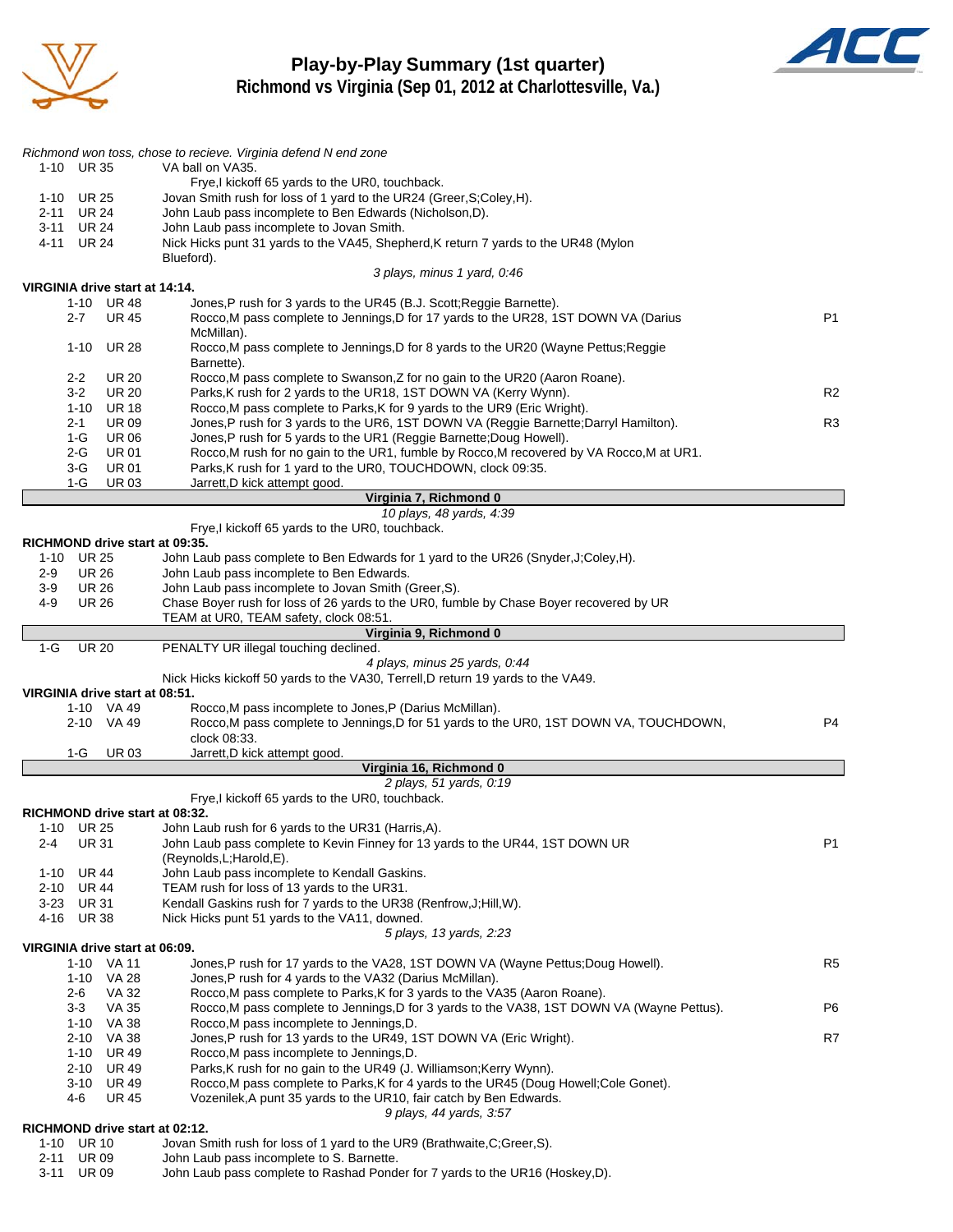

**Play-by-Play Summary (1st quarter)**



**Richmond vs Virginia (Sep 01, 2012 at Charlottesville, Va.)**

4-4 UR 16 Nick Hicks punt 65 yards to the VA19, downed. *3 plays, 6 yards, 1:33*

**VIRGINIA drive start at 00:39.**

|                        | Shepherd, K rush for 6 yards to the VA25 (Doug Howell; Justin Grant). |      |           |  |     | <b>END OF 1st QUARTER: Virginia 16, Richmond 0</b> |         |         |                  |
|------------------------|-----------------------------------------------------------------------|------|-----------|--|-----|----------------------------------------------------|---------|---------|------------------|
|                        |                                                                       | Time | 1st Downs |  |     | Conversions                                        |         |         |                  |
|                        |                                                                       |      |           |  |     |                                                    |         |         |                  |
| <b>Quarter Summary</b> | <b>Score</b>                                                          | Poss |           |  | 3rd | 4th                                                | Rushina | Passing | <b>Penalties</b> |

Virginia 16 09:34 4 3 0 7 3-4 0-0 11-54 8-11-0-95 0-0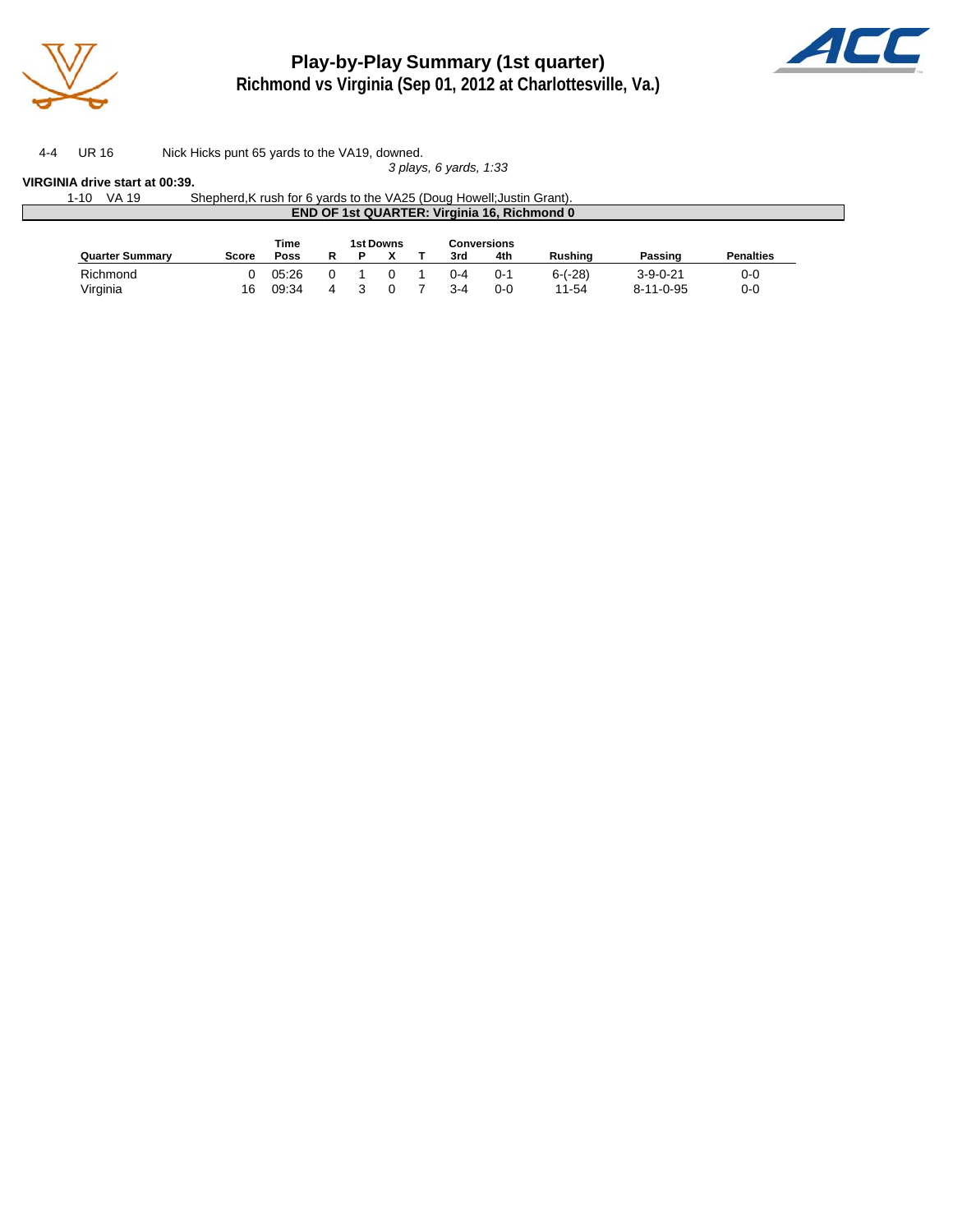

### **Quickie Statistics (1st quarter only) Richmond vs Virginia (Sep 01, 2012 at Charlottesville, Va.)**



|                                   | UR          | ٧A             |
|-----------------------------------|-------------|----------------|
| Score                             | Ω           | 16             |
| <b>FIRST DOWNS</b>                | 1           | $\overline{7}$ |
| <b>RUSHES-YARDS (NET)</b>         | $6 - 28$    | 11-54          |
| <b>PASSING YDS (NET)</b>          | 21          | 95             |
| Passes Att-Comp-Int               | $9 - 3 - 0$ | $11 - 8 - 0$   |
| <b>TOTAL OFFENSE PLAYS-YARDS</b>  | $15 - 7$    | 22-149         |
| <b>Fumble Returns-Yards</b>       | $0-0$       | $0-0$          |
| <b>Punt Returns-Yards</b>         | $0 - 0$     | $1 - 7$        |
| Kickoff Returns-Yards             | $0-0$       | $1 - 19$       |
| <b>Interception Returns-Yards</b> | $0 - 0$     | $0 - 0$        |
| Punts (Number-Avg)                | $3 - 49.0$  | $1 - 35.0$     |
| Fumbles-Lost                      | $1 - 0$     | $1 - 0$        |
| Penalties-Yards                   | $0-0$       | 0-0            |
| <b>Possession Time</b>            | 05:26       | 09:34          |
| <b>Third-Down Conversions</b>     | $0$ of 4    | 3 of 4         |
| <b>Fourth-Down Conversions</b>    | $0$ of 1    | $0$ of $0$     |

### **Richmond Virginia**

| <b>Rushing</b>         | No. Gain Loss       |                     | <b>TD</b><br><b>Net</b> | Lg             | Avg         | <b>Rushing</b>                                                                    |         | No. Gain Loss |              | <b>Net</b>   | TD             | Lg             | <u>Avg</u>  |
|------------------------|---------------------|---------------------|-------------------------|----------------|-------------|-----------------------------------------------------------------------------------|---------|---------------|--------------|--------------|----------------|----------------|-------------|
| <b>Kendall Gaskins</b> |                     | 0                   | 0                       | 7              | 7.0         | Perry Jones                                                                       | 6       | 45            | $\Omega$     | 45           | 0              | 17             | 7.5         |
| John Laub              |                     | 6<br>0              | 6<br>0                  | 6              | 6.0         | Khalek Shepherd                                                                   |         | 6             | 0            | 6            | 0              | 6              | 6.0         |
| Jovan Smith            | $\overline{c}$      | $\overline{2}$<br>0 | $-2$<br>0               | 0              | $-1.0$      | <b>Kevin Parks</b>                                                                | 3       | 3             | $\mathbf 0$  | 3            | 1              | $\overline{c}$ | 1.0         |
| <b>TEAM</b>            |                     | 13<br>$\mathbf{0}$  | $-13$<br>$\Omega$       | 0              | $-13.0$     | Michael Rocco                                                                     |         | $\Omega$      | $\Omega$     | 0            | $\overline{0}$ | $\overline{0}$ | 0.0         |
| Passing                | $C-A-I$             | Yds                 | TD                      | Long           | <b>Sack</b> | <b>Passing</b>                                                                    |         | $C-A-I$       | Yds          |              | TD             | Long           | <b>Sack</b> |
| John Laub              | $3 - 9 - 0$         | $\overline{21}$     | $\Omega$                | 13             | $\Omega$    | Michael Rocco                                                                     |         | $8 - 11 - 0$  |              | 95           |                | 51             | $\Omega$    |
| Receiving              | No.                 | Yards               | TD<br>Long              |                |             | Receiving                                                                         | No.     | Yards         |              | TD           | Long           |                |             |
| Kevin Finney           |                     | 13                  | $\Omega$                | 13             |             | Darius Jennings                                                                   | 4       |               | 79           | $\mathbf{1}$ | 51             |                |             |
| Rashad Ponder          |                     | 7                   | 0                       | 7              |             | <b>Kevin Parks</b>                                                                | 3       |               | 16           | $\Omega$     | 9              |                |             |
| <b>Ben Edwards</b>     |                     | 1                   | $\overline{0}$          |                |             | Zachary Swanson                                                                   |         |               | $\Omega$     | $\Omega$     | $\Omega$       |                |             |
| <b>Punting</b>         | No.                 | Yds<br>Avg          | Long                    | In20           | TВ          | <b>Punting</b>                                                                    | No.     | Yds           | Avg          |              | Long           | In20           | TB          |
| <b>Nick Hicks</b>      | 3                   | 49.0<br>147         | 65                      | $\overline{2}$ | $\Omega$    | Alec Vozenilek                                                                    |         | 35            | 35.0         |              | 35             |                | $\Omega$    |
| <b>Punt Returns</b>    | No.                 | Yards               | <b>TD</b><br>Long       |                |             | <b>Punt Returns</b>                                                               | No.     | Yards         |              | TD           | Long           |                |             |
|                        |                     |                     |                         |                |             | <b>Khalek Shepherd</b>                                                            |         |               |              | $\Omega$     |                |                |             |
| <b>Kick Returns</b>    | No.                 | Yards               | <b>TD</b><br>Long       |                |             | <b>Kick Returns</b>                                                               | No.     | Yards         |              | TD           | Long           |                |             |
|                        |                     |                     |                         |                |             | Dominique Terrell                                                                 |         |               | 19           | $\Omega$     | 19             |                |             |
| <b>Tackles</b>         | UA-A                | Total               | <b>Sacks</b>            | <b>TFL</b>     |             | <b>Tackles</b>                                                                    | UA-A    |               | <b>Total</b> | <b>Sacks</b> |                | <b>TFL</b>     |             |
| Doug Howell            | $0 - 4$             | 4                   | 0.0                     | 0.0            |             | <b>Steve Greer</b>                                                                | $0 - 2$ |               | 2            |              | 0.0            | 1.0            |             |
| Reggie Barnette        | $0 - 4$             | 4                   | 0.0                     | 0.0            |             | <b>Henry Coley</b>                                                                | $0 - 2$ |               | 2            |              | 0.0            | 0.5            |             |
| <b>Wayne Pettus</b>    | $1 - 2$             | 3                   | 0.0                     | 0.0            |             | Drequan Hoskey                                                                    | $1 - 0$ |               |              |              | 0.0            | 0.0            |             |
| Aaron Roane            | $2 - 0$             | $\overline{2}$      | 0.0                     | 0.0            |             | <b>Anthony Harris</b>                                                             | $1 - 0$ |               | 1            |              | 0.0            | 0.0            |             |
| Qtr<br>Time            | <b>Scoring Play</b> |                     |                         |                |             |                                                                                   |         |               |              |              |                | V-H            |             |
| 09:35<br>1st           |                     |                     |                         |                |             | VA - Kevin Parks 1 yd run (Drew Jarrett kick), 10-48 4:39                         |         |               |              |              |                | $0 - 7$        |             |
| 08:51                  | VA - TEAM safety    |                     |                         |                |             |                                                                                   |         |               |              |              |                | $0 - 9$        |             |
| 08:33                  |                     |                     |                         |                |             | VA - Darius Jennings 51 yd pass from Michael Rocco (Drew Jarrett kick), 2-51 0:19 |         |               |              |              |                | $0 - 16$       |             |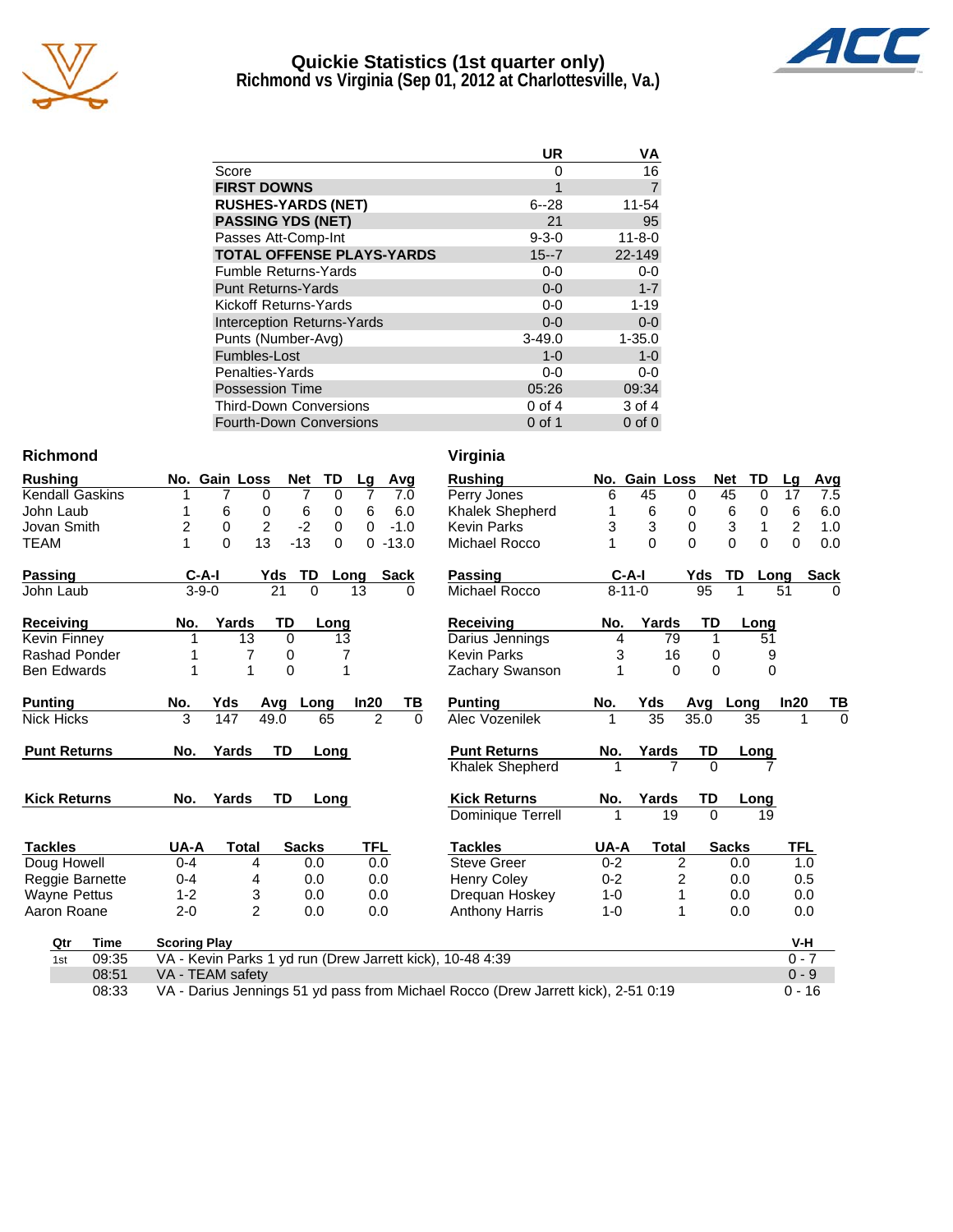

### **Play-by-Play Summary (2nd quarter) Richmond vs Virginia (Sep 01, 2012 at Charlottesville, Va.)**



|          | 2-4<br>2-4                 | <b>VA 25</b><br>VA 25            | Start of 2nd quarter, clock 15:00.<br>Shepherd, K rush for 9 yards to the VA34, 1ST DOWN VA (Justin Grant).    | R <sub>8</sub>  |
|----------|----------------------------|----------------------------------|----------------------------------------------------------------------------------------------------------------|-----------------|
|          | 1-10                       | VA 34                            | Rocco, M pass complete to Shepherd, K for 12 yards to the VA46, 1ST DOWN VA (Justin Grant).                    | P9              |
|          | $1 - 10$                   | VA 46                            | Rocco, M pass complete to Scott, E for 21 yards to the UR33, 1ST DOWN VA, out-of-bounds.                       | P <sub>10</sub> |
|          | $1 - 10$                   | <b>UR33</b>                      | Parks, K rush for 5 yards to the UR28 (Justin Grant; Doug Howell).                                             |                 |
|          | 2-5                        | <b>UR 28</b>                     | Rocco, M pass incomplete to Shepherd, K (Wayne Pettus).                                                        |                 |
|          | $3-5$                      | <b>UR 28</b>                     | Rocco, M pass incomplete to Jennings, D.                                                                       |                 |
|          | 4-5                        | <b>UR 28</b>                     | Jarrett,D field goal attempt from 45 GOOD, clock 12:48.                                                        |                 |
|          |                            |                                  | Virginia 19, Richmond 0                                                                                        |                 |
|          |                            |                                  | 8 plays, 53 yards, 3:02                                                                                        |                 |
|          |                            |                                  | Frye, I kickoff 64 yards to the UR1, Wayne Pettus return 15 yards to the UR16                                  |                 |
|          |                            |                                  | (Romero, D; Walker, R).                                                                                        |                 |
|          | 1-10 UR 16                 |                                  | RICHMOND drive start at 12:37.                                                                                 |                 |
| $2-9$    | <b>UR 17</b>               |                                  | Jacobi Green rush for 1 yard to the UR17 (Schautz, B; Coley, H).<br>John Laub pass incomplete to Sam Roller.   |                 |
| $3-9$    | <b>UR 17</b>               |                                  | John Laub pass complete to Kevin Finney for 5 yards to the UR22 (Nicholson, D).                                |                 |
| $4 - 4$  | <b>UR 22</b>               |                                  | Nick Hicks punt 32 yards to the VA46, downed.                                                                  |                 |
|          |                            |                                  | 3 plays, 6 yards, 1:22                                                                                         |                 |
|          |                            | VIRGINIA drive start at 11:15.   |                                                                                                                |                 |
|          |                            | 1-10 VA 46                       | Jones, P rush for no gain to the VA46 (Eric Wright; Darryl Hamilton).                                          |                 |
|          |                            | 2-10 VA 46                       | PENALTY VA false start (Terrell, D) 6 yards to the VA40.                                                       |                 |
|          |                            | 2-16 VA 40                       | Rocco, M pass complete to Smith, T for 17 yards to the UR43, 1ST DOWN VA (Aaron Roane; Mylon                   | P11             |
|          |                            |                                  | Blueford).                                                                                                     |                 |
|          | $1 - 10$                   | UR 43                            | Rocco, M rush for 1 yard to the UR42 (B.J. Scott; Darius McMillan).                                            |                 |
|          | $2 - 9$                    | <b>UR42</b>                      | Rocco, M pass complete to McGee, J for 17 yards to the UR25, 1ST DOWN VA, out-of-bounds.                       | P <sub>12</sub> |
|          |                            | official review: confirmed catch |                                                                                                                |                 |
|          | $1 - 10$                   | <b>UR 25</b>                     | Rocco, M pass complete to Smith, T for 15 yards to the UR10, 1ST DOWN VA (Mylon<br>Blueford; Reggie Barnette). | P <sub>13</sub> |
|          | 1-G                        | <b>UR 10</b>                     | Parks, K rush for 5 yards to the UR5 (Reggie Barnette).                                                        |                 |
|          | 2-G                        | <b>UR 05</b>                     | Rocco, M pass incomplete to Freedman, P (Eric Wright).                                                         |                 |
|          | 3-G                        | <b>UR 05</b>                     | Jones, P rush for no gain to the UR5.                                                                          |                 |
|          | 4-G                        | <b>UR 05</b>                     | Jarrett, D field goal attempt from 23 GOOD, clock 06:51.                                                       |                 |
|          |                            |                                  | Virginia 22, Richmond 0                                                                                        |                 |
|          |                            |                                  | 9 plays, 49 yards, 4:24                                                                                        |                 |
|          |                            |                                  | Frye, I kickoff 60 yards to the UR5, Justin Grant return 17 yards to the UR22                                  |                 |
|          |                            |                                  | (Brim, D; Walker, R), PENALTY UR illegal block 10 yards to the UR12, 1st and 10, UR ball on                    |                 |
|          |                            |                                  | UR12.                                                                                                          |                 |
|          |                            |                                  | RICHMOND drive start at 06:51.                                                                                 |                 |
| $2 - 5$  | 1-10 UR 12<br><b>UR 17</b> |                                  | Jovan Smith rush for 5 yards to the UR17 (Greer, S; Reynolds, L).<br>John Laub pass incomplete to Ben Edwards. |                 |
| $3-5$    | <b>UR 17</b>               |                                  | John Laub pass complete to S. Barnette for 24 yards to the UR41, 1ST DOWN UR (Canady, M).                      | P <sub>2</sub>  |
|          | 1-10 UR 41                 |                                  | John Laub pass complete to Kevin Finney for 11 yards to the VA48 (Harris, A; Urban, B),                        |                 |
|          |                            |                                  | PENALTY UR illegal block 5 yards to the UR36, NO PLAY.                                                         |                 |
| 1-15     | UR 36                      |                                  | John Laub pass complete to Ben Edwards for 25 yards to the VA39, 1ST DOWN UR (Hoskey,D).                       | P <sub>3</sub>  |
| 1-10     | VA 39                      |                                  | John Laub rush for 4 yards to the VA35 (Harold, E; Walcott, A).                                                |                 |
| 2-6      | VA 35                      |                                  | John Laub rush for no gain to the VA35 (Harold, E; Romero, D).                                                 |                 |
| 3-6      | <b>VA 35</b>               |                                  | John Laub pass complete to Kevin Finney for 21 yards to the VA14, 1ST DOWN UR (Harris, A).                     | P4              |
| $1 - 10$ | <b>VA 14</b>               |                                  | Kendall Gaskins rush for 10 yards to the VA4, 1ST DOWN UR (Reynolds, L;Canady, M).                             | R5              |
| 1-G      | VA 04                      |                                  | John Laub rush for 1 yard to the VA3 (Romero, D; Harris, A).                                                   |                 |
| $2-G$    | VA 03                      |                                  | Timeout Richmond, clock 03:01.                                                                                 |                 |
| $2-G$    | VA 03                      |                                  | Michael Strauss pass complete to Kendall Gaskins for 3 yards to the VA0, TOUCHDOWN, clock                      |                 |
|          |                            |                                  | 02:55.                                                                                                         |                 |
| 1-G      | VA 03                      |                                  | R. Hinshaw kick attempt failed.<br>Virginia 22, Richmond 6                                                     |                 |
|          |                            |                                  | 10 plays, 88 yards, 3:56                                                                                       |                 |
|          |                            |                                  | Wil Kamin kickoff 65 yards to the VA0, touchback.                                                              |                 |
|          |                            | VIRGINIA drive start at 02:55.   |                                                                                                                |                 |
|          |                            | 1-10 VA 25                       | Rocco, M pass incomplete to Terrell, D.                                                                        |                 |
|          |                            | 2-10 VA 25                       | Rocco, M pass incomplete to Phillips, C (J. Williamson).                                                       |                 |
|          |                            | 3-10 VA 25                       | PENALTY VA false start (Bowanko,L) 5 yards to the VA20.                                                        |                 |
|          |                            | 3-15 VA 20                       | Rocco, M pass incomplete to Terrell, D (Reggie Barnette).                                                      |                 |
|          | 4-15                       | <b>VA 20</b>                     | Vozenilek, A punt 41 yards to the UR39, fair catch by Ben Edwards, PENALTY UR holding                          |                 |
|          |                            |                                  | (DeShawn Holmes) 10 yards to the VA30, NO PLAY.                                                                |                 |
|          | 4-5                        | VA 30                            | Vozenilek, A punt 51 yards to the UR19, Ben Edwards return 17 yards to the UR36 (Coley, H).                    |                 |
|          |                            |                                  | 3 plays, 5 yards, 0:33                                                                                         |                 |
|          | 1-10 UR 36                 |                                  | RICHMOND drive start at 02:22.<br>John Laub pass complete to S. Barnette for 10 yards to the UR46, 1ST DOWN UR | P6              |
|          |                            |                                  | (Nicholson,D).                                                                                                 |                 |

1-10 UR 46 John Laub pass incomplete to S. Barnette.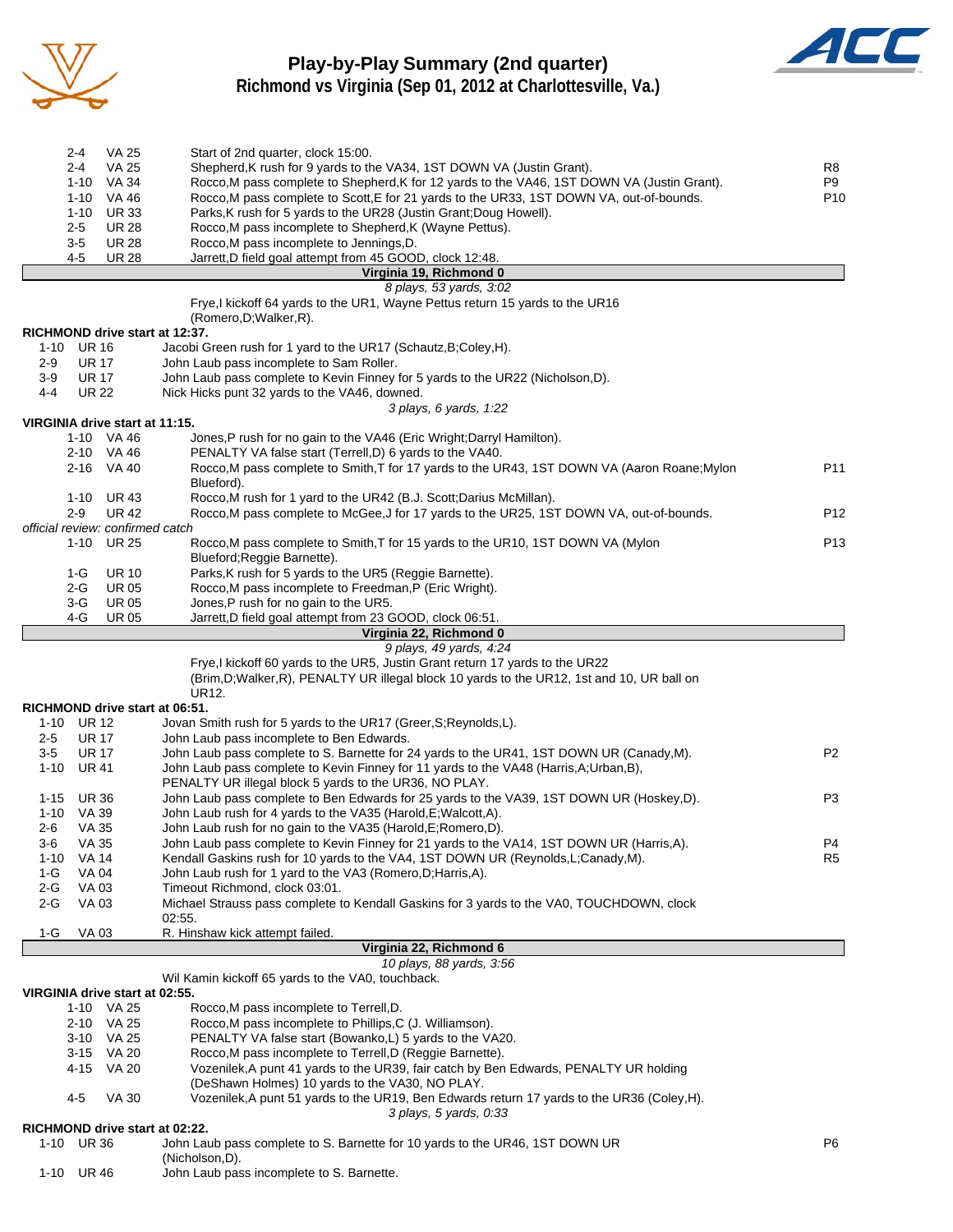

### **Play-by-Play Summary (2nd quarter) Richmond vs Virginia (Sep 01, 2012 at Charlottesville, Va.)**



2-10 UR 46 John Laub pass complete to Ben Edwards for 2 yards to the UR48 (Hoskey, D). 3-8 UR 48 John Laub pass incomplete to Rashad Ponder.<br>4-8 UR 48 Nick Hicks punt 52 yards to the VA0, touchback Nick Hicks punt 52 yards to the VA0, touchback. *4 plays, 12 yards, 1:20* **VIRGINIA drive start at 01:02.**<br>1-10 VA 20 F 1-10 VA 20 Parks, K rush for 2 yards to the VA22 (Wayne Pettus).<br>2-8 VA 22 Parks. K rush for 7 vards to the VA29 (B.J. Scott). VA 22 Parks, K rush for 7 yards to the VA29 (B.J. Scott).<br>VA 29 Timeout Virginia, clock 00:10. 3-1 VA 29 Timeout Virginia, clock 00:10. 3-1 VA 29 Parks, K rush for 9 yards to the VA38, 1ST DOWN VA (Kerry Wynn). 1-10 VA 38 Timeout Virginia, clock 00:03.<br>1-10 VA 38 Rocco, M pass complete to Jor Rocco,M pass complete to Jones,P for 24 yards to the UR38, 1ST DOWN VA, out-of-bounds P15 (Mylon Blueford). End of half, clock 00:00.

#### *4 plays, 42 yards, 1:02* **END OF 2nd QUARTER: Virginia 22, Richmond 6**

|                        |       | Time  |   | 1st Downs |    | <b>Conversions</b> |         |                |                    |                  |
|------------------------|-------|-------|---|-----------|----|--------------------|---------|----------------|--------------------|------------------|
| <b>Quarter Summary</b> | Score | Poss  | R |           |    | 3rd                | 4th     | <b>Rushing</b> | Passing            | <b>Penalties</b> |
| Richmond               | 6     | 06:38 |   |           | 5. | $2 - 4$            | $0 - 0$ | $6 - 21$       | $7 - 11 - 0 - 90$  | $3 - 25$         |
| Virginia               | 6     | 08:22 |   |           |    | 1-4                | $0 - 0$ | $9 - 38$       | $6 - 12 - 0 - 106$ | $2 - 11$         |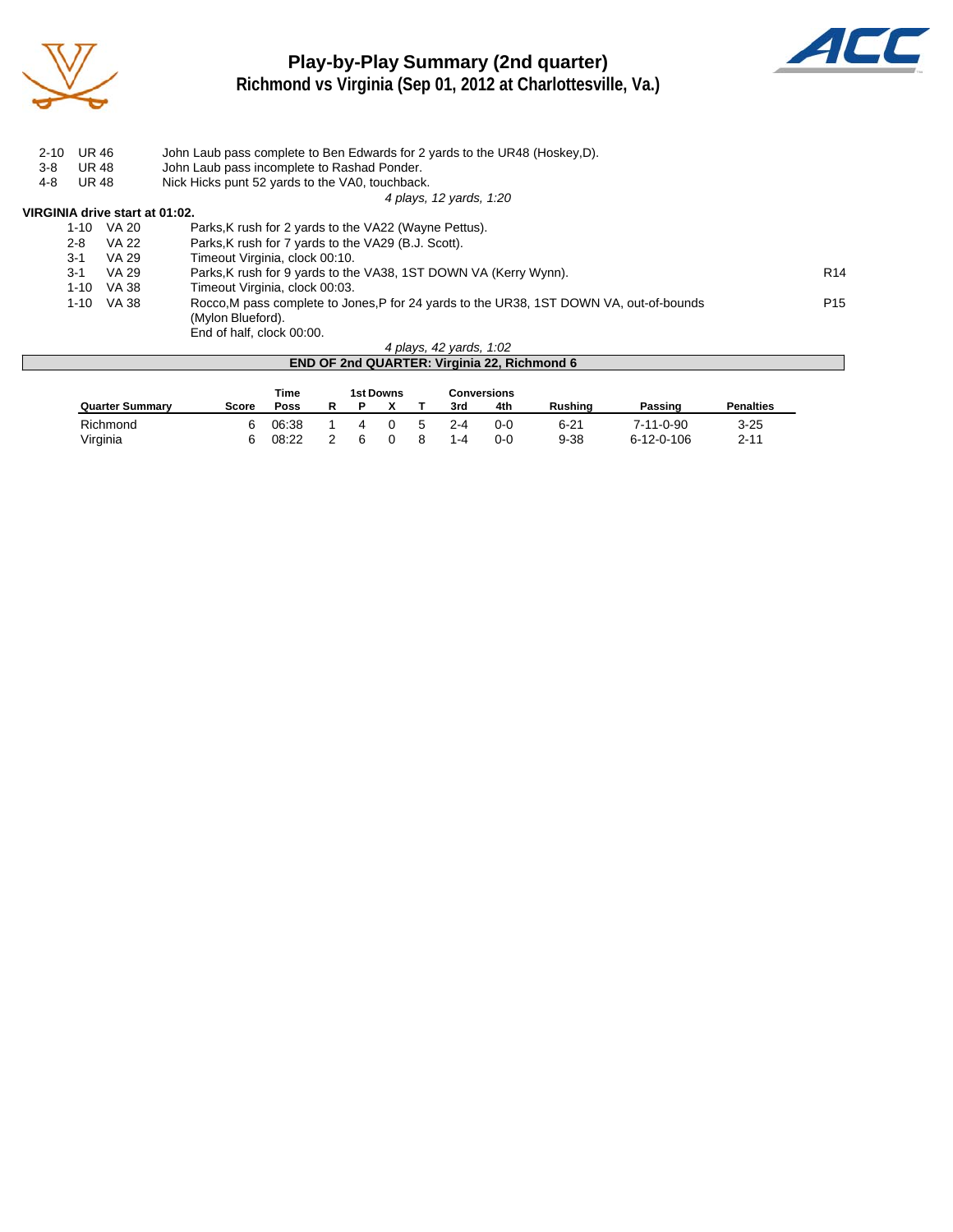

### **Quickie Statistics (2nd quarter only) Richmond vs Virginia (Sep 01, 2012 at Charlottesville, Va.)**



|                                   | UR           | ٧A           |
|-----------------------------------|--------------|--------------|
| Score                             | 6            | 6            |
| <b>FIRST DOWNS</b>                | 5            | 8            |
| <b>RUSHES-YARDS (NET)</b>         | $6 - 21$     | $9 - 38$     |
| <b>PASSING YDS (NET)</b>          | 90           | 106          |
| Passes Att-Comp-Int               | $11 - 7 - 0$ | $12 - 6 - 0$ |
| <b>TOTAL OFFENSE PLAYS-YARDS</b>  | 17-111       | 21-144       |
| <b>Fumble Returns-Yards</b>       | $0 - 0$      | 0-0          |
| <b>Punt Returns-Yards</b>         | $1 - 17$     | $0-0$        |
| Kickoff Returns-Yards             | $2 - 32$     | $0-0$        |
| <b>Interception Returns-Yards</b> | $0 - 0$      | $0-0$        |
| Punts (Number-Avg)                | $2 - 42.0$   | $1 - 51.0$   |
| Fumbles-Lost                      | $0 - 0$      | $0-0$        |
| Penalties-Yards                   | $3 - 25$     | $2 - 11$     |
| <b>Possession Time</b>            | 06:38        | 08:22        |
| <b>Third-Down Conversions</b>     | $2$ of 4     | 1 of $4$     |
| <b>Fourth-Down Conversions</b>    | $0$ of $0$   | $0$ of $0$   |

#### **Richmond Virginia**

| <b>Rushing</b>                                                                                           |             |                                               | No. Gain Loss                                 |                         |             | <b>Net</b>   | <b>TD</b>   | Lg         | Avg         |             | <b>Rushing</b>                                                                    |                | No. Gain Loss   |                         |                   | <b>Net</b>   | TD       | Lg         | Avg         |
|----------------------------------------------------------------------------------------------------------|-------------|-----------------------------------------------|-----------------------------------------------|-------------------------|-------------|--------------|-------------|------------|-------------|-------------|-----------------------------------------------------------------------------------|----------------|-----------------|-------------------------|-------------------|--------------|----------|------------|-------------|
| <b>Kendall Gaskins</b>                                                                                   |             |                                               | 10                                            | 0                       |             | 10           | $\mathbf 0$ | 10         | 10.0        |             | <b>Kevin Parks</b>                                                                | 5              | 28              |                         | 0                 | 28           | 0        | 9          | 5.6         |
| Jovan Smith                                                                                              |             |                                               | 5                                             | 0                       |             | 5            | 0           | 5          | 5.0         |             | Khalek Shepherd                                                                   |                | 9               |                         | 0                 | 9            | 0        | 9          | 9.0         |
| John Laub                                                                                                |             | 3                                             | 5                                             | 0                       |             | 5            | 0           | 4          | 1.7         |             | Michael Rocco                                                                     | 1              | 1               |                         | 0                 | 1            | 0        | 1          | 1.0         |
| Jacobi Green                                                                                             |             | 1                                             | 1                                             | $\Omega$                |             | 1            | $\Omega$    | 1          | 1.0         |             | Perry Jones                                                                       | $\overline{2}$ | $\mathbf{0}$    |                         | 0                 | 0            | $\Omega$ | $\Omega$   | 0.0         |
| <b>Passing</b>                                                                                           |             |                                               | $C-A-I$                                       |                         | Yds         | TD           | Long        |            | <b>Sack</b> |             | <b>Passing</b>                                                                    |                | $C-A-I$         |                         | Yds               | TD           | Long     |            | <b>Sack</b> |
| John Laub                                                                                                |             |                                               | $6 - 10 - 0$                                  |                         | 87          | $\Omega$     |             | 25         |             | 0           | Michael Rocco                                                                     |                | $6 - 12 - 0$    |                         | 106               | $\Omega$     |          | 24         | 0           |
| <b>Michael Strauss</b>                                                                                   |             |                                               | $1 - 1 - 0$                                   |                         | 3           | 1            |             | 3          |             | 0           |                                                                                   |                |                 |                         |                   |              |          |            |             |
| Receiving                                                                                                |             | No.                                           |                                               | Yards                   | TD          |              | Long        |            |             |             | <b>Receiving</b>                                                                  | No.            |                 | Yards                   | TD                |              | Long     |            |             |
| Stephen Barnette                                                                                         |             | $\overline{\mathbf{c}}$                       |                                               | 34                      | $\mathbf 0$ |              | 24          |            |             |             | Tim Smith                                                                         | $\overline{2}$ |                 | 32                      | $\mathbf 0$       |              | 17       |            |             |
| <b>Ben Edwards</b>                                                                                       |             | $\overline{c}$                                |                                               | 27                      | 0           |              | 25          |            |             |             | Perry Jones                                                                       | 1              |                 | 24                      | 0                 |              | 24       |            |             |
| <b>Kevin Finney</b>                                                                                      |             | $\overline{c}$                                |                                               | 26                      | 0           |              | 21          |            |             |             | E.J. Scott                                                                        | 1              |                 | 21                      | 0                 |              | 21       |            |             |
| <b>Kendall Gaskins</b>                                                                                   |             | 1                                             |                                               | 3                       | 1           |              | 3           |            |             |             | Jake McGee                                                                        | 1              |                 | 17                      | $\Omega$          |              | 17       |            |             |
| <b>Punting</b>                                                                                           |             | No.                                           | Yds                                           |                         | Avg         | Long         |             | In20       |             | ΤВ          | <b>Punting</b>                                                                    | No.            | Yds             |                         | Avg               | Long         |          | In20       | TВ          |
| <b>Nick Hicks</b>                                                                                        |             | $\overline{2}$                                | 84                                            |                         | 42.0        |              | 52          |            | $\Omega$    | $\mathbf 1$ | Alec Vozenilek                                                                    | 1              | $\overline{51}$ |                         | $\overline{51.0}$ |              | 51       | $\Omega$   | $\Omega$    |
| <b>Punt Returns</b>                                                                                      |             | No.                                           | Yards                                         |                         | TD          |              | Long        |            |             |             | <b>Punt Returns</b>                                                               | No.            |                 | Yards                   | <b>TD</b>         |              | Long     |            |             |
| <b>Ben Edwards</b>                                                                                       |             |                                               |                                               | 17                      | $\Omega$    |              | 17          |            |             |             |                                                                                   |                |                 |                         |                   |              |          |            |             |
| <b>Kick Returns</b>                                                                                      |             | No.                                           | Yards                                         |                         | TD          |              | Long        |            |             |             | <b>Kick Returns</b>                                                               | No.            |                 | Yards                   | TD                |              | Long     |            |             |
| <b>Wayne Pettus</b>                                                                                      |             | 1                                             |                                               | 15                      | 0           |              | 15          |            |             |             |                                                                                   |                |                 |                         |                   |              |          |            |             |
| <b>Justin Grant</b>                                                                                      |             | 1                                             |                                               | 17                      | 0           |              | 17          |            |             |             |                                                                                   |                |                 |                         |                   |              |          |            |             |
| <b>Tackles</b>                                                                                           |             | UA-A                                          |                                               | Total                   |             | <b>Sacks</b> |             | <b>TFL</b> |             |             | <b>Tackles</b>                                                                    | UA-A           |                 | <b>Total</b>            |                   | <b>Sacks</b> |          | <b>TFL</b> |             |
| <b>Justin Grant</b>                                                                                      |             | $2 - 1$                                       |                                               | 3                       |             | 0.0          |             |            | 0.0         |             | Daquan Romero                                                                     | $0 - 3$        |                 | 3                       |                   | 0.0          |          | 0.0        |             |
| Mylon Blueford                                                                                           |             | $1 - 2$                                       |                                               | 3                       |             | 0.0          |             |            | 0.0         |             | Demetrious Nicholso                                                               | $2 - 0$        |                 | 2                       |                   | 0.0          |          | 0.0        |             |
| Reggie Barnette                                                                                          |             | $1 - 1$                                       |                                               | $\overline{\mathbf{c}}$ |             | 0.0          |             |            | 0.0         |             | Drequan Hoskey                                                                    | $2 - 0$        |                 | $\overline{\mathbf{c}}$ |                   | 0.0          |          | 0.0        |             |
| <b>B.J. Scott</b>                                                                                        |             | $1 - 1$                                       |                                               | $\overline{2}$          |             | 0.0          |             |            | 0.0         |             | <b>Henry Coley</b>                                                                | $1 - 1$        |                 | $\overline{c}$          |                   | 0.0          |          | 0.0        |             |
| Qtr                                                                                                      | <b>Time</b> | <b>Scoring Play</b>                           |                                               |                         |             |              |             |            |             |             |                                                                                   |                |                 |                         |                   |              |          | V-H        |             |
| 1st                                                                                                      | 09:35       |                                               |                                               |                         |             |              |             |            |             |             | VA - Kevin Parks 1 yd run (Drew Jarrett kick), 10-48 4:39                         |                |                 |                         |                   |              |          | $0 - 7$    |             |
|                                                                                                          | 08:51       | VA - TEAM safety                              |                                               |                         |             |              |             |            |             |             |                                                                                   |                |                 |                         |                   |              |          | $0 - 9$    |             |
|                                                                                                          | 08:33       |                                               |                                               |                         |             |              |             |            |             |             | VA - Darius Jennings 51 yd pass from Michael Rocco (Drew Jarrett kick), 2-51 0:19 |                |                 |                         |                   |              |          | $0 - 16$   |             |
| 2nd                                                                                                      | 12:48       |                                               | VA - Drew Jarrett 45 yd field goal, 8-53 3:02 |                         |             |              |             |            |             |             |                                                                                   |                |                 |                         |                   |              |          | $0 - 3$    |             |
| 06:51                                                                                                    |             | VA - Drew Jarrett 23 yd field goal, 9-49 4:24 |                                               |                         |             |              |             |            |             |             |                                                                                   |                |                 |                         |                   |              |          | $0 - 6$    |             |
| 02:55<br>UR - Kendall Gaskins 3 yd pass from Michael Strauss (Remington Hinshaw kick failed), 10-88 3:56 |             |                                               |                                               |                         |             |              |             |            |             |             |                                                                                   |                |                 |                         |                   |              | $6 - 6$  |            |             |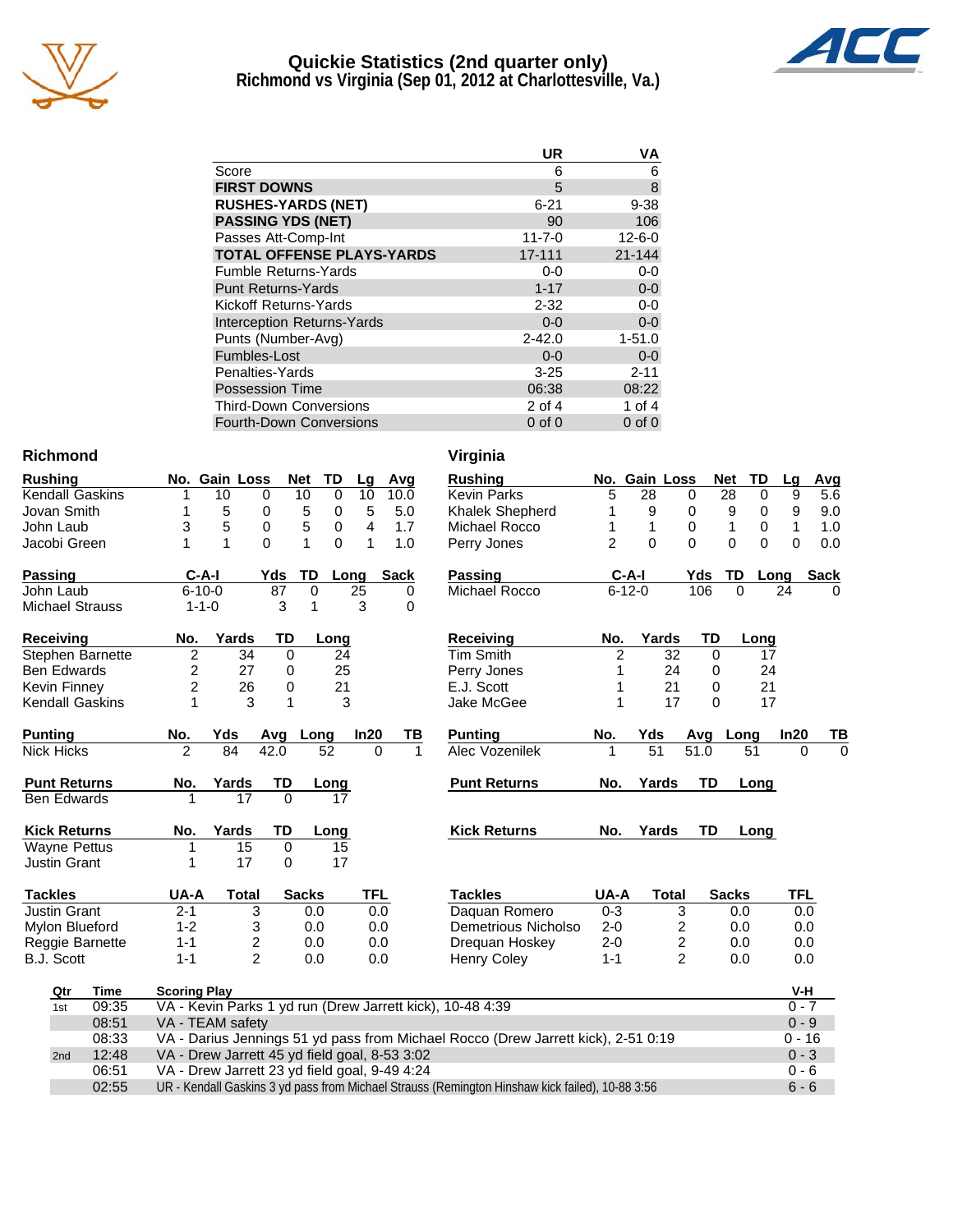

### **Play-by-Play Summary (3rd quarter) Richmond vs Virginia (Sep 01, 2012 at Charlottesville, Va.)**



Start of 3rd quarter, clock 15:00, UR ball on UR35. Wil Kamin kickoff 65 yards to the VA0, Shepherd, K return 59 yards to the UR41 (Jacobi Green). **VIRGINIA drive start at 15:00.** 1-10 UR 41 Jones,P rush for no gain to the UR41 (Darius McMillan;Doug Howell). 2-10 UR 41 Rocco,M pass complete to Freedman,P for 12 yards to the UR29, 1ST DOWN VA (Doug Howell). P16 1-10 UR 29 Jones,P rush for loss of 1 yard to the UR30 (Reggie Barnette;Kerry Wynn). 2-11 UR 30 Rocco,M pass complete to McGee,J for 6 yards to the UR24 (Wayne Pettus). 3-5 UR 24 Rocco,M pass complete to Smith,T for 4 yards to the UR20 (Darius McMillan;Aaron Roane). 4-1 UR 20 Parks,K rush for loss of 1 yard to the UR21 (Darryl Hamilton;Darius McMillan). *6 plays, 20 yards, 3:06* **RICHMOND drive start at 11:54.** 1-10 UR 21 John Laub rush for 1 yard to the UR22 (Schautz,B;Nicholson,D). 2-9 UR 22 John Laub pass incomplete to S. Barnette (Schautz,B). 3-9 UR 22 John Laub pass incomplete to Ben Edwards. 4-9 UR 22 Nick Hicks punt 41 yards to the VA37, out-of-bounds. *3 plays, 1 yard, 0:39* **VIRGINIA drive start at 11:15.** 1-10 VA 37 Rocco,M pass complete to Smith,T for 9 yards to the VA46 (Reggie Barnette). 2-1 VA 46 Parks,K rush for 4 yards to the 50 yardline, 1ST DOWN VA (Aaron Roane).<br>1-10 VA 50 Rocco.M pass complete to Smith.T for 44 vards to the UR6. 1ST DOWN VA (Aaron Roane:Reggie P18 Rocco,M pass complete to Smith,T for 44 yards to the UR6, 1ST DOWN VA (Aaron Roane;Reggie Barnette). 1-G UR 06 Timeout Virginia, clock 09:46. 1-G UR 06 Jones, P rush for loss of 1 yard to the UR7 (Aaron Roane; Reggie Barnette). 2-G UR 07 Rocco,M pass incomplete to Phillips,C. 3-G UR 07 Rocco,M pass complete to Parks,K for 5 yards to the UR2 (Walt Sparks). 4-G UR 02 Parks, K rush for 2 yards to the UR0, TOUCHDOWN, clock 08:21. 1-G UR 03 Jarrett,D kick attempt good. **Virginia 29, Richmond 6** *7 plays, 63 yards, 2:54* Frye,I kickoff 65 yards to the UR0, touchback. **RICHMOND drive start at 08:21.** 1-10 UR 25 John Laub rush for 5 yards to the UR30 (Schautz,B;Coley,H). 2-5 UR 30 Kendall Gaskins rush for no gain to the UR30 (Renfrow, J). 3-5 UR 30 John Laub pass complete to Ben Edwards for 8 yards to the UR38, 1ST DOWN UR (Greer,S). P7 1-10 UR 38 John Laub pass complete to S. Barnette for 15 yards to the VA47, 1ST DOWN UR, out-of-bounds. 1-10 VA 47 Kendall Gaskins rush for 21 yards to the VA26, 1ST DOWN UR (Harris, A). R9 1-10 VA 26 John Laub pass complete to Kevin Finney for 11 yards to the VA15, 1ST DOWN UR (Coley,H). P10 1-10 VA 15 John Laub pass complete to Ben Edwards for 9 yards to the VA6 (Hoskey, D).<br>2-1 VA 06 John Laub pass complete to Seth Fisher for 2 vards to the VA4. 1ST DOWN 2-1 VA 06 John Laub pass complete to Seth Fisher for 2 yards to the VA4, 1ST DOWN UR (Nicholson,D). P11<br>1-G VA 04 John Laub pass complete to Seth Fisher for 4 yards to the VA0, TOUCHDOWN, clock 05:03. 1-G VA 04 John Laub pass complete to Seth Fisher for 4 yards to the VA0, TOUCHDOWN, clock 05:03. 1-G VA 03 Timeout Virginia, clock 05:03. 1-G VA 03 John Laub pass attempt failed. **Virginia 29, Richmond 12** *9 plays, 75 yards, 3:18* Wil Kamin kickoff 64 yards to the VA1, Shepherd, K return 31 yards to the VA32 (Aaron Roane). **VIRGINIA drive start at 05:03.** Rocco,M pass complete to Terrell,D for 7 yards to the VA39 (Eric Wright). 2-3 VA 39 Rocco,M rush for 8 yards to the VA47, 1ST DOWN VA. 1-10 VA 47 Jones,P rush for 1 yard to the VA48 (Eric Wright;Evan Kelly). 2-9 VA 48 Rocco,M pass complete to Parks,K for 5 yards to the UR47 (Darius McMillan). 3-4 UR 47 Rocco,M pass incomplete to Parks,K. 4-4 UR 47 Vozenilek,A punt 38 yards to the UR9, fair catch by Ben Edwards. *5 plays, 21 yards, 2:29* **RICHMOND drive start at 02:34.** 1-10 UR 09 John Laub pass incomplete to Ben Edwards. 2-10 UR 09 John Laub pass incomplete to Sam Roller (Urban,B). 3-10 UR 09 John Laub pass incomplete to Rashad Ponder. 4-10 UR 09 Nick Hicks punt 32 yards to the UR41, Shepherd,K return 2 yards to the UR39. *3 plays, 0 yards, 0:21* **VIRGINIA drive start at 02:13.** 1-10 UR 39 Rocco,M pass complete to Phillips,C for 6 yards to the UR33 (Eric Wright). 2-4 UR 33 Rocco,M pass complete to Swanson,Z for 7 yards to the UR26, 1ST DOWN VA (Aaron Roane). P20 1-10 UR 26 Parks,K rush for 4 yards to the UR22 (Aaron Roane;Terrence Fullum). 2-6 UR 22 Rocco,M pass complete to Jennings,D for 5 yards to the UR17 (Aaron Roane;Wayne Pettus). **END OF 3rd QUARTER: Virginia 29, Richmond 12**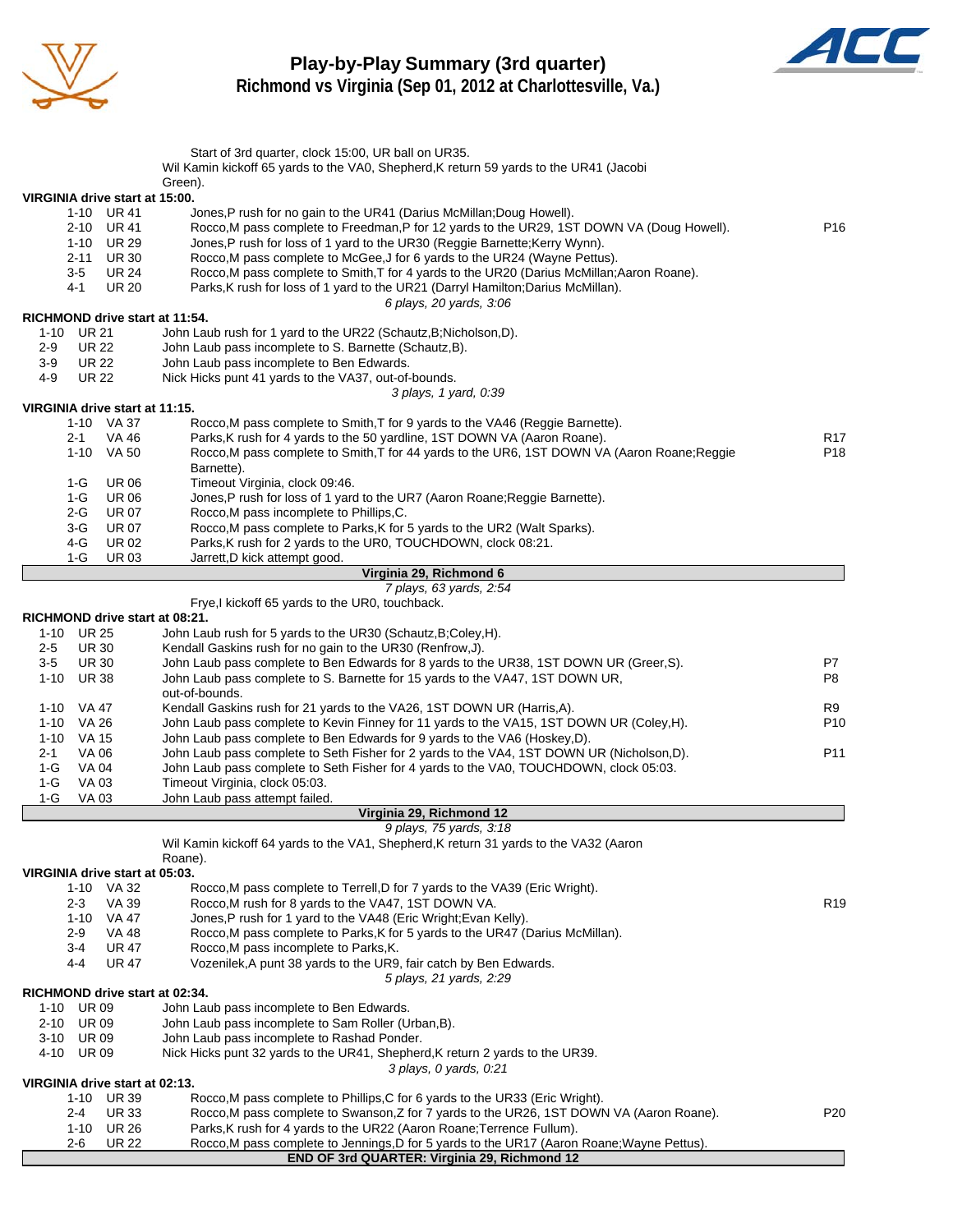

**Play-by-Play Summary (3rd quarter) Richmond vs Virginia (Sep 01, 2012 at Charlottesville, Va.)**



|                        |       | Time  |   | 1st Downs |    |         | Conversions |                |                   |                  |
|------------------------|-------|-------|---|-----------|----|---------|-------------|----------------|-------------------|------------------|
| <b>Quarter Summary</b> | Score | Poss  |   |           |    | 3rd     | 4th         | <b>Rushing</b> | Passing           | <b>Penalties</b> |
| Richmond               |       | 04:18 | 4 | - 0       | -5 | $1 - 3$ | ი-ი         | 4-27           | $6 - 11 - 0 - 49$ | 0-0              |
| Virginia               |       | 10:42 |   | $\Omega$  | 5  | $0 - 3$ | $1 - 2$     | $9 - 16$       | 11-13-0-110       | 0-0              |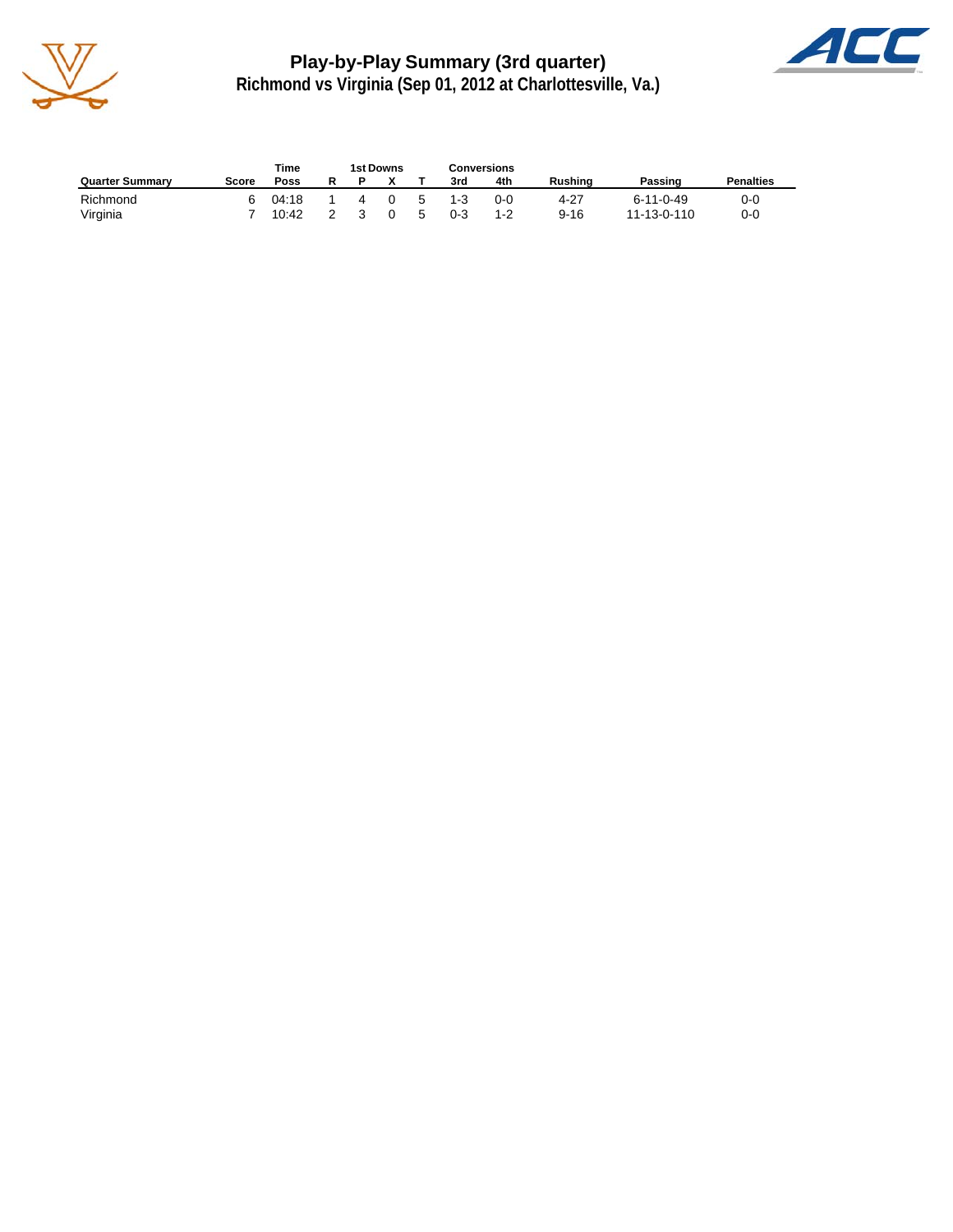

### **Quickie Statistics (3rd quarter only) Richmond vs Virginia (Sep 01, 2012 at Charlottesville, Va.)**



|                                   | UR           | ٧A            |
|-----------------------------------|--------------|---------------|
| Score                             | 6            |               |
| <b>FIRST DOWNS</b>                | 5            | 5             |
| <b>RUSHES-YARDS (NET)</b>         | $4 - 27$     | $9 - 16$      |
| <b>PASSING YDS (NET)</b>          | 49           | 110           |
| Passes Att-Comp-Int               | $11 - 6 - 0$ | $13 - 11 - 0$ |
| <b>TOTAL OFFENSE PLAYS-YARDS</b>  | 15-76        | 22-126        |
| <b>Fumble Returns-Yards</b>       | $0-0$        | $0-0$         |
| <b>Punt Returns-Yards</b>         | $0 - 0$      | $1 - 2$       |
| Kickoff Returns-Yards             | $0 - 0$      | $2 - 90$      |
| <b>Interception Returns-Yards</b> | $0 - 0$      | $0 - 0$       |
| Punts (Number-Avg)                | $2 - 36.5$   | $1 - 38.0$    |
| Fumbles-Lost                      | $0 - 0$      | $0-0$         |
| Penalties-Yards                   | $0-0$        | $0-0$         |
| <b>Possession Time</b>            | 04:18        | 10:42         |
| <b>Third-Down Conversions</b>     | 1 of $3$     | $0$ of $3$    |
| <b>Fourth-Down Conversions</b>    | $0$ of $0$   | $1$ of $2$    |

### **Richmond Virginia**

| <b>Rushing</b>         |       |                                               | No. Gain Loss   |              |             | <b>Net</b>   | TD          | Lg         |             | Avg      | <b>Rushing</b>                                                                    |                | No. Gain Loss |                         |                | <b>Net</b>   | TD             | Lg       | <b>Avg</b>  |
|------------------------|-------|-----------------------------------------------|-----------------|--------------|-------------|--------------|-------------|------------|-------------|----------|-----------------------------------------------------------------------------------|----------------|---------------|-------------------------|----------------|--------------|----------------|----------|-------------|
| <b>Kendall Gaskins</b> |       | 2                                             | 21              |              | 0           | 21           | $\mathbf 0$ | 21         |             | 10.5     | <b>Kevin Parks</b>                                                                | 4              | 10            |                         | 1              | 9            |                | 4        | 2.2         |
| John Laub              |       | $\overline{2}$                                | 6               |              | $\Omega$    | 6            | $\Omega$    | 5          |             | 3.0      | Michael Rocco                                                                     |                | 8             |                         | 0              | 8            | 0              | 8        | 8.0         |
|                        |       |                                               |                 |              |             |              |             |            |             |          | Perry Jones                                                                       | 4              | 1             |                         | $\overline{2}$ | $-1$         | $\Omega$       | 1        | $-0.2$      |
| <b>Passing</b>         |       |                                               | $C-A-I$         |              | Yds         | TD           | Long        |            | <b>Sack</b> |          | <b>Passing</b>                                                                    |                | $C-A-I$       |                         | Yds            | TD           | Long           |          | <b>Sack</b> |
| John Laub              |       |                                               | $6 - 11 - 0$    |              | 49          |              |             | 15         |             | 0        | Michael Rocco                                                                     |                | $11 - 13 - 0$ |                         | 110            | $\Omega$     |                | 44       | 0           |
| <b>Receiving</b>       |       | No.                                           |                 | Yards        | TD          |              | Long        |            |             |          | Receiving                                                                         | No.            |               | Yards                   | TD             |              | Long           |          |             |
| <b>Ben Edwards</b>     |       | $\overline{2}$                                |                 | 17           | $\Omega$    |              | 9           |            |             |          | <b>Tim Smith</b>                                                                  | 3              |               | 57                      | $\Omega$       |              | 44             |          |             |
| Seth Fisher            |       | 2                                             |                 | 6            | 1           |              | 4           |            |             |          | <b>Kevin Parks</b>                                                                | 2              |               | 10                      | 0              |              | 5              |          |             |
| Stephen Barnette       |       |                                               |                 | 15           | $\mathbf 0$ |              | 15          |            |             |          | Paul Freedman                                                                     |                |               | 12                      | 0              |              | 12             |          |             |
| Kevin Finney           |       |                                               |                 | 11           | $\Omega$    |              | 11          |            |             |          | Zachary Swanson                                                                   |                |               | $\overline{7}$          | $\Omega$       |              | $\overline{7}$ |          |             |
| <b>Punting</b>         |       | No.                                           | Yds             |              | Avg         | Long         |             | In20       |             | TВ       | <b>Punting</b>                                                                    | No.            | Yds           |                         | Avg            | Long         |                | ln20     | ΤI          |
| <b>Nick Hicks</b>      |       | $\mathfrak{p}$                                | $\overline{73}$ |              | 36.5        |              | 41          |            | $\Omega$    | $\Omega$ | Alec Vozenilek                                                                    |                |               | $\overline{38}$         | 38.0           |              | 38             |          |             |
| <b>Punt Returns</b>    |       | No.                                           |                 | Yards        | TD          |              | Long        |            |             |          | <b>Punt Returns</b>                                                               | No.            |               | Yards                   | TD             |              | Long           |          |             |
|                        |       |                                               |                 |              |             |              |             |            |             |          | Khalek Shepherd                                                                   |                |               | 2                       | $\Omega$       |              |                |          |             |
| <b>Kick Returns</b>    |       | No.                                           |                 | Yards        | TD          |              | Long        |            |             |          | <b>Kick Returns</b>                                                               | No.            |               | Yards                   | TD             |              | Long           |          |             |
|                        |       |                                               |                 |              |             |              |             |            |             |          | <b>Khalek Shepherd</b>                                                            | $\mathfrak{p}$ |               | 90                      | $\Omega$       |              | 59             |          |             |
| <b>Tackles</b>         |       | UA-A                                          |                 | <b>Total</b> |             | <b>Sacks</b> |             | <b>TFL</b> |             |          | <b>Tackles</b>                                                                    | UA-A           |               | <b>Total</b>            |                | <b>Sacks</b> |                | TFL      |             |
| Aaron Roane            |       | $3-5$                                         |                 | 8            |             | 0.0          |             |            | 0.5         |          | <b>Henry Coley</b>                                                                | $1 - 1$        |               | $\overline{\mathbf{c}}$ |                | 0.0          |                | 0.0      |             |
| Darius McMillan        |       | $1 - 3$                                       |                 | 4            |             | 0.0          |             |            | 0.5         |          | Demetrious Nicholso                                                               | $1 - 1$        |               | $\overline{\mathbf{c}}$ |                | 0.0          |                | 0.0      |             |
| Reggie Barnette        |       | $1 - 3$                                       |                 | 4            |             | 0.0          |             |            | 1.0         |          | <b>Bill Schautz</b>                                                               | $0 - 2$        |               | 2                       |                | 0.0          |                | 0.0      |             |
| Eric Wright            |       | $2 - 1$                                       |                 | 3            |             | 0.0          |             |            | 0.0         |          | <b>Justin Renfrow</b>                                                             | $1 - 0$        |               | 1                       |                | 0.0          |                | 0.0      |             |
| <b>Time</b><br>Qtr     |       | <b>Scoring Play</b>                           |                 |              |             |              |             |            |             |          |                                                                                   |                |               |                         |                |              |                | V-H      |             |
| 1st                    | 09:35 |                                               |                 |              |             |              |             |            |             |          | VA - Kevin Parks 1 yd run (Drew Jarrett kick), 10-48 4:39                         |                |               |                         |                |              |                | $0 - 7$  |             |
|                        | 08:51 | VA - TEAM safety                              |                 |              |             |              |             |            |             |          |                                                                                   |                |               |                         |                |              |                | $0 - 9$  |             |
|                        | 08:33 |                                               |                 |              |             |              |             |            |             |          | VA - Darius Jennings 51 yd pass from Michael Rocco (Drew Jarrett kick), 2-51 0:19 |                |               |                         |                |              |                | $0 - 16$ |             |
| 2nd                    | 12:48 | VA - Drew Jarrett 45 yd field goal, 8-53 3:02 |                 |              |             |              |             |            |             |          |                                                                                   |                |               |                         |                |              |                | $0 - 19$ |             |
|                        | 06:51 | VA - Drew Jarrett 23 yd field goal, 9-49 4:24 |                 |              |             |              |             |            |             |          |                                                                                   |                |               |                         |                |              |                | $0 - 22$ |             |
|                        |       |                                               |                 |              |             |              |             |            |             |          |                                                                                   |                |               |                         |                |              |                |          |             |

| Receiving             | No.     | Yards | TD   | Long          |      |    |
|-----------------------|---------|-------|------|---------------|------|----|
| <b>Tim Smith</b>      | 3       | 57    | 0    | 44            |      |    |
| Kevin Parks           | 2       | 10    | 0    | 5             |      |    |
| Paul Freedman         | 1       | 12    | 0    | 12            |      |    |
| Zachary Swanson       | 1       | 7     | 0    | 7             |      |    |
| Punting               | No.     | Yds   | Avq  | Long          | In20 | ΤВ |
| Alec Vozenilek        | 1       | 38    | 38.0 | 38            | 1    | 0  |
| <b>Punt Returns</b>   | No.     | Yards | TD   | Long          |      |    |
| Khalek Shepherd       | 1       | 2     | 0    | $\mathcal{P}$ |      |    |
| <b>Kick Returns</b>   | No.     | Yards | TD   | Long          |      |    |
| Khalek Shepherd       | 2       | 90    | 0    | 59            |      |    |
| <b>Tackles</b>        | UA-A    | Total |      | Sacks         | TFL  |    |
| <b>Henry Coley</b>    | $1 - 1$ |       | 2    | 0.0           | 0.0  |    |
| Demetrious Nicholso   | 1-1     |       | 2    | 0.0           | 0.0  |    |
| <b>Bill Schautz</b>   | $0 - 2$ |       | 2    | 0.0           | 0.0  |    |
| <b>Justin Renfrow</b> | 1-0     |       | 1    | 0.0           | 0.0  |    |

| Qtr | Time  | <b>Scoring Play</b>                                                                             | V-H      |
|-----|-------|-------------------------------------------------------------------------------------------------|----------|
| 1st | 09:35 | VA - Kevin Parks 1 yd run (Drew Jarrett kick), 10-48 4:39                                       | $0 - 7$  |
|     | 08:51 | VA - TEAM safety                                                                                | $0 - 9$  |
|     | 08:33 | VA - Darius Jennings 51 yd pass from Michael Rocco (Drew Jarrett kick), 2-51 0:19               | $0 - 16$ |
| 2nd | 12:48 | VA - Drew Jarrett 45 yd field goal, 8-53 3:02                                                   | $0 - 19$ |
|     | 06:51 | VA - Drew Jarrett 23 yd field goal, 9-49 4:24                                                   | $0 - 22$ |
|     | 02:55 | UR - Kendall Gaskins 3 yd pass from Michael Strauss (Remington Hinshaw kick failed), 10-88 3:56 | $6 - 22$ |
| 3rd | 08:21 | VA - Kevin Parks 2 yd run (Drew Jarrett kick), 7-63 2:54                                        | $0 - 7$  |
|     | 05:03 | UR - Seth Fisher 4 yd pass from John Laub (John Laub pass failed), 9-75 3:18                    | $6 - 7$  |
|     |       |                                                                                                 |          |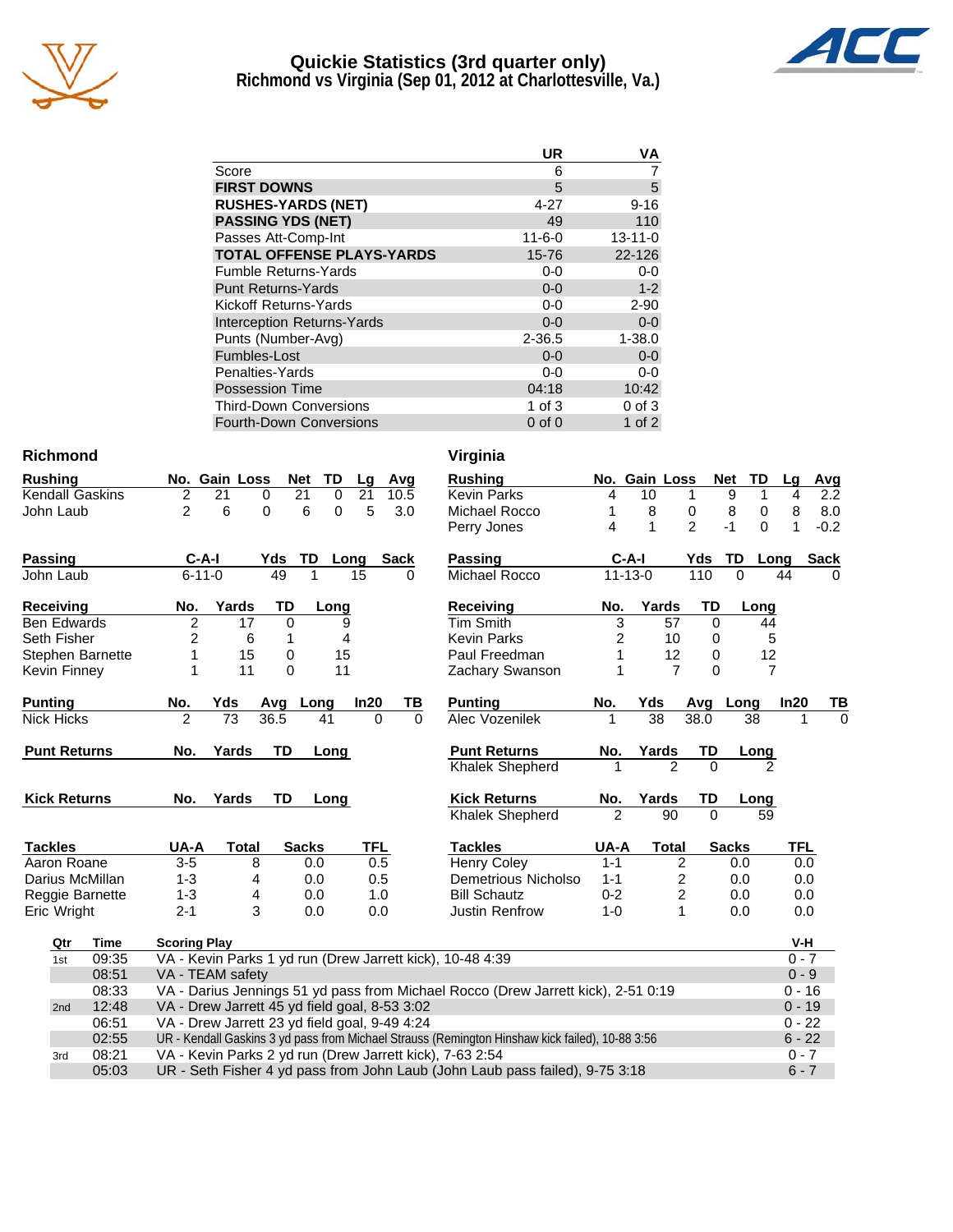

### **Play-by-Play Summary (4th quarter) Richmond vs Virginia (Sep 01, 2012 at Charlottesville, Va.)**



|          |              | Virginia 36, Richmond 12                                                       |                 |
|----------|--------------|--------------------------------------------------------------------------------|-----------------|
| 1-G      | <b>UR03</b>  | Jarrett, D kick attempt good.                                                  |                 |
| $3 - 1$  | <b>UR 04</b> | Jones, P rush for 4 yards to the UR0, 1ST DOWN VA, TOUCHDOWN, clock 13:16.     | R <sub>22</sub> |
| $2-5$    | UR 08        | Parks, K rush for 4 yards to the UR4 (B.J. Scott; Reggie Barnette).            |                 |
| $1 - 10$ | <b>UR 13</b> | Parks, K rush for 5 yards to the UR8 (Reggie Barnette).                        |                 |
| $4 - 1$  | <b>UR 17</b> | Jones, P rush for 4 yards to the UR13, 1ST DOWN VA (Evan Kelly; Wayne Pettus). | R <sub>21</sub> |
| $3 - 1$  | <b>UR 17</b> | Rocco, M pass incomplete to Freedman, P.                                       |                 |
| 3-1      | UR 17        | Start of 4th quarter, clock 15:00.                                             |                 |

|          |              |                                | 9 plays, 39 yards, 3:57                                                                   |                 |
|----------|--------------|--------------------------------|-------------------------------------------------------------------------------------------|-----------------|
|          |              |                                | Frye, I kickoff 65 yards to the UR0, touchback.                                           |                 |
|          |              | RICHMOND drive start at 13:16. |                                                                                           |                 |
|          | 1-10 UR 25   |                                | John Laub pass complete to S. Barnette for 7 yards to the UR32 (Harris, A; Nicholson, D). |                 |
| $2 - 3$  | UR 32        |                                | John Laub pass complete to Ben Edwards for 14 yards to the UR46, 1ST DOWN UR (Harris, A). | P <sub>12</sub> |
| $1 - 10$ | <b>UR 46</b> |                                | John Laub pass incomplete to Kevin Finney.                                                |                 |
| $2 - 10$ | UR 46        |                                | John Laub pass incomplete to Rashad Ponder.                                               |                 |
| $3 - 10$ | UR 46        |                                | John Laub pass incomplete to Rashad Ponder.                                               |                 |
| 4-10     | UR 46        |                                | Nick Hicks punt 41 yards to the VA13, fair catch by Shepherd, K.                          |                 |
|          |              |                                | 5 plays, 21 yards, 1:09                                                                   |                 |
|          |              | VIRGINIA drive start at 12:07. |                                                                                           |                 |
|          |              | 1-10 VA 13                     | Shepherd, K rush for 5 yards to the VA18 (Darius McMillan).                               |                 |
|          | $2 - 5$      | VA 18                          | Sims, P pass complete to Phillips, C for 4 yards to the VA22 (Darius McMillan).           |                 |
|          | $3-1$        | VA 22                          | Shepherd, K rush for 8 yards to the VA30, 1ST DOWN VA (Joey Landess; Eric Wright).        | R <sub>23</sub> |
|          | $1 - 10$     | VA 30                          | Sims, P pass complete to Scott, E for 24 yards to the UR46, 1ST DOWN VA (Eric Wright).    | P <sub>24</sub> |
|          | $1 - 10$     | UR 46                          | Shepherd, K rush for 2 yards to the UR44 (DeShawn Holmes; Darius McMillan).               |                 |
|          | $2 - 8$      | <b>UR 44</b>                   | Sims, P pass complete to Scott, E for 9 yards to the UR35, 1ST DOWN VA (DeShawn Holmes).  | P <sub>25</sub> |
|          | $1 - 10$     | <b>UR 35</b>                   | Shepherd, K rush for 1 yard to the UR34 (Doug Howell; Eric Wright).                       |                 |
|          | $2 - 9$      | <b>UR 34</b>                   | Sims, P pass complete to Terrell, D for 6 yards to the UR28 (DeShawn Holmes).             |                 |
|          | $3 - 3$      | <b>UR 28</b>                   | Sims, P pass complete to Smith, T for 7 yards to the UR21, 1ST DOWN VA (Ayo Ogunniyi).    | P <sub>26</sub> |
|          | $1 - 10$     | <b>UR 21</b>                   | Sims, P pass incomplete to Mathis, J.                                                     |                 |
|          | $2 - 10$     | <b>UR 21</b>                   | Shepherd, K rush for 13 yards to the UR8, 1ST DOWN VA (Mylon Blueford).                   | R <sub>27</sub> |
|          | $1-G$        | <b>UR 08</b>                   | Shepherd, K rush for 6 yards to the UR2 (Cole Gonet).                                     |                 |
|          | $2 - G$      | <b>UR02</b>                    | Timeout Richmond, clock 06:06.                                                            |                 |
|          | $2-G$        | <b>UR02</b>                    | Shepherd, K rush for 1 yard to the UR1 (J. Williamson; Cole Gonet).                       |                 |
|          | 3-G          | <b>UR 01</b>                   | Shepherd, K rush for 1 yard to the UR0, TOUCHDOWN, clock 05:23.                           |                 |
|          | $1-G$        | <b>UR03</b>                    | Jarrett, D kick attempt good.                                                             |                 |
|          |              |                                | Virginia 43, Richmond 12                                                                  |                 |

|          |                                | 14 plays, 87 yards, 6:44                                                                   |                 |
|----------|--------------------------------|--------------------------------------------------------------------------------------------|-----------------|
|          |                                | Frye, I kickoff 65 yards to the UR0, Justin Grant return 20 yards to the UR20 (Brim, D).   |                 |
|          |                                | RICHMOND drive start at 05:23.                                                             |                 |
|          | 1-10 UR 20                     | PENALTY VA unsportsmanlike conduct 15 yards to the UR35, 1ST DOWN UR.                      | X <sub>13</sub> |
|          |                                | two players wearing same jersey number                                                     |                 |
| $1 - 10$ | UR 35                          | Jovan Smith rush for 6 yards to the UR41 (Romero, D; Hoskey, D).                           |                 |
| $2 - 4$  | <b>UR 41</b>                   | Michael Strauss rush for loss of 1 yard to the UR40 (Walcott, A; Harold, E).               |                 |
| $3-5$    | <b>UR 40</b>                   | Michael Strauss pass complete to D. Miller for 25 yards to the VA35, 1ST DOWN UR           | P <sub>14</sub> |
|          |                                | (Hoskey,D).                                                                                |                 |
| $1 - 10$ | VA 35                          | Michael Strauss pass complete to D. Miller for 1 yard to the VA34 (Walker, R; Renfrow, J). |                 |
| $2-9$    | <b>VA 34</b>                   | Jacobi Green rush for 1 yard to the VA33 (Dean, D; Walker, R).                             |                 |
| $3 - 8$  | VA 33                          | Michael Strauss pass complete to Rashad Ponder for 6 yards to the VA27 (Lee, D).           |                 |
| $4 - 2$  | <b>VA 27</b>                   | Michael Strauss pass complete to Reggie Diggs for 9 yards to the VA18, 1ST DOWN UR         | P <sub>15</sub> |
|          |                                | (Lee, D; Moore, K).                                                                        |                 |
| $1 - 10$ | <b>VA 18</b>                   | Michael Strauss pass complete to D. Miller for 8 yards to the VA10.                        |                 |
| $2 - 2$  | <b>VA 10</b>                   | Michael Strauss pass incomplete to Sam Roller.                                             |                 |
| $3-2$    | <b>VA 10</b>                   | Jacobi Green rush for 1 yard to the VA9 (Harold, E).                                       |                 |
| $4 - 1$  | VA 09                          | Michael Strauss pass complete to Seth Fisher for 8 yards to the VA1, 1ST DOWN UR           | P <sub>16</sub> |
|          |                                | (Canady, M).                                                                               |                 |
| $1-G$    | <b>VA 01</b>                   | Jacobi Green rush for 1 yard to the VA0, TOUCHDOWN, clock 00:35, PENALTY VA offside        |                 |
|          |                                | declined.                                                                                  |                 |
| 1-G      | VA 03                          | R. Hinshaw kick attempt good.                                                              |                 |
|          |                                | Virginia 43, Richmond 19                                                                   |                 |
|          |                                | 12 plays, 80 yards, 4:48                                                                   |                 |
|          |                                | Wil Kamin kickoff 61 yards to the VA4, Jennings, D return 23 yards to the VA27 (Aaron      |                 |
|          |                                | Roane; Jacobi Green).                                                                      |                 |
|          | VIRGINIA drive start at 00:35. |                                                                                            |                 |
|          | 1-10 VA 27                     | Battle, L rush for 22 yards to the VA49, 1ST DOWN VA (Mylon Blueford; Justin Grant).       | R <sub>28</sub> |

End of game, clock 00:00.

#### *1 play, 22 yards, 0:35* **FINAL SCORE: Virginia 43, Richmond 19**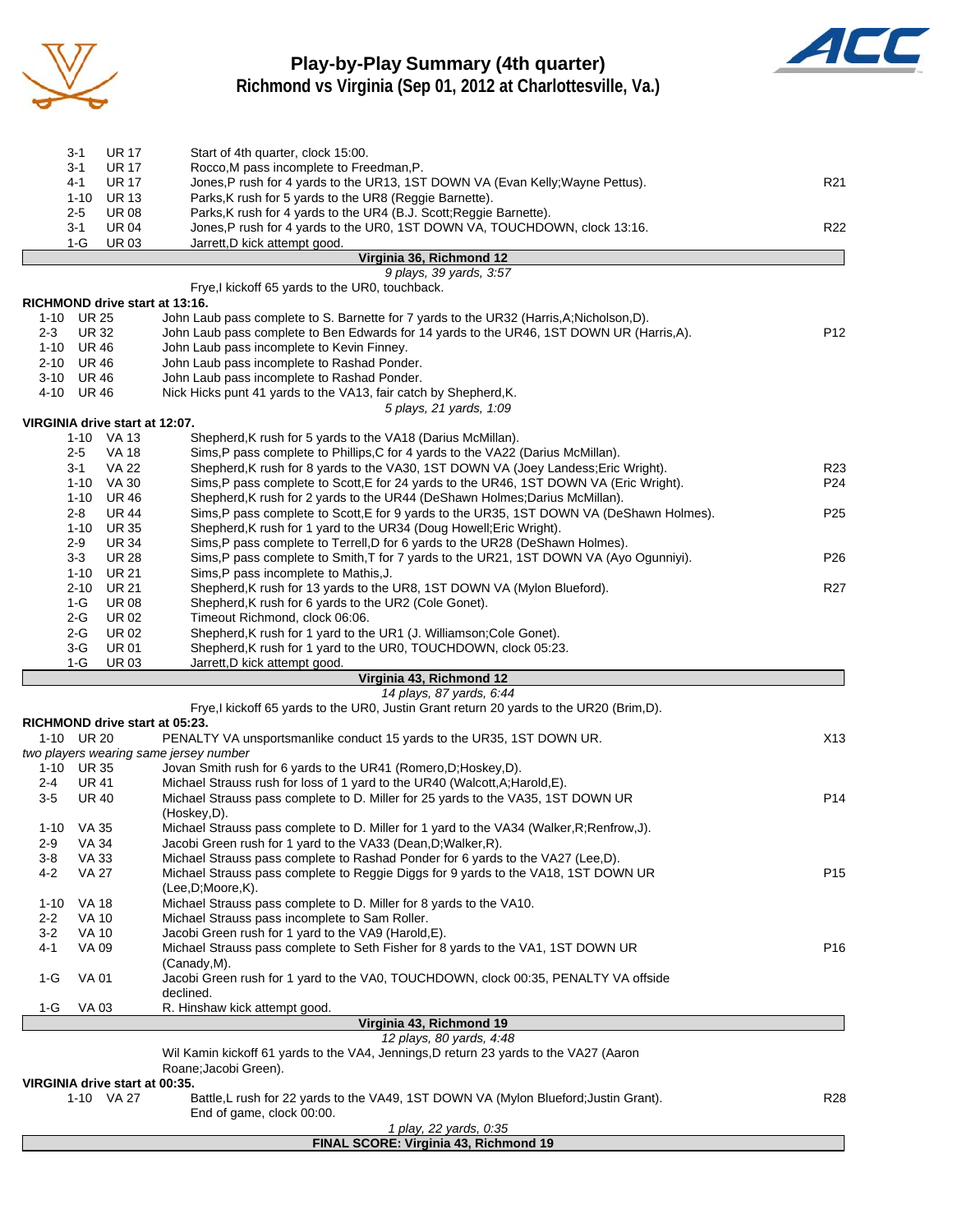

**Play-by-Play Summary (4th quarter) Richmond vs Virginia (Sep 01, 2012 at Charlottesville, Va.)**



|                        |       | Time  | 1st Downs |    | Conversions |     |                |                  |                  |
|------------------------|-------|-------|-----------|----|-------------|-----|----------------|------------------|------------------|
| <b>Quarter Summary</b> | Score | Poss  |           |    | 3rd         | 4th | <b>Rushing</b> | Passing          | <b>Penalties</b> |
| Richmond               |       | 05:57 | 4         | -5 | $1 - 4$     | 2-2 | 5-8            | 8-12-0-78        | 0-0              |
| Virginia               | 14    | 09:03 |           |    | 4-5         | 1-1 | 13-76          | $5 - 7 - 0 - 50$ | 1-15             |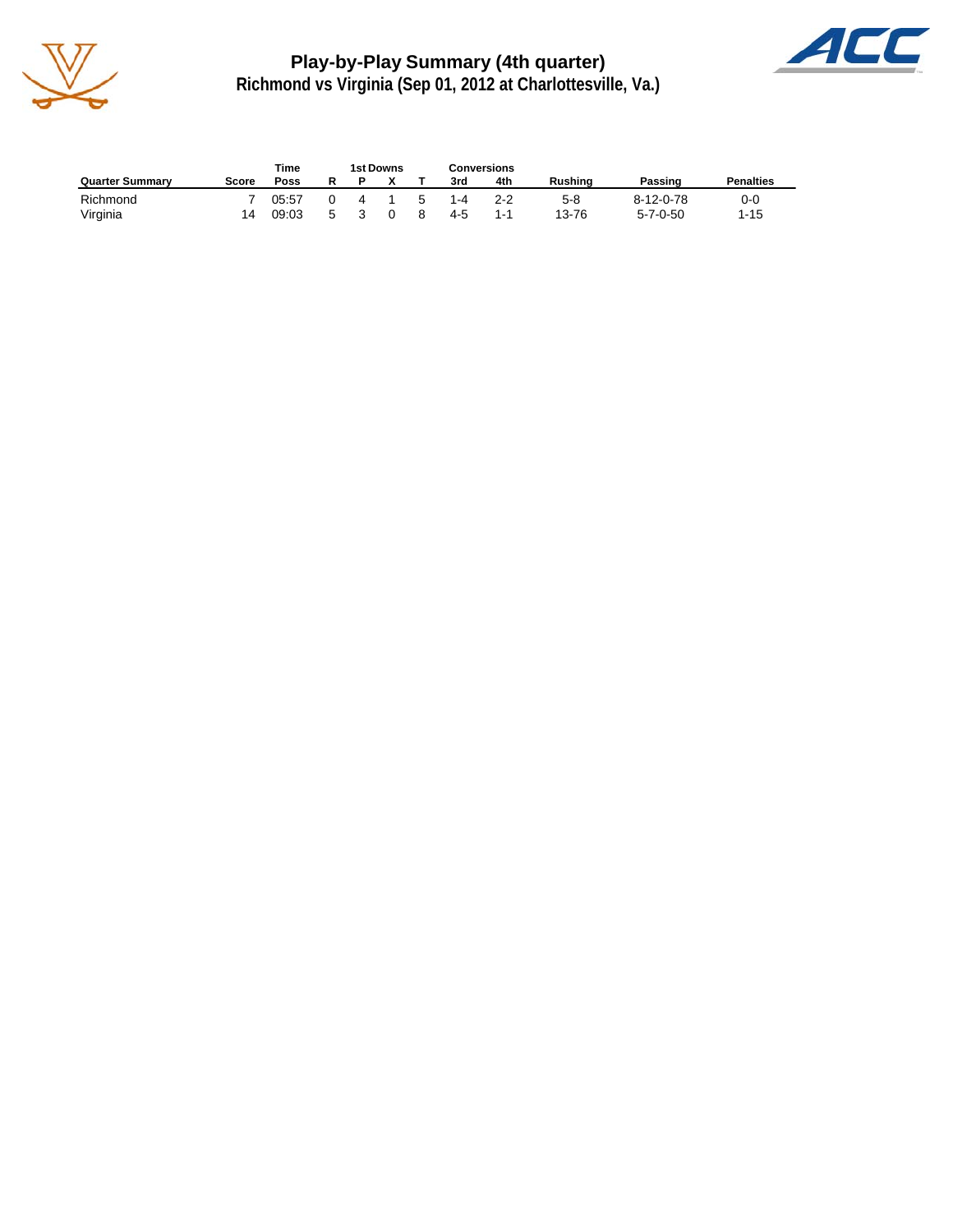

### **Quickie Statistics (4th quarter only) Richmond vs Virginia (Sep 01, 2012 at Charlottesville, Va.)**



|                                   | UR           | ٧A          |
|-----------------------------------|--------------|-------------|
| Score                             |              | 14          |
| <b>FIRST DOWNS</b>                | 5            | 8           |
| <b>RUSHES-YARDS (NET)</b>         | $5 - 8$      | 13-76       |
| <b>PASSING YDS (NET)</b>          | 78           | 50          |
| Passes Att-Comp-Int               | $12 - 8 - 0$ | $7 - 5 - 0$ |
| <b>TOTAL OFFENSE PLAYS-YARDS</b>  | 17-86        | 20-126      |
| <b>Fumble Returns-Yards</b>       | $0-0$        | $0-0$       |
| <b>Punt Returns-Yards</b>         | $0 - 0$      | $0-0$       |
| Kickoff Returns-Yards             | $1 - 20$     | $1 - 23$    |
| <b>Interception Returns-Yards</b> | $0 - 0$      | $0 - 0$     |
| Punts (Number-Avg)                | $1 - 41.0$   | $0 - 0.0$   |
| Fumbles-Lost                      | $0 - 0$      | $0-0$       |
| Penalties-Yards                   | $0-0$        | $1 - 15$    |
| <b>Possession Time</b>            | 05:57        | 09:03       |
| <b>Third-Down Conversions</b>     | 1 of $4$     | 4 of 5      |
| <b>Fourth-Down Conversions</b>    | 2 of 2       | 1 of 1      |

#### **Richmond**

| <b>Rushing</b>         |             | No. Gain Loss | <b>Net</b>   | TD               | Lg         | Avg         | <b>Rushing</b>         |                | No. Gain Loss |                |              | <b>Net</b><br>TD                     |
|------------------------|-------------|---------------|--------------|------------------|------------|-------------|------------------------|----------------|---------------|----------------|--------------|--------------------------------------|
| Jovan Smith            |             | 6             | $\Omega$     | 6<br>$\Omega$    | 6          | 6.0         | Khalek Shepherd        | 8              | 37            | $\Omega$       |              | $\overline{37}$<br>1                 |
| Jacobi Green           | 3           | 3             | 0            | 3<br>1           | 1          | 1.0         | LoVante Battle         |                | 22            | 0              |              | 22<br>0                              |
| <b>Michael Strauss</b> |             | $\Omega$      | 1            | $-1$<br>$\Omega$ | $\Omega$   | $-1.0$      | <b>Kevin Parks</b>     | 2              | 9             | 0              |              | $\boldsymbol{9}$<br>$\boldsymbol{0}$ |
|                        |             |               |              |                  |            |             | Perry Jones            | 2              | 8             | $\Omega$       |              | 8<br>1                               |
| <b>Passing</b>         | $C-A-I$     |               | Yds          | TD               | Long       | <b>Sack</b> | Passing                |                | $C-A-I$       |                | Yds          | TD<br>Lo                             |
| <b>Michael Strauss</b> | $6 - 7 - 0$ |               | 57           | $\Omega$         | 25         | 0           | Phillip Sims           |                | $5 - 6 - 0$   |                | 50           | $\mathbf 0$                          |
| John Laub              | $2 - 5 - 0$ |               | 21           | $\Omega$         | 14         | $\Omega$    | Michael Rocco          |                | $0 - 1 - 0$   |                | 0            | $\Omega$                             |
| <b>Receiving</b>       | No.         | Yards         | TD           | Long             |            |             | Receiving              | No.            | Yards         |                | TD           | Long                                 |
| Dominique Miller       | 3           | 34            | $\Omega$     | 25               |            |             | E.J. Scott             | $\overline{c}$ |               | 33             | $\mathbf{0}$ | $2\prime$                            |
| <b>Ben Edwards</b>     |             | 14            | 0            | 14               |            |             | Tim Smith              |                |               | 7              | 0            |                                      |
| Reggie Diggs           |             | 9             | $\mathbf 0$  |                  | 9          |             | Dominique Terrell      |                |               | 6              | 0            | 6                                    |
| Seth Fisher            |             | 8             | 0            |                  | 8          |             | <b>Colter Phillips</b> |                |               | 4              | $\mathbf{0}$ |                                      |
| <b>Punting</b>         | No.         | Yds           | Avg          | Long             | In20       | TВ          | <b>Punting</b>         | No.            | Yds           |                | Avg          | Long                                 |
| <b>Nick Hicks</b>      |             | 41            | 41.0         | 41               |            | $\Omega$    |                        |                |               |                |              |                                      |
| <b>Punt Returns</b>    | No.         | Yards         | <b>TD</b>    | Long             |            |             | <b>Punt Returns</b>    | No.            | Yards         |                | TD           | Long                                 |
| <b>Kick Returns</b>    | No.         | Yards         | TD           | Long             |            |             | <b>Kick Returns</b>    | No.            | Yards         |                | TD           | Long                                 |
| <b>Justin Grant</b>    | 1           | 20            | $\mathbf{0}$ | 20               |            |             | Darius Jennings        |                |               | 23             | $\Omega$     | 23                                   |
| <b>Tackles</b>         | UA-A        | Total         |              | <b>Sacks</b>     | <b>TFL</b> |             | <b>Tackles</b>         | UA-A           |               | Total          |              | <b>Sacks</b>                         |
| DeShawn Holmes         | $2 - 1$     | 3             |              | 0.0              | 0.0        |             | Anthony Harris         | $1 - 1$        |               | 2              |              | 0.0                                  |
| Darius McMillan        | $2 - 1$     | 3             |              | 0.0              | 0.0        |             | Darius Lee             | $1 - 1$        |               | 2              |              | 0.0                                  |
| Eric Wright            | $1 - 2$     | 3             |              | 0.0              | 0.0        |             | Dreguan Hoskey         | $1 - 1$        |               | $\overline{2}$ |              | 0.0                                  |
|                        |             |               |              |                  |            |             |                        |                |               |                |              |                                      |

| Virginia               |                |             |                         |          |              |      |            |             |
|------------------------|----------------|-------------|-------------------------|----------|--------------|------|------------|-------------|
| <b>Rushing</b>         | No.            | Gain Loss   |                         |          | <b>Net</b>   | TD   | Lq         | Avg         |
| Khalek Shepherd        | 8              | 37          |                         | 0        | 37           | 1    | 13         | 4.6         |
| LoVante Battle         | 1              | 22          |                         | 0        | 22           | 0    | 22         | 22.0        |
| <b>Kevin Parks</b>     | $\overline{c}$ | 9           |                         | 0        | 9            | 0    | 5          | 4.5         |
| Perry Jones            | $\overline{2}$ | 8           |                         | $\Omega$ | 8            | 1    | 4          | 4.0         |
| <b>Passing</b>         |                | $C-A-I$     |                         | Yds      | TD           | Long |            | <b>Sack</b> |
| Phillip Sims           |                | $5 - 6 - 0$ |                         | 50       | 0            |      | 24         | 0           |
| Michael Rocco          |                | $0 - 1 - 0$ |                         | 0        | 0            |      | 0          | 0           |
| Receiving              | No.            |             | Yards                   | TD       |              | Long |            |             |
| E.J. Scott             | 2              |             | 33                      | 0        |              | 24   |            |             |
| <b>Tim Smith</b>       | 1              |             | 7                       | 0        |              | 7    |            |             |
| Dominique Terrell      | 1              |             | 6                       | 0        |              | 6    |            |             |
| <b>Colter Phillips</b> | 1              |             | 4                       | 0        |              | 4    |            |             |
| <b>Punting</b>         | No.            | Yds         |                         | Avq      | Long         |      | In20       | ΤВ          |
|                        |                |             |                         |          |              |      |            |             |
| <b>Punt Returns</b>    | No.            | Yards       |                         | TD       |              | Long |            |             |
| <b>Kick Returns</b>    | No.            | Yards       |                         | TD       |              | Long |            |             |
| Darius Jennings        | 1              |             | 23                      | 0        |              | 23   |            |             |
| <b>Tackles</b>         | UA-A           |             | Total                   |          | <b>Sacks</b> |      | <b>TFL</b> |             |
| <b>Anthony Harris</b>  | $1 - 1$        |             | $\overline{c}$          |          | 0.0          |      | 0.0        |             |
| Darius Lee             | $1 - 1$        |             | $\overline{\mathbf{c}}$ |          | 0.0          |      | 0.0        |             |
| Drequan Hoskey         | $1 - 1$        |             | $\overline{2}$          |          | 0.0          |      | 0.0        |             |
|                        |                |             |                         |          |              |      | V-H        |             |
| 10-48 4:39             |                |             |                         |          |              |      | $0 - 7$    |             |
|                        |                |             |                         |          |              |      | $0 - 9$    |             |
|                        |                |             |                         |          |              |      |            |             |

| Qtr | Time  | <b>Scoring Play</b>                                                                             | V-H       |
|-----|-------|-------------------------------------------------------------------------------------------------|-----------|
| 1st | 09:35 | VA - Kevin Parks 1 yd run (Drew Jarrett kick), 10-48 4:39                                       | $0 - 7$   |
|     | 08:51 | VA - TEAM safety                                                                                | $0 - 9$   |
|     | 08:33 | VA - Darius Jennings 51 yd pass from Michael Rocco (Drew Jarrett kick), 2-51 0:19               | $0 - 16$  |
| 2nd | 12:48 | VA - Drew Jarrett 45 yd field goal, 8-53 3:02                                                   | $0 - 19$  |
|     | 06:51 | VA - Drew Jarrett 23 yd field goal, 9-49 4:24                                                   | $0 - 22$  |
|     | 02:55 | UR - Kendall Gaskins 3 yd pass from Michael Strauss (Remington Hinshaw kick failed), 10-88 3:56 | $6 - 22$  |
| 3rd | 08:21 | VA - Kevin Parks 2 yd run (Drew Jarrett kick), 7-63 2:54                                        | $6 - 29$  |
|     | 05:03 | UR - Seth Fisher 4 yd pass from John Laub (John Laub pass failed), 9-75 3:18                    | $12 - 29$ |
| 4th | 13:16 | VA - Perry Jones 4 yd run (Drew Jarrett kick), 9-39 3:57                                        | $0 - 7$   |
|     | 05:23 | VA - Khalek Shepherd 1 yd run (Drew Jarrett kick), 14-87 6:44                                   | $0 - 14$  |
|     | 00:35 | UR - Jacobi Green 1 yd run (Remington Hinshaw kick), 12-80 4:48                                 | $7 - 14$  |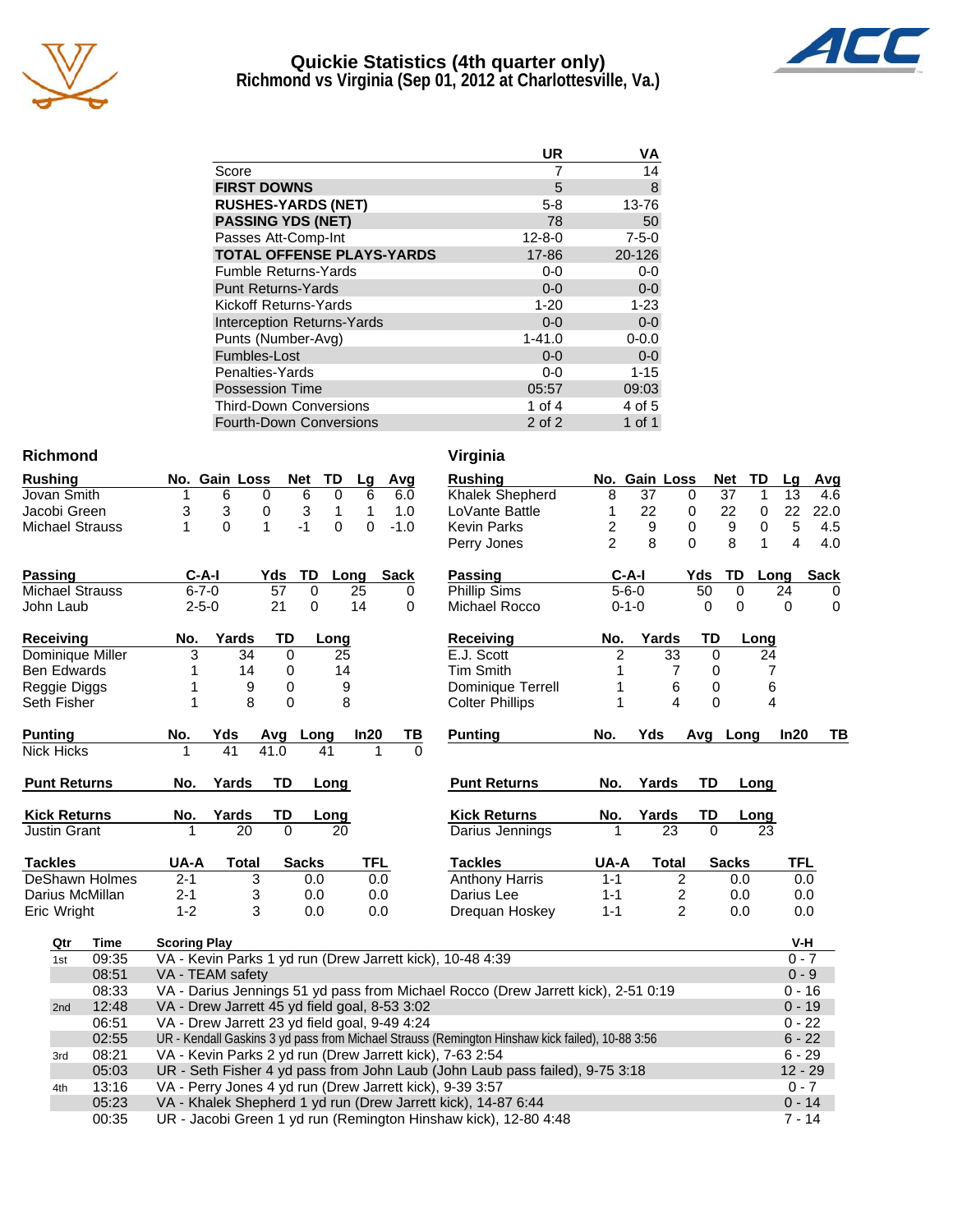

**Scoring Summary (Final) The Automated ScoreBook Penn State vs Virginia (Sep 08, 2012 at Charlottesville, Va.)**



Penn State (0-2) vs. Virginia (2-0) Date: Sep 08, 2012 • Site: Charlottesville, Va. • Stadium: Smith/Harrison/Scott Attendance: 56087

| <b>Score by Quarters</b> |   |  | Total |
|--------------------------|---|--|-------|
| l Penn State             |   |  |       |
| 'Virginia                | ີ |  |       |

| Qtr Time | <b>Scoring Play</b>                                                                             | V-H       |
|----------|-------------------------------------------------------------------------------------------------|-----------|
|          | 1st 08:33 PSU - Kyle Carter 8 yd pass from Matt McGloin (Sam Ficken kick), 17-75 6:27           | $7 - 0$   |
|          | 2nd 03:56 VA - Drew Jarrett 46 yd field goal, 10-50 4:20                                        | $7 - 3$   |
|          | 3rd 09:22 VA - Jeremiah Mathis 1 yd pass from Michael Rocco (Drew Jarrett kick), 11-77 5:38     | 7 - 10    |
|          | 4th 13:10 PSU - Allen Robinson 30 yd pass from Matt McGloin (Sam Ficken kick failed), 5-45 1:43 | $13 - 10$ |
|          | 10:55 PSU - Sam Ficken 32 yd field goal, 4-3 1:23                                               | $16 - 10$ |
|          | 01:28 VA - Jake McGee 6 yd pass from Michael Rocco (Drew Jarrett kick), 12-86 6:36              | $16 - 17$ |

Kickoff time: 12:07 PM • End of Game: 3:32 PM • Total elapsed time: 3:25

Officials: Referee: Todd Geerlings; Umpire: Rick Nelson; Linesman: John Quinn;

Line judge: Ron Tipton; Back judge: Rob Luklan; Field judge: Darrel Leftwich;

Side judge: Todd Ransom; Center judge: Vincent Briedis;

Temperature: 83 • Wind: S 12 • Weather: Partly cloudy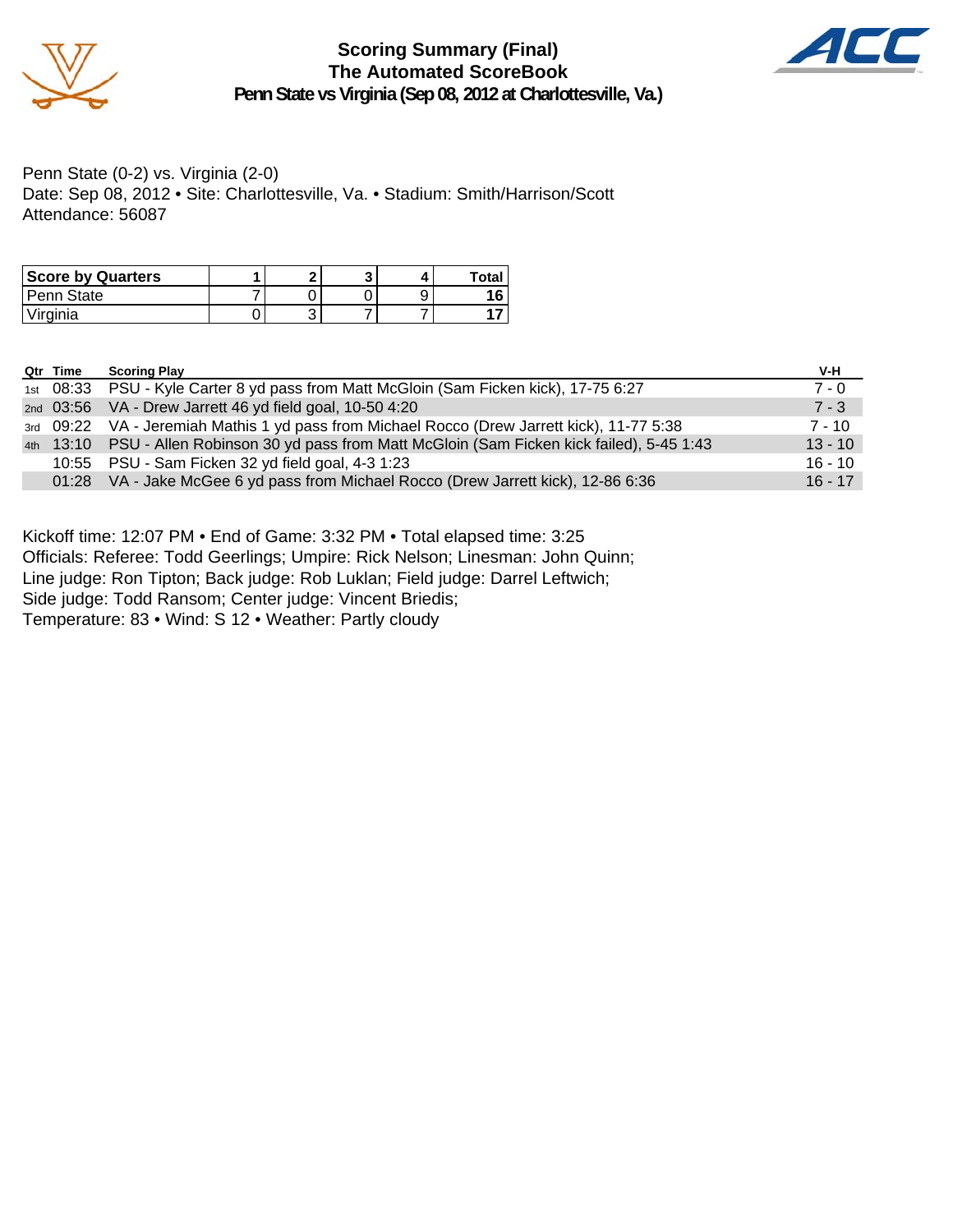



## **Team Statistics (Final) The Automated ScoreBook**

**Penn State vs Virginia (Sep 08, 2012 at Charlottesville, Va.)**

|                                | <b>PSU</b>     | VA             |
|--------------------------------|----------------|----------------|
| <b>FIRST DOWNS</b>             | 19             | 14             |
| Rushing                        | $\overline{7}$ | $\overline{2}$ |
| Passing                        | 11             | 11             |
| Penalty                        | 1              | $\mathbf{1}$   |
| <b>NET YARDS RUSHING</b>       | 121            | 32             |
| <b>Rushing Attempts</b>        | 42             | 25             |
| Average Per Rush               | 2.9            | 1.3            |
| <b>Rushing Touchdowns</b>      | 0              | $\pmb{0}$      |
| <b>Yards Gained Rushing</b>    | 140            | 63             |
| <b>Yards Lost Rushing</b>      | 19             | 31             |
| <b>NET YARDS PASSING</b>       | 209            | 263            |
| Completions-Attempts-Int       | $21 - 43 - 0$  | 23-36-1        |
| Average Per Attempt            | 4.9            | 7.3            |
| <b>Average Per Completion</b>  | 10.0           | 11.4           |
| Passing Touchdowns             | $\overline{2}$ | $\overline{2}$ |
| <b>TOTAL OFFENSE YARDS</b>     | 330            | 295            |
| Total offense plays            | 85             | 61             |
| Average Gain Per Play          | 3.9            | 4.8            |
| Fumbles: Number-Lost           | $0-0$          | $3 - 3$        |
| Penalties: Number-Yards        | $3 - 24$       | $10 - 70$      |
| <b>PUNTS-YARDS</b>             | $3 - 125$      | 4-170          |
| Average Yards Per Punt         | 41.7           | 42.5           |
| <b>Net Yards Per Punt</b>      | 35.0           | 36.5           |
| Inside 20                      | 1              | $\mathbf{1}$   |
| 50+ Yards                      | 1              | 1              |
| <b>Touchbacks</b>              | 1              | $\mathbf{1}$   |
| Fair catch                     | 0              | 0              |
| <b>KICKOFFS-YARDS</b>          | 4-244          | 4-260          |
| Average Yards Per Kickoff      | 61.0           | 65.0           |
| <b>Net Yards Per Kickoff</b>   | 40.2           | 39.5           |
| <b>Touchbacks</b>              | 1              | 3              |
| Punt returns: Number-Yards-TD  | $2 - 4 - 0$    | $1 - 0 - 0$    |
| Average Per Return             | 2.0            | 0.0            |
| Kickoff returns: Number-Yds-TD | $1 - 27 - 0$   | $3 - 58 - 0$   |
| Average Per Return             | 27.0           | 19.3           |
| Interceptions: Number-Yds-TD   | $1 - 9 - 0$    | $0 - 0 - 0$    |
| Fumble Returns: Number-Yds-TD  | $1 - 20 - 0$   | $0 - 0 - 0$    |
| <b>Miscellaneous Yards</b>     | 0              | 0              |
| Possession Time                | 31:47          | 28:13          |
| 1st Quarter                    | 10:23          | 4:37           |
| 2nd Quarter                    | 9:40           | 5:20           |
| 3rd Quarter                    | 5:44           | 9:16           |
| 4th Quarter                    | 6:00           | 9:00           |
| <b>Third-Down Conversions</b>  | 10 of 23       | 9 of 15        |
| <b>Fourth-Down Conversions</b> | 3 of 4         | $0$ of $0$     |
| Red-Zone Scores-Chances        | $2 - 5$        | $2 - 2$        |
| Touchdowns                     | $1 - 5$        | $2 - 2$        |
| Field goals                    | $1 - 5$        | $0 - 2$        |
| Sacks By: Number-Yards         | $3 - 14$       | $2 - 12$       |
| <b>PAT Kicks</b>               | $1 - 2$        | $2 - 2$        |
| <b>Field Goals</b>             | $1 - 5$        | $1 - 1$        |
| Points off turnovers           | 3              | $\mathbf 0$    |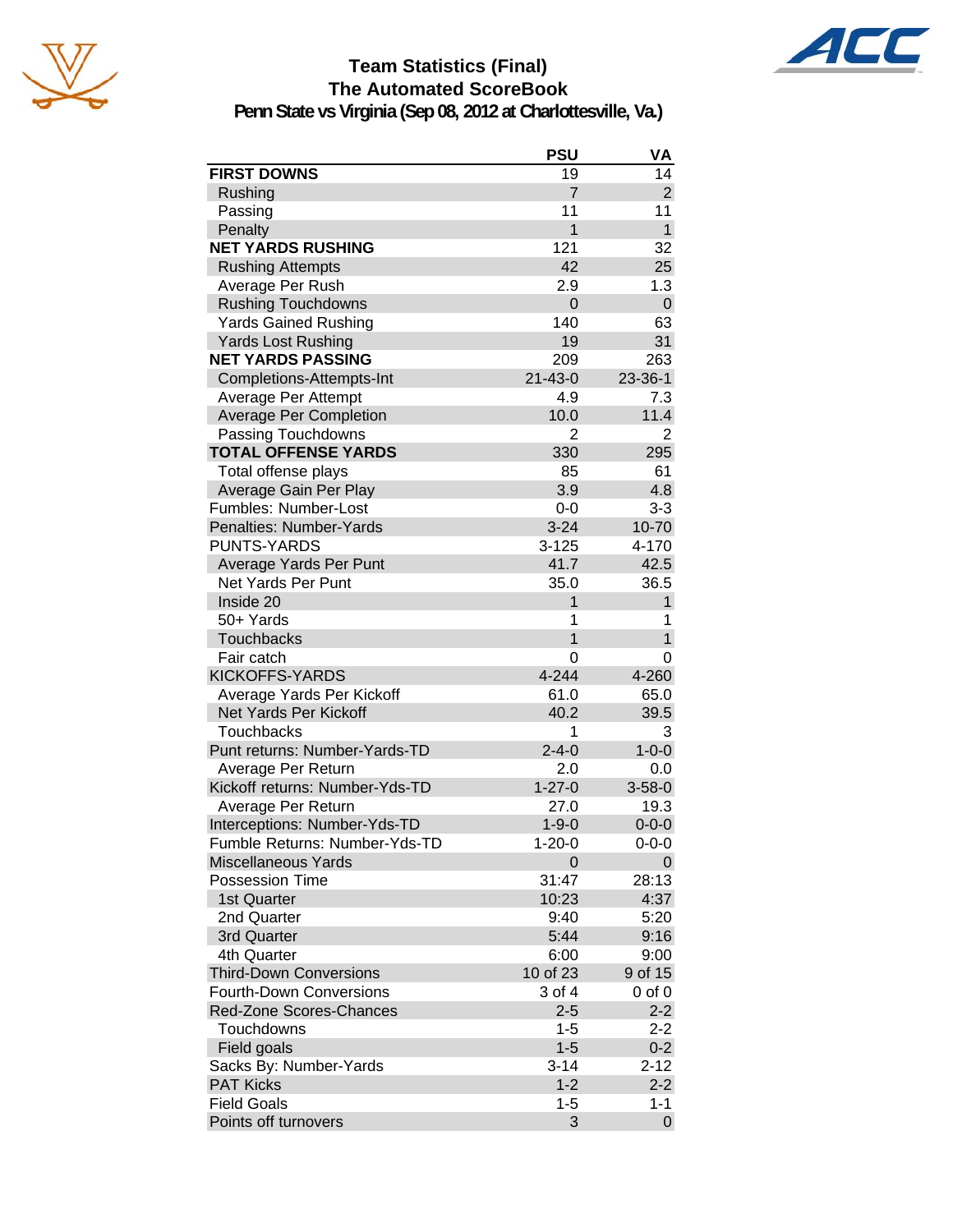

### **Individual Statistics (Final) The Automated ScoreBook**



**Penn State vs Virginia (Sep 08, 2012 at Charlottesville, Va.)**

### Penn State Virginia

|    |     |    | <b>Net</b>    | TD | Lq | Avg    |
|----|-----|----|---------------|----|----|--------|
| 18 | 49  | 2  | 47            | 0  | 11 | 2.6    |
| 10 | 31  | 1  | 30            | 0  |    | 3.0    |
| 1  | 19  | 0  | 19            | 0  | 19 | 19.0   |
| 3  | 20  | 2  | 18            | 0  | 15 | 6.0    |
| 2  | 5   | 0  | 5             | 0  | 3  | 2.5    |
| 4  | 13  | 10 | 3             | 0  |    | 0.8    |
| 3  | 3   | 1  | 2             | 0  | 2  | 0.7    |
|    | 0   | 3  | -3            | 0  | 0  | $-3.0$ |
| 42 | 140 | 19 | 121           | ი  | 19 | 2.9    |
|    |     |    | No. Gain Loss |    |    |        |

| Rushing       |    |          | No. Gain Loss | Net TD |   | Lq | Avg    |
|---------------|----|----------|---------------|--------|---|----|--------|
| Kevin Parks   | 9  | 31       | 5             | 26     |   | 6  | 2.9    |
| Perry Jones   | 8  | 20       | 6             | 14     |   | 5  | 1.8    |
| Michael Rocco | 6  | 12       | 10            | 2      |   |    | 0.3    |
| Phillip Sims  |    | O        | 4             | -4     |   | O  | $-4.0$ |
| TEAM          |    | $^{(1)}$ | 6             | -6     | 0 | 0  | -6.0   |
| Totals        | 25 | 63       | 31            | 32     |   |    | 1.3    |

| Passing      | $C-A-I$       | Yds TD       |   | Long | Sack         |
|--------------|---------------|--------------|---|------|--------------|
| Matt McGloin | $19 - 35 - 0$ | 197          |   | 30   |              |
| Steven Bench | $2 - 7 - 0$   | 12           | O |      |              |
| TEAM         | $0 - 1 - 0$   | $\mathbf{0}$ | 0 |      | $\mathbf{U}$ |
| Totals       | $21 - 43 - 0$ | 209          |   | 30   | 2            |

| Receiving             | No. | Yards | TD | ong |
|-----------------------|-----|-------|----|-----|
| Allen Robinson        | 10  | 89    |    | 30  |
| Kyle Carter           |     | 33    |    | 16  |
| Alex Kenney           | 3   | 50    | O  | 24  |
| Derek Day             |     | 17    |    | 17  |
| <b>Shawney Kersey</b> |     | 9     | ი  | 9   |
| Matt Lehman           |     |       | 0  | 7   |
| Zach Zwinak           |     |       |    | 4   |
| Totals                | 21  |       | 2  |     |

| <b>Punting</b>   | No. |          | Yds Avg Long In20 | <b>TB</b> |
|------------------|-----|----------|-------------------|-----------|
| Alex Butterworth |     | 125 41.7 | - 52              |           |
| Totals           |     | 125 41.7 |                   |           |

|                    |     | Punt |   | <b>Kickoff</b> |              |    | Intercept     |              |   |
|--------------------|-----|------|---|----------------|--------------|----|---------------|--------------|---|
| <b>Returns</b>     | No  | Yds  |   |                | $Lq$ No Yds  |    |               | $Lg$ No Yds  |   |
| Jesse Della Valle  |     | 4    | 4 |                |              |    | O             | $\mathbf{0}$ |   |
| Evan Lewis         |     | 0    | 0 |                |              |    | Ω             | $\mathbf{0}$ | 0 |
| <b>Adrian Amos</b> | 0   | 0    | 0 |                | 27           | 27 |               | Ω            | 0 |
| Jordan Hill        | 0   | 0    |   |                | $\mathbf{I}$ |    | 1             | 9            | 9 |
| Totals             | 2   | 4    | 4 |                | 27           | 27 |               | 9            | 9 |
| Field goals        | Qtr | Time |   | Dist           |              |    | <b>Result</b> |              |   |

| Sam Ficken      | 1st             | 06:20 | 40 yards        | Missed   |  |  |
|-----------------|-----------------|-------|-----------------|----------|--|--|
| Sam Ficken      | 2 <sub>nd</sub> | 08:16 | 38 yards        | Missed   |  |  |
| Sam Ficken      | 3rd             | 04:44 | 20 yards        | Missed   |  |  |
| Sam Ficken      | 4th             | 10:55 | 32 yards        | Good     |  |  |
| Sam Ficken      | 4th             | 00:00 | 42 yards Missed |          |  |  |
| <b>Kickoffs</b> | No.             | Yards | Avq             | OВ<br>ΤВ |  |  |
| Sam Ficken      |                 | 244   | 61.0            |          |  |  |

| Sam Ficken         |                   | 244 |    | 61.0 |    |       |  |
|--------------------|-------------------|-----|----|------|----|-------|--|
| All-purpose        | Run               | Rcv | KR | РR   | IR | Total |  |
| Allen Robinson     | $\mathbf{0}$      | 89  | 0  |      |    | 89    |  |
| Derek Day          | 47                | 17  | O  | 0    | O) | 64    |  |
| Alex Kenney        | $\Omega$          | 50  | 0  | 0    | O) | 50    |  |
| <b>Kyle Carter</b> | $\mathbf{\Omega}$ | 33  | O  |      | O  | 33    |  |

| Passing             | $C-A-I$       |     | Yds TD Long | Sack |
|---------------------|---------------|-----|-------------|------|
| Michael Rocco       | $21 - 33 - 1$ | 258 | 44          | 2    |
| <b>Phillip Sims</b> | $2 - 3 - 0$   |     |             |      |
| Totals              | $23 - 36 - 1$ | 263 | 44          |      |

| Receiving          | No. | Yards | TD | Long |
|--------------------|-----|-------|----|------|
| Darius Jennings    | 5   | 68    |    | 24   |
| Jake McGee         | 4   | 99    |    | 44   |
| Perry Jones        | 4   | 14    |    | 9    |
| Dominique Terrell  | 2   | 23    | O) | 20   |
| <b>Kevin Parks</b> | 2   | 20    | O  | 16   |
| E.J. Scott         | 2   | 14    | O  | 10   |
| <b>Tim Smith</b>   |     | 12    | O  | 12   |
| Paul Freedman      |     | 10    | O  | 10   |
| Zachary Swanson    |     | 2     | O  | 2    |
| Jeremiah Mathis    |     |       |    |      |
| Totals             | 23  | 263   | 2  | 14   |

| Punting        |     |      | No. Yds Avg Long In20 | TB |
|----------------|-----|------|-----------------------|----|
| Alec Vozenilek |     |      | 170 42.5 56           |    |
| Totals         | 170 | 42.5 | -56                   |    |

|                 | Punt |        |  | <b>Kickoff</b> |           |    | Intercept |           |    |
|-----------------|------|--------|--|----------------|-----------|----|-----------|-----------|----|
| Returns         |      | No Yds |  |                | Lg No Yds |    |           | Lg No Yds | La |
| Khalek Shepherd |      |        |  |                | 40        | 21 |           |           |    |
| Darius Jennings | O    |        |  |                | 18        |    |           |           |    |
| Totals          |      |        |  | ີ              | 58        |    |           |           |    |

| Field goals  | <b>Qtr Time Dist</b> |                         | Result |
|--------------|----------------------|-------------------------|--------|
| Drew Jarrett |                      | 2nd 03:56 46 yards Good |        |

| Kickoffs        | No. | Yards |    | Avq       |    | ОВ    |  |
|-----------------|-----|-------|----|-----------|----|-------|--|
| lan Frye        | 4   | 260   |    | 65.0      | 3  |       |  |
| All-purpose     | Run | Rcv   | ΚR | <b>PR</b> | IR | Total |  |
| Jake McGee      | 0   | 99    | 0  |           | 0  | 99    |  |
| Darius Jennings | 0   | 68    | 18 | Ω         | 0  | 86    |  |
| Kevin Parks     | 26  | 20    | O  |           | O  | 46    |  |
| Khalek Shepherd | 0   | 0     | 40 |           | 0  | 40    |  |
|                 |     |       |    |           |    |       |  |

FUMBLES: Penn State-None. Virginia-Phillip Sims 1-1; TEAM 1-1; Paul Freedman 1-1.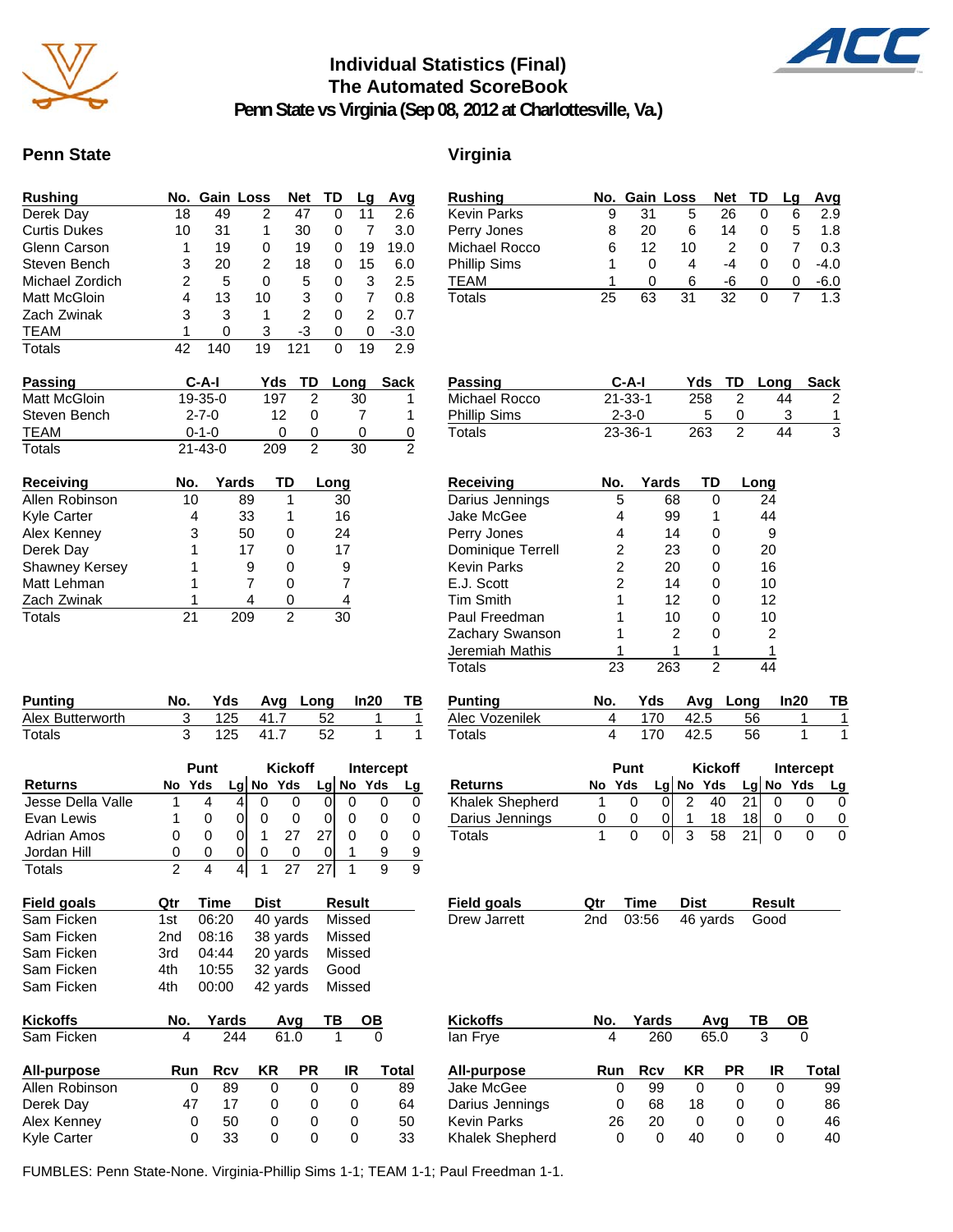

### **Defensive Statistics (Final) The Automated ScoreBook Penn State vs Virginia (Sep 08, 2012 at Charlottesville, Va.)**



|                | ## Penn State         | Solo           | Ast             | Total             | Sacks-Yds                | <b>TFL-Yds</b>           | FF                           | FR-Yds         | Int-Yds        | <b>BrUp</b>    | <b>Blks</b>              | QBH      |
|----------------|-----------------------|----------------|-----------------|-------------------|--------------------------|--------------------------|------------------------------|----------------|----------------|----------------|--------------------------|----------|
|                | 42 Michael Mauti      | 5              | 4               | 9                 |                          |                          | 1                            | $1 - 0$        |                |                |                          |          |
| 6              | <b>Gerald Hodges</b>  | 3              | 5               | 8                 |                          |                          | $\overline{\phantom{a}}$     | $1 - 0$        |                |                |                          |          |
| 4              | <b>Adrian Amos</b>    | 5              | $\mathbf 1$     | 6                 | $\blacksquare$           | $1.0 - 6$                | $\sim$                       | $\mathbf{r}$   | $\blacksquare$ | $\blacksquare$ | $\blacksquare$           |          |
|                | 10 Malcolm Willis     | 3              | $\overline{2}$  | 5                 | $\blacksquare$           | $\overline{a}$           | $\blacksquare$               |                |                | ÷.             | $\overline{a}$           |          |
|                | 40 Glenn Carson       | $\overline{c}$ | 3               | 5                 | $\blacksquare$           | $0.5 - 2$                | $\blacksquare$               | $\blacksquare$ | $\overline{a}$ | $\blacksquare$ | ÷,                       |          |
|                | 12 Stephon Morris     | 3              | $\mathbf{1}$    | 4                 |                          | $1.0 - 2$                | $\qquad \qquad \blacksquare$ |                |                |                | $\overline{\phantom{a}}$ |          |
| 7              | S. Obeng-Agyapong     | 1              | 3               | 4                 | $\blacksquare$           | $\sim$                   | $\overline{\phantom{a}}$     | $1 - 20$       |                | $\blacksquare$ | ÷,                       |          |
| 90             | Sean Stanley          | $\mathbf{1}$   | $\overline{2}$  | 3                 |                          | $1.0 - 5$                | $\overline{a}$               | $\overline{a}$ |                |                |                          |          |
|                | 47 Jordan Hill        | 1              | $\overline{2}$  | 3                 | L.                       | L.                       |                              |                | $1 - 9$        |                |                          |          |
|                | 43 Mike Hull          | $\overline{2}$ | $\mathbf 0$     | $\overline{2}$    | $1.0 - 9$                | $1.0 - 9$                |                              |                | ÷,             |                |                          |          |
|                | 18 Deion Barnes       | $\overline{2}$ | $\Omega$        | $\overline{c}$    | $2.0 - 5$                | $2.0 - 5$                | 1                            |                |                |                |                          |          |
|                | 91 DaQuan Jones       | $\mathbf{1}$   | $\mathbf{1}$    | $\overline{2}$    | $\blacksquare$           | $\overline{a}$           | $\overline{a}$               | $\sim$         |                | ÷.             | $\overline{a}$           |          |
| 3              | Da'Quan Davis         | 1              | $\Omega$        | 1                 | ä,                       |                          |                              |                |                |                |                          |          |
|                | 33 Michael Yancich    | $\mathbf{1}$   | $\Omega$        | $\mathbf{1}$      |                          |                          |                              |                |                |                |                          |          |
|                | 38 Ben Kline          | 1              | $\Omega$        | 1                 | $\blacksquare$           | $\sim$                   | $\sim$                       | $\sim$         | ٠              | $\blacksquare$ | $\overline{\phantom{a}}$ |          |
|                | 27 Jacob Fagnano      | $\mathbf{1}$   | $\overline{0}$  | $\mathbf{1}$      |                          |                          | $\overline{a}$               |                |                |                | L.                       |          |
|                | 86 C.J. Olaniyan      | 0              | 1               | 1                 | $\blacksquare$           |                          | $\mathbf{r}$                 | $\sim$         | ٠              | $\blacksquare$ | $\blacksquare$           |          |
|                | 59 Pete Massaro       | 0              | $\mathbf{1}$    | $\mathbf{1}$      |                          | $0.5 - 2$                | $\overline{\phantom{a}}$     |                |                |                |                          |          |
|                | <b>Totals</b>         | 33             | $\overline{26}$ | $\overline{59}$   | $3.0 - 14$               | $7.0 - 31$               | $\overline{2}$               | $3 - 20$       | $1 - 9$        | $\mathbf{1}$   | 0                        | $\Omega$ |
|                |                       |                |                 |                   |                          |                          |                              |                |                |                |                          |          |
|                |                       |                |                 |                   |                          |                          |                              |                |                |                |                          |          |
|                | ## Virginia           | Solo           | Ast             | Total             | Sacks-Yds                | <b>TFL-Yds</b>           | FF                           | FR-Yds         | Int-Yds        | <b>BrUp</b>    | <b>Blks</b>              | QBH      |
|                | 53 Steve Greer        | 3              | $\overline{12}$ | $\overline{15}$   | $2.0 - 12$               | $2.5 - 13$               |                              |                |                |                |                          |          |
| 8              | <b>Anthony Harris</b> | $\overline{4}$ | $\overline{7}$  | 11                | $\overline{a}$           | $\overline{\phantom{0}}$ | $\overline{\phantom{a}}$     |                |                | $\blacksquare$ | $\overline{a}$           |          |
|                | 44 Henry Coley        | 3              | 8               | 11                | $\blacksquare$           | $1.0 - 2$                | $\blacksquare$               | $\blacksquare$ | ٠              | $\mathbf{1}$   | $\blacksquare$           |          |
| 9              | LaRoy Reynolds        | $\overline{2}$ | $\overline{7}$  | 9                 |                          | $0.5 - 0$                | $\overline{\phantom{a}}$     |                |                | $\mathbf{1}$   | ÷,                       |          |
| $\mathbf{1}$   | Demetrious Nicholson  | 5              | 3               | 8                 | $\blacksquare$           | $\mathbf{r}$             | ÷,                           | $\blacksquare$ | $\overline{a}$ | 3              | ä,                       |          |
|                | 21 Brandon Phelps     | 3              | $\overline{4}$  | $\overline{7}$    |                          | $0.5 - 0$                |                              |                |                | $\blacksquare$ |                          |          |
|                | 90 Jake Snyder        | $\overline{2}$ | 4               | 6                 |                          |                          | $\overline{a}$               |                |                | 1              |                          |          |
| 3 <sup>1</sup> | Ausar Walcott         | $\mathbf{1}$   | 5               | 6                 |                          |                          | $\overline{a}$               |                |                | 3              |                          |          |
|                | 56 Chris Brathwaite   | 0              | 3               | 3                 |                          |                          | $\blacksquare$               |                |                |                |                          |          |
|                | 99 Brent Urban        | $\overline{0}$ | 3               | 3                 | $\overline{a}$           | $\overline{a}$           | $\overline{a}$               | $\blacksquare$ |                | $\blacksquare$ | $\overline{a}$           |          |
|                | 83 Jake McGee         | $\overline{2}$ | $\Omega$        | $\overline{2}$    |                          |                          |                              |                |                |                |                          |          |
|                | 26 Maurice Canady     | $\mathbf{1}$   | $\mathbf{1}$    | $\overline{2}$    |                          |                          |                              |                |                |                |                          |          |
|                | 13 Daquan Romero      | 0              | $\overline{c}$  | 2                 | $\blacksquare$           | $0.5 - 1$                | $\blacksquare$               | $\blacksquare$ |                | $\blacksquare$ | $\overline{\phantom{m}}$ |          |
|                | 34 Kwontie Moore      | $\mathbf{1}$   | $\Omega$        | $\mathbf{1}$      |                          |                          | $\overline{a}$               |                |                |                | L.                       |          |
|                | 16 Michael Rocco      | 1              | $\Omega$        | 1                 | $\blacksquare$           |                          | $\mathbf{r}$                 | $\sim$         | ٠              | $\blacksquare$ | ä,                       |          |
|                | 22 Drequan Hoskey     | $\mathbf{1}$   | $\overline{0}$  | $\mathbf{1}$      | $\overline{\phantom{a}}$ |                          | $\overline{\phantom{a}}$     |                |                |                | $\overline{\phantom{a}}$ |          |
|                | 79 Sean Cascarano     | 1              | 0               | 1                 | $\blacksquare$           | $\overline{a}$           | $\blacksquare$               | $\blacksquare$ | ٠              | $\blacksquare$ | ÷,                       |          |
|                | 23 Khalek Shepherd    | $\mathbf{1}$   | $\Omega$        | $\mathbf{1}$      |                          |                          |                              |                |                |                |                          |          |
|                | 54 Justin Renfrow     | 0              | 1               | 1<br>$\mathbf{1}$ |                          |                          |                              |                |                |                | ÷,                       |          |

7 Eli Harold 0 1 1 - - - - - - - - 93 Will Hill 0 1 1 - - - - - - - - Totals 31 62 93 2.0-12 5.0-16 0 0-0 0-0 9 0 0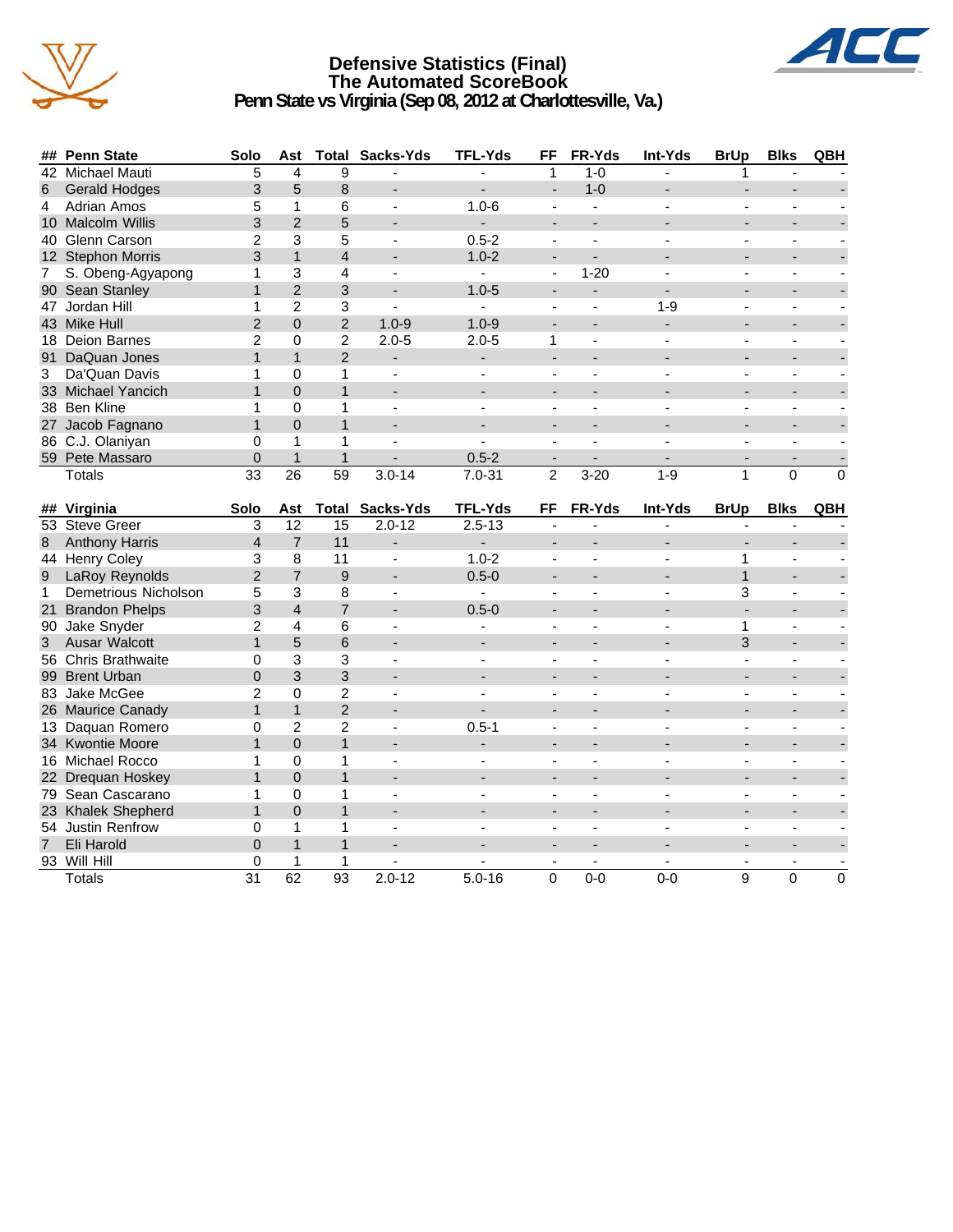

### **Participation Report (Final) The Automated ScoreBook**



**Penn State vs Virginia (Sep 08, 2012 at Charlottesville, Va.)**

#### **Penn State**

#### **Virginia**

| Pos                     | ##             | <b>OFFENSE</b>        | Pos        | ## | <b>OFFENSE</b>        |
|-------------------------|----------------|-----------------------|------------|----|-----------------------|
| $\overline{\mathsf{C}}$ | 54             | Matt Stankiewitch     | <b>WR</b>  | 6  | Darius Jennings       |
| <b>RG</b>               | 64             | John Urschel          | <b>WR</b>  | 2  | Dominique Terrell     |
| RT                      | 78             | <b>Mike Farrell</b>   | LT         | 72 | Oday Aboushi          |
| LG                      | 65             | Miles Dieffenbach     | LG         | 74 | <b>Conner Davis</b>   |
| LT                      | 76             | Donovan Smith         | C          | 70 | Luke Bowanko          |
| QB                      | 11             | Matt McGloin          | RG         | 79 | Sean Cascarano        |
| <b>RB</b>               | 24             | Derek Day             | RT         | 78 | Morgan Moses          |
| FB                      | 9              | Michael Zordich       | TE         | 88 | Paul Freedman         |
| TE.                     | 89             | <b>Garry Gilliam</b>  | QB         | 16 | Michael Rocco         |
| <b>WR</b>               | 8              | Allen Robinson        | TB         | 33 | Perry Jones           |
| <b>WR</b>               | 81             | Shawney Kersey        | <b>WR</b>  | 20 | Tim Smith             |
|                         |                |                       |            |    |                       |
|                         |                |                       |            |    |                       |
| Pos                     | ##             | <b>DEFENSE</b>        | Pos        | ## | <b>DEFENSE</b>        |
| DE                      | 59             | Pete Massaro          | DE         | 90 | Jake Snyder           |
| DT                      | 91             | DaQuan Jones          | DT         | 99 | <b>Brent Urban</b>    |
| DT                      | 47             | Jordan Hill           | DT         | 93 | Will Hill             |
| DE                      | 90             | Sean Stanley          | DE         | 47 | <b>Bill Schautz</b>   |
| <b>OLB</b>              | 42             | Michael Mauti         | <b>SLB</b> | 44 | <b>Henry Coley</b>    |
| MLB                     | 40             | Glenn Carson          | MLB        | 53 | <b>Steve Greer</b>    |
| <b>OLB</b>              | 6              | Gerald Hodges         | <b>WLB</b> | 9  | LaRoy Reynolds        |
| СB                      | 4              | <b>Adrian Amos</b>    | CВ         | 1  | Demetrious Nicholson  |
| S                       | 10             | <b>Malcolm Willis</b> | FS         | 8  | <b>Anthony Harris</b> |
| S                       | $\overline{7}$ | S. Obeng-Agyapong     | SS         | 21 | <b>Brandon Phelps</b> |
| СB                      | 12             | Stephon Morris        | CВ         | 22 | Drequan Hoskey        |

Penn State: 1J-Jesse James, 1B-Steven Bench, 3-Da'Quan Davis, 5-Nyeem Wartman, 14-Jordan Lucas, 15-Alex Kenney, 18-Deion Barnes, 21-Trevor Williams, 23-Ryan Keiser, 26-Curtis Dukes, 27-Jacob Fagnano, 28-Zach Zwinak, 33-Michael Yancich, 35-Pat Zerbe, 36-Deron Thompson, 37-Evan Lewis, 38-Ben Kline, 39-Jesse Della Valle, 43-Mike Hull, 45-Alex Butterworth, 57-Emery Etter, 58-Adam Gress, 66-Angelo Mangiro, 75-Eric Shrive, 80-Matt Zanellato, 82-Brian Irvin, 84-Matt Lehman, 85-B. Moseby-Felder, 86-C.J. Olaniyan, 87-Kyle Carter, 93-James Terry, 97-Sam Ficken, 98-Anthony Zettel.

Virginia: 2J-Jacob Hodges, 3V-Alec Vozenilek, 3-Ausar Walcott, 4F-Matt Fortin, 4-LoVante Battle, 6J-Drew Jarrett, 7M-Kyle McCartin, 7-Eli Harold, 13-Daquan Romero, 14-Phillip Sims, 15-Ian Frye, 17-Miles Gooch, 18-Anthony Cooper, 19-E.J. Scott, 23-Khalek Shepherd, 25-Kevin Parks, 26-Maurice Canady, 27-Rijo Walker, 29-D.J. Hill, 32-Mike Moore, 34-Kwontie Moore, 37-Billy Skrobacz, 40-Darius Lee,

49-Zachary Swanson, 54-Justin Renfrow, 56-Chris Brathwaite, 64-David Dean, 65-Ross Burbank, 71-Matt Mihalik, 77-Jay Whitmire, 80-Adrian Gamble, 81-Jeremiah Mathis, 83-Jake McGee, 84-Canaan Severin, 89-Colter Phillips.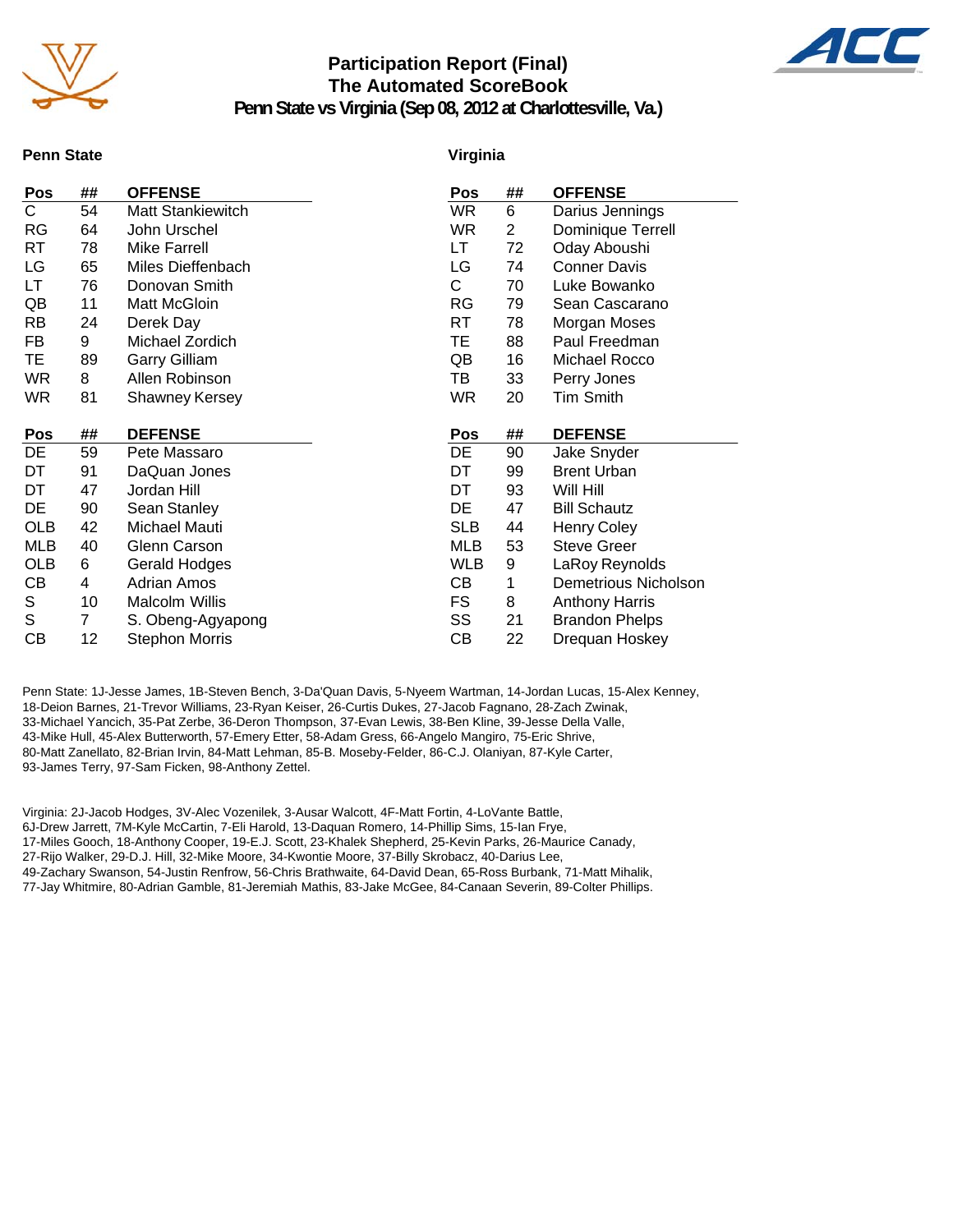

### **Drive Chart (By Team) (Final) The Automated ScoreBook**



**Penn State vs Virginia (Sep 08, 2012 at Charlottesville, Va.)**

|            |                 |                 | <b>Drive Started</b> |                 |                 | <b>Drive Ended</b> | <b>Consumed</b>  |                             |            |
|------------|-----------------|-----------------|----------------------|-----------------|-----------------|--------------------|------------------|-----------------------------|------------|
| Team       | Qtr             | Spot            | Time                 | <b>Obtained</b> | <b>Spot</b>     | Time               | <b>How lost</b>  | - Yds<br>PI.                | <b>TOP</b> |
| <b>PSU</b> | 1st             | P <sub>25</sub> | 15:00                | Kickoff         | V00             | 08:33              | *TOUCHDOWN       | - 75<br>17                  | $6:27$ .   |
| <b>PSU</b> |                 | V <sub>37</sub> | 08:18                | Fumble          | V <sub>23</sub> | 06:20              | Missed FG        | 4 - 14                      | 1:58.      |
| <b>PSU</b> |                 | P <sub>14</sub> | 03:39                | Punt            | P <sub>22</sub> | 01:41              | Punt             | 3<br>- 8                    | 1:58       |
| <b>PSU</b> | 2 <sub>nd</sub> | P20             | 14:47                | Punt            | V35             | 10:33              | Downs            | $-45$<br>11                 | 4:14       |
| <b>PSU</b> |                 | V <sub>19</sub> | 09:46                | Interception    | V21             | 08:16              | Missed FG        | (2)<br>4<br>۰               | 1:30       |
| <b>PSU</b> |                 | P25             | 03:56                | <b>Kickoff</b>  | V30             | 00:00              | End of half      | 12<br>- 45                  | 3:56       |
| <b>PSU</b> | 3rd             | P25             | 09:22                | Kickoff         | V <sub>03</sub> | 04:44              | Missed FG        | 13<br>-72<br>$\blacksquare$ | 4:38       |
| <b>PSU</b> |                 | V29             | 02:28                | Fumble          | V38             | 01:22              | Punt             | $3 - (9)$                   | 1:06       |
| <b>PSU</b> | 4th             | V45             | 14:53                | Punt            | V00             | 13:10              | *TOUCHDOWN       | $5 - 45$                    | 1:43       |
| <b>PSU</b> |                 | V17             | 12:18                | Fumble          | V14             | 10:55              | *FIELD GOAL      | $4 - 3$                     | 1:23       |
| <b>PSU</b> |                 | P28             | 09:30                | Punt            | P34             | 08:04              | Punt             | 3<br>- 6                    | 1:26       |
| <b>PSU</b> |                 | IP27            | 01:28                | Kickoff         | V <sub>25</sub> | 00:00              | <b>Missed FG</b> | $-48$<br>11                 | 1:28       |

|                        | 1st     | 2nd     | 3rd     | 4th     | 1st      | 2nd   |           |
|------------------------|---------|---------|---------|---------|----------|-------|-----------|
| <b>Penn State</b>      | Qtr     | Qtr     | Qtr     | Qtr     | Half     | Half  | Total     |
| Time of possession     | 10:23   | 09:40   | 05:44   | 06:00   | 20:03    | 11:44 | 31:47     |
| 3rd down conversions   | $2 - 6$ | $4 - 8$ | $2 - 4$ | $2 - 5$ | $6 - 14$ | 4-9   | $10 - 23$ |
| Average field position | P34     | P42     | P48     | P48     | P38      | P48   | P43       |
| 4th down conversions   | $2 - 2$ | $1 - 2$ | 0-0     | $0 - 0$ | 3-4      | 0-0   | $3 - 4$   |

|           |                 |                 |       | <b>Drive Started</b> |                 | <b>Drive Ended</b> | <b>Consumed</b>          |                            |            |
|-----------|-----------------|-----------------|-------|----------------------|-----------------|--------------------|--------------------------|----------------------------|------------|
| Team      | Qtr             | Spot            | Time  | <b>Obtained</b>      | Spot            | Time               | <b>How lost</b>          | ΡI<br>- Yds                | <b>TOP</b> |
| VA        | 1st             | V <sub>27</sub> | 08:33 | Kickoff              | V37             | 08:18              | Fumble                   | -10<br>$\sim$              | 0:15       |
| <b>VA</b> |                 | V <sub>23</sub> | 06:20 | Missed FG            | lV47            | 03:39              | Punt                     | $6 - 24$                   | 2:41       |
| VA        |                 | V43             | 01:41 | Punt                 | P44             | 14:47              | Punt                     | 6.<br>- 13                 | 1:54       |
| <b>VA</b> | 2 <sub>nd</sub> | V35             | 10:33 | Downs                | V33             | 09:46              | Interception             | (2)<br>3<br>$\blacksquare$ | 0:47       |
| VA        |                 | V <sub>21</sub> | 08:16 | Missed FG            | P29             | 03:56              | *FIELD GOAL              | 10<br>50<br>$\blacksquare$ | 4:20       |
| <b>VA</b> | 3rd             | V <sub>23</sub> | 15:00 | Kickoff              | P <sub>00</sub> | 09:22              | <i><b>*TOUCHDOWN</b></i> | $-77$<br>11                | 5:38       |
| VA        |                 | V20             | 04:44 | Missed FG            | V29             | 02:28              | Fumble                   | 5.<br>-9                   | 2:16       |
| <b>VA</b> |                 | V <sub>20</sub> | 01:22 | Punt                 | V14             | 14:53              | Punt                     | 3<br>(6)<br>$\blacksquare$ | 1:29       |
| VA        | 4th             | <b>V24</b>      | 13:10 | Kickoff              | <b>V17</b>      | 12:18              | Fumble                   | (7)<br>2<br>$\blacksquare$ | 0:52       |
| <b>VA</b> |                 | V <sub>25</sub> | 10:55 | Kickoff              | V20             | 09:30              | Punt                     | (5)<br>3<br>$\sim$         | 1:25       |
| VA        |                 | V14             | 08:04 | Punt                 | <b>P00</b>      | 01:28              | *TOUCHDOWN               | 12<br>86<br>$\blacksquare$ | 6:36       |
| <b>VA</b> |                 | V20             | 00:00 | Missed FG            | V20             | 00:00              | End of half              | 0<br>$-0$                  | 0:00       |

|                        | 1st   | 2nd   | 3rd     | 4th     | 1st     | 2nd     |          |
|------------------------|-------|-------|---------|---------|---------|---------|----------|
| Virginia               | Qtr   | Qtr   | Qtr     | Qtr     | Half    | Half    | Total    |
| Time of possession     | 04:37 | 05:20 | 09:16   | 09:00   | 09:57   | 18:16   | 28:13    |
| 3rd down conversions   | 1-2   | 1-4   | $3 - 4$ | $4 - 5$ | $2 - 6$ | 7-9     | $9 - 15$ |
| Average field position | V31   | V28   | V21     | V21     | V29     | V21     | V25      |
| 4th down conversions   | 0-0   | 0-0   | 0-0     | $0 - 0$ | $0 - 0$ | $0 - 0$ | $0 - 0$  |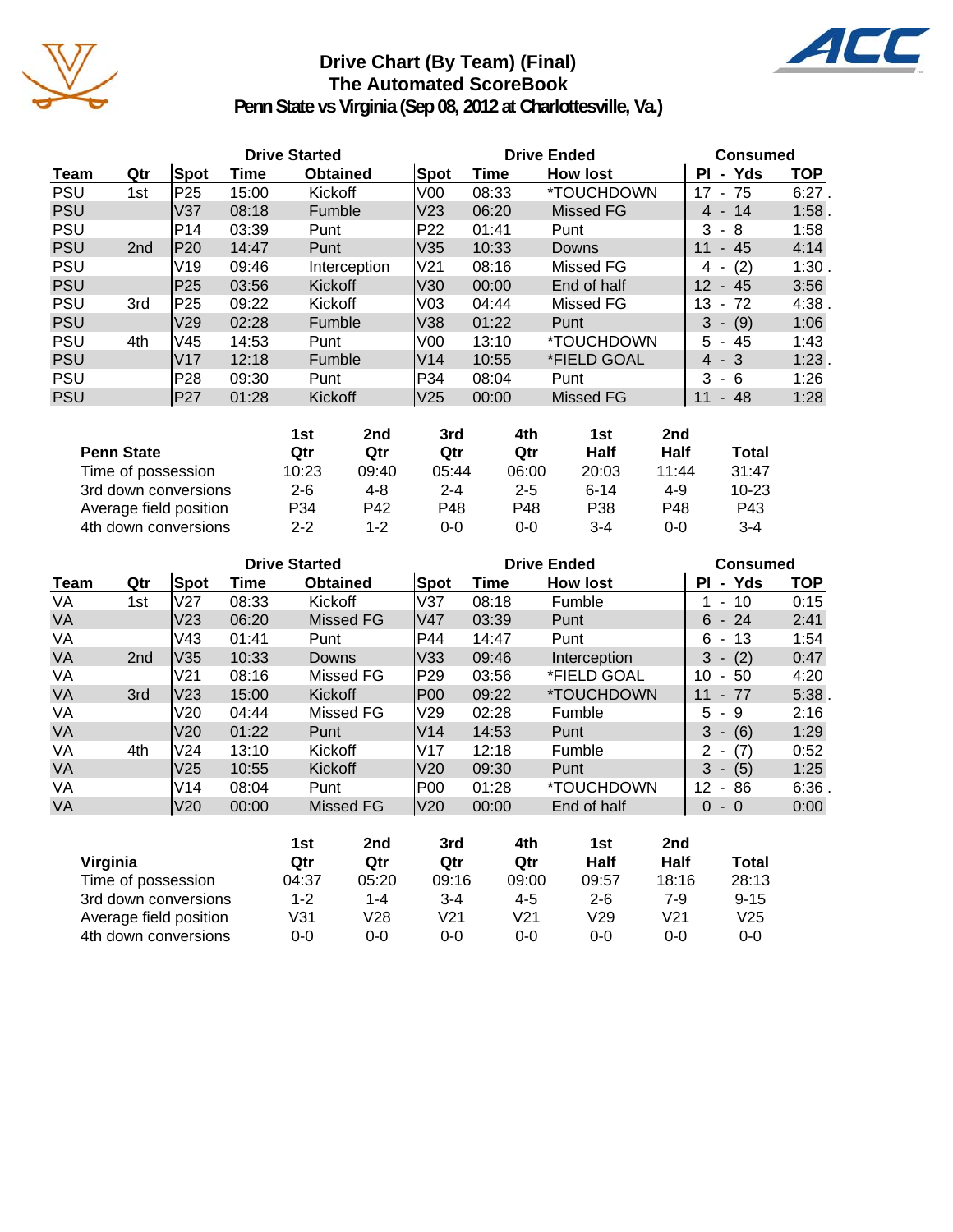

### **Drive Chart (By Quarter) (Final) The Automated ScoreBook**



**Penn State vs Virginia (Sep 08, 2012 at Charlottesville, Va.)**

|            |     |                 |       | <b>Drive Started</b> |                 | <b>Drive Ended</b> | <b>Consumed</b> |                            |            |
|------------|-----|-----------------|-------|----------------------|-----------------|--------------------|-----------------|----------------------------|------------|
| Team       | Qtr | Spot            | Time  | <b>Obtained</b>      | <b>Spot</b>     | Time               | <b>How lost</b> | - Yds<br>PI                | <b>TOP</b> |
| <b>PSU</b> | 1st | P <sub>25</sub> | 15:00 | Kickoff              | V <sub>00</sub> | 08:33              | *TOUCHDOWN      | $17 - 75$                  | $6:27$ .   |
| VA         |     | V27             | 08:33 | Kickoff              | V37             | 08:18              | Fumble          | $-10$<br>$\mathbf{1}$      | 0:15       |
| <b>PSU</b> |     | V37             | 08:18 | Fumble               | V23             | 06:20              | Missed FG       | 14<br>4 -                  | 1:58.      |
| <b>VA</b>  |     | V23             | 06:20 | Missed FG            | V47             | 03:39              | Punt            | $6 - 24$                   | 2:41       |
| <b>PSU</b> |     | P14             | 03:39 | Punt                 | P <sub>22</sub> | 01:41              | Punt            | 3<br>8<br>$\sim$           | 1:58       |
| VA         |     | V43             | 01:41 | Punt                 | P44             | 14:47              | Punt            | $6 - 13$                   | 1:54       |
| <b>PSU</b> | 2nd | P <sub>20</sub> | 14:47 | Punt                 | V35             | 10:33              | Downs           | 45<br>11<br>$\blacksquare$ | 4:14       |
| VA         |     | V35             | 10:33 | Downs                | V33             | 09:46              | Interception    | $3 - (2)$                  | 0:47       |
| <b>PSU</b> |     | V19             | 09:46 | Interception         | V <sub>21</sub> | 08:16              | Missed FG       | (2)<br>4 -                 | 1:30.      |
| VA         |     | V <sub>21</sub> | 08:16 | <b>Missed FG</b>     | P <sub>29</sub> | 03:56              | *FIELD GOAL     | 10<br>$-50$                | 4:20       |
| <b>PSU</b> |     | P <sub>25</sub> | 03:56 | Kickoff              | V30             | 00:00              | End of half     | 12<br>$-45$                | 3:56       |
| VA         | 3rd | V23             | 15:00 | Kickoff              | <b>P00</b>      | 09:22              | *TOUCHDOWN      | $-77$<br>11                | $5:38$ .   |
| <b>PSU</b> |     | P <sub>25</sub> | 09:22 | Kickoff              | V <sub>03</sub> | 04:44              | Missed FG       | 13<br>$-72$                | 4:38.      |
| <b>VA</b>  |     | V20             | 04:44 | <b>Missed FG</b>     | V29             | 02:28              | Fumble          | 5<br>$-9$                  | 2:16       |
| <b>PSU</b> |     | V29             | 02:28 | Fumble               | V38             | 01:22              | Punt            | 3<br>(9)<br>$\sim$         | 1:06       |
| <b>VA</b>  |     | V20             | 01:22 | Punt                 | V14             | 14:53              | Punt            | $3 -$<br>(6)               | 1:29       |
| <b>PSU</b> | 4th | V45             | 14:53 | Punt                 | V <sub>00</sub> | 13:10              | *TOUCHDOWN      | 5<br>$-45$                 | 1:43       |
| <b>VA</b>  |     | V <sub>24</sub> | 13:10 | Kickoff              | V17             | 12:18              | Fumble          | $2 - (7)$                  | 0:52       |
| <b>PSU</b> |     | V17             | 12:18 | Fumble               | V14             | 10:55              | *FIELD GOAL     | $4 - 3$                    | 1:23.      |
| <b>VA</b>  |     | V25             | 10:55 | Kickoff              | V20             | 09:30              | Punt            | $3 - (5)$                  | 1:25       |
| <b>PSU</b> |     | P <sub>28</sub> | 09:30 | Punt                 | P34             | 08:04              | Punt            | 3<br>6<br>$\blacksquare$   | 1:26       |
| <b>VA</b>  |     | V14             | 08:04 | Punt                 | <b>P00</b>      | 01:28              | *TOUCHDOWN      | 12<br>$-86$                | 6:36       |
| <b>PSU</b> |     | P <sub>27</sub> | 01:28 | Kickoff              | V25             | 00:00              | Missed FG       | 11<br>48                   | 1:28       |
| <b>VA</b>  |     | V20             | 00:00 | <b>Missed FG</b>     | V20             | 00:00              | End of half     | $\Omega$<br>$-0$           | 0:00       |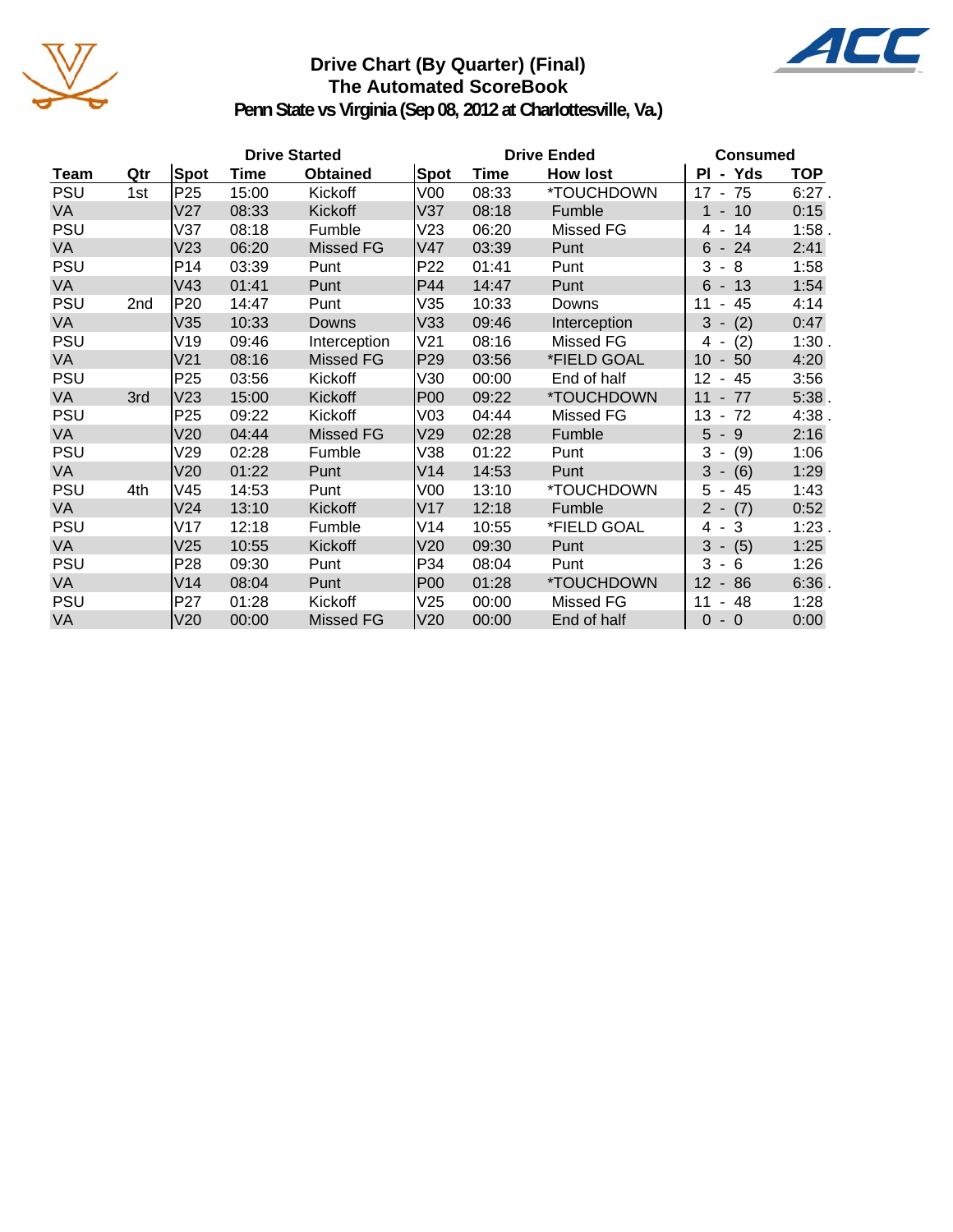

3-11 PSU 44 Clock 00:00.

### **Play-by-Play Summary (1st quarter) Penn State vs Virginia (Sep 08, 2012 at Charlottesville, Va.)**



|              |                                         | UVa wins toss: defers. PSU receive and defend south end zone                                                         |                |
|--------------|-----------------------------------------|----------------------------------------------------------------------------------------------------------------------|----------------|
|              | 1-10 PSU 35                             | VA ball on VA35.                                                                                                     |                |
|              | 1-10 VA 35                              | Clock 15:00.                                                                                                         |                |
|              |                                         | Frye, I kickoff 65 yards to the PSU0, touchback.                                                                     |                |
| 1-10         | <b>PSU 25</b>                           | Derek Day rush for 3 yards to the PSU28 (Greer, S; Reynolds, L).                                                     |                |
| 2-7          | <b>PSU 28</b>                           | Derek Day rush for 1 yard to the PSU29 (Urban, B; Coley, H).                                                         |                |
| $3-6$        | <b>PSU 29</b>                           | Matt McGloin pass complete to Allen Robinson for 7 yards to the PSU36, 1ST DOWN PSU                                  | P1             |
|              |                                         | (Harris, A; Nicholson, D).                                                                                           |                |
| 1-10         | <b>PSU 36</b>                           | Zach Zwinak rush for 2 yards to the PSU38 (Greer, S; Phelps, B).                                                     |                |
| 2-8          | <b>PSU 38</b>                           | Matt McGloin pass incomplete to Jesse James.                                                                         |                |
| $3-8$        | <b>PSU 38</b>                           | Matt McGloin rush for 7 yards to the PSU45.                                                                          |                |
| 4-1          | <b>PSU 45</b>                           | Matt McGloin rush for 1 yard to the PSU46, 1ST DOWN PSU (Hill, W; Snyder, J).                                        | R <sub>2</sub> |
|              | 1-10 PSU 46                             | Matt McGloin pass incomplete to Allen Robinson.                                                                      |                |
| flea-flicker |                                         |                                                                                                                      |                |
|              |                                         |                                                                                                                      |                |
| 2-10         | <b>PSU 46</b>                           | Derek Day rush for 6 yards to the VA48 (Nicholson, D).                                                               |                |
| 3-4          | VA 48                                   | Matt McGloin pass complete to Alex Kenney for 3 yards to the VA45 (Hoskey,D).                                        |                |
| 4-1          | VA 45                                   | Timeout Penn State, clock 11:23.                                                                                     |                |
| 4-1          | VA 45                                   | M. Zordich rush for 3 yards to the VA42, 1ST DOWN PSU (Walcott, A; Phelps, B).                                       | R <sub>3</sub> |
| $1 - 10$     | VA 42                                   | Matt McGloin pass complete to Derek Day for 17 yards to the VA25, 1ST DOWN PSU                                       | P4             |
|              |                                         | (Nicholson,D).                                                                                                       |                |
| 1-10         | VA 25                                   | Derek Day rush for 5 yards to the VA20 (Harris, A).                                                                  |                |
| 2-5          | <b>VA 20</b>                            | Derek Day rush for 2 yards to the VA18 (Reynolds, L), PENALTY VA personal foul (Snyder, J)                           | X5             |
|              |                                         | 9 yards to the VA9, 1ST DOWN PSU.                                                                                    |                |
| 1-G          | <b>VA 09</b>                            | 1st and 10.                                                                                                          |                |
| 1-G          | VA 09                                   | Timeout Penn State, clock 09:18.                                                                                     |                |
| $1-G$        | VA 09                                   | Derek Day rush for 1 yard to the VA8 (Greer, S; Walcott, A).                                                         |                |
| 2-G          | VA 08                                   | Matt McGloin pass incomplete to Matt Lehman.                                                                         |                |
| 3-G          | <b>VA 08</b>                            | Matt McGloin pass complete to Kyle Carter for 8 yards to the VA0, TOUCHDOWN, clock 08:33.                            |                |
| $1-G$        | <b>VA03</b>                             | Sam Ficken kick attempt good.                                                                                        |                |
|              |                                         | Penn State 7, Virginia 0                                                                                             |                |
|              |                                         | 17 plays, 75 yards, 6:27                                                                                             |                |
|              |                                         | Sam Ficken kickoff 59 yards to the VA6, Shepherd, K return 21 yards to the VA27 (M.                                  |                |
|              |                                         | Yancich).                                                                                                            |                |
|              |                                         |                                                                                                                      |                |
|              | VIRGINIA drive start at 08:33.          |                                                                                                                      |                |
|              | 1-10 VA 27                              | Rocco, M pass complete to Freedman, P for 10 yards to the VA37, fumble forced by Michael                             |                |
|              |                                         | Mauti, fumble by Freedman, P recovered by PSU Obeng-Agyapong at VA37, Obeng-Agyapong for                             |                |
|              |                                         | 20 yards to the VA17 (Cascarano, S).                                                                                 |                |
|              |                                         | 1 play, 10 yards, 0:15                                                                                               |                |
|              | <b>PENN STATE drive start at 08:18.</b> |                                                                                                                      |                |
|              | 1-10 VA 17                              | Derek Day rush for 2 yards to the VA15 (Greer, S; Coley, H).                                                         |                |
| 2-8          | VA 15                                   | Derek Day rush for 2 yards to the VA13 (Greer, S; Harris, A).                                                        |                |
| 3-6          | VA 13                                   | Matt McGloin sacked for loss of 10 yards to the VA23 (Greer, S).                                                     |                |
|              | 4-16 VA 23                              | Sam Ficken field goal attempt from 40 MISSED - wide left, spot at VA23, clock 06:20.                                 |                |
|              |                                         | 4 plays, minus 6 yards, 1:58                                                                                         |                |
|              | VIRGINIA drive start at 06:20.          |                                                                                                                      |                |
|              | 1-10 VA 23                              | Jones, P rush for loss of 4 yards to the VA19 (Pete Massaro; Glenn Carson).                                          |                |
|              | 2-14 VA 19                              | PENALTY PSU holding (Adrian Amos) 10 yards to the VA29, 1ST DOWN VA.                                                 | X1             |
|              | 1-10 VA 29                              | Rocco, M pass complete to Jennings, D for 5 yards to the VA34 (Stephon Morris).                                      |                |
|              | <b>VA 34</b><br>2-5                     | Parks, K rush for 6 yards to the VA40, 1ST DOWN VA (Adrian Amos).                                                    | R <sub>2</sub> |
|              | 1-10 VA 40                              | Rocco, M pass incomplete to Jennings, D.                                                                             |                |
|              | 2-10 VA 40                              | Rocco, M pass complete to Jones, P for 7 yards to the VA47 (Adrian Amos).                                            |                |
|              | 3-3<br>VA 47                            | Rocco, M pass incomplete to Smith, T.                                                                                |                |
|              | 4-3<br>VA 47                            | Vozenilek, A punt 39 yards to the PSU14, Evan Lewis return 0 yards to the PSU14 (McGee, J).                          |                |
|              |                                         | 6 plays, 24 yards, 2:41                                                                                              |                |
|              | PENN STATE drive start at 03:39.        |                                                                                                                      |                |
|              | 1-10 PSU 14                             | Curtis Dukes rush for 5 yards to the PSU19 (Brathwaite, C; Greer, S).                                                |                |
| 2-5          | <b>PSU 19</b>                           | Curtis Dukes rush for 4 yards to the PSU23 (Romero, D; Phelps, B).                                                   |                |
| $3 - 1$      | <b>PSU 23</b>                           | Zach Zwinak rush for loss of 1 yard to the PSU22 (Romero, D; Reynolds, L).                                           |                |
| 4-2          | <b>PSU 22</b>                           | A. Butterworth punt 35 yards to the VA43, downed.                                                                    |                |
|              |                                         | 3 plays, 8 yards, 1:58                                                                                               |                |
|              | VIRGINIA drive start at 01:41.          |                                                                                                                      |                |
|              | 1-10 VA 43                              | Rocco, M pass incomplete to Jennings, D.                                                                             |                |
|              | 2-10 VA 43                              | Jones, P rush for 2 yards to the VA45 (Sean Stanley; Gerald Hodges).                                                 |                |
|              | 3-8<br>VA 45                            | Rocco, M pass complete to Smith, T for 12 yards to the PSU43, 1ST DOWN VA (Da'Quan Davis).                           | P3             |
|              | 1-10 PSU 43                             | PENALTY VA false start (Mathis, J) 5 yards to the PSU48.                                                             |                |
|              | 1-15 PSU 48<br>2-15 PSU 48              | Rocco, M pass incomplete to Gamble, A.<br>Rocco, M pass complete to Jones, P for 4 yards to the PSU44 (Jordan Hill). |                |

**END OF 1st QUARTER: Penn State 7, Virginia 0**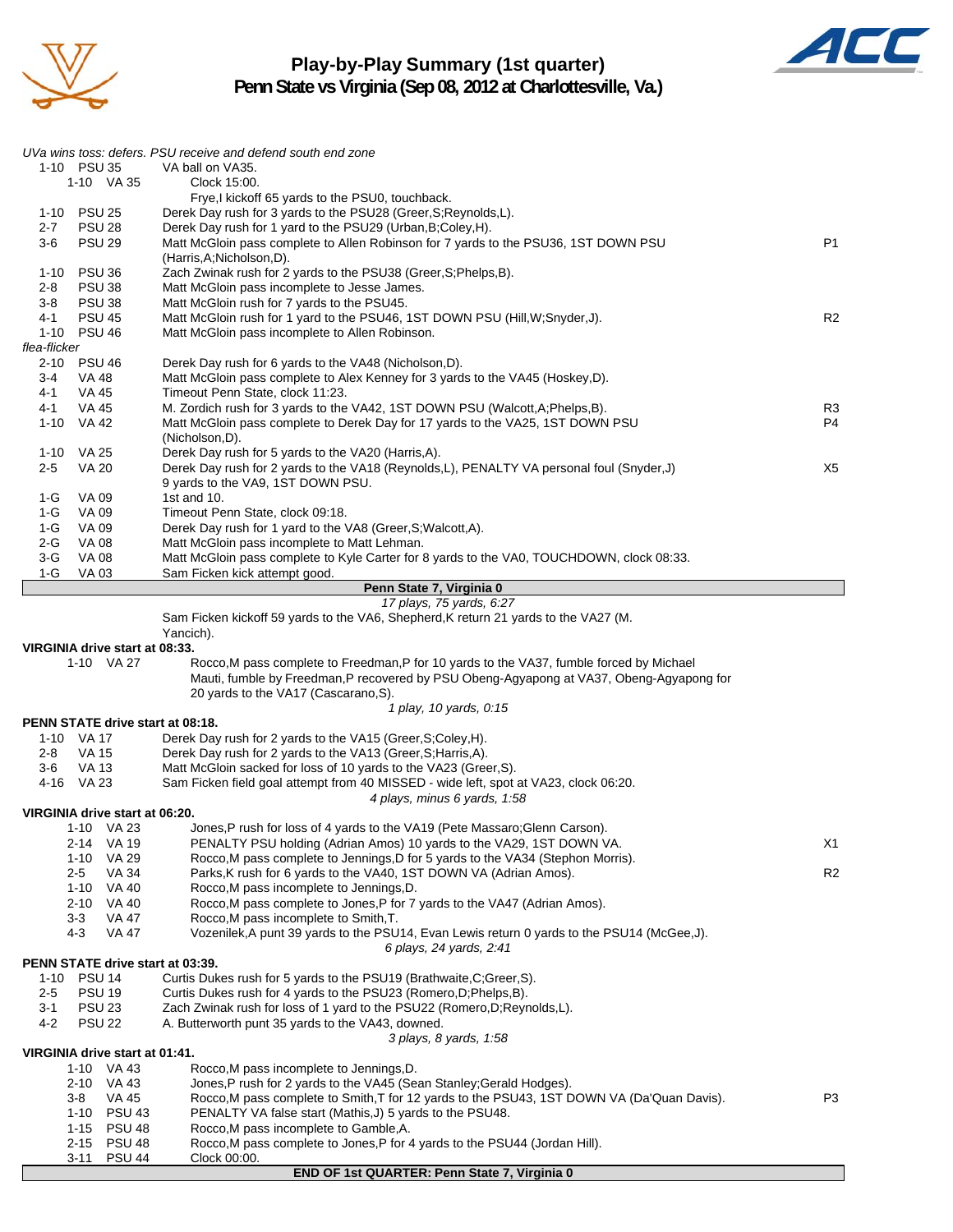

**Play-by-Play Summary (1st quarter) Penn State vs Virginia (Sep 08, 2012 at Charlottesville, Va.)**



|                        |       | Time  | <b>1st Downs</b> |    |         | Conversions |         |                  |                  |
|------------------------|-------|-------|------------------|----|---------|-------------|---------|------------------|------------------|
| <b>Quarter Summary</b> | Score | Poss  |                  |    | 3rd     | 4th         | Rushina | Passing          | <b>Penalties</b> |
| Penn State             |       | 10:23 |                  | -5 | $2 - 6$ | $2 - 2$     | 16-33   | $4 - 7 - 0 - 35$ | $1 - 10$         |
| Virginia               |       | 04:37 |                  | -3 | $0 - 1$ | 0-0         | ′-4     | $5 - 9 - 0 - 38$ | $2 - 14$         |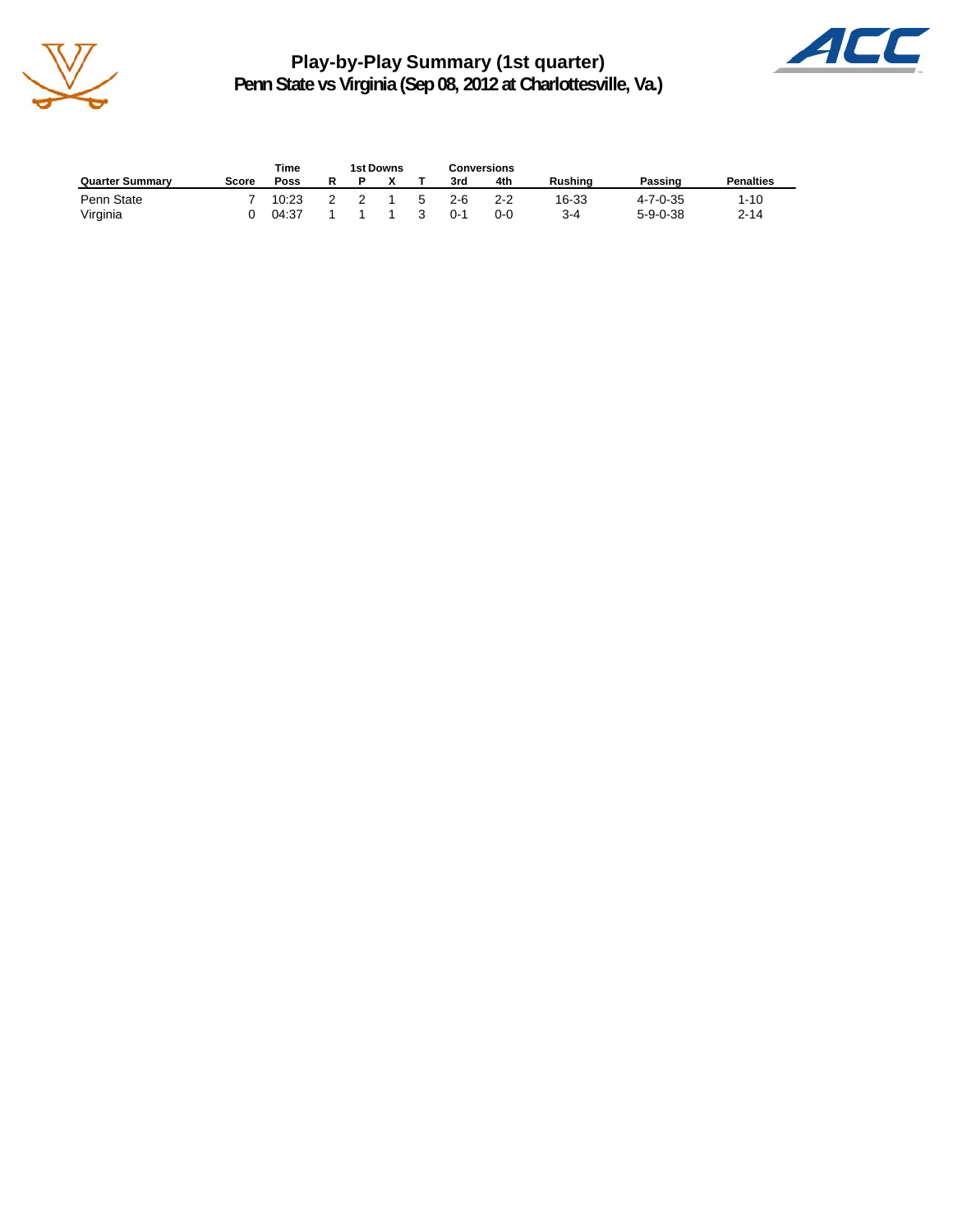

### **Quickie Statistics (1st quarter only) Penn State vs Virginia (Sep 08, 2012 at Charlottesville, Va.)**



|                                   | <b>PSU</b>  | VA          |
|-----------------------------------|-------------|-------------|
| Score                             |             | 0           |
| <b>FIRST DOWNS</b>                | 5           | 3           |
| <b>RUSHES-YARDS (NET)</b>         | 16-33       | $3 - 4$     |
| <b>PASSING YDS (NET)</b>          | 35          | 38          |
| Passes Att-Comp-Int               | $7 - 4 - 0$ | $9 - 5 - 0$ |
| <b>TOTAL OFFENSE PLAYS-YARDS</b>  | 23-68       | $12 - 42$   |
| <b>Fumble Returns-Yards</b>       | $1 - 20$    | $0-0$       |
| <b>Punt Returns-Yards</b>         | $1 - 0$     | $0-0$       |
| Kickoff Returns-Yards             | $0-0$       | $1 - 21$    |
| <b>Interception Returns-Yards</b> | $0 - 0$     | $0-0$       |
| Punts (Number-Avg)                | $1 - 35.0$  | $1 - 39.0$  |
| Fumbles-Lost                      | $0 - 0$     | $1 - 1$     |
| Penalties-Yards                   | $1 - 10$    | $2 - 14$    |
| <b>Possession Time</b>            | 10:23       | 04:37       |
| <b>Third-Down Conversions</b>     | $2$ of 6    | 1 of $2$    |
| Fourth-Down Conversions           | $2$ of $2$  | $0$ of $0$  |

### Penn State Virginia

| <b>Rushing</b>      |                     | No. Gain Loss  | <b>Net</b>    | TD       | Lg             | Avg         | <b>Rushing</b>                                                              |                | No. Gain Loss  |           | <b>Net</b><br><b>TD</b> | Lg             | Avg         |
|---------------------|---------------------|----------------|---------------|----------|----------------|-------------|-----------------------------------------------------------------------------|----------------|----------------|-----------|-------------------------|----------------|-------------|
| Derek Day           | 8                   | 22             | 22<br>0       | 0        | 6              | 2.8         | <b>Kevin Parks</b>                                                          | 1              | 6              | $\Omega$  | 6<br>0                  | 6              | 6.0         |
| <b>Curtis Dukes</b> | $\overline{2}$      | 9              | 9<br>0        | 0        | 5              | 4.5         | Perry Jones                                                                 | $\overline{c}$ | $\overline{c}$ | 4         | $-2$<br>0               | $\overline{c}$ | $-1.0$      |
| Michael Zordich     | 1                   | $\sqrt{3}$     | 3<br>$\Omega$ | 0        | 3              | 3.0         |                                                                             |                |                |           |                         |                |             |
| Zach Zwinak         | $\overline{2}$      | $\overline{2}$ | 1<br>1        | $\Omega$ | $\overline{2}$ | 0.5         |                                                                             |                |                |           |                         |                |             |
| <b>Passing</b>      | $C-A-I$             |                | Yds<br>TD.    | Long     |                | <b>Sack</b> | <b>Passing</b>                                                              | $C-A-I$        |                | Yds       | TD                      | Long           | <b>Sack</b> |
| <b>Matt McGloin</b> | $4 - 7 - 0$         |                | 35            |          | 17             |             | Michael Rocco                                                               | $5 - 9 - 0$    |                | 38        | 0                       | 12             | $\Omega$    |
| <b>Receiving</b>    | No.                 | Yards          | TD            | Long     |                |             | <b>Receiving</b>                                                            | No.            | Yards          | TD        | Long                    |                |             |
| Derek Day           |                     | 17             | $\Omega$      | 17       |                |             | Perry Jones                                                                 | $\overline{2}$ | 11             | $\Omega$  |                         |                |             |
| <b>Kyle Carter</b>  |                     | 8              | 1             | 8        |                |             | <b>Tim Smith</b>                                                            |                | 12             | 0         | 12                      |                |             |
| Allen Robinson      |                     | 7              | 0             | 7        |                |             | Paul Freedman                                                               |                | 10             | $\Omega$  | 10                      |                |             |
| Alex Kenney         |                     | 3              | $\mathbf 0$   | 3        |                |             | Darius Jennings                                                             |                | 5              | $\Omega$  | 5                       |                |             |
| <b>Punting</b>      | No.                 | Yds            | Avq           | Long     | In20           | TВ          | <b>Punting</b>                                                              | No.            | Yds            | Avq       | Long                    | In20           | TВ          |
| Alex Butterworth    | 1                   | 35             | 35.0          | 35       | $\Omega$       | $\Omega$    | Alec Vozenilek                                                              | 1              | 39             | 39.0      | 39                      |                | $\Omega$    |
| <b>Punt Returns</b> | No.                 | Yards          | <b>TD</b>     | Long     |                |             | <b>Punt Returns</b>                                                         | No.            | Yards          | <b>TD</b> | Long                    |                |             |
| Evan Lewis          |                     | 0              | $\Omega$      | $\Omega$ |                |             |                                                                             |                |                |           |                         |                |             |
| <b>Kick Returns</b> | No.                 | Yards          | <b>TD</b>     | Long     |                |             | <b>Kick Returns</b>                                                         | No.            | Yards          | TD        | Long                    |                |             |
|                     |                     |                |               |          |                |             | Khalek Shepherd                                                             | 1              | 21             | $\Omega$  | 21                      |                |             |
| <b>Tackles</b>      | UA-A                | <b>Total</b>   | <b>Sacks</b>  |          | <b>TFL</b>     |             | <b>Tackles</b>                                                              | UA-A           | <b>Total</b>   |           | <b>Sacks</b>            | TFL            |             |
| Adrian Amos         | $2 - 0$             | 2              |               | 0.0      | 0.0            |             | <b>Steve Greer</b>                                                          | $1 - 6$        |                | 7         | 1.0                     | 1.0            |             |
| Michael Yancich     | $1 - 0$             |                |               | 0.0      | 0.0            |             | Demetrious Nicholso                                                         | $2 - 1$        |                | 3         | 0.0                     | 0.0            |             |
| Jordan Hill         | $1 - 0$             |                |               | 0.0      | 0.0            |             | <b>Anthony Harris</b>                                                       | $1 - 2$        |                | 3         | 0.0                     | 0.0            |             |
| Da'Quan Davis       | $1 - 0$             |                |               | 0.0      | 0.0            |             | LaRoy Reynolds                                                              | $1 - 2$        |                | 3         | 0.0                     | 0.5            |             |
| Qtr<br>Time         | <b>Scoring Play</b> |                |               |          |                |             |                                                                             |                |                |           |                         | V-H            |             |
| 08:33<br>1st        |                     |                |               |          |                |             | PSU - Kyle Carter 8 yd pass from Matt McGloin (Sam Ficken kick), 17-75 6:27 |                |                |           |                         | $7 - 0$        |             |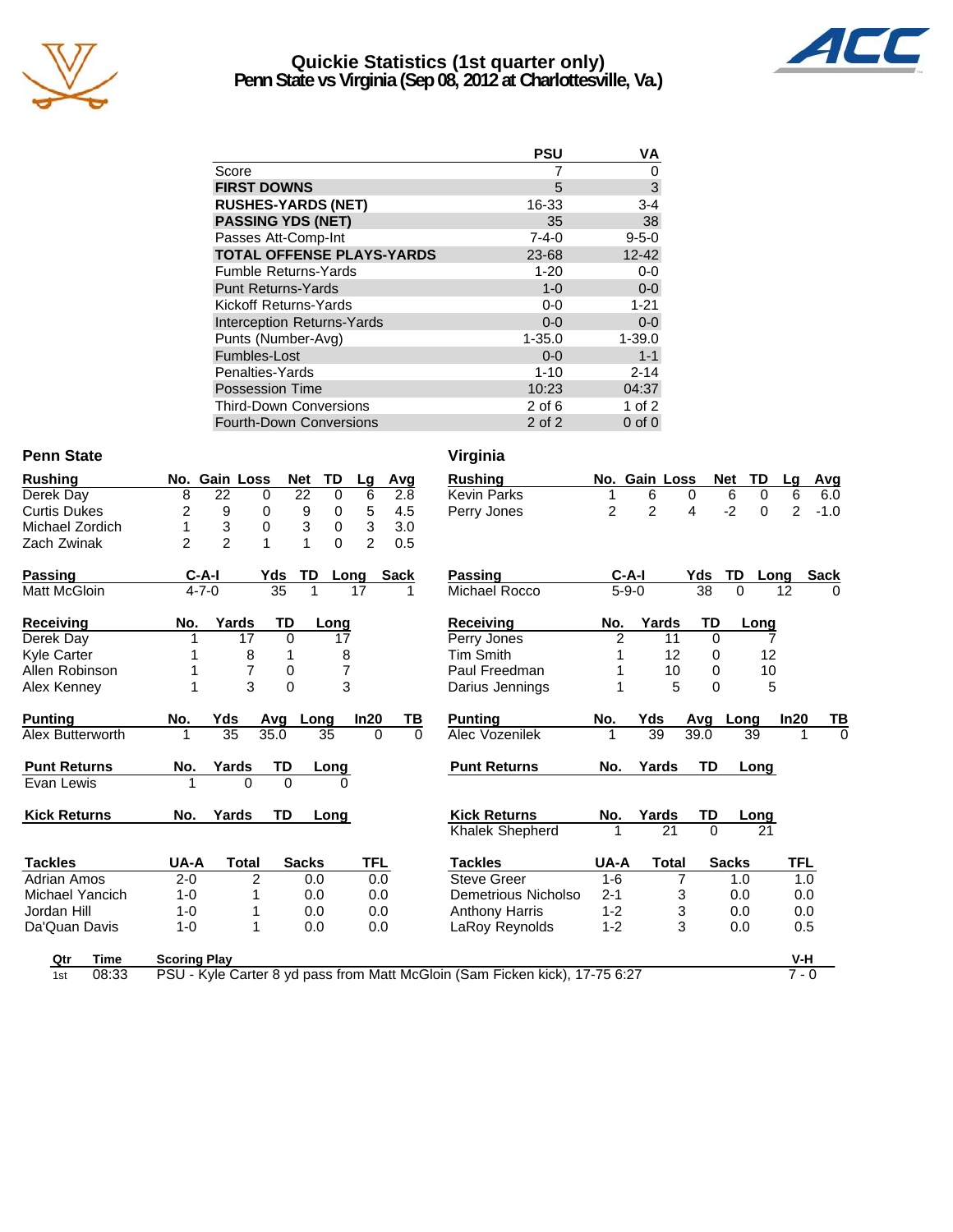

### **Play-by-Play Summary (2nd quarter) Penn State vs Virginia (Sep 08, 2012 at Charlottesville, Va.)**



|                          | 3-11 PSU 44                      | Start of 2nd quarter, clock 15:00.                                                                                                                               |                 |
|--------------------------|----------------------------------|------------------------------------------------------------------------------------------------------------------------------------------------------------------|-----------------|
|                          | 3-11 PSU 44                      | Rocco, M pass incomplete to Terrell, D.                                                                                                                          |                 |
|                          | 4-11 PSU 44                      | Vozenilek, A punt 44 yards to the PSU0, touchback.                                                                                                               |                 |
|                          | PENN STATE drive start at 14:47. | 6 plays, 13 yards, 1:54                                                                                                                                          |                 |
|                          | 1-10 PSU 20                      | Matt McGloin pass complete to Allen Robinson for 9 yards to the PSU29                                                                                            |                 |
|                          |                                  | (Harris, A; Brathwaite, C).                                                                                                                                      |                 |
| $2 - 1$                  | <b>PSU 29</b>                    | Derek Day rush for no gain to the PSU29 (Snyder, J).                                                                                                             |                 |
| $3 - 1$                  | <b>PSU 29</b>                    | Matt McGloin pass complete to Matt Lehman for 7 yards to the PSU36, 1ST DOWN PSU                                                                                 | P6              |
|                          |                                  | (Harris,A).                                                                                                                                                      |                 |
| 1-10                     | <b>PSU 36</b>                    | Matt McGloin pass incomplete to Allen Robinson.                                                                                                                  |                 |
|                          | 2-10 PSU 36                      | Matt McGloin pass complete to Allen Robinson for 4 yards to the PSU40 (Nicholson,D).                                                                             |                 |
| 3-6                      | <b>PSU 40</b>                    | Matt McGloin pass complete to Allen Robinson for 2 yards to the PSU42                                                                                            |                 |
|                          |                                  | (Harris, A; Reynolds, L).                                                                                                                                        |                 |
| 4-4<br>fake punt         | <b>PSU 42</b>                    | Glenn Carson rush for 19 yards to the VA39, 1ST DOWN PSU (Shepherd, K).                                                                                          | R7              |
| 1-10 VA 39               |                                  | Derek Day rush for loss of 2 yards to the VA41 (Coley, H).                                                                                                       |                 |
| 2-12 VA 41               |                                  | Derek Day rush for 3 yards to the VA38 (Snyder, J).                                                                                                              |                 |
| $3-9$                    | VA 38                            | PENALTY VA delay of game 5 yards to the VA33.                                                                                                                    |                 |
| 3-4                      | VA 33                            | Timeout Penn State, clock 10:47.                                                                                                                                 |                 |
| 3-4                      | VA 33                            | Matt McGloin pass incomplete to Alex Kenney (Walcott,A).                                                                                                         |                 |
| $4 - 4$                  | VA 33                            | Steven Bench sacked for loss of 2 yards to the VA35 (Greer, S).                                                                                                  |                 |
|                          |                                  | 11 plays, 45 yards, 4:14                                                                                                                                         |                 |
|                          | VIRGINIA drive start at 10:33.   |                                                                                                                                                                  |                 |
|                          | 1-10 VA 35                       | Jones, P rush for loss of 2 yards to the VA33 (Stephon Morris).                                                                                                  |                 |
|                          | 2-12 VA 33<br>3-12 VA 33         | Rocco, M pass incomplete to Terrell, D, dropped pass.<br>Rocco, M pass intercepted by Jordan Hill at the VA28, Jordan Hill return 9 yards to the                 |                 |
|                          |                                  | VA19 (Rocco, M).                                                                                                                                                 |                 |
|                          |                                  | 3 plays, minus 2 yards, 0:47                                                                                                                                     |                 |
|                          | PENN STATE drive start at 09:46. |                                                                                                                                                                  |                 |
| 1-10 VA 19               |                                  | M. Zordich rush for 2 yards to the VA17 (Walcott, A; Nicholson, D).                                                                                              |                 |
| 2-8                      | VA 17                            | Curtis Dukes rush for no gain to the VA17 (Brathwaite, C; Walcott, A).                                                                                           |                 |
| 3-8                      | VA 17                            | PENALTY PSU delay of game (Matt McGloin) 4 yards to the VA21.                                                                                                    |                 |
| 3-12 VA 21               |                                  | Matt McGloin pass incomplete (Walcott,A).                                                                                                                        |                 |
| 4-12 VA 21               |                                  | Sam Ficken field goal attempt from 38 MISSED - wide right, spot at VA21, clock 08:16.                                                                            |                 |
|                          |                                  | 4 plays, minus 2 yards, 1:30                                                                                                                                     |                 |
|                          | VIRGINIA drive start at 08:16.   |                                                                                                                                                                  | P4              |
|                          | 1-10 VA 21<br>1-10 VA 37         | Rocco, M pass complete to Parks, K for 16 yards to the VA37, 1ST DOWN VA (Glenn Carson).<br>Parks, K rush for 4 yards to the VA41 (Gerald Hodges; Sean Stanley). |                 |
| $2 - 6$                  | VA 41                            | Rocco, M pass incomplete to Jones, P.                                                                                                                            |                 |
| 3-6                      | VA 41                            | Rocco, M pass complete to Jennings, D for 15 yards to the PSU44, 1ST DOWN VA.                                                                                    | P <sub>5</sub>  |
|                          | 1-10 PSU 44                      | PENALTY VA false start (Bowanko,L) 5 yards to the PSU49.                                                                                                         |                 |
|                          | 1-15 PSU 49                      | Rocco, M pass complete to Parks, K for 4 yards to the PSU45 (Michael Mauti).                                                                                     |                 |
|                          | 2-11 PSU 45                      | Rocco, M pass complete to Jennings, D for 16 yards to the PSU29, 1ST DOWN VA.                                                                                    | P6              |
|                          | 1-10 PSU 29                      | Parks, K rush for 6 yards to the PSU23 (Glenn Carson).                                                                                                           |                 |
| 2-4                      | <b>PSU 23</b>                    | Rocco, M pass incomplete to Smith, T.                                                                                                                            |                 |
| 3-4                      | <b>PSU 23</b>                    | Rocco, M pass complete to Jones, P for loss of 6 yards to the PSU29 (Adrian Amos).                                                                               |                 |
|                          | <b>PSU 29</b><br>4-10            | Jarrett, D field goal attempt from 46 GOOD, clock 03:56.                                                                                                         |                 |
|                          |                                  | Penn State 7, Virginia 3                                                                                                                                         |                 |
|                          |                                  | 10 plays, 50 yards, 4:20<br>Frye, kickoff 65 yards to the PSU0, touchback.                                                                                       |                 |
|                          | PENN STATE drive start at 03:56. |                                                                                                                                                                  |                 |
| 1-10                     | <b>PSU 25</b>                    | Curtis Dukes rush for 3 yards to the PSU28 (Greer, S; Reynolds, L).                                                                                              |                 |
| $2 - 7$                  | <b>PSU 28</b>                    | Steven Bench rush for 5 yards to the PSU33 (Coley, H).                                                                                                           |                 |
| 3-2                      | <b>PSU 33</b>                    | Derek Day rush for 3 yards to the PSU36, 1ST DOWN PSU (Coley, H; Snyder, J).                                                                                     | R8              |
| $1 - 10$                 | <b>PSU 36</b>                    | Derek Day rush for 5 yards to the PSU41 (Harris, A; Renfrow, J).                                                                                                 |                 |
| $2 - 5$                  | <b>PSU 41</b>                    | Derek Day rush for 2 yards to the PSU43 (Coley, H).                                                                                                              |                 |
| $3-3$                    | <b>PSU 43</b>                    | Steven Bench pass complete to Allen Robinson for 7 yards to the 50 yardline, 1ST DOWN PSU                                                                        | P9              |
|                          |                                  | (Nicholson,D).                                                                                                                                                   |                 |
| 1-10                     | <b>PSU 50</b>                    | Steven Bench pass incomplete to Allen Robinson.                                                                                                                  |                 |
|                          | 2-10 PSU 50                      | Steven Bench pass incomplete to Allen Robinson (Nicholson,D).                                                                                                    |                 |
| 3-10                     | <b>PSU 50</b>                    | Steven Bench rush for 15 yards to the VA35, 1ST DOWN PSU (Reynolds, L).<br>Steven Bench pass incomplete to Shawney Kersey.                                       | R <sub>10</sub> |
| 1-10 VA 35<br>2-10 VA 35 |                                  | Steven Bench pass incomplete to Allen Robinson (Nicholson,D).                                                                                                    |                 |
| 3-10 VA 35               |                                  | Steven Bench pass complete to Allen Robinson for 5 yards to the VA30 (Nicholson,D).                                                                              |                 |
|                          |                                  | End of half, clock 00:00.                                                                                                                                        |                 |
|                          |                                  | 12 plays, 45 yards, 3:56                                                                                                                                         |                 |

**END OF 2nd QUARTER: Penn State 7, Virginia 3**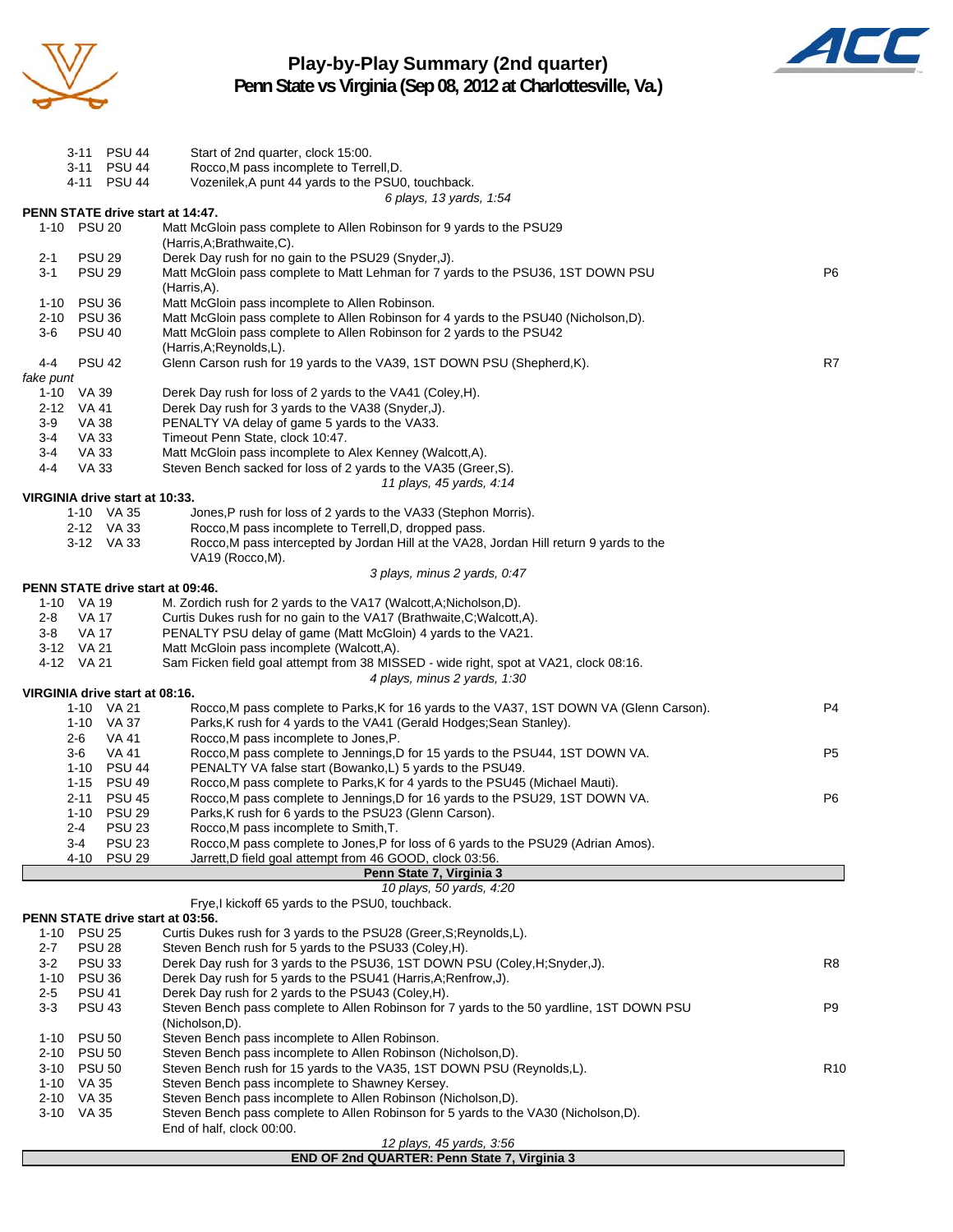

**Play-by-Play Summary (2nd quarter) Penn State vs Virginia (Sep 08, 2012 at Charlottesville, Va.)**



|                        |       | Time  | 1st Downs |          |    |         | Conversions |                |                   |                  |
|------------------------|-------|-------|-----------|----------|----|---------|-------------|----------------|-------------------|------------------|
| <b>Quarter Summary</b> | Score | Poss  |           |          |    | 3rd     | 4th         | <b>Rushing</b> | Passing           | <b>Penalties</b> |
| Penn State             |       | 09:40 |           | $\Omega$ | -5 | 4-8     | 1-2         | 13-53          | $6 - 13 - 0 - 34$ | 1-4              |
| Virginia               |       | 05:20 |           | 0        |    | $1 - 4$ | $0 - 0$     | $3 - 8$        | $5 - 10 - 1 - 45$ | $2 - 10$         |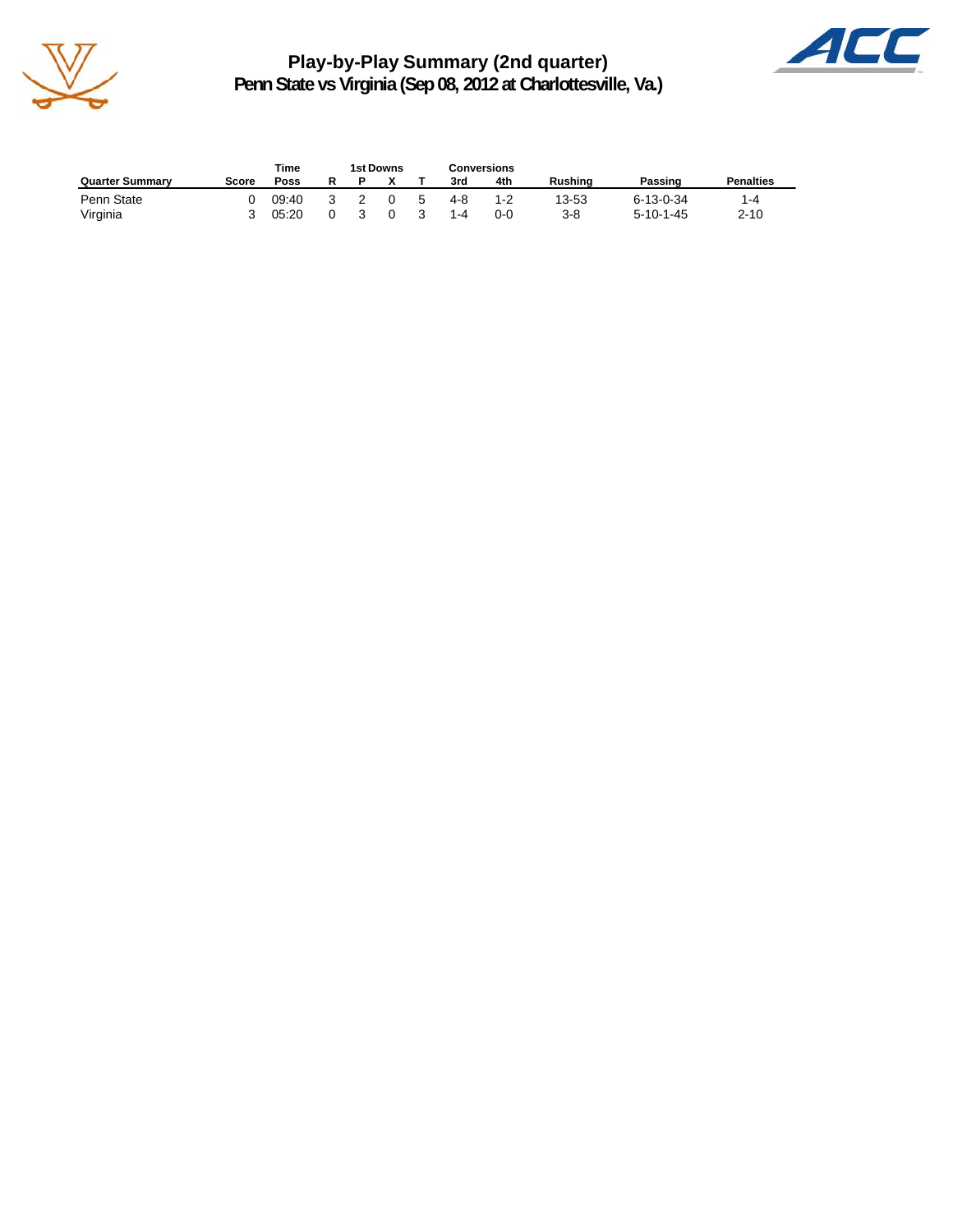

# **Quickie Statistics (2nd quarter only)**



**Penn State vs Virginia (Sep 08, 2012 at Charlottesville, Va.)**

|                                   | <b>PSU</b>   | VA            |
|-----------------------------------|--------------|---------------|
| Score                             | 0            |               |
| <b>FIRST DOWNS</b>                | 5            | $\frac{3}{3}$ |
| <b>RUSHES-YARDS (NET)</b>         | 13-53        | $3 - 8$       |
| <b>PASSING YDS (NET)</b>          | 34           | 45            |
| Passes Att-Comp-Int               | $13 - 6 - 0$ | $10 - 5 - 1$  |
| <b>TOTAL OFFENSE PLAYS-YARDS</b>  | 26-87        | 13-53         |
| <b>Fumble Returns-Yards</b>       | 0-0          | $0-0$         |
| <b>Punt Returns-Yards</b>         | $0 - 0$      | $0 - 0$       |
| Kickoff Returns-Yards             | $0 - 0$      | $0-0$         |
| <b>Interception Returns-Yards</b> | $1 - 9$      | $0-0$         |
| Punts (Number-Avg)                | $0 - 0.0$    | $1 - 44.0$    |
| Fumbles-Lost                      | $0 - 0$      | $0 - 0$       |
| Penalties-Yards                   | $1 - 4$      | $2 - 10$      |
| <b>Possession Time</b>            | 09:40        | 05:20         |
| <b>Third-Down Conversions</b>     | 4 of 8       | 1 of $4$      |
| <b>Fourth-Down Conversions</b>    | 1 of 2       | $0$ of $0$    |

### Penn State Virginia

| <b>Rushing</b>          | No.                 | <b>Gain Loss</b>     | <b>Net</b>     | TD<br>Lg          | Avg         | <b>Rushing</b>                                                                    |                | No. Gain Loss |                | <b>Net</b><br>TD | Lg       | <b>Avg</b>  |
|-------------------------|---------------------|----------------------|----------------|-------------------|-------------|-----------------------------------------------------------------------------------|----------------|---------------|----------------|------------------|----------|-------------|
| Glenn Carson            |                     | 19<br>0              | 19             | $\Omega$<br>19    | 19.0        | <b>Kevin Parks</b>                                                                | $\overline{2}$ | 10            | 0              | 10<br>$\Omega$   | 6        | 5.0         |
| Steven Bench            | 3                   | 2<br>20              | 18             | 15<br>$\mathbf 0$ | 6.0         | Perry Jones                                                                       | 1              | $\Omega$      | $\overline{2}$ | $-2$<br>$\Omega$ | 0        | $-2.0$      |
| Derek Day               | 6                   | $\overline{c}$<br>13 | 11             | 0<br>5            | 1.8         |                                                                                   |                |               |                |                  |          |             |
| <b>Curtis Dukes</b>     | $\overline{2}$      | 3<br>0               | 3              | 3<br>$\Omega$     | 1.5         |                                                                                   |                |               |                |                  |          |             |
| <b>Passing</b>          | $C-A-I$             |                      | TD<br>Yds      | Long              | <b>Sack</b> | Passing                                                                           |                | $C-A-I$       | Yds            | TD               | Long     | <b>Sack</b> |
| <b>Matt McGloin</b>     | $4 - 7 - 0$         |                      | 22<br>$\Omega$ | 9                 | 0           | Michael Rocco                                                                     |                | $5 - 10 - 1$  | 45             | $\Omega$         | 16       | $\Omega$    |
| Steven Bench            | $2 - 6 - 0$         |                      | 12<br>0        | 7                 |             |                                                                                   |                |               |                |                  |          |             |
| <b>Receiving</b>        | No.                 | Yards                | TD             | Long              |             | <b>Receiving</b>                                                                  | No.            | Yards         | TD             | Long             |          |             |
| Allen Robinson          | 5                   | 27                   | 0              | 9                 |             | Darius Jennings                                                                   | $\overline{2}$ | 31            | $\Omega$       | 16               |          |             |
| Matt Lehman             | 1                   | 7                    | 0              | $\overline{7}$    |             | <b>Kevin Parks</b>                                                                | 2              | 20            | 0              | 16               |          |             |
|                         |                     |                      |                |                   |             | Perry Jones                                                                       | 1              | -6            | 0              | $\Omega$         |          |             |
| <b>Punting</b>          | No.                 | Yds                  | Avg Long       | In20              | TВ          | <b>Punting</b>                                                                    | No.            | Yds           | Avg            | Long             | In20     | TB          |
|                         |                     |                      |                |                   |             | Alec Vozenilek                                                                    |                | 44            | 44.0           | 44               | $\Omega$ | 1           |
| <b>Punt Returns</b>     | No.                 | Yards                | TD             | Long              |             | <b>Punt Returns</b>                                                               | No.            | Yards         | TD             | Long             |          |             |
| <b>Kick Returns</b>     | No.                 | Yards                | TD             | Long              |             | <b>Kick Returns</b>                                                               | No.            | Yards         | TD             | Long             |          |             |
| <b>Tackles</b>          | UA-A                | <b>Total</b>         | <b>Sacks</b>   | TFL               |             | <b>Tackles</b>                                                                    | UA-A           | <b>Total</b>  |                | <b>Sacks</b>     | TFL      |             |
| Glenn Carson            | $2 - 0$             | $\overline{2}$       | 0.0            | 0.0               |             | Demetrious Nicholso                                                               | $3 - 1$        |               | 4              | 0.0              | 0.0      |             |
| Michael Mauti           | $1 - 0$             |                      | 0.0            | 0.0               |             | Henry Coley                                                                       | $3 - 1$        |               | 4              | 0.0              | 1.0      |             |
| Adrian Amos             | $1 - 0$             |                      | 0.0            | 1.0               |             | <b>Anthony Harris</b>                                                             | 1-3            |               | 4              | 0.0              | 0.0      |             |
| <b>Stephon Morris</b>   | $1 - 0$             | 1                    | 0.0            | 1.0               |             | Jake Snyder                                                                       | $2 - 1$        |               | 3              | 0.0              | 0.0      |             |
| <b>Time</b><br>Qtr      | <b>Scoring Play</b> |                      |                |                   |             |                                                                                   |                |               |                |                  | $V-H$    |             |
| U8.33<br>1 <sub>0</sub> |                     |                      |                |                   |             | <b>PSIL, Kyle Carter 8 vd pass from Matt McGloin (Sam Ficken kick) 17-75 6:27</b> |                |               |                |                  | 7.0      |             |

| hing               | TD<br>No. Gain Loss<br><b>Net</b><br>Avg<br>Lg                              | <b>Rushing</b>        | No. Gain Loss        | <b>Net</b>             | TD<br>Avg<br>Lq                |
|--------------------|-----------------------------------------------------------------------------|-----------------------|----------------------|------------------------|--------------------------------|
| n Carson           | 19<br>19<br>0<br>19<br>0<br>19.0                                            | <b>Kevin Parks</b>    | 2<br>10              | 10<br>0                | 0<br>6<br>5.0                  |
| en Bench           | 20<br>2<br>15<br>3<br>18<br>6.0<br>0                                        | Perry Jones           | 1<br>0               | $\overline{2}$<br>$-2$ | $-2.0$<br>$\Omega$<br>$\Omega$ |
| k Dav              | $\overline{2}$<br>13<br>6<br>11<br>5<br>1.8<br>0                            |                       |                      |                        |                                |
| s Dukes            | $\overline{2}$<br>3<br>$\Omega$<br>3<br>$\Omega$<br>3<br>1.5                |                       |                      |                        |                                |
| ina                | $C-A-I$<br>Yds<br>TD<br><b>Sack</b><br>Long                                 | Passing               | $C-A-I$              | <b>TD</b><br>Yds       | <b>Sack</b><br>Long            |
| McGloin            | $4 - 7 - 0$<br>22<br>$\Omega$<br>9<br>0                                     | Michael Rocco         | $5 - 10 - 1$         | 45<br>$\Omega$         | 16<br>$\Omega$                 |
| en Bench           | 12<br>7<br>$2 - 6 - 0$<br>0<br>1                                            |                       |                      |                        |                                |
| eiving             | TD<br>Yards<br>No.<br>Long                                                  | <b>Receiving</b>      | Yards<br>No.         | TD                     | Long                           |
| Robinson           | 5<br>27<br>0<br>9                                                           | Darius Jennings       | $\overline{c}$       | 31<br>0                | 16                             |
| Lehman             | 7<br>$\Omega$<br>$\overline{7}$                                             | <b>Kevin Parks</b>    | $\overline{c}$       | 20<br>0                | 16                             |
|                    |                                                                             | Perry Jones           |                      | -6<br>$\Omega$         | 0                              |
| inq                | Yds<br>No.<br>In20<br>TВ<br>Avg<br>Long                                     | <b>Punting</b>        | Yds<br>No.           | Avq<br>Long            | In20<br>ΤВ                     |
|                    |                                                                             | Alec Vozenilek        | 1<br>44              | 44.0<br>44             | 0                              |
| : Returns          | TD<br>Yards<br>No.<br>Long                                                  | <b>Punt Returns</b>   | Yards<br>No.         | TD                     | Long                           |
| Returns            | TD<br>No.<br>Yards<br>Long                                                  | <b>Kick Returns</b>   | Yards<br>No.         | TD                     | Long                           |
| des                | TFL<br>UA-A<br><b>Sacks</b><br><b>Total</b>                                 | <b>Tackles</b>        | UA-A<br><b>Total</b> | <b>Sacks</b>           | TFL                            |
| n Carson           | 2<br>$2 - 0$<br>0.0<br>0.0                                                  | Demetrious Nicholso   | $3 - 1$              | 0.0<br>4               | 0.0                            |
| ael Mauti          | 0.0<br>$1 - 0$<br>0.0                                                       | <b>Henry Coley</b>    | $3 - 1$              | 0.0<br>4               | 1.0                            |
| an Amos            | $1 - 0$<br>0.0<br>1.0                                                       | <b>Anthony Harris</b> | $1 - 3$              | 0.0<br>4               | 0.0                            |
| hon Morris         | $1 - 0$<br>0.0<br>1.0                                                       | Jake Snyder           | $2 - 1$              | 3<br>0.0               | 0.0                            |
| Qtr<br><b>Time</b> | <b>Scoring Play</b>                                                         |                       |                      |                        | $V-H$                          |
| 08:33<br>1st       | PSU - Kyle Carter 8 yd pass from Matt McGloin (Sam Ficken kick), 17-75 6:27 |                       |                      |                        | $7 - 0$                        |
| 03:56<br>2nd       | VA - Drew Jarrett 46 yd field goal, 10-50 4:20                              |                       |                      |                        | $0 - 3$                        |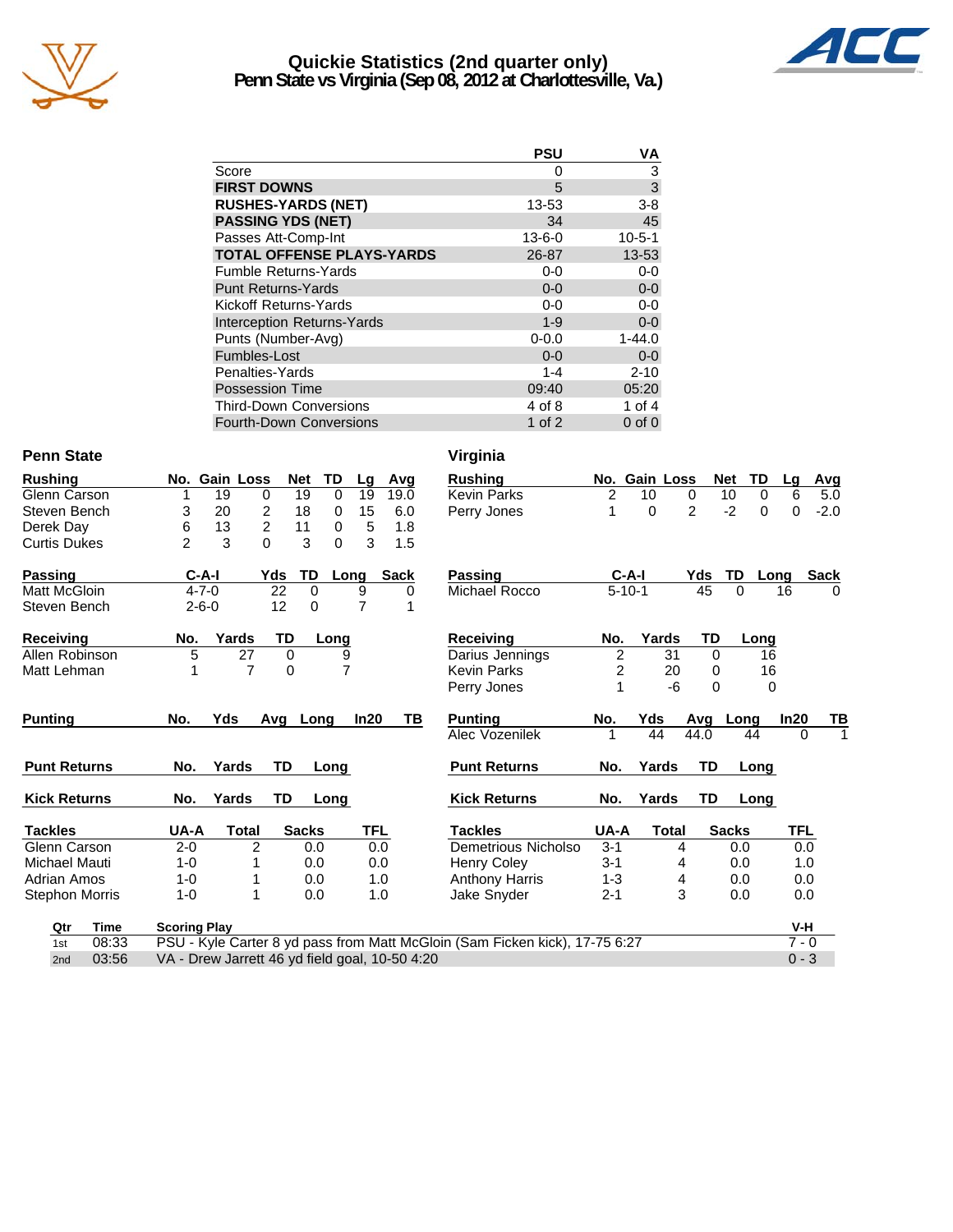

# **Play-by-Play Summary (3rd quarter)**



**Penn State vs Virginia (Sep 08, 2012 at Charlottesville, Va.)**

|                          |                                              | Start of 3rd quarter, clock 15:00, PSU ball on PSU35.<br>Sam Ficken kickoff 60 yards to the VA5, Jennings, D return 18 yards to the VA23 (Ben                    |                 |
|--------------------------|----------------------------------------------|------------------------------------------------------------------------------------------------------------------------------------------------------------------|-----------------|
|                          |                                              | Kline).                                                                                                                                                          |                 |
|                          | VIRGINIA drive start at 15:00.               |                                                                                                                                                                  |                 |
|                          | 1-10 VA 23                                   | Jones, P rush for 2 yards to the VA25 (Michael Mauti).                                                                                                           |                 |
| 2-8                      | <b>VA 25</b>                                 | Rocco, M rush for 7 yards to the VA32.                                                                                                                           |                 |
| $3 - 1$                  | VA 32                                        | Rocco, M pass complete to Jennings, D for 8 yards to the VA40, 1ST DOWN VA (Gerald Hodges).                                                                      | P7              |
|                          | 1-10 VA 40<br>1-15 VA 35                     | PENALTY VA ineligible downfield on pass (Scott, E) 5 yards to the VA35.<br>Rocco, M pass incomplete to Jennings, D.                                              |                 |
|                          | 2-15 VA 35                                   | Rocco, M pass complete to McGee, J for 26 yards to the PSU39, 1ST DOWN VA (Malcolm                                                                               | P8              |
|                          |                                              | Willis:Obeng-Agyapong).                                                                                                                                          |                 |
| $1 - 10$                 | <b>PSU 39</b>                                | Jones, P rush for 5 yards to the PSU34 (Michael Mauti; Obeng-Agyapong).                                                                                          |                 |
| $2 - 5$                  | <b>PSU 34</b>                                | Jones, P rush for 4 yards to the PSU30 (Adrian Amos; Glenn Carson).                                                                                              |                 |
| $3 - 1$                  | <b>PSU 30</b>                                | Jones, P rush for 3 yards to the PSU27, 1ST DOWN VA (C.J. Olaniyan; DaQuan Jones).                                                                               | R9              |
| 1-10<br>$1-G$            | <b>PSU 27</b><br><b>PSU 07</b>               | Rocco, M pass complete to Terrell, D for 20 yards to the PSU7, 1ST DOWN VA (Adrian Amos).<br>Parks, K rush for 6 yards to the PSU1 (Jordan Hill; Gerald Hodges). | P <sub>10</sub> |
| 2-G                      | <b>PSU 01</b>                                | Rocco, M pass complete to Mathis, J for 1 yard to the PSU0, TOUCHDOWN, clock 09:22.                                                                              |                 |
| $1-G$                    | <b>PSU 03</b>                                | Jarrett, D kick attempt good.                                                                                                                                    |                 |
|                          |                                              | Virginia 10, Penn State 7                                                                                                                                        |                 |
|                          |                                              | 11 plays, 77 yards, 5:38                                                                                                                                         |                 |
|                          | PENN STATE drive start at 09:22.             | Frye,I kickoff 65 yards to the PSU0, touchback.                                                                                                                  |                 |
| 1-10 PSU 25              |                                              | Steven Bench pass incomplete to Alex Kenney (Coley, H).                                                                                                          |                 |
| 2-10 PSU 25              |                                              | Derek Day rush for no gain to the PSU25 (Coley, H; Urban, B).                                                                                                    |                 |
| 3-10 PSU 25              |                                              | Matt McGloin pass complete to Alex Kenney for 23 yards to the PSU48, 1ST DOWN PSU                                                                                | P11             |
|                          |                                              | (Reynolds, L; Urban, B).                                                                                                                                         |                 |
| 1-10 PSU 48              |                                              | Derek Day rush for 11 yards to the VA41, 1ST DOWN PSU (Greer, S; Harris, A).                                                                                     | R <sub>12</sub> |
| 1-10 VA 41<br>2-8        | VA 39                                        | Derek Day rush for 2 yards to the VA39 (Greer, S; Snyder, J).<br>Matt McGloin pass complete to Shawney Kersey for 9 yards to the VA30, 1ST DOWN PSU              | P <sub>13</sub> |
|                          |                                              | (Phelps,B).                                                                                                                                                      |                 |
| 1-10 VA 30               |                                              | Matt McGloin pass incomplete to Allen Robinson.                                                                                                                  |                 |
| 2-10 VA 30               |                                              | Zach Zwinak rush for 1 yard to the VA29 (Reynolds, L; Greer, S).                                                                                                 |                 |
| 3-9                      | <b>VA 29</b>                                 | Matt McGloin pass complete to Alex Kenney for 24 yards to the VA5, 1ST DOWN PSU                                                                                  | P14             |
| 1-G                      | VA 05                                        | (Nicholson, D; Canady, M).<br>Curtis Dukes rush for 2 yards to the VA3 (Coley, H; Harris, A).                                                                    |                 |
| 2-G                      | VA 03                                        | Matt McGloin pass incomplete to Garry Gilliam.                                                                                                                   |                 |
| $3-G$                    | <b>VA03</b>                                  | Matt McGloin pass incomplete to Allen Robinson (Snyder, J).                                                                                                      |                 |
| 4-G                      | VA 03                                        | Sam Ficken field goal attempt from 20 MISSED - wide right, spot at VA20, clock 04:44.                                                                            |                 |
|                          |                                              | 13 plays, 72 yards, 4:38                                                                                                                                         |                 |
|                          | VIRGINIA drive start at 04:44.<br>1-10 VA 20 | PENALTY VA holding (Severin, C) 10 yards to the VA10.                                                                                                            |                 |
|                          | 1-20 VA 10                                   | Rocco, M rush for no gain to the VA10 (DaQuan Jones).                                                                                                            |                 |
|                          | 2-20 VA 10                                   | Rocco, M pass incomplete to Terrell, D.                                                                                                                          |                 |
|                          | 3-20 VA 10                                   | Timeout Virginia, clock 03:44.                                                                                                                                   |                 |
|                          | 3-20 VA 10                                   | Rocco, M pass complete to McGee, J for 23 yards to the VA33, 1ST DOWN VA (Malcolm Willis).                                                                       | P11             |
|                          | 1-10 VA 33                                   | Parks, K rush for 2 yards to the VA35 (Glenn Carson; Gerald Hodges).                                                                                             |                 |
| 2-8                      | VA 35                                        | TEAM rush for loss of 6 yards to the VA29, fumble by TEAM recovered by PSU Gerald Hodges<br>at VA29.                                                             |                 |
|                          |                                              | 5 plays, 9 yards, 2:16                                                                                                                                           |                 |
|                          | PENN STATE drive start at 02:28.             |                                                                                                                                                                  |                 |
| 1-10                     | VA 29                                        | PENALTY PSU holding (Jesse James) 10 yards to the VA39.                                                                                                          |                 |
| 1-20 VA 39               |                                              | Matt McGloin pass incomplete to Allen Robinson.                                                                                                                  |                 |
| 2-20 VA 39               |                                              | Matt McGloin pass incomplete to Allen Robinson, dropped pass.                                                                                                    |                 |
| 3-20 VA 39<br>4-19 VA 38 |                                              | Derek Day rush for 1 yard to the VA38 (Walcott, A; Reynolds, L).<br>A. Butterworth punt 38 yards to the VA0, touchback.                                          |                 |
|                          |                                              | 3 plays, minus 9 yards, 1:06                                                                                                                                     |                 |
|                          | VIRGINIA drive start at 01:22.               |                                                                                                                                                                  |                 |
| 1-10                     | VA 20                                        | Parks, K rush for 1 yard to the VA21 (Gerald Hodges; Jordan Hill).                                                                                               |                 |
| $2-9$                    | VA 21                                        | Sims, P pass complete to Terrell, D for 3 yards to the VA24 (Adrian Amos).                                                                                       |                 |
| 3-6<br>3-16              | VA 24<br>VA 14                               | PENALTY VA holding (Mihalik, M) 10 yards to the VA14.<br>Sims, P pass incomplete to Gamble, A (Michael Mauti).                                                   |                 |
|                          | 4-16 VA 14                                   | Clock 00:00.                                                                                                                                                     |                 |
|                          |                                              | END OF 3rd QUARTER: Virginia 10, Penn State 7                                                                                                                    |                 |

|                        | Time<br>1st Downs |       |  |   |  | Conversions  |     |     |                |                  |                  |
|------------------------|-------------------|-------|--|---|--|--------------|-----|-----|----------------|------------------|------------------|
| <b>Quarter Summary</b> | Score             | Poss  |  |   |  |              | 3rd | 4th | <b>Rushing</b> | Passing          | <b>Penalties</b> |
| Penn State             |                   | 05:44 |  |   |  |              | 2-4 | 0-0 | $6 - 17$       | $3 - 9 - 0 - 56$ | 1-10             |
| Virginia               |                   | 09:16 |  | 4 |  | $\mathbf{b}$ | 3-3 | 0-0 | 10-24          | $6 - 9 - 0 - 81$ | $3 - 25$         |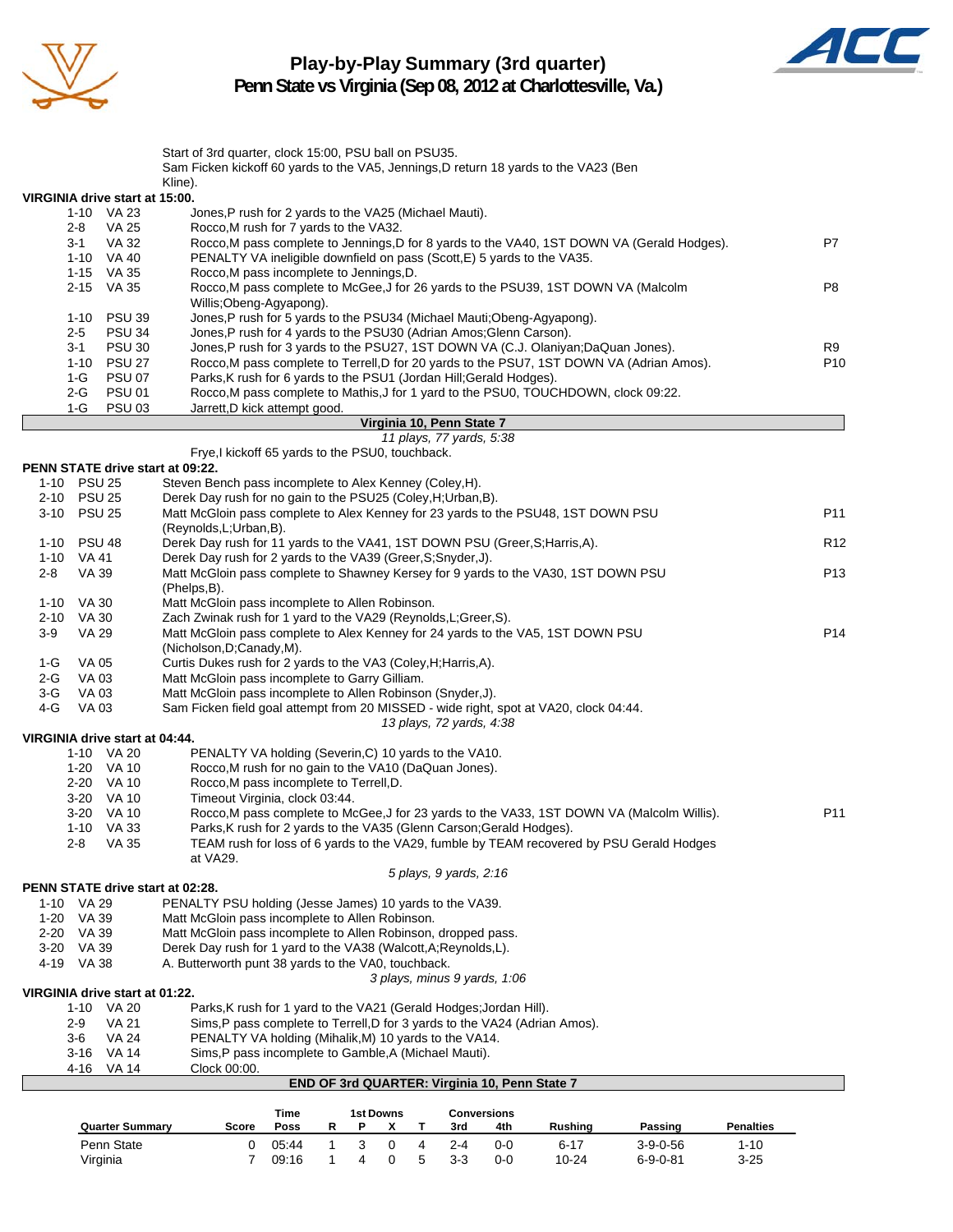

### **Quickie Statistics (3rd quarter only) Penn State vs Virginia (Sep 08, 2012 at Charlottesville, Va.)**



|                                   | <b>PSU</b>     | VA          |
|-----------------------------------|----------------|-------------|
| Score                             | 0              |             |
| <b>FIRST DOWNS</b>                | $\overline{4}$ | 5           |
| <b>RUSHES-YARDS (NET)</b>         | $6 - 17$       | $10 - 24$   |
| <b>PASSING YDS (NET)</b>          | 56             | 81          |
| Passes Att-Comp-Int               | $9 - 3 - 0$    | $9 - 6 - 0$ |
| <b>TOTAL OFFENSE PLAYS-YARDS</b>  | $15 - 73$      | 19-105      |
| <b>Fumble Returns-Yards</b>       | 0-0            | $0 - 0$     |
| <b>Punt Returns-Yards</b>         | $0 - 0$        | $0-0$       |
| Kickoff Returns-Yards             | $0 - 0$        | $1 - 18$    |
| <b>Interception Returns-Yards</b> | $0 - 0$        | $0 - 0$     |
| Punts (Number-Avg)                | $1 - 38.0$     | $0 - 0.0$   |
| Fumbles-Lost                      | $0 - 0$        | $1 - 1$     |
| Penalties-Yards                   | $1 - 10$       | $3 - 25$    |
| <b>Possession Time</b>            | 05:44          | 09:16       |
| <b>Third-Down Conversions</b>     | 2 of 4         | 3 of 4      |
| <b>Fourth-Down Conversions</b>    | $0$ of $0$     | $0$ of $0$  |

#### **Penn State**

| <b>Rushing</b>        |     | No. Gain Loss |      | <b>Net</b>     | TD   | Lg   | Avg         |
|-----------------------|-----|---------------|------|----------------|------|------|-------------|
| Derek Day             | 4   | 14            | 0    | 14             | 0    | 11   | 3.5         |
| <b>Curtis Dukes</b>   | 1   | 2             | 0    | $\overline{2}$ | 0    | 2    | 2.0         |
| Zach Zwinak           | 1   | 1             | 0    | 1              | 0    | 1    | 1.0         |
| Passing               |     | C-A-I         | Yds  | TD             | Long |      | <b>Sack</b> |
| Matt McGloin          |     | $3 - 8 - 0$   | 56   | 0              |      | 24   | 0           |
| Steven Bench          |     | $0 - 1 - 0$   | 0    | 0              |      | 0    | 0           |
| Receiving             | No. | Yards         | TD   |                | Long |      |             |
| Alex Kenney           | 2   | 47            | 0    |                | 24   |      |             |
| <b>Shawney Kersey</b> | 1   | 9             | 0    |                | 9    |      |             |
|                       |     |               |      |                |      |      |             |
| <b>Punting</b>        | No. | Yds           | Avg  | Long           |      | In20 | ΤВ          |
| Alex Butterworth      | 1   | 38            | 38.0 | 38             |      | 0    | 1           |
| <b>Punt Returns</b>   | No. | Yards         | TD   |                | Long |      |             |

Kick Returns **No. Yards TD** Long

**Tackles UA-A Total Sacks TFL** Gerald Hodges 1-3 4 0.0 0.0 Adrian Amos 2-1 3 0.0 0.0 Malcolm Willis 1-1 2 0.0 0.0 DaQuan Jones 1-1 2 0.0 0.0

| n State            |                                                                                                                                     |                    |                |                   |             | Virginia                                                                    |                         |                |                |                |             |            |             |
|--------------------|-------------------------------------------------------------------------------------------------------------------------------------|--------------------|----------------|-------------------|-------------|-----------------------------------------------------------------------------|-------------------------|----------------|----------------|----------------|-------------|------------|-------------|
| hing               | No. Gain Loss                                                                                                                       |                    | <b>Net</b>     | TD<br>Lq          | Avg         | <b>Rushing</b>                                                              |                         | No. Gain Loss  |                | <b>Net</b>     | TD          | Lg         | Avg         |
| ek Day             | 14<br>4                                                                                                                             | 0                  | 14             | $\mathbf 0$<br>11 | 3.5         | Perry Jones                                                                 | 4                       | 14             | $\mathbf 0$    | 14             | $\mathbf 0$ | 5          | 3.5         |
| is Dukes           | $\overline{c}$<br>1                                                                                                                 | 0                  | $\overline{c}$ | $\mathbf 0$<br>2  | 2.0         | <b>Kevin Parks</b>                                                          | 3                       | 9              | 0              | 9              | 0           | 6          | 3.0         |
| า Zwinak           | $\mathbf{1}$<br>1                                                                                                                   | $\Omega$           | 1              | $\Omega$<br>1     | 1.0         | Michael Rocco                                                               | $\overline{\mathbf{c}}$ | $\overline{7}$ | $\Omega$       | $\overline{7}$ | 0           | 7          | 3.5         |
|                    |                                                                                                                                     |                    |                |                   |             | <b>TEAM</b>                                                                 | 1                       | $\Omega$       | 6              | -6             | $\Omega$    | 0          | $-6.0$      |
| sina               | $C-A-I$                                                                                                                             | Yds                | TD             | Long              | <b>Sack</b> | <b>Passing</b>                                                              |                         | $C-A-I$        | Yds            | TD             | Long        |            | <b>Sack</b> |
| McGloin            | $3 - 8 - 0$                                                                                                                         | 56                 | $\Omega$       | 24                | 0           | Michael Rocco                                                               |                         | $5 - 7 - 0$    |                | 78             | 1           | 26         | 0           |
| en Bench           | $0 - 1 - 0$                                                                                                                         | 0                  | 0              | 0                 | 0           | <b>Phillip Sims</b>                                                         |                         | $1 - 2 - 0$    |                | 3              | 0           | 3          | $\mathbf 0$ |
| eiving             | No.                                                                                                                                 | Yards<br>TD        |                | Long              |             | <b>Receiving</b>                                                            | No.                     | Yards          |                | TD             | Long        |            |             |
| Kenney             | 2                                                                                                                                   | 47                 | $\mathbf 0$    | 24                |             | Jake McGee                                                                  | 2                       |                | 49             | $\mathbf 0$    | 26          |            |             |
| wney Kersey        |                                                                                                                                     | 9                  | $\Omega$       | 9                 |             | Dominique Terrell                                                           | 2                       |                | 23             | 0              | 20          |            |             |
|                    |                                                                                                                                     |                    |                |                   |             | Darius Jennings                                                             |                         |                | 8              | 0              | 8           |            |             |
|                    |                                                                                                                                     |                    |                |                   |             | Jeremiah Mathis                                                             |                         |                | 1              | 1              | 1           |            |             |
| ting               | No.<br>Yds                                                                                                                          | Avq                | Long           | In20              | ΤВ          | <b>Punting</b>                                                              | No.                     | Yds            |                | Avg            | Long        | In20       | TВ          |
| <b>Butterworth</b> | 38<br>1                                                                                                                             | 38.0               | 38             |                   | 0           |                                                                             |                         |                |                |                |             |            |             |
| ıt Returns         | No.                                                                                                                                 | <b>TD</b><br>Yards |                | Long              |             | <b>Punt Returns</b>                                                         | No.                     | Yards          |                | TD             | Long        |            |             |
| k Returns          | No.                                                                                                                                 | <b>TD</b><br>Yards |                | Long              |             | <b>Kick Returns</b>                                                         | No.                     | Yards          |                | TD             | Long        |            |             |
|                    |                                                                                                                                     |                    |                |                   |             | Darius Jennings                                                             | 1                       |                | 18             | $\Omega$       | 18          |            |             |
| kles               | UA-A                                                                                                                                | <b>Total</b>       | <b>Sacks</b>   |                   | <b>TFL</b>  | <b>Tackles</b>                                                              | UA-A                    |                | <b>Total</b>   | <b>Sacks</b>   |             | <b>TFL</b> |             |
| ald Hodges         | $1 - 3$                                                                                                                             | 4                  | 0.0            |                   | 0.0         | LaRoy Reynolds                                                              | $0 - 3$                 |                | 3              |                | 0.0         | 0.0        |             |
| an Amos            | $2 - 1$                                                                                                                             | 3                  | 0.0            |                   | 0.0         | <b>Steve Greer</b>                                                          | $0 - 3$                 |                | 3              |                | 0.0         | 0.0        |             |
| colm Willis        | $1 - 1$                                                                                                                             | 2                  | 0.0            |                   | 0.0         | <b>Henry Coley</b>                                                          | $0 - 2$                 |                | 2              |                | 0.0         | 0.0        |             |
| luan Jones         | $1 - 1$                                                                                                                             | $\mathfrak{p}$     | 0.0            |                   | 0.0         | <b>Brent Urban</b>                                                          | $0 - 2$                 |                | $\overline{2}$ |                | 0.0         | 0.0        |             |
| <b>Time</b><br>Qtr | <b>Scoring Play</b>                                                                                                                 |                    |                |                   |             |                                                                             |                         |                |                |                |             | $V-H$      |             |
| 08:33<br>1st       |                                                                                                                                     |                    |                |                   |             | PSU - Kyle Carter 8 yd pass from Matt McGloin (Sam Ficken kick), 17-75 6:27 |                         |                |                |                |             | $7 - 0$    |             |
| 03:56<br>2nd       |                                                                                                                                     |                    |                |                   |             |                                                                             |                         |                |                |                |             | $7 - 3$    |             |
| 09:22<br>3rd       | VA - Drew Jarrett 46 yd field goal, 10-50 4:20<br>VA - Jeremiah Mathis 1 yd pass from Michael Rocco (Drew Jarrett kick), 11-77 5:38 |                    |                |                   |             |                                                                             |                         |                |                |                |             | $0 - 7$    |             |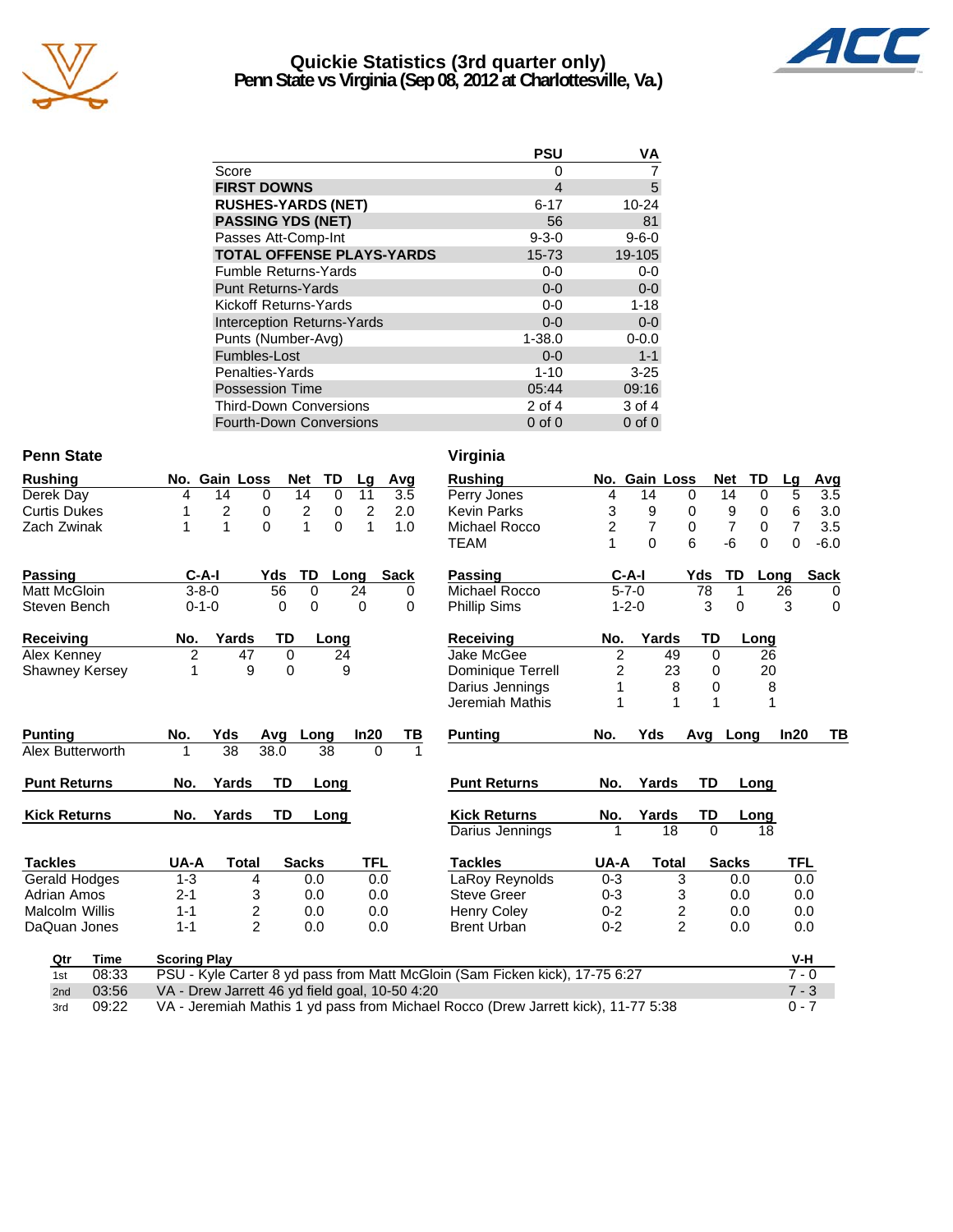

**Play-by-Play Summary (4th quarter) Penn State vs Virginia (Sep 08, 2012 at Charlottesville, Va.)**



4-16 VA 14 Start of 4th quarter, clock 15:00. 4-16 VA 14 Vozenilek,A punt 31 yards to the VA45, out-of-bounds. *3 plays, minus 6 yards, 1:29* **PENN STATE drive start at 14:53.** 1-10 VA 45 Curtis Dukes rush for 7 yards to the VA38 (Harris,A). 2-3 VA 38 Matt McGloin rush for 5 yards to the VA33, 1ST DOWN PSU. CONSERVING THE R15 1-10 VA 33 Curtis Dukes rush for 3 yards to the VA30 (Coley,H;Harold,E). 2-7 VA 30 Matt McGloin pass incomplete to Shawney Kersey (Nicholson,D). 3-7 VA 30 Matt McGloin pass complete to Allen Robinson for 30 yards to the VA0, 1ST DOWN PSU, P16 TOUCHDOWN, clock 13:10. 1-G VA 03 Sam Ficken kick attempt failed. *blocked by #44 Coley* **Penn State 13, Virginia 10** *5 plays, 45 yards, 1:43* Sam Ficken kickoff 60 yards to the VA5, Shepherd,K return 19 yards to the VA24 (Jacob Fagnano). **VIRGINIA drive start at 13:10.** 1-10 VA 24 PENALTY VA false start (Davis,C) 5 yards to the VA19. 1-15 VA 19 Sims,P pass complete to Swanson,Z for 2 yards to the VA21 (Michael Mauti). 2-13 VA 21 Sims,P sacked for loss of 4 yards to the VA17 (Deion Barnes), fumble by Sims,P recovered by PSU Michael Mauti at VA17. *2 plays, minus 7 yards, 0:52* **PENN STATE drive start at 12:18.** 1-10 VA 17 Curtis Dukes rush for 4 yards to the VA13 (Coley,H;Snyder,J). 2-6 VA 13 Curtis Dukes rush for loss of 1 yard to the VA14 (Greer,S;Phelps,B). 3-7 VA 14 Matt McGloin pass incomplete to Allen Robinson (Walcott,A). 4-7 VA 14 Timeout Penn State, clock 10:58. 4-7 VA 14 Sam Ficken field goal attempt from 32 GOOD, clock 10:55. **Penn State 16, Virginia 10** *4 plays, 3 yards, 1:23* Sam Ficken kickoff 65 yards to the VA0, touchback. **VIRGINIA drive start at 10:55.** 1-10 VA 25 Rocco,M rush for 4 yards to the VA29 (Mike Hull). 2-6 VA 29 Timeout Virginia, clock 10:23. 2-6 VA 29 Rocco,M sacked for loss of 9 yards to the VA20 (Mike Hull). 3-15 VA 20 Rocco,M pass incomplete to Jones,P. 4-15 VA 20 Vozenilek,A punt 56 yards to the PSU24, J. Della Valle return 4 yards to the PSU28 (McGee,J). *3 plays, minus 5 yards, 1:25* **PENN STATE drive start at 09:30.** Matt McGloin pass complete to Allen Robinson for 3 yards to the PSU31 (Walcott,A). 2-7 PSU 31 Curtis Dukes rush for 3 yards to the PSU34 (Coley,H;Greer,S). 3-4 PSU 34 Matt McGloin pass incomplete to Shawney Kersey. 4-4 PSU 34 A. Butterworth punt 52 yards to the VA14, Shepherd,K return 0 yards to the VA14 (Michael Mauti). *3 plays, 6 yards, 1:26* **VIRGINIA drive start at 08:04.** 1-10 VA 14 Parks,K rush for 6 yards to the VA20 (Michael Mauti;Stephon Morris). 2-4 VA 20 Rocco, M sacked for loss of 1 yard to the VA19 (Deion Barnes).<br>2-5 VA 19 Rocco. M pass complete to Jones. P for 9 vards to the VA28. 1S Rocco,M pass complete to Jones,P for 9 yards to the VA28, 1ST DOWN VA (Malcolm Willis). P12 1-10 VA 28 Rocco,M pass complete to Scott,E for 4 yards to the VA32 (Stephon Morris). 2-6 VA 32 Parks,K rush for loss of 5 yards to the VA27 (Sean Stanley). 3-11 VA 27 Timeout Virginia, clock 05:00. 3-11 VA 27 PENALTY VA false start (Terrell,D) 5 yards to the VA22. 3-16 VA 22 Rocco,M pass complete to McGee,J for 44 yards to the PSU34, 1ST DOWN VA (Obeng-Agyapong). P13 1-10 PSU 34 Jones,P rush for 4 yards to the PSU30 (Michael Mauti;Malcolm Willis). 2-6 PSU 30 PENALTY VA holding (Phillips,C) 11 yards to the PSU41.<br>2-17 PSU 41 Rocco, M pass complete to Scott, E for 10 yards to the PS PSU 41 Rocco, M pass complete to Scott, E for 10 yards to the PSU31 (Gerald Hodges). 3-7 PSU 31 Rocco,M pass complete to Jennings,D for 24 yards to the PSU7, 1ST DOWN VA (Malcolm P14 Willis). 1-G PSU 07 Parks,K rush for no gain to the PSU7 (Michael Mauti;Obeng-Agyapong). 2-G PSU 07 Rocco, M rush for 1 yard to the PSU6 (Gerald Hodges). 3-G PSU 06 Timeout Penn State, clock 01:31. 3-G PSU 06 Rocco,M pass complete to McGee,J for 6 yards to the PSU0, TOUCHDOWN, clock 01:28. 1-G PSU 03 Jarrett,D kick attempt good.

| Virginia 17, Penn State 16 |  |                          |  |
|----------------------------|--|--------------------------|--|
|                            |  | 12 plays, 86 yards, 6:36 |  |

Frye,I kickoff 65 yards to the PSU0, Adrian Amos return 27 yards to the PSU27 (Moore,K).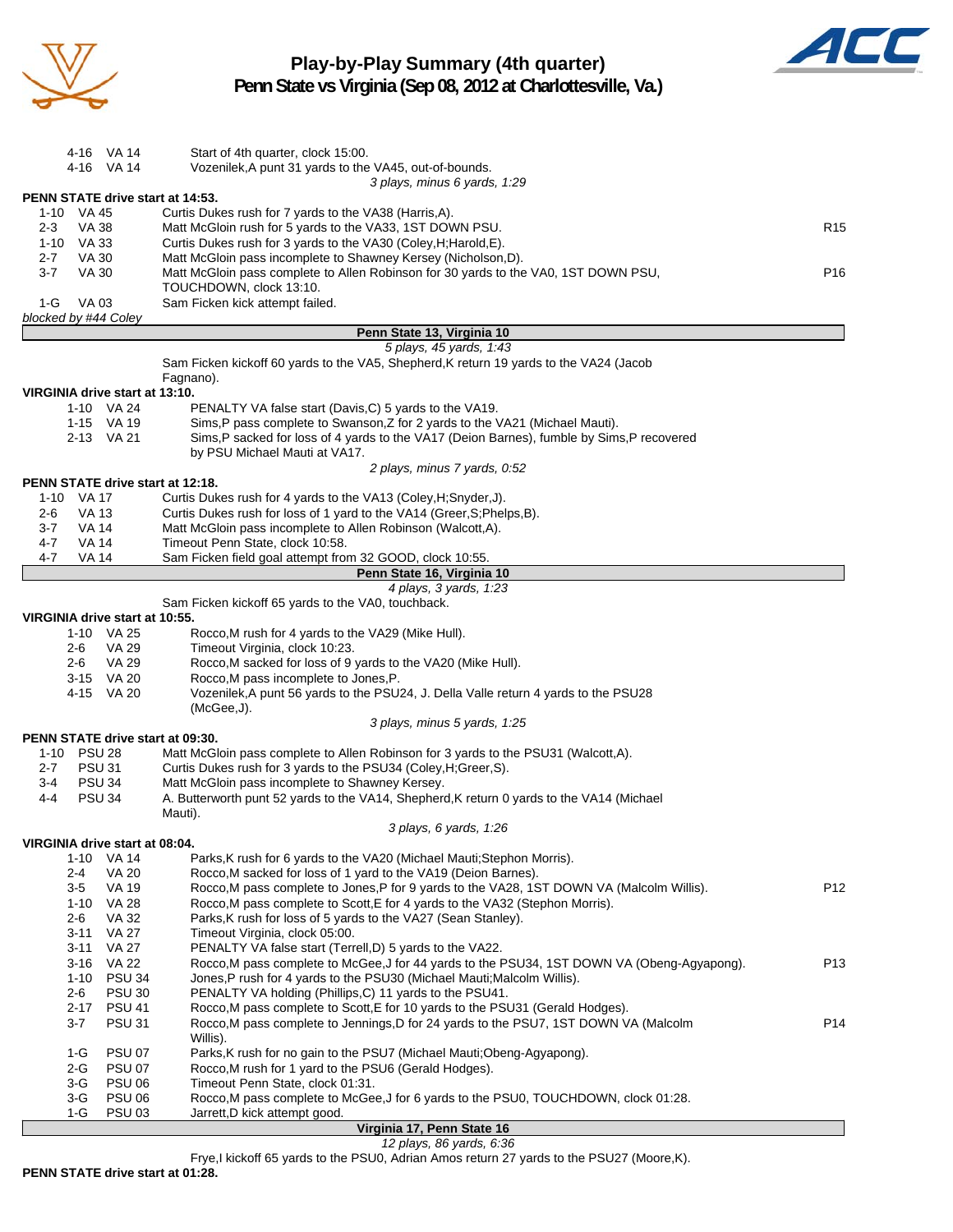

### **Play-by-Play Summary (4th quarter)**



**Penn State vs Virginia (Sep 08, 2012 at Charlottesville, Va.)**

| $1 - 10$ | <b>PSU 27</b> | Matt McGloin pass complete to Zach Zwinak for 4 yards to the PSU31 (Greer, S).        |                 |
|----------|---------------|---------------------------------------------------------------------------------------|-----------------|
| $2 - 6$  | <b>PSU 31</b> | Matt McGloin pass complete to Allen Robinson for 14 yards to the PSU45, 1ST DOWN PSU, | P <sub>17</sub> |
|          |               | out-of-bounds.                                                                        |                 |
| $1 - 10$ | <b>PSU 45</b> | Matt McGloin pass complete to Kyle Carter for 6 yards to the VA49 (Phelps, B).        |                 |
| $2 - 4$  | VA 49         | Matt McGloin pass incomplete to Shawney Kersey.                                       |                 |
| 3-4      | VA 49         | Matt McGloin pass complete to Allen Robinson for 8 yards to the VA41, 1ST DOWN PSU    | P <sub>18</sub> |
|          |               | (Canady, M).                                                                          |                 |
|          | 1-10 VA 41    | Matt McGloin pass incomplete to Zach Zwinak (Reynolds, L).                            |                 |
|          | 2-10 VA 41    | Matt McGloin pass complete to Kyle Carter for 16 yards to the VA25, 1ST DOWN PSU      | P <sub>19</sub> |
|          |               | (Phelps,B).                                                                           |                 |
|          | 1-10 VA 25    | TEAM pass incomplete.                                                                 |                 |
| $2 - 10$ | VA 25         | Matt McGloin pass complete to Kyle Carter for 3 yards to the VA22 (Harris, A).        |                 |
| $3-7$    | <b>VA 22</b>  | TEAM rush for loss of 3 yards to the VA25.                                            |                 |
| 4-10     | VA 25         | Timeout Penn State, clock 00:01.                                                      |                 |
| 4-10     | VA 25         | Sam Ficken field goal attempt from 42 MISSED - wide left, spot at VA20, clock 00:00.  |                 |
|          |               | 11 plays, 48 yards, 0:00                                                              |                 |
|          |               | End of game, clock 00:00.                                                             |                 |
|          |               | FINAL SCORE: Virginia 17, Penn State 16                                               |                 |

|                        |       | Time  |   |   | 1st Downs |             |         | <b>Conversions</b> |                |                   |                  |
|------------------------|-------|-------|---|---|-----------|-------------|---------|--------------------|----------------|-------------------|------------------|
| <b>Quarter Summary</b> | Score | Poss  | R | P |           |             | 3rd     | 4th                | <b>Rushing</b> | Passing           | <b>Penalties</b> |
| Penn State             | a     | 04:32 |   | 4 |           | $5^{\circ}$ | $2 - 5$ | $0 - 0$            | 7-18           | $8 - 14 - 0 - 84$ | 0-0              |
| Virginia               |       | 09:00 |   |   | 0         |             | 4-5     | $0-0$              | $9-(-4)$       | $7 - 8 - 0 - 99$  | $3 - 21$         |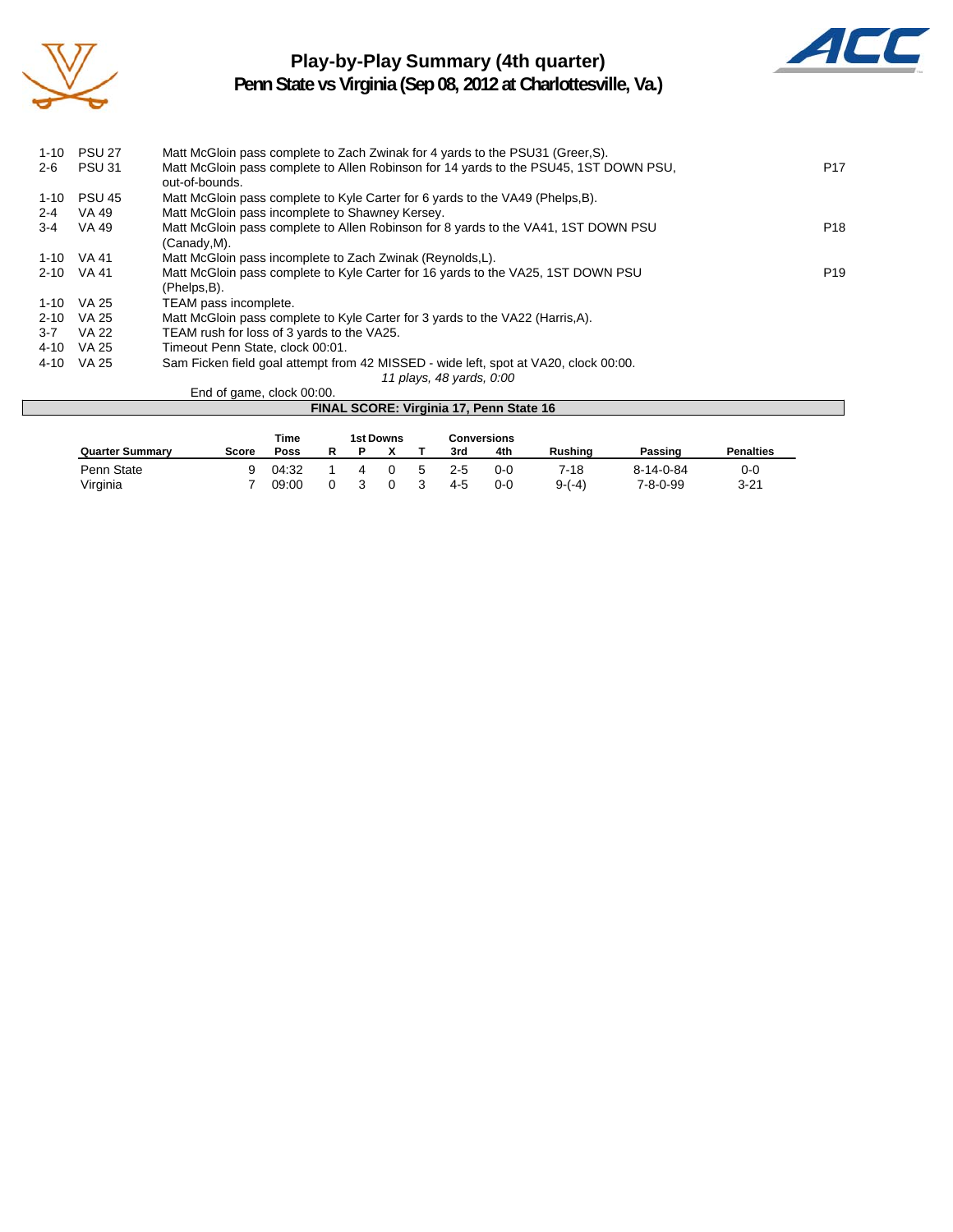

### **Quickie Statistics (4th quarter only) Penn State vs Virginia (Sep 08, 2012 at Charlottesville, Va.)**



|                                   | <b>PSU</b>   | VA          |
|-----------------------------------|--------------|-------------|
| Score                             | 9            |             |
| <b>FIRST DOWNS</b>                | 5            | 3           |
| <b>RUSHES-YARDS (NET)</b>         | $7 - 18$     | $9 - 4$     |
| <b>PASSING YDS (NET)</b>          | 84           | 99          |
| Passes Att-Comp-Int               | $14 - 8 - 0$ | $8 - 7 - 0$ |
| <b>TOTAL OFFENSE PLAYS-YARDS</b>  | 21-102       | 17-95       |
| <b>Fumble Returns-Yards</b>       | $0-0$        | $0 - 0$     |
| <b>Punt Returns-Yards</b>         | $1 - 4$      | $1-0$       |
| Kickoff Returns-Yards             | $1 - 27$     | $1 - 19$    |
| <b>Interception Returns-Yards</b> | $0 - 0$      | $0-0$       |
| Punts (Number-Avg)                | $1 - 52.0$   | $2 - 43.5$  |
| Fumbles-Lost                      | $0 - 0$      | $1 - 1$     |
| Penalties-Yards                   | $0-0$        | $3 - 21$    |
| <b>Possession Time</b>            | 04:32        | 09:00       |
| <b>Third-Down Conversions</b>     | 2 of 5       | 4 of 5      |
| <b>Fourth-Down Conversions</b>    | $0$ of $0$   | $0$ of $0$  |

10:55 PSU - Sam Ficken 32 yd field goal, 4-3 1:23<br>10:55 PSU - Sam Ficken 32 yd field goal, 4-3 1:23<br>19 - 7 9 - 9 - 9 - 9 - 9 - 12 9 - 12 9 - 12 9 - 12 9 - 12 9 - 12 9 - 12 9 - 12 9 - 12 9 - 12 9 - 12 9 - 12 9 - 1

012 VA - Jake McGee 6 yd pass from Michael Rocco (Drew Jarrett kick), 12-86 6:36

#### **Penn State** Virginia

| <b>Rushing</b>        |                     | No. Gain Loss                                  |          | <b>TD</b><br><b>Net</b> | Lg                         |            | Avg         | <b>Rushing</b>                                                                        |                | No. Gain Loss |                |                | <b>Net</b><br><b>TD</b> | Lg         |
|-----------------------|---------------------|------------------------------------------------|----------|-------------------------|----------------------------|------------|-------------|---------------------------------------------------------------------------------------|----------------|---------------|----------------|----------------|-------------------------|------------|
| <b>Curtis Dukes</b>   | 5                   | 17                                             | 1        | 16                      | $\Omega$<br>$\overline{7}$ |            | 3.2         | Perry Jones                                                                           | 1              | 4             |                | 0              | 0<br>4                  | 4          |
| Matt McGloin          | 1                   | 5                                              | 0        | 5                       | $\mathbf 0$<br>5           |            | 5.0         | <b>Kevin Parks</b>                                                                    | 3              | 6             |                | 5              | 0<br>1                  | 6          |
| <b>TEAM</b>           | 1                   | $\Omega$                                       | 3        | $-3$                    | $\Omega$<br>$\Omega$       |            | $-3.0$      | <b>Phillip Sims</b>                                                                   | 1              | 0             |                | 4              | 0<br>$-4$               | 0          |
|                       |                     |                                                |          |                         |                            |            |             | Michael Rocco                                                                         | 4              | 5             | 10             |                | $-5$<br>0               | 4          |
| <b>Passing</b>        | $C-A-I$             |                                                | Yds      | TD                      | Long                       |            | <b>Sack</b> | <b>Passing</b>                                                                        |                | $C-A-I$       |                | Yds            | TD                      | S<br>Long  |
| <b>Matt McGloin</b>   | $8 - 13 - 0$        |                                                | 84       | $\mathbf{1}$            | 30                         |            | $\Omega$    | Michael Rocco                                                                         |                | $6 - 7 - 0$   |                | 97             | 1                       | 44         |
| <b>TEAM</b>           | $0 - 1 - 0$         |                                                | $\Omega$ | $\mathbf 0$             | 0                          |            | $\Omega$    | <b>Phillip Sims</b>                                                                   |                | $1 - 1 - 0$   |                | $\overline{2}$ | 0                       | 2          |
| <b>Receiving</b>      | No.                 | Yards                                          | TD       | Long                    |                            |            |             | <b>Receiving</b>                                                                      | No.            |               | Yards          | TD             | Long                    |            |
| Allen Robinson        | 4                   | 55                                             | 1        |                         | 30                         |            |             | Jake McGee                                                                            | 2              |               | 50             | 1              | 44                      |            |
| Kyle Carter           | 3                   | 25                                             | 0        |                         | 16                         |            |             | E.J. Scott                                                                            | 2              |               | 14             | $\Omega$       | 10                      |            |
| Zach Zwinak           | 1                   | $\overline{\mathbf{4}}$                        | $\Omega$ |                         | $\overline{4}$             |            |             | Darius Jennings                                                                       | 1              |               | 24             | $\Omega$       | 24                      |            |
|                       |                     |                                                |          |                         |                            |            |             | Perry Jones                                                                           |                |               | 9              | $\Omega$       | 9                       |            |
| <b>Punting</b>        | No.                 | Yds                                            |          | Avg Long                | In20                       |            | ΤВ          | <b>Punting</b>                                                                        | No.            | Yds           |                |                | Avg Long                | In20       |
| Alex Butterworth      |                     | 52                                             | 52.0     | 52                      |                            |            | $\Omega$    | Alec Vozenilek                                                                        | $\overline{2}$ | 87            |                | 43.5           | 56                      | $\Omega$   |
| <b>Punt Returns</b>   | No.                 | Yards                                          | TD       | Long                    |                            |            |             | <b>Punt Returns</b>                                                                   | No.            |               | Yards          | TD             | Long                    |            |
| Jesse Della Valle     |                     | 4                                              | 0        |                         |                            |            |             | <b>Khalek Shepherd</b>                                                                |                |               | $\Omega$       | $\Omega$       | 0                       |            |
| <b>Kick Returns</b>   | No.                 | Yards                                          | TD       | Long                    |                            |            |             | <b>Kick Returns</b>                                                                   | No.            |               | Yards          | TD             | Long                    |            |
| <b>Adrian Amos</b>    |                     | 27                                             | $\Omega$ |                         | 27                         |            |             | <b>Khalek Shepherd</b>                                                                | 1              |               | 19             | $\Omega$       | 19                      |            |
| <b>Tackles</b>        | UA-A                | <b>Total</b>                                   |          | <b>Sacks</b>            |                            | <b>TFL</b> |             | <b>Tackles</b>                                                                        | UA-A           |               | <b>Total</b>   |                | <b>Sacks</b>            | <b>TFL</b> |
| Michael Mauti         | $2 - 3$             | 5                                              |          | 0.0                     |                            | 0.0        |             | <b>Brandon Phelps</b>                                                                 | $2 - 1$        |               | $\overline{3}$ |                | 0.0                     | 0.5        |
| <b>Malcolm Willis</b> | $2 - 1$             | 3                                              |          | 0.0                     |                            | 0.0        |             | Steve Greer                                                                           | $1 - 2$        |               | 3              |                | 0.0                     | 0.5        |
| Deion Barnes          | $2 - 0$             | 2                                              |          | 2.0                     |                            | 2.0        |             | <b>Henry Coley</b>                                                                    | $0 - 3$        |               | 3              |                | 0.0                     | 0.0        |
| Mike Hull             | $2 - 0$             | $\overline{2}$                                 |          | 1.0                     |                            | 1.0        |             | <b>Anthony Harris</b>                                                                 | $2 - 0$        |               | $\overline{c}$ |                | 0.0                     | 0.0        |
| <b>Time</b><br>Qtr    | <b>Scoring Play</b> |                                                |          |                         |                            |            |             |                                                                                       |                |               |                |                |                         | V-H        |
| 08:33<br>1st          |                     |                                                |          |                         |                            |            |             | PSU - Kyle Carter 8 yd pass from Matt McGloin (Sam Ficken kick), 17-75 6:27           |                |               |                |                |                         | $7 - 0$    |
| 03:56<br>2nd          |                     | VA - Drew Jarrett 46 yd field goal, 10-50 4:20 |          |                         |                            |            |             |                                                                                       |                |               |                |                |                         | $7 - 3$    |
| 09:22<br>3rd          |                     |                                                |          |                         |                            |            |             | VA - Jeremiah Mathis 1 yd pass from Michael Rocco (Drew Jarrett kick), 11-77 5:38     |                |               |                |                |                         | $7 - 10$   |
| 13:10<br>4th          |                     |                                                |          |                         |                            |            |             | PSU - Allen Robinson 30 yd pass from Matt McGloin (Sam Ficken kick failed), 5-45 1:43 |                |               |                |                |                         | $6 - 0$    |
| 10:55                 |                     | PSU - Sam Ficken 32 vd field goal, 4-3 1:23    |          |                         |                            |            |             |                                                                                       |                |               |                |                |                         | $9 - 0$    |

| v 11 yılıla                                 |                |              |                |              |          |                |        |
|---------------------------------------------|----------------|--------------|----------------|--------------|----------|----------------|--------|
| <b>Rushing</b>                              | No.            | Gain Loss    |                | <b>Net</b>   | TD       | Lg             | Avg    |
| Perry Jones                                 | 1              | 4            | 0              | 4            | 0        | 4              | 4.0    |
| <b>Kevin Parks</b>                          | 3              | 6            | 5              | 1            | 0        | 6              | 0.3    |
| Phillip Sims                                | 1              | 0            | 4              | -4           | 0        | 0              | $-4.0$ |
| Michael Rocco                               | 4              | 5            | 10             | -5           | $\Omega$ | 4              | $-1.2$ |
| <b>Passing</b>                              | $C-A-I$        |              | Yds            | TD           | Long     |                | Sack   |
| Michael Rocco                               | $6 - 7 - 0$    |              | 97             | 1            |          | 44             | 2      |
| Phillip Sims                                | $1 - 1 - 0$    |              |                | 0<br>2       |          | $\overline{c}$ | 1      |
| Receiving                                   | No.            | Yards        |                | <b>TD</b>    | Long     |                |        |
| Jake McGee                                  | $\overline{2}$ | 50           |                | 1            | 44       |                |        |
| E.J. Scott                                  | $\frac{2}{1}$  | 14           |                | 0            | 10       |                |        |
| Darius Jennings                             |                | 24           |                | 0            | 24       |                |        |
| Perry Jones                                 | 1              |              | 9              | $\Omega$     | 9        |                |        |
| <b>Punting</b>                              | No.            | Yds          |                | Avg Long     |          | ln20           | ΤВ     |
| Alec Vozenilek                              |                | 87           | 43.5           |              | 56       | 0              | 0      |
| <b>Punt Returns</b>                         | No.            | Yards        |                | TD           | Long     |                |        |
| Khalek Shepherd                             |                |              |                | 0            | 0        |                |        |
| <b>Kick Returns</b>                         | No.            | Yards        |                | TD           | Long     |                |        |
| Khalek Shepherd                             |                | 19           |                | $\Omega$     | 19       |                |        |
| <b>Tackles</b>                              | UA-A           | <b>Total</b> |                | <b>Sacks</b> |          | TFL            |        |
| <b>Brandon Phelps</b>                       | $2 - 1$        |              | 3              | 0.0          |          | 0.5            |        |
| <b>Steve Greer</b>                          | $1 - 2$        |              | 3              | 0.0          |          | 0.5            |        |
| <b>Henry Coley</b>                          | $0 - 3$        |              | 3              | 0.0          |          | 0.0            |        |
| Anthony Harris                              | $2 - 0$        |              | $\overline{2}$ | 0.0          |          | 0.0            |        |
|                                             |                |              |                |              |          | V-H            |        |
| vin (Sam Ficken kick), 17-75 6:27           |                |              |                |              |          | $7 - 0$        |        |
|                                             |                |              |                |              |          | $7 - 3$        |        |
| Rocco (Drew Jarrett kick), 11-77 5:38       |                |              |                |              |          | 7 - 10         |        |
| AcGloin (Sam Ficken kick failed), 5-45 1:43 |                |              |                |              |          | $6 - 0$        |        |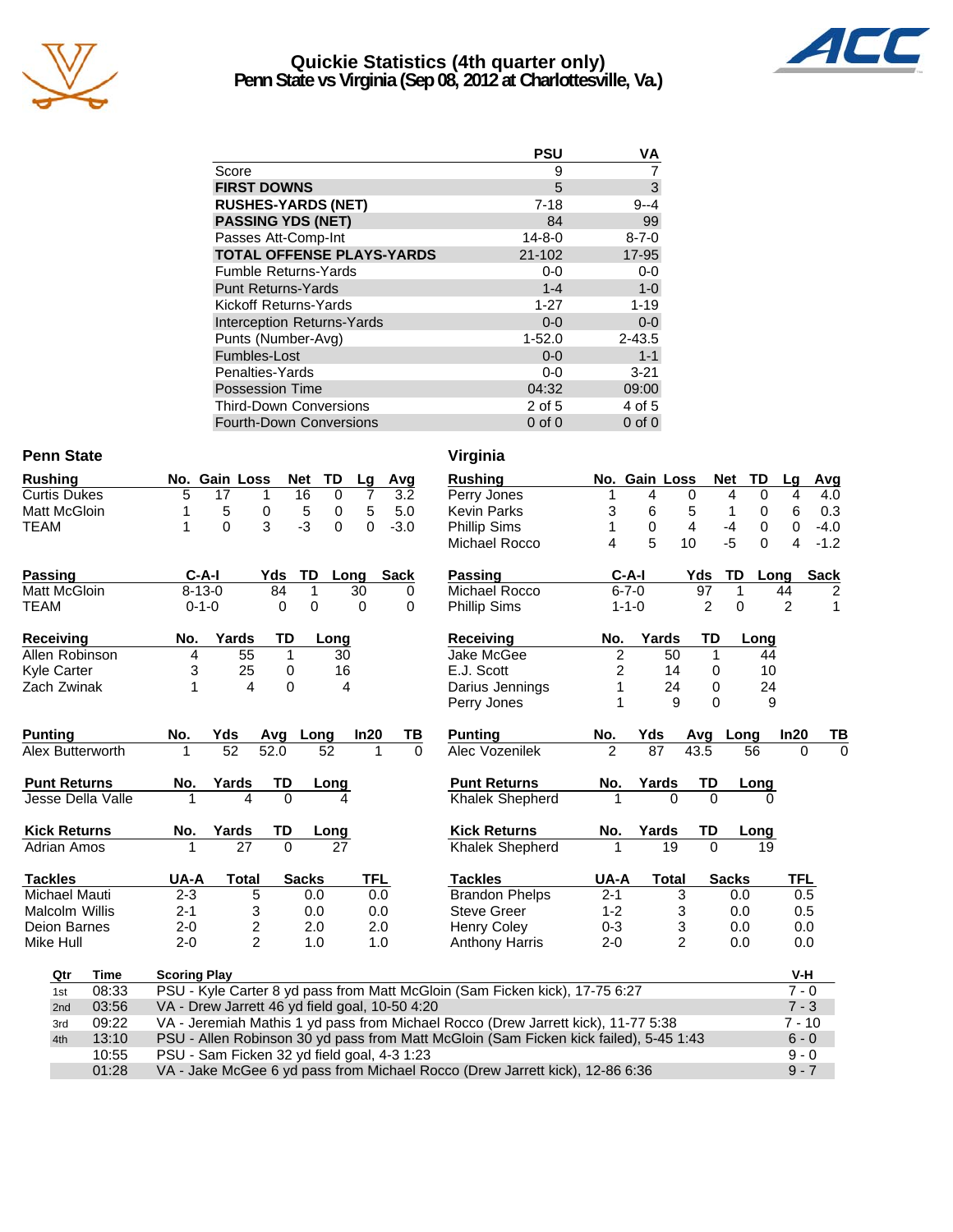

#### **Scoring Summary (Final) The Automated ScoreBook Virginia vs Georgia Tech (Sep 15, 2012 at Atlanta, Ga.)**



Virginia (2-1,0-1) vs. Georgia Tech (2-1,1-1) Date: Sep 15, 2012 • Site: Atlanta, Ga. • Stadium: Bobby Dodd Stadium Attendance: 44225

| <b>Score by Quarters</b> |      |   |  | Total    |
|--------------------------|------|---|--|----------|
| Virginia                 |      |   |  | חר<br>ΔU |
| Georgia Tech             | ົາ 1 | 4 |  | 56       |

|     | Qtr Time  | <b>Scoring Play</b>                                                                    | V-H       |
|-----|-----------|----------------------------------------------------------------------------------------|-----------|
| 1st |           | 13:25 GT - Zach Laskey 70 yd pass from Tevin Washington (David Scully kick), 1-70 0:11 | $0 - 7$   |
|     | 10:31     | GT - Orwin Smith 77 yd run (David Scully kick), 2-80 0:37                              | $0 - 14$  |
|     | 06:27     | VA - Jake McGee 19 yd pass from Michael Rocco (Drew Jarrett kick), 8-71 3:56           | $7 - 14$  |
|     |           | 02:56 GT - Tevin Washington 1 yd run (David Scully kick), 8-75 3:31                    | $7 - 21$  |
|     | 2nd 09:50 | GT - Vad Lee 1 yd run (David Scully kick), 11-85 5:10                                  | $7 - 28$  |
|     | 00:00     | GT - Tevin Washington 1 yd run (David Scully kick), 8-44 0:49                          | $7 - 35$  |
| 3rd |           | 09:54 GT - Tevin Washington 12 yd run (David Scully kick), 2-15 0:46                   | $7 - 42$  |
| 4th |           | 12:40 GT - Matt Connors 32 yd run (David Scully kick), 7-68 3:24                       | $7 - 49$  |
|     | 09:15     | VA - E.J. Scott 22 yd pass from Phillip Sims (Drew Jarrett kick), 4-28 1:41            | $14 - 49$ |
|     |           | 05:56 GT - Vad Lee 41 yd run (David Scully kick), 6-75 3:19                            | $14 - 56$ |
|     | 00:00     | VA - Zachary Swanson 1 yd pass from Phillip Sims, 12-75 5:56                           | $20 - 56$ |

Kickoff time: 3:32 pm • End of Game: 6:42 pm • Total elapsed time: 3:10 Officials: Referee: Jeff Flanagan; Umpire: Jim Eckl; Linesman: Matt Fitzgerald; Line judge: Hugh Campbell; Back judge: Pat Ryan; Field judge: Wayne Rundell; Side judge: Watts Key; Center judge: Rich Scheff; Temperature: 84 • Wind: NE 3 • Weather: Partly sunny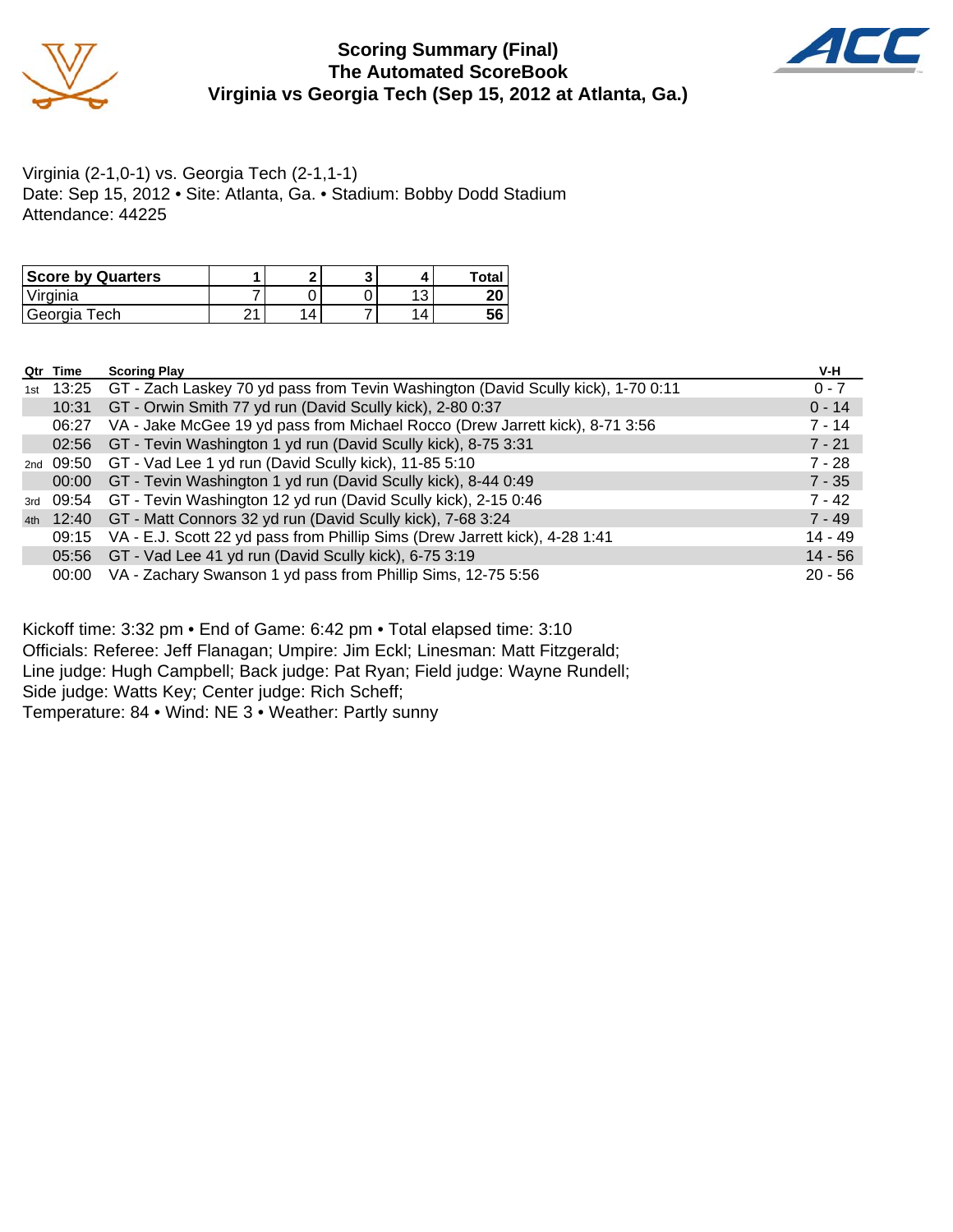





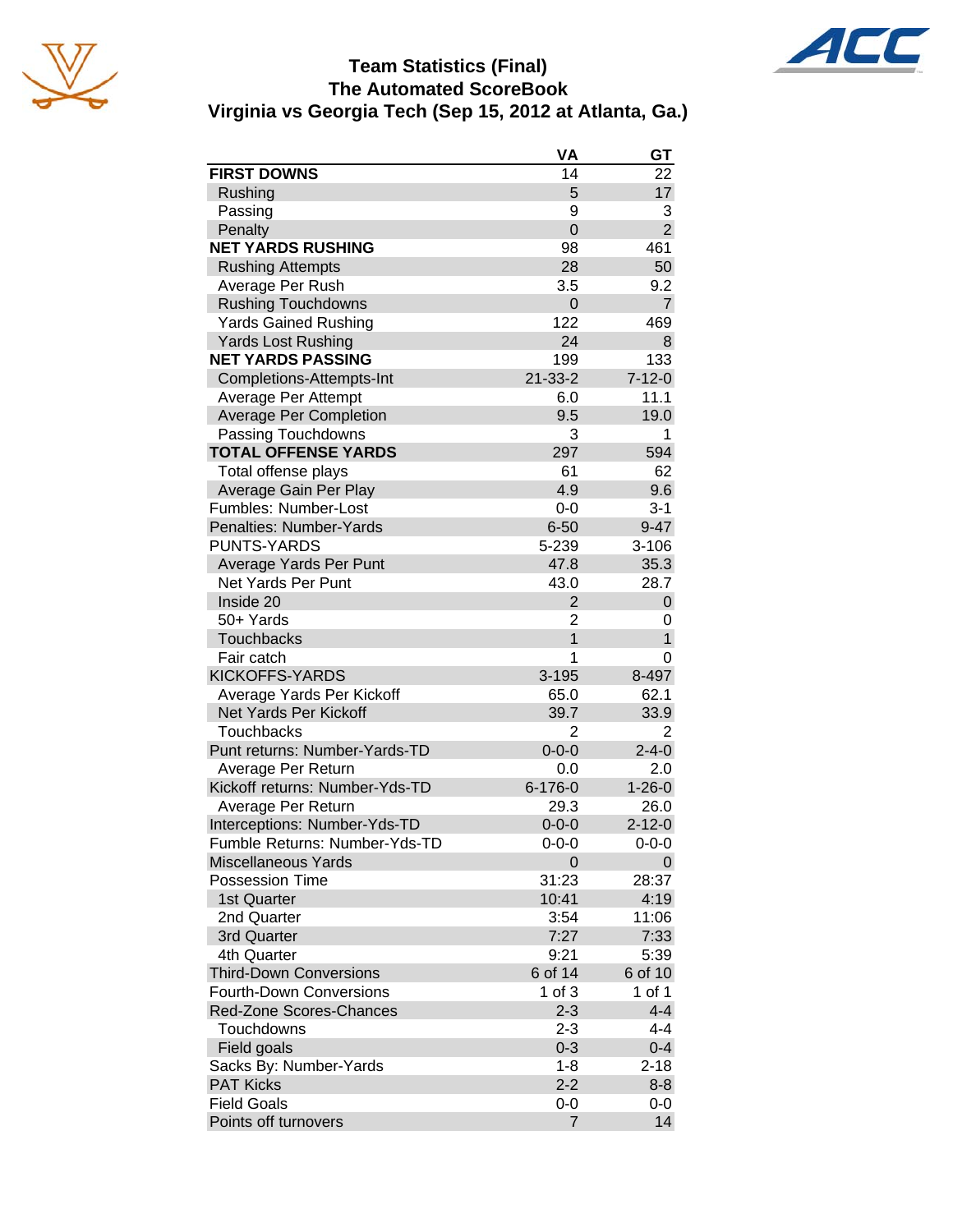

## **Individual Statistics (Final) The Automated ScoreBook Virginia vs Georgia Tech (Sep 15, 2012 at Atlanta, Ga.)**

#### **Virginia Georgia Tech**

| <b>Rushing</b>            |    | No. Gain Loss |    | <b>Net</b> | TD | La | Avq    |
|---------------------------|----|---------------|----|------------|----|----|--------|
| <b>Kevin Parks</b>        | 13 | 58            | 5  | 53         |    | 18 | 4.1    |
| Khalek Shepherd           | 4  | 33            | 0  | 33         | 0  | 14 | 8.2    |
| Perry Jones               | 5  | 16            | 1  | 15         | 0  | 9  | 3.0    |
| <b>Phillip Sims</b>       | 3  | 13            | 9  | 4          | 0  | 11 | 1.3    |
| <b>Clifton Richardson</b> |    |               | 0  |            | 0  |    | 1.0    |
| Michael Rocco             |    |               | я  | -8         | O  | 1  | $-4.0$ |
| Totals                    | 28 | 122           | 24 | 98         |    | 18 | 3.5    |

| Passing             | $C-A-I$       | Yds |    | TD Long | Sack |
|---------------------|---------------|-----|----|---------|------|
| Michael Rocco       | $15 - 25 - 2$ | 143 |    | つつ      |      |
| <b>Phillip Sims</b> | 6-8-0         | 56  |    | 23      |      |
| Totals              | $21 - 33 - 2$ | 199 | ิว | 23      |      |

| Receiving          | No. | Yards | TD | Long |
|--------------------|-----|-------|----|------|
| <b>Kevin Parks</b> | 3   | 34    | U  | 23   |
| Jake McGee         | 3   | 25    |    | 19   |
| Darius Jennings    | 3   | 20    | n  | 10   |
| Dominique Terrell  | 2   | 29    | O  | 20   |
| E.J. Scott         | 2   | 28    |    | 22   |
| Khalek Shepherd    | 2   | 24    |    | 22   |
| Perry Jones        | 2   | 16    |    | 12   |
| Jeremiah Mathis    |     | 15    |    | 15   |
| Adrian Gamble      |     | 4     | n  | 4    |
| Canaan Severin     |     | 3     | n  | 3    |
| Zachary Swanson    |     |       |    |      |
| Totals             | 21  | 199   | 3  | 23   |

| <b>Punting</b> | No. |          | Yds Avg Long In20 TB |  |
|----------------|-----|----------|----------------------|--|
| Alec Vozenilek |     | 239 47.8 | - 55                 |  |
| Totals         |     | 239 47.8 | -55                  |  |

| Punt                      |      |     |  | <b>Kickoff</b> |     | Intercept |             |  |
|---------------------------|------|-----|--|----------------|-----|-----------|-------------|--|
| <b>Returns</b>            | No l | Yds |  | $Lg$ No Yds    |     |           | $Lg$ No Yds |  |
| Dominique Terrell         |      |     |  |                | 21  |           |             |  |
| Khalek Shepherd           |      |     |  | 97             | 721 |           |             |  |
| <b>Clifton Richardson</b> | O    |     |  | 58             | 261 | Ω         |             |  |
| Totals                    |      |     |  |                |     |           |             |  |

| <b>Field goals</b>        | Qtr | ∎ıme  | Dist |     | Result |       |
|---------------------------|-----|-------|------|-----|--------|-------|
| <b>Kickoffs</b>           | No. | Yards |      | Avq | ΤВ     | OВ    |
| lan Frye                  | 3   | 195   | 65.0 |     | 2      | 0     |
| All-purpose               | Run | Rcv   | ΚR   | PR  | IR     | Total |
| Khalek Shepherd           | 33  | 24    | 97   | 0   | 0      | 154   |
| <b>Kevin Parks</b>        | 53  | 34    | 0    | 0   | 0      | 87    |
| <b>Clifton Richardson</b> | 1   | 0     | 58   | 0   | Ω      | 59    |
| Dominique Terrell         | 0   | 29    | 21   | 0   | 0      | 50    |

| <b>Rushing</b>          | No.            | Gain Loss      |       |     |    | <b>Net</b>     | TD             | <u>Lg</u> | Avg            |
|-------------------------|----------------|----------------|-------|-----|----|----------------|----------------|-----------|----------------|
| Orwin Smith             | 6              | 137            |       | 0   |    | 137            | 1              | 77        | 22.8           |
| Tevin Washington        | 11             | 93             |       | 0   |    | 93             | 3              | 60        | 8.5            |
| Vad Lee                 | 8              | 67             |       | 8   |    | 59             | 2              | 41        | 7.4            |
| Zach Laskey             | 9              | 43             |       | 0   |    | 43             | 0              | 22        | 4.8            |
| <b>Matt Connors</b>     | 4              | 43             |       | 0   |    | 43             | 1              | 32        | 10.8           |
| <b>B.J. Bostic</b>      | 4              | 30             |       | 0   |    | 30             | 0              | 12        | 7.5            |
| <b>Broderick Snoddy</b> | 3              | 23             |       | 0   |    | 23             | 0              | 19        | 7.7            |
| Robert Godhigh          | $\overline{c}$ | 20             |       | 0   |    | 20             | 0              | 15        | 10.0           |
| Synjyn Days             | 1              | 7              |       | 0   |    | $\overline{7}$ | 0              | 7         | 7.0            |
| Tony Zenon              | $\overline{c}$ | 6              |       | 0   |    | 6              | 0              | 6         | 3.0            |
| <b>Totals</b>           | 50             | 469            |       | 8   |    | 461            | $\overline{7}$ | 77        | 9.2            |
| <b>Passing</b>          |                | C-A-I          |       | Yds |    | TD             | Long           |           | <b>Sack</b>    |
| Tevin Washington        |                | $6 - 8 - 0$    |       | 125 |    | 1              |                | 70        | 0              |
| Vad Lee                 |                | $1 - 2 - 0$    |       |     | 8  | 0              |                | 8         | 1              |
| <b>TEAM</b>             |                | $0 - 2 - 0$    |       |     | 0  | 0              |                | 0         | $\overline{0}$ |
| <b>Totals</b>           |                | 7-12-0         |       | 133 |    | 1              |                | 70        | $\overline{1}$ |
| <b>Receiving</b>        | No.            |                | Yards |     | TD |                | Long           |           |                |
| Jeff Greene             |                | 2              | 13    |     | 0  |                | 9              |           |                |
| Zach Laskey             |                | 1              | 70    |     | 1  |                | 70             |           |                |
| Robert Godhigh          |                | 1              | 21    |     | 0  |                | 21             |           |                |
| <b>Broderick Snoddy</b> |                | 1              | 11    |     | 0  |                | 11             |           |                |
| Orwin Smith             |                | 1              | 10    |     | 0  |                | 10             |           |                |
| Deon Hill               |                | 1              | 8     |     | 0  |                | 8              |           |                |
| <b>Totals</b>           |                | $\overline{7}$ | 133   |     | 1  |                | 70             |           |                |
|                         |                |                |       |     |    |                |                |           |                |
|                         |                |                |       |     |    |                |                |           |                |
|                         |                |                |       |     |    |                |                |           |                |

| Punting    | No. |          | Yds Avg Long In20 | <b>TB</b> |
|------------|-----|----------|-------------------|-----------|
| Sean Poole |     | 106 35.3 | 48                |           |
| Totals     |     | 106 35.3 | 48                |           |

|                           |              | Punt |            |             | <b>Kickoff</b> |    |                | <b>Intercept</b> |              |                    |     | <b>Punt</b> |            |             | <b>Kickoff</b> |           |                | Intercept |       |
|---------------------------|--------------|------|------------|-------------|----------------|----|----------------|------------------|--------------|--------------------|-----|-------------|------------|-------------|----------------|-----------|----------------|-----------|-------|
| <b>Returns</b>            | No           | Yds  | Lgl        | No          | Yds            | Lg | No             | Yds              | Lg           | <b>Returns</b>     | No  | Yds         |            | Lg No       | Yds            | Lg        | <b>No</b>      | Yds       | Lg    |
| Dominique Terrell         | $\mathbf{0}$ | 0    | 01         |             | 21             | 21 | 0              | 0                | 0            | Jamal Golden       |     | 3           | 3          | 0           | 0              | 0         | 0              | 0         | 0     |
| Khalek Shepherd           | 0            | 0    | 0          |             | 97             | 72 | 0              | 0                | 0            | Jeremy Moore       |     |             |            | 0           | $\Omega$       | 0         | 0              | $\Omega$  | 0     |
| <b>Clifton Richardson</b> | 0            | 0    | 0          | 3           | 58             | 26 | 0              | 0                | 0            | Orwin Smith        | 0   | $\Omega$    | 0          |             | 26             | 26        | 0              | 0         | 0     |
| <b>Totals</b>             | $\mathbf{0}$ | 0    | 0l         | 6           | 176            | 72 | $\Omega$       | $\Omega$         | $\Omega$     | Louis Young        | 0   | $\Omega$    | 0          | 0           | 0              | 0         |                | 3         | 3     |
|                           |              |      |            |             |                |    |                |                  |              | Quayshawn Nealy    | 0   | 0           | 0          | 0           | 0              | 0         |                | 9         | 9     |
|                           |              |      |            |             |                |    |                |                  |              | Totals             | 2   | 4           | 3          |             | 26             | 26        | 2              | 12        | 9     |
| <b>Field goals</b>        | Qtr          | Time |            | <b>Dist</b> |                |    | <b>Result</b>  |                  |              | <b>Field goals</b> | Qtr | Time        |            | <b>Dist</b> |                |           | <b>Result</b>  |           |       |
| <b>Kickoffs</b>           | No.          |      | Yards      |             | Avg            | ΤВ |                | OВ               |              | <b>Kickoffs</b>    | No. |             | Yards      |             | Avg            | ΤВ        |                | OВ        |       |
| lan Frye                  |              | 3    | 195        |             | 65.0           |    | $\overline{2}$ | 0                |              | David Scully       |     | 8           | 497        |             | 62.1           |           | $\overline{2}$ | $\Omega$  |       |
| All-purpose               |              | Run  | <b>Rcv</b> | <b>KR</b>   | <b>PR</b>      |    | IR             |                  | <b>Total</b> | All-purpose        |     | Run         | <b>Rcv</b> | <b>KR</b>   |                | <b>PR</b> | IR             |           | Total |
| Khalek Shepherd           |              | 33   | 24         | 97          |                | 0  | 0              |                  | 154          | Orwin Smith        |     | 137         | 10         | 26          |                | 0         | 0              |           | 173   |
| Kevin Parks               |              | 53   | 34         |             | 0              | 0  | 0              |                  | 87           | Zach Laskey        |     | 43          | 70         |             | 0              | 0         | 0              |           | 113   |
| Clifton Richardson        |              |      | 0          | 58          |                | 0  | 0              |                  | 59           | Tevin Washington   |     | 93          | 0          |             | 0              | 0         | 0              |           | 93    |
| Dominique Terrell         |              | 0    | 29         | 21          |                | 0  | 0              |                  | 50           | Vad Lee            |     | 59          | 0          |             | 0              | 0         | 0              |           | 59    |

FUMBLES: Virginia-None. Georgia Tech-Orwin Smith 1-0; Jeremy Moore 1-1; Tevin Washington 1-0.

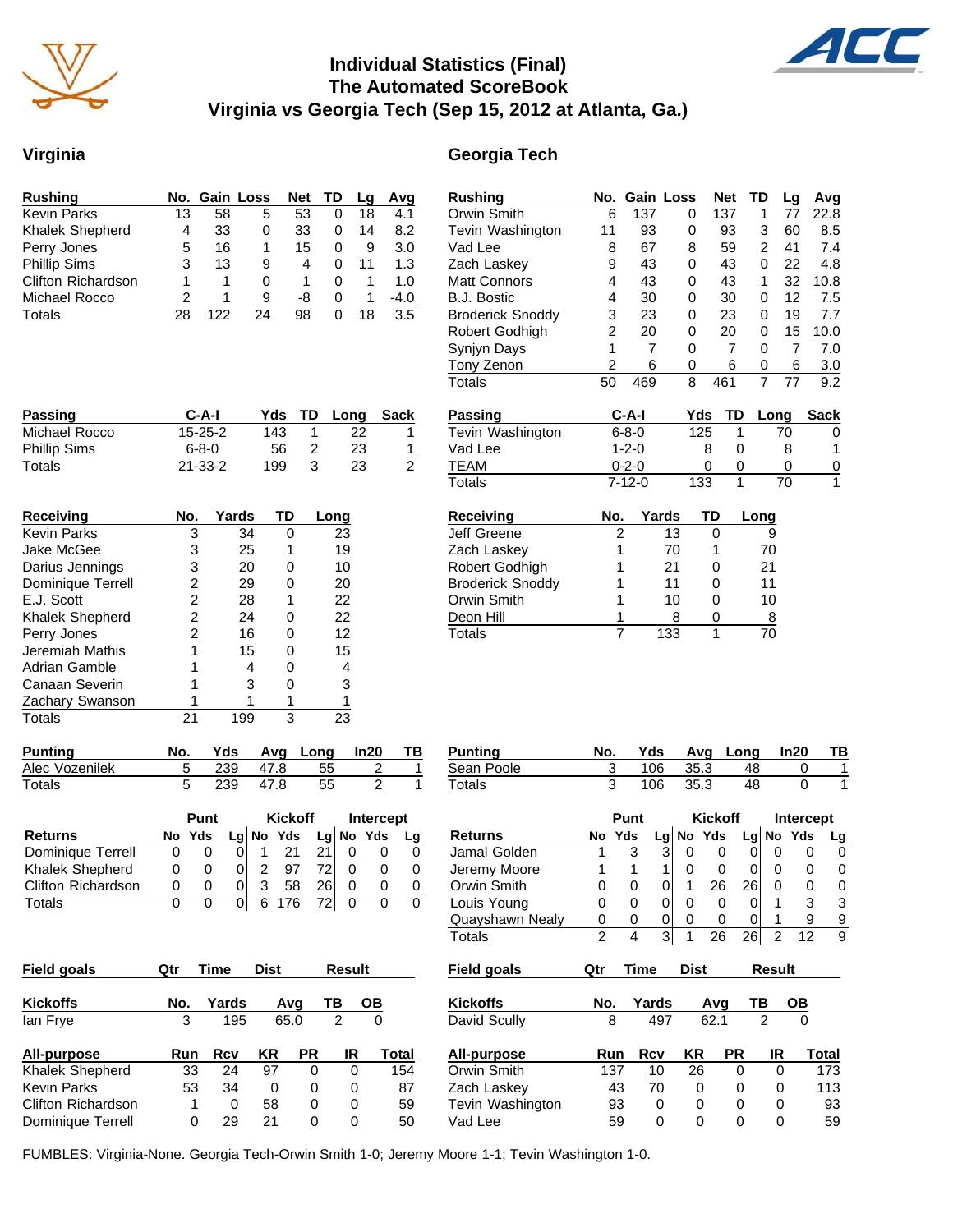





| ##             | Virginia                              | Solo                 | Ast                            | <b>Total</b>   | Sacks-Yds                | TFL-Yds        | FF                       | FR-Yds                    | Int-Yds                  | <b>BrUp</b>              | <b>Blks</b>         | QBH            |
|----------------|---------------------------------------|----------------------|--------------------------------|----------------|--------------------------|----------------|--------------------------|---------------------------|--------------------------|--------------------------|---------------------|----------------|
| 8              | <b>Anthony Harris</b>                 | 6                    | $\overline{2}$                 | 8              | L.                       |                | 1                        |                           | ÷.                       |                          |                     |                |
| 90             | Jake Snyder                           | $\overline{7}$       | $\mathbf 0$                    | $\overline{7}$ | $1.0 - 8$                | $1.0 - 8$      | ÷.                       |                           |                          |                          |                     |                |
| 9              | LaRoy Reynolds                        | 4                    | $\overline{2}$                 | 6              | $\blacksquare$           |                | $\sim$                   | $\overline{a}$            |                          | $\blacksquare$           | $\blacksquare$      |                |
|                | 44 Henry Coley                        | 3                    | $\overline{2}$                 | 5              |                          |                |                          |                           |                          |                          | $\overline{a}$      |                |
|                | 53 Steve Greer                        | $\overline{2}$       | 3                              | 5              | $\overline{a}$           | $\overline{a}$ | $\blacksquare$           | ä,                        | ÷.                       | $\blacksquare$           | ÷,                  |                |
|                | 21 Brandon Phelps                     | 3                    | $\mathbf{1}$                   | $\overline{4}$ |                          |                | $\overline{a}$           |                           |                          |                          |                     |                |
| $\mathbf{1}$   | Demetrious Nicholson                  | 1                    | 3                              | 4              | $\blacksquare$           |                | $\bar{\phantom{a}}$      | $\mathbf{r}$              |                          | $\overline{a}$           | ÷,                  |                |
|                | 22 Drequan Hoskey                     | 3                    | $\Omega$                       | 3              |                          |                | $\mathbf{1}$             |                           |                          |                          |                     |                |
| 3              | Ausar Walcott                         | $\overline{c}$       | $\mathbf{1}$                   | 3              | $\blacksquare$           |                | $\overline{\phantom{a}}$ |                           |                          | ÷,                       | ÷,                  |                |
|                | 56 Chris Brathwaite                   | $\mathbf{1}$         | $\mathbf{1}$                   | $\overline{2}$ |                          |                |                          |                           |                          |                          |                     |                |
|                | 93 Will Hill                          | 1                    | $\mathbf{1}$                   | $\overline{2}$ | $\blacksquare$           | $\sim$         | $\blacksquare$           | $\overline{a}$            | $\overline{\phantom{a}}$ | $\blacksquare$           | ÷,                  |                |
|                | 54 Justin Renfrow                     | $\mathbf{1}$         | $\mathbf{1}$                   | $\overline{2}$ |                          |                | $\overline{a}$           |                           |                          |                          | ÷                   |                |
|                | 13 Daquan Romero                      | 0                    | $\overline{c}$                 | $\overline{c}$ | ä,                       |                | $\blacksquare$           | $1 - 0$                   |                          | ÷,                       | L,                  |                |
|                | 83 Jake McGee                         | $\overline{0}$       | $\overline{2}$                 | $\overline{2}$ |                          |                | $\overline{a}$           | $\blacksquare$            |                          |                          |                     |                |
|                | 27 Rijo Walker                        | 0                    | $\overline{2}$                 | $\overline{2}$ | $\blacksquare$           |                | $\overline{a}$           |                           |                          | $\overline{a}$           | Ĭ.                  |                |
|                | 33 Perry Jones                        | $\mathbf{1}$         | $\mathbf{0}$                   | $\mathbf{1}$   | ÷                        |                | ÷,                       |                           |                          |                          |                     |                |
|                | 29 D.J. Hill                          | 1                    | 0                              | $\mathbf{1}$   | $\overline{a}$           | $\overline{a}$ | $\mathbf{r}$             | $\sim$                    | ٠                        | $\blacksquare$           | $\overline{a}$      |                |
| $\overline{7}$ | Eli Harold                            | $\mathbf{1}$         | $\Omega$                       | $\mathbf{1}$   |                          |                | ÷,                       |                           |                          | $\overline{a}$           | ÷,                  |                |
|                | 40 Darius Lee                         | $\mathbf 0$          | $\mathbf{1}$                   | $\mathbf{1}$   |                          |                | $\blacksquare$           | $\mathbf{r}$              |                          | $\blacksquare$           | $\blacksquare$      |                |
|                | Totals                                | 37                   | 24                             | 61             | $1.0 - 8$                | $1.0 - 8$      | $\overline{2}$           | $1 - 0$                   | $0 - 0$                  | $\overline{0}$           | $\mathbf 0$         | $\overline{0}$ |
|                |                                       |                      |                                |                |                          |                |                          |                           |                          |                          |                     |                |
|                | ## Georgia Tech<br>54 Quayshawn Nealy | Solo<br>6            | Ast<br>3                       | 9              | <b>Total Sacks-Yds</b>   | TFL-Yds        | FF                       | <b>FR-Yds</b>             | Int-Yds<br>$1 - 9$       | <b>BrUp</b>              | <b>Blks</b>         | QBH            |
|                |                                       |                      |                                |                |                          |                |                          |                           |                          | $\overline{\phantom{a}}$ |                     |                |
|                |                                       |                      |                                |                |                          |                |                          |                           |                          |                          |                     |                |
| $\mathbf{1}$   | Isaiah Johnson                        | 5                    | $\mathbf{1}$                   | 6              | $1.0 - 9$                | $2.0 - 14$     |                          |                           |                          |                          |                     |                |
|                | 14 Jemea Thomas                       | 4                    | $\overline{2}$                 | 6              |                          | $\mathbf{r}$   | $\overline{a}$           |                           |                          |                          | ÷.                  |                |
|                | 32 Jabari Hunt-Days                   | $\overline{4}$       | $\overline{2}$                 | 6              | $\overline{a}$           | $0.5 - 0$      | $\overline{a}$           |                           |                          | $\mathbf{1}$             | $\overline{a}$      |                |
|                | 18 Chris Milton                       | 3                    | 0                              | 3              | $\overline{\phantom{a}}$ | $\mathbf{r}$   | $\overline{\phantom{a}}$ | $\sim$                    |                          | $\blacksquare$           | $\blacksquare$      |                |
|                | 11 Brandon Watts                      | $\overline{2}$       | $\mathbf{1}$                   | 3              |                          |                |                          |                           |                          |                          |                     |                |
| 6              | Rod Sweeting                          | $\overline{c}$       | $\mathbf{1}$                   | 3              | $\overline{a}$           | ÷.             | $\blacksquare$           | $\overline{a}$            |                          | 1                        | ÷,                  |                |
|                | 42 Malcolm Munroe                     | $\overline{2}$       | $\mathbf{1}$                   | 3              |                          |                |                          |                           |                          |                          |                     |                |
|                | 51 Anthony Harrell                    | $\overline{c}$       | $\mathbf 1$                    | 3              | ä,                       |                | $\overline{a}$           |                           |                          |                          | ä,                  |                |
| 31             | Deon Hill                             | $\overline{2}$       | $\mathbf 0$                    | $\overline{2}$ |                          |                | $\overline{a}$           |                           |                          | ÷                        | $\overline{a}$      |                |
|                | 29 Coray Carlson                      | $\overline{2}$       | $\mathbf 0$                    | $\overline{c}$ | $1.0 - 9$                | $1.0 - 9$      | $\blacksquare$           |                           |                          | $\blacksquare$           | $\blacksquare$      |                |
|                | 43 Kyle Travis                        | $\overline{2}$       | $\mathbf 0$                    | $\overline{2}$ | ÷                        |                |                          |                           |                          |                          |                     |                |
|                | 45 Jeremiah Attaochu                  | 1                    | 1                              | $\overline{2}$ | $\blacksquare$           |                | $\overline{a}$           | $\overline{a}$            |                          | ÷,                       | ÷,                  |                |
|                | 56 Anthony Williams                   | $\mathbf{1}$         | $\mathbf{1}$                   | $\overline{2}$ |                          |                |                          |                           |                          |                          |                     |                |
|                | 12 Demond Smith                       | 1                    | $\mathbf 0$                    | $\mathbf{1}$   | $\overline{a}$           |                | $\sim$                   | L.                        |                          | $\blacksquare$           | $\overline{a}$      |                |
| $\overline{4}$ | Jamal Golden                          | $\mathbf{1}$         | $\overline{0}$                 | $\mathbf{1}$   |                          |                |                          |                           |                          | $\mathbf{1}$             |                     |                |
|                | 23 Domonique Noble                    | 1                    | 0                              | $\mathbf{1}$   | $\blacksquare$           | $\overline{a}$ | $\blacksquare$           | ä,                        |                          | $\overline{a}$           | ä,                  |                |
|                | 99 Euclid Cummings                    | $\overline{0}$       | $\mathbf{1}$                   | $\mathbf{1}$   | $\overline{a}$           |                | $\overline{a}$           |                           |                          |                          | $\overline{a}$      |                |
|                | 35 Tyler Marcordes                    | 0                    | $\mathbf{1}$                   | $\mathbf{1}$   | $\blacksquare$           | $\overline{a}$ | $\blacksquare$           | $\overline{a}$            | ٠                        | $\overline{a}$           | ÷,                  |                |
|                | 90 T.J. Barnes                        | $\overline{0}$       | $\mathbf{1}$                   | $\mathbf{1}$   |                          |                |                          |                           |                          |                          |                     |                |
|                | 97 Shawn Green                        | $\Omega$             | $\mathbf{1}$                   | $\mathbf{1}$   | $\blacksquare$           | $0.5 - 1$      | $\blacksquare$           |                           |                          | ÷,                       | ä,                  |                |
|                | 93 Emmanuel Dieke                     | 0                    | $\mathbf 0$                    | $\mathbf 0$    | $\overline{\phantom{0}}$ | $\blacksquare$ |                          |                           |                          | $\mathbf{1}$             |                     |                |
| 8              | Louis Young<br>Totals                 | 0<br>$\overline{41}$ | $\mathbf 0$<br>$\overline{18}$ | 0<br>59        | $2.0 - 18$               | $4.0 - 24$     | $\blacksquare$<br>0      | $\blacksquare$<br>$0 - 0$ | $1 - 3$<br>$2 - 12$      | $\blacksquare$<br>4      | $\blacksquare$<br>0 | $\overline{0}$ |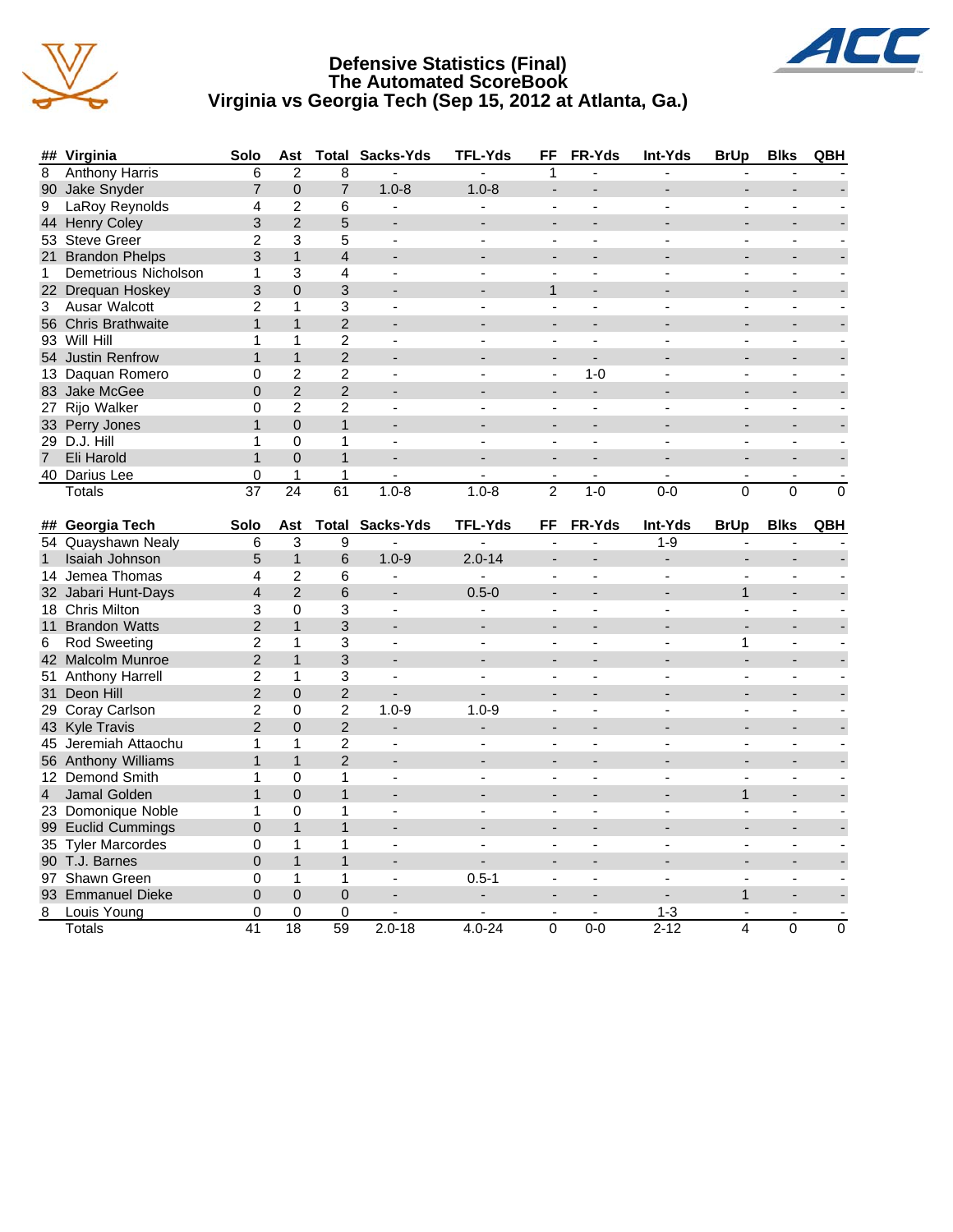

## **Participation Report (Final) The Automated ScoreBook Virginia vs Georgia Tech (Sep 15, 2012 at Atlanta, Ga.)**



#### **Virginia**

#### **Georgia Tech**

| Pos        | ##             | <b>OFFENSE</b>        | Pos         | ## | <b>OFFENSE</b>        |
|------------|----------------|-----------------------|-------------|----|-----------------------|
| QB         | 16             | Michael Rocco         | QB          | 40 | Tevin Washington      |
| TВ         | 33             | Perry Jones           | AB          | 17 | Orwin Smith           |
| TE         | 83             | Jake McGee            | BB          | 37 | Zach Laskey           |
| WR         | $\overline{2}$ | Dominique Terrell     | BB          | 25 | Robert Godhigh        |
| <b>WR</b>  | 6              | Darius Jennings       | <b>WR</b>   | 88 | Darren Waller         |
| ТE         | 88             | Paul Freedman         | <b>WR</b>   | 83 | Jeremy Moore          |
| LT         | 72             | Oday Aboushi          | LT          | 64 | Ray Beno              |
| LG         | 74             | <b>Conner Davis</b>   | LG          | 70 | Shaquille Mason       |
| С          | 70             | Luke Bowanko          | С           | 50 | Jay Finch             |
| <b>RG</b>  | 79             | Sean Cascarano        | RG          | 77 | Omoregie Uzzi         |
| RT         | 78             | Morgan Moses          | RT          | 52 | Will Jackson          |
|            |                |                       |             |    |                       |
|            |                |                       |             |    |                       |
| <b>Pos</b> | ##             | <b>DEFENSE</b>        | Pos         | ## | <b>DEFENSE</b>        |
| DE         | 90             | Jake Snyder           | DE          | 93 | <b>Emmanuel Dieke</b> |
| DT         | 99             | <b>Brent Urban</b>    | DT          | 90 | T.J. Barnes           |
| DT         | 93             | Will Hill             | DE          | 94 | Izaan Cross           |
| DE         | 3              | Ausar Walcott         | <b>OLB</b>  | 45 | Jeremiah Attaochu     |
| LB         | 44             | <b>Henry Coley</b>    | ILB         | 54 | Quayshawn Nealy       |
| LB         | 53             | <b>Steve Greer</b>    | ILB         | 32 | Jabari Hunt-Days      |
| LB         | 9              | LaRoy Reynolds        | <b>OLB</b>  | 11 | <b>Brandon Watts</b>  |
| CВ         | 1              | Demetrious Nicholson  | CВ          | 6  | <b>Rod Sweeting</b>   |
| SS         | 21             | <b>Brandon Phelps</b> | S           | 1  | Isaiah Johnson        |
| FS         | 8              | <b>Anthony Harris</b> | $\mathbb S$ | 4  | Jamal Golden          |

Virginia: 2J-Jacob Hodges, 3V-Alec Vozenilek, 4-LoVante Battle, 4F-Matt Fortin, 6J-Drew Jarrett, 7M-Kyle McCartin, 7-Eli Harold, 10-Clifton Richardson, 13-Daquan Romero, 14-Phillip Sims, 15-Ian Frye, 17-Miles Gooch, 18-Anthony Cooper, 19-E.J. Scott, 23-Khalek Shepherd, 25-Kevin Parks, 26-Maurice Canady, 27-Rijo Walker, 29-D.J. Hill, 32-Mike Moore, 34-Kwontie Moore, 37-Billy Skrobacz, 40-Darius Lee, 42-Demeitre Brim, 49-Zachary Swanson, 54-Justin Renfrow, 56-Chris Brathwaite, 62-Buddy Ruff, 64-David Dean, 65-Ross Burbank, 71-Matt Mihalik, 77-Jay Whitmire, 80-Adrian Gamble, 81-Jeremiah Mathis, 84-Canaan Severin, 89-Colter Phillips.

Georgia Tech: 2-Vad Lee, 7-B.J. Bostic, 8-Louis Young, 9-Tony Zenon, 10-Synjyn Days, 12-Demond Smith, 16-Corey Dennis, 18-Chris Milton, 22-Broderick Snoddy, 23-Domonique Noble, 29-Coray Carlson, 31-Deon Hill, 34-Matt Connors, 35-Tyler Marcordes, 42-Malcolm Munroe, 43-Kyle Travis, 44-David Scully, 46-Tremayne McNair, 48-Nick Menocal, 49-Jamal Paige, 51-Anthony Harrell, 53-Bryan Chamberlain, 56-Anthony Williams, 57-Catlin Alford, 63-Tyler Morgan, 69-Tyler Kidney, 75-Errin Joe, 76-Nick Mcrae, 78-Trey Braun, 80-Anthony Autry, 81-Jeff Greene, 82-Sean Poole, 95-Christopher Crenshaw, 96-Adam Gotsis, 97-Shawn Green, 99-Euclid Cummings.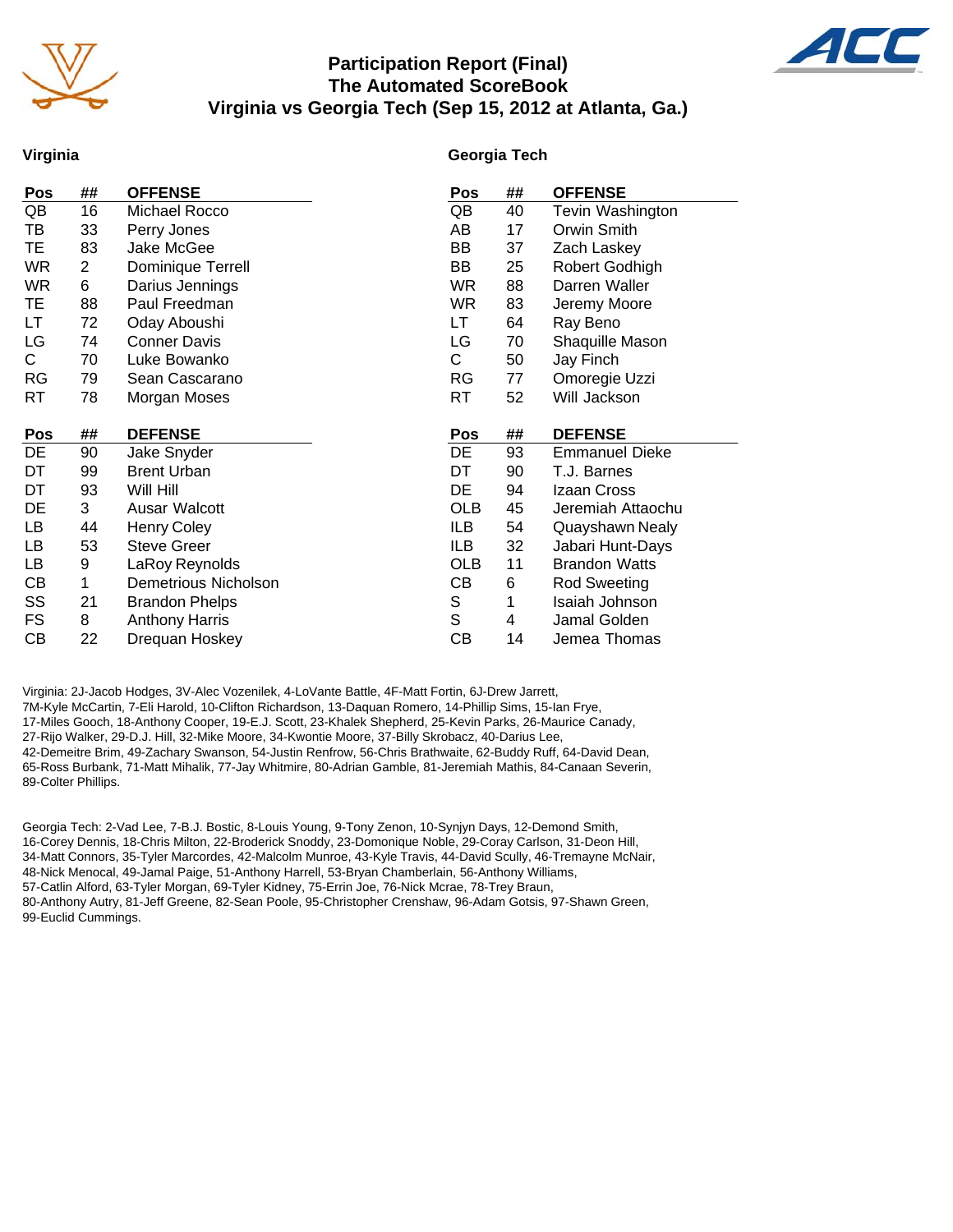



4C



|                        | 1st     | 2nd   | 3rd     | 4th     | 1st     | 2nd     |          |
|------------------------|---------|-------|---------|---------|---------|---------|----------|
| Virginia               | Qtr     | Qtr   | Qtr     | Qtr     | Half    | Half    | Total    |
| Time of possession     | 10:41   | 03:54 | 07:27   | 09:21   | 14:35   | 16:48   | 31:23    |
| 3rd down conversions   | $2 - 5$ | 0-1   | $1 - 3$ | $3 - 5$ | $2 - 6$ | $4 - 8$ | $6 - 14$ |
| Average field position | V26     | G49   | V32     | V39     | V35     | V35     | V35      |
| 4th down conversions   | 0-0     | 0-1   | 0-1     | 1-1     | ი-1     | $1 - 2$ | 1-3      |

|           |                 |                 |       | <b>Drive Started</b> |                 |       | <b>Drive Ended</b>       | <b>Consumed</b>                      |            |  |  |
|-----------|-----------------|-----------------|-------|----------------------|-----------------|-------|--------------------------|--------------------------------------|------------|--|--|
| Team      | Qtr             | Spot            | Time  | <b>Obtained</b>      | Spot            | Time  | <b>How lost</b>          | Yds<br>ΡI<br>$\blacksquare$          | <b>TOP</b> |  |  |
| GT        | 1st             | G30             | 13:36 | Punt                 | V <sub>00</sub> | 13:25 | <i><b>*TOUCHDOWN</b></i> | 70<br>$\blacksquare$                 | 0:11       |  |  |
| GT        |                 | G20             | 11:08 | Punt                 | <b>V00</b>      | 10:31 | <i><b>*TOUCHDOWN</b></i> | $2 - 80$                             | 0:37       |  |  |
| GT        |                 | G25             | 06:27 | Kickoff              | V00             | 02:56 | <i><b>*TOUCHDOWN</b></i> | 8<br>- 75                            | 3:31       |  |  |
| GT        | 2 <sub>nd</sub> | IG15            | 15:00 | Punt                 | V <sub>00</sub> | 09:50 | <i><b>*TOUCHDOWN</b></i> | 11<br>85<br>$\sim$                   | 5:10.      |  |  |
| GT        |                 | G13             | 07:17 | Downs                | V45             | 02:10 | Punt                     | 8<br>42<br>$\sim$                    | 5:07       |  |  |
| <b>GT</b> |                 | V <sub>44</sub> | 00:49 | Interception         | lV00            | 15:00 | <i><b>*TOUCHDOWN</b></i> | $8 - 44$                             | 0:49       |  |  |
| GT        | 3rd             | G26             | 14:53 | Kickoff              | V48             | 10:52 | Punt                     | $-26$<br>5.                          | 4:01       |  |  |
| GT        |                 | V <sub>15</sub> | 10:40 | Interception         | V <sub>00</sub> | 09:54 | <i><b>*TOUCHDOWN</b></i> | $2 - 15$                             | 0:46       |  |  |
| GT        |                 | G08             | 04:43 | Punt                 | G05             | 03:08 | Punt                     | (3)<br>4<br>$\overline{\phantom{a}}$ | 1:35       |  |  |
| GT        |                 | G32             | 01:04 | <b>Downs</b>         | V <sub>00</sub> | 12:40 | <i><b>*TOUCHDOWN</b></i> | 7 - 68                               | 3:24       |  |  |
| GT        | 4th             | G28             | 00:00 | Punt                 | G28             | 10:56 | Fumble                   | 0<br>- 0                             | 0:00       |  |  |
| <b>GT</b> |                 | G25             | 09:15 | Kickoff              | <b>V00</b>      | 05:56 | *TOUCHDOWN               | $-75$<br>6                           | 3:19       |  |  |

|                        | 1st   | 2nd   | 3rd     | 4th             | 1st   | 2nd     |          |
|------------------------|-------|-------|---------|-----------------|-------|---------|----------|
| Georgia Tech           | Qtr   | Qtr   | Qtr     | Qtr             | Half  | Half    | Total    |
| Time of possession     | 04:19 | 11:06 | 07:33   | 05:39           | 15:25 | 13:12   | 28:37    |
| 3rd down conversions   | 1-2   | $3-4$ | $0 - 2$ | $2 - 2$         | 4-6   | $2 - 4$ | $6 - 10$ |
| Average field position | G25   | G28   | G37     | G <sub>25</sub> | G26   | G35     | G30      |
| 4th down conversions   | 1-1   | 0-0   | $0 - 0$ | $0 - 0$         | 1-1   | 0-0     | 1-1      |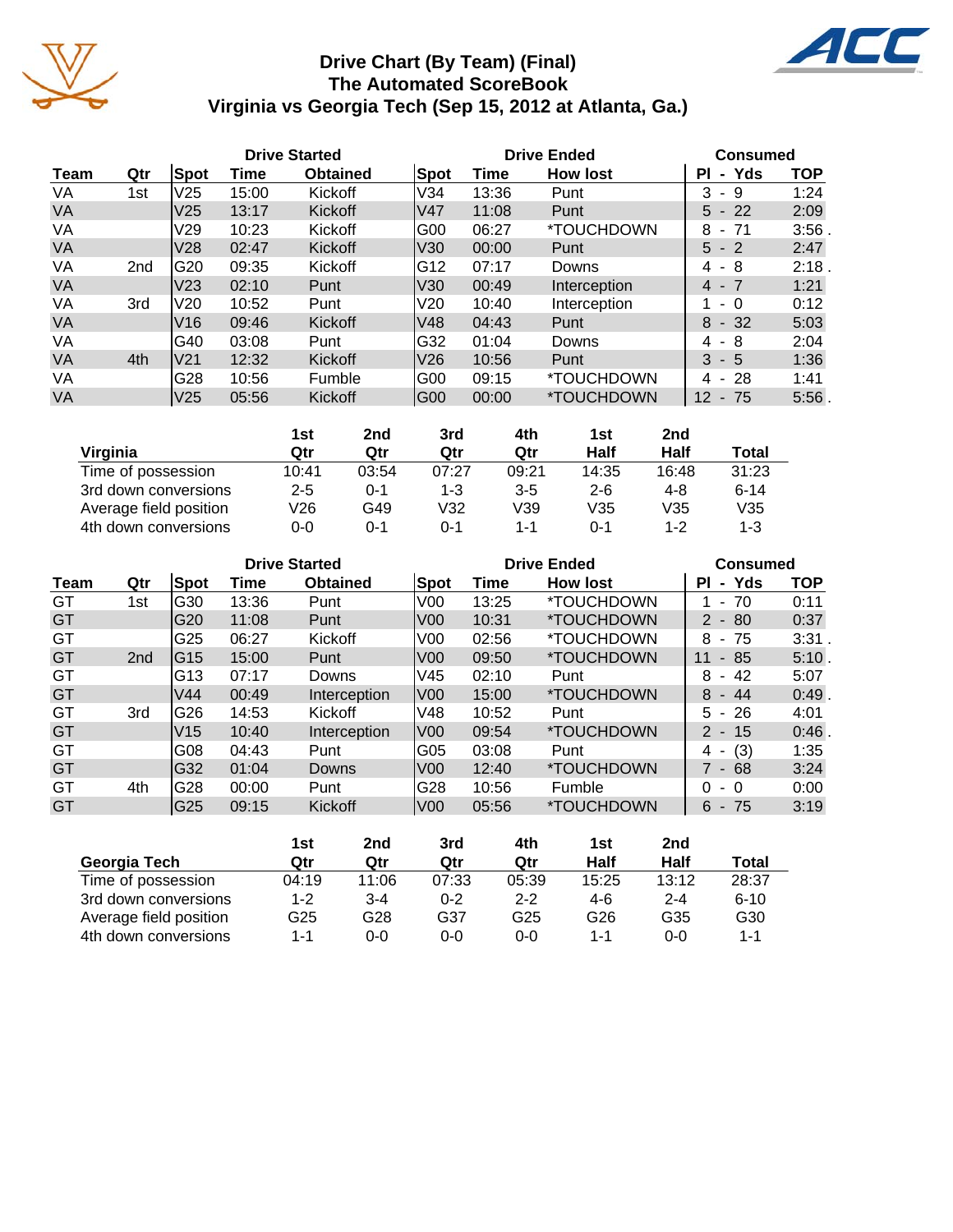

# **Drive Chart (By Quarter) (Final) The Automated ScoreBook Virginia vs Georgia Tech (Sep 15, 2012 at Atlanta, Ga.)**



|             | <b>Drive Started</b> |                 |       |                 |                 |             | <b>Drive Ended</b> | <b>Consumed</b>                                  |            |  |  |
|-------------|----------------------|-----------------|-------|-----------------|-----------------|-------------|--------------------|--------------------------------------------------|------------|--|--|
| <b>Team</b> | Qtr                  | <b>Spot</b>     | Time  | <b>Obtained</b> | Spot            | <b>Time</b> | <b>How lost</b>    | - Yds<br>ΡI                                      | <b>TOP</b> |  |  |
| VA          | 1st                  | V25             | 15:00 | Kickoff         | V34             | 13:36       | Punt               | 3<br>- 9                                         | 1:24       |  |  |
| GT          |                      | G30             | 13:36 | Punt            | V <sub>00</sub> | 13:25       | *TOUCHDOWN         | $-70$                                            | 0:11       |  |  |
| VA          |                      | V25             | 13:17 | Kickoff         | V47             | 11:08       | Punt               | 5<br>22<br>$\qquad \qquad \blacksquare$          | 2:09       |  |  |
| GT          |                      | G20             | 11:08 | Punt            | V <sub>00</sub> | 10:31       | *TOUCHDOWN         | 80<br>$2 -$                                      | 0:37       |  |  |
| VA          |                      | V29             | 10:23 | Kickoff         | G00             | 06:27       | *TOUCHDOWN         | 8<br>71<br>$\blacksquare$                        | 3:56       |  |  |
| GT          |                      | G25             | 06:27 | Kickoff         | V <sub>00</sub> | 02:56       | *TOUCHDOWN         | 8<br>$-75$                                       | 3:31.      |  |  |
| VA          |                      | V28             | 02:47 | Kickoff         | V30             | 00:00       | Punt               | 5<br>$\overline{2}$<br>$\blacksquare$            | 2:47       |  |  |
| GT          | 2nd                  | G15             | 15:00 | Punt            | V <sub>00</sub> | 09:50       | *TOUCHDOWN         | 85<br>11<br>$\overline{\phantom{a}}$             | 5:10.      |  |  |
| VA          |                      | G20             | 09:35 | Kickoff         | G12             | 07:17       | Downs              | 8<br>4                                           | 2:18.      |  |  |
| GT          |                      | G13             | 07:17 | Downs           | V45             | 02:10       | Punt               | 8<br>$-42$                                       | 5:07       |  |  |
| VA          |                      | V23             | 02:10 | Punt            | V30             | 00:49       | Interception       | $\overline{7}$<br>4<br>$\overline{\phantom{a}}$  | 1:21       |  |  |
| GT          |                      | V44             | 00:49 | Interception    | V <sub>00</sub> | 15:00       | *TOUCHDOWN         | 8<br>44<br>$\blacksquare$                        | 0:49       |  |  |
| GT          | 3rd                  | G26             | 14:53 | Kickoff         | V48             | 10:52       | Punt               | 5<br>26<br>$\overline{\phantom{a}}$              | 4:01       |  |  |
| VA          |                      | V20             | 10:52 | Punt            | V20             | 10:40       | Interception       | $-0$<br>1                                        | 0:12       |  |  |
| GT          |                      | V15             | 10:40 | Interception    | V <sub>00</sub> | 09:54       | *TOUCHDOWN         | 15<br>$\overline{2}$<br>$\overline{\phantom{a}}$ | 0:46       |  |  |
| VA          |                      | V16             | 09:46 | Kickoff         | V48             | 04:43       | Punt               | 8<br>32<br>$\blacksquare$                        | 5:03       |  |  |
| GT          |                      | G08             | 04:43 | Punt            | G05             | 03:08       | Punt               | (3)<br>4                                         | 1:35       |  |  |
| VA          |                      | G40             | 03:08 | Punt            | G32             | 01:04       | <b>Downs</b>       | 8<br>$\overline{4}$<br>$\sim$                    | 2:04       |  |  |
| GT          |                      | G32             | 01:04 | Downs           | V <sub>00</sub> | 12:40       | *TOUCHDOWN         | 68                                               | 3:24       |  |  |
| VA          | 4th                  | V <sub>21</sub> | 12:32 | Kickoff         | V26             | 10:56       | Punt               | 3<br>$-5$                                        | 1:36       |  |  |
| GT          |                      | G28             | 00:00 | Punt            | G28             | 10:56       | Fumble             | $\Omega$<br>$\Omega$<br>$\blacksquare$           | 0:00       |  |  |
| VA          |                      | G28             | 10:56 | Fumble          | G00             | 09:15       | *TOUCHDOWN         | 28<br>4 -                                        | 1:41       |  |  |
| GT          |                      | G25             | 09:15 | Kickoff         | V <sub>00</sub> | 05:56       | *TOUCHDOWN         | 6<br>75<br>$\overline{\phantom{a}}$              | 3:19       |  |  |
| VA          |                      | V25             | 05:56 | Kickoff         | G00             | 00:00       | *TOUCHDOWN         | 12<br>$-75$                                      | 5:56       |  |  |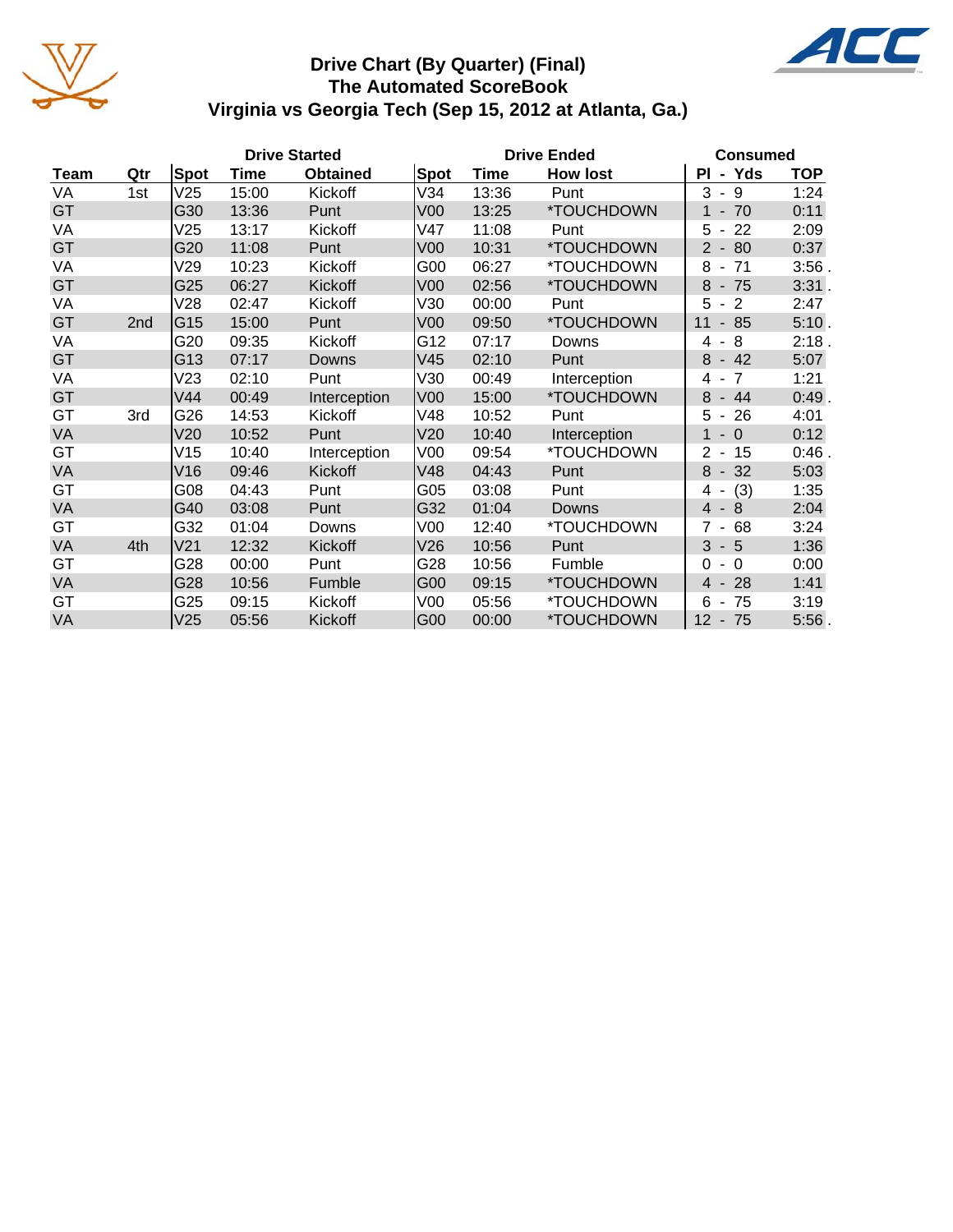

## **Play-by-Play Summary (1st quarter) Virginia vs Georgia Tech (Sep 15, 2012 at Atlanta, Ga.)**



| GT Captains: #17, #63, #90                |                                                                                            |                |
|-------------------------------------------|--------------------------------------------------------------------------------------------|----------------|
| UVA Captains: #9, #90, #33, #72           |                                                                                            |                |
|                                           | GT Wins the toss and defers. UVA will receive and attack the north.                        |                |
| 1-10 VA 35                                | GT ball on GT35.                                                                           |                |
| 1-10 GT 35                                | Clock 15:00.                                                                               |                |
|                                           |                                                                                            |                |
| VIRGINIA drive start at 15:00.            | Scully, D. kickoff 65 yards to the VA0, touchback.                                         |                |
|                                           |                                                                                            |                |
| 1-10 VA 25                                | Jones, P rush for no gain to the VA25 (Nealy, Q.).                                         |                |
| 2-10 VA 25                                | Rocco, M pass incomplete to McGee, J (Hunt-Days, J.).                                      |                |
| 3-10 VA 25                                | Rocco.M pass complete to Terrell, D for 9 yards to the VA34 (Nealy, Q.).                   |                |
| VA 34<br>4-1                              | Vozenilek, A punt 37 yards to the GT29, downed.                                            |                |
|                                           | 3 plays, 9 yards, 1:24                                                                     |                |
| <b>GEORGIA TECH drive start at 13:36.</b> |                                                                                            |                |
| 1-10 GT 29                                | GT ball on GT30.                                                                           |                |
| 1-10 GT 30                                | Washington, T. pass complete to Laskey, Z. for 70 yards to the VA0, 1ST DOWN GT,           | P <sub>1</sub> |
|                                           | TOUCHDOWN, clock 13:25.                                                                    |                |
| 1-G<br>VA 03                              | PENALTY GT illegal formation 5 yards to the VA8.                                           |                |
| $1-G$<br><b>VA 08</b>                     | Scully, D. kick attempt good.                                                              |                |
|                                           | Georgia Tech 7, Virginia 0                                                                 |                |
|                                           | 1 play, 70 yards, 0:19                                                                     |                |
|                                           | Scully, D. kickoff 59 yards to the VA6, Richardson, C return 19 yards to the VA25 (Milton, |                |
|                                           | $C.$ ).                                                                                    |                |
| VIRGINIA drive start at 13:17.            |                                                                                            |                |
| 1-10 VA 25                                | Parks, K rush for 7 yards to the VA32 (Johnson, I.).                                       |                |
|                                           | Parks, K rush for 13 yards to the VA45, 1ST DOWN VA (Sweeting, R.).                        | R1             |
| $2 - 3$<br>VA 32                          |                                                                                            |                |
| 1-10 VA 45                                | Parks, K rush for 2 yards to the VA47 (Nealy, Q.).                                         |                |
| VA 47<br>2-8                              | Rocco, M pass incomplete to Scott, E.                                                      |                |
| VA 47<br>3-8                              | Rocco, M pass incomplete to Terrell, D.                                                    |                |
| $4 - 8$<br>VA 47                          | Vozenilek, A punt 53 yards to the GT0, touchback.                                          |                |
|                                           | 5 plays, 22 yards, 2:09                                                                    |                |
| GEORGIA TECH drive start at 11:08.        |                                                                                            |                |
| 1-10 GT 20                                | Laskey, Z. rush for 3 yards to the GT23 (Greer, S).                                        |                |
| GT 23<br>$2 - 7$                          | Smith, O. rush for 77 yards to the VA0, 1ST DOWN GT, TOUCHDOWN, clock 10:31.               | R2             |
| $1-G$<br>VA 03                            | Scully, D. kick attempt good.                                                              |                |
|                                           |                                                                                            |                |
|                                           | Georgia Tech 14, Virginia 0                                                                |                |
|                                           | 2 plays, 80 yards, 0:45                                                                    |                |
|                                           |                                                                                            |                |
|                                           | Scully, D. kickoff 62 yards to the VA3, Richardson, C return 26 yards to the VA29 (Hill,   |                |
|                                           | D.).                                                                                       |                |
| VIRGINIA drive start at 10:23.            |                                                                                            |                |
| 1-10 VA 29                                | Rocco, M pass complete to Terrell, D for 20 yards to the VA49, 1ST DOWN VA (Sweeting, R.). | P2             |
| 1-10 VA 49                                | Rocco, M pass complete to Mathis, J for 15 yards to the GT36, 1ST DOWN VA (Hunt-Days, J.). | P3             |
| 1-10 GT 36                                | PENALTY VA false start (Shepherd, K) 5 yards to the GT41.                                  |                |
| 1-15 GT 41                                | Parks, K rush for 8 yards to the GT33 (Nealy, Q.).                                         |                |
| GT 33<br>2-7                              | Rocco, M pass complete to McGee, J for 3 yards to the GT30 (Golden, J.).                   |                |
| $3-4$<br>GT 30                            | Rocco, M pass complete to Jennings, D for 10 yards to the GT20, 1ST DOWN VA (Attaochu,     | P4             |
|                                           | J.; Sweeting, R.).                                                                         |                |
| GT 20<br>$1 - 10$                         | Richardson, C rush for 1 yard to the GT19 (Watts, B.).                                     |                |
| GT 19<br>$2-9$                            | Rocco, M pass incomplete to Scott, E.                                                      |                |
| GT 19<br>3-9                              | Rocco, M pass complete to McGee, J for 19 yards to the GT0, 1ST DOWN VA, TOUCHDOWN, clock  | P5             |
|                                           | 06:27.                                                                                     |                |
| GT 03<br>1-G                              | Jarrett, D kick attempt good.                                                              |                |
|                                           | Georgia Tech 14, Virginia 7                                                                |                |
|                                           | 8 plays, 71 yards, 3:56                                                                    |                |
|                                           | Frye, I kickoff 65 yards to the GT0, touchback.                                            |                |
| GEORGIA TECH drive start at 06:27.        |                                                                                            |                |
| 1-10 GT 25                                | Washington, T. rush for 60 yards to the VA15, 1ST DOWN GT (Walcott, A).                    | R3             |
| 1-10 VA 15                                | Laskey, Z. rush for 1 yard to the VA14 (Snyder, J).                                        |                |
| <b>VA 14</b><br>$2-9$                     | Washington, T. rush for no gain to the VA14 (Walcott,A).                                   |                |
| <b>VA 14</b><br>$3-9$                     | Washington, T. pass complete to Smith, O. for 10 yards to the VA4, 1ST DOWN GT             | P4             |
|                                           |                                                                                            |                |
|                                           | (Phelps, B; Nicholson, D).                                                                 |                |
| 1-G<br>VA 04                              | Washington, T. rush for 2 yards to the VA2 (Greer, S; Reynolds, L).                        |                |
| $2-G$<br>VA 02                            | Washington, T. rush for 1 yard to the VA1 (Greer, S; Harris, A).                           |                |
| 3-G<br><b>VA01</b>                        | Timeout Georgia Tech, clock 03:34.                                                         |                |
| GT:#2 Lee in game for Tech                |                                                                                            |                |
| <b>VA01</b><br>3-G                        | Lee, V. rush for no gain to the VA1.                                                       |                |
| 4-G<br><b>VA01</b>                        | Washington, T. rush for 1 yard to the VA0, TOUCHDOWN, clock 02:56.                         |                |
| OFFSIDE UVA on PAT, Declined              |                                                                                            |                |
| VA 03<br>1-G<br>$1-G$<br><b>VA 08</b>     | PENALTY GT false start (Jackson, W.) 5 yards to the VA8.<br>Scully, D. kick attempt good.  |                |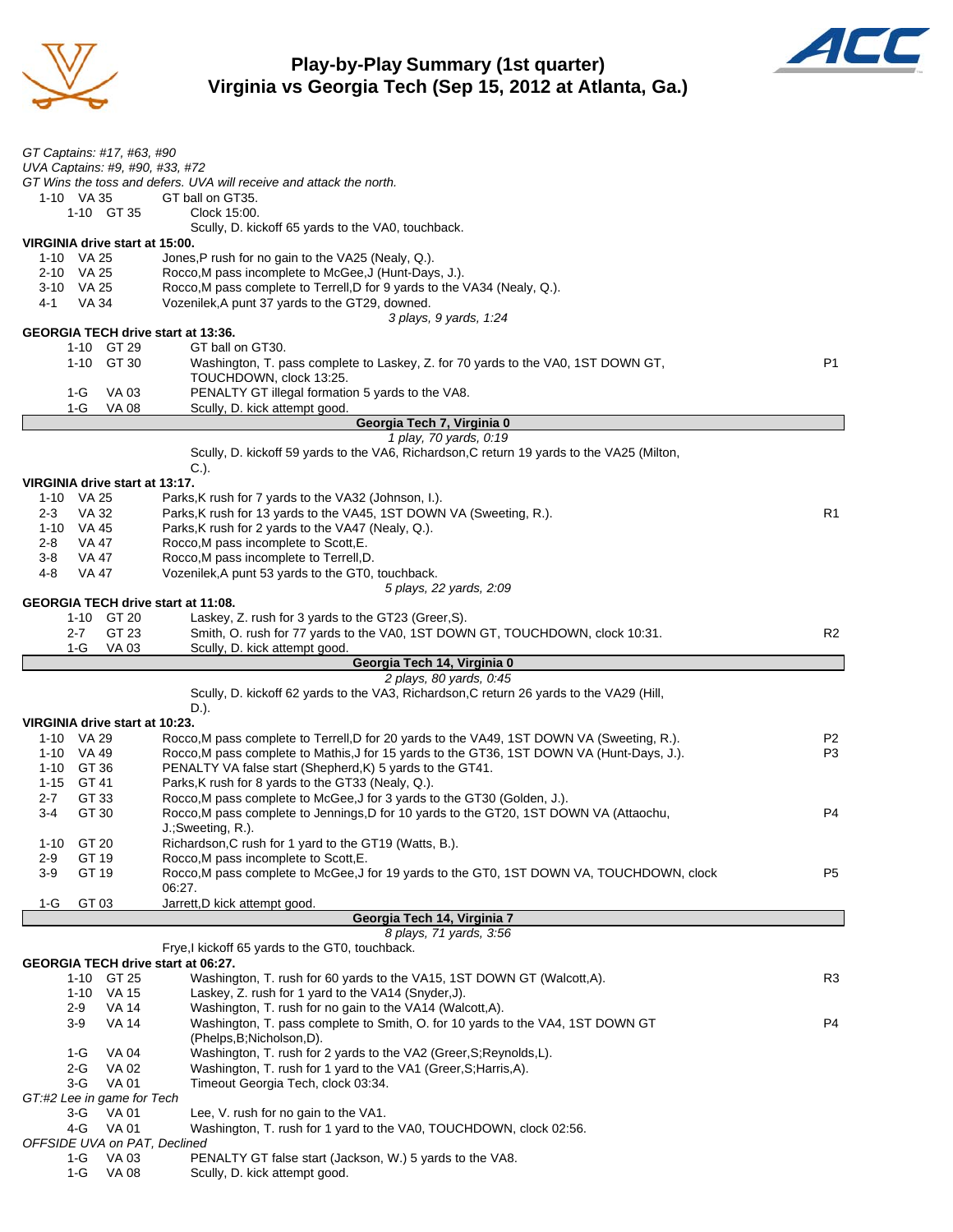

# **Play-by-Play Summary (1st quarter) Virginia vs Georgia Tech (Sep 15, 2012 at Atlanta, Ga.)**



|          |                                           | Georgia Tech 21, Virginia 7                                                             |     |  |  |  |  |
|----------|-------------------------------------------|-----------------------------------------------------------------------------------------|-----|--|--|--|--|
|          |                                           | 8 plays, 75 yards, 3:40                                                                 |     |  |  |  |  |
|          |                                           | Scully, D. kickoff 62 yards to the VA3, Shepherd, K return 25 yards to the VA28 (Noble, |     |  |  |  |  |
|          |                                           | D.).                                                                                    |     |  |  |  |  |
|          |                                           | VIRGINIA drive start at 02:47.                                                          |     |  |  |  |  |
| 1-10     | VA 28                                     | Jones, P rush for 9 yards to the VA37 (Hunt-Days, J.).                                  |     |  |  |  |  |
| $2 - 1$  | VA 37                                     | Jones, P rush for 2 yards to the VA39, 1ST DOWN VA (Hunt-Days, J.).                     | R6. |  |  |  |  |
| 1-10     | VA 39                                     | Rocco.M sacked for loss of 9 yards to the VA30 (Johnson, I.).                           |     |  |  |  |  |
| $2 - 19$ | VA 30                                     | Parks, K rush for no gain to the VA30 (Thomas, Je.).                                    |     |  |  |  |  |
|          | 3-19 VA 30                                | Rocco, M pass incomplete to Terrell, D.                                                 |     |  |  |  |  |
| 4-19     | VA 30                                     | Vozenilek, A punt 55 yards to the GT15, fair catch by Golden, J                         |     |  |  |  |  |
|          |                                           | 5 plays, 2 yards, 2:47                                                                  |     |  |  |  |  |
|          | <b>GEORGIA TECH drive start at 00:00.</b> |                                                                                         |     |  |  |  |  |
|          |                                           | END OF 1st QUARTER: Georgia Tech 21, Virginia 7                                         |     |  |  |  |  |

|                        |       | Time  |  | <b>1st Downs</b> | Conversions |         |                |                  |                  |
|------------------------|-------|-------|--|------------------|-------------|---------|----------------|------------------|------------------|
| <b>Quarter Summary</b> | Score | Poss  |  |                  | 3rd         | 4th     | <b>Rushing</b> | Passing          | <b>Penalties</b> |
| Virginia               |       | 10:16 |  |                  | $2-5$       | $0 - 0$ | 10-33          | 6-11-0-76        | $1 - 5$          |
| Georgia Tech           | 21    | 04:44 |  |                  | $1 - 2$     | $1 - 1$ | $9 - 145$      | $2 - 2 - 0 - 80$ | $2 - 10$         |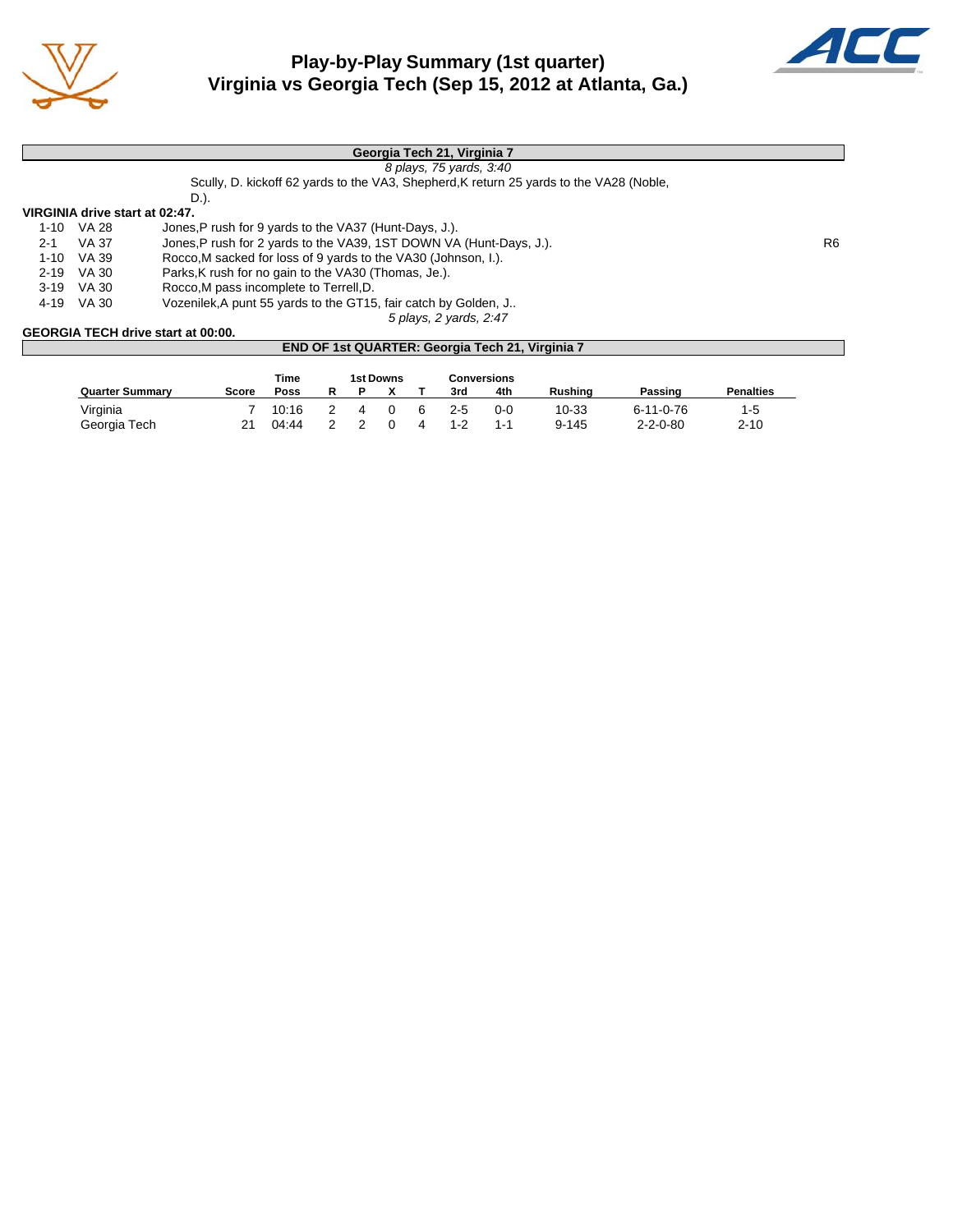

#### **Quickie Statistics (1st quarter only) Virginia vs Georgia Tech (Sep 15, 2012 at Atlanta, Ga.)**



|                                   | VA           | GТ          |
|-----------------------------------|--------------|-------------|
| Score                             |              | 21          |
| <b>FIRST DOWNS</b>                | 6            | 4           |
| <b>RUSHES-YARDS (NET)</b>         | 10-33        | $9 - 145$   |
| <b>PASSING YDS (NET)</b>          | 76           | 80          |
| Passes Att-Comp-Int               | $11 - 6 - 0$ | $2 - 2 - 0$ |
| <b>TOTAL OFFENSE PLAYS-YARDS</b>  | 21-109       | 11-225      |
| <b>Fumble Returns-Yards</b>       | $0-0$        | $0-0$       |
| <b>Punt Returns-Yards</b>         | $0 - 0$      | $0-0$       |
| Kickoff Returns-Yards             | $3 - 70$     | $0 - 0$     |
| <b>Interception Returns-Yards</b> | $0 - 0$      | $0-0$       |
| Punts (Number-Avg)                | $3 - 48.3$   | $0 - 0.0$   |
| Fumbles-Lost                      | $0 - 0$      | $0-0$       |
| Penalties-Yards                   | $1 - 5$      | $2 - 10$    |
| <b>Possession Time</b>            | 10:16        | 04:44       |
| <b>Third-Down Conversions</b>     | 2 of 5       | 1 of 2      |
| <b>Fourth-Down Conversions</b>    | $0$ of $0$   | 1 of 1      |

| Virginia                                                               |                     |               |               |             |      |             |    | Georgia Tech                                                                     |                |               |                |              |          |            |              |
|------------------------------------------------------------------------|---------------------|---------------|---------------|-------------|------|-------------|----|----------------------------------------------------------------------------------|----------------|---------------|----------------|--------------|----------|------------|--------------|
| <b>Rushing</b>                                                         |                     | No. Gain Loss | Net           | TD          | Lg   | Avg         |    | <b>Rushing</b>                                                                   |                | No. Gain Loss |                | Net          | TD       | Lg         | Avg          |
| <b>Kevin Parks</b>                                                     | 5                   | 30            | 30<br>0       | $\mathbf 0$ | 13   | 6.0         |    | Orwin Smith                                                                      | 1              | 77            | 0              | 77           | 1        | 77         | 77.0         |
| Perry Jones                                                            | 3                   | 11            | 0<br>11       | 0           | 9    | 3.7         |    | Tevin Washington                                                                 | 5              | 64            | 0              | 64           | 1        | 60         | 12.8         |
| <b>Clifton Richardson</b>                                              |                     | $\mathbf{1}$  | $\Omega$<br>1 | 0           | 1    | 1.0         |    | Zach Laskey                                                                      | $\overline{c}$ | 4             | 0              | 4            | 0        | 3          | 2.0          |
| Michael Rocco                                                          | 1                   | $\mathbf{0}$  | 9<br>-9       | 0           | 0    | $-9.0$      |    | Vad Lee                                                                          | 1              | $\Omega$      | $\Omega$       | $\Omega$     | $\Omega$ | 0          | 0.0          |
| <b>Passing</b>                                                         | $C-A-I$             |               | TD<br>Yds     |             | Long | <b>Sack</b> |    | <b>Passing</b>                                                                   |                | $C-A-I$       | Yds            | TD           | Long     |            | <b>Sack</b>  |
| Michael Rocco                                                          | $6 - 11 - 0$        |               | 76            | 1           | 20   | 1           |    | Tevin Washington                                                                 |                | $2 - 2 - 0$   |                | 80           | 1        | 70         | <sup>0</sup> |
| <b>Receiving</b>                                                       | No.                 | Yards         | TD            | Long        |      |             |    | Receiving                                                                        | No.            | Yards         |                | TD           | Long     |            |              |
| Dominique Terrell                                                      | $\overline{2}$      | 29            | $\mathbf 0$   | 20          |      |             |    | Zach Laskey                                                                      |                |               | 70             | $\mathbf{1}$ | 70       |            |              |
| Jake McGee                                                             | 2                   | 22            | 1             | 19          |      |             |    | Orwin Smith                                                                      |                |               | 10             | $\Omega$     | 10       |            |              |
| Jeremiah Mathis                                                        | 1                   | 15            | 0             | 15          |      |             |    |                                                                                  |                |               |                |              |          |            |              |
| Darius Jennings                                                        | 1                   | 10            | 0             | 10          |      |             |    |                                                                                  |                |               |                |              |          |            |              |
| <b>Punting</b>                                                         | No.                 | Yds           | Avg           | Long        | In20 |             | TВ | <b>Punting</b>                                                                   | No.            | Yds           | Avg            |              | Long     | In20       | TВ           |
| Alec Vozenilek                                                         | 3                   | 145           | 48.3          | 55          |      |             |    |                                                                                  |                |               |                |              |          |            |              |
| <b>Punt Returns</b>                                                    | No.                 | Yards         | TD            | Long        |      |             |    | <b>Punt Returns</b>                                                              | No.            | Yards         |                | TD           | Long     |            |              |
| <b>Kick Returns</b>                                                    | No.                 | Yards         | TD            | Long        |      |             |    | <b>Kick Returns</b>                                                              | No.            | Yards         |                | <b>TD</b>    | Long     |            |              |
| <b>Clifton Richardson</b>                                              | $\overline{2}$      | 45            | $\mathbf 0$   | 26          |      |             |    |                                                                                  |                |               |                |              |          |            |              |
| Khalek Shepherd                                                        | 1                   | 25            | $\Omega$      | 25          |      |             |    |                                                                                  |                |               |                |              |          |            |              |
| <b>Tackles</b>                                                         | UA-A                | Total         | <b>Sacks</b>  |             | TFL  |             |    | <b>Tackles</b>                                                                   | UA-A           |               | <b>Total</b>   | <b>Sacks</b> |          | <b>TFL</b> |              |
| <b>Steve Greer</b>                                                     | $1 - 2$             | 3             |               | 0.0         | 0.0  |             |    | Quayshawn Nealy                                                                  | $4 - 0$        |               | 4              |              | 0.0      | 0.0        |              |
| Ausar Walcott                                                          | $2 - 0$             | 2             |               | 0.0         | 0.0  |             |    | Jabari Hunt-Days                                                                 | $3-0$          |               | 3              |              | 0.0      | 0.0        |              |
| Jake Snyder                                                            | $1 - 0$             | 1             |               | 0.0         | 0.0  |             |    | <b>Rod Sweeting</b>                                                              | $2 - 1$        |               | 3              |              | 0.0      | 0.0        |              |
| <b>Brandon Phelps</b>                                                  | $0 - 1$             | 1             |               | 0.0         | 0.0  |             |    | Isaiah Johnson                                                                   | $2 - 0$        |               | $\overline{2}$ |              | 1.0      | 1.0        |              |
| <b>Time</b><br>Qtr                                                     | <b>Scoring Play</b> |               |               |             |      |             |    |                                                                                  |                |               |                |              |          | V-H        |              |
| 13:25<br>1st                                                           |                     |               |               |             |      |             |    | GT - Zach Laskey 70 yd pass from Tevin Washington (David Scully kick), 1-70 0:19 |                |               |                |              |          | $0 - 7$    |              |
| 10:31                                                                  |                     |               |               |             |      |             |    | GT - Orwin Smith 77 yd run (David Scully kick), 2-80 0:45                        |                |               |                |              |          | $0 - 14$   |              |
| 06:27                                                                  |                     |               |               |             |      |             |    | VA - Jake McGee 19 yd pass from Michael Rocco (Drew Jarrett kick), 8-71 3:56     |                |               |                |              |          | $7 - 14$   |              |
| 02:56<br>GT - Tevin Washington 1 yd run (David Scully kick), 8-75 3:40 |                     |               |               |             |      |             |    |                                                                                  | $7 - 21$       |               |                |              |          |            |              |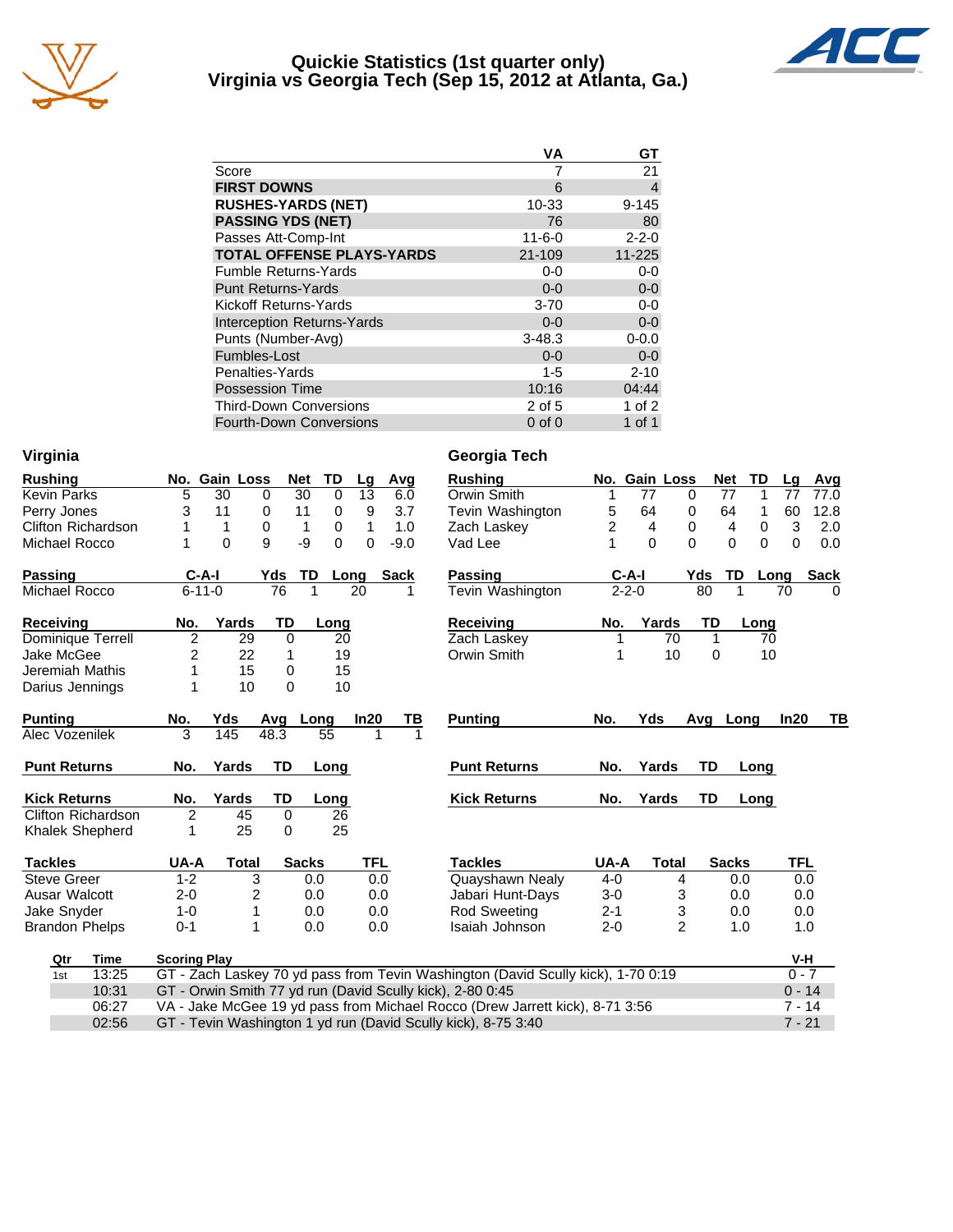

## **Play-by-Play Summary (2nd quarter) Virginia vs Georgia Tech (Sep 15, 2012 at Atlanta, Ga.)**



|                                | 1-10 GT 15                                                         | Start of 2nd quarter, clock 15:00.                                                                                                                                             |                 |  |  |  |  |  |  |
|--------------------------------|--------------------------------------------------------------------|--------------------------------------------------------------------------------------------------------------------------------------------------------------------------------|-----------------|--|--|--|--|--|--|
|                                | 1-10 GT 15                                                         | Smith, O. rush for 9 yards to the GT24, fumble forced by Hoskey, D, fumble by Smith, O.                                                                                        |                 |  |  |  |  |  |  |
|                                |                                                                    | recovered by GT Moore, Je. at GT24.                                                                                                                                            |                 |  |  |  |  |  |  |
| 2-1                            | GT 24                                                              | Laskey, Z. rush for 2 yards to the GT26, 1ST DOWN GT (Greer, S; Hill, W).                                                                                                      | R5              |  |  |  |  |  |  |
|                                | 1-10 GT 26<br>Bostic, B. rush for 8 yards to the GT34 (Harris, A). |                                                                                                                                                                                |                 |  |  |  |  |  |  |
| $2 - 2$                        | GT 34<br>1-10 VA 44                                                | Laskey, Z. rush for 22 yards to the VA44, 1ST DOWN GT (Coley, H; Nicholson, D).<br>Zenon, T. rush for no gain to the VA44 (Harris, A), PENALTY VA personal foul (Phelps, B) 15 | R6<br>X7        |  |  |  |  |  |  |
|                                |                                                                    | yards to the VA29, 1ST DOWN GT.                                                                                                                                                |                 |  |  |  |  |  |  |
|                                | 1-10 VA 29                                                         | 1st and 10.                                                                                                                                                                    |                 |  |  |  |  |  |  |
|                                | 1-10 VA 29                                                         | Laskey, Z. rush for 4 yards to the VA25 (Snyder, J).                                                                                                                           |                 |  |  |  |  |  |  |
| 2-6                            | VA 25                                                              | Laskey, Z. rush for 3 yards to the VA22 (Harold, E).                                                                                                                           |                 |  |  |  |  |  |  |
| $3 - 3$                        | VA 22                                                              | Laskey, Z. rush for 5 yards to the VA17, 1ST DOWN GT (Harris, A).                                                                                                              | R8              |  |  |  |  |  |  |
| 1-G                            | 1-10 VA 17<br>VA 02                                                | Godhigh, R. rush for 15 yards to the VA2, 1ST DOWN GT (Hoskey,D).<br>Washington, T. rush for 1 yard to the VA1 (Reynolds,L).                                                   | R9              |  |  |  |  |  |  |
| GT:#2 Lee in at QB             |                                                                    |                                                                                                                                                                                |                 |  |  |  |  |  |  |
| 2-G                            | VA 01                                                              | Lee, V. rush for 1 yard to the VA0, TOUCHDOWN, clock 09:50.                                                                                                                    |                 |  |  |  |  |  |  |
| $1-G$                          | VA 03                                                              | Scully, D. kick attempt good.                                                                                                                                                  |                 |  |  |  |  |  |  |
|                                |                                                                    | Georgia Tech 28, Virginia 7                                                                                                                                                    |                 |  |  |  |  |  |  |
|                                |                                                                    | 11 plays, 85 yards, 5:25<br>Scully, D. kickoff 57 yards to the VA8, Shepherd, K return 72 yards to the GT20 (Milton,                                                           |                 |  |  |  |  |  |  |
|                                |                                                                    | $C.$ ).                                                                                                                                                                        |                 |  |  |  |  |  |  |
| VIRGINIA drive start at 09:35. |                                                                    |                                                                                                                                                                                |                 |  |  |  |  |  |  |
| 1-10 GT 20                     |                                                                    | Rocco, M pass complete to Jones, P for 4 yards to the GT16.                                                                                                                    |                 |  |  |  |  |  |  |
|                                |                                                                    | PLAY UNDER REVIEW on Completed pass. PLAY STANDS                                                                                                                               |                 |  |  |  |  |  |  |
| 2-6                            | GT 16                                                              | Jones, P rush for 5 yards to the GT11 (Williams, A.).                                                                                                                          |                 |  |  |  |  |  |  |
| $3 - 1$                        | GT 11                                                              | Parks, K rush for no gain to the GT11 (Thomas, Je.).                                                                                                                           |                 |  |  |  |  |  |  |
| 4-1<br>4-1                     | GT 11<br>GT 11                                                     | Timeout Virginia, clock 07:23.<br>Jones, P rush for loss of 1 yard to the GT12 (Green, S.; Hunt-Days, J.).                                                                     |                 |  |  |  |  |  |  |
|                                |                                                                    | 4 plays, 8 yards, 2:18                                                                                                                                                         |                 |  |  |  |  |  |  |
|                                |                                                                    | <b>GEORGIA TECH drive start at 07:17.</b>                                                                                                                                      |                 |  |  |  |  |  |  |
|                                | 1-10 GT 12                                                         | GT ball on GT13.                                                                                                                                                               |                 |  |  |  |  |  |  |
|                                | 1-10 GT 13                                                         | Godhigh, R. rush for 5 yards to the GT18 (Renfrow, J; Reynolds, L).                                                                                                            |                 |  |  |  |  |  |  |
| $2 - 5$                        | GT 18                                                              | Smith, O. rush for 15 yards to the GT33, 1ST DOWN GT (Reynolds, L).                                                                                                            | R <sub>10</sub> |  |  |  |  |  |  |
|                                | 1-10 GT 33                                                         | PREVIOUS PLAY UNDER REVIEW. #17 stepped out of bounds at GT33<br>Bostic, B. rush for 12 yards to the GT45, 1ST DOWN GT (Brathwaite, C; Walker, R).                             | R <sub>11</sub> |  |  |  |  |  |  |
|                                | 1-10 GT 45                                                         | Bostic, B. rush for 4 yards to the GT49 (Nicholson, D; Harris, A).                                                                                                             |                 |  |  |  |  |  |  |
| 2-6                            | GT 49                                                              | Laskey, Z. rush for 2 yards to the VA49 (Snyder, J).                                                                                                                           |                 |  |  |  |  |  |  |
| $3 - 4$                        | VA 49                                                              | PENALTY VA offside defense (Urban, B) 5 yards to the VA44, 1ST DOWN GT.                                                                                                        | X12             |  |  |  |  |  |  |
|                                | 1-10 VA 44                                                         | Washington, T. pass incomplete.                                                                                                                                                |                 |  |  |  |  |  |  |
|                                | 2-10 VA 44                                                         | Laskey, Z. rush for 1 yard to the VA43 (Brathwaite, C).                                                                                                                        |                 |  |  |  |  |  |  |
| 3-9                            | VA 43<br>3-14 VA 48                                                | PENALTY GT false start (Beno, R.) 5 yards to the VA48.<br>Washington, T. rush for 8 yards to the VA40 (Snyder, J).                                                             |                 |  |  |  |  |  |  |
| 4-6                            | VA 40                                                              | PENALTY GT delay of game (Washington, T.) 5 yards to the VA45.                                                                                                                 |                 |  |  |  |  |  |  |
|                                | 4-11 VA 45                                                         | Poole, S. punt 23 yards to the VA22, downed.                                                                                                                                   |                 |  |  |  |  |  |  |
|                                |                                                                    | 8 plays, 42 yards, 5:07                                                                                                                                                        |                 |  |  |  |  |  |  |
| VIRGINIA drive start at 02:10. |                                                                    |                                                                                                                                                                                |                 |  |  |  |  |  |  |
| 1-10 VA 22                     |                                                                    | VA ball on VA23.                                                                                                                                                               |                 |  |  |  |  |  |  |
| 1-10 VA 23<br>2-4              | <b>VA 29</b>                                                       | Rocco, M pass complete to Scott, E for 6 yards to the VA29.<br>Rocco, M pass complete to Jennings, D for 5 yards to the VA34, 1ST DOWN VA (Johnson, I.).                       | P7              |  |  |  |  |  |  |
| 1-10 VA 34                     |                                                                    | Rocco, M pass complete to Parks, K for 1 yard to the VA35 (Nealy, Q.).                                                                                                         |                 |  |  |  |  |  |  |
| $2-9$                          | VA 35                                                              | PENALTY VA false start (Moses, M) 5 yards to the VA30.                                                                                                                         |                 |  |  |  |  |  |  |
|                                |                                                                    | UVA calls timeout for False start penalty                                                                                                                                      |                 |  |  |  |  |  |  |
| 2-14 VA 30                     |                                                                    | Timeout Virginia, clock 00:56.                                                                                                                                                 |                 |  |  |  |  |  |  |
| 2-14 VA 30                     |                                                                    | Rocco, M pass intercepted by Young, L. at the VA47, Young, L. return 3 yards to the VA44,                                                                                      |                 |  |  |  |  |  |  |
|                                |                                                                    | out-of-bounds.                                                                                                                                                                 |                 |  |  |  |  |  |  |
|                                |                                                                    | 4 plays, 7 yards, 1:21                                                                                                                                                         |                 |  |  |  |  |  |  |

#### **GEORGIA TECH drive start at 00:49.**

| 1-10     | VA 44                                    | Washington, T. pass incomplete to Waller, D                                       |                 |
|----------|------------------------------------------|-----------------------------------------------------------------------------------|-----------------|
| $2 - 10$ | VA 44                                    | Washington, T. pass complete to Greene, J. for 9 yards to the VA35 (Hoskey, D).   |                 |
| 3-1      | VA 35                                    | Bostic, B. rush for 6 yards to the VA29, 1ST DOWN GT.                             | R <sub>13</sub> |
| 1-10     | VA 29                                    | TEAM pass incomplete.                                                             |                 |
|          | GT: Washington spikes ball to stop clock |                                                                                   |                 |
|          | 2-10 VA 29                               | Washington, T. pass complete to Godhigh, R. for 21 yards to the VA8, 1ST DOWN GT  | P <sub>14</sub> |
|          |                                          | (Harris.A).                                                                       |                 |
| 1-G      | VA 08                                    | TEAM pass incomplete.                                                             |                 |
|          | GT: Washington spikes ball to stop clock |                                                                                   |                 |
| 2-G      | VA 08                                    | Washington, T. rush for 7 yards to the VA1, fumble forced by Harris, A, fumble by |                 |
|          |                                          | Washington, T. recovered by GT Jackson, W. at VA1.                                |                 |

3-G VA 01 Timeout Georgia Tech, clock 00:03.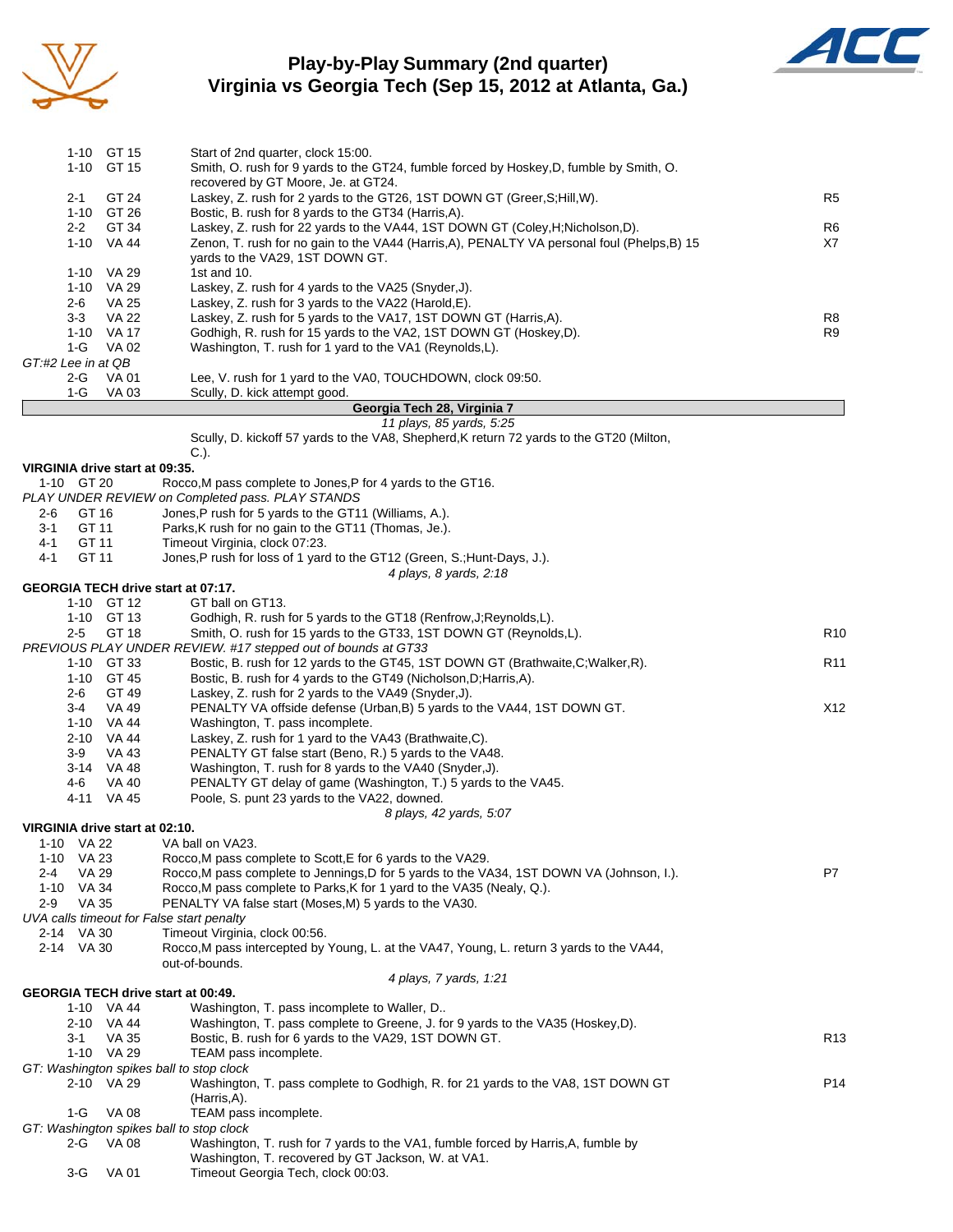

# **Play-by-Play Summary (2nd quarter) Virginia vs Georgia Tech (Sep 15, 2012 at Atlanta, Ga.)**



3-G VA 01 Washington, T. rush for 1 yard to the VA0, TOUCHDOWN, clock 00:00.

| Georgia Tech 35, Virginia 7                     |  |  |  |  |  |  |  |  |  |  |
|-------------------------------------------------|--|--|--|--|--|--|--|--|--|--|
|                                                 |  |  |  |  |  |  |  |  |  |  |
| 8 plays, 44 yards, 0:56                         |  |  |  |  |  |  |  |  |  |  |
| END OF 2nd QUARTER: Georgia Tech 35, Virginia 7 |  |  |  |  |  |  |  |  |  |  |
|                                                 |  |  |  |  |  |  |  |  |  |  |
|                                                 |  |  |  |  |  |  |  |  |  |  |
| <b>Penalties</b>                                |  |  |  |  |  |  |  |  |  |  |
| $3 - 25$                                        |  |  |  |  |  |  |  |  |  |  |
|                                                 |  |  |  |  |  |  |  |  |  |  |
| $2 - 10$                                        |  |  |  |  |  |  |  |  |  |  |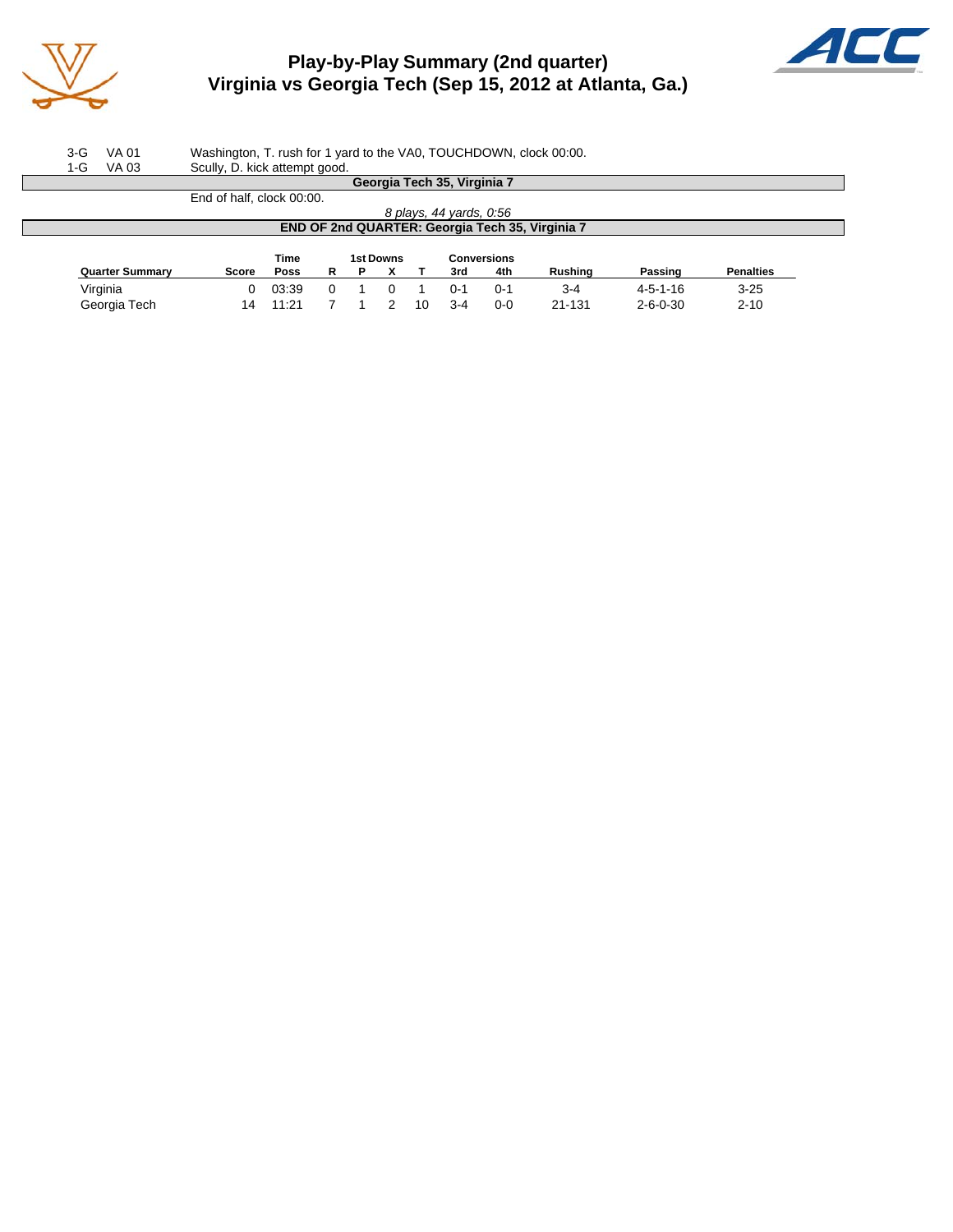

#### **Quickie Statistics (2nd quarter only) Virginia vs Georgia Tech (Sep 15, 2012 at Atlanta, Ga.)**



|                                   | <b>VA</b>   | GT          |
|-----------------------------------|-------------|-------------|
| Score                             | 0           | 14          |
| <b>FIRST DOWNS</b>                | 1           | 10          |
| <b>RUSHES-YARDS (NET)</b>         | $3 - 4$     | 21-131      |
| <b>PASSING YDS (NET)</b>          | 16          | 30          |
| Passes Att-Comp-Int               | $5 - 4 - 1$ | $6 - 2 - 0$ |
| <b>TOTAL OFFENSE PLAYS-YARDS</b>  | $8 - 20$    | 27-161      |
| Fumble Returns-Yards              | $0-0$       | $0-0$       |
| <b>Punt Returns-Yards</b>         | $0 - 0$     | $0-0$       |
| Kickoff Returns-Yards             | $1 - 72$    | $0 - 0$     |
| <b>Interception Returns-Yards</b> | $0 - 0$     | $1 - 3$     |
| Punts (Number-Avg)                | $0 - 0.0$   | $1 - 23.0$  |
| Fumbles-Lost                      | $0 - 0$     | $2 - 0$     |
| Penalties-Yards                   | $3 - 25$    | $2 - 10$    |
| <b>Possession Time</b>            | 03:39       | 11:21       |
| Third-Down Conversions            | 0 of 1      | 3 of 4      |
| <b>Fourth-Down Conversions</b>    | $0$ of 1    | $0$ of $0$  |

| Virginia                                                                                         |             |                     |               |              |                 |          |             | Georgia Tech                                                                 |                |               |              |                      |          |            |             |
|--------------------------------------------------------------------------------------------------|-------------|---------------------|---------------|--------------|-----------------|----------|-------------|------------------------------------------------------------------------------|----------------|---------------|--------------|----------------------|----------|------------|-------------|
| <b>Rushing</b>                                                                                   |             |                     | No. Gain Loss | Net          | TD              | Lg       | Avg         | <b>Rushing</b>                                                               |                | No. Gain Loss |              | Net                  | TD       | Lg         | Avg         |
| Perry Jones                                                                                      |             | $\overline{2}$      | 5             | 1            | 4<br>0          | 5        | 2.0         | Zach Laskey                                                                  | 7              | 39            | $\mathbf 0$  | 39                   | $\Omega$ | 22         | 5.6         |
| <b>Kevin Parks</b>                                                                               |             | 1                   | $\mathbf 0$   | 0            | 0<br>0          | 0        | 0.0         | <b>B.J. Bostic</b>                                                           | 4              | 30            | 0            | 30                   | 0        | 12         | 7.5         |
|                                                                                                  |             |                     |               |              |                 |          |             | Orwin Smith                                                                  | $\overline{2}$ | 24            | 0            | 24                   | 0        | 15         | 12.0        |
|                                                                                                  |             |                     |               |              |                 |          |             | Robert Godhigh                                                               | $\mathcal{P}$  | 20            | $\Omega$     | 20                   | 0        | 15         | 10.0        |
| <b>Passing</b>                                                                                   |             | $C-A-I$             |               | Yds          | TD              | Long     | <b>Sack</b> | <b>Passing</b>                                                               |                | $C-A-I$       | Yds          | TD                   | Long     |            | <b>Sack</b> |
| $4 - 5 - 1$<br>16<br>$\Omega$<br>Michael Rocco<br>6<br>0                                         |             | Tevin Washington    |               | $2 - 4 - 0$  | $\overline{30}$ | $\Omega$ |             | 21                                                                           | 0              |               |              |                      |          |            |             |
|                                                                                                  |             |                     |               |              |                 |          |             | TEAM                                                                         |                | $0 - 2 - 0$   |              | $\Omega$<br>$\Omega$ |          | 0          | $\mathbf 0$ |
| <b>Receiving</b>                                                                                 |             | No.                 | Yards         | TD           | Long            |          |             | Receiving                                                                    | No.            | Yards         |              | <b>TD</b>            | Long     |            |             |
| E.J. Scott                                                                                       |             | 1                   | 6             | 0            | 6               |          |             | Robert Godhigh                                                               |                |               | 21           | $\mathbf 0$          | 21       |            |             |
| Darius Jennings                                                                                  |             |                     | 5             | 0            | 5               |          |             | Jeff Greene                                                                  | 1              |               | 9            | $\Omega$             | 9        |            |             |
| Perry Jones                                                                                      |             | 1                   | 4             | 0            | 4               |          |             |                                                                              |                |               |              |                      |          |            |             |
| <b>Kevin Parks</b>                                                                               |             | 1                   | 1             | $\mathbf{0}$ | 1               |          |             |                                                                              |                |               |              |                      |          |            |             |
| <b>Punting</b>                                                                                   |             | No.                 | Yds           | Avq          | Long            | In20     | TВ          | <b>Punting</b>                                                               | No.            | Yds           | Avg          | Long                 |          | In20       | TВ          |
|                                                                                                  |             |                     |               |              |                 |          |             | Sean Poole                                                                   |                | 23            | 23.0         |                      | 23       | $\Omega$   | $\Omega$    |
| <b>Punt Returns</b>                                                                              |             | No.                 | Yards         | TD           | Long            |          |             | <b>Punt Returns</b>                                                          | No.            | Yards         |              | TD                   | Long     |            |             |
| <b>Kick Returns</b>                                                                              |             | No.                 | Yards         | TD           | Long            |          |             | <b>Kick Returns</b>                                                          | No.            | Yards         |              | TD                   | Long     |            |             |
| Khalek Shepherd                                                                                  |             | 1                   | 72            | $\Omega$     | 72              |          |             |                                                                              |                |               |              |                      |          |            |             |
| <b>Tackles</b>                                                                                   |             | UA-A                | <b>Total</b>  |              | <b>Sacks</b>    | TFL      |             | <b>Tackles</b>                                                               | UA-A           |               | <b>Total</b> | <b>Sacks</b>         |          | <b>TFL</b> |             |
| <b>Anthony Harris</b>                                                                            |             | $5 - 1$             | 6             |              | 0.0             | 0.0      |             | Jemea Thomas                                                                 | $1 - 0$        |               | 1            | 0.0                  |          | 0.0        |             |
| Jake Snyder                                                                                      |             | $3 - 0$             | 3             |              | 0.0             | 0.0      |             | Isaiah Johnson                                                               | $1 - 0$        |               | 1            | 0.0                  |          | 0.0        |             |
| Dreguan Hoskey                                                                                   |             | $3 - 0$             | 3             |              | 0.0             | 0.0      |             | Quayshawn Nealy                                                              | $1 - 0$        |               | 1            | 0.0                  |          | 0.0        |             |
| LaRoy Reynolds                                                                                   |             | $2 - 1$             | 3             |              | 0.0             | 0.0      |             | Chris Milton                                                                 | $1 - 0$        |               | 1            | 0.0                  |          | 0.0        |             |
| Qtr                                                                                              | <b>Time</b> | <b>Scoring Play</b> |               |              |                 |          |             |                                                                              |                |               |              |                      |          | V-H        |             |
| GT - Zach Laskey 70 yd pass from Tevin Washington (David Scully kick), 1-70 0:19<br>13:25<br>1st |             |                     |               |              |                 |          |             |                                                                              | $0 - 7$        |               |              |                      |          |            |             |
| 10:31<br>GT - Orwin Smith 77 yd run (David Scully kick), 2-80 0:45                               |             |                     |               |              |                 |          |             |                                                                              |                | $0 - 14$      |              |                      |          |            |             |
|                                                                                                  | 06:27       |                     |               |              |                 |          |             | VA - Jake McGee 19 yd pass from Michael Rocco (Drew Jarrett kick), 8-71 3:56 |                |               |              |                      |          | $7 - 14$   |             |
|                                                                                                  | 02:56       |                     |               |              |                 |          |             | GT - Tevin Washington 1 yd run (David Scully kick), 8-75 3:40                |                |               |              |                      |          | $7 - 21$   |             |
| 2nd                                                                                              | 09:50       |                     |               |              |                 |          |             | GT - Vad Lee 1 yd run (David Scully kick), 11-85 5:25                        |                |               |              |                      |          | $0 - 7$    |             |
| 00:00<br>GT - Tevin Washington 1 yd run (David Scully kick), 8-44 0:49                           |             |                     |               |              |                 |          |             |                                                                              |                |               | $0 - 14$     |                      |          |            |             |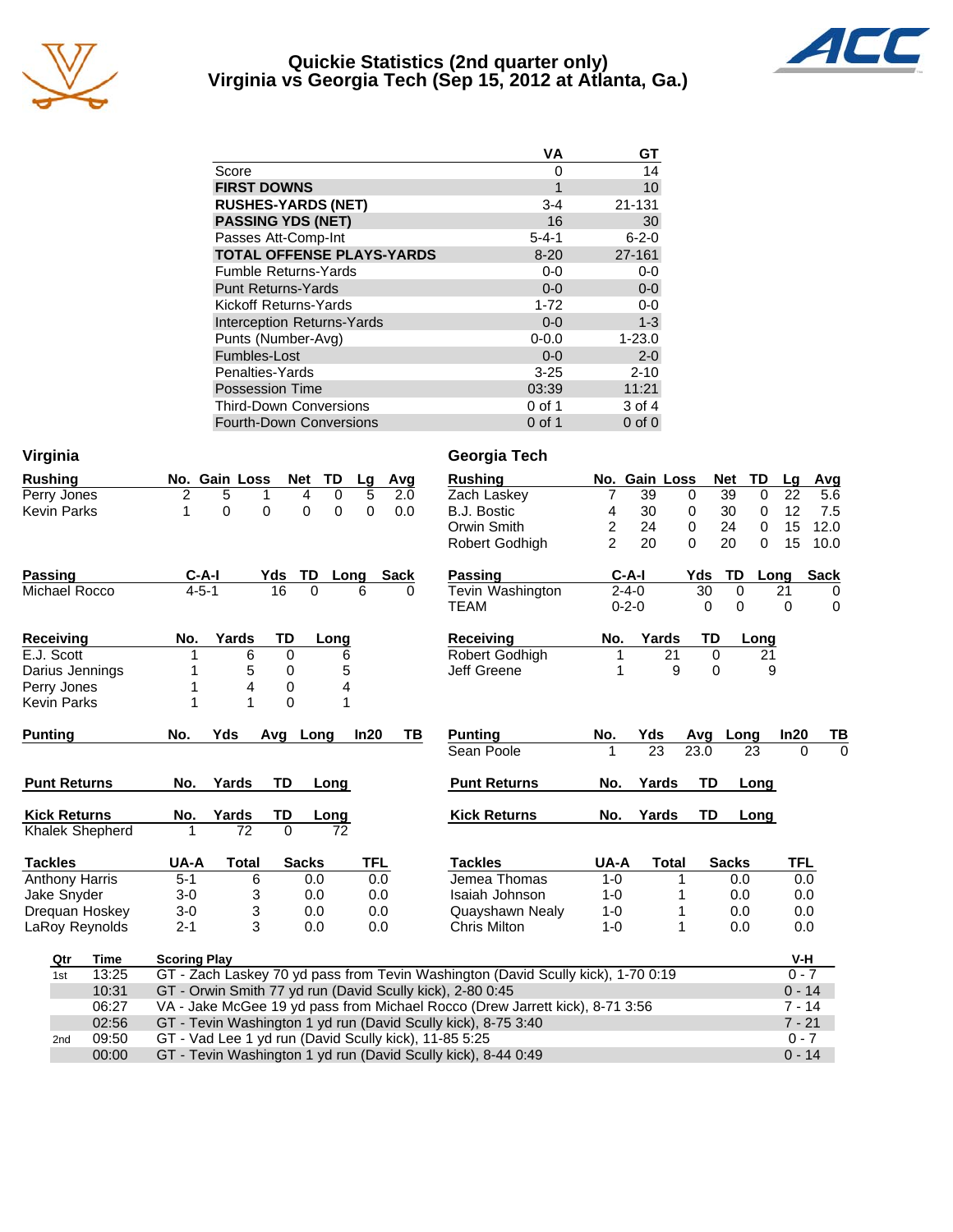

### **Play-by-Play Summary (3rd quarter) Virginia vs Georgia Tech (Sep 15, 2012 at Atlanta, Ga.)**



| Start of 3rd quarter, clock 15:00, VA ball on VA35.<br>Frye, I kickoff 65 yards to the GT0, Smith, O. return 26 yards to the GT26 (Lee, D; McGee, J).<br>GEORGIA TECH drive start at 14:53.<br>1-10 GT 26<br>Smith, O. rush for loss of 4 yards to the GT22 (Walker, R), PENALTY GT illegal block<br>(Godhigh, R.) 11 yards to the GT15, NO PLAY.<br>1-21 GT 15<br>Washington, T. rush for no gain to the GT15 (Coley, H; Walcott, A), PENALTY GT holding<br>(Jackson, W.) 6 yards to the GT9, NO PLAY.<br>Washington, T. pass complete to Snoddy, B. for 11 yards to the GT20 (Coley, H).<br>1-27<br>GT 09<br>2-16 GT 20<br>Smith, O. rush for 27 yards to the GT47, 1ST DOWN GT (Coley, H).<br>R <sub>15</sub><br>1-10 GT 47<br>Snoddy, B. rush for 1 yard to the GT48 (Hill, W).<br>$2-9$<br>GT 48<br>Washington, T. rush for no gain to the GT48 (Snyder, J).<br>GT 48<br>Washington, T. pass complete to Greene, J. for 4 yards to the VA48 (Nicholson, D).<br>3-9<br>Poole, S. punt 48 yards to the VA0, touchback.<br>4-5<br>VA 48<br>5 plays, 26 yards, 4:01<br>VIRGINIA drive start at 10:52.<br>1-10 VA 20<br>Rocco, M pass intercepted by Nealy, Q. at the VA24 (Dieke, E.), Nealy, Q. return 9 yards<br>to the VA15 (Jones, P).<br>1 play, 0 yards, 0:12<br><b>GEORGIA TECH drive start at 10:40.</b><br>1-10 VA 15<br>Smith, O. rush for 3 yards to the VA12 (Harris, A).<br>VA 12<br>Washington, T. rush for 12 yards to the VA0, 1ST DOWN GT, TOUCHDOWN, clock 09:54.<br>R <sub>16</sub><br>$2 - 7$<br>PREVIOUS PLAY UNDER REVIEW. Ruling on the field stands. Touchdown, GT<br>VA 03<br>Scully, D. kick attempt good.<br>1-G<br>Georgia Tech 42, Virginia 7<br>2 plays, 15 yards, 0:54<br>Scully, D. kickoff 62 yards to the VA3, Richardson, C return 13 yards to the VA16<br>(Harrell, A.).<br>VIRGINIA drive start at 09:46.<br>1-10 VA 16<br>Parks, K rush for 1 yard to the VA17 (Nealy, Q.; Barnes, T.).<br>$2-9$<br><b>VA 17</b><br>Rocco, M pass complete to Parks, K for 10 yards to the VA27, 1ST DOWN VA (Thomas,<br>P8<br>Je.; Nealy, Q.).<br>1-10 VA 27<br>Rocco, M pass incomplete.<br>2-10 VA 27<br>Rocco, M pass complete to Jennings, D for 5 yards to the VA32 (Hunt-Days, J.).<br>Rocco, M pass complete to Shepherd, K for 22 yards to the GT46, 1ST DOWN VA (Johnson, I.).<br>VA 32<br>P <sub>9</sub><br>$3-5$<br>1-10 GT 46<br>Rocco, M rush for 1 yard to the GT45 (Attaochu, J.).<br>GT 45<br>Parks, K rush for 1 yard to the GT44 (Nealy, Q.).<br>2-9<br>$3 - 8$<br>GT 44<br>Rocco, M pass complete to Rocco, M for 22 yards to the GT22, PENALTY VA holding (Moses, M)<br>10 yards to the VA46, NO PLAY.<br>3-18 VA 46<br>Rocco, M pass complete to Shepherd, K for 2 yards to the VA48 (Thomas, Je.).<br>Vozenilek, A punt 47 yards to the GT5, Golden, J. return 3 yards to the GT8<br>4-16 VA 48<br>(Walker, R; McGee, J).<br>8 plays, 32 yards, 5:03<br><b>GEORGIA TECH drive start at 04:43.</b><br>GT: #2 Lee in at QB<br>Lee, V. rush for 5 yards to the GT13 (Reynolds,L).<br>1-10 GT 08<br>GT 13<br>Lee, V. pass incomplete.<br>2-5<br>$3-5$<br>GT 13<br>Lee, V. sacked for loss of 8 yards to the GT5 (Snyder, J), PENALTY GT intentional<br>grounding (Lee, V.) 0 yards to the GT5.<br>GT 05<br>3-13<br>3rd and 13.<br>3-13 GT 05<br>Lee, V. rush for no gain to the GT5 (Reynolds, L).<br>4-13 GT 05<br>Poole, S. punt 35 yards to the GT40, downed.<br>4 plays, minus 3 yards, 1:35<br>VIRGINIA drive start at 03:08.<br>GT 40<br>Parks, K rush for 6 yards to the GT34 (Watts, B.).<br>1-10<br>GT 34<br>Rocco, M pass complete to Terrell, D for 20 yards to the GT14, out-of-bounds, PENALTY VA<br>2-4<br>holding (Davis, C) 10 yards to the GT44, NO PLAY.<br>GT 44<br>Rocco, M pass incomplete to Terrell, D (Golden, J.).<br>2-14<br>GT 44<br>Rocco, M pass complete to Jones, P for 12 yards to the GT32 (Nealy, Q.; Johnson, I.).<br>3-14<br>4-2<br>GT 32<br>Rocco, M pass incomplete to Terrell, D.<br>4 plays, 8 yards, 2:04<br>GEORGIA TECH drive start at 01:04.<br>1-10 GT 32<br>Smith, O. rush for 6 yards to the GT38 (Phelps, B).<br>GT 38<br>Connors, M. rush for 4 yards to the GT42, 1ST DOWN GT (Renfrow, J).<br>2-4<br>R17<br>GT 42<br>$1 - 10$<br>PENALTY GT false start (Beno, R.) 5 yards to the GT37.<br>END OF 3rd QUARTER: Georgia Tech 42, Virginia 7 |  |  |  |  |  |  |  |  |  |  |
|-----------------------------------------------------------------------------------------------------------------------------------------------------------------------------------------------------------------------------------------------------------------------------------------------------------------------------------------------------------------------------------------------------------------------------------------------------------------------------------------------------------------------------------------------------------------------------------------------------------------------------------------------------------------------------------------------------------------------------------------------------------------------------------------------------------------------------------------------------------------------------------------------------------------------------------------------------------------------------------------------------------------------------------------------------------------------------------------------------------------------------------------------------------------------------------------------------------------------------------------------------------------------------------------------------------------------------------------------------------------------------------------------------------------------------------------------------------------------------------------------------------------------------------------------------------------------------------------------------------------------------------------------------------------------------------------------------------------------------------------------------------------------------------------------------------------------------------------------------------------------------------------------------------------------------------------------------------------------------------------------------------------------------------------------------------------------------------------------------------------------------------------------------------------------------------------------------------------------------------------------------------------------------------------------------------------------------------------------------------------------------------------------------------------------------------------------------------------------------------------------------------------------------------------------------------------------------------------------------------------------------------------------------------------------------------------------------------------------------------------------------------------------------------------------------------------------------------------------------------------------------------------------------------------------------------------------------------------------------------------------------------------------------------------------------------------------------------------------------------------------------------------------------------------------------------------------------------------------------------------------------------------------------------------------------------------------------------------------------------------------------------------------------------------------------------------------------------------------------------------------------------------------------------------------------------------------------------------------------------------------------------------------------------------------------------------------------------------------------------------------------------------------------------------------------------------------------------------------------------------------------------------------------------------------------------------------------------------------------------------------------------------------------------------------------------------------------------------------------------------------------------------------------------------------------------------------------------------------------------------------------------------------------------------------------------------------------------------|--|--|--|--|--|--|--|--|--|--|
|                                                                                                                                                                                                                                                                                                                                                                                                                                                                                                                                                                                                                                                                                                                                                                                                                                                                                                                                                                                                                                                                                                                                                                                                                                                                                                                                                                                                                                                                                                                                                                                                                                                                                                                                                                                                                                                                                                                                                                                                                                                                                                                                                                                                                                                                                                                                                                                                                                                                                                                                                                                                                                                                                                                                                                                                                                                                                                                                                                                                                                                                                                                                                                                                                                                                                                                                                                                                                                                                                                                                                                                                                                                                                                                                                                                                                                                                                                                                                                                                                                                                                                                                                                                                                                                                                                                                         |  |  |  |  |  |  |  |  |  |  |
|                                                                                                                                                                                                                                                                                                                                                                                                                                                                                                                                                                                                                                                                                                                                                                                                                                                                                                                                                                                                                                                                                                                                                                                                                                                                                                                                                                                                                                                                                                                                                                                                                                                                                                                                                                                                                                                                                                                                                                                                                                                                                                                                                                                                                                                                                                                                                                                                                                                                                                                                                                                                                                                                                                                                                                                                                                                                                                                                                                                                                                                                                                                                                                                                                                                                                                                                                                                                                                                                                                                                                                                                                                                                                                                                                                                                                                                                                                                                                                                                                                                                                                                                                                                                                                                                                                                                         |  |  |  |  |  |  |  |  |  |  |
|                                                                                                                                                                                                                                                                                                                                                                                                                                                                                                                                                                                                                                                                                                                                                                                                                                                                                                                                                                                                                                                                                                                                                                                                                                                                                                                                                                                                                                                                                                                                                                                                                                                                                                                                                                                                                                                                                                                                                                                                                                                                                                                                                                                                                                                                                                                                                                                                                                                                                                                                                                                                                                                                                                                                                                                                                                                                                                                                                                                                                                                                                                                                                                                                                                                                                                                                                                                                                                                                                                                                                                                                                                                                                                                                                                                                                                                                                                                                                                                                                                                                                                                                                                                                                                                                                                                                         |  |  |  |  |  |  |  |  |  |  |
|                                                                                                                                                                                                                                                                                                                                                                                                                                                                                                                                                                                                                                                                                                                                                                                                                                                                                                                                                                                                                                                                                                                                                                                                                                                                                                                                                                                                                                                                                                                                                                                                                                                                                                                                                                                                                                                                                                                                                                                                                                                                                                                                                                                                                                                                                                                                                                                                                                                                                                                                                                                                                                                                                                                                                                                                                                                                                                                                                                                                                                                                                                                                                                                                                                                                                                                                                                                                                                                                                                                                                                                                                                                                                                                                                                                                                                                                                                                                                                                                                                                                                                                                                                                                                                                                                                                                         |  |  |  |  |  |  |  |  |  |  |
|                                                                                                                                                                                                                                                                                                                                                                                                                                                                                                                                                                                                                                                                                                                                                                                                                                                                                                                                                                                                                                                                                                                                                                                                                                                                                                                                                                                                                                                                                                                                                                                                                                                                                                                                                                                                                                                                                                                                                                                                                                                                                                                                                                                                                                                                                                                                                                                                                                                                                                                                                                                                                                                                                                                                                                                                                                                                                                                                                                                                                                                                                                                                                                                                                                                                                                                                                                                                                                                                                                                                                                                                                                                                                                                                                                                                                                                                                                                                                                                                                                                                                                                                                                                                                                                                                                                                         |  |  |  |  |  |  |  |  |  |  |
|                                                                                                                                                                                                                                                                                                                                                                                                                                                                                                                                                                                                                                                                                                                                                                                                                                                                                                                                                                                                                                                                                                                                                                                                                                                                                                                                                                                                                                                                                                                                                                                                                                                                                                                                                                                                                                                                                                                                                                                                                                                                                                                                                                                                                                                                                                                                                                                                                                                                                                                                                                                                                                                                                                                                                                                                                                                                                                                                                                                                                                                                                                                                                                                                                                                                                                                                                                                                                                                                                                                                                                                                                                                                                                                                                                                                                                                                                                                                                                                                                                                                                                                                                                                                                                                                                                                                         |  |  |  |  |  |  |  |  |  |  |
|                                                                                                                                                                                                                                                                                                                                                                                                                                                                                                                                                                                                                                                                                                                                                                                                                                                                                                                                                                                                                                                                                                                                                                                                                                                                                                                                                                                                                                                                                                                                                                                                                                                                                                                                                                                                                                                                                                                                                                                                                                                                                                                                                                                                                                                                                                                                                                                                                                                                                                                                                                                                                                                                                                                                                                                                                                                                                                                                                                                                                                                                                                                                                                                                                                                                                                                                                                                                                                                                                                                                                                                                                                                                                                                                                                                                                                                                                                                                                                                                                                                                                                                                                                                                                                                                                                                                         |  |  |  |  |  |  |  |  |  |  |
|                                                                                                                                                                                                                                                                                                                                                                                                                                                                                                                                                                                                                                                                                                                                                                                                                                                                                                                                                                                                                                                                                                                                                                                                                                                                                                                                                                                                                                                                                                                                                                                                                                                                                                                                                                                                                                                                                                                                                                                                                                                                                                                                                                                                                                                                                                                                                                                                                                                                                                                                                                                                                                                                                                                                                                                                                                                                                                                                                                                                                                                                                                                                                                                                                                                                                                                                                                                                                                                                                                                                                                                                                                                                                                                                                                                                                                                                                                                                                                                                                                                                                                                                                                                                                                                                                                                                         |  |  |  |  |  |  |  |  |  |  |
|                                                                                                                                                                                                                                                                                                                                                                                                                                                                                                                                                                                                                                                                                                                                                                                                                                                                                                                                                                                                                                                                                                                                                                                                                                                                                                                                                                                                                                                                                                                                                                                                                                                                                                                                                                                                                                                                                                                                                                                                                                                                                                                                                                                                                                                                                                                                                                                                                                                                                                                                                                                                                                                                                                                                                                                                                                                                                                                                                                                                                                                                                                                                                                                                                                                                                                                                                                                                                                                                                                                                                                                                                                                                                                                                                                                                                                                                                                                                                                                                                                                                                                                                                                                                                                                                                                                                         |  |  |  |  |  |  |  |  |  |  |
|                                                                                                                                                                                                                                                                                                                                                                                                                                                                                                                                                                                                                                                                                                                                                                                                                                                                                                                                                                                                                                                                                                                                                                                                                                                                                                                                                                                                                                                                                                                                                                                                                                                                                                                                                                                                                                                                                                                                                                                                                                                                                                                                                                                                                                                                                                                                                                                                                                                                                                                                                                                                                                                                                                                                                                                                                                                                                                                                                                                                                                                                                                                                                                                                                                                                                                                                                                                                                                                                                                                                                                                                                                                                                                                                                                                                                                                                                                                                                                                                                                                                                                                                                                                                                                                                                                                                         |  |  |  |  |  |  |  |  |  |  |
|                                                                                                                                                                                                                                                                                                                                                                                                                                                                                                                                                                                                                                                                                                                                                                                                                                                                                                                                                                                                                                                                                                                                                                                                                                                                                                                                                                                                                                                                                                                                                                                                                                                                                                                                                                                                                                                                                                                                                                                                                                                                                                                                                                                                                                                                                                                                                                                                                                                                                                                                                                                                                                                                                                                                                                                                                                                                                                                                                                                                                                                                                                                                                                                                                                                                                                                                                                                                                                                                                                                                                                                                                                                                                                                                                                                                                                                                                                                                                                                                                                                                                                                                                                                                                                                                                                                                         |  |  |  |  |  |  |  |  |  |  |
|                                                                                                                                                                                                                                                                                                                                                                                                                                                                                                                                                                                                                                                                                                                                                                                                                                                                                                                                                                                                                                                                                                                                                                                                                                                                                                                                                                                                                                                                                                                                                                                                                                                                                                                                                                                                                                                                                                                                                                                                                                                                                                                                                                                                                                                                                                                                                                                                                                                                                                                                                                                                                                                                                                                                                                                                                                                                                                                                                                                                                                                                                                                                                                                                                                                                                                                                                                                                                                                                                                                                                                                                                                                                                                                                                                                                                                                                                                                                                                                                                                                                                                                                                                                                                                                                                                                                         |  |  |  |  |  |  |  |  |  |  |
|                                                                                                                                                                                                                                                                                                                                                                                                                                                                                                                                                                                                                                                                                                                                                                                                                                                                                                                                                                                                                                                                                                                                                                                                                                                                                                                                                                                                                                                                                                                                                                                                                                                                                                                                                                                                                                                                                                                                                                                                                                                                                                                                                                                                                                                                                                                                                                                                                                                                                                                                                                                                                                                                                                                                                                                                                                                                                                                                                                                                                                                                                                                                                                                                                                                                                                                                                                                                                                                                                                                                                                                                                                                                                                                                                                                                                                                                                                                                                                                                                                                                                                                                                                                                                                                                                                                                         |  |  |  |  |  |  |  |  |  |  |
|                                                                                                                                                                                                                                                                                                                                                                                                                                                                                                                                                                                                                                                                                                                                                                                                                                                                                                                                                                                                                                                                                                                                                                                                                                                                                                                                                                                                                                                                                                                                                                                                                                                                                                                                                                                                                                                                                                                                                                                                                                                                                                                                                                                                                                                                                                                                                                                                                                                                                                                                                                                                                                                                                                                                                                                                                                                                                                                                                                                                                                                                                                                                                                                                                                                                                                                                                                                                                                                                                                                                                                                                                                                                                                                                                                                                                                                                                                                                                                                                                                                                                                                                                                                                                                                                                                                                         |  |  |  |  |  |  |  |  |  |  |
|                                                                                                                                                                                                                                                                                                                                                                                                                                                                                                                                                                                                                                                                                                                                                                                                                                                                                                                                                                                                                                                                                                                                                                                                                                                                                                                                                                                                                                                                                                                                                                                                                                                                                                                                                                                                                                                                                                                                                                                                                                                                                                                                                                                                                                                                                                                                                                                                                                                                                                                                                                                                                                                                                                                                                                                                                                                                                                                                                                                                                                                                                                                                                                                                                                                                                                                                                                                                                                                                                                                                                                                                                                                                                                                                                                                                                                                                                                                                                                                                                                                                                                                                                                                                                                                                                                                                         |  |  |  |  |  |  |  |  |  |  |
|                                                                                                                                                                                                                                                                                                                                                                                                                                                                                                                                                                                                                                                                                                                                                                                                                                                                                                                                                                                                                                                                                                                                                                                                                                                                                                                                                                                                                                                                                                                                                                                                                                                                                                                                                                                                                                                                                                                                                                                                                                                                                                                                                                                                                                                                                                                                                                                                                                                                                                                                                                                                                                                                                                                                                                                                                                                                                                                                                                                                                                                                                                                                                                                                                                                                                                                                                                                                                                                                                                                                                                                                                                                                                                                                                                                                                                                                                                                                                                                                                                                                                                                                                                                                                                                                                                                                         |  |  |  |  |  |  |  |  |  |  |
|                                                                                                                                                                                                                                                                                                                                                                                                                                                                                                                                                                                                                                                                                                                                                                                                                                                                                                                                                                                                                                                                                                                                                                                                                                                                                                                                                                                                                                                                                                                                                                                                                                                                                                                                                                                                                                                                                                                                                                                                                                                                                                                                                                                                                                                                                                                                                                                                                                                                                                                                                                                                                                                                                                                                                                                                                                                                                                                                                                                                                                                                                                                                                                                                                                                                                                                                                                                                                                                                                                                                                                                                                                                                                                                                                                                                                                                                                                                                                                                                                                                                                                                                                                                                                                                                                                                                         |  |  |  |  |  |  |  |  |  |  |
|                                                                                                                                                                                                                                                                                                                                                                                                                                                                                                                                                                                                                                                                                                                                                                                                                                                                                                                                                                                                                                                                                                                                                                                                                                                                                                                                                                                                                                                                                                                                                                                                                                                                                                                                                                                                                                                                                                                                                                                                                                                                                                                                                                                                                                                                                                                                                                                                                                                                                                                                                                                                                                                                                                                                                                                                                                                                                                                                                                                                                                                                                                                                                                                                                                                                                                                                                                                                                                                                                                                                                                                                                                                                                                                                                                                                                                                                                                                                                                                                                                                                                                                                                                                                                                                                                                                                         |  |  |  |  |  |  |  |  |  |  |
|                                                                                                                                                                                                                                                                                                                                                                                                                                                                                                                                                                                                                                                                                                                                                                                                                                                                                                                                                                                                                                                                                                                                                                                                                                                                                                                                                                                                                                                                                                                                                                                                                                                                                                                                                                                                                                                                                                                                                                                                                                                                                                                                                                                                                                                                                                                                                                                                                                                                                                                                                                                                                                                                                                                                                                                                                                                                                                                                                                                                                                                                                                                                                                                                                                                                                                                                                                                                                                                                                                                                                                                                                                                                                                                                                                                                                                                                                                                                                                                                                                                                                                                                                                                                                                                                                                                                         |  |  |  |  |  |  |  |  |  |  |
|                                                                                                                                                                                                                                                                                                                                                                                                                                                                                                                                                                                                                                                                                                                                                                                                                                                                                                                                                                                                                                                                                                                                                                                                                                                                                                                                                                                                                                                                                                                                                                                                                                                                                                                                                                                                                                                                                                                                                                                                                                                                                                                                                                                                                                                                                                                                                                                                                                                                                                                                                                                                                                                                                                                                                                                                                                                                                                                                                                                                                                                                                                                                                                                                                                                                                                                                                                                                                                                                                                                                                                                                                                                                                                                                                                                                                                                                                                                                                                                                                                                                                                                                                                                                                                                                                                                                         |  |  |  |  |  |  |  |  |  |  |
|                                                                                                                                                                                                                                                                                                                                                                                                                                                                                                                                                                                                                                                                                                                                                                                                                                                                                                                                                                                                                                                                                                                                                                                                                                                                                                                                                                                                                                                                                                                                                                                                                                                                                                                                                                                                                                                                                                                                                                                                                                                                                                                                                                                                                                                                                                                                                                                                                                                                                                                                                                                                                                                                                                                                                                                                                                                                                                                                                                                                                                                                                                                                                                                                                                                                                                                                                                                                                                                                                                                                                                                                                                                                                                                                                                                                                                                                                                                                                                                                                                                                                                                                                                                                                                                                                                                                         |  |  |  |  |  |  |  |  |  |  |
|                                                                                                                                                                                                                                                                                                                                                                                                                                                                                                                                                                                                                                                                                                                                                                                                                                                                                                                                                                                                                                                                                                                                                                                                                                                                                                                                                                                                                                                                                                                                                                                                                                                                                                                                                                                                                                                                                                                                                                                                                                                                                                                                                                                                                                                                                                                                                                                                                                                                                                                                                                                                                                                                                                                                                                                                                                                                                                                                                                                                                                                                                                                                                                                                                                                                                                                                                                                                                                                                                                                                                                                                                                                                                                                                                                                                                                                                                                                                                                                                                                                                                                                                                                                                                                                                                                                                         |  |  |  |  |  |  |  |  |  |  |
|                                                                                                                                                                                                                                                                                                                                                                                                                                                                                                                                                                                                                                                                                                                                                                                                                                                                                                                                                                                                                                                                                                                                                                                                                                                                                                                                                                                                                                                                                                                                                                                                                                                                                                                                                                                                                                                                                                                                                                                                                                                                                                                                                                                                                                                                                                                                                                                                                                                                                                                                                                                                                                                                                                                                                                                                                                                                                                                                                                                                                                                                                                                                                                                                                                                                                                                                                                                                                                                                                                                                                                                                                                                                                                                                                                                                                                                                                                                                                                                                                                                                                                                                                                                                                                                                                                                                         |  |  |  |  |  |  |  |  |  |  |
|                                                                                                                                                                                                                                                                                                                                                                                                                                                                                                                                                                                                                                                                                                                                                                                                                                                                                                                                                                                                                                                                                                                                                                                                                                                                                                                                                                                                                                                                                                                                                                                                                                                                                                                                                                                                                                                                                                                                                                                                                                                                                                                                                                                                                                                                                                                                                                                                                                                                                                                                                                                                                                                                                                                                                                                                                                                                                                                                                                                                                                                                                                                                                                                                                                                                                                                                                                                                                                                                                                                                                                                                                                                                                                                                                                                                                                                                                                                                                                                                                                                                                                                                                                                                                                                                                                                                         |  |  |  |  |  |  |  |  |  |  |
|                                                                                                                                                                                                                                                                                                                                                                                                                                                                                                                                                                                                                                                                                                                                                                                                                                                                                                                                                                                                                                                                                                                                                                                                                                                                                                                                                                                                                                                                                                                                                                                                                                                                                                                                                                                                                                                                                                                                                                                                                                                                                                                                                                                                                                                                                                                                                                                                                                                                                                                                                                                                                                                                                                                                                                                                                                                                                                                                                                                                                                                                                                                                                                                                                                                                                                                                                                                                                                                                                                                                                                                                                                                                                                                                                                                                                                                                                                                                                                                                                                                                                                                                                                                                                                                                                                                                         |  |  |  |  |  |  |  |  |  |  |
|                                                                                                                                                                                                                                                                                                                                                                                                                                                                                                                                                                                                                                                                                                                                                                                                                                                                                                                                                                                                                                                                                                                                                                                                                                                                                                                                                                                                                                                                                                                                                                                                                                                                                                                                                                                                                                                                                                                                                                                                                                                                                                                                                                                                                                                                                                                                                                                                                                                                                                                                                                                                                                                                                                                                                                                                                                                                                                                                                                                                                                                                                                                                                                                                                                                                                                                                                                                                                                                                                                                                                                                                                                                                                                                                                                                                                                                                                                                                                                                                                                                                                                                                                                                                                                                                                                                                         |  |  |  |  |  |  |  |  |  |  |
|                                                                                                                                                                                                                                                                                                                                                                                                                                                                                                                                                                                                                                                                                                                                                                                                                                                                                                                                                                                                                                                                                                                                                                                                                                                                                                                                                                                                                                                                                                                                                                                                                                                                                                                                                                                                                                                                                                                                                                                                                                                                                                                                                                                                                                                                                                                                                                                                                                                                                                                                                                                                                                                                                                                                                                                                                                                                                                                                                                                                                                                                                                                                                                                                                                                                                                                                                                                                                                                                                                                                                                                                                                                                                                                                                                                                                                                                                                                                                                                                                                                                                                                                                                                                                                                                                                                                         |  |  |  |  |  |  |  |  |  |  |
|                                                                                                                                                                                                                                                                                                                                                                                                                                                                                                                                                                                                                                                                                                                                                                                                                                                                                                                                                                                                                                                                                                                                                                                                                                                                                                                                                                                                                                                                                                                                                                                                                                                                                                                                                                                                                                                                                                                                                                                                                                                                                                                                                                                                                                                                                                                                                                                                                                                                                                                                                                                                                                                                                                                                                                                                                                                                                                                                                                                                                                                                                                                                                                                                                                                                                                                                                                                                                                                                                                                                                                                                                                                                                                                                                                                                                                                                                                                                                                                                                                                                                                                                                                                                                                                                                                                                         |  |  |  |  |  |  |  |  |  |  |
|                                                                                                                                                                                                                                                                                                                                                                                                                                                                                                                                                                                                                                                                                                                                                                                                                                                                                                                                                                                                                                                                                                                                                                                                                                                                                                                                                                                                                                                                                                                                                                                                                                                                                                                                                                                                                                                                                                                                                                                                                                                                                                                                                                                                                                                                                                                                                                                                                                                                                                                                                                                                                                                                                                                                                                                                                                                                                                                                                                                                                                                                                                                                                                                                                                                                                                                                                                                                                                                                                                                                                                                                                                                                                                                                                                                                                                                                                                                                                                                                                                                                                                                                                                                                                                                                                                                                         |  |  |  |  |  |  |  |  |  |  |
|                                                                                                                                                                                                                                                                                                                                                                                                                                                                                                                                                                                                                                                                                                                                                                                                                                                                                                                                                                                                                                                                                                                                                                                                                                                                                                                                                                                                                                                                                                                                                                                                                                                                                                                                                                                                                                                                                                                                                                                                                                                                                                                                                                                                                                                                                                                                                                                                                                                                                                                                                                                                                                                                                                                                                                                                                                                                                                                                                                                                                                                                                                                                                                                                                                                                                                                                                                                                                                                                                                                                                                                                                                                                                                                                                                                                                                                                                                                                                                                                                                                                                                                                                                                                                                                                                                                                         |  |  |  |  |  |  |  |  |  |  |
|                                                                                                                                                                                                                                                                                                                                                                                                                                                                                                                                                                                                                                                                                                                                                                                                                                                                                                                                                                                                                                                                                                                                                                                                                                                                                                                                                                                                                                                                                                                                                                                                                                                                                                                                                                                                                                                                                                                                                                                                                                                                                                                                                                                                                                                                                                                                                                                                                                                                                                                                                                                                                                                                                                                                                                                                                                                                                                                                                                                                                                                                                                                                                                                                                                                                                                                                                                                                                                                                                                                                                                                                                                                                                                                                                                                                                                                                                                                                                                                                                                                                                                                                                                                                                                                                                                                                         |  |  |  |  |  |  |  |  |  |  |
|                                                                                                                                                                                                                                                                                                                                                                                                                                                                                                                                                                                                                                                                                                                                                                                                                                                                                                                                                                                                                                                                                                                                                                                                                                                                                                                                                                                                                                                                                                                                                                                                                                                                                                                                                                                                                                                                                                                                                                                                                                                                                                                                                                                                                                                                                                                                                                                                                                                                                                                                                                                                                                                                                                                                                                                                                                                                                                                                                                                                                                                                                                                                                                                                                                                                                                                                                                                                                                                                                                                                                                                                                                                                                                                                                                                                                                                                                                                                                                                                                                                                                                                                                                                                                                                                                                                                         |  |  |  |  |  |  |  |  |  |  |
|                                                                                                                                                                                                                                                                                                                                                                                                                                                                                                                                                                                                                                                                                                                                                                                                                                                                                                                                                                                                                                                                                                                                                                                                                                                                                                                                                                                                                                                                                                                                                                                                                                                                                                                                                                                                                                                                                                                                                                                                                                                                                                                                                                                                                                                                                                                                                                                                                                                                                                                                                                                                                                                                                                                                                                                                                                                                                                                                                                                                                                                                                                                                                                                                                                                                                                                                                                                                                                                                                                                                                                                                                                                                                                                                                                                                                                                                                                                                                                                                                                                                                                                                                                                                                                                                                                                                         |  |  |  |  |  |  |  |  |  |  |
|                                                                                                                                                                                                                                                                                                                                                                                                                                                                                                                                                                                                                                                                                                                                                                                                                                                                                                                                                                                                                                                                                                                                                                                                                                                                                                                                                                                                                                                                                                                                                                                                                                                                                                                                                                                                                                                                                                                                                                                                                                                                                                                                                                                                                                                                                                                                                                                                                                                                                                                                                                                                                                                                                                                                                                                                                                                                                                                                                                                                                                                                                                                                                                                                                                                                                                                                                                                                                                                                                                                                                                                                                                                                                                                                                                                                                                                                                                                                                                                                                                                                                                                                                                                                                                                                                                                                         |  |  |  |  |  |  |  |  |  |  |
|                                                                                                                                                                                                                                                                                                                                                                                                                                                                                                                                                                                                                                                                                                                                                                                                                                                                                                                                                                                                                                                                                                                                                                                                                                                                                                                                                                                                                                                                                                                                                                                                                                                                                                                                                                                                                                                                                                                                                                                                                                                                                                                                                                                                                                                                                                                                                                                                                                                                                                                                                                                                                                                                                                                                                                                                                                                                                                                                                                                                                                                                                                                                                                                                                                                                                                                                                                                                                                                                                                                                                                                                                                                                                                                                                                                                                                                                                                                                                                                                                                                                                                                                                                                                                                                                                                                                         |  |  |  |  |  |  |  |  |  |  |
|                                                                                                                                                                                                                                                                                                                                                                                                                                                                                                                                                                                                                                                                                                                                                                                                                                                                                                                                                                                                                                                                                                                                                                                                                                                                                                                                                                                                                                                                                                                                                                                                                                                                                                                                                                                                                                                                                                                                                                                                                                                                                                                                                                                                                                                                                                                                                                                                                                                                                                                                                                                                                                                                                                                                                                                                                                                                                                                                                                                                                                                                                                                                                                                                                                                                                                                                                                                                                                                                                                                                                                                                                                                                                                                                                                                                                                                                                                                                                                                                                                                                                                                                                                                                                                                                                                                                         |  |  |  |  |  |  |  |  |  |  |
|                                                                                                                                                                                                                                                                                                                                                                                                                                                                                                                                                                                                                                                                                                                                                                                                                                                                                                                                                                                                                                                                                                                                                                                                                                                                                                                                                                                                                                                                                                                                                                                                                                                                                                                                                                                                                                                                                                                                                                                                                                                                                                                                                                                                                                                                                                                                                                                                                                                                                                                                                                                                                                                                                                                                                                                                                                                                                                                                                                                                                                                                                                                                                                                                                                                                                                                                                                                                                                                                                                                                                                                                                                                                                                                                                                                                                                                                                                                                                                                                                                                                                                                                                                                                                                                                                                                                         |  |  |  |  |  |  |  |  |  |  |
|                                                                                                                                                                                                                                                                                                                                                                                                                                                                                                                                                                                                                                                                                                                                                                                                                                                                                                                                                                                                                                                                                                                                                                                                                                                                                                                                                                                                                                                                                                                                                                                                                                                                                                                                                                                                                                                                                                                                                                                                                                                                                                                                                                                                                                                                                                                                                                                                                                                                                                                                                                                                                                                                                                                                                                                                                                                                                                                                                                                                                                                                                                                                                                                                                                                                                                                                                                                                                                                                                                                                                                                                                                                                                                                                                                                                                                                                                                                                                                                                                                                                                                                                                                                                                                                                                                                                         |  |  |  |  |  |  |  |  |  |  |
|                                                                                                                                                                                                                                                                                                                                                                                                                                                                                                                                                                                                                                                                                                                                                                                                                                                                                                                                                                                                                                                                                                                                                                                                                                                                                                                                                                                                                                                                                                                                                                                                                                                                                                                                                                                                                                                                                                                                                                                                                                                                                                                                                                                                                                                                                                                                                                                                                                                                                                                                                                                                                                                                                                                                                                                                                                                                                                                                                                                                                                                                                                                                                                                                                                                                                                                                                                                                                                                                                                                                                                                                                                                                                                                                                                                                                                                                                                                                                                                                                                                                                                                                                                                                                                                                                                                                         |  |  |  |  |  |  |  |  |  |  |
|                                                                                                                                                                                                                                                                                                                                                                                                                                                                                                                                                                                                                                                                                                                                                                                                                                                                                                                                                                                                                                                                                                                                                                                                                                                                                                                                                                                                                                                                                                                                                                                                                                                                                                                                                                                                                                                                                                                                                                                                                                                                                                                                                                                                                                                                                                                                                                                                                                                                                                                                                                                                                                                                                                                                                                                                                                                                                                                                                                                                                                                                                                                                                                                                                                                                                                                                                                                                                                                                                                                                                                                                                                                                                                                                                                                                                                                                                                                                                                                                                                                                                                                                                                                                                                                                                                                                         |  |  |  |  |  |  |  |  |  |  |
|                                                                                                                                                                                                                                                                                                                                                                                                                                                                                                                                                                                                                                                                                                                                                                                                                                                                                                                                                                                                                                                                                                                                                                                                                                                                                                                                                                                                                                                                                                                                                                                                                                                                                                                                                                                                                                                                                                                                                                                                                                                                                                                                                                                                                                                                                                                                                                                                                                                                                                                                                                                                                                                                                                                                                                                                                                                                                                                                                                                                                                                                                                                                                                                                                                                                                                                                                                                                                                                                                                                                                                                                                                                                                                                                                                                                                                                                                                                                                                                                                                                                                                                                                                                                                                                                                                                                         |  |  |  |  |  |  |  |  |  |  |
|                                                                                                                                                                                                                                                                                                                                                                                                                                                                                                                                                                                                                                                                                                                                                                                                                                                                                                                                                                                                                                                                                                                                                                                                                                                                                                                                                                                                                                                                                                                                                                                                                                                                                                                                                                                                                                                                                                                                                                                                                                                                                                                                                                                                                                                                                                                                                                                                                                                                                                                                                                                                                                                                                                                                                                                                                                                                                                                                                                                                                                                                                                                                                                                                                                                                                                                                                                                                                                                                                                                                                                                                                                                                                                                                                                                                                                                                                                                                                                                                                                                                                                                                                                                                                                                                                                                                         |  |  |  |  |  |  |  |  |  |  |
|                                                                                                                                                                                                                                                                                                                                                                                                                                                                                                                                                                                                                                                                                                                                                                                                                                                                                                                                                                                                                                                                                                                                                                                                                                                                                                                                                                                                                                                                                                                                                                                                                                                                                                                                                                                                                                                                                                                                                                                                                                                                                                                                                                                                                                                                                                                                                                                                                                                                                                                                                                                                                                                                                                                                                                                                                                                                                                                                                                                                                                                                                                                                                                                                                                                                                                                                                                                                                                                                                                                                                                                                                                                                                                                                                                                                                                                                                                                                                                                                                                                                                                                                                                                                                                                                                                                                         |  |  |  |  |  |  |  |  |  |  |
|                                                                                                                                                                                                                                                                                                                                                                                                                                                                                                                                                                                                                                                                                                                                                                                                                                                                                                                                                                                                                                                                                                                                                                                                                                                                                                                                                                                                                                                                                                                                                                                                                                                                                                                                                                                                                                                                                                                                                                                                                                                                                                                                                                                                                                                                                                                                                                                                                                                                                                                                                                                                                                                                                                                                                                                                                                                                                                                                                                                                                                                                                                                                                                                                                                                                                                                                                                                                                                                                                                                                                                                                                                                                                                                                                                                                                                                                                                                                                                                                                                                                                                                                                                                                                                                                                                                                         |  |  |  |  |  |  |  |  |  |  |
|                                                                                                                                                                                                                                                                                                                                                                                                                                                                                                                                                                                                                                                                                                                                                                                                                                                                                                                                                                                                                                                                                                                                                                                                                                                                                                                                                                                                                                                                                                                                                                                                                                                                                                                                                                                                                                                                                                                                                                                                                                                                                                                                                                                                                                                                                                                                                                                                                                                                                                                                                                                                                                                                                                                                                                                                                                                                                                                                                                                                                                                                                                                                                                                                                                                                                                                                                                                                                                                                                                                                                                                                                                                                                                                                                                                                                                                                                                                                                                                                                                                                                                                                                                                                                                                                                                                                         |  |  |  |  |  |  |  |  |  |  |
|                                                                                                                                                                                                                                                                                                                                                                                                                                                                                                                                                                                                                                                                                                                                                                                                                                                                                                                                                                                                                                                                                                                                                                                                                                                                                                                                                                                                                                                                                                                                                                                                                                                                                                                                                                                                                                                                                                                                                                                                                                                                                                                                                                                                                                                                                                                                                                                                                                                                                                                                                                                                                                                                                                                                                                                                                                                                                                                                                                                                                                                                                                                                                                                                                                                                                                                                                                                                                                                                                                                                                                                                                                                                                                                                                                                                                                                                                                                                                                                                                                                                                                                                                                                                                                                                                                                                         |  |  |  |  |  |  |  |  |  |  |
|                                                                                                                                                                                                                                                                                                                                                                                                                                                                                                                                                                                                                                                                                                                                                                                                                                                                                                                                                                                                                                                                                                                                                                                                                                                                                                                                                                                                                                                                                                                                                                                                                                                                                                                                                                                                                                                                                                                                                                                                                                                                                                                                                                                                                                                                                                                                                                                                                                                                                                                                                                                                                                                                                                                                                                                                                                                                                                                                                                                                                                                                                                                                                                                                                                                                                                                                                                                                                                                                                                                                                                                                                                                                                                                                                                                                                                                                                                                                                                                                                                                                                                                                                                                                                                                                                                                                         |  |  |  |  |  |  |  |  |  |  |
|                                                                                                                                                                                                                                                                                                                                                                                                                                                                                                                                                                                                                                                                                                                                                                                                                                                                                                                                                                                                                                                                                                                                                                                                                                                                                                                                                                                                                                                                                                                                                                                                                                                                                                                                                                                                                                                                                                                                                                                                                                                                                                                                                                                                                                                                                                                                                                                                                                                                                                                                                                                                                                                                                                                                                                                                                                                                                                                                                                                                                                                                                                                                                                                                                                                                                                                                                                                                                                                                                                                                                                                                                                                                                                                                                                                                                                                                                                                                                                                                                                                                                                                                                                                                                                                                                                                                         |  |  |  |  |  |  |  |  |  |  |
|                                                                                                                                                                                                                                                                                                                                                                                                                                                                                                                                                                                                                                                                                                                                                                                                                                                                                                                                                                                                                                                                                                                                                                                                                                                                                                                                                                                                                                                                                                                                                                                                                                                                                                                                                                                                                                                                                                                                                                                                                                                                                                                                                                                                                                                                                                                                                                                                                                                                                                                                                                                                                                                                                                                                                                                                                                                                                                                                                                                                                                                                                                                                                                                                                                                                                                                                                                                                                                                                                                                                                                                                                                                                                                                                                                                                                                                                                                                                                                                                                                                                                                                                                                                                                                                                                                                                         |  |  |  |  |  |  |  |  |  |  |
|                                                                                                                                                                                                                                                                                                                                                                                                                                                                                                                                                                                                                                                                                                                                                                                                                                                                                                                                                                                                                                                                                                                                                                                                                                                                                                                                                                                                                                                                                                                                                                                                                                                                                                                                                                                                                                                                                                                                                                                                                                                                                                                                                                                                                                                                                                                                                                                                                                                                                                                                                                                                                                                                                                                                                                                                                                                                                                                                                                                                                                                                                                                                                                                                                                                                                                                                                                                                                                                                                                                                                                                                                                                                                                                                                                                                                                                                                                                                                                                                                                                                                                                                                                                                                                                                                                                                         |  |  |  |  |  |  |  |  |  |  |
|                                                                                                                                                                                                                                                                                                                                                                                                                                                                                                                                                                                                                                                                                                                                                                                                                                                                                                                                                                                                                                                                                                                                                                                                                                                                                                                                                                                                                                                                                                                                                                                                                                                                                                                                                                                                                                                                                                                                                                                                                                                                                                                                                                                                                                                                                                                                                                                                                                                                                                                                                                                                                                                                                                                                                                                                                                                                                                                                                                                                                                                                                                                                                                                                                                                                                                                                                                                                                                                                                                                                                                                                                                                                                                                                                                                                                                                                                                                                                                                                                                                                                                                                                                                                                                                                                                                                         |  |  |  |  |  |  |  |  |  |  |
|                                                                                                                                                                                                                                                                                                                                                                                                                                                                                                                                                                                                                                                                                                                                                                                                                                                                                                                                                                                                                                                                                                                                                                                                                                                                                                                                                                                                                                                                                                                                                                                                                                                                                                                                                                                                                                                                                                                                                                                                                                                                                                                                                                                                                                                                                                                                                                                                                                                                                                                                                                                                                                                                                                                                                                                                                                                                                                                                                                                                                                                                                                                                                                                                                                                                                                                                                                                                                                                                                                                                                                                                                                                                                                                                                                                                                                                                                                                                                                                                                                                                                                                                                                                                                                                                                                                                         |  |  |  |  |  |  |  |  |  |  |
|                                                                                                                                                                                                                                                                                                                                                                                                                                                                                                                                                                                                                                                                                                                                                                                                                                                                                                                                                                                                                                                                                                                                                                                                                                                                                                                                                                                                                                                                                                                                                                                                                                                                                                                                                                                                                                                                                                                                                                                                                                                                                                                                                                                                                                                                                                                                                                                                                                                                                                                                                                                                                                                                                                                                                                                                                                                                                                                                                                                                                                                                                                                                                                                                                                                                                                                                                                                                                                                                                                                                                                                                                                                                                                                                                                                                                                                                                                                                                                                                                                                                                                                                                                                                                                                                                                                                         |  |  |  |  |  |  |  |  |  |  |
|                                                                                                                                                                                                                                                                                                                                                                                                                                                                                                                                                                                                                                                                                                                                                                                                                                                                                                                                                                                                                                                                                                                                                                                                                                                                                                                                                                                                                                                                                                                                                                                                                                                                                                                                                                                                                                                                                                                                                                                                                                                                                                                                                                                                                                                                                                                                                                                                                                                                                                                                                                                                                                                                                                                                                                                                                                                                                                                                                                                                                                                                                                                                                                                                                                                                                                                                                                                                                                                                                                                                                                                                                                                                                                                                                                                                                                                                                                                                                                                                                                                                                                                                                                                                                                                                                                                                         |  |  |  |  |  |  |  |  |  |  |
|                                                                                                                                                                                                                                                                                                                                                                                                                                                                                                                                                                                                                                                                                                                                                                                                                                                                                                                                                                                                                                                                                                                                                                                                                                                                                                                                                                                                                                                                                                                                                                                                                                                                                                                                                                                                                                                                                                                                                                                                                                                                                                                                                                                                                                                                                                                                                                                                                                                                                                                                                                                                                                                                                                                                                                                                                                                                                                                                                                                                                                                                                                                                                                                                                                                                                                                                                                                                                                                                                                                                                                                                                                                                                                                                                                                                                                                                                                                                                                                                                                                                                                                                                                                                                                                                                                                                         |  |  |  |  |  |  |  |  |  |  |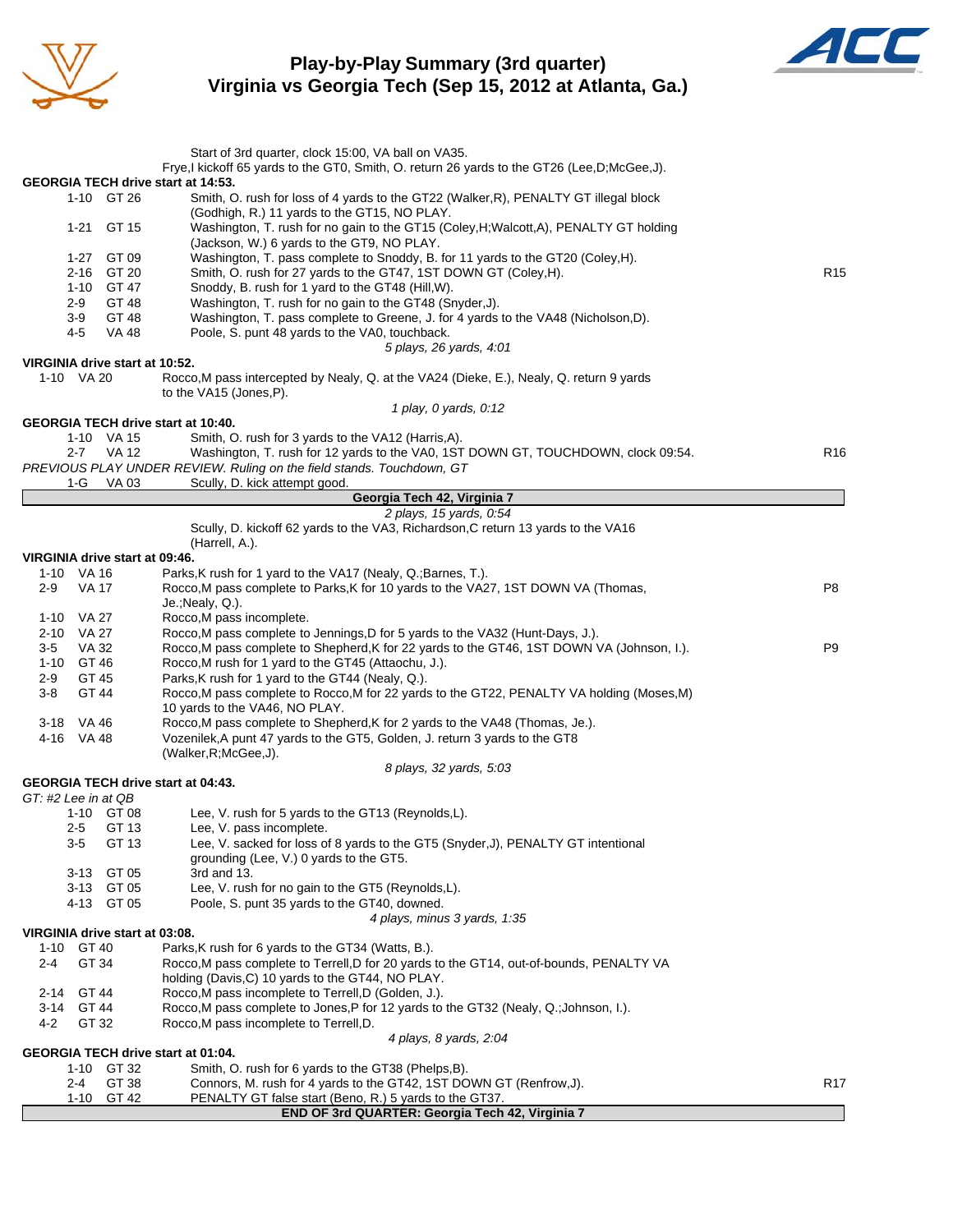

**Play-by-Play Summary (3rd quarter) Virginia vs Georgia Tech (Sep 15, 2012 at Atlanta, Ga.)**



|                        |       | Time  |   | 1st Downs |          |    | <b>Conversions</b> |         |         |                  |                  |
|------------------------|-------|-------|---|-----------|----------|----|--------------------|---------|---------|------------------|------------------|
| <b>Quarter Summary</b> | Score | Poss  | R |           |          |    | 3rd                | 4th     | Rushina | Passing          | <b>Penalties</b> |
| Virginia               |       | 07:19 |   |           | $\Omega$ |    | $1 - 3$            | $0 - 1$ | 4-9     | $5 - 9 - 1 - 51$ | $2 - 20$         |
| Georgia Tech           |       | 07:41 |   |           | $\Omega$ | -3 | $0 - 2$            | $0 - 0$ | 10-50   | $2 - 3 - 0 - 15$ | $4 - 22$         |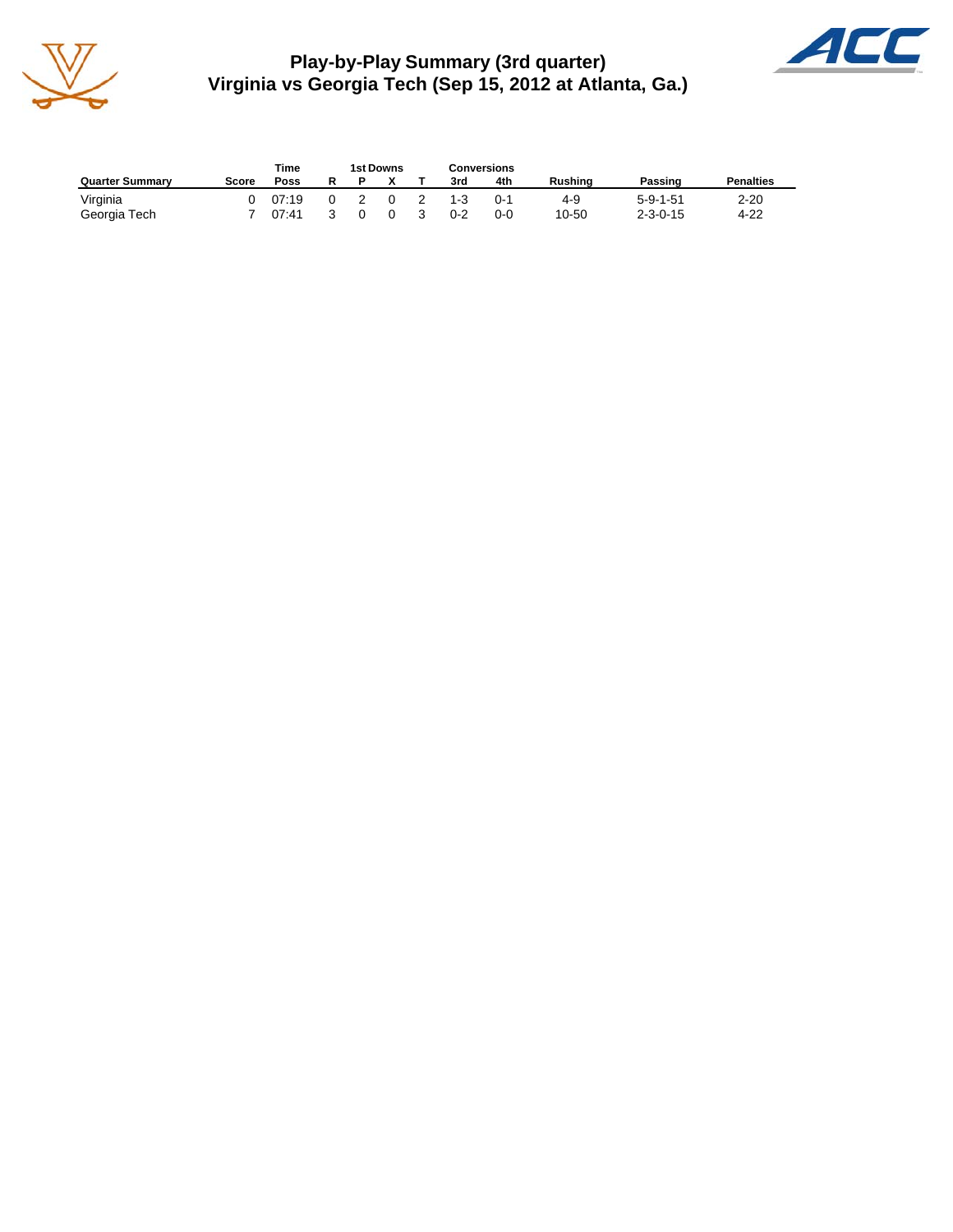

#### **Quickie Statistics (3rd quarter only) Virginia vs Georgia Tech (Sep 15, 2012 at Atlanta, Ga.)**



|                                   | VA          | GТ          |
|-----------------------------------|-------------|-------------|
| Score                             | 0           |             |
| <b>FIRST DOWNS</b>                | 2           | 3           |
| <b>RUSHES-YARDS (NET)</b>         | $4 - 9$     | 10-50       |
| <b>PASSING YDS (NET)</b>          | 51          | 15          |
| Passes Att-Comp-Int               | $9 - 5 - 1$ | $3 - 2 - 0$ |
| <b>TOTAL OFFENSE PLAYS-YARDS</b>  | 13-60       | 13-65       |
| <b>Fumble Returns-Yards</b>       | $0-0$       | $0-0$       |
| <b>Punt Returns-Yards</b>         | $0 - 0$     | $1 - 3$     |
| Kickoff Returns-Yards             | $1 - 13$    | $1 - 26$    |
| <b>Interception Returns-Yards</b> | $0 - 0$     | $1 - 9$     |
| Punts (Number-Avg)                | $1 - 47.0$  | $2 - 41.5$  |
| Fumbles-Lost                      | $0 - 0$     | $0-0$       |
| Penalties-Yards                   | $2 - 20$    | $4 - 22$    |
| <b>Possession Time</b>            | 07:19       | 07:41       |
| <b>Third-Down Conversions</b>     | 1 of $3$    | $0$ of $2$  |
| <b>Fourth-Down Conversions</b>    | $0$ of 1    | $0$ of $0$  |

| Virginia                                                               |                |                     |                                                       |              |             |                 |             | Georgia Tech                                                                                                                    |                |                 |                         |          |                  |                     |             |
|------------------------------------------------------------------------|----------------|---------------------|-------------------------------------------------------|--------------|-------------|-----------------|-------------|---------------------------------------------------------------------------------------------------------------------------------|----------------|-----------------|-------------------------|----------|------------------|---------------------|-------------|
| <b>Rushing</b>                                                         |                |                     | No. Gain Loss                                         | Net          | TD          | Lg              | Avg         | <b>Rushing</b>                                                                                                                  |                | No. Gain Loss   |                         |          | <b>Net</b><br>TD | Lg                  | Avg         |
| <b>Kevin Parks</b>                                                     |                | 3                   | 8<br>$\mathbf 0$                                      | 8            | $\Omega$    | 6               | 2.7         | Orwin Smith                                                                                                                     | 3              | 36              | $\mathbf 0$             |          | 36<br>$\Omega$   | 27                  | 12.0        |
| Michael Rocco                                                          |                | 1                   | 0<br>1                                                | 1            | $\mathbf 0$ | 1               | 1.0         | Tevin Washington                                                                                                                | 2              | 12              |                         | 0        | 12<br>1          | 12                  | 6.0         |
|                                                                        |                |                     |                                                       |              |             |                 |             | <b>Matt Connors</b>                                                                                                             | 1              | 4               |                         | 0        | 4<br>0           | 4                   | 4.0         |
|                                                                        |                |                     |                                                       |              |             |                 |             | <b>Broderick Snoddy</b>                                                                                                         | 1              | $\mathbf 1$     |                         | $\Omega$ | 1<br>$\Omega$    | $\mathbf{1}$        | 1.0         |
| <b>Passing</b>                                                         |                | C-A-I               |                                                       | TD<br>Yds    |             | Long            | <b>Sack</b> | <b>Passing</b>                                                                                                                  |                | $C-A-I$         |                         | Yds      | TD               | Long                | <b>Sack</b> |
| $5 - 9 - 1$<br>51<br>$\overline{0}$<br>22<br>Michael Rocco<br>$\Omega$ |                | Tevin Washington    |                                                       | $2 - 2 - 0$  |             | $\overline{15}$ | 0           | 11                                                                                                                              | 0              |                 |                         |          |                  |                     |             |
|                                                                        |                |                     |                                                       |              |             |                 |             | Vad Lee                                                                                                                         |                | $0 - 1 - 0$     |                         | 0        | 0                | 0                   | 1           |
| <b>Receiving</b>                                                       |                | No.                 | Yards                                                 | TD           | Long        |                 |             | <b>Receiving</b>                                                                                                                | No.            |                 | Yards                   | TD       | Long             |                     |             |
| Khalek Shepherd                                                        |                | 2                   | 24                                                    | 0            | 22          |                 |             | <b>Broderick Snoddy</b>                                                                                                         |                |                 | 11                      | 0        | 11               |                     |             |
| Perry Jones                                                            |                | 1                   | 12                                                    | 0            | 12          |                 |             | Jeff Greene                                                                                                                     |                |                 | 4                       | 0        |                  | 4                   |             |
| <b>Kevin Parks</b>                                                     |                | 1                   | 10                                                    | 0            | 10          |                 |             |                                                                                                                                 |                |                 |                         |          |                  |                     |             |
| Darius Jennings                                                        |                | 1                   | 5                                                     | $\Omega$     | 5           |                 |             |                                                                                                                                 |                |                 |                         |          |                  |                     |             |
| <b>Punting</b>                                                         |                | No.                 | Yds                                                   | Avg Long     |             | In20            | ΤВ          | <b>Punting</b>                                                                                                                  | No.            | Yds             |                         |          | Avg Long         | In20                | TВ          |
| Alec Vozenilek                                                         |                |                     | 47                                                    | 47.0         | 47          |                 | $\Omega$    | Sean Poole                                                                                                                      | $\mathfrak{p}$ | $\overline{83}$ |                         | 41.5     | 48               | 0                   |             |
| <b>Punt Returns</b>                                                    |                | No.                 | Yards                                                 | <b>TD</b>    | Long        |                 |             | <b>Punt Returns</b>                                                                                                             | No.            | Yards           |                         | TD       | Long             |                     |             |
|                                                                        |                |                     |                                                       |              |             |                 |             | Jamal Golden                                                                                                                    |                |                 | 3                       | $\Omega$ |                  |                     |             |
| <b>Kick Returns</b>                                                    |                | No.                 | Yards                                                 | TD           | Long        |                 |             | <b>Kick Returns</b>                                                                                                             | No.            |                 | Yards                   | TD       | Long             |                     |             |
| <b>Clifton Richardson</b>                                              |                |                     | 13                                                    | $\Omega$     | 13          |                 |             | Orwin Smith                                                                                                                     |                |                 | 26                      | $\Omega$ | 26               |                     |             |
| <b>Tackles</b>                                                         |                | UA-A                | <b>Total</b>                                          | <b>Sacks</b> |             | TFL             |             | <b>Tackles</b>                                                                                                                  | UA-A           |                 | <b>Total</b>            |          | <b>Sacks</b>     | TFL                 |             |
| <b>Henry Coley</b>                                                     |                | $2 - 0$             | 2                                                     |              | 0.0         | 0.0             |             | Quayshawn Nealy                                                                                                                 | $1 - 3$        |                 | 4                       |          | 0.0              | 0.0                 |             |
| Jake Snyder                                                            |                | $2 - 0$             | 2                                                     |              | 1.0         | 1.0             |             | Jemea Thomas                                                                                                                    | $1 - 1$        |                 | 2                       |          | 0.0              | 0.0                 |             |
| LaRoy Reynolds                                                         |                | $2 - 0$             | $\overline{c}$                                        |              | 0.0         | 0.0             |             | Isaiah Johnson                                                                                                                  | $1 - 1$        |                 | $\overline{\mathbf{c}}$ |          | 0.0              | 0.0                 |             |
| Jake McGee                                                             |                | $0 - 2$             | $\overline{2}$                                        |              | 0.0         | 0.0             |             | <b>Brandon Watts</b>                                                                                                            | $1 - 0$        |                 | 1                       |          | 0.0              | 0.0                 |             |
| Qtr                                                                    | <b>Time</b>    | <b>Scoring Play</b> |                                                       |              |             |                 |             |                                                                                                                                 |                |                 |                         |          |                  | V-H                 |             |
| 1st                                                                    | 13:25          |                     |                                                       |              |             |                 |             | GT - Zach Laskey 70 yd pass from Tevin Washington (David Scully kick), 1-70 0:19                                                |                |                 |                         |          |                  | $0 - 7$             |             |
| 10:31<br>GT - Orwin Smith 77 yd run (David Scully kick), 2-80 0:45     |                |                     |                                                       |              |             |                 |             |                                                                                                                                 |                |                 |                         |          | $0 - 14$         |                     |             |
|                                                                        | 06:27          |                     |                                                       |              |             |                 |             | VA - Jake McGee 19 yd pass from Michael Rocco (Drew Jarrett kick), 8-71 3:56                                                    |                |                 |                         |          |                  | $7 - 14$            |             |
|                                                                        | 02:56          |                     |                                                       |              |             |                 |             | GT - Tevin Washington 1 yd run (David Scully kick), 8-75 3:40                                                                   |                |                 |                         |          |                  | $7 - 21$            |             |
| 2 <sub>nd</sub>                                                        | 09:50          |                     | GT - Vad Lee 1 yd run (David Scully kick), 11-85 5:25 |              |             |                 |             |                                                                                                                                 |                |                 |                         |          |                  | $7 - 28$            |             |
|                                                                        |                |                     |                                                       |              |             |                 |             |                                                                                                                                 |                |                 |                         |          |                  |                     |             |
|                                                                        | 00:00<br>09:54 |                     |                                                       |              |             |                 |             | GT - Tevin Washington 1 yd run (David Scully kick), 8-44 0:56<br>GT - Tevin Washington 12 yd run (David Scully kick), 2-15 0:54 |                |                 |                         |          |                  | $7 - 35$<br>$0 - 7$ |             |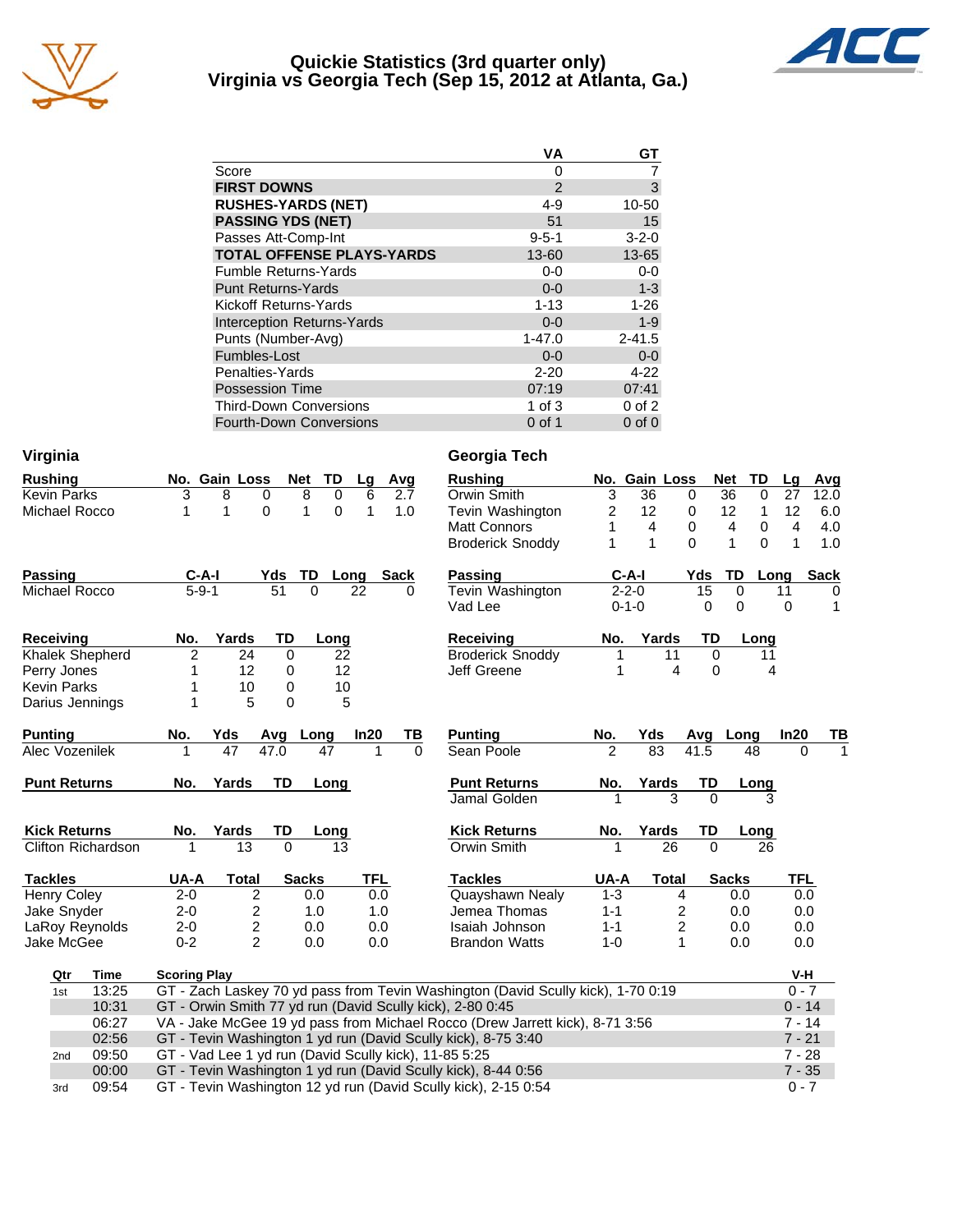

# **Play-by-Play Summary (4th quarter) Virginia vs Georgia Tech (Sep 15, 2012 at Atlanta, Ga.)**



|                       |                | <b>Quarter Summary</b>         | R<br>Rushing<br>Score<br>Poss<br>P<br>x<br>т<br>3rd<br>4th<br>Passing                                                                          | <b>Penalties</b> |
|-----------------------|----------------|--------------------------------|------------------------------------------------------------------------------------------------------------------------------------------------|------------------|
|                       |                |                                | Time<br><b>1st Downs</b><br><b>Conversions</b>                                                                                                 |                  |
|                       |                |                                | FINAL SCORE: Georgia Tech 56, Virginia 20                                                                                                      |                  |
|                       |                |                                | End of game, clock 00:00.<br>12 plays, 75 yards, 5:56                                                                                          |                  |
|                       |                |                                | Georgia Tech 56, Virginia 20                                                                                                                   |                  |
| $3-G$<br>$3-G$        | GT 01<br>GT 01 |                                | Timeout Virginia, clock 00:06.<br>Sims, P pass complete to Swanson, Z for 1 yard to the GT0, TOUCHDOWN, clock 00:00.                           |                  |
| $2-G$                 | GT 04          |                                | Sims, P pass complete to McGee, J for 3 yards to the GT1 (Carlson, C.).                                                                        |                  |
| 1-G                   | GT 07          |                                | Sims, P pass complete to Severin, C for 3 yards to the GT4 (Travis, K.).                                                                       |                  |
| $1 - 10$              | GT 25          |                                | Parks, K rush for 18 yards to the GT7, 1ST DOWN VA (Munroe, M.).                                                                               | R <sub>14</sub>  |
| $3 - 13$              | GT 39          |                                | Shepherd, K rush for 14 yards to the GT25, 1ST DOWN VA (Milton, C.).                                                                           | R <sub>13</sub>  |
| $2 - 19$              | GT 45          |                                | Shepherd, K rush for 6 yards to the GT39 (Munroe, M.; Harrell, A.).                                                                            |                  |
| $1 - 10$              | GT 36          |                                | Sims, P sacked for loss of 9 yards to the GT45 (Carlson, C.).                                                                                  |                  |
| 2-6                   | GT 45          |                                | Shepherd, K rush for 9 yards to the GT36, 1ST DOWN VA (Munroe, M.).                                                                            | R <sub>12</sub>  |
| 3-7<br>$1 - 10$       | VA 28<br>GT 49 |                                | Sims, P pass complete to Parks, K for 23 yards to the GT49, 1ST DOWN VA (Smith, D.).<br>Shepherd, K rush for 4 yards to the GT45 (Travis, K.). | P <sub>11</sub>  |
| 2-9                   | VA 26          |                                | Sims,P rush for 2 yards to the VA28 (Marcordes, T.; Williams, A.).                                                                             |                  |
|                       | 1-10 VA 25     |                                | Parks, K rush for 1 yard to the VA26 (Harrell, A.).                                                                                            |                  |
|                       |                | VIRGINIA drive start at 05:56. |                                                                                                                                                |                  |
|                       |                |                                | Scully, D. kickoff 65 yards to the VA0, touchback.                                                                                             |                  |
|                       |                |                                | 6 plays, 75 yards, 3:19                                                                                                                        |                  |
|                       |                |                                | Georgia Tech 56, Virginia 14                                                                                                                   |                  |
|                       | 1-G            | VA 03                          | Scully, D. kick attempt good.                                                                                                                  |                  |
|                       | 3-2<br>1-10    | VA 45<br>VA 41                 | Lee, V. rush for 4 yards to the VA41, 1ST DOWN GT (Hill, D).<br>Lee, V. rush for 41 yards to the VA0, 1ST DOWN GT, TOUCHDOWN, clock 05:56.     | R21<br>R22       |
|                       | 2-8            | GT 49                          | Zenon, T. rush for 6 yards to the VA45 (Phelps, B).                                                                                            |                  |
|                       | 1-15           | GT 42                          | Days, S. rush for 7 yards to the GT49 (Phelps, B).                                                                                             |                  |
|                       | $1 - 10$       | GT 47                          | PENALTY GT false start (Braun, T.) 5 yards to the GT42.                                                                                        |                  |
|                       | 2-7            | GT 28                          | Snoddy, B. rush for 19 yards to the GT47, 1ST DOWN GT (Coley, H).                                                                              | R20              |
|                       |                | 1-10 GT 25                     | Snoddy, B. rush for 3 yards to the GT28 (Coley, H; Romero, D).                                                                                 |                  |
|                       |                |                                | GEORGIA TECH drive start at 09:15.                                                                                                             |                  |
|                       |                |                                | 4 plays, 28 yards, 1:41<br>Frye, I kickoff 65 yards to the GT0, touchback.                                                                     |                  |
|                       |                |                                | Georgia Tech 49, Virginia 14                                                                                                                   |                  |
| 1-G                   | GT 03          |                                | Jarrett,D kick attempt good                                                                                                                    |                  |
|                       |                |                                | 09:15.                                                                                                                                         |                  |
| 4-4                   | GT 22          |                                | Sims, P pass complete to Scott, E for 22 yards to the GT0, 1ST DOWN VA, TOUCHDOWN, clock                                                       | P <sub>10</sub>  |
| 4-4                   | GT 22          |                                | Timeout Georgia Tech, clock 09:23.                                                                                                             |                  |
| 3-15                  | GT 33          |                                | Sims, P rush for 11 yards to the GT22 (Thomas, Je.; Cummings, E.).                                                                             |                  |
| $2 - 15$              | GT 33          |                                | Sims, P pass incomplete to Gamble, A (Sweeting, R.).                                                                                           |                  |
|                       | 1-10 GT 28     | VIRGINIA drive start at 10:56. | Parks, K rush for loss of 5 yards to the GT33 (Johnson, I.).                                                                                   |                  |
|                       |                |                                | 3 plays, 5 yards, 1:36                                                                                                                         |                  |
|                       |                |                                | Moore, Je. recovered by VA Romero, D at GT28.                                                                                                  |                  |
| $4 - 5$               | VA 26          |                                | Vozenilek, A punt 47 yards to the GT27, Moore, Je. return 1 yards to the GT28, fumble by                                                       |                  |
| $4 - 5$               | VA 26          |                                | Timeout Virginia, clock 11:06.                                                                                                                 |                  |
| $3-5$                 | VA 26          |                                | Sims, P pass incomplete to Scott, E.                                                                                                           |                  |
| 2-9                   | <b>VA 22</b>   |                                | Sims,P pass complete to Gamble,A for 4 yards to the VA26 (Thomas, Je.).                                                                        |                  |
|                       | 1-10 VA 21     |                                | Parks, K rush for 1 yard to the VA22 (Watts, B.; Hunt-Days, J.).                                                                               |                  |
| $UVA: #14$ in at $QB$ |                | VIRGINIA drive start at 12:32. |                                                                                                                                                |                  |
|                       |                |                                | Scully, D. kickoff 65 yards to the VA0, Terrell, D return 21 yards to the VA21 (Hill, D.).                                                     |                  |
|                       |                |                                | 7 plays, 68 yards, 3:32                                                                                                                        |                  |
|                       |                |                                | Georgia Tech 49, Virginia 7                                                                                                                    |                  |
|                       | 2-4<br>$1-G$   | VA 32<br><b>VA 03</b>          | Connors, M. rush for 32 yards to the VA0, 1ST DOWN GT, TOUCHDOWN, clock 12:40.<br>Scully, D. kick attempt good.                                | R <sub>19</sub>  |
|                       | $1 - 10$       | VA 38                          | Connors, M. rush for 6 yards to the VA32 (Snyder, J).                                                                                          |                  |
|                       | 3-6            | GT 46                          | Lee, V. rush for 16 yards to the VA38, 1ST DOWN GT (Greer, S).                                                                                 | R <sub>18</sub>  |
|                       | 2-14           | GT 38                          | Lee, V. pass complete to Hill, D. for 8 yards to the GT46.                                                                                     |                  |
|                       | $1 - 15$       | GT 37                          | Connors, M. rush for 1 yard to the GT38 (Walcott, A; Romero, D).                                                                               |                  |
|                       |                | 1-15 GT 37                     | Start of 4th quarter, clock 15:00.                                                                                                             |                  |

Virginia 13 09:13 3 2 0 5 3-5 1-1 11-52 6-8-0-56 0-0 Georgia Tech 14 05:47 5 0 0 5 2-2 0-0 10-135 1-1-0-8 1-5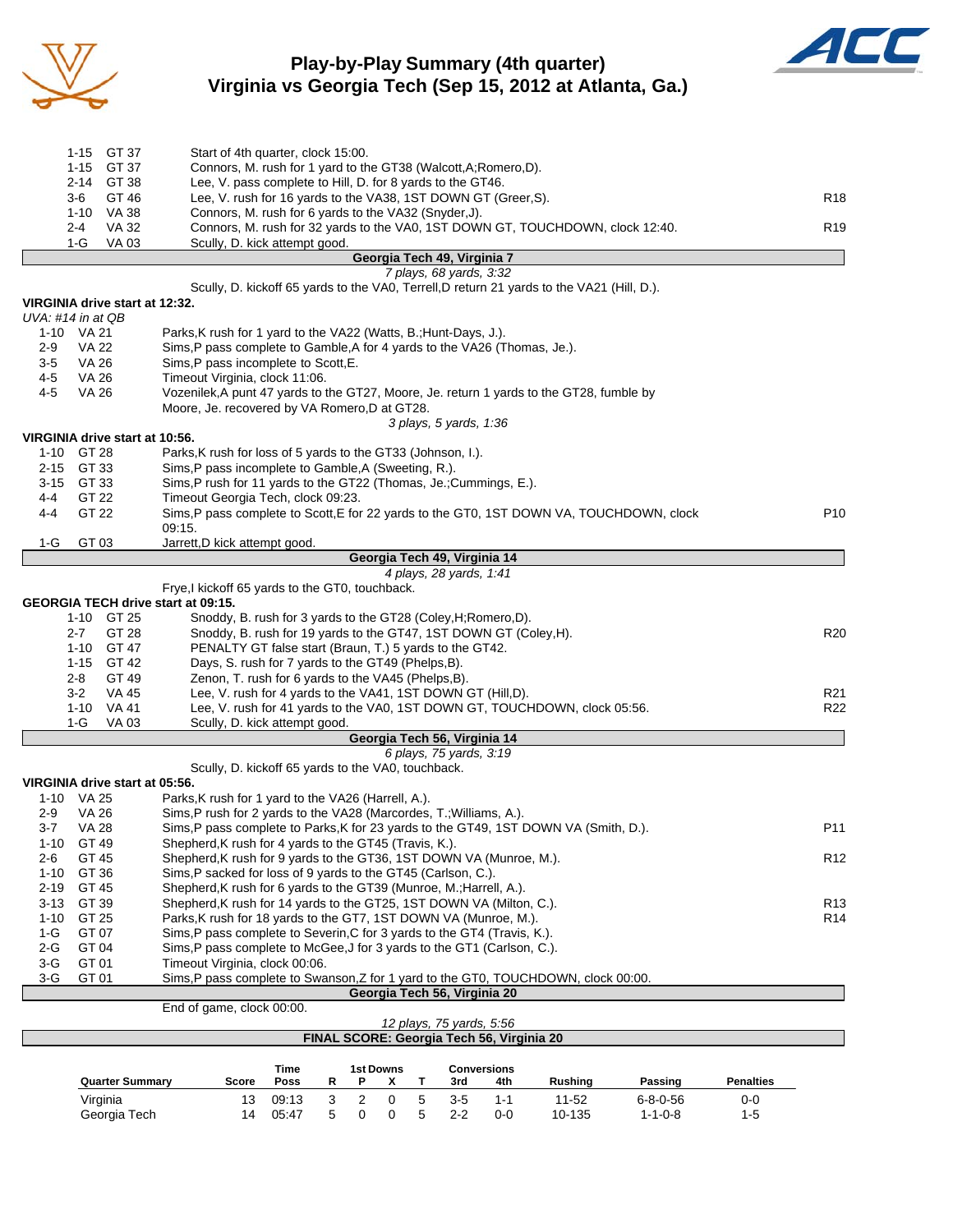

#### **Quickie Statistics (4th quarter only) Virginia vs Georgia Tech (Sep 15, 2012 at Atlanta, Ga.)**



|                                   | VA          | GТ          |
|-----------------------------------|-------------|-------------|
| Score                             | 13          | 14          |
| <b>FIRST DOWNS</b>                | 5           | 5           |
| <b>RUSHES-YARDS (NET)</b>         | 11-52       | 10-135      |
| <b>PASSING YDS (NET)</b>          | 56          | 8           |
| Passes Att-Comp-Int               | $8 - 6 - 0$ | $1 - 1 - 0$ |
| <b>TOTAL OFFENSE PLAYS-YARDS</b>  | 19-108      | 11-143      |
| <b>Fumble Returns-Yards</b>       | $0-0$       | $0-0$       |
| <b>Punt Returns-Yards</b>         | $0 - 0$     | $1 - 1$     |
| Kickoff Returns-Yards             | $1 - 21$    | $0-0$       |
| <b>Interception Returns-Yards</b> | $0 - 0$     | $0-0$       |
| Punts (Number-Avg)                | $1 - 47.0$  | $0 - 0.0$   |
| Fumbles-Lost                      | $0 - 0$     | $1 - 1$     |
| Penalties-Yards                   | $0-0$       | $1 - 5$     |
| <b>Possession Time</b>            | 09:13       | 05:47       |
| <b>Third-Down Conversions</b>     | 3 of 5      | 2 of 2      |
| <b>Fourth-Down Conversions</b>    | 1 of 1      | $0$ of $0$  |

| Virginia            |                       |                     |                                                       |                 |                   |      |             |     | Georgia Tech                                                                     |                |                         |                         |                            |                |             |
|---------------------|-----------------------|---------------------|-------------------------------------------------------|-----------------|-------------------|------|-------------|-----|----------------------------------------------------------------------------------|----------------|-------------------------|-------------------------|----------------------------|----------------|-------------|
| <b>Rushing</b>      |                       |                     | No. Gain Loss                                         | <b>Net</b>      | TD                | Lg   |             | Avg | <b>Rushing</b>                                                                   |                | No. Gain Loss           |                         | <b>Net</b><br>TD           | Lg             | Avg         |
|                     | Khalek Shepherd       | 4                   | 33                                                    | 0               | 33<br>$\mathbf 0$ | 14   |             | 8.2 | Vad Lee                                                                          | 3              | 61                      | 0                       | 61<br>1                    | 41             | 20.3        |
| <b>Kevin Parks</b>  |                       | 4                   | 20                                                    | 5               | 15<br>$\mathbf 0$ | 18   |             | 3.8 | <b>Matt Connors</b>                                                              | 3              | 39                      | $\mathbf 0$             | 39<br>1                    | 32             | 13.0        |
| <b>Phillip Sims</b> |                       | 3                   | 13                                                    | 9               | $\Omega$<br>4     | 11   |             | 1.3 | <b>Broderick Snoddy</b>                                                          | $\overline{c}$ | 22                      | $\pmb{0}$               | 22<br>$\mathbf 0$          | 19             | 11.0        |
|                     |                       |                     |                                                       |                 |                   |      |             |     | Synjyn Days                                                                      | 1              | $\overline{7}$          | 0                       | $\overline{7}$<br>$\Omega$ | $\overline{7}$ | 7.0         |
| <b>Passing</b>      |                       | $C-A-I$             |                                                       | Yds             | TD Long           |      | <b>Sack</b> |     | <b>Passing</b>                                                                   |                | $C-A-I$                 | Yds TD                  | Long                       |                | <b>Sack</b> |
| Phillip Sims        |                       | $6 - 8 - 0$         |                                                       | $\overline{56}$ | $\overline{2}$    | 23   |             | 1   | Vad Lee                                                                          | $1 - 1 - 0$    |                         | 8                       | $\Omega$                   | 8              | 0           |
| <b>Receiving</b>    |                       | No.                 | Yards                                                 | <b>TD</b>       | Long              |      |             |     | Receiving                                                                        | No.            | Yards                   | TD                      | Long                       |                |             |
| <b>Kevin Parks</b>  |                       | 1                   | 23                                                    | $\mathbf 0$     |                   | 23   |             |     | Deon Hill                                                                        |                | $\overline{\mathsf{R}}$ | $\Omega$                | 8                          |                |             |
| E.J. Scott          |                       | 1                   | 22                                                    | 1               |                   | 22   |             |     |                                                                                  |                |                         |                         |                            |                |             |
| Adrian Gamble       |                       | 1                   | 4                                                     | 0               |                   | 4    |             |     |                                                                                  |                |                         |                         |                            |                |             |
| Jake McGee          |                       | $\mathbf{1}$        | 3                                                     | $\mathbf 0$     |                   | 3    |             |     |                                                                                  |                |                         |                         |                            |                |             |
| <b>Punting</b>      |                       | No.                 | Yds                                                   | Avg             | Long              | In20 |             | TВ  | <b>Punting</b>                                                                   | No.            | Yds                     |                         | Avg Long                   | In20           | TВ          |
| Alec Vozenilek      |                       |                     | 47                                                    | 47.0            | 47                |      |             |     |                                                                                  |                |                         |                         |                            |                |             |
| <b>Punt Returns</b> |                       | No.                 | Yards                                                 | TD              | Long              |      |             |     | <b>Punt Returns</b>                                                              | No.            | Yards                   | TD                      | Long                       |                |             |
|                     |                       |                     |                                                       |                 |                   |      |             |     | Jeremy Moore                                                                     |                | 1                       | $\Omega$                |                            |                |             |
|                     |                       |                     |                                                       |                 |                   |      |             |     |                                                                                  |                |                         |                         |                            |                |             |
| <b>Kick Returns</b> |                       | No.                 | Yards                                                 | TD              | Long              |      |             |     | <b>Kick Returns</b>                                                              | No.            | Yards                   | TD                      | Long                       |                |             |
|                     | Dominique Terrell     | 1                   | 21                                                    | 0               | 21                |      |             |     |                                                                                  |                |                         |                         |                            |                |             |
| <b>Tackles</b>      |                       | UA-A                | <b>Total</b>                                          |                 | <b>Sacks</b>      |      | <b>TFL</b>  |     | <b>Tackles</b>                                                                   | UA-A           | <b>Total</b>            |                         | <b>Sacks</b>               | <b>TFL</b>     |             |
|                     | <b>Brandon Phelps</b> | $2 - 0$             | $\overline{c}$                                        |                 | 0.0               |      | 0.0         |     | Malcolm Munroe                                                                   | $2 - 1$        |                         | 3                       | 0.0                        | 0.0            |             |
| <b>Henry Coley</b>  |                       | $1 - 1$             | $\overline{c}$                                        |                 | 0.0               |      | 0.0         |     | Coray Carlson                                                                    | $2 - 0$        |                         | $\overline{\mathbf{c}}$ | 1.0                        | 1.0            |             |
|                     | Daquan Romero         | $0 - 2$             | $\overline{2}$                                        |                 | 0.0               |      | 0.0         |     | <b>Kyle Travis</b>                                                               | $2 - 0$        |                         | $\overline{2}$          | 0.0                        | 0.0            |             |
| Qtr                 | Time                  | <b>Scoring Play</b> |                                                       |                 |                   |      |             |     |                                                                                  |                |                         |                         |                            | V-H            |             |
| 1st                 | 13:25                 |                     |                                                       |                 |                   |      |             |     | GT - Zach Laskey 70 yd pass from Tevin Washington (David Scully kick), 1-70 0:19 |                |                         |                         |                            | $0 - 7$        |             |
|                     | 10:31                 |                     |                                                       |                 |                   |      |             |     | GT - Orwin Smith 77 yd run (David Scully kick), 2-80 0:45                        |                |                         |                         |                            | $0 - 14$       |             |
|                     | 06:27                 |                     |                                                       |                 |                   |      |             |     | VA - Jake McGee 19 yd pass from Michael Rocco (Drew Jarrett kick), 8-71 3:56     |                |                         |                         |                            | $7 - 14$       |             |
|                     | 02:56                 |                     |                                                       |                 |                   |      |             |     | GT - Tevin Washington 1 yd run (David Scully kick), 8-75 3:40                    |                |                         |                         |                            | $7 - 21$       |             |
| 2 <sub>nd</sub>     | 09:50                 |                     | GT - Vad Lee 1 yd run (David Scully kick), 11-85 5:25 |                 |                   |      |             |     |                                                                                  |                |                         |                         |                            | $7 - 28$       |             |
|                     | 00:00                 |                     |                                                       |                 |                   |      |             |     | GT - Tevin Washington 1 yd run (David Scully kick), 8-44 0:56                    |                |                         |                         |                            | $7 - 35$       |             |
| 3rd                 | 09:54                 |                     |                                                       |                 |                   |      |             |     | GT - Tevin Washington 12 yd run (David Scully kick), 2-15 0:54                   |                |                         |                         |                            | $7 - 42$       |             |
| 4th                 | 12:40                 |                     |                                                       |                 |                   |      |             |     | GT - Matt Connors 32 yd run (David Scully kick), 7-68 3:32                       |                |                         |                         |                            | $0 - 7$        |             |
|                     | 09:15                 |                     |                                                       |                 |                   |      |             |     | VA - E.J. Scott 22 yd pass from Phillip Sims (Drew Jarrett kick), 4-28 1:41      |                |                         |                         |                            | $7 - 7$        |             |
|                     | 05:56                 |                     | GT - Vad Lee 41 yd run (David Scully kick), 6-75 3:19 |                 |                   |      |             |     |                                                                                  |                |                         |                         |                            | $7 - 14$       |             |
|                     | 00:00                 |                     |                                                       |                 |                   |      |             |     | VA - Zachary Swanson 1 yd pass from Phillip Sims, 12-75 5:56                     |                |                         |                         |                            | $13 - 14$      |             |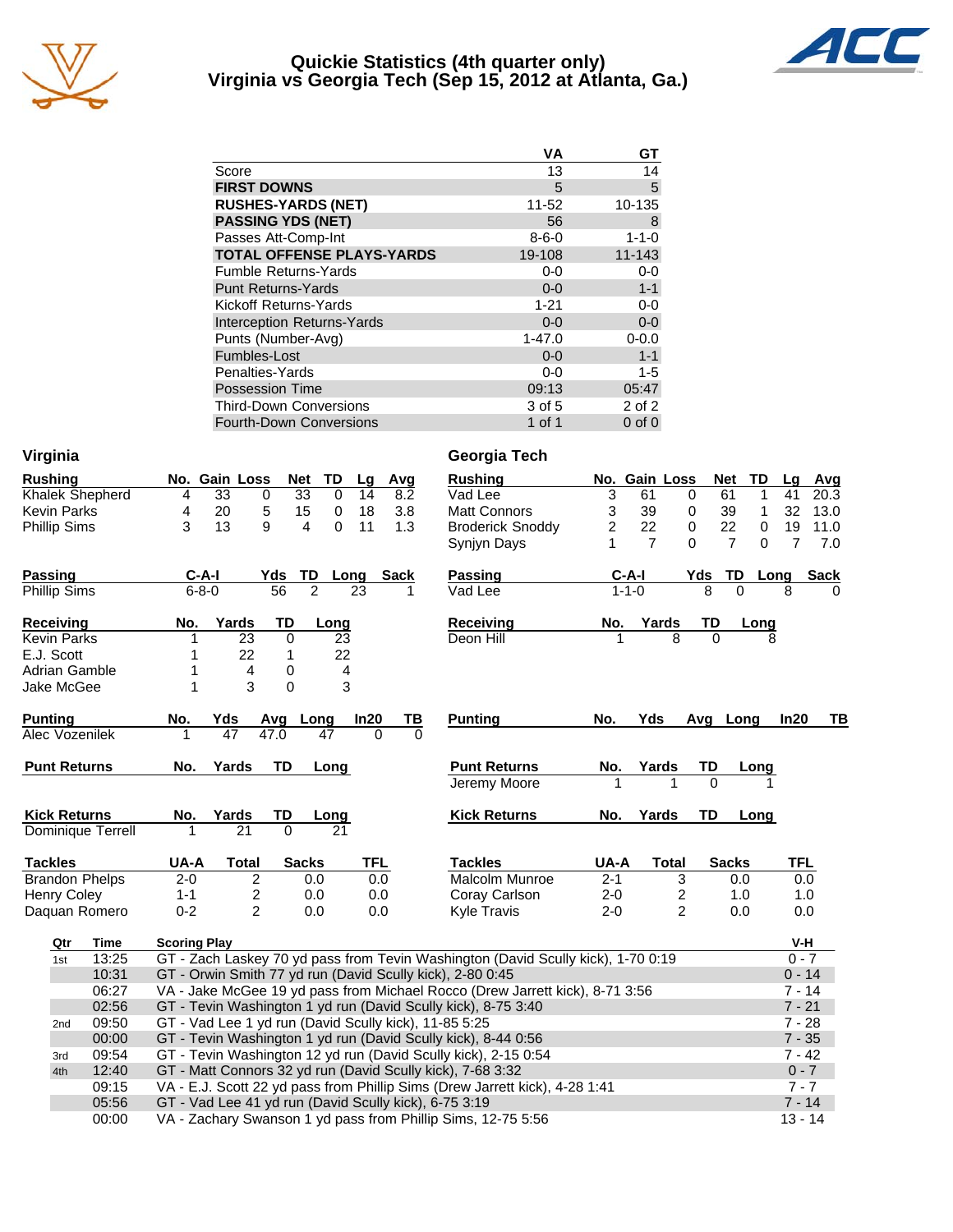

### **Scoring Summary (Final) The Automated ScoreBook Virginia vs #17 TCU (Sep 22, 2012 at Fort Worth, Texas)**



Virginia (2-2,0-1) vs. TCU (3-0,1-0) Date: Sep 22, 2012 • Site: Fort Worth, Texas • Stadium: Amon Carter Stadium Attendance: 46330

| <b>Score by Quarters</b> |  |  | Tota |
|--------------------------|--|--|------|
| <i>Virginia</i>          |  |  |      |
|                          |  |  |      |

| Qtr Time | <b>Scoring Play</b>                                                                           | V-H      |
|----------|-----------------------------------------------------------------------------------------------|----------|
|          | 1st 08:17 TCU - Brandon Carter 68 yd pass from Casey Pachall (Jaden Oberkrom kick), 6-94 2:19 | $0 - 7$  |
|          | 2nd 09:43 TCU - Josh Boyce 6 yd pass from Casey Pachall (Jaden Oberkrom kick), 7-42 3:47      | $0 - 14$ |
|          | 3rd 10:39 TCU - Jaden Oberkrom 46 yd field goal, 10-63 4:16                                   | $0 - 17$ |
|          | 05:45 TCU - Jaden Oberkrom 47 yd field goal, 6-1 1:37                                         | $0 - 20$ |
|          | 4th 04:22 VA - E.J. Scott 5 yd pass from Phillip Sims (Drew Jarrett kick), 14-89 5:10         | $7 - 20$ |
|          | 01:20 TCU - LaDarius Brown 17 yd pass from Casey Pachall (Jaden Oberkrom kick), 6-48 3:02     | $7 - 27$ |

Kickoff time: 11:00 AM • End of Game: 2:18 PM • Total elapsed time: 3:18

Officials: Referee: Dave Epperley; Umpire: Mike Webster; Linesman: Tyrone Davis;

Line judge: Rick Page; Back judge: James Cole; Field judge: Danny Short;

Side judge: Mike Safrit; Center judge: Ben Dobson;

Temperature: 80 • Wind: WNW 5mph • Weather: Sunny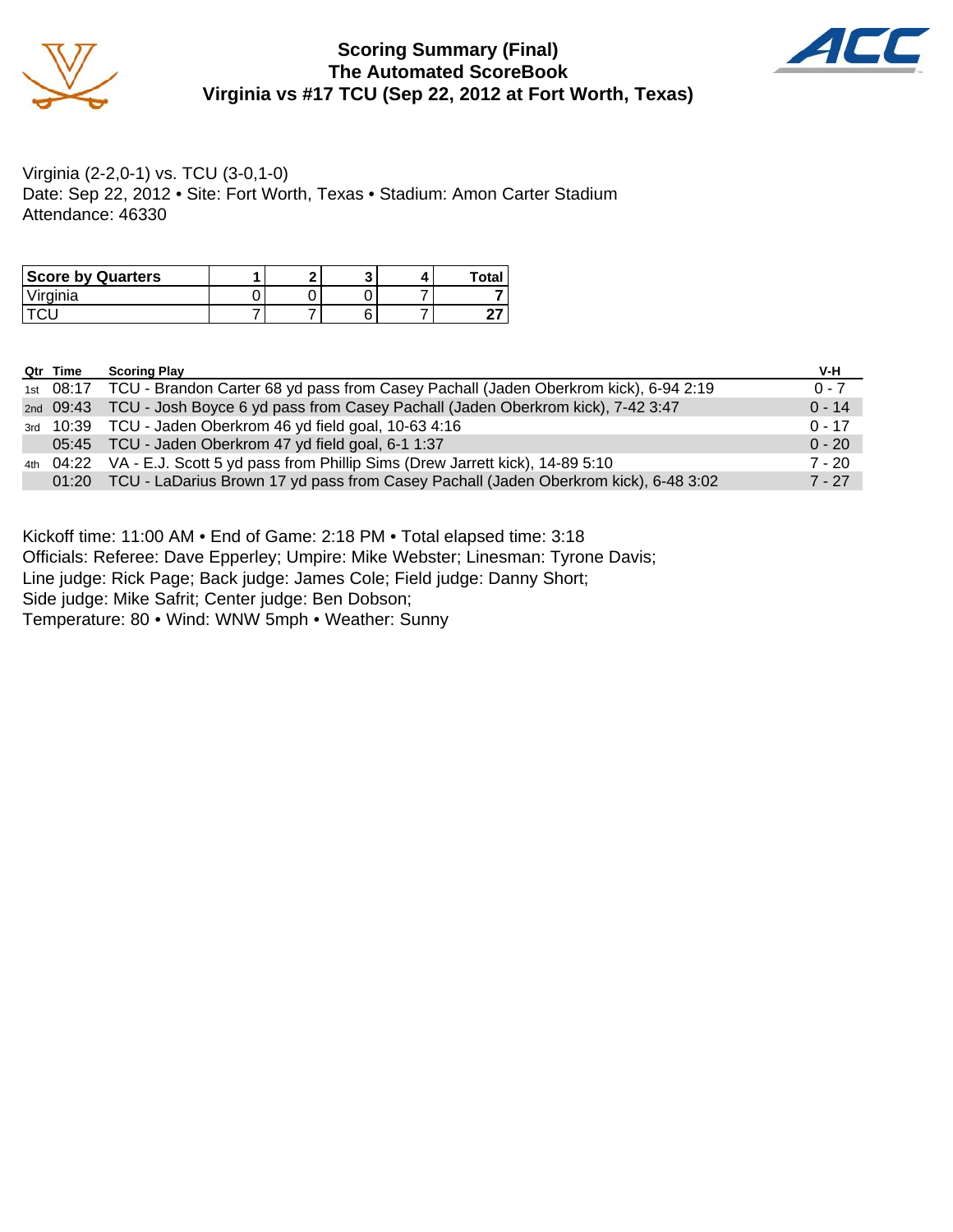





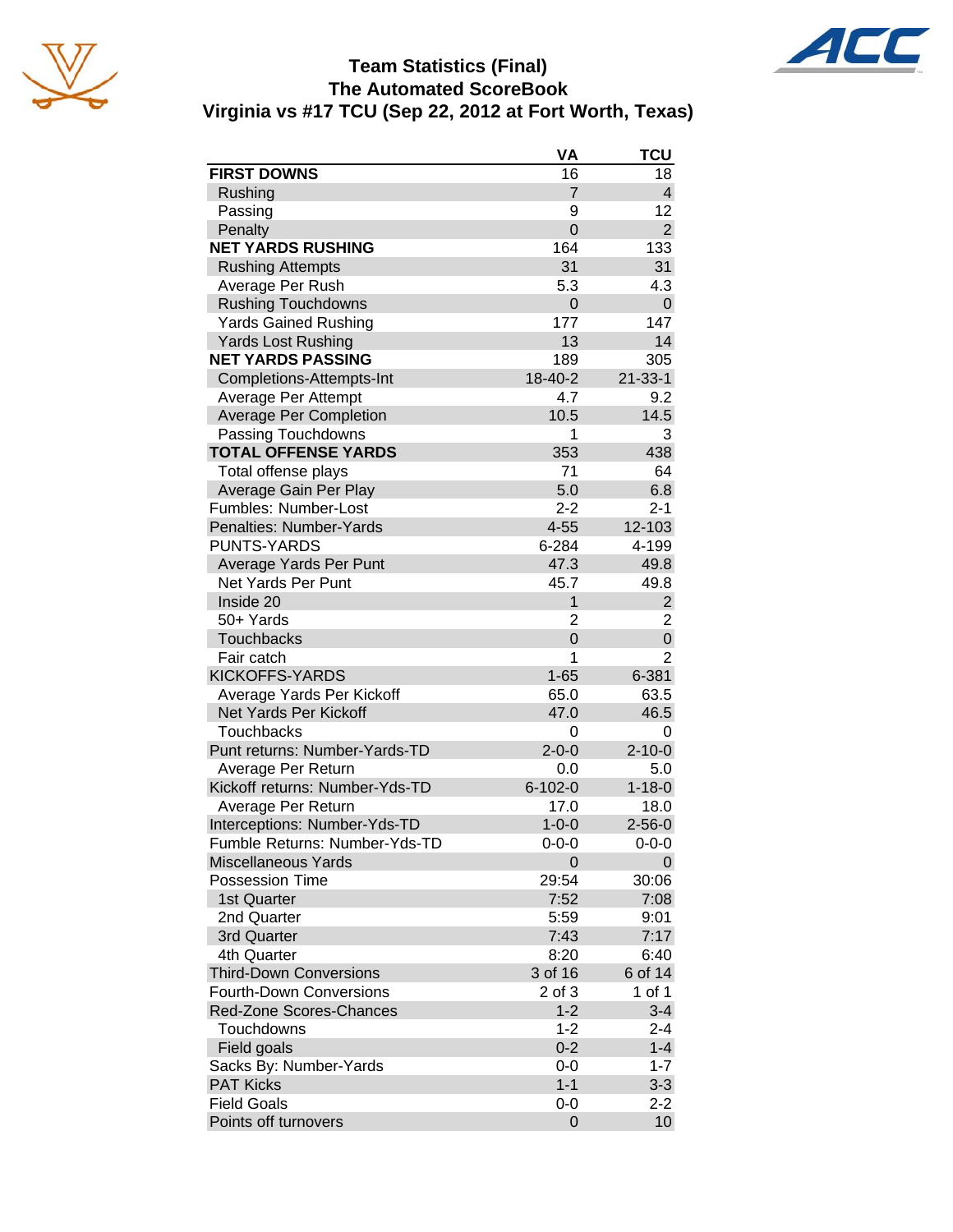

## **Individual Statistics (Final) The Automated ScoreBook Virginia vs #17 TCU (Sep 22, 2012 at Fort Worth, Texas)**

# **Virginia TCU**

| Rushing                |                 | No. Gain Loss                 |                         | <b>Net</b>     | TD              | Lg              | Avg                      | Rushing               | No.            | <b>Gain Loss</b>     |                | Net             | TD              | L)             |
|------------------------|-----------------|-------------------------------|-------------------------|----------------|-----------------|-----------------|--------------------------|-----------------------|----------------|----------------------|----------------|-----------------|-----------------|----------------|
| <b>Kevin Parks</b>     | $\overline{12}$ | 86                            | $\overline{c}$          | 84             | $\mathbf 0$     | 49              | $\overline{7.0}$         | <b>Matthew Tucker</b> | 15             | 57                   | 5              | 52              | 0               | $\ddagger$     |
| Michael Rocco          | $\overline{c}$  | 34                            | 0                       | 34             | 0               | 27              | 17.0                     | <b>Trevone Boykin</b> | 3              | 54                   | 3              | 51              | 0               | $\overline{4}$ |
| Perry Jones            | 12              | 39                            | 7                       | 32             | 0               | 18              | 2.7                      | Casey Pachall         | 6              | 23                   | $\overline{c}$ | 21              | 0               | $1^{\circ}$    |
| <b>Phillip Sims</b>    | $\overline{4}$  | 18                            | $\overline{\mathbf{A}}$ | 14             | $\Omega$        | 8               | 3.5                      | B.J. Catalon          | 5              | 13                   | $\overline{c}$ | 11              | 0               |                |
| Khalek Shepherd        | 1               | 0                             | 0                       | 0              | 0               | 0               | 0.0                      | <b>TEAM</b>           | 2              | 0                    | $\overline{c}$ | $-2$            | 0               |                |
| Totals                 | 31              | 177                           | 13                      | 164            | $\Omega$        | 49              | 5.3                      | <b>Totals</b>         | 31             | 147                  | 14             | 133             | 0               | $\overline{4}$ |
| Passing                |                 | $C-A-I$                       | Yds                     | TD             |                 | Long            | <b>Sack</b>              | <b>Passing</b>        |                | $C-A-I$              | Yds            | TD              |                 | Long           |
| Michael Rocco          |                 | 13-28-2                       | 126                     | $\mathbf 0$    |                 | 21              | 0                        | <b>Casey Pachall</b>  |                | $21 - 32 - 1$        | 305            | 3               |                 | 68             |
| <b>Phillip Sims</b>    |                 | $5 - 12 - 0$                  | 63                      | 1              |                 | 40              | 1                        | Trevone Boykin        |                | $0 - 1 - 0$          | 0              | 0               |                 | 0              |
| Totals                 |                 | $18 - 40 - 2$                 | 189                     | $\overline{1}$ |                 | $\overline{40}$ | 1                        | Totals                |                | $21 - 33 - 1$        | 305            | $\overline{3}$  |                 | 68             |
| Receiving              | No.             | Yards                         | TD                      |                | Long            |                 |                          | <b>Receiving</b>      | No.            | Yards                | TD             |                 | Long            |                |
| Dominique Terrell      | 5               | 86                            |                         | $\Omega$       | 40              |                 |                          | <b>Brandon Carter</b> |                | 5<br>128             |                | $\mathbf{1}$    | 68              |                |
| Perry Jones            | 4               | 39                            |                         | 0              | 14              |                 |                          | Skye Dawson           |                | 5                    | 62             | 0               | 27              |                |
| <b>Kevin Parks</b>     | $\overline{2}$  | 15                            |                         | 0              | 21              |                 |                          | Josh Boyce            |                | 4                    | 22             | 1               | 8               |                |
| Jake McGee             | $\overline{2}$  | 14                            |                         | 0              | $\overline{7}$  |                 |                          | Cam White             |                | 3                    | 44             | 0               | 27              |                |
| Darius Jennings        | $\overline{c}$  | 11                            |                         | $\Omega$       | 11              |                 |                          | LaDarius Brown        |                | 2                    | 26             | 1               | 17              |                |
| <b>Khalek Shepherd</b> | 1               | 14                            |                         | 0              | 14              |                 |                          | <b>Matthew Tucker</b> |                | 1                    | 16             | 0               | 16              |                |
| Jeremiah Mathis        | 1               |                               | 5                       | 0              | 5               |                 |                          | <b>B.J. Catalon</b>   |                | 1                    | 7              | 0               | $\overline{7}$  |                |
| E.J. Scott             | 1               |                               | 5                       | 1              | 5               |                 |                          | <b>Totals</b>         | 21             | 305                  |                | $\overline{3}$  | $\overline{68}$ |                |
| Totals                 | $\overline{18}$ | 189                           |                         | $\mathbf{1}$   | 40              |                 |                          |                       |                |                      |                |                 |                 |                |
| <b>Punting</b>         | No.             | Yds                           |                         | Avg Long       |                 | In20            | ΤВ                       | <b>Punting</b>        | No.            | Yds                  | Avq            | Long            |                 | In:            |
| Alec Vozenilek         | 6               | 284                           | 47.3                    |                | 55              |                 | $\,0\,$<br>1             | <b>Ethan Perry</b>    | 4              | 199                  | 49.8           |                 | 57              |                |
| Totals                 | 6               | 284                           | 47.3                    |                | $\overline{55}$ |                 | $\mathbf{1}$<br>$\Omega$ | <b>Totals</b>         | 4              | 199                  | 49.8           |                 | 57              |                |
|                        |                 | Punt                          |                         | <b>Kickoff</b> |                 |                 | Intercept                |                       |                | Punt                 |                | <b>Kickoff</b>  |                 | <b>Int</b>     |
| <b>Returns</b>         | No Yds          |                               | Lg No Yds               |                | $Lg$ No Yds     |                 | Lg                       | <b>Returns</b>        | No Yds         |                      | Lg No Yds      |                 | $Lg$ No         |                |
| <b>Khalek Shepherd</b> | $\overline{c}$  | 0<br>$\mathbf{1}$             | $\overline{4}$          | 79             | $\overline{28}$ | $\mathbf 0$     | 0<br>0                   | <b>Skye Dawson</b>    | $\mathbf{1}$   | 8<br>8               | $\mathbf{1}$   | $\overline{18}$ | 18              | $\mathbf 0$    |
| E.J. Scott             | 0               | $\mathbf 0$<br>$\overline{0}$ | $\overline{2}$          | 23             | 13              | 0               | $\mathbf 0$<br>0         | Deante' Gray          | 1              | $\overline{2}$<br>2  | $\mathbf 0$    | $\mathbf 0$     | $\mathbf 0$     | 0              |
| Maurice Canady         | 0               | $\overline{0}$<br>0           | 0                       | 0              | $\mathbf 0$     | $\mathbf{1}$    | $\Omega$<br>$\mathbf 0$  | Kenny Cain            | 0              | $\mathbf 0$<br>0     | $\mathbf 0$    | $\Omega$        | $\mathbf 0$     | $\overline{c}$ |
| <b>Totals</b>          | $\overline{2}$  | $\overline{1}$<br>0           | $\sqrt{6}$              | 102            | 28              | $\mathbf{1}$    | $\Omega$<br>$\Omega$     | Totals                | $\overline{2}$ | $\overline{8}$<br>10 | $\overline{1}$ | 18              | 18              | $\overline{2}$ |
| <b>Field goals</b>     | Qtr             | <b>Time</b>                   | <b>Dist</b>             |                |                 | Result          |                          | Field goals           | Qtr            | Time                 | <b>Dist</b>    |                 | <b>Result</b>   |                |
|                        |                 |                               |                         |                |                 |                 |                          | Jaden Oberkrom        | 3rd            | 10:39                | 46 yards       |                 | Good            |                |
|                        |                 |                               |                         |                |                 |                 |                          | Jaden Oberkrom        | 3rd            | 05:45                | 47 yards       |                 | Good            |                |
| <b>Kickoffs</b>        | No.             | Yards                         |                         | Avg            | ΤВ              | OВ              |                          | <b>Kickoffs</b>       | No.            | Yards                |                | Avq             | ΤВ              | C              |
| lan Frye               | 1               | 65                            |                         | 65.0           | $\overline{0}$  |                 | $\Omega$                 | Jaden Oberkrom        | 6              | 381                  |                | 63.5            | $\Omega$        |                |
| All-purpose            | Run             | <b>Rcv</b>                    | KR                      | PR             |                 | IR              | <b>Total</b>             | All-purpose           | Run            | <b>Rcv</b>           | ΚR             | <b>PR</b>       |                 | IR             |
| <b>Kevin Parks</b>     | 84              | 15                            | $\Omega$                | $\Omega$       |                 | $\Omega$        | 99                       | <b>Brandon Carter</b> |                | 128<br>0             | $\Omega$       | $\Omega$        |                 | $\Omega$       |
| Khalek Shepherd        | 0               | 14                            | 79                      | 0              |                 | 0               | 93                       | <b>Skye Dawson</b>    |                | 62<br>0              | 18             | 8               |                 | 0              |
| Dominique Terrell      | 0               | 86                            | 0                       | 0              |                 | 0               | 86                       | <b>Matthew Tucker</b> | 52             | 16                   | 0              | 0               |                 | 0              |
| Perry Jones            | 32              | 39                            | $\Omega$                | 0              |                 | 0               | 71                       | Kenny Cain            |                | $\Omega$<br>$\Omega$ | $\Omega$       | $\Omega$        |                 | 56             |

| <b>Rushing</b>                       | No.             | <b>Gain Loss</b> |                | Net                  | TD          |                                  | Lg                               | Avg            |
|--------------------------------------|-----------------|------------------|----------------|----------------------|-------------|----------------------------------|----------------------------------|----------------|
| <b>Matthew Tucker</b>                | 15              | 57               | 5              | 52                   | 0           |                                  | 18                               | 3.5            |
| Trevone Boykin                       | 3               | 54               | 3              | 51                   | 0           |                                  | 42                               | 17.0           |
| Casey Pachall                        | 6               | 23               | 2              | 21                   | 0           |                                  | 17                               | 3.5            |
| <b>B.J. Catalon</b>                  | 5               | 13               | $\overline{2}$ | 11                   | 0           |                                  | 5                                | 2.2            |
| TEAM                                 | $\overline{2}$  | 0                | 2              | -2                   | 0           |                                  | 0                                | $-1.0$         |
| Totals                               | $\overline{31}$ | 147              | 14             | 133                  | 0           |                                  | 42                               | 4.3            |
| Passing                              |                 | C-A-I            | Yds            | TD                   |             | Long                             |                                  | Sack           |
| Casey Pachall                        |                 | $21 - 32 - 1$    | 305            |                      | 3           | 68                               |                                  | 0              |
| Trevone Boykin                       |                 | $0 - 1 - 0$      |                | 0                    | 0           | 0                                |                                  | 0              |
| <b>Totals</b>                        |                 | $21 - 33 - 1$    | 305            |                      | 3           | 68                               |                                  | 0              |
| Receiving                            | No.             | Yards            |                | TD                   | <b>Long</b> |                                  |                                  |                |
| <b>Brandon Carter</b>                | 5               |                  | 128            | 1                    |             | 68                               |                                  |                |
| Skye Dawson                          | 5               |                  | 62             | 0                    |             | 27                               |                                  |                |
| Josh Boyce                           | 4               |                  | 22             | 1                    |             | 8                                |                                  |                |
| Cam White                            | 3               |                  | 44             | 0                    |             | 27                               |                                  |                |
| LaDarius Brown                       | $\overline{2}$  |                  | 26             | 1                    |             | 17                               |                                  |                |
| <b>Matthew Tucker</b>                | 1               |                  | 16             | 0                    |             | 16                               |                                  |                |
| <b>B.J. Catalon</b>                  | 1               |                  | 7              | 0                    |             | 7                                |                                  |                |
| <b>Totals</b>                        | $\overline{21}$ |                  | 305            | $\overline{3}$       |             | 68                               |                                  |                |
|                                      |                 |                  |                |                      |             |                                  |                                  |                |
|                                      |                 |                  |                |                      |             |                                  |                                  |                |
| Punting                              | No.<br>4        | Yds              | Avg            |                      | Long        |                                  | In20                             | ΤВ             |
| <b>Ethan Perry</b><br>Totals         | 4               | 199<br>199       | 49.8<br>49.8   |                      | 57<br>57    |                                  | $\overline{c}$<br>$\overline{2}$ | 0<br>0         |
|                                      |                 |                  |                |                      |             |                                  |                                  |                |
|                                      |                 | Punt             |                | <b>Kickoff</b>       |             |                                  | <b>Intercept</b>                 |                |
| Returns                              | No<br>1         | Yds<br>8         | No<br>Lg<br>1  | Yds<br>18            | Lg No<br>18 | 0                                | Yds<br>0                         | <u>Lg</u><br>0 |
| Skye Dawson                          | 1               | 2                | 8<br>2<br>0    | 0                    | 0           | 0                                | 0                                | 0              |
| Deante' Gray                         | 0               | 0                | 0<br>0         |                      |             |                                  | 56                               | 40             |
| Kenny Cain<br>Totals                 | $\overline{2}$  | 10               | 1<br>8         | 0<br>18              | 0<br>18     | $\overline{c}$<br>$\overline{c}$ | 56                               | 40             |
|                                      | Qtr             | <b>Time</b>      | <b>Dist</b>    |                      |             | <b>Result</b>                    |                                  |                |
| <b>Field goals</b><br>Jaden Oberkrom | 3rd             | 10:39            |                |                      |             | Good                             |                                  |                |
| Jaden Oberkrom                       | 3rd             | 05:45            |                | 46 yards<br>47 yards |             | Good                             |                                  |                |
| Kickoffs                             | No.             | Yards            |                | Avg                  | ТВ          |                                  | OΒ                               |                |
| Jaden Oberkrom                       | 6               | 381              |                | 63.5                 | 0           |                                  | 0                                |                |
| All-purpose                          | Run             | Rcv              | ΚR             | PR                   |             | IR                               |                                  | Total          |
| <b>Brandon Carter</b>                | 0               | 128              | 0              |                      | 0           | 0                                |                                  | 128            |
| Skye Dawson                          | 0               | 62               | 18             |                      | 8           | 0                                |                                  | 88             |
| <b>Matthew Tucker</b><br>Kenny Cain  | 52              | 16               | 0              |                      | 0           | 0                                |                                  | 68             |

FUMBLES: Virginia-Phillip Sims 1-1; Kevin Parks 1-1. TCU-Trevone Boykin 1-0; Skye Dawson 1-1.

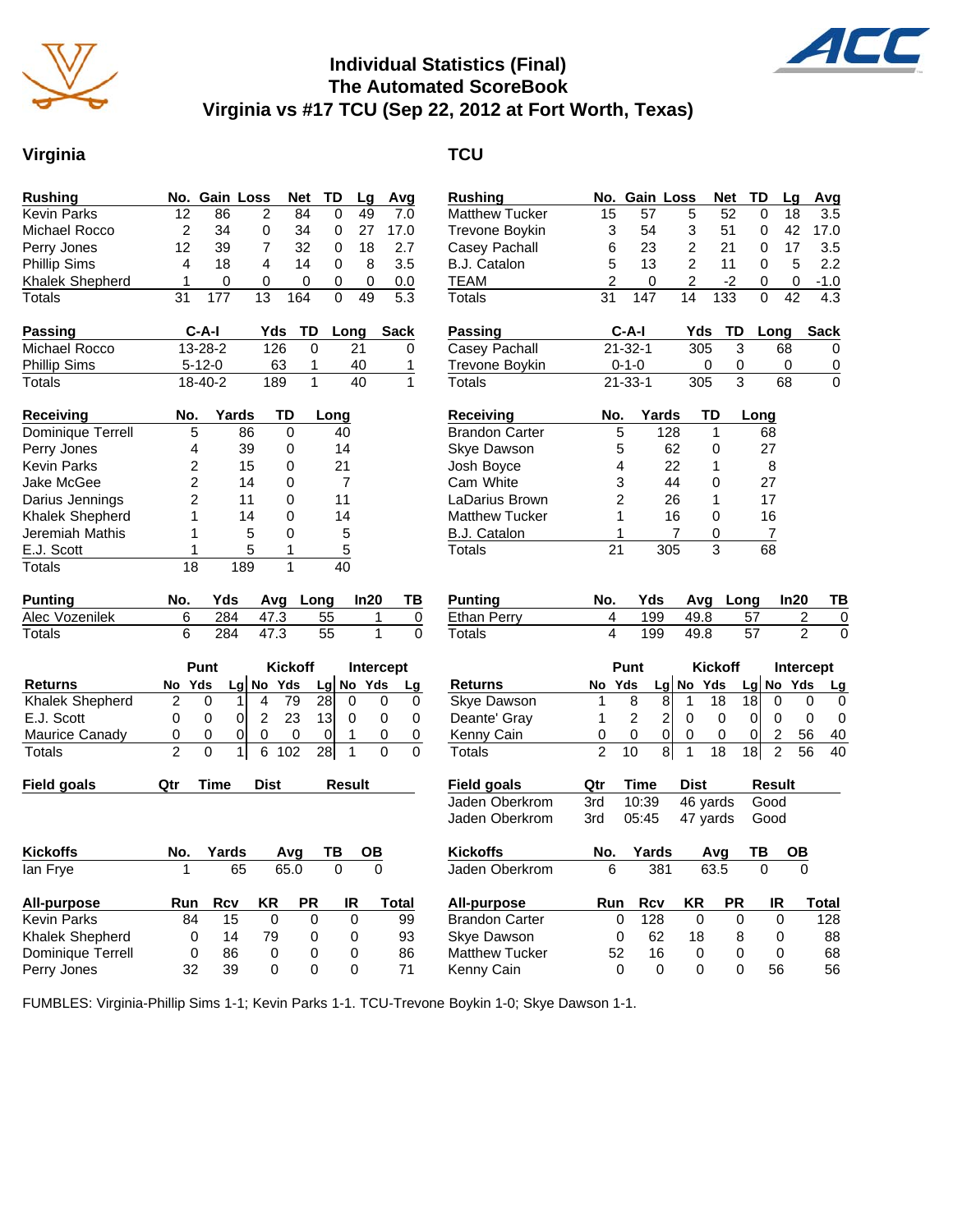





|                | ## Virginia              | Solo                     | Ast            |                | <b>Total Sacks-Yds</b>   | <b>TFL-Yds</b> | FF                       | FR-Yds                   | Int-Yds                  | <b>BrUp</b>              | <b>Blks</b>              | QBH      |
|----------------|--------------------------|--------------------------|----------------|----------------|--------------------------|----------------|--------------------------|--------------------------|--------------------------|--------------------------|--------------------------|----------|
| 29             | D.J. Hill                | 5                        | 3              | 8              |                          |                |                          |                          |                          |                          |                          |          |
|                | 53 Steve Greer           | $\overline{2}$           | 5              | $\overline{7}$ | $\overline{\phantom{a}}$ |                | $\blacksquare$           |                          |                          |                          |                          |          |
|                | 22 Drequan Hoskey        | 6                        | $\mathbf 0$    | 6              | $\overline{\phantom{a}}$ |                |                          |                          |                          |                          |                          |          |
| 21             | <b>Brandon Phelps</b>    | $\overline{\mathcal{L}}$ | $\overline{2}$ | 6              | $\overline{\phantom{a}}$ |                |                          |                          |                          |                          |                          |          |
|                | 93 Will Hill             | 3                        | $\mathbf{1}$   | 4              | $\overline{\phantom{a}}$ | $1.0 - 5$      | $\blacksquare$           |                          |                          |                          | ÷,                       |          |
| 90             | Jake Snyder              | $\overline{2}$           | $\overline{2}$ | $\overline{4}$ | $\overline{\phantom{a}}$ | $1.0 - 3$      |                          |                          |                          | $\mathbf{1}$             | $\overline{a}$           |          |
|                | 44 Henry Coley           | $\overline{c}$           | $\overline{2}$ | 4              | $\overline{\phantom{a}}$ | $1.0 - 2$      | $\blacksquare$           |                          |                          |                          | $\blacksquare$           |          |
| 3              | Ausar Walcott            | $\overline{2}$           | $\mathbf{1}$   | 3              | $\overline{\phantom{0}}$ | ۰              | $\blacksquare$           |                          |                          |                          | $\overline{\phantom{a}}$ |          |
|                | 32 Mike Moore            | 0                        | 3              | 3              | $\overline{\phantom{a}}$ | $0.5 - 1$      | $\blacksquare$           |                          |                          |                          | ä,                       |          |
| 8              | <b>Anthony Harris</b>    | $\overline{2}$           | $\mathbf 0$    | $\overline{2}$ | ٠                        |                |                          |                          |                          |                          | ÷,                       |          |
|                | 13 Daquan Romero         | $\overline{c}$           | $\Omega$       | $\overline{2}$ | $\overline{\phantom{a}}$ |                | 1                        | L.                       |                          |                          | L.                       |          |
|                | 99 Brent Urban           | $\overline{2}$           | $\overline{0}$ | $\overline{2}$ |                          |                | $\mathbf{1}$             |                          |                          |                          |                          |          |
| 1              | Demetrious Nicholson     | 1                        | $\mathbf{1}$   | $\overline{c}$ | $\blacksquare$           |                |                          |                          |                          | $\overline{c}$           | L.                       |          |
|                | 16 Michael Rocco         | $\mathbf{1}$             | $\Omega$       | $\mathbf{1}$   |                          |                |                          |                          |                          |                          |                          |          |
|                | 23 Khalek Shepherd       | 1                        | $\mathbf 0$    | 1              | $\overline{\phantom{a}}$ |                | $\overline{\phantom{a}}$ |                          |                          |                          | $\overline{\phantom{a}}$ |          |
|                | 26 Maurice Canady        | $\mathbf{1}$             | $\Omega$       | $\mathbf{1}$   |                          |                |                          |                          | $1 - 0$                  | $\mathbf{1}$             |                          |          |
|                | 42 Demeitre Brim         | 1                        | $\Omega$       | 1              | $\overline{\phantom{a}}$ |                | $\overline{\phantom{a}}$ | $\blacksquare$           | $\overline{\phantom{a}}$ | ٠                        | $\overline{\phantom{a}}$ |          |
|                | 54 Justin Renfrow        | $\mathbf{1}$             | $\Omega$       | $\mathbf{1}$   | $\overline{\phantom{0}}$ |                |                          |                          | $\overline{\phantom{0}}$ |                          |                          |          |
|                | <b>3V Alec Vozenilek</b> | 1                        | $\Omega$       | 1              | $\overline{\phantom{a}}$ |                |                          |                          |                          |                          | $\overline{a}$           |          |
| 47             | <b>Bill Schautz</b>      | $\overline{0}$           | $\mathbf{1}$   | $\mathbf{1}$   | $\overline{\phantom{a}}$ |                |                          |                          |                          |                          | $\overline{\phantom{0}}$ |          |
|                | 56 Chris Brathwaite      | 0                        | 1              | 1              | ٠                        |                |                          | L.                       |                          |                          | ä,                       |          |
| $\overline{7}$ | Eli Harold               | $\overline{0}$           | $\mathbf{1}$   | $\mathbf{1}$   | ÷                        | $0.5 - 1$      | $\overline{\phantom{a}}$ | $\overline{\phantom{a}}$ |                          | $\blacksquare$           | $\overline{\phantom{0}}$ |          |
|                | 62 Buddy Ruff            | 0                        | $\mathbf{1}$   | 1              |                          |                |                          | L.                       |                          |                          |                          |          |
| T.             | <b>TEAM</b>              | $\Omega$                 | $\Omega$       | 0              |                          |                | $\overline{\phantom{a}}$ | $1 - 0$                  |                          |                          |                          |          |
|                | Totals                   | 39                       | 24             | 63             | $0.0 - 0$                | $4.0 - 12$     | $\overline{2}$           | $1 - 0$                  | $1 - 0$                  | 4                        | $\Omega$                 | $\Omega$ |
|                | ## TCU                   | Solo                     | Ast            | Total          | Sacks-Yds                | <b>TFL-Yds</b> | FF                       | FR-Yds                   | Int-Yds                  | <b>BrUp</b>              | <b>Blks</b>              | QBH      |
|                | 36 Joel Hasley           | 7                        | $\mathbf 1$    | 8              | $\overline{\phantom{a}}$ | $2.0 - 7$      |                          |                          | $\overline{\phantom{0}}$ |                          | $\overline{\phantom{a}}$ |          |
| 6              | Elisha Olabode           | 6                        | $\overline{2}$ | 8              | $\blacksquare$           | $1.0 - 2$      | $\mathbf{1}$             |                          | $\blacksquare$           | $\overline{2}$           | ÷                        |          |
| 17             | Sam Carter               | 5                        | $\overline{2}$ | 7              | $\blacksquare$           |                |                          |                          |                          |                          |                          |          |
| $\overline{2}$ | <b>Jason Verrett</b>     | $\overline{4}$           | $\Omega$       | $\overline{4}$ | $\blacksquare$           | $\blacksquare$ | $\blacksquare$           | $\blacksquare$           | $\overline{\phantom{0}}$ | $\mathbf{1}$             | $\blacksquare$           |          |
|                | 95 Devonte Fields        | 3                        | 1              | 4              | $1.0 - 7$                | $1.0 - 7$      | 1                        | Ĭ.                       |                          |                          | ä,                       |          |
| 90             | Maponga, Stansly         | 3                        | $\mathbf{1}$   | $\overline{4}$ | ÷                        | $\blacksquare$ | $\blacksquare$           | $\blacksquare$           | $\blacksquare$           | $\blacksquare$           | $\overline{\phantom{0}}$ |          |
| 51             | Kenny Cain               | 2                        | $\overline{2}$ | 4              | $\overline{\phantom{a}}$ | $0.5 - 1$      | $\overline{\phantom{a}}$ | $1 - 0$                  | $2 - 56$                 |                          | L,                       | 1        |
| 41             | Anderson, Jonathan       | $\overline{2}$           | $\mathbf{1}$   | 3              | $\overline{\phantom{0}}$ |                | $\overline{\phantom{a}}$ |                          |                          | $\overline{\phantom{a}}$ | $\overline{a}$           |          |
|                | 19 Antonio Graves        | $\overline{2}$           | 1              | 3              |                          |                |                          |                          |                          |                          | ÷                        |          |

1 Chris Hackett 2 0 2 - 1.0-4 - - - 1 - -16 Keivon Gamble 2 0 2 - - - - - - - - - - - - - -<br>31 Kindred, Derrick 2 0 2 - - - - - - - - - - - - - - -31 Kindred, Derrick 2 0 2 - - - - - - - - 25 Kevin White 1 1 2 - - - - - 1 - - 47 Paul Dawson 1 1 2 - - - - - - - - 57 Davion Pierson 0 2 2 - - - 1-0 - - - - 98 Jon Lewis 0 2 2 - - - - - - - -

44 Stoltzman, David 1 0 1 - - - - - - - - - - - - -<br>53 David Johnson 1 0 1 - - - - - - - - - - - - - - -53 David Johnson 1 0 1 - - - - - - - - 28 Geoff Hooker 1 0 1 - - - - - - - - - - - - - -96 Chucky Hunter 0 1 1 - 0.5-1 - - - - - - Totals 45 18 63 1.0-7 6.0-22 2 2-0 2-56 5 0 1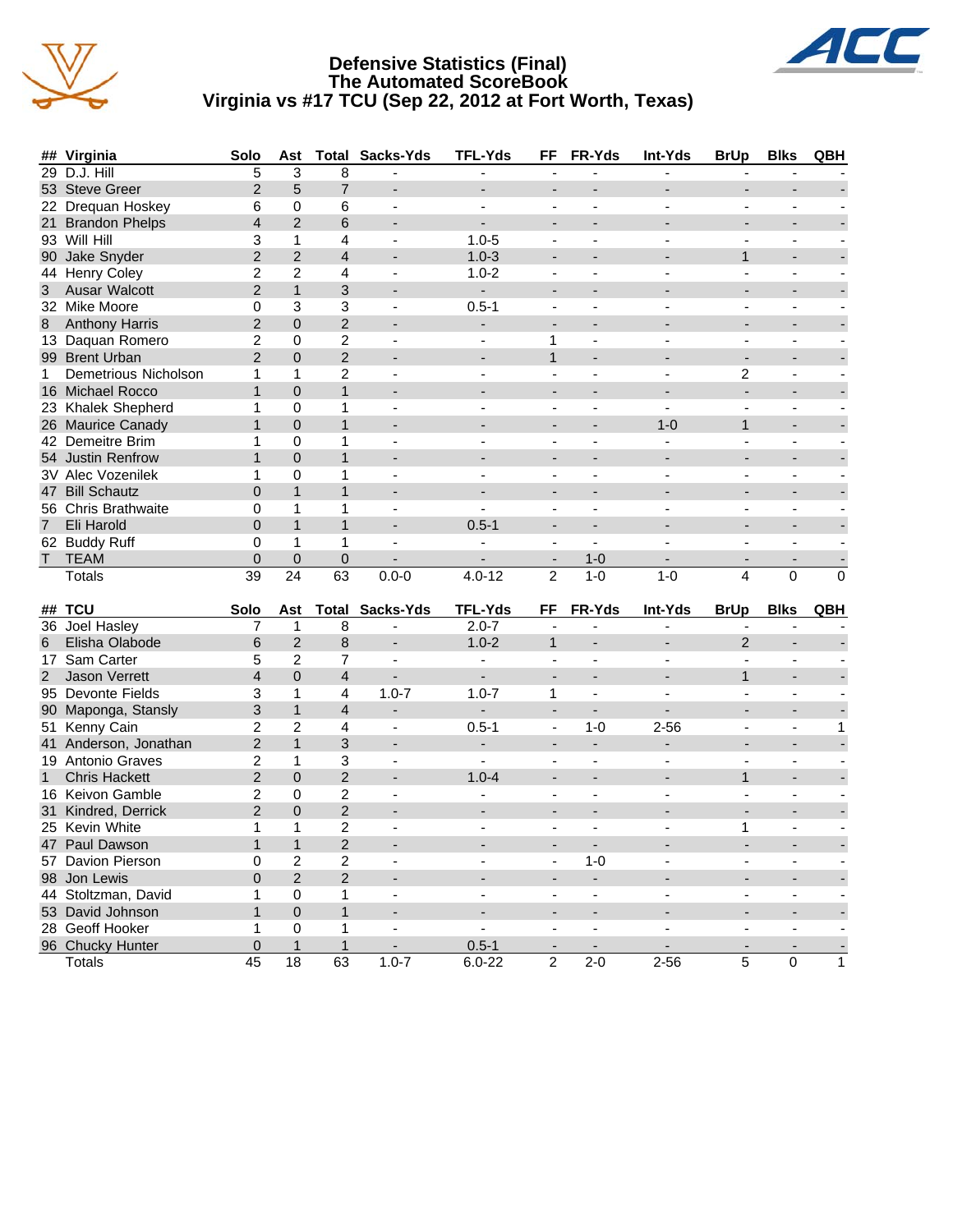

## **Participation Report (Final) The Automated ScoreBook Virginia vs #17 TCU (Sep 22, 2012 at Fort Worth, Texas)**



#### **Virginia**

#### **TCU**

| Pos        | ## | <b>OFFENSE</b>        | Pos        | ##             | <b>OFFENSE</b>        |
|------------|----|-----------------------|------------|----------------|-----------------------|
| WR         | 20 | Tim Smith             | <b>WR</b>  | 82             | Josh Boyce            |
| WR         | 6  | Darius Jennings       | TE         | 86             | <b>Corey Fuller</b>   |
| TE         | 88 | Paul Freedman         | TE         | 87             | Gilbert, Griffin      |
| QB         | 16 | Michael Rocco         | QB         | 4              | Casey Pachall         |
| TВ         | 33 | Perry Jones           | TВ         | 29             | <b>Matthew Tucker</b> |
| FB         | 49 | Zachary Swanson       | TВ         | 30             | Aundre Dean           |
| LT         | 72 | Oday Aboushi          | LT         | 59             | Tayo Fabuluje         |
| LG         | 74 | <b>Conner Davis</b>   | LG         | 73             | Eric Tausch           |
| С          | 70 | Luke Bowanko          | C          | 64             | James Fry             |
| RG         | 79 | Sean Cascarano        | RG         | 66             | <b>Blaize Foltz</b>   |
| RT         | 78 | Morgan Moses          | RT         | 69             | Collins, Aviante      |
|            |    |                       |            |                |                       |
|            |    |                       |            |                |                       |
| Pos        | ## | <b>DEFENSE</b>        | <b>Pos</b> | ##             | <b>DEFENSE</b>        |
| DE         | 90 | Jake Snyder           | LE.        | 90             | Maponga, Stansly      |
| DT         | 99 | <b>Brent Urban</b>    | DT         | 98             | Jon Lewis             |
| DT         | 93 | Will Hill             | DT         | 57             | Davion Pierson        |
| DE         | 47 | <b>Bill Schautz</b>   | <b>RE</b>  | 95             | Devonte Fields        |
| <b>SLB</b> | 44 | <b>Henry Coley</b>    | <b>SLB</b> | 51             | Kenny Cain            |
| MLB        | 53 | <b>Steve Greer</b>    | MLB        | 36             | Joel Hasley           |
| <b>WLB</b> | 29 | D.J. Hill             | SS         | 17             | Sam Carter            |
| CВ         | 1  | Demetrious Nicholson  | <b>FS</b>  | 6              | Elisha Olabode        |
| SS         | 21 | <b>Brandon Phelps</b> | WS         | 41             | Anderson, Jonathan    |
| FS         | 8  | <b>Anthony Harris</b> | CВ         | $\overline{2}$ | <b>Jason Verrett</b>  |
| СB         | 22 | Drequan Hoskey        | СB         | 25             | Kevin White           |

Virginia: 2-Dominique Terrell, 2J-Jacob Hodges, 3-Ausar Walcott, 3V-Alec Vozenilek, 4-LoVante Battle, 4F-Matt Fortin, 6J-Drew Jarrett, 7M-Kyle McCartin, 7-Eli Harold, 13-Daquan Romero, 14-Phillip Sims, 15-Ian Frye, 17-Miles Gooch, 18-Anthony Cooper, 19-E.J. Scott, 23-Khalek Shepherd, 25-Kevin Parks, 26-Maurice Canady, 27-Rijo Walker, 32-Mike Moore, 34-Kwontie Moore, 37-Billy Skrobacz, 39-Tucker Windle, 42-Demeitre Brim, 46-Mason Thomas, 52-Jon Goss, 54-Justin Renfrow, 56-Chris Brathwaite, 61-Cody Wallace, 62-Buddy Ruff, 64-David Dean, 65-Ross Burbank, 71-Matt Mihalik, 77-Jay Whitmire, 80-Adrian Gamble, 81-Jeremiah Mathis, 83-Jake McGee, 84-Canaan Severin, 89-Colter Phillips.

TCU: 1-Chris Hackett, 2B-B.J. Catalon, 2A-Trevone Boykin, 3-Brandon Carter, 3B-Cale Patterson, 4A-Jordan Moore, 7-Listenbee, Kolby, 9-Jamie Byrd, 10-Matt Brown, 11-Skye Dawson, 14-David Porter, 15-David Bush, 16-Keivon Gamble, 19-Antonio Graves, 20-Deante' Gray, 28-Geoff Hooker, 31-Kindred, Derrick, 33-Jaden Oberkrom, 37-Ethan Perry, 40-McFarland, James, 43-Cliff Murphy, 44-Stoltzman, David, 46-A.J. Hilliard, 47-Paul Dawson, 50-Daniel Shelley, 53-David Johnson, 54-Marcus Mallet, 65-Brady Foltz, 71-Thompson, Michael, 74-Vaitai, Halapoulivaa, 75-Wooldridge, John, 84-Dominic Merka, 85-LaDarius Brown, 88-Cam White, 96-Chucky Hunter, 97-Jon Koontz, 99-Terrell Lathan.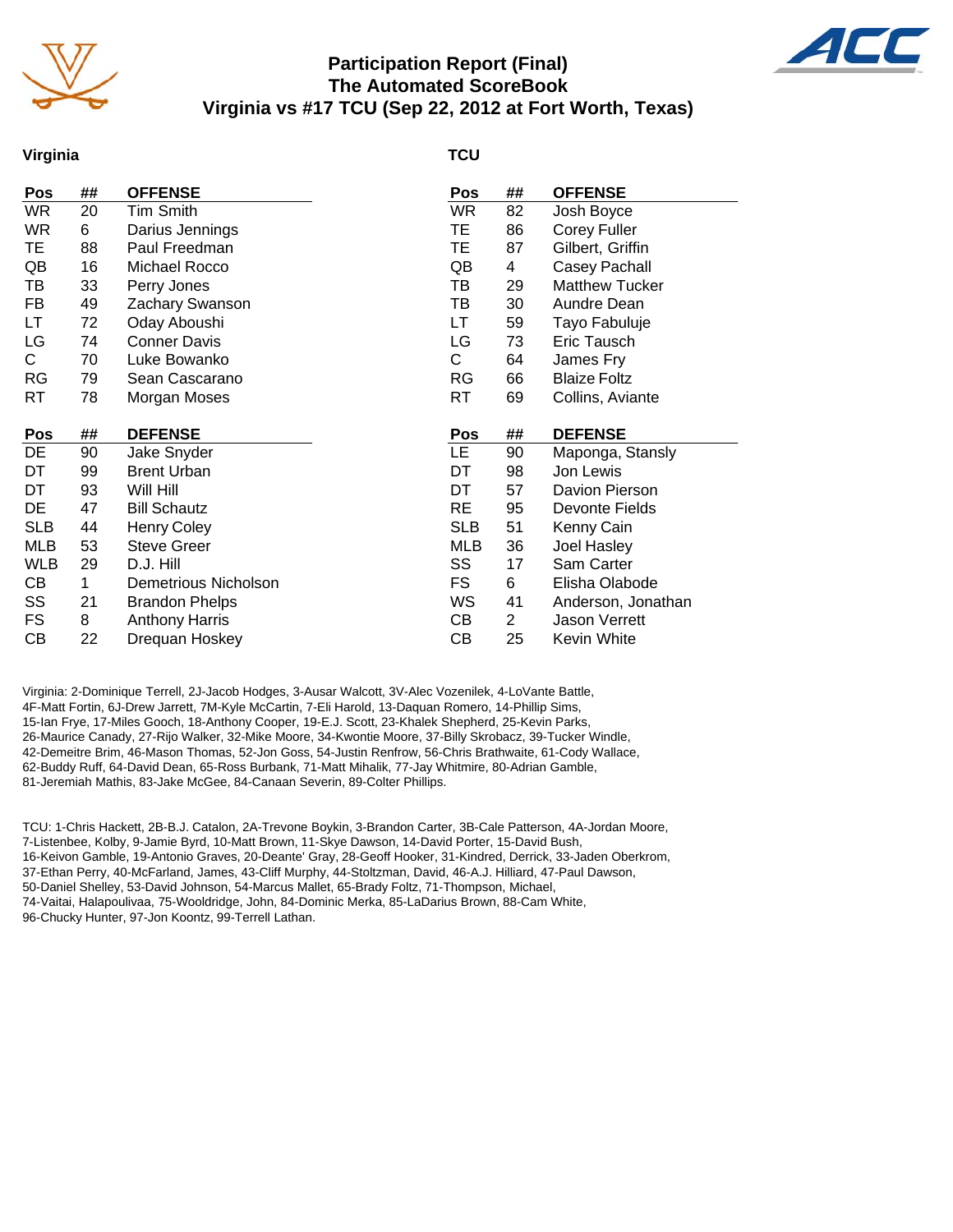

# **Drive Chart (By Team) (Final) The Automated ScoreBook Virginia vs #17 TCU (Sep 22, 2012 at Fort Worth, Texas)**

ACC

|           |     |                 |       | <b>Drive Started</b> |                 |       | <b>Drive Ended</b> |                                      | <b>Consumed</b> |  |  |
|-----------|-----|-----------------|-------|----------------------|-----------------|-------|--------------------|--------------------------------------|-----------------|--|--|
| Team      | Qtr | Spot            | Time  | <b>Obtained</b>      | Spot            | Time  | <b>How lost</b>    | PI<br>Yds<br>$\blacksquare$          | <b>TOP</b>      |  |  |
| VA        | 1st | V <sub>21</sub> | 15:00 | Kickoff              | H46             | 10:36 | Punt               | $7 - 33$                             | 4:24            |  |  |
| <b>VA</b> |     | V <sub>12</sub> | 08:13 | Kickoff              | IV16            | 07:05 | Punt               | 3<br>$-4$                            | 1:08            |  |  |
| VA        |     | V17             | 04:08 | Punt                 | V28             | 02:02 | Punt               | -11<br>4 -                           | 2:06            |  |  |
| <b>VA</b> |     | V <sub>21</sub> | 00:10 | Punt                 | V42             | 13:30 | <b>Fumble</b>      | $4 - 21$                             | 1:40            |  |  |
| VA        | 2nd | lV17            | 09:40 | Kickoff              | H33             | 06:29 | Interception       | 50<br>9<br>$\sim$                    | 3:11            |  |  |
| <b>VA</b> |     | V <sub>03</sub> | 03:02 | Interception         | <b>V11</b>      | 01:47 | Punt               | $3 - 8$                              | 1:15            |  |  |
| VA        | 3rd | V <sub>17</sub> | 10:35 | Kickoff              | H32             | 07:22 | Interception       | 7 - 51                               | 3:13            |  |  |
| <b>VA</b> |     | V16             | 05:40 | Kickoff              | IH12            | 01:19 | Downs              | 11<br>$-72$                          | 4:21.           |  |  |
| VA        | 4th | V <sub>22</sub> | 14:05 | Punt                 | V <sub>29</sub> | 12:59 | Punt               | $3 - 7$                              | 1:06            |  |  |
| <b>VA</b> |     | V <sub>20</sub> | 12:02 | Fumble               | lV23            | 10:57 | Punt               | $3 - 3$                              | 1:05            |  |  |
| VA        |     | V <sub>11</sub> | 09:32 | Punt                 | H00             | 04:22 | *TOUCHDOWN         | 14<br>89<br>$\blacksquare$           | 5:10            |  |  |
| <b>VA</b> |     | V28             | 01:12 | Kickoff              | V22             | 00:21 | Fumble             | (6)<br>3<br>$\overline{\phantom{a}}$ | 0:51            |  |  |

|                        | 1st     | 2nd   | 3rd     | 4th     | 1st             | 2nd     |                 |
|------------------------|---------|-------|---------|---------|-----------------|---------|-----------------|
| Virginia               | Qtr     | Qtr   | Qtr     | Qtr     | Half            | Half    | Total           |
| Time of possession     | 07:52   | 05:59 | 07:43   | 08:20   | 13:51           | 16:03   | 29:54           |
| 3rd down conversions   | $0 - 3$ | 0-3   | 1-4     | $2 - 6$ | $0 - 6$         | $3-10$  | $3 - 16$        |
| Average field position | V17     | V10   | V16     | V20     | V <sub>15</sub> | V19     | V <sub>17</sub> |
| 4th down conversions   | 0-0     | 0-0   | $1 - 2$ | 1-1     | $0 - 0$         | $2 - 3$ | $2 - 3$         |

|            |                 |                 |       | <b>Drive Started</b> |                 |       | <b>Drive Ended</b>       | <b>Consumed</b> |            |  |
|------------|-----------------|-----------------|-------|----------------------|-----------------|-------|--------------------------|-----------------|------------|--|
| Team       | Qtr             | Spot            | Time  | <b>Obtained</b>      | Spot            | Time  | <b>How lost</b>          | - Yds<br>ΡI     | <b>TOP</b> |  |
| <b>TCU</b> | 1st             | H06             | 10:36 | Punt                 | V <sub>00</sub> | 08:17 | *TOUCHDOWN               | - 94<br>6       | 2:19       |  |
| <b>TCU</b> |                 | H <sub>21</sub> | 07:05 | Punt                 | H38             | 04:08 | Punt                     | $6 - 17$        | 2:57       |  |
| <b>TCU</b> |                 | H38             | 02:02 | Punt                 | H31             | 00:10 | Punt                     | $-(7)$<br>3     | 1:52       |  |
| <b>TCU</b> | 2 <sub>nd</sub> | V42             | 13:30 | <b>Fumble</b>        | V <sub>00</sub> | 09:43 | *TOUCHDOWN               | $7 - 42$        | $3:47$ .   |  |
| <b>TCU</b> |                 | H <sub>39</sub> | 06:29 | Interception         | V08             | 03:02 | Interception             | 7 - 53          | $3:27$ .   |  |
| <b>TCU</b> |                 | H <sub>23</sub> | 01:47 | Punt                 | H31             | 00:00 | End of half              | $4 - 8$         | 1:47       |  |
| <b>TCU</b> | 3rd             | H08             | 14:55 | Kickoff              | V <sub>29</sub> | 10:39 | *FIELD GOAL              | 10<br>$-63$     | 4:16       |  |
| <b>TCU</b> |                 | V31             | 07:22 | Interception         | V30             | 05:45 | *FIELD GOAL              | $6 - 1$         | $1:37$ .   |  |
| <b>TCU</b> |                 | H <sub>12</sub> | 01:19 | Downs                | H28             | 14:05 | Punt                     | 5<br>- 16       | 2:14       |  |
| <b>TCU</b> | 4th             | <b>H27</b>      | 12:59 | Punt                 | V <sub>00</sub> | 12:02 | <b>Fumble</b>            | $2 - 73$        | 0:57       |  |
| <b>TCU</b> |                 | H32             | 10:57 | Punt                 | H33             | 09:32 | Punt                     | $3 - 1$         | 1:25       |  |
| <b>TCU</b> |                 | V48             | 04:22 | Kickoff              | V <sub>00</sub> | 01:20 | <i><b>*TOUCHDOWN</b></i> | 6<br>- 48       | $3:02$ .   |  |
| <b>TCU</b> |                 | V <sub>22</sub> | 00:21 | Fumble               | V <sub>23</sub> | 00:00 | End of half              | (1)<br>۰.       | 0:21       |  |

|                        | 1st     | 2nd     | 3rd             | 4th     | 1st             | 2nd             |                 |
|------------------------|---------|---------|-----------------|---------|-----------------|-----------------|-----------------|
| TCU                    | Qtr     | Qtr     | Qtr             | Qtr     | Half            | Half            | Total           |
| Time of possession     | 07:08   | 09:01   | 07:17           | 06:40   | 16:09           | 13:57           | 30:06           |
| 3rd down conversions   | $3 - 5$ | $3 - 4$ | $0 - 2$         | $0 - 3$ | $6-9$           | $0 - 5$         | $6 - 14$        |
| Average field position | H21     | H40     | H <sub>29</sub> | H47     | H <sub>30</sub> | H <sub>39</sub> | H <sub>35</sub> |
| 4th down conversions   | 0-0     | 0-0     | 0-0             | 1-1     | ი-ი             | 1-1             | 1-1             |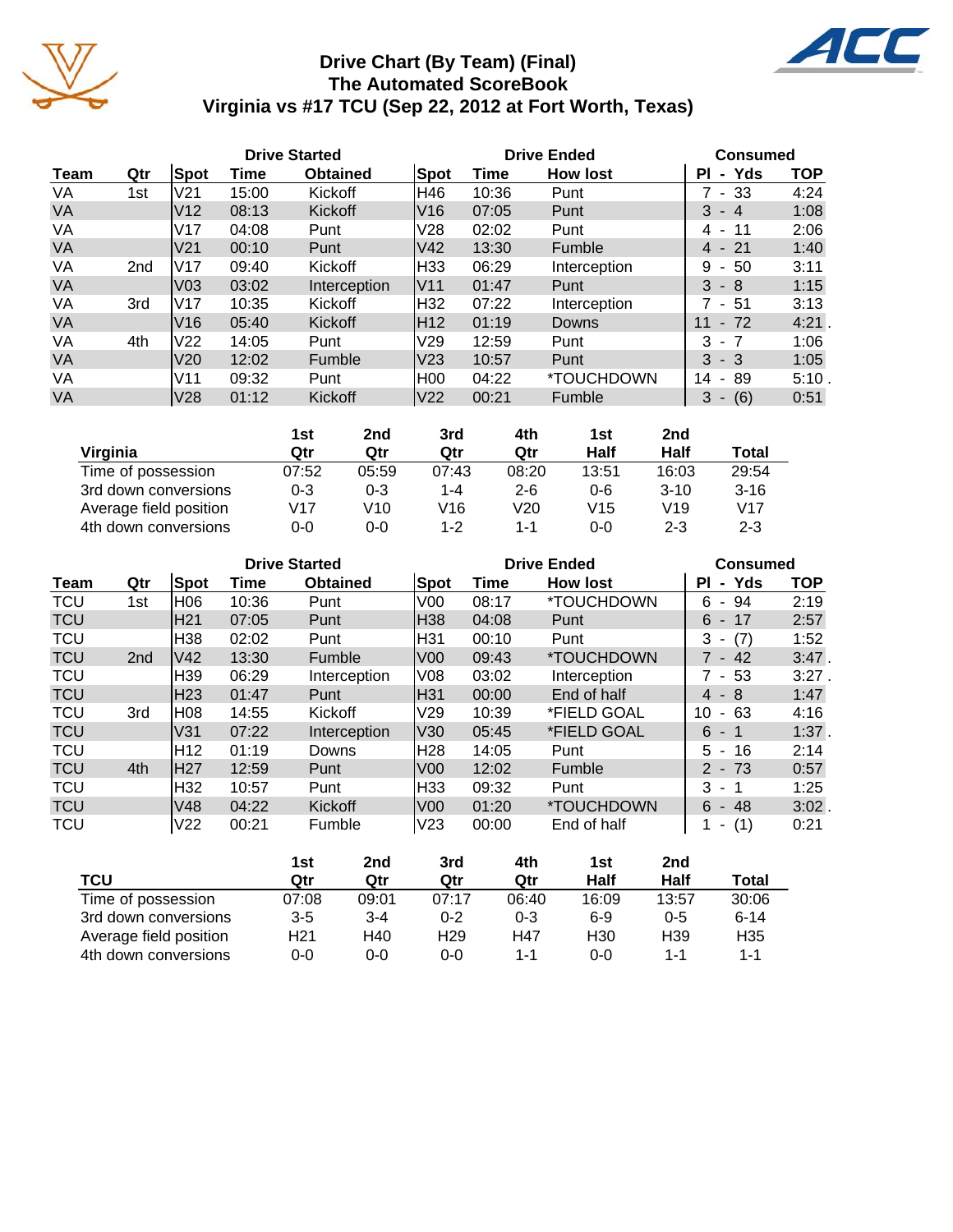

# **Drive Chart (By Quarter) (Final) The Automated ScoreBook Virginia vs #17 TCU (Sep 22, 2012 at Fort Worth, Texas)**

|            |                 |                 |       | <b>Drive Started</b> |                 | <b>Drive Ended</b> | <b>Consumed</b> |                                       |            |
|------------|-----------------|-----------------|-------|----------------------|-----------------|--------------------|-----------------|---------------------------------------|------------|
| Team       | Qtr             | <b>Spot</b>     | Time  | <b>Obtained</b>      | Spot            | Time               | <b>How lost</b> | PI - Yds                              | <b>TOP</b> |
| VA         | 1st             | V <sub>21</sub> | 15:00 | Kickoff              | H46             | 10:36              | Punt            | $7 - 33$                              | 4:24       |
| <b>TCU</b> |                 | H <sub>06</sub> | 10:36 | Punt                 | V00             | 08:17              | *TOUCHDOWN      | $6 - 94$                              | 2:19       |
| VA         |                 | V12             | 08:13 | Kickoff              | V16             | 07:05              | Punt            | 3<br>$\overline{4}$<br>$\blacksquare$ | 1:08       |
| <b>TCU</b> |                 | H <sub>21</sub> | 07:05 | Punt                 | H38             | 04:08              | Punt            | $-17$<br>6                            | 2:57       |
| VA         |                 | V17             | 04:08 | Punt                 | V28             | 02:02              | Punt            | 11<br>4                               | 2:06       |
| <b>TCU</b> |                 | H38             | 02:02 | Punt                 | H31             | 00:10              | Punt            | 3<br>(7)<br>$\overline{\phantom{a}}$  | 1:52       |
| VA         |                 | V <sub>21</sub> | 00:10 | Punt                 | V42             | 13:30              | Fumble          | 21<br>4 -                             | 1:40       |
| <b>TCU</b> | 2 <sub>nd</sub> | V <sub>42</sub> | 13:30 | Fumble               | V <sub>00</sub> | 09:43              | *TOUCHDOWN      | $7 - 42$                              | $3:47$ .   |
| VA         |                 | V17             | 09:40 | Kickoff              | H33             | 06:29              | Interception    | 50<br>9<br>$\blacksquare$             | 3:11       |
| <b>TCU</b> |                 | H39             | 06:29 | Interception         | V <sub>08</sub> | 03:02              | Interception    | $7 - 53$                              | $3:27$ .   |
| VA         |                 | V <sub>03</sub> | 03:02 | Interception         | V11             | 01:47              | Punt            | 3<br>8<br>$\overline{\phantom{a}}$    | 1:15       |
| <b>TCU</b> |                 | H <sub>23</sub> | 01:47 | Punt                 | H31             | 00:00              | End of half     | $-8$<br>4                             | 1:47       |
| <b>TCU</b> | 3rd             | H08             | 14:55 | Kickoff              | V29             | 10:39              | *FIELD GOAL     | 10<br>63<br>$\overline{\phantom{a}}$  | 4:16       |
| <b>VA</b>  |                 | V17             | 10:35 | Kickoff              | H32             | 07:22              | Interception    | $7 - 51$                              | 3:13       |
| <b>TCU</b> |                 | V31             | 07:22 | Interception         | V30             | 05:45              | *FIELD GOAL     | 6<br>$\overline{1}$<br>$\blacksquare$ | 1:37.      |
| <b>VA</b>  |                 | V16             | 05:40 | Kickoff              | H <sub>12</sub> | 01:19              | <b>Downs</b>    | $-72$<br>11                           | 4:21.      |
| TCU        |                 | H <sub>12</sub> | 01:19 | Downs                | H <sub>28</sub> | 14:05              | Punt            | 16<br>5<br>$\blacksquare$             | 2:14       |
| <b>VA</b>  | 4th             | V <sub>22</sub> | 14:05 | Punt                 | V29             | 12:59              | Punt            | 3<br>$-7$                             | 1:06       |
| TCU        |                 | H <sub>27</sub> | 12:59 | Punt                 | V <sub>00</sub> | 12:02              | Fumble          | $\overline{2}$<br>$-73$               | 0:57       |
| <b>VA</b>  |                 | V20             | 12:02 | Fumble               | V23             | 10:57              | Punt            | $-3$<br>3                             | 1:05       |
| <b>TCU</b> |                 | H32             | 10:57 | Punt                 | H33             | 09:32              | Punt            | 3<br>$-1$                             | 1:25       |
| VA         |                 | V11             | 09:32 | Punt                 | <b>H00</b>      | 04:22              | *TOUCHDOWN      | 89<br>14<br>$\overline{\phantom{a}}$  | 5:10.      |
| <b>TCU</b> |                 | V48             | 04:22 | Kickoff              | V <sub>00</sub> | 01:20              | *TOUCHDOWN      | 6<br>48                               | $3:02$ .   |
| <b>VA</b>  |                 | V28             | 01:12 | Kickoff              | V <sub>22</sub> | 00:21              | Fumble          | 3<br>$-(6)$                           | 0:51       |
| <b>TCU</b> |                 | V <sub>22</sub> | 00:21 | Fumble               | V23             | 00:00              | End of half     | (1)                                   | 0:21       |

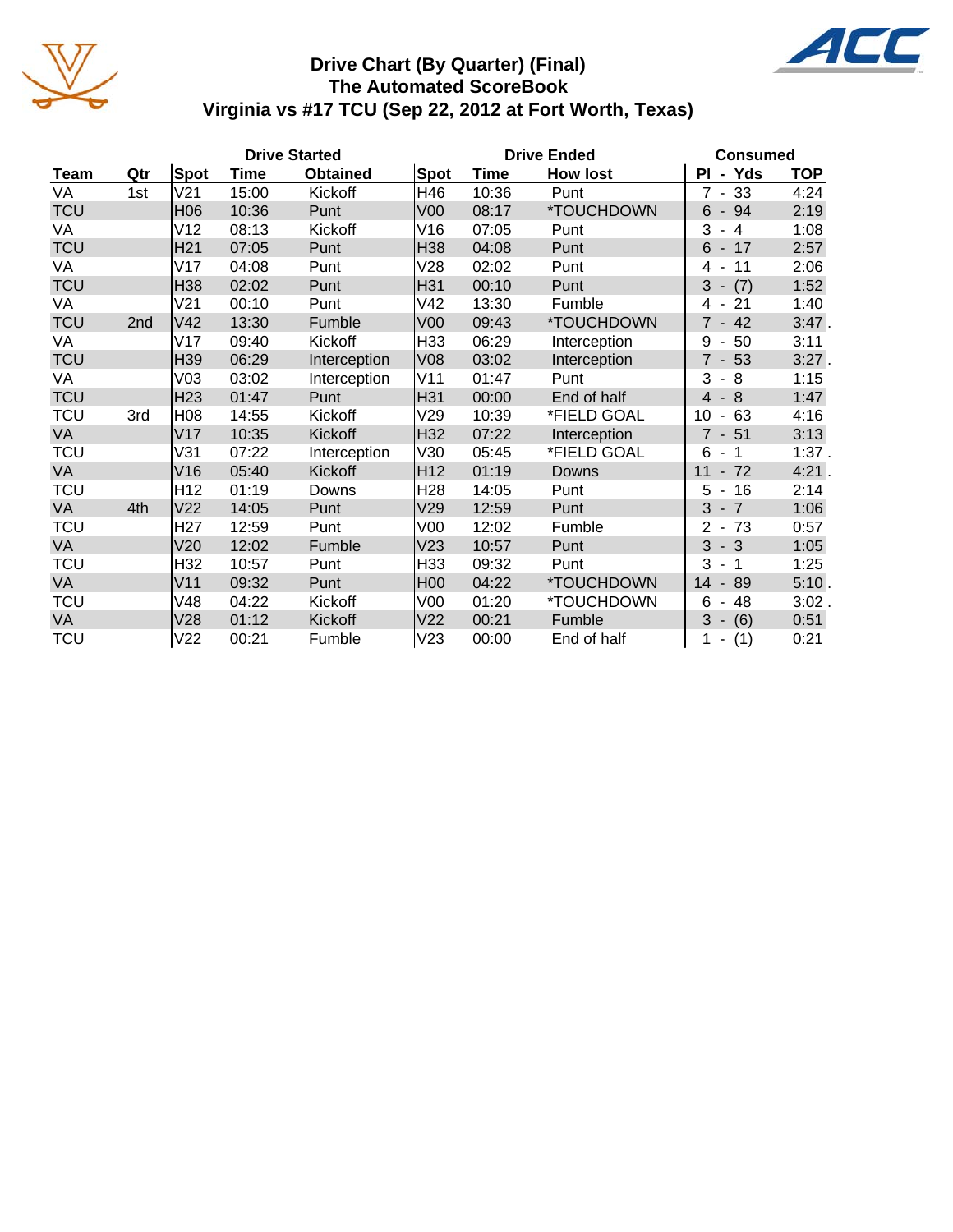

### **Play-by-Play Summary (1st quarter) Virginia vs #17 TCU (Sep 22, 2012 at Fort Worth, Texas)**



|                          |                       |                                          | UVA wins toss; UVA will receive the ball first; TCU defends North EZ.                                                                                              |                |
|--------------------------|-----------------------|------------------------------------------|--------------------------------------------------------------------------------------------------------------------------------------------------------------------|----------------|
| 1-10 VA 35               |                       |                                          | TCU ball on TCU35.<br>Jaden Oberkrom kickoff 65 yards to the VA0, Shepherd, K return 21 yards to the VA21                                                          |                |
| 1-10 VA 21               |                       |                                          | (Antonio Graves; Paul Dawson).<br>Jones, P rush for no gain to the VA21 (S. Maponga).                                                                              |                |
| 2-10 VA 21               |                       |                                          | Rocco, M pass complete to Jennings, D for 11 yards to the VA32, 1ST DOWN VA (Jon                                                                                   | P <sub>1</sub> |
| 1-10 VA 32               |                       |                                          | Lewis; Davion Pierson).<br>Parks, K rush for 3 yards to the VA35 (Jon Lewis; Kenny Cain).                                                                          |                |
| $2 - 7$                  | VA 35                 |                                          | Rocco, M pass complete to Terrell, D for 14 yards to the VA49, 1ST DOWN VA (Sam Carter; J.                                                                         | P <sub>2</sub> |
|                          |                       |                                          | Anderson).                                                                                                                                                         |                |
| 1-10 VA 49<br>2-8        | <b>TCU 49</b>         |                                          | Parks, K rush for 2 yards to the TCU49 (Kenny Cain).<br>Parks, K rush for loss of 2 yards to the VA49 (Kenny Cain; Chucky Hunter).                                 |                |
| 3-10 VA 49               |                       |                                          | Rocco, M pass complete to Mathis, J for 5 yards to the TCU46 (Jason Verrett).                                                                                      |                |
| 4-5                      | TCU 46                |                                          | Vozenilek, A punt 40 yards to the TCU6, downed.                                                                                                                    |                |
|                          |                       | TCU drive start at 10:36.                | 7 plays, 33 yards, 4:24                                                                                                                                            |                |
|                          |                       | 1-10 TCU 06                              | Casey Pachall pass incomplete to Josh Boyce (Hoskey, D), PENALTY VA pass interference 15                                                                           | X1             |
|                          |                       |                                          | yards to the TCU21, 1ST DOWN TCU, NO PLAY.                                                                                                                         |                |
|                          |                       | 1-10 TCU 21<br>2-10 TCU 21               | Casey Pachall pass incomplete to Josh Boyce (Snyder, J).<br>Casey Pachall rush for 1 yard to the TCU22 (Hill, W).                                                  |                |
|                          | $3-9$                 | <b>TCU 22</b>                            | Casey Pachall pass complete to Cam White for 10 yards to the TCU32, 1ST DOWN TCU                                                                                   | P2             |
|                          |                       |                                          | (Canady,M).                                                                                                                                                        |                |
|                          |                       | 1-10 TCU 32<br>2-10 TCU 32               | Matthew Tucker rush for no gain to the TCU32 (Brathwaite, C; Greer, S).<br>Casey Pachall pass incomplete to Matthew Tucker.                                        |                |
|                          | $3 - 10$              | <b>TCU 32</b>                            | Casey Pachall pass complete to Brandon Carter for 68 yards to the VA0, 1ST DOWN TCU,                                                                               | P <sub>3</sub> |
|                          |                       |                                          | TOUCHDOWN, clock 08:17.                                                                                                                                            |                |
|                          | 1-G                   | VA 03                                    | Jaden Oberkrom kick attempt good.<br>TCU 7, Virginia 0                                                                                                             |                |
|                          |                       |                                          | 6 plays, 94 yards, 2:23                                                                                                                                            |                |
|                          |                       |                                          | Jaden Oberkrom kickoff 63 yards to the VA2, Scott, E return 10 yards to the VA12 (Geoff                                                                            |                |
|                          |                       | VIRGINIA drive start at 08:13.           | Hooker).                                                                                                                                                           |                |
| 1-10 VA 12               |                       |                                          | Rocco, M pass incomplete to Jennings, D, QB hurry by Kenny Cain.                                                                                                   |                |
| 2-10 VA 12               |                       |                                          | Parks, K rush for 4 yards to the VA16 (Elisha Olabode).                                                                                                            |                |
| 3-6<br>4-6               | VA 16<br><b>VA 16</b> |                                          | Rocco, M pass incomplete to Jennings, D.<br>Vozenilek, A punt 55 yards to the TCU29, Deante' Gray return 2 yards to the TCU31                                      |                |
|                          |                       |                                          | (Ruff, B; Moore, M), PENALTY TCU illegal block 10 yards to the TCU21, 1st and 10, TCU ball                                                                         |                |
|                          |                       |                                          | on TCU21.                                                                                                                                                          |                |
|                          |                       | TCU drive start at 07:05.                | 3 plays, 4 yards, 1:08                                                                                                                                             |                |
|                          |                       | 1-10 TCU 21                              | Matthew Tucker rush for 3 yards to the TCU24 (Coley, H; Greer, S).                                                                                                 |                |
|                          | $2 - 7$               | <b>TCU 24</b>                            | PENALTY TCU false start 5 yards to the TCU19.                                                                                                                      |                |
|                          |                       | 2-12 TCU 19<br>3-10 TCU 21               | Casey Pachall pass complete to Josh Boyce for 2 yards to the TCU21 (Hill,D).<br>Casey Pachall pass complete to Skye Dawson for 13 yards to the TCU34, 1ST DOWN TCU | P <sub>4</sub> |
|                          |                       |                                          | (Phelps,B).                                                                                                                                                        |                |
|                          | $1 - 10$              | TCU 34                                   | Matthew Tucker rush for 4 yards to the TCU38 (Greer, S).                                                                                                           |                |
|                          | 2-6<br>3-6            | TCU 38<br><b>TCU 38</b>                  | Casey Pachall pass incomplete to Josh Boyce (Nicholson, D).<br>Casey Pachall pass incomplete to Skye Dawson, PENALTY TCU holding declined.                         |                |
|                          | 4-6                   | TCU 38                                   | Ethan Perry punt 45 yards to the VA17, fair catch by Shepherd, K.                                                                                                  |                |
|                          |                       |                                          | 6 plays, 17 yards, 2:57                                                                                                                                            |                |
| 1-10 VA 17               |                       | VIRGINIA drive start at 04:08.           | Rocco.M pass complete to Shepherd.K for 14 yards to the VA31, 1ST DOWN VA (J. Anderson).                                                                           | P <sub>3</sub> |
| 1-10 VA 31               |                       |                                          | Shepherd, K rush for no gain to the VA31 (Devonte Fields; S. Maponga).                                                                                             |                |
| 2-10 VA 31               |                       |                                          | Rocco, M pass incomplete to Jennings, D, PENALTY VA holding 10 yards to the VA21, NO PLAY.                                                                         |                |
| 2-20 VA 21<br>3-13 VA 28 |                       |                                          | Rocco, M pass complete to Terrell, D for 7 yards to the VA28 (Jason Verrett).<br>Rocco, M pass incomplete to Jones, P.                                             |                |
| 4-13 VA 28               |                       |                                          | Vozenilek, A punt 49 yards to the TCU23, downed, PENALTY VA kick catching interference 15                                                                          |                |
|                          |                       |                                          | yards to the TCU38, 1st and 10, TCU ball on TCU38.                                                                                                                 |                |
|                          |                       |                                          | 4 plays, 11 yards, 2:06                                                                                                                                            |                |
|                          |                       | TCU drive start at 02:02.<br>1-10 TCU 38 | Casey Pachall pass complete to Josh Boyce for 13 yards to the VA49 (Harris, A), PENALTY                                                                            |                |
|                          |                       |                                          | TCU holding 10 yards to the TCU28, NO PLAY.                                                                                                                        |                |
|                          | $1 - 20$              | 1-20 TCU 28<br>TCU 28                    | PENALTY TCU illegal touching declined.                                                                                                                             |                |
|                          | 2-19                  | TCU 29                                   | Matthew Tucker rush for 1 yard to the TCU29 (Coley, H).<br>Casey Pachall rush for 2 yards to the TCU31 (Schautz, B; Coley, H).                                     |                |
|                          | 3-17                  | TCU 31                                   | Casey Pachall pass incomplete to Brandon Carter.                                                                                                                   |                |
|                          |                       | 4-17 TCU 31                              | Ethan Perry punt 47 yards to the VA22, Shepherd, K return -1 yards to the VA21 (Keivon<br>Gamble).                                                                 |                |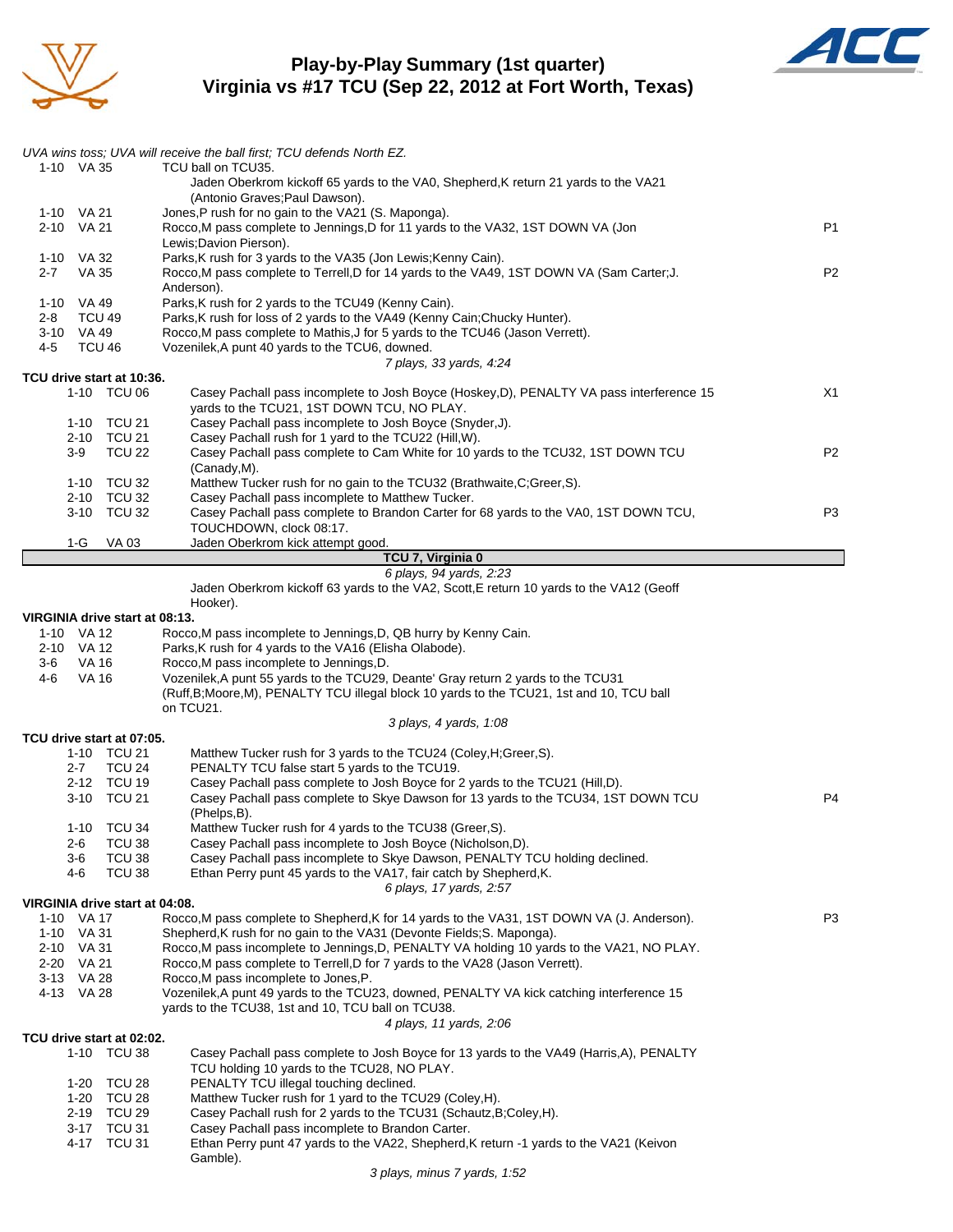

# *Play-by-Play Summary (1st quarter) Virginia vs #17 TCU (Sep 22, 2012 at Fort Worth, Texas)*



#### **VIRGINIA drive start at 00:10.**

| <b>VA 21</b><br>Rocco, M pass complete to Parks, K for 21 yards to the VA42, 1ST DOWN VA (Joel Hasley).<br>1-10<br><b>END OF 1st QUARTER: TCU 7, Virginia 0</b> |              |       |  |  |                  |  |       |             |                |                  |                  |  |  |
|-----------------------------------------------------------------------------------------------------------------------------------------------------------------|--------------|-------|--|--|------------------|--|-------|-------------|----------------|------------------|------------------|--|--|
|                                                                                                                                                                 |              | Time  |  |  | <b>1st Downs</b> |  |       | Conversions | <b>Rushing</b> |                  | <b>Penalties</b> |  |  |
| <b>Quarter Summary</b>                                                                                                                                          | <b>Score</b> | Poss  |  |  |                  |  | 3rd   | 4th         |                | Passing          |                  |  |  |
| Virginia                                                                                                                                                        |              | 07:48 |  |  |                  |  | ი-ვ   | 0-0         | 6-7            | $6 - 9 - 0 - 72$ | $3 - 40$         |  |  |
| TCU                                                                                                                                                             |              | 07:12 |  |  |                  |  | $3-5$ | $0 - 0$     | $6 - 11$       | $4 - 9 - 0 - 93$ | $3 - 25$         |  |  |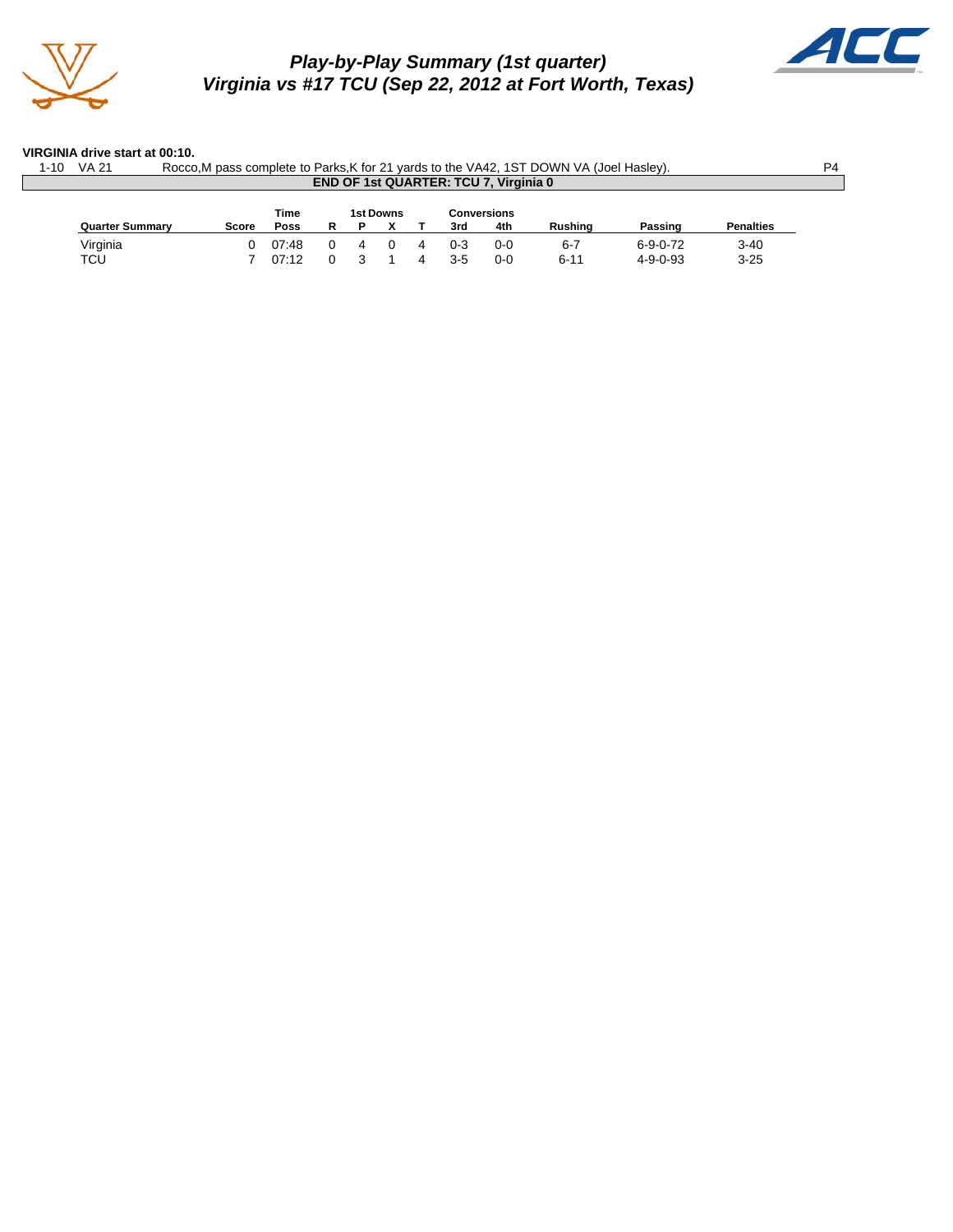

#### **Quickie Statistics (1st quarter only) Virginia vs #17 TCU (Sep 22, 2012 at Fort Worth, Texas)**



|                                   | VA             | TCU         |
|-----------------------------------|----------------|-------------|
| Score                             | 0              |             |
| <b>FIRST DOWNS</b>                | $\overline{4}$ | 4           |
| <b>RUSHES-YARDS (NET)</b>         | $6 - 7$        | $6 - 11$    |
| <b>PASSING YDS (NET)</b>          | 72             | 93          |
| Passes Att-Comp-Int               | $9 - 6 - 0$    | $9 - 4 - 0$ |
| <b>TOTAL OFFENSE PLAYS-YARDS</b>  | 15-79          | 15-104      |
| <b>Fumble Returns-Yards</b>       | $0-0$          | $0-0$       |
| <b>Punt Returns-Yards</b>         | $1 - 1$        | $1 - 2$     |
| Kickoff Returns-Yards             | $2 - 31$       | $0-0$       |
| <b>Interception Returns-Yards</b> | $0 - 0$        | $0-0$       |
| Punts (Number-Avg)                | $3 - 48.0$     | $2 - 46.0$  |
| Fumbles-Lost                      | $0 - 0$        | $0 - 0$     |
| Penalties-Yards                   | $3-40$         | $3 - 25$    |
| <b>Possession Time</b>            | 07:48          | 07:12       |
| <b>Third-Down Conversions</b>     | $0$ of $3$     | 3 of 5      |
| <b>Fourth-Down Conversions</b>    | $0$ of $0$     | $0$ of $0$  |

| Virginia               |                     |               |                 |                      |          |             | <b>TCU</b>                                                                          |                |                |           |                         |                |             |
|------------------------|---------------------|---------------|-----------------|----------------------|----------|-------------|-------------------------------------------------------------------------------------|----------------|----------------|-----------|-------------------------|----------------|-------------|
| <b>Rushing</b>         |                     | No. Gain Loss |                 | TD<br><b>Net</b>     | Lq       | Avg         | <b>Rushing</b>                                                                      |                | No. Gain Loss  |           | <b>TD</b><br><b>Net</b> | Lq             | Avg         |
| <b>Kevin Parks</b>     | 4                   | 9             | 2               | 7<br>$\Omega$        | 4        | 1.8         | <b>Matthew Tucker</b>                                                               | 4              | 8              | $\Omega$  | 8<br>$\Omega$           | 4              | 2.0         |
| <b>Khalek Shepherd</b> | 1                   | 0             | 0               | 0<br>0               | 0        | 0.0         | Casey Pachall                                                                       | $\overline{c}$ | 3              | $\Omega$  | 3<br>$\Omega$           | $\overline{2}$ | 1.5         |
| Perry Jones            | 1                   | $\Omega$      | $\Omega$        | $\Omega$<br>$\Omega$ | $\Omega$ | 0.0         |                                                                                     |                |                |           |                         |                |             |
| <b>Passing</b>         | $C-A-I$             |               | Yds             | TD                   | Long     | <b>Sack</b> | <b>Passing</b>                                                                      | $C-A-I$        |                | Yds       | TD                      | Long           | <b>Sack</b> |
| Michael Rocco          | $6 - 9 - 0$         |               | $\overline{72}$ | $\Omega$             | 21       | 0           | Casey Pachall                                                                       | $4 - 9 - 0$    |                | 93        |                         | 68             | 0           |
| <b>Receiving</b>       | No.                 | Yards         | TD              | Long                 |          |             | <b>Receiving</b>                                                                    | No.            | Yards          | TD        | Long                    |                |             |
| Dominique Terrell      | 2                   | 21            | 0               | 14                   |          |             | <b>Brandon Carter</b>                                                               |                | 68             | 1         | 68                      |                |             |
| Kevin Parks            | 1                   | 21            | 0               | 21                   |          |             | Skye Dawson                                                                         |                | 13             | 0         | 13                      |                |             |
| <b>Khalek Shepherd</b> | 1                   | 14            | 0               | 14                   |          |             | Cam White                                                                           |                | 10             | 0         | 10                      |                |             |
| Darius Jennings        | 1                   | 11            | $\Omega$        | 11                   |          |             | Josh Boyce                                                                          |                | $\overline{2}$ | $\Omega$  | $\overline{2}$          |                |             |
| <b>Punting</b>         | No.                 | Yds           | Avg             | Long                 | In20     | ΤВ          | <b>Punting</b>                                                                      | No.            | Yds            | Avg       | Long                    | In20           | ΤВ          |
| Alec Vozenilek         | 3                   | 144           | 48.0            | $\overline{55}$      | 1        | $\Omega$    | Ethan Perry                                                                         | $\overline{2}$ | 92             | 46.0      | 47                      |                | $\Omega$    |
| <b>Punt Returns</b>    | No.                 | Yards         | TD              | <u>Long</u>          |          |             | <b>Punt Returns</b>                                                                 | No.            | Yards          | TD        | Long                    |                |             |
| Khalek Shepherd        |                     | $-1$          | $\Omega$        | <sup>0</sup>         |          |             | Deante' Grav                                                                        | 1              | $\mathfrak{p}$ | $\Omega$  |                         |                |             |
| <b>Kick Returns</b>    | No.                 | Yards         | TD              | Long                 |          |             | <b>Kick Returns</b>                                                                 | No.            | Yards          | <b>TD</b> | Long                    |                |             |
| E.J. Scott             |                     | 10            | $\Omega$        | 10                   |          |             |                                                                                     |                |                |           |                         |                |             |
| Khalek Shepherd        |                     | 21            | 0               | 21                   |          |             |                                                                                     |                |                |           |                         |                |             |
| <b>Tackles</b>         | UA-A                | Total         |                 | <b>Sacks</b>         | TFL      |             | <b>Tackles</b>                                                                      | UA-A           | Total          |           | <b>Sacks</b>            | TFL            |             |
| <b>Henry Coley</b>     | $1 - 2$             | 3             |                 | 0.0                  | 0.0      |             | Kenny Cain                                                                          | $1 - 2$        | 3              |           | 0.0                     | 0.5            |             |
| <b>Steve Greer</b>     | $1 - 2$             | 3             |                 | 0.0                  | 0.0      |             | Jason Verrett                                                                       | $2 - 0$        | 2              |           | 0.0                     | 0.0            |             |
| Will Hill              | $1 - 0$             | 1             |                 | 0.0                  | 0.0      |             | Anderson, Jonathan                                                                  | $1 - 1$        | 2              |           | 0.0                     | 0.0            |             |
| <b>Brandon Phelps</b>  | $1 - 0$             | 1             |                 | 0.0                  | 0.0      |             | Maponga, Stansly                                                                    | $1 - 1$        | $\overline{2}$ |           | 0.0                     | 0.0            |             |
| Qtr<br><b>Time</b>     | <b>Scoring Play</b> |               |                 |                      |          |             |                                                                                     |                |                |           |                         | V-H            |             |
| 08:17<br>1st           |                     |               |                 |                      |          |             | TCU - Brandon Carter 68 yd pass from Casey Pachall (Jaden Oberkrom kick), 6-94 2:23 |                |                |           |                         | $0 - 7$        |             |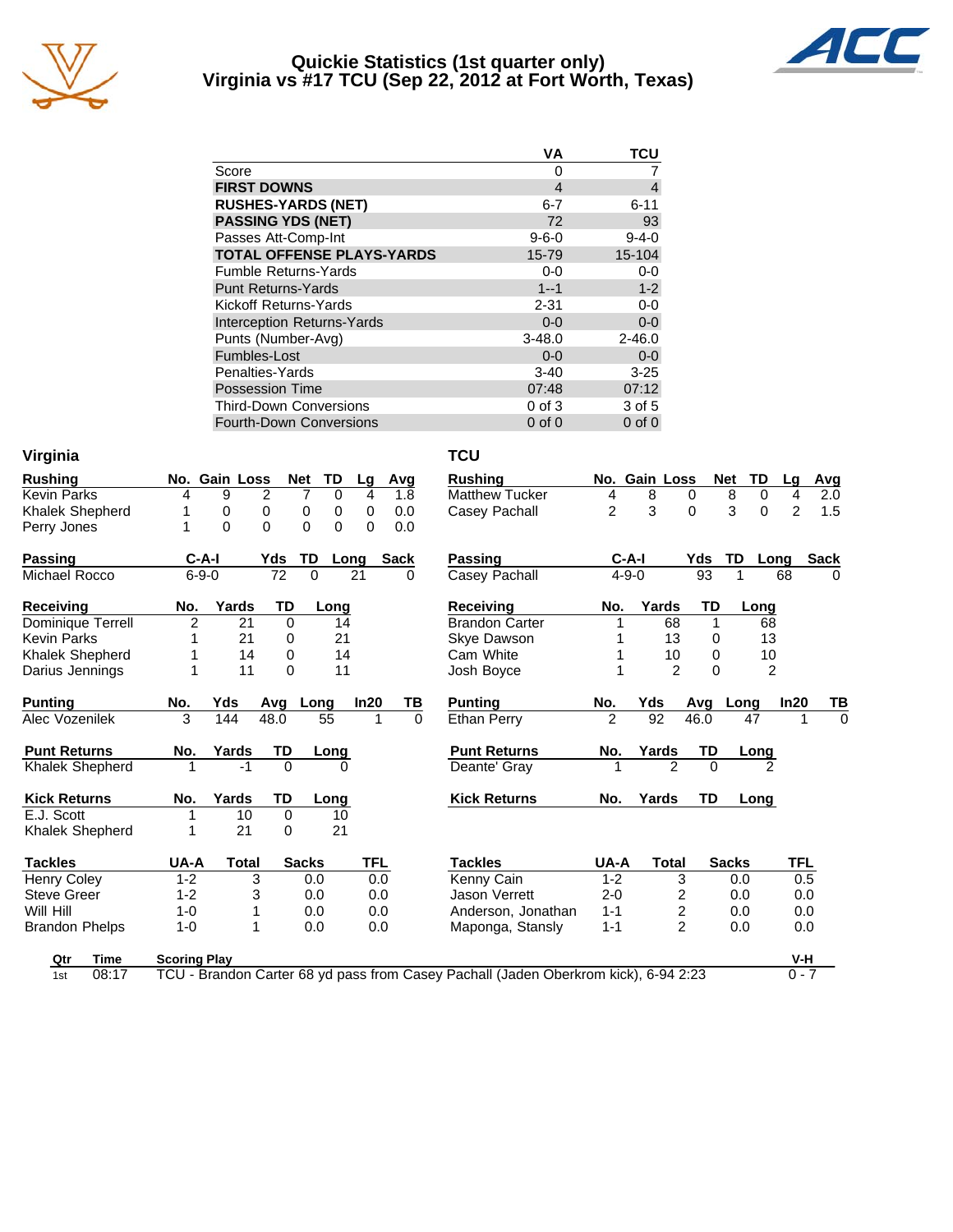

### **Play-by-Play Summary (2nd quarter) Virginia vs #17 TCU (Sep 22, 2012 at Fort Worth, Texas)**



| 1-10 VA 42                                   | Start of 2nd quarter, clock 15:00.                                                                                                                                           |                |
|----------------------------------------------|------------------------------------------------------------------------------------------------------------------------------------------------------------------------------|----------------|
| 1-10 VA 42                                   | Jones, P rush for loss of 2 yards to the VA40 (Elisha Olabode).                                                                                                              |                |
| 2-12 VA 40                                   | Rocco, M pass complete to Jennings, D for no gain to the VA40 (Kevin White).                                                                                                 |                |
| 3-12 VA 40                                   | Parks, K rush for 2 yards to the VA42, fumble forced by Elisha Olabode, fumble by Parks, K<br>recovered by TCU Kenny Cain at VA42.                                           |                |
|                                              | 4 plays, 21 yards, 1:40                                                                                                                                                      |                |
| TCU drive start at 13:30.                    |                                                                                                                                                                              |                |
| 1-10 VA 42                                   | Matthew Tucker rush for 6 yards to the VA36 (Snyder, J; Hill, D).                                                                                                            |                |
| 2-4                                          | VA 36<br>Casey Pachall pass complete to Skye Dawson for 6 yards to the VA30, 1ST DOWN TCU<br>(Phelps,B).                                                                     | P <sub>5</sub> |
| 1-10 VA 30                                   | Casey Pachall pass complete to Josh Boyce for 6 yards to the VA24 (Harris,A).                                                                                                |                |
| 2-4                                          | Casey Pachall rush for 17 yards to the VA7, 1ST DOWN TCU (Phelps, B).<br><b>VA 24</b>                                                                                        | R6             |
| 1-G                                          | VA 07<br>Trevone Boykin rush for no gain to the VA7 (Hill,D).                                                                                                                |                |
| 2-G                                          | <b>VA 07</b><br>Matthew Tucker rush for 1 yard to the VA6 (Walcott,A).                                                                                                       |                |
| 3-G<br>1-G                                   | VA 06<br>Casey Pachall pass complete to Josh Boyce for 6 yards to the VA0, TOUCHDOWN, clock 09:43.<br>VA 03<br>Jaden Oberkrom kick attempt good.                             |                |
|                                              | TCU 14, Virginia 0                                                                                                                                                           |                |
|                                              | 7 plays, 42 yards, 3:50                                                                                                                                                      |                |
|                                              | Jaden Oberkrom kickoff 61 yards to the VA4, Scott, E return 13 yards to the VA17 (D.<br>Kindred).                                                                            |                |
| VIRGINIA drive start at 09:40.               |                                                                                                                                                                              |                |
| 1-10 VA 17                                   | Rocco, M pass complete to Jones, P for 14 yards to the VA31, 1ST DOWN VA (Joel                                                                                               | P <sub>5</sub> |
|                                              | Hasley; Elisha Olabode).                                                                                                                                                     |                |
| 1-10 VA 31                                   | Jones,P rush for 18 yards to the VA49, 1ST DOWN VA, out-of-bounds (Elisha Olabode).<br>Rocco, M pass incomplete to Jennings, D (Kevin White).                                | R6             |
| 1-10 VA 49<br>2-10 VA 49                     | Parks, K rush for 12 yards to the TCU39, 1ST DOWN VA (J. Anderson).                                                                                                          | R7             |
| 1-10 TCU 39                                  | Rocco, M pass incomplete to Jennings, D.                                                                                                                                     |                |
| 2-10 TCU 39                                  | Rocco, M pass complete to Jones, P for 10 yards to the TCU29, 1ST DOWN VA, out-of-bounds                                                                                     | P8             |
|                                              | (Joel Hasley).                                                                                                                                                               |                |
| 1-10 TCU 29                                  | Timeout Virginia, clock 07:24.                                                                                                                                               |                |
| 1-10 TCU 29                                  | Jones, P rush for loss of 4 yards to the TCU33 (Chris Hackett).                                                                                                              |                |
| 2-14 TCU 33                                  | Rocco, M pass incomplete to Jones, P.                                                                                                                                        |                |
| 3-14 TCU 33<br>3-14 TCU 33                   | Timeout Virginia, clock 06:39.<br>Rocco, M pass intercepted by Kenny Cain at the TCU23, Kenny Cain return 16 yards to the                                                    |                |
|                                              | TCU39 (Shepherd,K).                                                                                                                                                          |                |
|                                              | 9 plays, 50 yards, 3:11                                                                                                                                                      |                |
| TCU drive start at 06:29.                    |                                                                                                                                                                              |                |
| 1-10 TCU 39                                  | Matthew Tucker rush for 5 yards to the TCU44 (Hill, D).                                                                                                                      |                |
| 2-5<br>$3-2$                                 | <b>TCU 44</b><br>Matthew Tucker rush for 3 yards to the TCU47 (Urban, B).<br><b>TCU 47</b><br>Casey Pachall pass complete to Cam White for 7 yards to the VA46, 1ST DOWN TCU | P7             |
|                                              | (Nicholson, D; Phelps, B).                                                                                                                                                   |                |
| 1-10 VA 46                                   | Casey Pachall pass complete to Brandon Carter for 43 yards to the VA3, 1ST DOWN TCU,                                                                                         | P <sub>8</sub> |
|                                              | out-of-bounds (Hill,D).                                                                                                                                                      |                |
| 1-G                                          | Matthew Tucker rush for no gain to the VA3 (Walcott, A; Greer, S).<br>VA 03                                                                                                  |                |
| 2-G                                          | VA 03<br>Matthew Tucker rush for loss of 5 yards to the VA8 (Hill, W).                                                                                                       |                |
| 3-G                                          | VA 08<br>Casey Pachall pass intercepted by Canady, M at the VA3, Canady, M return 0 yards to the VA3.                                                                        |                |
|                                              | 7 plays, 53 yards, 3:27                                                                                                                                                      |                |
| VIRGINIA drive start at 03:02.<br>1-10 VA 03 | Jones, P rush for 2 yards to the VA5 (Kenny Cain).                                                                                                                           |                |
| VA 05<br>2-8                                 | Jones, P rush for loss of 1 yard to the VA4 (Joel Hasley).                                                                                                                   |                |
| VA 04<br>3-9                                 | Timeout TCU, clock 02:14.                                                                                                                                                    |                |
| $3-9$<br>VA 04                               | Rocco, M pass complete to McGee, J for 7 yards to the VA11 (Sam Carter; Davion Pierson).                                                                                     |                |
| 4-2<br><b>VA 11</b>                          | Timeout TCU, clock 02:00.                                                                                                                                                    |                |
| $4 - 2$<br><b>VA 11</b>                      | Vozenilek, A punt 53 yards to the TCU36, PENALTY TCU illegal block (David Bush) 13 yards                                                                                     |                |
|                                              | to the TCU23, 1st and 10, TCU ball on TCU23.                                                                                                                                 |                |
| TCU drive start at 01:47.                    | 3 plays, 8 yards, 1:15                                                                                                                                                       |                |
| 1-10 TCU 23                                  | Casey Pachall rush for no gain to the TCU23 (Snyder, J; Greer, S).                                                                                                           |                |
| 2-10 TCU 23                                  | Matthew Tucker rush for 5 yards to the TCU28 (Snyder, J).                                                                                                                    |                |
| $3-5$                                        | <b>TCU 28</b><br>Casey Pachall pass complete to LaDarius Brown for 9 yards to the TCU37, 1ST DOWN TCU,                                                                       | P <sub>9</sub> |
|                                              | out-of-bounds.                                                                                                                                                               |                |
| 1-10 TCU 37                                  | PENALTY TCU illegal formation 5 yards to the TCU32.                                                                                                                          |                |
| 1-15 TCU 32                                  | TEAM rush for loss of 1 yard to the TCU31.<br>End of half, clock 00:00.                                                                                                      |                |
|                                              | 4 plays, 8 yards, 1:47                                                                                                                                                       |                |
|                                              | END OF 2nd QUARTER: TCU 14, Virginia 0                                                                                                                                       |                |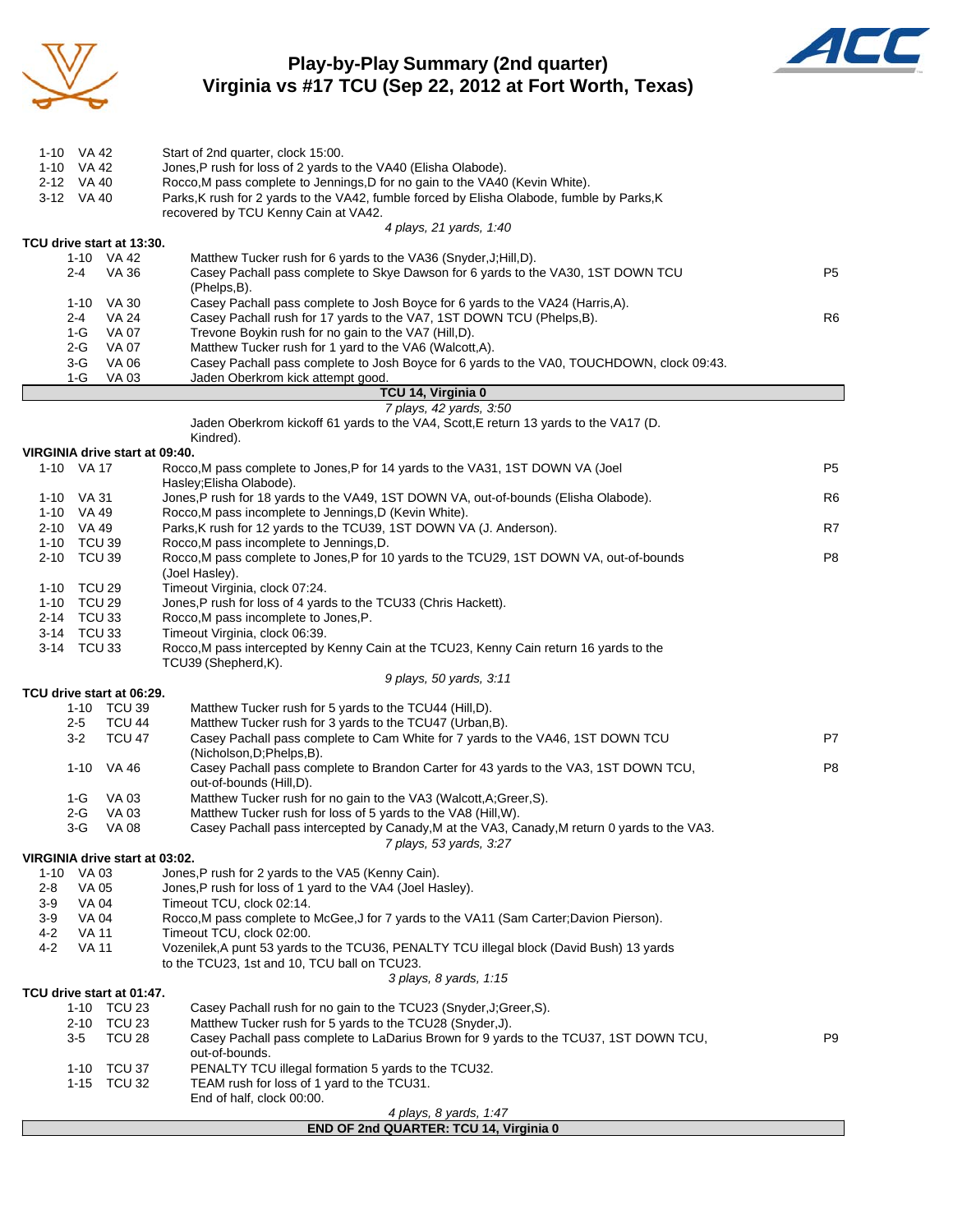

**Play-by-Play Summary (2nd quarter) Virginia vs #17 TCU (Sep 22, 2012 at Fort Worth, Texas)**



|                        | Time<br>1st Downs |       |   |                |          | Conversions |         |         |                |                  |                  |
|------------------------|-------------------|-------|---|----------------|----------|-------------|---------|---------|----------------|------------------|------------------|
| <b>Quarter Summary</b> | Score             | Poss  |   |                |          |             | 3rd     | 4th     | <b>Rushing</b> | Passing          | <b>Penalties</b> |
| Virginia               |                   | 05:56 | 2 | $\overline{2}$ | $\Omega$ | 4           | $0 - 3$ | $0 - 0$ | 7-27           | $4 - 8 - 1 - 31$ | 0-0              |
| TCU                    |                   | 09:04 |   | 4              | $\Omega$ | $5^{\circ}$ | $3 - 4$ | 0-0     | 11-31          | $6 - 7 - 1 - 77$ | $2 - 18$         |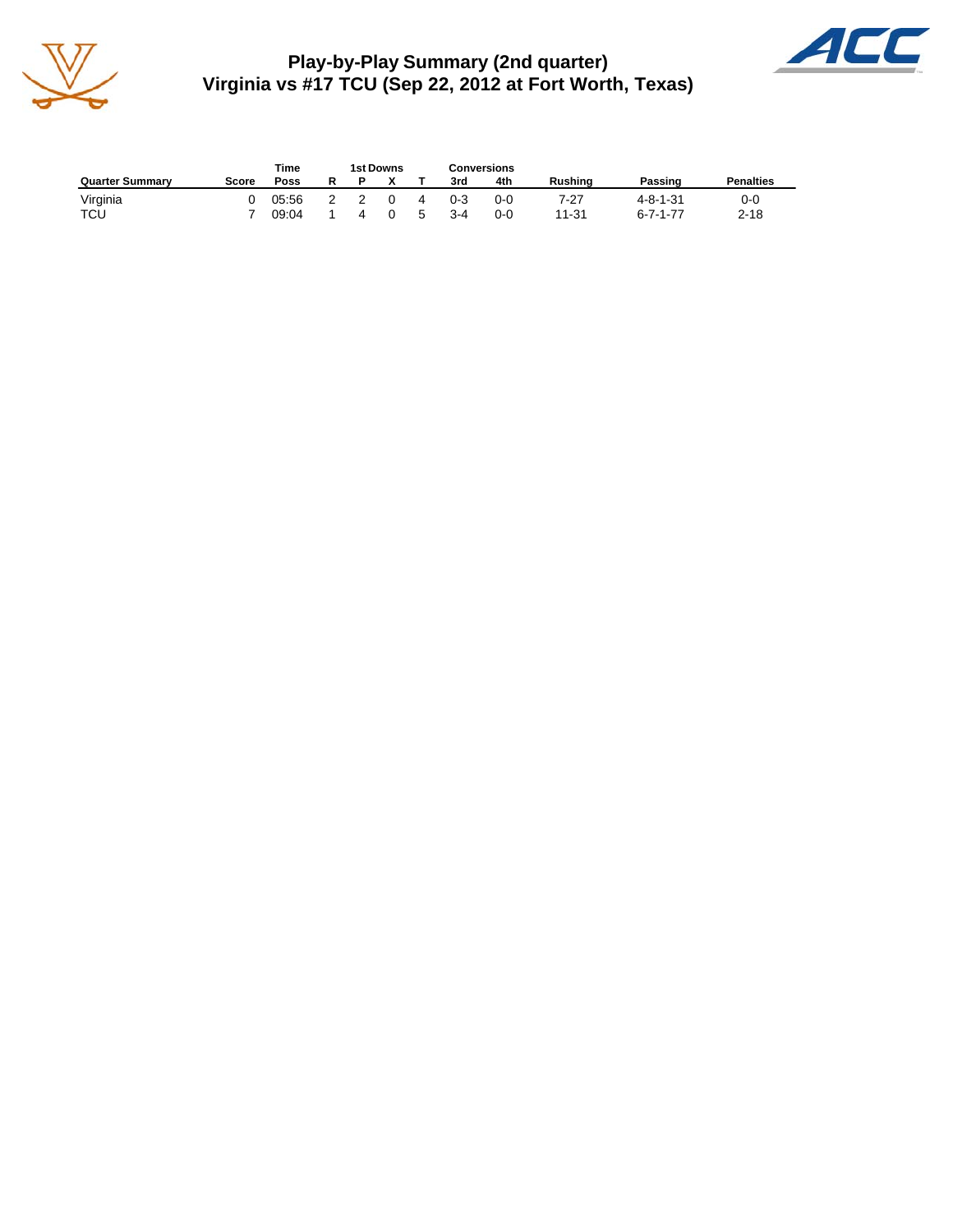

#### **Quickie Statistics (2nd quarter only) Virginia vs #17 TCU (Sep 22, 2012 at Fort Worth, Texas)**



|                                   | VА               | TCU         |
|-----------------------------------|------------------|-------------|
| Score                             | Ω                |             |
| <b>FIRST DOWNS</b>                | $\boldsymbol{4}$ | 5           |
| <b>RUSHES-YARDS (NET)</b>         | 7-27             | $11 - 31$   |
| <b>PASSING YDS (NET)</b>          | 31               | 77          |
| Passes Att-Comp-Int               | $8 - 4 - 1$      | $7 - 6 - 1$ |
| <b>TOTAL OFFENSE PLAYS-YARDS</b>  | 15-58            | 18-108      |
| <b>Fumble Returns-Yards</b>       | $0-0$            | $0-0$       |
| <b>Punt Returns-Yards</b>         | $0 - 0$          | $0-0$       |
| Kickoff Returns-Yards             | $1 - 13$         | $0-0$       |
| <b>Interception Returns-Yards</b> | $1 - 0$          | $1 - 16$    |
| Punts (Number-Avg)                | $1 - 53.0$       | $0 - 0.0$   |
| Fumbles-Lost                      | $1 - 1$          | $0 - 0$     |
| Penalties-Yards                   | 0-0              | $2 - 18$    |
| <b>Possession Time</b>            | 05:56            | 09:04       |
| <b>Third-Down Conversions</b>     | $0$ of $3$       | 3 of 4      |
| Fourth-Down Conversions           | $0$ of $0$       | $0$ of $0$  |

| Virginia              |                                                                                           | <b>TCU</b>                  |                |               |              |                |                    |  |  |  |
|-----------------------|-------------------------------------------------------------------------------------------|-----------------------------|----------------|---------------|--------------|----------------|--------------------|--|--|--|
| <b>Rushing</b>        | TD<br>No. Gain Loss<br><b>Net</b><br>Lg<br>Avg                                            | <b>Rushing</b>              |                | No. Gain Loss | <b>Net</b>   | TD             | Lg<br>Avg          |  |  |  |
| <b>Kevin Parks</b>    | 2<br>14<br>0<br>14<br>$\Omega$<br>12<br>7.0                                               | Casey Pachall               | $\overline{2}$ | 17            | 0<br>17      | 0              | 8.5<br>17          |  |  |  |
| Perry Jones           | 5<br>20<br>13<br>18<br>2.6<br>$\overline{7}$<br>$\Omega$                                  | <b>Matthew Tucker</b>       | 7              | 20            | 5<br>15      | 0              | 2.1<br>6           |  |  |  |
|                       |                                                                                           | <b>Trevone Boykin</b>       | 1              | 0             | 0<br>0       | 0              | $\Omega$<br>0.0    |  |  |  |
|                       |                                                                                           | <b>TEAM</b>                 |                | $\Omega$      | 1<br>$-1$    | 0              | $\Omega$<br>$-1.0$ |  |  |  |
| <b>Passing</b>        | $C-A-I$<br>Yds<br>TD.<br>Sack<br>Long                                                     | <b>Passing</b>              | $C-A-I$        |               | TD<br>Yds    | Long           | <b>Sack</b>        |  |  |  |
| Michael Rocco         | 31<br>$4 - 8 - 1$<br>$\Omega$<br>14<br>$\Omega$                                           | Casey Pachall               | $6 - 7 - 1$    |               | 77           | 1              | 43<br>$\Omega$     |  |  |  |
| Receiving             | Yards<br>No.<br>TD<br>Long                                                                | <b>Receiving</b>            | No.            | Yards         | TD           | Long           |                    |  |  |  |
| Perry Jones           | 24<br>2<br>$\Omega$<br>14                                                                 | Josh Boyce                  | 2              | 12            | $\mathbf 1$  | 6              |                    |  |  |  |
| Jake McGee            | 7<br>7<br>0                                                                               | <b>Brandon Carter</b>       | 1              | 43            | 0            | 43             |                    |  |  |  |
| Darius Jennings       | $\Omega$<br>$\Omega$<br>1<br>$\Omega$                                                     | LaDarius Brown              | 1              | 9             | 0            | 9              |                    |  |  |  |
|                       |                                                                                           | Cam White                   | 1              | 7             | $\Omega$     | $\overline{7}$ |                    |  |  |  |
| <b>Punting</b>        | In20<br>No.<br>Yds<br>Long<br>Avg                                                         | <u>ТВ</u><br><b>Punting</b> | No.            | Yds           | Avg          | Long           | In20<br>TВ         |  |  |  |
| Alec Vozenilek        | $\overline{53}$<br>53.0<br>53<br>1<br>$\Omega$                                            | $\Omega$                    |                |               |              |                |                    |  |  |  |
| <b>Punt Returns</b>   | No.<br>Yards<br><b>TD</b><br>Long                                                         | <b>Punt Returns</b>         | No.            | Yards         | TD           | Long           |                    |  |  |  |
| <b>Kick Returns</b>   | TD<br>Yards<br>No.<br>Long                                                                | <b>Kick Returns</b>         | No.            | Yards         | TD           | Long           |                    |  |  |  |
| E.J. Scott            | $\Omega$<br>13<br>1<br>13                                                                 |                             |                |               |              |                |                    |  |  |  |
| <b>Tackles</b>        | UA-A<br><b>Sacks</b><br><b>TFL</b><br>Total                                               | <b>Tackles</b>              | UA-A           | <b>Total</b>  | <b>Sacks</b> |                | TFL                |  |  |  |
| D.J. Hill             | $3 - 1$<br>0.0<br>0.0<br>4                                                                | Elisha Olabode              | $3 - 1$        | 4             |              | 0.0            | 1.0                |  |  |  |
| <b>Brandon Phelps</b> | $2 - 1$<br>3<br>0.0<br>0.0                                                                | Joel Hasley                 | $2 - 1$        | 3             |              | 0.0            | 1.0                |  |  |  |
| Jake Snyder           | 3<br>$1 - 2$<br>0.0<br>0.0                                                                | <b>Chris Hackett</b>        | $1 - 0$        | 1             |              | 0.0            | 1.0                |  |  |  |
| Ausar Walcott         | $\mathfrak{p}$<br>$1 - 1$<br>0.0<br>0.0                                                   | Kenny Cain                  | $1 - 0$        | 1             |              | 0.0            | 0.0                |  |  |  |
| Qtr<br>Time           | <b>Scoring Play</b>                                                                       |                             |                |               |              |                | V-H                |  |  |  |
| 08:17<br>1st          | TCU - Brandon Carter 68 yd pass from Casey Pachall (Jaden Oberkrom kick), 6-94 2:23       |                             |                |               |              |                | $0 - 7$            |  |  |  |
| 09:43<br>2nd          | $0 - 7$<br>TCU - Josh Boyce 6 yd pass from Casey Pachall (Jaden Oberkrom kick), 7-42 3:50 |                             |                |               |              |                |                    |  |  |  |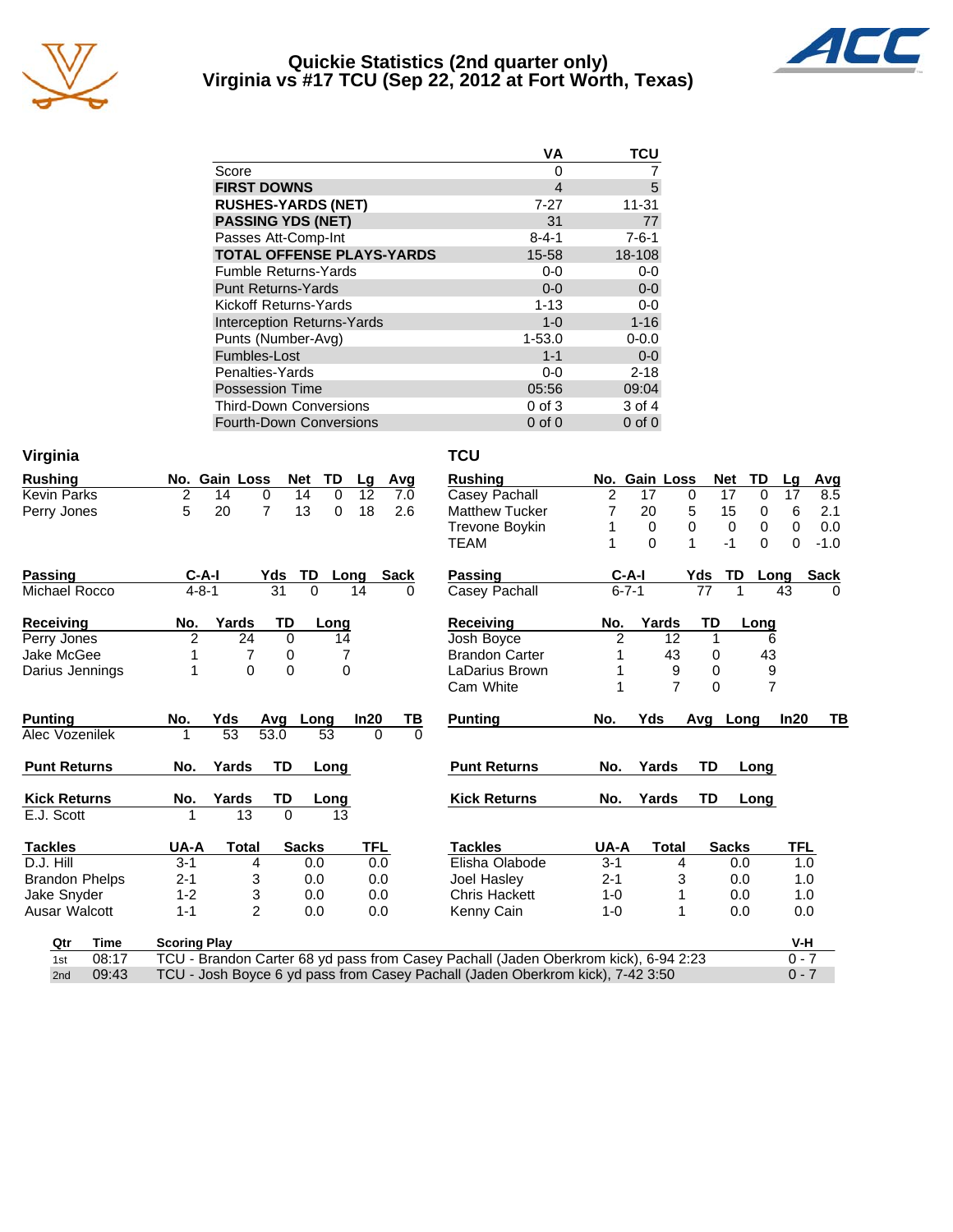

### **Play-by-Play Summary (3rd quarter) Virginia vs #17 TCU (Sep 22, 2012 at Fort Worth, Texas)**



|                                |                                    |               | Start of 3rd quarter, clock 15:00, VA ball on VA35.<br>Frye, I kickoff 65 yards to the TCU0, Skye Dawson return 18 yards to the TCU18 (Romero,D), |                 |
|--------------------------------|------------------------------------|---------------|---------------------------------------------------------------------------------------------------------------------------------------------------|-----------------|
|                                |                                    |               | PENALTY TCU illegal block 10 yards to the TCU8, 1st and 10, TCU ball on TCU8.                                                                     |                 |
| TCU drive start at 14:55.      |                                    |               |                                                                                                                                                   |                 |
|                                |                                    | 1-10 TCU 08   | Casey Pachall pass complete to Brandon Carter for 6 yards to the TCU14 (Hoskey,D).                                                                |                 |
|                                | $2 - 4$                            | <b>TCU 14</b> | Casey Pachall pass complete to Brandon Carter for 8 yards to the TCU22, 1ST DOWN TCU                                                              | P <sub>10</sub> |
|                                |                                    |               | (Phelps, B; Hill, D).                                                                                                                             |                 |
|                                |                                    | 1-10 TCU 22   | Casey Pachall pass complete to Matthew Tucker for 16 yards to the TCU38, 1ST DOWN TCU<br>(Phelps,B).                                              | P11             |
|                                |                                    | 1-10 TCU 38   | Matthew Tucker rush for 18 yards to the VA44, 1ST DOWN TCU (Harris, A).                                                                           | R <sub>12</sub> |
|                                | 1-10 VA 44                         |               | B.J. Catalon rush for 1 yard to the VA43 (Greer, S; Hill, W).                                                                                     |                 |
|                                | $2-9$                              | VA 43         | Casey Pachall pass complete to Skye Dawson for 10 yards to the VA33, 1ST DOWN TCU                                                                 | P <sub>13</sub> |
|                                |                                    |               | (Nicholson,D).                                                                                                                                    |                 |
|                                | 1-10                               | VA 33         | B.J. Catalon rush for 3 yards to the VA30 (Greer, S).                                                                                             |                 |
|                                | $2 - 7$                            | VA 30         | Casey Pachall rush for loss of 2 yards to the VA32 (Coley, H).                                                                                    |                 |
|                                | $3-9$                              | VA 32         | Casey Pachall pass complete to Brandon Carter for 3 yards to the VA29, out-of-bounds                                                              |                 |
|                                | 4-6                                | VA 29         | (Hoskey,D).<br>Jaden Oberkrom field goal attempt from 46 GOOD, clock 10:39.                                                                       |                 |
|                                |                                    |               | TCU 17, Virginia 0                                                                                                                                |                 |
|                                |                                    |               | 10 plays, 63 yards, 4:20                                                                                                                          |                 |
|                                |                                    |               | Jaden Oberkrom kickoff 62 yards to the VA3, Shepherd, K return 14 yards to the VA17 (Paul                                                         |                 |
|                                |                                    |               | Dawson).                                                                                                                                          |                 |
| VIRGINIA drive start at 10:35. |                                    |               |                                                                                                                                                   |                 |
| 1-10 VA 17                     |                                    |               | Rocco, M pass complete to McGee, J for 7 yards to the VA24 (Chris Hackett).                                                                       |                 |
| $2 - 3$                        | VA 24                              |               | Rocco, M rush for 27 yards to the TCU49, 1ST DOWN VA, out-of-bounds (Jason Verrett).                                                              | R9              |
| 1-10 TCU 49                    |                                    |               | Rocco, M pass complete to Terrell, D for 8 yards to the TCU41 (Sam Carter).                                                                       |                 |
| $2 - 2$                        | <b>TCU 41</b>                      |               | Jones, P rush for 3 yards to the TCU38, 1ST DOWN VA (Sam Carter).                                                                                 | R <sub>10</sub> |
| 1-10 TCU 38                    |                                    |               | Rocco, M pass incomplete to Gamble, A.                                                                                                            |                 |
| 2-10 TCU 38                    |                                    |               | Parks, K rush for 6 yards to the TCU32 (Elisha Olabode; Kevin White).                                                                             |                 |
| $3 - 4$                        | <b>TCU 32</b>                      |               | Rocco, M pass intercepted by Kenny Cain at the TCU29, Kenny Cain return 40 yards to the<br>VA31 (Rocco, M).                                       |                 |
|                                |                                    |               | 7 plays, 51 yards, 3:13                                                                                                                           |                 |
| TCU drive start at 07:22.      |                                    |               |                                                                                                                                                   |                 |
|                                | 1-10 VA 31                         |               | Casey Pachall pass incomplete to Josh Boyce (Nicholson, D).                                                                                       |                 |
|                                | 2-10 VA 31                         |               | Casey Pachall pass incomplete to Matthew Tucker.                                                                                                  |                 |
|                                | 3-10 VA 31                         |               | Casey Pachall pass intercepted by Canady, M at the VA12, Canady, M return to the VA20                                                             | X14             |
|                                |                                    |               | (Matthew Tucker), PENALTY VA pass interference (Phelps, B) 15 yards to the VA16, 1ST DOWN                                                         |                 |
|                                |                                    |               | TCU, NO PLAY.                                                                                                                                     |                 |
|                                | 1-10 VA 16                         |               | Trevone Boykin rush for loss of 3 yards to the VA19 (Snyder,J).                                                                                   |                 |
|                                | 2-13 VA 19                         |               | Casey Pachall pass incomplete to Brandon Carter, PENALTY TCU unsportsmanlike conduct                                                              |                 |
|                                |                                    |               | (Brandon Carter) 15 yards to the VA34.                                                                                                            |                 |
|                                | 2-28 VA 34                         |               | 3rd and 28.                                                                                                                                       |                 |
|                                | $3 - 28$                           | <b>VA 34</b>  | B.J. Catalon rush for 4 yards to the VA30 (Hoskey,D).                                                                                             |                 |
|                                | 4-24                               | VA 30         | Jaden Oberkrom field goal attempt from 47 GOOD, clock 05:45.                                                                                      |                 |
|                                |                                    |               | TCU 20, Virginia 0<br>6 plays, 1 yard, 1:42                                                                                                       |                 |
|                                |                                    |               | Jaden Oberkrom kickoff 65 yards to the VA0, Shepherd, K return 16 yards to the VA16 (D.                                                           |                 |
|                                |                                    |               | Kindred).                                                                                                                                         |                 |
| VIRGINIA drive start at 05:40. |                                    |               |                                                                                                                                                   |                 |
| 1-10                           | VA 16                              |               | Jones, P rush for 8 yards to the VA24 (S. Maponga).                                                                                               |                 |
| $2 - 2$                        | VA 24                              |               | Jones, P rush for 1 yard to the VA25 (Sam Carter).                                                                                                |                 |
| 3-1                            | <b>VA 25</b>                       |               | Jones, P rush for no gain to the VA25 (S. Maponga).                                                                                               |                 |
| 4-1                            | <b>VA 25</b>                       |               | Parks, K rush for 2 yards to the VA27, 1ST DOWN VA (D. Stoltzman).                                                                                | R <sub>11</sub> |
| $1 - 10$                       | VA 27                              |               | Rocco, M pass incomplete to Jones, P.                                                                                                             |                 |
| $2 - 10$                       | <b>VA 27</b>                       |               | Rocco, M pass complete to Jones, P for 8 yards to the VA35 (Devonte Fields).                                                                      |                 |
| $3-2$                          | VA 35                              |               | Parks, K rush for 49 yards to the TCU16, 1ST DOWN VA (Elisha Olabode).                                                                            | R <sub>12</sub> |
| $1 - 10$                       | TCU 16                             |               | Rocco, M pass incomplete to Terrell, D.                                                                                                           |                 |
| $2 - 10$                       | TCU <sub>16</sub><br><b>TCU 12</b> |               | Jones, P rush for 4 yards to the TCU12 (Joel Hasley).<br>Rocco, M pass incomplete to Jennings, D (Chris Hackett).                                 |                 |
| 3-6<br>$4 - 6$                 | <b>TCU 12</b>                      |               | Timeout Virginia, clock 01:24.                                                                                                                    |                 |
| 4-6                            | <b>TCU 12</b>                      |               | Rocco, M pass incomplete to McGee, J (Elisha Olabode).                                                                                            |                 |
|                                |                                    |               | 11 plays, 72 yards, 4:21                                                                                                                          |                 |
| TCU drive start at 01:19.      |                                    |               |                                                                                                                                                   |                 |
|                                |                                    | 1-10 TCU 12   | Matthew Tucker rush for 9 yards to the TCU21 (Hill, D).                                                                                           |                 |
|                                | 2-1                                | <b>TCU 21</b> | Casey Pachall rush for 3 yards to the TCU24, 1ST DOWN TCU (Hill, W).                                                                              | R <sub>15</sub> |
|                                |                                    |               | END OF 3rd QUARTER: TCU 20, Virginia 0                                                                                                            |                 |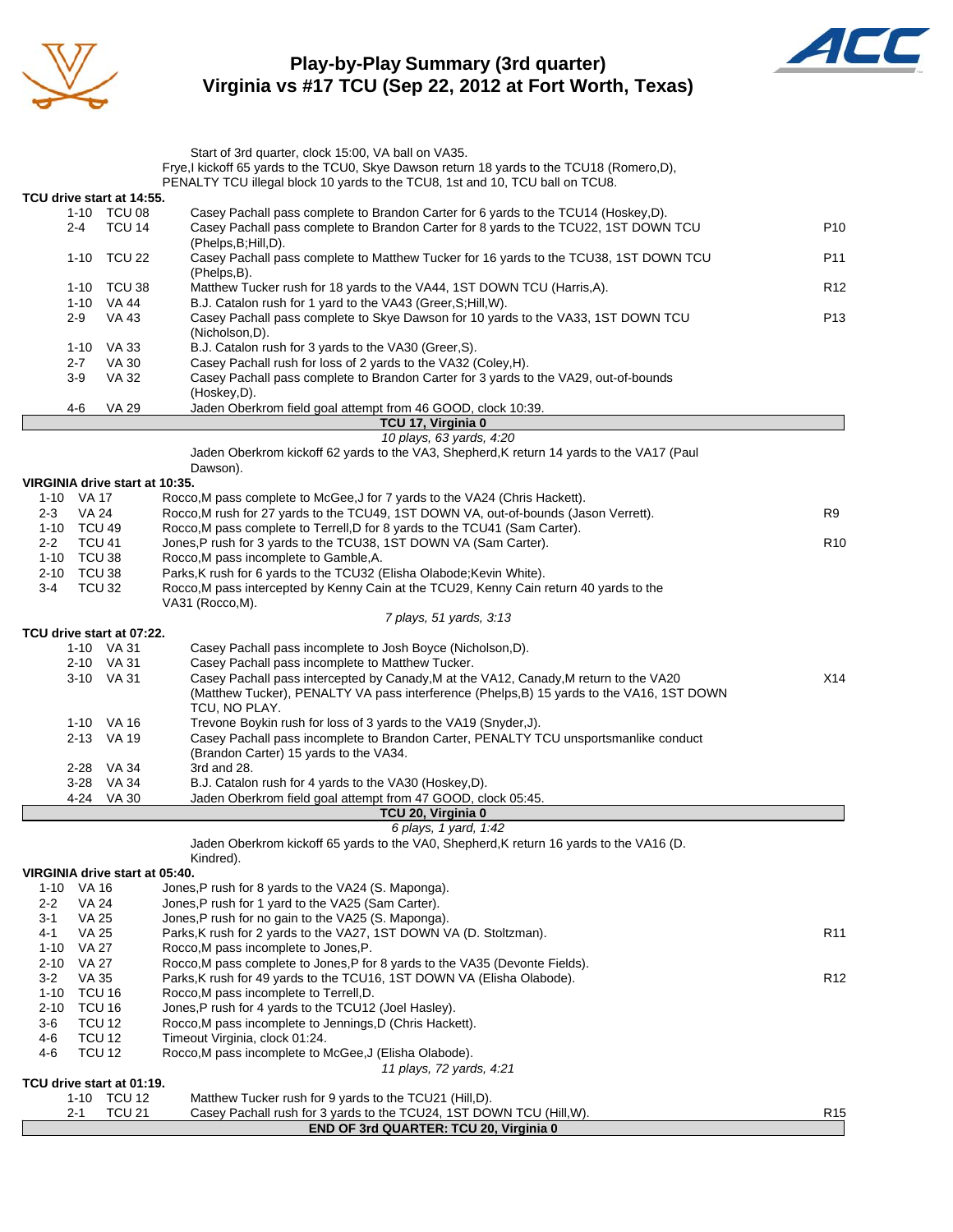

**Play-by-Play Summary (3rd quarter) Virginia vs #17 TCU (Sep 22, 2012 at Fort Worth, Texas)**



|                        |       | Time  |   |          | 1st Downs |    | <b>Conversions</b> |         |                |                  |                  |  |
|------------------------|-------|-------|---|----------|-----------|----|--------------------|---------|----------------|------------------|------------------|--|
| <b>Quarter Summary</b> | Score | Poss  | R |          |           |    | 3rd                | 4th     | <b>Rushing</b> | Passing          | <b>Penalties</b> |  |
| Virginia               |       | 07:34 | 4 | $\Omega$ | $\Omega$  | 4  | 1-4                | $1 - 2$ | $9 - 100$      | $3 - 9 - 1 - 23$ | $1 - 15$         |  |
| TCU                    |       | 07:21 |   |          |           | 6. | $0 - 2$            | $0 - 0$ | $8 - 33$       | $5 - 8 - 0 - 43$ | $2 - 25$         |  |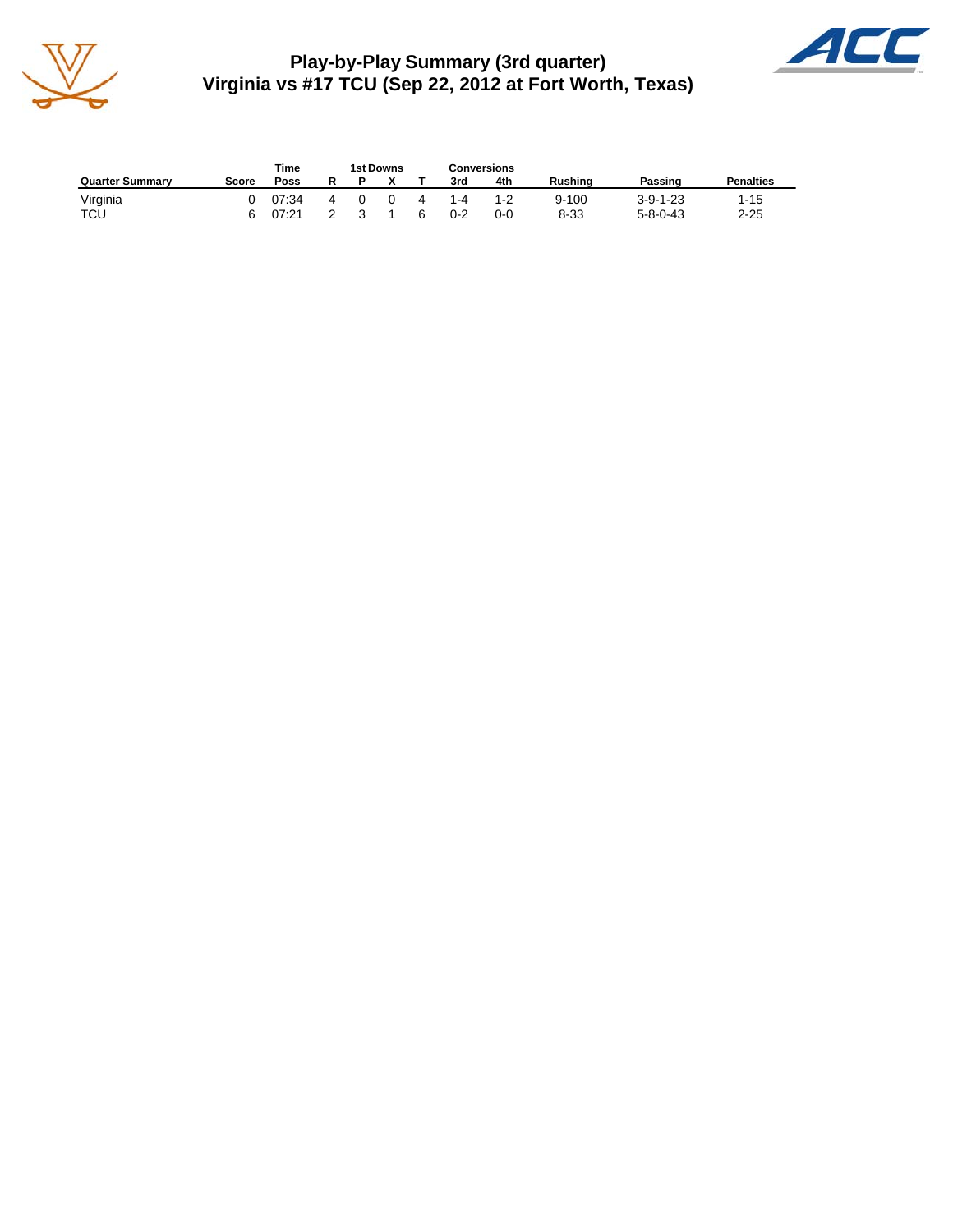

#### **Quickie Statistics (3rd quarter only) Virginia vs #17 TCU (Sep 22, 2012 at Fort Worth, Texas)**



|                                   | VА               | TCU         |
|-----------------------------------|------------------|-------------|
| Score                             | 0                | 6           |
| <b>FIRST DOWNS</b>                | $\boldsymbol{4}$ | 6           |
| <b>RUSHES-YARDS (NET)</b>         | $9 - 100$        | $8 - 33$    |
| <b>PASSING YDS (NET)</b>          | 23               | 43          |
| Passes Att-Comp-Int               | $9 - 3 - 1$      | $8 - 5 - 0$ |
| <b>TOTAL OFFENSE PLAYS-YARDS</b>  | 18-123           | 16-76       |
| <b>Fumble Returns-Yards</b>       | $0-0$            | $0-0$       |
| <b>Punt Returns-Yards</b>         | $0 - 0$          | $0-0$       |
| Kickoff Returns-Yards             | $2 - 30$         | $1 - 18$    |
| <b>Interception Returns-Yards</b> | $0 - 0$          | $1 - 40$    |
| Punts (Number-Avg)                | $0 - 0.0$        | $0 - 0.0$   |
| Fumbles-Lost                      | $0 - 0$          | $0 - 0$     |
| Penalties-Yards                   | $1 - 15$         | $2 - 25$    |
| <b>Possession Time</b>            | 07:34            | 07:21       |
| <b>Third-Down Conversions</b>     | 1 of 4           | $0$ of $2$  |
| <b>Fourth-Down Conversions</b>    | 1 of $2$         | $0$ of $0$  |

| Virginia               |                                                   |                     |                  |            |             | <b>TCU</b>                                                                          |                |               |                         |                  |               |             |
|------------------------|---------------------------------------------------|---------------------|------------------|------------|-------------|-------------------------------------------------------------------------------------|----------------|---------------|-------------------------|------------------|---------------|-------------|
| <b>Rushing</b>         | No. Gain Loss                                     |                     | <b>Net</b><br>TD | Lg         | Avg         | <b>Rushing</b>                                                                      |                | No. Gain Loss |                         | <b>Net</b><br>TD | Lg            | Avg         |
| <b>Kevin Parks</b>     | 3<br>57                                           | 0                   | 57<br>$\Omega$   | 49         | 19.0        | <b>Matthew Tucker</b>                                                               | $\overline{c}$ | 27            | 0                       | 27               | 18<br>0       | 13.5        |
| Michael Rocco          | 27<br>1                                           | 0                   | 27<br>0          | 27         | 27.0        | B.J. Catalon                                                                        | 3              | 8             | 0                       | 8                | 4<br>0        | 2.7         |
| 5<br>16<br>Perry Jones |                                                   | $\Omega$            | 16<br>0          | 8          | 3.2         | Casey Pachall                                                                       | $\overline{c}$ | 3             | $\overline{\mathbf{c}}$ | 1                | 3<br>$\Omega$ | 0.5         |
|                        |                                                   |                     |                  |            |             | <b>Trevone Boykin</b>                                                               | 1              | $\Omega$      | 3                       | $-3$             | $\Omega$<br>0 | $-3.0$      |
| <b>Passing</b>         | $C-A-I$                                           | Yds                 | TD               | Long       | <b>Sack</b> | Passing                                                                             |                | $C-A-I$       | Yds                     | TD               | Long          | <b>Sack</b> |
| Michael Rocco          | $3 - 9 - 1$                                       | 23                  | $\Omega$         | 8          | 0           | Casey Pachall                                                                       |                | $5 - 8 - 0$   | 43                      | $\Omega$         | 16            | $\Omega$    |
| <b>Receiving</b>       | No.<br>Yards                                      | TD                  | Long             |            |             | Receiving                                                                           | No.            | Yards         | <b>TD</b>               | Long             |               |             |
| Dominique Terrell      |                                                   | 8<br>$\mathbf 0$    | 8                |            |             | <b>Brandon Carter</b>                                                               | 3              |               | 17<br>$\Omega$          |                  | 8             |             |
| Perry Jones            |                                                   | 8<br>0              | 8                |            |             | <b>Matthew Tucker</b>                                                               |                |               | 16                      | $\Omega$         | 16            |             |
| Jake McGee             | 1                                                 | $\overline{7}$<br>0 | $\overline{7}$   |            |             | Skye Dawson                                                                         |                |               | 10<br>$\Omega$          |                  | 10            |             |
| <b>Punting</b>         | No.<br>Yds                                        | Avg Long            |                  | In20       | ΤВ          | <b>Punting</b>                                                                      | No.            | Yds           |                         | Avg Long         | In20          | TВ          |
| <b>Punt Returns</b>    | No.<br>Yards                                      | <b>TD</b>           | Long             |            |             | <b>Punt Returns</b>                                                                 | No.            | Yards         | <b>TD</b>               | Long             |               |             |
| <b>Kick Returns</b>    | No.<br>Yards                                      | TD                  | Long             |            |             | <b>Kick Returns</b>                                                                 | No.            | Yards         | TD                      | Long             |               |             |
| Khalek Shepherd        | 2                                                 | $\Omega$<br>30      | 16               |            |             | Skye Dawson                                                                         | 1              |               | 18<br>$\Omega$          |                  | 18            |             |
| <b>Tackles</b>         | UA-A                                              | <b>Total</b>        | <b>Sacks</b>     | <b>TFL</b> |             | <b>Tackles</b>                                                                      | UA-A           | <b>Total</b>  |                         | <b>Sacks</b>     | <b>TFL</b>    |             |
| Drequan Hoskey         | $3-0$                                             | 3                   | 0.0              | 0.0        |             | Sam Carter                                                                          | $3-0$          |               | 3                       | 0.0              |               | 0.0         |
| <b>Steve Greer</b>     | $1 - 1$                                           | $\overline{c}$      | 0.0              | 0.0        |             | Maponga, Stansly                                                                    | $2 - 0$        |               | $\overline{c}$          | 0.0              |               | 0.0         |
| <b>Brandon Phelps</b>  | $1 - 1$                                           | $\overline{c}$      | 0.0              | 0.0        |             | Elisha Olabode                                                                      | $1 - 1$        |               | 2                       | 0.0              |               | 0.0         |
| D.J. Hill              | $1 - 1$                                           | $\overline{2}$      | 0.0              | 0.0        |             | Paul Dawson                                                                         | $1 - 0$        |               | $\mathbf{1}$            | 0.0              |               | 0.0         |
| Qtr<br><b>Time</b>     | <b>Scoring Play</b>                               |                     |                  |            |             |                                                                                     |                |               |                         |                  |               | V-H         |
| 08:17<br>1st           |                                                   |                     |                  |            |             | TCU - Brandon Carter 68 yd pass from Casey Pachall (Jaden Oberkrom kick), 6-94 2:23 |                |               |                         |                  |               | $0 - 7$     |
| 09:43<br>2nd           |                                                   |                     |                  |            |             | TCU - Josh Boyce 6 yd pass from Casey Pachall (Jaden Oberkrom kick), 7-42 3:50      |                |               |                         |                  |               | $0 - 14$    |
| 10:39<br>3rd           |                                                   |                     |                  |            |             |                                                                                     |                |               |                         |                  |               |             |
|                        | TCU - Jaden Oberkrom 46 yd field goal, 10-63 4:20 |                     |                  |            |             |                                                                                     |                |               |                         |                  | $0 - 3$       |             |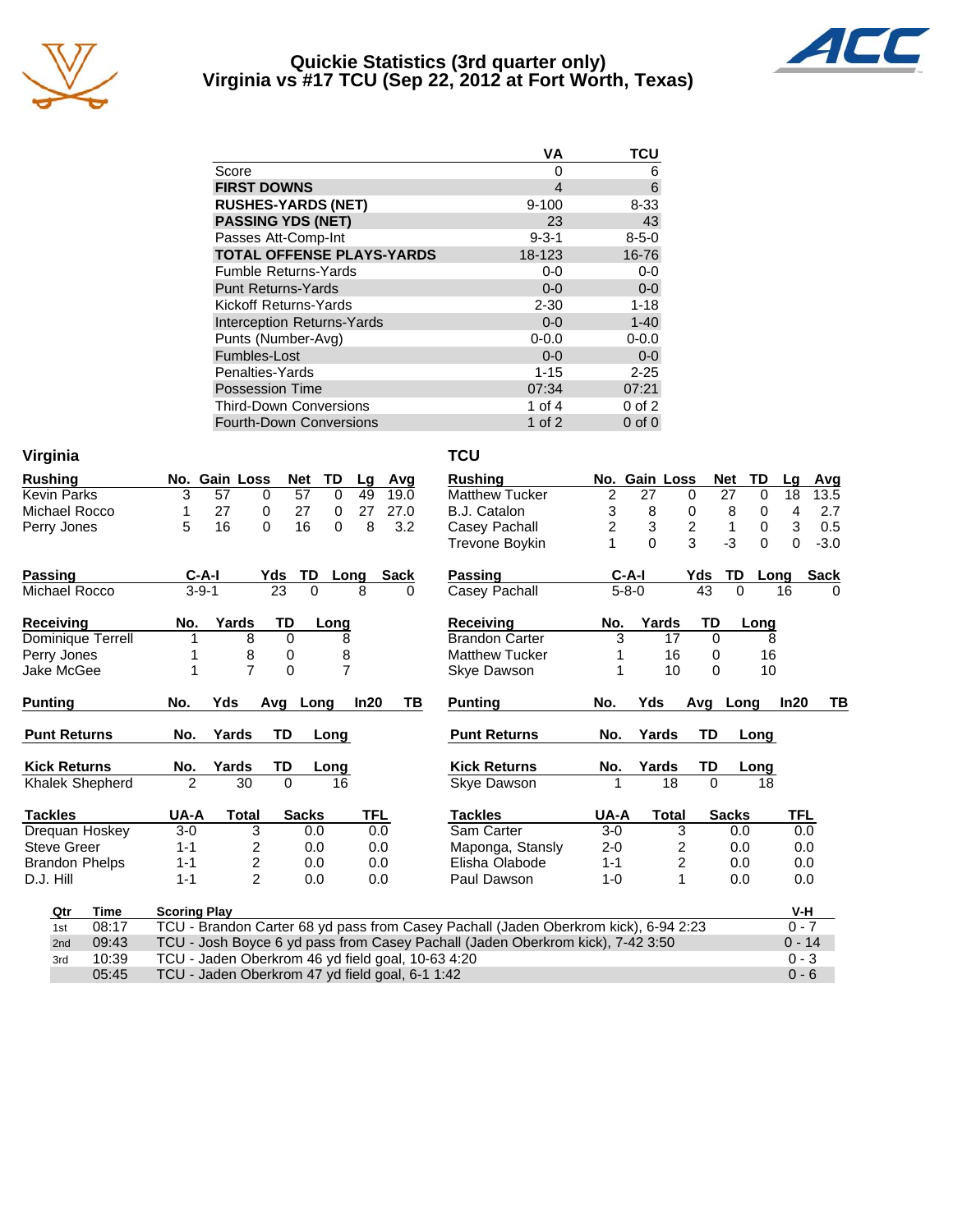

## **Play-by-Play Summary (4th quarter) Virginia vs #17 TCU (Sep 22, 2012 at Fort Worth, Texas)**



|             | 2-6                     | 1-10 TCU 24<br>1-10 TCU 24<br>TCU <sub>28</sub> | Start of 4th quarter, clock 15:00.<br>Casey Pachall pass complete to Skye Dawson for 4 yards to the TCU28 (Hoskey,D).<br>Casey Pachall pass incomplete to Josh Boyce, PENALTY TCU illegal formation declined. |                 |
|-------------|-------------------------|-------------------------------------------------|---------------------------------------------------------------------------------------------------------------------------------------------------------------------------------------------------------------|-----------------|
|             | $3-6$<br>4-6            | TCU <sub>28</sub><br><b>TCU 28</b>              | Casey Pachall pass incomplete to Skye Dawson (Canady, M).<br>Ethan Perry punt 50 yards to the VA22, fair catch by Shepherd, K.<br>5 plays, 16 yards, 2:14                                                     |                 |
|             |                         | VIRGINIA drive start at 14:05.                  |                                                                                                                                                                                                               |                 |
|             | 1-10 VA 22              |                                                 | Rocco, M pass incomplete to Jones, P.                                                                                                                                                                         |                 |
|             | 2-10 VA 22              |                                                 | Rocco, M pass incomplete to Jennings, D.                                                                                                                                                                      |                 |
| 3-10 VA 22  |                         |                                                 | Rocco, M rush for 7 yards to the VA29 (Antonio Graves).                                                                                                                                                       |                 |
| 4-3         | VA 29                   |                                                 | Vozenilek, A punt 44 yards to the TCU27, fair catch by Skye Dawson.                                                                                                                                           |                 |
|             |                         | TCU drive start at 12:59.                       | 3 plays, 7 yards, 1:06                                                                                                                                                                                        |                 |
| 1-10 TCU 27 |                         |                                                 | PENALTY TCU false start (J. Wooldridge) 5 yards to the TCU22.                                                                                                                                                 |                 |
|             |                         | 1-15 TCU 22                                     | Trevone Boykin rush for 42 yards to the VA36, fumble forced by Urban, B, fumble by Trevone                                                                                                                    | R <sub>16</sub> |
|             |                         |                                                 | Boykin recovered by TCU David Porter at VA24, 1ST DOWN TCU.                                                                                                                                                   |                 |
|             |                         | 1-10 VA 24                                      | PENALTY TCU delay of game 5 yards to the VA29.                                                                                                                                                                |                 |
|             |                         | 1-15 VA 29                                      | Casey Pachall pass complete to Skye Dawson for 27 yards to the VA2, fumble forced by                                                                                                                          |                 |
|             |                         |                                                 | Romero, D, fumble by Skye Dawson recovered by VA TEAM at VA0, touchback.                                                                                                                                      |                 |
|             |                         | VIRGINIA drive start at 12:02.                  | 2 plays, 73 yards, 0:57                                                                                                                                                                                       |                 |
|             | 1-10 VA 20              |                                                 | Jones, P rush for 3 yards to the VA23 (Sam Carter).                                                                                                                                                           |                 |
| 2-7         | <b>VA 23</b>            |                                                 | Sims, P pass incomplete to Jennings, D.                                                                                                                                                                       |                 |
| 3-7         | VA 23                   |                                                 | Sims, P pass incomplete to Terrell, D (Elisha Olabode).                                                                                                                                                       |                 |
| 4-7         | <b>VA 23</b>            |                                                 | Vozenilek, A punt 43 yards to the TCU34, Skye Dawson return 8 yards to the TCU42                                                                                                                              |                 |
|             |                         |                                                 | (Vozenilek, A), PENALTY TCU holding (Keivon Gamble) 10 yards to the TCU32, 1st and 10, TCU                                                                                                                    |                 |
|             |                         |                                                 | ball on TCU32.                                                                                                                                                                                                |                 |
|             |                         |                                                 | 3 plays, 3 yards, 1:05                                                                                                                                                                                        |                 |
|             |                         | TCU drive start at 10:57.<br>1-10 TCU 32        |                                                                                                                                                                                                               |                 |
|             |                         | 1-15 TCU 27                                     | PENALTY TCU false start (H. Vaitai) 5 yards to the TCU27.<br>Matthew Tucker rush for 1 yard to the TCU28 (Hill, D; Moore, M).                                                                                 |                 |
|             |                         | 2-14 TCU 28                                     | Trevone Boykin pass incomplete to K. Listenbee.                                                                                                                                                               |                 |
|             |                         | 3-14 TCU 28                                     | Timeout TCU, clock 10:11.                                                                                                                                                                                     |                 |
|             |                         | 3-14 TCU 28                                     | B.J. Catalon rush for 5 yards to the TCU33 (Walcott,A).                                                                                                                                                       |                 |
|             | 4-9                     | <b>TCU 33</b>                                   | Ethan Perry punt 57 yards to the VA10, Shepherd, K return 1 yards to the VA11 (Keivon                                                                                                                         |                 |
|             |                         |                                                 | Gamble).                                                                                                                                                                                                      |                 |
|             |                         | VIRGINIA drive start at 09:32.                  | 3 plays, 1 yard, 1:25                                                                                                                                                                                         |                 |
|             | 1-10 VA 11              |                                                 | Parks, K rush for 2 yards to the VA13 (Joel Hasley).                                                                                                                                                          |                 |
| 2-8         | VA 13                   |                                                 | Sims, P pass incomplete to Freedman, P.                                                                                                                                                                       |                 |
| $3-8$       | <b>VA 13</b>            |                                                 | Sims, P pass complete to Terrell, D for 40 yards to the TCU47, 1ST DOWN VA.                                                                                                                                   | P <sub>13</sub> |
|             | 1-10 TCU 47             |                                                 | Sims, P rush for 8 yards to the TCU39 (Sam Carter).                                                                                                                                                           |                 |
| 2-2         | <b>TCU 39</b>           |                                                 | Sims, P pass incomplete to Phillips, C.                                                                                                                                                                       |                 |
| $3 - 2$     | <b>TCU 39</b>           |                                                 | Sims, P pass incomplete to Jennings, D.                                                                                                                                                                       |                 |
| 1-10        | 4-2<br>TCU 39<br>TCU 33 |                                                 | Sims, P rush for 6 yards to the TCU33, 1ST DOWN VA, out-of-bounds.<br>Sims, P pass incomplete to Jennings, D (Jason Verrett).                                                                                 | R14             |
| 2-10        | TCU 33                  |                                                 | Sims, P pass complete to Terrell, D for 17 yards to the TCU16, 1ST DOWN VA (Jason Verrett).                                                                                                                   | P <sub>15</sub> |
| $1 - 10$    | <b>TCU 16</b>           |                                                 | Sims, P pass incomplete to McGee, J.                                                                                                                                                                          |                 |
| $2 - 10$    | TCU 16                  |                                                 | Sims, P rush for 4 yards to the TCU12 (David Johnson).                                                                                                                                                        |                 |
| 3-6         | <b>TCU 12</b>           |                                                 | Sims, P pass complete to Jones, P for 7 yards to the TCU5, 1ST DOWN VA (Elisha Olabode).                                                                                                                      | P16             |
| $1-G$       | TCU <sub>05</sub>       |                                                 | Parks, K rush for no gain to the TCU5 (Joel Hasley).                                                                                                                                                          |                 |
| 2-G         | <b>TCU 05</b>           |                                                 | Sims, P pass complete to Scott, E for 5 yards to the TCU0, TOUCHDOWN, clock 04:22.                                                                                                                            |                 |
| $1-G$       | <b>TCU 03</b>           |                                                 | Jarrett, D kick attempt good.<br>TCU 20, Virginia 7                                                                                                                                                           |                 |
|             |                         |                                                 | 14 plays, 89 yards, 5:10                                                                                                                                                                                      |                 |
|             |                         |                                                 | Frye, I kickoff 13 yards to the VA48, on-side kick, recovered by TCU on VA48.                                                                                                                                 |                 |
|             |                         | TCU drive start at 04:22.                       |                                                                                                                                                                                                               |                 |
|             |                         | 1-10 VA 48                                      | Matthew Tucker rush for 5 yards to the VA43, out-of-bounds (Harris, A), PENALTY TCU                                                                                                                           |                 |
|             |                         |                                                 | holding (LaDarius Brown) 10 yards to the TCU42, NO PLAY.                                                                                                                                                      |                 |
|             | 1-20                    | TCU 42                                          | Casey Pachall pass complete to Josh Boyce for 8 yards to the 50 yardline (Hoskey,D).                                                                                                                          | P17             |
|             | $2 - 12$                | <b>TCU 50</b>                                   | Casey Pachall pass complete to Cam White for 27 yards to the VA23, 1ST DOWN TCU,<br>out-of-bounds (Hoskey,D).                                                                                                 |                 |
|             | $1 - 10$                | VA 23                                           | Matthew Tucker rush for 1 yard to the VA22 (Renfrow, J).                                                                                                                                                      |                 |
|             | 2-9                     | VA 22                                           | Timeout Virginia, clock 02:23.                                                                                                                                                                                |                 |
|             | $2 - 9$                 | <b>VA 22</b>                                    | Casey Pachall pass complete to B.J. Catalon for 7 yards to the VA15 (Brim, D).                                                                                                                                |                 |
|             | $3-2$                   | <b>VA 15</b>                                    | Timeout Virginia, clock 02:12.                                                                                                                                                                                |                 |
|             | $3-2$                   | VA 15                                           | Timeout TCU, clock 02:12.                                                                                                                                                                                     |                 |
|             | $3-2$                   | VA 15                                           | B.J. Catalon rush for loss of 2 yards to the VA17 (Moore, M; Harold, E).                                                                                                                                      |                 |
|             | 4-4                     | VA 17                                           | Timeout TCU, clock 01:28.                                                                                                                                                                                     |                 |

Fig. Conditions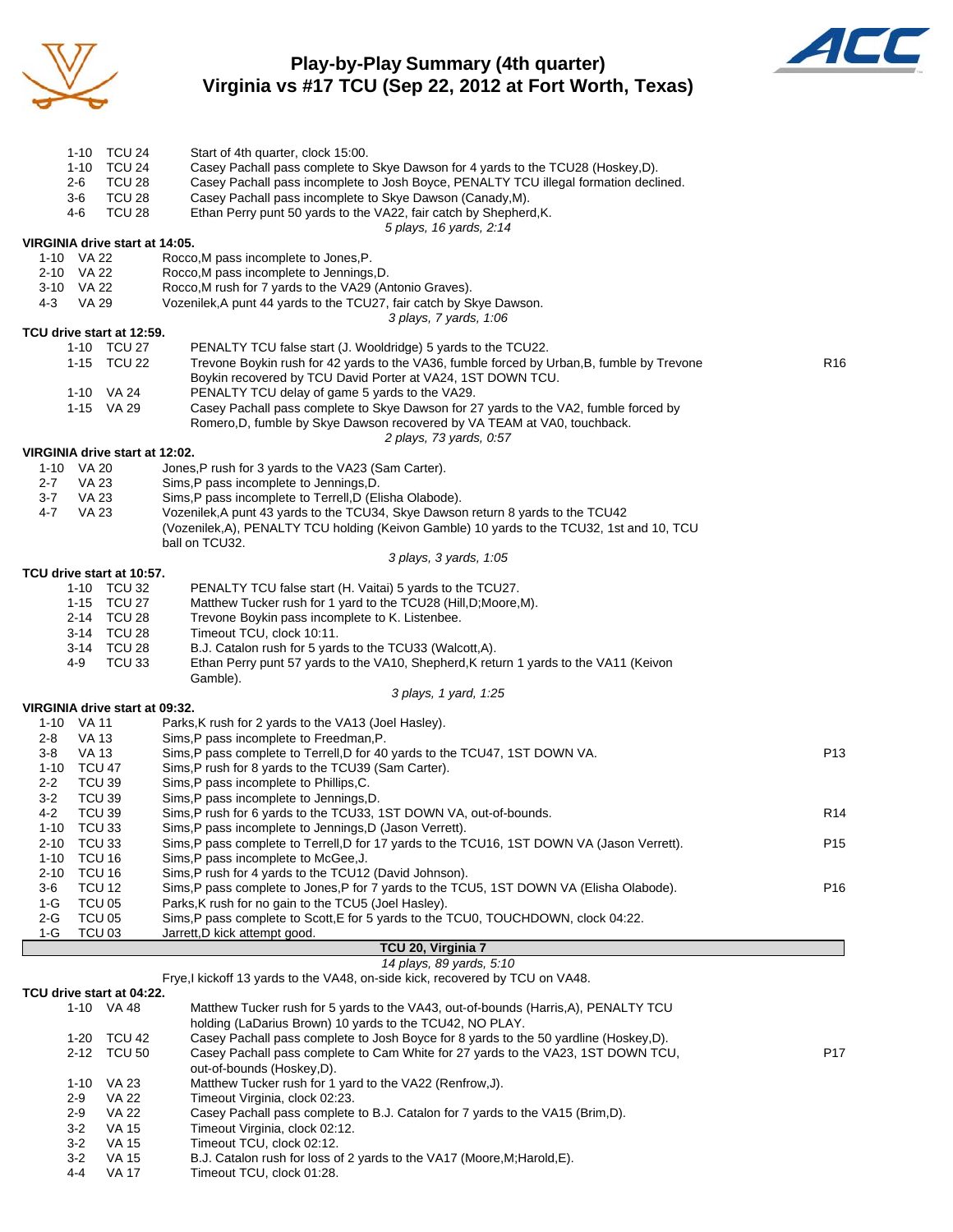

### **Play-by-Play Summary (4th quarter) Virginia vs #17 TCU (Sep 22, 2012 at Fort Worth, Texas)**



| 4-4                            | VA 17                                                                                       |                                                         |             |   |                                        |   |  |  |                              |     | Casey Pachall pass complete to LaDarius Brown for 17 yards to the VA0, 1ST DOWN TCU, |         | P <sub>18</sub>  |
|--------------------------------|---------------------------------------------------------------------------------------------|---------------------------------------------------------|-------------|---|----------------------------------------|---|--|--|------------------------------|-----|--------------------------------------------------------------------------------------|---------|------------------|
|                                |                                                                                             | TOUCHDOWN, clock 01:20.                                 |             |   |                                        |   |  |  |                              |     |                                                                                      |         |                  |
| 1-G                            | VA 03                                                                                       | Jaden Oberkrom kick attempt good.                       |             |   |                                        |   |  |  |                              |     |                                                                                      |         |                  |
|                                |                                                                                             |                                                         |             |   |                                        |   |  |  | TCU 27, Virginia 7           |     |                                                                                      |         |                  |
|                                |                                                                                             |                                                         |             |   |                                        |   |  |  | 6 plays, 48 yards, 3:10      |     |                                                                                      |         |                  |
|                                |                                                                                             |                                                         |             |   |                                        |   |  |  |                              |     | Jaden Oberkrom kickoff 65 yards to the VA0, Shepherd, K return 28 yards to the VA28  |         |                  |
|                                |                                                                                             | (Antonio Graves).                                       |             |   |                                        |   |  |  |                              |     |                                                                                      |         |                  |
| VIRGINIA drive start at 01:12. |                                                                                             |                                                         |             |   |                                        |   |  |  |                              |     |                                                                                      |         |                  |
| 1-10                           | VA 28                                                                                       | Parks, K rush for 4 yards to the VA32 (Devonte Fields). |             |   |                                        |   |  |  |                              |     |                                                                                      |         |                  |
| $2 - 6$                        | VA 32<br>Sims, P pass complete to Parks, K for loss of 6 yards to the VA26 (Joel Hasley).   |                                                         |             |   |                                        |   |  |  |                              |     |                                                                                      |         |                  |
| $3-12$                         | Sims, P sacked for loss of 7 yards to the VA19 (Devonte Fields), fumble by Sims, P<br>VA 26 |                                                         |             |   |                                        |   |  |  |                              |     |                                                                                      |         |                  |
|                                | recovered by TCU Davion Pierson at VA22.                                                    |                                                         |             |   |                                        |   |  |  |                              |     |                                                                                      |         |                  |
|                                |                                                                                             |                                                         |             |   |                                        |   |  |  | 3 plays, minus 6 yards, 0.51 |     |                                                                                      |         |                  |
| TCU drive start at 00:21.      |                                                                                             |                                                         |             |   |                                        |   |  |  |                              |     |                                                                                      |         |                  |
|                                | 1-10 VA 22                                                                                  | TEAM rush for loss of 1 yard to the VA23.               |             |   |                                        |   |  |  |                              |     |                                                                                      |         |                  |
|                                |                                                                                             | End of game, clock 00:00.                               |             |   |                                        |   |  |  |                              |     |                                                                                      |         |                  |
|                                |                                                                                             |                                                         |             |   |                                        |   |  |  | 1 play, minus 1 yard, 0:21   |     |                                                                                      |         |                  |
|                                |                                                                                             |                                                         |             |   | <b>FINAL SCORE: TCU 27, Virginia 7</b> |   |  |  |                              |     |                                                                                      |         |                  |
|                                |                                                                                             |                                                         |             |   |                                        |   |  |  |                              |     |                                                                                      |         |                  |
|                                |                                                                                             |                                                         | Time        |   | 1st Downs                              |   |  |  | <b>Conversions</b>           |     |                                                                                      |         |                  |
|                                | <b>Quarter Summary</b>                                                                      | <b>Score</b>                                            | <b>Poss</b> | R | Р                                      | х |  |  | 3rd                          | 4th | Rushing                                                                              | Passing | <b>Penalties</b> |

Virginia 7 08:12 1 3 0 4 2-6 1-1 9-30 5-14-0-63 0-0 TCU 7 06:48 1 2 0 3 0-3 1-1 6-58 6-9-0-92 5-35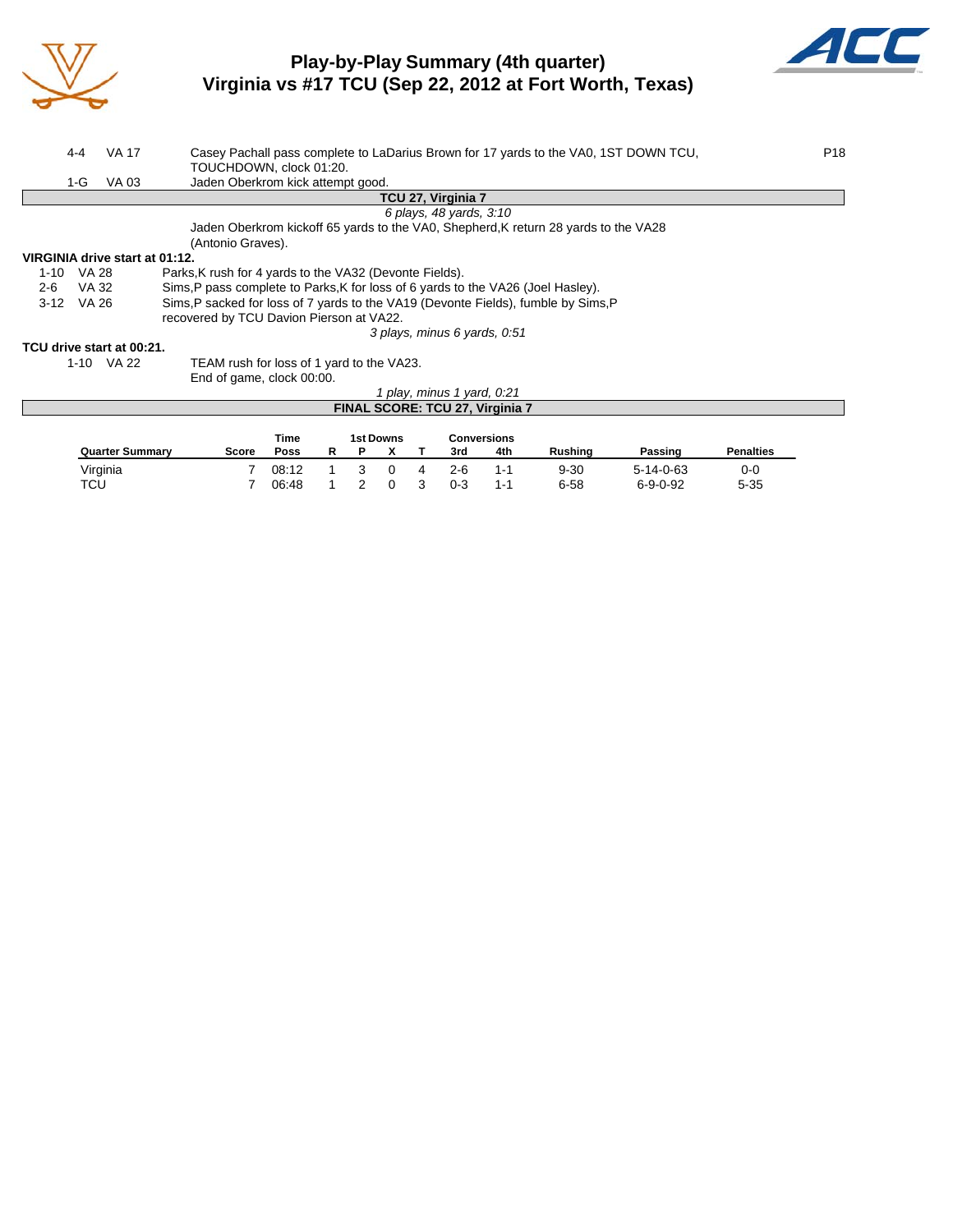

### **Quickie Statistics (4th quarter only) Virginia vs #17 TCU (Sep 22, 2012 at Fort Worth, Texas)**



|                                   | VA           | TCU         |
|-----------------------------------|--------------|-------------|
| Score                             |              |             |
| <b>FIRST DOWNS</b>                | 4            | 3           |
| <b>RUSHES-YARDS (NET)</b>         | $9 - 30$     | $6 - 58$    |
| <b>PASSING YDS (NET)</b>          | 63           | 92          |
| Passes Att-Comp-Int               | $14 - 5 - 0$ | $9 - 6 - 0$ |
| <b>TOTAL OFFENSE PLAYS-YARDS</b>  | 23-93        | 15-150      |
| <b>Fumble Returns-Yards</b>       | $0-0$        | $0-0$       |
| <b>Punt Returns-Yards</b>         | $1 - 1$      | $1 - 8$     |
| Kickoff Returns-Yards             | $1 - 28$     | $0-0$       |
| <b>Interception Returns-Yards</b> | $0 - 0$      | $0-0$       |
| Punts (Number-Avg)                | $2 - 43.5$   | 2-53.5      |
| Fumbles-Lost                      | $1 - 1$      | $2 - 1$     |
| Penalties-Yards                   | $0-0$        | $5 - 35$    |
| <b>Possession Time</b>            | 08:12        | 06:48       |
| <b>Third-Down Conversions</b>     | $2$ of 6     | $0$ of $3$  |
| <b>Fourth-Down Conversions</b>    | 1 of 1       | 1 of 1      |

| Virginia | TCU |
|----------|-----|
|          |     |

| <b>Rushing</b>         |                     | No. Gain Loss                                                                              |              | <b>TD</b><br><b>Net</b> | Lg             |          | Avg         | <b>Rushing</b>                                                                      |                | No. Gain Loss  |                |              | <b>Net</b><br>TD              | Lg           | Avg         |
|------------------------|---------------------|--------------------------------------------------------------------------------------------|--------------|-------------------------|----------------|----------|-------------|-------------------------------------------------------------------------------------|----------------|----------------|----------------|--------------|-------------------------------|--------------|-------------|
| <b>Phillip Sims</b>    | 4                   | 18                                                                                         | 4            | 14<br>0                 | 8              |          | 3.5         | <b>Trevone Boykin</b>                                                               | 1              | 54             |                | 0            | 54<br>0                       | 42           | 54.0        |
| Michael Rocco          | 1                   | $\overline{7}$                                                                             | 0            | 7<br>0                  | $\overline{7}$ |          | 7.0         | B.J. Catalon                                                                        | 2              | 5              |                | 2            | 3<br>$\mathbf 0$              | 5            | 1.5         |
| <b>Kevin Parks</b>     | 3                   | 6                                                                                          | $\mathbf 0$  | 6<br>$\pmb{0}$          | 4              |          | 2.0         | <b>Matthew Tucker</b>                                                               | $\overline{2}$ | $\overline{2}$ |                | $\mathbf 0$  | $\overline{c}$<br>$\mathbf 0$ | $\mathbf{1}$ | 1.0         |
| Perry Jones            | 1                   | 3                                                                                          | $\Omega$     | 3<br>$\Omega$           | 3              |          | 3.0         | <b>TEAM</b>                                                                         | 1              | $\Omega$       |                | $\mathbf{1}$ | $-1$<br>$\Omega$              | 0            | $-1.0$      |
| <b>Passing</b>         | $C-A-I$             |                                                                                            | Yds          | TD                      | Long           |          | <b>Sack</b> | <b>Passing</b>                                                                      |                | $C-A-I$        |                | Yds          | TD                            | Long         | <b>Sack</b> |
| Phillip Sims           | $5 - 12 - 0$        |                                                                                            | 63           | 1                       | 40             |          | 1.          | Casey Pachall                                                                       |                | $6 - 8 - 0$    |                | 92           | 1                             | 27           | $\Omega$    |
| Michael Rocco          | $0 - 2 - 0$         |                                                                                            | 0            | 0                       | $\mathbf 0$    |          | 0           | Trevone Boykin                                                                      |                | $0 - 1 - 0$    |                | 0            | 0                             | $\mathbf 0$  | 0           |
| Receiving              | No.                 | Yards                                                                                      | TD           | Long                    |                |          |             | Receiving                                                                           | No.            | Yards          |                | TD           | Long                          |              |             |
| Dominique Terrell      | 2                   | 57                                                                                         | $\mathbf 0$  |                         | 40             |          |             | Skye Dawson                                                                         | 2              |                | 33             | $\Omega$     | 27                            |              |             |
| Perry Jones            |                     | 7                                                                                          | 0            |                         | 7              |          |             | Cam White                                                                           | 1              |                | 27             | 0            | 27                            |              |             |
| E.J. Scott             |                     | 5                                                                                          | $\mathbf{1}$ |                         | 5              |          |             | LaDarius Brown                                                                      | 1              |                | 17             | 1            | 17                            |              |             |
| <b>Kevin Parks</b>     | 1                   | -6                                                                                         | 0            |                         | 0              |          |             | Josh Boyce                                                                          | 1              |                | 8              | $\Omega$     | 8                             |              |             |
| <b>Punting</b>         | No.                 | Yds                                                                                        | Avg          | Long                    | In20           |          | TВ          | <b>Punting</b>                                                                      | No.            | Yds            |                | Avg          | Long                          | In20         | TВ          |
| Alec Vozenilek         | $\overline{2}$      | 87                                                                                         | 43.5         | 44                      |                | $\Omega$ | $\Omega$    | <b>Ethan Perry</b>                                                                  | $\overline{2}$ | 107            |                | 53.5         | 57                            | 1            | $\Omega$    |
| <b>Punt Returns</b>    | No.                 | Yards                                                                                      | TD           | Long                    |                |          |             | <b>Punt Returns</b>                                                                 | No.            | Yards          |                | TD           | Long                          |              |             |
| <b>Khalek Shepherd</b> |                     |                                                                                            | $\Omega$     |                         |                |          |             | <b>Skye Dawson</b>                                                                  |                |                | 8              | $\Omega$     | 8                             |              |             |
| <b>Kick Returns</b>    | No.                 | Yards                                                                                      | TD           | Long                    |                |          |             | <b>Kick Returns</b>                                                                 | No.            | Yards          |                | TD           | Long                          |              |             |
| Khalek Shepherd        | 1                   | 28                                                                                         | $\Omega$     |                         | 28             |          |             |                                                                                     |                |                |                |              |                               |              |             |
| <b>Tackles</b>         | UA-A                | <b>Total</b>                                                                               |              | <b>Sacks</b>            | <b>TFL</b>     |          |             | <b>Tackles</b>                                                                      | UA-A           |                | <b>Total</b>   |              | <b>Sacks</b>                  | TFL          |             |
| Drequan Hoskey         | $3-0$               | 3                                                                                          |              | 0.0                     |                | 0.0      |             | Joel Hasley                                                                         | $3-0$          |                | 3              |              | 0.0                           | 1.0          |             |
| Mike Moore             | $0 - 2$             | 2                                                                                          |              | 0.0                     |                | 0.5      |             | Devonte Fields                                                                      | $2 - 0$        |                | 2              |              | 1.0                           | 1.0          |             |
| Daquan Romero          | $1 - 0$             | 1                                                                                          |              | 0.0                     |                | 0.0      |             | Antonio Graves                                                                      | $2 - 0$        |                | $\overline{c}$ |              | 0.0                           | 0.0          |             |
| <b>Justin Renfrow</b>  | $1 - 0$             | 1                                                                                          |              | 0.0                     |                | 0.0      |             | Sam Carter                                                                          | $2 - 0$        |                | $\overline{2}$ |              | 0.0                           | 0.0          |             |
| Qtr<br><b>Time</b>     | <b>Scoring Play</b> |                                                                                            |              |                         |                |          |             |                                                                                     |                |                |                |              |                               | V-H          |             |
| 08:17<br>1st           |                     |                                                                                            |              |                         |                |          |             | TCU - Brandon Carter 68 yd pass from Casey Pachall (Jaden Oberkrom kick), 6-94 2:23 |                |                |                |              |                               | $0 - 7$      |             |
| 09:43<br>2nd           |                     | TCU - Josh Boyce 6 yd pass from Casey Pachall (Jaden Oberkrom kick), 7-42 3:50<br>$0 - 14$ |              |                         |                |          |             |                                                                                     |                |                |                |              |                               |              |             |
| 10:39<br>3rd           |                     | TCU - Jaden Oberkrom 46 yd field goal, 10-63 4:20                                          |              |                         |                |          |             |                                                                                     |                |                |                |              |                               | $0 - 17$     |             |
| 05:45                  |                     | TCU - Jaden Oberkrom 47 yd field goal, 6-1 1:42                                            |              |                         |                |          |             |                                                                                     |                |                |                |              |                               | $0 - 20$     |             |
| 04:22<br>4th           |                     |                                                                                            |              |                         |                |          |             | VA - E.J. Scott 5 yd pass from Phillip Sims (Drew Jarrett kick), 14-89 5:10         |                |                |                |              |                               | $7 - 0$      |             |
| 01:20                  |                     |                                                                                            |              |                         |                |          |             | TCU - LaDarius Brown 17 yd pass from Casey Pachall (Jaden Oberkrom kick), 6-48 3:10 |                |                |                |              |                               | $7 - 7$      |             |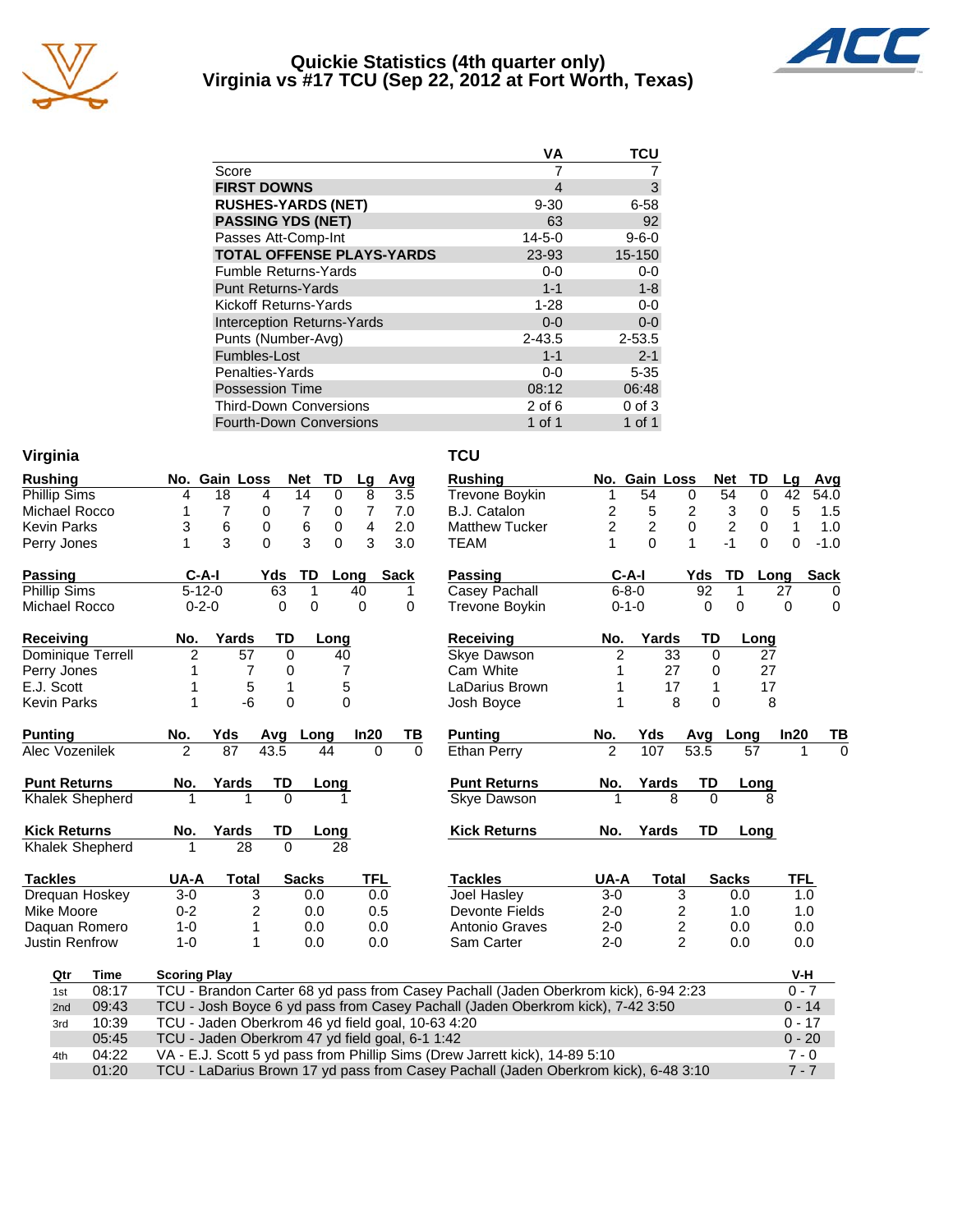

### **Scoring Summary (Final) The Automated ScoreBook Louisiana Tech vs Virginia (Sep 29, 2012 at Charlottesville, Va.)**



Louisiana Tech (4-0) vs. Virginia (2-3) Date: Sep 29, 2012 • Site: Charlottesville, Va. • Stadium: Smith/Harrison/Scott Attendance: 42027

| <b>Score by Quarters</b> |    |   |   | <b>Total</b> |
|--------------------------|----|---|---|--------------|
| ' Louisiana Tech         |    | ົ |   | 44           |
| 'Virginia                | 14 |   | Δ | 38           |

|     | Qtr Time  | <b>Scoring Play</b>                                                                         | V-H       |
|-----|-----------|---------------------------------------------------------------------------------------------|-----------|
| 1st | 10:01     | VA - Tim Smith 36 yd pass from Perry Jones (Drew Jarrett kick), 2-79 0:36                   | $0 - 7$   |
|     | 08:13     | LATECH - Matt Nelson 31 yd field goal, 8-58 1:48                                            | $3 - 7$   |
|     | 04:25     | VA - Paul Freedman 2 yd pass from Michael Rocco (Drew Jarrett kick), 9-78 3:48              | $3 - 14$  |
|     | 01:54     | LATECH - R.P. Stuart 3 yd pass from Colby Cameron (Matt Nelson kick), 8-39 2:31             | $10 - 14$ |
|     |           | 2nd 14:14 VA - Khalek Shepherd 73 yd pass from Michael Rocco (Drew Jarrett kick), 5-90 2:40 | $10 - 21$ |
|     | 07:35     | VA - Drew Jarrett 35 yd field goal, 13-41 5:24                                              | $10 - 24$ |
|     | 03:02     | LATECH - Ray Holley 16 yd run (Matt Nelson kick), 2-25 0:35                                 | $17 - 24$ |
|     | 00:03     | LATECH - Matt Nelson 40 yd field goal, 9-37 2:04                                            | $20 - 24$ |
|     | 3rd 11:20 | LATECH - Ray Holley 11 yd run (Matt Nelson kick), 14-73 3:40                                | $27 - 24$ |
|     | 06:00     | LATECH - Colby Cameron 14 yd run (Matt Nelson kick), 4-43 0:38                              | $34 - 24$ |
|     | 05:08     | LATECH - Chip Hester 32 yd interception return (Matt Nelson kick)                           | $41 - 24$ |
|     | 4th 12:47 | LATECH - Matt Nelson 45 yd field goal, 9-50 3:22                                            | $44 - 24$ |
|     | 06:56     | VA - Jake McGee 3 yd pass from Phillip Sims (Drew Jarrett kick), 13-70 5:51                 | 44 - 31   |
|     | 02:08     | VA - Adrian Gamble 24 yd pass from Phillip Sims (Drew Jarrett kick), 7-88 1:35              | $44 - 38$ |

Kickoff time: 3:34 PM • End of Game: 7:17 • Total elapsed time: 3:43

Officials: Referee: J. Magallanes; Umpire: Terrence Ramsey; Linesman: Michael Owens; Line judge: Deon Lawrence; Back judge: Pat Ryan; Field judge: Wayne Rundell; Side judge: Timon Oujiri; Center judge: Vincent Briedis; Temperature: 69 • Wind: E3 • Weather: partly cloudy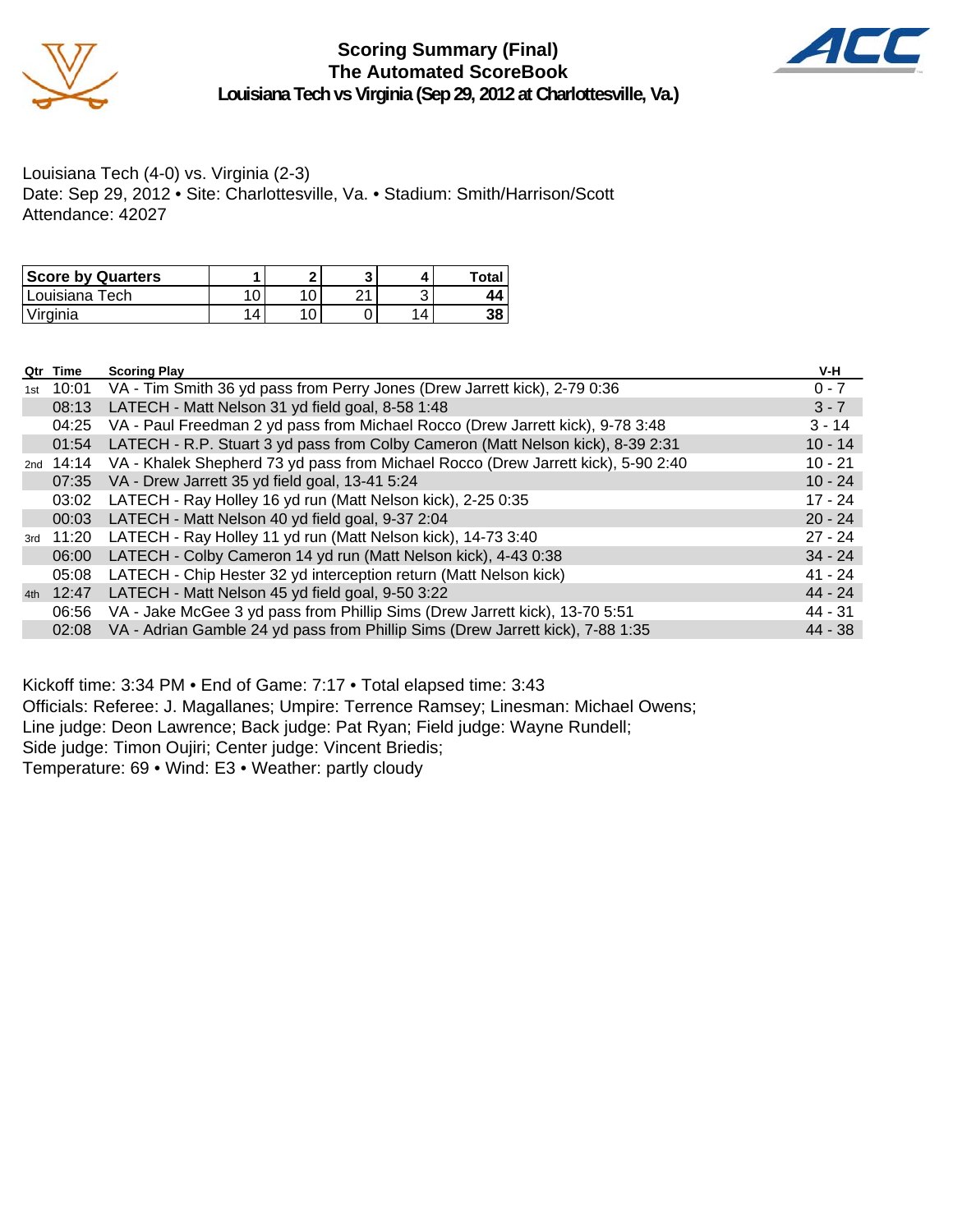



## **Team Statistics (Final) The Automated ScoreBook**

**Louisiana Tech vs Virginia (Sep 29, 2012 at Charlottesville, Va.)**

|                                | <b>LATECH</b>  | VA                      |
|--------------------------------|----------------|-------------------------|
| <b>FIRST DOWNS</b>             | 21             | 24                      |
| Rushing                        | 8              | $\overline{\mathbf{4}}$ |
| Passing                        | 11             | 17                      |
| Penalty                        | $\overline{2}$ | 3                       |
| <b>NET YARDS RUSHING</b>       | 158            | 145                     |
| <b>Rushing Attempts</b>        | 39             | 39                      |
| Average Per Rush               | 4.1            | 3.7                     |
| <b>Rushing Touchdowns</b>      | 3              | 0                       |
| <b>Yards Gained Rushing</b>    | 182            | 151                     |
| <b>Yards Lost Rushing</b>      | 24             | 6                       |
| <b>NET YARDS PASSING</b>       | 227            | 480                     |
| Completions-Attempts-Int       | 24-37-0        | $25 - 41 - 3$           |
| Average Per Attempt            | 6.1            | 11.7                    |
| <b>Average Per Completion</b>  | 9.5            | 19.2                    |
| Passing Touchdowns             | 1              | 5                       |
| <b>TOTAL OFFENSE YARDS</b>     | 385            | 625                     |
| Total offense plays            | 76             | 80                      |
| Average Gain Per Play          | 5.1            | 7.8                     |
| Fumbles: Number-Lost           | $2 - 0$        | $0-0$                   |
| Penalties: Number-Yards        | 10-109         | 16-145                  |
| <b>PUNTS-YARDS</b>             | 4-196          | $3 - 115$               |
| Average Yards Per Punt         | 49.0           | 38.3                    |
| Net Yards Per Punt             | 42.8           | 39.0                    |
| Inside 20                      | 1              | $\mathbf{1}$            |
| 50+ Yards                      | $\overline{2}$ | 0                       |
| Touchbacks                     | $\mathbf{1}$   | 0                       |
| Fair catch                     | 0              | 0                       |
| <b>KICKOFFS-YARDS</b>          | 9-530          | 6-368                   |
| Average Yards Per Kickoff      | 58.9           | 61.3                    |
| Net Yards Per Kickoff          | 42.3           | 31.8                    |
| <b>Touchbacks</b>              | 1              | 1                       |
| Punt returns: Number-Yards-TD  | $2 - 2 - 0$    | $1 - 5 - 0$             |
| Average Per Return             | $-1.0$         | 5.0                     |
| Kickoff returns: Number-Yds-TD | $5 - 152 - 0$  | $7 - 124 - 0$           |
| Average Per Return             | 30.4           | 17.7                    |
| Interceptions: Number-Yds-TD   | $3 - 87 - 1$   | $0 - 0 - 0$             |
| Fumble Returns: Number-Yds-TD  | $0 - 0 - 0$    | $0 - 0 - 0$             |
| <b>Miscellaneous Yards</b>     | 0              | 0                       |
| <b>Possession Time</b>         | 25:13          | 34:47                   |
| 1st Quarter                    | 5:57           | 9:03                    |
| 2nd Quarter                    | 5:06           | 9:54                    |
| 3rd Quarter                    | 6:36           | 8:24                    |
| 4th Quarter                    | 7:34           | 7:26                    |
| <b>Third-Down Conversions</b>  | 5 of 17        | 7 of 15                 |
| <b>Fourth-Down Conversions</b> | 2 of 3         | 2 of 2                  |
| Red-Zone Scores-Chances        | $5-6$          | $3 - 3$                 |
| Touchdowns                     | 4-6            | $2 - 3$                 |
| Field goals                    | $1 - 6$        | $1 - 3$                 |
| Sacks By: Number-Yards         | 1-6            | $1 - 2$                 |
| <b>PAT Kicks</b>               | $5-5$          | $5-5$                   |
| <b>Field Goals</b>             | $3 - 3$        | $1 - 2$                 |
| Points off turnovers           | 21             | 0                       |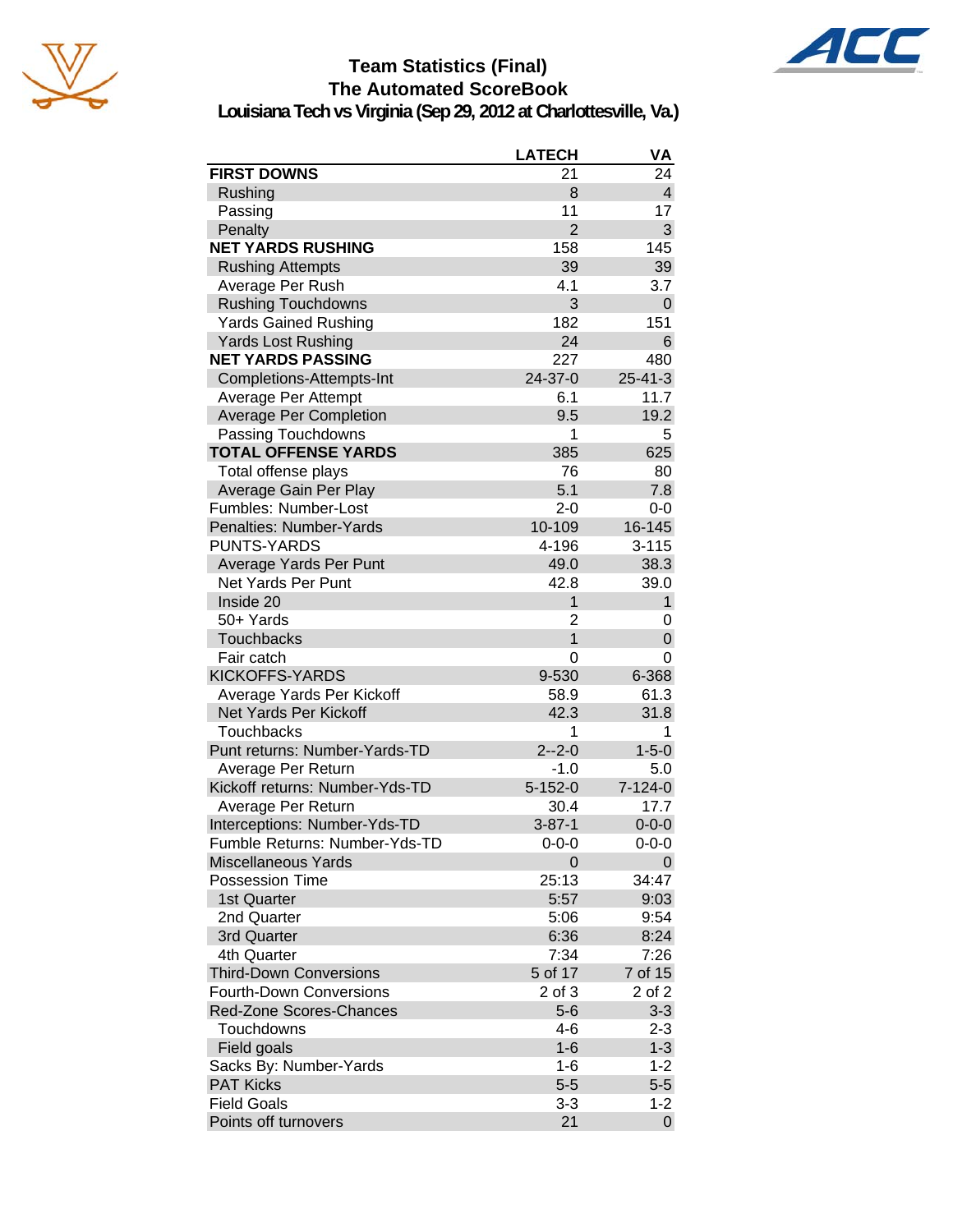

### **Individual Statistics (Final) The Automated ScoreBook**



**Louisiana Tech vs Virginia (Sep 29, 2012 at Charlottesville, Va.)**

### **Louisiana Tech Virginia**

| <b>Rushing</b> |    |              | No. Gain Loss Net TD Lg Avg |       |               |          |        |
|----------------|----|--------------|-----------------------------|-------|---------------|----------|--------|
| Kenneth Dixon  | 16 | 82           |                             | 78    | 0             | 33       | 4.9    |
| Ray Holley     | 14 | 72           | 3                           | 69    | $\mathcal{P}$ | 16       | 4.9    |
| Colby Cameron  | 6  | 28           | 5                           | 23    | 1             | 14       | 3.8    |
| <b>TEAM</b>    | 3  | $\mathbf{0}$ | 12.                         | $-12$ | 0             | $\Omega$ | $-4.0$ |
| Totals         | 39 | 182          | 24                          | 158   | 3             | 33       | 4.1    |

| <b>Passing</b> | C-A-I         |     | Yds TD Long Sack |  |
|----------------|---------------|-----|------------------|--|
| Colby Cameron  | $24 - 37 - 0$ | 227 | 48               |  |
| Totals         | $24 - 37 - 0$ | 227 | 48               |  |

| Receiving             | No. | Yards | TD | Long |
|-----------------------|-----|-------|----|------|
| <b>Quinton Patton</b> | 8   | 97    |    | 41   |
| D.J. Banks            | 3   | 59    |    | 48   |
| <b>Richie Casey</b>   | 3   | 18    |    | 8    |
| Myles White           | 3   | 14    |    | 11   |
| Ray Holley            | 2   | 13    | ი  | 8    |
| Jon Greenwalt         | 2   | 12    |    | 6    |
| Hunter Lee            |     | 8     |    | 8    |
| <b>Andrew Guillot</b> |     | 3     |    | 3    |
| R.P. Stuart           |     | 3     |    | 3    |
| Totals                |     |       |    | 18   |

| Punting    | No. |     |          | Yds Avg Long In20 | TB. |
|------------|-----|-----|----------|-------------------|-----|
| Ryan Allen |     |     | 196 49.0 | 55                |     |
| Totals     |     | 196 | $-49.0$  | -55               |     |

|                    |          | Punt |   |   |              | <b>Kickoff</b>  |   |           | <b>Intercept</b> |
|--------------------|----------|------|---|---|--------------|-----------------|---|-----------|------------------|
| <b>Returns</b>     | No       | Yds  |   |   | $Lq$ No Yds  |                 |   | Lg No Yds | Lg               |
| D.J. Banks         |          |      |   | 5 | 152          | 94 <sub>1</sub> |   |           |                  |
| Dave Clark         | O        |      |   |   | O            |                 |   | 25        | 25               |
| <b>Quinn Giles</b> | $\Omega$ | O)   | O | 0 | $\mathbf{0}$ |                 |   | 30        | 30               |
| Chip Hester        | O        | O    | O | 0 | O            | 0               |   | 32        | 32               |
| Totals             |          |      |   |   |              |                 | ว |           | 32               |

| <b>Field goals</b> | Otr   | Time      | Dist                    | Result |
|--------------------|-------|-----------|-------------------------|--------|
| Matt Nelson        | 1st l |           | 08:13 31 yards Good     |        |
| Matt Nelson        |       | 2nd 00:03 | 40 yards Good           |        |
| Matt Nelson        |       |           | 4th 12:47 45 yards Good |        |

| <b>Kickoffs</b>       | No. | Yards |     | Ava  | ΤВ | OВ    |
|-----------------------|-----|-------|-----|------|----|-------|
| <b>Matt Nelson</b>    | 9   | 530   |     | 58.9 |    |       |
| <b>All-purpose</b>    | Run | Rcv   | ΚR  | РR   | IR | Total |
| D.J. Banks            |     | 59    | 152 | -2   | 0  | 209   |
| <b>Quinton Patton</b> | 0   | 97    | 0   | 0    | 0  | 97    |
| Ray Holley            | 69  | 13    | 0   | 0    | O  | 82    |
| Kenneth Dixon         | 78  | O     | 0   | O    | O  | 78    |

| <b>Rushing</b>         | No.            | Gain Loss     |                     | <b>Net</b>     | TD             | Lg        | Avg            |
|------------------------|----------------|---------------|---------------------|----------------|----------------|-----------|----------------|
| Perry Jones            | 18             | 82            | 0                   | 82             | 0              | 13        | 4.6            |
| <b>Kevin Parks</b>     | 19             | 60            | 0                   | 60             | 0              | 6         | 3.2            |
| <b>Phillip Sims</b>    | 2              | 9             | 6                   | 3              | 0              | 9         | 1.5            |
| <b>Totals</b>          | 39             | 151           | 6                   | 145            | 0              | 13        | 3.7            |
| <b>Passing</b>         |                | C-A-I         | Yds                 |                | TD             | Long      | <b>Sack</b>    |
| Michael Rocco          |                | 14-23-3       | 278                 |                | 2              | 73        | 0              |
| Phillip Sims           |                | $10 - 17 - 0$ | 166                 |                | $\overline{2}$ | 47        | 1              |
| Perry Jones            |                | $1 - 1 - 0$   |                     | 36             | 1              | 36        | $\overline{0}$ |
| <b>Totals</b>          |                | $25 - 41 - 3$ | 480                 |                | 5              | 73        | 1              |
| Receiving              | No.            | Yards         |                     | TD             | Long           |           |                |
| Perry Jones            | 7              |               | 100                 | 0              | 34             |           |                |
| Darius Jennings        | 6              |               | 136                 | 0              | 50             |           |                |
| Jake McGee             | 4              |               | 41                  | 1              | 14             |           |                |
| E.J. Scott             | $\overline{2}$ |               | 56                  | 0              | 43             |           |                |
| Khalek Shepherd        | 1              |               | 73                  | 1              | 73             |           |                |
| <b>Tim Smith</b>       | 1              |               | 36                  | 1              | 36             |           |                |
| Adrian Gamble          | 1              |               | 24                  | 1              | 24             |           |                |
| <b>Colter Phillips</b> | 1              |               | 9                   | 0              |                | 9         |                |
| Dominique Terrell      | 1              |               | 3                   | 0              |                | 3         |                |
| Paul Freedman          | 1              |               | 2                   | 1              | $\frac{2}{73}$ |           |                |
| <b>Totals</b>          | 25             |               | 480                 | 5              |                |           |                |
| <b>Punting</b>         | No.            | Yds           | Avg                 |                | Long           | In20      | ΤВ             |
| Alec Vozenilek         | 3              | 115           | 38.3                |                | 46             | 1         | 0              |
| <b>Totals</b>          | 3              | 115           | 38.3                |                | 46             | 1         | 0              |
|                        |                | Punt          |                     | <b>Kickoff</b> |                | Intercept |                |
| <b>Returns</b>         | No             | Yds           | Lg No Yds           |                |                | Lg No Yds | Lg             |
| Khalek Shepherd        | 1              | 5             | 5<br>7              | 124            | 25             | 0         | 0<br>0         |
| <b>Totals</b>          | 1              | 5             | 5 <sup>1</sup><br>7 | 124            | 25             | 0         | 0<br>0         |
| <b>Field goals</b>     | Qtr            | Time          | <b>Dist</b>         |                |                | Result    |                |
| Drew Jarrett           | 2nd            | 07:35         |                     | 35 yards       |                | Good      |                |
| Drew Jarrett           | 3rd            | 01:09         |                     | 39 yards       |                | Missed    |                |
| <b>Kickoffs</b>        | No.            | Yards         |                     | Avq            | ΤВ             | OВ        |                |
| lan Frye               | 6              | 368           |                     | 61.3           |                |           |                |
|                        |                |               |                     |                |                |           |                |
| All-purpose            | Run            | <b>Rcv</b>    | <b>KR</b>           | <b>PR</b>      |                | IR        | Total          |
| Khalek Shepherd        | 0              | 73            | 124                 |                | 5              | 0         | 202            |
| Perry Jones            | 82             | 100           | 0                   |                | 0              | 0         | 182            |
| Darius Jennings        | 0              | 136           | 0                   |                | 0              | 0         | 136            |
| Kevin Parks            | 60             | 0             | 0                   |                | 0              | 0         | 60             |

FUMBLES: Louisiana Tech-Quinton Patton 1-0; Colby Cameron 1-0. Virginia-None.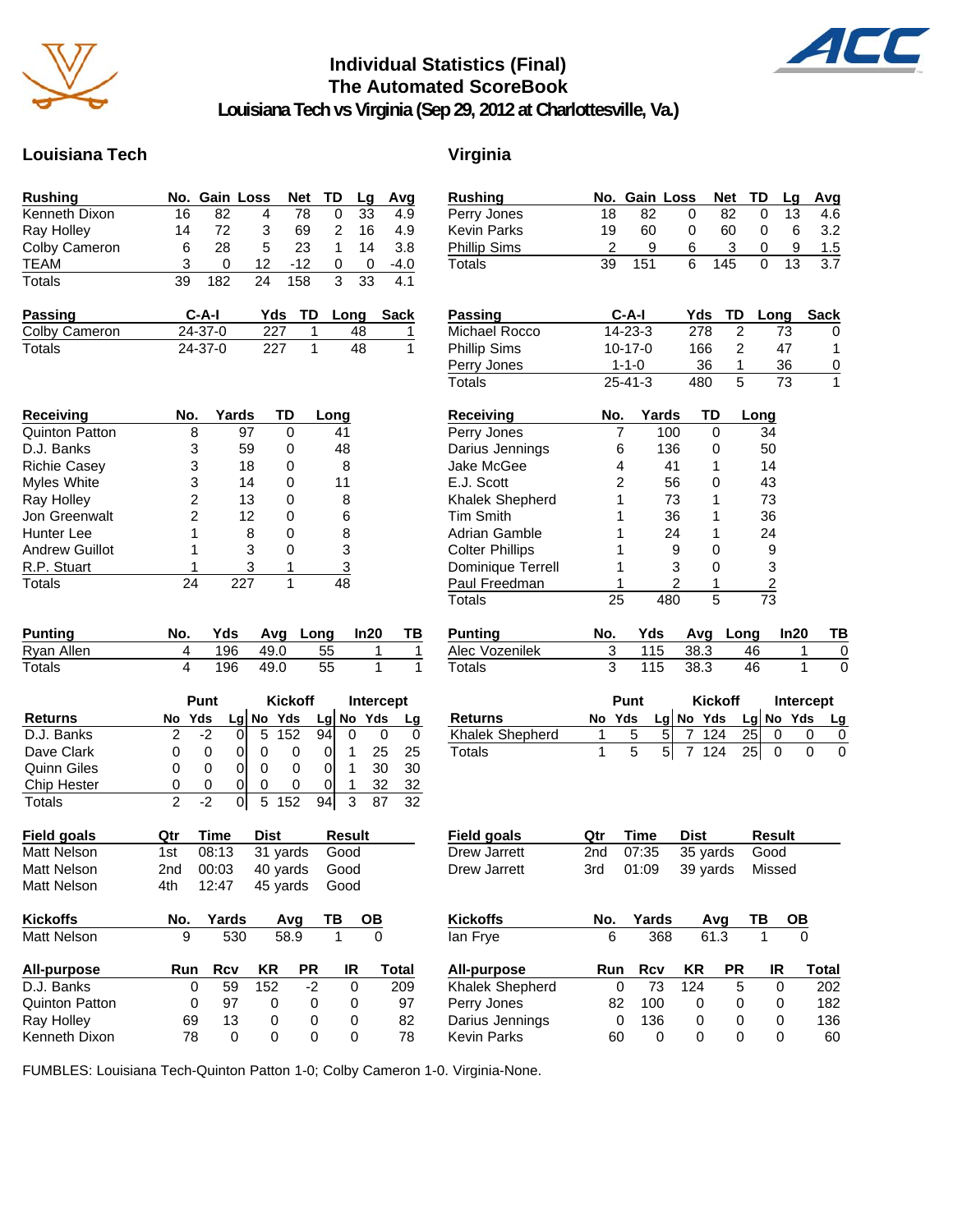

### **Defensive Statistics (Final) The Automated ScoreBook Louisiana Tech vs Virginia (Sep 29, 2012 at Charlottesville, Va.)**



|              | ## Louisiana Tech                   | Solo           |                 |                   | Ast Total Sacks-Yds      | <b>TFL-Yds</b>                        | FF                       | FR-Yds                   | Int-Yds                  | <b>BrUp</b>              | <b>Blks</b>              | QBH                      |
|--------------|-------------------------------------|----------------|-----------------|-------------------|--------------------------|---------------------------------------|--------------------------|--------------------------|--------------------------|--------------------------|--------------------------|--------------------------|
|              | 43 Chip Hester                      | 7              | $\overline{7}$  | 14                |                          | ٠                                     |                          |                          | $1 - 32$                 |                          |                          |                          |
|              | 55 Antonio Mitchum                  | $\mathbf{1}$   | 10              | 11                | ٠                        |                                       | $\overline{\phantom{a}}$ |                          | $\overline{\phantom{a}}$ | $\overline{\phantom{0}}$ | $\overline{\phantom{a}}$ |                          |
|              | 20 Jamel Johnson                    | 5              | 3               | 8                 | ä,                       |                                       | $\blacksquare$           |                          |                          | ÷,                       | $\overline{a}$           |                          |
|              | 13 Liggins, Le'Vander               | 6              | 0               | 6                 | $\blacksquare$           |                                       |                          |                          |                          |                          |                          |                          |
|              | 24 Dave Clark                       | 5              | 1               | 6                 | $\overline{a}$           |                                       |                          | ÷,                       | $1 - 25$                 | 1                        | $\blacksquare$           |                          |
|              | 27 Quinn Giles                      | 3              | $\overline{2}$  | 5                 | $\overline{a}$           |                                       |                          | $\overline{a}$           | $1 - 30$                 | ÷,                       | $\overline{a}$           |                          |
|              | 84 Andre Taylor                     | 1              | 4               | 5                 | ÷,                       |                                       |                          |                          |                          |                          |                          |                          |
|              | 41 IK Enemkpali                     | 3              | $\mathbf{1}$    | $\overline{4}$    | $1.0 - 6$                | $1.0 - 6$                             |                          |                          |                          |                          |                          |                          |
|              | 95 Jon'al White                     | 2              | $\overline{c}$  | 4                 | $\overline{\phantom{a}}$ | $\blacksquare$                        | $\overline{\phantom{a}}$ | $\blacksquare$           | $\blacksquare$           | $\blacksquare$           | $\overline{\phantom{a}}$ |                          |
|              | 15 Bryson Abraham                   | $\mathbf{1}$   | 3               | $\overline{4}$    | $\overline{\phantom{a}}$ |                                       | $\blacksquare$           |                          | $\blacksquare$           | 3                        | $\overline{\phantom{a}}$ |                          |
|              | 47 Javontay Crowe                   | 3              | $\mathbf 0$     | 3                 | $\overline{\phantom{a}}$ | $\overline{\phantom{a}}$              | $\frac{1}{2}$            | ä,                       | $\sim$                   | 1                        | $\blacksquare$           |                          |
|              | 31 Chad Boyd                        | $\mathbf{1}$   | $\overline{2}$  | 3                 |                          |                                       | $\overline{\phantom{a}}$ |                          |                          | $\overline{2}$           | $\overline{\phantom{a}}$ |                          |
|              | 98 Vontarrius Dora                  | 0              | 3               | 3                 | ÷,                       |                                       | $\blacksquare$           |                          |                          | 1                        | ä,                       |                          |
|              | 34 Mike Schrang                     | $\mathbf{1}$   | $\mathbf{1}$    | $\overline{2}$    | $\overline{\phantom{0}}$ |                                       |                          |                          |                          |                          |                          |                          |
|              | 94 Shakeil Lucas                    | 1              | 1               | $\overline{c}$    |                          |                                       |                          |                          |                          |                          |                          |                          |
|              | 45 Vernon Butler                    | $\overline{0}$ | $\overline{2}$  | $\overline{2}$    | $\overline{\phantom{a}}$ |                                       |                          | $\overline{a}$           | $\overline{a}$           | $\overline{a}$           | $\overline{a}$           |                          |
|              | 52 Ty Hook                          | 1              | 0               | 1                 |                          |                                       |                          |                          |                          |                          |                          |                          |
|              | 38 Malon Lee                        | $\overline{0}$ | $\mathbf{1}$    | $\mathbf{1}$      |                          |                                       |                          |                          |                          |                          |                          |                          |
|              | 69 Vince Cano                       | 0              | 1               | 1                 | $\blacksquare$           | $\blacksquare$                        | $\overline{\phantom{a}}$ | $\blacksquare$           | $\blacksquare$           | $\blacksquare$           | $\overline{\phantom{a}}$ |                          |
|              | 14 Craig Johnson                    | $\overline{0}$ | $\mathbf{1}$    | $\mathbf{1}$      |                          |                                       | $\overline{\phantom{0}}$ | $\overline{\phantom{a}}$ |                          | $\overline{\phantom{0}}$ | $\overline{\phantom{a}}$ |                          |
|              | 23 Kentrell Brice                   | 0              | $\mathbf{1}$    | 1                 | $\blacksquare$           | $\overline{\phantom{0}}$              | $\blacksquare$           | $\blacksquare$           | $\sim$                   | $\overline{\phantom{a}}$ | $\overline{\phantom{a}}$ |                          |
|              | Totals                              | 41             | $\overline{46}$ | 87                | $1.0 - 6$                | $1.0 - 6$                             | 0                        | $0-0$                    | $3 - 87$                 | 8                        | $\Omega$                 | $\Omega$                 |
|              |                                     |                |                 |                   |                          |                                       |                          |                          |                          |                          |                          |                          |
|              | ## Virginia                         | Solo           | Ast             |                   | <b>Total Sacks-Yds</b>   | <b>TFL-Yds</b>                        | FF                       | FR-Yds                   | Int-Yds                  | <b>BrUp</b>              | <b>Blks</b>              | QBH                      |
|              | 53 Steve Greer                      | 6              | 8               | 14                | $\blacksquare$           | $\sim$                                |                          |                          |                          |                          |                          |                          |
|              |                                     |                |                 |                   |                          |                                       |                          |                          |                          |                          |                          |                          |
| 8            | <b>Anthony Harris</b>               | 6              | 6               | 12                | $\overline{\phantom{a}}$ | $\overline{\phantom{a}}$              | $\blacksquare$           | L.                       | $\overline{a}$           | $\mathbf{1}$             | $\overline{a}$           |                          |
|              | 44 Henry Coley                      | 2              | 5               | $\overline{7}$    | $\overline{a}$           | $0.5 - 1$                             | ÷,                       |                          |                          |                          |                          |                          |
|              | 21 Brandon Phelps                   | 3              | 3               | 6                 |                          | $\sim$                                |                          |                          |                          |                          |                          |                          |
|              | 56 Chris Brathwaite                 | 1              | 5               | 6                 | $\overline{\phantom{a}}$ | $0.5 - 2$                             | $\overline{\phantom{a}}$ | $\blacksquare$           | $\blacksquare$           | $\blacksquare$           | $\overline{\phantom{a}}$ |                          |
| $\mathbf{1}$ | <b>Demetrious Nicholson</b>         | $\overline{4}$ | $\mathbf{1}$    | 5                 | $\overline{a}$           | $\overline{\phantom{a}}$              | $\blacksquare$           |                          | $\overline{\phantom{a}}$ | $\mathbf{1}$             | $\overline{\phantom{a}}$ |                          |
| 3            | Ausar Walcott                       | 0              | 5               | 5                 | $0.5 - 1$                | $0.5 - 1$                             | ٠                        | ä,                       | $\sim$                   | $\sim$                   | $\blacksquare$           |                          |
|              | 42 Demeitre Brim                    | $\overline{2}$ | $\mathbf{1}$    | 3                 | $0.5 - 1$                | $0.5 - 1$                             | $\mathbf{1}$             | $\overline{\phantom{a}}$ |                          | $\overline{\phantom{a}}$ |                          |                          |
|              | 93 Will Hill                        | $\overline{2}$ | 1               | 3                 | $\blacksquare$           | $1.0 - 1$                             | L.                       |                          | $\blacksquare$           | ä,                       | ÷,                       |                          |
|              | 29 D.J. Hill                        | 0              | 3               | 3                 | $\overline{\phantom{a}}$ | $\overline{\phantom{a}}$              |                          |                          |                          | $\mathbf 1$              |                          |                          |
|              |                                     | $\overline{2}$ | $\mathbf 0$     | $\overline{c}$    | ÷,                       |                                       |                          |                          |                          |                          | $\overline{\phantom{a}}$ |                          |
|              | 26 Maurice Canady<br>90 Jake Snyder | $\mathbf{1}$   | $\mathbf{1}$    | $\overline{2}$    | $\overline{a}$           | $\overline{a}$                        |                          | L.                       | $\overline{a}$           | $\mathbf{1}$             | $\blacksquare$           |                          |
|              | 83 Jake McGee                       | 1              | 1               | $\overline{c}$    |                          |                                       |                          |                          |                          |                          | $\overline{\phantom{a}}$ |                          |
|              | 13 Daquan Romero                    | 0              | $\overline{2}$  | $\overline{2}$    |                          |                                       |                          |                          |                          |                          |                          |                          |
|              | 54 Justin Renfrow                   | 0              | 2               | 2                 | $\overline{\phantom{a}}$ | $\blacksquare$                        | $\blacksquare$           | $\blacksquare$           | $\blacksquare$           | $\blacksquare$           | $\overline{\phantom{a}}$ |                          |
|              |                                     | $\mathbf{1}$   | $\overline{0}$  | $\mathbf{1}$      |                          |                                       |                          |                          |                          |                          | $\blacksquare$           |                          |
|              | 18 Anthony Cooper                   | 1              | $\pmb{0}$       | 1                 |                          |                                       |                          |                          |                          |                          |                          |                          |
| 4            | 25 Kevin Parks                      | $\mathbf{1}$   | $\mathbf 0$     | $\mathbf{1}$      | -                        | $\overline{\phantom{a}}$              |                          |                          |                          |                          |                          |                          |
|              | LoVante Battle                      | 1              | 0               | 1                 | $\blacksquare$           | $\blacksquare$                        | $\blacksquare$           | ä,                       | $\overline{\phantom{a}}$ | ä,                       | $\blacksquare$           |                          |
|              | 99 Brent Urban                      | $\mathbf{1}$   | 0               | $\mathbf{1}$      |                          |                                       |                          |                          |                          |                          | $\overline{\phantom{a}}$ |                          |
|              | 27 Rijo Walker                      | 0              | 1               | 1                 | $\overline{\phantom{a}}$ | $1.0 - 3$<br>$\overline{\phantom{a}}$ | $\blacksquare$           | ä,                       |                          | $\overline{\phantom{a}}$ | $\blacksquare$           |                          |
|              | 4F Matt Fortin                      |                | $\mathbf{1}$    | $\mathbf{1}$      |                          |                                       |                          |                          |                          |                          |                          |                          |
|              | 16 Michael Rocco                    | 0<br>0         | 1               | 1                 |                          |                                       |                          |                          |                          |                          |                          |                          |
|              | 79 Sean Cascarano                   | $\overline{0}$ | $\mathbf{1}$    | $\mathbf{1}$      |                          |                                       |                          |                          |                          |                          |                          |                          |
|              | 7 Eli Harold                        |                |                 |                   | $\overline{\phantom{a}}$ | $\blacksquare$                        | -                        | $\blacksquare$           | $\blacksquare$           | $\overline{\phantom{a}}$ | $\overline{\phantom{a}}$ | $\overline{\phantom{a}}$ |
|              | 32 Mike Moore<br>22 Drequan Hoskey  | 0<br>$\pmb{0}$ | 1<br>1          | 1<br>$\mathbf{1}$ |                          |                                       |                          |                          |                          |                          | $\overline{\phantom{a}}$ |                          |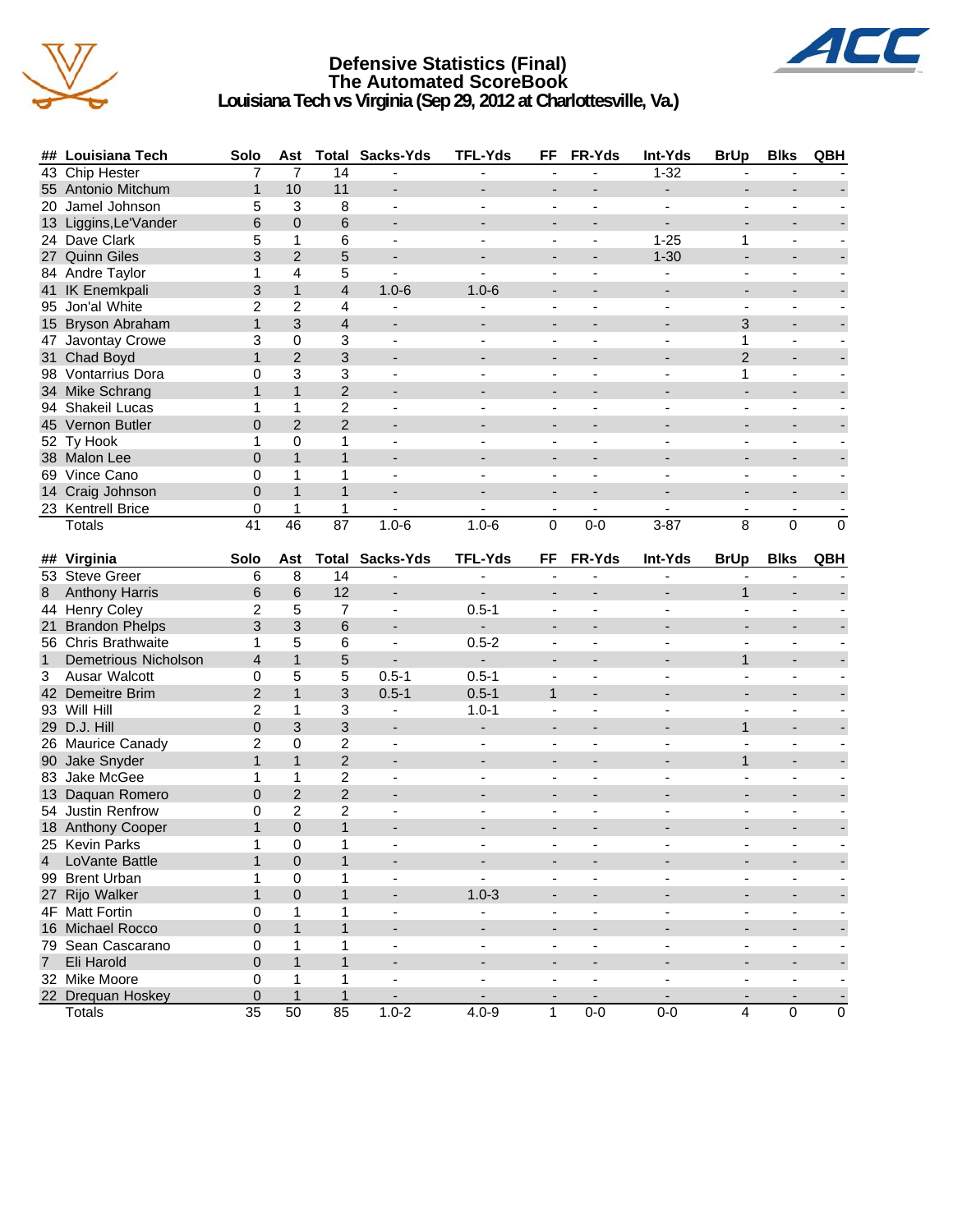

### **Participation Report (Final) The Automated ScoreBook**



**Louisiana Tech vs Virginia (Sep 29, 2012 at Charlottesville, Va.)**

### **Louisiana Tech**

#### **Virginia**

| Pos                     | ##             | <b>OFFENSE</b>              | Pos        | ##             | <b>OFFENSE</b>        |
|-------------------------|----------------|-----------------------------|------------|----------------|-----------------------|
| $\overline{\mathsf{C}}$ | 63             | Stephen Warner              | <b>WR</b>  | 6              | Darius Jennings       |
| RG                      | 66             | Shepperd, Matthew           | <b>WR</b>  | $\overline{2}$ | Dominique Terrell     |
| RT                      | 78             | Jordan Mills                | LT         | 72             | Oday Aboushi          |
| LG                      | 57             | Kevin Saia                  | LG         | 74             | <b>Conner Davis</b>   |
| LT                      | 67             | Oscar Johnson               | C          | 70             | Luke Bowanko          |
| FB                      | 73             | Josh Parrish                | <b>RG</b>  | 79             | Sean Cascarano        |
| QB                      | 10             | Colby Cameron               | RT         | 78             | Morgan Moses          |
| RB.                     | 28             | <b>Kenneth Dixon</b>        | TE         | 88             | Paul Freedman         |
| WR                      | $\overline{7}$ | Myles White                 | QB         | 16             | Michael Rocco         |
| FB                      | 89             | <b>Chandler Spence</b>      | TB         | 33             | Perry Jones           |
| <b>WR</b>               | 4              | <b>Quinton Patton</b>       | <b>WR</b>  | 20             | <b>Tim Smith</b>      |
|                         |                |                             |            |                |                       |
|                         |                |                             |            |                |                       |
| Pos                     | ##             | <b>DEFENSE</b>              | Pos        | ##             | <b>DEFENSE</b>        |
| LE.                     | 98             | Vontarrius Dora             | DE         | 90             | Jake Snyder           |
| DT                      | 94             | <b>Shakeil Lucas</b>        | DT         | 99             | <b>Brent Urban</b>    |
| DT                      | 70             | <b>Justin Ellis</b>         | DT         | 93             | Will Hill             |
| RE                      | 41             | <b>IK Enemkpali</b>         | <b>SLB</b> | 44             | <b>Henry Coley</b>    |
| S                       | 55             | Antonio Mitchum             | <b>MLB</b> | 53             | <b>Steve Greer</b>    |
| Μ                       | 56             | Solomon Randle              | <b>WLB</b> | 29             | D.J. Hill             |
| SS                      | 20             | Jamel Johnson               | CВ         | 1              | Demetrious Nicholson  |
| FS                      | 31             | Chad Boyd                   | FS         | 8              | <b>Anthony Harris</b> |
| RC                      | 13             | Liggins, Le'Vander          | SS         | 21             | <b>Brandon Phelps</b> |
| RC                      | 24<br>14       | Dave Clark<br>Craig Johnson | CВ         | 22<br>3        | Drequan Hoskey        |

Louisiana Tech: 1-Richie Casey, 2E-Blake Martin, 5-D.J. Banks, 8-Jacarri Jackson, 15-Bryson Abraham, 19-Andrew Guillot, 23-Kentrell Brice, 27-Quinn Giles, 29-Kendall Hayes, 30-Ahmad Wallace, 32-Ray Holley, 33-Matt Nelson, 34-Mike Schrang, 36-Hunter Lee, 38-Malon Lee, 40-Kisseberth,Kevin, 43-Chip Hester, 45-Vernon Butler, 47-Javontay Crowe, 51-Josh Cuthbert, 52-Ty Hook, 69-Vince Cano, 74-Larry Banks, 80-Jon Greenwalt, 83-R.P. Stuart, 84-Andre Taylor, 85-David Gru, 86-Ryan Allen, 95-Jon'al White, 99-Malcolm Pichon.

Virginia: 2J-Jacob Hodges, 3V-Alec Vozenilek, 4-LoVante Battle, 4F-Matt Fortin, 4C-Sammy MacFarlane, 6J-Drew Jarrett, 7M-Kyle McCartin, 7-Eli Harold, 13-Daquan Romero, 14-Phillip Sims, 15-Ian Frye, 17-Miles Gooch, 18-Anthony Cooper, 19-E.J. Scott, 23-Khalek Shepherd, 25-Kevin Parks, 26-Maurice Canady, 27-Rijo Walker, 32-Mike Moore, 34-Kwontie Moore, 37-Billy Skrobacz, 39-Tucker Windle, 42-Demeitre Brim, 43-Trent Corney, 46-Mason Thomas, 49-Zachary Swanson, 54-Justin Renfrow, 56-Chris Brathwaite, 61-Cody Wallace, 64-David Dean, 65-Ross Burbank, 71-Matt Mihalik, 77-Jay Whitmire, 80-Adrian Gamble, 81-Jeremiah Mathis, 83-Jake McGee, 84-Canaan Severin, 89-Colter Phillips.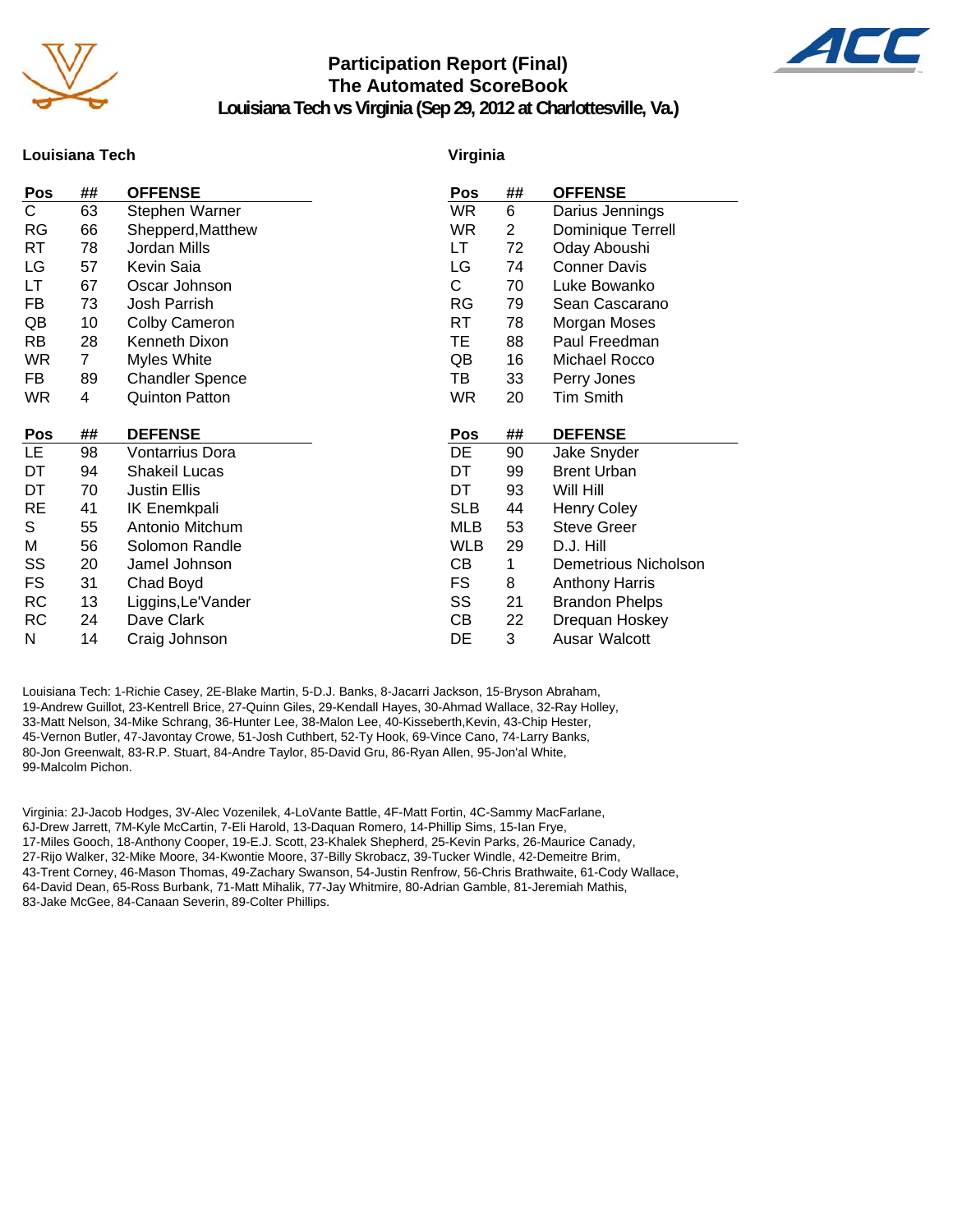

### **Drive Chart (By Team) (Final) The Automated ScoreBook**



**Louisiana Tech vs Virginia (Sep 29, 2012 at Charlottesville, Va.)**

|               |     |                 | <b>Drive Started</b> |                  |                 |       | <b>Drive Ended</b>       | <b>Consumed</b> |            |
|---------------|-----|-----------------|----------------------|------------------|-----------------|-------|--------------------------|-----------------|------------|
| Team          | Qtr | Spot            | Time                 | <b>Obtained</b>  | Spot            | Time  | <b>How lost</b>          | - Yds<br>ΡI     | <b>TOP</b> |
| <b>LATECH</b> | 1st | L11             | 12:15                | Punt             | L19             | 10:37 | Punt                     | 3<br>- 8        | 1:38       |
| <b>LATECH</b> |     | L28             | 10:01                | Kickoff          | V14             | 08:13 | *FIELD GOAL              | $-58$<br>8      | 1:48       |
| <b>LATECH</b> |     | V39             | 04:25                | Kickoff          | V <sub>00</sub> | 01:54 | *TOUCHDOWN               | - 39<br>8       | 2:31.      |
| <b>LATECH</b> | 2nd | L16             | 14:14                | Kickoff          | L <sub>18</sub> | 12:59 | Punt                     | $3 - 2$         | 1:15       |
| <b>LATECH</b> |     | V <sub>03</sub> | 07:35                | Kickoff          | V <sub>04</sub> | 06:23 | Downs                    | (1)<br>4 -      | 1:12.      |
| <b>LATECH</b> |     | V <sub>25</sub> | 03:37                | Interception     | lV00            | 03:02 | <i><b>*TOUCHDOWN</b></i> | $2 - 25$        | 0:35       |
| <b>LATECH</b> |     | L40             | 02:07                | Punt             | V <sub>23</sub> | 00:03 | *FIELD GOAL              | - 37<br>9       | 2:04       |
| <b>LATECH</b> | 3rd | L27             | 15:00                | Kickoff          | lV00            | 11:20 | <i><b>*TOUCHDOWN</b></i> | 14<br>- 73      | 3:40       |
| LATECH        |     | L50             | 09:50                | Punt             | V47             | 08:41 | Punt                     | $4 - 3$         | 1:09       |
| <b>LATECH</b> |     | V <sub>43</sub> | 06:38                | Interception     | V00             | 06:00 | <i><b>*TOUCHDOWN</b></i> | $4 - 43$        | 0:38       |
| <b>LATECH</b> |     | V <sub>00</sub> | 05:08                | Interception     | V00             | 05:08 | *TOUCHDOWN               | 0<br>- 0        | 0:00       |
| <b>LATECH</b> |     | L22             | 01:09                | <b>Missed FG</b> | V28             | 12:47 | *FIELD GOAL              | 9<br>$-50$      | 3:22       |
| <b>LATECH</b> | 4th | L25             | 06:56                | Kickoff          | L35             | 03:43 | Punt                     | $5 - 10$        | 3:13       |
| <b>LATECH</b> |     | L <sub>26</sub> | 02:08                | Kickoff          | L <sub>28</sub> | 00:00 | End of half              | $6 - 2$         | 2:08       |

|                        | 1st     | 2nd     | 3rd     | 4th     | 1st     | 2nd   |          |
|------------------------|---------|---------|---------|---------|---------|-------|----------|
| Louisiana Tech         | Qtr     | Qtr     | Qtr     | Qtr     | Half    | Half  | Total    |
| Time of possession     | 05:57   | 05:06   | 06:36   | 07:34   | 11:03   | 14:10 | 25:13    |
| 3rd down conversions   | $2 - 5$ | $0 - 3$ | $2 - 4$ | $1 - 5$ | $2 - 8$ | $3-9$ | $5 - 17$ |
| Average field position | L33     | V43     | L39     | ∟25     | L46     | L34   | L41      |
| 4th down conversions   | $0 - 0$ | $1 - 2$ | 1-1     | 0-0     | $1 - 2$ | 1-1   | $2 - 3$  |

|             |                 |                 |       | <b>Drive Started</b> |                  |       | <b>Drive Ended</b>       | <b>Consumed</b>             |            |
|-------------|-----------------|-----------------|-------|----------------------|------------------|-------|--------------------------|-----------------------------|------------|
| <b>Team</b> | Qtr             | Spot            | Time  | <b>Obtained</b>      | Spot             | Time  | <b>How lost</b>          | - Yds<br>ΡI                 | <b>TOP</b> |
| VA          | 1st             | V <sub>22</sub> | 15:00 | Kickoff              | V <sub>41</sub>  | 12:15 | Punt                     | 5 -<br>19                   | 2:45       |
| <b>VA</b>   |                 | V <sub>21</sub> | 10:37 | Punt                 | L <sub>00</sub>  | 10:01 | *TOUCHDOWN               | $2 - 79$                    | 0:36       |
| VA          |                 | V22             | 08:13 | Kickoff              | L <sub>0</sub> 0 | 04:25 | *TOUCHDOWN               | 78<br>9<br>$\sim$           | 3:48       |
| <b>VA</b>   |                 | V10             | 01:54 | Kickoff              | L <sub>0</sub> 0 | 14:14 | <i><b>*TOUCHDOWN</b></i> | $5 - 90$                    | 2:40       |
| VA          | 2 <sub>nd</sub> | V41             | 12:59 | Punt                 | L18              | 07:35 | *FIELD GOAL              | 13<br>-41<br>$\sim$         | $5:24$ .   |
| <b>VA</b>   |                 | V <sub>04</sub> | 06:23 | Downs                | lV40             | 03:37 | Interception             | $6 - 36$                    | 2:46       |
| VA          |                 | V20             | 03:02 | Kickoff              | V <sub>23</sub>  | 02:07 | Punt                     | 3<br>- 3                    | 0:55       |
| <b>VA</b>   |                 | V20             | 00:03 | Kickoff              | <b>V20</b>       | 00:00 | End of half              | $\Omega$<br>$-0$            | 0:03       |
| VA          | 3rd             | V <sub>10</sub> | 11:20 | Kickoff              | V18              | 09:50 | Punt                     | 3<br>- 8                    | 1:30       |
| <b>VA</b>   |                 | V35             | 08:41 | Punt                 | L37              | 06:38 | Interception             | $4 - 28$                    | 2:03       |
| VA          |                 | V20             | 06:00 | Kickoff              | V <sub>25</sub>  | 05:08 | Interception             | 2<br>- 5                    | 0:52       |
| <b>VA</b>   |                 | V <sub>25</sub> | 05:08 | Kickoff              | L <sub>22</sub>  | 01:09 | Missed FG                | 10<br>$-53$                 | 3:59       |
| VA          | 4th             | V30             | 12:47 | Kickoff              | L <sub>00</sub>  | 06:56 | *TOUCHDOWN               | 13<br>-70<br>$\blacksquare$ | 5:51.      |
| <b>VA</b>   |                 | V <sub>12</sub> | 03:43 | Punt                 | L <sub>00</sub>  | 02:08 | *TOUCHDOWN               | $7 - 88$                    | 1:35       |

|                        | 1st   | 2nd     | 3rd     | 4th     | 1st   | 2nd   |         |
|------------------------|-------|---------|---------|---------|-------|-------|---------|
| Virginia               | Qtr   | Qtr     | Qtr     | Qtr     | Half  | Half  | Total   |
| Time of possession     | 09:03 | 09:54   | 08:24   | 07:26   | 18:57 | 15:50 | 34:47   |
| 3rd down conversions   | 1-2   | $1 - 4$ | $2 - 4$ | $3 - 5$ | $2-6$ | $5-9$ | 7-15    |
| Average field position | V18   | V21     | V22     | V21     | V20   | V22   | V20     |
| 4th down conversions   | 0-0   | 1-1     | ი-ი     | 1-1     | 1-1   | 1-1   | $2 - 2$ |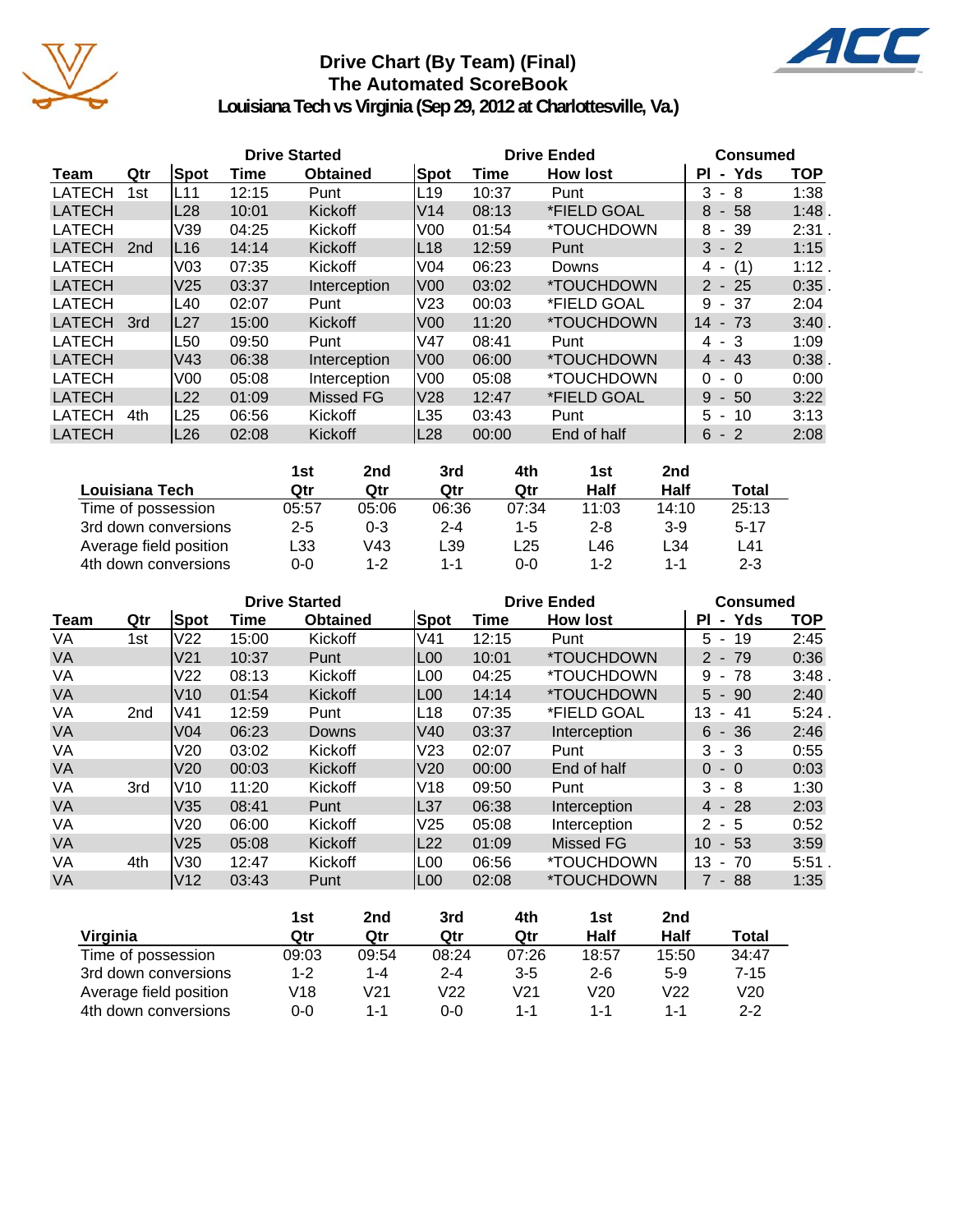

### **Drive Chart (By Quarter) (Final) The Automated ScoreBook**



**Louisiana Tech vs Virginia (Sep 29, 2012 at Charlottesville, Va.)**

|               |                 |                 | <b>Drive Started</b> |                  |                 |       | <b>Drive Ended</b>       | <b>Consumed</b>                         |            |
|---------------|-----------------|-----------------|----------------------|------------------|-----------------|-------|--------------------------|-----------------------------------------|------------|
| Team          | Qtr             | Spot            | <b>Time</b>          | <b>Obtained</b>  | <b>Spot</b>     | Time  | <b>How lost</b>          | PI - Yds                                | <b>TOP</b> |
| VA            | 1st             | V <sub>22</sub> | 15:00                | Kickoff          | V <sub>41</sub> | 12:15 | Punt                     | 5<br>19<br>$\blacksquare$               | 2:45       |
| <b>LATECH</b> |                 | L11             | 12:15                | Punt             | L <sub>19</sub> | 10:37 | Punt                     | 3<br>8<br>$\overline{\phantom{a}}$      | 1:38       |
| VA            |                 | V <sub>21</sub> | 10:37                | Punt             | L00             | 10:01 | *TOUCHDOWN               | 2<br>79<br>$\overline{\phantom{a}}$     | 0:36       |
| <b>LATECH</b> |                 | L <sub>28</sub> | 10:01                | Kickoff          | V14             | 08:13 | *FIELD GOAL              | 8<br>58<br>$\overline{\phantom{a}}$     | 1:48.      |
| VA            |                 | V <sub>22</sub> | 08:13                | Kickoff          | L00             | 04:25 | *TOUCHDOWN               | 9<br>78<br>$\qquad \qquad \blacksquare$ | 3:48.      |
| <b>LATECH</b> |                 | V39             | 04:25                | Kickoff          | V <sub>00</sub> | 01:54 | *TOUCHDOWN               | 8<br>39                                 | 2:31.      |
| VA            |                 | V10             | 01:54                | Kickoff          | L00             | 14:14 | *TOUCHDOWN               | $\sqrt{5}$<br>90                        | 2:40       |
| <b>LATECH</b> | 2 <sub>nd</sub> | L16             | 14:14                | Kickoff          | L <sub>18</sub> | 12:59 | Punt                     | 3<br>$-2$                               | 1:15       |
| VA            |                 | V <sub>41</sub> | 12:59                | Punt             | L18             | 07:35 | *FIELD GOAL              | 13<br>$-41$                             | 5:24.      |
| <b>LATECH</b> |                 | V <sub>03</sub> | 07:35                | Kickoff          | V <sub>04</sub> | 06:23 | Downs                    | (1)<br>$\overline{4}$                   | 1:12.      |
| VA            |                 | V <sub>04</sub> | 06:23                | Downs            | V40             | 03:37 | Interception             | 36<br>6<br>$\overline{\phantom{a}}$     | 2:46       |
| <b>LATECH</b> |                 | V <sub>25</sub> | 03:37                | Interception     | V <sub>00</sub> | 03:02 | *TOUCHDOWN               | 25<br>$\mathbf{2}$<br>$\blacksquare$    | 0:35.      |
| VA            |                 | V20             | 03:02                | Kickoff          | V23             | 02:07 | Punt                     | 3<br>-3<br>$\blacksquare$               | 0:55       |
| <b>LATECH</b> |                 | L40             | 02:07                | Punt             | V <sub>23</sub> | 00:03 | *FIELD GOAL              | $-37$<br>9                              | 2:04       |
| VA            |                 | V20             | 00:03                | Kickoff          | V20             | 00:00 | End of half              | $\Omega$<br>$\Omega$                    | 0:03       |
| <b>LATECH</b> | 3rd             | L27             | 15:00                | Kickoff          | V <sub>00</sub> | 11:20 | *TOUCHDOWN               | 14<br>$-73$                             | 3:40.      |
| VA            |                 | V10             | 11:20                | Kickoff          | V18             | 09:50 | Punt                     | 3<br>8<br>$\blacksquare$                | 1:30       |
| <b>LATECH</b> |                 | L <sub>50</sub> | 09:50                | Punt             | V47             | 08:41 | Punt                     | $-3$<br>$\overline{4}$                  | 1:09       |
| VA            |                 | V35             | 08:41                | Punt             | L37             | 06:38 | Interception             | 28<br>4<br>$\overline{\phantom{a}}$     | 2:03       |
| <b>LATECH</b> |                 | V43             | 06:38                | Interception     | V <sub>00</sub> | 06:00 | *TOUCHDOWN               | 43<br>$\overline{4}$                    | 0:38.      |
| VA            |                 | V20             | 06:00                | Kickoff          | V25             | 05:08 | Interception             | $\overline{2}$<br>5<br>$\blacksquare$   | 0:52       |
| <b>LATECH</b> |                 | V <sub>00</sub> | 05:08                | Interception     | V <sub>00</sub> | 05:08 | *TOUCHDOWN               | $\overline{0}$<br>$-0$                  | 0:00       |
| VA            |                 | V25             | 05:08                | Kickoff          | L <sub>22</sub> | 01:09 | Missed FG                | 10<br>53<br>$\overline{\phantom{a}}$    | 3:59       |
| <b>LATECH</b> |                 | L22             | 01:09                | <b>Missed FG</b> | V28             | 12:47 | *FIELD GOAL              | 9<br>50                                 | 3:22       |
| VA            | 4th             | V30             | 12:47                | Kickoff          | L00             | 06:56 | *TOUCHDOWN               | 13<br>70<br>$\overline{\phantom{a}}$    | 5:51.      |
| <b>LATECH</b> |                 | L25             | 06:56                | Kickoff          | L35             | 03:43 | Punt                     | 5<br>$-10$                              | 3:13       |
| VA            |                 | V12             | 03:43                | Punt             | L00             | 02:08 | <i><b>*TOUCHDOWN</b></i> | 88<br>7                                 | 1:35       |
| <b>LATECH</b> |                 | L26             | 02:08                | Kickoff          | L28             | 00:00 | End of half              | $6 - 2$                                 | 2:08       |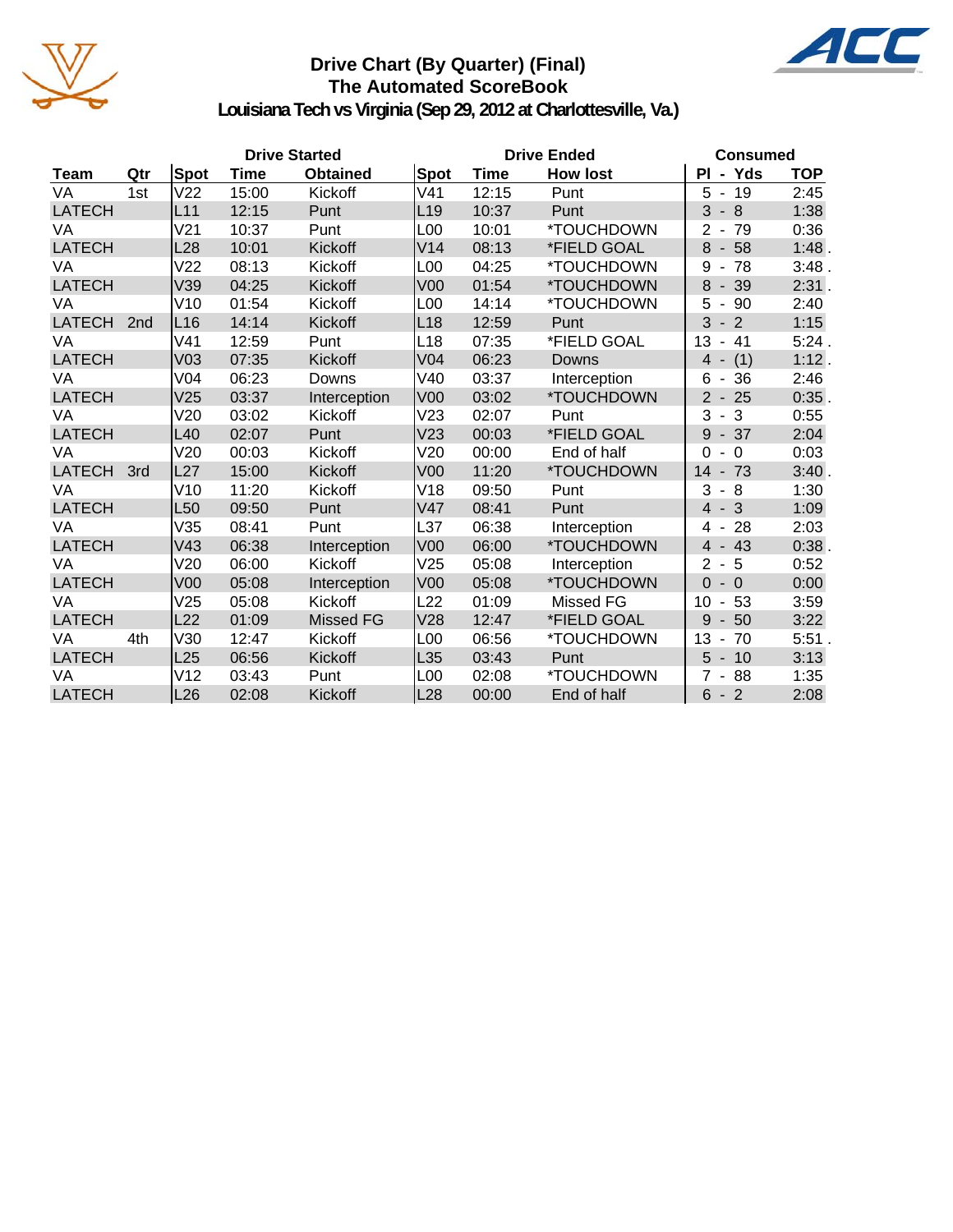

### **Play-by-Play Summary (1st quarter) Louisiana Tech vs Virginia (Sep 29, 2012 at Charlottesville, Va.)**



|         |                 |                                | LaTech wins the toss, defers, UVa will receive and defend North EZ                                                                                                       |                |
|---------|-----------------|--------------------------------|--------------------------------------------------------------------------------------------------------------------------------------------------------------------------|----------------|
|         |                 |                                | Matt Nelson kickoff 61 yards to the VA4, Shepherd, K return 18 yards to the VA22 (Chip                                                                                   |                |
|         |                 |                                | Hester).                                                                                                                                                                 |                |
|         |                 | 1-10 VA 22                     | Jones, P rush for 3 yards to the VA25 (L. Liggins).                                                                                                                      |                |
|         | $2 - 7$<br>1-10 | VA 25<br>VA 32                 | Rocco, M pass complete to Jennings, D for 7 yards to the VA32, 1ST DOWN VA (L. Liggins).<br>Jones, P rush for 5 yards to the VA37 (Chip Hester).                         | P <sub>1</sub> |
|         | $2 - 5$         | <b>VA 37</b>                   | Jones, P rush for 3 yards to the VA40 (Jon'al White).                                                                                                                    |                |
|         | $3-2$           | VA 40                          | Parks, K rush for 1 yard to the VA41 (Jon'al White; Vince Cano).                                                                                                         |                |
|         | 4-1             | VA 41                          | Vozenilek, A punt 46 yards to the LATECH13, D.J. Banks return -2 yards to the LATECH11                                                                                   |                |
|         |                 |                                | (McGee, J).                                                                                                                                                              |                |
|         |                 |                                | 5 plays, 19 yards, 2:45<br>LOUISIANA TECH drive start at 12:15.                                                                                                          |                |
|         | 1-10 Latech 11  |                                | Colby Cameron pass incomplete.                                                                                                                                           |                |
| 2-10    | Latech 11       |                                | Colby Cameron pass complete to Jon Greenwalt for 6 yards to the LATECH17 (Greer, S).                                                                                     |                |
| 3-4     |                 | Latech 17                      | Ray Holley rush for 2 yards to the LATECH19 (Greer, S).                                                                                                                  |                |
| 4-2     | Latech 19       |                                | Ryan Allen punt 55 yards to the VA26, Shepherd, K return 5 yards to the VA31 (Javontay                                                                                   |                |
|         |                 |                                | Crowe), PENALTY VA illegal block (MacFarlane, S) 10 yards to the VA21, 1st and 10, VA ball<br>on VA21.                                                                   |                |
|         |                 |                                | 3 plays, 8 yards, 1:38                                                                                                                                                   |                |
|         |                 | VIRGINIA drive start at 10:37. |                                                                                                                                                                          |                |
|         |                 | 1-10 VA 21                     | Rocco, M pass complete to Scott, E for 43 yards to the LATECH36, 1ST DOWN VA (L. Liggins).                                                                               | P2             |
|         |                 | 1-10 Latech 36                 | Jones, P pass complete to Smith, T for 36 yards to the LATECH0, 1ST DOWN VA, TOUCHDOWN,                                                                                  | P3             |
|         |                 |                                | clock 10:01.                                                                                                                                                             |                |
|         | 1-G             | Latech 03                      | Jarrett, D kick attempt good.<br>Virginia 7, Louisiana Tech 0                                                                                                            |                |
|         |                 |                                | 2 plays, 79 yards, 0:36                                                                                                                                                  |                |
|         |                 |                                | Frye, I kickoff 65 yards to the LATECH0, D.J. Banks return 13 yards to the LATECH13                                                                                      |                |
|         |                 |                                | (Battle,L), PENALTY VA personal foul (Battle,L) 15 yards to the LATECH28, 1st and 10,                                                                                    |                |
|         |                 |                                | LATECH ball on LATECH28.                                                                                                                                                 |                |
|         |                 |                                | LOUISIANA TECH drive start at 10:01.                                                                                                                                     |                |
| $2 - 2$ | 1-10 Latech 28  | Latech 36                      | Colby Cameron pass complete to Quinton Patton for 8 yards to the LATECH36 (Nicholson, D).<br>Colby Cameron pass incomplete.                                              |                |
| $3 - 2$ | Latech 36       |                                | Kenneth Dixon rush for 4 yards to the LATECH40, 1ST DOWN LATECH (Snyder, J).                                                                                             | R1             |
|         | 1-10 Latech 40  |                                | Colby Cameron pass complete to D.J. Banks for 48 yards to the VA12, 1ST DOWN LATECH                                                                                      | P <sub>2</sub> |
|         |                 |                                | (Harris, A).                                                                                                                                                             |                |
|         | 1-10 VA 12      |                                | Colby Cameron pass complete to Andrew Guillot for 3 yards to the VA9 (Walcott, A; Greer, S).                                                                             |                |
| $2 - 7$ | VA 09           |                                | PENALTY LATECH false start (Oscar Johnson) 5 yards to the VA14.                                                                                                          |                |
|         | 2-12 VA 14      |                                | Colby Cameron pass incomplete to Quinton Patton (Nicholson,D).                                                                                                           |                |
|         | 3-12 VA 14      |                                | Colby Cameron pass incomplete to Quinton Patton.<br>Matt Nelson field goal attempt from 31 GOOD, clock 08:13.                                                            |                |
|         | 4-12 VA 14      |                                | Virginia 7, Louisiana Tech 3                                                                                                                                             |                |
|         |                 |                                | 8 plays, 58 yards, 1:48                                                                                                                                                  |                |
|         |                 |                                | Matt Nelson kickoff 64 yards to the VA1, Shepherd, K return 21 yards to the VA22 (Antonio                                                                                |                |
|         |                 |                                | Mitchum; Kentrell Brice).                                                                                                                                                |                |
|         |                 | VIRGINIA drive start at 08:13. |                                                                                                                                                                          |                |
|         | $1 - 10$        | VA 22                          | Parks, K rush for 4 yards to the VA26 (IK Enemkpali; Jamel Johnson).                                                                                                     |                |
|         | 2-6<br>$1 - 10$ | <b>VA 26</b><br>VA 35          | Rocco, M pass complete to Phillips, C for 9 yards to the VA35, 1ST DOWN VA (Jamel Johnson).<br>Rocco, M pass incomplete to Jennings, D (Chad Boyd).                      | P4             |
|         | $2 - 10$        | VA 35                          | Parks, K rush for 1 yard to the VA36 (Dave Clark).                                                                                                                       |                |
|         | 3-9             | VA 36                          | PENALTY VA false start (Wallace, C) 5 yards to the VA31.                                                                                                                 |                |
|         |                 | 3-14 VA 31                     | Rocco, M pass complete to Jennings, D for 50 yards to the LATECH19, 1ST DOWN VA (Dave                                                                                    | P <sub>5</sub> |
|         |                 |                                | Clark).                                                                                                                                                                  |                |
|         | $1 - 10$        | Latech 19                      | Jones, P rush for 2 yards to the LATECH17 (Chip Hester; Antonio Mitchum).                                                                                                |                |
|         | 2-8             | Latech 17                      | Rocco, M pass complete to McGee, J for 14 yards to the LATECH3, 1ST DOWN VA (Chip Hester).                                                                               | P6             |
|         | 1-G<br>2-G      | Latech 03<br>Latech 02         | Jones, P rush for 1 yard to the LATECH2 (Antonio Mitchum; Vontarrius Dora).<br>Rocco, M pass complete to Freedman, P for 2 yards to the LATECH0, TOUCHDOWN, clock 04:25. |                |
|         | 1-G             | Latech 03                      | Jarrett, D kick attempt good.                                                                                                                                            |                |
|         |                 |                                | Virginia 14, Louisiana Tech 3                                                                                                                                            |                |
|         |                 |                                | 9 plays, 78 yards, 3:48                                                                                                                                                  |                |
|         |                 |                                | Frye, I kickoff 9 yards to the VA44, on-side kick, PENALTY VA offside 5 yards to the VA39,                                                                               |                |
|         |                 |                                | 1st and 10, LATECH ball on VA39.                                                                                                                                         |                |
|         | 1-10 VA 39      |                                | LOUISIANA TECH drive start at 04:25.<br>Kenneth Dixon rush for 3 yards to the VA36 (Phelps, B).                                                                          |                |
| $2 - 7$ | VA 36           |                                | Timeout Virginia, clock 04:00.                                                                                                                                           |                |
| $2 - 7$ | VA 36           |                                | Colby Cameron pass complete to D.J. Banks for 4 yards to the VA32 (Hill, D; Harris, A).                                                                                  |                |
| $3-3$   | VA 32           |                                | Colby Cameron pass incomplete to Quinton Patton.                                                                                                                         |                |

- 4-3 VA 32 PENALTY VA roughing passer (Harold, E) 15 yards to the VA17, 1ST DOWN LATECH.
- 1-10 VA 17 Ray Holley rush for 2 yards to the VA15 (Brathwaite,C).
- 2-8 VA 15 Ray Holley rush for 3 yards to the VA12 (Harris,A).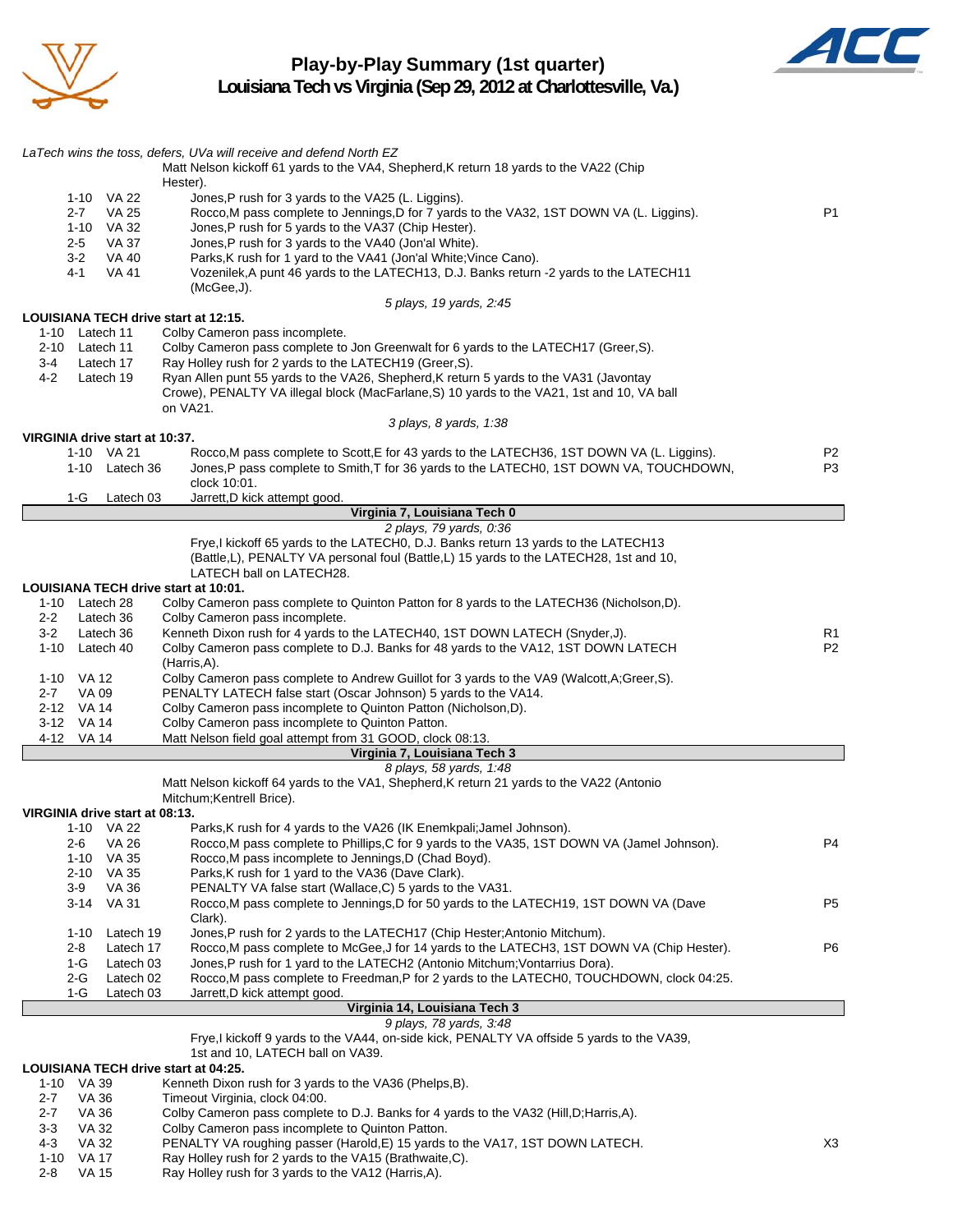

## **Play-by-Play Summary (1st quarter)**



**Louisiana Tech vs Virginia (Sep 29, 2012 at Charlottesville, Va.)**

| $3-5$   | <b>VA 12</b> |                                | Colby Cameron pass complete to Ray Holley for 8 yards to the VA4, 1ST DOWN LATECH                           | P4 |
|---------|--------------|--------------------------------|-------------------------------------------------------------------------------------------------------------|----|
|         |              |                                | (Phelps,B).                                                                                                 |    |
| $1-G$   | VA 04        |                                | Kenneth Dixon rush for 1 yard to the VA3 (Greer, S; Harold, E).                                             |    |
| $2 - G$ | VA 03        |                                | Colby Cameron pass complete to R.P. Stuart for 3 yards to the VA0, TOUCHDOWN, clock 01:54.                  |    |
| 1-G     | VA 03        |                                | Matt Nelson kick attempt good.                                                                              |    |
|         |              |                                | Virginia 14, Louisiana Tech 10                                                                              |    |
|         |              |                                | 8 plays, 39 yards, 2:31                                                                                     |    |
|         |              |                                | Matt Nelson kickoff 64 yards to the VA1, Shepherd, K return 9 yards to the VA10 (Chip                       |    |
|         |              |                                | Hester).                                                                                                    |    |
|         |              | VIRGINIA drive start at 01:54. |                                                                                                             |    |
|         | $1-10$ VA 10 |                                | PENALTY VA holding (Swanson, Z) 5 yards to the VA5.                                                         |    |
|         | 1-15         | VA 05                          | Jones, P rush for 4 yards to the VA9 (Antonio Mitchum; Chip Hester).                                        |    |
|         | 2-11         | VA 09                          | Rocco, M pass complete to McGee, J for 11 yards to the VA20, 1ST DOWN VA (Dave Clark).                      | P7 |
|         | 1-10         | VA 20                          | Parks, K rush for 4 yards to the VA24 (Jamel Johnson).                                                      |    |
|         | 2-6          | VA 24                          | Clock 00:00.                                                                                                |    |
|         |              |                                | END OF 1st QUARTER: Virginia 14, Louisiana Tech 10                                                          |    |
|         |              |                                |                                                                                                             |    |
|         |              |                                | <b>1st Downs</b><br><b>Conversions</b><br>Time                                                              |    |
|         |              | Ouartor Cummons                | <b>Donaltico</b><br><b>Duching</b><br><b>Doocing</b><br><b>Caara</b><br>D<br><b>D</b> V<br>14. امرو<br>Daaa |    |

|                 |       | ,,,,,, |  | בוואיטש ופו |                | <b>GUIRE SIURS</b> |            |           |                   |                  |
|-----------------|-------|--------|--|-------------|----------------|--------------------|------------|-----------|-------------------|------------------|
| Quarter Summarv | Score | Poss   |  |             |                | 3rd                | 4th        | Rushing   | Passing           | <b>Penalties</b> |
| Louisiana Tech  | 10    | 05:57  |  |             | $\overline{4}$ | 2-5                | <u>ດ-ດ</u> | $6 - 15$  | 7-12-0-80         | 1-5              |
| Virginia        | 14    | 09:03  |  | $\Omega$    |                | $1 - 2$            | $0 - 0$    | $10 - 28$ | $8 - 9 - 0 - 172$ | $6 - 55$         |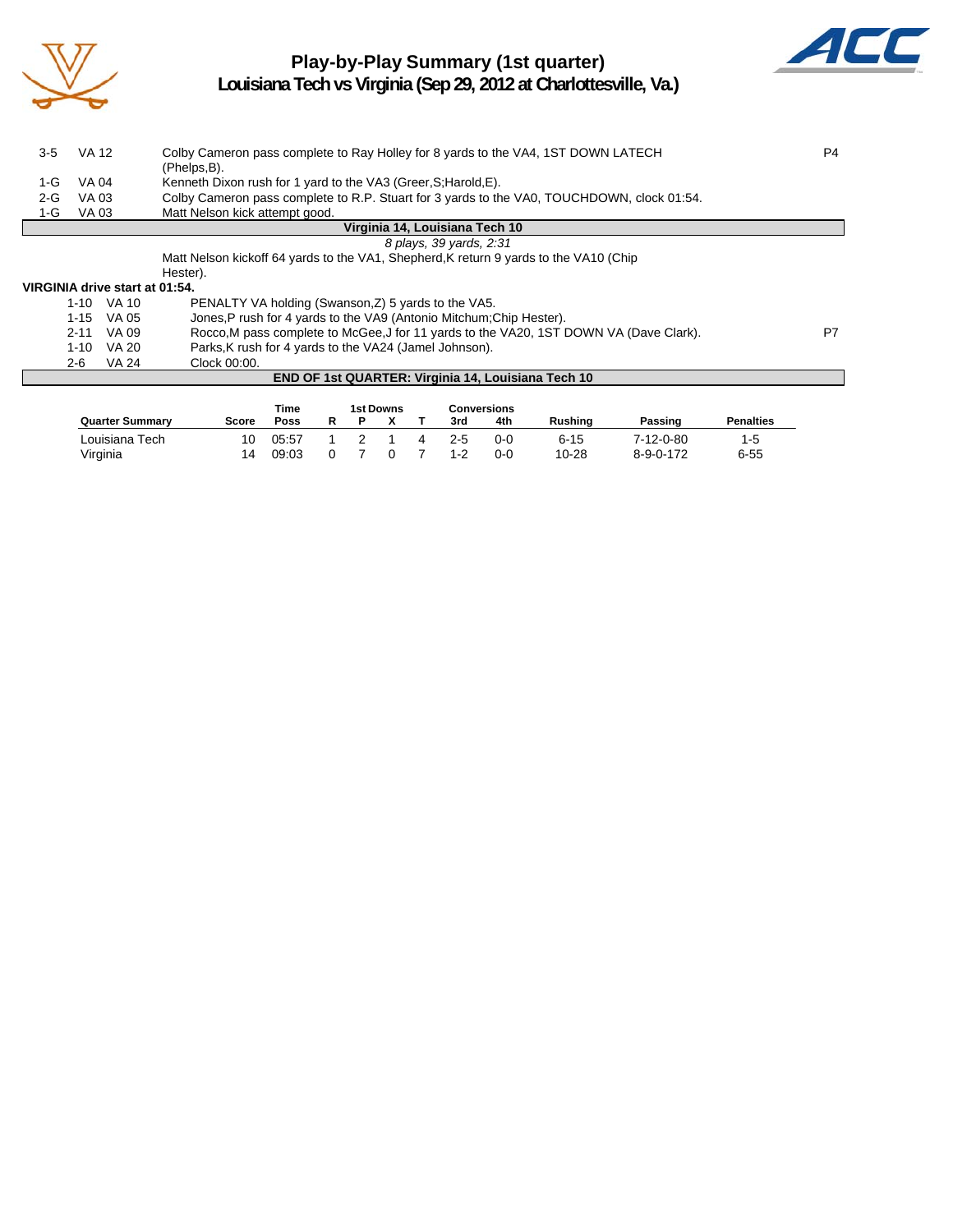

### **Quickie Statistics (1st quarter only) Louisiana Tech vs Virginia (Sep 29, 2012 at Charlottesville, Va.)**



|                                   | <b>LATECH</b> | ٧A             |
|-----------------------------------|---------------|----------------|
| Score                             | 10            | 14             |
| <b>FIRST DOWNS</b>                | 4             | $\overline{7}$ |
| <b>RUSHES-YARDS (NET)</b>         | $6 - 15$      | 10-28          |
| <b>PASSING YDS (NET)</b>          | 80            | 172            |
| Passes Att-Comp-Int               | $12 - 7 - 0$  | $9 - 8 - 0$    |
| <b>TOTAL OFFENSE PLAYS-YARDS</b>  | 18-95         | 19-200         |
| <b>Fumble Returns-Yards</b>       | $0-0$         | $0-0$          |
| <b>Punt Returns-Yards</b>         | $1 - 2$       | $1 - 5$        |
| Kickoff Returns-Yards             | $1 - 13$      | $3 - 48$       |
| <b>Interception Returns-Yards</b> | $0 - 0$       | $0 - 0$        |
| Punts (Number-Avg)                | $1 - 55.0$    | $1 - 46.0$     |
| Fumbles-Lost                      | $0 - 0$       | $0 - 0$        |
| Penalties-Yards                   | $1 - 5$       | $6 - 55$       |
| <b>Possession Time</b>            | 05:57         | 09:03          |
| <b>Third-Down Conversions</b>     | 2 of 5        | $1$ of $2$     |
| <b>Fourth-Down Conversions</b>    | $0$ of $0$    | $0$ of $0$     |

### **Louisiana Tech Virginia**

| <b>Rushing</b>   |                       |                     | No. Gain Loss                                    |           | <b>Net</b>     | TD       | Lg         | Avg         |          | <b>Rushing</b>                                                                  |                | No. Gain Loss |                | <b>Net</b>   | TD       | Lq         | Avg          |
|------------------|-----------------------|---------------------|--------------------------------------------------|-----------|----------------|----------|------------|-------------|----------|---------------------------------------------------------------------------------|----------------|---------------|----------------|--------------|----------|------------|--------------|
|                  | Kenneth Dixon         | 3                   | 8                                                | 0         | 8              | 0        | 4          |             | 2.7      | Perry Jones                                                                     | 6              | 18            | $\Omega$       | 18           | $\Omega$ | 5          | 3.0          |
| Ray Holley       |                       | 3                   | $\overline{7}$                                   | $\Omega$  | $\overline{7}$ | $\Omega$ | 3          |             | 2.3      | <b>Kevin Parks</b>                                                              | 4              | 10            | $\Omega$       | 10           | 0        | 4          | 2.5          |
| <b>Passing</b>   |                       | $C-A-I$             |                                                  | Yds       | TD             | Long     |            | <b>Sack</b> |          | <b>Passing</b>                                                                  |                | $C-A-I$       | Yds            | TD           | Long     |            | <b>Sack</b>  |
|                  | Colby Cameron         | $7 - 12 - 0$        |                                                  | 80        | 1              |          | 48         |             | 0        | Michael Rocco                                                                   |                | $7 - 8 - 0$   | 136            | 1            |          | 50         | $\Omega$     |
|                  |                       |                     |                                                  |           |                |          |            |             |          | Perry Jones                                                                     |                | $1 - 1 - 0$   | 36             | 1            |          | 36         | $\mathbf{0}$ |
| <b>Receiving</b> |                       | No.                 | Yards                                            | TD        |                | Long     |            |             |          | <b>Receiving</b>                                                                | No.            | Yards         | TD             |              | Long     |            |              |
| D.J. Banks       |                       | $\overline{2}$      | 52                                               | $\Omega$  |                | 48       |            |             |          | Darius Jennings                                                                 | 2              | 57            |                | $\Omega$     | 50       |            |              |
| Ray Holley       |                       |                     | 8                                                | 0         |                | 8        |            |             |          | Jake McGee                                                                      | $\overline{2}$ | 25            |                | 0            | 14       |            |              |
|                  | <b>Quinton Patton</b> |                     | 8                                                | $\pmb{0}$ |                | 8        |            |             |          | E.J. Scott                                                                      | 1              | 43            |                | 0            | 43       |            |              |
|                  | Jon Greenwalt         | 1                   | 6                                                | $\Omega$  |                | 6        |            |             |          | <b>Tim Smith</b>                                                                | 1              | 36            |                |              | 36       |            |              |
| <b>Punting</b>   |                       | No.                 | Yds                                              | Avg       | Long           |          | In20       |             | ΤВ       | <b>Punting</b>                                                                  | No.            | Yds           | Avg            | Long         |          | In20       | TВ           |
| Ryan Allen       |                       |                     | 55                                               | 55.0      |                | 55       | $\Omega$   |             | $\Omega$ | Alec Vozenilek                                                                  |                | 46            | 46.0           |              | 46       | 1          | $\Omega$     |
|                  | <b>Punt Returns</b>   | No.                 | Yards                                            | TD        |                | Long     |            |             |          | <b>Punt Returns</b>                                                             | No.            | Yards         | TD             |              | Long     |            |              |
| D.J. Banks       |                       |                     | $-2$                                             | $\Omega$  |                |          |            |             |          | Khalek Shepherd                                                                 |                |               | 5<br>$\Omega$  |              | 5        |            |              |
|                  | <b>Kick Returns</b>   | No.                 | Yards                                            | TD        |                | Long     |            |             |          | <b>Kick Returns</b>                                                             | No.            | Yards         | TD             |              | Long     |            |              |
| D.J. Banks       |                       |                     | 13                                               | $\Omega$  |                | 13       |            |             |          | <b>Khalek Shepherd</b>                                                          | 3              | 48            | $\Omega$       |              | 21       |            |              |
| <b>Tackles</b>   |                       | UA-A                | <b>Total</b>                                     |           | <b>Sacks</b>   |          | <b>TFL</b> |             |          | <b>Tackles</b>                                                                  | UA-A           | <b>Total</b>  |                | <b>Sacks</b> |          | <b>TFL</b> |              |
| Chip Hester      |                       | $4 - 2$             | 6                                                |           | 0.0            |          | 0.0        |             |          | <b>Steve Greer</b>                                                              | $2 - 2$        |               | $\overline{4}$ | 0.0          |          | 0.0        |              |
|                  | Antonio Mitchum       | $0 - 4$             | 4                                                |           | 0.0            |          | 0.0        |             |          | <b>Anthony Harris</b>                                                           | $2 - 1$        |               | 3              | 0.0          |          | 0.0        |              |
|                  | Liggins, Le'Vander    | $3-0$               | 3                                                |           | 0.0            |          | 0.0        |             |          | <b>Brandon Phelps</b>                                                           | $2 - 0$        |               | 2              | 0.0          |          | 0.0        |              |
| Dave Clark       |                       | $3-0$               | 3                                                |           | 0.0            |          | 0.0        |             |          | Jake McGee                                                                      | $1 - 0$        |               | 1              | 0.0          |          | 0.0        |              |
| Qtr              | <b>Time</b>           | <b>Scoring Play</b> |                                                  |           |                |          |            |             |          |                                                                                 |                |               |                |              |          | V-H        |              |
| 1st              | 10:01                 |                     |                                                  |           |                |          |            |             |          | VA - Tim Smith 36 yd pass from Perry Jones (Drew Jarrett kick), 2-79 0:36       |                |               |                |              |          | $0 - 7$    |              |
|                  | 08:13                 |                     | LATECH - Matt Nelson 31 yd field goal, 8-58 1:48 |           |                |          |            |             |          |                                                                                 |                |               |                |              |          | $3 - 7$    |              |
|                  | 04:25                 |                     |                                                  |           |                |          |            |             |          | VA - Paul Freedman 2 yd pass from Michael Rocco (Drew Jarrett kick), 9-78 3:48  |                |               |                |              |          | $3 - 14$   |              |
| 01:54            |                       |                     |                                                  |           |                |          |            |             |          | LATECH - R.P. Stuart 3 yd pass from Colby Cameron (Matt Nelson kick), 8-39 2:31 |                |               |                |              |          | $10 - 14$  |              |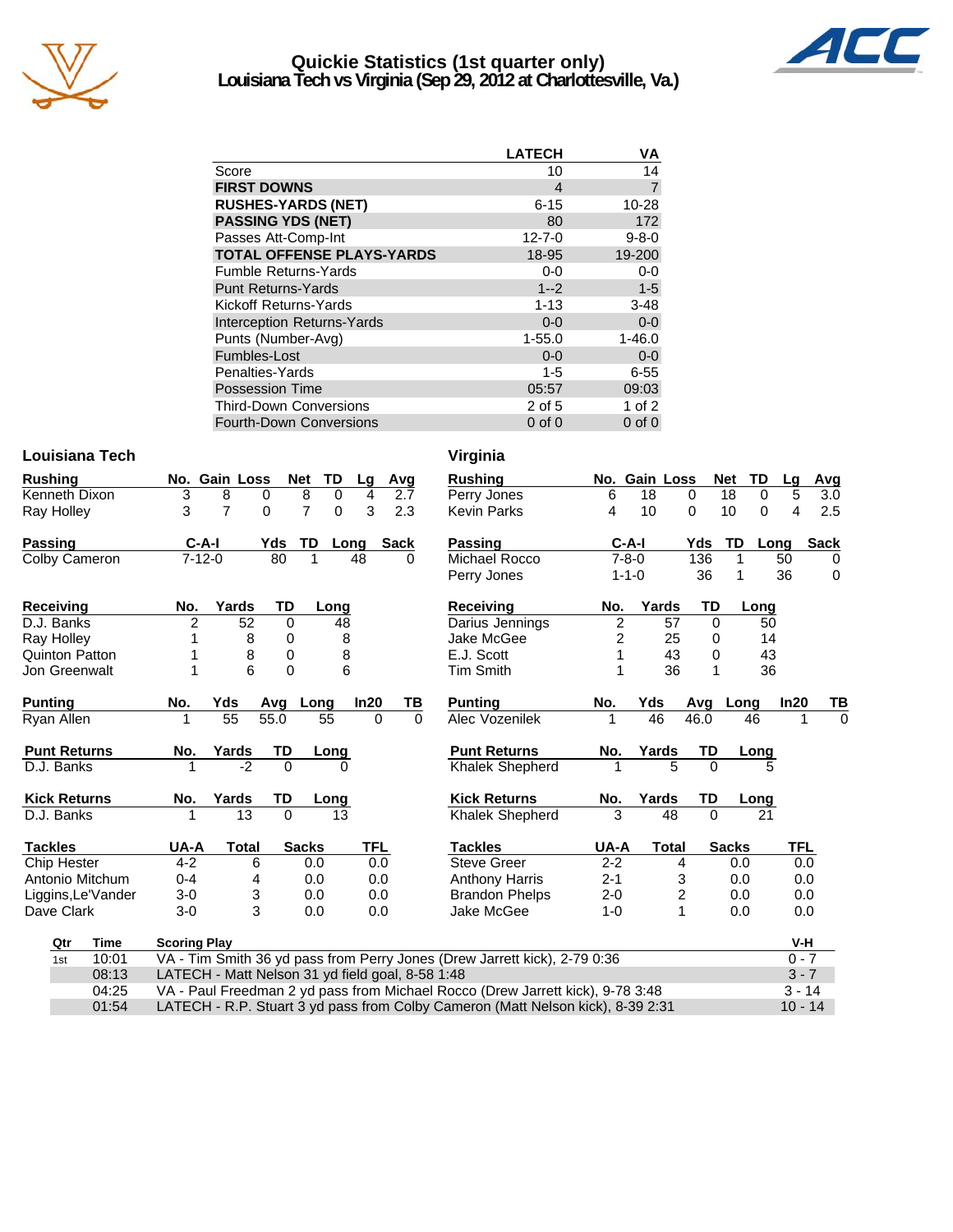

## **Play-by-Play Summary (2nd quarter)**



**Louisiana Tech vs Virginia (Sep 29, 2012 at Charlottesville, Va.)**

| 2-1<br>$1-G$ | 1-10 VA 25<br><b>VA 16</b><br><b>VA03</b> |                                              | 6 plays, 36 yards, 2:46<br>LOUISIANA TECH drive start at 03:37.<br>Colby Cameron pass complete to Quinton Patton for 9 yards to the VA16, fumble forced by<br>Brim, D, fumble by Quinton Patton recovered by LATECH M. Shepperd at VA16.<br>Ray Holley rush for 16 yards to the VA0, 1ST DOWN LATECH, TOUCHDOWN, clock 03:02.<br>Matt Nelson kick attempt good.<br>Virginia 24, Louisiana Tech 17<br>2 plays, 25 yards, 0:35<br>Matt Nelson kickoff 65 yards to the VA0, Shepherd, K return 20 yards to the VA20 (Chip | R5              |
|--------------|-------------------------------------------|----------------------------------------------|------------------------------------------------------------------------------------------------------------------------------------------------------------------------------------------------------------------------------------------------------------------------------------------------------------------------------------------------------------------------------------------------------------------------------------------------------------------------------------------------------------------------|-----------------|
|              |                                           |                                              |                                                                                                                                                                                                                                                                                                                                                                                                                                                                                                                        |                 |
|              |                                           |                                              |                                                                                                                                                                                                                                                                                                                                                                                                                                                                                                                        |                 |
|              |                                           |                                              |                                                                                                                                                                                                                                                                                                                                                                                                                                                                                                                        |                 |
|              |                                           |                                              |                                                                                                                                                                                                                                                                                                                                                                                                                                                                                                                        |                 |
|              |                                           |                                              |                                                                                                                                                                                                                                                                                                                                                                                                                                                                                                                        |                 |
|              |                                           |                                              |                                                                                                                                                                                                                                                                                                                                                                                                                                                                                                                        |                 |
|              |                                           |                                              | the VA25 (Parks, K).                                                                                                                                                                                                                                                                                                                                                                                                                                                                                                   |                 |
|              | 2-3<br>2-18                               | Latech 45<br>VA 40                           | PENALTY VA personal foul (Cascarano, S) 15 yards to the VA40.<br>Rocco, M pass intercepted by Quinn Giles at the LATECH45, Quinn Giles return 30 yards to                                                                                                                                                                                                                                                                                                                                                              |                 |
|              |                                           |                                              | Mitchum).                                                                                                                                                                                                                                                                                                                                                                                                                                                                                                              |                 |
|              |                                           | 1-10 VA 48                                   | Rocco.M pass complete to Jennings, D for 7 yards to the LATECH45 (Bryson Abraham: Antonio                                                                                                                                                                                                                                                                                                                                                                                                                              |                 |
|              | 2-6                                       | VA 27<br>1-10 VA 48                          | Rocco, M pass complete to Jones, P for 21 yards to the VA48, 1ST DOWN VA (Jamel Johnson).<br>Timeout Virginia, clock 04:18.                                                                                                                                                                                                                                                                                                                                                                                            | P14             |
|              |                                           | 1-10 VA 23                                   | Jones, P rush for 4 yards to the VA27 (Chip Hester; Chad Boyd).                                                                                                                                                                                                                                                                                                                                                                                                                                                        |                 |
|              | $2 - 4$                                   | <b>VA 10</b>                                 | Jones, P rush for 13 yards to the VA23, 1ST DOWN VA (Chad Boyd).                                                                                                                                                                                                                                                                                                                                                                                                                                                       | R13             |
|              |                                           | VIRGINIA drive start at 06:23.<br>1-10 VA 04 | Jones, P rush for 6 yards to the VA10 (Chip Hester; Jamel Johnson).                                                                                                                                                                                                                                                                                                                                                                                                                                                    |                 |
|              |                                           |                                              | 4 plays, minus 1 yard, 1:12                                                                                                                                                                                                                                                                                                                                                                                                                                                                                            |                 |
| 4-G          | VA 04                                     |                                              | Colby Cameron pass incomplete to Quinton Patton (Harris,A).                                                                                                                                                                                                                                                                                                                                                                                                                                                            |                 |
| 3-G          | VA 04                                     |                                              | Colby Cameron pass incomplete to R.P. Stuart.                                                                                                                                                                                                                                                                                                                                                                                                                                                                          |                 |
| 2-G<br>2-G   | VA 01<br><b>VA01</b>                      |                                              | PENALTY VA offside 0 yards to the VA1.<br>Kenneth Dixon rush for loss of 3 yards to the VA4 (Walker, R).                                                                                                                                                                                                                                                                                                                                                                                                               |                 |
|              |                                           |                                              | originally called TD, overturned by replay to short of goal line                                                                                                                                                                                                                                                                                                                                                                                                                                                       |                 |
| 1-G          | VA 03                                     |                                              | Kenneth Dixon rush for 2 yards to the VA1 (Greer, S; Harris, A).                                                                                                                                                                                                                                                                                                                                                                                                                                                       |                 |
|              |                                           |                                              | Frye, I kickoff 62 yards to the LATECH3, D.J. Banks return 94 yards to the VA3 (Brim, D).<br>LOUISIANA TECH drive start at 07:35.                                                                                                                                                                                                                                                                                                                                                                                      |                 |
|              |                                           |                                              | 13 plays, 41 yards, 5:24                                                                                                                                                                                                                                                                                                                                                                                                                                                                                               |                 |
|              |                                           |                                              | Virginia 24, Louisiana Tech 10                                                                                                                                                                                                                                                                                                                                                                                                                                                                                         |                 |
|              | 4-17                                      | Latech 18                                    | Jarrett, D field goal attempt from 35 GOOD, clock 07:35.                                                                                                                                                                                                                                                                                                                                                                                                                                                               |                 |
|              | $3-6$                                     | Latech 07<br>3-21 Latech 22                  | PENALTY VA personal foul (Parks, K) 15 yards to the LATECH22.<br>Parks, K rush for 4 yards to the LATECH18 (Javontay Crowe).                                                                                                                                                                                                                                                                                                                                                                                           |                 |
|              | 2-8                                       | Latech 09                                    | Rocco, M pass complete to Jennings, D for 2 yards to the LATECH7 (Chip Hester).                                                                                                                                                                                                                                                                                                                                                                                                                                        |                 |
|              |                                           | 1-10 Latech 11                               | Parks, K rush for 2 yards to the LATECH9 (Antonio Mitchum).                                                                                                                                                                                                                                                                                                                                                                                                                                                            |                 |
|              | 3-9                                       | Latech 21                                    | PENALTY LATECH pass interference (Chad Boyd) 10 yards to the LATECH11, 1ST DOWN VA.                                                                                                                                                                                                                                                                                                                                                                                                                                    | X12             |
|              |                                           | 1-19 Latech 31<br>2-19 Latech 31             | Rocco, M pass incomplete to Smith, T (Chad Boyd).<br>Rocco, M pass complete to Jones, P for 10 yards to the LATECH21 (Javontay Crowe).                                                                                                                                                                                                                                                                                                                                                                                 |                 |
|              |                                           | 1-19 Latech 31                               | 1st and 19.                                                                                                                                                                                                                                                                                                                                                                                                                                                                                                            |                 |
|              |                                           |                                              | holding 10 yards to the LATECH31.                                                                                                                                                                                                                                                                                                                                                                                                                                                                                      |                 |
|              | $1 - 10$                                  | Latech 22                                    | Jones,P rush for 1 yard to the LATECH21 (Antonio Mitchum;Vernon Butler), PENALTY VA                                                                                                                                                                                                                                                                                                                                                                                                                                    |                 |
|              | $3-4$<br>4-1                              | Latech 27<br>Latech 24                       | Parks, K rush for 3 yards to the LATECH24 (Quinn Giles).<br>Parks, K rush for 2 yards to the LATECH22, 1ST DOWN VA (Antonio Mitchum; Vontarrius Dora).                                                                                                                                                                                                                                                                                                                                                                 | R <sub>11</sub> |
|              |                                           | 2-10 Latech 33                               | Parks, K rush for 6 yards to the LATECH27 (Quinn Giles).                                                                                                                                                                                                                                                                                                                                                                                                                                                               |                 |
|              |                                           | 1-10 Latech 33                               | Rocco, M pass incomplete to Smith, T (Bryson Abraham).                                                                                                                                                                                                                                                                                                                                                                                                                                                                 |                 |
|              |                                           | 1-10 Latech 43                               | Jones, P rush for 10 yards to the LATECH33, 1ST DOWN VA (IK Enemkpali).                                                                                                                                                                                                                                                                                                                                                                                                                                                | R <sub>10</sub> |
|              |                                           | 1-10 VA 41                                   | Rocco, M pass complete to Jones, P for 16 yards to the LATECH43, 1ST DOWN VA (Chip<br>Hester; Quinn Giles).                                                                                                                                                                                                                                                                                                                                                                                                            |                 |
|              |                                           | VIRGINIA drive start at 12:59.               |                                                                                                                                                                                                                                                                                                                                                                                                                                                                                                                        | P <sub>9</sub>  |
|              |                                           |                                              | 3 plays, 2 yards, 1:15                                                                                                                                                                                                                                                                                                                                                                                                                                                                                                 |                 |
| 4-8          |                                           | Latech 18                                    | Ryan Allen punt 41 yards to the VA41, downed.                                                                                                                                                                                                                                                                                                                                                                                                                                                                          |                 |
| $3-8$        |                                           | Latech 18                                    | Colby Cameron pass incomplete to Ray Holley (Hill,D).                                                                                                                                                                                                                                                                                                                                                                                                                                                                  |                 |
| 2-8<br>3-3   |                                           | Latech 18<br>Latech 23                       | Colby Cameron pass complete to Myles White for 5 yards to the LATECH23 (Canady,M).<br>PENALTY LATECH false start 5 yards to the LATECH18.                                                                                                                                                                                                                                                                                                                                                                              |                 |
| $1 - 10$     |                                           | Latech 16                                    | Kenneth Dixon rush for 2 yards to the LATECH18 (Coley, H; Greer, S).                                                                                                                                                                                                                                                                                                                                                                                                                                                   |                 |
|              |                                           |                                              | LOUISIANA TECH drive start at 14:14.                                                                                                                                                                                                                                                                                                                                                                                                                                                                                   |                 |
|              |                                           |                                              | Frye, I kickoff 65 yards to the LATECH0, D.J. Banks return 16 yards to the LATECH16<br>(Romero, D; McGee, J).                                                                                                                                                                                                                                                                                                                                                                                                          |                 |
|              |                                           |                                              | 5 plays, 90 yards, 2:40                                                                                                                                                                                                                                                                                                                                                                                                                                                                                                |                 |
|              |                                           |                                              | Virginia 21, Louisiana Tech 10                                                                                                                                                                                                                                                                                                                                                                                                                                                                                         |                 |
|              | $1-G$                                     | Latech 03                                    | Jarrett, D kick attempt good.                                                                                                                                                                                                                                                                                                                                                                                                                                                                                          |                 |
|              | 3-3                                       | <b>VA 27</b>                                 | Rocco, M pass complete to Shepherd, K for 73 yards to the LATECH0, 1ST DOWN VA, TOUCHDOWN,<br>clock 14:14.                                                                                                                                                                                                                                                                                                                                                                                                             | P8              |
|              | $2 - 6$                                   | <b>VA 24</b>                                 | Parks, K rush for 3 yards to the VA27 (Bryson Abraham; Vontarrius Dora).                                                                                                                                                                                                                                                                                                                                                                                                                                               |                 |
|              | 2-6                                       | VA 24                                        | Start of 2nd quarter, clock 15:00.                                                                                                                                                                                                                                                                                                                                                                                                                                                                                     |                 |

1-10 VA 20 Parks,K rush for 3 yards to the VA23 (Chip Hester;Chad Boyd).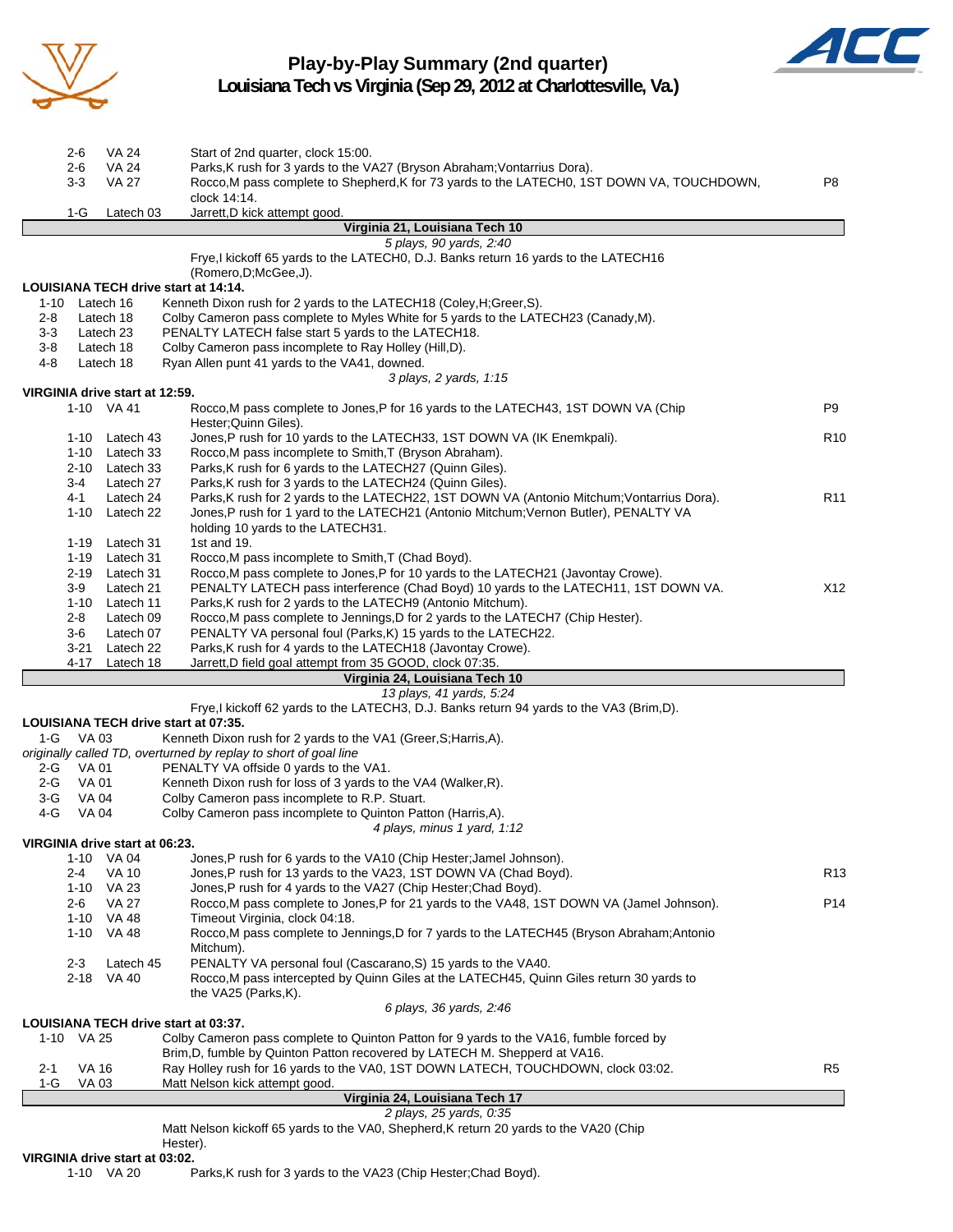

# **Play-by-Play Summary (2nd quarter)**



**Louisiana Tech vs Virginia (Sep 29, 2012 at Charlottesville, Va.)**

|          | $2 - 7$<br><b>VA 23</b> | Rocco, M pass incomplete to Jones, P.                                                   |                |
|----------|-------------------------|-----------------------------------------------------------------------------------------|----------------|
|          | $3 - 7$<br><b>VA 23</b> | Rocco, M pass incomplete to Terrell, D (Dave Clark).                                    |                |
|          | <b>VA 23</b><br>$4 - 7$ | Vozenilek, A punt 37 yards to the LATECH40, D.J. Banks return 0 yards to the LATECH40   |                |
|          |                         | (Walcott,A;Fortin,M).                                                                   |                |
|          |                         | 3 plays, 3 yards, 0:55                                                                  |                |
|          |                         | LOUISIANA TECH drive start at 02:07.                                                    |                |
|          | 1-10 Latech 40          | Colby Cameron rush for 9 yards to the LATECH49 (Greer, S).                              |                |
| $2 - 1$  | Latech 49               | Ray Holley rush for 14 yards to the VA37, 1ST DOWN LATECH (Hill, D; Phelps, B).         | R <sub>6</sub> |
| 1-10     | VA 37                   | Ray Holley rush for 3 yards to the VA34 (Snyder, J; Coley, H).                          |                |
| $2 - 7$  | VA 34                   | Colby Cameron rush for 4 yards to the VA30 (Greer, S), PENALTY LATECH unsportsmanlike   |                |
|          |                         | conduct (Colby Cameron) 15 yards to the VA45.                                           |                |
|          | 3-18 VA 45              | Colby Cameron pass complete to Hunter Lee for 8 yards to the VA37 (Hill, W).            |                |
| 4-10     | VA 37                   | Timeout Louisiana Tech, clock 00:22.                                                    |                |
| 4-10     | VA 37                   | Colby Cameron pass complete to Quinton Patton for 14 yards to the VA23, 1ST DOWN LATECH | P7             |
|          |                         | (Canady,M).                                                                             |                |
| 1-10     | VA 23                   | Timeout Louisiana Tech, clock 00:15.                                                    |                |
| $1 - 10$ | VA 23                   | 1st and $10$ .                                                                          |                |
| $1 - 10$ | VA 23                   | Colby Cameron pass incomplete to Quinton Patton.                                        |                |
| $2 - 10$ | VA 23                   | Colby Cameron pass incomplete to D.J. Banks.                                            |                |
|          | 3-10 VA 23              | Matt Nelson field goal attempt from 40 GOOD, clock 00:03.                               |                |
|          |                         | Virginia 24, Louisiana Tech 20                                                          |                |
|          |                         | 9 plays, 37 yards, 2:04                                                                 |                |
|          |                         | Matt Nelson kickoff 45 yards to the VA20, downed.                                       |                |

**VIRGINIA drive start at 00:03.**

End of half, clock 00:00.

#### *0 plays, 0 yards, 0:03*

|                        |       |       |  |           |         |                    | <b>END OF 2nd QUARTER: Virginia 24, Louisiana Tech 20</b> |                    |                  |
|------------------------|-------|-------|--|-----------|---------|--------------------|-----------------------------------------------------------|--------------------|------------------|
|                        |       | Time  |  | 1st Downs |         | <b>Conversions</b> |                                                           |                    |                  |
| <b>Quarter Summary</b> | Score | Poss  |  |           | 3rd     | 4th                | Rushina                                                   | Passing            | <b>Penalties</b> |
| Louisiana Tech         | 10    | 05:06 |  |           | $0 - 3$ | 1-2                | $8 - 47$                                                  | $4 - 9 - 0 - 36$   | $3 - 30$         |
| Virginia               | 10    | 09:54 |  |           | 1-4     | $1 - 1$            | 12-57                                                     | $6 - 11 - 1 - 129$ | $4 - 40$         |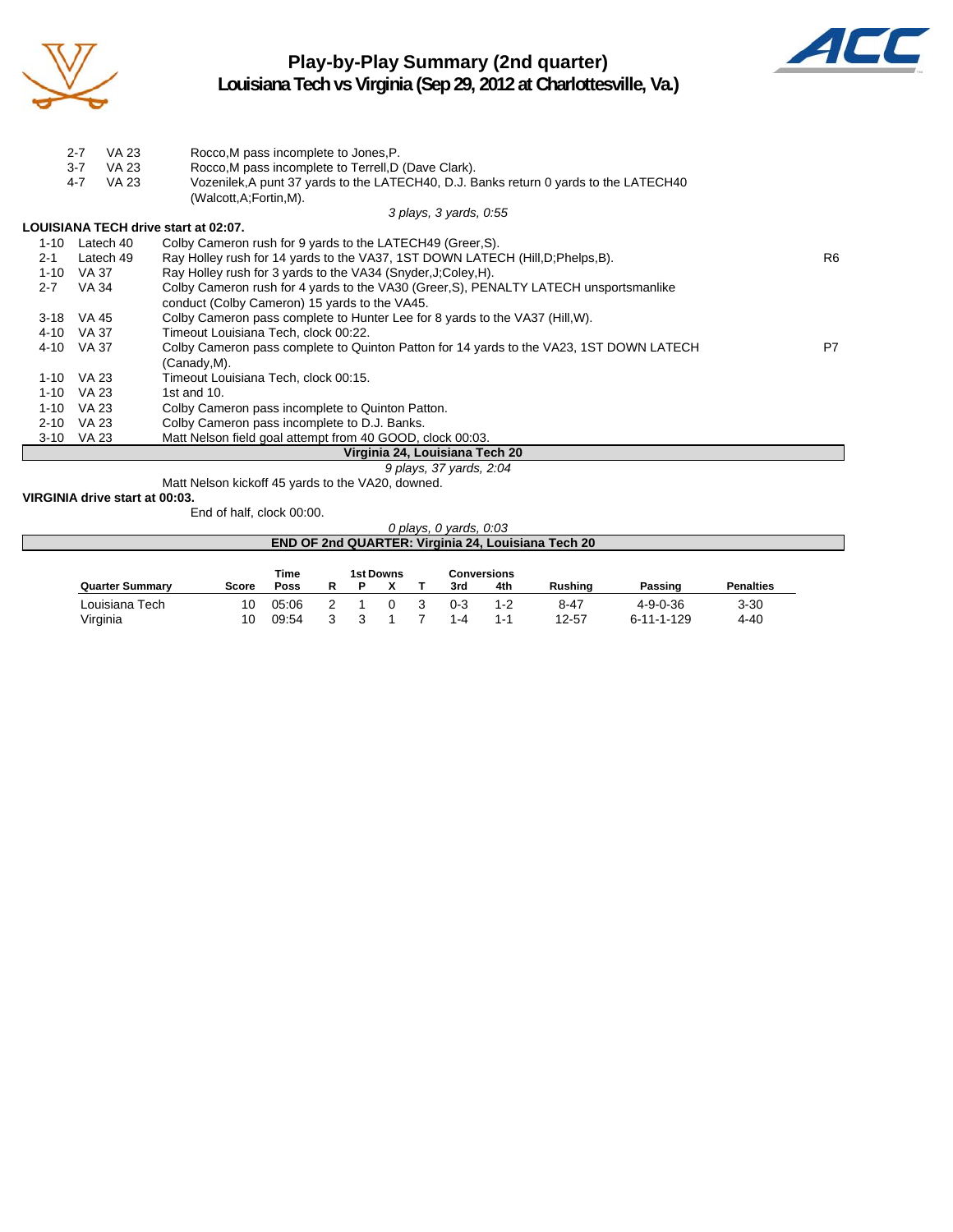

### **Quickie Statistics (2nd quarter only) Louisiana Tech vs Virginia (Sep 29, 2012 at Charlottesville, Va.)**



|                                   | <b>LATECH</b> | VA             |
|-----------------------------------|---------------|----------------|
| Score                             | 10            | 10             |
| <b>FIRST DOWNS</b>                | 3             | $\overline{7}$ |
| <b>RUSHES-YARDS (NET)</b>         | $8 - 47$      | 12-57          |
| <b>PASSING YDS (NET)</b>          | 36            | 129            |
| Passes Att-Comp-Int               | $9 - 4 - 0$   | $11 - 6 - 1$   |
| <b>TOTAL OFFENSE PLAYS-YARDS</b>  | 17-83         | 23-186         |
| <b>Fumble Returns-Yards</b>       | $0-0$         | $0-0$          |
| <b>Punt Returns-Yards</b>         | $1 - 0$       | $0-0$          |
| Kickoff Returns-Yards             | $2 - 110$     | $1 - 20$       |
| <b>Interception Returns-Yards</b> | $1 - 30$      | $0 - 0$        |
| Punts (Number-Avg)                | $1 - 41.0$    | $1 - 37.0$     |
| Fumbles-Lost                      | $1 - 0$       | $0-0$          |
| Penalties-Yards                   | $3 - 30$      | $4 - 40$       |
| <b>Possession Time</b>            | 05:06         | 09:54          |
| <b>Third-Down Conversions</b>     | $0$ of $3$    | 1 of $4$       |
| <b>Fourth-Down Conversions</b>    | 1 of $2$      | 1 of 1         |

### **Louisiana Tech Virginia**

| <b>Rushing</b>        |       |                                                  | No. Gain Loss   |              | Net          | TD       | Lg             | Avg         |          | <b>Rushing</b>                                                                    |         | No. Gain Loss   |                |          | Net<br>TD      | Lg         | Avg         |
|-----------------------|-------|--------------------------------------------------|-----------------|--------------|--------------|----------|----------------|-------------|----------|-----------------------------------------------------------------------------------|---------|-----------------|----------------|----------|----------------|------------|-------------|
| Ray Holley            |       | 3                                                | $\overline{33}$ | 0            | 33           | 1        | 16             | 11.0        |          | Perry Jones                                                                       | 5       | $\overline{34}$ | 0              |          | 34<br>$\Omega$ | 13         | 6.8         |
| Colby Cameron         |       | 2                                                | 13              | 0            | 13           | 0        | 9              | 6.5         |          | <b>Kevin Parks</b>                                                                | 7       | 23              | 0              |          | 23<br>0        | 6          | 3.3         |
| Kenneth Dixon         |       | 3                                                | 4               | 3            | 1            | $\Omega$ | $\overline{2}$ | 0.3         |          |                                                                                   |         |                 |                |          |                |            |             |
| <b>Passing</b>        |       |                                                  | $C-A-I$         |              | TD<br>Yds    |          | Long           | <b>Sack</b> |          | <b>Passing</b>                                                                    |         | $C-A-I$         |                | Yds TD   |                | Long       | <b>Sack</b> |
| Colby Cameron         |       |                                                  | $4 - 9 - 0$     |              | 36           | $\Omega$ | 14             |             | $\Omega$ | Michael Rocco                                                                     |         | $6 - 11 - 1$    |                | 129      |                | 73         | $\Omega$    |
| Receiving             |       | No.                                              | Yards           |              | TD           | Long     |                |             |          | <b>Receiving</b>                                                                  | No.     | Yards           |                | TD       | Long           |            |             |
| <b>Quinton Patton</b> |       | $\overline{2}$                                   |                 | 23           | $\Omega$     | 14       |                |             |          | Perry Jones                                                                       | 3       |                 | 47             | $\Omega$ | 21             |            |             |
| Hunter Lee            |       |                                                  |                 | 8            | 0            | 8        |                |             |          | Darius Jennings                                                                   | 2       |                 | 9              | 0        | 7              |            |             |
| Myles White           |       |                                                  |                 | 5            | $\mathbf 0$  | 5        |                |             |          | <b>Khalek Shepherd</b>                                                            | 1       |                 | 73             | 1        | 73             |            |             |
| <b>Punting</b>        |       | No.                                              | Yds             |              | Avg Long     |          | In20           |             | TВ       | <b>Punting</b>                                                                    | No.     | Yds             |                | Avg      | Long           | In20       | ΤВ          |
| Ryan Allen            |       |                                                  | 41              |              | 41.0         | 41       |                | $\Omega$    | $\Omega$ | Alec Vozenilek                                                                    | 1       | $\overline{37}$ |                | 37.0     | 37             | 0          | $\Omega$    |
| <b>Punt Returns</b>   |       | No.                                              | Yards           |              | TD           | Long     |                |             |          | <b>Punt Returns</b>                                                               | No.     | Yards           |                | TD       | Long           |            |             |
| D.J. Banks            |       |                                                  |                 | $\Omega$     | $\Omega$     | $\Omega$ |                |             |          |                                                                                   |         |                 |                |          |                |            |             |
| <b>Kick Returns</b>   |       | No.                                              | Yards           |              | TD           | Long     |                |             |          | <b>Kick Returns</b>                                                               | No.     | Yards           |                | TD       | Long           |            |             |
| D.J. Banks            |       | 2                                                |                 | 110          | $\Omega$     | 94       |                |             |          | Khalek Shepherd                                                                   | 1       |                 | 20             | $\Omega$ | 20             |            |             |
| <b>Tackles</b>        |       | UA-A                                             |                 | <b>Total</b> | <b>Sacks</b> |          | TFL            |             |          | <b>Tackles</b>                                                                    | UA-A    |                 | <b>Total</b>   |          | <b>Sacks</b>   | <b>TFL</b> |             |
| Chip Hester           |       | $2 - 4$                                          |                 | 6            |              | 0.0      |                | 0.0         |          | <b>Steve Greer</b>                                                                | $2 - 2$ |                 | 4              |          | 0.0            | 0.0        |             |
| Antonio Mitchum       |       | $1 - 3$                                          |                 | 4            |              | 0.0      |                | 0.0         |          | Demeitre Brim                                                                     | $2 - 0$ |                 | 2              |          | 0.0            | 0.0        |             |
| <b>Quinn Giles</b>    |       | $2 - 1$                                          |                 | 3            |              | 0.0      |                | 0.0         |          | Maurice Canady                                                                    | $2 - 0$ |                 | 2              |          | 0.0            | 0.0        |             |
| Chad Boyd             |       | $1 - 2$                                          |                 | 3            |              | 0.0      |                | 0.0         |          | <b>Henry Coley</b>                                                                | $0 - 2$ |                 | $\overline{2}$ |          | 0.0            | 0.0        |             |
| Qtr                   | Time  | <b>Scoring Play</b>                              |                 |              |              |          |                |             |          |                                                                                   |         |                 |                |          |                | V-H        |             |
| 1st                   | 10:01 |                                                  |                 |              |              |          |                |             |          | VA - Tim Smith 36 yd pass from Perry Jones (Drew Jarrett kick), 2-79 0:36         |         |                 |                |          |                | $0 - 7$    |             |
|                       | 08:13 | LATECH - Matt Nelson 31 yd field goal, 8-58 1:48 |                 |              |              |          |                |             |          |                                                                                   |         |                 |                |          |                | $3 - 7$    |             |
|                       | 04:25 |                                                  |                 |              |              |          |                |             |          | VA - Paul Freedman 2 yd pass from Michael Rocco (Drew Jarrett kick), 9-78 3:48    |         |                 |                |          |                | $3 - 14$   |             |
|                       | 01:54 |                                                  |                 |              |              |          |                |             |          | LATECH - R.P. Stuart 3 yd pass from Colby Cameron (Matt Nelson kick), 8-39 2:31   |         |                 |                |          |                | $10 - 14$  |             |
| 2 <sub>nd</sub>       | 14:14 |                                                  |                 |              |              |          |                |             |          | VA - Khalek Shepherd 73 yd pass from Michael Rocco (Drew Jarrett kick), 5-90 2:40 |         |                 |                |          |                | $0 - 7$    |             |
|                       | 07:35 | VA - Drew Jarrett 35 yd field goal, 13-41 5:24   |                 |              |              |          |                |             |          |                                                                                   |         |                 |                |          |                | $0 - 10$   |             |
|                       | 03:02 |                                                  |                 |              |              |          |                |             |          | LATECH - Ray Holley 16 yd run (Matt Nelson kick), 2-25 0:35                       |         |                 |                |          |                | $7 - 10$   |             |
| 00:03                 |       | LATECH - Matt Nelson 40 yd field goal, 9-37 2:04 |                 |              |              |          |                |             |          |                                                                                   |         |                 |                |          |                | $10 - 10$  |             |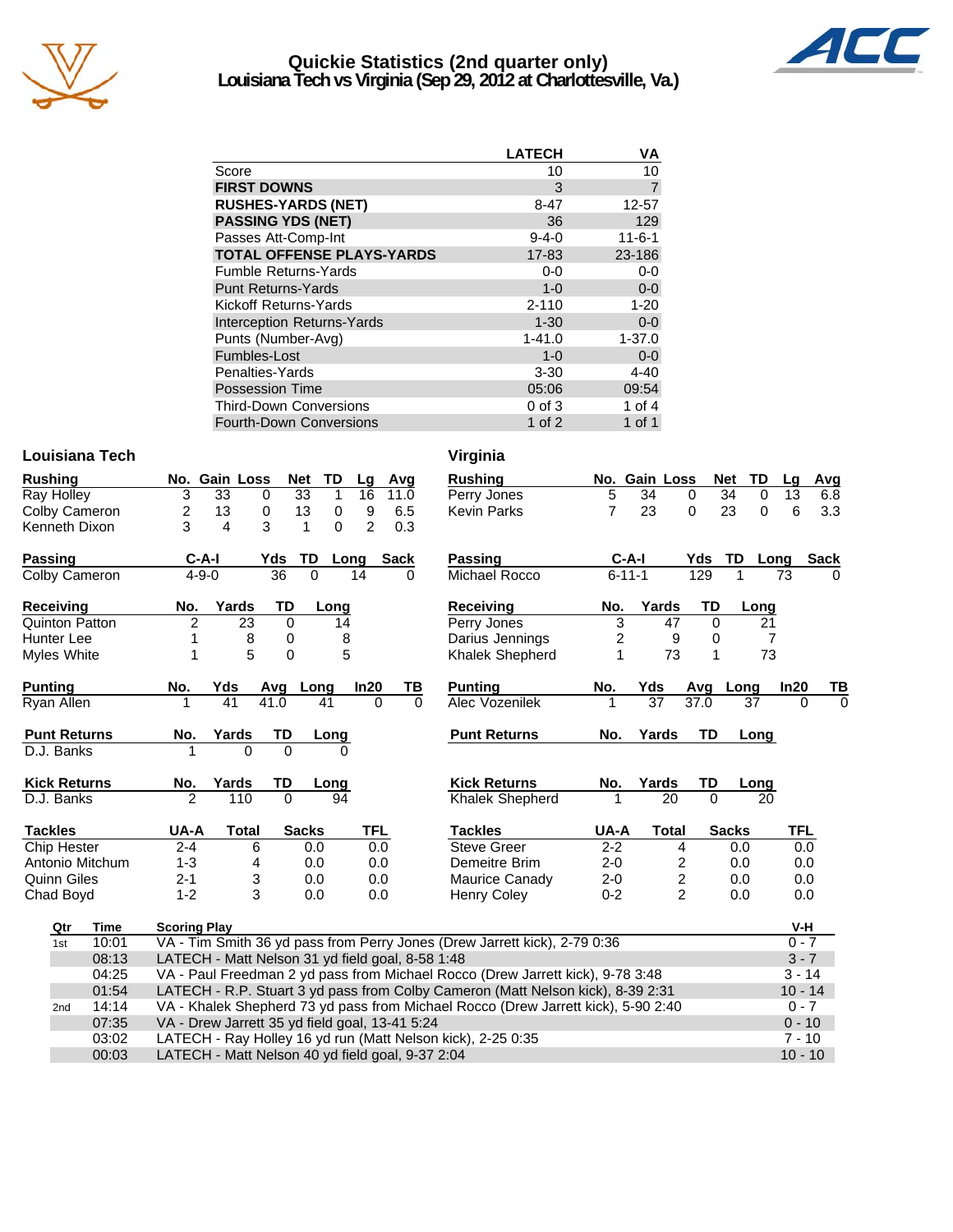

### **Play-by-Play Summary (3rd quarter) Louisiana Tech vs Virginia (Sep 29, 2012 at Charlottesville, Va.)**



|                  |                                   | VIRGINIA drive start at 06:00.<br>1-10 VA 20 | Jones, P rush for 5 yards to the VA25 (L. Liggins).                                                                                                                                                            |                                    |
|------------------|-----------------------------------|----------------------------------------------|----------------------------------------------------------------------------------------------------------------------------------------------------------------------------------------------------------------|------------------------------------|
|                  |                                   |                                              | Matt Nelson kickoff 60 yards to the VA5, Shepherd, K return 15 yards to the VA20 (Malon<br>Lee; Antonio Mitchum).                                                                                              |                                    |
|                  |                                   |                                              | 4 plays, 43 yards, 0:38                                                                                                                                                                                        |                                    |
|                  |                                   |                                              | Louisiana Tech 34, Virginia 24                                                                                                                                                                                 |                                    |
| 1-G              | 1-10 VA 32<br>1-10 VA 14<br>VA 03 |                                              | Kenneth Dixon rush for 18 yards to the VA14, 1ST DOWN LATECH (Harris, A; Romero, D).<br>Colby Cameron rush for 14 yards to the VA0, 1ST DOWN LATECH, TOUCHDOWN, clock 06:00.<br>Matt Nelson kick attempt good. | R <sub>16</sub><br>R <sub>17</sub> |
| 2-6              | <b>VA 39</b>                      |                                              | Colby Cameron pass complete to Quinton Patton for 7 yards to the VA32, 1ST DOWN LATECH<br>(Harris,A).                                                                                                          | P <sub>15</sub>                    |
|                  | 1-10 VA 43                        |                                              | LOUISIANA TECH drive start at 06:38.<br>Kenneth Dixon rush for 4 yards to the VA39 (Greer, S; Moore, M).                                                                                                       |                                    |
|                  |                                   |                                              | 4 plays, 28 yards, 2:03                                                                                                                                                                                        |                                    |
|                  | 1-10<br>2-6                       | Latech 41<br>Latech 37                       | Parks, K rush for 4 yards to the LATECH37 (Andre Taylor; Craig Johnson).<br>Rocco, M pass intercepted by Dave Clark at the LATECH32, Dave Clark return 25 yards to the<br>VA43 (Rocco, M; Cascarano, S).       |                                    |
|                  | 1-10                              | Latech 41                                    | personal foul (Dave Clark) 15 yards to the LATECH41, 1ST DOWN VA.<br>1st and $10$ .                                                                                                                            |                                    |
|                  | 2-14                              | 1-20 VA 25<br>VA 31                          | Parks, K rush for 6 yards to the VA31 (Andre Taylor).<br>Rocco.M pass complete to McGee.J for 13 yards to the VA44 (Dave Clark), PENALTY LATECH                                                                | X15                                |
|                  |                                   | 1-10 VA 35                                   | PENALTY VA holding (Aboushi,O) 10 yards to the VA25                                                                                                                                                            |                                    |
|                  |                                   | VIRGINIA drive start at 08:41.               |                                                                                                                                                                                                                |                                    |
|                  |                                   |                                              | yards to the VA35, 1st and 10, VA ball on VA35.<br>4 plays, 3 yards, 1:09                                                                                                                                      |                                    |
|                  | 4-40 VA 47                        |                                              | Ryan Allen punt 47 yards to the VA0, touchback, PENALTY LATECH illegal use of hands 15                                                                                                                         |                                    |
|                  | 3-41 VA 48                        |                                              | Colby Cameron rush for 1 yard to the VA47 (Renfrow, J; Hill, W).                                                                                                                                               |                                    |
|                  | 3-21 VA 28<br>3-36 VA 43          |                                              | PENALTY LATECH personal foul (Oscar Johnson) 15 yards to the VA43.<br>PENALTY LATECH false start (M. Shepperd) 5 yards to the VA48.                                                                            |                                    |
| 2-21 VA 28       |                                   |                                              | Colby Cameron pass incomplete to Quinton Patton (Snyder,J).                                                                                                                                                    |                                    |
|                  | 1-21 VA 28                        |                                              | Colby Cameron pass incomplete to Ray Holley.                                                                                                                                                                   |                                    |
| 1-10 VA 17       |                                   |                                              | PENALTY LATECH holding (Larry Banks) 11 yards to the VA28.                                                                                                                                                     |                                    |
|                  |                                   | 1-10 Latech 50                               | LOUISIANA TECH drive start at 09:50.<br>Kenneth Dixon rush for 33 yards to the VA17, 1ST DOWN LATECH (Greer, S).                                                                                               | R <sub>14</sub>                    |
|                  |                                   |                                              | 3 plays, 8 yards, 1:30                                                                                                                                                                                         |                                    |
|                  | 4-2                               | <b>VA 18</b>                                 | Vozenilek, A punt 32 yards to the 50 yardline, out-of-bounds.                                                                                                                                                  |                                    |
|                  | 3-2                               | VA 18                                        | Rocco, M pass incomplete to Jennings, D.                                                                                                                                                                       |                                    |
|                  | 2-5                               | 1-10 VA 10<br>VA 15                          | Jones, P rush for 5 yards to the VA15 (Jamel Johnson; Jon'al White).<br>Jones, P rush for 3 yards to the VA18 (Shakeil Lucas).                                                                                 |                                    |
|                  |                                   | VIRGINIA drive start at 11:20.               |                                                                                                                                                                                                                |                                    |
|                  |                                   |                                              | VA holding 10 yards to the VA10, 1st and 10, VA ball on VA10.                                                                                                                                                  |                                    |
|                  |                                   |                                              | 14 plays, 73 yards, 3:40<br>Matt Nelson kickoff 61 yards to the VA4, Shepherd, K return 16 yards to the VA20, PENALTY                                                                                          |                                    |
|                  |                                   |                                              | Louisiana Tech 27, Virginia 24                                                                                                                                                                                 |                                    |
| 1-G              | VA 03                             |                                              | Matt Nelson kick attempt good.                                                                                                                                                                                 |                                    |
|                  | 1-10 VA 11                        |                                              | (Nicholson,D).<br>Ray Holley rush for 11 yards to the VA0, 1ST DOWN LATECH, TOUCHDOWN, clock 11:20.                                                                                                            | R <sub>13</sub>                    |
| $3 - 3$          | <b>VA 15</b>                      |                                              | Colby Cameron pass complete to Quinton Patton for 4 yards to the VA11, 1ST DOWN LATECH                                                                                                                         | P <sub>12</sub>                    |
| 2-6              | VA 18                             |                                              | Kenneth Dixon rush for 3 yards to the VA15 (Greer, S; Brathwaite, C).                                                                                                                                          |                                    |
|                  | 1-10 VA 22                        |                                              | (Harris, A).<br>Kenneth Dixon rush for 4 yards to the VA18 (Harris, A).                                                                                                                                        |                                    |
| 3-1              | <b>VA 26</b>                      |                                              | Colby Cameron pass complete to Richie Casey for 4 yards to the VA22, 1ST DOWN LATECH                                                                                                                           | P11                                |
| $2 - 2$          | VA 27                             |                                              | Ray Holley rush for 1 yard to the VA26 (Brathwaite, C; Walcott, A).                                                                                                                                            |                                    |
|                  | 1-10 VA 35                        |                                              | (Phelps,B).<br>Colby Cameron pass complete to Richie Casey for 8 yards to the VA27 (Greer, S; Harris, A).                                                                                                      |                                    |
| 4-1              | VA 41                             |                                              | Colby Cameron pass complete to Quinton Patton for 6 yards to the VA35, 1ST DOWN LATECH                                                                                                                         | P <sub>10</sub>                    |
| $2 - 6$<br>$3-6$ | VA 46<br>VA 46                    |                                              | Colby Cameron pass incomplete to Myles White.<br>Colby Cameron pass complete to Ray Holley for 5 yards to the VA41.                                                                                            |                                    |
|                  |                                   | 1-10 Latech 50                               | Kenneth Dixon rush for 4 yards to the VA46 (Greer, S; Coley, H).                                                                                                                                               |                                    |
|                  |                                   |                                              | LATECH (Nicholson, D; Walcott, A).                                                                                                                                                                             |                                    |
| 2-4              |                                   | 1-10 Latech 38<br>Latech 44                  | Colby Cameron pass complete to Richie Casey for 6 yards to the LATECH44 (Nicholson,D).<br>Colby Cameron pass complete to Jon Greenwalt for 6 yards to the 50 yardline, 1ST DOWN                                | P9                                 |
|                  |                                   | 1-10 Latech 27                               | Colby Cameron pass complete to Myles White for 11 yards to the LATECH38, 1ST DOWN LATECH.                                                                                                                      | P8                                 |
|                  |                                   |                                              | (Cooper,A).<br>LOUISIANA TECH drive start at 15:00.                                                                                                                                                            |                                    |
|                  |                                   |                                              | Frye, I kickoff 65 yards to the LATECH0, D.J. Banks return 27 yards to the LATECH27                                                                                                                            |                                    |
|                  |                                   |                                              | Start of 3rd quarter, clock 15:00, VA ball on VA35.                                                                                                                                                            |                                    |
|                  |                                   |                                              |                                                                                                                                                                                                                |                                    |

VA0, TOUCHDOWN, clock 05:08.

2-5 VA 25 Rocco,M pass intercepted by Chip Hester at the VA32, Chip Hester return 32 yards to the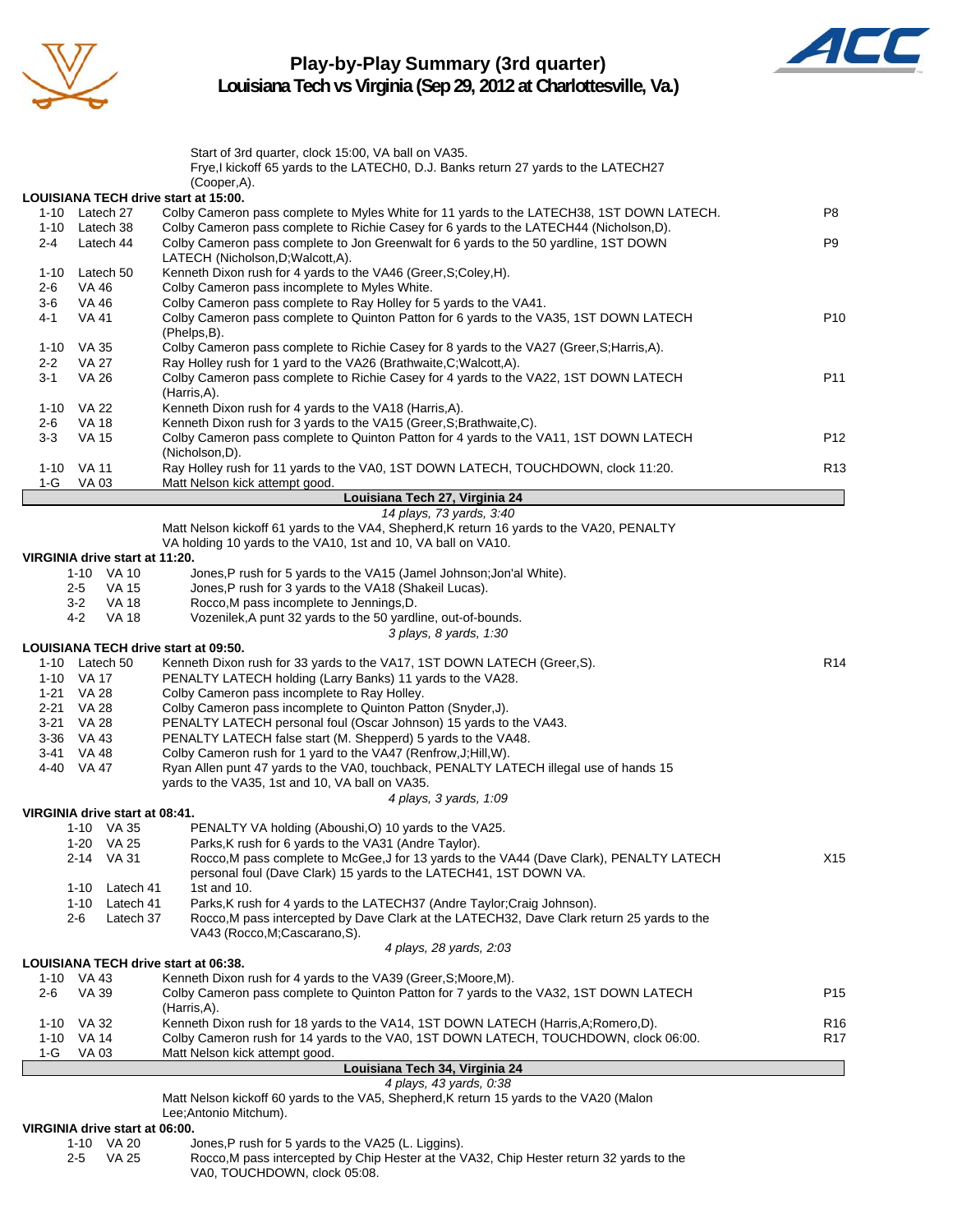

### **Play-by-Play Summary (3rd quarter) Louisiana Tech vs Virginia (Sep 29, 2012 at Charlottesville, Va.)**



|          |          |                                | 2 plays, 5 yards, 0:52                                                                       |                 |
|----------|----------|--------------------------------|----------------------------------------------------------------------------------------------|-----------------|
| $1-G$    | VA 03    |                                | Matt Nelson kick attempt good.                                                               |                 |
|          |          |                                | Louisiana Tech 41, Virginia 24                                                               |                 |
| $1-G$    |          | Latech 35                      | PENALTY VA personal foul (Cascarano, S) 15 yards to the 50 yardline.                         |                 |
|          |          |                                | Personal foul on interception enforced on kickoff                                            |                 |
|          |          |                                | Matt Nelson kickoff 50 yards to the VA0, touchback.                                          |                 |
|          |          | VIRGINIA drive start at 05:08. |                                                                                              |                 |
|          |          | 1-10 VA 25                     | Parks, K rush for 1 yard to the VA26 (Bryson Abraham; Andre Taylor).                         |                 |
|          | $2-9$    | <b>VA 26</b>                   | Sims, P pass incomplete to Smith, T (Bryson Abraham).                                        |                 |
|          | $3-9$    | <b>VA 26</b>                   | Sims, P pass complete to Jones, P for 34 yards to the LATECH40, 1ST DOWN VA (Jamel Johnson). | P <sub>16</sub> |
|          | $1 - 10$ | Latech 40                      | Parks, K rush for 2 yards to the LATECH38 (Antonio Mitchum; Andre Taylor).                   |                 |
|          | $2 - 8$  | Latech 38                      | Parks, K rush for 3 yards to the LATECH35 (Chip Hester).                                     |                 |
|          | $3-5$    | Latech 35                      | Sims, P pass complete to Jones, P for 8 yards to the LATECH27, 1ST DOWN VA (Quinn Giles).    | P <sub>17</sub> |
|          | $1 - 10$ | Latech 27                      | Sims, P pass incomplete to Scott, E.                                                         |                 |
|          | $2 - 10$ | Latech 27                      | Jones, P rush for 2 yards to the LATECH25 (IK Enemkpali).                                    |                 |
|          | $3-8$    | Latech 25                      | Sims, P pass complete to Jones, P for 3 yards to the LATECH22 (L. Liggins).                  |                 |
|          | $4-5$    | Latech 22                      | Jarrett, D field goal attempt from 39 MISSED - wide left, spot at LATECH22, clock 01:09.     |                 |
|          |          |                                | 10 plays, 53 yards, 3:59                                                                     |                 |
|          |          |                                | <b>LOUISIANA TECH drive start at 01:09.</b>                                                  |                 |
| 1-10     |          | Latech 22                      | Ray Holley rush for no gain to the LATECH22 (Harris, A).                                     |                 |
| $2 - 10$ |          | Latech 22                      | Colby Cameron pass complete to Quinton Patton for 41 yards to the VA37, 1ST DOWN LATECH      | P <sub>18</sub> |
|          |          |                                | (Nicholson, D).                                                                              |                 |
| $1 - 10$ | VA 37    |                                | Kenneth Dixon rush for 2 yards to the VA35 (Harris, A; Brathwaite, C).                       |                 |
| $2 - 8$  | VA 35    |                                | Clock 00:00.                                                                                 |                 |
|          |          |                                | END OF 3rd QUARTER: Louisiana Tech 41, Virginia 24                                           |                 |
|          |          |                                |                                                                                              |                 |
|          |          |                                | <b>1st Downs</b><br><b>Time</b><br><b>Conversions</b>                                        |                 |

|                        |       | Time  |  | 1st Downs |         | <b>Conversions</b> |         |                  |                  |
|------------------------|-------|-------|--|-----------|---------|--------------------|---------|------------------|------------------|
| <b>Quarter Summary</b> | Score | Poss  |  |           | 3rd     | 4th                | Rushina | Passing          | <b>Penalties</b> |
| Louisiana Tech         |       | 06:36 |  |           | $2 - 4$ | 1-1                | 12-95   | 10-13-0-98       | 5-61             |
| Virginia               |       | 08:24 |  |           | $2 - 4$ | ი-ი                | 9-31    | $4 - 9 - 2 - 58$ | $3 - 35$         |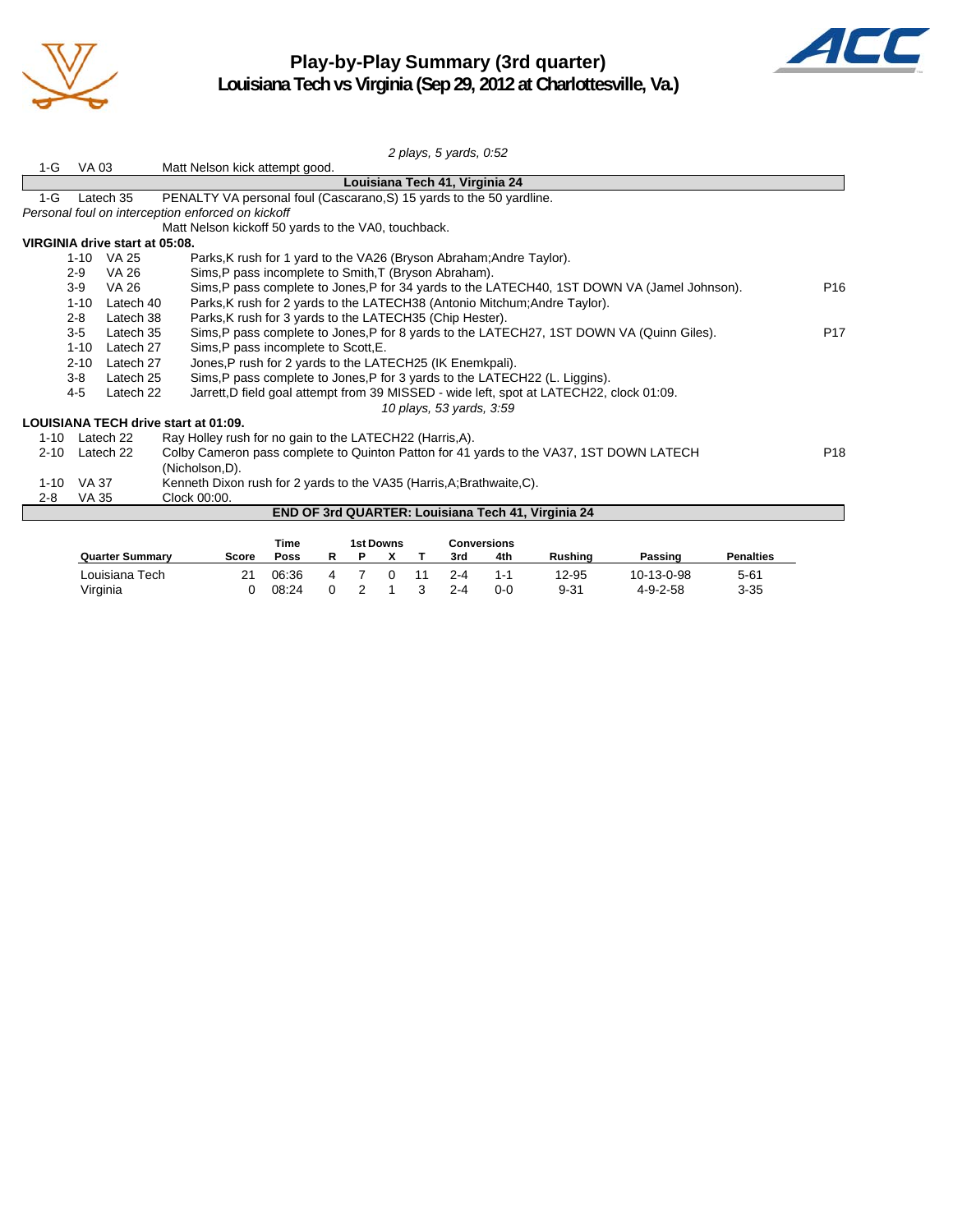

### **Quickie Statistics (3rd quarter only) Louisiana Tech vs Virginia (Sep 29, 2012 at Charlottesville, Va.)**



|                                   | <b>LATECH</b> | VA          |
|-----------------------------------|---------------|-------------|
| Score                             | 21            | 0           |
| <b>FIRST DOWNS</b>                | 11            | 3           |
| <b>RUSHES-YARDS (NET)</b>         | 12-95         | $9 - 31$    |
| <b>PASSING YDS (NET)</b>          | 98            | 58          |
| Passes Att-Comp-Int               | $13 - 10 - 0$ | $9 - 4 - 2$ |
| <b>TOTAL OFFENSE PLAYS-YARDS</b>  | 25-193        | 18-89       |
| <b>Fumble Returns-Yards</b>       | $0-0$         | $0 - 0$     |
| <b>Punt Returns-Yards</b>         | $0 - 0$       | $0-0$       |
| Kickoff Returns-Yards             | $1 - 27$      | $2 - 31$    |
| <b>Interception Returns-Yards</b> | $2 - 57$      | $0 - 0$     |
| Punts (Number-Avg)                | $1 - 47.0$    | $1 - 32.0$  |
| Fumbles-Lost                      | $0 - 0$       | $0 - 0$     |
| Penalties-Yards                   | $5 - 61$      | $3 - 35$    |
| <b>Possession Time</b>            | 06:36         | 08:24       |
| <b>Third-Down Conversions</b>     | 2 of 4        | 2 of 4      |
| <b>Fourth-Down Conversions</b>    | 1 of 1        | $0$ of $0$  |

### **Louisiana Tech Virginia**

| <b>Rushing</b> |   |           | No. Gain Loss | Net  | TD   | La | Avq  |
|----------------|---|-----------|---------------|------|------|----|------|
| Kenneth Dixon  |   | 68        | 0             | 68   | 0    | 33 | 9.7  |
| Colby Cameron  | 2 | 15        | 0             | 15   | 1    | 14 | 7.5  |
| Ray Holley     | 3 | 12        | 0             | 12   | 1    | 11 | 4.0  |
| Passing        |   | C-A-I     | Yds           | - TD | Long |    | Sack |
| Colby Cameron  |   | $10-13-0$ | 98            | 0    |      | 41 |      |
|                |   |           |               |      |      |    |      |

| <b>Receiving</b>      | No. | Yards | TD. | Long |
|-----------------------|-----|-------|-----|------|
| <b>Quinton Patton</b> |     | 58    |     | 41   |
| <b>Richie Casey</b>   | 3   | 18    |     | 8    |
| Myles White           |     | 11    |     | 11   |
| Jon Greenwalt         |     |       |     | 6    |

| <b>Punting</b>      | No.     | Yds   | Avq  | Long         | In20       | ΤВ | <b>Punting</b>         | No.     | Yds   | Ava      | Lona         |
|---------------------|---------|-------|------|--------------|------------|----|------------------------|---------|-------|----------|--------------|
| Ryan Allen          |         | 47    | 47.0 | 47           | 0          |    | Alec Vozenilek         |         | 32    | 32.0     | 32           |
| <b>Punt Returns</b> | No.     | Yards | TD   | Long         |            |    | <b>Punt Returns</b>    | No.     | Yards | TD       | Long         |
| <b>Kick Returns</b> | No.     | Yards | TD   | Long         |            |    | <b>Kick Returns</b>    | No.     | Yards | TD       | Long         |
| D.J. Banks          |         | 27    | 0    | 27           |            |    | <b>Khalek Shepherd</b> | 2       | 31    | $\Omega$ | 16           |
| <b>Tackles</b>      | UA-A    | Total |      | <b>Sacks</b> | <b>TFL</b> |    | Tackles                | UA-A    | Total |          | <b>Sacks</b> |
| Andre Taylor        | 1-3     |       | 4    | 0.0          | 0.0        |    | <b>Anthony Harris</b>  | $4 - 3$ |       |          | 0.0          |
| Liggins, Le'Vander  | $2 - 0$ |       | 2    | 0.0          | 0.0        |    | Steve Greer            | $1 - 4$ |       | 5        | 0.0          |
| Jamel Johnson       | 1-1     |       | 2    | 0.0          | 0.0        |    | Demetrious Nicholso    | $3-1$   |       | 4        | 0.0          |

| <b>Rushing</b>      |   | No. Gain Loss |     | Net TD |      | Lq | Avg  |
|---------------------|---|---------------|-----|--------|------|----|------|
| <b>Kevin Parks</b>  | 5 | 16            | 0   | 16     | 0    | 6  | 3.2  |
| Perry Jones         | 4 | 15            | 0   | 15     | 0    | 5  | 3.8  |
| Passing             |   | C-A-I         | Yds | - TD   | Long |    | Sack |
| <b>Phillip Sims</b> |   | $3 - 5 - 0$   | 45  | 0      |      | 34 | 0    |
| Michael Rocco       |   | $1 - 4 - 2$   | 13  | 0      |      | 13 | 0    |

| Receiving   | No. | Yards | TD. | Long |
|-------------|-----|-------|-----|------|
| Perry Jones |     | 45    |     | 34   |
| Jake McGee  |     | 13    |     | 13   |

| TВ | <b>Punting</b>        | No.     | Yds   | Avq  | Long         | In20 | ΤВ |
|----|-----------------------|---------|-------|------|--------------|------|----|
| 1  | Alec Vozenilek        | 1       | 32    | 32.0 | 32           | Ω    | 0  |
|    | <b>Punt Returns</b>   | No.     | Yards | TD   | Long         |      |    |
|    | <b>Kick Returns</b>   | No.     | Yards | TD   | <b>Long</b>  |      |    |
|    | Khalek Shepherd       | 2       | 31    | Ω    | 16           |      |    |
|    | <b>Tackles</b>        | UA-A    | Total |      | <b>Sacks</b> | TFL  |    |
|    | <b>Anthony Harris</b> | $4 - 3$ |       |      | 0.0          | 0.0  |    |
|    | <b>Steve Greer</b>    | $1 - 4$ |       | 5    | 0.0          | 0.0  |    |
|    | Demetrious Nicholso   | $3 - 1$ | 4     |      | 0.0          | 0.0  |    |

| Qtr | Time  | <b>Scoring Play</b>                                                               | V-H       |
|-----|-------|-----------------------------------------------------------------------------------|-----------|
| 1st | 10:01 | VA - Tim Smith 36 yd pass from Perry Jones (Drew Jarrett kick), 2-79 0:36         | $0 - 7$   |
|     | 08:13 | LATECH - Matt Nelson 31 yd field goal, 8-58 1:48                                  | $3 - 7$   |
|     | 04:25 | VA - Paul Freedman 2 yd pass from Michael Rocco (Drew Jarrett kick), 9-78 3:48    | $3 - 14$  |
|     | 01:54 | LATECH - R.P. Stuart 3 yd pass from Colby Cameron (Matt Nelson kick), 8-39 2:31   | $10 - 14$ |
| 2nd | 14:14 | VA - Khalek Shepherd 73 yd pass from Michael Rocco (Drew Jarrett kick), 5-90 2:40 | $10 - 21$ |
|     | 07:35 | VA - Drew Jarrett 35 yd field goal, 13-41 5:24                                    | $10 - 24$ |
|     | 03:02 | LATECH - Ray Holley 16 yd run (Matt Nelson kick), 2-25 0:35                       | $17 - 24$ |
|     | 00:03 | LATECH - Matt Nelson 40 yd field goal, 9-37 2:04                                  | $20 - 24$ |
| 3rd | 11:20 | LATECH - Ray Holley 11 yd run (Matt Nelson kick), 14-73 3:40                      | $7 - 0$   |
|     | 06:00 | LATECH - Colby Cameron 14 yd run (Matt Nelson kick), 4-43 0:38                    | $14 - 0$  |
|     | 05:08 | LATECH - Chip Hester 32 yd interception return (Matt Nelson kick)                 | $21 - 0$  |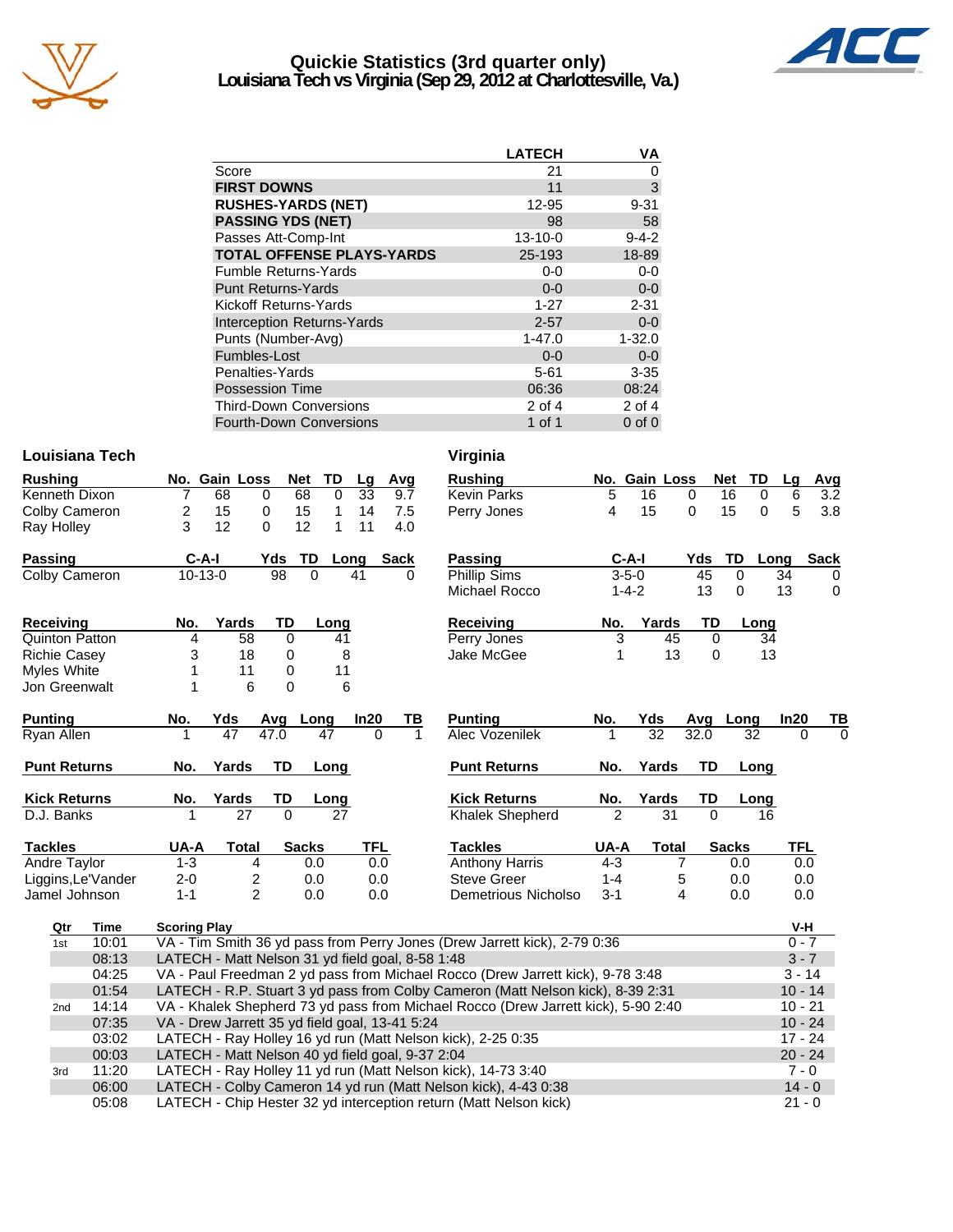

### **Play-by-Play Summary (4th quarter) Louisiana Tech vs Virginia (Sep 29, 2012 at Charlottesville, Va.)**



| 2-8      | VA 35 | Start of 4th quarter, clock 15:00.                                          |                 |
|----------|-------|-----------------------------------------------------------------------------|-----------------|
| $2 - 8$  | VA 35 | Ray Holley rush for 7 yards to the VA28 (Coley, H).                         |                 |
| 3-1      | VA 28 | Ray Holley rush for 6 yards to the VA22, 1ST DOWN LATECH (Greer, S).        | R <sub>19</sub> |
| 1-10     | VA 22 | Ray Holley rush for loss of 3 yards to the VA25 (Brathwaite, C; Coley, H).  |                 |
| $2 - 13$ | VA 25 | Kenneth Dixon rush for loss of 1 yard to the VA26 (Hill, W).                |                 |
| 3-14     | VA 26 | Colby Cameron sacked for loss of 2 yards to the VA28 (Walcott, A; Brim, D). |                 |
| 4-16     | VA 28 | Matt Nelson field goal attempt from 45 GOOD, clock 12:47.                   |                 |
|          |       | Louisiana Tech 44, Virginia 24                                              |                 |

### *9 plays, 50 yards, 3:22* Matt Nelson kickoff 60 yards to the VA5, Shepherd,K return 25 yards to the VA30 (Ty Hook). **VIRGINIA drive start at 12:47.**

| 1-10     | VA 30     | Sims, P rush for 9 yards to the VA39 (Bryson Abraham).                                    |                 |
|----------|-----------|-------------------------------------------------------------------------------------------|-----------------|
| $2 - 1$  | VA 39     | Sims, P pass incomplete to Smith, T (Bryson Abraham).                                     |                 |
| $3-1$    | VA 39     | Parks, K rush for 3 yards to the VA42, 1ST DOWN VA (Chip Hester; Mike Schrang).           | <b>R18</b>      |
| 1-10     | VA 42     | Sims, P sacked for loss of 6 yards to the VA36 (IK Enemkpali).                            |                 |
| $2 - 16$ | VA 36     | Jones, P rush for 3 yards to the VA39 (Dave Clark; Antonio Mitchum).                      |                 |
| $3 - 13$ | VA 39     | Sims, P pass complete to Scott, E for 13 yards to the LATECH48, 1ST DOWN VA (L. Liggins). | P <sub>19</sub> |
| 1-10     | Latech 48 | Sims, P pass complete to Jennings, D for 23 yards to the LATECH25, 1ST DOWN VA (Mike      | P <sub>20</sub> |
|          |           | Schrang).                                                                                 |                 |
| $1 - 10$ | Latech 25 | Parks, K rush for 4 yards to the LATECH21 (Quinn Giles; Shakeil Lucas).                   |                 |
| $2 - 6$  | Latech 21 | Sims, P pass incomplete to Jennings, D.                                                   |                 |
| 3-6      | Latech 21 | Parks, K rush for 4 yards to the LATECH17 (Jon'al White).                                 |                 |
| $4 - 2$  | Latech 17 | PENALTY VA false start (McGee, J) 5 yards to the LATECH22.                                |                 |
| 4-7      | Latech 22 | PENALTY LATECH pass interference (Jamel Johnson) 13 yards to the LATECH9, 1ST DOWN VA.    | X21             |
| $1-G$    | Latech 09 | Jones, P rush for 6 yards to the LATECH3 (Andre Taylor; Vernon Butler).                   |                 |
| 2-G      | Latech 03 | Sims, P pass incomplete to Phillips, C (Javontay Crowe).                                  |                 |
| 3-G      | Latech 03 | Sims, P pass complete to McGee, J for 3 yards to the LATECH0, TOUCHDOWN, clock 06:56.     |                 |
| 1-G      | Latech 03 | Jarrett.D kick attempt good.                                                              |                 |

#### **Louisiana Tech 44, Virginia 31**

#### *13 plays, 70 yards, 5:51*

Frye,I kickoff 65 yards to the LATECH0, touchback.

#### **LOUISIANA TECH drive start at 06:56.**

| $1 - 10$ |          | Latech 25                      | Ray Holley rush for 5 yards to the LATECH30 (Urban, B).                                                                        |                 |
|----------|----------|--------------------------------|--------------------------------------------------------------------------------------------------------------------------------|-----------------|
| $2 - 5$  |          | Latech 30                      | Colby Cameron pass complete to Quinton Patton for 8 yards to the LATECH38, 1ST DOWN<br>LATECH (Hill, D; Phelps, B).            | P <sub>20</sub> |
| $1 - 10$ |          | Latech 38                      | Colby Cameron rush for loss of 3 yards to the LATECH35, fumble by Colby Cameron recovered<br>by LATECH Ray Holley at LATECH35. |                 |
| $2 - 13$ |          | Latech 35                      | Ray Holley rush for 2 yards to the LATECH37 (Harris, A; Brathwaite, C).                                                        |                 |
| $3 - 11$ |          | Latech 37                      | Colby Cameron pass complete to Myles White for loss of 2 yards to the LATECH35.                                                |                 |
| 4-13     |          | Latech 35                      | Ryan Allen punt 53 yards to the VA12, downed.                                                                                  |                 |
|          |          |                                | 5 plays, 10 yards, 3:13                                                                                                        |                 |
|          |          | VIRGINIA drive start at 03:43. |                                                                                                                                |                 |
|          |          | 1-10 VA 12                     | Sims, P pass complete to Jennings, D for 47 yards to the LATECH41, 1ST DOWN VA.                                                | P <sub>22</sub> |
|          |          | 1-10 Latech 41                 | Sims, P pass incomplete to Jennings, D.                                                                                        |                 |
|          | $2 - 10$ | Latech 41                      | Jones, P rush for 6 yards to the LATECH35 (Dave Clark).                                                                        |                 |
|          | 3-4      | Latech 35                      | Sims, P pass incomplete to Parks, K (Vontarrius Dora).                                                                         |                 |
|          | $4 - 4$  | Latech 35                      | Sims, P pass complete to Jones, P for 8 yards to the LATECH27, 1ST DOWN VA (Jamel Johnson).                                    | P <sub>23</sub> |
|          | 1-10     | Latech 27                      | Sims, P pass complete to Terrell, D for 3 yards to the LATECH24.                                                               |                 |
|          | $2 - 7$  | Latech 24                      | Sims,P pass complete to Gamble,A for 24 yards to the LATECH0, 1ST DOWN VA, TOUCHDOWN,                                          | P <sub>24</sub> |
|          |          |                                | clock 02:08.                                                                                                                   |                 |
|          | 1-G      | Latech 03                      | Jarrett, D kick attempt good.                                                                                                  |                 |

**Louisiana Tech 44, Virginia 38**

### *7 plays, 88 yards, 1:35*

Frye,I kickoff 46 yards to the LATECH19, D.J. Banks return 2 yards to the LATECH21,

PENALTY VA offside 5 yards to the LATECH26, 1st and 10, LATECH ball on LATECH26.

#### **LOUISIANA TECH drive start at 02:08.**

| $1 - 10$ | Latech 26 | Colby Cameron pass complete to D.J. Banks for 7 yards to the LATECH33 (Phelps, B; Hoskey, D). |                 |
|----------|-----------|-----------------------------------------------------------------------------------------------|-----------------|
| $2 - 3$  | Latech 33 | Timeout Virginia, clock 01:57.                                                                |                 |
| $2 - 3$  | Latech 33 | Kenneth Dixon rush for 2 yards to the LATECH35 (Coley, H).                                    |                 |
| $3-1$    | Latech 35 | Timeout Virginia, clock 01:52.                                                                |                 |
| $3-1$    | Latech 35 | Kenneth Dixon rush for no gain to the LATECH35 (Coley, H; Renfrow, J).                        |                 |
| $4 - 1$  | Latech 35 | Timeout Virginia, clock 01:45.                                                                |                 |
| $4 - 1$  | Latech 35 | Timeout Louisiana Tech. clock 01:45.                                                          |                 |
| $4 - 1$  | Latech 35 | PENALTY VA 12 men on the field 5 yards to the LATECH40, 1ST DOWN LATECH.                      | X <sub>21</sub> |
| $1 - 10$ | Latech 40 | TEAM rush for loss of 4 yards to the LATECH36.                                                |                 |
| $2 - 14$ | Latech 36 | TEAM rush for loss of 5 yards to the LATECH31.                                                |                 |
| $3 - 19$ | Latech 31 | TEAM rush for loss of 3 yards to the LATECH28.                                                |                 |
|          |           |                                                                                               |                 |

End of game, clock 00:00.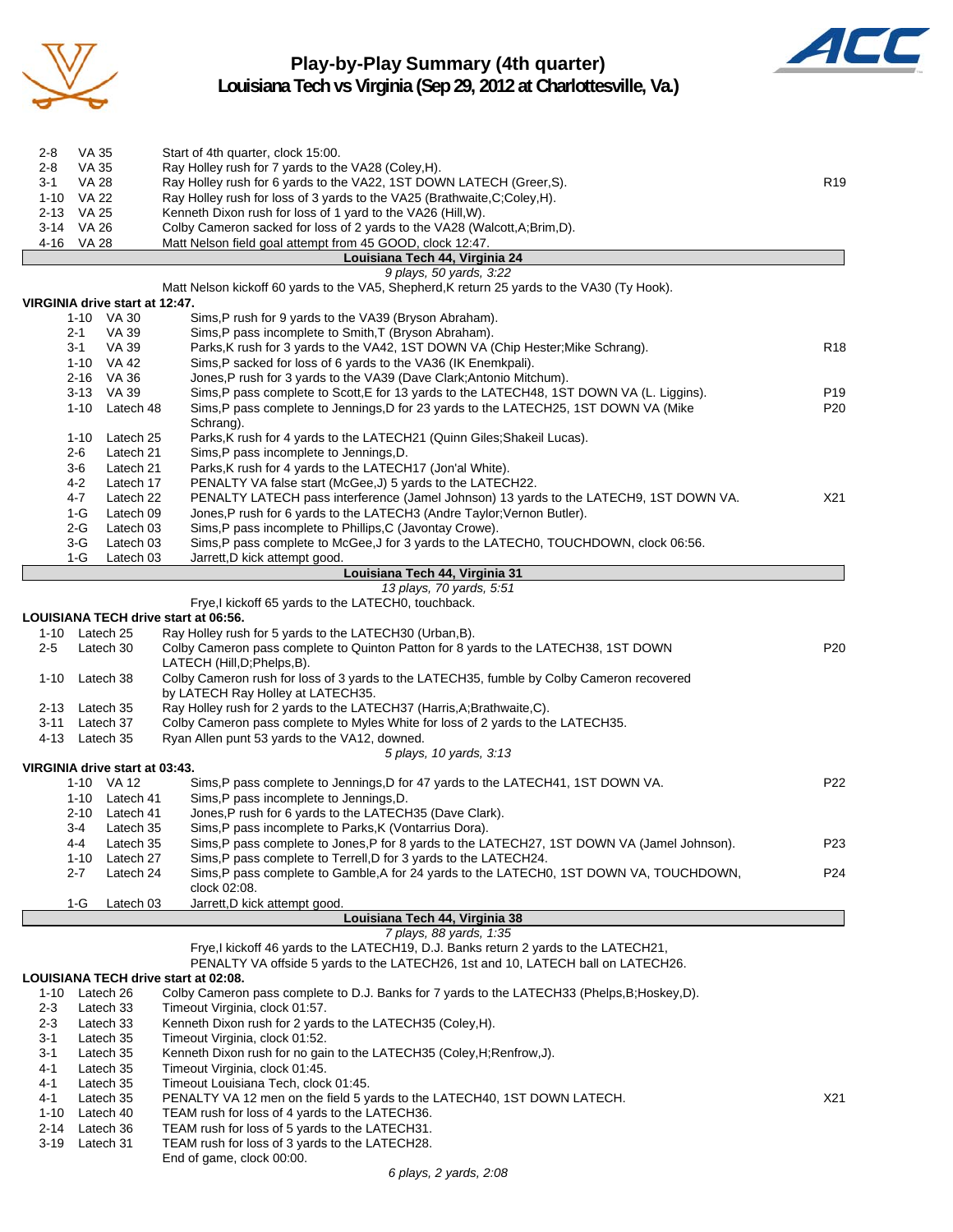

# *Play-by-Play Summary (4th quarter)*



*Louisiana Tech vs Virginia (Sep 29, 2012 at Charlottesville, Va.)*

| <b>FINAL SCORE: Louisiana Tech 44, Virginia 38</b> |              |       |  |  |  |                    |         |         |                |                  |                  |  |
|----------------------------------------------------|--------------|-------|--|--|--|--------------------|---------|---------|----------------|------------------|------------------|--|
| Time<br>1st Downs                                  |              |       |  |  |  | <b>Conversions</b> |         |         |                |                  |                  |  |
| <b>Quarter Summary</b>                             | <b>Score</b> | Poss  |  |  |  |                    | 3rd     | 4th     | <b>Rushing</b> | Passing          | <b>Penalties</b> |  |
| Louisiana Tech                                     |              | 07:34 |  |  |  |                    | $1 - 5$ | $0 - 0$ | $13-1$         | $3 - 3 - 0 - 13$ | 1-13             |  |
| Virginia                                           | 14           | 07:26 |  |  |  |                    | $3 - 5$ | 1-1     | $8 - 29$       | 7-12-0-121       | $3 - 15$         |  |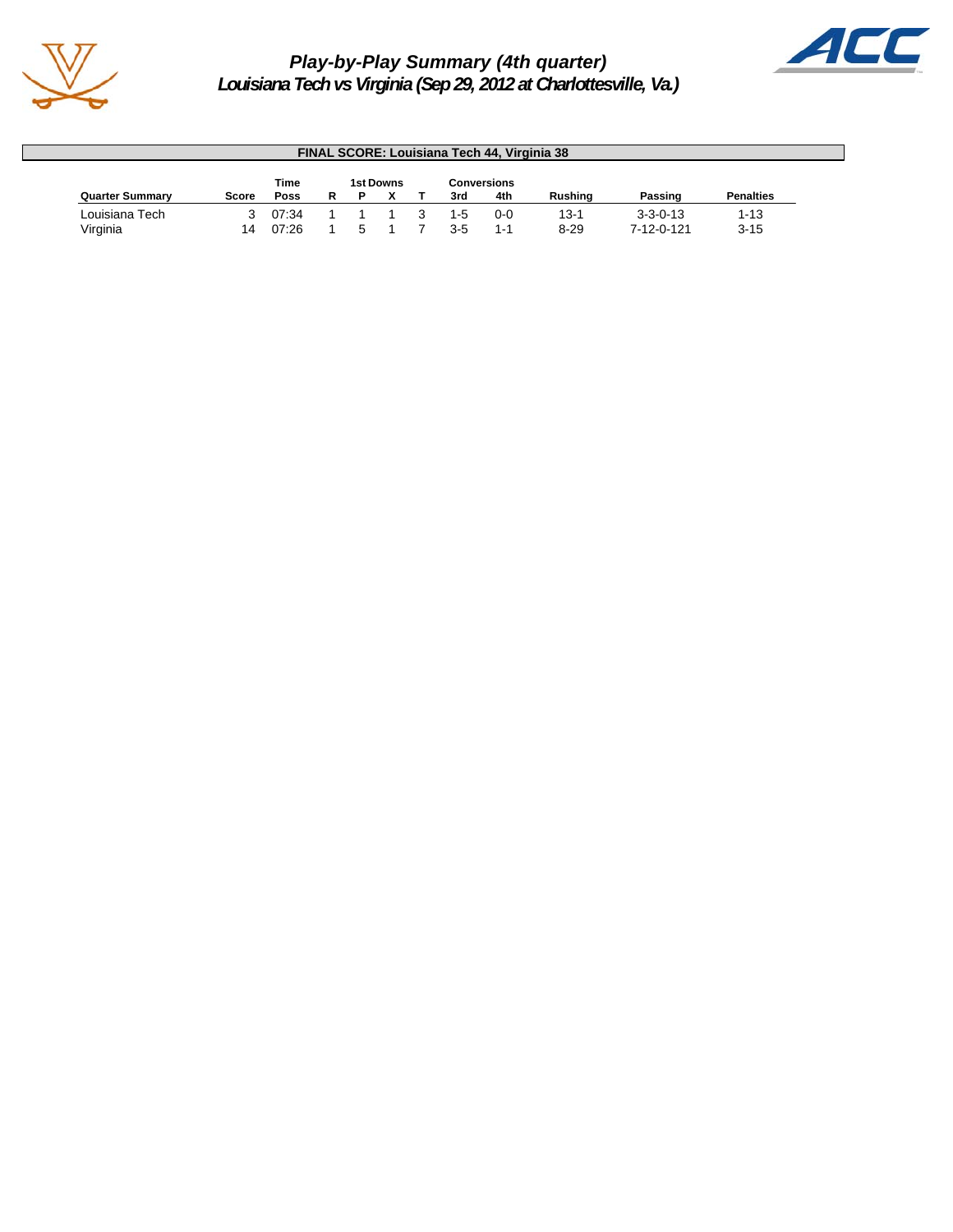

### **Quickie Statistics (4th quarter only) Louisiana Tech vs Virginia (Sep 29, 2012 at Charlottesville, Va.)**



|                                   | <b>LATECH</b> | ٧Α             |
|-----------------------------------|---------------|----------------|
| Score                             | 3             | 14             |
| <b>FIRST DOWNS</b>                | 3             | $\overline{7}$ |
| <b>RUSHES-YARDS (NET)</b>         | $13 - 1$      | $8 - 29$       |
| <b>PASSING YDS (NET)</b>          | 13            | 121            |
| Passes Att-Comp-Int               | $3 - 3 - 0$   | $12 - 7 - 0$   |
| <b>TOTAL OFFENSE PLAYS-YARDS</b>  | $16 - 14$     | 20-150         |
| <b>Fumble Returns-Yards</b>       | $0-0$         | $0-0$          |
| <b>Punt Returns-Yards</b>         | $0 - 0$       | $0-0$          |
| Kickoff Returns-Yards             | $1 - 2$       | $1 - 25$       |
| <b>Interception Returns-Yards</b> | $0 - 0$       | $0-0$          |
| Punts (Number-Avg)                | $1 - 53.0$    | $0 - 0.0$      |
| Fumbles-Lost                      | $1 - 0$       | $0-0$          |
| Penalties-Yards                   | $1 - 13$      | $3 - 15$       |
| <b>Possession Time</b>            | 07:34         | 07:26          |
| <b>Third-Down Conversions</b>     | 1 of 5        | 3 of 5         |
| <b>Fourth-Down Conversions</b>    | $0$ of $0$    | 1 of 1         |

### **Louisiana Tech Virginia**

| <b>Rushing</b>      |       | No. Gain Loss<br>Avg<br><b>Rushing</b><br>Net<br>TD<br>Lg                              |                | No. Gain Loss  |             | <b>Net</b><br>TD  | Lg<br>Avg             |
|---------------------|-------|----------------------------------------------------------------------------------------|----------------|----------------|-------------|-------------------|-----------------------|
| Ray Holley          |       | 5<br>$\overline{20}$<br>3<br>17<br>$\mathbf 0$<br>$\overline{7}$<br>3.4<br>Perry Jones | $\overline{3}$ | 15             | $\mathbf 0$ | $\mathbf 0$<br>15 | $\overline{5.0}$<br>6 |
| Kenneth Dixon       |       | 3<br>$\overline{c}$<br>2<br>0.3<br><b>Kevin Parks</b><br>1<br>0<br>1                   | 3              | 11             | 0           | 11<br>0           | 4<br>3.7              |
| Colby Cameron       |       | 5<br>2<br>$-5$<br>$\mathbf 0$<br>$\Omega$<br>$-2.5$<br>0<br><b>Phillip Sims</b>        | $\mathcal{P}$  | 9              | 6           | 3<br>$\Omega$     | 9<br>1.5              |
| TEAM                |       | 3<br>12<br>$\Omega$<br>$-12$<br>$\mathbf 0$<br>$\Omega$<br>$-4.0$                      |                |                |             |                   |                       |
| Passing             |       | <b>Passing</b><br>$C-A-I$<br>TD<br>Sack<br>Yds<br>Long                                 |                | $C-A-I$        | Yds         | TD                | Long<br>Sack          |
| Colby Cameron       |       | $3 - 3 - 0$<br>13<br>$\Omega$<br>Phillip Sims<br>8                                     |                | $7 - 12 - 0$   | 121         | $\overline{2}$    | 47                    |
| Receiving           |       | Yards<br>TD<br>Long<br><b>Receiving</b><br>No.                                         | No.            | Yards          | TD          | Long              |                       |
| Quinton Patton      |       | Darius Jennings<br>8<br>0<br>8<br>1                                                    | 2              | 70             | $\mathbf 0$ | 47                |                       |
| D.J. Banks          |       | 7<br>7<br>0<br>Adrian Gamble<br>1                                                      | 1              | 24             | 1           | 24                |                       |
| Myles White         |       | $-2$<br>0<br>$\Omega$<br>E.J. Scott<br>1                                               | 1              | 13             | 0           | 13                |                       |
|                     |       | Perry Jones                                                                            | 1              | 8              | 0           | 8                 |                       |
| <b>Punting</b>      |       | In20<br><b>Punting</b><br>No.<br>Yds<br>Long<br>ТВ<br>Avg                              | No.            | Yds            |             | Avg Long          | In20<br>TВ            |
| Ryan Allen          |       | 53<br>53.0<br>$\overline{53}$<br>$\Omega$                                              |                |                |             |                   |                       |
| <b>Punt Returns</b> |       | TD<br><b>Punt Returns</b><br>Yards<br>Long<br>No.                                      | No.            | Yards          | <b>TD</b>   | Long              |                       |
| <b>Kick Returns</b> |       | <b>Kick Returns</b><br><b>Yards</b><br>TD<br><u>No.</u><br><u>Long</u>                 | No.            | Yards          | TD          | Long              |                       |
| D.J. Banks          |       | <b>Khalek Shepherd</b><br>$\Omega$                                                     |                | 25             | $\Omega$    | 25                |                       |
|                     |       |                                                                                        |                |                |             |                   |                       |
| <b>Tackles</b>      |       | TFL<br><b>Tackles</b><br>UA-A<br><b>Total</b><br><b>Sacks</b>                          | UA-A           | <b>Total</b>   |             | <b>Sacks</b>      | <b>TFL</b>            |
| Mike Schrang        |       | $\overline{c}$<br><b>Henry Coley</b><br>$1 - 1$<br>0.0<br>0.0                          | $2 - 2$        | 4              |             | 0.0               | 0.5                   |
| Dave Clark          |       | $\overline{2}$<br>$1 - 1$<br>0.0<br>0.0<br><b>Chris Brathwaite</b>                     | $0 - 2$        | $\overline{2}$ |             | 0.0               | 0.5                   |
| Qtr                 | Time  | <b>Scoring Play</b>                                                                    |                |                |             |                   | V-H                   |
| 1st                 | 10:01 | VA - Tim Smith 36 yd pass from Perry Jones (Drew Jarrett kick), 2-79 0:36              |                |                |             |                   | $0 - 7$               |
|                     | 08:13 | LATECH - Matt Nelson 31 yd field goal, 8-58 1:48                                       |                |                |             |                   | $3 - 7$               |
|                     | 04:25 | VA - Paul Freedman 2 yd pass from Michael Rocco (Drew Jarrett kick), 9-78 3:48         |                |                |             |                   | $3 - 14$              |
|                     | 01:54 | LATECH - R.P. Stuart 3 yd pass from Colby Cameron (Matt Nelson kick), 8-39 2:31        |                |                |             |                   | $10 - 14$             |
| 2nd                 | 14:14 | VA - Khalek Shepherd 73 yd pass from Michael Rocco (Drew Jarrett kick), 5-90 2:40      |                |                |             |                   | $10 - 21$             |
|                     | 07:35 | VA - Drew Jarrett 35 yd field goal, 13-41 5:24                                         |                |                |             |                   | $10 - 24$             |
|                     | 03:02 | LATECH - Ray Holley 16 yd run (Matt Nelson kick), 2-25 0:35                            |                |                |             |                   | $17 - 24$             |
|                     | 00:03 | LATECH - Matt Nelson 40 yd field goal, 9-37 2:04                                       |                |                |             |                   | $20 - 24$             |
| 3rd                 | 11:20 | LATECH - Ray Holley 11 yd run (Matt Nelson kick), 14-73 3:40                           |                |                |             |                   | $27 - 24$             |
|                     | 06:00 | LATECH - Colby Cameron 14 yd run (Matt Nelson kick), 4-43 0:38                         |                |                |             |                   | $34 - 24$             |
|                     | 05:08 | LATECH - Chip Hester 32 yd interception return (Matt Nelson kick)                      |                |                |             |                   | $41 - 24$             |
| 4th                 | 12:47 | LATECH - Matt Nelson 45 yd field goal, 9-50 3:22                                       |                |                |             |                   | $3 - 0$               |
|                     | 06:56 | VA - Jake McGee 3 yd pass from Phillip Sims (Drew Jarrett kick), 13-70 5:51            |                |                |             |                   | $3 - 7$               |

02:08 VA - Adrian Gamble 24 yd pass from Phillip Sims (Drew Jarrett kick), 7-88 1:35 3 - 14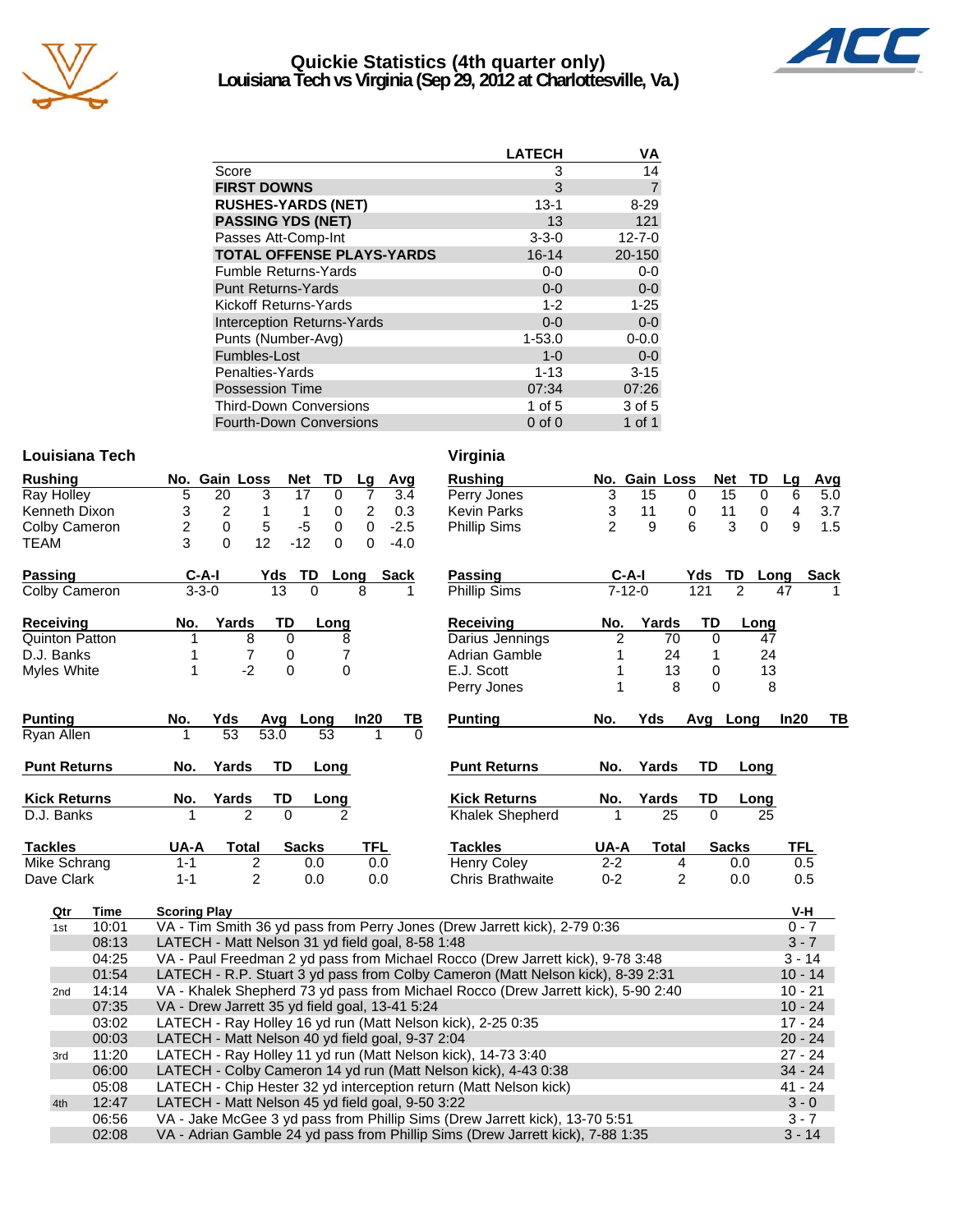

### **Scoring Summary (Final) The Automated ScoreBook Virginia vs Duke (Oct 06, 2012 at Durham, N.C.)**



Virginia (2-4,0-2) vs. Duke (5-1,2-0) Date: Oct 06, 2012 • Site: Durham, N.C. • Stadium: Wallace Wade Stadium Attendance: 26856

| <b>Score by Quarters</b> |   | c |  | Total |
|--------------------------|---|---|--|-------|
| Virginia                 | Δ | u |  |       |
| <b>uke</b>               | 4 |   |  |       |

| Qtr Time  | <b>Scoring Play</b>                                                                      | V-H       |
|-----------|------------------------------------------------------------------------------------------|-----------|
|           | 1st 11:44 VA - Kevin Parks 7 yd run (Drew Jarrett kick), 8-83 3:16                       | $7 - 0$   |
| 10:50     | DU - Jamison Crowder 54 yd pass from Anthony Boone (Ross Martin kick), 3-75 0:54         | $7 - 7$   |
| 08:09     | DU - Conner Vernon 37 yd pass from Anthony Boone (Ross Martin kick), 2-40 1:22           | $7 - 14$  |
| 00:40     | VA - Perry Jones 1 yd run (Drew Jarrett kick), 15-86 7:24                                | $14 - 14$ |
|           | 2nd 00:00 VA - Drew Jarrett 39 yd field goal, 4-62 0:26                                  | $17 - 14$ |
| 3rd 11:46 | DU - Juwan Thompson 12 yd pass from Anthony Boone (Ross Martin kick), 1-12 0:06          | $17 - 21$ |
| 07:30     | DU - Jela Duncan 11 yd run (Ross Martin kick), 4-45 1:33                                 | $17 - 28$ |
|           | 4th 14:12 DU - Conner Vernon 45 yd pass from Anthony Boone (Ross Martin kick), 7-72 3:00 | $17 - 35$ |
| 02:48     | DU - Juwan Thompson 34 yd run (Ross Martin kick), 6-70 3:25                              | $17 - 42$ |

Kickoff time: 3:00 pm • End of Game: 6:38 pm • Total elapsed time: 3:38

Officials: Referee: Tom McCreesh; Umpire: Donald Yates; Linesman: Michael Owens; Line judge: Robert Zivkovic; Back judge: Scott Maslin; Field judge: Tyrone Anderson; Side judge: Glen Street;

Temperature: 81 deg • Wind: WSW @ 9 • Weather: Partly cloudy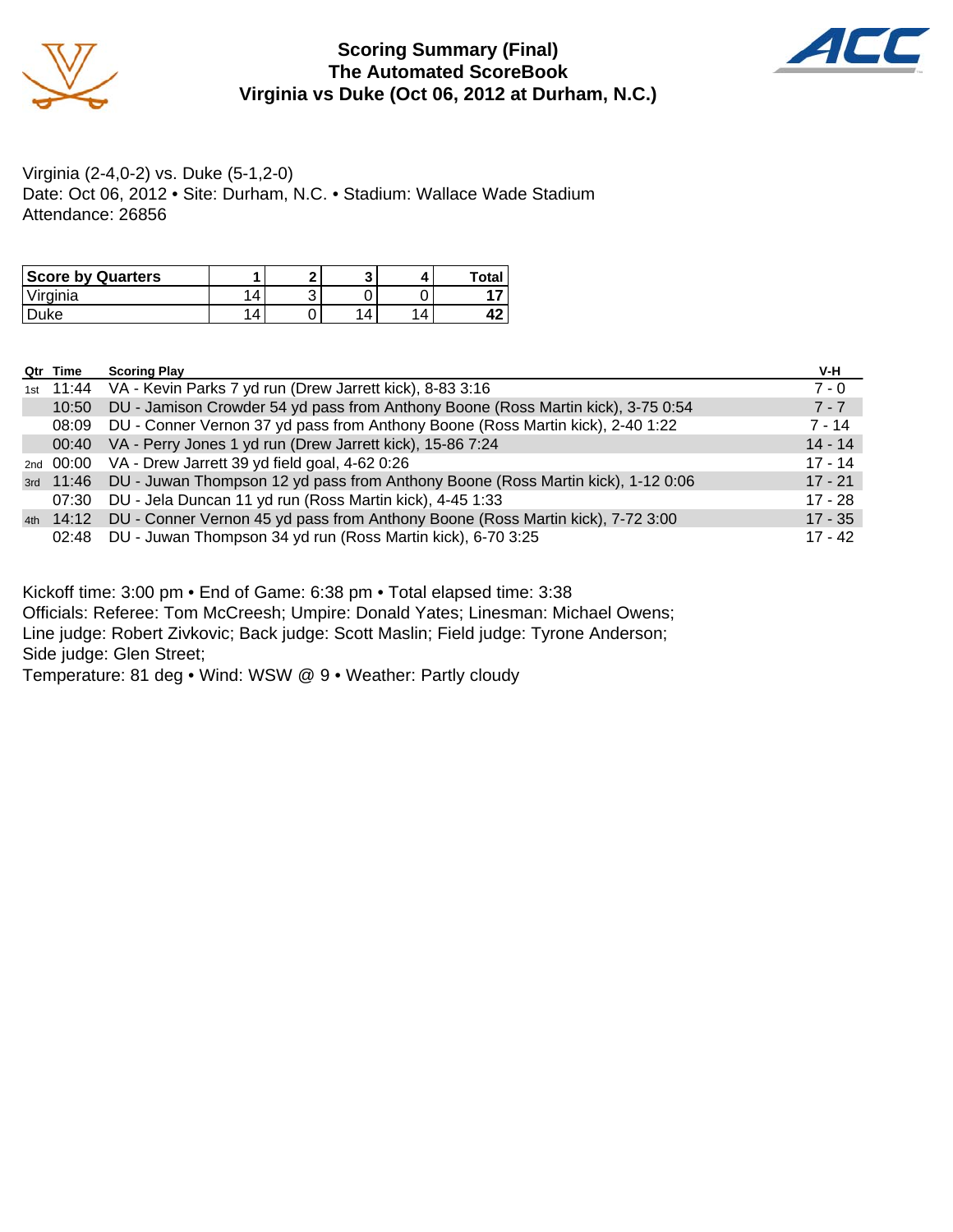





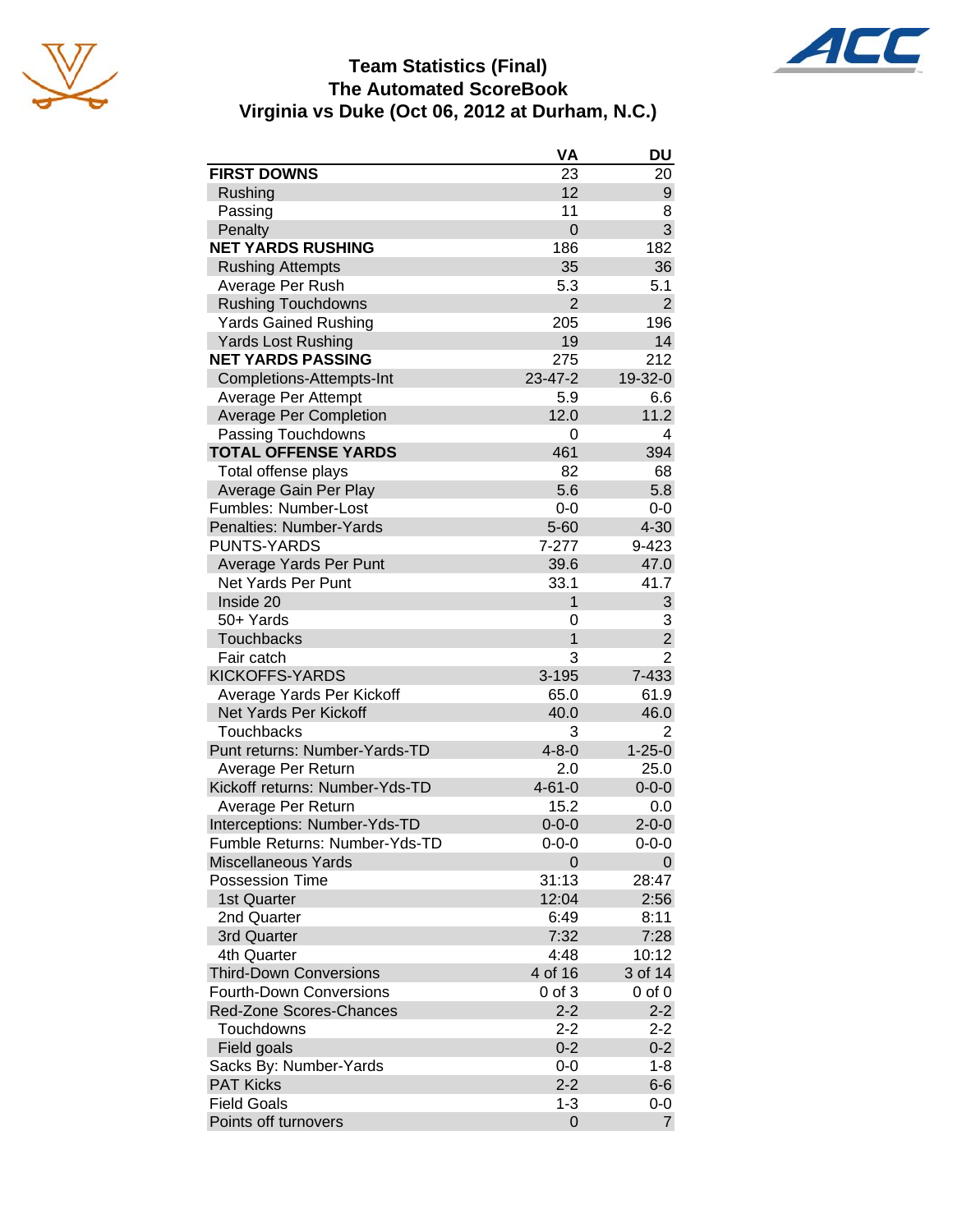

### **Individual Statistics (Final) The Automated ScoreBook Virginia vs Duke (Oct 06, 2012 at Durham, N.C.)**



| <b>Rushing</b>            |    |              | No. Gain Loss Net TD |     |   | La | Avg  |
|---------------------------|----|--------------|----------------------|-----|---|----|------|
| Perry Jones               | 19 | 102          |                      | 100 |   |    | 5.3  |
| <b>Kevin Parks</b>        | 9  | 76           | 2                    | 74  |   | 30 | 8.2  |
| <b>Clifton Richardson</b> | 5  | 22           |                      | 15  |   |    | 3.0  |
| Adrian Gamble             |    | 5            | $\mathbf{0}$         | 5   | Ω | 5  | 5.0  |
| <b>Phillip Sims</b>       |    | $\mathbf{I}$ | 8                    | -8  | 0 | 0  | -8.0 |
| Totals                    |    | 05           | 19                   | 186 |   | 30 | 5.3  |

| <b>Passing</b>      | $C-A-I$       |               | Yds | TD | Long | <b>Sack</b> |
|---------------------|---------------|---------------|-----|----|------|-------------|
| <b>Phillip Sims</b> |               | $21 - 42 - 2$ |     | 0  | 38   | 1           |
| Michael Rocco       | $2 - 4 - 0$   |               |     | 0  | 4    | 0           |
| Perry Jones         | $0 - 1 - 0$   |               |     | 0  |      | 0           |
| Totals              | $23 - 47 - 2$ |               | 275 | 0  | 38   | 1           |
| <b>Receiving</b>    | No.           | Yards         | TD  |    | Long |             |
| E.J. Scott          | 5             | 98            | 0   |    | 30   |             |
| Perry Jones         | 4             | 28            | 0   |    | 15   |             |
| Dominique Terrell   | 3             | 46            |     |    | 38   |             |
|                     |               |               |     |    |      |             |

Darius Jennings 3 20 0 11 Jake McGee 2 37 0 25 Paul Freedman 1 12 0 12 Khalek Shepherd 1 6 0 6<br>
LoVante Battle 1 -1 0 0 LoVante Battle 1 -1 0 0<br>Totals 23 275 0 38 Totals 23 275 0

| <b>Phillip Sims</b> | $21 - 42 - 2$ |             | 268 | 0 | 38   |  |
|---------------------|---------------|-------------|-----|---|------|--|
| Michael Rocco       | $2 - 4 - 0$   |             |     | 0 | 4    |  |
| Perry Jones         |               | $0 - 1 - 0$ |     | 0 |      |  |
| Totals              | $23 - 47 - 2$ |             | 275 | 0 | 38   |  |
| <b>Receiving</b>    | No.           | Yards       | TD  |   | Long |  |
| E.J. Scott          | 5             | 98          | 0   |   | 30   |  |
| Perry Jones         | 4             | 28          | 0   |   | 15   |  |
| Dominique Terrell   | 3             | 46          | 0   |   | 38   |  |
| <b>Kevin Parks</b>  |               |             |     |   | 13   |  |

| <b>Brandon Connette</b> |     | 3           | 0   | 3      | 0              | 3  | 3.0    |
|-------------------------|-----|-------------|-----|--------|----------------|----|--------|
| Conner Vernon           | 1   | 0           | 3   | -3     | 0              | 0  | $-3.0$ |
| <b>TEAM</b>             | 3   | 0           | 8   | -8     | 0              | 0  | $-2.7$ |
| Totals                  | 36  | 196         | 14  | 182    | $\overline{c}$ | 34 | 5.1    |
| <b>Passing</b>          |     | C-A-I       | Yds | TD     | Long           |    | Sack   |
| Anthony Boone           |     | $18-31-0$   | 212 | 4      |                | 54 | 0      |
| <b>Brandon Connette</b> |     | $1 - 1 - 0$ |     | Ω<br>0 |                | 0  | 0      |
| Totals                  |     | 19-32-0     | 212 | 4      |                | 54 | 0      |
|                         |     |             |     |        |                |    |        |
| Receiving               | No. | Yards       |     | TD     | Lona           |    |        |

**Rushing No. Gain Loss Net TD Lg Avg** Juwan Thompson 7 71 0 71 1 34 10.1 Jela Duncan 10 41 0 41 1 13 4.1

Josh Snead 7 39 2 37 0 14 5.3

Anthony Boone 7 42 1

| RECEIVING             | NU. | i di US | '''    | Luny |
|-----------------------|-----|---------|--------|------|
| Conner Vernon         |     | 93      | 2      | 45   |
| Jamison Crowder       |     | 84      |        | 54   |
| <b>Desmond Scott</b>  | 3   | 14      |        |      |
| <b>Issac Blakeney</b> | 3   |         | $\Box$ | 5    |
| Juwan Thompson        | 2   | 12      |        | 12   |
| Totals                | 19  | 212     |        | 54   |
|                       |     |         |        |      |

| <b>Punting</b> | No. | Yds   |         | Avg Long | In20      | ΤВ |
|----------------|-----|-------|---------|----------|-----------|----|
| Alec Vozenilek |     | 277   | 39.6    | 49       |           |    |
| Totals         |     | 277   | 39.6    | 49       |           |    |
|                |     | Dunt. | Kirkoff |          | Intercent |    |

|                           | гин    | NIUNUII |                |             | ilitei cent |  |             |  |
|---------------------------|--------|---------|----------------|-------------|-------------|--|-------------|--|
| <b>Returns</b>            | No Yds |         |                | $Lg$ No Yds |             |  | $Lg$ No Yds |  |
| Khalek Shepherd           |        | 61      | 3              | 40          | 16I         |  |             |  |
| <b>Clifton Richardson</b> |        |         |                |             |             |  |             |  |
| Totals                    |        | 61      | $\overline{4}$ | 61          | 211         |  |             |  |

| Field goals  | Qtr   | Time      | Dist                  | Result |
|--------------|-------|-----------|-----------------------|--------|
| Drew Jarrett |       | 2nd 00:00 | 39 yards Good         |        |
| Drew Jarrett | 3rd   | 02:12     | 45 yards Missed       |        |
| Drew Jarrett | 4th - |           | 08:57 41 yards Missed |        |

| <b>Kickoffs</b>    | No. | Yards |    | Ava<br>65.0 |          | OΒ    |
|--------------------|-----|-------|----|-------------|----------|-------|
| lan Frye           |     | 195   |    |             |          |       |
| All-purpose        | Run | Rcv   | KR | PR.         | IR       | Total |
| Perry Jones        | 100 | 28    | 0  | O           | O        | 128   |
| <b>Kevin Parks</b> | 74  | 29    | 0  | 0           | $\Omega$ | 103   |
| E.J. Scott         | 0   | 98    | 0  | 0           | 0        | 98    |
| Khalek Shepherd    | Ω   | 6     | 40 | 8           |          | 54    |

| <b>Punting</b> | No. |     |      | Yds Avg Long | In20 | TВ |
|----------------|-----|-----|------|--------------|------|----|
| Will Monday    |     | 423 | 47.0 | 55           |      |    |
| Totals         |     | 423 | 47.0 | 55           |      |    |

|                    |     | <b>Punt</b>       |           |             | <b>Kickoff</b> |               | Intercept |              |
|--------------------|-----|-------------------|-----------|-------------|----------------|---------------|-----------|--------------|
| <b>Returns</b>     |     | No Yds            |           |             | Lg No Yds      |               | Lg No Yds | Lq           |
| Conner Vernon      |     | 25                | 25        |             |                |               | O         | 0            |
| Ross Cockrell      |     | 0                 |           |             |                |               |           | 0            |
| <b>Tony Foster</b> |     | $\mathbf{\Omega}$ |           | O           |                | 1             |           | O            |
| Totals             |     | 25                | <b>25</b> | 0           |                | 2             | 0         | <sup>0</sup> |
| Field goals        | Qtr | Time              |           | <b>Dist</b> |                | <b>Result</b> |           |              |

| No. | Yards |      |  | тв  | OΒ                              |
|-----|-------|------|--|-----|---------------------------------|
|     | 433   | 61.9 |  |     |                                 |
| Run | Rcv   | ΚR   |  | IR  | Total                           |
| -3  | 93    | 0    |  |     | 115                             |
| 0   | 84    | 0    |  |     | 84                              |
| 71  | 12    | 0    |  |     | 83                              |
| 41  | O     |      |  |     | 41                              |
|     |       |      |  | Ava | <b>PR</b><br>25<br>$\mathbf{0}$ |

FUMBLES: Virginia-None. Duke-None.

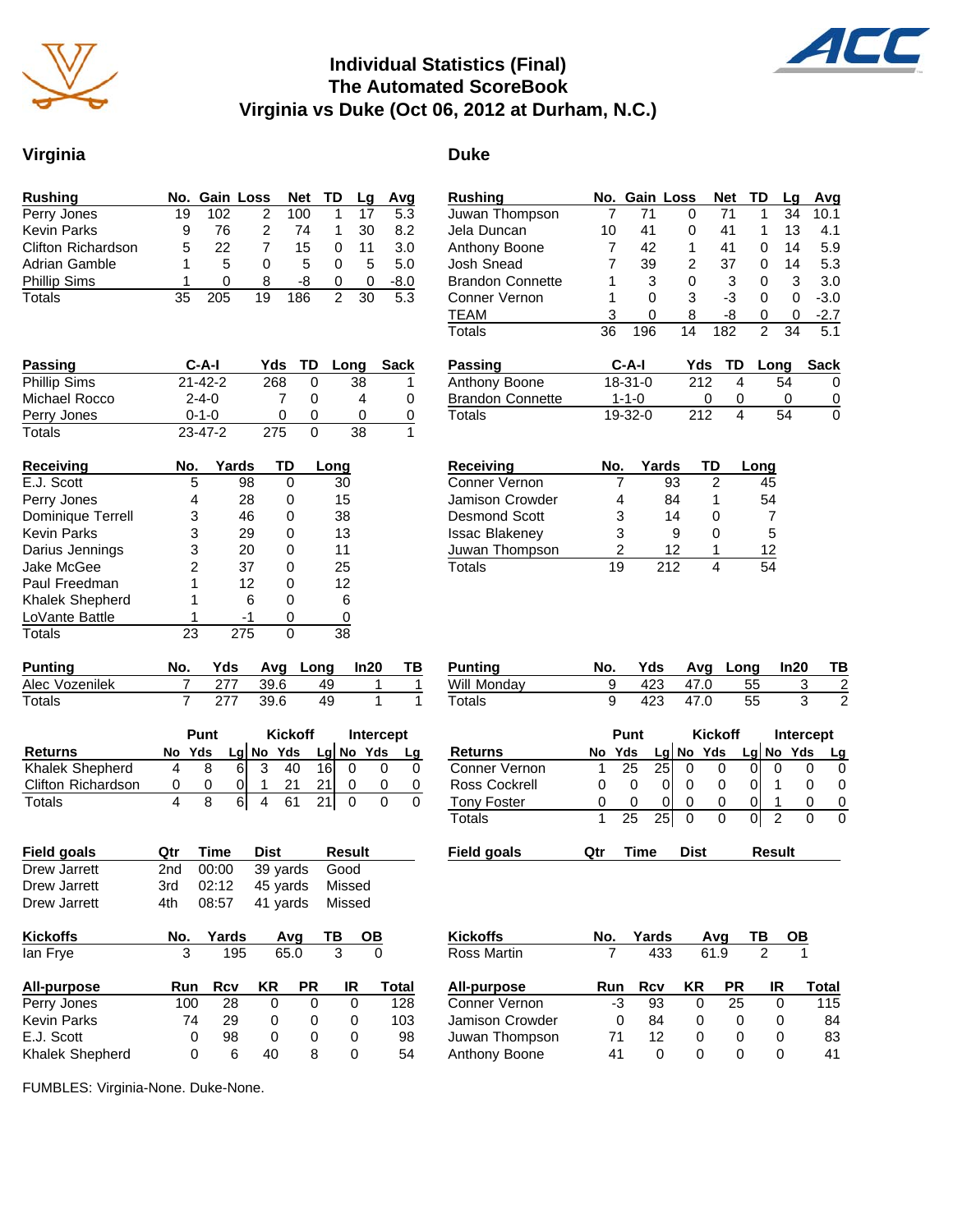

### **Defensive Statistics (Final) The Automated ScoreBook Virginia vs Duke (Oct 06, 2012 at Durham, N.C.)**



|                | ## Virginia                 | Solo            | Ast             |                 | <b>Total Sacks-Yds</b>   | <b>TFL-Yds</b>           | FF                           | FR-Yds                   | Int-Yds                  | <b>BrUp</b>              | <b>Blks</b>              | QBH          |
|----------------|-----------------------------|-----------------|-----------------|-----------------|--------------------------|--------------------------|------------------------------|--------------------------|--------------------------|--------------------------|--------------------------|--------------|
| $\overline{9}$ | LaRoy Reynolds              | 6               | 5               | 11              |                          | $1.0 - 3$                |                              |                          |                          |                          |                          |              |
| 8              | <b>Anthony Harris</b>       | 6               | $\overline{4}$  | 10              | $\overline{\phantom{a}}$ | $\overline{\phantom{0}}$ | $\overline{\phantom{a}}$     |                          |                          | $\mathbf{1}$             |                          |              |
| 53             | <b>Steve Greer</b>          | $\overline{2}$  | 8               | 10              | $\blacksquare$           | $0.5 - 1$                | $\blacksquare$               | ÷,                       |                          | 1                        | ÷,                       |              |
| 3              | Ausar Walcott               | $\overline{4}$  | $\mathbf{1}$    | 5               | $\blacksquare$           | $0.5 - 1$                | $\overline{\phantom{a}}$     |                          |                          |                          | $\overline{\phantom{a}}$ |              |
| 90             | Jake Snyder                 | 3               | 1               | 4               |                          | $\blacksquare$           | $\blacksquare$               | ä,                       |                          |                          | ä,                       | 1            |
| 44             | <b>Henry Coley</b>          | 3               | $\mathbf{1}$    | 4               | $\overline{\phantom{a}}$ | $0.5 - 1$                | $\overline{a}$               |                          |                          |                          | $\overline{\phantom{a}}$ |              |
| 21             | <b>Brandon Phelps</b>       | 1               | 3               | 4               |                          |                          | $\blacksquare$               | L.                       |                          | 1                        | $\blacksquare$           |              |
| $\mathbf{1}$   | <b>Demetrious Nicholson</b> | 3               | $\Omega$        | 3               |                          | $1.0 - 2$                | $\overline{\phantom{a}}$     |                          |                          | 1                        | $\overline{\phantom{a}}$ |              |
| 7              | Eli Harold                  | 1               | $\overline{2}$  | 3               |                          |                          | $\overline{\phantom{a}}$     |                          |                          |                          | $\overline{\phantom{m}}$ |              |
| 56             | <b>Chris Brathwaite</b>     | $\overline{0}$  | 3               | 3               |                          |                          | $\overline{\phantom{a}}$     |                          |                          |                          | -                        |              |
|                | 93 Will Hill                | 0               | $\overline{2}$  | $\overline{2}$  |                          | $0.5 - 0$                | $\blacksquare$               |                          |                          |                          | ÷,                       |              |
| 22             | Drequan Hoskey              | $\mathbf{1}$    | $\mathbf 0$     | $\mathbf{1}$    | $\overline{\phantom{a}}$ |                          | $\qquad \qquad \blacksquare$ | $\overline{\phantom{0}}$ |                          | $\overline{\phantom{a}}$ | $\overline{\phantom{0}}$ |              |
|                | 65 Ross Burbank             | 0               | 1               | 1               |                          |                          | $\blacksquare$               |                          |                          |                          | ÷,                       |              |
| 27             | Rijo Walker                 | $\overline{0}$  | $\mathbf{1}$    | $\mathbf{1}$    |                          |                          | $\blacksquare$               |                          |                          |                          |                          |              |
|                | <b>Totals</b>               | 30              | $\overline{32}$ | 62              | $0.0 - 0$                | $4.0 - 8$                | 0                            | $0-0$                    | $0-0$                    | 4                        | 0                        | $\mathbf{1}$ |
|                |                             |                 |                 |                 |                          |                          |                              |                          |                          |                          |                          |              |
|                | ## Duke                     | Solo            | Ast             | <b>Total</b>    | Sacks-Yds                | <b>TFL-Yds</b>           | FF                           | FR-Yds                   | Int-Yds                  | <b>BrUp</b>              | <b>Blks</b>              | QBH          |
| $\overline{4}$ | <b>Walt Canty</b>           | 5               | 9               | 14              |                          | $3.0 - 8$                | $\blacksquare$               |                          |                          | $\overline{\phantom{a}}$ | ÷,                       | 1            |
| 38             | Jordon Byas                 | 6               | 5               | 11              | $\blacksquare$           | $1.5 - 1$                | $\blacksquare$               | $\overline{a}$           | $\overline{\phantom{a}}$ | $\blacksquare$           | $\overline{\phantom{0}}$ |              |
| 40             | Dwayne Norman               | 4               | 4               | 8               | $\blacksquare$           |                          | $\sim$                       | ä,                       |                          |                          | ä,                       |              |
| 31             | <b>Tony Foster</b>          | 5               | $\overline{2}$  | $\overline{7}$  | $\blacksquare$           | $\blacksquare$           | $\blacksquare$               | $\blacksquare$           | $1 - 0$                  | $\overline{2}$           | $\overline{\phantom{a}}$ |              |
|                | 56 Kyler Brown              | 5               | 1               | 6               |                          | $1.0 - 1$                | $\blacksquare$               | ÷,                       |                          | $\blacksquare$           | $\blacksquare$           |              |
| 84             | Kenny Anunike               | $\mathbf{1}$    | 5               | 6               | $1.0 - 8$                | $1.5 - 9$                | $\blacksquare$               | $\overline{a}$           |                          |                          | $\blacksquare$           |              |
| 6              | <b>Ross Cockrell</b>        | 3               | $\overline{2}$  | 5               |                          |                          | $\overline{\phantom{a}}$     | ä,                       | $1 - 0$                  | 1                        | $\overline{\phantom{a}}$ |              |
| 47             | David Helton                | $\overline{2}$  | 3               | 5               |                          |                          | $\overline{\phantom{a}}$     |                          |                          | $\blacksquare$           | ÷,                       | $\mathbf{1}$ |
|                | 54 C.J. France              | 1               | 4               | 5               |                          | $0.5 - 0$                |                              |                          |                          |                          | ÷,                       |              |
|                | 34 Jonathan Woodruff        | $\overline{0}$  | $\overline{4}$  | $\overline{4}$  | $\overline{\phantom{a}}$ | $\overline{\phantom{a}}$ | $\overline{\phantom{a}}$     |                          |                          | $\overline{\phantom{a}}$ | $\blacksquare$           | $\mathbf{1}$ |
|                | 45 Austin Gamble            | 1               | $\overline{2}$  | 3               |                          |                          |                              |                          |                          |                          |                          |              |
| 17             | <b>Issac Blakeney</b>       | $\overline{2}$  | $\overline{0}$  | $\overline{2}$  | $\blacksquare$           | $\blacksquare$           | $\overline{\phantom{a}}$     | $\overline{a}$           |                          | $\blacksquare$           | ÷,                       |              |
|                | 24 Garett Patterson         | 1               | 1               | $\overline{2}$  |                          |                          |                              |                          |                          |                          |                          |              |
|                | 82 Sydney Sarmiento         | $\overline{0}$  | 2               | $\overline{2}$  | $\blacksquare$           |                          | $\overline{\phantom{a}}$     |                          |                          | $\overline{\phantom{a}}$ | ÷,                       |              |
| 21             | Anthony Young-Wisema        | 1               | $\Omega$        | 1               | ٠                        |                          | $\overline{a}$               | $\overline{a}$           |                          | $\blacksquare$           |                          |              |
| 11             | <b>Tim Burton</b>           | $\mathbf{1}$    | $\Omega$        | $\mathbf{1}$    | $\overline{\phantom{a}}$ | $\blacksquare$           | $\overline{\phantom{a}}$     |                          |                          | $\overline{\phantom{a}}$ | $\overline{\phantom{0}}$ |              |
| 97             | <b>Nick Sink</b>            | 0               | 1               | 1               | $\blacksquare$           | $0.5 - 1$                | $\blacksquare$               | $\blacksquare$           |                          | $\blacksquare$           | ä,                       |              |
| 80             | David Reeves                | $\overline{0}$  | $\mathbf{1}$    | $\mathbf{1}$    | $\blacksquare$           | $\blacksquare$           | $\overline{\phantom{a}}$     | $\overline{a}$           |                          | $\blacksquare$           | ÷,                       |              |
|                | 42 Dezmond Johnson          | 0               | $\Omega$        | 0               | $\overline{\phantom{a}}$ | $\blacksquare$           | $\overline{\phantom{a}}$     | $\overline{\phantom{a}}$ | $\blacksquare$           | $\overline{\phantom{a}}$ | ۰                        | 1            |
|                | <b>Totals</b>               | $\overline{38}$ | $\overline{46}$ | $\overline{84}$ | $1.0 - 8$                | $8.0 - 20$               | $\Omega$                     | $0-0$                    | $2 - 0$                  | 3                        | 0                        | 4            |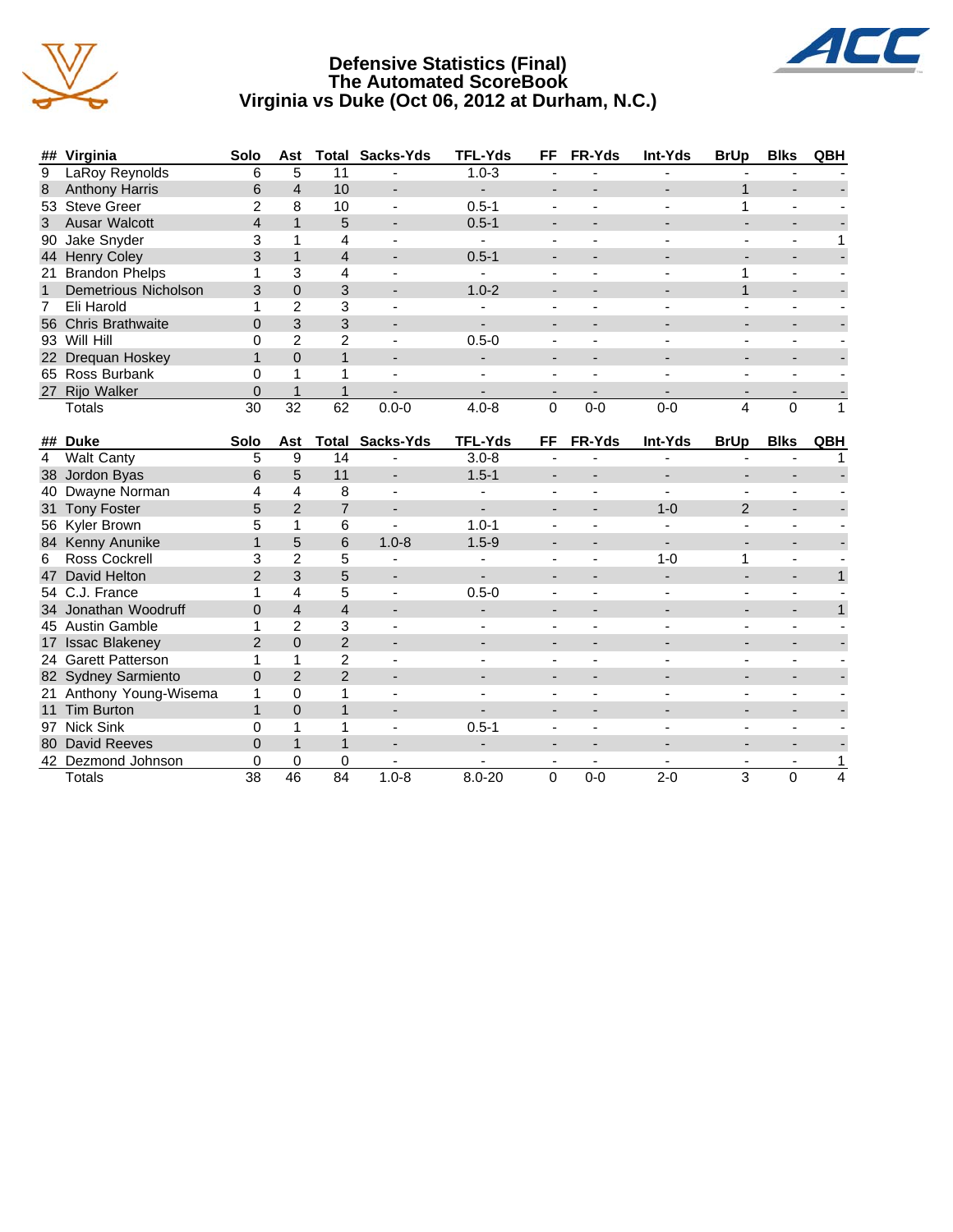

### **Participation Report (Final) The Automated ScoreBook Virginia vs Duke (Oct 06, 2012 at Durham, N.C.)**



#### **Virginia**

#### **Duke**

| Pos        | ## | <b>OFFENSE</b>              | Pos        | ##             | <b>OFFENSE</b>          |
|------------|----|-----------------------------|------------|----------------|-------------------------|
| <b>WR</b>  | 6  | Darius Jennings             | QB         | $\overline{7}$ | Anthony Boone           |
| LТ         | 72 | Oday Aboushi                | <b>RB</b>  | 23             | Juwan Thompson          |
| LG         | 74 | <b>Conner Davis</b>         | WR.        | $\overline{c}$ | Conner Vernon           |
| C.         | 70 | Luke Bowanko                | <b>WR</b>  | 3              | Jamison Crowder         |
| <b>RG</b>  | 79 | Sean Cascarano              | <b>WR</b>  | 33             | <b>Desmond Scott</b>    |
| RT         | 78 | Morgan Moses                | TE         | 80             | David Reeves            |
| TE         | 88 | Paul Freedman               | LT         | 73             | <b>Takoby Cofield</b>   |
| QB         | 14 | <b>Phillip Sims</b>         | LG         | 74             | Dave Harding            |
| TВ         | 33 | Perry Jones                 | C          | 68             | <b>Brian Moore</b>      |
| TE         | 83 | Jake McGee                  | <b>RG</b>  | 77             | Laken Tomlinson         |
| <b>WR</b>  | 19 | E.J. Scott                  | RT.        | 72             | Perry Simmons           |
|            |    |                             |            |                |                         |
|            |    |                             |            |                |                         |
| Pos        | ## | <b>DEFENSE</b>              | <b>Pos</b> | ##             | <b>DEFENSE</b>          |
| DE         | 90 | Jake Snyder                 | DE         | 42             | Dezmond Johnson         |
| DT         | 99 | <b>Brent Urban</b>          | <b>NG</b>  | 82             | <b>Sydney Sarmiento</b> |
| DT         | 93 | Will Hill                   | DT         | 97             | Nick Sink               |
| DE         | 3  | Ausar Walcott               | DE         | 84             | Kenny Anunike           |
| <b>SLB</b> | 44 | <b>Henry Coley</b>          | <b>MLB</b> | 45             | <b>Austin Gamble</b>    |
| MLB        | 53 | <b>Steve Greer</b>          | <b>WLB</b> | 54             | C.J. France             |
| <b>WLB</b> | 9  | LaRoy Reynolds              | CВ         | 6              | Ross Cockrell           |
| CВ         | 1  | <b>Demetrious Nicholson</b> | CВ         | 31             | <b>Tony Foster</b>      |
| SS         | 21 | <b>Brandon Phelps</b>       | S          | 40             | Dwayne Norman           |
| <b>FS</b>  | 8  | <b>Anthony Harris</b>       | S          | 38             | Jordon Byas             |
| CB         | 22 | Drequan Hoskey              | S          | 4              | <b>Walt Canty</b>       |

Virginia: 2J-Jacob Hodges, 2-Dominique Terrell, 3V-Alec Vozenilek, 4F-Matt Fortin, 4-LoVante Battle, 6J-Drew Jarrett, 7-Eli Harold, 7M-Kyle McCartin, 10-Clifton Richardson, 13-Daquan Romero, 15-Ian Frye, 16-Michael Rocco, 17-Miles Gooch, 18-Anthony Cooper, 23-Khalek Shepherd, 25-Kevin Parks, 26-Maurice Canady, 27-Rijo Walker, 29-D.J. Hill, 32-Mike Moore, 34-Kwontie Moore, 37-Billy Skrobacz, 39-Tucker Windle, 42-Demeitre Brim, 49-Zachary Swanson, 54-Justin Renfrow, 56-Chris Brathwaite, 61-Cody Wallace, 65-Ross Burbank, 71-Matt Mihalik, 77-Jay Whitmire, 80-Adrian Gamble, 81-Jeremiah Mathis, 84-Canaan Severin, 89-Colter Phillips.

Duke: 3B-Eric Adams, 3A-Brandon Watkins, 5A-Chris Coady, 9-Josh Snead, 11-Tim Burton, 14-Corey Gattis, 17-Issac Blakeney, 18-Brandon Connette, 20-Lee Butler, 21-Anthony Young-Wisema, 22-Britton Grier, 24-Garett Patterson, 25-Jela Duncan, 28-Shaquille Powell, 29-Garrett Rider, 34-Jonathan Woodruff, 35-Ross Martin, 41-Will Monday, 43-Patrick Kurunwune, 47-David Helton, 48-Deion Williams, 55-Lucas Fisher, 56-Kyler Brown, 60-Steven Ingram, 62-Matt Skura, 65-Cody Robinson, 66-Carson Ginn, 70-John Coleman, 76-Conor Irwin, 78-Jackson Anderson, 81-Jack Wise, 87-Max McCaffrey, 88-Erich Schneider, 94-Jordan DeWalt-Ondijo, 98-Carlos Wray.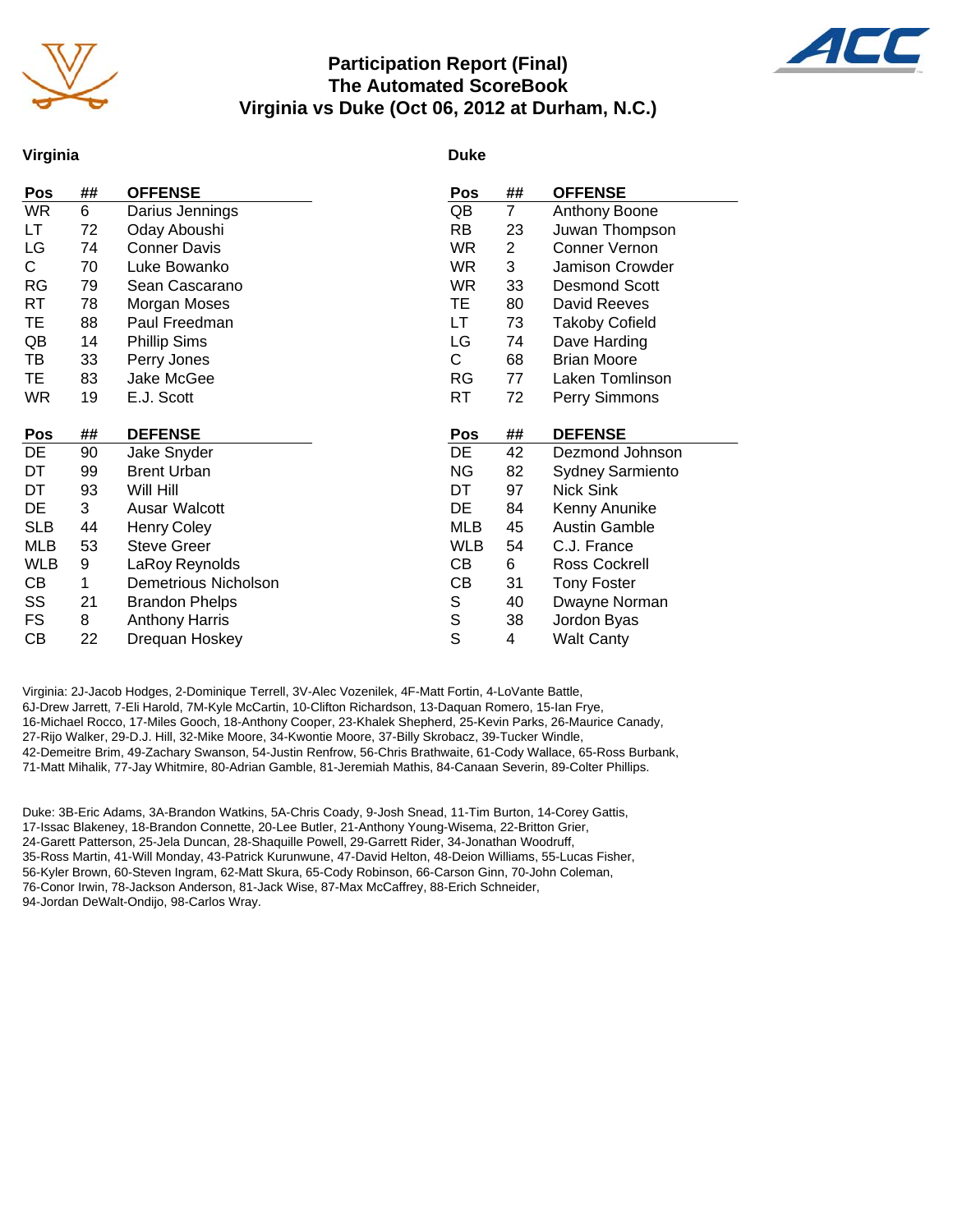

### **Drive Chart (By Team) (Final) The Automated ScoreBook Virginia vs Duke (Oct 06, 2012 at Durham, N.C.)**

4C



|                        | 1st     | 2nd     | 3rd     | 4th   | 1st     | 2 <sub>nd</sub> |                 |
|------------------------|---------|---------|---------|-------|---------|-----------------|-----------------|
| Virginia               | Qtr     | Qtr     | Qtr     | Qtr   | Half    | Half            | Total           |
| Time of possession     | 12:04   | 06:49   | 07:32   | 04:48 | 18:53   | 12:20           | 31:13           |
| 3rd down conversions   | $3 - 3$ | $0 - 4$ | $1 - 5$ | 0-4   | $3 - 7$ | 1-9             | $4 - 16$        |
| Average field position | V15     | V22     | V19     | V34   | V19     | V26             | V <sub>23</sub> |
| 4th down conversions   | 0-0     | 0-0     | ი-1     | 0-2   | $0 - 0$ | $0 - 3$         | 0-3             |

|           |     |                 | <b>Drive Started</b> |                 | <b>Drive Ended</b> |       |                 |                                      | <b>Consumed</b> |
|-----------|-----|-----------------|----------------------|-----------------|--------------------|-------|-----------------|--------------------------------------|-----------------|
| Team      | Qtr | Spot            | Time                 | <b>Obtained</b> | Spot               | Time  | <b>How lost</b> | - Yds<br>ΡI                          | <b>TOP</b>      |
| DU        | 1st | H <sub>25</sub> | 11:44                | Kickoff         | V <sub>00</sub>    | 10:50 | *TOUCHDOWN      | - 75<br>3                            | 0:54            |
| <b>DU</b> |     | V40             | 09:31                | Interception    | V <sub>00</sub>    | 08:09 | *TOUCHDOWN      | 40<br>$2 -$                          | 1:22            |
| DU        |     | H <sub>25</sub> | 00:40                | Kickoff         | H <sub>20</sub>    | 14:50 | Punt            | (5)<br>3<br>$\overline{\phantom{a}}$ | 0:50            |
| <b>DU</b> | 2nd | H20             | 12:47                | Punt            | H40                | 09:32 | Punt            | $9 - 20$                             | 3:15            |
| DU        |     | H <sub>26</sub> | 07:35                | Punt            | H32                | 06:22 | Punt            | 3<br>-6                              | 1:13            |
| <b>DU</b> |     | H <sub>14</sub> | 04:44                | Punt            | H49                | 02:22 | Punt            | $-35$<br>10                          | 2:22            |
| DU        |     | H <sub>24</sub> | 01:37                | Punt            | H29                | 00:26 | Punt            | 3<br>- 5                             | 1:11            |
| <b>DU</b> | 3rd | H25             | 15:00                | Kickoff         | V48                | 12:52 | Punt            | $5 - 27$                             | 2:08            |
| DU        |     | V12             | 11:52                | Punt            | V <sub>00</sub>    | 11:46 | *TOUCHDOWN      | -12<br>$\sim$                        | 0:06            |
| <b>DU</b> |     | V45             | 09:03                | Downs           | V <sub>00</sub>    | 07:30 | *TOUCHDOWN      | 4 - 45                               | 1:33            |
| DU        |     | H37             | 06:40                | Punt            | H45                | 05:11 | Punt            | $3 - 8$                              | 1:29            |
| <b>DU</b> |     | H28             | 02:12                | Missed FG       | V <sub>00</sub>    | 14:12 | *TOUCHDOWN      | 7 - 72                               | 3:00            |
| DU        | 4th | H10             | 12:17                | Interception    | H15                | 09:48 | Punt            | - 5<br>3                             | 2:29            |
| <b>DU</b> |     | H <sub>24</sub> | 08:57                | Missed FG       | H31                | 07:13 | Punt            | $3 - 7$                              | 1:44            |
| DU        |     | H30             | 06:13                | Punt            | V <sub>00</sub>    | 02:48 | *TOUCHDOWN      | 6<br>70<br>$\overline{\phantom{a}}$  | 3:25            |
| <b>DU</b> |     | V34             | 01:46                | Downs           | V42                | 00:00 | End of half     | (8)<br>$3 -$                         | 1:46            |

|                        | 1st     | 2nd             | 3rd     | 4th             | 1st             | 2nd     |                 |
|------------------------|---------|-----------------|---------|-----------------|-----------------|---------|-----------------|
| <b>Duke</b>            | Qtr     | Qtr             | Qtr     | Qtr             | Half            | Half    | Total           |
| Time of possession     | 02:56   | 08:11           | 07:28   | 10:12           | 11:07           | 17:40   | 28:47           |
| 3rd down conversions   | $0 - 0$ | $2 - 7$         | $0 - 2$ | $1-5$           | 2-7             | 1-7     | $3 - 14$        |
| Average field position | H36     | H <sub>21</sub> | H46     | H <sub>32</sub> | H <sub>27</sub> | H40     | H <sub>34</sub> |
| 4th down conversions   | 0-0     | 0-0             | 0-0     | $0 - 0$         | $0 - 0$         | $0 - 0$ | $0 - 0$         |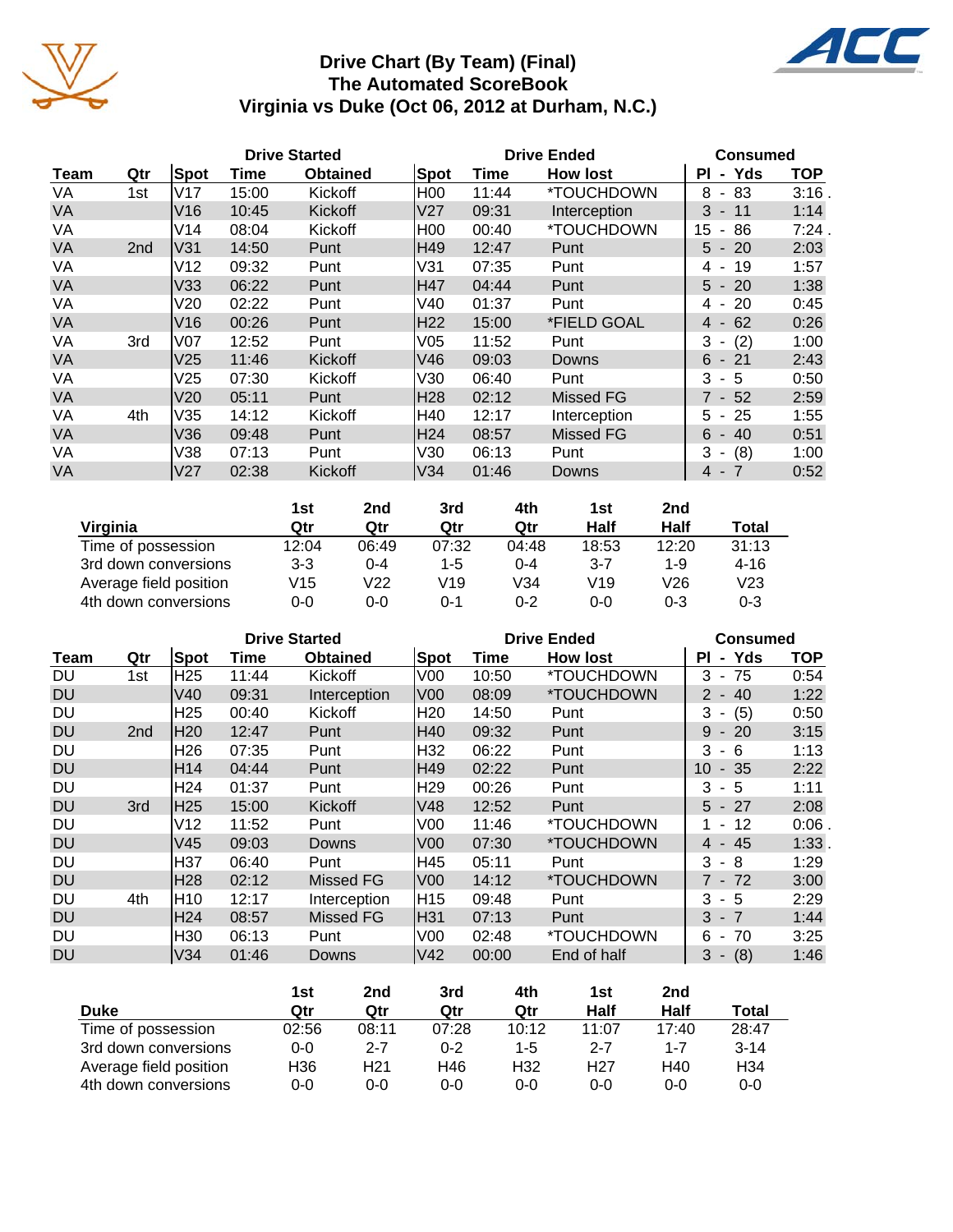

### **Drive Chart (By Quarter) (Final) The Automated ScoreBook Virginia vs Duke (Oct 06, 2012 at Durham, N.C.)**

|             |                 |                 |       | <b>Drive Started</b> | <b>Drive Ended</b> |       |                  | <b>Consumed</b>                          |            |  |  |
|-------------|-----------------|-----------------|-------|----------------------|--------------------|-------|------------------|------------------------------------------|------------|--|--|
| <b>Team</b> | Qtr             | Spot            | Time  | <b>Obtained</b>      | Spot               | Time  | <b>How lost</b>  | PI - Yds                                 | <b>TOP</b> |  |  |
| VA          | 1st             | V17             | 15:00 | Kickoff              | H <sub>00</sub>    | 11:44 | *TOUCHDOWN       | 8<br>83<br>$\blacksquare$                | $3:16$ .   |  |  |
| <b>DU</b>   |                 | H <sub>25</sub> | 11:44 | Kickoff              | <b>V00</b>         | 10:50 | *TOUCHDOWN       | $3 - 75$                                 | 0:54       |  |  |
| VA          |                 | V16             | 10:45 | Kickoff              | V27                | 09:31 | Interception     | 3<br>$-11$                               | 1:14       |  |  |
| <b>DU</b>   |                 | V40             | 09:31 | Interception         | <b>V00</b>         | 08:09 | *TOUCHDOWN       | $\overline{2}$<br>$-40$                  | 1:22       |  |  |
| VA          |                 | V14             | 08:04 | Kickoff              | <b>H00</b>         | 00:40 | *TOUCHDOWN       | 15<br>86<br>$\qquad \qquad \blacksquare$ | 7:24.      |  |  |
| <b>DU</b>   |                 | H <sub>25</sub> | 00:40 | Kickoff              | H <sub>20</sub>    | 14:50 | Punt             | 3<br>(5)                                 | 0:50       |  |  |
| VA          | 2 <sub>nd</sub> | V31             | 14:50 | Punt                 | H49                | 12:47 | Punt             | 20<br>5<br>$\blacksquare$                | 2:03       |  |  |
| <b>DU</b>   |                 | H <sub>20</sub> | 12:47 | Punt                 | H40                | 09:32 | Punt             | 9<br>$-20$                               | 3:15       |  |  |
| VA          |                 | V <sub>12</sub> | 09:32 | Punt                 | V31                | 07:35 | Punt             | 19<br>4                                  | 1:57       |  |  |
| <b>DU</b>   |                 | H <sub>26</sub> | 07:35 | Punt                 | H32                | 06:22 | Punt             | 3<br>6<br>$\overline{\phantom{a}}$       | 1:13       |  |  |
| VA          |                 | V33             | 06:22 | Punt                 | H47                | 04:44 | Punt             | 5<br>$-20$                               | 1:38       |  |  |
| <b>DU</b>   |                 | H14             | 04:44 | Punt                 | H49                | 02:22 | Punt             | $-35$<br>10                              | 2:22       |  |  |
| VA          |                 | V20             | 02:22 | Punt                 | V40                | 01:37 | Punt             | 20<br>$\overline{4}$<br>$\blacksquare$   | 0:45       |  |  |
| <b>DU</b>   |                 | H <sub>24</sub> | 01:37 | Punt                 | H <sub>29</sub>    | 00:26 | Punt             | 5<br>3<br>$\blacksquare$                 | 1:11       |  |  |
| VA          |                 | V16             | 00:26 | Punt                 | H <sub>22</sub>    | 15:00 | *FIELD GOAL      | 62<br>4                                  | 0:26       |  |  |
| <b>DU</b>   | 3rd             | H <sub>25</sub> | 15:00 | Kickoff              | V48                | 12:52 | Punt             | 27<br>5                                  | 2:08       |  |  |
| VA          |                 | V <sub>07</sub> | 12:52 | Punt                 | V05                | 11:52 | Punt             | 3<br>(2)<br>$\overline{\phantom{a}}$     | 1:00       |  |  |
| <b>DU</b>   |                 | V <sub>12</sub> | 11:52 | Punt                 | V <sub>00</sub>    | 11:46 | *TOUCHDOWN       | $-12$<br>$\mathbf{1}$                    | 0:06       |  |  |
| VA          |                 | V25             | 11:46 | Kickoff              | V46                | 09:03 | Downs            | 21<br>6<br>$\overline{\phantom{a}}$      | 2:43       |  |  |
| <b>DU</b>   |                 | V45             | 09:03 | Downs                | V <sub>00</sub>    | 07:30 | *TOUCHDOWN       | $4 - 45$                                 | 1:33.      |  |  |
| VA          |                 | V25             | 07:30 | Kickoff              | V30                | 06:40 | Punt             | 3<br>5<br>$\overline{\phantom{a}}$       | 0:50       |  |  |
| <b>DU</b>   |                 | H37             | 06:40 | Punt                 | H45                | 05:11 | Punt             | $3 - 8$                                  | 1:29       |  |  |
| VA          |                 | V20             | 05:11 | Punt                 | H <sub>28</sub>    | 02:12 | <b>Missed FG</b> | 52<br>$\overline{7}$<br>$\blacksquare$   | 2:59       |  |  |
| <b>DU</b>   |                 | H <sub>28</sub> | 02:12 | <b>Missed FG</b>     | <b>V00</b>         | 14:12 | *TOUCHDOWN       | $7 - 72$                                 | 3:00       |  |  |
| VA          | 4th             | V35             | 14:12 | Kickoff              | H40                | 12:17 | Interception     | 5<br>$-25$                               | 1:55       |  |  |
| <b>DU</b>   |                 | H <sub>10</sub> | 12:17 | Interception         | H15                | 09:48 | Punt             | 3<br>$-5$                                | 2:29       |  |  |
| VA          |                 | V36             | 09:48 | Punt                 | H <sub>24</sub>    | 08:57 | Missed FG        | 6<br>$-40$                               | 0:51       |  |  |
| <b>DU</b>   |                 | H <sub>24</sub> | 08:57 | <b>Missed FG</b>     | H31                | 07:13 | Punt             | 3<br>$-7$                                | 1:44       |  |  |
| VA          |                 | V38             | 07:13 | Punt                 | V30                | 06:13 | Punt             | 3<br>(8)                                 | 1:00       |  |  |
| <b>DU</b>   |                 | H30             | 06:13 | Punt                 | V <sub>00</sub>    | 02:48 | *TOUCHDOWN       | $6 - 70$                                 | 3:25       |  |  |
| VA          |                 | V <sub>27</sub> | 02:38 | Kickoff              | V34                | 01:46 | Downs            | $\overline{7}$<br>4                      | 0:52       |  |  |
| <b>DU</b>   |                 | V34             | 01:46 | <b>Downs</b>         | V42                | 00:00 | End of half      | 3<br>$- (8)$                             | 1:46       |  |  |

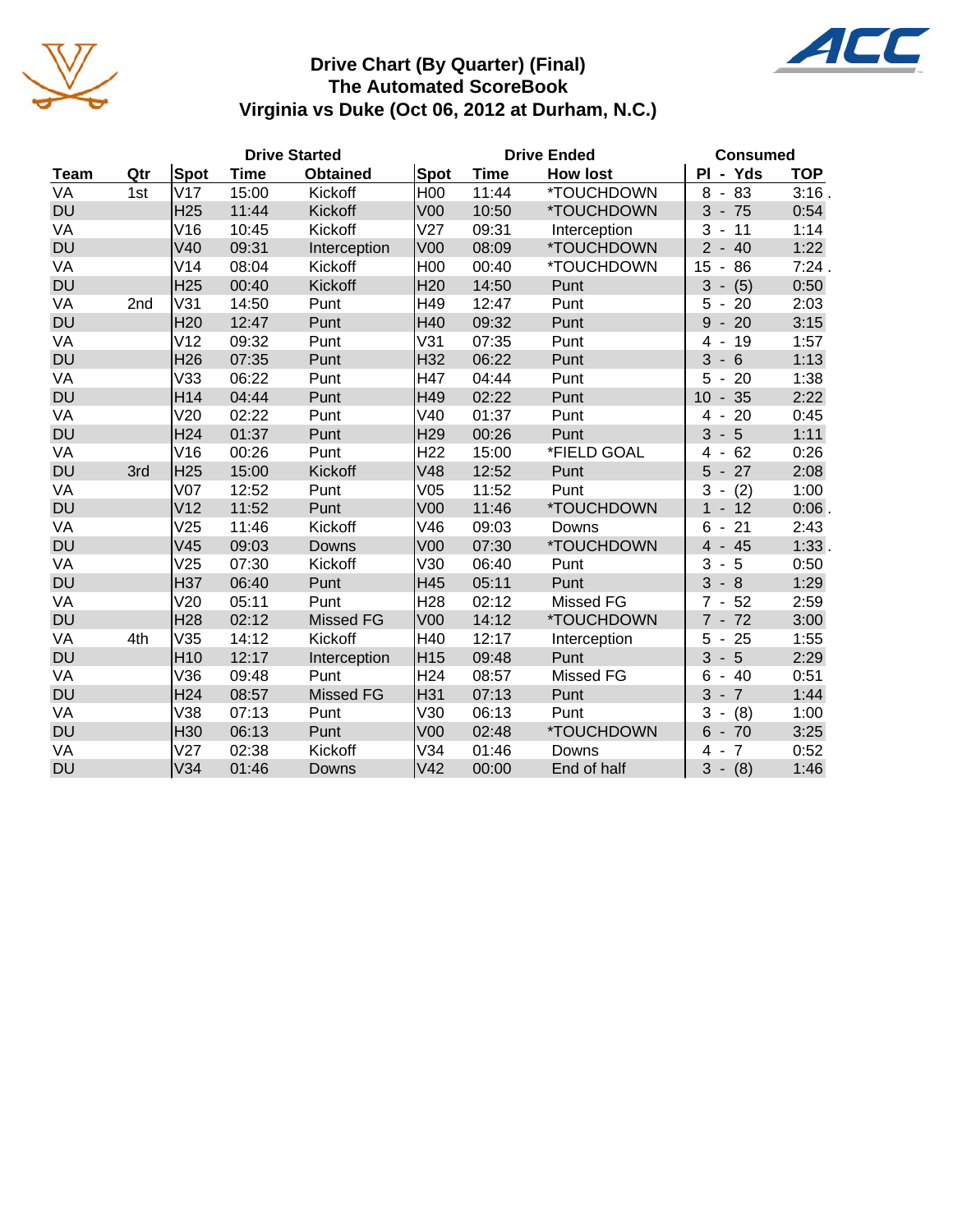

### **Play-by-Play Summary (1st quarter) Virginia vs Duke (Oct 06, 2012 at Durham, N.C.)**



| Duke wins the coin toss and defers.<br>Virginia will receive and defend the north goal.<br>1-10 VA 35<br>DU ball on DU35.<br>Martin, R kickoff 61 yards to the VA4, Shepherd, K return 13 yards to the VA17 (Patterson,<br>$G$ ; Byas, $J$ ).<br>Jones, P rush for 5 yards to the VA22 (Byas, J; France, C).<br>1-10 VA 17<br>Jones,P rush for 8 yards to the VA30, 1ST DOWN VA (Byas, J).<br><b>VA 22</b><br>R1<br>2-5<br>P <sub>2</sub><br>1-10 VA 30<br>Sims, P pass complete to Scott, E for 15 yards to the VA45, 1ST DOWN VA, out-of-bounds.<br>Sims, P pass incomplete to Jennings, D (Foster, T).<br>1-10 VA 45<br>Parks, K rush for 7 yards to the DU48 (Canty, W; France, C).<br>2-10 VA 45<br><b>DU 48</b><br>Sims, P pass complete to Scott, E for 30 yards to the DU18, 1ST DOWN VA (Byas, J).<br>P <sub>3</sub><br>$3 - 3$<br><b>DU 18</b><br>Jones, P rush for 11 yards to the DU7, 1ST DOWN VA, out-of-bounds (Byas, J).<br>R4<br>1-10<br>Parks, K rush for 7 yards to the DU0, TOUCHDOWN, clock 11:44.<br>1-G<br>DU 07<br>1-G<br><b>DU 03</b><br>Jarrett, D kick attempt good.<br>Virginia 7, Duke 0<br>8 plays, 83 yards, 3:16<br>Frye, kickoff 65 yards to the DU0, touchback.<br>DUKE drive start at 11:44.<br>1-10 DU 25<br>Boone, A rush for 14 yards to the DU39, 1ST DOWN DU (Walcott, A).<br>R1<br>1-10 DU 39<br>Thompson, J rush for 7 yards to the DU46 (Snyder, J).<br>$2 - 3$<br>DU 46<br>Boone, A pass complete to Crowder, J for 54 yards to the VA0, 1ST DOWN DU, TOUCHDOWN,<br>P <sub>2</sub><br>clock 10:50.<br>Martin, R kick attempt good.<br>VA 03<br>1-G<br>Duke 7, Virginia 7<br>3 plays, 75 yards, 0:59<br>Martin, R kickoff 65 yards to the VA0, Shepherd, K return 16 yards to the VA16 (Brown, Ky).<br>VIRGINIA drive start at 10:45.<br>1-10 VA 16<br>Jones, P rush for loss of 1 yard to the VA15 (Sink, N; France, C).<br>2-11 VA 15<br>Sims, P pass complete to McGee, J for 12 yards to the VA27, 1ST DOWN VA (Gamble, A).<br>P <sub>5</sub><br>1-10 VA 27<br>Sims, P pass intercepted by Foster, T at the VA40, Foster, T return 0 yards to the VA40.<br>3 plays, 11 yards, 1:14<br>DUKE drive start at 09:31.<br>1-10 VA 40<br>Boone, A pass complete to Scott, D for no gain to the VA40 (Hoskey, D), PENALTY VA<br>X3<br>personal foul 15 yards to the VA25, 1ST DOWN DU, NO PLAY.<br>Boone, A pass complete to Vernon, C for loss of 2 yards to the VA27 (Nicholson, D).<br>1-10 VA 25<br>2-12 VA 27<br>Boone, A rush for 1 yard to the VA26, out-of-bounds, PENALTY DU holding (Harding, D) 10<br>yards to the VA37, NO PLAY.<br>Boone, A pass complete to Vernon, C for 37 yards to the VA0, 1ST DOWN DU, TOUCHDOWN,<br>P4<br>2-22 VA 37<br>clock 08:09.<br>1-G<br>VA 03<br>Martin, R kick attempt good.<br>Duke 14, Virginia 7<br>2 plays, 40 yards, 1:27<br>Martin, R kickoff 62 yards to the VA3, Shepherd, K return 11 yards to the VA14.<br>VIRGINIA drive start at 08:04.<br>1-10 VA 14<br>Parks, K rush for 6 yards to the VA20 (Anunike, K; Byas, J).<br>$2 - 4$<br><b>VA 20</b><br>Sims, P pass complete to Jennings, D for 11 yards to the VA31, 1ST DOWN VA (Woodruff,<br>P6<br>J;Brown, Ky).<br>Jones, P rush for 5 yards to the VA36, out-of-bounds (Brown, Ky).<br>$1 - 10$<br>VA 31<br>Sims,P pass complete to Jones,P for 4 yards to the VA40 (Canty, W;Helton, D).<br>$2 - 5$<br>VA 36<br>3-1<br><b>VA 40</b><br>Jones, P rush for 2 yards to the VA42, 1ST DOWN VA (Foster, T; Norman, D).<br>R7<br>1-10 VA 42<br>Sims, P pass incomplete, QB hurry by Johnson, D.<br>Richardson, C rush for 11 yards to the DU47, 1ST DOWN VA (Foster, T).<br>2-10<br>VA 42<br>R8<br>$1 - 10$<br><b>DU 47</b><br>Gamble, A rush for 5 yards to the DU42 (Cockrell, R).<br>Jones, P rush for 5 yards to the DU37, 1ST DOWN VA (Canty, W; Anunike, K).<br>$2 - 5$<br><b>DU 42</b><br>R9<br>P <sub>10</sub><br><b>DU 37</b><br>Sims, P pass complete to Parks, K for 13 yards to the DU24, 1ST DOWN VA (Helton, D;Canty,<br>$1 - 10$<br>W).<br>Richardson, C rush for 6 yards to the DU18 (Cockrell, R; Norman, D).<br>$1 - 10$<br>DU 24<br>2-4<br><b>DU 18</b><br>Jones, P rush for 2 yards to the DU16 (Woodruff, J;Sarmiento, S).<br>Jones, P rush for 3 yards to the DU13, 1ST DOWN VA (Canty, W; Woodruff, J).<br>$3-2$<br><b>DU 16</b><br>R <sub>11</sub><br><b>DU 13</b><br>Sims, P pass complete to Freedman, P for 12 yards to the DU1, 1ST DOWN VA, out-of-bounds<br>$1 - 10$<br>(Norman, D).<br>Jones, P rush for 1 yard to the DU0, TOUCHDOWN, clock 00:40.<br>1-G<br>DU 01<br>DU 03<br>Jarrett, D kick attempt good.<br>1-G<br>Duke 14, Virginia 14 | Virginia captains: 9, 33, 53, 72<br>Duke captains: 2, 4, 6, 19 |  |
|-------------------------------------------------------------------------------------------------------------------------------------------------------------------------------------------------------------------------------------------------------------------------------------------------------------------------------------------------------------------------------------------------------------------------------------------------------------------------------------------------------------------------------------------------------------------------------------------------------------------------------------------------------------------------------------------------------------------------------------------------------------------------------------------------------------------------------------------------------------------------------------------------------------------------------------------------------------------------------------------------------------------------------------------------------------------------------------------------------------------------------------------------------------------------------------------------------------------------------------------------------------------------------------------------------------------------------------------------------------------------------------------------------------------------------------------------------------------------------------------------------------------------------------------------------------------------------------------------------------------------------------------------------------------------------------------------------------------------------------------------------------------------------------------------------------------------------------------------------------------------------------------------------------------------------------------------------------------------------------------------------------------------------------------------------------------------------------------------------------------------------------------------------------------------------------------------------------------------------------------------------------------------------------------------------------------------------------------------------------------------------------------------------------------------------------------------------------------------------------------------------------------------------------------------------------------------------------------------------------------------------------------------------------------------------------------------------------------------------------------------------------------------------------------------------------------------------------------------------------------------------------------------------------------------------------------------------------------------------------------------------------------------------------------------------------------------------------------------------------------------------------------------------------------------------------------------------------------------------------------------------------------------------------------------------------------------------------------------------------------------------------------------------------------------------------------------------------------------------------------------------------------------------------------------------------------------------------------------------------------------------------------------------------------------------------------------------------------------------------------------------------------------------------------------------------------------------------------------------------------------------------------------------------------------------------------------------------------------------------------------------------------------------------------------------------------------------------------------------------------------------------------------------------------------------------------------------------------------------------------------------------------------------------------------------------------------------------------------------------------------------------------------------------------------------------------------------------------------------------------------------------------------------------------------------------------------------------------------------------------------|----------------------------------------------------------------|--|
| P12                                                                                                                                                                                                                                                                                                                                                                                                                                                                                                                                                                                                                                                                                                                                                                                                                                                                                                                                                                                                                                                                                                                                                                                                                                                                                                                                                                                                                                                                                                                                                                                                                                                                                                                                                                                                                                                                                                                                                                                                                                                                                                                                                                                                                                                                                                                                                                                                                                                                                                                                                                                                                                                                                                                                                                                                                                                                                                                                                                                                                                                                                                                                                                                                                                                                                                                                                                                                                                                                                                                                                                                                                                                                                                                                                                                                                                                                                                                                                                                                                                                                                                                                                                                                                                                                                                                                                                                                                                                                                                                                                                                                                     |                                                                |  |
|                                                                                                                                                                                                                                                                                                                                                                                                                                                                                                                                                                                                                                                                                                                                                                                                                                                                                                                                                                                                                                                                                                                                                                                                                                                                                                                                                                                                                                                                                                                                                                                                                                                                                                                                                                                                                                                                                                                                                                                                                                                                                                                                                                                                                                                                                                                                                                                                                                                                                                                                                                                                                                                                                                                                                                                                                                                                                                                                                                                                                                                                                                                                                                                                                                                                                                                                                                                                                                                                                                                                                                                                                                                                                                                                                                                                                                                                                                                                                                                                                                                                                                                                                                                                                                                                                                                                                                                                                                                                                                                                                                                                                         |                                                                |  |
|                                                                                                                                                                                                                                                                                                                                                                                                                                                                                                                                                                                                                                                                                                                                                                                                                                                                                                                                                                                                                                                                                                                                                                                                                                                                                                                                                                                                                                                                                                                                                                                                                                                                                                                                                                                                                                                                                                                                                                                                                                                                                                                                                                                                                                                                                                                                                                                                                                                                                                                                                                                                                                                                                                                                                                                                                                                                                                                                                                                                                                                                                                                                                                                                                                                                                                                                                                                                                                                                                                                                                                                                                                                                                                                                                                                                                                                                                                                                                                                                                                                                                                                                                                                                                                                                                                                                                                                                                                                                                                                                                                                                                         |                                                                |  |
|                                                                                                                                                                                                                                                                                                                                                                                                                                                                                                                                                                                                                                                                                                                                                                                                                                                                                                                                                                                                                                                                                                                                                                                                                                                                                                                                                                                                                                                                                                                                                                                                                                                                                                                                                                                                                                                                                                                                                                                                                                                                                                                                                                                                                                                                                                                                                                                                                                                                                                                                                                                                                                                                                                                                                                                                                                                                                                                                                                                                                                                                                                                                                                                                                                                                                                                                                                                                                                                                                                                                                                                                                                                                                                                                                                                                                                                                                                                                                                                                                                                                                                                                                                                                                                                                                                                                                                                                                                                                                                                                                                                                                         |                                                                |  |
|                                                                                                                                                                                                                                                                                                                                                                                                                                                                                                                                                                                                                                                                                                                                                                                                                                                                                                                                                                                                                                                                                                                                                                                                                                                                                                                                                                                                                                                                                                                                                                                                                                                                                                                                                                                                                                                                                                                                                                                                                                                                                                                                                                                                                                                                                                                                                                                                                                                                                                                                                                                                                                                                                                                                                                                                                                                                                                                                                                                                                                                                                                                                                                                                                                                                                                                                                                                                                                                                                                                                                                                                                                                                                                                                                                                                                                                                                                                                                                                                                                                                                                                                                                                                                                                                                                                                                                                                                                                                                                                                                                                                                         |                                                                |  |
|                                                                                                                                                                                                                                                                                                                                                                                                                                                                                                                                                                                                                                                                                                                                                                                                                                                                                                                                                                                                                                                                                                                                                                                                                                                                                                                                                                                                                                                                                                                                                                                                                                                                                                                                                                                                                                                                                                                                                                                                                                                                                                                                                                                                                                                                                                                                                                                                                                                                                                                                                                                                                                                                                                                                                                                                                                                                                                                                                                                                                                                                                                                                                                                                                                                                                                                                                                                                                                                                                                                                                                                                                                                                                                                                                                                                                                                                                                                                                                                                                                                                                                                                                                                                                                                                                                                                                                                                                                                                                                                                                                                                                         |                                                                |  |
|                                                                                                                                                                                                                                                                                                                                                                                                                                                                                                                                                                                                                                                                                                                                                                                                                                                                                                                                                                                                                                                                                                                                                                                                                                                                                                                                                                                                                                                                                                                                                                                                                                                                                                                                                                                                                                                                                                                                                                                                                                                                                                                                                                                                                                                                                                                                                                                                                                                                                                                                                                                                                                                                                                                                                                                                                                                                                                                                                                                                                                                                                                                                                                                                                                                                                                                                                                                                                                                                                                                                                                                                                                                                                                                                                                                                                                                                                                                                                                                                                                                                                                                                                                                                                                                                                                                                                                                                                                                                                                                                                                                                                         |                                                                |  |
|                                                                                                                                                                                                                                                                                                                                                                                                                                                                                                                                                                                                                                                                                                                                                                                                                                                                                                                                                                                                                                                                                                                                                                                                                                                                                                                                                                                                                                                                                                                                                                                                                                                                                                                                                                                                                                                                                                                                                                                                                                                                                                                                                                                                                                                                                                                                                                                                                                                                                                                                                                                                                                                                                                                                                                                                                                                                                                                                                                                                                                                                                                                                                                                                                                                                                                                                                                                                                                                                                                                                                                                                                                                                                                                                                                                                                                                                                                                                                                                                                                                                                                                                                                                                                                                                                                                                                                                                                                                                                                                                                                                                                         |                                                                |  |
|                                                                                                                                                                                                                                                                                                                                                                                                                                                                                                                                                                                                                                                                                                                                                                                                                                                                                                                                                                                                                                                                                                                                                                                                                                                                                                                                                                                                                                                                                                                                                                                                                                                                                                                                                                                                                                                                                                                                                                                                                                                                                                                                                                                                                                                                                                                                                                                                                                                                                                                                                                                                                                                                                                                                                                                                                                                                                                                                                                                                                                                                                                                                                                                                                                                                                                                                                                                                                                                                                                                                                                                                                                                                                                                                                                                                                                                                                                                                                                                                                                                                                                                                                                                                                                                                                                                                                                                                                                                                                                                                                                                                                         |                                                                |  |
|                                                                                                                                                                                                                                                                                                                                                                                                                                                                                                                                                                                                                                                                                                                                                                                                                                                                                                                                                                                                                                                                                                                                                                                                                                                                                                                                                                                                                                                                                                                                                                                                                                                                                                                                                                                                                                                                                                                                                                                                                                                                                                                                                                                                                                                                                                                                                                                                                                                                                                                                                                                                                                                                                                                                                                                                                                                                                                                                                                                                                                                                                                                                                                                                                                                                                                                                                                                                                                                                                                                                                                                                                                                                                                                                                                                                                                                                                                                                                                                                                                                                                                                                                                                                                                                                                                                                                                                                                                                                                                                                                                                                                         |                                                                |  |
|                                                                                                                                                                                                                                                                                                                                                                                                                                                                                                                                                                                                                                                                                                                                                                                                                                                                                                                                                                                                                                                                                                                                                                                                                                                                                                                                                                                                                                                                                                                                                                                                                                                                                                                                                                                                                                                                                                                                                                                                                                                                                                                                                                                                                                                                                                                                                                                                                                                                                                                                                                                                                                                                                                                                                                                                                                                                                                                                                                                                                                                                                                                                                                                                                                                                                                                                                                                                                                                                                                                                                                                                                                                                                                                                                                                                                                                                                                                                                                                                                                                                                                                                                                                                                                                                                                                                                                                                                                                                                                                                                                                                                         |                                                                |  |
|                                                                                                                                                                                                                                                                                                                                                                                                                                                                                                                                                                                                                                                                                                                                                                                                                                                                                                                                                                                                                                                                                                                                                                                                                                                                                                                                                                                                                                                                                                                                                                                                                                                                                                                                                                                                                                                                                                                                                                                                                                                                                                                                                                                                                                                                                                                                                                                                                                                                                                                                                                                                                                                                                                                                                                                                                                                                                                                                                                                                                                                                                                                                                                                                                                                                                                                                                                                                                                                                                                                                                                                                                                                                                                                                                                                                                                                                                                                                                                                                                                                                                                                                                                                                                                                                                                                                                                                                                                                                                                                                                                                                                         |                                                                |  |
|                                                                                                                                                                                                                                                                                                                                                                                                                                                                                                                                                                                                                                                                                                                                                                                                                                                                                                                                                                                                                                                                                                                                                                                                                                                                                                                                                                                                                                                                                                                                                                                                                                                                                                                                                                                                                                                                                                                                                                                                                                                                                                                                                                                                                                                                                                                                                                                                                                                                                                                                                                                                                                                                                                                                                                                                                                                                                                                                                                                                                                                                                                                                                                                                                                                                                                                                                                                                                                                                                                                                                                                                                                                                                                                                                                                                                                                                                                                                                                                                                                                                                                                                                                                                                                                                                                                                                                                                                                                                                                                                                                                                                         |                                                                |  |
|                                                                                                                                                                                                                                                                                                                                                                                                                                                                                                                                                                                                                                                                                                                                                                                                                                                                                                                                                                                                                                                                                                                                                                                                                                                                                                                                                                                                                                                                                                                                                                                                                                                                                                                                                                                                                                                                                                                                                                                                                                                                                                                                                                                                                                                                                                                                                                                                                                                                                                                                                                                                                                                                                                                                                                                                                                                                                                                                                                                                                                                                                                                                                                                                                                                                                                                                                                                                                                                                                                                                                                                                                                                                                                                                                                                                                                                                                                                                                                                                                                                                                                                                                                                                                                                                                                                                                                                                                                                                                                                                                                                                                         |                                                                |  |
|                                                                                                                                                                                                                                                                                                                                                                                                                                                                                                                                                                                                                                                                                                                                                                                                                                                                                                                                                                                                                                                                                                                                                                                                                                                                                                                                                                                                                                                                                                                                                                                                                                                                                                                                                                                                                                                                                                                                                                                                                                                                                                                                                                                                                                                                                                                                                                                                                                                                                                                                                                                                                                                                                                                                                                                                                                                                                                                                                                                                                                                                                                                                                                                                                                                                                                                                                                                                                                                                                                                                                                                                                                                                                                                                                                                                                                                                                                                                                                                                                                                                                                                                                                                                                                                                                                                                                                                                                                                                                                                                                                                                                         |                                                                |  |
|                                                                                                                                                                                                                                                                                                                                                                                                                                                                                                                                                                                                                                                                                                                                                                                                                                                                                                                                                                                                                                                                                                                                                                                                                                                                                                                                                                                                                                                                                                                                                                                                                                                                                                                                                                                                                                                                                                                                                                                                                                                                                                                                                                                                                                                                                                                                                                                                                                                                                                                                                                                                                                                                                                                                                                                                                                                                                                                                                                                                                                                                                                                                                                                                                                                                                                                                                                                                                                                                                                                                                                                                                                                                                                                                                                                                                                                                                                                                                                                                                                                                                                                                                                                                                                                                                                                                                                                                                                                                                                                                                                                                                         |                                                                |  |
|                                                                                                                                                                                                                                                                                                                                                                                                                                                                                                                                                                                                                                                                                                                                                                                                                                                                                                                                                                                                                                                                                                                                                                                                                                                                                                                                                                                                                                                                                                                                                                                                                                                                                                                                                                                                                                                                                                                                                                                                                                                                                                                                                                                                                                                                                                                                                                                                                                                                                                                                                                                                                                                                                                                                                                                                                                                                                                                                                                                                                                                                                                                                                                                                                                                                                                                                                                                                                                                                                                                                                                                                                                                                                                                                                                                                                                                                                                                                                                                                                                                                                                                                                                                                                                                                                                                                                                                                                                                                                                                                                                                                                         |                                                                |  |
|                                                                                                                                                                                                                                                                                                                                                                                                                                                                                                                                                                                                                                                                                                                                                                                                                                                                                                                                                                                                                                                                                                                                                                                                                                                                                                                                                                                                                                                                                                                                                                                                                                                                                                                                                                                                                                                                                                                                                                                                                                                                                                                                                                                                                                                                                                                                                                                                                                                                                                                                                                                                                                                                                                                                                                                                                                                                                                                                                                                                                                                                                                                                                                                                                                                                                                                                                                                                                                                                                                                                                                                                                                                                                                                                                                                                                                                                                                                                                                                                                                                                                                                                                                                                                                                                                                                                                                                                                                                                                                                                                                                                                         |                                                                |  |
|                                                                                                                                                                                                                                                                                                                                                                                                                                                                                                                                                                                                                                                                                                                                                                                                                                                                                                                                                                                                                                                                                                                                                                                                                                                                                                                                                                                                                                                                                                                                                                                                                                                                                                                                                                                                                                                                                                                                                                                                                                                                                                                                                                                                                                                                                                                                                                                                                                                                                                                                                                                                                                                                                                                                                                                                                                                                                                                                                                                                                                                                                                                                                                                                                                                                                                                                                                                                                                                                                                                                                                                                                                                                                                                                                                                                                                                                                                                                                                                                                                                                                                                                                                                                                                                                                                                                                                                                                                                                                                                                                                                                                         |                                                                |  |
|                                                                                                                                                                                                                                                                                                                                                                                                                                                                                                                                                                                                                                                                                                                                                                                                                                                                                                                                                                                                                                                                                                                                                                                                                                                                                                                                                                                                                                                                                                                                                                                                                                                                                                                                                                                                                                                                                                                                                                                                                                                                                                                                                                                                                                                                                                                                                                                                                                                                                                                                                                                                                                                                                                                                                                                                                                                                                                                                                                                                                                                                                                                                                                                                                                                                                                                                                                                                                                                                                                                                                                                                                                                                                                                                                                                                                                                                                                                                                                                                                                                                                                                                                                                                                                                                                                                                                                                                                                                                                                                                                                                                                         |                                                                |  |
|                                                                                                                                                                                                                                                                                                                                                                                                                                                                                                                                                                                                                                                                                                                                                                                                                                                                                                                                                                                                                                                                                                                                                                                                                                                                                                                                                                                                                                                                                                                                                                                                                                                                                                                                                                                                                                                                                                                                                                                                                                                                                                                                                                                                                                                                                                                                                                                                                                                                                                                                                                                                                                                                                                                                                                                                                                                                                                                                                                                                                                                                                                                                                                                                                                                                                                                                                                                                                                                                                                                                                                                                                                                                                                                                                                                                                                                                                                                                                                                                                                                                                                                                                                                                                                                                                                                                                                                                                                                                                                                                                                                                                         |                                                                |  |
|                                                                                                                                                                                                                                                                                                                                                                                                                                                                                                                                                                                                                                                                                                                                                                                                                                                                                                                                                                                                                                                                                                                                                                                                                                                                                                                                                                                                                                                                                                                                                                                                                                                                                                                                                                                                                                                                                                                                                                                                                                                                                                                                                                                                                                                                                                                                                                                                                                                                                                                                                                                                                                                                                                                                                                                                                                                                                                                                                                                                                                                                                                                                                                                                                                                                                                                                                                                                                                                                                                                                                                                                                                                                                                                                                                                                                                                                                                                                                                                                                                                                                                                                                                                                                                                                                                                                                                                                                                                                                                                                                                                                                         |                                                                |  |
|                                                                                                                                                                                                                                                                                                                                                                                                                                                                                                                                                                                                                                                                                                                                                                                                                                                                                                                                                                                                                                                                                                                                                                                                                                                                                                                                                                                                                                                                                                                                                                                                                                                                                                                                                                                                                                                                                                                                                                                                                                                                                                                                                                                                                                                                                                                                                                                                                                                                                                                                                                                                                                                                                                                                                                                                                                                                                                                                                                                                                                                                                                                                                                                                                                                                                                                                                                                                                                                                                                                                                                                                                                                                                                                                                                                                                                                                                                                                                                                                                                                                                                                                                                                                                                                                                                                                                                                                                                                                                                                                                                                                                         |                                                                |  |
|                                                                                                                                                                                                                                                                                                                                                                                                                                                                                                                                                                                                                                                                                                                                                                                                                                                                                                                                                                                                                                                                                                                                                                                                                                                                                                                                                                                                                                                                                                                                                                                                                                                                                                                                                                                                                                                                                                                                                                                                                                                                                                                                                                                                                                                                                                                                                                                                                                                                                                                                                                                                                                                                                                                                                                                                                                                                                                                                                                                                                                                                                                                                                                                                                                                                                                                                                                                                                                                                                                                                                                                                                                                                                                                                                                                                                                                                                                                                                                                                                                                                                                                                                                                                                                                                                                                                                                                                                                                                                                                                                                                                                         |                                                                |  |
|                                                                                                                                                                                                                                                                                                                                                                                                                                                                                                                                                                                                                                                                                                                                                                                                                                                                                                                                                                                                                                                                                                                                                                                                                                                                                                                                                                                                                                                                                                                                                                                                                                                                                                                                                                                                                                                                                                                                                                                                                                                                                                                                                                                                                                                                                                                                                                                                                                                                                                                                                                                                                                                                                                                                                                                                                                                                                                                                                                                                                                                                                                                                                                                                                                                                                                                                                                                                                                                                                                                                                                                                                                                                                                                                                                                                                                                                                                                                                                                                                                                                                                                                                                                                                                                                                                                                                                                                                                                                                                                                                                                                                         |                                                                |  |
|                                                                                                                                                                                                                                                                                                                                                                                                                                                                                                                                                                                                                                                                                                                                                                                                                                                                                                                                                                                                                                                                                                                                                                                                                                                                                                                                                                                                                                                                                                                                                                                                                                                                                                                                                                                                                                                                                                                                                                                                                                                                                                                                                                                                                                                                                                                                                                                                                                                                                                                                                                                                                                                                                                                                                                                                                                                                                                                                                                                                                                                                                                                                                                                                                                                                                                                                                                                                                                                                                                                                                                                                                                                                                                                                                                                                                                                                                                                                                                                                                                                                                                                                                                                                                                                                                                                                                                                                                                                                                                                                                                                                                         |                                                                |  |
|                                                                                                                                                                                                                                                                                                                                                                                                                                                                                                                                                                                                                                                                                                                                                                                                                                                                                                                                                                                                                                                                                                                                                                                                                                                                                                                                                                                                                                                                                                                                                                                                                                                                                                                                                                                                                                                                                                                                                                                                                                                                                                                                                                                                                                                                                                                                                                                                                                                                                                                                                                                                                                                                                                                                                                                                                                                                                                                                                                                                                                                                                                                                                                                                                                                                                                                                                                                                                                                                                                                                                                                                                                                                                                                                                                                                                                                                                                                                                                                                                                                                                                                                                                                                                                                                                                                                                                                                                                                                                                                                                                                                                         |                                                                |  |
|                                                                                                                                                                                                                                                                                                                                                                                                                                                                                                                                                                                                                                                                                                                                                                                                                                                                                                                                                                                                                                                                                                                                                                                                                                                                                                                                                                                                                                                                                                                                                                                                                                                                                                                                                                                                                                                                                                                                                                                                                                                                                                                                                                                                                                                                                                                                                                                                                                                                                                                                                                                                                                                                                                                                                                                                                                                                                                                                                                                                                                                                                                                                                                                                                                                                                                                                                                                                                                                                                                                                                                                                                                                                                                                                                                                                                                                                                                                                                                                                                                                                                                                                                                                                                                                                                                                                                                                                                                                                                                                                                                                                                         |                                                                |  |
|                                                                                                                                                                                                                                                                                                                                                                                                                                                                                                                                                                                                                                                                                                                                                                                                                                                                                                                                                                                                                                                                                                                                                                                                                                                                                                                                                                                                                                                                                                                                                                                                                                                                                                                                                                                                                                                                                                                                                                                                                                                                                                                                                                                                                                                                                                                                                                                                                                                                                                                                                                                                                                                                                                                                                                                                                                                                                                                                                                                                                                                                                                                                                                                                                                                                                                                                                                                                                                                                                                                                                                                                                                                                                                                                                                                                                                                                                                                                                                                                                                                                                                                                                                                                                                                                                                                                                                                                                                                                                                                                                                                                                         |                                                                |  |
|                                                                                                                                                                                                                                                                                                                                                                                                                                                                                                                                                                                                                                                                                                                                                                                                                                                                                                                                                                                                                                                                                                                                                                                                                                                                                                                                                                                                                                                                                                                                                                                                                                                                                                                                                                                                                                                                                                                                                                                                                                                                                                                                                                                                                                                                                                                                                                                                                                                                                                                                                                                                                                                                                                                                                                                                                                                                                                                                                                                                                                                                                                                                                                                                                                                                                                                                                                                                                                                                                                                                                                                                                                                                                                                                                                                                                                                                                                                                                                                                                                                                                                                                                                                                                                                                                                                                                                                                                                                                                                                                                                                                                         |                                                                |  |
|                                                                                                                                                                                                                                                                                                                                                                                                                                                                                                                                                                                                                                                                                                                                                                                                                                                                                                                                                                                                                                                                                                                                                                                                                                                                                                                                                                                                                                                                                                                                                                                                                                                                                                                                                                                                                                                                                                                                                                                                                                                                                                                                                                                                                                                                                                                                                                                                                                                                                                                                                                                                                                                                                                                                                                                                                                                                                                                                                                                                                                                                                                                                                                                                                                                                                                                                                                                                                                                                                                                                                                                                                                                                                                                                                                                                                                                                                                                                                                                                                                                                                                                                                                                                                                                                                                                                                                                                                                                                                                                                                                                                                         |                                                                |  |
|                                                                                                                                                                                                                                                                                                                                                                                                                                                                                                                                                                                                                                                                                                                                                                                                                                                                                                                                                                                                                                                                                                                                                                                                                                                                                                                                                                                                                                                                                                                                                                                                                                                                                                                                                                                                                                                                                                                                                                                                                                                                                                                                                                                                                                                                                                                                                                                                                                                                                                                                                                                                                                                                                                                                                                                                                                                                                                                                                                                                                                                                                                                                                                                                                                                                                                                                                                                                                                                                                                                                                                                                                                                                                                                                                                                                                                                                                                                                                                                                                                                                                                                                                                                                                                                                                                                                                                                                                                                                                                                                                                                                                         |                                                                |  |
|                                                                                                                                                                                                                                                                                                                                                                                                                                                                                                                                                                                                                                                                                                                                                                                                                                                                                                                                                                                                                                                                                                                                                                                                                                                                                                                                                                                                                                                                                                                                                                                                                                                                                                                                                                                                                                                                                                                                                                                                                                                                                                                                                                                                                                                                                                                                                                                                                                                                                                                                                                                                                                                                                                                                                                                                                                                                                                                                                                                                                                                                                                                                                                                                                                                                                                                                                                                                                                                                                                                                                                                                                                                                                                                                                                                                                                                                                                                                                                                                                                                                                                                                                                                                                                                                                                                                                                                                                                                                                                                                                                                                                         |                                                                |  |
|                                                                                                                                                                                                                                                                                                                                                                                                                                                                                                                                                                                                                                                                                                                                                                                                                                                                                                                                                                                                                                                                                                                                                                                                                                                                                                                                                                                                                                                                                                                                                                                                                                                                                                                                                                                                                                                                                                                                                                                                                                                                                                                                                                                                                                                                                                                                                                                                                                                                                                                                                                                                                                                                                                                                                                                                                                                                                                                                                                                                                                                                                                                                                                                                                                                                                                                                                                                                                                                                                                                                                                                                                                                                                                                                                                                                                                                                                                                                                                                                                                                                                                                                                                                                                                                                                                                                                                                                                                                                                                                                                                                                                         |                                                                |  |
|                                                                                                                                                                                                                                                                                                                                                                                                                                                                                                                                                                                                                                                                                                                                                                                                                                                                                                                                                                                                                                                                                                                                                                                                                                                                                                                                                                                                                                                                                                                                                                                                                                                                                                                                                                                                                                                                                                                                                                                                                                                                                                                                                                                                                                                                                                                                                                                                                                                                                                                                                                                                                                                                                                                                                                                                                                                                                                                                                                                                                                                                                                                                                                                                                                                                                                                                                                                                                                                                                                                                                                                                                                                                                                                                                                                                                                                                                                                                                                                                                                                                                                                                                                                                                                                                                                                                                                                                                                                                                                                                                                                                                         |                                                                |  |
|                                                                                                                                                                                                                                                                                                                                                                                                                                                                                                                                                                                                                                                                                                                                                                                                                                                                                                                                                                                                                                                                                                                                                                                                                                                                                                                                                                                                                                                                                                                                                                                                                                                                                                                                                                                                                                                                                                                                                                                                                                                                                                                                                                                                                                                                                                                                                                                                                                                                                                                                                                                                                                                                                                                                                                                                                                                                                                                                                                                                                                                                                                                                                                                                                                                                                                                                                                                                                                                                                                                                                                                                                                                                                                                                                                                                                                                                                                                                                                                                                                                                                                                                                                                                                                                                                                                                                                                                                                                                                                                                                                                                                         |                                                                |  |
|                                                                                                                                                                                                                                                                                                                                                                                                                                                                                                                                                                                                                                                                                                                                                                                                                                                                                                                                                                                                                                                                                                                                                                                                                                                                                                                                                                                                                                                                                                                                                                                                                                                                                                                                                                                                                                                                                                                                                                                                                                                                                                                                                                                                                                                                                                                                                                                                                                                                                                                                                                                                                                                                                                                                                                                                                                                                                                                                                                                                                                                                                                                                                                                                                                                                                                                                                                                                                                                                                                                                                                                                                                                                                                                                                                                                                                                                                                                                                                                                                                                                                                                                                                                                                                                                                                                                                                                                                                                                                                                                                                                                                         |                                                                |  |
|                                                                                                                                                                                                                                                                                                                                                                                                                                                                                                                                                                                                                                                                                                                                                                                                                                                                                                                                                                                                                                                                                                                                                                                                                                                                                                                                                                                                                                                                                                                                                                                                                                                                                                                                                                                                                                                                                                                                                                                                                                                                                                                                                                                                                                                                                                                                                                                                                                                                                                                                                                                                                                                                                                                                                                                                                                                                                                                                                                                                                                                                                                                                                                                                                                                                                                                                                                                                                                                                                                                                                                                                                                                                                                                                                                                                                                                                                                                                                                                                                                                                                                                                                                                                                                                                                                                                                                                                                                                                                                                                                                                                                         |                                                                |  |
|                                                                                                                                                                                                                                                                                                                                                                                                                                                                                                                                                                                                                                                                                                                                                                                                                                                                                                                                                                                                                                                                                                                                                                                                                                                                                                                                                                                                                                                                                                                                                                                                                                                                                                                                                                                                                                                                                                                                                                                                                                                                                                                                                                                                                                                                                                                                                                                                                                                                                                                                                                                                                                                                                                                                                                                                                                                                                                                                                                                                                                                                                                                                                                                                                                                                                                                                                                                                                                                                                                                                                                                                                                                                                                                                                                                                                                                                                                                                                                                                                                                                                                                                                                                                                                                                                                                                                                                                                                                                                                                                                                                                                         |                                                                |  |
|                                                                                                                                                                                                                                                                                                                                                                                                                                                                                                                                                                                                                                                                                                                                                                                                                                                                                                                                                                                                                                                                                                                                                                                                                                                                                                                                                                                                                                                                                                                                                                                                                                                                                                                                                                                                                                                                                                                                                                                                                                                                                                                                                                                                                                                                                                                                                                                                                                                                                                                                                                                                                                                                                                                                                                                                                                                                                                                                                                                                                                                                                                                                                                                                                                                                                                                                                                                                                                                                                                                                                                                                                                                                                                                                                                                                                                                                                                                                                                                                                                                                                                                                                                                                                                                                                                                                                                                                                                                                                                                                                                                                                         |                                                                |  |
|                                                                                                                                                                                                                                                                                                                                                                                                                                                                                                                                                                                                                                                                                                                                                                                                                                                                                                                                                                                                                                                                                                                                                                                                                                                                                                                                                                                                                                                                                                                                                                                                                                                                                                                                                                                                                                                                                                                                                                                                                                                                                                                                                                                                                                                                                                                                                                                                                                                                                                                                                                                                                                                                                                                                                                                                                                                                                                                                                                                                                                                                                                                                                                                                                                                                                                                                                                                                                                                                                                                                                                                                                                                                                                                                                                                                                                                                                                                                                                                                                                                                                                                                                                                                                                                                                                                                                                                                                                                                                                                                                                                                                         |                                                                |  |
|                                                                                                                                                                                                                                                                                                                                                                                                                                                                                                                                                                                                                                                                                                                                                                                                                                                                                                                                                                                                                                                                                                                                                                                                                                                                                                                                                                                                                                                                                                                                                                                                                                                                                                                                                                                                                                                                                                                                                                                                                                                                                                                                                                                                                                                                                                                                                                                                                                                                                                                                                                                                                                                                                                                                                                                                                                                                                                                                                                                                                                                                                                                                                                                                                                                                                                                                                                                                                                                                                                                                                                                                                                                                                                                                                                                                                                                                                                                                                                                                                                                                                                                                                                                                                                                                                                                                                                                                                                                                                                                                                                                                                         |                                                                |  |
|                                                                                                                                                                                                                                                                                                                                                                                                                                                                                                                                                                                                                                                                                                                                                                                                                                                                                                                                                                                                                                                                                                                                                                                                                                                                                                                                                                                                                                                                                                                                                                                                                                                                                                                                                                                                                                                                                                                                                                                                                                                                                                                                                                                                                                                                                                                                                                                                                                                                                                                                                                                                                                                                                                                                                                                                                                                                                                                                                                                                                                                                                                                                                                                                                                                                                                                                                                                                                                                                                                                                                                                                                                                                                                                                                                                                                                                                                                                                                                                                                                                                                                                                                                                                                                                                                                                                                                                                                                                                                                                                                                                                                         |                                                                |  |
|                                                                                                                                                                                                                                                                                                                                                                                                                                                                                                                                                                                                                                                                                                                                                                                                                                                                                                                                                                                                                                                                                                                                                                                                                                                                                                                                                                                                                                                                                                                                                                                                                                                                                                                                                                                                                                                                                                                                                                                                                                                                                                                                                                                                                                                                                                                                                                                                                                                                                                                                                                                                                                                                                                                                                                                                                                                                                                                                                                                                                                                                                                                                                                                                                                                                                                                                                                                                                                                                                                                                                                                                                                                                                                                                                                                                                                                                                                                                                                                                                                                                                                                                                                                                                                                                                                                                                                                                                                                                                                                                                                                                                         |                                                                |  |
|                                                                                                                                                                                                                                                                                                                                                                                                                                                                                                                                                                                                                                                                                                                                                                                                                                                                                                                                                                                                                                                                                                                                                                                                                                                                                                                                                                                                                                                                                                                                                                                                                                                                                                                                                                                                                                                                                                                                                                                                                                                                                                                                                                                                                                                                                                                                                                                                                                                                                                                                                                                                                                                                                                                                                                                                                                                                                                                                                                                                                                                                                                                                                                                                                                                                                                                                                                                                                                                                                                                                                                                                                                                                                                                                                                                                                                                                                                                                                                                                                                                                                                                                                                                                                                                                                                                                                                                                                                                                                                                                                                                                                         |                                                                |  |
|                                                                                                                                                                                                                                                                                                                                                                                                                                                                                                                                                                                                                                                                                                                                                                                                                                                                                                                                                                                                                                                                                                                                                                                                                                                                                                                                                                                                                                                                                                                                                                                                                                                                                                                                                                                                                                                                                                                                                                                                                                                                                                                                                                                                                                                                                                                                                                                                                                                                                                                                                                                                                                                                                                                                                                                                                                                                                                                                                                                                                                                                                                                                                                                                                                                                                                                                                                                                                                                                                                                                                                                                                                                                                                                                                                                                                                                                                                                                                                                                                                                                                                                                                                                                                                                                                                                                                                                                                                                                                                                                                                                                                         |                                                                |  |
|                                                                                                                                                                                                                                                                                                                                                                                                                                                                                                                                                                                                                                                                                                                                                                                                                                                                                                                                                                                                                                                                                                                                                                                                                                                                                                                                                                                                                                                                                                                                                                                                                                                                                                                                                                                                                                                                                                                                                                                                                                                                                                                                                                                                                                                                                                                                                                                                                                                                                                                                                                                                                                                                                                                                                                                                                                                                                                                                                                                                                                                                                                                                                                                                                                                                                                                                                                                                                                                                                                                                                                                                                                                                                                                                                                                                                                                                                                                                                                                                                                                                                                                                                                                                                                                                                                                                                                                                                                                                                                                                                                                                                         |                                                                |  |

**Duke 14, Virginia 14** *15 plays, 86 yards, 7:24*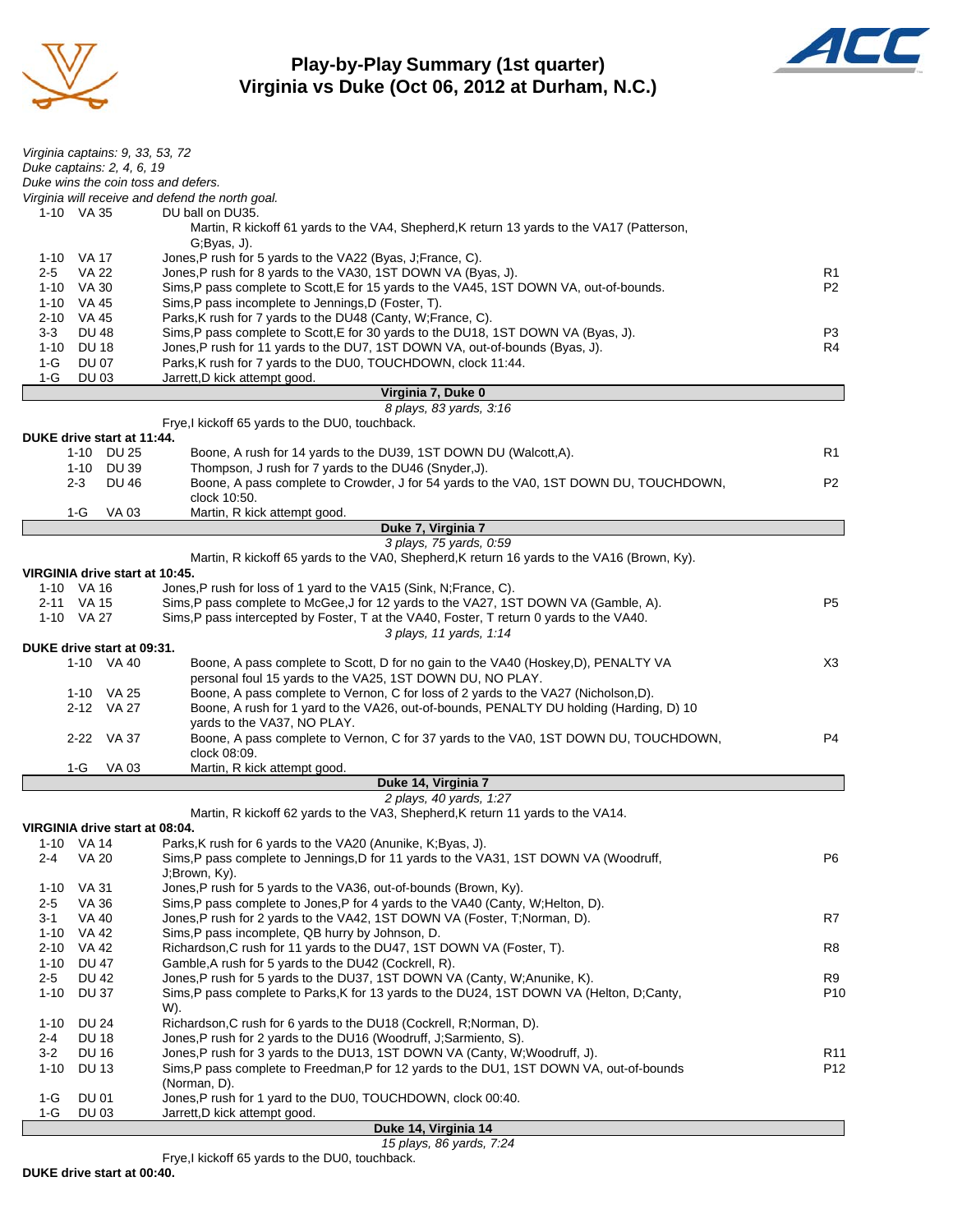

### **Play-by-Play Summary (1st quarter) Virginia vs Duke (Oct 06, 2012 at Durham, N.C.)**



1-10 DU 25 Duncan, J rush for no gain to the DU25 (Harold,E;Greer,S). 2-10 DU 25 Boone, A pass incomplete to Blakeney, I (Harris,A). **END OF 1st QUARTER: Duke 14, Virginia 14 Time 1st Downs Conversions**<br> **POSS** R P X T 3rd 4th **Quarter Summary Score Poss R P X T 3rd 4th Rushing Passing Penalties** Virginia 14 11:54 6 6 0 12 3-3 0-0 16-83 7-10-1-97 1-15 Duke 14 03:06 1 2 1 4 0-0 0-0 3-21 3-4-0-89 1-10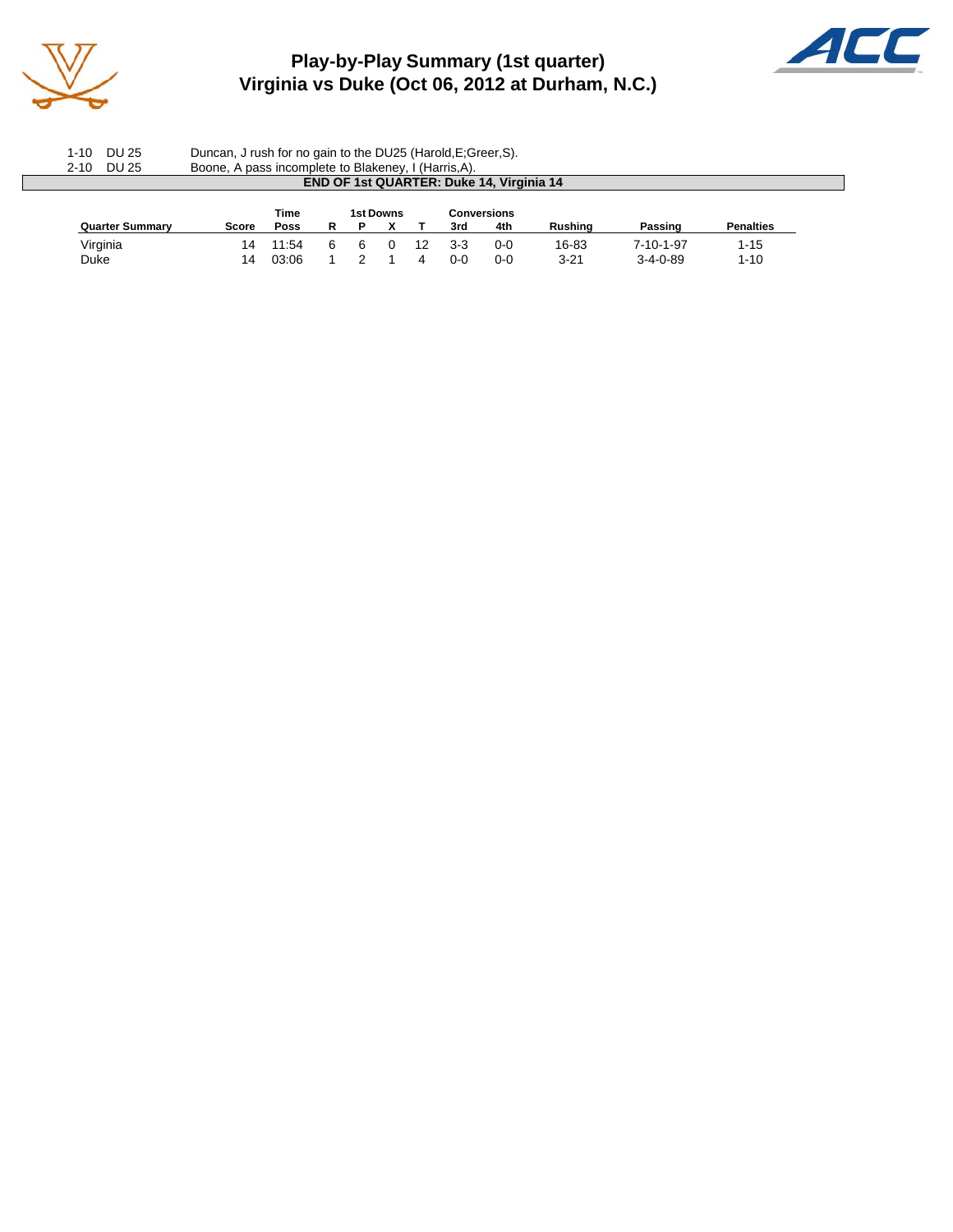

### **Quickie Statistics (1st quarter only) Virginia vs Duke (Oct 06, 2012 at Durham, N.C.)**



| VА           | DU          |
|--------------|-------------|
| 14           | 14          |
| 12           | 4           |
| 16-83        | $3 - 21$    |
| 97           | 89          |
| $10 - 7 - 1$ | $4 - 3 - 0$ |
| 26-180       | $7 - 110$   |
| $0 - 0$      | $0-0$       |
| $0 - 0$      | $0-0$       |
| $3-40$       | $0-0$       |
| $0 - 0$      | $1-0$       |
| $0 - 0.0$    | $0 - 0.0$   |
| $0 - 0$      | $0-0$       |
| $1 - 15$     | $1 - 10$    |
| 11:54        | 03:06       |
| 3 of 3       | $0$ of $0$  |
| $0$ of $0$   | $0$ of $0$  |
|              |             |

| Virginia            |                     |               |                 |              |            |      | <b>Duke</b>                                                                      |                |                  |                 |             |                |                      |             |
|---------------------|---------------------|---------------|-----------------|--------------|------------|------|----------------------------------------------------------------------------------|----------------|------------------|-----------------|-------------|----------------|----------------------|-------------|
| <b>Rushing</b>      |                     | No. Gain Loss | Net             | TD           | Lg         | Avg  | <b>Rushing</b>                                                                   | No.            | <b>Gain Loss</b> |                 |             | TD<br>Net      | La                   | Avg         |
| Perry Jones         | 10                  | 42            | 41<br>1         | $\mathbf{1}$ | 11         | 4.1  | Anthony Boone                                                                    | 1              | 14               | $\Omega$        |             | 14             | $\Omega$<br>14       | 14.0        |
| <b>Kevin Parks</b>  | 3                   | 20            | 20<br>0         | 1            | 7          | 6.7  | Juwan Thompson                                                                   |                | 7                | 0               |             | 7              | 7<br>0               | 7.0         |
| Clifton Richardson  | 2                   | 17            | 0<br>17         | 0            | 11         | 8.5  | Jela Duncan                                                                      | 1              | $\Omega$         | $\mathbf{0}$    |             | $\overline{0}$ | $\Omega$<br>$\Omega$ | 0.0         |
| Adrian Gamble       | 1                   | 5             | $\Omega$<br>5   | $\Omega$     | 5          | 5.0  |                                                                                  |                |                  |                 |             |                |                      |             |
| <b>Passing</b>      | $C-A-I$             |               | Yds             | TD           | Long       | Sack | Passing                                                                          |                | $C-A-I$          |                 | Yds         | <b>TD</b>      | Long                 | <b>Sack</b> |
| Phillip Sims        | $7 - 10 - 1$        |               | $\overline{97}$ | $\Omega$     | 30         | 0    | Anthony Boone                                                                    |                | $3 - 4 - 0$      |                 | 89          | $\overline{2}$ | 54                   |             |
| <b>Receiving</b>    | No.                 | Yards         | TD              | Long         |            |      | <b>Receiving</b>                                                                 | No.            | Yards            |                 | TD          | Long           |                      |             |
| E.J. Scott          | $\overline{2}$      | 45            | $\mathbf 0$     |              | 30         |      | Conner Vernon                                                                    | $\overline{2}$ |                  | $\overline{35}$ | $\mathbf 1$ |                | 37                   |             |
| <b>Kevin Parks</b>  |                     | 13            | 0               |              | 13         |      | Jamison Crowder                                                                  | 1              |                  | 54              | 1           |                | 54                   |             |
| Jake McGee          |                     | 12            | 0               |              | 12         |      |                                                                                  |                |                  |                 |             |                |                      |             |
| Paul Freedman       | 1                   | 12            | $\Omega$        |              | 12         |      |                                                                                  |                |                  |                 |             |                |                      |             |
| <b>Punting</b>      | No.                 | Yds           | Avg             | Long         | In20       | ΤВ   | <b>Punting</b>                                                                   | No.            | Yds              |                 |             | Avg Long       | In20                 | TВ          |
| <b>Punt Returns</b> | No.                 | Yards         | TD              | Long         |            |      | <b>Punt Returns</b>                                                              | No.            | Yards            |                 | TD          | Long           |                      |             |
| <b>Kick Returns</b> | No.                 | Yards         | TD              | Long         |            |      | <b>Kick Returns</b>                                                              | No.            | Yards            |                 | <b>TD</b>   | Long           |                      |             |
| Khalek Shepherd     | 3                   | 40            | $\Omega$        | 16           |            |      |                                                                                  |                |                  |                 |             |                |                      |             |
| <b>Tackles</b>      | UA-A                | <b>Total</b>  | <b>Sacks</b>    |              | <b>TFL</b> |      | <b>Tackles</b>                                                                   | UA-A           |                  | <b>Total</b>    |             | <b>Sacks</b>   | TFL                  |             |
| Demetrious Nicholso | $1 - 0$             |               |                 | 0.0          | 1.0        |      | Jordon Byas                                                                      | $3-3$          |                  | 6               |             | 0.0            |                      | 0.0         |
| Jake Snyder         | $1 - 0$             |               |                 | 0.0          | 0.0        |      | <b>Walt Canty</b>                                                                | $0-5$          |                  | 5               |             | 0.0            |                      | 0.0         |
| Ausar Walcott       | $1 - 0$             |               |                 | 0.0          | 0.0        |      | Kyler Brown                                                                      | $2 - 1$        |                  | 3               |             | 0.0            |                      | 0.0         |
| <b>Steve Greer</b>  | $0 - 1$             | 1             |                 | 0.0          | 0.0        |      | Dwayne Norman                                                                    | $1 - 2$        |                  | 3               |             | 0.0            |                      | 0.0         |
| <b>Time</b><br>Qtr  | <b>Scoring Play</b> |               |                 |              |            |      |                                                                                  |                |                  |                 |             |                |                      | V-H         |
| 11:44<br>1st        |                     |               |                 |              |            |      | VA - Kevin Parks 7 yd run (Drew Jarrett kick), 8-83 3:16                         |                |                  |                 |             |                |                      | $7 - 0$     |
| 10:50               |                     |               |                 |              |            |      | DU - Jamison Crowder 54 yd pass from Anthony Boone (Ross Martin kick), 3-75 0:59 |                |                  |                 |             |                |                      | $7 - 7$     |
| 08:09               |                     |               |                 |              |            |      | DU - Conner Vernon 37 yd pass from Anthony Boone (Ross Martin kick), 2-40 1:27   |                |                  |                 |             |                |                      | $7 - 14$    |
| 00:40               |                     |               |                 |              |            |      | VA - Perry Jones 1 yd run (Drew Jarrett kick), 15-86 7:24                        |                |                  |                 |             |                |                      | $14 - 14$   |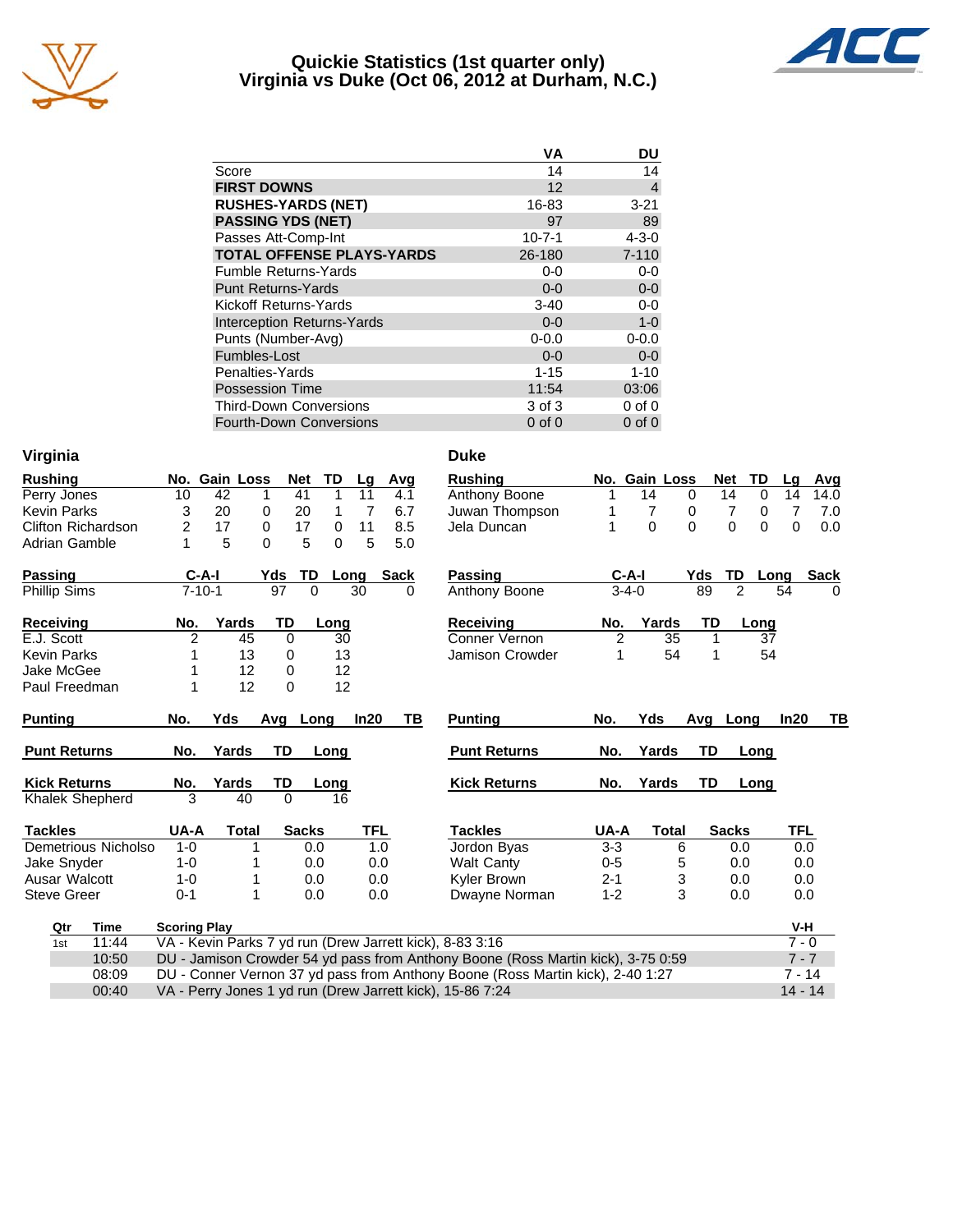

### **Play-by-Play Summary (2nd quarter) Virginia vs Duke (Oct 06, 2012 at Durham, N.C.)**



|         |                          | 3-10 DU 25                               | Start of 2nd quarter, clock 15:00.                                                                                                                               |                 |
|---------|--------------------------|------------------------------------------|------------------------------------------------------------------------------------------------------------------------------------------------------------------|-----------------|
|         |                          | 3-10 DU 25                               | PENALTY DU false start (Simmons, P) 5 yards to the DU20.                                                                                                         |                 |
|         |                          | 3-15 DU 20<br>4-15 DU 20                 | Boone, A pass incomplete to Duncan, J.<br>Monday, W punt 48 yards to the VA32, Shepherd, K return -1 yards to the VA31 (Blakeney, I).                            |                 |
|         |                          |                                          | 3 plays, minus 5 yards, 0:50                                                                                                                                     |                 |
|         |                          | VIRGINIA drive start at 14:50.           |                                                                                                                                                                  |                 |
|         | 1-10 VA 31               |                                          | Sims, P pass complete to Jennings, D for 2 yards to the VA33 (France, C).                                                                                        |                 |
| $2 - 8$ | VA 33                    |                                          | Parks, K rush for 11 yards to the VA44, 1ST DOWN VA (Foster, T;Cockrell, R).                                                                                     | R <sub>13</sub> |
|         | 1-10 VA 44               |                                          | Parks, K rush for 7 yards to the DU49 (Canty, W; Helton, D).                                                                                                     |                 |
| $2 - 3$ | <b>DU 49</b>             |                                          | Sims, P pass incomplete, QB hurry by Helton, D.                                                                                                                  |                 |
| $3 - 3$ | DU 49                    |                                          | Sims, P pass incomplete to Jones, P.                                                                                                                             |                 |
| 4-3     | <b>DU 49</b>             |                                          | Vozenilek, A punt 49 yards to the DU0, touchback.<br>5 plays, 20 yards, 2:03                                                                                     |                 |
|         |                          | DUKE drive start at 12:47.               |                                                                                                                                                                  |                 |
|         |                          | 1-10 DU 20                               | PENALTY DU false start (Vernon, C) 5 yards to the DU15.                                                                                                          |                 |
|         |                          | 1-15 DU 15                               | Snead, J rush for 2 yards to the DU17 (Greer, S; Hill, W).                                                                                                       |                 |
|         |                          | 2-13 DU 17                               | Boone, A pass complete to Vernon, C for 8 yards to the DU25 (Reynolds, L), PENALTY DU                                                                            |                 |
|         |                          |                                          | holding (Blakeney, I) 10 yards to the DU15.                                                                                                                      |                 |
|         |                          | 2-15 DU 15                               | 2nd and 16.                                                                                                                                                      |                 |
|         |                          | 2-16 DU 15                               | Boone, A pass incomplete to Scott, D (Greer, S).                                                                                                                 |                 |
|         |                          | 3-16 DU 15                               | Boone, A pass complete to Crowder, J for 16 yards to the DU31, 1ST DOWN DU (Greer, S).                                                                           | P5              |
|         |                          | 1-10 DU 31                               | Boone, A rush for 7 yards to the DU38 (Reynolds, L).                                                                                                             |                 |
|         | 2-3                      | <b>DU 38</b>                             | Thompson, J rush for 5 yards to the DU43, 1ST DOWN DU (Greer, S; Brathwaite, C).                                                                                 | R <sub>6</sub>  |
|         |                          | 1-10 DU 43<br>2-13 DU 40                 | Vernon, C rush for loss of 3 yards to the DU40 (Reynolds,L).<br>Boone, A pass incomplete to Boone, A (Phelps, B).                                                |                 |
|         |                          | 3-13 DU 40                               | Boone, A pass incomplete to Crowder, J.                                                                                                                          |                 |
|         |                          | 4-13 DU 40                               | Monday, W punt 48 yards to the VA12, fair catch by Shepherd, K.                                                                                                  |                 |
|         |                          |                                          | 9 plays, 20 yards, 3:15                                                                                                                                          |                 |
|         |                          | VIRGINIA drive start at 09:32.           |                                                                                                                                                                  |                 |
|         | 1-10 VA 12               |                                          | Jones, P rush for 11 yards to the VA23, 1ST DOWN VA, out-of-bounds (Cockrell, R).                                                                                | R <sub>14</sub> |
|         | 1-10 VA 23               |                                          | Jones, P rush for 6 yards to the VA29, out-of-bounds (Norman, D).                                                                                                |                 |
| $2 - 4$ | VA 29                    |                                          | Jones, P rush for 3 yards to the VA32 (Canty, W; Sarmiento, S).                                                                                                  |                 |
| $3 - 1$ | VA 32                    |                                          | Parks, K rush for loss of 1 yard to the VA31 (Brown, Ky).                                                                                                        |                 |
| 4-2     | VA 31                    |                                          | Vozenilek, A punt 43 yards to the DU26, fair catch by Vernon, C.                                                                                                 |                 |
|         |                          |                                          | 4 plays, 19 yards, 1:57                                                                                                                                          |                 |
|         |                          | DUKE drive start at 07:35.<br>1-10 DU 26 | Boone, A pass incomplete to Scott, D, QB hurry by Snyder, J.                                                                                                     |                 |
|         |                          | 2-10 DU 26                               | Duncan, J rush for loss of 1 yard to the DU25 (Brathwaite, C), PENALTY VA offside                                                                                |                 |
|         |                          |                                          | (Reynolds, L) 5 yards to the DU31, NO PLAY.                                                                                                                      |                 |
|         | $2 - 5$                  | DU 31                                    | Duncan, J rush for 1 yard to the DU32 (Harold, E).                                                                                                               |                 |
|         | 3-4                      | <b>DU 32</b>                             | Boone, A pass incomplete to Scott, D.                                                                                                                            |                 |
|         | 4-4                      | DU 32                                    | Monday, W punt 39 yards to the VA29, Shepherd, K return 4 yards to the VA33 (Reeves,                                                                             |                 |
|         |                          |                                          | D;Canty, W).                                                                                                                                                     |                 |
|         |                          |                                          | 3 plays, 6 yards, 1:13                                                                                                                                           |                 |
|         |                          | VIRGINIA drive start at 06:22.           |                                                                                                                                                                  |                 |
|         | 1-10 VA 33<br>2-10 VA 33 |                                          | Sims,P pass incomplete to Jennings,D.<br>Jones, P rush for 17 yards to the 50 yardline, 1ST DOWN VA (Norman, D).                                                 | R <sub>15</sub> |
|         | 1-10 VA 50               |                                          | Jones, P rush for 3 yards to the DU47 (Cockrell, R).                                                                                                             |                 |
| $2 - 7$ | <b>DU 47</b>             |                                          | Jones, P pass incomplete to Jennings, D, QB hurry by Canty, W.                                                                                                   |                 |
| $3 - 7$ | <b>DU 47</b>             |                                          | Sims, P pass incomplete to Jennings, D.                                                                                                                          |                 |
| 4-7     | DU 47                    |                                          | Vozenilek, A punt 33 yards to the DU14, fair catch by Schneider, E.                                                                                              |                 |
|         |                          |                                          | 5 plays, 20 yards, 1:38                                                                                                                                          |                 |
|         |                          | DUKE drive start at 04:44.               |                                                                                                                                                                  |                 |
|         |                          | 1-10 DU 14                               | Boone, A pass complete to Vernon, C for 3 yards to the DU17 (Reynolds, L; Phelps, B).                                                                            |                 |
|         | 2-7                      | <b>DU 17</b>                             | Boone, A pass complete to Scott, D for 3 yards to the DU20 (Reynolds, L).                                                                                        |                 |
|         | 3-4                      | <b>DU 20</b>                             | Boone, A pass complete to Blakeney, I for 4 yards to the DU24, 1ST DOWN DU (Harris, A).                                                                          | P7              |
|         | 2-8                      | 1-10 DU 24<br><b>DU 26</b>               | Boone, A pass complete to Vernon, C for 2 yards to the DU26, out-of-bounds (Nicholson,D).<br>Thompson, J rush for 11 yards to the DU37, 1ST DOWN DU (Snyder, J). | R8              |
|         | 1-10                     | <b>DU 37</b>                             | Boone, A rush for 8 yards to the DU45 (Harris, A; Greer, S).                                                                                                     |                 |
|         | $2 - 2$                  | <b>DU 45</b>                             | Timeout Duke, clock 03:30.                                                                                                                                       |                 |
|         | $2 - 2$                  | <b>DU 45</b>                             | Boone, A pass complete to Scott, D for 4 yards to the DU49, 1ST DOWN DU                                                                                          | P <sub>9</sub>  |
|         |                          |                                          | (Phelps, B; Reynolds, L).                                                                                                                                        |                 |
|         | 1-10                     | DU 49                                    | Boone, A pass incomplete to Scott, D.                                                                                                                            |                 |
|         | 2-10                     | DU 49                                    | Boone, A pass incomplete to Crowder, J (Nicholson,D).                                                                                                            |                 |
|         | 3-10                     | DU 49                                    | Boone, A pass incomplete to Gattis, C.                                                                                                                           |                 |
|         |                          | 4-10 DU 49                               | Monday, W punt 51 yards to the VA0, touchback.                                                                                                                   |                 |
|         |                          |                                          | 10 plays, 35 yards, 2:22                                                                                                                                         |                 |

#### **VIRGINIA drive start at 02:22.**

1-10 VA 20 Jones,P rush for 14 yards to the VA34, 1ST DOWN VA (Norman, D;Anunike, K).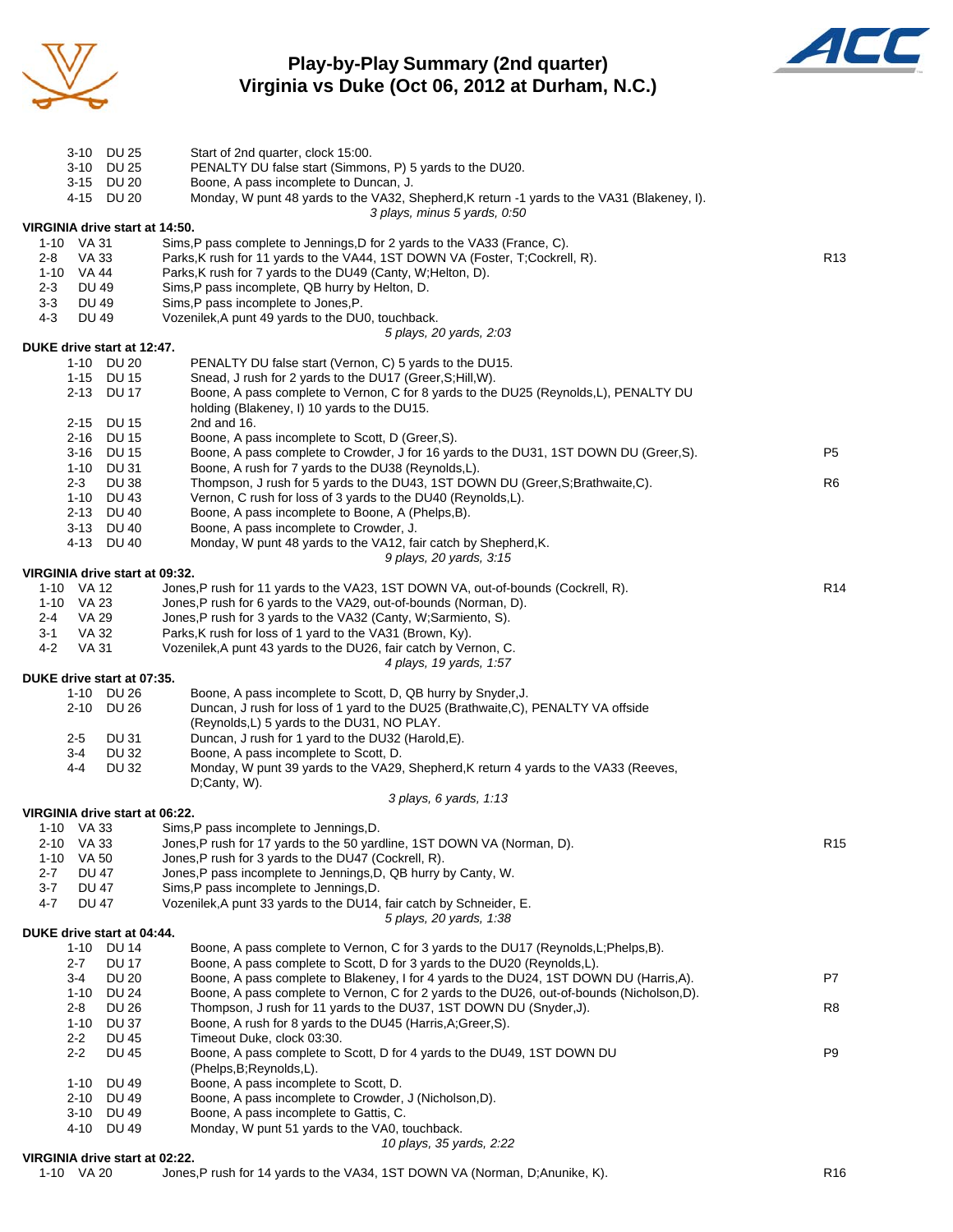

### **Play-by-Play Summary (2nd quarter) Virginia vs Duke (Oct 06, 2012 at Durham, N.C.)**



| 1-10     | VA 34                          | Sims, P pass incomplete to Terrell, D.                                                    |                 |
|----------|--------------------------------|-------------------------------------------------------------------------------------------|-----------------|
| $2 - 10$ | VA 34                          | Sims, P pass incomplete to Jennings, D.                                                   |                 |
| $3 - 10$ | VA 34                          | Sims, P pass complete to Shepherd, K for 6 yards to the VA40 (Helton, D).                 |                 |
| $4 - 4$  | <b>VA 40</b>                   | Timeout Duke, clock 01:50.                                                                |                 |
| $4 - 4$  | VA 40                          | Vozenilek, A punt 36 yards to the DU24, downed.                                           |                 |
|          |                                | 4 plays, 20 yards, 0:45                                                                   |                 |
|          | DUKE drive start at 01:37.     |                                                                                           |                 |
|          | 1-10 DU 24                     | Boone, A pass complete to Blakeney, I for 5 yards to the DU29, out-of-bounds (Harris, A). |                 |
|          | $2 - 5$<br>DU 29               | Boone, A pass incomplete to Scott, D.                                                     |                 |
|          | $3 - 5$<br>DU 29               | Boone, A pass complete to Thompson, J for no gain to the DU29 (Hoskey, D).                |                 |
|          | 4-5<br><b>DU 29</b>            | Monday, W punt 55 yards to the VA16, downed.                                              |                 |
|          |                                | 3 plays, 5 yards, 1:11                                                                    |                 |
|          | VIRGINIA drive start at 00:26. |                                                                                           |                 |
|          | 1-10 VA 16                     | Parks, K rush for 30 yards to the VA46, 1ST DOWN VA, out-of-bounds (Foster, T).           | <b>R17</b>      |
| 1-10     | VA 46                          | Sims, P pass complete to Scott, E for 28 yards to the DU26, 1ST DOWN VA (Foster, T).      | P <sub>18</sub> |
| 1-10     | DU 26                          | Timeout Virginia, clock 00:09.                                                            |                 |
| 1-10     | DU 26                          | Sims, P pass complete to Jones, P for 4 yards to the DU22, out-of-bounds (Byas, J).       |                 |
| 2-6      | DU 22                          | Jarrett, D field goal attempt from 39 GOOD, clock 00:00.                                  |                 |
|          |                                | Virginia 17, Duke 14                                                                      |                 |
|          |                                | End of half, clock 00:00.                                                                 |                 |
|          |                                | 4 plays, 62 yards, 0.26                                                                   |                 |

| 4 plays, 62 yards, 0:26                         |
|-------------------------------------------------|
| <b>END OF 2nd QUARTER: Virginia 17, Duke 14</b> |
|                                                 |

|                        |       | Time  |  | 1st Downs |                |         | <b>Conversions</b> |                |                   |                  |
|------------------------|-------|-------|--|-----------|----------------|---------|--------------------|----------------|-------------------|------------------|
| <b>Quarter Summary</b> | Score | Poss  |  |           |                | 3rd     | 4th                | <b>Rushing</b> | Passing           | <b>Penalties</b> |
| Virginia               |       | 06:49 |  |           |                | $0 - 4$ | $0 - 0$            | 10-101         | $4 - 11 - 0 - 40$ | 1-5              |
| Duke                   |       | 08:11 |  |           | $\overline{ }$ | 2-7     | 0-0                | 7-31           | $9 - 19 - 0 - 45$ | $3 - 20$         |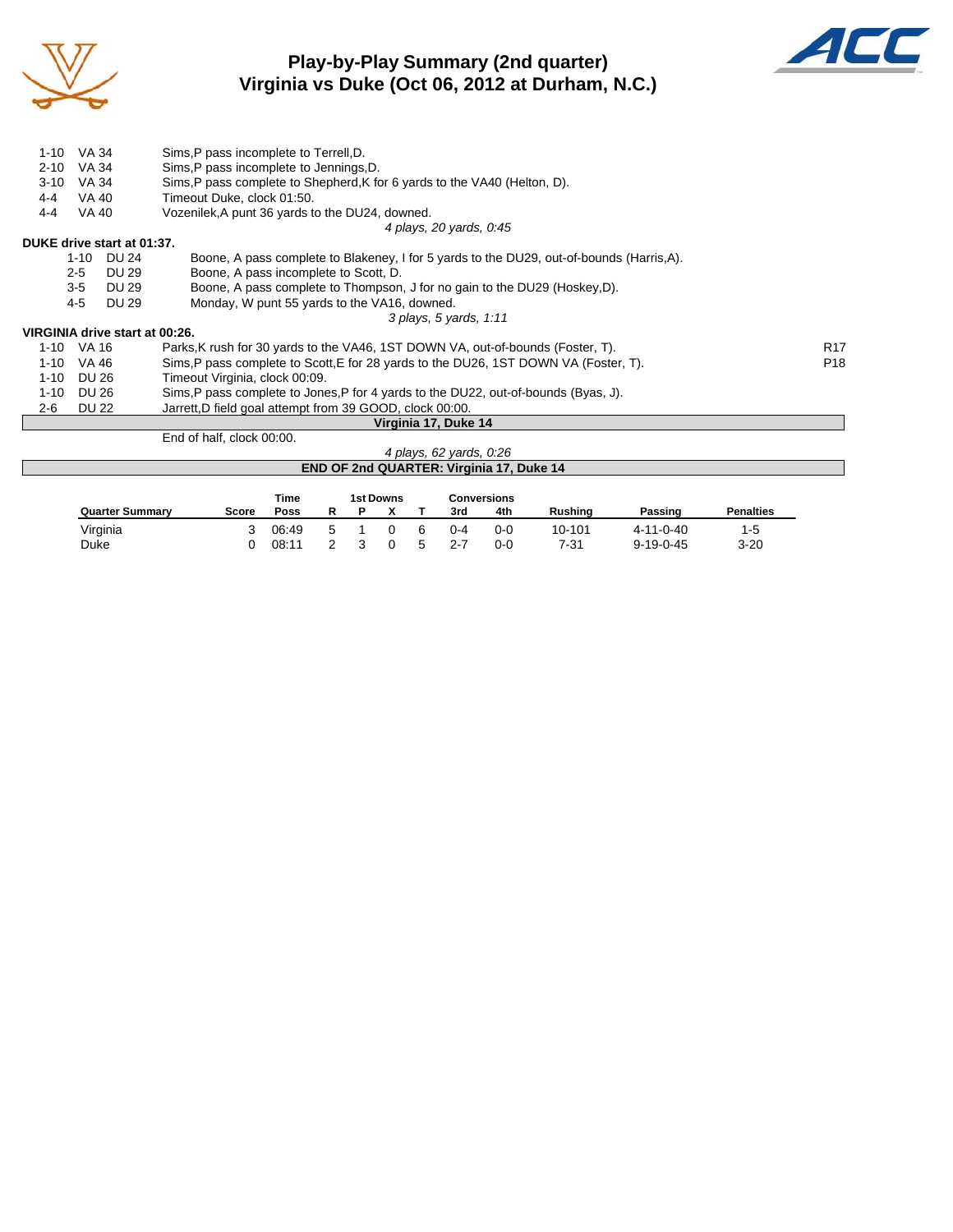

### **Quickie Statistics (2nd quarter only) Virginia vs Duke (Oct 06, 2012 at Durham, N.C.)**



|                                   | <b>VA</b>    | DU           |
|-----------------------------------|--------------|--------------|
| Score                             | 3            | 0            |
| <b>FIRST DOWNS</b>                | 6            | 5            |
| <b>RUSHES-YARDS (NET)</b>         | 10-101       | $7 - 31$     |
| <b>PASSING YDS (NET)</b>          | 40           | 45           |
| Passes Att-Comp-Int               | $11 - 4 - 0$ | $19 - 9 - 0$ |
| <b>TOTAL OFFENSE PLAYS-YARDS</b>  | 21-141       | 26-76        |
| <b>Fumble Returns-Yards</b>       | $0 - 0$      | $0-0$        |
| <b>Punt Returns-Yards</b>         | $2 - 3$      | $0-0$        |
| Kickoff Returns-Yards             | $0-0$        | $0 - 0$      |
| <b>Interception Returns-Yards</b> | $0 - 0$      | $0-0$        |
| Punts (Number-Avg)                | $4 - 40.2$   | $5 - 48.2$   |
| Fumbles-Lost                      | $0 - 0$      | $0-0$        |
| Penalties-Yards                   | $1 - 5$      | $3 - 20$     |
| <b>Possession Time</b>            | 06:49        | 08:11        |
| <b>Third-Down Conversions</b>     | $0$ of 4     | 2 of 7       |
| <b>Fourth-Down Conversions</b>    | $0$ of $0$   | $0$ of $0$   |

| Virginia               |                     |                |                                                          |                |             |             | <b>Duke</b>                                                                      |                |                |                |             |                               |                |              |
|------------------------|---------------------|----------------|----------------------------------------------------------|----------------|-------------|-------------|----------------------------------------------------------------------------------|----------------|----------------|----------------|-------------|-------------------------------|----------------|--------------|
| <b>Rushing</b>         | No. Gain Loss       |                | Net                                                      | TD             | Lg          | Avg         | <b>Rushing</b>                                                                   |                | No. Gain Loss  |                |             | <b>Net</b><br>TD              | Lg             | Avg          |
| Perry Jones            | 6                   | 54             | $\mathbf 0$<br>54                                        | 0              | 17          | 9.0         | Juwan Thompson                                                                   | $\overline{2}$ | 16             | $\mathbf 0$    |             | 16<br>0                       | 11             | 8.0          |
| <b>Kevin Parks</b>     | 4                   | 48             | 1<br>47                                                  | $\mathbf 0$    | 30          | 11.8        | Anthony Boone                                                                    | $\overline{c}$ | 15             | 0              |             | 15<br>0                       | 8              | 7.5          |
|                        |                     |                |                                                          |                |             |             | <b>Josh Snead</b>                                                                | 1              | $\overline{c}$ | $\pmb{0}$      |             | $\overline{c}$<br>$\mathbf 0$ | $\overline{c}$ | 2.0          |
|                        |                     |                |                                                          |                |             |             | Jela Duncan                                                                      | 1              | $\mathbf{1}$   | $\Omega$       |             | $\Omega$<br>1                 | $\mathbf{1}$   | 1.0          |
| Passing                | $C-A-I$             |                | Yds                                                      | TD             | Long        | <b>Sack</b> | <b>Passing</b>                                                                   |                | $C-A-I$        |                | Yds         | <b>TD</b>                     | Lona           | <b>Sack</b>  |
| <b>Phillip Sims</b>    | $4 - 10 - 0$        |                | 40                                                       | $\mathbf 0$    | 28          | 0           | Anthony Boone                                                                    |                | $9 - 19 - 0$   |                | 45          | $\Omega$                      | 16             | $\Omega$     |
| Perry Jones            | $0 - 1 - 0$         |                | 0                                                        | $\mathbf 0$    | $\mathbf 0$ | 0           |                                                                                  |                |                |                |             |                               |                |              |
| <b>Receiving</b>       | No.                 | Yards          | TD                                                       | Long           |             |             | <b>Receiving</b>                                                                 | No.            | Yards          |                | TD          | Long                          |                |              |
| E.J. Scott             | 1                   | 28             | 0                                                        | 28             |             |             | Conner Vernon                                                                    | $\overline{3}$ |                | 13             | 0           |                               | 8              |              |
| Khalek Shepherd        |                     | 6              | 0                                                        | 6              |             |             | <b>Issac Blakeney</b>                                                            | 2              |                | 9              | 0           |                               | 5              |              |
| Perry Jones            | 1                   | 4              | 0                                                        | 4              |             |             | <b>Desmond Scott</b>                                                             | 2              |                | $\overline{7}$ | $\mathbf 0$ |                               | 4              |              |
| Darius Jennings        | 1                   | $\overline{2}$ | 0                                                        | $\overline{2}$ |             |             | Jamison Crowder                                                                  | 1              |                | 16             | $\Omega$    | 16                            |                |              |
| <b>Punting</b>         | No.                 | Yds            | Avg Long                                                 |                | In20        | TВ          | <b>Punting</b>                                                                   | No.            | Yds            |                |             | Avg Long                      | In20           | <u>ТВ</u>    |
| Alec Vozenilek         | 4                   | 161            | 40.2                                                     | 49             | 1           |             | 1<br>Will Monday                                                                 | 5              | 241            |                | 48.2        | 55                            | $\overline{2}$ | $\mathbf{1}$ |
| <b>Punt Returns</b>    | No.                 | Yards          | TD                                                       | Long           |             |             | <b>Punt Returns</b>                                                              | No.            | Yards          |                | TD          | Long                          |                |              |
| <b>Khalek Shepherd</b> | $\overline{2}$      | 3              | $\Omega$                                                 | 4              |             |             |                                                                                  |                |                |                |             |                               |                |              |
| <b>Kick Returns</b>    | No.                 | Yards          | <b>TD</b>                                                | Long           |             |             | <b>Kick Returns</b>                                                              | No.            | Yards          |                | <b>TD</b>   | Long                          |                |              |
| <b>Tackles</b>         | UA-A                | <b>Total</b>   | <b>Sacks</b>                                             |                | TFL         |             | <b>Tackles</b>                                                                   | UA-A           |                | <b>Total</b>   |             | <b>Sacks</b>                  | TFL            |              |
| LaRoy Reynolds         | $4 - 2$             | 6              |                                                          | 0.0            | 1.0         |             | Dwayne Norman                                                                    | $2 - 1$        |                | 3              |             | 0.0                           | 0.0            |              |
| <b>Steve Greer</b>     | $1 - 3$             | 4              |                                                          | 0.0            | 0.0         |             | Ross Cockrell                                                                    | $2 - 1$        |                | 3              |             | 0.0                           | 0.0            |              |
| <b>Anthony Harris</b>  | $2 - 1$             | 3              |                                                          | 0.0            | 0.0         |             | <b>Tony Foster</b>                                                               | $2 - 1$        |                | 3              |             | 0.0                           | 0.0            |              |
| <b>Brandon Phelps</b>  | $0 - 2$             | $\overline{2}$ |                                                          | 0.0            | 0.0         |             | <b>Walt Canty</b>                                                                | $0 - 3$        |                | 3              |             | 0.0                           | 0.0            |              |
| Qtr<br>Time            | <b>Scoring Play</b> |                |                                                          |                |             |             |                                                                                  |                |                |                |             |                               | V-H            |              |
| 11:44<br>1st           |                     |                |                                                          |                |             |             | VA - Kevin Parks 7 yd run (Drew Jarrett kick), 8-83 3:16                         |                |                |                |             |                               | $7 - 0$        |              |
| 10:50                  |                     |                |                                                          |                |             |             | DU - Jamison Crowder 54 yd pass from Anthony Boone (Ross Martin kick), 3-75 0:59 |                |                |                |             |                               | $7 - 7$        |              |
| 08:09                  |                     |                |                                                          |                |             |             | DU - Conner Vernon 37 yd pass from Anthony Boone (Ross Martin kick), 2-40 1:27   |                |                |                |             |                               | $7 - 14$       |              |
| 00:40                  |                     |                |                                                          |                |             |             | VA - Perry Jones 1 yd run (Drew Jarrett kick), 15-86 7:24                        |                |                |                |             |                               | $14 - 14$      |              |
| 00:00<br>2nd           |                     |                | VA - Drew Jarrett 39 yd field goal, 4-62 0:26<br>$3 - 0$ |                |             |             |                                                                                  |                |                |                |             |                               |                |              |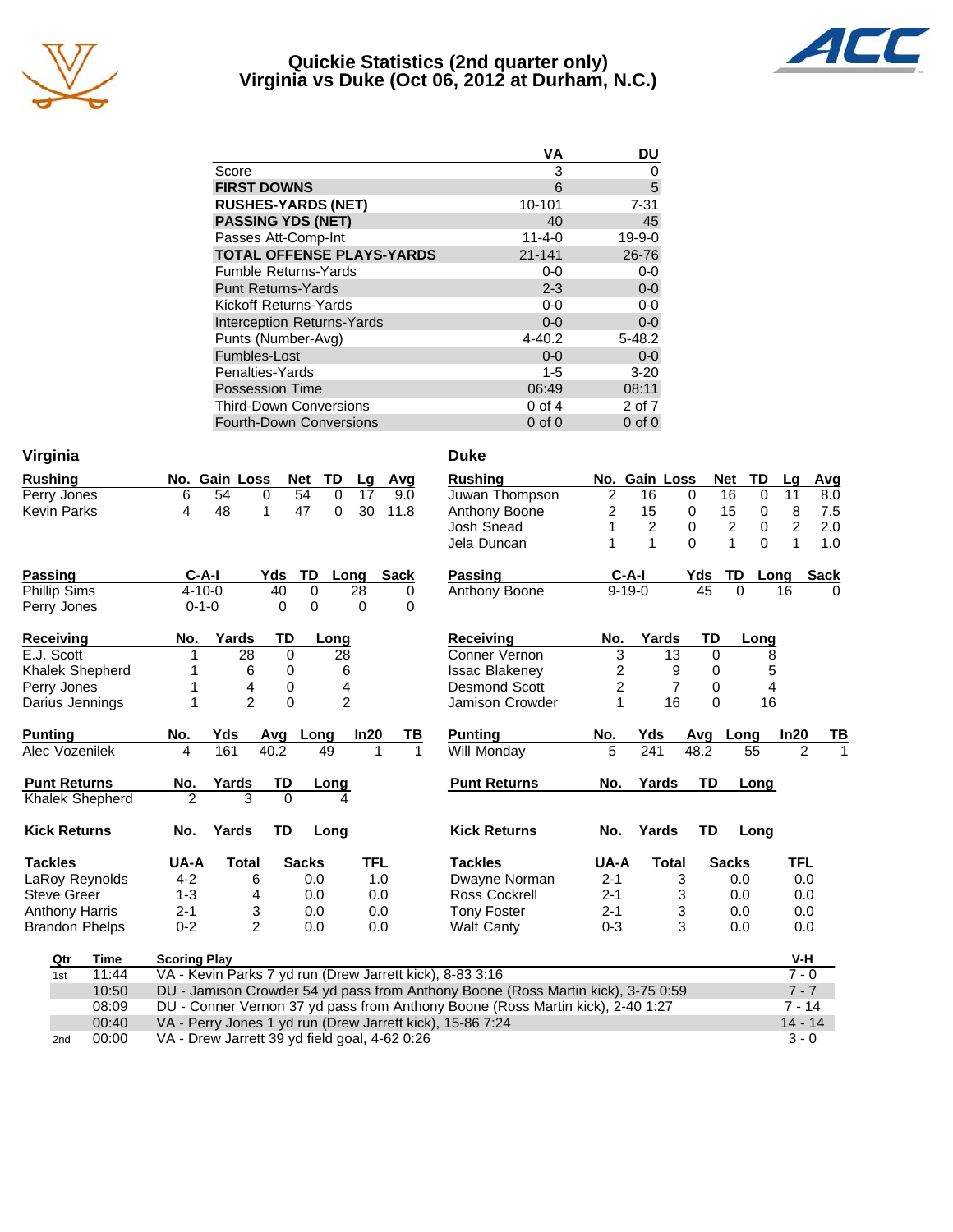

### **Play-by-Play Summary (3rd quarter) Virginia vs Duke (Oct 06, 2012 at Durham, N.C.)**



|                                              | Start of 3rd quarter, clock 15:00, VA ball on VA35.                                                                                                         |                 |
|----------------------------------------------|-------------------------------------------------------------------------------------------------------------------------------------------------------------|-----------------|
|                                              | Frye, I kickoff 65 yards to the DU0, touchback.                                                                                                             |                 |
| DUKE drive start at 15:00.                   |                                                                                                                                                             |                 |
| 1-10 DU 25<br><b>DU33</b><br>$2 - 2$         | Snead, J rush for 8 yards to the DU33 (Reynolds, L; Greer, S).<br>Snead, J rush for 14 yards to the DU47, 1ST DOWN DU (Reynolds, L).                        | R <sub>10</sub> |
| 1-10 DU 47                                   | Snead, J rush for loss of 2 yards to the DU45 (Walcott, A; Greer, S).                                                                                       |                 |
| 2-12 DU 45                                   | Boone, A pass complete to Scott, D for 7 yards to the VA48 (Reynolds, L).                                                                                   |                 |
| 3-5<br>VA 48                                 | Boone, A pass complete to Crowder, J for no gain to the VA48 (Walcott, A).                                                                                  |                 |
| 4-5<br>VA 48                                 | Monday, W punt 42 yards to the VA6, fair catch by Nicholson, D.                                                                                             |                 |
|                                              | 5 plays, 27 yards, 2:08                                                                                                                                     |                 |
| VIRGINIA drive start at 12:52.<br>1-10 VA 06 | VA ball on VA7.                                                                                                                                             |                 |
| 1-10 VA 07                                   | Jones, P rush for loss of 1 yard to the VA6 (Anunike, K; Byas, J).                                                                                          |                 |
| 2-11 VA 06                                   | Sims, P pass complete to Battle, L for loss of 1 yard to the VA5 (Byas, J).                                                                                 |                 |
| 3-12 VA 05                                   | Sims, P pass incomplete to Jones, P.                                                                                                                        |                 |
| 4-12 VA 05                                   | Vozenilek, A punt 42 yards to the VA47, Vernon, C return 25 yards to the VA22                                                                               |                 |
|                                              | (Burbank, R; Walker, R), PENALTY VA holding 10 yards to the VA12, 1st and 10, DU ball on                                                                    |                 |
|                                              | VA12.                                                                                                                                                       |                 |
| DUKE drive start at 11:52.                   | 3 plays, minus 2 yards, 1:00                                                                                                                                |                 |
| 1-10 VA 12                                   | Boone, A pass complete to Thompson, J for 12 yards to the VA0, 1ST DOWN DU, TOUCHDOWN,                                                                      | P <sub>11</sub> |
|                                              | clock 11:46.                                                                                                                                                |                 |
| VA 03<br>1-G                                 | Martin, R kick attempt good.                                                                                                                                |                 |
|                                              | Duke 21, Virginia 17                                                                                                                                        |                 |
|                                              | 1 play, 12 yards, 0:06                                                                                                                                      |                 |
|                                              | Martin, R kickoff 65 yards to the VA0, touchback.                                                                                                           |                 |
| VIRGINIA drive start at 11:46.               |                                                                                                                                                             |                 |
| 1-10 VA 25<br>$2 - 2$<br>VA 33               | Sims, P pass complete to Parks, K for 8 yards to the VA33, out-of-bounds (Byas, J).<br>Richardson, C rush for 5 yards to the VA38, 1ST DOWN VA (Norman, D). | R <sub>19</sub> |
| 1-10 VA 38                                   | Richardson, C rush for loss of 3 yards to the VA35 (Canty, W).                                                                                              |                 |
| 2-13 VA 35                                   | Sims, P pass complete to Terrell, D for 5 yards to the VA40 (France, C; Gamble, A).                                                                         |                 |
| VA 40<br>3-8                                 | Sims, P pass complete to Jennings, D for 7 yards to the VA47 (Byas, J;Canty, W).                                                                            |                 |
| 4-1<br><b>VA 47</b>                          | Parks, K rush for loss of 1 yard to the VA46 (Canty, W).                                                                                                    |                 |
|                                              | 6 plays, 21 yards, 2:43                                                                                                                                     |                 |
| DUKE drive start at 09:03.                   |                                                                                                                                                             |                 |
| 1-10 VA 46<br>1-10 VA 45                     | DU ball on VA45.<br>Duncan, J rush for 3 yards to the VA42 (Greer, S; Harris, A).                                                                           |                 |
| $2 - 7$<br>VA 42                             | Duncan, J rush for 13 yards to the VA29, 1ST DOWN DU (Harris,A).                                                                                            | R <sub>12</sub> |
| 1-10 VA 29                                   | Boone, A pass incomplete to Crowder, J, PENALTY VA pass interference (Harris,A) 15 yards                                                                    | X13             |
|                                              | to the VA14, 1ST DOWN DU, NO PLAY.                                                                                                                          |                 |
| 1-10 VA 14                                   | Duncan, J rush for 3 yards to the VA11 (Greer, S).                                                                                                          |                 |
| <b>VA 11</b><br>$2 - 7$                      | Duncan, J rush for 11 yards to the VA0, 1ST DOWN DU, TOUCHDOWN, clock 07:30.                                                                                | R <sub>14</sub> |
| $1-G$<br>VA 03                               | Martin, R kick attempt good.                                                                                                                                |                 |
|                                              | Duke 28, Virginia 17<br>4 plays, 45 yards, 1:33                                                                                                             |                 |
|                                              | Martin, R kickoff 65 yards to the VA0, touchback.                                                                                                           |                 |
| VIRGINIA drive start at 07:30.               |                                                                                                                                                             |                 |
| 1-10 VA 25                                   | Sims, P pass incomplete to Scott, E.                                                                                                                        |                 |
| 2-10 VA 25                                   | Sims, P pass incomplete to Jennings, D (Foster, T).                                                                                                         |                 |
| 3-10 VA 25                                   | Sims, P pass complete to Jones, P for 5 yards to the VA30 (Helton, D).                                                                                      |                 |
| <b>VA 30</b><br>4-5                          | Vozenilek, A punt 34 yards to the DU36, fair catch by Vernon, C.                                                                                            |                 |
|                                              | 3 plays, 5 yards, 0.50                                                                                                                                      |                 |
| DUKE drive start at 06:40.<br>1-10 DU 36     | DU ball on DU37.                                                                                                                                            |                 |
| 1-10 DU 37                                   | Boone, A pass complete to Blakeney, I for no gain to the DU37 (Harris, A).                                                                                  |                 |
| 2-10 DU 37                                   | Snead, J rush for 8 yards to the DU45 (Walcott, A).                                                                                                         |                 |
| $3-2$<br><b>DU 45</b>                        | Boone, A pass incomplete to Connette, B.                                                                                                                    |                 |
|                                              | The previous play was ruled a catch behind the of scrimmage and fumble                                                                                      |                 |
|                                              | The previous play was reviewed and overturned as an incomplete pass.                                                                                        |                 |
| <b>DU 45</b><br>4-2                          | Monday, W punt 55 yards to the VA0, touchback.                                                                                                              |                 |
| VIRGINIA drive start at 05:11.               | 3 plays, 8 yards, 1:29                                                                                                                                      |                 |
| 1-10 VA 20                                   | Jones, P rush for 4 yards to the VA24 (Anunike, K; Woodruff, J).                                                                                            |                 |
| <b>VA 24</b><br>2-6                          | Jones, P rush for 2 yards to the VA26 (Canty, W).                                                                                                           |                 |
| 3-4<br>VA 26                                 | Sims, P pass complete to Terrell, D for 38 yards to the DU36, 1ST DOWN VA, out-of-bounds.                                                                   | P <sub>20</sub> |
| <b>DU 36</b><br>1-10                         | Sims, P pass incomplete.                                                                                                                                    |                 |
| 2-10<br><b>DU 36</b>                         | Parks, K rush for 8 yards to the DU28 (Gamble, A; Norman, D).                                                                                               |                 |
| $3-2$<br>DU 28                               | Sims, P pass incomplete to Severin, C (Cockrell, R).                                                                                                        |                 |
| 4-2<br><b>DU 28</b>                          | Jarrett, D field goal attempt from 45 MISSED - wide right, spot at DU28, clock 02:12.                                                                       |                 |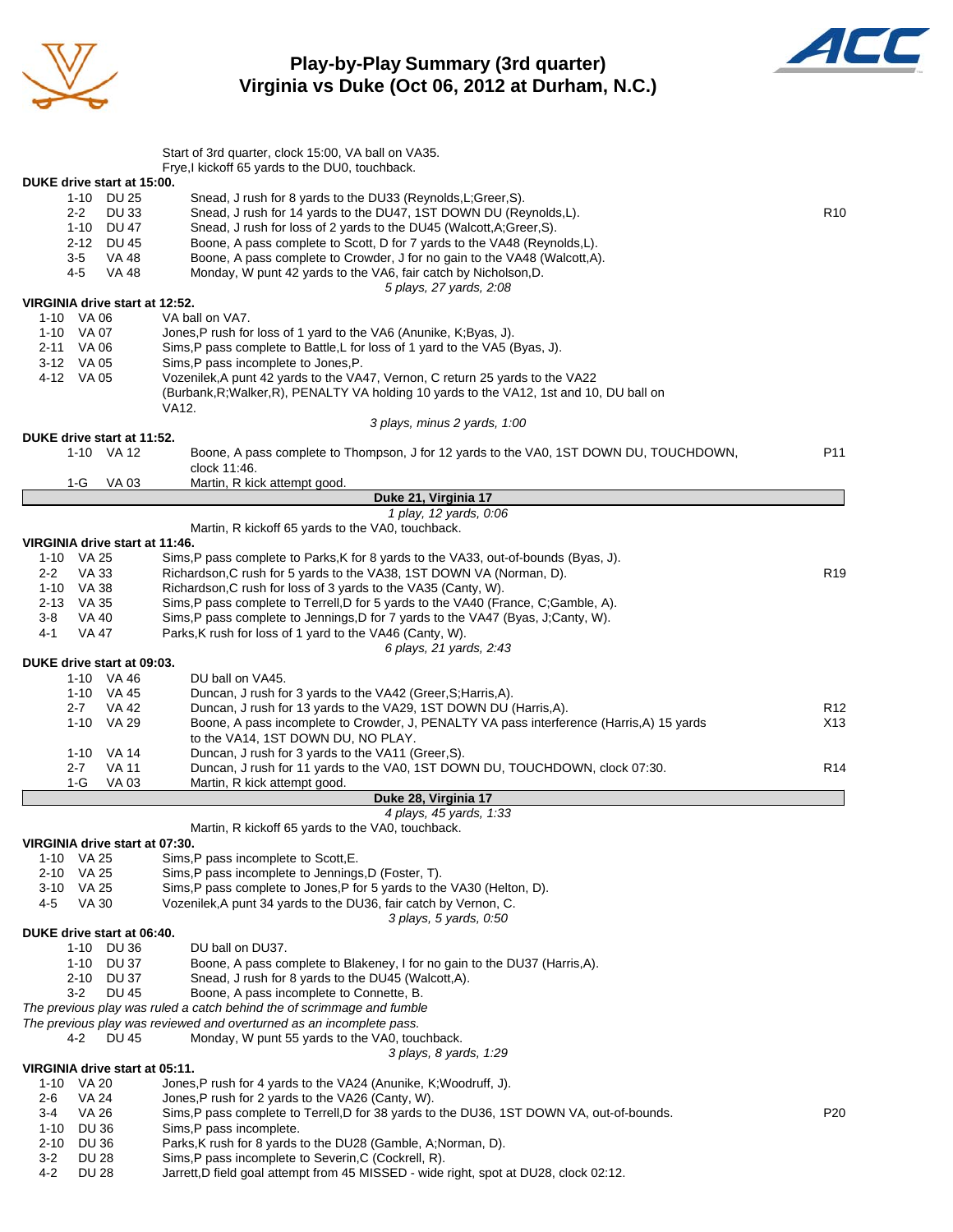

### **Play-by-Play Summary (3rd quarter) Virginia vs Duke (Oct 06, 2012 at Durham, N.C.)**



|                                                                                                                |                                          | 7 plays, 52 yards, 2:59                                             |                 |  |  |  |  |  |  |  |
|----------------------------------------------------------------------------------------------------------------|------------------------------------------|---------------------------------------------------------------------|-----------------|--|--|--|--|--|--|--|
| DUKE drive start at 02:12.                                                                                     |                                          |                                                                     |                 |  |  |  |  |  |  |  |
| 1-10                                                                                                           | DU 28                                    | Boone, A rush for loss of 1 yard to the DU27 (Coley, H; Hill, W).   |                 |  |  |  |  |  |  |  |
| Boone, A pass complete to Crowder, J for 14 yards to the DU41, 1ST DOWN DU, out-of-bounds<br>DU 27<br>$2 - 11$ |                                          |                                                                     |                 |  |  |  |  |  |  |  |
|                                                                                                                |                                          | (Coley, H).                                                         |                 |  |  |  |  |  |  |  |
| $1 - 10$                                                                                                       | DU 41                                    | Thompson, J rush for 2 yards to the DU43 (Walcott, A).              |                 |  |  |  |  |  |  |  |
| $2 - 8$                                                                                                        | DU 43                                    | Thompson, J rush for 10 yards to the VA47, 1ST DOWN DU (Harris, A). | R <sub>16</sub> |  |  |  |  |  |  |  |
|                                                                                                                | END OF 3rd QUARTER: Duke 28, Virginia 17 |                                                                     |                 |  |  |  |  |  |  |  |

|                        |       | Time  |  | <b>1st Downs</b> |     | Conversions |         |                   |                  |
|------------------------|-------|-------|--|------------------|-----|-------------|---------|-------------------|------------------|
| <b>Quarter Summary</b> | Score | Poss  |  |                  | 3rd | 4th         | Rushina | Passing           | <b>Penalties</b> |
| Virginia               |       | 07:32 |  |                  | 1-5 | $0 - 1$     | 7-14    | $6 - 11 - 0 - 62$ | $2 - 25$         |
| Duke                   |       | 07:28 |  |                  | በ-2 | $0 - 0$     | 11-69   | $5 - 6 - 0 - 33$  | 0-0              |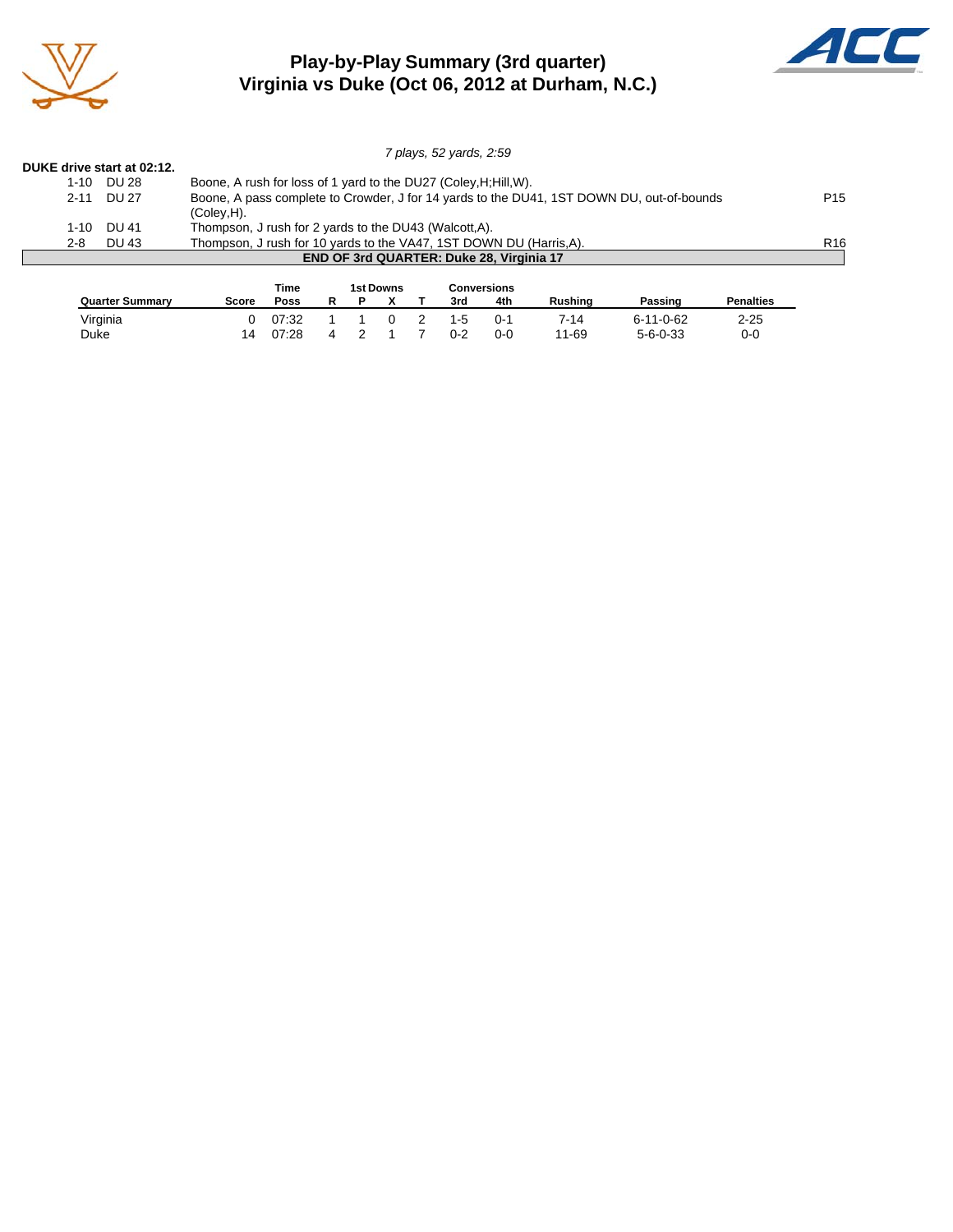

## **Quickie Statistics (3rd quarter only) Virginia vs Duke (Oct 06, 2012 at Durham, N.C.)**



| <b>VA</b>     | DU          |
|---------------|-------------|
| 0             | 14          |
| $\mathcal{P}$ | 7           |
| $7 - 14$      | 11-69       |
| 62            | 33          |
| $11 - 6 - 0$  | $6 - 5 - 0$ |
| 18-76         | 17-102      |
| $0-0$         | $0-0$       |
| $0 - 0$       | $1 - 25$    |
| $0 - 0$       | $0 - 0$     |
| $0 - 0$       | $0-0$       |
| $2 - 38.0$    | $2 - 48.5$  |
| $0 - 0$       | $0-0$       |
| $2 - 25$      | $0-0$       |
| 07:32         | 07:28       |
| 1 of $5$      | $0$ of $2$  |
| $0$ of 1      | $0$ of $0$  |
|               |             |

| Virginia                  |                                                                                                                                             |                      | <b>Duke</b>           |                |                 |                |                  |                       |
|---------------------------|---------------------------------------------------------------------------------------------------------------------------------------------|----------------------|-----------------------|----------------|-----------------|----------------|------------------|-----------------------|
| <b>Rushing</b>            | TD<br>No. Gain Loss<br><b>Net</b>                                                                                                           | Avg<br>Lg            | <b>Rushing</b>        |                | No. Gain Loss   |                | <b>Net</b><br>TD | Lg<br>Avg             |
| <b>Kevin Parks</b>        | $\overline{c}$<br>$\overline{7}$<br>8<br>0<br>1                                                                                             | 8<br>3.5             | Jela Duncan           | 4              | $\overline{30}$ | $\mathbf 0$    | 30<br>1          | 13<br>7.5             |
| Perry Jones               | 3<br>6<br>5<br>1<br>0                                                                                                                       | 4<br>1.7             | Josh Snead            | 4              | 30              | $\overline{c}$ | 28<br>0          | 14<br>7.0             |
| <b>Clifton Richardson</b> | $\overline{2}$<br>5<br>3<br>$\mathfrak{p}$<br>$\Omega$                                                                                      | 5<br>1.0             | Juwan Thompson        | $\overline{c}$ | 12              | $\mathbf 0$    | 12<br>0          | 10<br>6.0             |
|                           |                                                                                                                                             |                      | Anthony Boone         | 1              | $\Omega$        | 1              | $\Omega$<br>$-1$ | $\mathbf 0$<br>$-1.0$ |
| Passing                   | TD<br>$C-A-I$<br>Yds                                                                                                                        | Sack<br>Long         | Passing               |                | $C-A-I$         | Yds            | TD<br>Long       | <b>Sack</b>           |
| <b>Phillip Sims</b>       | $\overline{62}$<br>$6 - 11 - 0$<br>$\overline{0}$                                                                                           | 38<br>0              | Anthony Boone         |                | $5 - 6 - 0$     | 33             | 1                | 14<br>0               |
| <b>Receiving</b>          | Yards<br>TD<br>No.<br>Long                                                                                                                  |                      | <b>Receiving</b>      | No.            | Yards           | TD             | Long             |                       |
| Dominique Terrell         | $\overline{2}$<br>43<br>$\Omega$<br>38                                                                                                      |                      | Jamison Crowder       | $\overline{2}$ | 14              | $\Omega$       | 14               |                       |
| <b>Kevin Parks</b>        | 8<br>0<br>8                                                                                                                                 |                      | Juwan Thompson        | 1              | 12              | 1              | 12               |                       |
| Darius Jennings           | $\overline{7}$<br>7<br>0                                                                                                                    |                      | <b>Desmond Scott</b>  | 1              | $\overline{7}$  | 0              | 7                |                       |
| Perry Jones               | 5<br>5<br>$\Omega$<br>1                                                                                                                     |                      | <b>Issac Blakeney</b> | 1              | $\Omega$        | $\Omega$       | $\Omega$         |                       |
| <b>Punting</b>            | No.<br>Yds<br>Avg<br>Long                                                                                                                   | In20<br><u>ТВ</u>    | <b>Punting</b>        | No.            | Yds             | Avg Long       |                  | In20<br>ΤВ            |
| Alec Vozenilek            | $\mathfrak{p}$<br>$\overline{76}$<br>38.0<br>42                                                                                             | $\Omega$<br>$\Omega$ | <b>Will Monday</b>    |                | 97              | 48.5           | 55               |                       |
|                           |                                                                                                                                             |                      |                       |                |                 |                |                  |                       |
| <b>Punt Returns</b>       | Yards<br>TD<br>No.<br>Long                                                                                                                  |                      | <b>Punt Returns</b>   | No.            | Yards           | TD             | Long             |                       |
|                           |                                                                                                                                             |                      | Conner Vernon         | 1              | 25              | $\Omega$       | 25               |                       |
| <b>Kick Returns</b>       | Yards<br>TD<br>No.<br>Long                                                                                                                  |                      | <b>Kick Returns</b>   | No.            | Yards           | <b>TD</b>      | Long             |                       |
| <b>Tackles</b>            | UA-A<br><b>Total</b><br><b>Sacks</b>                                                                                                        | <b>TFL</b>           | <b>Tackles</b>        | UA-A           | <b>Total</b>    |                | <b>Sacks</b>     | <b>TFL</b>            |
| Ausar Walcott             | $3 - 1$<br>4<br>0.0                                                                                                                         | 0.5                  | <b>Walt Canty</b>     | $3 - 1$        | 4               |                | 0.0              | 2.0                   |
| <b>Anthony Harris</b>     | $3 - 1$<br>0.0<br>4                                                                                                                         | 0.0                  | Jordon Byas           | $2 - 2$        | 4               |                | 0.0              | 1.5                   |
| <b>Steve Greer</b>        | $1 - 3$<br>4<br>0.0                                                                                                                         | 0.5                  | Dwayne Norman         | $1 - 1$        | 2               |                | 0.0              | 0.0                   |
| LaRoy Reynolds            | 3<br>$2 - 1$<br>0.0                                                                                                                         | 0.0                  | <b>Austin Gamble</b>  | $0 - 2$        | $\overline{2}$  |                | 0.0              | 0.0                   |
| Qtr<br>Time               | <b>Scoring Play</b>                                                                                                                         |                      |                       |                |                 |                |                  | V-H                   |
| 11:44<br>1st              | VA - Kevin Parks 7 yd run (Drew Jarrett kick), 8-83 3:16                                                                                    |                      |                       |                |                 |                |                  | $7 - 0$               |
| 10:50                     | DU - Jamison Crowder 54 yd pass from Anthony Boone (Ross Martin kick), 3-75 0:59                                                            |                      |                       |                |                 |                |                  | $7 - 7$               |
| 08:09                     | DU - Conner Vernon 37 yd pass from Anthony Boone (Ross Martin kick), 2-40 1:27                                                              |                      |                       |                |                 |                |                  | $7 - 14$              |
| 00:40                     | VA - Perry Jones 1 yd run (Drew Jarrett kick), 15-86 7:24                                                                                   |                      |                       |                |                 |                |                  | $14 - 14$             |
| 00:00<br>2 <sub>nd</sub>  | VA - Drew Jarrett 39 yd field goal, 4-62 0:26                                                                                               |                      |                       |                |                 |                |                  | $17 - 14$             |
| 11:46<br>3rd<br>07:30     | DU - Juwan Thompson 12 yd pass from Anthony Boone (Ross Martin kick), 1-12 0:06<br>DU - Jela Duncan 11 yd run (Ross Martin kick), 4-45 1:33 |                      |                       |                |                 |                |                  | $0 - 7$<br>$0 - 14$   |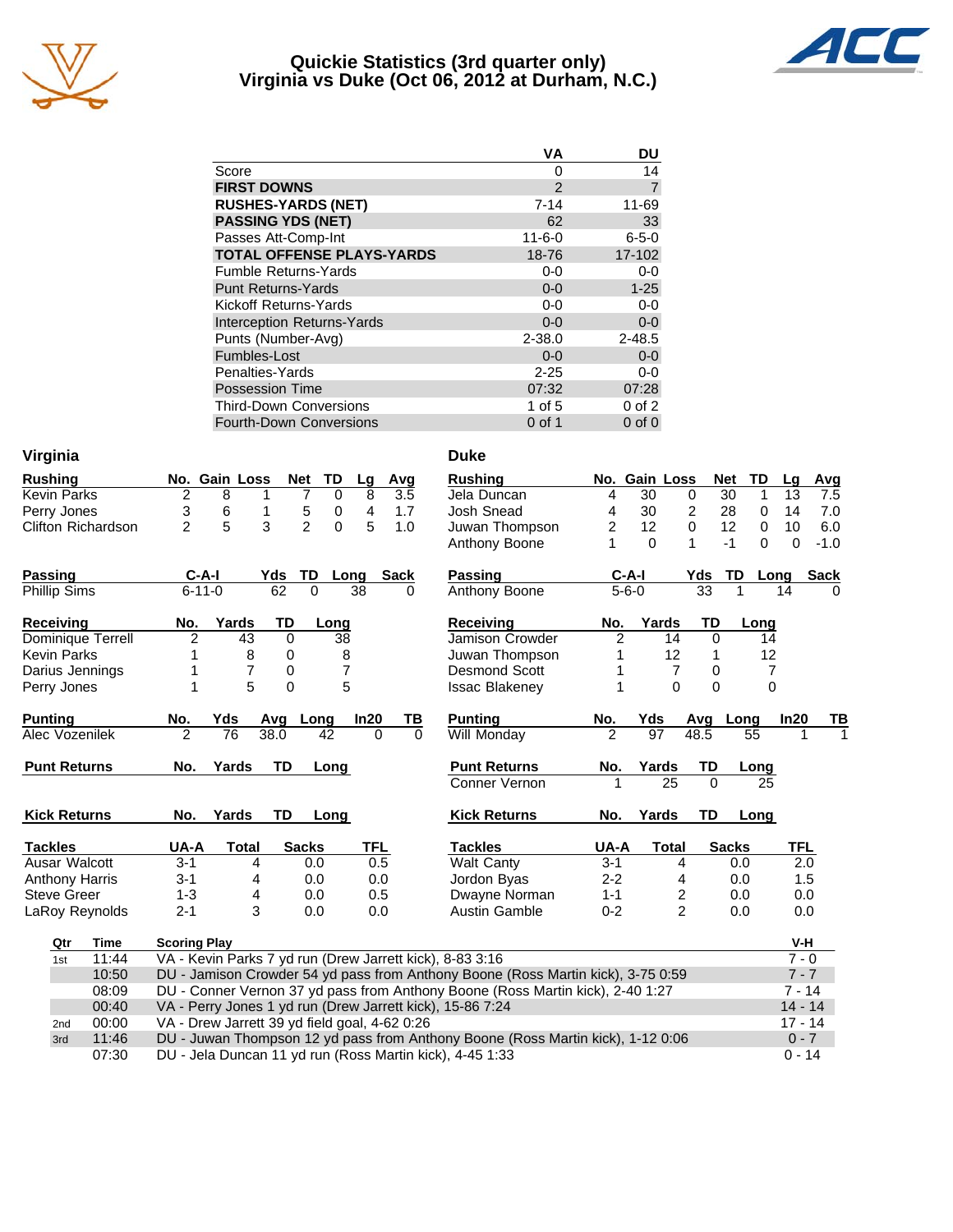

# **Play-by-Play Summary (4th quarter) Virginia vs Duke (Oct 06, 2012 at Durham, N.C.)**



| 1-10 VA 47                                             | Start of 4th quarter, clock 15:00.                                                                                           |                 |
|--------------------------------------------------------|------------------------------------------------------------------------------------------------------------------------------|-----------------|
| VA 47<br>$1 - 10$                                      | Boone, A rush for 2 yards to the VA45 (Coley, H).                                                                            |                 |
| 2-8<br>VA 45                                           | Boone, A pass incomplete to Crowder, J.                                                                                      |                 |
| $3-8$<br><b>VA 45</b>                                  | Boone, A pass complete to Vernon, C for 45 yards to the VA0, 1ST DOWN DU, TOUCHDOWN,                                         | P17             |
|                                                        | clock 14:12.                                                                                                                 |                 |
| <b>VA03</b><br>1-G                                     | Martin, R kick attempt good.                                                                                                 |                 |
|                                                        | Duke 35, Virginia 17                                                                                                         |                 |
|                                                        | 7 plays, 72 yards, 3:00<br>Martin, R kickoff 56 yards to the VA9, out-of-bounds, VA ball on VA35.                            |                 |
| VIRGINIA drive start at 14:12.                         |                                                                                                                              |                 |
| 1-10 VA 35                                             | Sims, P pass complete to Scott, E for 21 yards to the DU44, 1ST DOWN VA (Foster, T).                                         | P21             |
| DU 44<br>1-10                                          | Sims, P pass incomplete to Scott, E.                                                                                         |                 |
| <b>DU 44</b><br>2-10                                   | Sims, P pass complete to Parks, K for 8 yards to the DU36, out-of-bounds (Brown, Ky).                                        |                 |
| $3-2$<br><b>DU 36</b>                                  | Richardson, C rush for loss of 4 yards to the DU40 (Canty, W).                                                               |                 |
| 4-6<br><b>DU 40</b>                                    | Sims, P pass intercepted by Cockrell, R at the DU10, Cockrell, R return 0 yards to the                                       |                 |
|                                                        | DU10.                                                                                                                        |                 |
|                                                        | 5 plays, 25 yards, 1:55                                                                                                      |                 |
| DUKE drive start at 12:17.                             |                                                                                                                              |                 |
| 1-10 DU 10                                             | Connette, B rush for 3 yards to the DU13 (Coley, H).                                                                         |                 |
| <b>DU 13</b><br>$2 - 7$                                | Duncan, J rush for 1 yard to the DU14 (Brathwaite, C; Harold, E).                                                            |                 |
| <b>DU 14</b><br>3-6                                    | Duncan, J rush for 1 yard to the DU15 (Greer, S; Brathwaite, C).                                                             |                 |
| 4-5<br><b>DU 15</b>                                    | Monday, W punt 48 yards to the VA37, Shepherd, K return -1 yards to the VA36 (Blakeney, I).                                  |                 |
|                                                        | 3 plays, 5 yards, 2:29                                                                                                       |                 |
| VIRGINIA drive start at 09:48.                         |                                                                                                                              |                 |
| 1-10 VA 36                                             | Sims, P pass complete to McGee, J for 25 yards to the DU39, 1ST DOWN VA (Canty, W).                                          | P <sub>22</sub> |
| 1-10 DU 39                                             | Sims, P pass complete to Jones, P for 15 yards to the DU24, 1ST DOWN VA (Foster, T).                                         | P <sub>23</sub> |
| 1-10 DU 24                                             | Sims, P pass incomplete to Scott, E.                                                                                         |                 |
| 2-10 DU 24                                             | Sims, P pass incomplete to Scott, E.                                                                                         |                 |
| 3-10 DU 24<br>4-10 DU 24                               | Sims, P pass incomplete to Scott, E.<br>Jarrett, D field goal attempt from 41 MISSED - wide left, spot at DU24, clock 08:57. |                 |
|                                                        | 6 plays, 40 yards, 0:51                                                                                                      |                 |
| DUKE drive start at 08:57.                             |                                                                                                                              |                 |
| 1-10 DU 24                                             | Snead, J rush for 4 yards to the DU28, out-of-bounds (Nicholson, D).                                                         |                 |
| <b>DU 28</b><br>2-6                                    | Snead, J rush for 3 yards to the DU31, out-of-bounds (Harris, A).                                                            |                 |
| $3-3$<br>DU 31                                         | Connette, B pass complete to Vernon, C for no gain to the DU31, out-of-bounds.                                               |                 |
| 4-3<br>DU 31                                           | Monday, W punt 37 yards to the VA32, Shepherd, K return 6 yards to the VA38                                                  |                 |
|                                                        | (Young-Wiseman,A).                                                                                                           |                 |
|                                                        | 3 plays, 7 yards, 1:44                                                                                                       |                 |
| VIRGINIA drive start at 07:13.                         |                                                                                                                              |                 |
| 1-10 VA 38                                             | Sims, P sacked for loss of 8 yards to the VA30 (Anunike, K).                                                                 |                 |
| 2-18 VA 30                                             | Sims, P pass incomplete to Gamble, A.                                                                                        |                 |
| 3-18 VA 30                                             | Timeout Duke, clock 06:34.                                                                                                   |                 |
| 3-18 VA 30                                             | Sims, P pass incomplete, QB hurry by Woodruff, J.                                                                            |                 |
| 4-18 VA 30                                             | Vozenilek, A punt 40 yards to the DU30, downed.                                                                              |                 |
|                                                        | 3 plays, minus 8 yards, 1:00                                                                                                 |                 |
| DUKE drive start at 06:13.<br><b>DU 30</b><br>$1 - 10$ | Boone, A rush for 10 yards to the DU40, 1ST DOWN DU (Harris, A; Reynolds, L).                                                | R <sub>18</sub> |
| <b>DU 40</b><br>$1 - 10$                               | Duncan, J rush for 4 yards to the DU44 (Phelps, B).                                                                          |                 |
| 2-6<br>DU 44                                           | Duncan, J rush for 4 yards to the DU48 (Phelps, B; Reynolds, L).                                                             |                 |
| $3 - 2$<br><b>DU 48</b>                                | Timeout Duke, clock 03:55.                                                                                                   |                 |
| $3-2$<br>DU 48                                         | Boone, A rush for 1 yard to the DU49 (Harris, A; Snyder, J).                                                                 |                 |
| 4-1<br><b>DU 49</b>                                    | Timeout Virginia, clock 03:45.                                                                                               |                 |
| $4 - 1$<br><b>DU 49</b>                                | Monday, W punt 36 yards to the VA15, out-of-bounds, PENALTY VA personal foul (Harold, E)                                     | X19             |
|                                                        | 15 yards to the VA36, 1ST DOWN DU, NO PLAY.                                                                                  |                 |
| VA 36<br>$1 - 10$                                      | Thompson, J rush for 2 yards to the VA34 (Snyder, J).                                                                        |                 |
| 2-8<br>VA 34                                           | Thompson, J rush for 34 yards to the VA0, 1ST DOWN DU, TOUCHDOWN, clock 02:48.                                               | R20             |
| 1-G<br>VA 03                                           | Martin, R kick attempt good.                                                                                                 |                 |
|                                                        | Duke 42, Virginia 17                                                                                                         |                 |
|                                                        | 6 plays, 70 yards, 3:35                                                                                                      |                 |
|                                                        | Martin, R kickoff 59 yards to the VA6, Richardson, C return 21 yards to the VA27                                             |                 |
|                                                        | (Patterson, G).                                                                                                              |                 |
| VIRGINIA drive start at 02:38.<br>$1 - 10$<br>VA 27    | Rocco, M pass complete to Scott, E for 4 yards to the VA31 (Burton, T).                                                      |                 |
| <b>VA 31</b><br>2-6                                    | Rocco, M pass complete to Terrell, D for 3 yards to the VA34 (Brown, Ky).                                                    |                 |
| $3 - 3$<br>VA 34                                       | Rocco, M pass incomplete to Scott, E.                                                                                        |                 |
| 4-3<br><b>VA 34</b>                                    | Rocco, M pass incomplete to Scott, E.                                                                                        |                 |
|                                                        | 4 plays, 7 yards, 0:52                                                                                                       |                 |

### **DUKE drive start at 01:46.**

1-10 VA 34 TEAM rush for loss of 2 yards to the VA36.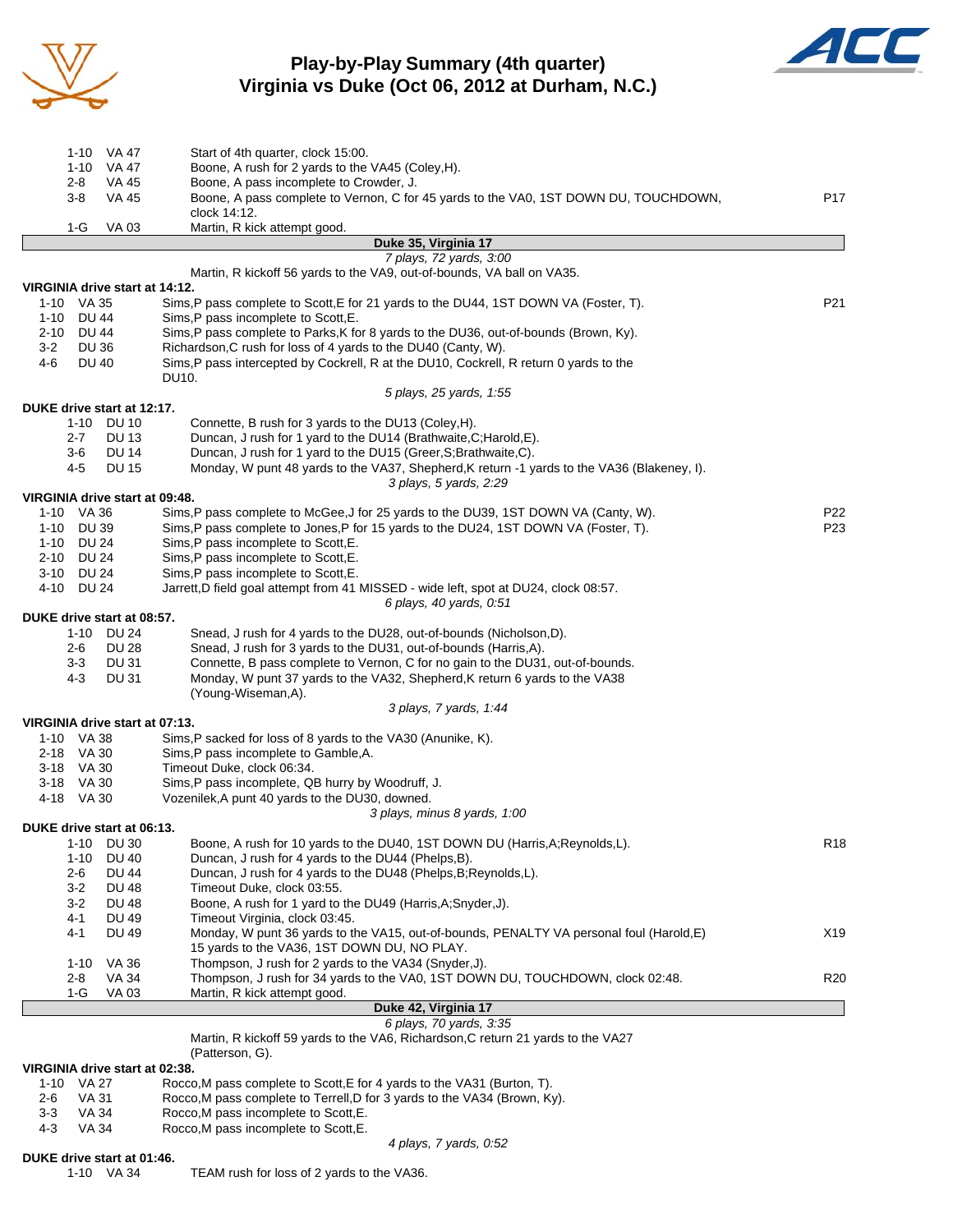

# **Play-by-Play Summary (4th quarter) Virginia vs Duke (Oct 06, 2012 at Durham, N.C.)**



2-12 VA 36 TEAM rush for loss of 3 yards to the VA39. 3-15 VA 39 TEAM rush for loss of 3 yards to the VA42. End of game, clock 00:00.

|                        |       |       |   |           |         | 3 plays, minus 8 yards, 1:46<br>FINAL SCORE: Duke 42, Virginia 17 |           |                   |                  |
|------------------------|-------|-------|---|-----------|---------|-------------------------------------------------------------------|-----------|-------------------|------------------|
|                        |       | Time  |   | 1st Downs |         | <b>Conversions</b>                                                |           |                   |                  |
| <b>Quarter Summary</b> | Score | Poss  | R |           | 3rd     | 4th                                                               | Rushina   | Passing           | <b>Penalties</b> |
| Virginia               |       | 04:38 |   |           | $0 - 4$ | $0 - 2$                                                           | $2-(-12)$ | $6 - 15 - 1 - 76$ | 1-15             |
| Duke                   | 14    | 10:22 |   |           | $1 - 5$ | $0 - 0$                                                           | 15-61     | $2 - 3 - 0 - 45$  | $0-0$            |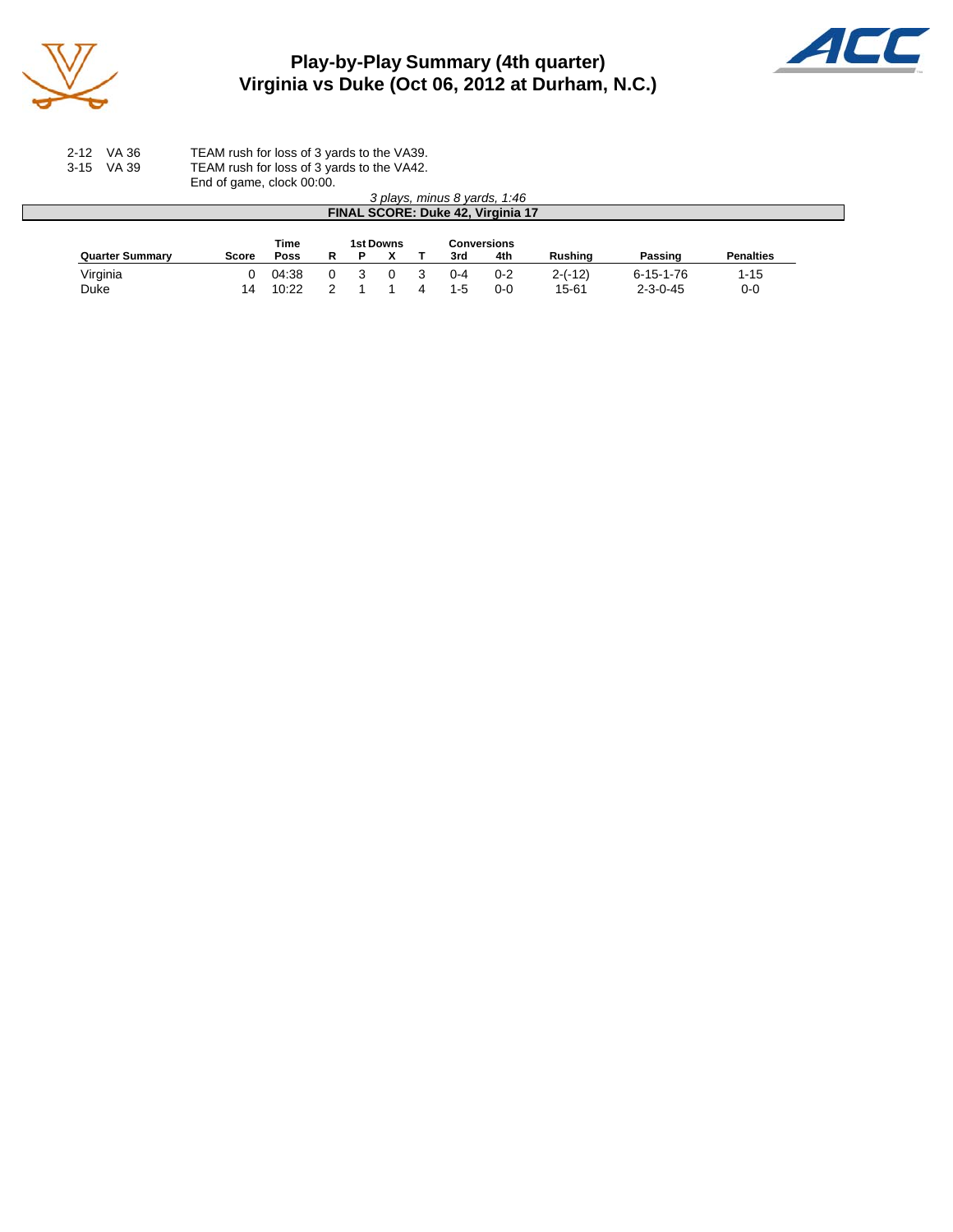

## **Quickie Statistics (4th quarter only) Virginia vs Duke (Oct 06, 2012 at Durham, N.C.)**



| <b>VA</b>    | DU          |
|--------------|-------------|
| 0            | 14          |
| 3            | 4           |
| $2 - 12$     | 15-61       |
| 76           | 45          |
| $15 - 6 - 1$ | $3 - 2 - 0$ |
| 17-64        | 18-106      |
| $0 - 0$      | $0-0$       |
| $2 - 5$      | $0-0$       |
| $1 - 21$     | $0 - 0$     |
| $0 - 0$      | $1-0$       |
| $1 - 40.0$   | $2 - 42.5$  |
| $0 - 0$      | $0-0$       |
| $1 - 15$     | $0 - 0$     |
| 04:38        | 10:22       |
| $0$ of 4     | $1$ of $5$  |
| $0$ of $2$   | $0$ of $0$  |
|              |             |

| Virginia                  |                           |                                               |               |                |                   |                 |             | <b>Duke</b>                                                                      |                |                |                         |                     |            |             |
|---------------------------|---------------------------|-----------------------------------------------|---------------|----------------|-------------------|-----------------|-------------|----------------------------------------------------------------------------------|----------------|----------------|-------------------------|---------------------|------------|-------------|
| <b>Rushing</b>            |                           |                                               | No. Gain Loss |                | <b>Net</b><br>TD  | Lg              | Avg         | <b>Rushing</b>                                                                   |                | No. Gain Loss  |                         | Net<br>TD           | Lg         | Avg         |
| <b>Clifton Richardson</b> |                           |                                               | 0             | 4              | $-4$<br>0         | 0               | -4.0        | Juwan Thompson                                                                   | 2              | 36             | 0                       | 36<br>1             | 34         | 18.0        |
| <b>Phillip Sims</b>       |                           | 1                                             | $\mathbf 0$   | 8              | -8<br>$\mathbf 0$ | $\mathbf 0$     | $-8.0$      | Anthony Boone                                                                    | 3              | 13             | 0                       | 13<br>$\mathbf 0$   | 10         | 4.3         |
|                           |                           |                                               |               |                |                   |                 |             | Jela Duncan                                                                      | 4              | 10             | $\Omega$                | 10<br>0             | 4          | 2.5         |
|                           |                           |                                               |               |                |                   |                 |             | <b>Josh Snead</b>                                                                | $\overline{2}$ | $\overline{7}$ | 0                       | $\overline{7}$<br>0 | 4          | 3.5         |
| <b>Passing</b>            |                           | $C-A-I$                                       |               | Yds:           | TD                | Long            | <b>Sack</b> | <b>Passing</b>                                                                   | $C-A-I$        |                | Yds                     | TD                  | Long       | Sack        |
| Phillip Sims              |                           | $4 - 11 - 1$                                  |               | 69             | 0                 | $\overline{25}$ | 1           | <b>Anthony Boone</b>                                                             | $1 - 2 - 0$    |                | 45                      | 1                   | 45         | 0           |
| Michael Rocco             |                           | $2 - 4 - 0$                                   |               | $\overline{7}$ | 0                 | 4               | $\Omega$    | <b>Brandon Connette</b>                                                          | $1 - 1 - 0$    |                | 0                       | 0                   | 0          | $\mathbf 0$ |
| Receiving                 |                           | No.                                           | Yards         | TD             | Long              |                 |             | <b>Receiving</b>                                                                 | No.            | Yards          | TD                      | Long                |            |             |
| E.J. Scott                |                           | 2                                             | 25            | $\Omega$       | 21                |                 |             | Conner Vernon                                                                    | $\mathfrak{p}$ | 45             | 1                       |                     | 45         |             |
| Jake McGee                |                           | 1                                             | 25            | 0              | 25                |                 |             |                                                                                  |                |                |                         |                     |            |             |
| Perry Jones               |                           |                                               | 15            | 0              | 15                |                 |             |                                                                                  |                |                |                         |                     |            |             |
| <b>Kevin Parks</b>        |                           | 1                                             | 8             | 0              | 8                 |                 |             |                                                                                  |                |                |                         |                     |            |             |
| <b>Punting</b>            |                           | No.                                           | Yds           | Avg Long       |                   | In20            | TВ          | <b>Punting</b>                                                                   | No.            | Yds            | Avq                     | Long                | In20       | <u>ТВ</u>   |
| Alec Vozenilek            |                           | 1                                             | 40            | 40.0           | 40                | $\Omega$        | $\Omega$    | Will Monday                                                                      | 2              | 85             | 42.5                    | 48                  | 0          | $\Omega$    |
| <b>Punt Returns</b>       |                           | No.                                           | Yards         | TD             | Long              |                 |             | <b>Punt Returns</b>                                                              | No.            | Yards          | TD                      | Long                |            |             |
| <b>Khalek Shepherd</b>    |                           | 2                                             | 5             | $\Omega$       | 6                 |                 |             |                                                                                  |                |                |                         |                     |            |             |
| <b>Kick Returns</b>       |                           | No.                                           | Yards         | TD             | Long              |                 |             | <b>Kick Returns</b>                                                              | No.            | Yards          | TD                      | Long                |            |             |
|                           | <b>Clifton Richardson</b> |                                               | 21            | $\Omega$       | 21                |                 |             |                                                                                  |                |                |                         |                     |            |             |
| <b>Tackles</b>            |                           | UA-A                                          | <b>Total</b>  |                | <b>Sacks</b>      | <b>TFL</b>      |             | <b>Tackles</b>                                                                   | UA-A           | <b>Total</b>   |                         | <b>Sacks</b>        | <b>TFL</b> |             |
| <b>Anthony Harris</b>     |                           | $1 - 2$                                       |               | 3              | 0.0               | 0.0             |             | <b>Walt Canty</b>                                                                | $2 - 0$        |                | 2                       | 0.0                 | 1.0        |             |
| <b>Henry Coley</b>        |                           | $2 - 0$                                       |               | 2              | 0.0               | 0.0             |             | Kyler Brown                                                                      | $2 - 0$        |                | $\overline{\mathbf{c}}$ | 0.0                 | 0.0        |             |
| Jake Snyder               |                           | $1 - 1$                                       |               | $\overline{c}$ | 0.0               | 0.0             |             | <b>Tony Foster</b>                                                               | $2 - 0$        |                | $\overline{c}$          | 0.0                 | 0.0        |             |
| <b>Brandon Phelps</b>     |                           | $1 - 1$                                       |               | $\overline{2}$ | 0.0               | 0.0             |             | <b>Issac Blakenev</b>                                                            | $1 - 0$        |                | $\mathbf{1}$            | 0.0                 | 0.0        |             |
| Qtr                       | Time                      | <b>Scoring Play</b>                           |               |                |                   |                 |             |                                                                                  |                |                |                         |                     | V-H        |             |
| 1st                       | 11:44                     |                                               |               |                |                   |                 |             | VA - Kevin Parks 7 yd run (Drew Jarrett kick), 8-83 3:16                         |                |                |                         |                     | $7 - 0$    |             |
|                           | 10:50                     |                                               |               |                |                   |                 |             | DU - Jamison Crowder 54 yd pass from Anthony Boone (Ross Martin kick), 3-75 0:59 |                |                |                         |                     | $7 - 7$    |             |
|                           | 08:09                     |                                               |               |                |                   |                 |             | DU - Conner Vernon 37 yd pass from Anthony Boone (Ross Martin kick), 2-40 1:27   |                |                |                         |                     | $7 - 14$   |             |
|                           | 00:40                     |                                               |               |                |                   |                 |             | VA - Perry Jones 1 yd run (Drew Jarrett kick), 15-86 7:24                        |                |                |                         |                     | $14 - 14$  |             |
| 2nd                       | 00:00                     | VA - Drew Jarrett 39 yd field goal, 4-62 0:26 |               |                |                   |                 |             |                                                                                  |                |                |                         |                     | $17 - 14$  |             |
| 3rd                       | 11:46                     |                                               |               |                |                   |                 |             | DU - Juwan Thompson 12 yd pass from Anthony Boone (Ross Martin kick), 1-12 0:06  |                |                |                         |                     | $17 - 21$  |             |
|                           | 07:30                     |                                               |               |                |                   |                 |             | DU - Jela Duncan 11 yd run (Ross Martin kick), 4-45 1:33                         |                |                |                         |                     | $17 - 28$  |             |
| 4th                       | 14:12                     |                                               |               |                |                   |                 |             | DU - Conner Vernon 45 yd pass from Anthony Boone (Ross Martin kick), 7-72 3:00   |                |                |                         |                     | $0 - 7$    |             |
|                           | 02:48                     |                                               |               |                |                   |                 |             | DU - Juwan Thompson 34 yd run (Ross Martin kick), 6-70 3:35                      |                |                |                         |                     | $0 - 14$   |             |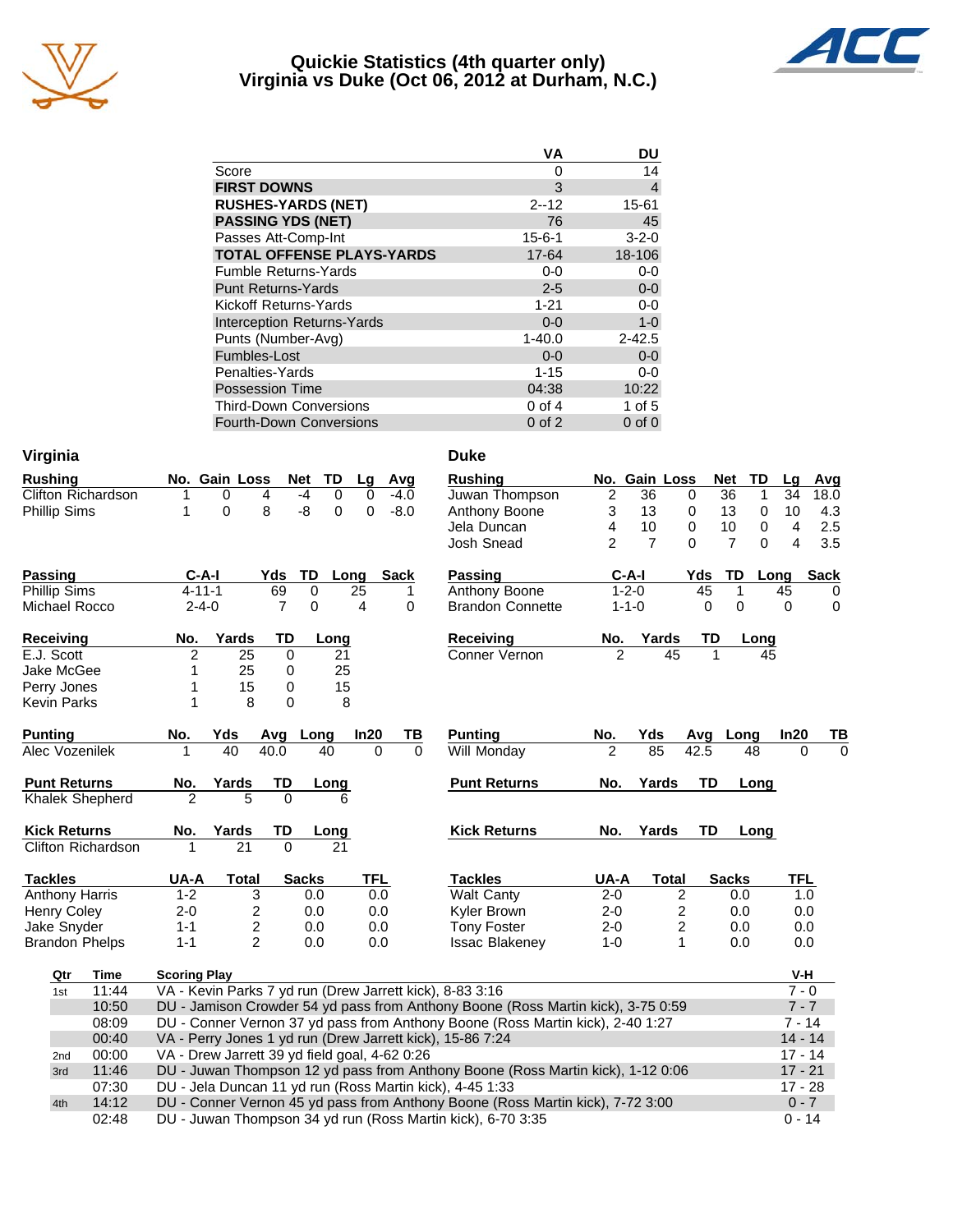

## **Scoring Summary (Final) The Automated ScoreBook Maryland vs Virginia (Oct 13, 2012 at Charlottesville, Va.)**



Maryland (4-2,2-0) vs. Virginia (2-5,0-3) Date: Oct 13, 2012 • Site: Charlottesville, Va. • Stadium: Smith/Harrison/Scott Attendance: 45556

| <b>Score by Quarters</b> | e |  | <b>Total</b> |
|--------------------------|---|--|--------------|
| Maryland                 |   |  |              |
| 'Virginia                | ື |  | חר<br>ZU     |

| Qtr Time | <b>Scoring Play</b>                                                               | V-H       |
|----------|-----------------------------------------------------------------------------------|-----------|
|          | 1st 14:47 MD - Stefon Diggs 100 yd kickoff return (Brad Craddock kick)            | $7 - 0$   |
| 10:26    | MD - Justus Pickett 20 yd pass from Perry Hills (Brad Craddock kick), 5-32 2:24   | $14 - 0$  |
|          | 04:59 MD - Brad Craddock 33 yd field goal, 7-83 3:40                              | $17 - 0$  |
|          | 2nd 06:05 VA - Ian Frye 20 yd field goal, 10-52 4:35                              | $17 - 3$  |
|          | 3rd 02:45 VA - E.J. Scott 20 yd pass from Phillip Sims (Ian Frye kick), 7-58 3:43 | $17 - 10$ |
|          | 00:29 VA - Ian Frye 22 yd field goal, 5-26 2:04                                   | $17 - 13$ |
|          | 4th 13:16 MD - Perry Hills 6 yd run (Brad Craddock kick), 6-47 2:13               | $24 - 13$ |
| 06:08    | MD - Brad Craddock 28 yd field goal, 4-5 0:49                                     | $27 - 13$ |
|          | 04:10 VA - Jake McGee 24 yd pass from Michael Rocco (Ian Frye kick), 10-81 1:58   | $27 - 20$ |

Kickoff time: 3:09 PM • End of Game: 06:30 • Total elapsed time: 3:21

Officials: Referee: Ron Cherry; Umpire: Dan Worrell; Linesman: Joe Griesser;

Line judge: Hugh Campbell; Back judge: Dale Shaw; Field judge: Wayne Rundell;

Side judge: Watts Key; Center judge: Vincent Briedis;

Temperature: 61 • Wind: 7 mph SW • Weather: sunny, 40% humidity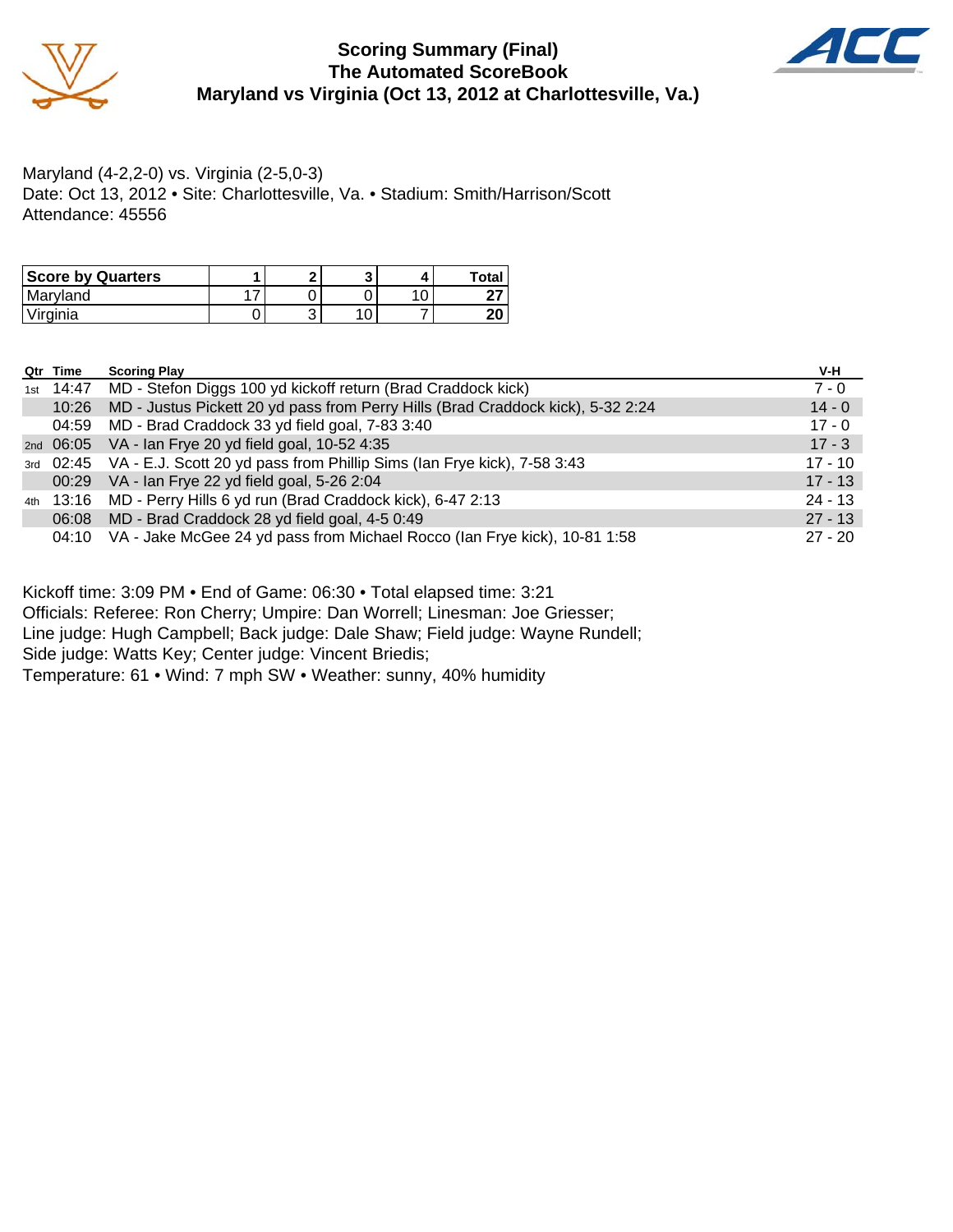





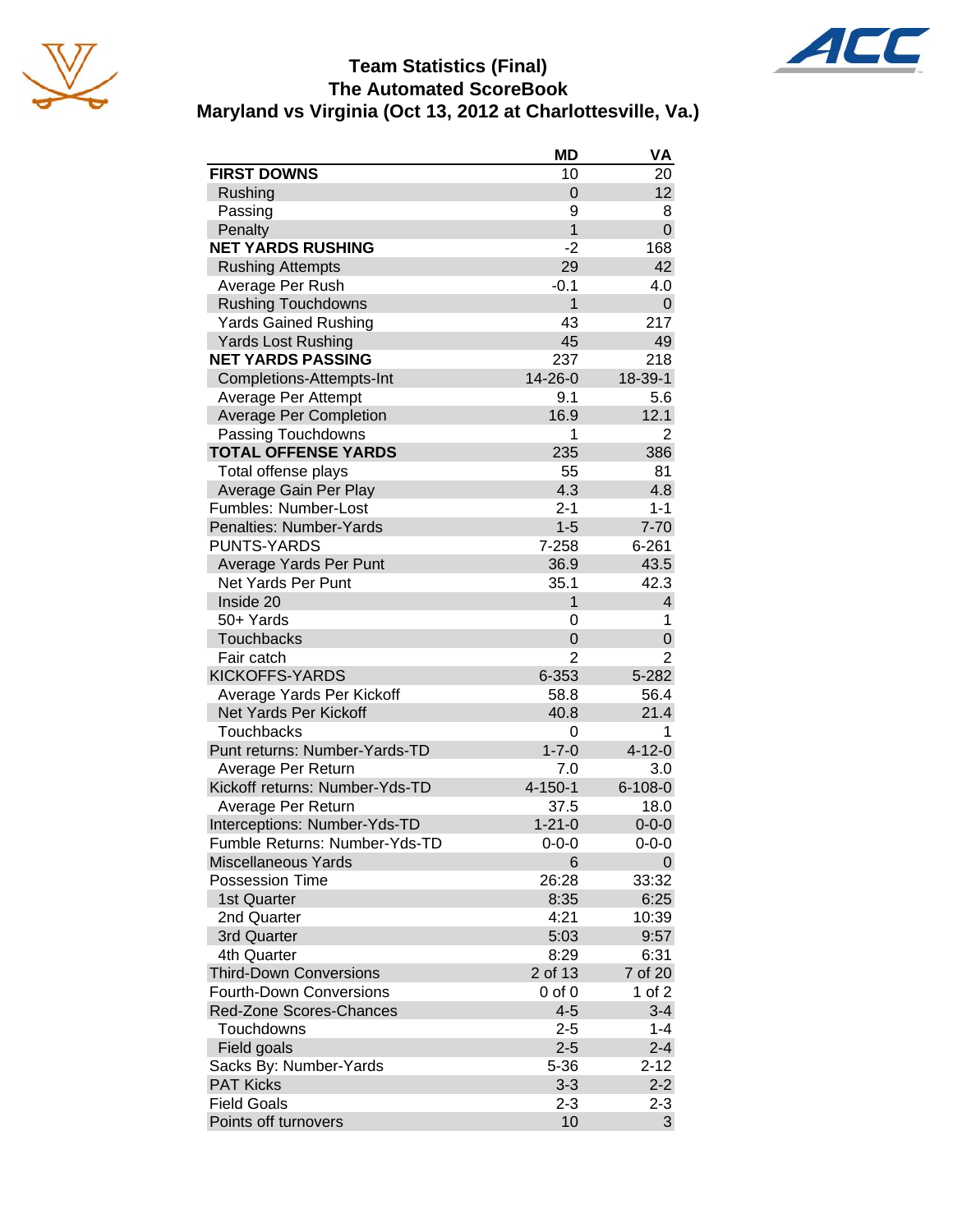

## **Individual Statistics (Final) The Automated ScoreBook Maryland vs Virginia (Oct 13, 2012 at Charlottesville, Va.)**

## **Maryland Virginia**

| <b>Rushing</b>                                   | No.            | Gain              | Loss                | <b>Net</b>     | TD               | Lg             | Avg           |
|--------------------------------------------------|----------------|-------------------|---------------------|----------------|------------------|----------------|---------------|
| Perry Hills                                      | 7              | 19                | 12                  | 7              | 1                | 7              | 1.0           |
| <b>Stefon Diggs</b>                              | 1              | 3                 | 0                   | 3              | 0                | 3              | 3.0           |
| Devin Burns                                      | 1              | 3                 | 0                   | 3              | 0                | 3              | 3.0           |
| <b>Albert Reid</b>                               | $\overline{2}$ | 0                 | 1                   | $-1$           | 0                | 0              | $-0.5$        |
| TEAM                                             | 3              | 0                 | 6                   | -6             | 0                | 0              | $-2.0$        |
| <b>Justus Pickett</b>                            | 15             | 18                | 26                  | -8             | 0                | 9              | $-0.5$        |
| <b>Totals</b>                                    | 29             | 43                | 45                  | $-2$           | 1                | 9              | -0.1          |
| Passing                                          |                | C-A-I             | Yds                 | TD             | Long             |                | <b>Sack</b>   |
| Perry Hills                                      |                | 14-26-0           |                     | 237            | 1                | 60             |               |
| Totals                                           |                | 14-26-0           |                     | 237            | 1                | 60             | $\frac{2}{2}$ |
| <b>Receiving</b>                                 | No.            |                   | Yards               | TD             | Long             |                |               |
| Marcus Leak                                      |                | 5                 | 68                  | 0              | 36               |                |               |
| <b>Stefon Diggs</b>                              |                | 4                 | 89                  | 0              | 60               |                |               |
| <b>Justus Pickett</b>                            |                | 3                 | 31                  | 1              | 20               |                |               |
| Kevin Dorsey                                     |                | 1                 | 27                  | 0              | 27               |                |               |
| Matt Furstenburg                                 |                | 1                 | 22                  | 0              | <u>22</u>        |                |               |
| <b>Totals</b>                                    | 14             |                   | 237                 | 1              | 60               |                |               |
| <b>Punting</b><br>Nathan Renfro<br><b>Totals</b> | No.<br>7<br>7  | Yds<br>258<br>258 | Avg<br>36.9<br>36.9 |                | Long<br>42<br>42 | In20<br>1<br>1 | ТВ<br>0<br>0  |
|                                                  |                | Punt              |                     | <b>Kickoff</b> |                  | Intercept      |               |
| <b>Returns</b>                                   | No             | Yds               | $Lg$ No             | Yds            | $Lg$ No          | Yds            | Lg            |
| Marcus Leak                                      | 1              | 7                 | 0<br>7              | 0              | 0                | 0              | 0<br>0        |
| <b>Stefon Diggs</b>                              | 0              | 0                 | 3<br>0              | 147            | 100              | 0              | 0<br>0        |
| Anthony Nixon                                    | 0              | 0                 | 0<br>0              | 0              | 0                | 1<br>21        | 21            |
| Ryan Schlothauer                                 | 0              | 0                 | 0<br>1              | 3              | 3                | 0              | 0<br>0        |
| Totals                                           | 1              | 7                 | 7<br>4              | 150            | 100              | 1<br>21        | 21            |
| <b>Field goals</b>                               | Qtr            | <b>Time</b>       | <b>Dist</b>         |                | Result           |                |               |
| <b>Brad Craddock</b>                             | 1st            | 04:59             |                     | 33 yards       | Good             |                |               |
| <b>Brad Craddock</b>                             | 3rd            | 09:15             |                     | 28 yards       | Missed           |                |               |
| <b>Brad Craddock</b>                             | 4th            | 06:08             |                     | 28 yards       | Good             |                |               |
| <b>Kickoffs</b>                                  | No.            | Yards             |                     | Avg            | TВ               | OВ             |               |
| <b>Brad Craddock</b>                             | 6              |                   | 353                 | 58.8           | 0                | 0              |               |
| All-purpose                                      |                |                   |                     |                |                  | IR             | <b>Total</b>  |
|                                                  | Run            | Rcv               | ΚR                  | PR             |                  |                |               |
| <b>Stefon Diggs</b>                              |                | 3<br>89           | 147                 |                | 0                | 0              | 239           |
| Marcus Leak                                      |                | 68<br>0           | 0                   |                | 7                | 0              | 75            |
| Kevin Dorsey<br>Justus Pickett                   | -8             | 27<br>0<br>31     | 0<br>0              |                | 0<br>0           | 0<br>0         | 27<br>23      |

| <b>Rushing</b>            | No. |                | Gain Loss |                | Net            | TD             | Lg   | Avg           |
|---------------------------|-----|----------------|-----------|----------------|----------------|----------------|------|---------------|
| <b>Kevin Parks</b>        | 17  | 133            | 4         |                | 129            | 0              | 26   | 7.6           |
| <b>Clifton Richardson</b> | 6   | 26             | 0         |                | 26             | 0              | 11   | 4.3           |
| Perry Jones               | 10  | 32             | 9         |                | 23             | 0              | 14   | 2.3           |
| Michael Rocco             | 2   | 7              | 8         |                | -1             | 0              | 7    | $-0.5$        |
| <b>Phillip Sims</b>       | 7   | 19             | 28        |                | -9             | 0              | 14   | $-1.3$        |
| Totals                    | 42  | 217            | 49        |                | 168            | 0              | 26   | 4.0           |
|                           |     |                |           |                |                |                |      |               |
| Passing                   |     | $C-A-I$        |           | Yds            | TD             | Long           |      | <b>Sack</b>   |
| Phillip Sims              |     | 13-28-1        |           | 139            | 1              |                | 36   | 4             |
| Michael Rocco             |     | $5 - 11 - 0$   |           | 79             | 1              |                | 24   |               |
| <b>Totals</b>             |     | 18-39-1        |           | 218            | $\overline{2}$ |                | 36   | $\frac{1}{5}$ |
|                           |     |                |           |                |                |                |      |               |
| <b>Receiving</b>          | No. |                | Yards     | TD             |                | Long           |      |               |
| Dominique Terrell         |     | 5              | 36        | 0              |                | 15             |      |               |
| E.J. Scott                |     | 4              | 61        | 1              |                | 20             |      |               |
| Darius Jennings           |     | 2              | 31        | 0              |                | 22             |      |               |
| Jake McGee                |     | 2              | 24        | 1              |                | 24             |      |               |
| <b>Kevin Parks</b>        |     | $\overline{2}$ | 18        | 0              |                | 11             |      |               |
| Zachary Swanson           |     | 1              | 36        | 0              |                | 36             |      |               |
| Perry Jones               |     | 1              | 7         | 0              |                | $\overline{7}$ |      |               |
| <b>Colter Phillips</b>    |     | 1              | 5         | 0              |                | 5              |      |               |
| Totals                    | 18  |                | 218       | 2              |                | 36             |      |               |
|                           |     |                |           |                |                |                |      |               |
| <b>Punting</b>            | No. | Yds            |           | Avg            | Long           |                | In20 | TB            |
| Alec Vozenilek            | 6   | 261            |           | 43.5           |                | 52             | 4    | 0             |
| <b>Totals</b>             | 6   | 261            |           | 43.5           |                | 52             | 4    | 0             |
|                           |     |                |           |                |                |                |      |               |
|                           |     | Punt           |           | <b>Kickoff</b> |                |                |      | Intercept     |
| Returns                   | No  | Yds            | Lg No Yds |                |                | Lg No          | Yds  | Lg            |
| Khalek Shepherd           | 4   | 12             | 5<br>6    | 89             |                | 0<br>20        |      | 0<br>0        |
| Clifton Richardson        | 0   | 0              | 1<br>0    | 19             |                | 19<br>0        |      | 0<br>0        |
| <b>Totals</b>             | 4   | 12             | 6<br>61   | 108            |                | 20<br>0        |      | 0<br>0        |
|                           |     |                |           |                |                |                |      |               |
| <b>Field goals</b>        | Qtr | Time           |           | <b>Dist</b>    |                | <b>Result</b>  |      |               |
| Drew Jarrett              | 2nd | 12:54          |           | 31 yards       |                | <b>Blocked</b> |      |               |
| lan Frye                  | 2nd | 06:05          |           | 20 yards       |                | Good           |      |               |
| lan Frye                  | 3rd | 00:29          |           | 22 yards       |                | Good           |      |               |
| <b>Kickoffs</b>           | No. | Yards          |           | Ava            |                | ΤВ             | OВ   |               |
| lan Frye                  | 5   |                | 282       | 56.4           |                | 1              | 0    |               |
| <b>All-purpose</b>        | Run | Rcv            |           | <b>KR</b>      | PR             | IR             |      | <b>Total</b>  |
| Kevin Parks               | 129 | 18             |           | 0              | 0              |                | 0    | 147           |
| Khalek Shepherd           |     | 0              | 0         | 89             | 12             |                | 0    | 101           |
| E.J. Scott                |     | 61<br>0        |           | 0              | 0              |                | 0    | 61            |

FUMBLES: Maryland-Perry Hills 2-1. Virginia-Phillip Sims 1-1.

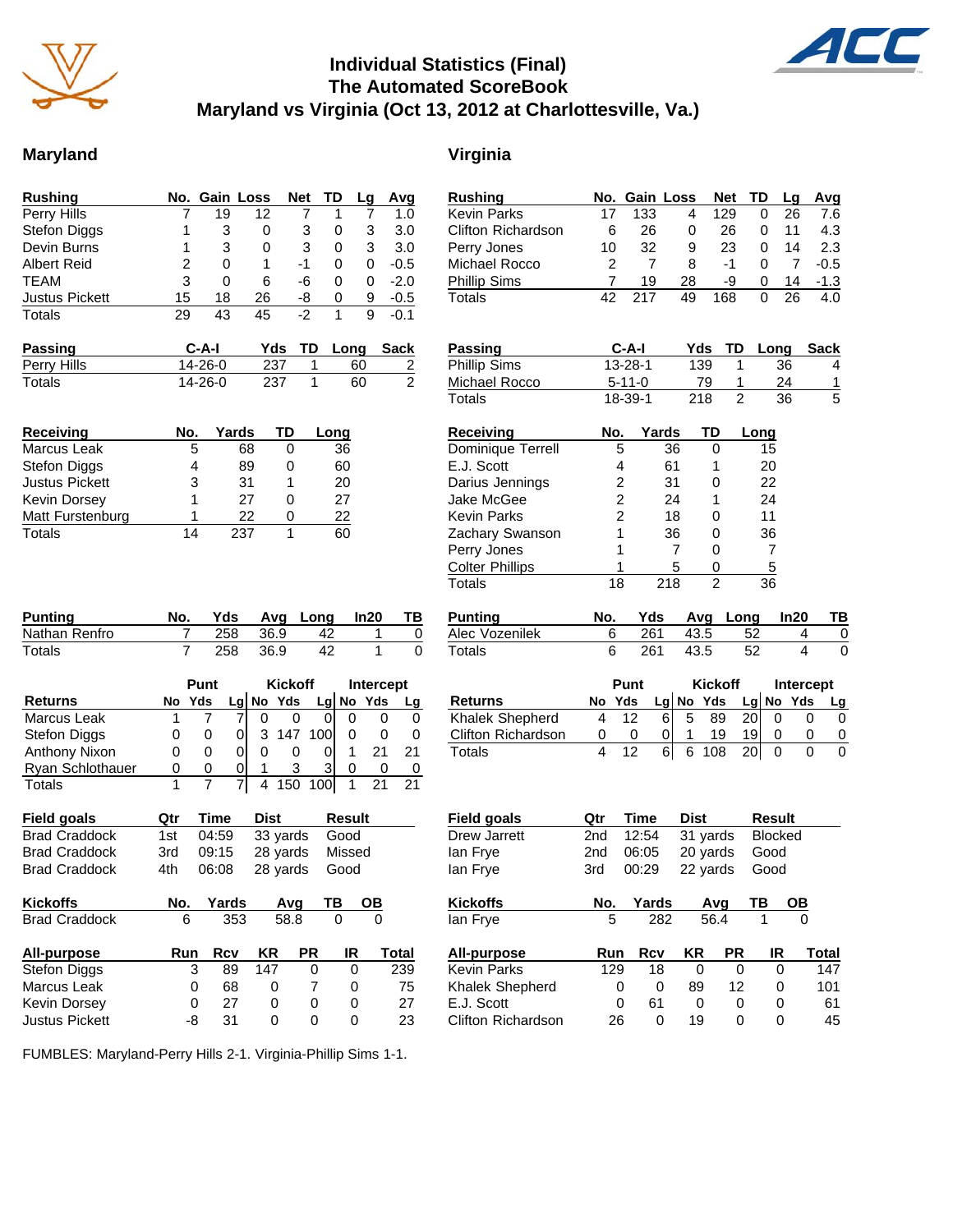

## **Defensive Statistics (Final) The Automated ScoreBook Maryland vs Virginia (Oct 13, 2012 at Charlottesville, Va.)**



|                | ## Maryland                    | Solo                    | Ast                  | <b>Total</b>         | Sacks-Yds                | TFL-Yds                  | FF                       | FR-Yds                    | Int-Yds                  | <b>BrUp</b>              | <b>Blks</b>                  | QBH            |
|----------------|--------------------------------|-------------------------|----------------------|----------------------|--------------------------|--------------------------|--------------------------|---------------------------|--------------------------|--------------------------|------------------------------|----------------|
| 20             | <b>Anthony Nixon</b>           | 4                       | 5                    | 9                    |                          |                          |                          |                           | $1 - 21$                 |                          |                              |                |
|                | 72 Joe Vellano                 | 3                       | 6                    | 9                    | $2.0 - 14$               | $3.0 - 16$               | ÷.                       | $\overline{\phantom{0}}$  | $\overline{\phantom{a}}$ | $\overline{a}$           | ÷,                           |                |
| 9              | Demetrius Hartsfield           | 5                       | 3                    | 8                    | $\overline{a}$           |                          | $\overline{a}$           | $\blacksquare$            | ÷,                       | ÷,                       | $\blacksquare$               |                |
|                | 25 Dexter McDougle             | 6                       | $\mathbf{1}$         | $\overline{7}$       | $\overline{a}$           | $\overline{a}$           |                          | ٠                         |                          | $\mathbf{1}$             | $\overline{a}$               |                |
|                | 52 Darin Drakeford             | 5                       | $\overline{2}$       | $\overline{7}$       | $2.0 - 16$               | $3.0 - 18$               | $\mathbf{1}$             | L.                        | $\overline{a}$           |                          | ÷.                           |                |
| 6              | <b>Kenneth Tate</b>            | $\Omega$                | $\overline{7}$       | $\overline{7}$       | $\blacksquare$           | ÷.                       | ÷.                       | $\overline{\phantom{a}}$  | $\overline{a}$           | $\mathbf{1}$             | $\overline{a}$               |                |
|                | 47 Cole Farrand                | 3                       | 3                    | 6                    | $\overline{\phantom{a}}$ | $1.0 - 2$                | $\overline{a}$           | ÷,                        |                          | 1                        | $\overline{a}$               |                |
|                | 48 Eric Franklin               | $\mathbf{1}$            | 5                    | 6                    | $\overline{a}$           |                          |                          |                           |                          |                          |                              |                |
|                | 14 Jeremiah Johnson            | $\overline{\mathbf{c}}$ | 3                    | 5                    | $\mathbf{r}$             | $1.0 - 5$                | $\blacksquare$           | $\blacksquare$            |                          |                          | $\overline{a}$               |                |
|                | 97 Darius Kilgo                | $\overline{2}$          | $\overline{2}$       | $\overline{4}$       | $\blacksquare$           | $1.0 - 2$                |                          | $\overline{\phantom{0}}$  |                          |                          | ÷,                           |                |
|                | 91 Keith Bowers                | 2                       | $\mathbf{1}$         | 3                    | $1.0 - 6$                | $1.0 - 6$                | $\overline{\phantom{a}}$ | $\blacksquare$            |                          | ä,                       | $\overline{\phantom{a}}$     |                |
|                | 81 Ryan Schlothauer            | $\overline{2}$          | $\mathbf{1}$         | 3                    |                          |                          |                          |                           |                          |                          | ۰                            |                |
|                | 17 Isaac Goins                 | $\mathbf{1}$            | $\overline{c}$       | 3                    | $\blacksquare$           | $\blacksquare$           | $\overline{a}$           | $\overline{a}$            |                          |                          | $\overline{a}$               |                |
|                | 21 Sean Davis                  | $\overline{2}$          | $\Omega$             | $\overline{2}$       | $\blacksquare$           |                          | $\overline{a}$           |                           |                          |                          |                              |                |
|                | 10 Tyrek Cheeseboro            | $\mathbf{1}$            | $\mathbf{1}$         | $\overline{2}$       | $\blacksquare$           | $\overline{\phantom{a}}$ | $\blacksquare$           | $\overline{a}$            | ÷,                       | $\overline{a}$           | $\blacksquare$               |                |
|                | 41 Marcus Whitfield            | 1                       | $\Omega$             | $\mathbf{1}$         |                          |                          |                          |                           |                          | $\mathbf{1}$             |                              |                |
|                | 95 Justin Anderson             | 0                       | $\mathbf{1}$         | $\mathbf{1}$         | $\overline{a}$           |                          |                          |                           |                          |                          | $\overline{a}$               |                |
|                | 56 Isaiah Ross                 | $\Omega$                | $\mathbf{1}$         | $\mathbf{1}$         |                          |                          |                          |                           |                          |                          |                              |                |
|                | 59 Greg Parcher                | $\Omega$                | $\mathbf{1}$         | 1                    | $\blacksquare$           | $\overline{\phantom{a}}$ | $\blacksquare$           | $\blacksquare$            |                          | $\blacksquare$           | $\blacksquare$               |                |
|                | 23 Makinton Dorleant           | $\Omega$                | $\overline{1}$       | $\mathbf{1}$         |                          |                          |                          |                           |                          |                          |                              |                |
|                | 38 Clarence Claiborne          | 0                       | $\mathbf{1}$         | 1                    | $\mathbf{r}$             |                          | $\blacksquare$           | L.                        |                          |                          | L.                           |                |
|                | 96 A.J. Francis                | $\Omega$                | $\mathbf{1}$         | $\mathbf{1}$         |                          |                          |                          | $1 - 0$                   |                          |                          | $\mathbf{1}$                 |                |
|                |                                |                         |                      |                      |                          |                          |                          |                           |                          |                          |                              |                |
|                | <b>Totals</b>                  | 40                      | $\overline{48}$      | $\overline{88}$      | $5.0 - 36$               | 10.0-49                  | 1                        | $1-0$                     | $1 - 21$                 | $\overline{4}$           | 1                            | $\Omega$       |
|                |                                |                         |                      |                      |                          |                          |                          |                           |                          |                          |                              |                |
|                | ## Virginia                    | Solo                    | Ast                  |                      | <b>Total Sacks-Yds</b>   | <b>TFL-Yds</b>           | FF                       | FR-Yds                    | Int-Yds                  | <b>BrUp</b>              | <b>Blks</b>                  | QBH            |
| 9              | LaRoy Reynolds                 | 5                       | $\overline{7}$       | 12                   |                          | $3.0 - 7$                |                          |                           |                          |                          |                              |                |
|                | 53 Steve Greer                 | 3                       | $\overline{4}$       | $\overline{7}$       |                          | $1.5 - 4$                |                          |                           |                          |                          |                              |                |
|                | 22 Drequan Hoskey              | 3                       | $\mathbf{1}$         | 4                    | $\overline{a}$           | $\blacksquare$           | $\blacksquare$           | $\overline{a}$            | $\overline{\phantom{a}}$ | 1                        | $\blacksquare$               |                |
|                | 56 Chris Brathwaite            | $\overline{2}$          | $\overline{2}$       | $\overline{4}$       | $0.5 - 3$                | $1.5 - 6$                | $\overline{a}$           | ÷                         |                          |                          |                              |                |
| $\overline{7}$ | Eli Harold                     | 2                       | $\overline{2}$       | 4                    | $1.5 - 9$                | $3.0 - 17$               | 1                        | ä,                        |                          | $\blacksquare$           | $\blacksquare$               |                |
|                | 13 Daquan Romero               | $\mathbf{1}$            | 3                    | $\overline{4}$       | $\blacksquare$           | $\blacksquare$           | $\overline{a}$           | ÷.                        |                          |                          |                              |                |
|                | 93 Will Hill                   | $\Omega$                | 4                    | 4                    | $\blacksquare$           | $0.5 - 1$                | $\blacksquare$           | $1 - 0$                   | $\blacksquare$           | ٠                        | $\blacksquare$               |                |
|                | 90 Jake Snyder                 | $\mathbf{1}$            | $\overline{2}$       | 3                    |                          | $0.5 - 0$                |                          |                           |                          |                          |                              |                |
| $\mathbf{1}$   | Demetrious Nicholson           | 1                       | $\overline{2}$       | 3                    | $\blacksquare$           | ÷,                       |                          | L,                        |                          | 1                        | ÷,                           |                |
|                | 44 Henry Coley                 | $\mathbf{1}$            | $\mathbf{1}$         | $\overline{2}$       |                          | $1.0 - 4$                |                          |                           |                          |                          |                              |                |
|                | 21 Brandon Phelps              | $\Omega$                | 2                    | $\overline{2}$       | $\blacksquare$           | $\overline{\phantom{a}}$ | $\blacksquare$           | $\blacksquare$            | $\overline{\phantom{a}}$ | $\overline{\phantom{a}}$ | $\blacksquare$               |                |
| $\overline{2}$ | Dominique Terrell              | $\mathbf{1}$            | $\overline{0}$       | $\mathbf{1}$         |                          |                          |                          |                           |                          |                          |                              |                |
|                | 27 Rijo Walker                 | 1                       | $\Omega$             | $\mathbf{1}$         | $\overline{\phantom{a}}$ |                          | $\overline{\phantom{0}}$ | $\overline{\phantom{a}}$  |                          | $\sim$                   | $\qquad \qquad \blacksquare$ |                |
| 8              | <b>Anthony Harris</b>          | $\mathbf{1}$            | $\overline{0}$       | $\mathbf{1}$         | ÷.                       |                          | L,                       |                           |                          |                          | $\overline{a}$               |                |
|                | 34 Kwontie Moore               | 1                       | $\mathbf{0}$         | $\mathbf{1}$         | $\blacksquare$           | $\overline{a}$           | $\blacksquare$           | ä,                        | $\blacksquare$           | $\overline{a}$           | $\overline{\phantom{0}}$     |                |
|                | 99 Brent Urban                 | $\overline{0}$          | $\mathbf{1}$         | $\mathbf{1}$         |                          |                          |                          |                           |                          |                          |                              |                |
|                | 83 Jake McGee                  | $\Omega$                | $\mathbf{1}$         | $\mathbf{1}$         | $\blacksquare$           |                          |                          | ä,                        |                          |                          | $\blacksquare$               |                |
|                | 7M Kyle McCartin               | $\overline{0}$          | $\mathbf{1}$         | $\mathbf{1}$         |                          |                          |                          |                           |                          |                          |                              |                |
| 3              | <b>Ausar Walcott</b><br>Totals | 0<br>$\overline{23}$    | 1<br>$\overline{34}$ | 1<br>$\overline{57}$ | $2.0 - 12$               | 11.0-39                  | $\mathbf{1}$             | $\blacksquare$<br>$1 - 0$ | $0 - 0$                  | $\overline{2}$           | 0                            | $\overline{0}$ |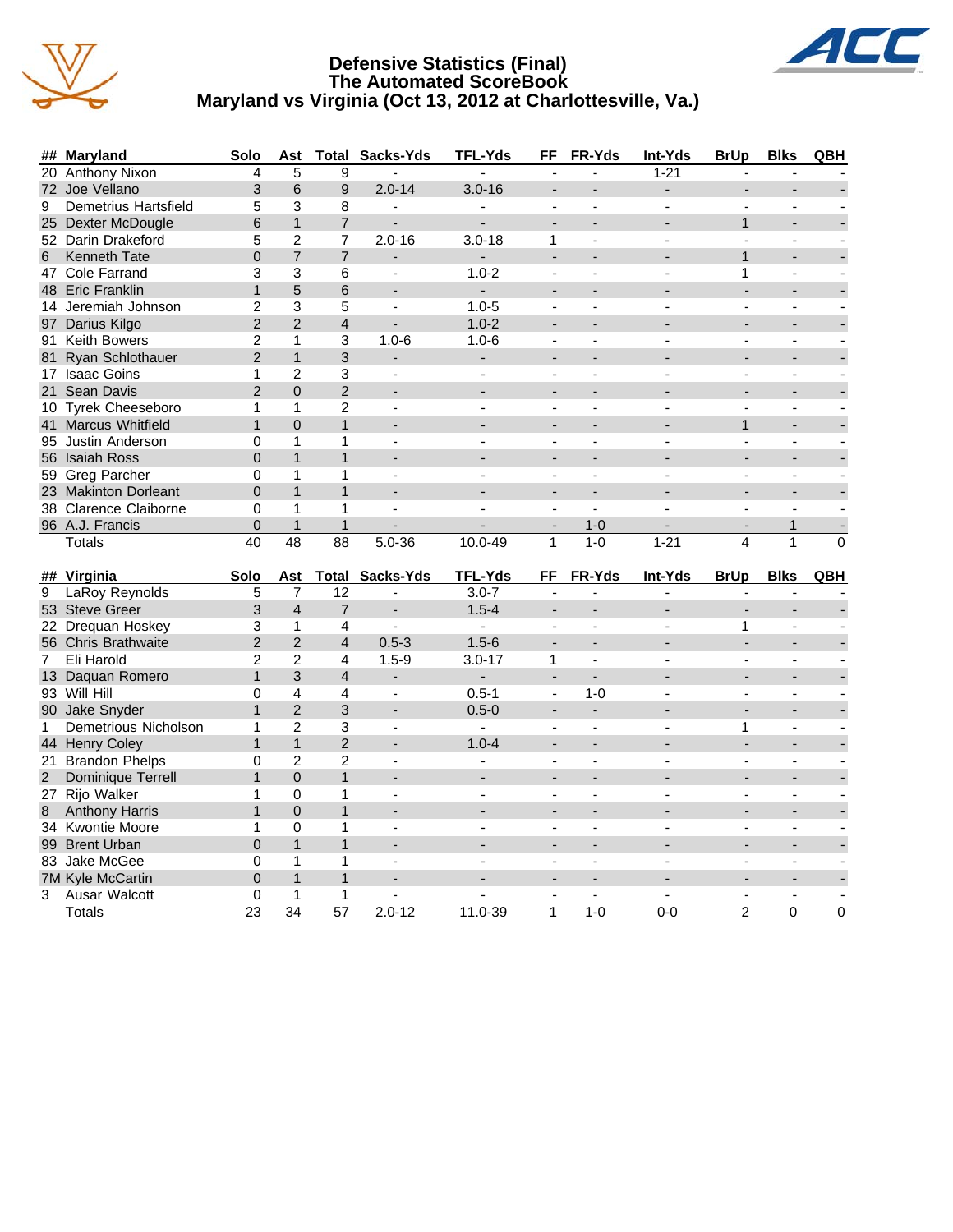

## **Participation Report (Final) The Automated ScoreBook Maryland vs Virginia (Oct 13, 2012 at Charlottesville, Va.)**



### **Maryland**

### **Virginia**

| Pos        | ##          | <b>OFFENSE</b>        | Pos        | ##             | <b>OFFENSE</b>        |
|------------|-------------|-----------------------|------------|----------------|-----------------------|
| WR         | 12          | <b>Kevin Dorsey</b>   | <b>WR</b>  | $\overline{2}$ | Dominique Terrell     |
| OT         | 77          | Mike Madaras          | LT         | 72             | Oday Aboushi          |
| OG         | 63          | <b>Bennett Fulper</b> | LG         | 74             | <b>Conner Davis</b>   |
| С          | 65          | Sal Conaboy           | C          | 70             | Luke Bowanko          |
| OG         | 66          | Andrew Zeller         | <b>RG</b>  | 79             | Sean Cascarano        |
| ОT         | 75          | <b>Justin Gilbert</b> | RT.        | 78             | Morgan Moses          |
| TE.        | 89          | Matt Furstenburg      | TE         | 83             | Jake McGee            |
| QB         | 11          | Perry Hills           | QB         | 14             | <b>Phillip Sims</b>   |
| TB         | 44          | <b>Justus Pickett</b> | ТB         | 33             | Perry Jones           |
| WR.        | $\mathbf 1$ | <b>Stefon Diggs</b>   | ТB         | 25             | <b>Kevin Parks</b>    |
| WR         | 82          | Marcus Leak           | <b>WR</b>  | 19             | E.J. Scott            |
|            |             |                       |            |                |                       |
|            |             |                       |            |                |                       |
| Pos        | ##          | <b>DEFENSE</b>        | Pos        | ##             | <b>DEFENSE</b>        |
| DE         | 72          | Joe Vellano           | DE         | 90             | Jake Snyder           |
| NΤ         | 97          | Darius Kilgo          | DT         | 99             | <b>Brent Urban</b>    |
| DE         | 96          | A.J. Francis          | DT         | 93             | Will Hill             |
| <b>OLB</b> | 6           | Kenneth Tate          | DE         | 3              | Ausar Walcott         |
| ILB        | 47          | <b>Cole Farrand</b>   | <b>SLB</b> | 44             | <b>Henry Coley</b>    |
| ILB        | 9           | Demetrius Hartsfield  | MLB        | 53             | <b>Steve Greer</b>    |
| <b>OLB</b> | 52          | Darin Drakeford       | <b>WLB</b> | 9              | LaRoy Reynolds        |
| CВ         | 14          | Jeremiah Johnson      | CВ         | 1              | Demetrious Nicholson  |
| S          | 48          | Eric Franklin         | FS         | 8              | <b>Anthony Harris</b> |
| S          | 20          | Anthony Nixon         | SS         | 21             | <b>Brandon Phelps</b> |
| CВ         | 25          | Dexter McDougle       | CВ         | 22             | Drequan Hoskey        |

Maryland: 2-Devin Burns, 3-Nigel King, 5-Albert Reid, 8-Levern Jacobs, 10-Tyrek Cheeseboro, 15-Brad Craddock, 17-Isaac Goins, 18-Nathan Renfro, 19-A.J. Hendy, 21-Sean Davis, 23-Makinton Dorleant, 34-Devonte Campbell, 35-Alex Twine, 37-Avery Thompson, 38-Clarence Claiborne, 41-Marcus Whitfield, 49-Tyler Cierski, 50-Evan Mulrooney, 56-Isaiah Ross, 59-Greg Parcher, 68-Josh Cary, 74-Nick Klemm, 81-Ryan Schlothauer, 86-Dave Stinebaugh, 91-Keith Bowers, 95-Justin Anderson.

Virginia: 2J-Jacob Hodges, 3V-Alec Vozenilek, 4-LoVante Battle, 4F-Matt Fortin, 6-Darius Jennings, 6J-Drew Jarrett, 7-Eli Harold, 7M-Kyle McCartin, 10-Clifton Richardson, 13-Daquan Romero, 15-Ian Frye, 16-Michael Rocco, 17-Miles Gooch, 18-Anthony Cooper, 23-Khalek Shepherd, 26-Maurice Canady, 27-Rijo Walker, 29-D.J. Hill, 32-Mike Moore, 34-Kwontie Moore, 37-Billy Skrobacz, 39-Tucker Windle, 40-Darius Lee, 42-Demeitre Brim, 46-Mason Thomas, 49-Zachary Swanson, 54-Justin Renfrow, 56-Chris Brathwaite, 61-Cody Wallace, 64-David Dean, 65-Ross Burbank, 71-Matt Mihalik, 77-Jay Whitmire, 80-Adrian Gamble, 81-Jeremiah Mathis, 84-Canaan Severin, 88-Paul Freedman, 89-Colter Phillips.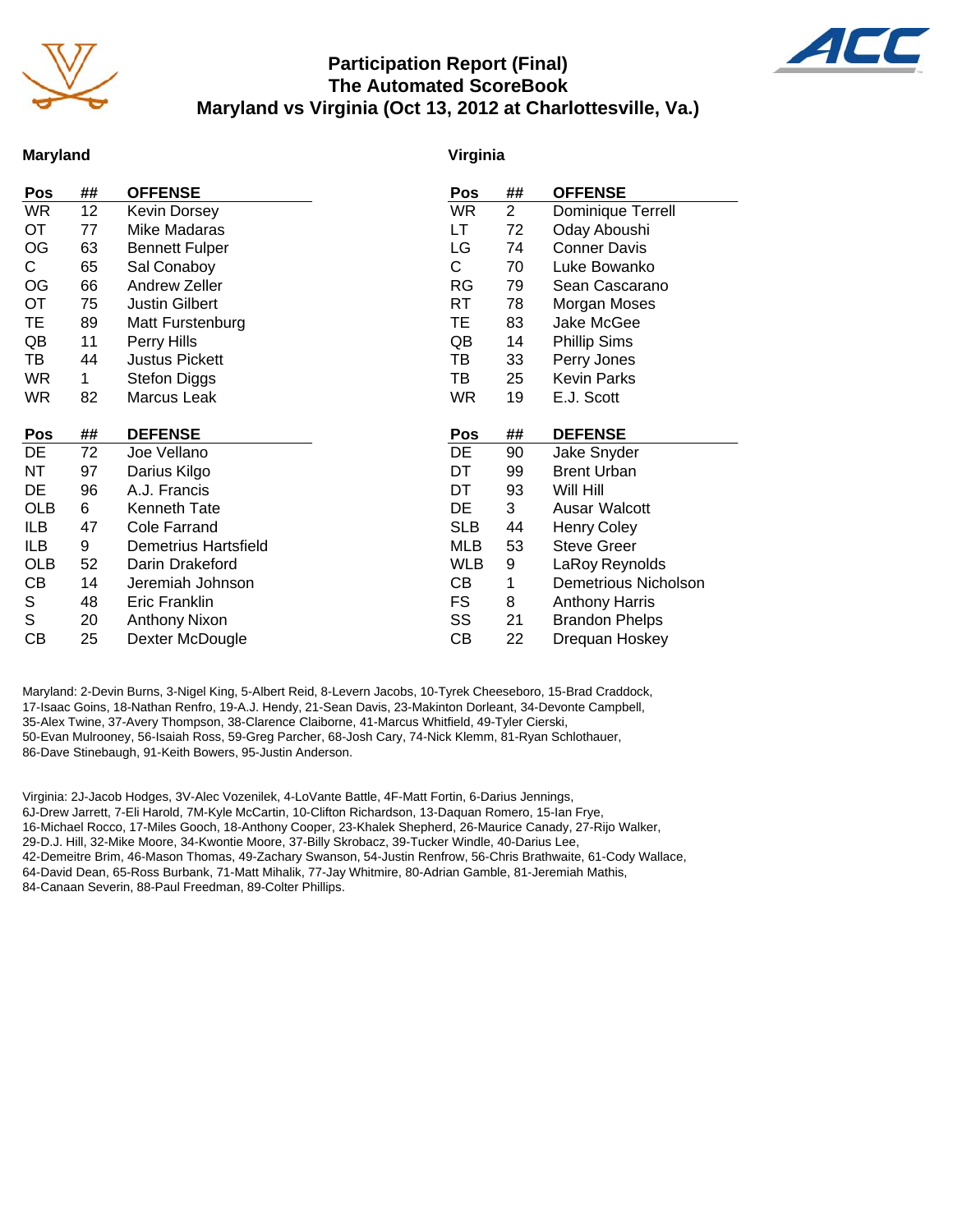

# **Drive Chart (By Team) (Final) The Automated ScoreBook Maryland vs Virginia (Oct 13, 2012 at Charlottesville, Va.)**



|           | <b>Drive Started</b> |                 |       |                 |                 | <b>Drive Ended</b> | Consumed                 |                                      |            |
|-----------|----------------------|-----------------|-------|-----------------|-----------------|--------------------|--------------------------|--------------------------------------|------------|
| Team      | Qtr                  | Spot            | Time  | <b>Obtained</b> | <b>Spot</b>     | Time               | <b>How lost</b>          | Yds<br>ΡI<br>$\sim$                  | <b>TOP</b> |
| MD        | 1st                  | V00             | 15:00 | Kickoff         | V00             | 14:47              | *TOUCHDOWN               | 0<br>0<br>$\overline{\phantom{a}}$   | 0:13       |
| <b>MD</b> |                      | V <sub>32</sub> | 12:50 | Interception    | V <sub>00</sub> | 10:26              | *TOUCHDOWN               | $5 - 32$                             | 2:24.      |
| MD        |                      | M02             | 08:39 | Punt            | V15             | 04:59              | *FIELD GOAL              | 83<br>$\sim$                         | 3:40       |
| <b>MD</b> |                      | M18             | 02:25 | Punt            | M20             | 00:07              | Punt                     | 3<br>$-2$                            | 2:18       |
| MD        | 2 <sub>nd</sub>      | M20             | 12:54 | Missed FG       | M09             | 10:40              | Punt                     | 3<br>(11)<br>$\blacksquare$          | 2:14       |
| <b>MD</b> |                      | M25             | 06:05 | Kickoff         | M41             | 05:01              | Punt                     | 4 -<br>16                            | 1:04       |
| <b>MD</b> |                      | M <sub>15</sub> | 01:51 | Punt            | M24             | 00:48              | Punt                     | 3<br>9<br>$\blacksquare$             | 1:03       |
| <b>MD</b> | 3rd                  | <b>M18</b>      | 12:44 | Punt            | V10             | 09:15              | Missed FG                | 10<br>72<br>$\overline{\phantom{a}}$ | $3:29$ .   |
| MD        |                      | M25             | 07:21 | Punt            | M20             | 06:28              | Punt                     | 3<br>(5)<br>$\overline{\phantom{a}}$ | 0:53       |
| <b>MD</b> |                      | M30             | 02:33 | Kickoff         | M31             | 02:33              | Fumble                   | $1 -$<br>$\overline{1}$              | 0:00       |
| MD        |                      | V47             | 00:29 | Kickoff         | V00             | 13:16              | <i><b>*TOUCHDOWN</b></i> | 47<br>6<br>$\blacksquare$            | $2:13$ .   |
| <b>MD</b> | 4th                  | M37             | 10:36 | Punt            | M42             | 08:28              | Punt                     | 3<br>$-5$                            | 2:08       |
| MD        |                      | V15             | 06:57 | Fumble          | V10             | 06:08              | *FIELD GOAL              | - 5<br>4                             | 0:49       |
| <b>MD</b> |                      | M25             | 04:10 | Kickoff         | M25             | 01:51              | Punt                     | 3<br>$-0$                            | 2:19       |
| MD        |                      | V46             | 01:29 | Downs           | M48             | 00:00              | End of half              | 3<br>(6)<br>$\blacksquare$           | 1:29       |

|                        | 1st     | 2nd     | 3rd     | 4th     | 1st     | 2nd     |          |
|------------------------|---------|---------|---------|---------|---------|---------|----------|
| <b>Marvland</b>        | Qtr     | Qtr     | Qtr     | Qtr     | Half    | Half    | Total    |
| Time of possession     | 08:35   | 04:21   | 05:03   | 08:29   | 12:56   | 13:32   | 26:28    |
| 3rd down conversions   | $1 - 3$ | $0 - 3$ | $1 - 3$ | 0-4     | 1-6     | $1 - 7$ | $2 - 13$ |
| Average field position | M47     | M20     | M31     | M50     | M35     | M40     | M38      |
| 4th down conversions   | 0-0     | $0 - 0$ | 0-0     | $0 - 0$ | $0 - 0$ | $0 - 0$ | $0 - 0$  |

|           |                 |                 | <b>Drive Started</b> |                 |      |       | <b>Drive Ended</b>       | <b>Consumed</b>            |            |
|-----------|-----------------|-----------------|----------------------|-----------------|------|-------|--------------------------|----------------------------|------------|
| Team      | Qtr             | Spot            | Time                 | <b>Obtained</b> | Spot | Time  | <b>How lost</b>          | - Yds<br>ΡI                | <b>TOP</b> |
| VA        | 1st             | V30             | 14:47                | Kickoff         | V36  | 12:50 | Interception             | 5<br>6                     | 1:57       |
| <b>VA</b> |                 | V28             | 10:26                | Kickoff         | V49  | 08:39 | Punt                     | $5 - 21$                   | 1:47       |
| VA        |                 | V10             | 04:59                | Kickoff         | V30  | 02:25 | Punt                     | $4 - 20$                   | 2:34       |
| <b>VA</b> |                 | V42             | 00:07                | Punt            | M14  | 12:54 | <b>Missed FG</b>         | 6<br>- 44                  | 2:13       |
| VA        | 2 <sub>nd</sub> | V45             | 10:40                | Punt            | M03  | 06:05 | *FIELD GOAL              | 10<br>-52<br>$\sim$        | 4:35       |
| <b>VA</b> |                 | V18             | 05:01                | Punt            | lV45 | 01:51 | Punt                     | $8 - 27$                   | 3:10       |
| VA        |                 | V39             | 00:48                | Punt            | M48  | 00:00 | End of half              | 13<br>4 -                  | 0:48       |
| VA        | 3rd             | V28             | 15:00                | Kickoff         | V38  | 12:44 | Punt                     | $5 - 10$                   | 2:16       |
| VA        |                 | V20             | 09:15                | Missed FG       | IV27 | 07:21 | Punt                     | $3 - 7$                    | 1:54       |
| <b>VA</b> |                 | V42             | 06:28                | Punt            | M00  | 02:45 | <i><b>*TOUCHDOWN</b></i> | $7 - 58$                   | 3:43       |
| VA        |                 | M31             | 02:33                | Fumble          | M05  | 00:29 | *FIELD GOAL              | 5 -<br>-26                 | 2:04.      |
| VA        | 4th             | V <sub>20</sub> | 13:16                | Kickoff         | V42  | 10:36 | Punt                     | $5 - 22$                   | 2:40       |
| VA        |                 | V26             | 08:28                | Punt            | V15  | 06:57 | Fumble                   | $3 - (11)$                 | 1:31       |
| <b>VA</b> |                 | V19             | 06:08                | Kickoff         | IM00 | 04:10 | *TOUCHDOWN               | 10<br>- 81                 | 1:58       |
| VA        |                 | M49             | 01:51                | Punt            | V46  | 01:29 | Downs                    | (5)<br>4<br>$\blacksquare$ | 0:22       |

|                        | 1st     | 2nd     | 3rd     | 4th     | 1st     | 2nd      |       |
|------------------------|---------|---------|---------|---------|---------|----------|-------|
| Virginia               | Qtr     | Qtr     | Qtr     | Qtr     | Half    | Half     | Total |
| Time of possession     | 06:25   | 10:39   | 09:57   | 06:31   | 17:04   | 16:28    | 33:32 |
| 3rd down conversions   | $0 - 3$ | $2 - 6$ | $2 - 5$ | $3-6$   | $2 - 9$ | $5 - 11$ | 7-20  |
| Average field position | V27     | V34     | V39     | V29     | V30     | V34      | V32   |
| 4th down conversions   | $0 - 0$ | $1 - 1$ | $0 - 0$ | $0 - 1$ | $1 - 1$ | ი-1      | 1-2   |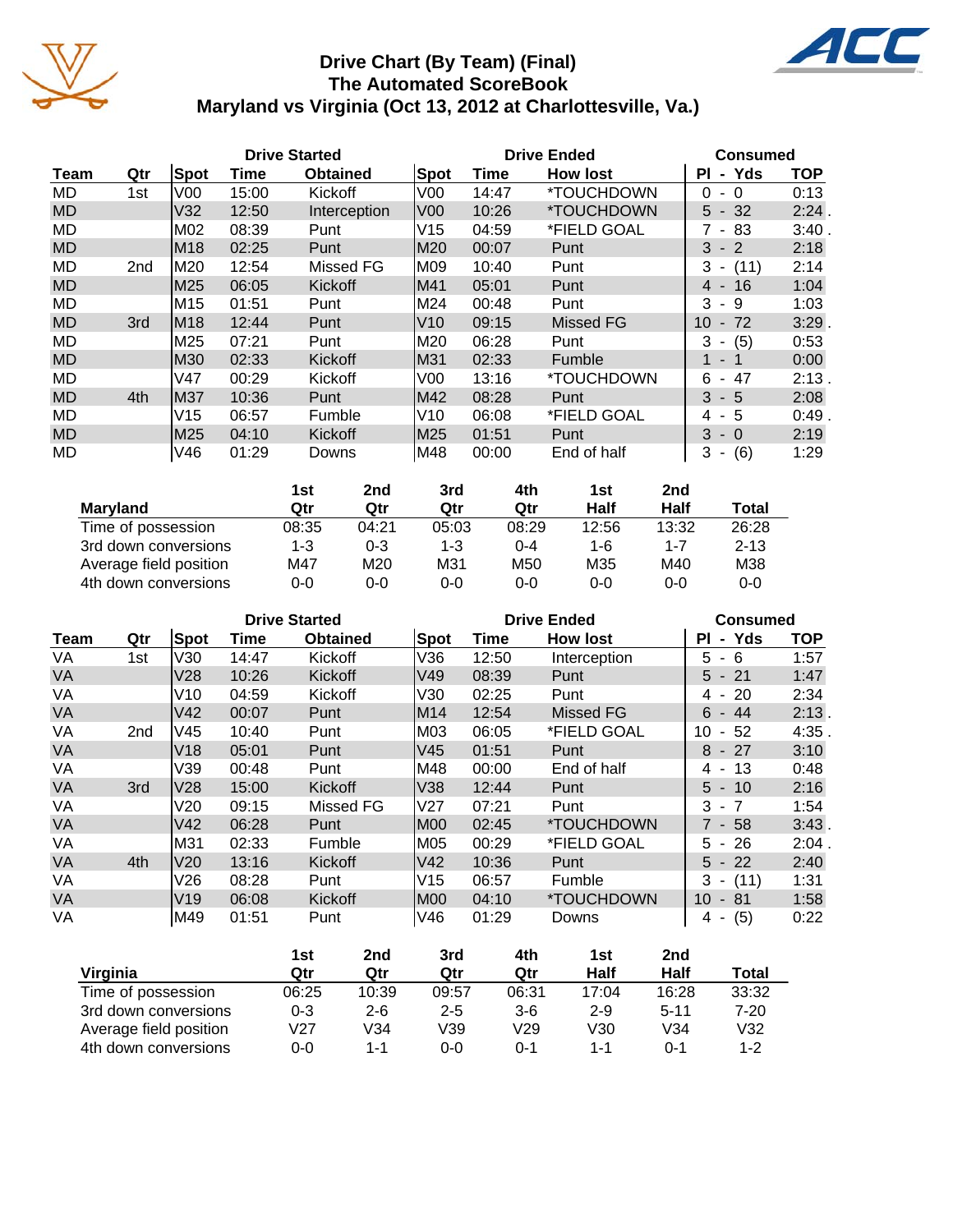

# **Drive Chart (By Quarter) (Final) The Automated ScoreBook Maryland vs Virginia (Oct 13, 2012 at Charlottesville, Va.)**



| <b>Drive Started</b> |     |                 |       |                  |                 | <b>Drive Ended</b> | <b>Consumed</b>  |                                                            |            |
|----------------------|-----|-----------------|-------|------------------|-----------------|--------------------|------------------|------------------------------------------------------------|------------|
| <b>Team</b>          | Qtr | Spot            | Time  | <b>Obtained</b>  | <b>Spot</b>     | <b>Time</b>        | <b>How lost</b>  | PI - Yds                                                   | <b>TOP</b> |
| MD                   | 1st | V <sub>00</sub> | 15:00 | Kickoff          | V <sub>00</sub> | 14:47              | *TOUCHDOWN       | $\mathbf 0$<br>$\Omega$<br>$\overline{\phantom{a}}$        | 0:13       |
| VA                   |     | V30             | 14:47 | Kickoff          | V36             | 12:50              | Interception     | 5<br>6<br>$\blacksquare$                                   | 1:57       |
| <b>MD</b>            |     | V32             | 12:50 | Interception     | V00             | 10:26              | *TOUCHDOWN       | 32<br>5<br>$\blacksquare$                                  | 2:24.      |
| VA                   |     | V28             | 10:26 | Kickoff          | V49             | 08:39              | Punt             | 5<br>21<br>$\overline{\phantom{a}}$                        | 1:47       |
| MD                   |     | M02             | 08:39 | Punt             | V15             | 04:59              | *FIELD GOAL      | $7 - 83$                                                   | 3:40.      |
| VA                   |     | V10             | 04:59 | Kickoff          | V30             | 02:25              | Punt             | $4 - 20$                                                   | 2:34       |
| MD                   |     | M18             | 02:25 | Punt             | M20             | 00:07              | Punt             | 3<br>$\overline{2}$<br>$\blacksquare$                      | 2:18       |
| VA                   |     | V <sub>42</sub> | 00:07 | Punt             | M14             | 12:54              | <b>Missed FG</b> | $6 - 44$                                                   | 2:13.      |
| <b>MD</b>            | 2nd | M20             | 12:54 | <b>Missed FG</b> | M09             | 10:40              | Punt             | 3<br>(11)<br>$\sim$                                        | 2:14       |
| VA                   |     | V45             | 10:40 | Punt             | M03             | 06:05              | *FIELD GOAL      | 10 <sup>1</sup><br>52<br>$\blacksquare$                    | 4:35       |
| MD                   |     | M25             | 06:05 | Kickoff          | M41             | 05:01              | Punt             | 16<br>4<br>$\blacksquare$                                  | 1:04       |
| VA                   |     | V <sub>18</sub> | 05:01 | Punt             | V45             | 01:51              | Punt             | $-27$<br>8                                                 | 3:10       |
| MD                   |     | M15             | 01:51 | Punt             | M24             | 00:48              | Punt             | 3<br>9<br>$\blacksquare$                                   | 1:03       |
| VA                   |     | V39             | 00:48 | Punt             | M48             | 00:00              | End of half      | $\overline{4}$<br>$-13$                                    | 0:48       |
| VA                   | 3rd | V28             | 15:00 | Kickoff          | V38             | 12:44              | Punt             | 5<br>10<br>$\overline{\phantom{a}}$                        | 2:16       |
| <b>MD</b>            |     | M <sub>18</sub> | 12:44 | Punt             | V10             | 09:15              | <b>Missed FG</b> | 10 <sup>°</sup><br>$-72$                                   | $3:29$ .   |
| VA                   |     | V20             | 09:15 | Missed FG        | V27             | 07:21              | Punt             | 3<br>$\overline{7}$<br>$\blacksquare$                      | 1:54       |
| <b>MD</b>            |     | M25             | 07:21 | Punt             | M20             | 06:28              | Punt             | 3<br>(5)<br>$\overline{\phantom{a}}$                       | 0:53       |
| VA                   |     | V42             | 06:28 | Punt             | <b>M00</b>      | 02:45              | *TOUCHDOWN       | $\overline{7}$<br>58<br>$\blacksquare$                     | 3:43.      |
| <b>MD</b>            |     | M30             | 02:33 | Kickoff          | M31             | 02:33              | Fumble           | $\mathbf{1}$<br>$\overline{1}$<br>$\overline{\phantom{a}}$ | 0:00       |
| VA                   |     | M31             | 02:33 | Fumble           | M05             | 00:29              | *FIELD GOAL      | 5<br>26<br>$\overline{\phantom{a}}$                        | 2:04.      |
| <b>MD</b>            |     | V47             | 00:29 | Kickoff          | V <sub>00</sub> | 13:16              | *TOUCHDOWN       | 6<br>$-47$                                                 | $2:13$ .   |
| VA                   | 4th | V20             | 13:16 | Kickoff          | V42             | 10:36              | Punt             | 5<br>$-22$                                                 | 2:40       |
| <b>MD</b>            |     | M37             | 10:36 | Punt             | M42             | 08:28              | Punt             | 3<br>$-5$                                                  | 2:08       |
| VA                   |     | V26             | 08:28 | Punt             | V15             | 06:57              | Fumble           | 3<br>(11)<br>$\overline{\phantom{a}}$                      | 1:31       |
| <b>MD</b>            |     | V15             | 06:57 | Fumble           | V10             | 06:08              | *FIELD GOAL      | $\overline{4}$<br>5<br>$\overline{\phantom{a}}$            | 0:49.      |
| VA                   |     | V19             | 06:08 | Kickoff          | <b>M00</b>      | 04:10              | *TOUCHDOWN       | 10<br>81<br>$\blacksquare$                                 | 1:58       |
| <b>MD</b>            |     | M25             | 04:10 | Kickoff          | M25             | 01:51              | Punt             | 3<br>$-0$                                                  | 2:19       |
| VA                   |     | M49             | 01:51 | Punt             | V46             | 01:29              | Downs            | (5)<br>4<br>$\blacksquare$                                 | 0:22       |
| <b>MD</b>            |     | V46             | 01:29 | <b>Downs</b>     | M48             | 00:00              | End of half      | $3 -$<br>(6)                                               | 1:29       |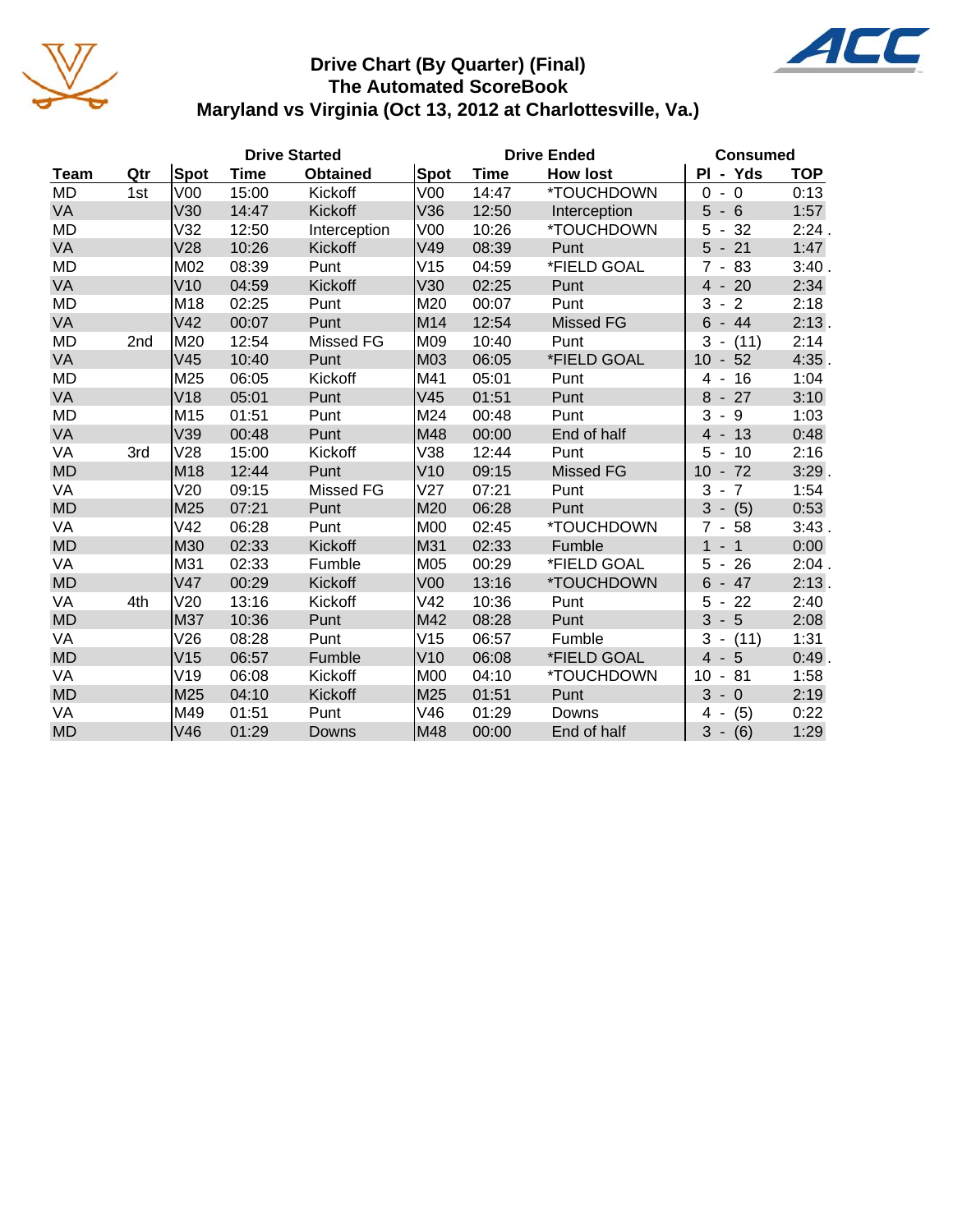

## **Play-by-Play Summary (1st quarter) Maryland vs Virginia (Oct 13, 2012 at Charlottesville, Va.)**



| 1-10 MD 35                                   | UVA won toss, deferred to 2nd half, will defend the South endzone<br>VA ball on VA35.                                              |                |
|----------------------------------------------|------------------------------------------------------------------------------------------------------------------------------------|----------------|
|                                              | Frye,I kickoff 65 yards to the MD0, Diggs return 100 yards to the VA0, TOUCHDOWN, clock                                            |                |
|                                              | 14:47.                                                                                                                             |                |
| 1-G<br><b>VA03</b>                           | Craddock kick attempt good.<br>Maryland 7, Virginia 0                                                                              |                |
|                                              | 0 plays, $0$ yards, $0:13$                                                                                                         |                |
|                                              | Craddock kickoff 50 yards to the VA15, Shepherd, K return 15 yards to the VA30                                                     |                |
|                                              | (Cheeseboro; Hartsfield).                                                                                                          |                |
| VIRGINIA drive start at 14:47.<br>1-10 VA 30 | Sims, P pass complete to Scott, E for 9 yards to the VA39 (Franklin).                                                              |                |
| $2 - 1$<br>VA 39                             | Jones, P rush for 2 yards to the VA41, 1ST DOWN VA (McDougle).                                                                     | R <sub>1</sub> |
| 1-10 VA 41                                   | Jones, P rush for loss of 5 yards to the VA36 (J.Johnson).                                                                         |                |
| 2-15 VA 36<br>3-15 VA 36                     | Sims, P pass incomplete to McGee, J (Farrand).<br>Sims, P pass intercepted by Nixon at the MD47, Nixon return 21 yards to the VA32 |                |
|                                              | (Terrell,D).                                                                                                                       |                |
|                                              | 5 plays, 6 yards, 1:57                                                                                                             |                |
| <b>MARYLAND drive start at 12:50.</b>        |                                                                                                                                    |                |
| 1-10 VA 32<br>$2 - 7$<br>VA 29               | Pickett rush for 3 yards to the VA29 (Walcott, A; Urban, B).<br>Hills pass complete to Leak for 5 yards to the VA24 (Hoskey, D).   |                |
| $3-2$<br>VA 24                               | Hills pass complete to Diggs for 4 yards to the VA20, 1ST DOWN MD (Phelps, B; Reynolds, L).                                        | P1             |
| 1-10 VA 20                                   | Pickett rush for no gain to the VA20 (Coley, H; Hill, W).                                                                          |                |
| 2-10 VA 20                                   | Hills pass complete to Pickett for 20 yards to the VA0, 1ST DOWN MD, TOUCHDOWN, clock                                              | P <sub>2</sub> |
| 1-G<br>VA 03                                 | 10:26.<br>Craddock kick attempt good.                                                                                              |                |
|                                              | Maryland 14, Virginia 0                                                                                                            |                |
|                                              | 5 plays, 32 yards, 2:24                                                                                                            |                |
|                                              | Craddock kickoff 57 yards to the VA8, Shepherd, K return 20 yards to the VA28<br>(Schlothauer).                                    |                |
| VIRGINIA drive start at 10:26.               |                                                                                                                                    |                |
| 1-10 VA 28                                   | Sims, P pass complete to Terrell, D for 8 yards to the VA36 (Farrand).                                                             |                |
| VA 36<br>$2 - 2$                             | Richardson, C rush for 11 yards to the VA47, 1ST DOWN VA (Nixon).                                                                  | R <sub>2</sub> |
| 1-10 VA 47<br>VA 49<br>2-8                   | Richardson, C rush for 2 yards to the VA49 (Drakeford).<br>Sims, P pass incomplete to Jones, P.                                    |                |
| 3-8<br>VA 49                                 | Sims, P pass incomplete to Jones, P.                                                                                               |                |
| 4-8<br>VA 49                                 | Vozenilek, A punt 49 yards to the MD2, downed.                                                                                     |                |
|                                              | 5 plays, 21 yards, 1:47                                                                                                            |                |
| MARYLAND drive start at 08:39.<br>1-10 MD 02 | Reid rush for loss of 1 yard to the MD1 (Reynolds,L).                                                                              |                |
| MD 01<br>2-11                                | Hills pass complete to Dorsey for 27 yards to the MD28, 1ST DOWN MD (Hoskey,D).                                                    | P3             |
| MD 28<br>1-10                                | Hills pass complete to Diggs for 60 yards to the VA12, 1ST DOWN MD (Reynolds,L).                                                   | P <sub>4</sub> |
| 1-10 VA 12                                   | Pickett rush for loss of 4 yards to the VA16 (Reynolds,L).                                                                         |                |
| 2-14 VA 16<br>3-20 VA 22                     | Pickett rush for loss of 6 yards to the VA22 (Greer, S; Harold, E).<br>Timeout Maryland, clock 05:44.                              |                |
| 3-20 VA 22                                   | Hills rush for 7 yards to the VA15 (Reynolds, L).                                                                                  |                |
| 4-13<br>VA 15                                | Craddock field goal attempt from 33 GOOD, clock 04:59.                                                                             |                |
|                                              | Maryland 17, Virginia 0<br>7 plays, 83 yards, 3:40                                                                                 |                |
|                                              | Craddock kickoff 65 yards to the VA0, Shepherd, K return 20 yards to the VA20                                                      |                |
|                                              | (Schlothauer), PENALTY VA holding (Severin, C) 10 yards to the VA10, 1st and 10, VA ball                                           |                |
|                                              | on VA10.                                                                                                                           |                |
| VIRGINIA drive start at 04:59.<br>1-10 VA 10 | Parks, K rush for 15 yards to the VA25, 1ST DOWN VA (Nixon).                                                                       | R <sub>3</sub> |
| 1-10 VA 25                                   | Parks, K rush for 3 yards to the VA28 (Hartsfield).                                                                                |                |
| <b>VA 28</b><br>$2 - 7$                      | Parks, K rush for 1 yard to the VA29 (Drakeford; Anderson).                                                                        |                |
| 3-6<br>VA 29                                 | Sims, P pass complete to Terrell, D for 1 yard to the VA30 (McDougle).                                                             |                |
| <b>VA 30</b><br>4-5                          | Vozenilek, A punt 52 yards to the MD18, fair catch by Leak.<br>4 plays, 20 yards, 2:34                                             |                |
| <b>MARYLAND drive start at 02:25.</b>        |                                                                                                                                    |                |
| <b>MD 18</b><br>$1 - 10$                     | Burns rush for 3 yards to the MD21 (Snyder, J).                                                                                    |                |
| 2-7<br>MD 21<br><b>MD 20</b>                 | Pickett rush for loss of 1 yard to the MD20 (Reynolds, L; Snyder, J).                                                              |                |
| 3-8<br>$3 - 3$<br>MD 25                      | PENALTY VA offside (Reynolds,L) 5 yards to the MD25.<br>PENALTY MD delay of game (Hills) 5 yards to the MD20.                      |                |
| <b>MD 20</b><br>3-8                          | Hills pass incomplete to Campbell.                                                                                                 |                |
| $4 - 8$<br><b>MD 20</b>                      | Renfro punt 38 yards to the VA42.                                                                                                  |                |
| VIRGINIA drive start at 00:07.               | 3 plays, 2 yards, 2:18                                                                                                             |                |
| 1-10 VA 42                                   | Sims, P pass incomplete to Scott, E.                                                                                               |                |

2-10 VA 42 Sims,P pass complete to Swanson,Z for 36 yards to the MD22, 1ST DOWN VA (Drakeford). P4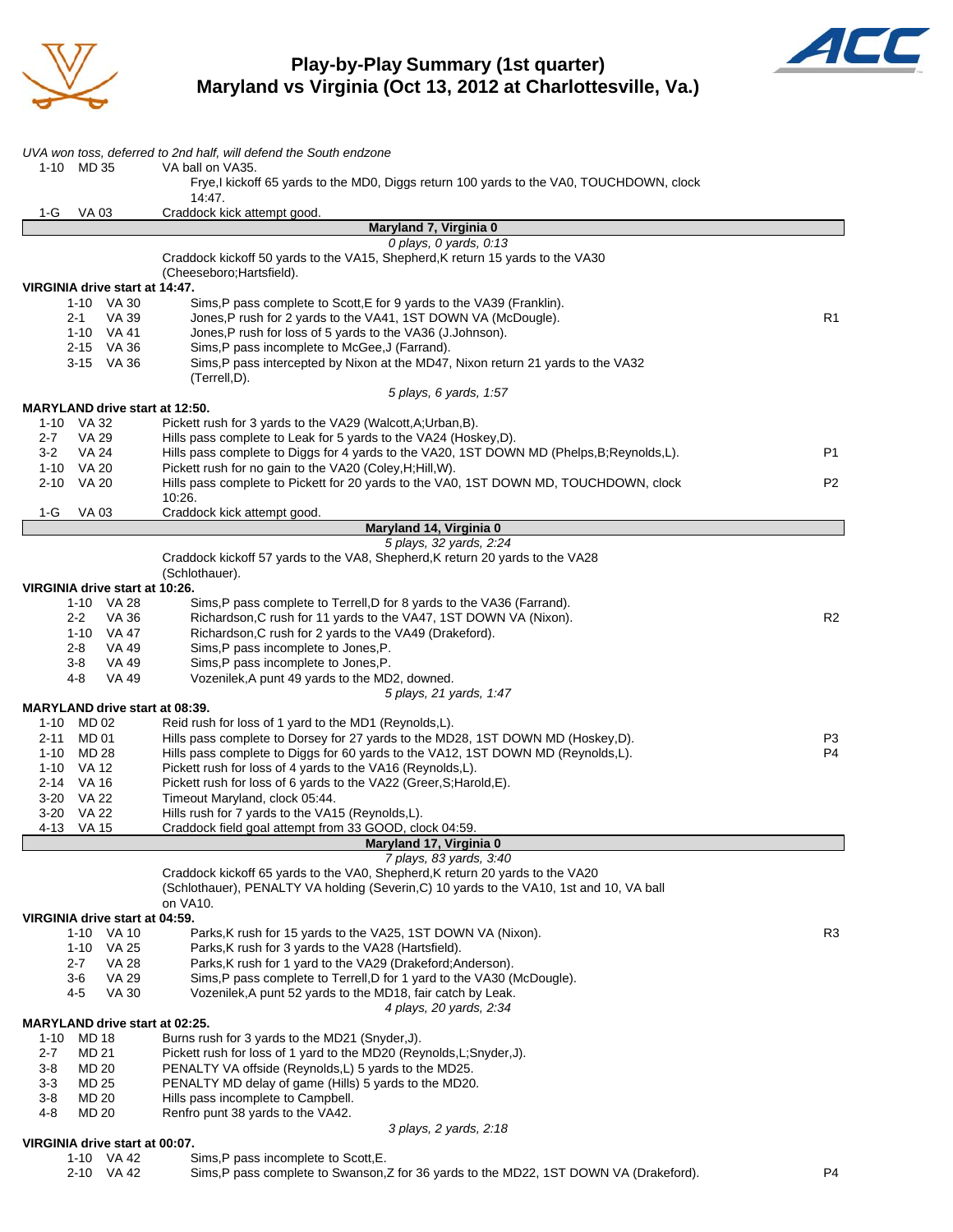

# **Play-by-Play Summary (1st quarter) Maryland vs Virginia (Oct 13, 2012 at Charlottesville, Va.)**



| <b>END OF 1st QUARTER: Maryland 17, Virginia 0</b> |       |       |  |  |                  |   |         |             |                |                  |                  |
|----------------------------------------------------|-------|-------|--|--|------------------|---|---------|-------------|----------------|------------------|------------------|
|                                                    |       | Time  |  |  | <b>1st Downs</b> |   |         | Conversions |                |                  |                  |
| <b>Quarter Summary</b>                             | Score | Poss  |  |  |                  |   | 3rd     | 4th         | <b>Rushing</b> | Passing          | <b>Penalties</b> |
| Maryland                                           |       | 08:35 |  |  |                  |   | $1 - 3$ | $0 - 0$     | $8-1$          | $5-6-0-116$      | 1-5              |
| Virginia                                           |       | 06:25 |  |  |                  | Δ | $0 - 3$ | $0 - 0$     | 7-29           | $4 - 9 - 1 - 54$ | $2 - 15$         |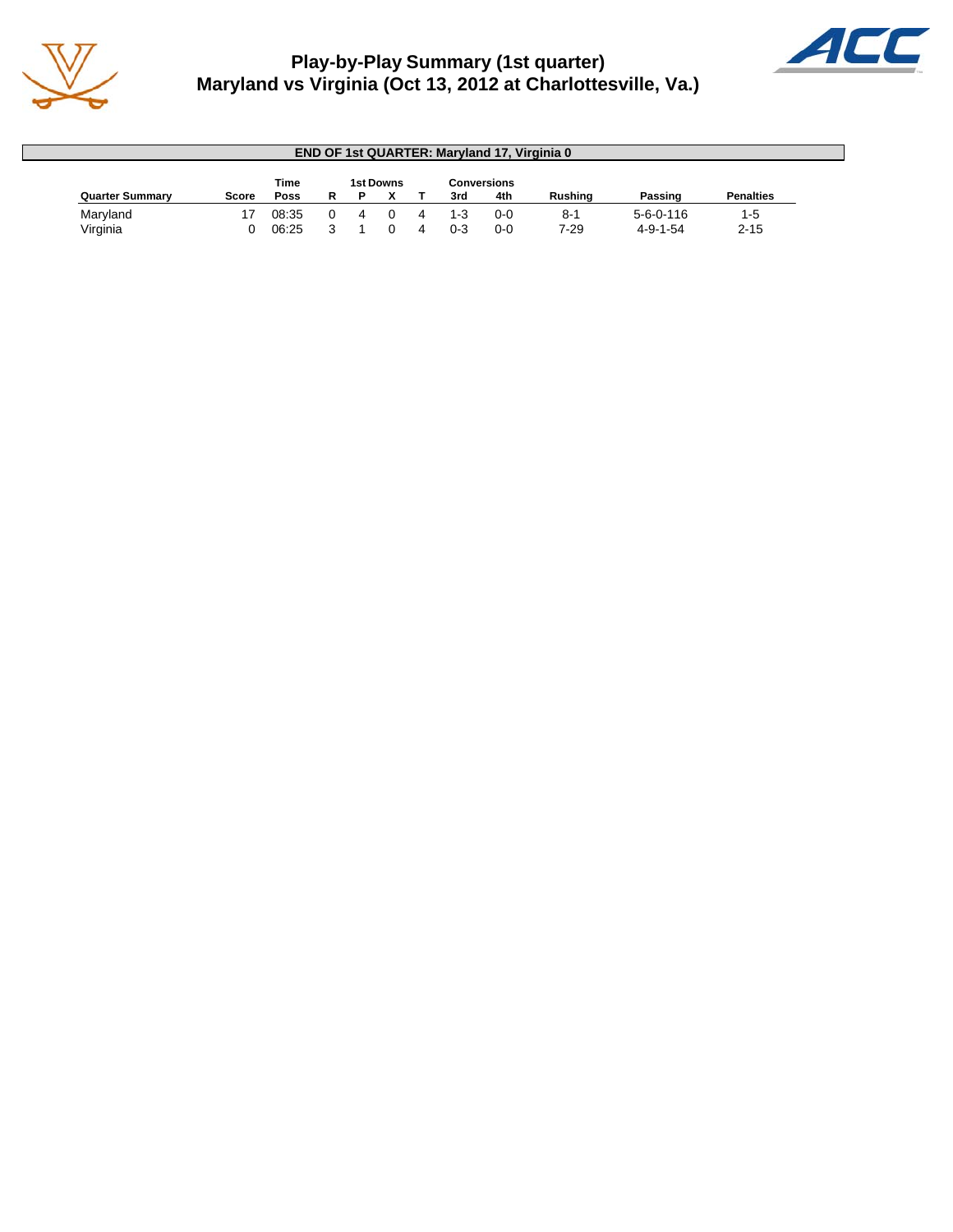

## **Quickie Statistics (1st quarter only) Maryland vs Virginia (Oct 13, 2012 at Charlottesville, Va.)**



|                                   | <b>MD</b>      | VA             |
|-----------------------------------|----------------|----------------|
| Score                             | 17             | 0              |
| <b>FIRST DOWNS</b>                | $\overline{4}$ | $\overline{4}$ |
| <b>RUSHES-YARDS (NET)</b>         | $8 - 1$        | $7 - 29$       |
| <b>PASSING YDS (NET)</b>          | 116            | 54             |
| Passes Att-Comp-Int               | $6 - 5 - 0$    | $9 - 4 - 1$    |
| <b>TOTAL OFFENSE PLAYS-YARDS</b>  | 14-117         | 16-83          |
| <b>Fumble Returns-Yards</b>       | $0-0$          | $0 - 0$        |
| <b>Punt Returns-Yards</b>         | $0 - 0$        | $0-0$          |
| Kickoff Returns-Yards             | $1 - 100$      | $3 - 55$       |
| <b>Interception Returns-Yards</b> | $1 - 21$       | $0 - 0$        |
| Punts (Number-Avg)                | $1 - 38.0$     | $2 - 50.5$     |
| Fumbles-Lost                      | $0 - 0$        | $0 - 0$        |
| Penalties-Yards                   | $1 - 5$        | $2 - 15$       |
| <b>Possession Time</b>            | 08:35          | 06:25          |
| <b>Third-Down Conversions</b>     | 1 of $3$       | $0$ of $3$     |
| <b>Fourth-Down Conversions</b>    | $0$ of $0$     | $0$ of $0$     |

## **Maryland**

| <b>Rushing</b>        |                     | No. Gain Loss    |           | TD<br><b>Net</b>  | Lg             | Avg         | <b>Rushing</b>                                               |                | No. Gain Loss |              | <b>Net</b>   | TD                | Lg             |
|-----------------------|---------------------|------------------|-----------|-------------------|----------------|-------------|--------------------------------------------------------------|----------------|---------------|--------------|--------------|-------------------|----------------|
| Perry Hills           |                     |                  | 0         | 7<br>$\mathbf{0}$ | $\overline{7}$ | 7.0         | <b>Kevin Parks</b>                                           | 3              | 19            | 0            | 19           | 0                 | 15             |
| Devin Burns           |                     | 3                | $\Omega$  | 3<br>0            | 3              | 3.0         | Clifton Richardson                                           | $\overline{c}$ | 13            | 0            | 13           | 0                 | 11             |
| <b>Albert Reid</b>    |                     | $\boldsymbol{0}$ | 1         | $-1$<br>0         | 0              | $-1.0$      | Perry Jones                                                  | $\overline{2}$ | 2             | 5            | $-3$         | 0                 | 2              |
| <b>Justus Pickett</b> | 5                   | 3                | 11        | $-8$<br>$\Omega$  | 3              | $-1.6$      |                                                              |                |               |              |              |                   |                |
| <b>Passing</b>        | $C-A-I$             |                  | Yds       | <b>TD</b>         | Long           | <b>Sack</b> | <b>Passing</b>                                               |                | $C-A-I$       |              | Yds          | <b>TD</b><br>Long |                |
| Perry Hills           | $5 - 6 - 0$         |                  | 116       |                   | 60             | $\Omega$    | <b>Phillip Sims</b>                                          |                | $4 - 9 - 1$   |              | 54           | $\Omega$          | 36             |
| <b>Receiving</b>      | No.                 | Yards            | TD        | Long              |                |             | <b>Receiving</b>                                             | No.            |               | Yards        | TD           | Long              |                |
| Stefon Diggs          | 2                   | 64               | $\Omega$  | 60                |                |             | Dominique Terrell                                            | $\overline{2}$ |               | 9            | $\Omega$     | 8                 |                |
| Kevin Dorsey          |                     | 27               | 0         | 27                |                |             | Zachary Swanson                                              | 1              |               | 36           | 0            | 36                |                |
| <b>Justus Pickett</b> |                     | 20               |           | 20                |                |             | E.J. Scott                                                   | 1              |               | 9            | 0            | 9                 |                |
| Marcus Leak           |                     | 5                | $\Omega$  | 5                 |                |             |                                                              |                |               |              |              |                   |                |
| <b>Punting</b>        | No.                 | Yds              | Avq       | Long              | In20           | ΤВ          | <b>Punting</b>                                               | No.            | Yds           |              | Avg          | Long              | ln20           |
| Nathan Renfro         |                     | 38               | 38.0      | 38                | $\Omega$       | $\Omega$    | Alec Vozenilek                                               | $\mathfrak{p}$ | 101           |              | 50.5         | 52                | $\overline{2}$ |
| <b>Punt Returns</b>   | No.                 | Yards            | <b>TD</b> | Long              |                |             | <b>Punt Returns</b>                                          | No.            | Yards         |              | TD           | Long              |                |
| <b>Kick Returns</b>   | No.                 | Yards            | <b>TD</b> | Long              |                |             | <b>Kick Returns</b>                                          | No.            |               | Yards        | <b>TD</b>    | Long              |                |
| Stefon Diggs          | 1                   | 100              | 1         | 100               |                |             | Khalek Shepherd                                              | 3              |               | 55           | $\Omega$     | 20                |                |
| <b>Tackles</b>        | UA-A                | <b>Total</b>     |           | <b>Sacks</b>      | <b>TFL</b>     |             | <b>Tackles</b>                                               | UA-A           |               | <b>Total</b> | <b>Sacks</b> |                   | <b>TFL</b>     |
| Darin Drakeford       | $2 - 1$             | 3                |           | 0.0               | 0.0            |             | LaRoy Reynolds                                               | $4 - 2$        |               | 6            |              | 0.0               | 2.5            |
| Dexter McDougle       | $2 - 0$             | 2                |           | 0.0               | 0.0            |             | Dreguan Hoskey                                               | $2 - 0$        |               | 2            |              | 0.0               | 0.0            |
| Ryan Schlothauer      | $2 - 0$             |                  |           | 0.0               | 0.0            |             | Jake Snyder                                                  | $1 - 1$        |               | 2            |              | 0.0               | 0.5            |
| Anthony Nixon         | $2 - 0$             | $\frac{2}{2}$    |           | 0.0               | 0.0            |             | Dominique Terrell                                            | $1 - 0$        |               | 1            |              | 0.0               | 0.0            |
| <b>Time</b><br>Qtr    | <b>Scoring Play</b> |                  |           |                   |                |             |                                                              |                |               |              |              |                   | $V-H$          |
| 14:47<br>1st          |                     |                  |           |                   |                |             | MD - Stefon Diggs 100 vd kickoff return (Brad Craddock kick) |                |               |              |              |                   | $7 - ($        |

| Virginia                  |                |                  |                |              |      |               |             |
|---------------------------|----------------|------------------|----------------|--------------|------|---------------|-------------|
| Rushing                   | No.            | <b>Gain Loss</b> |                | Net          | TD   | Lg            | Avg         |
| <b>Kevin Parks</b>        | 3              | 19               | 0              | 19           | 0    | 15            | 6.3         |
| <b>Clifton Richardson</b> | 2              | 13               | 0              | 13           | 0    | 11            | 6.5         |
| Perry Jones               | $\overline{2}$ | $\overline{2}$   | 5              | -3           | 0    | $\mathcal{P}$ | $-1.5$      |
|                           |                |                  |                |              |      |               |             |
| <b>Passing</b>            | C-A-I          |                  | Yds            | TD           | Long |               | <b>Sack</b> |
| <b>Phillip Sims</b>       | $4 - 9 - 1$    |                  | 54             | 0            |      | 36            | 0           |
| Receiving                 | No.            | Yards            | TD             |              | Long |               |             |
| Dominique Terrell         | $\overline{2}$ | 9                | 0              |              | 8    |               |             |
| Zachary Swanson           | 1              | 36               | 0              |              | 36   |               |             |
| E.J. Scott                | 1              | 9                | 0              |              | 9    |               |             |
|                           |                |                  |                |              |      |               |             |
| <b>Punting</b>            | No.            | Yds              | Avg            | Long         |      | In20          | ΤВ          |
| Alec Vozenilek            | $\mathfrak{p}$ | 101              | 50.5           |              | 52   | 2             | 0           |
| <b>Punt Returns</b>       | No.            | Yards            | TD             |              | Long |               |             |
| <b>Kick Returns</b>       | No.            | Yards            | TD             |              | Long |               |             |
| Khalek Shepherd           | 3              | 55               | 0              |              | 20   |               |             |
| <b>Tackles</b>            | UA-A           | <b>Total</b>     |                | <b>Sacks</b> |      | <b>TFL</b>    |             |
| LaRoy Reynolds            | $4-2$          |                  | 6              | 0.0          |      | 2.5           |             |
| Drequan Hoskey            | $2 - 0$        |                  | 2              | 0.0          |      | 0.0           |             |
| Jake Snyder               | $1 - 1$        |                  | $\overline{c}$ | 0.0          |      | 0.5           |             |
| Dominique Terrell         | $1 - 0$        |                  | 1              | 0.0          |      | 0.0           |             |

| Qtr | Time  | <b>Scoring Play</b>                                                             | V-H      |
|-----|-------|---------------------------------------------------------------------------------|----------|
| 1st | 14:47 | MD - Stefon Diggs 100 yd kickoff return (Brad Craddock kick)                    | 7 - 0    |
|     | 10:26 | MD - Justus Pickett 20 yd pass from Perry Hills (Brad Craddock kick), 5-32 2:24 | $14 - 0$ |
|     | 04:59 | MD - Brad Craddock 33 yd field goal, 7-83 3:40                                  | 17 - N   |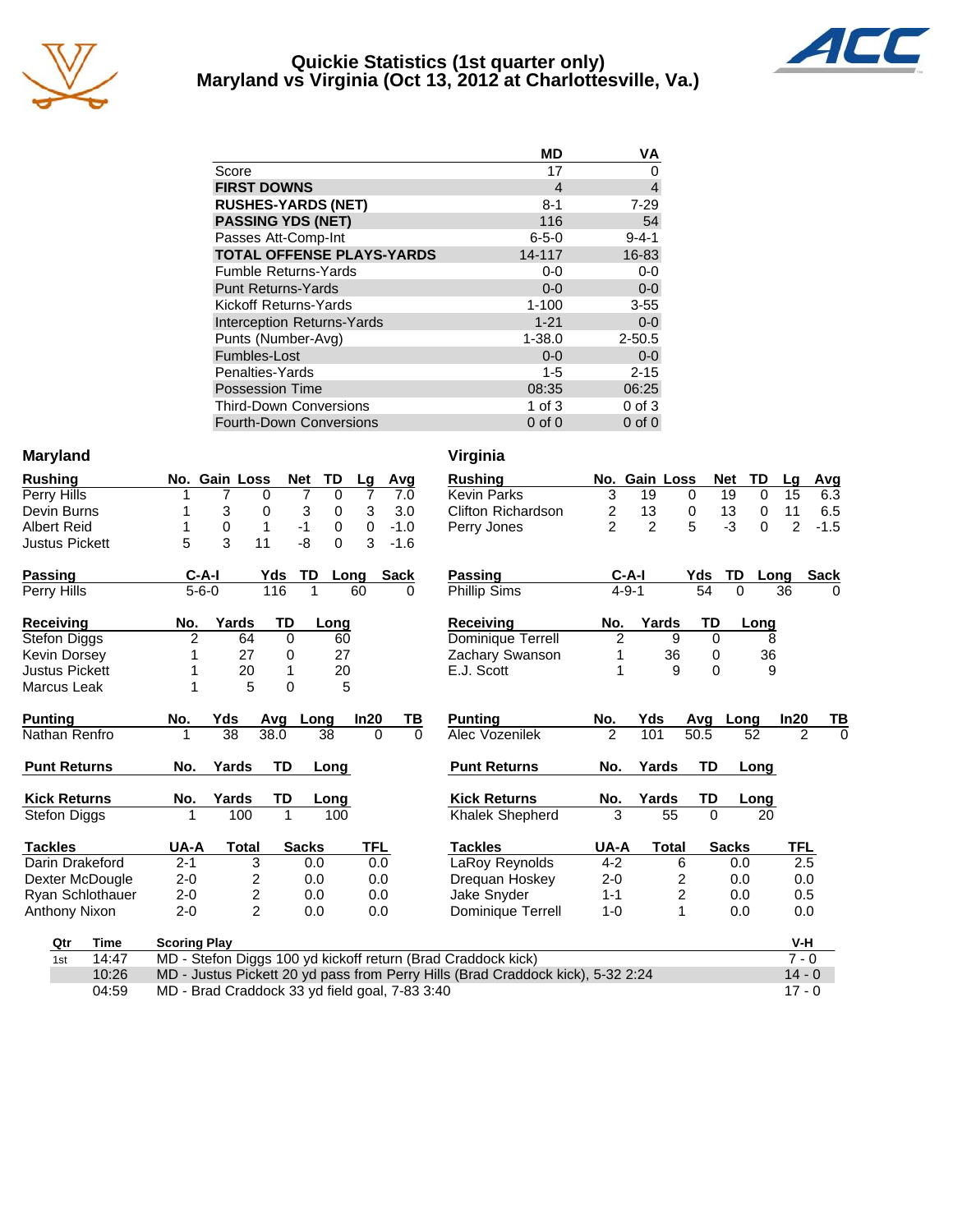

## **Play-by-Play Summary (2nd quarter) Maryland vs Virginia (Oct 13, 2012 at Charlottesville, Va.)**



| MD 22<br>1-10                                | Start of 2nd quarter, clock 15:00.                                                                                                                  |                 |
|----------------------------------------------|-----------------------------------------------------------------------------------------------------------------------------------------------------|-----------------|
| MD 22<br>1-10                                | Jones, P rush for no gain to the MD22 (Bowers; J.Johnson).                                                                                          |                 |
| $2 - 10$<br>MD 22<br>3-6<br>MD 18            | Sims, P rush for 4 yards to the MD18.<br>Parks, K rush for 4 yards to the MD14 (Vellano; Nixon).                                                    |                 |
| 4-2<br><b>MD 14</b>                          | Jarrett,D field goal attempt from 31 BLOCKED, recovered by MD TEAM at MD20 spot at MD20,                                                            |                 |
|                                              | clock 12:54 (blocked by Francis), TEAM for no gain to the MD20.                                                                                     |                 |
|                                              | 6 plays, 44 yards, 4.27                                                                                                                             |                 |
| MD 20<br>1-10                                | Pickett rush for loss of 4 yards to the MD16 (Coley, H).                                                                                            |                 |
| 2-14<br>MD 16<br><b>MD 15</b><br>3-15        | Pickett rush for loss of 1 yard to the MD15 (Greer, S).<br>Hills sacked for loss of 6 yards to the MD9 (Harold, E), fumble by Hills recovered by MD |                 |
|                                              | White at MD9.                                                                                                                                       |                 |
| MD 09<br>4-21                                | Renfro punt 36 yards to the MD45, Shepherd, K return 0 yards to the MD45 (Cheeseboro),                                                              |                 |
|                                              | PENALTY VA illegal block (Brim, D) 10 yards to the VA45, 1st and 10, VA ball on VA45.                                                               |                 |
|                                              | 3 plays, minus 11 yards, 0:00                                                                                                                       |                 |
| VIRGINIA drive start at 10:40.<br>1-10 VA 45 | Sims, P pass incomplete to Jones, P (Whitfield).                                                                                                    |                 |
| 2-10<br>VA 45                                | Parks, K rush for 26 yards to the MD29, 1ST DOWN VA (Tate; I. Ross).                                                                                | R <sub>5</sub>  |
| $1 - 10$<br>MD 29                            | Parks, K rush for 11 yards to the MD18, 1ST DOWN VA (Nixon; Tate).                                                                                  | R6              |
| $1 - 10$<br><b>MD 18</b>                     | Jones, P rush for 7 yards to the MD11 (Farrand; Franklin).                                                                                          |                 |
| $2 - 3$<br><b>MD 11</b>                      | Jones, P rush for 2 yards to the MD9 (Vellano; Farrand).                                                                                            |                 |
| MD 09<br>3-1<br>$1-G$<br><b>MD 08</b>        | Sims, P rush for 1 yard to the MD8, 1ST DOWN VA (Farrand).<br>Richardson, C rush for 4 yards to the MD4 (Franklin; Tate).                           | R7              |
| $2-G$<br>MD 04                               | Parks, K rush for 1 yard to the MD3 (Nixon; Franklin).                                                                                              |                 |
| $3-G$<br>MD 03                               | Sims, P pass incomplete to Jennings, D (McDougle).                                                                                                  |                 |
| 4-G<br>MD 03                                 | Frye,I field goal attempt from 20 GOOD, clock 06:05.                                                                                                |                 |
|                                              | Maryland 17, Virginia 3                                                                                                                             |                 |
|                                              | 10 plays, 52 yards, 4:35<br>Frye, I kickoff 53 yards to the MD12, Diggs return 13 yards to the MD25                                                 |                 |
|                                              | (McGee, J; McCartin, K).                                                                                                                            |                 |
| <b>MARYLAND drive start at 06:05.</b>        |                                                                                                                                                     |                 |
| 1-10 MD 25                                   | Hills pass incomplete to Cierski, PENALTY VA personal foul (Reynolds,L) 15 yards to the                                                             | X5              |
| MD 40<br>1-10                                | MD40, 1ST DOWN MD.<br>1st and 10.                                                                                                                   |                 |
| MD 40<br>1-10                                | Pickett rush for 1 yard to the MD41 (Brathwaite, C; Greer, S).                                                                                      |                 |
| MD 41<br>2-9                                 | Hills pass incomplete to Furstenburg.                                                                                                               |                 |
| MD 41<br>3-9                                 | Hills pass incomplete to Dorsey.                                                                                                                    |                 |
| 4-9<br>MD 41                                 | Renfro punt 42 yards to the VA17, Shepherd, K return 1 yards to the VA18 (Davis).<br>4 plays, 16 yards, 1:04                                        |                 |
| VIRGINIA drive start at 05:01.               |                                                                                                                                                     |                 |
| 1-10 VA 18                                   | Sims, P pass incomplete to Jennings, D (Tate).                                                                                                      |                 |
| 2-10 VA 18                                   | Jones, P rush for 14 yards to the VA32, 1ST DOWN VA (Drakeford; McDougle).                                                                          | R8              |
| 1-10 VA 32                                   | Jones, P rush for loss of 2 yards to the VA30 (Kilgo).                                                                                              |                 |
| 2-12 VA 30<br>3-12 VA 30                     | Sims,P pass incomplete to Jones,P.<br>Sims, P rush for 14 yards to the VA44, 1ST DOWN VA, out-of-bounds.                                            | R9              |
| 1-10 VA 44                                   | Sims, P sacked for loss of 6 yards to the VA38 (Bowers).                                                                                            |                 |
| 2-16 VA 38                                   | Sims, P pass incomplete to Parks, K.                                                                                                                |                 |
| 3-16 VA 38                                   | Sims,P pass complete to Jones,P for 7 yards to the VA45 (J.Johnson;I.Goins).                                                                        |                 |
| 4-9<br><b>VA 45</b>                          | Vozenilek, A punt 47 yards to the MD8, Leak return 7 yards to the MD15, out-of-bounds.                                                              |                 |
| <b>MARYLAND drive start at 01:51.</b>        | 8 plays, 27 yards, 3:10                                                                                                                             |                 |
| MD 15<br>1-10                                | Pickett rush for no gain to the MD15 (Brathwaite,C).                                                                                                |                 |
| MD 15<br>2-10                                | Pickett rush for 9 yards to the MD24 (Romero,D).                                                                                                    |                 |
| MD 24<br>3-1                                 | Hills rush for no gain to the MD24 (Greer, S).                                                                                                      |                 |
| 4-1<br>MD 24                                 | Timeout Virginia, clock 01:01.                                                                                                                      |                 |
| MD 24<br>4-1                                 | Renfro punt 42 yards to the VA34, Shepherd, K return 5 yards to the VA39<br>(Nixon:Schlothauer).                                                    |                 |
|                                              | 3 plays, 9 yards, 1:03                                                                                                                              |                 |
| VIRGINIA drive start at 00:48.               |                                                                                                                                                     |                 |
| 1-10 VA 39                                   | Sims, P pass incomplete to Jones, P.                                                                                                                |                 |
| 2-10 VA 39                                   | Sims, P pass incomplete to Shepherd, K.                                                                                                             |                 |
| 3-10 VA 39<br>3-20 VA 29                     | PENALTY VA holding (Aboushi,O) 10 yards to the VA29.<br>Parks, K rush for 12 yards to the VA41 (Hartsfield).                                        |                 |
| 4-8<br><b>VA 41</b>                          | Timeout Maryland, clock 00:02.                                                                                                                      |                 |
| 4-8<br>VA 41                                 | Parks, K rush for 11 yards to the MD48, 1ST DOWN VA (Vellano; I. Goins).                                                                            | R <sub>10</sub> |
|                                              | End of half, clock 00:00.                                                                                                                           |                 |
|                                              | 4 plays, 13 yards, 0:48                                                                                                                             |                 |
|                                              | END OF 2nd QUARTER: Maryland 17, Virginia 3                                                                                                         |                 |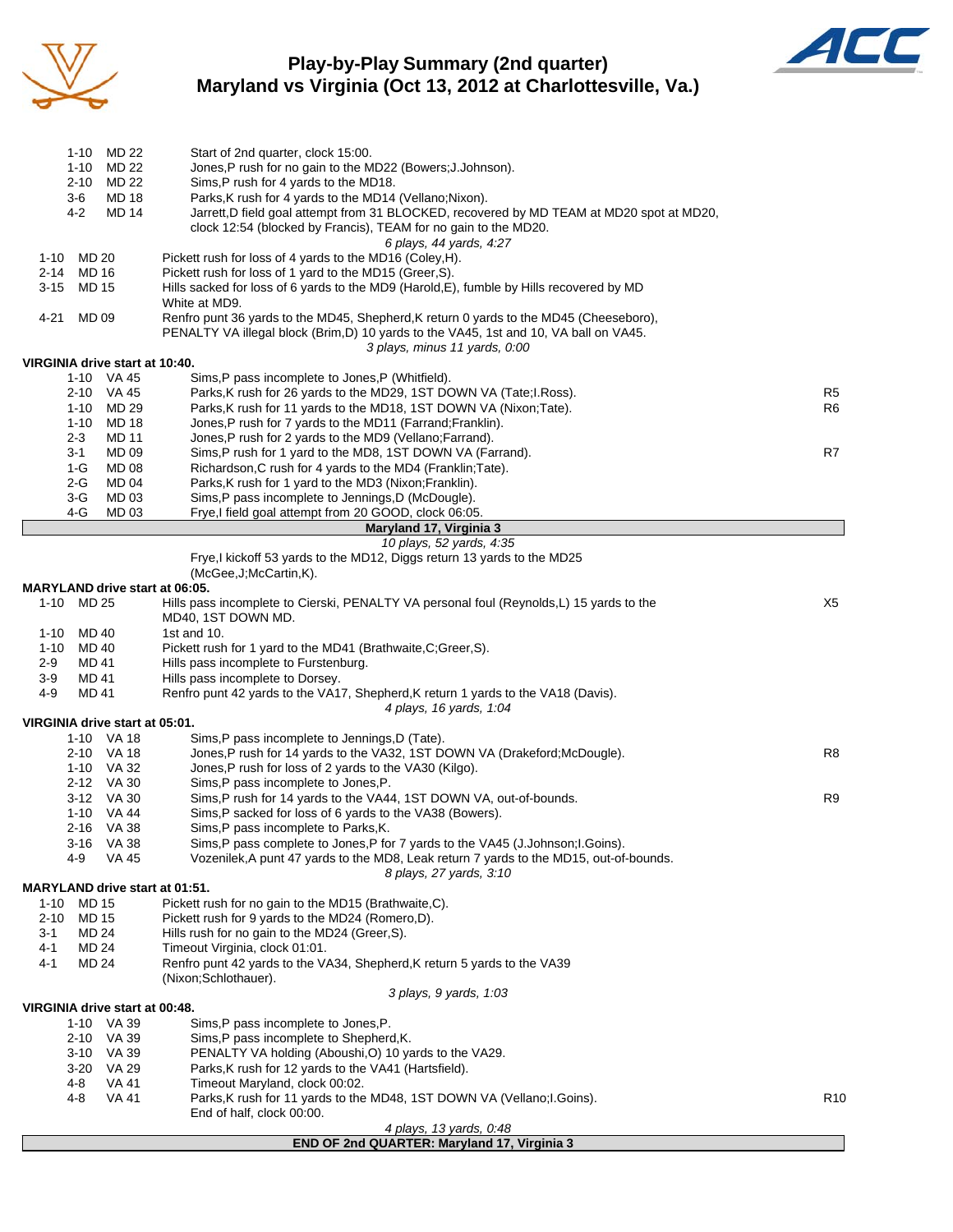

**Play-by-Play Summary (2nd quarter) Maryland vs Virginia (Oct 13, 2012 at Charlottesville, Va.)**



|                        |       | Time  |   | 1st Downs |   | <b>Conversions</b> |     |                |                 |                  |
|------------------------|-------|-------|---|-----------|---|--------------------|-----|----------------|-----------------|------------------|
| <b>Quarter Summary</b> | Score | Poss  | R |           |   | 3rd                | 4th | <b>Rushing</b> | Passing         | <b>Penalties</b> |
| Maryland               |       | 02:07 |   |           |   | $0 - 3$            | 0-0 | $7-(-1)$       | $0 - 3 - 0 - 0$ | 0-0              |
| Virginia               |       | 12:53 | ี |           | 6 | 2-6                | 1-1 | 16-103         | 1-8-0-7         | $3 - 35$         |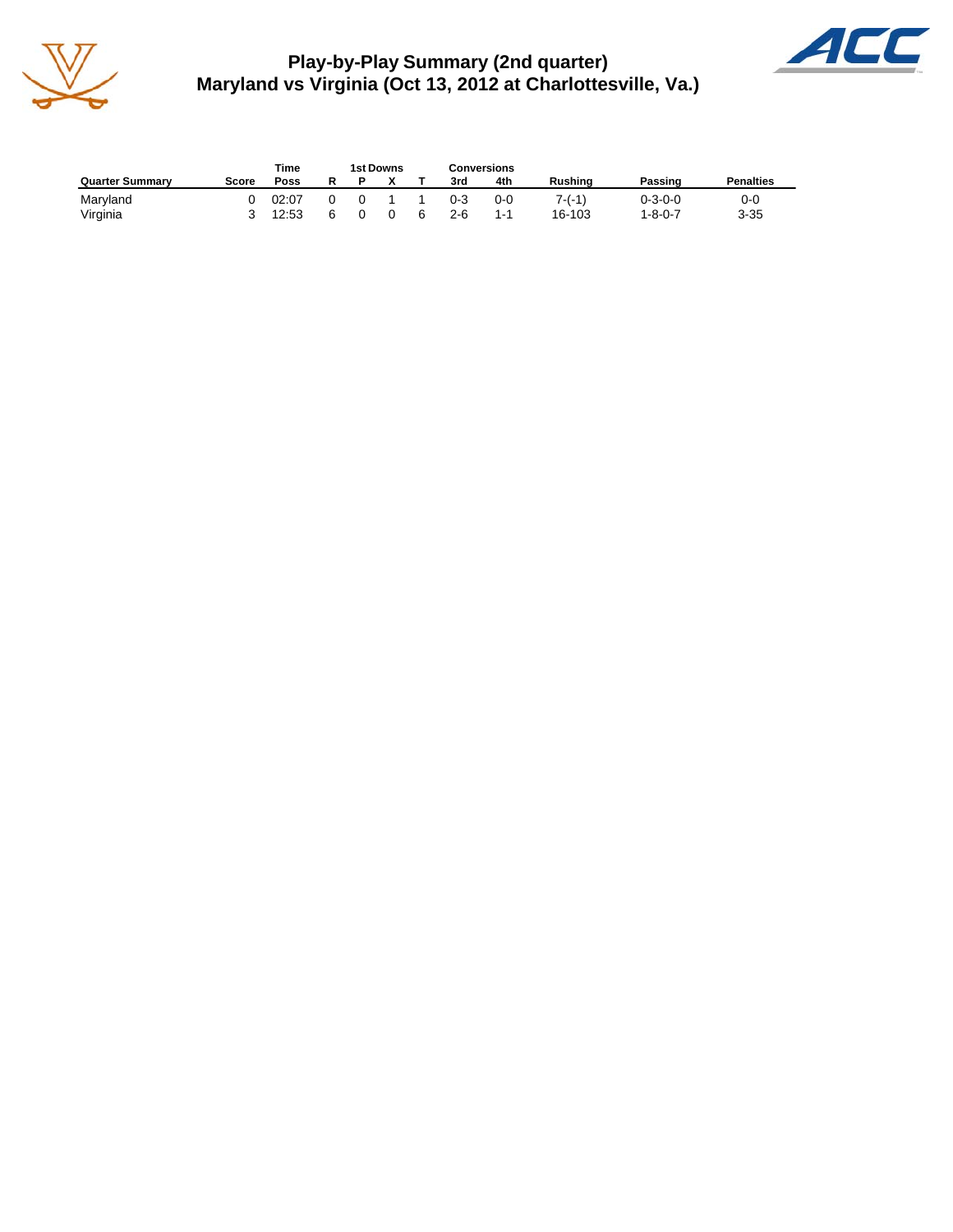

## **Quickie Statistics (2nd quarter only) Maryland vs Virginia (Oct 13, 2012 at Charlottesville, Va.)**



| <b>MD</b>   | VA          |
|-------------|-------------|
| 0           | 3           |
| 1           | 6           |
| 7--1        | 16-103      |
| 0           |             |
| $3 - 0 - 0$ | $8 - 1 - 0$ |
| $10 - -1$   | 24-110      |
| $0 - 0$     | $0-0$       |
| $1 - 7$     | $3-6$       |
| $1 - 13$    | $0-0$       |
| $0 - 0$     | $0 - 0$     |
| $3 - 40.0$  | $1 - 47.0$  |
| $1 - 0$     | $0 - 0$     |
| $0 - 0$     | $3 - 35$    |
| 02:07       | 12:53       |
| $0$ of $3$  | $2$ of $6$  |
| $0$ of $0$  | 1 of 1      |
|             |             |

| <b>Maryland</b>  |                       |                     |                                                |              |                   |            |             | Virginia                                                                        |         |                |                            |                                     |            |           |
|------------------|-----------------------|---------------------|------------------------------------------------|--------------|-------------------|------------|-------------|---------------------------------------------------------------------------------|---------|----------------|----------------------------|-------------------------------------|------------|-----------|
| <b>Rushing</b>   |                       |                     | No. Gain Loss                                  |              | <b>Net</b><br>TD  | Lg         | Avg         | <b>Rushing</b>                                                                  |         | No. Gain Loss  |                            | <b>Net</b><br>TD                    | Lg         | Avg       |
|                  | <b>Justus Pickett</b> | 5                   | 10                                             | 5            | 5<br>$\mathbf 0$  | 9          | 1.0         | <b>Kevin Parks</b>                                                              | 6       | 65             | 0                          | 65<br>$\Omega$                      | 26         | 10.8      |
| Perry Hills      |                       | $\overline{2}$      | 0                                              | 6            | -6<br>$\mathbf 0$ | 0          | $-3.0$      | Perry Jones                                                                     | 5       | 23             | 2                          | 21<br>$\mathbf 0$                   | 14         | 4.2       |
|                  |                       |                     |                                                |              |                   |            |             | <b>Phillip Sims</b>                                                             | 4       | 19             | 6                          | 13<br>0                             | 14         | 3.2       |
|                  |                       |                     |                                                |              |                   |            |             | <b>Clifton Richardson</b>                                                       |         | $\overline{4}$ | $\Omega$                   | $\overline{\mathbf{4}}$<br>$\Omega$ | 4          | 4.0       |
| <b>Passing</b>   |                       | $C-A-I$             |                                                | Yds          | TD                | Long       | <b>Sack</b> | Passing                                                                         |         | $C-A-I$        | Yds                        | TD                                  | Long       | Sack      |
| Perry Hills      |                       | $0 - 3 - 0$         |                                                | $\Omega$     | $\Omega$          | $\Omega$   |             | Phillip Sims                                                                    |         | $1 - 8 - 0$    |                            | $\Omega$                            |            |           |
| <b>Receiving</b> |                       | No.                 | Yards                                          | TD           | Long              |            |             | Receiving                                                                       | No.     | Yards          | TD                         | Long                                |            |           |
|                  |                       |                     |                                                |              |                   |            |             | Perry Jones                                                                     |         |                | $\overline{7}$<br>$\Omega$ |                                     |            |           |
| <b>Punting</b>   |                       | No.                 | Yds                                            | Avg          | Long              | In20       | TВ          | <b>Punting</b>                                                                  | No.     | Yds            |                            | Avg Long                            | In20       | <u>ТВ</u> |
|                  | Nathan Renfro         | 3                   | 120                                            | 40.0         | 42                | 1          | $\Omega$    | Alec Vozenilek                                                                  | 1       | 47             | $\overline{47.0}$          | 47                                  |            | $\Omega$  |
|                  | <b>Punt Returns</b>   | No.                 | Yards                                          | TD           | Long              |            |             | <b>Punt Returns</b>                                                             | No.     | Yards          | TD                         | <b>Long</b>                         |            |           |
|                  | Marcus Leak           |                     | $\overline{7}$                                 | $\mathbf{0}$ |                   |            |             | Khalek Shepherd                                                                 | 3       | 6              | $\Omega$                   |                                     | 5          |           |
|                  | <b>Kick Returns</b>   | No.                 | Yards                                          | TD           | Long              |            |             | <b>Kick Returns</b>                                                             | No.     | Yards          | TD                         | Long                                |            |           |
|                  | <b>Stefon Diggs</b>   |                     | 13                                             | $\Omega$     | 13                |            |             |                                                                                 |         |                |                            |                                     |            |           |
| <b>Tackles</b>   |                       | UA-A                | <b>Total</b>                                   |              | <b>Sacks</b>      | <b>TFL</b> |             | <b>Tackles</b>                                                                  | UA-A    | <b>Total</b>   |                            | <b>Sacks</b>                        | <b>TFL</b> |           |
|                  | Anthony Nixon         | $0 - 4$             | 4                                              |              | 0.0               | 0.0        |             | <b>Steve Greer</b>                                                              | $2 - 1$ |                | 3                          | 0.0                                 | 1.0        |           |
|                  | Cole Farrand          | $1 - 2$             | 3                                              |              | 0.0               | 0.0        |             | <b>Chris Brathwaite</b>                                                         | $1 - 1$ |                | 2                          | 0.0                                 | 0.0        |           |
|                  | Kenneth Tate          | $0 - 3$             | 3                                              |              | 0.0               | 0.0        |             | <b>Henry Coley</b>                                                              | $1 - 0$ |                |                            | 0.0                                 | 1.0        |           |
|                  | Joe Vellano           | $0 - 3$             | 3                                              |              | 0.0               | 0.0        |             | Daquan Romero                                                                   | $1 - 0$ |                | 1                          | 0.0                                 | 0.0        |           |
|                  | Qtr<br><b>Time</b>    | <b>Scoring Play</b> |                                                |              |                   |            |             |                                                                                 |         |                |                            |                                     | V-H        |           |
| 1st              | 14:47                 |                     |                                                |              |                   |            |             | MD - Stefon Diggs 100 yd kickoff return (Brad Craddock kick)                    |         |                |                            |                                     | $7 - 0$    |           |
|                  | 10:26                 |                     |                                                |              |                   |            |             | MD - Justus Pickett 20 yd pass from Perry Hills (Brad Craddock kick), 5-32 2:24 |         |                |                            |                                     | $14 - 0$   |           |
|                  | 04:59                 |                     | MD - Brad Craddock 33 yd field goal, 7-83 3:40 |              |                   |            |             |                                                                                 |         |                |                            |                                     | $17 - 0$   |           |
| 2nd              | 06:05                 |                     | VA - Ian Frye 20 yd field goal, 10-52 4:35     |              |                   |            |             |                                                                                 |         |                |                            |                                     | $0 - 3$    |           |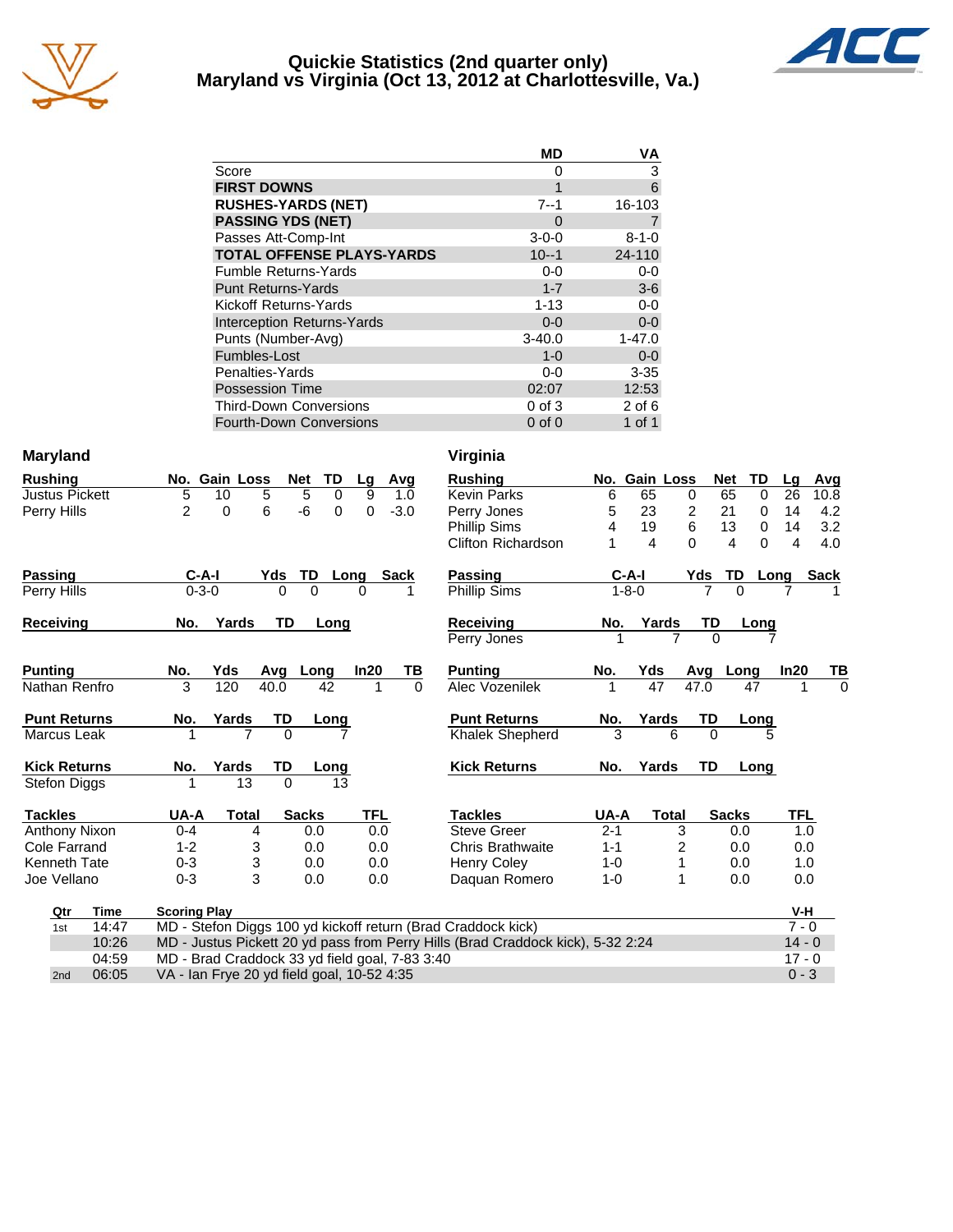

## **Play-by-Play Summary (3rd quarter) Maryland vs Virginia (Oct 13, 2012 at Charlottesville, Va.)**



|                                                | Start of 3rd quarter, clock 15:00, MD ball on MD35.<br>Craddock kickoff 56 yards to the VA9, Richardson, C return 19 yards to the VA28 (McDougle). |                 |
|------------------------------------------------|----------------------------------------------------------------------------------------------------------------------------------------------------|-----------------|
| VIRGINIA drive start at 15:00.                 |                                                                                                                                                    |                 |
| 1-10 VA 28                                     | Jones, P rush for loss of 2 yards to the VA26 (Farrand).                                                                                           |                 |
| 2-12 VA 26                                     | Sims, P pass complete to Scott, E for 16 yards to the VA42, 1ST DOWN VA (Nixon).                                                                   | P <sub>11</sub> |
| 1-10 VA 42                                     | Jones, P rush for 2 yards to the VA44 (Vellano; Francis).                                                                                          |                 |
| 2-8<br>VA 44                                   | Sims, P pass incomplete to Jennings, D.                                                                                                            |                 |
| $3-8$<br>VA 44                                 | Sims, P sacked for loss of 6 yards to the VA38 (Vellano).                                                                                          |                 |
| 4-14 VA 38                                     | Vozenilek, A punt 44 yards to the MD18, out-of-bounds.                                                                                             |                 |
| <b>MARYLAND drive start at 12:44.</b>          | 5 plays, 10 yards, 2:16                                                                                                                            |                 |
| 1-10 MD 18                                     | Hills pass complete to Diggs for 24 yards to the MD42, 1ST DOWN MD (Hoskey,D).                                                                     | P <sub>6</sub>  |
| 1-10 MD 42                                     | Hills pass complete to Pickett for 4 yards to the MD46 (Reynolds, L; Romero, D).                                                                   |                 |
| 2-6<br>MD 46                                   | Hills pass complete to Pickett for 7 yards to the VA47, 1ST DOWN MD (Hoskey, D; Hill, W).                                                          | P7              |
| 1-10 VA 47                                     | Pickett rush for loss of 2 yards to the VA49 (Reynolds, L; Hill, W).                                                                               |                 |
| 2-12 VA 49                                     | Hills pass incomplete to Dorsey.                                                                                                                   |                 |
| 3-12 VA 49                                     | Hills pass complete to Leak for 36 yards to the VA13, 1ST DOWN MD.                                                                                 | P8              |
| 1-10 VA 13                                     | Diggs rush for 3 yards to the VA10 (Romero, D; Greer, S).                                                                                          |                 |
| $2 - 7$<br><b>VA 10</b>                        | Hills pass incomplete.                                                                                                                             |                 |
| $3 - 7$<br><b>VA 10</b><br>4-7<br><b>VA 10</b> | Hills pass incomplete to Furstenburg.<br>Craddock field goal attempt from 28 MISSED - hit left upright, spot at VA20, clock 09:15.                 |                 |
|                                                | 10 plays, 72 yards, 3:29                                                                                                                           |                 |
| VIRGINIA drive start at 09:15.                 |                                                                                                                                                    |                 |
| 1-10 VA 20                                     | Parks, K rush for 3 yards to the VA23 (Kilgo).                                                                                                     |                 |
| VA 23<br>2-7                                   | Sims, P sacked for loss of 7 yards to the VA16 (Drakeford).                                                                                        |                 |
| 3-14 VA 16                                     | Sims, P pass complete to Parks, K for 11 yards to the VA27 (I. Goins).                                                                             |                 |
| <b>VA 27</b><br>4-3                            | Vozenilek, A punt 48 yards to the MD25, fair catch by Leak.                                                                                        |                 |
|                                                | 3 plays, 7 yards, 1:54                                                                                                                             |                 |
| MARYLAND drive start at 07:21.                 |                                                                                                                                                    |                 |
| 1-10 MD 25                                     | Hills pass incomplete to Leak (Hoskey,D).                                                                                                          |                 |
| 2-10 MD 25                                     | Hills pass incomplete to Dorsey (Nicholson, D).                                                                                                    |                 |
| 3-10 MD 25                                     | Pickett rush for loss of 5 yards to the MD20 (Harold,E).                                                                                           |                 |
| 4-15 MD 20                                     | Renfro punt 38 yards to the VA42, fair catch by Shepherd, K.<br>3 plays, minus 5 yards, 0:53                                                       |                 |
| VIRGINIA drive start at 06:28.                 |                                                                                                                                                    |                 |
| 1-10 VA 42                                     | Richardson, C rush for 3 yards to the VA45 (Hartsfield; Vellano).                                                                                  |                 |
| 2-7<br>VA 45                                   | Jones, P rush for 5 yards to the 50 yardline (Bowers).                                                                                             |                 |
| VA 50<br>3-2                                   | Timeout Virginia, clock 05:09.                                                                                                                     |                 |
| $3 - 2$<br>VA 50                               | Timeout Virginia, clock 05:09.                                                                                                                     |                 |
| $3 - 2$<br>VA 50                               | Sims, P pass complete to Terrell, D for 4 yards to the MD46, 1ST DOWN VA (Hartsfield).                                                             | P <sub>12</sub> |
| 1-10 MD 46                                     | Parks, K rush for no gain to the MD46 (Hartsfield; Tate).                                                                                          |                 |
| 2-10 MD 46                                     | Sims, P pass complete to Phillips, C for 5 yards to the MD41 (Kilgo; Tate).                                                                        |                 |
| $3-5$<br>MD 41                                 | Parks, K rush for 21 yards to the MD20, 1ST DOWN VA (Whitfield).                                                                                   | R <sub>13</sub> |
| 1-10 MD 20                                     | Sims, P pass complete to Scott, E for 20 yards to the MD0, 1ST DOWN VA, TOUCHDOWN, clock                                                           | P14             |
|                                                | 02:45.                                                                                                                                             |                 |
| 1-G MD 03                                      | Frye,I kick attempt good.                                                                                                                          |                 |
|                                                | Maryland 17, Virginia 10<br>7 plays, 58 yards, 3:55                                                                                                |                 |
|                                                | Frye, I kickoff 38 yards to the MD27, Schlothauer return 3 yards to the MD30 (Moore, K).                                                           |                 |
| <b>MARYLAND drive start at 02:33.</b>          |                                                                                                                                                    |                 |
| 1-10 MD 30                                     | Hills rush for 1 yard to the MD31, fumble by Hills recovered by VA Hill, W at MD31.                                                                |                 |
|                                                | 1 play, 1 yard, 0:00                                                                                                                               |                 |
| VIRGINIA drive start at 02:33.                 |                                                                                                                                                    |                 |
| MD 31<br>1-10                                  | Parks, K rush for 19 yards to the MD12, 1ST DOWN VA (Hartsfield).                                                                                  | R <sub>15</sub> |
| 1-10<br>MD 12                                  | Parks, K rush for no gain to the MD12 (Vellano; Franklin).                                                                                         |                 |
| MD 12<br>2-10                                  | Sims, P pass complete to Parks, K for 7 yards to the MD5 (Hartsfield).                                                                             |                 |
| MD 05<br>3-3                                   | Sims, P pass incomplete to McGee, J.                                                                                                               |                 |
| MD 05<br>4-3                                   | Frye,I field goal attempt from 22 GOOD, clock 00:29.                                                                                               |                 |
|                                                | Maryland 17, Virginia 13                                                                                                                           |                 |
| <b>VA 35</b><br>1-G                            | PENALTY VA personal foul (Swanson, Z) 15 yards to the VA20.<br>5 plays, 26 yards, 2:04                                                             |                 |
|                                                | Frye, I kickoff 61 yards to the MD19, Diggs return 34 yards to the VA47 (Walker, R).                                                               |                 |
| MARYLAND drive start at 00:29.                 |                                                                                                                                                    |                 |
| 1-10 VA 47                                     | Hills rush for 5 yards to the VA42 (Nicholson, D; Hill, W).                                                                                        |                 |
|                                                | END OF 3rd QUARTER: Maryland 17, Virginia 13                                                                                                       |                 |
|                                                |                                                                                                                                                    |                 |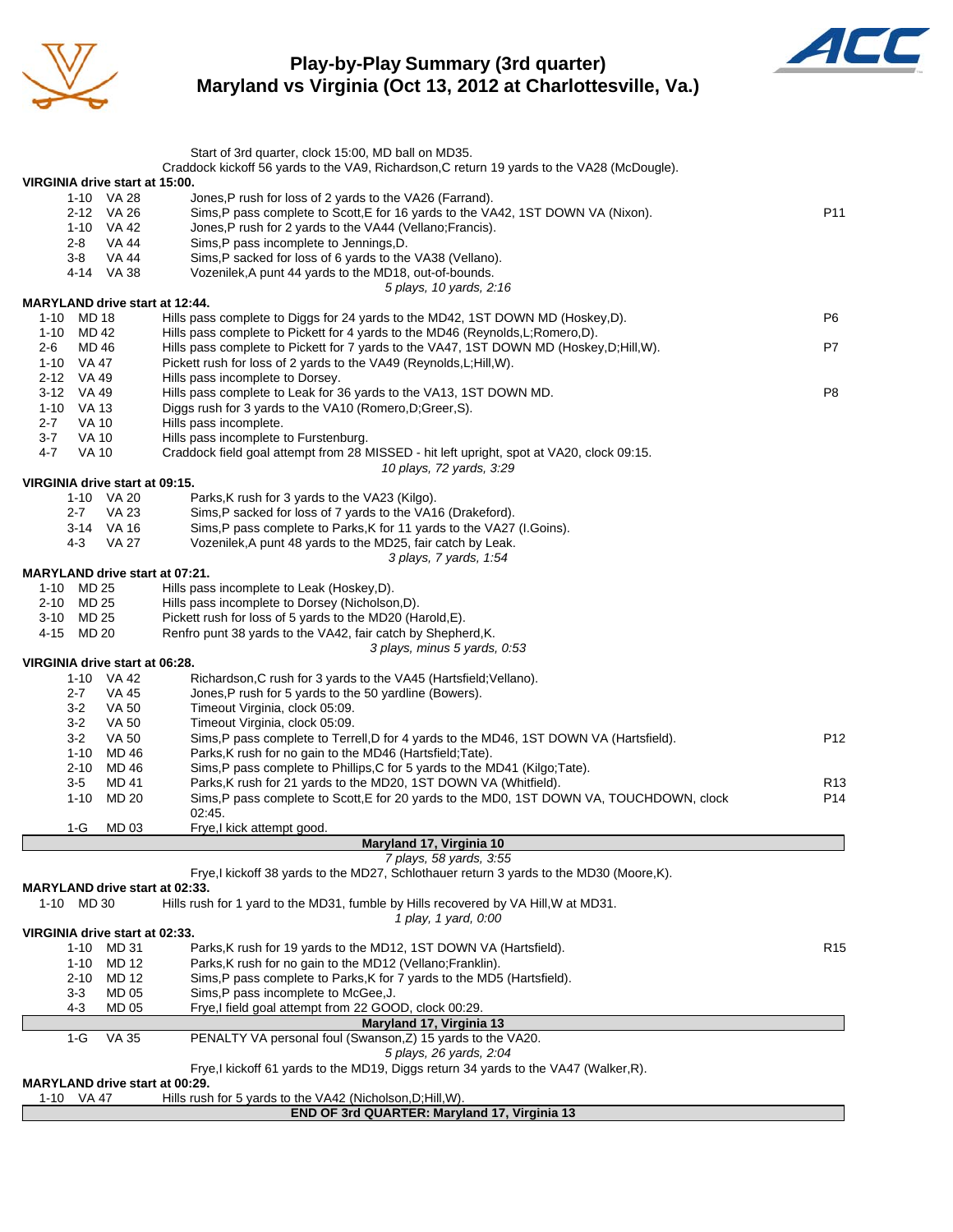

**Play-by-Play Summary (3rd quarter) Maryland vs Virginia (Oct 13, 2012 at Charlottesville, Va.)**



|                        |       | Time  |   |   | 1st Downs |    | <b>Conversions</b> |         |                |                  |                  |
|------------------------|-------|-------|---|---|-----------|----|--------------------|---------|----------------|------------------|------------------|
| <b>Quarter Summary</b> | Score | Poss  | R |   |           |    | 3rd                | 4th     | <b>Rushing</b> | Passing          | <b>Penalties</b> |
| Maryland               | ∩     | 04:51 |   | 3 | $\Omega$  | 3  | $1-3$              | $0 - 0$ | $5-2$          | $4 - 9 - 0 - 71$ | 0-0              |
| Virginia               |       | 10:09 |   |   |           | 5. | 25                 | $0 - 0$ | 11-38          | $6 - 8 - 0 - 63$ | $1 - 15$         |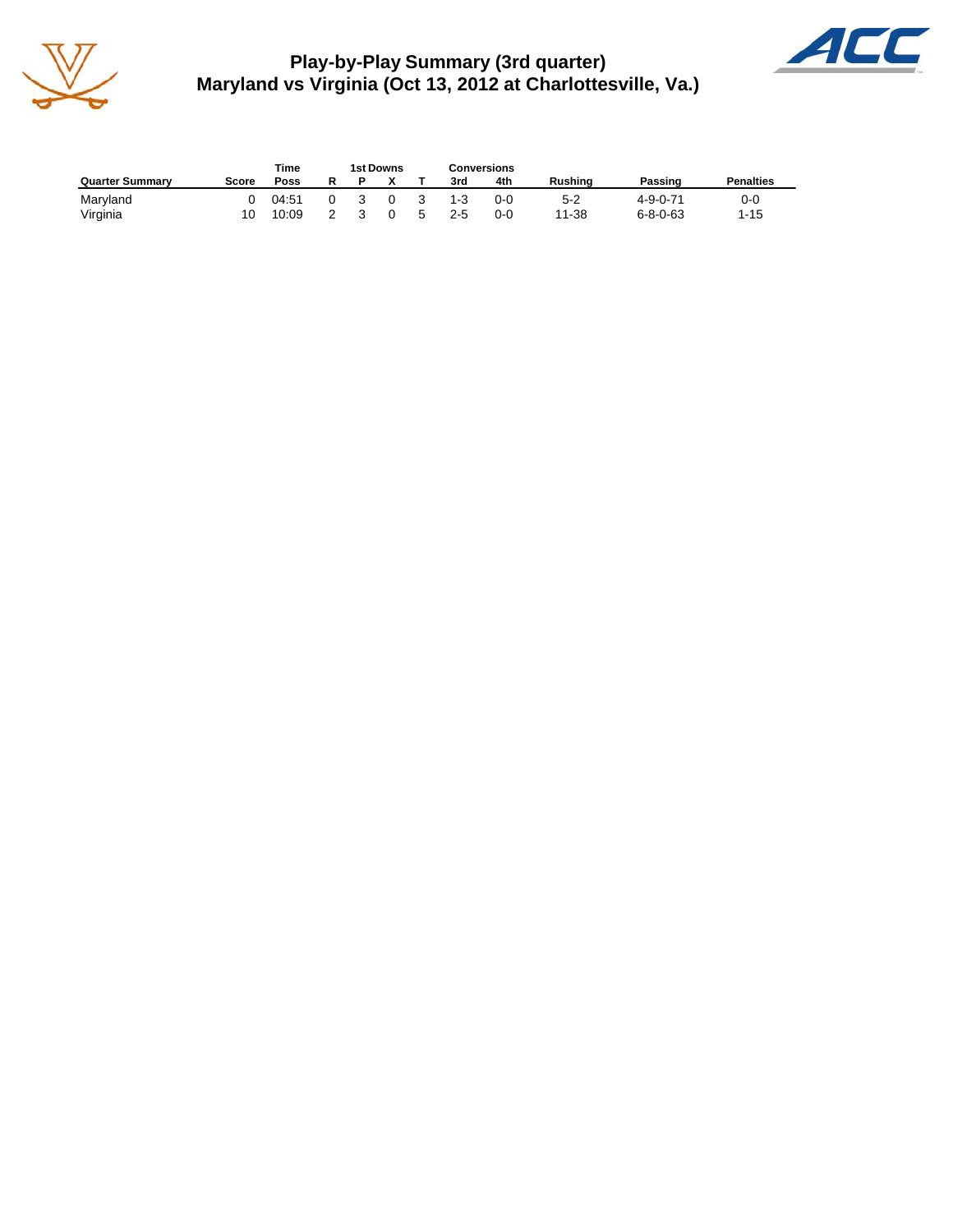

## **Quickie Statistics (3rd quarter only) Maryland vs Virginia (Oct 13, 2012 at Charlottesville, Va.)**



|                                   | <b>MD</b>   | ٧A          |
|-----------------------------------|-------------|-------------|
| Score                             | O           | 10          |
| <b>FIRST DOWNS</b>                | 3           | 5           |
| <b>RUSHES-YARDS (NET)</b>         | $5 - 2$     | 11-38       |
| <b>PASSING YDS (NET)</b>          | 71          | 63          |
| Passes Att-Comp-Int               | $9 - 4 - 0$ | $8 - 6 - 0$ |
| <b>TOTAL OFFENSE PLAYS-YARDS</b>  | 14-73       | 19-101      |
| <b>Fumble Returns-Yards</b>       | $0 - 0$     | $0-0$       |
| <b>Punt Returns-Yards</b>         | $0 - 0$     | $0-0$       |
| Kickoff Returns-Yards             | $2 - 37$    | $1 - 19$    |
| <b>Interception Returns-Yards</b> | $0 - 0$     | $0 - 0$     |
| Punts (Number-Avg)                | $1 - 38.0$  | $2 - 46.0$  |
| Fumbles-Lost                      | $1 - 1$     | $0 - 0$     |
| Penalties-Yards                   | $0-0$       | $1 - 15$    |
| <b>Possession Time</b>            | 04:51       | 10:09       |
| <b>Third-Down Conversions</b>     | 1 of $3$    | 2 of 5      |
| <b>Fourth-Down Conversions</b>    | $0$ of $0$  | $0$ of $0$  |

## **Maryland**

Kenneth Tate

| <b>Rushing</b>        |  | No. Gain Loss Net TD Lg Avg |      |          |    |          |
|-----------------------|--|-----------------------------|------|----------|----|----------|
| Perry Hills           |  |                             | 6    | $\Omega$ | 5. | -3.0     |
| Stefon Diggs          |  |                             | -3   | $\Omega$ | 3  | - 3.0    |
| <b>Justus Pickett</b> |  |                             | $-7$ | $\Omega$ |    | $0 -3.5$ |

| <b>Passing</b> | $C-A-I$      |     | Yds TD Long Sack |  |
|----------------|--------------|-----|------------------|--|
| Perry Hills    | $4 - 9 - 0$  |     | 36               |  |
| Receiving      | Yards<br>No. | TD. | Lona             |  |

| <b>Justus Pickett</b> |    |    |
|-----------------------|----|----|
| Marcus Leak           | 36 | 36 |
| Stefon Diggs          | クイ | 24 |

| <b>Punting</b>          | No.  | Yds   | Avq      | Lona  | In20 | ΤВ | <b>Punting</b>      | No.         | Yds   | Ava  | Lona         |
|-------------------------|------|-------|----------|-------|------|----|---------------------|-------------|-------|------|--------------|
| Nathan Renfro           |      | 38    | 38.0     | 38    | 0    | 0  | Alec Vozenilek      | 2           | 92    | 46.0 | 48           |
| <b>Punt Returns</b>     | No.  | Yards | TD       | Long  |      |    | <b>Punt Returns</b> | No.         | Yards | TD   | Long         |
| <b>Kick Returns</b>     | No.  | Yards | TD       | Long  |      |    | <b>Kick Returns</b> | No.         | Yards | TD   | Long         |
| <b>Ryan Schlothauer</b> |      | 3     | 0        | 3     |      |    | Clifton Richardson  |             | 19    |      | 19           |
| Stefon Diggs            |      | 34    | $\Omega$ | 34    |      |    |                     |             |       |      |              |
| <b>Tackles</b>          | UA-A | Total |          | Sacks | TFL  |    | <b>Tackles</b>      | <b>UA-A</b> | Total |      | <b>Sacks</b> |

Demetrius Hartsfield 3-2 5 0.0 0.0 Joe Vellano 1-3 4 1.0 1.0 Darius Kilgo 1-1 2 0.0 0.0<br>Kenneth Tate 0-2 2 0.0 0.0

| Virginia                  |                |                  |               |                |            |          |             |
|---------------------------|----------------|------------------|---------------|----------------|------------|----------|-------------|
| <b>Rushing</b>            | No.            | <b>Gain Loss</b> |               | <b>Net</b>     | TD         | Lg       | Avg         |
| <b>Kevin Parks</b>        | 5              | 43               | 0             | 43             | 0          | 21       | 8.6         |
| Perry Jones               | 3              | 7                | 2             | 5              | 0          | 5        | 1.7         |
| <b>Clifton Richardson</b> | 1              |                  | 3<br>$\Omega$ |                | 3<br>0     | 3        | 3.0         |
| <b>Phillip Sims</b>       | $\overline{2}$ | $\Omega$         | 13            | $-13$          | $\Omega$   | $\Omega$ | $-6.5$      |
| <b>Passing</b>            | C-A-I          |                  | Yds           | TD             | Long       |          | <b>Sack</b> |
| <b>Phillip Sims</b>       | $6 - 8 - 0$    |                  |               | 63             | 1          | 20       | 2           |
| <b>Receiving</b>          | No.            | Yards            |               | TD             | Long       |          |             |
| E.J. Scott                | $\frac{2}{2}$  |                  | 36            | 1              | 20         |          |             |
| <b>Kevin Parks</b>        |                |                  | 18            | 0              | 11         |          |             |
| <b>Colter Phillips</b>    | $\overline{1}$ |                  | 5             | 0              | 5          |          |             |
| Dominique Terrell         | 1              |                  | 4             | 0              | 4          |          |             |
|                           |                |                  |               |                |            |          |             |
| <b>Punting</b>            | No.            | Yds              | Avg           |                | Long       | In20     | ΤВ          |
| Alec Vozenilek            | $\overline{2}$ | 92               | 46.0          |                | 48         | 1        | 0           |
| <b>Punt Returns</b>       | No.            | Yards            |               | TD             | Long       |          |             |
|                           |                |                  |               |                |            |          |             |
| <b>Kick Returns</b>       | No.<br>1       | Yards<br>19      |               | TD<br>$\Omega$ | Long<br>19 |          |             |
| <b>Clifton Richardson</b> |                |                  |               |                |            |          |             |
| <b>Tackles</b>            | UA-A           | Total            |               | <b>Sacks</b>   |            | TFL      |             |
| Will Hill                 | $0 - 3$        |                  | 3             |                | 0.0        | 0.5      |             |
| Dreguan Hoskey            | $1 - 1$        |                  | 2             |                | 0.0        | 0.0      |             |
| LaRoy Reynolds            | $0 - 2$        |                  |               |                | 0.0        | 0.5      |             |
| Daquan Romero             | $0 - 2$        |                  | $\frac{2}{2}$ |                | 0.0        | 0.0      |             |

| Qtr             | Time  | <b>Scoring Play</b>                                                             | V-H      |
|-----------------|-------|---------------------------------------------------------------------------------|----------|
| 1st             | 14:47 | MD - Stefon Diggs 100 yd kickoff return (Brad Craddock kick)                    | $7 - 0$  |
|                 | 10:26 | MD - Justus Pickett 20 yd pass from Perry Hills (Brad Craddock kick), 5-32 2:24 | $14 - 0$ |
|                 | 04:59 | MD - Brad Craddock 33 yd field goal, 7-83 3:40                                  | $17 - 0$ |
| 2 <sub>nd</sub> | 06:05 | VA - Ian Frye 20 yd field goal, 10-52 4:35                                      | $17 - 3$ |
| 3rd             | 02:45 | VA - E.J. Scott 20 yd pass from Phillip Sims (Ian Frye kick), 7-58 3:55         | $0 - 7$  |
|                 | 00:29 | VA - Ian Frye 22 yd field goal, 5-26 2:04                                       | $0 - 10$ |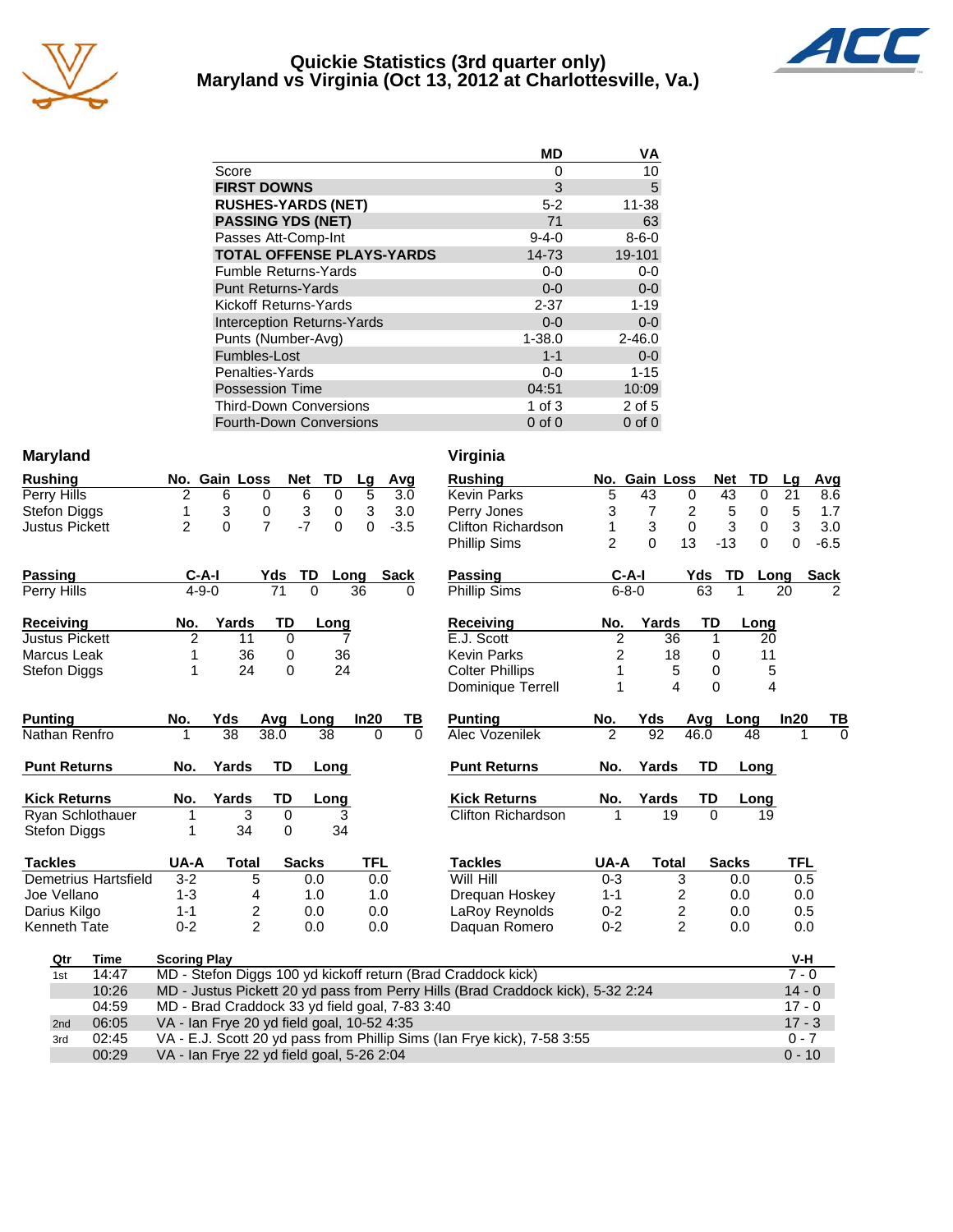

## **Play-by-Play Summary (4th quarter) Maryland vs Virginia (Oct 13, 2012 at Charlottesville, Va.)**



| 2-5<br>VA 42                          | Start of 4th quarter, clock 15:00.                                                             |                 |
|---------------------------------------|------------------------------------------------------------------------------------------------|-----------------|
| $2 - 5$<br>VA 42                      | Hills pass complete to Leak for 14 yards to the VA28, 1ST DOWN MD (Reynolds, L; Romero, D).    | P <sub>9</sub>  |
| 1-10 VA 28                            | Reid rush for no gain to the VA28 (Greer, S).                                                  |                 |
| VA 28<br>2-10                         | Hills pass complete to Furstenburg for 22 yards to the VA6, 1ST DOWN MD (Harris,A).            | P <sub>10</sub> |
| <b>VA 06</b><br>1-G                   | Hills pass incomplete to Furstenburg.                                                          |                 |
| VA 06<br>2-G                          | Timeout Maryland, clock 13:19.                                                                 |                 |
| $2-G$<br>VA 06                        | Hills rush for 6 yards to the VA0, TOUCHDOWN, clock 13:16.                                     |                 |
| 1-G<br>VA 03                          | Craddock kick attempt good.                                                                    |                 |
|                                       | Maryland 24, Virginia 13                                                                       |                 |
|                                       | 6 plays, 47 yards, 2:13                                                                        |                 |
|                                       | Craddock kickoff 63 yards to the VA2, Shepherd, K return 18 yards to the VA20                  |                 |
|                                       | (Claiborne;Dorleant).                                                                          |                 |
| VIRGINIA drive start at 13:16.        |                                                                                                |                 |
| 1-10 VA 20                            | Parks, K rush for loss of 2 yards to the VA18 (Vellano).                                       |                 |
| 2-12 VA 18                            | Sims, P pass complete to Terrell, D for 15 yards to the VA33, 1ST DOWN VA                      | P <sub>16</sub> |
|                                       | (J.Johnson;Franklin).                                                                          |                 |
| $1 - 10$<br>VA 33                     | Parks, K rush for 6 yards to the VA39 (Nixon).                                                 |                 |
| VA 39<br>2-4                          | Richardson, C rush for 3 yards to the VA42 (Farrand; Tate).                                    |                 |
| 3-1<br>VA 42<br><b>VA 42</b><br>4-1   | Sims, P pass incomplete to Scott, E.<br>Vozenilek, A punt 21 yards to the MD37, out-of-bounds. |                 |
|                                       |                                                                                                |                 |
|                                       | 5 plays, 22 yards, 2:40                                                                        |                 |
| MARYLAND drive start at 10:36.        |                                                                                                |                 |
| MD 37<br>1-10                         | Pickett rush for loss of 3 yards to the MD34 (Brathwaite, C).                                  |                 |
| 2-13<br>MD 34                         | Hills pass complete to Leak for 7 yards to the MD41 (Nicholson, D; Phelps, B).                 |                 |
| 3-6<br>MD 41                          | Hills pass complete to Diggs for 1 yard to the MD42 (Reynolds, L; Greer, S).                   |                 |
| 4-5<br>MD 42                          | Renfro punt 32 yards to the VA26, fair catch by Shepherd, K.                                   |                 |
|                                       | 3 plays, 5 yards, 2:08                                                                         |                 |
| VIRGINIA drive start at 08:28.        |                                                                                                |                 |
| 1-10 VA 26                            | Parks, K rush for loss of 2 yards to the VA24 (Drakeford).                                     |                 |
| 2-12 VA 24                            | Sims, P pass complete to McGee, J for no gain to the VA24 (J.Johnson).                         |                 |
| 3-12 VA 24                            | Sims, P sacked for loss of 9 yards to the VA15 (Drakeford), fumble by Sims, P recovered by     |                 |
|                                       | MD Francis at VA15.                                                                            |                 |
|                                       | 3 plays, minus 11 yards, 1:31                                                                  |                 |
| <b>MARYLAND drive start at 06:57.</b> |                                                                                                |                 |
| 1-10 VA 15                            | Hills pass incomplete to Dorsey.                                                               |                 |
| 2-10 VA 15                            | Pickett rush for 5 yards to the VA10 (Reynolds,L).                                             |                 |
| $3-5$<br><b>VA 10</b>                 | Timeout Maryland, clock 06:17.                                                                 |                 |
| <b>VA 10</b><br>3-5                   | Hills pass incomplete to Dorsey.                                                               |                 |
| 4-5<br><b>VA 10</b>                   | Craddock field goal attempt from 28 GOOD, clock 06:08.                                         |                 |
|                                       | Maryland 27, Virginia 13                                                                       |                 |
|                                       | 4 plays, 5 yards, 0:49                                                                         |                 |
|                                       | Craddock kickoff 62 yards to the VA3, Shepherd, K return 16 yards to the VA19 (Davis).         |                 |
| VIRGINIA drive start at 06:08.        |                                                                                                |                 |
| 1-10 VA 19                            | Rocco, M sacked for loss of 8 yards to the VA11 (Vellano).                                     |                 |
| 2-18 VA 11                            | Rocco, M rush for 7 yards to the VA18.                                                         |                 |
| 3-11 VA 18                            | Rocco,M pass complete to Scott,E for 16 yards to the VA34, 1ST DOWN VA (McDougle).             | P17             |
| VA 34<br>1-10                         | Rocco, M pass complete to Jennings, D for 22 yards to the MD44, 1ST DOWN VA (McDougle).        | P <sub>18</sub> |
| MD 44<br>$1 - 10$                     | Rocco, M pass complete to Terrell, D for 8 yards to the MD36.                                  |                 |
| $2 - 2$<br>MD 36                      | Rocco, M pass incomplete to Jennings, D.                                                       |                 |
| $3-2$<br>MD 36                        | Richardson, C rush for 3 yards to the MD33, 1ST DOWN VA (Kilgo; Tate).                         | R <sub>19</sub> |
| $1 - 10$<br>MD 33                     | Rocco, M pass complete to Jennings, D for 9 yards to the MD24 (McDougle).                      |                 |
| MD 24<br>$2 - 1$                      | Rocco, M pass incomplete to Jennings, D.                                                       |                 |
| $3 - 1$<br>MD 24                      | Rocco, M pass complete to McGee, J for 24 yards to the MD0, 1ST DOWN VA, TOUCHDOWN, clock      | P <sub>20</sub> |
|                                       | 04:10.                                                                                         |                 |
| MD 03<br>1-G                          | Frye,I kick attempt good.                                                                      |                 |
|                                       | Maryland 27, Virginia 20                                                                       |                 |
|                                       | 10 plays, 81 yards, 1:58                                                                       |                 |
|                                       | Frye, I kickoff 65 yards to the MD0, touchback.                                                |                 |
| <b>MARYLAND drive start at 04:10.</b> |                                                                                                |                 |
| MD 25<br>1-10                         | Pickett rush for no gain to the MD25 (Reynolds, L; Snyder, J).                                 |                 |
| 2-10<br>MD 25                         | Hills pass complete to Leak for 6 yards to the MD31 (Nicholson, D).                            |                 |
| MD 31<br>3-4                          | Hills sacked for loss of 6 yards to the MD25 (Harold, E; Brathwaite, C).                       |                 |
| 4-10<br>MD 25                         | Timeout Maryland, clock 02:02.                                                                 |                 |
| 4-10<br>MD 25                         | Renfro punt 30 yards to the VA45, Shepherd, K return 6 yards to the MD49 (Nixon; Parcher).     |                 |
|                                       | 3 plays, 0 yards, 2:19                                                                         |                 |
| VIRGINIA drive start at 01:51.        |                                                                                                |                 |
| 1-10 MD 49                            | Rocco, M pass incomplete to Shepherd, K.                                                       |                 |
| $2.40$ MD $40$                        | Dogga M nogg incomplete to Chapberd K                                                          |                 |

2-10 MD 49 Rocco,M pass incomplete to Shepherd,K.

3-10 MD 49 Rocco,M pass incomplete to Scott,E.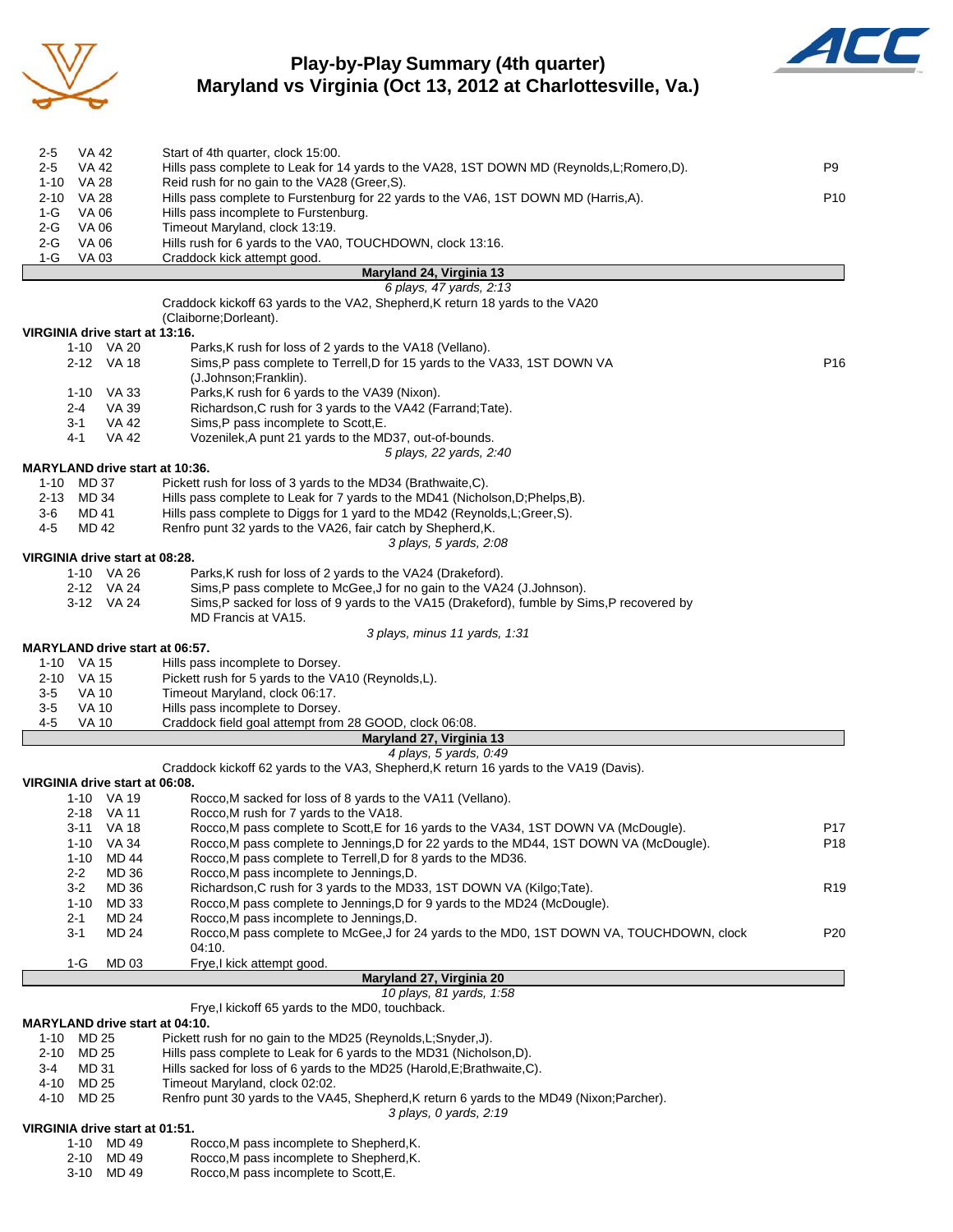

# **Play-by-Play Summary (4th quarter) Maryland vs Virginia (Oct 13, 2012 at Charlottesville, Va.)**



| MD 49<br>4-10 | PENALTY VA delay of game 5 yards to the VA46. |
|---------------|-----------------------------------------------|
| 4-15 VA 46    | Rocco, M pass incomplete to Terrell, D.       |
|               | 4 plays, minus 5 yards, 0:22                  |

**MARYLAND drive start at 01:29.**<br>1-10 VA 46 TEAM ru 1-10 VA 46 TEAM rush for loss of 2 yards to the VA48.<br>2-12 VA 48 Timeout Virginia, clock 01:28. 2-12 VA 48 Timeout Virginia, clock 01:28.<br>2-12 VA 48 TEAM rush for loss of 2 yards 2-12 VA 48 TEAM rush for loss of 2 yards to the 50 yardline.<br>3-14 MD 50 TEAM rush for loss of 2 yards to the MD48. TEAM rush for loss of 2 yards to the MD48. End of game, clock 00:00.

### *3 plays, minus 6 yards, 1:29* **FINAL SCORE: Maryland 27, Virginia 20**

|                        |              | Time  |  | 1st Downs |   |       | Conversions |                |                  |                  |
|------------------------|--------------|-------|--|-----------|---|-------|-------------|----------------|------------------|------------------|
| <b>Quarter Summary</b> | <b>Score</b> | Poss  |  |           |   | 3rd   | 4th         | <b>Rushing</b> | Passing          | <b>Penalties</b> |
| Maryland               | 10           | 08:29 |  |           |   | 0-4   | $0 - 0$     | $9-(-4)$       | $5 - 8 - 0 - 50$ | 0-0              |
| Virginia               |              | 06:31 |  |           | G | $3-6$ | $0 - 1$     | $8-(-2)$       | 7-14-0-94        | 1-5              |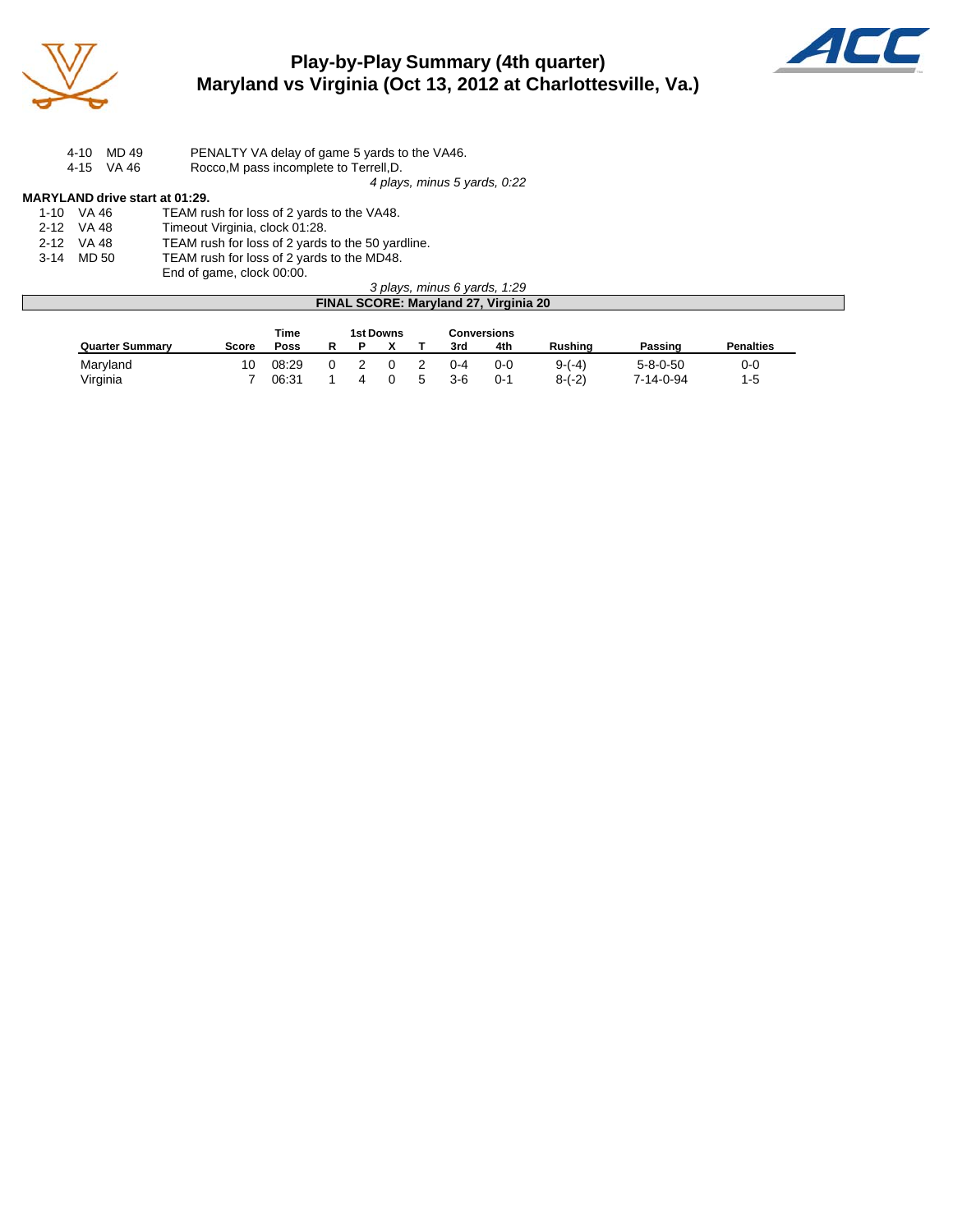

## **Quickie Statistics (4th quarter only) Maryland vs Virginia (Oct 13, 2012 at Charlottesville, Va.)**



| <b>MD</b>     | VA           |
|---------------|--------------|
| 10            |              |
| $\mathcal{P}$ | 5            |
| $9 - 4$       | $8 - 2$      |
| 50            | 94           |
| $8 - 5 - 0$   | $14 - 7 - 0$ |
| $17 - 46$     | 22-92        |
| $0-0$         | $0-0$        |
| $0 - 0$       | $1-6$        |
| $0-0$         | $2 - 34$     |
| $0 - 0$       | $0 - 0$      |
| $2 - 31.0$    | $1 - 21.0$   |
| $0 - 0$       | $1 - 1$      |
| $0 - 0$       | 1-5          |
| 08:29         | 06:31        |
| $0$ of 4      | 3 of 6       |
| $0$ of $0$    | $0$ of 1     |
|               |              |

## **Maryland Virginia**

| <b>Rushing</b>        | No. Gain Loss                                  |                 | <b>Net</b><br>TD                 | Lg          | Avg         | <b>Rushing</b>                                                                  |                | No. Gain Loss   |                | <b>Net</b>     | TD       | <u>Lg</u>      | $\frac{A}{A}$ |
|-----------------------|------------------------------------------------|-----------------|----------------------------------|-------------|-------------|---------------------------------------------------------------------------------|----------------|-----------------|----------------|----------------|----------|----------------|---------------|
| <b>Justus Pickett</b> | 3<br>5                                         | 3               | $\overline{2}$<br>$\overline{0}$ | 5           | 0.7         | Clifton Richardson                                                              | $\overline{2}$ | 6               | 0              | 6              | 0        | $\overline{3}$ |               |
| <b>Albert Reid</b>    | 0<br>1                                         | 0               | 0<br>0                           | $\mathbf 0$ | 0.0         | <b>Kevin Parks</b>                                                              | 3              | 6               | 4              | $\overline{2}$ | 0        | $\,6$          |               |
| Perry Hills           | $\overline{c}$<br>6                            | 6               | 0<br>1                           | 6           | 0.0         | Michael Rocco                                                                   | $\overline{2}$ | 7               | 8              | $-1$           | 0        | $\overline{7}$ | $-$ (         |
| <b>TEAM</b>           | 3<br>$\Omega$                                  | 6               | $-6$<br>0                        | $\mathbf 0$ | $-2.0$      | Phillip Sims                                                                    | 1              | $\Omega$        | 9              | -9             | $\Omega$ | $\mathbf 0$    | -9            |
| <b>Passing</b>        | $C-A-I$                                        | Yds             | TD                               | Long        | <b>Sack</b> | <b>Passing</b>                                                                  | $C-A-I$        |                 | Yds            | TD             | Long     |                | Sa            |
| Perry Hills           | $5 - 8 - 0$                                    | $\overline{50}$ | $\Omega$                         | 22          | 1           | Michael Rocco                                                                   | $5 - 11 - 0$   |                 | 79             | 1              |          | 24             |               |
|                       |                                                |                 |                                  |             |             | <b>Phillip Sims</b>                                                             | $2 - 3 - 0$    |                 | 15             | $\mathbf 0$    |          | 15             |               |
| <b>Receiving</b>      | No.                                            | Yards<br>TD     | Long                             |             |             | Receiving                                                                       | No.            | Yards           | TD             |                | Long     |                |               |
| Marcus Leak           | 3                                              | 27              | 0                                | 14          |             | Darius Jennings                                                                 | 2              | 31              | 0              |                | 22       |                |               |
| Matt Furstenburg      | 1                                              | 22              | 0                                | 22          |             | Jake McGee                                                                      | 2              | 24              | 1              |                | 24       |                |               |
| Stefon Diggs          | 1                                              | $\mathbf{1}$    | $\Omega$                         | 1           |             | Dominique Terrell                                                               | $\overline{c}$ | 23              | 0              |                | 15       |                |               |
|                       |                                                |                 |                                  |             |             | E.J. Scott                                                                      | 1              | 16              | $\Omega$       |                | 16       |                |               |
| <b>Punting</b>        | No.<br>Yds                                     | Avg             | Long                             | In20        | TВ          | <b>Punting</b>                                                                  | No.            | Yds             | Avg Long       |                |          | In20           |               |
| Nathan Renfro         | $\overline{2}$                                 | 62<br>31.0      | 32                               | $\Omega$    | $\Omega$    | Alec Vozenilek                                                                  | 1              | $\overline{21}$ | 21.0           | 21             |          | $\Omega$       |               |
| <b>Punt Returns</b>   | No.                                            | Yards<br>TD     | Long                             |             |             | <b>Punt Returns</b>                                                             | No.            | Yards           | TD             |                | Long     |                |               |
|                       |                                                |                 |                                  |             |             | <b>Khalek Shepherd</b>                                                          |                | 6               | $\Omega$       |                | 6        |                |               |
| <b>Kick Returns</b>   | No.                                            | Yards<br>TD     | Long                             |             |             | <b>Kick Returns</b>                                                             | No.            | Yards           | TD             |                | Long     |                |               |
|                       |                                                |                 |                                  |             |             | <b>Khalek Shepherd</b>                                                          | $\overline{2}$ | $\overline{34}$ | $\Omega$       |                | 18       |                |               |
| <b>Tackles</b>        | UA-A                                           | <b>Total</b>    | <b>Sacks</b>                     | <b>TFL</b>  |             | <b>Tackles</b>                                                                  | UA-A           | <b>Total</b>    |                | <b>Sacks</b>   |          | <b>TFL</b>     |               |
| Dexter McDougle       | $3-0$                                          | 3               | 0.0                              | 0.0         |             | LaRoy Reynolds                                                                  | $1 - 3$        |                 | $\overline{4}$ | 0.0            |          | 0.0            |               |
| Joe Vellano           | $2 - 0$                                        | 2               | 1.0                              | 2.0         |             | <b>Chris Brathwaite</b>                                                         | $1 - 1$        |                 | $\overline{c}$ | 0.5            |          | 1.5            |               |
| Darin Drakeford       | $2 - 0$                                        | 2               | 1.0                              | 2.0         |             | Demetrious Nicholso                                                             | $1 - 1$        |                 | $\overline{c}$ | 0.0            |          | 0.0            |               |
| Anthony Nixon         | $1 - 1$                                        | $\overline{2}$  | 0.0                              | 0.0         |             | <b>Steve Greer</b>                                                              | $1 - 1$        |                 | $\overline{2}$ | 0.0            |          | 0.0            |               |
| Qtr<br>Time           | <b>Scoring Play</b>                            |                 |                                  |             |             |                                                                                 |                |                 |                |                |          | V-H            |               |
| 14:47<br>1st          |                                                |                 |                                  |             |             | MD - Stefon Diggs 100 yd kickoff return (Brad Craddock kick)                    |                |                 |                |                |          | $7 - 0$        |               |
| 10:26                 |                                                |                 |                                  |             |             | MD - Justus Pickett 20 yd pass from Perry Hills (Brad Craddock kick), 5-32 2:24 |                |                 |                |                |          | $14 - 0$       |               |
| 04:59                 | MD - Brad Craddock 33 yd field goal, 7-83 3:40 |                 |                                  |             |             |                                                                                 |                |                 |                |                |          | $17 - 0$       |               |
| 06:05<br>2nd          | VA - Ian Frye 20 yd field goal, 10-52 4:35     |                 |                                  |             |             |                                                                                 |                |                 |                |                |          | $17 - 3$       |               |
| 02:45<br>3rd          |                                                |                 |                                  |             |             | VA - E.J. Scott 20 yd pass from Phillip Sims (Ian Frye kick), 7-58 3:55         |                |                 |                |                |          | $17 - 10$      |               |
| 00:29                 | VA - Ian Frye 22 yd field goal, 5-26 2:04      |                 |                                  |             |             |                                                                                 |                |                 |                |                |          | $17 - 13$      |               |
| 13:16<br>4th          |                                                |                 |                                  |             |             | MD - Perry Hills 6 yd run (Brad Craddock kick), 6-47 2:13                       |                |                 |                |                |          | $7 - 0$        |               |
| 06:08                 | MD - Brad Craddock 28 yd field goal, 4-5 0:49  |                 |                                  |             |             |                                                                                 |                |                 |                |                |          | $10 - 0$       |               |

04:10 VA - Jake McGee 24 yd pass from Michael Rocco (Ian Frye kick), 10-81 1:58 10 - 7

| Avg       | <b>Rushing</b>                              | No. Gain Loss  |              |                |          | <b>Net</b>     | TD   | Lg              | Avg    |     |
|-----------|---------------------------------------------|----------------|--------------|----------------|----------|----------------|------|-----------------|--------|-----|
| 0.7       | Clifton Richardson                          | 2              | 6            |                | 0        | 6              | 0    | 3               |        | 3.0 |
| 0.0       | <b>Kevin Parks</b>                          | 3              | 6            |                | 4        | $\overline{2}$ | 0    | 6               | 0.7    |     |
| 0.0       | Michael Rocco                               | $\overline{c}$ | 7            |                | 8        | $-1$           | 0    | 7               | $-0.5$ |     |
| $-2.0$    | Phillip Sims                                | 1              | 0            |                | 9        | -9             | 0    | 0               | $-9.0$ |     |
| ack       | Passing                                     |                | C-A-I        |                | Yds      | TD             | Long |                 | Sack   |     |
| 1         | Michael Rocco                               |                | $5 - 11 - 0$ |                | 79       | 1              |      | 24              |        | 1   |
|           | <b>Phillip Sims</b>                         |                | $2 - 3 - 0$  |                | 15       | 0              |      | 15              |        | 1   |
|           | Receiving                                   | No.            |              | Yards          | TD       |                | Long |                 |        |     |
|           | Darius Jennings                             | 2              |              | 31             | 0        |                | 22   |                 |        |     |
|           | Jake McGee                                  |                |              | 24             | 1        |                | 24   |                 |        |     |
|           | Dominique Terrell                           | $\frac{2}{2}$  |              | 23             | 0        |                | 15   |                 |        |     |
|           | E.J. Scott                                  | $\overline{1}$ |              | 16             | 0        |                | 16   |                 |        |     |
| ТВ        | Punting                                     | No.            | Yds          |                | Avg      | Long           |      | In20            |        | TВ  |
| $\Omega$  | Alec Vozenilek                              | 1              | 21           |                | 21.0     |                | 21   | $\Omega$        |        | 0   |
|           | <b>Punt Returns</b>                         | No.            | Yards        |                | TD       |                | Long |                 |        |     |
|           | Khalek Shepherd                             |                |              | 6              | 0        |                | 6    |                 |        |     |
|           | <b>Kick Returns</b>                         | No.            | Yards        |                | TD       |                | Long |                 |        |     |
|           | <b>Khalek Shepherd</b>                      | $\overline{2}$ |              | 34             | $\Omega$ |                | 18   |                 |        |     |
|           | <b>Tackles</b>                              | UA-A           |              | Total          |          | <b>Sacks</b>   |      | TFL             |        |     |
|           | LaRoy Reynolds                              | $1 - 3$        |              | 4              |          | 0.0            |      | 0.0             |        |     |
|           | <b>Chris Brathwaite</b>                     | $1 - 1$        |              | $\frac{2}{2}$  |          | 0.5            |      | 1.5             |        |     |
|           | Demetrious Nicholso                         | $1 - 1$        |              |                |          | 0.0            |      | 0.0             |        |     |
|           | <b>Steve Greer</b>                          | $1 - 1$        |              | $\overline{2}$ |          | 0.0            |      | 0.0             |        |     |
|           |                                             |                |              |                |          |                |      | V-H             |        |     |
|           | rn (Brad Craddock kick)                     |                |              |                |          |                |      | $7 - 0$         |        |     |
|           | Perry Hills (Brad Craddock kick), 5-32 2:24 |                |              |                |          |                |      | $14 - 0$        |        |     |
| 7-83 3:40 |                                             |                |              |                |          |                |      | $17 - 0$        |        |     |
| .25       |                                             |                |              |                |          |                |      | 17 <sub>2</sub> |        |     |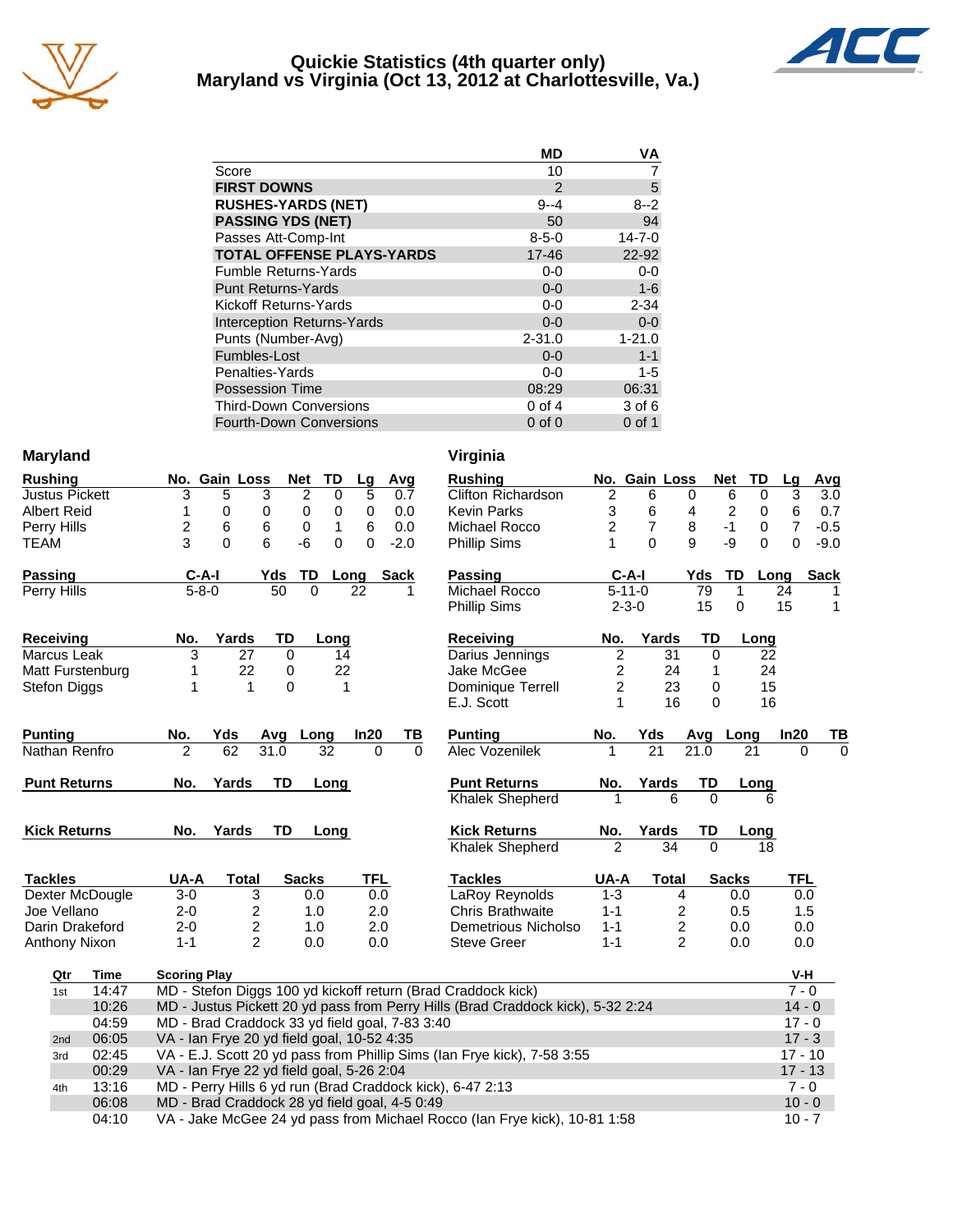

**Scoring Summary (Final) The Automated ScoreBook Wake Forest vs Virginia (Oct 20, 2012 at Charlottesville, Va.)**



Wake Forest (4-3,2-3) vs. Virginia (2-6,0-4) Date: Oct 20, 2012 • Site: Charlottesville, Va. • Stadium: Smith/Harrison/Scott Attendance: 41167

| <b>Score by Quarters</b> |  |  | Total |
|--------------------------|--|--|-------|
| Wake Forest              |  |  |       |
| Virginia                 |  |  |       |

| Qtr Time | <b>Scoring Play</b>                                                               | V-H       |
|----------|-----------------------------------------------------------------------------------|-----------|
|          | 1st 12:02 WF - Josh Harris 16 yd run (Chad Hedlund kick), 1-16 0:06               | $7 - 0$   |
|          | 2nd 00:20 VA - Tim Smith 13 yd pass from Phillip Sims (Ian Frye kick), 13-72 2:48 | $7 - 7$   |
|          | 00:03 WF - Chad Hedlund 22 yd field goal, 2-41 0:17                               | $10 - 7$  |
|          | 3rd 11:47 WF - Chad Hedlund 44 yd field goal, 10-55 3:13                          | $13 - 7$  |
|          | 04:15 WF - Chad Hedlund 24 yd field goal, 10-30 3:45                              | $16 - 7$  |
|          | 00:43 VA - Ian Frye 30 yd field goal, 8-62 3:32                                   | $16 - 10$ |

Kickoff time: 12:30 PM • End of Game: 3:48 PM • Total elapsed time: 3:18

Officials: Referee: Walt Davenport; Umpire: David Goodwin; Linesman: Mike Pavese;

Line judge: Allen Andrick; Back judge: Scot Maslin; Field judge: Chris Brown;

Side judge: Jim Corpora; Center judge: Vincent Briedis;

Temperature: 64 • Wind: W 9 • Weather: Sunny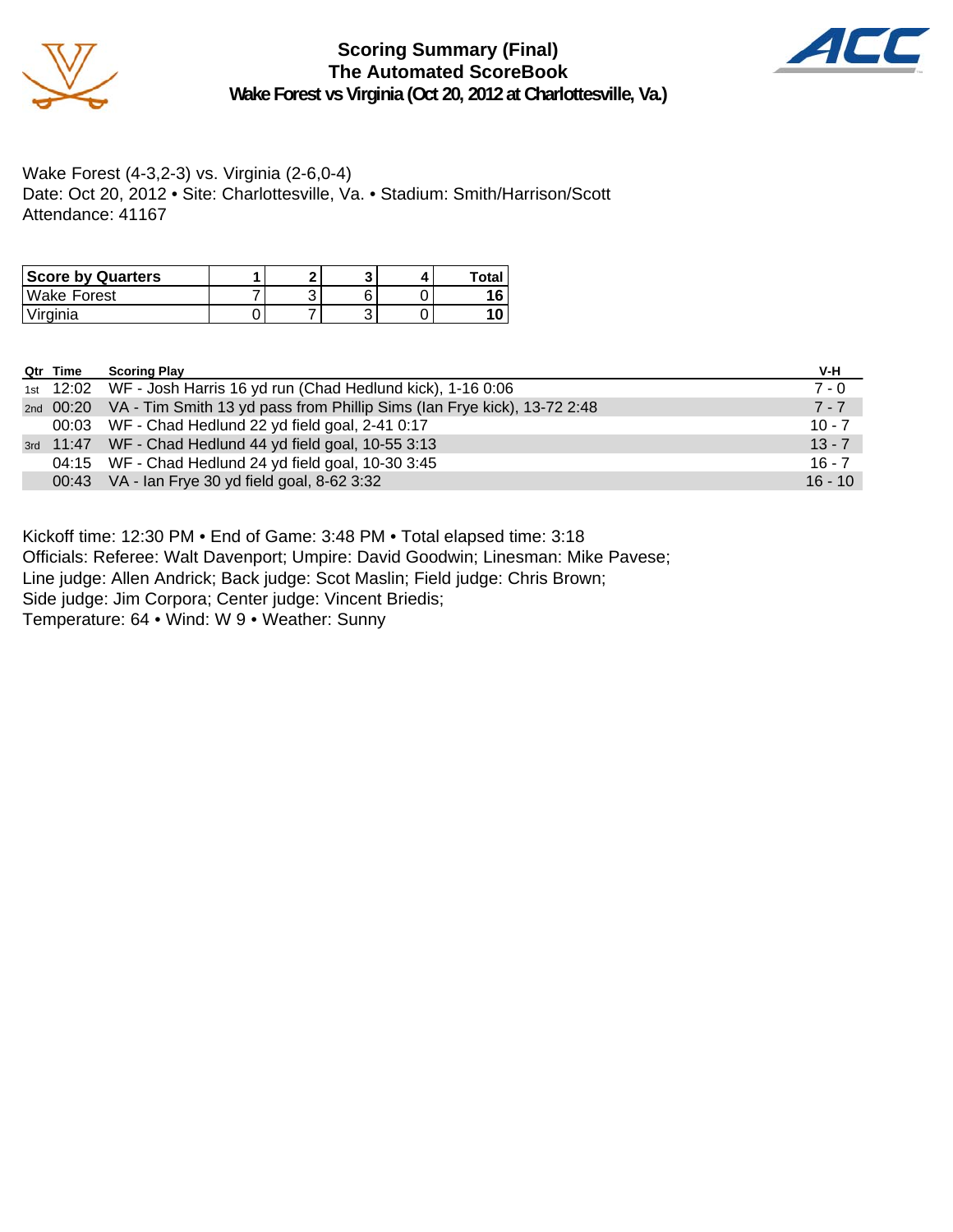



AC

**Wake Forest vs Virginia (Oct 20, 2012 at Charlottesville, Va.)**

|                                | WF             | VA             |
|--------------------------------|----------------|----------------|
| <b>FIRST DOWNS</b>             | 12             | 15             |
| Rushing                        | 8              | $\overline{4}$ |
| Passing                        | 4              | 10             |
| Penalty                        | $\overline{0}$ | $\mathbf{1}$   |
| <b>NET YARDS RUSHING</b>       | 105            | 48             |
| <b>Rushing Attempts</b>        | 41             | 32             |
| Average Per Rush               | 2.6            | 1.5            |
| <b>Rushing Touchdowns</b>      | $\mathbf{1}$   | $\mathbf 0$    |
| <b>Yards Gained Rushing</b>    | 127            | 93             |
| Yards Lost Rushing             | 22             | 45             |
| <b>NET YARDS PASSING</b>       | 108            | 253            |
| Completions-Attempts-Int       | $8 - 21 - 0$   | $22 - 39 - 1$  |
| Average Per Attempt            | 5.1            | 6.5            |
| <b>Average Per Completion</b>  | 13.5           | 11.5           |
| Passing Touchdowns             | 0              | 1              |
| <b>TOTAL OFFENSE YARDS</b>     | 213            | 301            |
| Total offense plays            | 62             | 71             |
| Average Gain Per Play          | 3.4            | 4.2            |
| Fumbles: Number-Lost           | $0 - 0$        | $5 - 2$        |
| Penalties: Number-Yards        | $3 - 21$       | $5 - 40$       |
| <b>PUNTS-YARDS</b>             | 10-445         | 8-323          |
| Average Yards Per Punt         | 44.5           | 40.4           |
| Net Yards Per Punt             | 39.6           | 33.6           |
| Inside 20                      | 3              | $\overline{2}$ |
| 50+ Yards                      | 3              | 0              |
| <b>Touchbacks</b>              | 1              | 0              |
| Fair catch                     | 3              | 4              |
| <b>KICKOFFS-YARDS</b>          | 5-288          | $3 - 175$      |
| Average Yards Per Kickoff      | 57.6           | 58.3           |
| Net Yards Per Kickoff          | 40.2           | 37.0           |
| <b>Touchbacks</b>              | 1              | 1              |
| Punt returns: Number-Yards-TD  | $3 - 54 - 0$   | $4 - 29 - 0$   |
| Average Per Return             | 18.0           | 7.2            |
| Kickoff returns: Number-Yds-TD | $2 - 39 - 0$   | $4 - 62 - 0$   |
| Average Per Return             | 19.5           | 15.5           |
| Interceptions: Number-Yds-TD   | $1 - 0 - 0$    | $0 - 0 - 0$    |
| Fumble Returns: Number-Yds-TD  | 0-0-0          | $0 - 0 - 0$    |
| <b>Miscellaneous Yards</b>     | 0              | 0              |
| <b>Possession Time</b>         | 30:04          | 29:56          |
| 1st Quarter                    | 6:42           | 8:18           |
| 2nd Quarter                    | 6:56           | 8:04           |
| 3rd Quarter                    | 8:36           | 6:24           |
| 4th Quarter                    | 7:50           | 7:10           |
| <b>Third-Down Conversions</b>  | 1 of 15        | 8 of 20        |
| <b>Fourth-Down Conversions</b> | 1 of 1         | $0$ of $0$     |
| Red-Zone Scores-Chances        | $3 - 3$        | $2 - 2$        |
| Touchdowns                     | $1 - 3$        | 1-2            |
| Field goals                    | $2 - 3$        | $1 - 2$        |
| Sacks By: Number-Yards         | $3 - 24$       | $1 - 9$        |
| <b>PAT Kicks</b>               | $1 - 1$        | $1 - 1$        |
| <b>Field Goals</b>             | $3 - 3$        | $1 - 2$        |
| Points off turnovers           | 3              | 0              |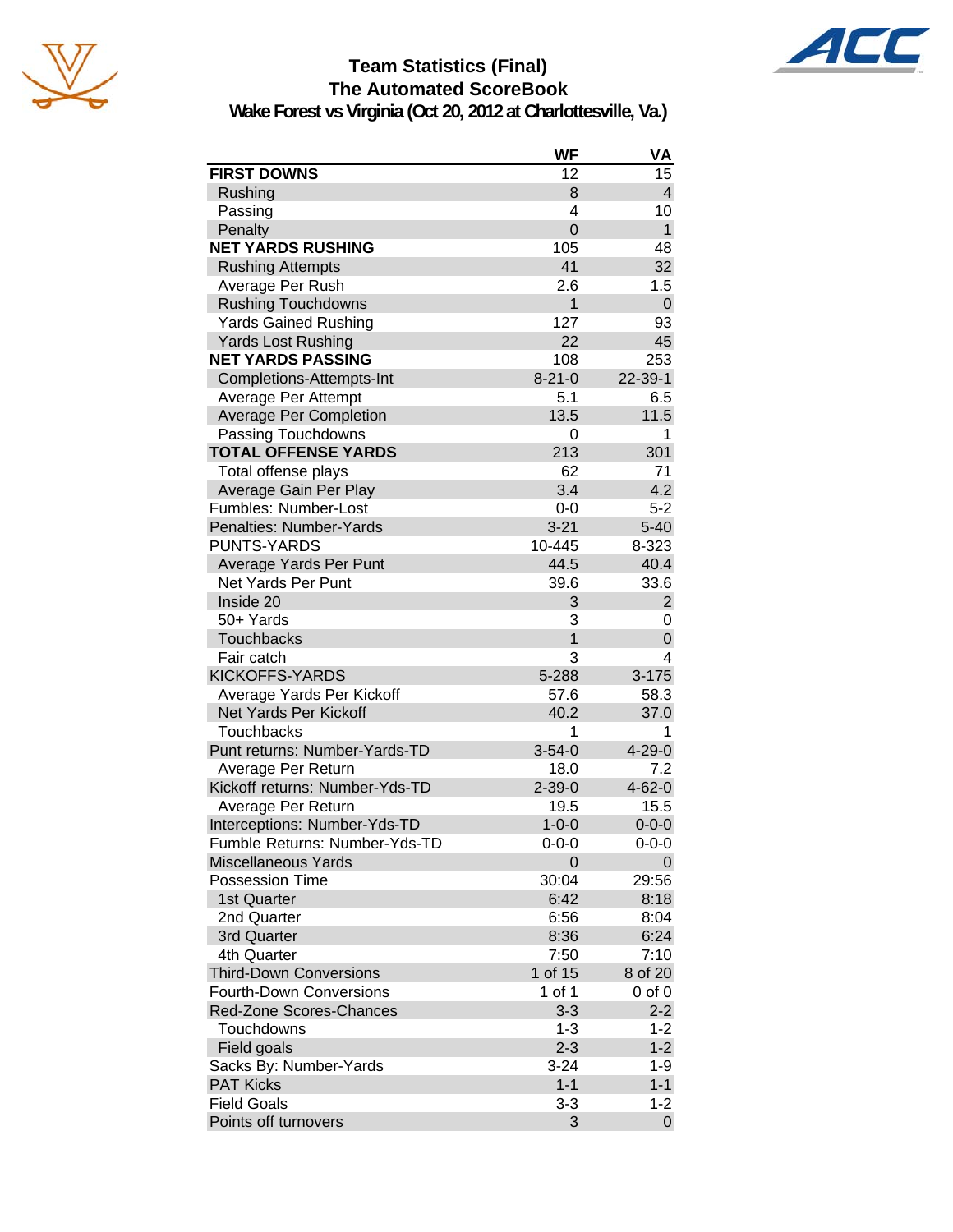

# **Individual Statistics (Final) The Automated ScoreBook**



**Wake Forest vs Virginia (Oct 20, 2012 at Charlottesville, Va.)**

## Wake Forest **Virginia**

| <b>Rushing</b>       |     | No. Gain Loss |       |             | <b>Net</b> | TD   | Lg   | Avg         |
|----------------------|-----|---------------|-------|-------------|------------|------|------|-------------|
| <b>Josh Harris</b>   | 14  | 57            | 2     |             | 55         | 1    | 16   | 3.9         |
| <b>Tanner Price</b>  | 12  | 34            | 10    |             | 24         | 0    | 9    | 2.0         |
| Deandre Martin       | 8   | 21            | 1     |             | 20         | 0    | 8    | 2.5         |
| Lovell Jackson       | 3   | 15            | 0     |             | 15         | 0    | 8    | 5.0         |
| Orville Reynolds     | 1   | 0             | 3     |             | -3         | 0    | 0    | $-3.0$      |
| <b>TEAM</b>          | 3   | 0             | 6     |             | -6         | 0    | 0    | $-2.0$      |
| Totals               | 41  | 127           | 22    |             | 105        | 1    | 16   | 2.6         |
| Passing              |     | C-A-I         |       | Yds         | TD         |      | Long | <b>Sack</b> |
| <b>Tanner Price</b>  |     | $7 - 19 - 0$  |       | 102<br>0    |            |      | 41   | 1           |
| Deandre Martin       |     | $1 - 2 - 0$   |       | 6           | 0          |      | 6    | 0           |
| Totals               |     | $8 - 21 - 0$  |       | 108         | 0          |      | 41   | 1           |
| <b>Receiving</b>     | No. |               | Yards | TD          |            | Long |      |             |
| Lovell Jackson       |     | 3             | 37    | 0           |            | 25   |      |             |
| <b>Brandon Terry</b> |     | 1             | 41    | 0           |            | 41   |      |             |
| <b>Josh Harris</b>   |     | 1             | 11    | 0           |            | 11   |      |             |
| Tommy Bohanon        |     | 1             | 10    | 0           |            | 10   |      |             |
| <b>Tanner Price</b>  |     | 1             | 6     | 0           |            | 6    |      |             |
| <b>Terence Davis</b> |     | 1             | 3     | 0           |            | 3    |      |             |
| Totals               |     | 8             | 108   | $\mathbf 0$ |            | 41   |      |             |
|                      |     |               |       |             |            |      |      |             |

| <b>Punting</b>  | No. |          | Yds Avg Long In20 | TB |
|-----------------|-----|----------|-------------------|----|
| Alexander Kinal |     | 445 44.5 | -54               |    |
| Totals          |     | 445 44.5 | 54                |    |

|                 | Punt |        |    |   | <b>Kickoff</b> |     | Intercept |             |    |
|-----------------|------|--------|----|---|----------------|-----|-----------|-------------|----|
| <b>Returns</b>  |      | No Yds |    |   | $Lg$ No Yds    |     |           | $Lg$ No Yds | Lg |
| Lovell Jackson  |      | 54     | 60 |   |                |     |           |             |    |
| Chibuikum Okoro |      |        |    | っ | 39             | 20I |           |             |    |
| Kevin Johnson   |      |        |    | 0 |                |     |           |             |    |
| Totals          |      |        |    |   | 39             |     |           |             |    |

| Field goals  | Otr. | Time      | Dist                | Result |
|--------------|------|-----------|---------------------|--------|
| Chad Hedlund |      | 2nd 00:03 | 22 yards Good       |        |
| Chad Hedlund | 3rd  | 11:47     | 44 yards Good       |        |
| Chad Hedlund | 3rd  |           | 04:15 24 yards Good |        |

| <b>Kickoffs</b>      | No. | Yards |    | Avq  | ТB | OΒ    |
|----------------------|-----|-------|----|------|----|-------|
| Jimmy Newman         | 5   | 288   |    | 57.6 |    |       |
| All-purpose          | Run | Rcv   | KR | РR   | IR | Total |
| Lovell Jackson       | 15  | 37    | Ω  | 54   | Ω  | 106   |
| <b>Josh Harris</b>   | 55  | 11    | Ω  | 0    | Ω  | 66    |
| <b>Brandon Terry</b> | 0   | 41    | Ω  | 0    | Ω  | 41    |
| Chibuikum Okoro      |     | 0     | 39 | 0    | O  | 39    |

| <b>Rushing</b>         | No. |               | Gain Loss               | <b>Net</b> | TD              | Lg            | Avg                    |   |
|------------------------|-----|---------------|-------------------------|------------|-----------------|---------------|------------------------|---|
| <b>Kevin Parks</b>     | 10  | 31            | 3                       | 28         | 0               | 6             | 2.8                    |   |
| <b>Phillip Sims</b>    | 8   | 41            | 24                      | 17         | 0               | 15            | 2.1                    |   |
| Perry Jones            | 7   | 8             | 4                       | 4          | 0               | 4             | 0.6                    |   |
| Clifton Richardson     | 6   | 13            | 12                      | 1          | 0               | 8             | 0.2                    |   |
| <b>TEAM</b>            | 1   | 0             | $\overline{\mathbf{c}}$ | -2         | 0               | 0             | $-2.0$                 |   |
| Totals                 | 32  | 93            | 45                      | 48         | 0               | 15            | 1.5                    |   |
| <b>Passing</b>         |     | $C-A-I$       |                         | Yds<br>TD  |                 | Long          | Sack                   |   |
| <b>Phillip Sims</b>    |     | $22 - 39 - 1$ |                         | 253        | 1               | 56            | $\overline{3}$         |   |
| <b>Totals</b>          |     | $22 - 39 - 1$ |                         | 253        | 1               | 56            | $\overline{3}$         |   |
| Receiving              | No. |               | Yards                   | TD         | Long            |               |                        |   |
| Perry Jones            |     | 5             | 30                      | 0          | 10              |               |                        |   |
| <b>Tim Smith</b>       |     | 4             | 79                      | 1          | 56              |               |                        |   |
| E.J. Scott             |     | 4             | 35                      | 0          | 18              |               |                        |   |
| Darius Jennings        |     | 3             | 37                      | 0          | 22              |               |                        |   |
| Jeremiah Mathis        |     | 2             | 21                      | 0          | 16              |               |                        |   |
| Jake McGee             |     | 1             | 31                      | 0          | 31              |               |                        |   |
| <b>Colter Phillips</b> |     | 1             | 9                       | 0          |                 | 9             |                        |   |
| <b>Kevin Parks</b>     |     | 1             | 6                       | 0          |                 | 6             |                        |   |
| Dominique Terrell      |     | 1             | 5                       | 0          |                 | 5             |                        |   |
| Totals                 | 22  |               | 253                     | 1          | 56              |               |                        |   |
| <b>Punting</b>         | No. | Yds           |                         | Avg        | Long            | ln20          | ΤВ                     |   |
| Alec Vozenilek         | 8   | 323           |                         | 40.4       | 49              |               | 2                      | 0 |
| Totals                 | 8   | 323           |                         | 40.4       | 49              |               | $\mathfrak{p}$         | 0 |
| <b>Returns</b>         | No  | Punt<br>Yds   | Lg No Yds               | Kickoff    | Lg              | No<br>Yds     | Intercept<br><u>Lg</u> |   |
| Khalek Shepherd        | 4   | 29            | 25<br>3                 | 54         | 20              | 0             | 0<br>0                 |   |
| LoVante Battle         | 0   | 0             | 0<br>1                  | 8          | 8               | 0             | 0<br>0                 |   |
| <b>Totals</b>          | 4   | 29            | 4<br>25                 | 62         | 20 <sub>l</sub> | 0             | 0<br>0                 |   |
| <b>Field goals</b>     | Qtr | Time          | <b>Dist</b>             |            |                 | <b>Result</b> |                        |   |
| lan Frye               | 1st | 02:31         |                         | 44 yards   |                 | Missed        |                        |   |
| lan Frye               | 3rd | 00:43         |                         | 30 yards   | Good            |               |                        |   |
| Kickoffs               | No. | Yards         |                         | Avg        | ТВ              |               |                        |   |
| lan Frye               | 3   |               | 175                     | 58.3       | 1               |               |                        |   |
| <b>All-purpose</b>     | Run | Rcv           | ΚR                      | PR         |                 | IR            | <b>Total</b>           |   |

Khalek Shepherd 0 0 54 29 0 83 Tim Smith  $\begin{array}{cccc} 0 & 79 & 0 & 0 & 0 & 79 \\ 0 & 37 & 0 & 0 & 0 & 37 \end{array}$ Darius Jennings 0 37 0 0 0 37<br>
E.J. Scott 0 35 0 0 0 35 E.J. Scott 0 35 0 0 0 35

FUMBLES: Wake Forest-None. Virginia-Khalek Shepherd 2-1; Phillip Sims 1-0; Kevin Parks 1-1; TEAM 1-0.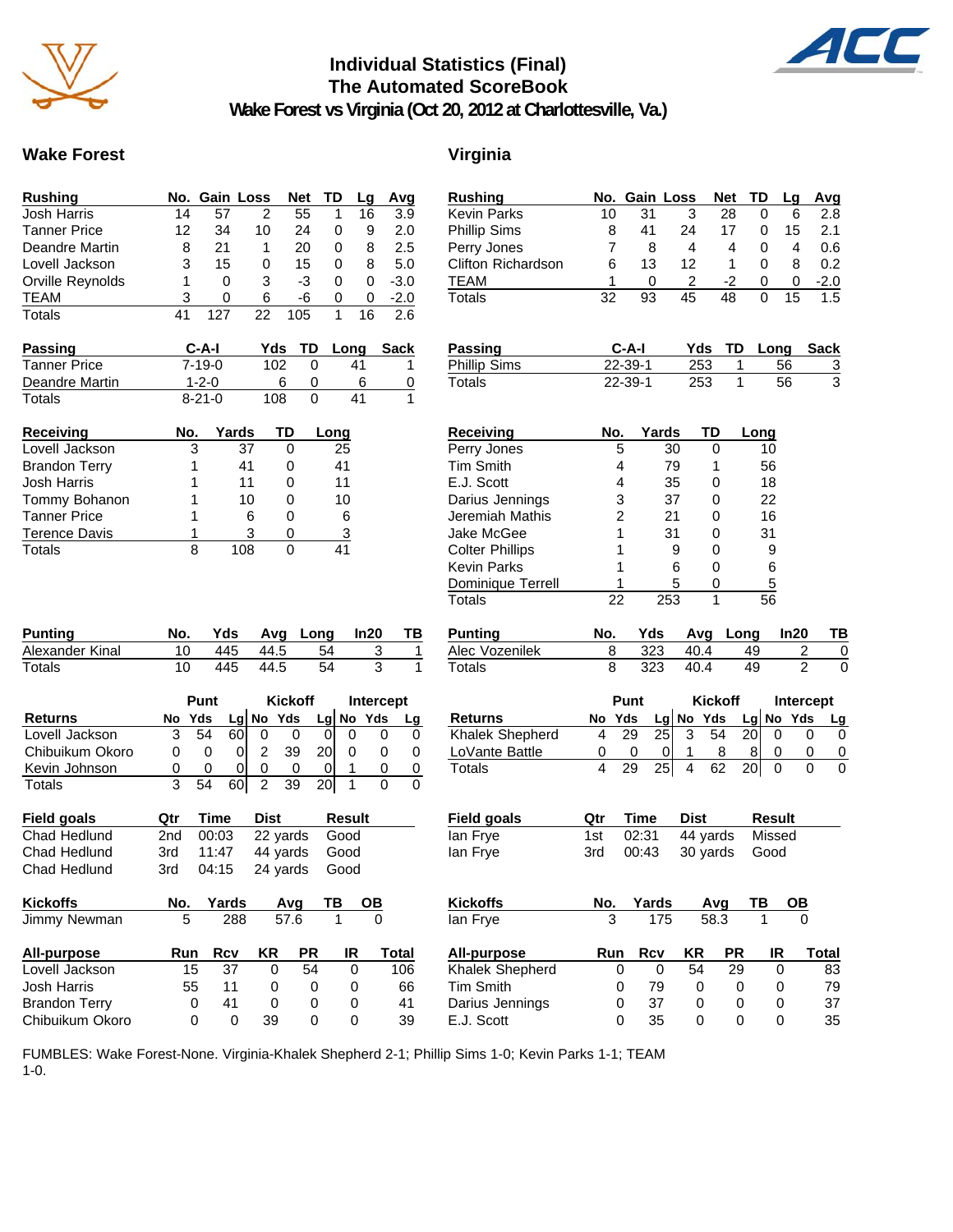

## **Defensive Statistics (Final) The Automated ScoreBook Wake Forest vs Virginia (Oct 20, 2012 at Charlottesville, Va.)**



|                | ## Wake Forest        | Solo                 | Ast                  |                | <b>Total Sacks-Yds</b>                | <b>TFL-Yds</b>           | FF                       | FR-Yds                   | Int-Yds           | <b>BrUp</b>              | <b>Blks</b>              | QBH      |
|----------------|-----------------------|----------------------|----------------------|----------------|---------------------------------------|--------------------------|--------------------------|--------------------------|-------------------|--------------------------|--------------------------|----------|
|                | 98 Zach Thompson      | 4                    | 4                    | 8              | $1.5 - 10$                            | $2.0 - 13$               |                          |                          |                   |                          |                          |          |
|                | 50 Nikita Whitlock    | 5                    | $\overline{2}$       | $\overline{7}$ |                                       |                          |                          |                          |                   |                          |                          |          |
|                | 41 Mike Olson         | 4                    | 3                    | 7              | $\blacksquare$                        | $\sim$                   | $\blacksquare$           | $\overline{a}$           | ÷                 | 1                        | $\blacksquare$           |          |
| $\overline{7}$ | <b>Merrill Noel</b>   | $\overline{4}$       | $\overline{2}$       | 6              |                                       |                          |                          |                          |                   | $\mathbf{1}$             |                          |          |
|                | 17 A.J. Marshall      | 2                    | 3                    | 5              | $\overline{\phantom{a}}$              |                          | $\blacksquare$           | ÷,                       |                   |                          | $\blacksquare$           |          |
|                | 39 Justin Jackson     | $\mathbf{1}$         | $\overline{4}$       | 5              |                                       |                          | $\overline{a}$           | $\overline{\phantom{a}}$ |                   |                          |                          |          |
| 9              | Kevin Johnson         | 3                    | 1                    | 4              | ä,                                    | $2.0 - 10$               | $\blacksquare$           | $1 - 0$                  | $1 - 0$           | 1                        | $\overline{a}$           |          |
|                | 96 Hasan Hazime       | $\overline{2}$       | $\overline{2}$       | $\overline{4}$ | $0.5 - 3$                             | $0.5 - 3$                | $\mathbf{1}$             | ÷.                       | L,                |                          |                          |          |
|                | 45 Riley Haynes       | 1                    | 3                    | 4              |                                       | $0.5 - 3$                | $\blacksquare$           |                          |                   |                          | $\overline{a}$           |          |
| 6              | Chibuikum Okoro       | 1                    | 3                    | $\overline{4}$ | $\overline{a}$                        | ÷.                       | $\overline{a}$           | L.                       |                   |                          |                          |          |
|                | 32 Scott Betros       | 2                    | 1                    | 3              | $\blacksquare$                        | $1.0 - 3$                | 1                        | $\blacksquare$           | ÷,                | 1                        | $\blacksquare$           |          |
|                | 35 Zachary Allen      | $\overline{0}$       | 3                    | 3              |                                       |                          |                          |                          |                   |                          |                          |          |
|                | 20 Chuck Schlegel     | 1                    | 1                    | 2              | ÷                                     | $\overline{\phantom{a}}$ | $\overline{\phantom{a}}$ | $\overline{\phantom{a}}$ |                   |                          | ÷,                       |          |
| 5              | Daniel Mack           | $\Omega$             | $\overline{2}$       | $\overline{2}$ |                                       |                          |                          |                          |                   |                          |                          |          |
|                | 36 Tylor Harris       | 1                    | $\mathbf 0$          | 1              | $1.0 - 11$                            | $1.0 - 11$               | $\overline{a}$           |                          |                   |                          |                          |          |
|                | 49 Derricus Ellis     | 1                    | $\Omega$             | 1              | ÷                                     | $\overline{\phantom{m}}$ |                          |                          |                   |                          |                          |          |
|                | 48 Brandon Chubb      | 1                    | $\mathbf 0$          | 1              | $\overline{\phantom{a}}$              | $\sim$                   | $\overline{a}$           | ÷                        | ÷                 | $\sim$                   | $\overline{a}$           |          |
|                | 90 Kris Redding       | $\overline{0}$       | $\mathbf{1}$         | $\mathbf{1}$   | $\overline{\phantom{a}}$              |                          | ۰                        | $\overline{\phantom{a}}$ |                   |                          |                          |          |
|                | 42 Tommy Bohanon      | 0                    | $\mathbf{1}$         | $\mathbf{1}$   | $\overline{\phantom{a}}$              |                          | $\blacksquare$           | $\mathbf{r}$             |                   | $\overline{\phantom{a}}$ | $\overline{a}$           |          |
|                | 11 Joe LaBarbera      | $\Omega$             | $\Omega$             | $\Omega$       |                                       |                          |                          | $1-0$                    |                   |                          |                          |          |
|                | Totals                | 33                   | $\overline{36}$      | 69             | $3.0 - 24$                            | $7.0 - 43$               | $\overline{2}$           | $2 - 0$                  | $1 - 0$           | $\overline{4}$           | $\overline{0}$           | $\Omega$ |
|                |                       |                      |                      |                |                                       |                          |                          |                          |                   |                          |                          |          |
|                |                       |                      |                      |                |                                       |                          |                          |                          |                   |                          |                          |          |
|                | ## Virginia           | Solo                 | Ast                  |                | <b>Total Sacks-Yds</b>                | <b>TFL-Yds</b>           | FF                       | FR-Yds                   | Int-Yds           | <b>BrUp</b>              | <b>Blks</b>              | QBH      |
|                | 53 Steve Greer        | 6                    | 8                    | 14             |                                       | $1.0 - 3$                |                          |                          |                   | 2                        |                          |          |
|                | 56 Chris Brathwaite   | 3                    | 6                    | 9              | ٠                                     | $2.0 - 2$                | $\overline{a}$           |                          |                   |                          |                          |          |
| 7              | Eli Harold            | 3                    | 4                    | $\overline{7}$ | ÷,                                    | $1.0 - 1$                | $\blacksquare$           | ä,                       | ÷,                |                          | $\blacksquare$           |          |
| 9              | LaRoy Reynolds        | $\overline{2}$       | 5                    | $\overline{7}$ |                                       | $0.5 - 0$                |                          |                          |                   | $\mathbf 1$              |                          |          |
|                | 22 Drequan Hoskey     | 4                    | 1                    | 5              | $\blacksquare$                        | $\blacksquare$           | $\blacksquare$           | ÷                        | L.                | 4                        | $\blacksquare$           |          |
| $\,8\,$        | <b>Anthony Harris</b> | $\mathbf 0$          | $\overline{4}$       | $\overline{4}$ |                                       |                          |                          |                          |                   | $\mathbf{1}$             |                          |          |
|                | 90 Jake Snyder        | 0                    | 4                    | $\overline{4}$ | ٠                                     | $0.5 - 1$                | $\blacksquare$           | ٠                        |                   |                          | $\blacksquare$           |          |
| $\mathbf{1}$   | Demetrious Nicholson  | 3                    | $\overline{0}$       | 3              |                                       |                          | $\blacksquare$           |                          |                   | $\ddot{\phantom{1}}$     |                          |          |
|                | 32 Mike Moore         | 1                    | $\overline{c}$       | 3              | ÷,                                    | $\overline{\phantom{a}}$ | $\blacksquare$           | $\overline{\phantom{a}}$ |                   |                          | $\overline{\phantom{a}}$ |          |
|                | 13 Daquan Romero      | $\mathbf{1}$         | $\overline{2}$       | 3              |                                       |                          |                          |                          |                   |                          |                          |          |
|                | 93 Will Hill          | 1                    | 1                    | $\overline{2}$ | ÷,                                    |                          | L,                       | $\overline{a}$           |                   |                          | $\overline{a}$           |          |
|                | 21 Brandon Phelps     | 1                    | $\Omega$             | $\mathbf{1}$   | L,                                    |                          | ۰                        | ÷                        |                   |                          |                          |          |
|                | 64 David Dean         | 1                    | $\Omega$             | 1              | $1.0 - 9$                             | $1.0 - 9$                | $\overline{\phantom{a}}$ | ä,                       | ÷,                | $\overline{a}$           | $\blacksquare$           |          |
|                | 99 Brent Urban        | $\mathbf{1}$         | $\Omega$             | $\mathbf{1}$   |                                       |                          |                          |                          |                   | $\mathbf{1}$             |                          |          |
| 6              | Darius Jennings       | 1                    | $\Omega$             | 1              | $\blacksquare$                        | ÷,                       | $\blacksquare$           | $\blacksquare$           |                   | $\sim$                   | $\blacksquare$           |          |
|                | 27 Rijo Walker        | $\mathbf{1}$         | $\Omega$             | $\mathbf{1}$   | $\overline{\phantom{a}}$              |                          |                          |                          |                   |                          |                          |          |
|                | 7M Kyle McCartin      | 1                    | $\mathbf 0$          | 1              | ä,                                    |                          | $\blacksquare$           |                          |                   |                          |                          |          |
|                | 44 Henry Coley        | 1                    | $\Omega$             | $\mathbf{1}$   |                                       |                          |                          |                          |                   |                          |                          |          |
|                | 34 Kwontie Moore      | 0<br>$\overline{31}$ | 1<br>$\overline{38}$ | 1<br>69        | $\overline{\phantom{a}}$<br>$1.0 - 9$ | $6.0 - 16$               | $\overline{\phantom{a}}$ | $\sim$<br>$0 - 0$        | $\sim$<br>$0 - 0$ | 10                       | $\overline{a}$           |          |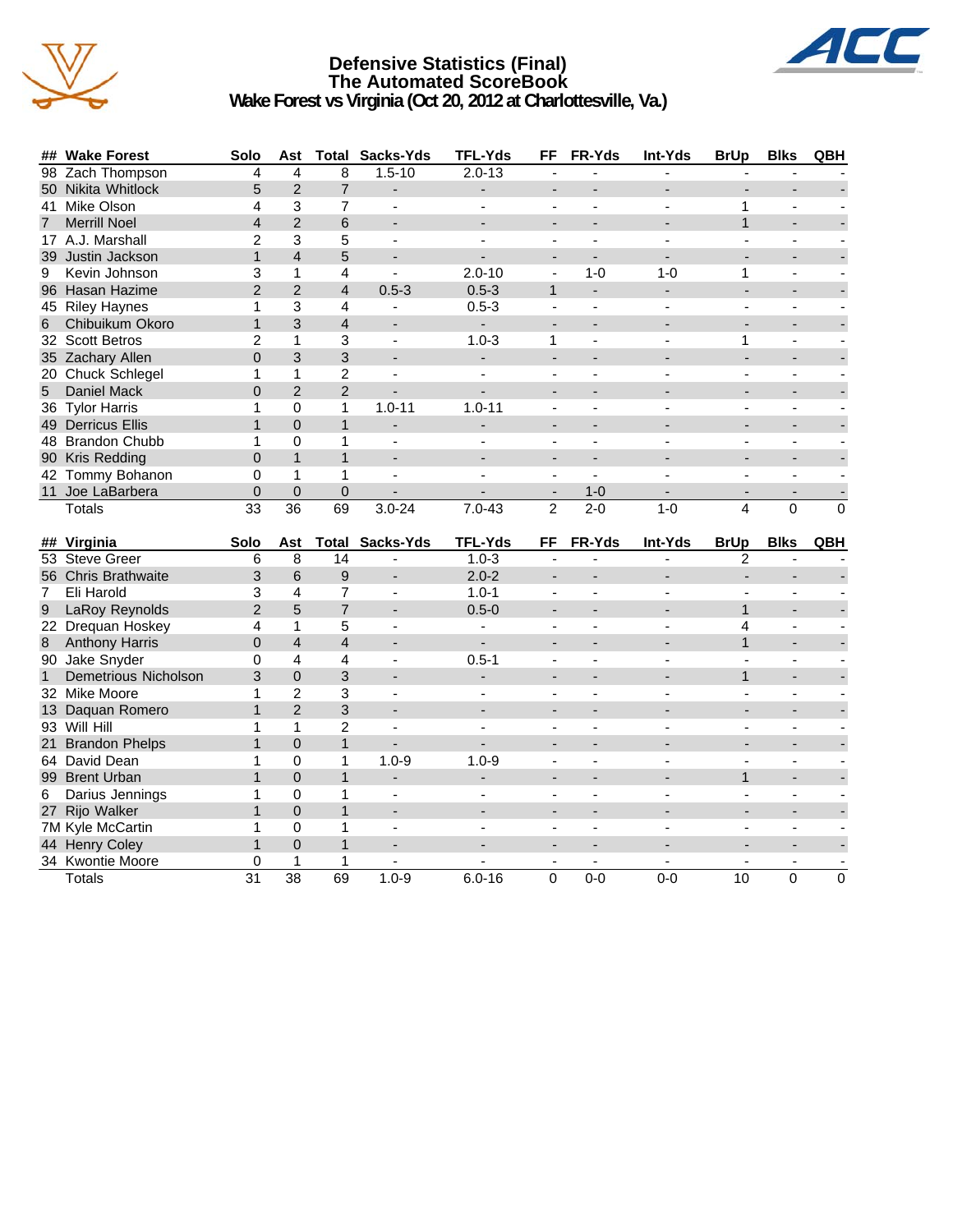

## **Participation Report (Final) The Automated ScoreBook**



**Wake Forest vs Virginia (Oct 20, 2012 at Charlottesville, Va.)**

### **Wake Forest**

### **Virginia**

| Pos        | ## | <b>OFFENSE</b>          | Pos        | ## | <b>OFFENSE</b>         |
|------------|----|-------------------------|------------|----|------------------------|
| <b>WR</b>  | 81 | Terence Davis           | WR         | 6  | Darius Jennings        |
| LT         | 73 | <b>Steven Chase</b>     | LT.        | 72 | Oday Aboushi           |
| LG         | 60 | <b>Whit Barnes</b>      | LG         | 74 | <b>Conner Davis</b>    |
| C.         | 74 | <b>Garrick Williams</b> | С          | 70 | Luke Bowanko           |
| RG         | 75 | <b>Frank Souza</b>      | RG         | 79 | Sean Cascarano         |
| RT         | 68 | <b>Colin Summers</b>    | RT         | 77 | Jay Whitmire           |
| ТE         | 89 | Spencer Bishop          | ТE         | 88 | Paul Freedman          |
| QB         | 10 | <b>Tanner Price</b>     | ТE         | 89 | <b>Colter Phillips</b> |
| FB         | 42 | Tommy Bohanon           | QB         | 14 | <b>Phillip Sims</b>    |
| <b>RB</b>  | 25 | <b>Josh Harris</b>      | ТB         | 33 | Perry Jones            |
| <b>WR</b>  | 86 | <b>Brandon Terry</b>    | WR         | 20 | <b>Tim Smith</b>       |
|            |    |                         |            |    |                        |
| Pos        | ## | <b>DEFENSE</b>          | Pos        | ## | <b>DEFENSE</b>         |
| OLB        | 39 | Justin Jackson          | DE         | 90 | Jake Snyder            |
| DE         | 98 | Zach Thompson           | DT         | 99 | <b>Brent Urban</b>     |
| ΝG         | 50 | Nikita Whitlock         | DT         | 93 | Will Hill              |
| DE         | 96 | Hasan Hazime            | DE         | 3  | Ausar Walcott          |
| <b>OLB</b> | 40 | Joey Ehrmann            | <b>SLB</b> | 44 | <b>Henry Coley</b>     |
| ILB        | 45 | <b>Riley Haynes</b>     | MLB        | 53 | <b>Steve Greer</b>     |
| ILB        |    |                         |            |    |                        |
|            | 41 | Mike Olson              | <b>WLB</b> | 9  | LaRoy Reynolds         |
| CВ         | 9  | Kevin Johnson           | CВ         | 1  | Demetrious Nicholson   |
| FS         | 17 | A.J. Marshall           | FS         | 8  | <b>Anthony Harris</b>  |
| SS         | 6  | Chibuikum Okoro         | SS         | 21 | <b>Brandon Phelps</b>  |

Wake Forest: 1D-Josh Strickland, 4-Lovell Jackson, 5A-Orville Reynolds, 5-Daniel Mack, 11-Joe LaBarbera, 15-Allen Ramsey, 18-Quan Rucker, 20-Chuck Schlegel, 21-Deandre Martin, 23-James Ward, 24-Alex Wulfeck, 27-Chad Hedlund, 28-Jharrison Gillespie, 32-Scott Betros, 35-Zachary Allen, 36-Tylor Harris, 38-Alexander Kinal, 43-Jordan Garside, 44-Ben Emert, 48-Brandon Chubb, 49-Derricus Ellis, 52-Logan Feimster, 54-Britt Cherry, 63-Dylan Intemann, 79-Gabe Irby, 82-Jimmy Newman, 90-Kris Redding, 91-Johnny Garcia, 97-Daniel Vogelsang.

Virginia: 2J-Jacob Hodges, 2-Dominique Terrell, 3V-Alec Vozenilek, 4-LoVante Battle, 4F-Matt Fortin, 7M-Kyle McCartin, 7-Eli Harold, 10-Clifton Richardson, 13-Daquan Romero, 15-Ian Frye, 17-Miles Gooch, 18-Anthony Cooper, 19-E.J. Scott, 23-Khalek Shepherd, 25-Kevin Parks, 26-Maurice Canady, 27-Rijo Walker, 29-D.J. Hill, 32-Mike Moore, 34-Kwontie Moore, 37-Billy Skrobacz, 39-Tucker Windle, 40-Darius Lee, 42-Demeitre Brim, 46-Mason Thomas, 49-Zachary Swanson, 54-Justin Renfrow, 56-Chris Brathwaite, 61-Cody Wallace, 64-David Dean, 65-Ross Burbank, 71-Matt Mihalik, 78-Morgan Moses, 80-Adrian Gamble, 81-Jeremiah Mathis, 83-Jake McGee, 84-Canaan Severin.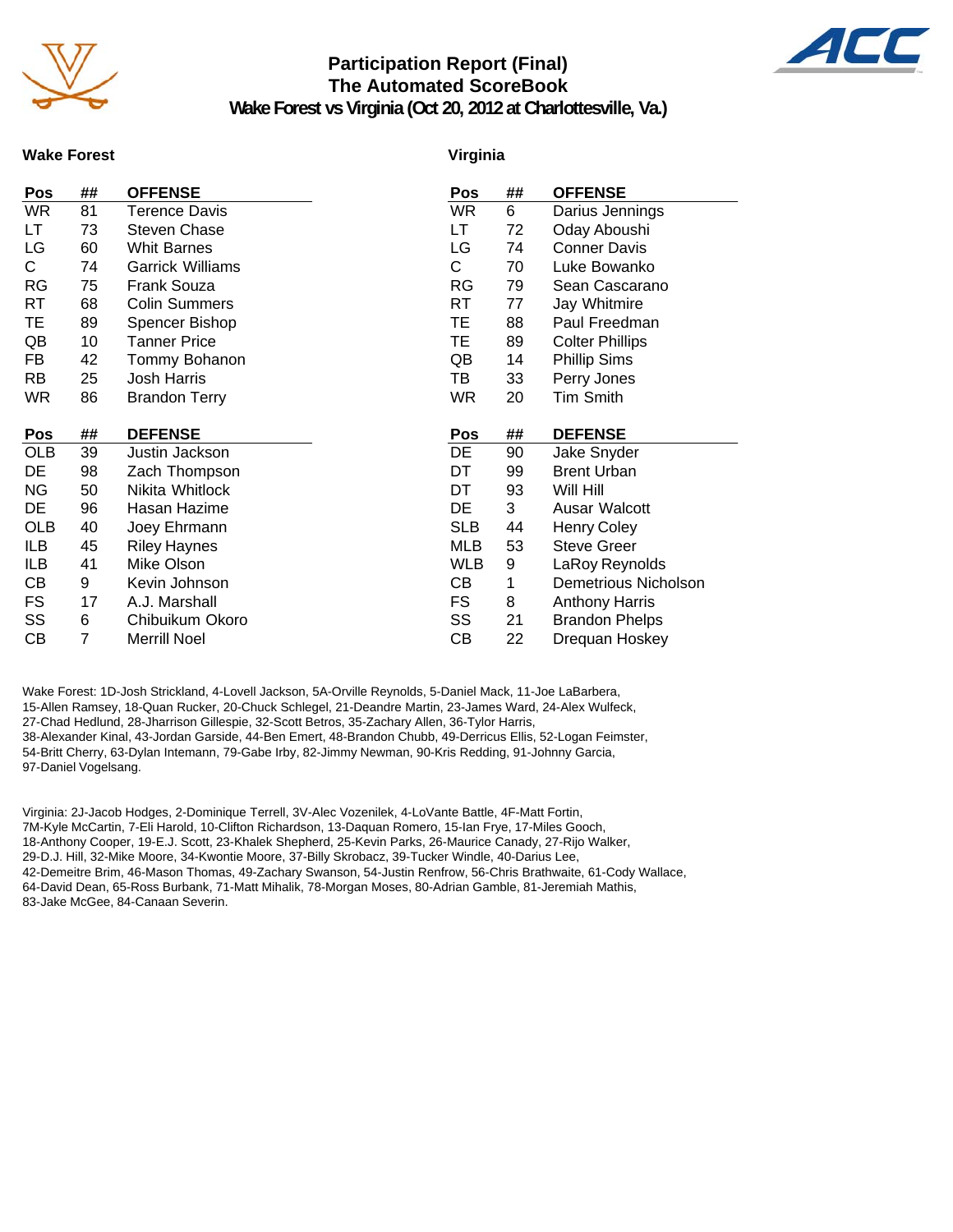

# **Drive Chart (By Team) (Final) The Automated ScoreBook**



**Wake Forest vs Virginia (Oct 20, 2012 at Charlottesville, Va.)**

|           |                 |                 |       | <b>Drive Started</b> |                 | <b>Drive Ended</b> | <b>Consumed</b> |                             |            |
|-----------|-----------------|-----------------|-------|----------------------|-----------------|--------------------|-----------------|-----------------------------|------------|
| Team      | Qtr             | Spot            | Time  | <b>Obtained</b>      | Spot            | Time               | <b>How lost</b> | - Yds<br><b>PI</b>          | <b>TOP</b> |
| WF        | 1st             | V16             | 12:08 | Punt                 | V <sub>00</sub> | 12:02              | *TOUCHDOWN      | $-16$                       | 0:06       |
| <b>WF</b> |                 | W <sub>21</sub> | 10:40 | Punt                 | W44             | 07:40              | Punt            | $6 - 23$                    | 3:00       |
| WF        |                 | W45             | 06:09 | Punt                 | V46             | 03:59              | Punt            | 3<br>- 9                    | 2:10       |
| <b>WF</b> |                 | W27             | 02:31 | Missed FG            | W27             | 01:05              | Punt            | $3 - 0$                     | 1:26       |
| WF        | 2 <sub>nd</sub> | lW27            | 14:50 | Punt                 | lW46            | 12:02              | Punt            | 4 - 19                      | 2:48       |
| <b>WF</b> |                 | W36             | 08:50 | Punt                 | lW32            | 07:04              | Punt            | $3 - (4)$                   | 1:46       |
| WF        |                 | lW17            | 05:13 | Punt                 | W22             | 03:08              | Punt            | 3<br>- 5                    | 2:05       |
| <b>WF</b> |                 | V45             | 00:20 | Kickoff              | V04             | 00:03              | *FIELD GOAL     | $-41$<br>$\mathcal{P}$      | $0:17$ .   |
| WF        | 3rd             | lW19            | 15:00 | Kickoff              | V26             | 11:47              | *FIELD GOAL     | 55<br>10<br>$\blacksquare$  | 3:13       |
| <b>WF</b> |                 | W43             | 10:19 | Punt                 | W40             | 09:24              | Punt            | $3 - (3)$                   | 0:55       |
| WF        |                 | V37             | 08:00 | Fumble               | lV07            | 04:15              | *FIELD GOAL     | -30<br>10<br>$\blacksquare$ | 3:45       |
| <b>WF</b> |                 | W25             | 00:43 | Kickoff              | W35             | 12:49              | Punt            | $5 - 10$                    | 2:54       |
| WF        | 4th             | lW05            | 09:51 | Interception         | lW24            | 07:02              | Punt            | $6 - 19$                    | 2:49       |
| <b>WF</b> |                 | lW18            | 02:50 | Punt                 | W22             | 01:59              | Punt            | $3 - 4$                     | 0:51       |
| WF        |                 | V43             | 01:59 | Fumble               | V49             | 00:00              | End of half     | (6)<br>3<br>۰.              | 1:59       |

|                        | 1st     | 2nd     | 3rd   | 4th     | 1st     | 2 <sub>nd</sub> |          |
|------------------------|---------|---------|-------|---------|---------|-----------------|----------|
| <b>Wake Forest</b>     | Qtr     | Qtr     | Qtr   | Qtr     | Half    | Half            | Total    |
| Time of possession     | 06:42   | 06:56   | 08:36 | 07:50   | 13:38   | 16:26           | 30:04    |
| 3rd down conversions   | $0 - 3$ | $0 - 3$ | 0-4   | $1 - 5$ | $0 - 6$ | 1-9             | $1 - 15$ |
| Average field position | W44     | W33     | W37   | W26     | W39     | W32             | W36      |
| 4th down conversions   | 0-0     | $0 - 0$ | 1-1   | 0-0     | $0 - 0$ | 1-1             | 1-1      |

|           |                 |                 | <b>Drive Started</b> |                 |                 | <b>Drive Ended</b> | <b>Consumed</b> |                            |            |
|-----------|-----------------|-----------------|----------------------|-----------------|-----------------|--------------------|-----------------|----------------------------|------------|
| Team      | Qtr             | Spot            | Time                 | <b>Obtained</b> | <b>Spot</b>     | Time               | <b>How lost</b> | ΡI<br>- Yds                | <b>TOP</b> |
| VA        | 1st             | V20             | 15:00                | Kickoff         | V34             | 12:08              | Punt            | 6<br>14<br>$\sim$          | 2:52       |
| VA        |                 | V <sub>27</sub> | 12:02                | Kickoff         | V30             | 10:40              | Punt            | $3 - 3$                    | 1:22       |
| VA        |                 | V10             | 07:40                | Punt            | V <sub>05</sub> | 06:09              | Punt            | 3<br>(5)<br>$\blacksquare$ | 1:31       |
| <b>VA</b> |                 | V <sub>11</sub> | 03:59                | Punt            | W27             | 02:31              | Missed FG       | $5 - 62$                   | 1:28       |
| VA        |                 | V31             | 01:05                | Punt            | V38             | 14:50              | Punt            | 3<br>$-7$                  | 1:15       |
| <b>VA</b> | 2 <sub>nd</sub> | V <sub>20</sub> | 12:02                | Punt            | V <sub>22</sub> | 08:50              | Punt            | $6 - 2$                    | 3:12       |
| VA        |                 | V39             | 07:04                | Punt            | V48             | 05:13              | Punt            | 3<br>- 9                   | 1:51       |
| VA        |                 | V28             | 03:08                | Punt            | lW00            | 00:20              | *TOUCHDOWN      | 13<br>$-72$                | 2:48       |
| VA        |                 | V38             | 00:03                | Kickoff         | V38             | 00:00              | End of half     | $\Omega$<br>- 0            | 0:03       |
| <b>VA</b> | 3rd             | V14             | 11:47                | Kickoff         | V16             | 10:19              | Punt            | $3 - 2$                    | 1:28       |
| VA        |                 | V <sub>25</sub> | 09:24                | Punt            | lV37            | 08:00              | Fumble          | $3 -$<br>-12               | 1:24       |
| <b>VA</b> |                 | V <sub>25</sub> | 04:15                | Kickoff         | W13             | 00:43              | *FIELD GOAL     | 8<br>$-62$                 | 3:32.      |
| VA        | 4th             | V17             | 12:49                | Punt            | W34             | 09:51              | Interception    | 8<br>-49<br>$\blacksquare$ | 2:58       |
| <b>VA</b> |                 | V34             | 07:02                | Punt            | V47             | 02:50              | Punt            | $9 - 13$                   | 4:12       |
| VA        |                 | V43             | 00:00                | Punt            | V43             | 01:59              | Fumble          | 0<br>$-0$                  | 0:00       |

|                        | 1st   | 2nd   | 3rd     | 4th     | 1st             | 2nd     |                 |
|------------------------|-------|-------|---------|---------|-----------------|---------|-----------------|
| Virginia               | Qtr   | Qtr   | Qtr     | Qtr     | Half            | Half    | Total           |
| Time of possession     | 08:18 | 08:04 | 06:24   | 07:10   | 16:22           | 13:34   | 29:56           |
| 3rd down conversions   | 1-5   | 4-7   | $0 - 3$ | $3 - 5$ | $5 - 12$        | $3 - 8$ | $8 - 20$        |
| Average field position | V19   | V31   | V21     | V25     | V <sub>24</sub> | V23     | V <sub>24</sub> |
| 4th down conversions   | 0-0   | 0-0   | 0-0     | $0 - 0$ | $0 - 0$         | $0 - 0$ | $0 - 0$         |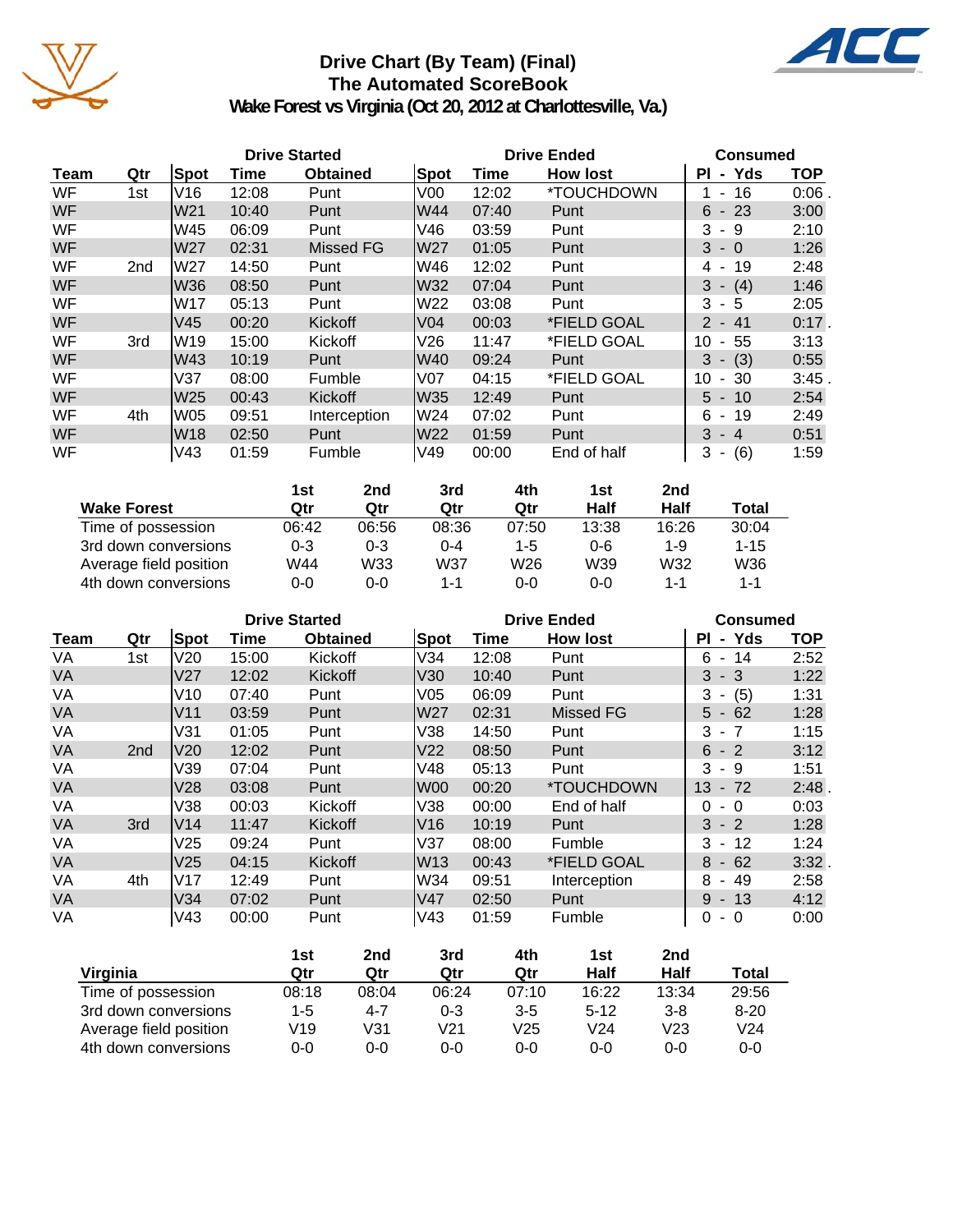

# **Drive Chart (By Quarter) (Final) The Automated ScoreBook**



**Wake Forest vs Virginia (Oct 20, 2012 at Charlottesville, Va.)**

|           | <b>Drive Started</b> |            |       |                  |                 | <b>Drive Ended</b> | <b>Consumed</b> |                                                        |            |
|-----------|----------------------|------------|-------|------------------|-----------------|--------------------|-----------------|--------------------------------------------------------|------------|
| Team      | Qtr                  | Spot       | Time  | <b>Obtained</b>  | Spot            | Time               | <b>How lost</b> | PI - Yds                                               | <b>TOP</b> |
| VA        | 1st                  | V20        | 15:00 | Kickoff          | V34             | 12:08              | Punt            | 6<br>14<br>$\sim$                                      | 2:52       |
| <b>WF</b> |                      | V16        | 12:08 | Punt             | V <sub>00</sub> | 12:02              | *TOUCHDOWN      | 1<br>$-16$                                             | 0:06       |
| VA        |                      | V27        | 12:02 | Kickoff          | V30             | 10:40              | Punt            | 3<br>3<br>$\overline{\phantom{a}}$                     | 1:22       |
| <b>WF</b> |                      | W21        | 10:40 | Punt             | W44             | 07:40              | Punt            | 6<br>23<br>$\overline{\phantom{a}}$                    | 3:00       |
| VA        |                      | V10        | 07:40 | Punt             | V05             | 06:09              | Punt            | 3<br>(5)<br>$\blacksquare$                             | 1:31       |
| <b>WF</b> |                      | W45        | 06:09 | Punt             | V46             | 03:59              | Punt            | 3<br>$-9$                                              | 2:10       |
| VA        |                      | V11        | 03:59 | Punt             | W27             | 02:31              | Missed FG       | 62<br>5<br>$\overline{\phantom{a}}$                    | 1:28       |
| <b>WF</b> |                      | W27        | 02:31 | <b>Missed FG</b> | W27             | 01:05              | Punt            | 3<br>$-0$                                              | 1:26       |
| VA        |                      | V31        | 01:05 | Punt             | V38             | 14:50              | Punt            | 3<br>$-7$                                              | 1:15       |
| <b>WF</b> | 2nd                  | W27        | 14:50 | Punt             | W46             | 12:02              | Punt            | $-19$<br>$\overline{4}$                                | 2:48       |
| VA        |                      | V20        | 12:02 | Punt             | V <sub>22</sub> | 08:50              | Punt            | $\overline{2}$<br>6<br>$\blacksquare$                  | 3:12       |
| <b>WF</b> |                      | W36        | 08:50 | Punt             | W32             | 07:04              | Punt            | 3<br>$-$ (4)                                           | 1:46       |
| VA        |                      | V39        | 07:04 | Punt             | V48             | 05:13              | Punt            | 3<br>- 9                                               | 1:51       |
| <b>WF</b> |                      | W17        | 05:13 | Punt             | W22             | 03:08              | Punt            | 3<br>$-5$                                              | 2:05       |
| VA        |                      | V28        | 03:08 | Punt             | W00             | 00:20              | *TOUCHDOWN      | 13<br>-72<br>$\blacksquare$                            | 2:48.      |
| <b>WF</b> |                      | V45        | 00:20 | Kickoff          | V <sub>04</sub> | 00:03              | *FIELD GOAL     | $2 - 41$                                               | $0:17$ .   |
| VA        |                      | V38        | 00:03 | Kickoff          | V38             | 00:00              | End of half     | $\overline{0}$<br>$\Omega$<br>$\overline{\phantom{a}}$ | 0:03       |
| <b>WF</b> | 3rd                  | W19        | 15:00 | Kickoff          | V26             | 11:47              | *FIELD GOAL     | $-55$<br>10                                            | 3:13       |
| VA        |                      | V14        | 11:47 | Kickoff          | V16             | 10:19              | Punt            | 3<br>$-2$                                              | 1:28       |
| <b>WF</b> |                      | W43        | 10:19 | Punt             | W40             | 09:24              | Punt            | 3<br>$-$ (3)                                           | 0:55       |
| VA        |                      | V25        | 09:24 | Punt             | V37             | 08:00              | Fumble          | 3<br>12<br>$\overline{\phantom{a}}$                    | 1:24       |
| <b>WF</b> |                      | V37        | 08:00 | Fumble           | V <sub>07</sub> | 04:15              | *FIELD GOAL     | $-30$<br>10                                            | 3:45       |
| VA        |                      | V25        | 04:15 | Kickoff          | W13             | 00:43              | *FIELD GOAL     | 62<br>8                                                | 3:32.      |
| WF        |                      | W25        | 00:43 | Kickoff          | W35             | 12:49              | Punt            | 5<br>10<br>$\overline{\phantom{a}}$                    | 2:54       |
| VA        | 4th                  | V17        | 12:49 | Punt             | W34             | 09:51              | Interception    | 8<br>49<br>$\blacksquare$                              | 2:58       |
| <b>WF</b> |                      | <b>W05</b> | 09:51 | Interception     | W24             | 07:02              | Punt            | 6<br>$-19$                                             | 2:49       |
| VA        |                      | V34        | 07:02 | Punt             | V47             | 02:50              | Punt            | 9<br>13<br>$\overline{\phantom{a}}$                    | 4:12       |
| WF        |                      | W18        | 02:50 | Punt             | W22             | 01:59              | Punt            | 3<br>$-4$                                              | 0:51       |
| VA        |                      | V43        | 00:00 | Punt             | V43             | 01:59              | Fumble          | $\mathbf 0$<br>0                                       | 0:00       |
| <b>WF</b> |                      | V43        | 01:59 | Fumble           | V49             | 00:00              | End of half     | 3<br>$- (6)$                                           | 1:59       |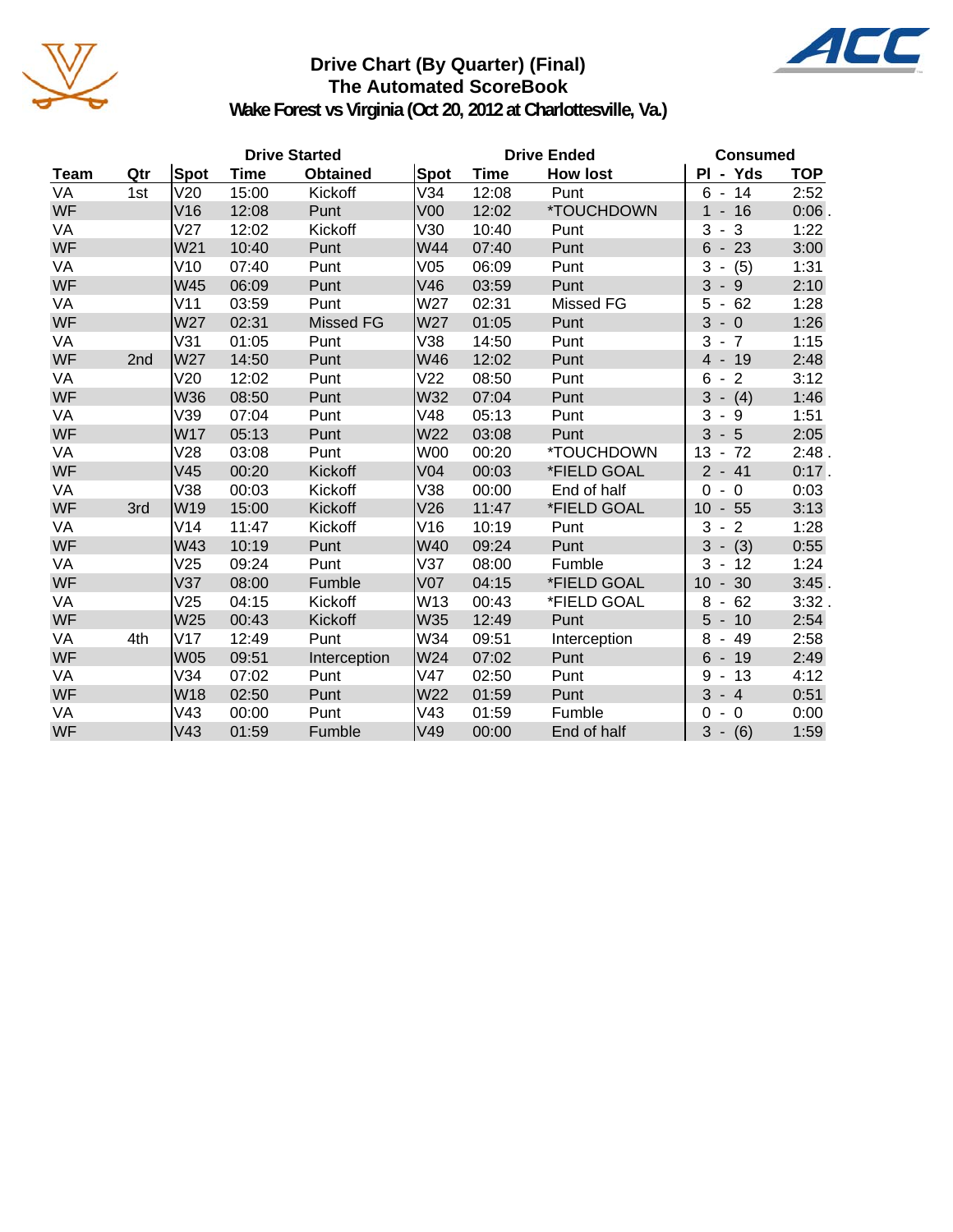

**Play-by-Play Summary (1st quarter)**



**Wake Forest vs Virginia (Oct 20, 2012 at Charlottesville, Va.)**

|                                          | Wake wins toss, defers, UVa to receive and defend north end zone                                                                             |                |
|------------------------------------------|----------------------------------------------------------------------------------------------------------------------------------------------|----------------|
| 1-10 WF 35                               | Clock 15:00.                                                                                                                                 |                |
|                                          | Newman, J kickoff 65 yards to the VA0, Shepherd, K return 20 yards to the VA20 (Allen,<br>Z;Schlegel, C).                                    |                |
| 1-10 VA 20                               | Sims, P pass incomplete to Jones, P.                                                                                                         |                |
| 2-10 VA 20                               | Jones, P rush for 1 yard to the VA21 (Whitlock, N; Thompson, Z).                                                                             |                |
| VA 21<br>$3-9$                           | Sims, P pass complete to Jones, P for 10 yards to the VA31, 1ST DOWN VA (Olson, M).                                                          | P <sub>1</sub> |
| 1-10 VA 31                               | Jones, P rush for no gain to the VA31 (Noel, M).                                                                                             |                |
| 2-10 VA 31<br><b>VA 34</b><br>3-7        | Parks, K rush for 3 yards to the VA34 (Whitlock, N).<br>Sims, P pass incomplete to McGee, J (Olson, M).                                      |                |
| 4-7<br>VA 34                             | Vozenilek, A punt 42 yards to the WF24, Jackson, L return 60 yards to the VA16 (Moore, M).                                                   |                |
|                                          | 6 plays, 14 yards, 2:52                                                                                                                      |                |
| <b>WAKE FOREST drive start at 12:08.</b> |                                                                                                                                              |                |
| 1-10 VA 16                               | Harris, J rush for 16 yards to the VA0, 1ST DOWN WF, TOUCHDOWN, clock 12:02.                                                                 | R1             |
| 1-G<br>VA 03                             | Hedlund, C kick attempt good.<br>Wake Forest 7, Virginia 0                                                                                   |                |
|                                          | 1 play, 16 yards, 0:06                                                                                                                       |                |
|                                          | Newman, J kickoff 58 yards to the VA7, Shepherd, K return 20 yards to the VA27 (Schlegel,                                                    |                |
|                                          | $C$ ).                                                                                                                                       |                |
| VIRGINIA drive start at 12:02.           |                                                                                                                                              |                |
| 1-10 VA 27<br>2-10 VA 27                 | Sims, P pass incomplete to Smith, T.<br>Jones, P rush for loss of 4 yards to the VA23 (Johnson, K).                                          |                |
| 3-14 VA 23                               | Sims, P pass complete to Jones, P for 7 yards to the VA30 (Noel, M; Allen, Z).                                                               |                |
| 4-7<br>VA 30                             | Vozenilek, A punt 49 yards to the WF21, fair catch by Jackson, L.                                                                            |                |
|                                          | 3 plays, 3 yards, 1:22                                                                                                                       |                |
| <b>WAKE FOREST drive start at 10:40.</b> |                                                                                                                                              |                |
| 1-10 WF 21<br>1-10 WF 32                 | Price, T pass complete to Harris, J for 11 yards to the WF32, 1ST DOWN WF (Harold, E).<br>Harris, J rush for 4 yards to the WF36 (Greer, S). | P2             |
| <b>WF 36</b><br>2-6                      | Price, T rush for 9 yards to the WF45, 1ST DOWN WF.                                                                                          | R3             |
| 1-10 WF 45                               | PENALTY WF holding (Souza, F) 10 yards to the WF35.                                                                                          |                |
| 1-20 WF 35                               | Harris, J rush for 3 yards to the WF38 (Greer, S; Harold, E).                                                                                |                |
| 2-17 WF 38                               | Harris, J rush for 6 yards to the WF44 (Hoskey,D).                                                                                           |                |
| 3-11 WF 44                               | Price, T pass incomplete to Bohanon, T.                                                                                                      |                |
| 4-11 WF 44                               | Kinal, A punt 46 yards to the VA10, downed.<br>6 plays, 23 yards, 3:00                                                                       |                |
| VIRGINIA drive start at 07:40.           |                                                                                                                                              |                |
| 1-10 VA 10                               | Parks, K rush for loss of 3 yards to the VA7 (Betros, S).                                                                                    |                |
| 2-13 VA 07                               | TEAM rush for loss of 2 yards to the VA5, fumble by TEAM recovered by VA Sims, P at VA5.                                                     |                |
| 3-15 VA 05                               | Sims, P pass incomplete to Parks, K.                                                                                                         |                |
| 4-15 VA 05                               | Vozenilek, A punt 46 yards to the WF49, Jackson, L return -4 yards to the WF45<br>(Reynolds,L).                                              |                |
|                                          | 3 plays, minus 5 yards, 1:31                                                                                                                 |                |
| <b>WAKE FOREST drive start at 06:09.</b> |                                                                                                                                              |                |
| 1-10 WF 45                               | Martin, D rush for 1 yard to the WF46 (Greer, S).                                                                                            |                |
| $2 - 9$<br><b>WF 46</b>                  | Martin, D pass complete to Price, T for 6 yards to the VA48 (Nicholson, D).                                                                  |                |
| 3-3<br>VA 48<br>4-1<br>VA 46             | Price, T rush for 2 yards to the VA46 (Greer, S; Snyder, J).<br>Kinal, A punt 35 yards to the VA11, downed.                                  |                |
|                                          | 3 plays, 9 yards, 2:10                                                                                                                       |                |
| VIRGINIA drive start at 03:59.           |                                                                                                                                              |                |
| 1-10 VA 11                               | Sims, P pass complete to Smith, T for 56 yards to the WF33, 1ST DOWN VA (Noel, M).                                                           | P <sub>2</sub> |
| 1-10 WF 33                               | Sims, P pass incomplete to Gamble, A (Noel, M).                                                                                              |                |
| 2-10 WF 33<br><b>WF 30</b><br>3-7        | Sims, P pass complete to Jones, P for 3 yards to the WF30 (Thompson, Z).<br>Jones, P rush for 3 yards to the WF27 (Redding, K; Whitlock, N). |                |
| <b>WF 27</b><br>4-4                      | Frye, I field goal attempt from 44 MISSED - wide right, spot at WF27, clock 02:31.                                                           |                |
|                                          | 5 plays, 62 yards, 1:28                                                                                                                      |                |
| <b>WAKE FOREST drive start at 02:31.</b> |                                                                                                                                              |                |
| 1-10 WF 27                               | Price, T rush for 1 yard to the WF28 (Hill, W).                                                                                              |                |
| $2-9$<br><b>WF 28</b>                    | Harris, J rush for loss of 1 yard to the WF27 (Harold, E).                                                                                   |                |
| 3-10 WF 27<br>4-10 WF 27                 | Price, T pass incomplete to Jackson, L (Hoskey, D).<br>Kinal, A punt 42 yards to the VA31, fair catch by Shepherd, K.                        |                |
|                                          | 3 plays, 0 yards, 1:26                                                                                                                       |                |
| VIRGINIA drive start at 01:05.           |                                                                                                                                              |                |
| 1-10 VA 31                               | Parks, K rush for 4 yards to the VA35 (Olson, M).                                                                                            |                |
| <b>VA 35</b><br>2-6                      | Parks, K rush for 3 yards to the VA38 (Marshall, AJ).                                                                                        |                |
| 3-3<br>VA 38                             | Clock 00:00.                                                                                                                                 |                |

## **END OF 1st QUARTER: Wake Forest 7, Virginia 0**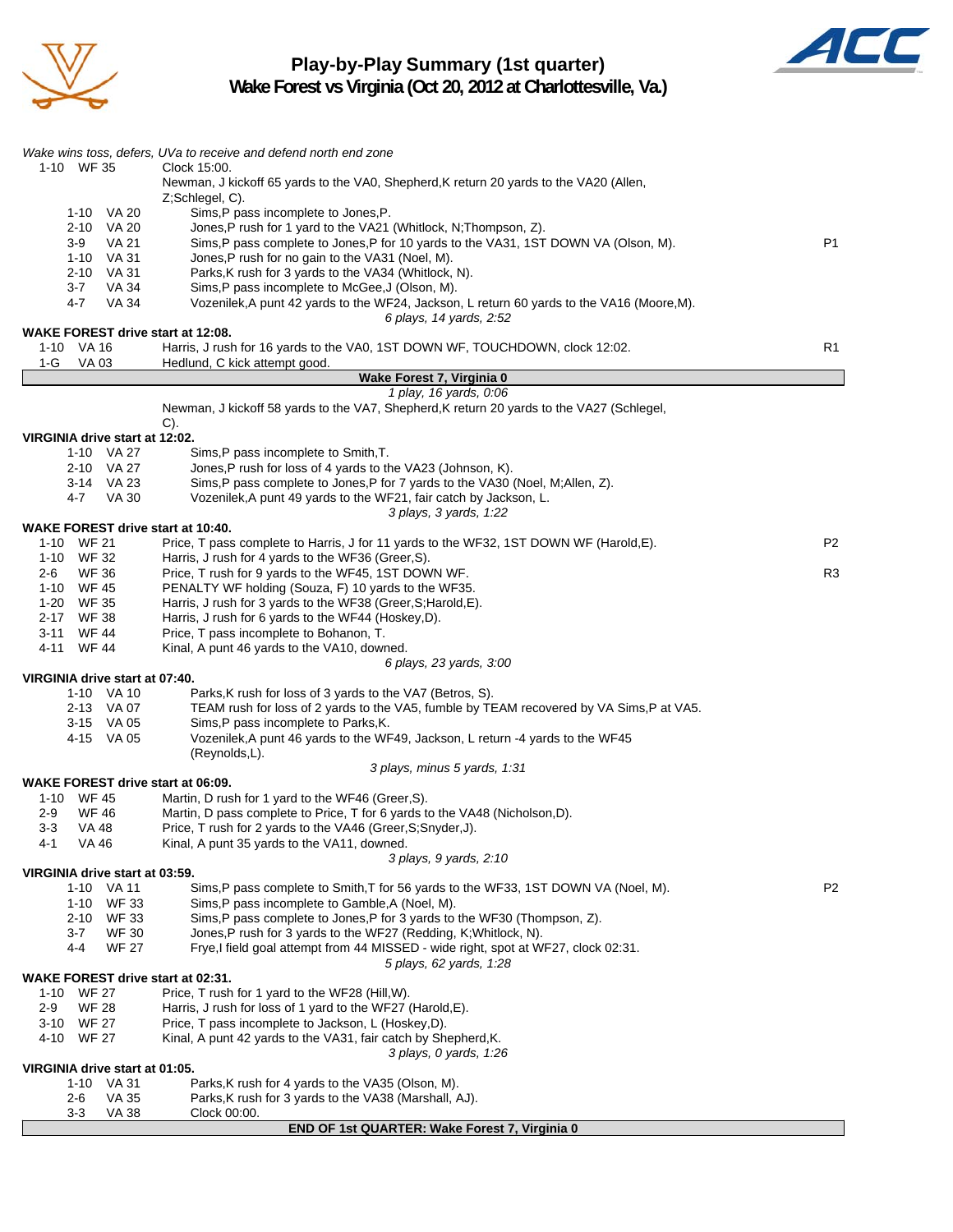

**Play-by-Play Summary (1st quarter) Wake Forest vs Virginia (Oct 20, 2012 at Charlottesville, Va.)**



| Time<br>1st Downs      |       |       |  |  |   |    | Conversions |       |                |                  |                  |
|------------------------|-------|-------|--|--|---|----|-------------|-------|----------------|------------------|------------------|
| <b>Quarter Summary</b> | Score | Poss  |  |  |   |    | 3rd         | 4th   | <b>Rushing</b> | Passing          | <b>Penalties</b> |
| <b>Wake Forest</b>     |       | 06:42 |  |  | U | -3 | $0 - 3$     | 0-0   | 9-41           | $2 - 4 - 0 - 17$ | 1-10             |
| Virginia               |       | 08:18 |  |  |   |    | $1 - 5$     | $O-O$ | $9 - 5$        | 4-9-0-76         | 0-0              |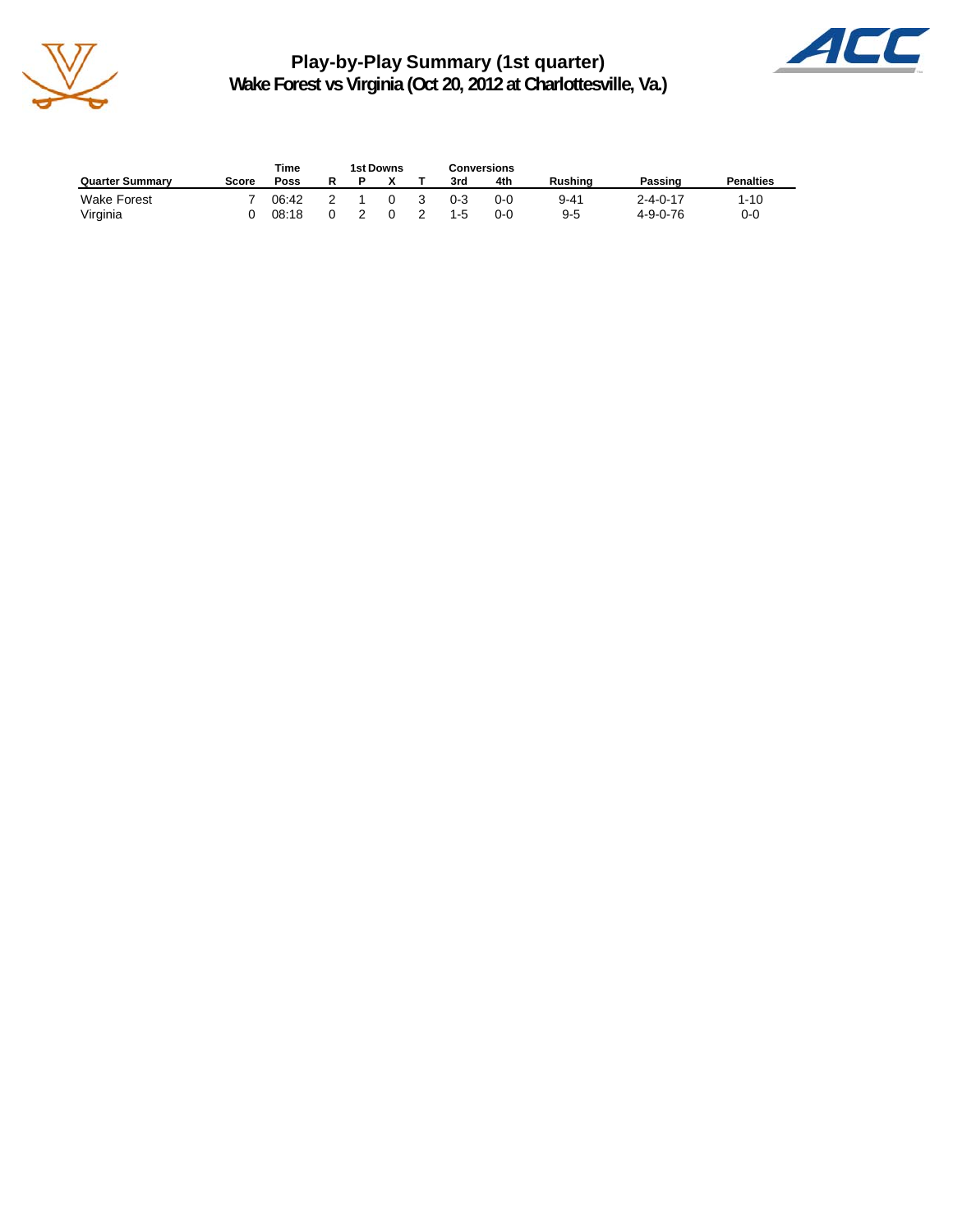

## **Quickie Statistics (1st quarter only) Wake Forest vs Virginia (Oct 20, 2012 at Charlottesville, Va.)**



| WF          | ٧A             |
|-------------|----------------|
|             | 0              |
| 3           | $\overline{2}$ |
| $9 - 41$    | $9 - 5$        |
| 17          | 76             |
| $4 - 2 - 0$ | $9 - 4 - 0$    |
| 13-58       | 18-81          |
| $0-0$       | $0-0$          |
| $2 - 56$    | $0-0$          |
| $0-0$       | $2 - 40$       |
| $0 - 0$     | $0 - 0$        |
| $3 - 41.0$  | $3 - 45.7$     |
| $0 - 0$     | $1-0$          |
| $1 - 10$    | 0-0            |
| 06:42       | 08:18          |
| $0$ of $3$  | 1 of $5$       |
| $0$ of $0$  | $0$ of $0$     |
|             |                |

### Wake Forest **Virginia**

| <b>Rushing</b>      |               | No. Gain Loss           | <b>Net</b>       | TD<br>Lg             | Avg         | <b>Rushing</b>      | No.            | Gain Loss    |                | <b>Net</b><br>TD              |
|---------------------|---------------|-------------------------|------------------|----------------------|-------------|---------------------|----------------|--------------|----------------|-------------------------------|
| <b>Josh Harris</b>  | 5             | 29<br>1                 | 28               | 1<br>16              | 5.6         | <b>Kevin Parks</b>  | 4              | 10           | 3              | $\overline{7}$<br>$\mathbf 0$ |
| <b>Tanner Price</b> | 3             | 12<br>0                 | 12               | 0<br>9               | 4.0         | Perry Jones         | 4              | 4            | $\overline{4}$ | 0<br>0                        |
| Deandre Martin      |               | $\Omega$<br>1           | 1                | $\Omega$             | 1.0         | TEAM                |                | $\Omega$     | $\overline{2}$ | $-2$<br>$\Omega$              |
| <b>Passing</b>      | $C-A-I$       |                         | Yds<br>TD        | Long                 | <b>Sack</b> | <b>Passing</b>      |                | $C-A-I$      | Yds            | TD<br>Lo                      |
| Tanner Price        | $1 - 3 - 0$   |                         | 11<br>$\Omega$   | 11                   | 0           | Phillip Sims        |                | $4 - 9 - 0$  | 76             | $\Omega$                      |
| Deandre Martin      | $1 - 1 - 0$   |                         | 6<br>$\mathbf 0$ | 6                    | 0           |                     |                |              |                |                               |
| Receiving           | No.           | Yards                   | TD               | Long                 |             | Receiving           | No.            | Yards        | TD             | Lonc                          |
| <b>Josh Harris</b>  |               | 11                      | 0                | 11                   |             | Perry Jones         | 3              | 20           | $\Omega$       | 1 <sup>1</sup>                |
| <b>Tanner Price</b> |               | 6                       | 0                | 6                    |             | <b>Tim Smith</b>    |                | 56           | 0              | 56                            |
| <b>Punting</b>      | No.           | Yds                     | Avg<br>Long      | In20                 | <u>ТВ</u>   | <b>Punting</b>      | No.            | Yds          | Avg            | Long                          |
| Alexander Kinal     | 3             | 123                     | 41.0             | $\overline{2}$<br>46 | $\Omega$    | Alec Vozenilek      | 3              | 137          | 45.7           | 49                            |
| <b>Punt Returns</b> | No.           | Yards                   | TD               | <b>Long</b>          |             | <b>Punt Returns</b> | No.            | Yards        | <b>TD</b>      | Long                          |
| Lovell Jackson      | $\mathcal{P}$ | 56                      | $\Omega$         | 60                   |             |                     |                |              |                |                               |
| <b>Kick Returns</b> | No.           | Yards                   | <b>TD</b>        | Long                 |             | <b>Kick Returns</b> | No.            | Yards        | TD             | Long                          |
|                     |               |                         |                  |                      |             | Khalek Shepherd     | $\mathfrak{p}$ | 40           | $\Omega$       | 20                            |
| <b>Tackles</b>      | UA-A          | Total                   | <b>Sacks</b>     | <b>TFL</b>           |             | <b>Tackles</b>      | UA-A           | <b>Total</b> |                | <b>Sacks</b>                  |
| <b>Merrill Noel</b> | $2 - 1$       | 3                       | 0.0              | 0.0                  |             | <b>Steve Greer</b>  | $2 - 2$        | 4            |                | 0.0                           |
| Nikita Whitlock     | $1 - 2$       | 3                       | 0.0              | 0.0                  |             | Eli Harold          | $2 - 1$        | 3            |                | 0.0                           |
| Mike Olson          | $2 - 0$       | $\overline{\mathbf{c}}$ | 0.0              | 0.0                  |             | Mike Moore          | 1-0            |              |                | 0.0                           |
| Zach Thompson       | $1 - 1$       | $\overline{2}$          | 0.0              | 0.0                  |             | Demetrious Nicholso | $1 - 0$        | 1            |                | 0.0                           |
|                     |               |                         |                  |                      |             |                     |                |              |                |                               |

| hing               |                     | No. Gain Loss  | Net            | TD       | Lg             | Avq         | <b>Rushing</b>        |                | No. Gain Loss |                | TD<br>Net        | La         | <u>Avg</u>  |
|--------------------|---------------------|----------------|----------------|----------|----------------|-------------|-----------------------|----------------|---------------|----------------|------------------|------------|-------------|
| Harris             | 5                   | 29             | 28             | 1        | 16             | 5.6         | <b>Kevin Parks</b>    | 4              | 10            | 3              | 0                | 4          | 1.8         |
| er Price           | 3                   | 12             | 12<br>0        | 0        | 9              | 4.0         | Perry Jones           | 4              | 4             | 4              | 0<br>0           | 3          | 0.0         |
| <b>ndre Martin</b> |                     | 1              | 0<br>1         | $\Omega$ | 1              | 1.0         | <b>TEAM</b>           | 1              | 0             | $\overline{2}$ | $-2$<br>$\Omega$ | $\Omega$   | $-2.0$      |
| sing               | $C-A-I$             |                | TD<br>Yds      | Long     |                | <b>Sack</b> | Passing               |                | $C-A-I$       | Yds            | TD<br>Long       |            | <b>Sack</b> |
| er Price           | $1 - 3 - 0$         |                | 11<br>$\Omega$ | 11       |                | 0           | Phillip Sims          |                | $4 - 9 - 0$   | 76             | $\Omega$         | 56         | $\Omega$    |
| <b>ndre Martin</b> | $1 - 1 - 0$         |                | 6<br>$\Omega$  |          | 6              | $\Omega$    |                       |                |               |                |                  |            |             |
| eiving             | No.                 | Yards          | TD             | Long     |                |             | Receiving             | No.            | Yards         | TD             | Long             |            |             |
| <b>Harris</b>      |                     | 11             | 0              | 11       |                |             | Perry Jones           | 3              | 20            | $\Omega$       | 10               |            |             |
| er Price           |                     | 6              | $\Omega$       | 6        |                |             | Tim Smith             |                | 56            | $\Omega$       | 56               |            |             |
| ing                | No.                 | Yds            | Avg<br>Long    |          | In20           | TВ          | <b>Punting</b>        | No.            | Yds           | Avg            | Long             | In20       | <u>TB</u>   |
| ander Kinal        | 3                   | 123            | 41.0           | 46       | $\overline{2}$ | $\Omega$    | <b>Alec Vozenilek</b> | 3              | 137           | 45.7           | 49               | 0          | $\Omega$    |
| t Returns          | No.                 | Yards          | TD             | Long     |                |             | <b>Punt Returns</b>   | No.            | Yards         | <b>TD</b>      | Long             |            |             |
| II Jackson         | 2                   | 56             | $\Omega$       | 60       |                |             |                       |                |               |                |                  |            |             |
| <b>Returns</b>     | No.                 | Yards          | TD             | Long     |                |             | <b>Kick Returns</b>   | No.            | Yards         | TD             | Long             |            |             |
|                    |                     |                |                |          |                |             | Khalek Shepherd       | $\overline{2}$ | 40            | $\Omega$       | 20               |            |             |
| des                | UA-A                | <b>Total</b>   | <b>Sacks</b>   |          | TFL            |             | <b>Tackles</b>        | UA-A           | Total         |                | <b>Sacks</b>     | <b>TFL</b> |             |
| ill Noel           | $2 - 1$             | 3              | 0.0            |          | 0.0            |             | <b>Steve Greer</b>    | $2 - 2$        |               | 4              | 0.0              | 0.0        |             |
| a Whitlock         | $1 - 2$             | 3              | 0.0            |          | 0.0            |             | Eli Harold            | $2 - 1$        |               | 3              | 0.0              | 1.0        |             |
| Olson              | $2 - 0$             | 2              | 0.0            |          | 0.0            |             | Mike Moore            | $1 - 0$        |               |                | 0.0              | 0.0        |             |
| n Thompson         | $1 - 1$             | $\mathfrak{p}$ | 0.0            |          | 0.0            |             | Demetrious Nicholso   | $1 - 0$        |               | 1              | 0.0              | 0.0        |             |
| Qtr<br>Time        | <b>Scoring Play</b> |                |                |          |                |             |                       |                |               |                |                  | $V-H$      |             |

$$
\frac{Q_{\text{t}}}{4\text{c}t} = \frac{101\text{e}}{12.02}
$$

1st 12:02 WF - Josh Harris 16 yd run (Chad Hedlund kick), 1-16 0:06 7 - 0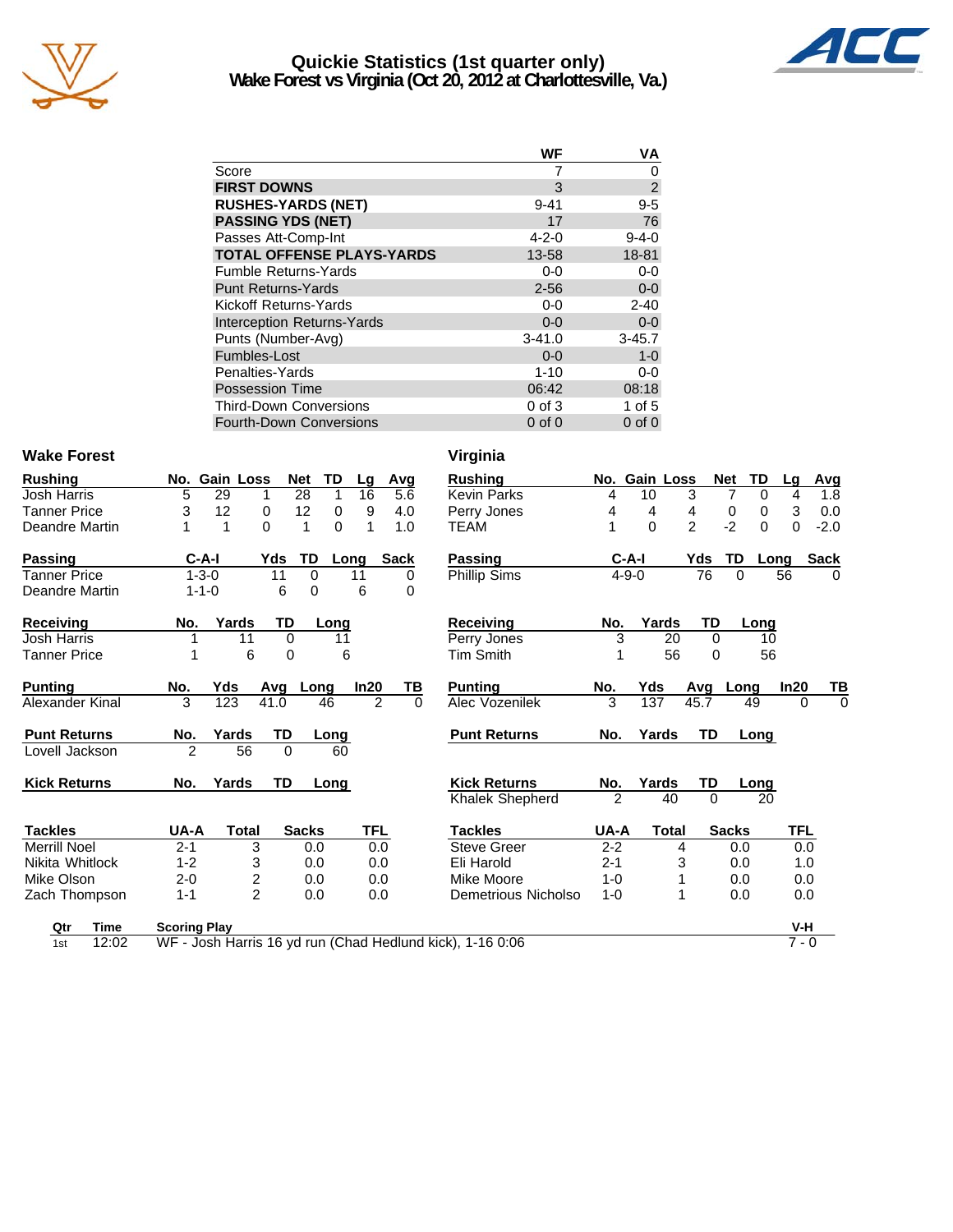

**Play-by-Play Summary (2nd quarter) Wake Forest vs Virginia (Oct 20, 2012 at Charlottesville, Va.)**



|         |              |                                | Virginia 7, Wake Forest 7                                                                                     |                |  |  |  |  |  |  |
|---------|--------------|--------------------------------|---------------------------------------------------------------------------------------------------------------|----------------|--|--|--|--|--|--|
|         | 1-G          | <b>WF 03</b>                   | Frye,I kick attempt good.                                                                                     |                |  |  |  |  |  |  |
|         |              |                                | 00:20.                                                                                                        |                |  |  |  |  |  |  |
|         | 2-10         | <b>WF 13</b>                   | Sims, P pass complete to Smith, T for 13 yards to the WF0, 1ST DOWN VA, TOUCHDOWN, clock                      | P8             |  |  |  |  |  |  |
|         | 2-15         | <b>WF 18</b>                   | PENALTY WF encroachment (Whitlock, N) 5 yards to the WF13.                                                    |                |  |  |  |  |  |  |
|         | 2-10         | WF 13                          | PENALTY VA false start (Phillips, C) 5 yards to the WF18.                                                     |                |  |  |  |  |  |  |
|         | 1-10         | <b>WF 13</b>                   | Sims, P pass incomplete to Smith, T.                                                                          |                |  |  |  |  |  |  |
|         | 2-10         | <b>WF 23</b>                   | Sims, P rush for 10 yards to the WF13, 1ST DOWN VA, out-of-bounds.                                            | R7             |  |  |  |  |  |  |
|         | 2-10         | WF 23                          | Timeout Wake Forest, clock 00:38.                                                                             |                |  |  |  |  |  |  |
|         | 1-10         | <b>WF 23</b>                   | Sims, P pass incomplete to Smith, T (Johnson, K).                                                             |                |  |  |  |  |  |  |
|         | 3-6          | <b>WF 45</b>                   | Sims, P pass complete to Jennings, D for 22 yards to the WF23, 1ST DOWN VA (Olson, M).                        | P6             |  |  |  |  |  |  |
|         | 2-6          | <b>WF 45</b>                   | Sims, P pass incomplete to Scott, E.                                                                          |                |  |  |  |  |  |  |
|         | 2-6          | <b>WF 45</b>                   | Sims, P pass complete to Scott, E for 4 yards to the WF45 (Olson, M).<br>Timeout Virginia, clock 01:02.       |                |  |  |  |  |  |  |
|         | 3-1<br>1-10  | <b>VA 47</b><br>WF 49          | Sims, P rush for 4 yards to the WF49, 1ST DOWN VA (Whitlock, N).                                              | R <sub>5</sub> |  |  |  |  |  |  |
|         | 2-8          | VA 40                          | Sims, P pass complete to Scott, E for 7 yards to the VA47 (Jackson, J; Johnson, K).                           |                |  |  |  |  |  |  |
|         |              | 1-10 VA 38                     | Sims, P pass complete to Smith, T for 2 yards to the VA40 (Okoro, C;Olson, M).                                |                |  |  |  |  |  |  |
|         | 3-3          | <b>VA 35</b>                   | Sims, P pass complete to Jones, P for 3 yards to the VA38, 1ST DOWN VA (Johnson, K).                          | P <sub>4</sub> |  |  |  |  |  |  |
|         |              | 2-10 VA 28                     | Sims,P pass complete to Jones,P for 7 yards to the VA35 (Hazime, H).                                          |                |  |  |  |  |  |  |
|         |              | 1-10 VA 28                     | Sims, P pass incomplete to Jennings, D.                                                                       |                |  |  |  |  |  |  |
|         |              | VIRGINIA drive start at 03:08. |                                                                                                               |                |  |  |  |  |  |  |
|         |              |                                | 3 plays, 5 yards, 2:05                                                                                        |                |  |  |  |  |  |  |
|         |              |                                | Shepherd, K recovered by VA Shepherd, K at VA28.                                                              |                |  |  |  |  |  |  |
| 4-5     | <b>WF 22</b> |                                | Kinal, A punt 50 yards to the VA28, Shepherd, K return 0 yards to the VA28, fumble by                         |                |  |  |  |  |  |  |
| 3-4     | <b>WF 23</b> |                                | Martin, D rush for loss of 1 yard to the WF22 (Brathwaite, C).                                                |                |  |  |  |  |  |  |
| $2 - 7$ | <b>WF 20</b> |                                | Price, T pass complete to Davis, T for 3 yards to the WF23 (Harold, E).                                       |                |  |  |  |  |  |  |
|         | 1-10 WF 17   |                                | <b>WAKE FOREST drive start at 05:13.</b><br>Harris, J rush for 3 yards to the WF20 (Brathwaite, C; Greer, S). |                |  |  |  |  |  |  |
|         |              |                                | 3 plays, 9 yards, 1:51                                                                                        |                |  |  |  |  |  |  |
|         | 4-1          | <b>VA 48</b>                   | Vozenilek, A punt 35 yards to the WF17, fair catch by Jackson, L.                                             |                |  |  |  |  |  |  |
|         | 3-2          | VA 47                          | Parks, K rush for 1 yard to the VA48 (Olson, M; Hazime, H).                                                   |                |  |  |  |  |  |  |
|         | 2-5          | VA 44                          | Parks, K rush for 3 yards to the VA47 (Whitlock, N).                                                          |                |  |  |  |  |  |  |
|         |              | 1-10 VA 39                     | Sims, P pass complete to Mathis, J for 5 yards to the VA44 (Okoro, C).                                        |                |  |  |  |  |  |  |
|         |              | VIRGINIA drive start at 07:04. |                                                                                                               |                |  |  |  |  |  |  |
|         |              |                                | 3 plays, minus 4 yards, 1:46                                                                                  |                |  |  |  |  |  |  |
|         |              |                                | J;Bohanon, T).                                                                                                |                |  |  |  |  |  |  |
|         | 4-14 WF 32   |                                | Kinal, A punt 54 yards to the VA14, Shepherd, K return 25 yards to the VA39 (Jackson,                         |                |  |  |  |  |  |  |
| 3-5     | WF 41        |                                | Price, T sacked for loss of 9 yards to the WF32 (Dean,D).                                                     |                |  |  |  |  |  |  |
|         | 2-10 WF 36   |                                | Martin, D rush for 5 yards to the WF41 (Hill, W; Greer, S).                                                   |                |  |  |  |  |  |  |
|         | 1-10 WF 36   |                                | Martin, D pass incomplete to Davis, T (Hoskey, D).                                                            |                |  |  |  |  |  |  |
|         |              |                                | <b>WAKE FOREST drive start at 08:50.</b>                                                                      |                |  |  |  |  |  |  |
|         |              |                                | 6 plays, 2 yards, 3:12                                                                                        |                |  |  |  |  |  |  |
|         |              | 4-23 VA 22                     | Vozenilek, A punt 42 yards to the WF36, out-of-bounds.                                                        |                |  |  |  |  |  |  |
|         |              | 3-23 VA 22                     | Sims, P pass incomplete to Smith, T.                                                                          |                |  |  |  |  |  |  |
|         |              | 2-17 VA 28                     | Richardson, C rush for loss of 6 yards to the VA22 (Johnson, K).                                              |                |  |  |  |  |  |  |
|         |              | 1-10 VA 35                     | Sims,P sacked for loss of 7 yards to the VA28 (Thompson, Z).                                                  |                |  |  |  |  |  |  |
|         | 3-6          | <b>VA 24</b>                   | Sims, P rush for 11 yards to the VA35, 1ST DOWN VA.                                                           | R <sub>3</sub> |  |  |  |  |  |  |
|         |              | 2-10 VA 20                     | Sims, P pass complete to Jennings, D for 4 yards to the VA24 (Hazime, H).                                     |                |  |  |  |  |  |  |
|         |              | 1-10 VA 20                     | Jones, P rush for no gain to the VA20 (Noel, M; Marshall, AJ).                                                |                |  |  |  |  |  |  |
|         |              | VIRGINIA drive start at 12:02. | 4 plays, 19 yards, 2:48                                                                                       |                |  |  |  |  |  |  |
| 4-1     | <b>WF 46</b> |                                | Kinal, A punt 54 yards to the VA0, touchback.                                                                 |                |  |  |  |  |  |  |
| 3-1     | <b>WF 46</b> |                                | Martin, D rush for no gain to the WF46 (Moore, M; Brathwaite, C).                                             |                |  |  |  |  |  |  |
| $2 - 7$ | WF 40        |                                | Jackson, L rush for 6 yards to the WF46 (Nicholson, D).                                                       |                |  |  |  |  |  |  |
|         | 1-10 WF 37   |                                | Price, T pass complete to Jackson, L for 3 yards to the WF40 (Nicholson, D).                                  |                |  |  |  |  |  |  |
| $1-5$   | <b>WF 32</b> |                                | Martin, D rush for 5 yards to the WF37, 1ST DOWN WF (Romero, D; Reynolds, L).                                 |                |  |  |  |  |  |  |
|         | 1-10 WF 27   |                                | PENALTY VA offside (Moore, M) 5 yards to the WF32.                                                            |                |  |  |  |  |  |  |
|         |              |                                | <b>WAKE FOREST drive start at 14:50.</b>                                                                      |                |  |  |  |  |  |  |
|         |              |                                | 3 plays, 7 yards, 1:15                                                                                        |                |  |  |  |  |  |  |
|         | 4-3          | <b>VA 38</b>                   | Vozenilek, A punt 35 yards to the WF27, fair catch by Jackson, L.                                             |                |  |  |  |  |  |  |
|         | $3 - 3$      | VA 38                          | Sims, P pass incomplete to Jones, P.                                                                          |                |  |  |  |  |  |  |
|         | 3-3          | VA 38                          | Start of 2nd quarter, clock 15:00.                                                                            |                |  |  |  |  |  |  |
|         |              |                                |                                                                                                               |                |  |  |  |  |  |  |

### *13 plays, 72 yards, 2:48*

Frye,I kickoff 45 yards to the WF20, Okoro, C return 20 yards to the WF40 (McCartin,K),

PENALTY VA personal foul (McCartin, K) 15 yards to the VA45, 1st and 10, WF ball on VA45.

### **WAKE FOREST drive start at 00:20.**

| 1-10 VA 45 | Price, T pass complete to Terry, B for 41 yards to the VA4, 1ST DOWN WF (Hoskey,D). | P <sub>5</sub> |
|------------|-------------------------------------------------------------------------------------|----------------|
|            |                                                                                     |                |

1-G VA 04 Timeout Wake Forest, clock 00:06.<br>1-G VA 04 Hedlund, C field goal attempt from 2 Hedlund, C field goal attempt from 22 GOOD, clock 00:03.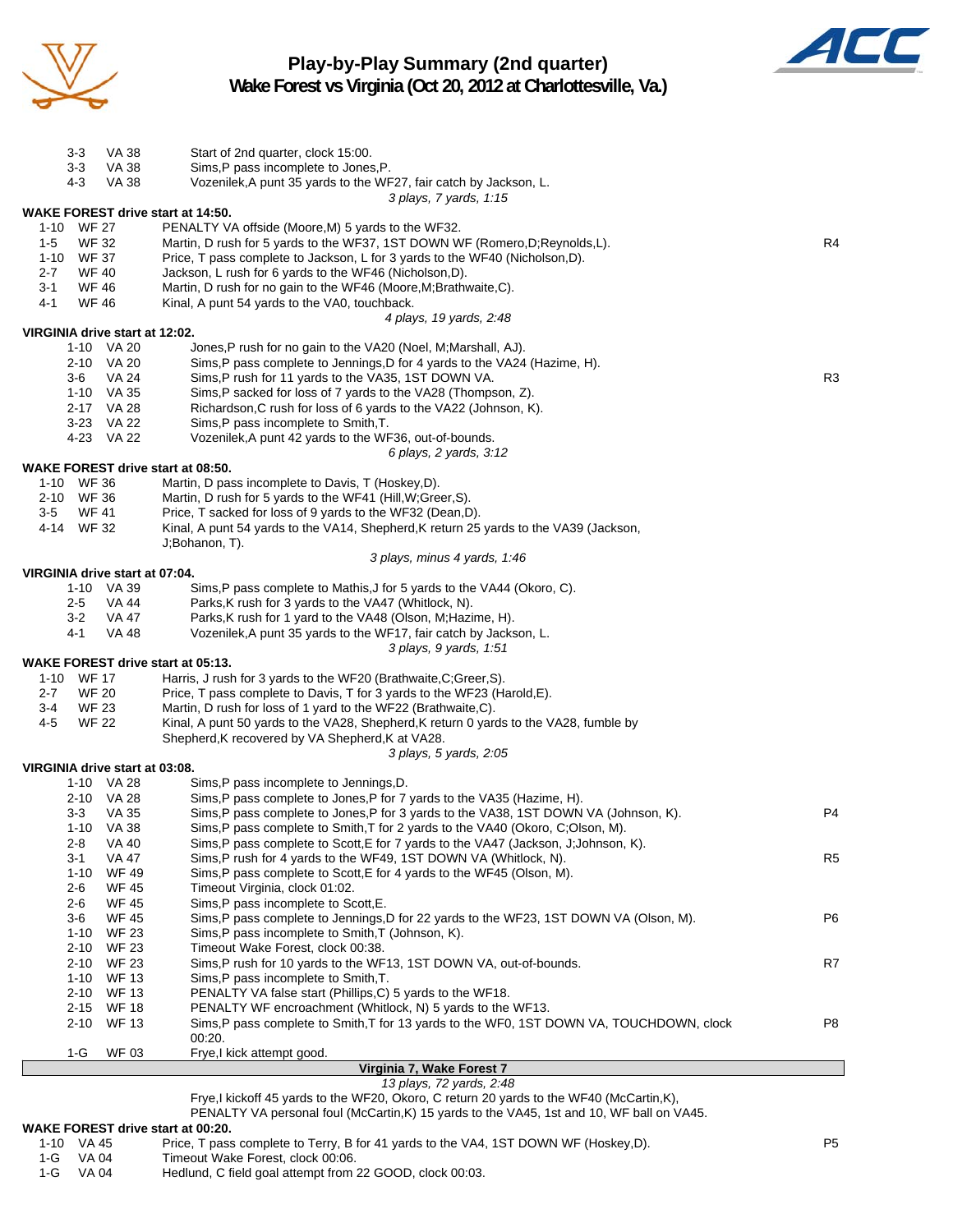



**Wake Forest vs Virginia (Oct 20, 2012 at Charlottesville, Va.)**

## **Wake Forest 10, Virginia 7**

*2 plays, 41 yards, 0:17*

Newman, J kickoff 35 yards to the VA30, Battle,L return 8 yards to the VA38 (Ellis, D). **VIRGINIA drive start at 00:03.**

End of half, clock 00:00.

| 0 plays, 0 yards, 0:03                                |       |       |   |  |  |   |         |       |          |                   |                  |  |
|-------------------------------------------------------|-------|-------|---|--|--|---|---------|-------|----------|-------------------|------------------|--|
| <b>END OF 2nd QUARTER: Wake Forest 10, Virginia 7</b> |       |       |   |  |  |   |         |       |          |                   |                  |  |
| Time<br>1st Downs<br><b>Conversions</b>               |       |       |   |  |  |   |         |       |          |                   |                  |  |
| <b>Quarter Summary</b>                                | Score | Poss  | R |  |  |   | 3rd     | 4th   | Rushina  | Passing           | <b>Penalties</b> |  |
| <b>Wake Forest</b>                                    |       | 06:56 |   |  |  |   | $0 - 3$ | $0-0$ | 7-9      | $3 - 4 - 0 - 47$  | 1-5              |  |
| Virginia                                              |       | 08:04 |   |  |  | ൳ | $4 - 7$ | 0-0   | $8 - 16$ | $9 - 15 - 0 - 67$ | $3 - 25$         |  |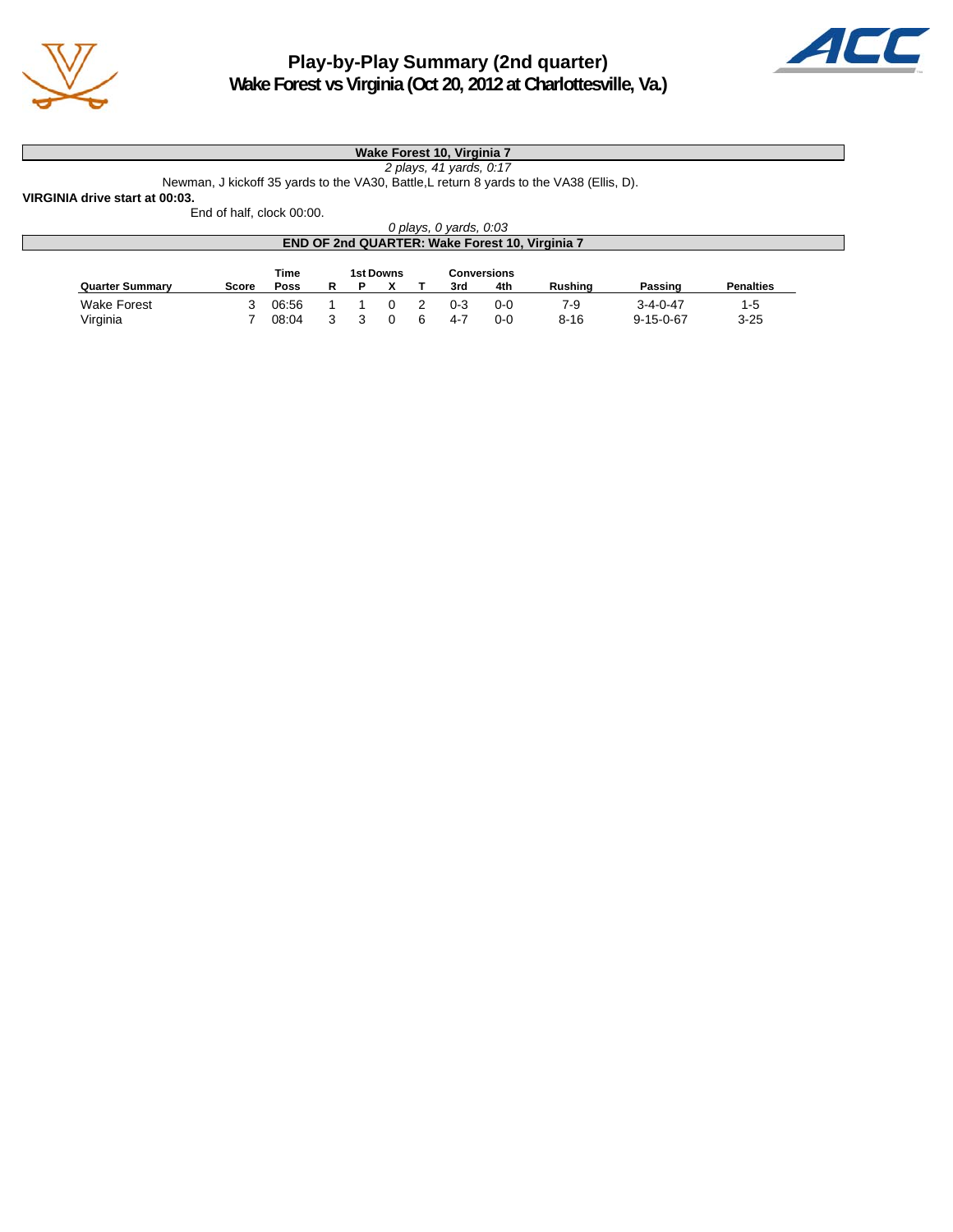

## **Quickie Statistics (2nd quarter only) Wake Forest vs Virginia (Oct 20, 2012 at Charlottesville, Va.)**



|                    | WF | VA |
|--------------------|----|----|
| Score              |    |    |
| <b>FIRST DOWNS</b> |    |    |

| FINƏT DUWNƏ                       | $\epsilon$  | U.           |
|-----------------------------------|-------------|--------------|
| <b>RUSHES-YARDS (NET)</b>         | $7 - 9$     | $8 - 16$     |
| <b>PASSING YDS (NET)</b>          | 47          | 67           |
| Passes Att-Comp-Int               | $4 - 3 - 0$ | $15 - 9 - 0$ |
| <b>TOTAL OFFENSE PLAYS-YARDS</b>  | 11-56       | 23-83        |
| Fumble Returns-Yards              | $0-0$       | $0-0$        |
| Punt Returns-Yards                | $0 - 0$     | $2 - 25$     |
| Kickoff Returns-Yards             | $1 - 20$    | 1-8          |
| <b>Interception Returns-Yards</b> | $0 - 0$     | $0-0$        |
| Punts (Number-Avg)                | $3 - 52.7$  | $3 - 37.3$   |
| Fumbles-Lost                      | $0 - 0$     | $1 - 0$      |
| Penalties-Yards                   | $1 - 5$     | $3 - 25$     |
| Possession Time                   | 06:56       | 08:04        |
| Third-Down Conversions            | $0$ of $3$  | 4 of 7       |
| Fourth-Down Conversions           | $0$ of $0$  | $0$ of $0$   |
|                                   |             |              |

## Wake Forest **Virginia**

| <b>Rushing</b>        | No. Gain Loss                                 |                  | <b>Net</b>       | TD            | Lg         | Avg          | <b>Rushing</b>                                                          |                | No. Gain Loss |                         | <b>Net</b>   | TD             | Lg         | <b>Avg</b>  |
|-----------------------|-----------------------------------------------|------------------|------------------|---------------|------------|--------------|-------------------------------------------------------------------------|----------------|---------------|-------------------------|--------------|----------------|------------|-------------|
| <b>Deandre Martin</b> | 4                                             | 10               | 9                | 0             | 5          | 2.2          | <b>Phillip Sims</b>                                                     | 4              | 25            | 7                       | 18           | 0              | 11         | 4.5         |
| Lovell Jackson        |                                               | 6<br>0           | 6                | 0             | 6          | 6.0          | <b>Kevin Parks</b>                                                      | 2              | 4             | 0                       | 4            | 0              | 3          | 2.0         |
| <b>Josh Harris</b>    |                                               | 3<br>$\mathbf 0$ | 3                | 0             | 3          | 3.0          | Perry Jones                                                             | 1              | $\Omega$      | 0                       | 0            | 0              | 0          | 0.0         |
| <b>Tanner Price</b>   | 1                                             | 9<br>$\Omega$    | -9               | $\Omega$      | $\Omega$   | $-9.0$       | <b>Clifton Richardson</b>                                               | 1              | $\Omega$      | 6                       | $-6$         | $\Omega$       | 0          | $-6.0$      |
| Passing               | $C-A-I$                                       | Yds              | <b>TD</b>        |               | Long       | <b>Sack</b>  | Passing                                                                 |                | $C-A-I$       | Yds                     | TD           | Long           |            | <b>Sack</b> |
| <b>Tanner Price</b>   | $3 - 3 - 0$                                   |                  | 47<br>$\Omega$   |               | 41         |              | Phillip Sims                                                            |                | $9 - 15 - 0$  |                         | 67<br>1      |                | 22         |             |
| Deandre Martin        | $0 - 1 - 0$                                   |                  | $\mathbf 0$<br>0 |               | 0          | 0            |                                                                         |                |               |                         |              |                |            |             |
| Receiving             | No.                                           | Yards            | TD               | Long          |            |              | <b>Receiving</b>                                                        | No.            | Yards         |                         | TD           | Long           |            |             |
| <b>Brandon Terry</b>  |                                               | 41               | $\Omega$         | 41            |            |              | Darius Jennings                                                         | $\overline{c}$ |               | 26                      | 0            | 22             |            |             |
| Lovell Jackson        |                                               | 3                | 0                | $\frac{3}{3}$ |            |              | <b>Tim Smith</b>                                                        | 2              |               | 15                      |              | 13             |            |             |
| <b>Terence Davis</b>  |                                               | 3                | 0                |               |            |              | E.J. Scott                                                              | $\overline{c}$ |               | 11                      | 0            | 7              |            |             |
|                       |                                               |                  |                  |               |            |              | Perry Jones                                                             | $\mathfrak{p}$ |               | 10                      | $\Omega$     | $\overline{7}$ |            |             |
| <b>Punting</b>        | No.                                           | Yds              | Avg Long         |               | In20       | TВ           | <b>Punting</b>                                                          | No.            | Yds           |                         | Avg Long     |                | In20       | ТВ          |
| Alexander Kinal       | 3                                             | 52.7<br>158      |                  | 54            | $\Omega$   | $\mathbf{1}$ | Alec Vozenilek                                                          | 3              | 112           | 37.3                    |              | 42             |            | $\Omega$    |
| <b>Punt Returns</b>   | No.                                           | Yards            | <b>TD</b>        | Long          |            |              | <b>Punt Returns</b>                                                     | No.            | <b>Yards</b>  |                         | TD           | Long           |            |             |
|                       |                                               |                  |                  |               |            |              | <b>Khalek Shepherd</b>                                                  | $\overline{2}$ |               | 25                      | $\Omega$     | 25             |            |             |
| <b>Kick Returns</b>   | No.                                           | Yards            | TD               | Long          |            |              | <b>Kick Returns</b>                                                     | No.            | Yards         |                         | TD           | Long           |            |             |
| Chibuikum Okoro       |                                               | $\overline{20}$  | $\Omega$         | 20            |            |              | LoVante Battle                                                          |                |               | 8                       | $\Omega$     | 8              |            |             |
| <b>Tackles</b>        | UA-A                                          | <b>Total</b>     | <b>Sacks</b>     |               | <b>TFL</b> |              | <b>Tackles</b>                                                          | UA-A           |               | <b>Total</b>            | <b>Sacks</b> |                | <b>TFL</b> |             |
| Mike Olson            | $2 - 2$                                       | 4                | 0.0              |               | 0.0        |              | <b>Chris Brathwaite</b>                                                 | $1 - 2$        |               | 3                       | 0.0          |                | 1.0        |             |
| Kevin Johnson         | $2 - 1$                                       | 3                | 0.0              |               | 1.0        |              | Demetrious Nicholso                                                     | $2 - 0$        |               | 2                       | 0.0          |                | 0.0        |             |
| Hasan Hazime          | $2 - 1$                                       | 3                | 0.0              |               | 0.0        |              | <b>Steve Greer</b>                                                      | $0 - 2$        |               | $\overline{\mathbf{c}}$ | 0.0          |                | 0.0        |             |
| Nikita Whitlock       | $2 - 0$                                       | $\overline{2}$   | 0.0              |               | 0.0        |              | Dreguan Hoskey                                                          | $1 - 0$        |               | 1                       | 0.0          |                | 0.0        |             |
| Qtr<br>Time           | <b>Scoring Play</b>                           |                  |                  |               |            |              |                                                                         |                |               |                         |              |                | V-H        |             |
| 12:02<br>1st          |                                               |                  |                  |               |            |              | WF - Josh Harris 16 yd run (Chad Hedlund kick), 1-16 0:06               |                |               |                         |              |                | $7 - 0$    |             |
| 00:20<br>2nd          |                                               |                  |                  |               |            |              | VA - Tim Smith 13 yd pass from Phillip Sims (Ian Frye kick), 13-72 2:48 |                |               |                         |              |                | $0 - 7$    |             |
| 00:03                 | WF - Chad Hedlund 22 yd field goal, 2-41 0:17 |                  |                  |               |            |              |                                                                         |                |               |                         |              |                | $3 - 7$    |             |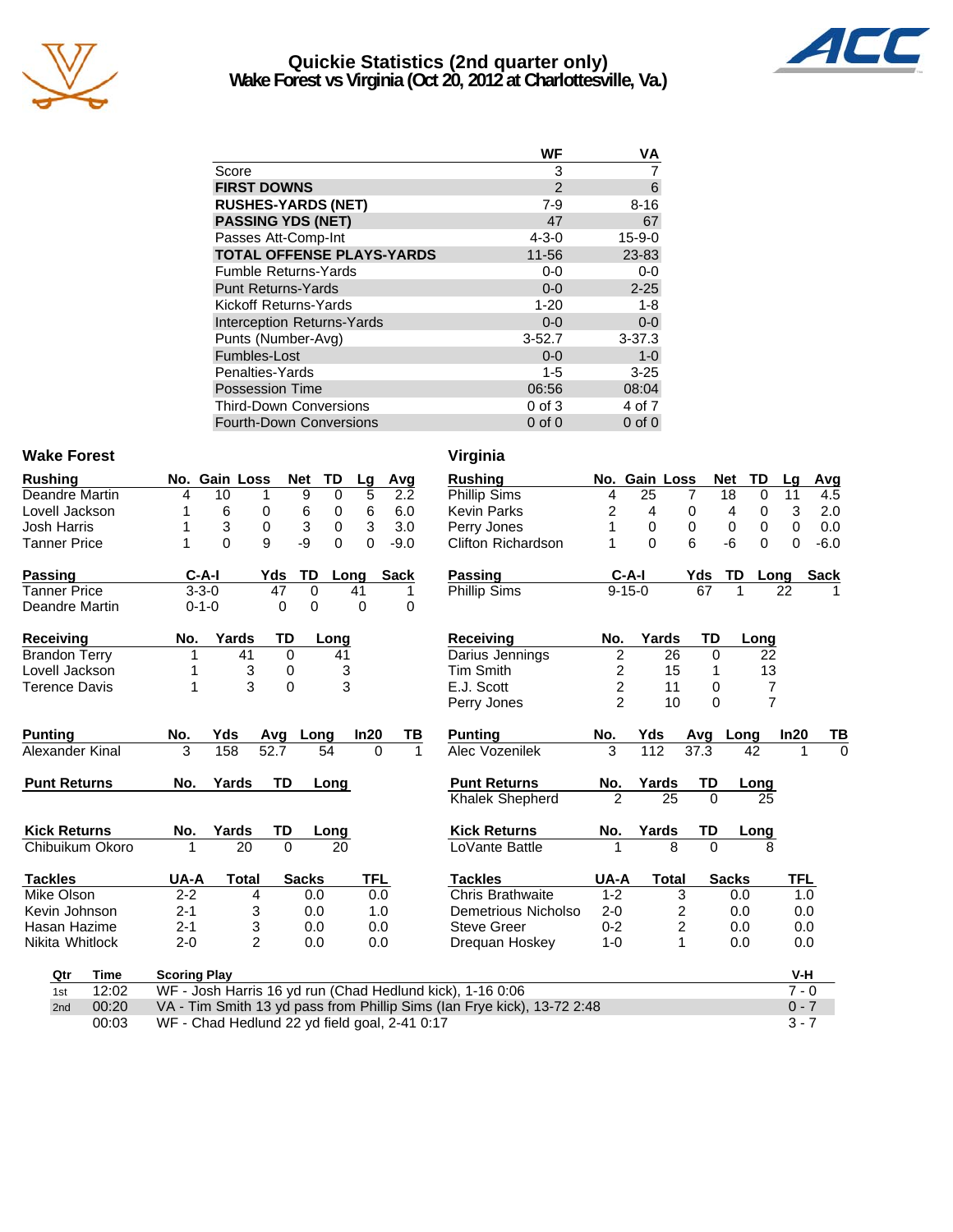

# **Play-by-Play Summary (3rd quarter)**



**Wake Forest vs Virginia (Oct 20, 2012 at Charlottesville, Va.)**

|                                              | End of half, start of 3rd quarter, clock 15:00, VA ball on VA35.                                                                           |                 |
|----------------------------------------------|--------------------------------------------------------------------------------------------------------------------------------------------|-----------------|
|                                              | Frye, I kickoff 65 yards to the WF0, Okoro, C return 19 yards to the WF19                                                                  |                 |
|                                              | (Moore, K; Romero, D).                                                                                                                     |                 |
| <b>WAKE FOREST drive start at 15:00.</b>     |                                                                                                                                            |                 |
| 1-10 WF 19<br>2-10 WF 19                     | Price, T pass incomplete to Terry, B (Urban, B).<br>Price, T pass complete to Jackson, L for 25 yards to the WF44, 1ST DOWN WF (Hoskey,D). | P6              |
| 1-10 WF 44                                   | Price, T pass complete to Jackson, L for 9 yards to the VA47 (Phelps, B).                                                                  |                 |
| 2-1<br>VA 47                                 | Harris, J rush for 2 yards to the VA45, 1ST DOWN WF (Urban, B).                                                                            | R7              |
| 1-10 VA 45                                   | Price, T rush for 7 yards to the VA38 (Greer, S).                                                                                          |                 |
| <b>VA 38</b><br>$2 - 3$                      | Harris, J rush for 5 yards to the VA33, 1ST DOWN WF (Harold, E; Greer, S).                                                                 | R8              |
| VA 33<br>1-10                                | Price, T pass incomplete to Rucker, Q (Reynolds, L).                                                                                       |                 |
| <b>VA 33</b><br>2-10                         | Harris, J rush for 7 yards to the VA26 (Coley, H).                                                                                         |                 |
| $3 - 3$<br><b>VA 26</b>                      | Price, T pass incomplete to Rucker, Q (Hoskey,D).                                                                                          |                 |
| 4-3<br><b>VA 26</b>                          | Hedlund, C field goal attempt from 44 GOOD, clock 11:47.                                                                                   |                 |
|                                              | Wake Forest 13, Virginia 7                                                                                                                 |                 |
|                                              | 10 plays, 55 yards, 3:13                                                                                                                   |                 |
|                                              | Newman, J kickoff 65 yards to the VA0, Shepherd, K return 14 yards to the VA14.                                                            |                 |
| VIRGINIA drive start at 11:47.<br>1-10 VA 14 | Sims, P sacked for loss of 6 yards to the VA8 (Hazime, H; Thompson, Z), fumble by Sims, P                                                  |                 |
|                                              | recovered by VA Sims, P at VA8.                                                                                                            |                 |
| 2-16 VA 08                                   | Sims, P pass complete to Smith, T for 8 yards to the VA16.                                                                                 |                 |
| VA 16<br>3-8                                 | Sims, P pass incomplete to Jones, P.                                                                                                       |                 |
| <b>VA 16</b><br>4-8                          | Vozenilek, A punt 39 yards to the WF45, Jackson, L return -2 yards to the WF43 (Walker, R).                                                |                 |
|                                              | 3 plays, 2 yards, 1:28                                                                                                                     |                 |
| WAKE FOREST drive start at 10:19.            |                                                                                                                                            |                 |
| 1-10 WF 43                                   | Reynolds, O rush for loss of 3 yards to the WF40 (Greer, S).                                                                               |                 |
| 2-13 WF 40                                   | Price, T pass incomplete to Davis, T (Nicholson, D).                                                                                       |                 |
| 3-13 WF 40                                   | Price, T pass incomplete to Jackson, L.                                                                                                    |                 |
| 4-13 WF 40                                   | Kinal, A punt 35 yards to the VA25, fair catch by Shepherd, K.                                                                             |                 |
|                                              | 3 plays, minus 3 yards, 0:55                                                                                                               |                 |
| VIRGINIA drive start at 09:24.               |                                                                                                                                            |                 |
| 1-10 VA 25<br><b>VA 31</b><br>2-4            | Parks, K rush for 6 yards to the VA31 (Jackson, J; Marshall, AJ).<br>Parks, K rush for 3 yards to the VA34 (Betros, S; Marshall, AJ).      |                 |
| $3 - 1$<br>VA 34                             | Parks, K rush for 3 yards to the VA37, fumble forced by Betros, S, fumble by Parks, K                                                      |                 |
|                                              | recovered by WF Johnson, K at VA37.                                                                                                        |                 |
|                                              | 3 plays, 12 yards, 1:24                                                                                                                    |                 |
| <b>WAKE FOREST drive start at 08:00.</b>     |                                                                                                                                            |                 |
| 1-10 VA 37                                   | Harris, J rush for loss of 1 yard to the VA38 (Snyder, J; Reynolds, L).                                                                    |                 |
| 2-11 VA 38                                   | Price, T pass incomplete to Okoro, C (Greer, S).                                                                                           |                 |
| <b>VA 38</b><br>3-11                         | Price, T pass incomplete to Jackson, L (Greer, S).                                                                                         |                 |
| 4-11 VA 38                                   | PENALTY VA illegal block (Coley, H) 10 yards to the VA28.                                                                                  |                 |
| 4-1<br>VA 28                                 | Price, T rush for 1 yard to the VA27, 1ST DOWN WF (Reynolds, L; Brathwaite, C).                                                            | R9              |
| 1-10 VA 27                                   | Price, T rush for 7 yards to the VA20 (Harris, A; Reynolds, L).                                                                            |                 |
| 2-3<br><b>VA 20</b>                          | Price, T rush for 6 yards to the VA14, 1ST DOWN WF (Romero,D).                                                                             | R <sub>10</sub> |
| $1 - 10$<br>VA 14                            | Jackson, L rush for 8 yards to the VA6 (Hoskey, D; Harris, A).                                                                             |                 |
| $2 - 2$<br>VA 06                             | Price, T rush for loss of 1 yard to the VA7 (Brathwaite, C).                                                                               |                 |
| $3 - 3$<br><b>VA 07</b>                      | Price, T pass incomplete to Davis, T.                                                                                                      |                 |
| $4 - 3$<br><b>VA 07</b>                      | Hedlund, C field goal attempt from 24 GOOD, clock 04:15.<br>Wake Forest 16, Virginia 7                                                     |                 |
|                                              | 10 plays, 30 yards, 3:45                                                                                                                   |                 |
|                                              | Newman, J kickoff 65 yards to the VA0, touchback.                                                                                          |                 |
| VIRGINIA drive start at 04:15.               |                                                                                                                                            |                 |
| 1-10 VA 25                                   | Sims, P pass complete to McGee, J for 31 yards to the WF44, 1ST DOWN VA (Noel, M).                                                         | P9              |
| 1-10 WF 44                                   | Jones, P rush for no gain to the WF44 (Thompson, Z).                                                                                       |                 |
| <b>WF 44</b><br>2-10                         | Sims, P pass complete to Scott, E for 18 yards to the WF26, 1ST DOWN VA.                                                                   | P <sub>10</sub> |
| <b>WF 26</b><br>$1 - 10$                     | Sims, P pass complete to Jennings, D for 11 yards to the WF15, 1ST DOWN VA, out-of-bounds.                                                 | P11             |
| $1 - 10$<br><b>WF 15</b>                     | Richardson, C rush for 1 yard to the WF14 (Whitlock, N).                                                                                   |                 |
| $2-9$<br><b>WF 14</b>                        | PENALTY VA ineligible downfield on pass 5 yards to the WF19.                                                                               |                 |
| 2-14<br><b>WF 19</b>                         | Sims, P pass complete to Scott, E for 6 yards to the WF13 (Noel, M).                                                                       |                 |
| <b>WF 13</b><br>3-8                          | Sims, P pass incomplete to Jennings, D (Betros, S).                                                                                        |                 |
| <b>WF 13</b><br>4-8                          | Frye,I field goal attempt from 30 GOOD, clock 00:43.                                                                                       |                 |
|                                              | Wake Forest 16, Virginia 10<br>8 plays, 62 yards, 3:32                                                                                     |                 |
|                                              | Frye, I kickoff 65 yards to the WF0, touchback.                                                                                            |                 |
| WAKE FOREST drive start at 00:43.            |                                                                                                                                            |                 |
| 1-10 WF 25                                   | Martin, D rush for 8 yards to the WF33 (Harris, A; Harold, E).                                                                             |                 |
| <b>WF 33</b><br>$2 - 2$                      | Clock 00:00.                                                                                                                               |                 |
|                                              | END OF 3rd QUARTER: Wake Forest 16, Virginia 10                                                                                            |                 |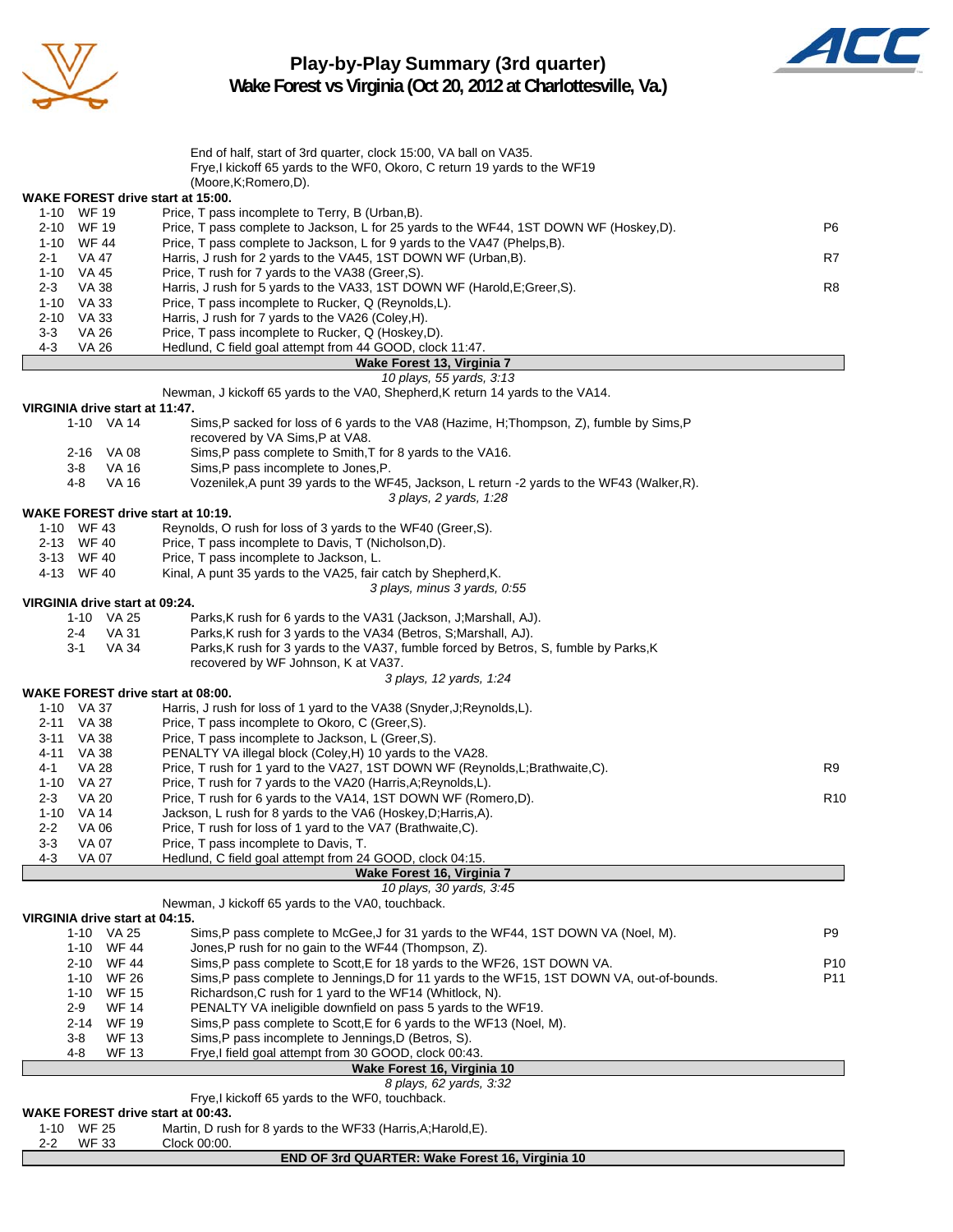

**Play-by-Play Summary (3rd quarter) Wake Forest vs Virginia (Oct 20, 2012 at Charlottesville, Va.)**



|                        |       | Time  | <b>1st Downs</b> |             | Conversions |     |                |                   |                  |
|------------------------|-------|-------|------------------|-------------|-------------|-----|----------------|-------------------|------------------|
| <b>Quarter Summary</b> | Score | Poss  |                  |             | 3rd         | 4th | <b>Rushing</b> | Passing           | <b>Penalties</b> |
| <b>Wake Forest</b>     | հ     | 08:36 |                  | $5^{\circ}$ | $0 - 4$     | 1.1 | 12-46          | $2 - 10 - 0 - 34$ | 0-0              |
| Virginia               |       | 06:24 |                  |             | $0 - 3$     | 0-0 | $6-7$          | 5-7-0-74          | $2 - 15$         |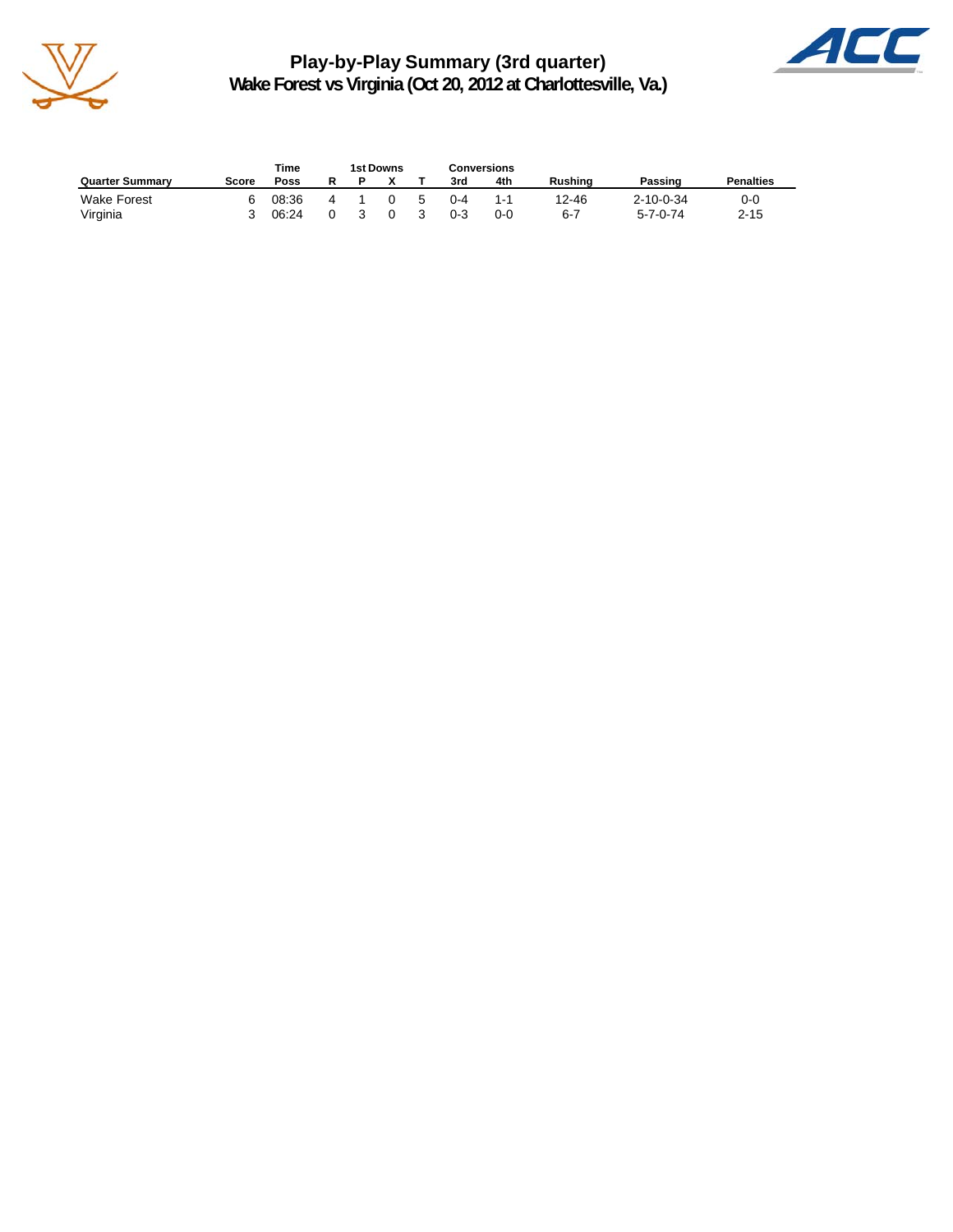

#### **Quickie Statistics (3rd quarter only) Wake Forest vs Virginia (Oct 20, 2012 at Charlottesville, Va.)**



|                                   | WF           | ٧Α                        |
|-----------------------------------|--------------|---------------------------|
| Score                             | 6            | 3                         |
| <b>FIRST DOWNS</b>                | 5            | $\ensuremath{\mathsf{3}}$ |
| <b>RUSHES-YARDS (NET)</b>         | 12-46        | $6 - 7$                   |
| <b>PASSING YDS (NET)</b>          | 34           | 74                        |
| Passes Att-Comp-Int               | $10 - 2 - 0$ | $7 - 5 - 0$               |
| <b>TOTAL OFFENSE PLAYS-YARDS</b>  | $22 - 80$    | 13-81                     |
| <b>Fumble Returns-Yards</b>       | $0-0$        | $0-0$                     |
| <b>Punt Returns-Yards</b>         | $1 - 2$      | $0-0$                     |
| Kickoff Returns-Yards             | $1 - 19$     | $1 - 14$                  |
| <b>Interception Returns-Yards</b> | $0 - 0$      | $0-0$                     |
| Punts (Number-Avg)                | $1 - 35.0$   | $1 - 39.0$                |
| Fumbles-Lost                      | $0 - 0$      | $2 - 1$                   |
| Penalties-Yards                   | $0 - 0$      | $2 - 15$                  |
| <b>Possession Time</b>            | 08:36        | 06:24                     |
| <b>Third-Down Conversions</b>     | $0$ of $4$   | $0$ of $3$                |
| <b>Fourth-Down Conversions</b>    | 1 of 1       | $0$ of $0$                |
|                                   |              |                           |

#### Wake Forest **Virginia**

| <b>Rushing</b>      |       |                                                | No. Gain Loss   |                         | <b>Net</b>     | <b>TD</b> | Lg             | Avg         |    | <b>Rushing</b>                                                          |         | No. Gain Loss |                | <b>Net</b>      | <b>TD</b>  | Lg         | Avg         |
|---------------------|-------|------------------------------------------------|-----------------|-------------------------|----------------|-----------|----------------|-------------|----|-------------------------------------------------------------------------|---------|---------------|----------------|-----------------|------------|------------|-------------|
| Tanner Price        |       | 5                                              | 21              |                         | 20             | 0         | 7              | 4.0         |    | <b>Kevin Parks</b>                                                      | 3       | 12            | 0              | $\overline{12}$ | 0          | 6          | 4.0         |
| <b>Josh Harris</b>  |       | 4                                              | 14              | 1                       | 13             | 0         | $\overline{7}$ | 3.2         |    | <b>Clifton Richardson</b>                                               | 1       | $\mathbf{1}$  | 0              | 1               | 0          | 1          | 1.0         |
| Deandre Martin      |       | 1                                              | 8               | 0                       | 8              | 0         | 8              | 8.0         |    | Perry Jones                                                             |         | $\pmb{0}$     | 0              | 0               | 0          | 0          | 0.0         |
| Lovell Jackson      |       | 1                                              | 8               | $\Omega$                | 8              | 0         | 8              | 8.0         |    | <b>Phillip Sims</b>                                                     |         | $\Omega$      | 6              | $-6$            | $\Omega$   | $\Omega$   | $-6.0$      |
| Passing             |       |                                                | $C-A-I$         | Yds                     | TD             |           | Long           | <b>Sack</b> |    | <b>Passing</b>                                                          |         | C-A-I         | Yds            |                 | TD<br>Long |            | <b>Sack</b> |
| <b>Tanner Price</b> |       |                                                | $2 - 10 - 0$    |                         | 34<br>$\Omega$ |           | 25             | 0           |    | Phillip Sims                                                            |         | $5 - 7 - 0$   |                | 74              | $\Omega$   | 31         |             |
| Receiving           |       | No.                                            | Yards           |                         | TD             | Long      |                |             |    | Receiving                                                               | No.     | Yards         |                | TD              | Long       |            |             |
| Lovell Jackson      |       | $\overline{2}$                                 |                 | 34                      | 0              | 25        |                |             |    | E.J. Scott                                                              | 2       |               | 24             | $\mathbf 0$     | 18         |            |             |
|                     |       |                                                |                 |                         |                |           |                |             |    | Jake McGee                                                              |         |               | 31             | 0               | 31         |            |             |
|                     |       |                                                |                 |                         |                |           |                |             |    | Darius Jennings                                                         |         |               | 11             | 0               | 11         |            |             |
|                     |       |                                                |                 |                         |                |           |                |             |    | <b>Tim Smith</b>                                                        |         |               | 8              | $\Omega$        | 8          |            |             |
| <b>Punting</b>      |       | No.                                            | Yds             |                         | Avg            | Long      | In20           |             | TВ | <b>Punting</b>                                                          | No.     | Yds           |                | Avg             | Long       | In20       | TВ          |
| Alexander Kinal     |       |                                                | $\overline{35}$ | 35.0                    |                | 35        |                | $\Omega$    | 0  | Alec Vozenilek                                                          |         | 39            | 39.0           |                 | 39         | 0          | $\Omega$    |
| <b>Punt Returns</b> |       | No.                                            | Yards           |                         | TD             | Long      |                |             |    | <b>Punt Returns</b>                                                     | No.     | Yards         |                | TD              | Long       |            |             |
| Lovell Jackson      |       |                                                |                 | $-2$                    | $\Omega$       | 0         |                |             |    |                                                                         |         |               |                |                 |            |            |             |
| <b>Kick Returns</b> |       | No.                                            | Yards           |                         | TD             | Long      |                |             |    | <b>Kick Returns</b>                                                     | No.     | Yards         |                | TD              | Long       |            |             |
| Chibuikum Okoro     |       |                                                |                 | 19                      | $\Omega$       | 19        |                |             |    | <b>Khalek Shepherd</b>                                                  | 1       |               | 14             | $\Omega$        | 14         |            |             |
| <b>Tackles</b>      |       | UA-A                                           |                 | <b>Total</b>            | <b>Sacks</b>   |           | <b>TFL</b>     |             |    | <b>Tackles</b>                                                          | UA-A    |               | <b>Total</b>   | <b>Sacks</b>    |            | <b>TFL</b> |             |
| <b>Merrill Noel</b> |       | $2 - 0$                                        |                 | 2                       | 0.0            |           |                | 0.0         |    | <b>Steve Greer</b>                                                      | $2 - 1$ |               | 3              |                 | 0.0        | 1.0        |             |
| <b>Scott Betros</b> |       | $1 - 1$                                        |                 | 2                       | 0.0            |           |                | 0.0         |    | LaRoy Reynolds                                                          | $0 - 3$ |               | 3              |                 | 0.0        | 0.5        |             |
| Zach Thompson       |       | $1 - 1$                                        |                 | $\overline{\mathbf{c}}$ | 0.5            |           |                | 0.5         |    | <b>Anthony Harris</b>                                                   | $0 - 3$ |               | 3              |                 | 0.0        | 0.0        |             |
| A.J. Marshall       |       | $0 - 2$                                        |                 | $\overline{2}$          | 0.0            |           |                | 0.0         |    | Daguan Romero                                                           | $1 - 1$ |               | $\overline{2}$ |                 | 0.0        | 0.0        |             |
| Qtr                 | Time  | <b>Scoring Play</b>                            |                 |                         |                |           |                |             |    |                                                                         |         |               |                |                 |            | V-H        |             |
| 1st                 | 12:02 |                                                |                 |                         |                |           |                |             |    | WF - Josh Harris 16 yd run (Chad Hedlund kick), 1-16 0:06               |         |               |                |                 |            | $7 - 0$    |             |
| 2nd                 | 00:20 |                                                |                 |                         |                |           |                |             |    | VA - Tim Smith 13 yd pass from Phillip Sims (Ian Frye kick), 13-72 2:48 |         |               |                |                 |            | $7 - 7$    |             |
|                     | 00:03 | WF - Chad Hedlund 22 yd field goal, 2-41 0:17  |                 |                         |                |           |                |             |    |                                                                         |         |               |                |                 |            | $10 - 7$   |             |
| 3rd                 | 11:47 | WF - Chad Hedlund 44 yd field goal, 10-55 3:13 |                 |                         |                |           |                |             |    |                                                                         |         |               |                |                 |            | $3 - 0$    |             |
|                     | 04:15 | WF - Chad Hedlund 24 yd field goal, 10-30 3:45 |                 |                         |                |           |                |             |    |                                                                         |         |               |                |                 |            | $6 - 0$    |             |
|                     | 00:43 | VA - Ian Frye 30 yd field goal, 8-62 3:32      |                 |                         |                |           |                |             |    |                                                                         |         |               |                |                 |            | $6 - 3$    |             |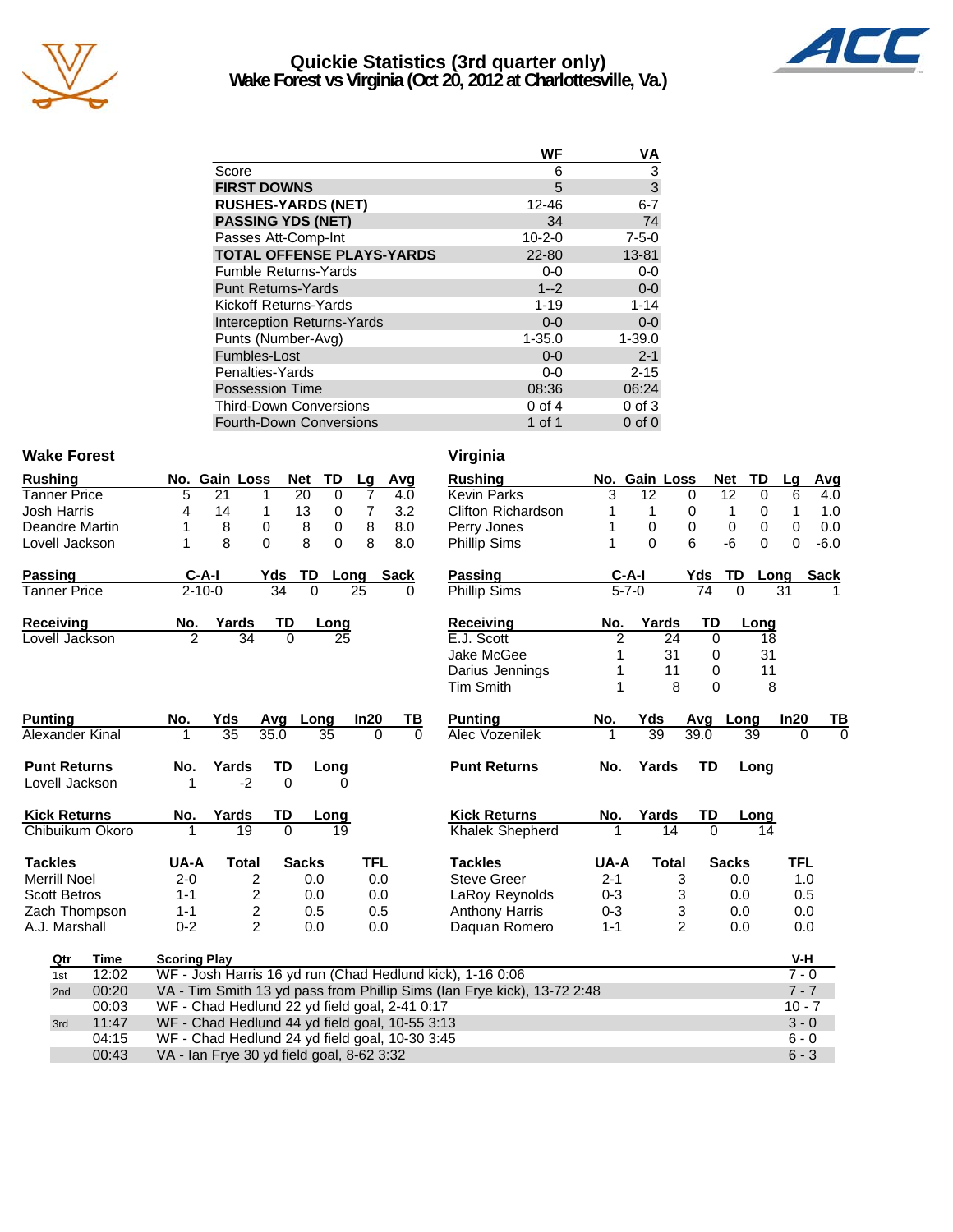

## **Play-by-Play Summary (4th quarter)**



**Wake Forest vs Virginia (Oct 20, 2012 at Charlottesville, Va.)**

| <b>WF 33</b><br>$2 - 2$<br>$2 - 2$<br><b>WF 33</b> | Start of 4th quarter, clock 15:00.<br>Martin, D rush for 2 yards to the WF35, 1ST DOWN WF (Greer, S; Moore, M).                                               | R <sub>11</sub> |
|----------------------------------------------------|---------------------------------------------------------------------------------------------------------------------------------------------------------------|-----------------|
| 1-10 WF 35<br>2-10 WF 35                           | Price, T rush for no gain to the WF35 (Greer, S).<br>Martin, D rush for no gain to the WF35 (Brathwaite, C).                                                  |                 |
| 3-10 WF 35                                         | Price, T pass incomplete to Jackson, L (Hoskey,D).                                                                                                            |                 |
| 4-10 WF 35                                         | Kinal, A punt 48 yards to the VA17, fair catch by Shepherd, K.                                                                                                |                 |
|                                                    | 5 plays, 10 yards, 2:54                                                                                                                                       |                 |
| VIRGINIA drive start at 12:49.                     |                                                                                                                                                               |                 |
| 1-10 VA 17<br>VA 21<br>2-6                         | Jones, P rush for 4 yards to the VA21 (Whitlock, N).<br>Sims, P pass incomplete to Smith, T.                                                                  |                 |
| $3-6$<br><b>VA 21</b>                              | Sims, P pass complete to Mathis, J for 16 yards to the VA37, 1ST DOWN VA (Allen, Z;Okoro,                                                                     | P <sub>12</sub> |
|                                                    | $C$ ).                                                                                                                                                        |                 |
| 1-10<br>VA 37                                      | Parks, K rush for 5 yards to the VA42 (Thompson, Z).                                                                                                          |                 |
| $2 - 5$<br>VA 42                                   | Sims, P pass incomplete to McGee, J.                                                                                                                          |                 |
| $3-5$<br>VA 42<br>1-10 WF 43                       | Sims, P rush for 15 yards to the WF43, 1ST DOWN VA, out-of-bounds.<br>Sims, P pass complete to Phillips, C for 9 yards to the WF34 (Marshall, AJ).            | R <sub>13</sub> |
| <b>WF 34</b><br>$2 - 1$                            | Sims, P pass intercepted by Johnson, K at the WF5, Johnson, K return 0 yards to the WF5                                                                       |                 |
|                                                    | (Jennings,D).                                                                                                                                                 |                 |
|                                                    | 8 plays, 49 yards, 2:58                                                                                                                                       |                 |
| WAKE FOREST drive start at 09:51.                  |                                                                                                                                                               |                 |
| 1-10 WF 05                                         | Harris, J rush for 8 yards to the WF13 (Harris, A; Snyder, J).                                                                                                |                 |
| $2 - 2$<br><b>WF 13</b><br><b>WF 13</b><br>$3-2$   | Harris, J rush for no gain to the WF13 (Brathwaite, C; Harold, E).<br>Price, T pass complete to Bohanon, T for 10 yards to the WF23, 1ST DOWN WF (Hoskey, D). | P <sub>12</sub> |
| 1-10 WF 23                                         | Price, T pass incomplete to Davis, T (Harris, A).                                                                                                             |                 |
| 2-10<br>WF 23                                      | Harris, J rush for 1 yard to the WF24 (Brathwaite, C; Greer, S).                                                                                              |                 |
| $3-9$<br><b>WF 24</b>                              | Price, T rush for no gain to the WF24 (Brathwaite, C; Reynolds, L).                                                                                           |                 |
| 4-9<br><b>WF 24</b>                                | Kinal, A punt 42 yards to the VA34, Shepherd, K return 0 yards to the VA34 (Chubb, B).                                                                        |                 |
|                                                    | 6 plays, 19 yards, 2:49                                                                                                                                       |                 |
| VIRGINIA drive start at 07:02.<br>1-10 VA 34       | Sims, P rush for 1 yard to the VA35 (Jackson, J).                                                                                                             |                 |
| $2-9$<br>VA 35                                     | Richardson, C rush for 8 yards to the VA43 (Mack, D;Okoro, C).                                                                                                |                 |
| $3 - 1$<br><b>VA 43</b>                            | Richardson, C rush for no gain to the VA43 (Mack, D;Olson, M).                                                                                                |                 |
| VA 43<br>4-1                                       | PENALTY WF delay of game 6 yards to the VA49, 1ST DOWN VA.                                                                                                    | X14             |
| 1-10 VA 49                                         | Sims, P pass incomplete to Gamble, A.                                                                                                                         |                 |
| 2-10 VA 49                                         | Sims, P pass complete to Terrell, D for 5 yards to the WF46 (Haynes, R).                                                                                      |                 |
| $3-5$<br><b>WF 46</b>                              | Sims, P pass complete to Parks, K for 6 yards to the WF40, 1ST DOWN VA (Haynes, R; Jackson,                                                                   | P <sub>15</sub> |
| 1-10 WF 40                                         | J).<br>Richardson, C rush for 4 yards to the WF36 (Thompson, Z; Haynes, R).                                                                                   |                 |
| $2 - 6$<br><b>WF 36</b>                            | Richardson, C rush for loss of 6 yards to the WF42 (Haynes, R; Thompson, Z).                                                                                  |                 |
| 3-12 WF 42                                         | Sims, P sacked for loss of 11 yards to the VA47 (Harris, T).                                                                                                  |                 |
| 4-23 VA 47                                         | Timeout Virginia, clock 02:56.                                                                                                                                |                 |
| 4-23 VA 47                                         | Vozenilek, A punt 35 yards to the WF18, fair catch by Jackson, L.                                                                                             |                 |
| <b>WAKE FOREST drive start at 02:50.</b>           | 9 plays, 13 yards, 4:12                                                                                                                                       |                 |
| 1-10 WF 18                                         | Jackson, L rush for 1 yard to the WF19 (Greer, S; Snyder, J).                                                                                                 |                 |
| <b>WF 19</b><br>$2-9$                              | Timeout Wake Forest, clock 02:19.                                                                                                                             |                 |
| <b>WF 19</b><br>$2-9$                              | Harris, J rush for 2 yards to the WF21 (Reynolds,L).                                                                                                          |                 |
| <b>WF 21</b><br>3-7                                | Timeout Virginia, clock 02:14.                                                                                                                                |                 |
| 3-7<br><b>WF 21</b>                                | Price, T rush for 1 yard to the WF22 (Greer, S).                                                                                                              |                 |
| <b>WF 22</b><br>4-6<br>4-6<br><b>WF 22</b>         | Timeout Virginia, clock 02:08.<br>Kinal, A punt 39 yards to the VA39, Shepherd, K return 4 yards to the VA43, fumble by                                       |                 |
|                                                    | Shepherd, K recovered by WF LaBarbera, J at VA43.                                                                                                             |                 |
|                                                    | 3 plays, 4 yards, 0:51                                                                                                                                        |                 |
| <b>WAKE FOREST drive start at 01:59.</b>           |                                                                                                                                                               |                 |
| 1-10 VA 43                                         | TEAM rush for loss of 2 yards to the VA45.                                                                                                                    |                 |
| 2-12 VA 45                                         | TEAM rush for loss of 2 yards to the VA47.                                                                                                                    |                 |
| 3-14 VA 47                                         | TEAM rush for loss of 2 yards to the VA49.<br>End of game, clock 00:00.                                                                                       |                 |
|                                                    | 3 plays, minus 6 yards, 1:59                                                                                                                                  |                 |
|                                                    | FINAL SCORE: Wake Forest 16, Virginia 10                                                                                                                      |                 |
|                                                    |                                                                                                                                                               |                 |

|                        |       | Time  | 1st Downs<br>Conversions |  |  |     |         |          |                  |                  |
|------------------------|-------|-------|--------------------------|--|--|-----|---------|----------|------------------|------------------|
| <b>Quarter Summary</b> | Score | Poss  |                          |  |  | 3rd | 4th     | Rushina  | Passing          | <b>Penalties</b> |
| <b>Wake Forest</b>     |       | 07:50 |                          |  |  | 1-5 | $0-0$   | 13-9     | $1 - 3 - 0 - 10$ | 1-6              |
| Virginia               |       | 07:10 |                          |  |  | 3-5 | $0 - 0$ | $9 - 20$ | $4 - 8 - 1 - 36$ | 0-0              |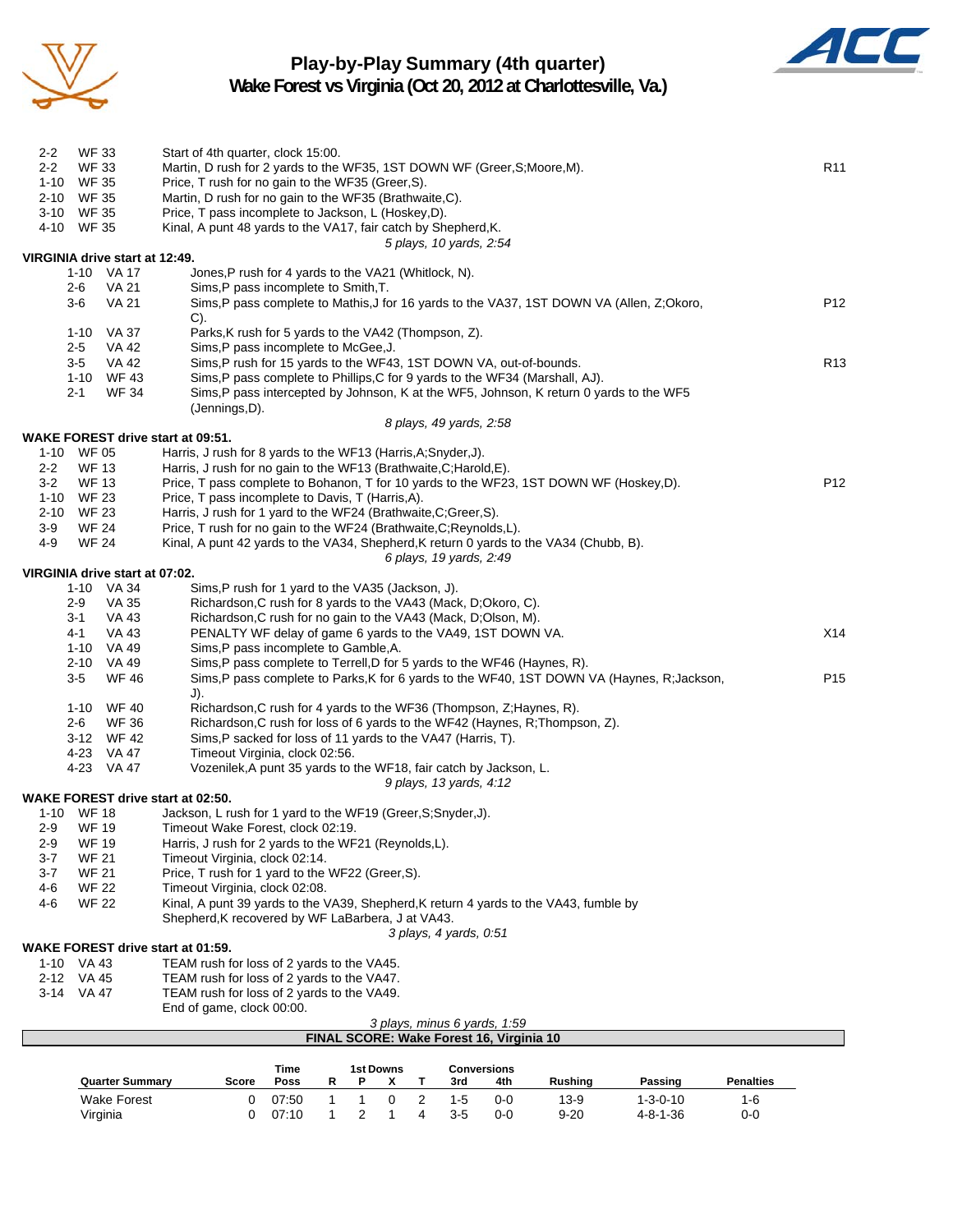

#### **Quickie Statistics (4th quarter only) Wake Forest vs Virginia (Oct 20, 2012 at Charlottesville, Va.)**



|                                   | WF             | ٧Α             |
|-----------------------------------|----------------|----------------|
| Score                             | 0              | 0              |
| <b>FIRST DOWNS</b>                | $\mathfrak{p}$ | $\overline{4}$ |
| <b>RUSHES-YARDS (NET)</b>         | $13-9$         | $9 - 20$       |
| <b>PASSING YDS (NET)</b>          | 10             | 36             |
| Passes Att-Comp-Int               | $3 - 1 - 0$    | $8 - 4 - 1$    |
| <b>TOTAL OFFENSE PLAYS-YARDS</b>  | 16-19          | 17-56          |
| <b>Fumble Returns-Yards</b>       | 0-0            | $0-0$          |
| <b>Punt Returns-Yards</b>         | $0 - 0$        | $2 - 4$        |
| Kickoff Returns-Yards             | $0 - 0$        | $0-0$          |
| <b>Interception Returns-Yards</b> | $1 - 0$        | $0-0$          |
| Punts (Number-Avg)                | $3 - 43.0$     | $1 - 35.0$     |
| Fumbles-Lost                      | $0 - 0$        | $1 - 1$        |
| Penalties-Yards                   | 1-6            | $0-0$          |
| <b>Possession Time</b>            | 07:50          | 07:10          |
| <b>Third-Down Conversions</b>     | 1 of $5$       | 3 of 5         |
| <b>Fourth-Down Conversions</b>    | $0$ of $0$     | $0$ of $0$     |

#### Wake Forest **Virginia**

| <b>Rushing</b>      | <b>TD</b><br>No. Gain Loss<br><b>Net</b>                                | Avg<br>Lg             | <b>Rushing</b>            |                | No. Gain Loss  |                | <b>Net</b><br>TD | Lg<br>Avg           |    |
|---------------------|-------------------------------------------------------------------------|-----------------------|---------------------------|----------------|----------------|----------------|------------------|---------------------|----|
| <b>Josh Harris</b>  | 11<br>11<br>$\mathbf 0$<br>0<br>4                                       | 8<br>2.8              | <b>Clifton Richardson</b> | 4              | 12             | 6              | 6<br>$\mathbf 0$ | 8<br>1.5            |    |
| Deandre Martin      | 2<br>2<br>2<br>0<br>0                                                   | $\overline{c}$<br>1.0 | <b>Phillip Sims</b>       | 3              | 16             | 11             | 5<br>0           | 15<br>1.7           |    |
| Lovell Jackson      | 1<br>1<br>0<br>0<br>1                                                   | $\mathbf{1}$<br>1.0   | <b>Kevin Parks</b>        |                | $\sqrt{5}$     | 0              | 5<br>$\pmb{0}$   | 5<br>5.0            |    |
| <b>Tanner Price</b> | 3<br>1<br>$\Omega$<br>1<br>$\Omega$                                     | $\mathbf{1}$<br>0.3   | Perry Jones               |                | 4              | $\Omega$       | 4<br>$\Omega$    | 4<br>4.0            |    |
| Passing             | $C-A-I$<br>TD<br>Yds<br>Long                                            | <b>Sack</b>           | <b>Passing</b>            |                | $C-A-I$        | Yds            | TD               | <b>Sack</b><br>Long |    |
| <b>Tanner Price</b> | $1 - 3 - 0$<br>10<br>0                                                  | 10<br>0               | Phillip Sims              |                | $4 - 8 - 1$    | 36             | $\Omega$         | 16                  |    |
| Receiving           | Yards<br><b>TD</b><br>No.<br>Long                                       |                       | <b>Receiving</b>          | No.            | Yards          | TD             | Long             |                     |    |
| Tommy Bohanon       | 10<br>$\Omega$<br>1<br>10                                               |                       | Jeremiah Mathis           |                | 16             | 0              | 16               |                     |    |
|                     |                                                                         |                       | <b>Colter Phillips</b>    |                | 9              | 0              | 9                |                     |    |
|                     |                                                                         |                       | <b>Kevin Parks</b>        |                | 6              | 0              | 6                |                     |    |
|                     |                                                                         |                       | Dominique Terrell         | 1              | 5              | $\Omega$       | 5                |                     |    |
| <b>Punting</b>      | No.<br>Yds<br>Avg<br>Long                                               | In20<br>TВ            | <b>Punting</b>            | No.            | Yds            | Avg            | Long             | In20                | ΤI |
| Alexander Kinal     | 3<br>129<br>48<br>43.0                                                  | $\Omega$<br>1         | Alec Vozenilek            | 1              | 35             | 35.0           | 35               |                     |    |
| <b>Punt Returns</b> | <b>TD</b><br>Yards<br>Long<br>No.                                       |                       | <b>Punt Returns</b>       | No.            | Yards          | TD             | Long             |                     |    |
|                     |                                                                         |                       | Khalek Shepherd           | $\overline{2}$ | $\overline{A}$ | $\Omega$       | 4                |                     |    |
| <b>Kick Returns</b> | Yards<br><b>TD</b><br>No.<br>Long                                       |                       | <b>Kick Returns</b>       | No.            | Yards          | TD             | Long             |                     |    |
| <b>Tackles</b>      | UA-A<br><b>Sacks</b><br><b>Total</b>                                    | <b>TFL</b>            | <b>Tackles</b>            | UA-A           | <b>Total</b>   |                | <b>Sacks</b>     | <b>TFL</b>          |    |
| <b>Riley Haynes</b> | $1 - 3$<br>4<br>0.0                                                     | 0.5                   | <b>Steve Greer</b>        | $2 - 3$        |                | 5              | 0.0              | 0.0                 |    |
| Zach Thompson       | $1 - 2$<br>3<br>0.0                                                     | 0.5                   | <b>Chris Brathwaite</b>   | $1 - 3$        |                | 4              | 0.0              | 0.0                 |    |
| Justin Jackson      | $\overline{\mathbf{c}}$<br>$1 - 1$<br>0.0                               | 0.0                   | <b>LaRoy Reynolds</b>     | $1 - 1$        |                | 2              | 0.0              | 0.0                 |    |
| Daniel Mack         | $\overline{2}$<br>$0 - 2$<br>0.0                                        | 0.0                   | Jake Snyder               | $0 - 2$        |                | $\overline{2}$ | 0.0              | 0.0                 |    |
| Time<br>Qtr         | <b>Scoring Play</b>                                                     |                       |                           |                |                |                |                  | V-H                 |    |
| 12:02<br>1st        | WF - Josh Harris 16 yd run (Chad Hedlund kick), 1-16 0:06               |                       |                           |                |                |                |                  | $7 - 0$             |    |
| 00:20<br>2nd        | VA - Tim Smith 13 yd pass from Phillip Sims (Ian Frye kick), 13-72 2:48 |                       |                           |                |                |                |                  | $7 - 7$             |    |
| 00:03               | WF - Chad Hedlund 22 yd field goal, 2-41 0:17                           |                       |                           |                |                |                |                  | $10 - 7$            |    |
| 11:47<br>3rd        | WF - Chad Hedlund 44 yd field goal, 10-55 3:13                          |                       |                           |                |                |                |                  | $13 - 7$            |    |
| 04:15               | WF - Chad Hedlund 24 yd field goal, 10-30 3:45                          |                       |                           |                |                |                |                  | $16 - 7$            |    |
| 00:43               | VA - Ian Frye 30 yd field goal, 8-62 3:32                               |                       |                           |                |                |                |                  | $16 - 10$           |    |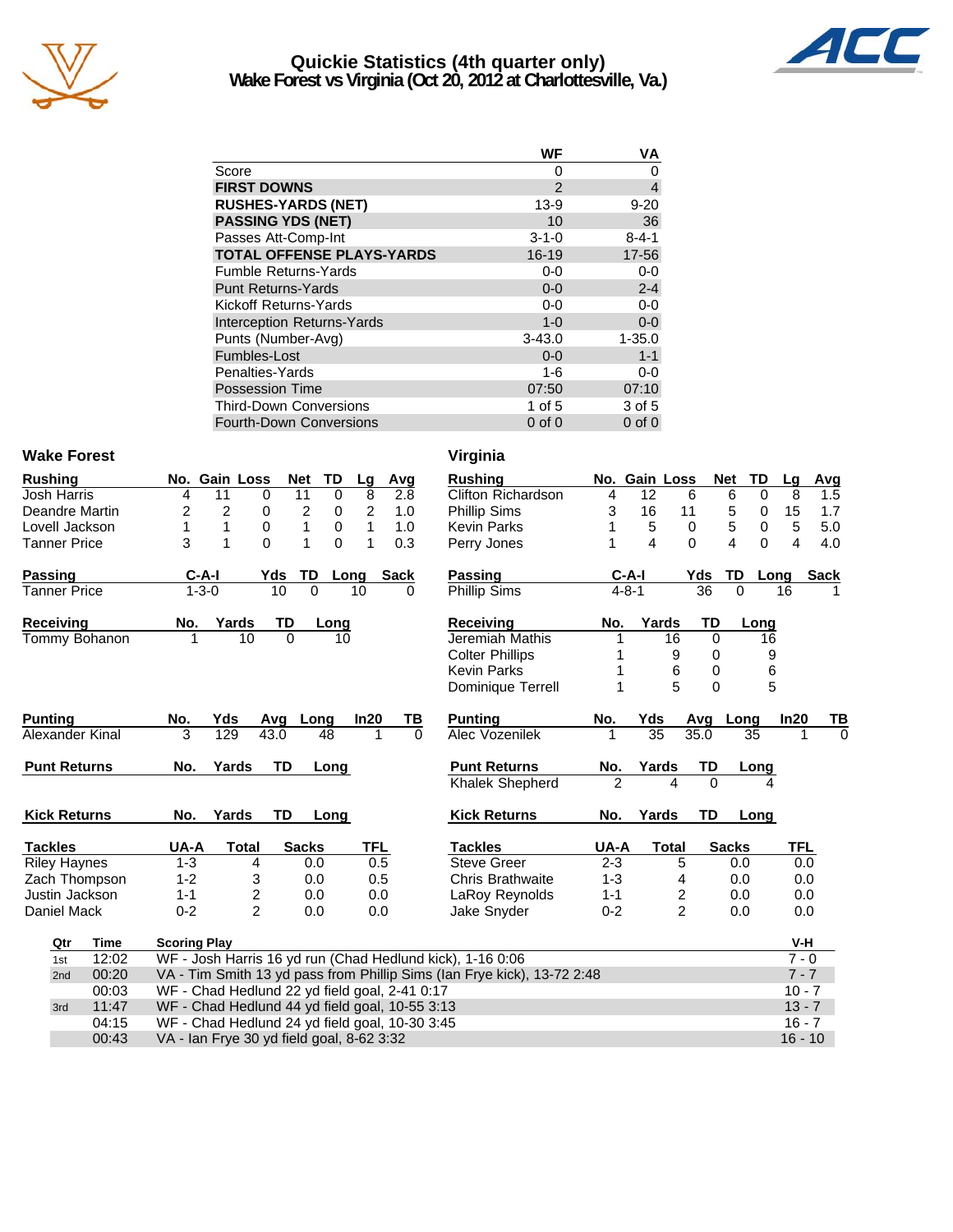

#### **Scoring Summary (Final) The Automated ScoreBook Virginia vs NC State (Nov 03, 2012 at Raleigh, N.C.)**



Virginia (3-6,1-4) vs. NC State (5-4,2-3) Date: Nov 03, 2012 • Site: Raleigh, N.C. • Stadium: Carter-Finley Attendance: 54812

| <b>Score by Quarters</b> |   | c |  | Total    |
|--------------------------|---|---|--|----------|
| 'Virginia                | 4 |   |  | 00<br>აა |
| NC State                 |   |   |  |          |

| Qtr Time | <b>Scoring Play</b>                                                                        | V-H      |
|----------|--------------------------------------------------------------------------------------------|----------|
|          | 1st 10:09 VA - Phillip Sims 1 yd run (Ian Frye kick), 11-75 4:51                           | $7 - 0$  |
|          | 00:27 VA - Darius Jennings 18 yd pass from Michael Rocco (Ian Frye kick), 10-68 4:56       | $14 - 0$ |
|          | 2nd 03:17 VA - Will Hill safety                                                            | $16 - 0$ |
|          | 3rd 11:10 VA - Tim Smith 38 yd pass from Phillip Sims (Drew Jarrett kick), 6-64 2:23       | $23 - 0$ |
|          | 4th 14:51 VA - Drew Jarrett 33 yd field goal, 15-47 6:30                                   | $26 - 0$ |
|          | 06:30 ST - Mario Carter 2 yd pass from Mike Glennon (Mike Glennon pass failed), 10-68 2:55 | $26 - 6$ |
|          | 04:28 VA - Kevin Parks 31 yd run (Drew Jarrett kick), 4-40 1:15                            | $33 - 6$ |

Kickoff time: 12:29 PM • End of Game: 3:59 PM • Total elapsed time: 3:30 Officials: Referee: Brad Allen; Umpire: Jim Ecki; Linesman: Tyrone Davis; Line judge: Rick Page; Back judge: James Cole; Field judge: Danny Short; Side judge: Darrell Harriso; Center judge: Roger Warren; Temperature: 53F • Wind: NNW 8mph • Weather: Sunny and clear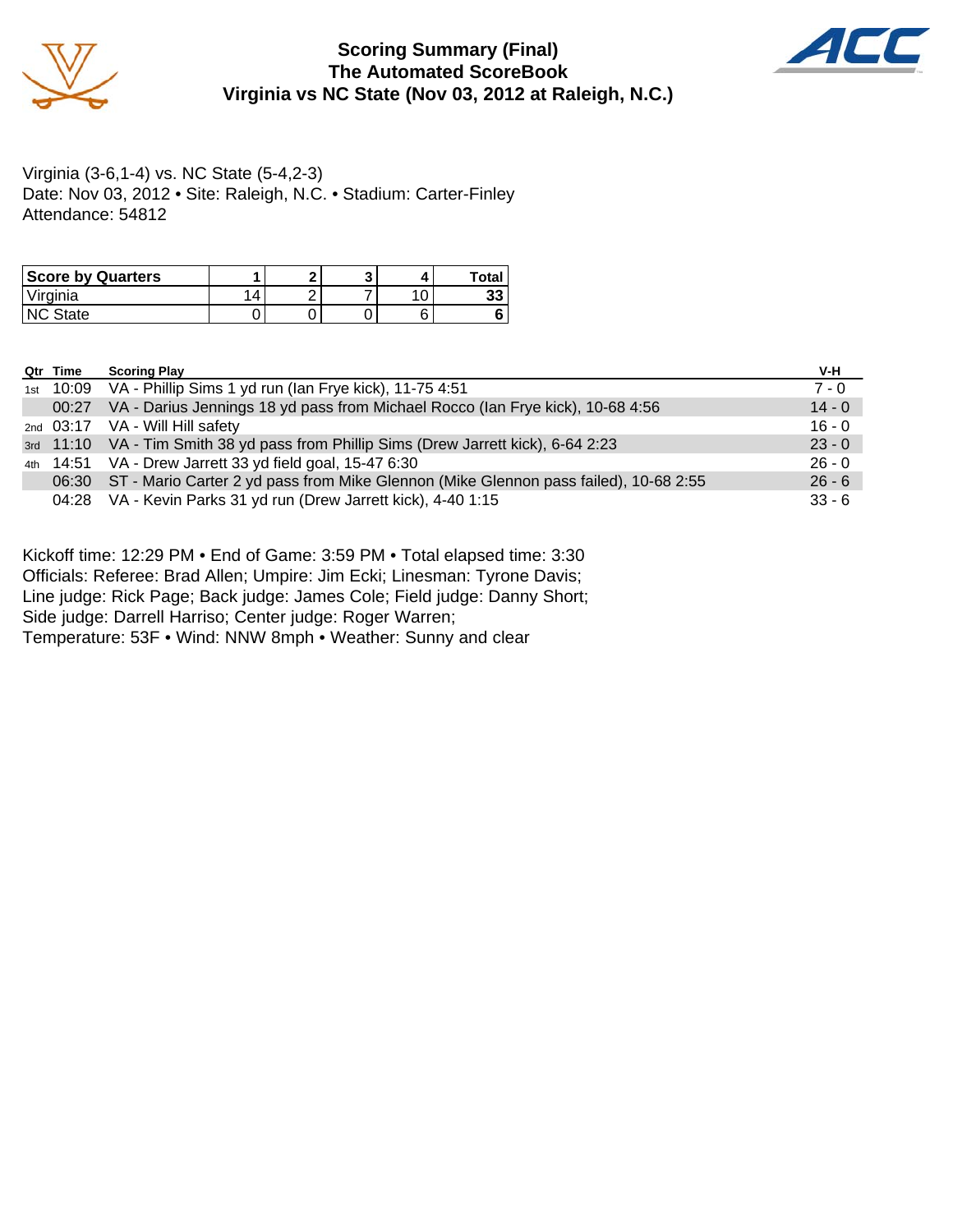





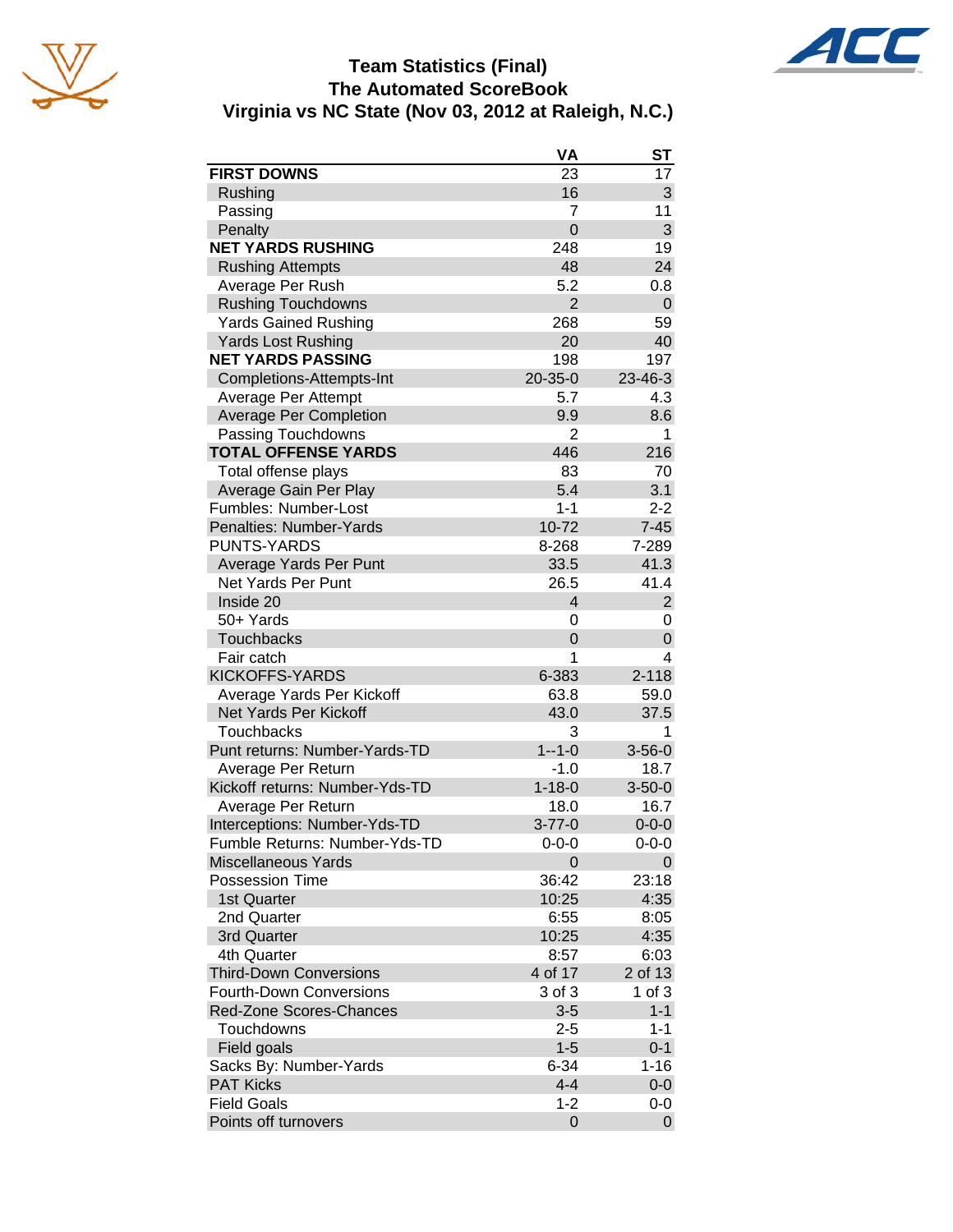

## **Individual Statistics (Final) The Automated ScoreBook Virginia vs NC State (Nov 03, 2012 at Raleigh, N.C.)**

#### **Virginia** NC State

| <b>Rushing</b>      |    |     | No. Gain Loss | Net TD |   | La  | Avg    |
|---------------------|----|-----|---------------|--------|---|-----|--------|
| <b>Kevin Parks</b>  | 25 | 119 |               | 115    |   | .31 | 4.6    |
| Perry Jones         | 11 | 67  | 0             | 67     | 0 | 15  | 6.1    |
| Khalek Shepherd     | 4  | 37  | 0             | 37     | 0 | 26  | 9.2    |
| Michael Rocco       | 5  | 36  | 0             | 36     | 0 | 12  | 7.2    |
| <b>Phillip Sims</b> |    | я   | 16            | -7     |   | 8   | $-2.3$ |
| Totals              |    | 268 | 20            | 248    |   | 31  | 5.2    |

| Passing             | C-A-I         | Yds: | TD. | Long | <b>Sack</b> |
|---------------------|---------------|------|-----|------|-------------|
| Michael Rocco       | $12 - 23 - 0$ | 83   |     | 18   | 0           |
| <b>Phillip Sims</b> | $8 - 10 - 0$  | 115  |     | 38   | 1           |
| <b>TFAM</b>         | $0 - 1 - 0$   |      |     |      | 0           |
| Perry Jones         | $0 - 1 - 0$   |      |     |      | 0           |
| Totals              | $20 - 35 - 0$ | 198  |     | 38   |             |

| Receiving              | No. | Yards | TŊ | Long |
|------------------------|-----|-------|----|------|
| Darius Jennings        | 6   | 57    |    | 18   |
| Perry Jones            | 6   | 46    |    | 15   |
| Zachary Swanson        | 2   | 40    |    | 27   |
| <b>Tim Smith</b>       |     | 38    |    | 38   |
| Adrian Gamble          |     |       |    |      |
| <b>Colter Phillips</b> |     |       |    |      |
| Paul Freedman          |     |       |    |      |
| Dominique Terrell      |     |       |    |      |
| E.J. Scott             |     |       |    |      |
| Totals                 |     | 198   | 2  | 38   |

| <b>Punting</b> | No. | Yds |      | Avg Long | In20 |  |
|----------------|-----|-----|------|----------|------|--|
| Alec Vozenilek |     | 255 | 36.4 | 49       |      |  |
| Michael Rocco  |     | 13  | 13.0 | 13       |      |  |
| Totals         |     | 268 | 33.5 | 49       |      |  |

|                       |    | Punt |    | <b>Kickoff</b> |    |   | Intercept   |    |
|-----------------------|----|------|----|----------------|----|---|-------------|----|
| <b>Returns</b>        | No | Yds  | Lg | No Yds         |    |   | $Lg$ No Yds |    |
| Khalek Shepherd       |    | -1   |    | 18             |    |   |             |    |
| Eli Harold            |    |      |    |                |    |   |             |    |
| <b>Anthony Harris</b> |    | 0    |    |                |    |   |             | 37 |
| Maurice Canady        | O  | 0    |    |                |    |   | 39          | 39 |
| Totals                |    |      |    | 18             | 18 | 3 |             | 39 |

| Field goals  | <b>Qtr Time Dist</b> |                           | Result |
|--------------|----------------------|---------------------------|--------|
| lan Frye     |                      | 2nd 00:16 22 yards Missed |        |
| Drew Jarrett |                      | 4th 14:51 33 yards Good   |        |

| <b>Kickoffs</b> | No. Yards | Avg TB | <b>OB</b> |
|-----------------|-----------|--------|-----------|
| Drew Jarrett    | 383       | 63.8   |           |

| All-purpose            | Run | Rcv | ΚR           | <b>PR</b> | IR | Total |
|------------------------|-----|-----|--------------|-----------|----|-------|
| <b>Kevin Parks</b>     | 115 |     |              |           |    | 115   |
| Perry Jones            | 67  | 46  | $\mathbf{I}$ |           |    | 113   |
| Darius Jennings        |     | 57  | $\mathbf{I}$ |           |    | 57    |
| <b>Khalek Shepherd</b> | 37  |     | 18           |           |    | 54    |

| <b>Rushing</b>        | No. | <b>Gain Loss</b> |    | <b>Net</b> | TD | Lq | Avg    |
|-----------------------|-----|------------------|----|------------|----|----|--------|
| Shadrach Whitehead    |     | 28               | 0  | 28         | 0  | 9  | 4.0    |
| <b>Tony Creecy</b>    |     | 15               | 2  | 13         | 0  | 5  | 1.9    |
| Bryan Underwood       |     | 10               | 0  | 10         | 0  | 10 | 10.0   |
| <b>Brandon Barnes</b> |     | 5                | 2  | 3          | 0  | 5  | 1.5    |
| Manny Stocker         |     | 0                | 2  | -2         | 0  | O  | $-2.0$ |
| Mike Glennon          | ิธ  | 1                | 34 | -33        | 0  | 1  | $-5.5$ |
| Totals                | 24  | 59               | 40 | 19         | 0  | 10 | 0.8    |
|                       |     |                  |    |            |    |    |        |

| <b>Passing</b> | C-A-I         | Yds | TD Long | Sack |
|----------------|---------------|-----|---------|------|
| Mike Glennon   | $23 - 46 - 3$ | 197 | 14      | 5    |
| Manny Stocker  | 0-0-0         |     |         |      |
| Totals         | $23 - 46 - 3$ | 197 | 14      | 6    |

| <b>Receiving</b>     | No. | Yards | TD | Long |
|----------------------|-----|-------|----|------|
| Quintin Payton       | 6   | 49    |    | 14   |
| Bryan Underwood      | 4   | 52    | 0  | 14   |
| <b>Rashard Smith</b> | 4   | 39    | 0  | 14   |
| <b>Tony Creecy</b>   | 4   | 21    | 0  | 11   |
| Asa Watson           | 2   | 21    | ი  | 13   |
| Shadrach Whitehead   | 2   | 13    | ი  |      |
| Mario Carter         | 1   |       |    | 2    |
| Totals               | 23  | 1 Q 7 |    |      |

| Punting     | No. |     |      | Yds Avg Long In20 | TB |
|-------------|-----|-----|------|-------------------|----|
| Wil Baumann |     | 289 | 41.3 | 48                |    |
| Totals      |     | 289 | 41.3 | 48                |    |

|                      |     | Punt |       |      | <b>Kickoff</b> |    |        | <b>Intercept</b> |       |
|----------------------|-----|------|-------|------|----------------|----|--------|------------------|-------|
| Returns              | No  | Yds  | Lgl   |      | No Yds         |    |        | Lg No Yds        | Lg    |
| <b>Rashard Smith</b> | 3   | 56   | 48    | 0    | 0              | 0  | 0      | 0                | 0     |
| C.J. Wilson          | 0   | 0    | 0     | 2    | 37             | 19 | 0      | 0                | 0     |
| <b>Tobias Palmer</b> | 0   | 0    | 0     | 1    | 13             | 13 | 0      | 0                | 0     |
| Totals               | 3   | 56   | 48    | 3    | 50             | 19 | 0      | 0                | 0     |
| Field goals          | Qtr |      | Time  | Dist |                |    | Result |                  |       |
|                      |     |      |       |      |                |    |        |                  |       |
| <b>Kickoffs</b>      | No. |      | Yards |      | Avq            | ΤВ |        | ОВ               |       |
| Nikilas Sade         |     | 1    | 65    |      | 65.0           |    | 1      | 0                |       |
| Wil Baumann          |     | 1    | 53    |      | 53.0           |    | 0      | 0                |       |
| All-purpose          |     | Run  | Rcv   | ΚR   |                | PR | IR     |                  | Total |
| <b>Rashard Smith</b> |     | 0    | 39    |      | 0              | 56 | 0      |                  | 95    |
| Bryan Underwood      |     | 10   | 52    |      | 0              | 0  | 0      |                  | 62    |
| Quintin Payton       |     | 0    | 49    |      | 0              | 0  | 0      |                  | 49    |

Quintin Payton 0 49 0 0 0 49

Shadrach Whitehead

FUMBLES: Virginia-Darius Jennings 1-1. NC State-Rashard Smith 1-1; Mike Glennon 1-1.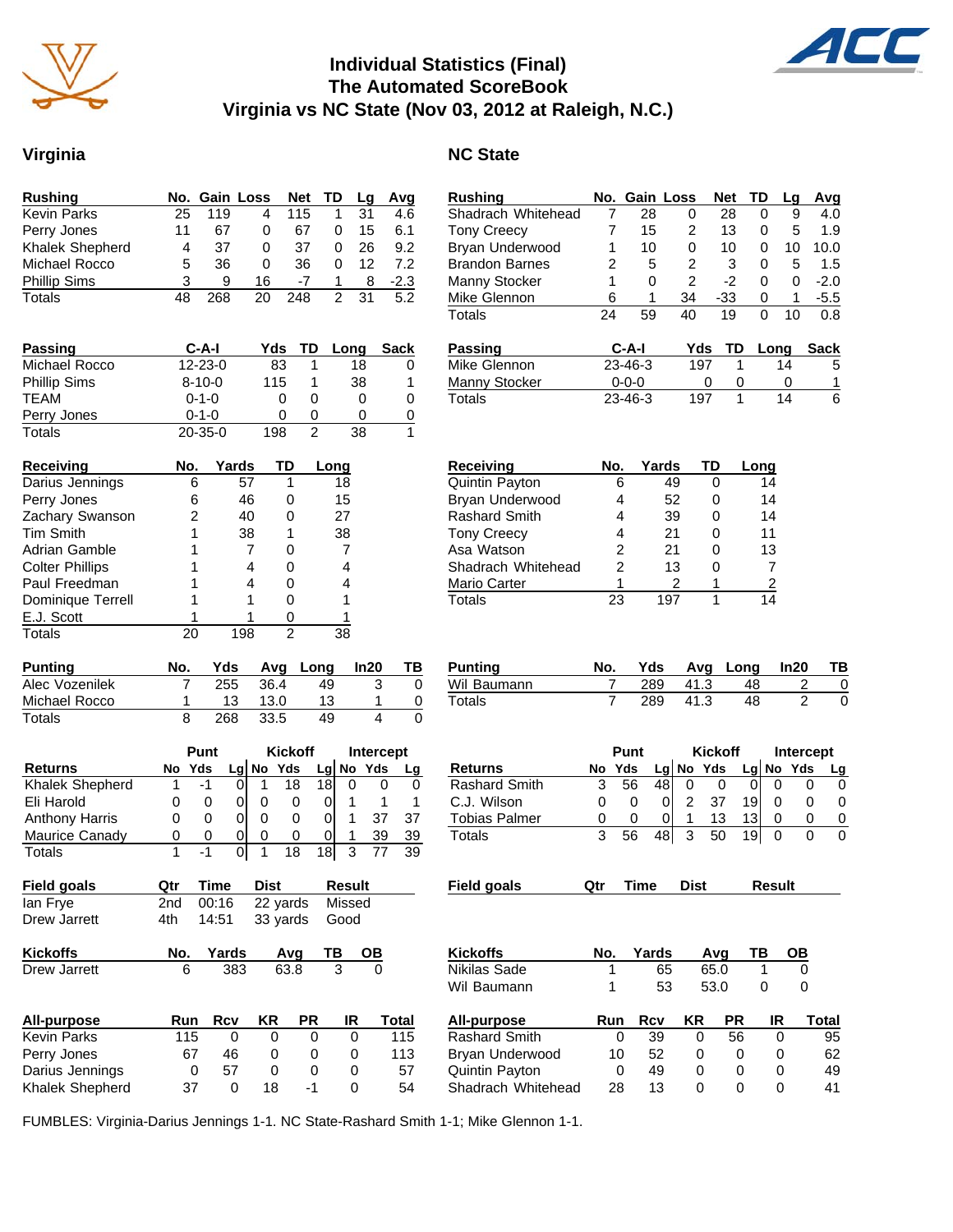

#### **Defensive Statistics (Final) The Automated ScoreBook Virginia vs NC State (Nov 03, 2012 at Raleigh, N.C.)**



90 Mike Rose 0 1 1 - - - - - - - - 42 M.J. Salahuddin 0 1 1 - - - - - - - - Totals 48 42 90 1.0-16 4.0-23 1 1-0 0-0 1 0 2

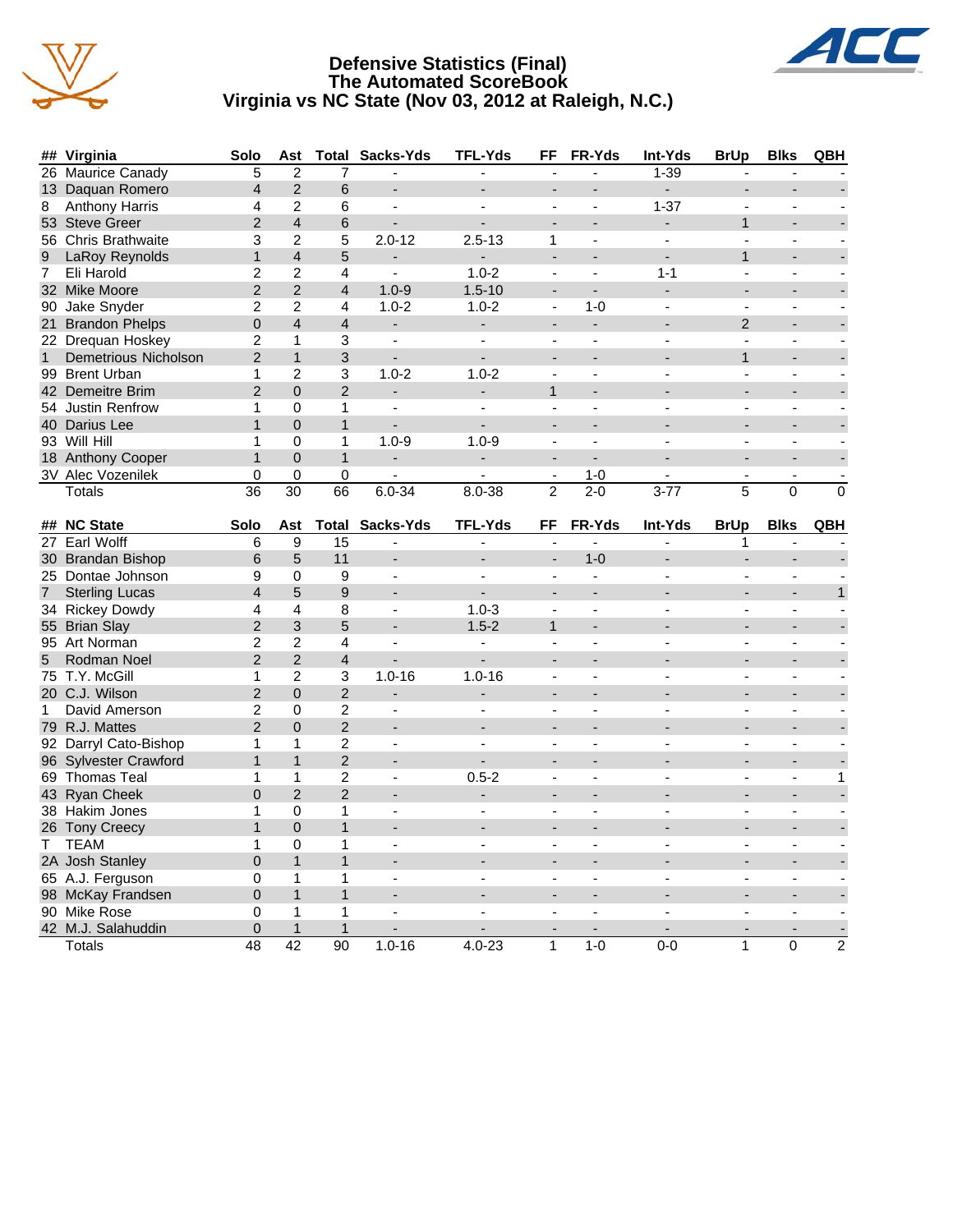

#### **Participation Report (Final) The Automated ScoreBook Virginia vs NC State (Nov 03, 2012 at Raleigh, N.C.)**



#### **Virginia**

#### **NC State**

| Pos       | ##             | <b>OFFENSE</b>              | Pos         | ## | <b>OFFENSE</b>        |
|-----------|----------------|-----------------------------|-------------|----|-----------------------|
| LT.       | 72             | Oday Aboushi                | LT          | 78 | Rob Crisp             |
| LG        | 74             | <b>Conner Davis</b>         | LG          | 79 | R.J. Mattes           |
| C.        | 70             | Luke Bowanko                | C           | 53 | Camden Wentz          |
| <b>RG</b> | 79             | Sean Cascarano              | <b>RG</b>   | 62 | Duran Christophe      |
| RT        | 78             | Morgan Moses                | RT          | 74 | <b>Tyson Chandler</b> |
| TE        | 88             | Paul Freedman               | TE          | 87 | Mario Carter          |
| <b>WR</b> | 6              | Darius Jennings             | TE          | 82 | Asa Watson            |
| WR        | 20             | <b>Tim Smith</b>            | QB          | 8  | Mike Glennon          |
| QB        | 14             | <b>Phillip Sims</b>         | HB          | 26 | <b>Tony Creecy</b>    |
| RB        | 33             | Perry Jones                 | <b>WR</b>   | 88 | Quintin Payton        |
| RB        | 25             | <b>Kevin Parks</b>          | <b>WR</b>   | 4  | <b>Tobias Palmer</b>  |
|           |                |                             |             |    |                       |
|           |                |                             |             |    |                       |
| Pos       | ##             | <b>DEFENSE</b>              | Pos         | ## | <b>DEFENSE</b>        |
| <b>LE</b> | 90             | Jake Snyder                 | LE          | 92 | Darryl Cato-Bishop    |
| DT        | 99             | <b>Brent Urban</b>          | LT          | 69 | <b>Thomas Teal</b>    |
| DT        | 93             | Will Hill                   | RT          | 75 | T.Y. McGill           |
| RE        | $\overline{7}$ | Eli Harold                  | <b>RE</b>   | 55 | <b>Brian Slay</b>     |
| LB        | 13             | Daquan Romero               | LB          | 5  | Rodman Noel           |
| LB        | 53             | <b>Steve Greer</b>          | LB          | 7  | <b>Sterling Lucas</b> |
| LВ        | 9              | LaRoy Reynolds              | LB          | 34 | <b>Rickey Dowdy</b>   |
| СB        | $\mathbf 1$    | <b>Demetrious Nicholson</b> | CВ          | 1  | David Amerson         |
| SS        | 21             | <b>Brandon Phelps</b>       | S           | 30 | <b>Brandan Bishop</b> |
| FS        | 8              | <b>Anthony Harris</b>       | $\mathbb S$ | 27 | Earl Wolff            |
| CВ        | 26             | Maurice Canady              | CB          | 25 | Dontae Johnson        |

Virginia: 2-Dominique Terrell, 2J-Jacob Hodges, 3V-Alec Vozenilek, 3-Ausar Walcott, 4F-Matt Fortin, 6J-Drew Jarrett, 7M-Kyle McCartin, 9V-James Valeiras, 15-Ian Frye, 16-Michael Rocco, 17-Miles Gooch, 18-Anthony Cooper, 19-E.J. Scott, 22-Drequan Hoskey, 23-Khalek Shepherd, 27-Rijo Walker, 29-D.J. Hill, 32-Mike Moore, 34-Kwontie Moore, 37-Billy Skrobacz, 39-Tucker Windle, 40-Darius Lee, 42-Demeitre Brim, 43-Trent Corney, 45-Vincent Croce, 46-Mason Thomas, 49-Zachary Swanson, 52-Jon Goss, 54-Justin Renfrow, 56-Chris Brathwaite, 61-Cody Wallace, 64-David Dean, 65-Ross Burbank, 71-Matt Mihalik, 77-Jay Whitmire, 80-Adrian Gamble, 83-Jake McGee, 84-Canaan Severin, 89-Colter Phillips, 92-Rob Burns.

NC State: 2A-Josh Stanley, 2-Rashard Smith, 3-Marchez Coates, 6-Tim Buckley, 9-Brandon Barnes, 10-Shadrach Whitehead, 11-Justin Burris, 13-Hakeem Flowers, 15-Manny Stocker, 16-Jordan Monk, 19-Maurice Morgan, 20-C.J. Wilson, 32-Nikilas Sade, 36-Wil Baumann, 38-Hakim Jones, 39-Brandon Pittman, 42-M.J. Salahuddin, 43-Ryan Cheek, 44-Logan Winkles, 47-Tyler Purvis, 48-Robert Caldwell, 49-Zach Gentry, 50-Cameron Fordham, 54-Joe Thuney, 57-Scott Thompson, 64-Andrew Wallace, 65-A.J. Ferguson, 67-Quincy McKinney, 70-Carlos Gray, 71-Alex Barr, 73-Andy Jomantas, 80-Bryan Underwood, 83-Anthony Talbert, 84-Charlie Hegedus, 89-Benson Browne, 90-Mike Rose, 95-Art Norman, 96-Sylvester Crawford, 98-McKay Frandsen.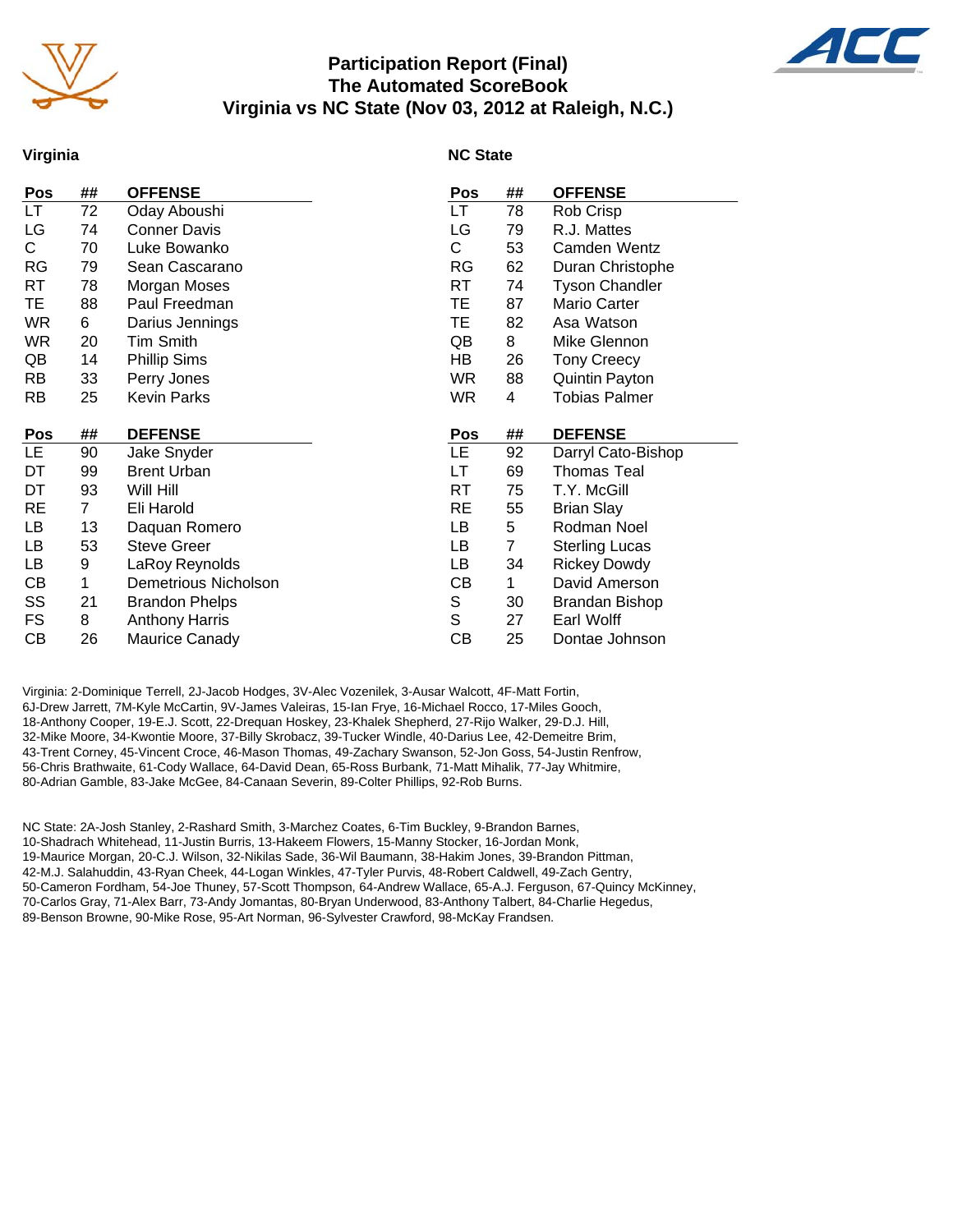

## **Drive Chart (By Team) (Final) The Automated ScoreBook Virginia vs NC State (Nov 03, 2012 at Raleigh, N.C.)**



|           |                 |                 |       | <b>Drive Started</b> |                 |       | <b>Drive Ended</b> | Consumed                             |            |
|-----------|-----------------|-----------------|-------|----------------------|-----------------|-------|--------------------|--------------------------------------|------------|
| Team      | Qtr             | Spot            | Time  | <b>Obtained</b>      | Spot            | Time  | <b>How lost</b>    | Yds<br>ΡI<br>$\sim$                  | <b>TOP</b> |
| VA        | 1st             | V <sub>25</sub> | 15:00 | Kickoff              | <b>S00</b>      | 10:09 | *TOUCHDOWN         | 75<br>11<br>$\blacksquare$           | 4:51       |
| VA        |                 | S <sub>26</sub> | 07:37 | Interception         | S07             | 06:59 | Fumble             | 19<br>2<br>$\blacksquare$            | 0:38       |
| VA        |                 | V32             | 05:23 | Punt                 | <b>S00</b>      | 00:27 | *TOUCHDOWN         | 10<br>68<br>$\blacksquare$           | 4:56       |
| <b>VA</b> | 2 <sub>nd</sub> | V09             | 11:03 | Punt                 | V10             | 09:31 | Punt               | 3<br>-1<br>$\blacksquare$            | 1:32       |
| VA        |                 | V16             | 08:47 | Punt                 | V15             | 07:27 | Punt               | 3<br>(1)<br>$\overline{\phantom{a}}$ | 1:20       |
| VA        |                 | V34             | 06:38 | Interception         | V37             | 05:46 | Punt               | 3<br>$-3$                            | 0:52       |
| VA        |                 | V46             | 05:09 | Punt                 | V50             | 03:29 | Punt               | 3<br>4<br>$\overline{\phantom{a}}$   | 1:40       |
| <b>VA</b> |                 | V45             | 03:10 | Kickoff              | $\mathsf{S}49$  | 02:08 | Punt               | 3<br>- 6                             | 1:02       |
| VA        |                 | S <sub>19</sub> | 00:38 | Fumble               | <b>S06</b>      | 00:16 | Missed FG          | 13<br>5<br>$\blacksquare$            | 0:22       |
| VA        | 3rd             | V36             | 13:33 | Punt                 | <b>S00</b>      | 11:10 | *TOUCHDOWN         | 6<br>64<br>$\overline{\phantom{a}}$  | 2:23       |
| VA        |                 | V25             | 10:19 | Punt                 | S <sub>29</sub> | 08:38 | Punt               | 46<br>5<br>$\blacksquare$            | 1:41       |
| <b>VA</b> |                 | V <sub>37</sub> | 06:21 | Downs                | S16             | 14:51 | *FIELD GOAL        | 15<br>$-47$                          | 6:30.      |
| VA        | 4th             | S31             | 14:29 | Interception         | S33             | 11:32 | Punt               | (2)<br>5<br>$\overline{\phantom{a}}$ | $2:57$ .   |
| <b>VA</b> |                 | V36             | 11:32 | Fumble               | V36             | 09:25 | Punt               | 3<br>- 0                             | 2:07       |
| VA        |                 | S40             | 05:43 | Downs                | <b>S00</b>      | 04:28 | *TOUCHDOWN         | 40<br>4<br>$\blacksquare$            | 1:15       |
| <b>VA</b> |                 | V <sub>29</sub> | 02:29 | Punt                 | $\mathsf{S}34$  | 00:00 | End of half        | 4 - 37                               | 2:29       |

|                        | 1st     | 2nd   | 3rd     | 4th     | 1st     | 2nd     |          |
|------------------------|---------|-------|---------|---------|---------|---------|----------|
| Virginia               | Qtr     | Qtr   | Qtr     | Qtr     | Half    | Half    | Total    |
| Time of possession     | 10:25   | 06:55 | 10:25   | 08:57   | 17:20   | 19:22   | 36:42    |
| 3rd down conversions   | $2 - 2$ | 0-6   | 1-4     | $1 - 5$ | $2 - 8$ | $2 - 9$ | $4 - 17$ |
| Average field position | V43     | V38   | V32     | V48     | V40     | V41     | V40      |
| 4th down conversions   | $0 - 0$ | 0-0   | $2 - 2$ | 1-1     | $0 - 0$ | $3 - 3$ | $3 - 3$  |

|           |                 |                 | <b>Drive Started</b> |                 |                 |       | <b>Drive Ended</b> | <b>Consumed</b>                      |            |
|-----------|-----------------|-----------------|----------------------|-----------------|-----------------|-------|--------------------|--------------------------------------|------------|
| Team      | Qtr             | Spot            | Time                 | <b>Obtained</b> | <b>Spot</b>     | Time  | <b>How lost</b>    | <b>PI</b><br>- Yds                   | <b>TOP</b> |
| <b>ST</b> | 1st             | S <sub>25</sub> | 10:09                | Kickoff         | S46             | 07:37 | Interception       | $-21$<br>6                           | 2:32       |
| <b>ST</b> |                 | <b>S07</b>      | 06:59                | Fumble          | S <sub>11</sub> | 05:23 | Punt               | $-4$<br>3                            | 1:36       |
| <b>ST</b> |                 | S <sub>15</sub> | 00:20                | Kickoff         | S45             | 11:03 | Punt               | 8<br>$-30$                           | 4:17       |
| <b>ST</b> | 2 <sub>nd</sub> | $\mathsf{S}41$  | 09:31                | Punt            | <b>S47</b>      | 08:47 | Punt               | $5\overline{)}$<br>- 6               | 0:44       |
| <b>ST</b> |                 | V46             | 07:27                | Punt            | V31             | 06:38 | Interception       | 3<br>15<br>$\sim$                    | 0:49       |
| <b>ST</b> |                 | S <sub>14</sub> | 05:46                | Punt            | S17             | 05:09 | Punt               | $3 - 3$                              | 0:37       |
| <b>ST</b> |                 | <b>S09</b>      | 03:29                | Punt            | S <sub>00</sub> | 03:17 | *SAFETY            | (9)<br>2<br>$\overline{\phantom{a}}$ | 0:12       |
| <b>ST</b> |                 | S01             | 02:08                | Punt            | S19             | 00:38 | Fumble             | $6 - 18$                             | 1:30       |
| <b>ST</b> |                 | S20             | 00:16                | Missed FG       | S <sub>25</sub> | 00:00 | End of half        | - 5                                  | 0:16       |
| <b>ST</b> | 3rd             | S <sub>25</sub> | 15:00                | <b>Kickoff</b>  | S31             | 13:33 | Punt               | 3<br>$-6$                            | 1:27       |
| <b>ST</b> |                 | S <sub>25</sub> | 11:10                | Kickoff         | S33             | 10:19 | Punt               | 3<br>- 8                             | 0:51       |
| <b>ST</b> |                 | S <sub>16</sub> | 08:38                | Punt            | V37             | 06:21 | <b>Downs</b>       | $-47$<br>9                           | 2:17       |
| ST        | 4th             | S20             | 14:47                | Kickoff         | S <sub>20</sub> | 14:29 | Interception       | $\Omega$                             | 0:18       |
| <b>ST</b> |                 | V35             | 00:00                | Punt            | V36             | 11:32 | Fumble             | (1)<br>$\Omega$                      | 0:00       |
| <b>ST</b> |                 | S32             | 09:25                | Punt            | V <sub>0</sub>  | 06:30 | *TOUCHDOWN         | 10<br>68<br>$\overline{\phantom{a}}$ | 2:55       |
| <b>ST</b> |                 | S36             | 06:28                | Kickoff         | $ S40\rangle$   | 05:43 | Downs              | $-4$<br>4                            | 0:45       |
| ST        |                 | S22             | 04:22                | Kickoff         | S <sub>23</sub> | 02:29 | Punt               | 3<br>- 1                             | 1:53       |

|                        | 1st     | 2nd             | 3rd             | 4th             | 1st             | 2nd             |                 |
|------------------------|---------|-----------------|-----------------|-----------------|-----------------|-----------------|-----------------|
| <b>NC State</b>        | Qtr     | Qtr             | Qtr             | Qtr             | Half            | Half            | Total           |
| Time of possession     | 04:35   | 08:05           | 04:35           | 06:03           | 12:40           | 10:38           | 23:18           |
| 3rd down conversions   | $0 - 2$ | 1-4             | $1 - 4$         | $0 - 3$         | $1 - 6$         | $1 - 7$         | $2 - 13$        |
| Average field position | S15     | S <sub>23</sub> | S <sub>22</sub> | S <sub>27</sub> | S <sub>20</sub> | S <sub>25</sub> | S <sub>22</sub> |
| 4th down conversions   | $0 - 0$ | 0-0             | 0-1             | $1 - 2$         | 0-0             | 1-3             | 1-3             |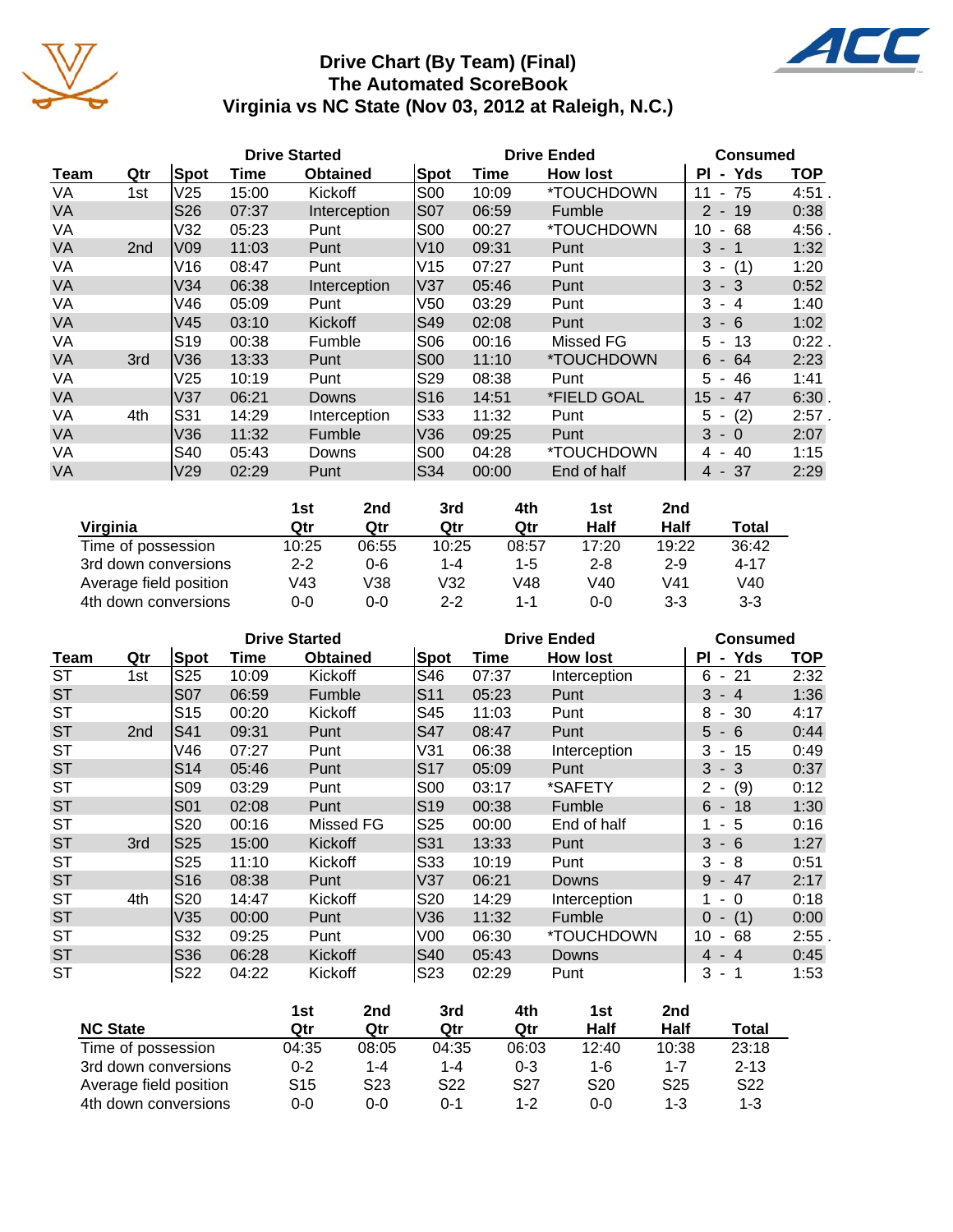

## **Drive Chart (By Quarter) (Final) The Automated ScoreBook Virginia vs NC State (Nov 03, 2012 at Raleigh, N.C.)**

|             |     |                 |       | <b>Drive Started</b> |                 |             | <b>Drive Ended</b> | <b>Consumed</b>                          |            |
|-------------|-----|-----------------|-------|----------------------|-----------------|-------------|--------------------|------------------------------------------|------------|
| <b>Team</b> | Qtr | Spot            | Time  | <b>Obtained</b>      | Spot            | <b>Time</b> | <b>How lost</b>    | PI - Yds                                 | <b>TOP</b> |
| VA          | 1st | V25             | 15:00 | Kickoff              | <b>S00</b>      | 10:09       | *TOUCHDOWN         | 75<br>11                                 | 4:51       |
| <b>ST</b>   |     | <b>S25</b>      | 10:09 | Kickoff              | S46             | 07:37       | Interception       | 6<br>$-21$                               | 2:32       |
| VA          |     | S26             | 07:37 | Interception         | <b>S07</b>      | 06:59       | Fumble             | $\overline{2}$<br>$-19$                  | 0:38       |
| <b>ST</b>   |     | <b>S07</b>      | 06:59 | Fumble               | S11             | 05:23       | Punt               | 3<br>$-4$                                | 1:36       |
| VA          |     | V32             | 05:23 | Punt                 | <b>S00</b>      | 00:27       | *TOUCHDOWN         | 10<br>68<br>$\blacksquare$               | 4:56       |
| <b>ST</b>   |     | S <sub>15</sub> | 00:20 | Kickoff              | S45             | 11:03       | Punt               | 8<br>$-30$                               | 4:17       |
| VA          | 2nd | V09             | 11:03 | Punt                 | V10             | 09:31       | Punt               | 3<br>$\mathbf 1$                         | 1:32       |
| <b>ST</b>   |     | S41             | 09:31 | Punt                 | <b>S47</b>      | 08:47       | Punt               | 5<br>$-6$                                | 0:44       |
| VA          |     | V16             | 08:47 | Punt                 | V15             | 07:27       | Punt               | 3<br>(1)<br>$\qquad \qquad \blacksquare$ | 1:20       |
| <b>ST</b>   |     | V46             | 07:27 | Punt                 | V31             | 06:38       | Interception       | 3<br>$-15$                               | 0:49       |
| VA          |     | V34             | 06:38 | Interception         | V37             | 05:46       | Punt               | 3<br>$\mathbf{3}$<br>$\blacksquare$      | 0:52       |
| <b>ST</b>   |     | S <sub>14</sub> | 05:46 | Punt                 | S17             | 05:09       | Punt               | 3<br>$-3$                                | 0:37       |
| VA          |     | V46             | 05:09 | Punt                 | V <sub>50</sub> | 03:29       | Punt               | $-4$<br>3                                | 1:40       |
| <b>ST</b>   |     | <b>S09</b>      | 03:29 | Punt                 | <b>S00</b>      | 03:17       | *SAFETY            | $2 - (9)$                                | 0:12       |
| VA          |     | V45             | 03:10 | Kickoff              | S49             | 02:08       | Punt               | 3<br>6<br>$\blacksquare$                 | 1:02       |
| <b>ST</b>   |     | S01             | 02:08 | Punt                 | S <sub>19</sub> | 00:38       | Fumble             | 6<br>$-18$                               | 1:30       |
| VA          |     | S <sub>19</sub> | 00:38 | Fumble               | S06             | 00:16       | <b>Missed FG</b>   | 13<br>5<br>$\blacksquare$                | $0:22$ .   |
| <b>ST</b>   |     | S20             | 00:16 | <b>Missed FG</b>     | <b>S25</b>      | 00:00       | End of half        | $-5$<br>$\mathbf{1}$                     | 0:16       |
| <b>ST</b>   | 3rd | S <sub>25</sub> | 15:00 | Kickoff              | S31             | 13:33       | Punt               | 3<br>$-6$                                | 1:27       |
| VA          |     | V36             | 13:33 | Punt                 | <b>S00</b>      | 11:10       | *TOUCHDOWN         | 6<br>$-64$                               | 2:23       |
| <b>ST</b>   |     | S25             | 11:10 | Kickoff              | S33             | 10:19       | Punt               | 8<br>3<br>$\blacksquare$                 | 0:51       |
| VA          |     | V25             | 10:19 | Punt                 | S29             | 08:38       | Punt               | 5<br>$-46$                               | 1:41       |
| <b>ST</b>   |     | S <sub>16</sub> | 08:38 | Punt                 | V <sub>37</sub> | 06:21       | Downs              | 47<br>9                                  | 2:17       |
| VA          |     | V <sub>37</sub> | 06:21 | Downs                | S <sub>16</sub> | 14:51       | *FIELD GOAL        | 15<br>47<br>$\overline{\phantom{a}}$     | 6:30       |
| <b>ST</b>   | 4th | S20             | 14:47 | Kickoff              | S20             | 14:29       | Interception       | $\overline{0}$<br>1                      | 0:18       |
| VA          |     | S31             | 14:29 | Interception         | S33             | 11:32       | Punt               | 5<br>(2)<br>$\overline{\phantom{a}}$     | $2:57$ .   |
| <b>ST</b>   |     | V35             | 00:00 | Punt                 | V36             | 11:32       | Fumble             | (1)<br>0<br>$\overline{\phantom{a}}$     | 0:00       |
| VA          |     | V36             | 11:32 | Fumble               | V36             | 09:25       | Punt               | 3<br>$-0$                                | 2:07       |
| <b>ST</b>   |     | S32             | 09:25 | Punt                 | V <sub>00</sub> | 06:30       | *TOUCHDOWN         | 10<br>68<br>$\blacksquare$               | 2:55       |
| <b>ST</b>   |     | S36             | 06:28 | Kickoff              | S40             | 05:43       | Downs              | 4<br>$-4$                                | 0:45       |
| VA          |     | S40             | 05:43 | Downs                | <b>S00</b>      | 04:28       | *TOUCHDOWN         | -40<br>4                                 | 1:15       |
| <b>ST</b>   |     | <b>S22</b>      | 04:22 | Kickoff              | S <sub>23</sub> | 02:29       | Punt               | 3<br>$\overline{1}$                      | 1:53       |
| VA          |     | V29             | 02:29 | Punt                 | S34             | 00:00       | End of half        | $4 - 37$                                 | 2:29       |

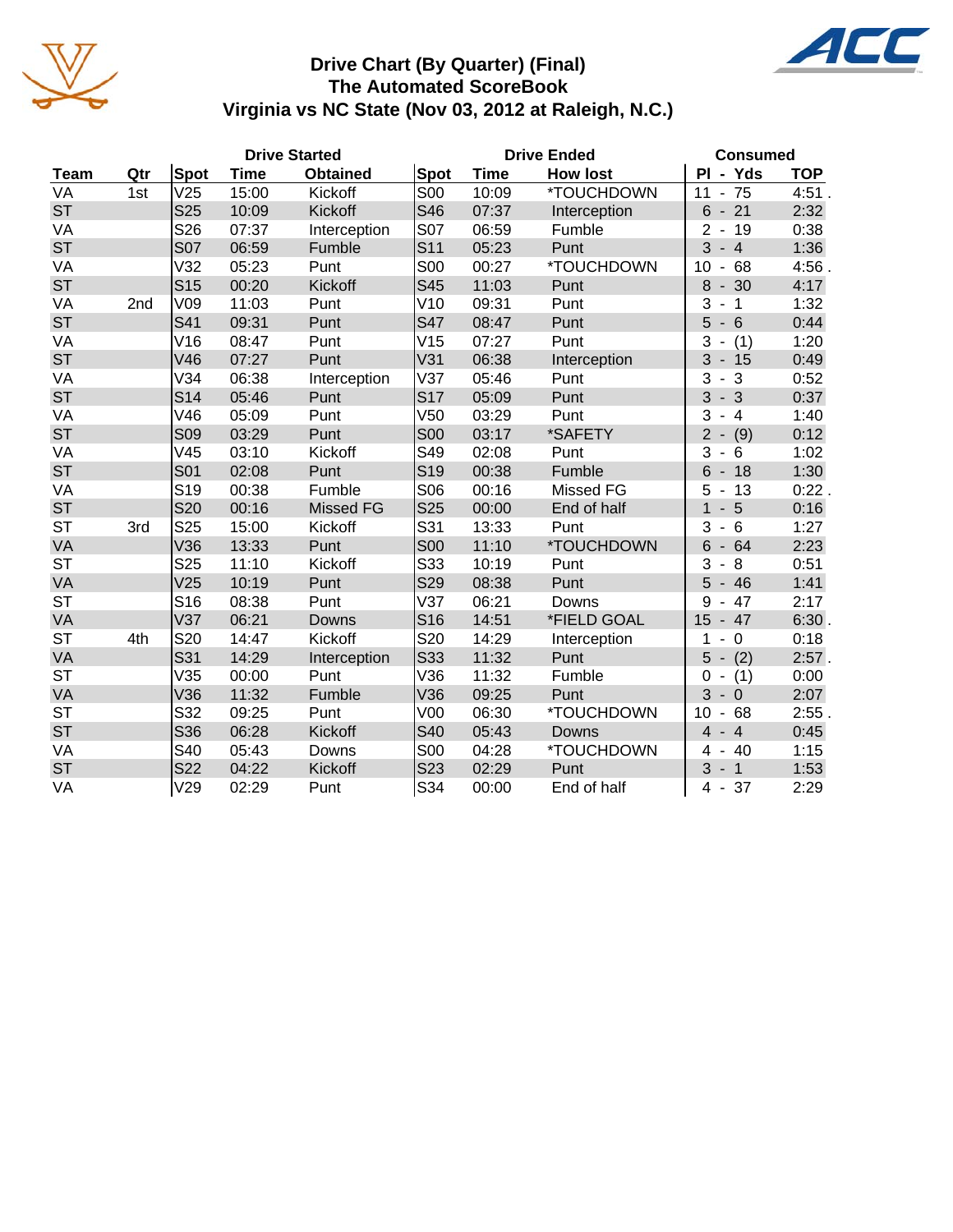

#### **Play-by-Play Summary (1st quarter) Virginia vs NC State (Nov 03, 2012 at Raleigh, N.C.)**



|            | NC STATE drive start at 00:20.               | Jarrett, D kickoff 63 yards to the ST2, Palmer, T. return 13 yards to the ST15 (Lee, D).                                                         |                |
|------------|----------------------------------------------|--------------------------------------------------------------------------------------------------------------------------------------------------|----------------|
|            |                                              | 10 plays, 68 yards, 5:03                                                                                                                         |                |
| 1-G        | ST 03                                        | Frye,I kick attempt good.<br>Virginia 14, NC State 0                                                                                             |                |
|            |                                              | clock 00:27.                                                                                                                                     |                |
| $2 - 10$   | ST 18                                        | Rocco, M pass complete to Jennings, D for 18 yards to the ST0, 1ST DOWN VA, TOUCHDOWN,                                                           | P <sub>9</sub> |
| $1 - 10$   | ST 18                                        | Parks, K rush for no gain to the ST18 (Noel, R.).                                                                                                |                |
| $2-9$      | ST 33                                        | Rocco, M pass complete to Jones, P for 15 yards to the ST18, 1ST DOWN VA (Amerson, D.).                                                          | P8             |
|            | 1-10 ST 34                                   | Rocco, M pass complete to Scott, E for 1 yard to the ST33 (Lucas, S.).                                                                           |                |
| $3-4$      | VA 49<br>1-10 ST 46                          | Rocco, M rush for 5 yards to the ST46, 1ST DOWN VA (Rose, M.; Frandsen, M.).<br>Parks, K rush for 12 yards to the ST34, 1ST DOWN VA (Wolff, E.). | R6<br>R7       |
| 2-4        | VA 49                                        | Rocco, M pass complete to Jones, P for no gain to the VA49 (Bishop, B.; Lucas, S.).                                                              |                |
| $1 - 10$   | VA 43                                        | Parks, K rush for 6 yards to the VA49 (Johnson, D.).                                                                                             |                |
| $2 - 2$    | <b>VA 40</b>                                 | Parks, K rush for 3 yards to the VA43, 1ST DOWN VA (Wolff, E.; Norman, A.).                                                                      | R <sub>5</sub> |
|            | 1-10 VA 32                                   | Rocco, M rush for 8 yards to the VA40 (Ferguson, A.; Bishop, B.).                                                                                |                |
|            | VIRGINIA drive start at 05:23.               |                                                                                                                                                  |                |
|            |                                              | 3 plays, 4 yards, 1:36                                                                                                                           |                |
|            |                                              | 1st and 10, VA ball on VA32.                                                                                                                     |                |
|            | 4-6<br>ST 11                                 | Baumann, W. punt 47 yards to the VA42, PENALTY VA holding (Canady, M) 10 yards to the VA32,                                                      |                |
|            | ST 11<br>3-6                                 | Glennon, M. pass incomplete to Palmer, T. (Phelps, B).                                                                                           |                |
|            | 2-10 ST 07                                   | Glennon, M. pass complete to Payton, Q. for 4 yards to the ST11 (Romero, D).                                                                     |                |
|            | 1-10 ST 07                                   | Creecy, T. rush for no gain to the ST7 (Harold, E).                                                                                              |                |
|            | 1-10 ST 07                                   | Timeout Virginia, clock 06:59.                                                                                                                   |                |
|            | NC STATE drive start at 06:59.               |                                                                                                                                                  |                |
|            |                                              | 2 plays, 19 yards, 0:38                                                                                                                          |                |
|            |                                              | fumble by Jennings, D recovered by ST Bishop, B. at ST7.                                                                                         |                |
| $2 - 5$    | ST 21                                        | Sims, P pass complete to Jennings, D for 9 yards to the ST12, fumble forced by Slay, B.,                                                         |                |
|            | VIRGINIA drive start at 07:37.<br>1-10 ST 26 | Jones, P rush for 5 yards to the ST21 (McGill, T.; Wolff, E.).                                                                                   |                |
|            |                                              | 6 plays, 21 yards, 2:32                                                                                                                          |                |
|            |                                              | (Creecy, T.).                                                                                                                                    |                |
|            | 3-14 ST 46                                   | Glennon, M. pass intercepted by Harris, A at the VA37, Harris, A return 37 yards to the ST26                                                     |                |
|            | 2-15 ST 45                                   | Creecy, T. rush for 1 yard to the ST46 (Urban, B; Romero, D).                                                                                    |                |
|            | 1-15 ST 45                                   | Glennon, M. pass incomplete to Underwood, B                                                                                                      |                |
|            | 1-10 ST 50                                   | PENALTY ST false start (Mattes, R.) 5 yards to the ST45.                                                                                         |                |
|            |                                              | (Nicholson, D).                                                                                                                                  |                |
|            | $2 - 7$<br>ST 39                             | Glennon, M. pass complete to Creecy, T. for 11 yards to the 50 yardline, 1ST DOWN ST                                                             | P <sub>2</sub> |
|            | 1-10 ST 36                                   | Creecy, T. rush for 3 yards to the ST39 (Reynolds, L; Romero, D).                                                                                |                |
|            | 1-10 ST 25                                   | Glennon, M. pass complete to Payton, Q. for 11 yards to the ST36, 1ST DOWN ST (Canady, M).                                                       | <b>P1</b>      |
|            | NC STATE drive start at 10:09.               |                                                                                                                                                  |                |
|            |                                              | Jarrett, D kickoff 65 yards to the ST0, touchback.                                                                                               |                |
|            |                                              | 11 plays, 75 yards, 4:51                                                                                                                         |                |
|            |                                              | Virginia 7, NC State 0                                                                                                                           |                |
| 3-G<br>1-G | ST 01<br>ST 03                               | Sims, P rush for 1 yard to the ST0, TOUCHDOWN, clock 10:09.<br>Frye,I kick attempt good.                                                         |                |
| $2-G$      | ST 04                                        | Parks, K rush for 3 yards to the ST1 (Dowdy, R.; Wolff, E.).                                                                                     |                |
| 2-G        | ST 04                                        | Timeout Virginia, clock 10:55.                                                                                                                   |                |
| 1-G        | ST 04                                        | Jones, P pass incomplete to Sims, P.                                                                                                             |                |
| $2 - 8$    | ST 31                                        | Sims, P pass complete to Swanson, Z for 27 yards to the ST4, 1ST DOWN VA (Johnson, D.).                                                          | P4             |
|            | 1-10 ST 33                                   | Parks, K rush for 2 yards to the ST31 (Lucas, S.).                                                                                               |                |
| $2 - 1$    | ST 38                                        | Jones, P rush for 5 yards to the ST33, 1ST DOWN VA (Lucas, S.; Wolff, E.).                                                                       | R3             |
|            | 1-10 ST 47                                   | Sims, P pass complete to Jones, P for 9 yards to the ST38 (Bishop, B.; Dowdy, R.).                                                               |                |
| $2 - 3$    | VA 47                                        | Sims, P pass complete to Jennings, D for 6 yards to the ST47, 1ST DOWN VA (Johnson, D.).                                                         | P <sub>2</sub> |
|            | 1-10 VA 40                                   | Sims,P pass complete to Jennings,D for 7 yards to the VA47 (Lucas,S.).                                                                           |                |
| $2 - 7$    | VA 28                                        | Jones, P rush for 12 yards to the VA40, 1ST DOWN VA (Wolff, E.; Noel, R.).                                                                       | R1             |
|            | 1-10 VA 25                                   | Parks, K rush for 3 yards to the VA28 (Cato-Bishop, D.).                                                                                         |                |
|            |                                              | Sade, N. kickoff 65 yards to the VA0, touchback.                                                                                                 |                |
|            | 1-10 VA 35                                   | ST ball on ST35.                                                                                                                                 |                |
| goal       |                                              |                                                                                                                                                  |                |
|            |                                              | NC State wins toss. Defers. Virginia will receive and defend south                                                                               |                |
|            |                                              | Captains: NC State (8) Glennon (7) Lucas<br>Captains Virginia: (33) Jones (53) Greer (72) Aboushi                                                |                |
|            |                                              |                                                                                                                                                  |                |

1-10 ST 15 Glennon,M. pass complete to Watson,A. for 8 yards to the ST23 (Phelps,B;Greer,S).

**END OF 1st QUARTER: Virginia 14, NC State 0**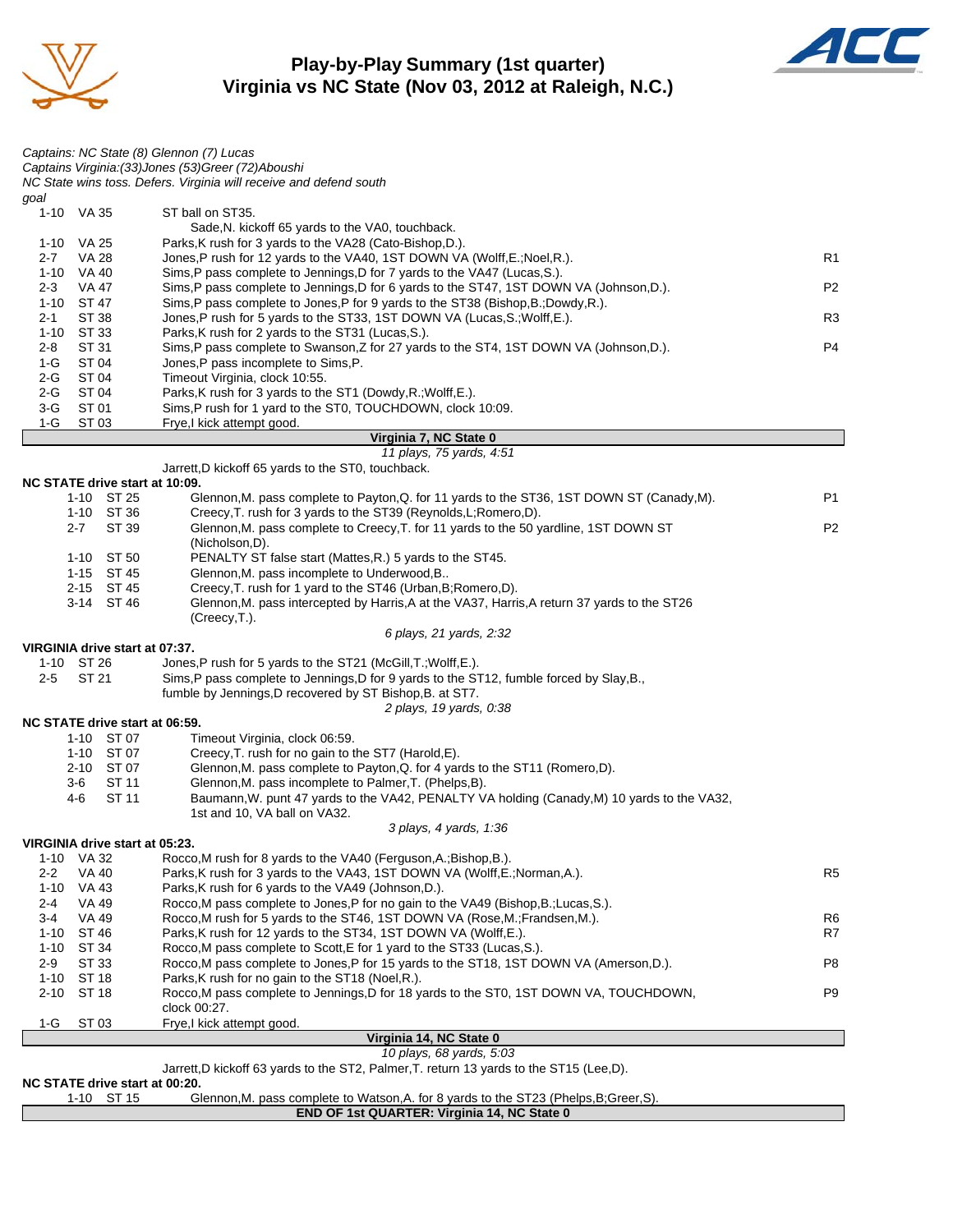

**Play-by-Play Summary (1st quarter) Virginia vs NC State (Nov 03, 2012 at Raleigh, N.C.)**



|                        |       | Time  |   | 1st Downs |   |    |         | <b>Conversions</b> |                |                               |                  |
|------------------------|-------|-------|---|-----------|---|----|---------|--------------------|----------------|-------------------------------|------------------|
| <b>Quarter Summary</b> | Score | Poss  | R |           |   |    | 3rd     | 4th                | <b>Rushing</b> | Passing                       | <b>Penalties</b> |
| Virginia               | 14    | 10:32 | 5 |           | 0 | -9 | $2 - 2$ | 0-0                | 13-65<br>$3-4$ | $9 - 10 - 0 - 97$<br>4-7-1-34 | $1 - 10$         |
| <b>NC State</b>        |       | 04:28 |   |           |   |    | $0 - 2$ | $0 - 0$            |                |                               | 1-5              |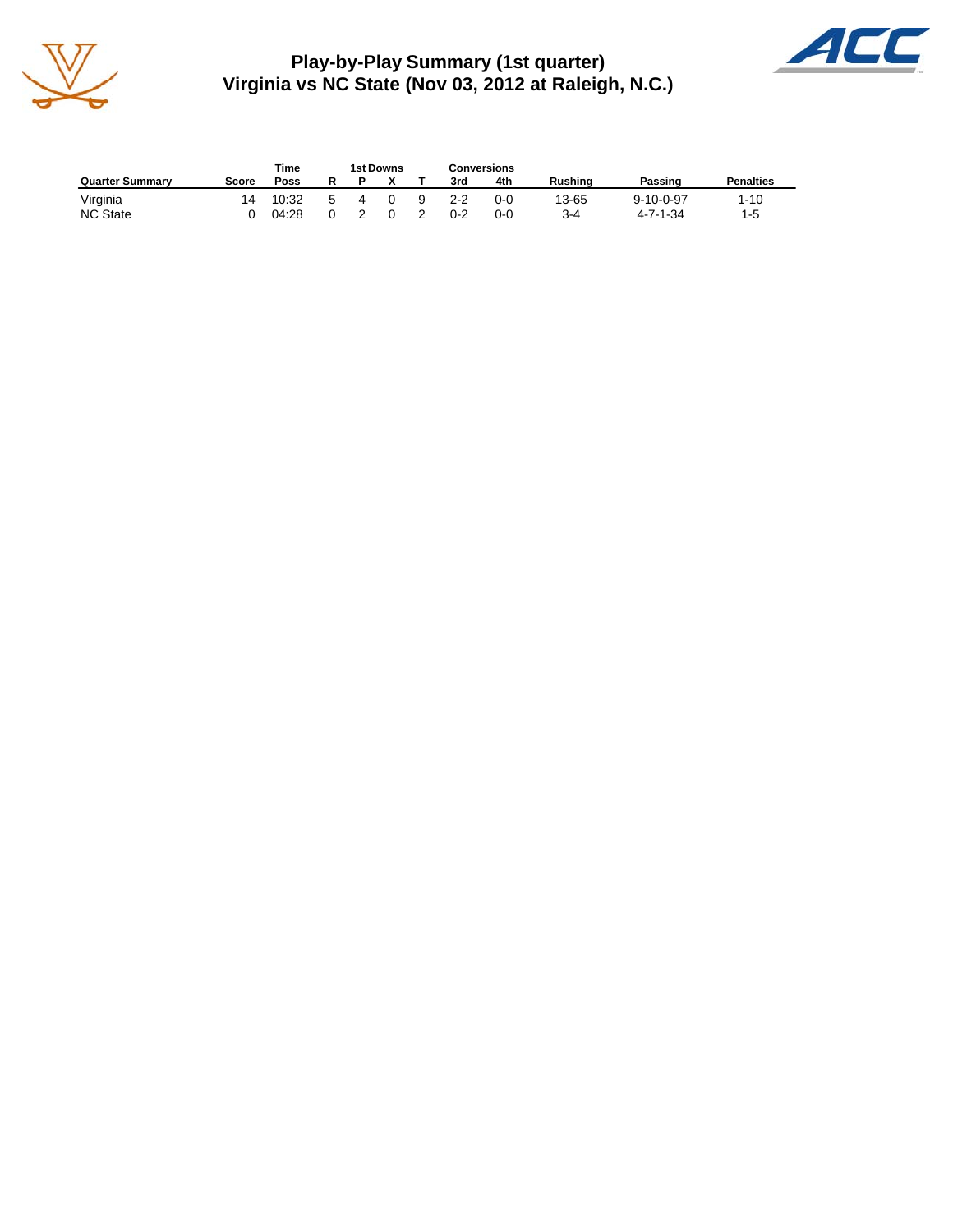

#### **Quickie Statistics (1st quarter only) Virginia vs NC State (Nov 03, 2012 at Raleigh, N.C.)**



|                                   | VA           | <b>ST</b>      |
|-----------------------------------|--------------|----------------|
| Score                             | 14           | 0              |
| <b>FIRST DOWNS</b>                | 9            | $\overline{2}$ |
| <b>RUSHES-YARDS (NET)</b>         | 13-65        | $3 - 4$        |
| <b>PASSING YDS (NET)</b>          | 97           | 34             |
| Passes Att-Comp-Int               | $10 - 9 - 0$ | $7 - 4 - 1$    |
| <b>TOTAL OFFENSE PLAYS-YARDS</b>  | 23-162       | $10 - 38$      |
| <b>Fumble Returns-Yards</b>       | $0-0$        | $0-0$          |
| <b>Punt Returns-Yards</b>         | $0 - 0$      | $0-0$          |
| Kickoff Returns-Yards             | $0-0$        | $1 - 13$       |
| <b>Interception Returns-Yards</b> | $1 - 37$     | $0-0$          |
| Punts (Number-Avg)                | $0 - 0.0$    | $1 - 47.0$     |
| Fumbles-Lost                      | $1 - 1$      | $0-0$          |
| Penalties-Yards                   | $1 - 10$     | $1 - 5$        |
| <b>Possession Time</b>            | 10:32        | 04:28          |
| <b>Third-Down Conversions</b>     | 2 of 2       | $0$ of $2$     |
| <b>Fourth-Down Conversions</b>    | $0$ of $0$   | $0$ of $0$     |

| Virginia            |             |                     |               |          |              |         |             | <b>NC State</b>                                                                |                |               |               |              |            |              |
|---------------------|-------------|---------------------|---------------|----------|--------------|---------|-------------|--------------------------------------------------------------------------------|----------------|---------------|---------------|--------------|------------|--------------|
| <b>Rushing</b>      |             |                     | No. Gain Loss |          | TD<br>Net    | Lg      | Avg         | <b>Rushing</b>                                                                 |                | No. Gain Loss |               | Net TD       | Lq         | Avg          |
| <b>Kevin Parks</b>  |             | 7                   | 29            | 0        | 29           | 0<br>12 | 4.1         | <b>Tony Creecy</b>                                                             | 3              | 4             | 0             | 4<br>0       | 3          | 1.3          |
| Perry Jones         |             | 3                   | 22            | 0        | 22           | 12<br>0 | 7.3         |                                                                                |                |               |               |              |            |              |
| Michael Rocco       |             | $\overline{c}$      | 13            | 0        | 13           | 0<br>8  | 6.5         |                                                                                |                |               |               |              |            |              |
| Phillip Sims        |             | 1                   | 1             | $\Omega$ | 1            | 1<br>1  | 1.0         |                                                                                |                |               |               |              |            |              |
| Passing             |             | $C-A-I$             |               | Yds      | TD           | Long    | <b>Sack</b> | <b>Passing</b>                                                                 | $C-A-I$        |               |               | Yds TD Long  |            | <b>Sack</b>  |
| Phillip Sims        |             | $5 - 5 - 0$         |               | 63       | $\Omega$     | 27      | 0           | Mike Glennon                                                                   | $4 - 7 - 1$    |               | 34            | $\Omega$     | 11         | <sup>0</sup> |
| Michael Rocco       |             | $4 - 4 - 0$         |               | 34       | 1            | 18      | 0           |                                                                                |                |               |               |              |            |              |
| Receiving           |             | No.                 | Yards         | TD       | Long         |         |             | <b>Receiving</b>                                                               | No.            | Yards         | TD            | Long         |            |              |
| Darius Jennings     |             | 4                   | 45            | 1        |              | 18      |             | Quintin Payton                                                                 | $\overline{2}$ | 15            | $\Omega$      |              | 11         |              |
| Perry Jones         |             | 3                   | 24            | 0        |              | 15      |             | <b>Tony Creecy</b>                                                             | 1              | 11            | 0             |              | 11         |              |
| Zachary Swanson     |             |                     | 27            | 0        |              | 27      |             | Asa Watson                                                                     | 1              |               | 8<br>$\Omega$ |              | 8          |              |
| E.J. Scott          |             |                     | 1             | $\Omega$ |              | 1       |             |                                                                                |                |               |               |              |            |              |
| <b>Punting</b>      |             | No.                 | Yds           | Avg Long |              | In20    | TВ          | <b>Punting</b>                                                                 | No.            | Yds           | Avg           | Long         | In20       | TB           |
|                     |             |                     |               |          |              |         |             | Wil Baumann                                                                    |                | 47            | 47.0          | 47           | $\Omega$   | $\Omega$     |
| <b>Punt Returns</b> |             | No.                 | Yards         | TD       | Long         |         |             | <b>Punt Returns</b>                                                            | No.            | Yards         | TD            | Long         |            |              |
| <b>Kick Returns</b> |             | No.                 | Yards         | TD       | Long         |         |             | <b>Kick Returns</b>                                                            | No.            | Yards         | TD            | Long         |            |              |
|                     |             |                     |               |          |              |         |             | <b>Tobias Palmer</b>                                                           |                | 13            | $\Omega$      |              | 13         |              |
| <b>Tackles</b>      |             | UA-A                | <b>Total</b>  |          | <b>Sacks</b> |         | TFL         | <b>Tackles</b>                                                                 | UA-A           | <b>Total</b>  |               | <b>Sacks</b> | <b>TFL</b> |              |
| Daquan Romero       |             | $1 - 2$             |               | 3        | 0.0          |         | 0.0         | Earl Wolff                                                                     | $1 - 5$        |               | 6             | 0.0          | 0.0        |              |
| Darius Lee          |             | $1 - 0$             |               |          | 0.0          |         | 0.0         | <b>Sterling Lucas</b>                                                          | $3 - 2$        |               | 5             | 0.0          | 0.0        |              |
| Eli Harold          |             | $1 - 0$             |               |          | 0.0          |         | 0.0         | Dontae Johnson                                                                 | $3-0$          |               | 3             | 0.0          | 0.0        |              |
| Maurice Canady      |             | $1 - 0$             | 1             |          | 0.0          |         | 0.0         | <b>Brandan Bishop</b>                                                          | $0 - 3$        |               | 3             | 0.0          | 0.0        |              |
| Qtr                 | <b>Time</b> | <b>Scoring Play</b> |               |          |              |         |             |                                                                                |                |               |               |              | V-H        |              |
| 1st                 | 10:09       |                     |               |          |              |         |             | VA - Phillip Sims 1 yd run (Ian Frye kick), 11-75 4:51                         |                |               |               |              | $7 - 0$    |              |
|                     | 00:27       |                     |               |          |              |         |             | VA - Darius Jennings 18 yd pass from Michael Rocco (Ian Frye kick), 10-68 5:03 |                |               |               |              | $14 - 0$   |              |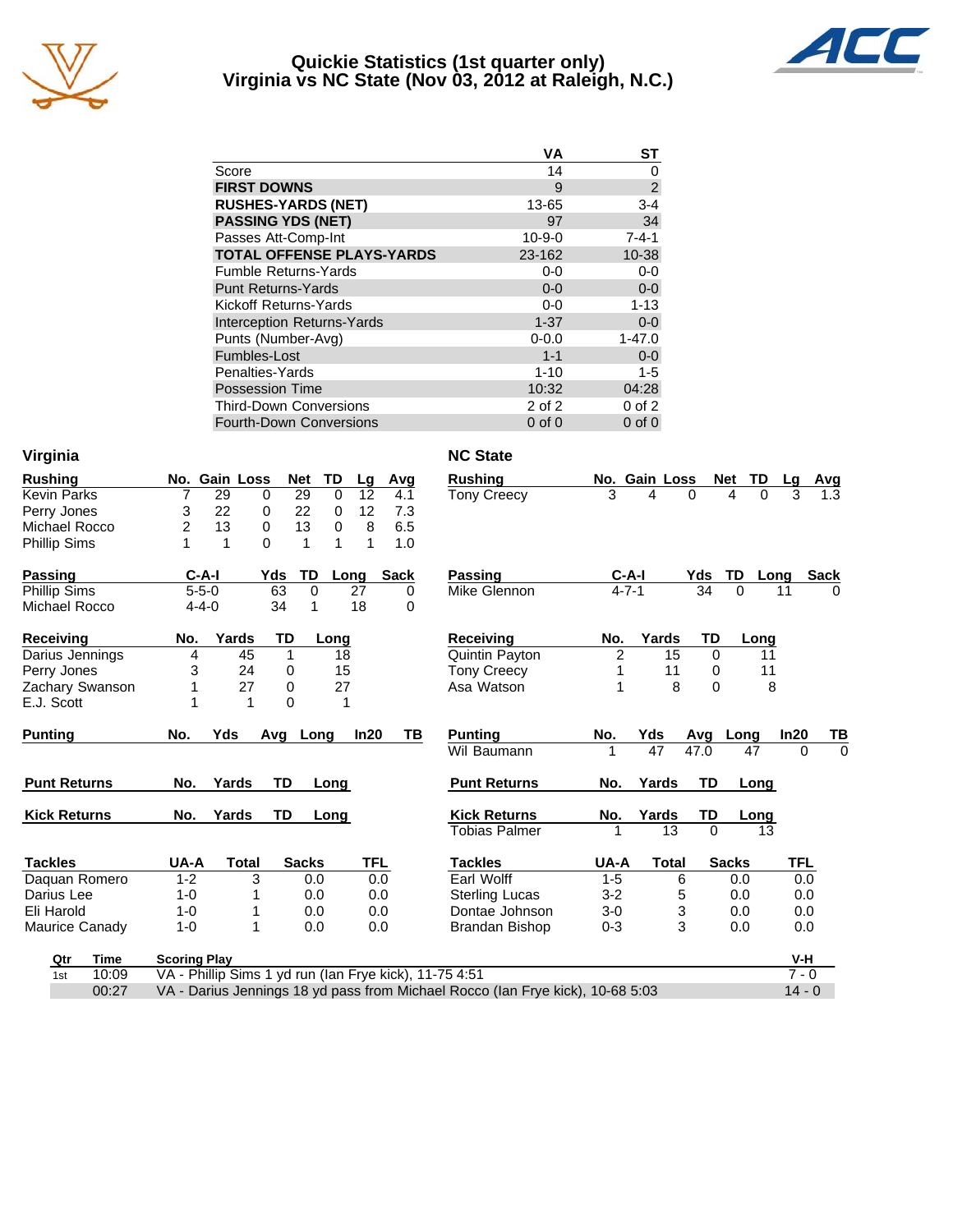

## **Play-by-Play Summary (2nd quarter) Virginia vs NC State (Nov 03, 2012 at Raleigh, N.C.)**



|         | $2 - 2$                  | ST 23                          | Start of 2nd quarter, clock 15:00.                                                                                                                 |                |
|---------|--------------------------|--------------------------------|----------------------------------------------------------------------------------------------------------------------------------------------------|----------------|
|         | $2 - 2$                  | ST 23                          | Thornton, S. rush for 2 yards to the ST25, 1ST DOWN ST (Greer, S; Reynolds, L).                                                                    | R <sub>3</sub> |
|         |                          | 1-10 ST 25                     | Glennon, M. pass complete to Payton, Q. for 4 yards to the ST29 (Canady, M).                                                                       |                |
|         | $2 - 6$<br>$3 - 3$       | ST 29<br>ST 32                 | Thornton, S. rush for 3 yards to the ST32 (Brathwaite, C).<br>Glennon, M. pass complete to Underwood, B. for 14 yards to the ST46, 1ST DOWN ST     | P <sub>4</sub> |
|         |                          |                                | (Greer, S; Harold, E).                                                                                                                             |                |
|         |                          | 1-10 ST 46                     | Thornton, S. rush for 2 yards to the ST48 (Greer, S; Phelps, B).                                                                                   |                |
|         | $2 - 8$                  | ST 48                          | PENALTY ST personal foul (Chandler, T.) 15 yards to the ST33.                                                                                      |                |
|         |                          | 2-23 ST 33<br>3-25 ST 31       | Glennon, M. sacked for loss of 2 yards to the ST31 (Urban, B).<br>Glennon, M. pass complete to Underwood, B. for 14 yards to the ST45 (Canady, M). |                |
|         |                          | 4-11 ST 45                     | Baumann, W. punt 46 yards to the VA9, downed.                                                                                                      |                |
|         |                          |                                | 8 plays, 30 yards, 4:17                                                                                                                            |                |
|         |                          | VIRGINIA drive start at 11:03. |                                                                                                                                                    |                |
|         | 1-10 VA 09               |                                | Jones, P rush for 3 yards to the VA12 (Lucas, S.; Norman, A.).                                                                                     |                |
| $2 - 7$ | VA 12<br>2-13 VA 06      |                                | PENALTY VA holding (Aboushi, O) 6 yards to the VA6.<br>Jones, P rush for 4 yards to the VA10 (Noel, R.; Bishop, B.).                               |                |
| 3-9     | <b>VA 10</b>             |                                | Rocco, M pass incomplete to McGee, J (Wolff, E.).                                                                                                  |                |
| 4-9     | <b>VA 10</b>             |                                | Vozenilek, A punt 39 yards to the VA49, PENALTY ST holding (Creecy, T.) 10 yards to the                                                            |                |
|         |                          |                                | ST41, 1st and 10, ST ball on ST41.                                                                                                                 |                |
|         |                          |                                | 3 plays, 1 yard, 1:32                                                                                                                              |                |
|         |                          | 1-10 ST 41                     | PENALTY ST illegal block declined.<br>NC STATE drive start at 09:31.                                                                               |                |
|         |                          | 1-10 ST 41                     | Glennon, M. pass incomplete to Palmer, T                                                                                                           |                |
|         |                          | 2-10 ST 41                     | Glennon, M. pass complete to Smith, R. for 14 yards to the VA45, 1ST DOWN ST (Harris, A).                                                          | P <sub>5</sub> |
|         |                          | 1-10 VA 45                     | Glennon, M. sacked for loss of 9 yards to the ST46 (Moore, M), PENALTY ST intentional                                                              |                |
|         |                          |                                | grounding (Glennon, M.) 0 yards to the ST46.                                                                                                       |                |
|         |                          | 2-19 ST 46<br>3-18 ST 47       | Glennon, M. rush for 1 yard to the ST47 (Renfrow, J).<br>Glennon, M. pass incomplete to Underwood, B                                               |                |
|         |                          | 4-18 ST 47                     | Baumann, W. punt 37 yards to the VA16, fair catch by Shepherd, K.                                                                                  |                |
|         |                          |                                | 5 plays, 6 yards, 0:44                                                                                                                             |                |
|         |                          | VIRGINIA drive start at 08:47. |                                                                                                                                                    |                |
|         | 1-10 VA 16<br>2-13 VA 13 |                                | Parks, K rush for loss of 3 yards to the VA13 (Teal, T.; Slay, B.) (Dowdy, R.).<br>2nd and $13$ .                                                  |                |
|         | 2-13 VA 13               |                                | Parks, K rush for 2 yards to the VA15 (Wolff, E.; Dowdy, R.).                                                                                      |                |
|         | 3-11 VA 15               |                                | Rocco, M pass incomplete to Parks, K, QB hurry by Teal, T                                                                                          |                |
|         | 4-11 VA 15               |                                | Vozenilek, A punt 31 yards to the VA46, out-of-bounds.                                                                                             |                |
|         |                          |                                | 3 plays, minus 1 yard, 1:20                                                                                                                        |                |
|         |                          | 1-10 VA 46                     | NC STATE drive start at 07:27.<br>Thornton, S. rush for 9 yards to the VA37 (Reynolds, L).                                                         |                |
|         | 2-1                      | <b>VA 37</b>                   | Thornton, S. rush for 6 yards to the VA31, 1ST DOWN ST (Phelps, B; Snyder, J).                                                                     | R <sub>6</sub> |
|         |                          | 1-10 VA 31                     | Glennon, M. pass intercepted by Harold, E at the VA33, Harold, E return 1 yards to the VA34                                                        |                |
|         |                          |                                | (Mattes, R.).                                                                                                                                      |                |
|         |                          |                                | 3 plays, 15 yards, 0:49                                                                                                                            |                |
|         | 1-10 VA 34               | VIRGINIA drive start at 06:38. | Jones, P rush for 3 yards to the VA37 (Amerson, D.).                                                                                               |                |
| 2-7     | <b>VA 37</b>             |                                | Sims, P pass incomplete to Jones, P.                                                                                                               |                |
| $3 - 7$ | VA 37                    |                                | Sims, P pass incomplete to Smith, T.                                                                                                               |                |
| 4-7     | VA 37                    |                                | Vozenilek, A punt 49 yards to the ST14, fair catch by Smith, R                                                                                     |                |
|         |                          |                                | 3 plays, 3 yards, 0:52<br>NC STATE drive start at 05:46.                                                                                           |                |
|         | $1 - 10$                 | ST 14                          | Glennon, M. pass incomplete to Payton, Q                                                                                                           |                |
|         |                          | 2-10 ST 14                     | Glennon, M. pass complete to Smith, R. for 3 yards to the ST17 (Nicholson, D).                                                                     |                |
|         | $3 - 7$                  | ST 17                          | Glennon, M. pass incomplete to Smith, R. (Phelps, B).                                                                                              |                |
|         | 4-7                      | ST 17                          | Baumann, W. punt 37 yards to the VA46, fair catch by Shepherd, K.                                                                                  |                |
|         |                          |                                | 3 plays, 3 yards, 0:37                                                                                                                             |                |
|         | 1-10 VA 46               | VIRGINIA drive start at 05:09. | Parks, K rush for no gain to the VA46 (Lucas, S.; Slay, B.).                                                                                       |                |
|         | 2-10 VA 46               |                                | Rocco, M pass complete to Freedman, P for 4 yards to the 50 yardline.                                                                              |                |
| 3-6     | VA 50                    |                                | Rocco, M pass incomplete to Jennings, D.                                                                                                           |                |
| 4-6     | <b>VA 50</b>             |                                | Vozenilek, A punt 34 yards to the ST16, Smith, R. return 3 yards to the ST19, PENALTY ST B;                                                        |                |
|         |                          |                                | 10 yards to the ST9, 1st and 10, ST ball on ST9.<br>3 plays, 4 yards, 1:40                                                                         |                |
|         |                          |                                | NC STATE drive start at 03:29.                                                                                                                     |                |
|         |                          | 1-10 ST 09                     | Glennon, M. pass incomplete to Payton, Q. (Nicholson, D).                                                                                          |                |
|         |                          | 2-10 ST 09                     | Glennon, M. sacked for loss of 9 yards to the ST0 (Hill, W), PENALTY ST intentional                                                                |                |
|         |                          |                                | grounding (Glennon, M.) 0 yards to the ST0, Hill, W safety, clock 03:17.                                                                           |                |
|         |                          |                                | Virginia 16, NC State 0                                                                                                                            |                |

#### *2 plays, minus 9 yards, 0:19*

Baumann,W. kickoff 53 yards to the VA27, Shepherd,K return 18 yards to the VA45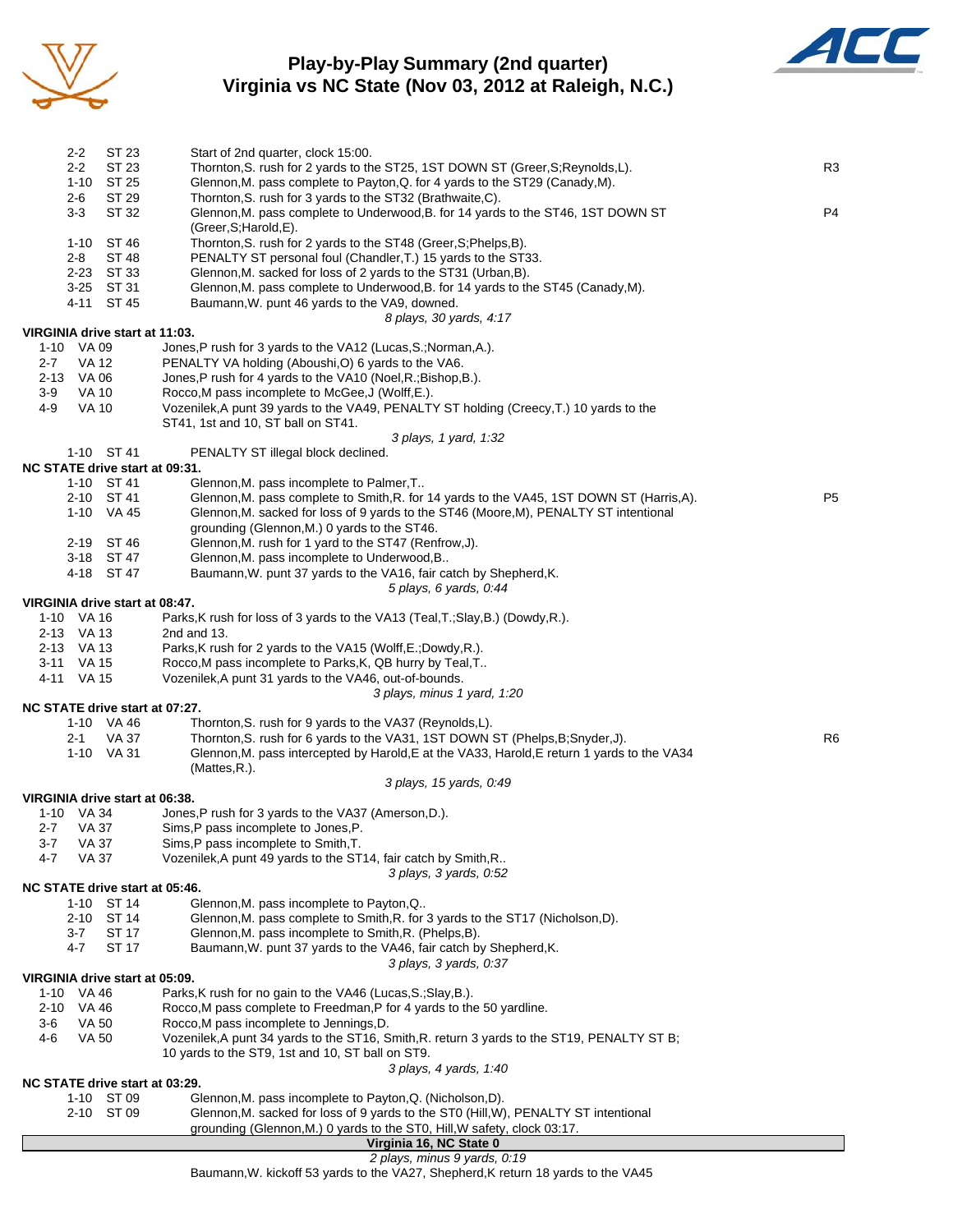

## **Play-by-Play Summary (2nd quarter) Virginia vs NC State (Nov 03, 2012 at Raleigh, N.C.)**



|                                | (Bishop, B.; Stanley, J.).                                                                 |                 |
|--------------------------------|--------------------------------------------------------------------------------------------|-----------------|
| VIRGINIA drive start at 03:10. |                                                                                            |                 |
| 1-10 VA 45                     | Rocco, M pass incomplete to Swanson, Z.                                                    |                 |
| $2 - 10$<br>VA 45              | Rocco, M pass complete to Jennings, D for 6 yards to the ST49 (Wolff, E.; Dowdy, R.).      |                 |
| ST 49<br>$3 - 4$               | Rocco, M pass incomplete to Jennings, D.                                                   |                 |
| ST 49<br>$4 - 4$               | Vozenilek, A punt 48 yards to the ST1, downed.                                             |                 |
|                                | 3 plays, 6 yards, 1:02                                                                     |                 |
| NC STATE drive start at 02:08. |                                                                                            |                 |
| 1-10 ST 01                     | Glennon, M. pass complete to Payton, Q. for 8 yards to the ST9 (Canady, M; Harris, A).     |                 |
| $2 - 2$<br>ST 09               | Glennon, M. pass complete to Payton, Q. for 8 yards to the ST17, 1ST DOWN ST (Canady, M).  | P7              |
| $1 - 10$<br>ST 17              | Glennon, M. pass incomplete to Thornton, S                                                 |                 |
| ST 17<br>$2 - 10$              | PENALTY ST ineligible downfield on pass 5 yards to the ST12.                               |                 |
| ST 12<br>$2 - 15$              | Glennon, M. pass incomplete to Thornton, S                                                 |                 |
| ST 12<br>$3 - 15$              | PENALTY VA pass interference 15 yards to the ST27, 1ST DOWN ST.                            | X8              |
| $1 - 10$<br>ST 27              | Glennon, M. pass complete to Creecy, T. for 4 yards to the ST31 (Hoskey, D).               |                 |
| ST 31<br>$2 - 6$               | Timeout NC State, clock 00:45.                                                             |                 |
| $2 - 6$<br>ST 31               | Glennon, M. sacked for loss of 10 yards to the ST21 (Brathwaite, C), fumble by Glennon, M. |                 |
|                                | recovered by VA Snyder, J at ST19.                                                         |                 |
|                                | 6 plays, 18 yards, 1:30                                                                    |                 |
| VIRGINIA drive start at 00:38. |                                                                                            |                 |
| 1-10 ST 19                     | Rocco, M rush for 12 yards to the ST7, 1ST DOWN VA (Bishop, B.).                           | R <sub>10</sub> |
| ST 07<br>$1-G$                 | TEAM pass incomplete.                                                                      |                 |
| ST 07<br>$2-G$                 | Rocco, M pass incomplete to McGee, J.                                                      |                 |
| $3-G$<br>ST 07                 | Rocco, M pass complete to Jennings, D for 6 yards to the ST1 (Wilson, C.).                 |                 |
| $4-G$<br>ST 01                 | PENALTY VA false start (McGee, J) 5 yards to the ST6.                                      |                 |
| $4-G$<br>ST 06                 | Frye,I field goal attempt from 22 MISSED - wide left, spot at ST20, clock 00:16.           |                 |
|                                | 5 plays, 13 yards, 0:22                                                                    |                 |
| NC STATE drive start at 00:16. |                                                                                            |                 |
| 1-10 ST 20                     | Creecy, T. rush for 5 yards to the ST25 (Hoskey, D).                                       |                 |
|                                | End of half, clock 00:00.                                                                  |                 |
|                                | 1 play, 5 yards, 0:16                                                                      |                 |
|                                | END OF 2nd QUARTER: Virginia 16, NC State 0                                                |                 |

|                        |       | Time  |   | 1st Downs |         | Conversions |                |                   |           |
|------------------------|-------|-------|---|-----------|---------|-------------|----------------|-------------------|-----------|
| <b>Quarter Summary</b> | Score | Poss  | R |           | 3rd     | 4th         | <b>Rushing</b> | Passing           | Penalties |
| Virginia               |       | 06:48 |   |           | $0 - 6$ | $O-O$       | 7-21           | $3 - 12 - 0 - 16$ | $3 - 26$  |
| <b>NC State</b>        |       | 08:12 |   |           | $1 - 4$ | $0 - 0$     | $11 - (-4)$    | $8 - 16 - 1 - 69$ | $6 - 40$  |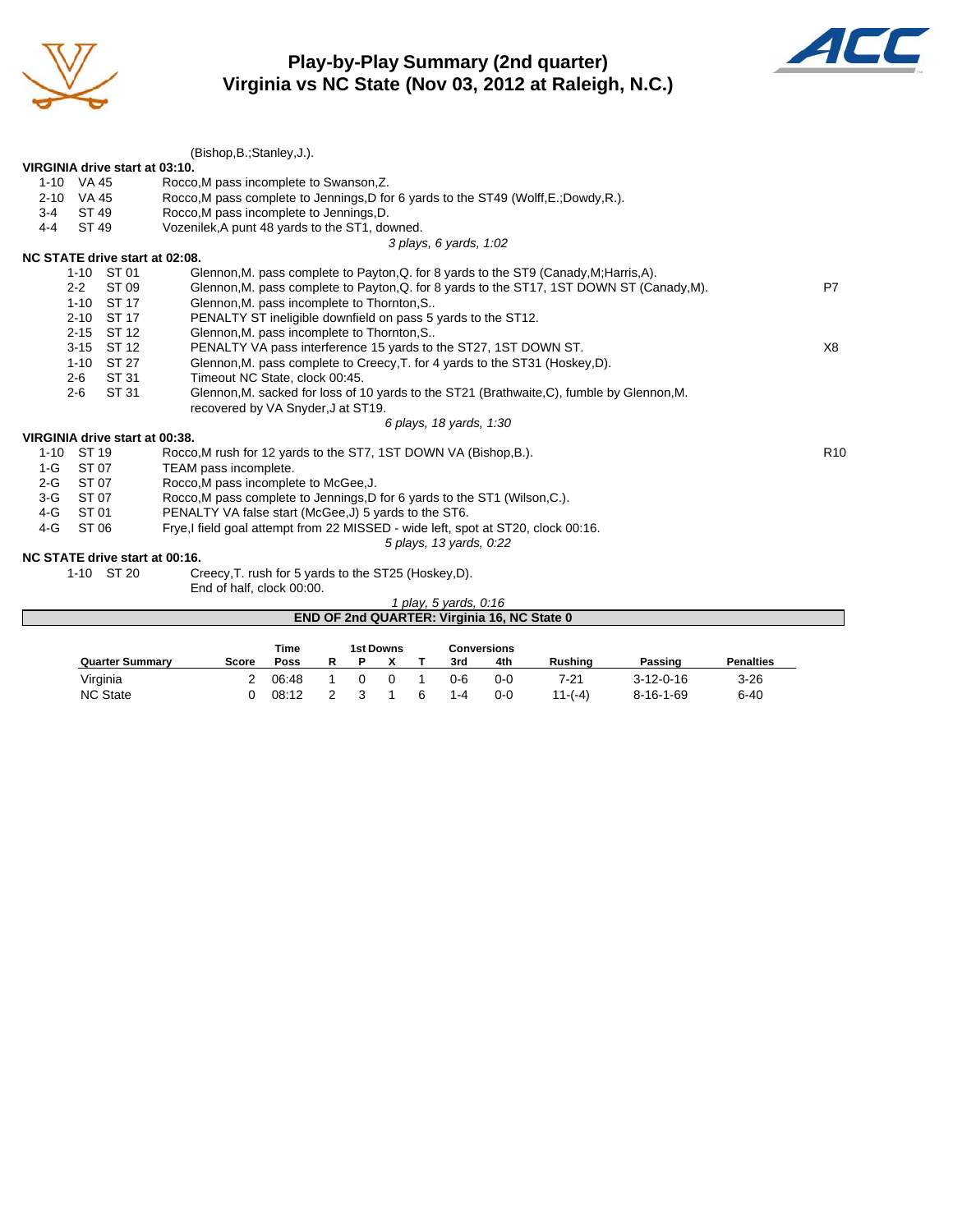

#### **Quickie Statistics (2nd quarter only) Virginia vs NC State (Nov 03, 2012 at Raleigh, N.C.)**



|                                   | <b>VA</b>    | <b>ST</b>    |
|-----------------------------------|--------------|--------------|
| Score                             | 2            | 0            |
| <b>FIRST DOWNS</b>                | 1            | 6            |
| <b>RUSHES-YARDS (NET)</b>         | $7 - 21$     | 11--4        |
| <b>PASSING YDS (NET)</b>          | 16           | 69           |
| Passes Att-Comp-Int               | $12 - 3 - 0$ | $16 - 8 - 1$ |
| <b>TOTAL OFFENSE PLAYS-YARDS</b>  | 19-37        | $27 - 65$    |
| <b>Fumble Returns-Yards</b>       | $0-0$        | $0 - 0$      |
| <b>Punt Returns-Yards</b>         | $0 - 0$      | $1 - 3$      |
| Kickoff Returns-Yards             | $1 - 18$     | $0 - 0$      |
| <b>Interception Returns-Yards</b> | $1 - 1$      | $0-0$        |
| Punts (Number-Avg)                | $5-40.2$     | $3 - 40.0$   |
| Fumbles-Lost                      | $0 - 0$      | $1 - 1$      |
| Penalties-Yards                   | $3 - 26$     | $6 - 40$     |
| <b>Possession Time</b>            | 06:48        | 08:12        |
| <b>Third-Down Conversions</b>     | $0$ of $6$   | 1 of 4       |
| <b>Fourth-Down Conversions</b>    | $0$ of $0$   | $0$ of $0$   |

| Virginia                               |                                                        |                         |                |                          | <b>NC State</b>                                                                |                |               |                |                  |                |             |
|----------------------------------------|--------------------------------------------------------|-------------------------|----------------|--------------------------|--------------------------------------------------------------------------------|----------------|---------------|----------------|------------------|----------------|-------------|
| <b>Rushing</b>                         | No. Gain Loss                                          | <b>Net</b>              | TD<br>Lg       | Avg                      | <b>Rushing</b>                                                                 |                | No. Gain Loss |                | TD<br><b>Net</b> | Lg             | Avg         |
| Michael Rocco                          | 12<br>1                                                | 12<br>$\Omega$          | 12<br>$\Omega$ | 12.0                     | Shadrach Whitehead                                                             | 5              | 22            | $\Omega$       | 22<br>$\Omega$   | 9              | 4.4         |
| Perry Jones                            | 3<br>10                                                | 0<br>10                 | 0              | 4<br>3.3                 | <b>Tony Creecy</b>                                                             | 1              | 5             | 0              | 5<br>0           | 5              | 5.0         |
| <b>Kevin Parks</b>                     | 3<br>2                                                 | 3<br>$-1$               | $\Omega$       | $\overline{2}$<br>$-0.3$ | Mike Glennon                                                                   | 5              | 1             | 32             | $-31$<br>0       | 1              | $-6.2$      |
| <b>Passing</b>                         | $C-A-I$                                                | TD<br>Yds               | Long           | <b>Sack</b>              | Passing                                                                        |                | $C-A-I$       | Yds            | TD               | Long           | <b>Sack</b> |
| Michael Rocco                          | $3 - 9 - 0$                                            | 16                      | 0<br>6         | 0                        | Mike Glennon                                                                   |                | $8 - 16 - 1$  | 69             | $\Omega$         | 14             |             |
| <b>Phillip Sims</b>                    | $0 - 2 - 0$                                            | $\Omega$                | 0<br>$\Omega$  | $\Omega$                 |                                                                                |                |               |                |                  |                |             |
| <b>Receiving</b>                       | Yards<br>No.                                           | TD                      | Long           |                          | <b>Receiving</b>                                                               | No.            | Yards         | TD             | Long             |                |             |
| Darius Jennings                        | $\overline{2}$<br>12                                   | $\Omega$                | 6              |                          | Quintin Payton                                                                 | 3              |               | 20<br>$\Omega$ | 8                |                |             |
| Paul Freedman                          | 1                                                      | 4<br>0                  | 4              |                          | Bryan Underwood                                                                | $\overline{c}$ |               | 28<br>0        | 14               |                |             |
|                                        |                                                        |                         |                |                          | <b>Rashard Smith</b>                                                           | $\overline{2}$ |               | 17<br>0        | 14               |                |             |
|                                        |                                                        |                         |                |                          | <b>Tony Creecy</b>                                                             | 1              |               | 4<br>$\Omega$  | 4                |                |             |
| <b>Punting</b>                         | No.<br>Yds                                             | Avg                     | In20<br>Long   | ΤВ                       | <b>Punting</b>                                                                 | No.            | Yds           |                | Avg Long         | In20           | TB          |
| Alec Vozenilek                         | 5<br>201                                               | 40.2                    | 49             | 3<br>$\Omega$            | Wil Baumann                                                                    | 3              | 120           | 40.0           | 46               | $\overline{2}$ | $\Omega$    |
| <b>Punt Returns</b>                    | No.<br>Yards                                           | <b>TD</b>               | Long           |                          | <b>Punt Returns</b>                                                            | No.            | Yards         | TD             | Long             |                |             |
|                                        |                                                        |                         |                |                          | Rashard Smith                                                                  |                |               | 3<br>$\Omega$  | 3                |                |             |
|                                        |                                                        |                         |                |                          |                                                                                |                |               |                |                  |                |             |
| <b>Kick Returns</b><br>Khalek Shepherd | Yards<br>No.<br>18<br>1                                | TD<br>$\Omega$          | Long<br>18     |                          | <b>Kick Returns</b>                                                            | No.            | Yards         | <b>TD</b>      | Long             |                |             |
|                                        |                                                        |                         |                |                          |                                                                                |                |               |                |                  |                |             |
| <b>Tackles</b>                         | UA-A<br><b>Total</b>                                   | <b>Sacks</b>            |                | <b>TFL</b>               | <b>Tackles</b>                                                                 | UA-A           | <b>Total</b>  |                | <b>Sacks</b>     | <b>TFL</b>     |             |
| Maurice Canady                         | $3 - 1$                                                | 4                       | 0.0            | 0.0                      | Brandan Bishop                                                                 | $1 - 2$        |               | 3              | 0.0              | 0.0            |             |
| <b>Steve Greer</b>                     | $0 - 3$                                                | 3                       | 0.0            | 0.0                      | <b>Rickey Dowdy</b>                                                            | $1 - 2$        |               | 3              | 0.0              | 1.0            |             |
| Dreguan Hoskey                         | $2 - 0$                                                | $\overline{\mathbf{c}}$ | 0.0            | 0.0                      | <b>Brian Slay</b>                                                              | $0 - 2$        |               | 2              | 0.0              | 0.5            |             |
| <b>Chris Brathwaite</b>                | $2 - 0$                                                | $\overline{2}$          | 1.0            | 1.0                      | Earl Wolff                                                                     | $0 - 2$        |               | $\overline{2}$ | 0.0              | 0.0            |             |
| Qtr<br>Time                            | <b>Scoring Play</b>                                    |                         |                |                          |                                                                                |                |               |                |                  | V-H            |             |
| 10:09<br>1st                           | VA - Phillip Sims 1 yd run (Ian Frye kick), 11-75 4:51 |                         |                |                          |                                                                                |                |               |                |                  | $7 - 0$        |             |
| 00:27                                  |                                                        |                         |                |                          | VA - Darius Jennings 18 yd pass from Michael Rocco (Ian Frye kick), 10-68 5:03 |                |               |                |                  | $14 - 0$       |             |
| 03:17<br>2 <sub>nd</sub>               | VA - Will Hill safety                                  |                         |                |                          |                                                                                |                |               |                |                  | $2 - 0$        |             |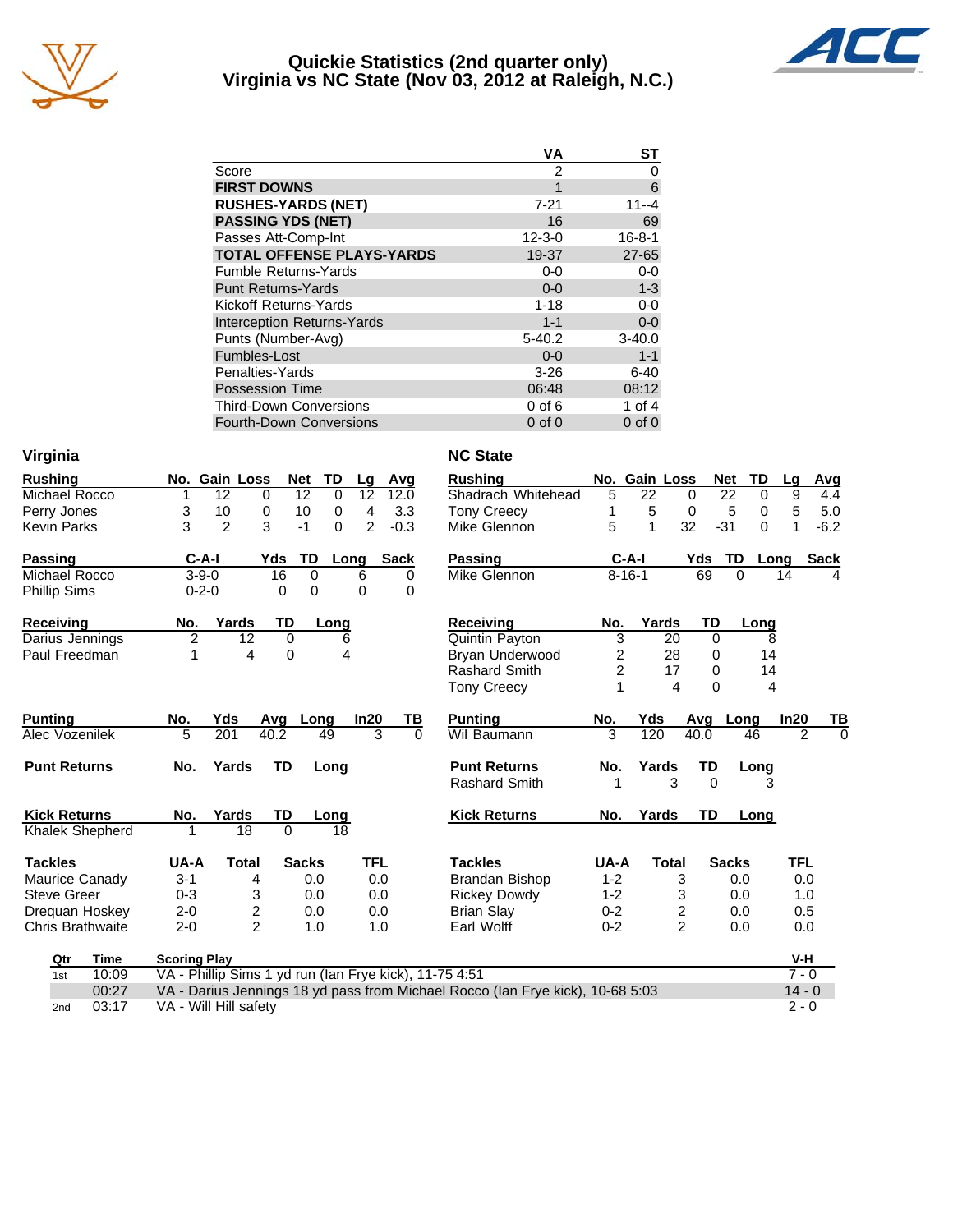

**Play-by-Play Summary (3rd quarter) Virginia vs NC State (Nov 03, 2012 at Raleigh, N.C.)**



|                                              | Start of 3rd quarter, clock 15:00, VA ball on VA35.                                                                                   |                 |
|----------------------------------------------|---------------------------------------------------------------------------------------------------------------------------------------|-----------------|
|                                              | Jarrett, D kickoff 65 yards to the ST0, touchback.                                                                                    |                 |
| NC STATE drive start at 15:00.<br>1-10 ST 25 | Creecy, T. rush for 2 yards to the ST27 (Reynolds, L; Urban, B).                                                                      |                 |
| 2-8<br>ST 27                                 | Creecy, T. rush for 4 yards to the ST31 (Nicholson, D; Harris, A).                                                                    |                 |
| ST 31<br>3-4                                 | Glennon, M. pass incomplete to Underwood, B. (Greer, S).                                                                              |                 |
| ST 31<br>4-4                                 | Baumann, W. punt 33 yards to the VA36, fair catch by Shepherd, K.                                                                     |                 |
|                                              | 3 plays, 6 yards, 1:27                                                                                                                |                 |
| VIRGINIA drive start at 13:33.               |                                                                                                                                       |                 |
| 1-10 VA 36<br>1-10 ST 49                     | Jones, P rush for 15 yards to the ST49, 1ST DOWN VA (Johnson, D.).<br>Parks, K rush for loss of 1 yard to the 50 yardline (Slay, B.). | R11             |
| 2-11<br>VA 50                                | Sims,P pass complete to Jones,P for 10 yards to the ST40 (Wilson,C.).                                                                 |                 |
| <b>ST 40</b><br>3-1                          | Parks, K rush for no gain to the ST40 (Wolff, E.; McGill, T.).                                                                        |                 |
| ST 40<br>4-1                                 | Parks, K rush for 2 yards to the ST38, 1ST DOWN VA (Dowdy, R.).                                                                       | R12             |
| 1-10 ST 38                                   | Sims, P pass complete to Smith, T for 38 yards to the ST0, 1ST DOWN VA, TOUCHDOWN, clock                                              | P13             |
|                                              | 11:10.                                                                                                                                |                 |
| $1-G$<br>ST 03                               | Jarrett, D kick attempt good.                                                                                                         |                 |
|                                              | Virginia 23, NC State 0<br>6 plays, 64 yards, 2:23                                                                                    |                 |
|                                              | Jarrett, D kickoff 65 yards to the ST0, touchback.                                                                                    |                 |
| NC STATE drive start at 11:10.               |                                                                                                                                       |                 |
| 1-10 ST 25                                   | Glennon, M. pass complete to Smith, R. for 8 yards to the ST33 (Harris, A).                                                           |                 |
| ST 33<br>2-2                                 | Glennon, M. pass incomplete to Palmer, T                                                                                              |                 |
| 3-2<br>ST 33                                 | Glennon, M. pass incomplete to Watson, A                                                                                              |                 |
| 4-2<br>ST 33                                 | Baumann, W. punt 41 yards to the VA26, Shepherd, K return -1 yards to the VA25 (Jones, H.).                                           |                 |
| VIRGINIA drive start at 10:19.               | 3 plays, 8 yards, 0:51                                                                                                                |                 |
| 1-10 VA 25                                   | Rocco, M pass complete to Swanson, Z for 13 yards to the VA38, 1ST DOWN VA (Johnson, D.).                                             | P14             |
| 1-10 VA 38                                   | Parks, K rush for 27 yards to the ST35, 1ST DOWN VA (Wolff, E.).                                                                      | R <sub>15</sub> |
| 1-10 ST 35                                   | Jones, P rush for 6 yards to the ST29 (Johnson, D.).                                                                                  |                 |
| ST 29<br>2-4                                 | Rocco, M pass incomplete to Freedman, P, QB hurry by Lucas, S                                                                         |                 |
| ST 29<br>3-4                                 | Timeout Virginia, clock 08:46.                                                                                                        |                 |
| ST 29<br>3-4                                 | Rocco, M pass incomplete to Jennings, D.                                                                                              |                 |
| ST 29<br>4-4                                 | Rocco, M punt 13 yards to the ST16, out-of-bounds.                                                                                    |                 |
|                                              | 5 plays, 46 yards, 1:41                                                                                                               |                 |
| NC STATE drive start at 08:38.<br>1-10 ST 16 | PENALTY VA sideline interference 5 yards to the ST21.                                                                                 |                 |
| $1-5$<br>ST 21                               | Underwood, B. rush for 10 yards to the ST31, 1ST DOWN ST (Harris, A).                                                                 | R9              |
| 1-10 ST 31                                   | Glennon, M. pass complete to Underwood, B. for 10 yards to the ST41, 1ST DOWN ST (Canady, M).                                         | P10             |
| 1-10 ST 41                                   | Thornton, S. rush for 4 yards to the ST45 (Moore, M).                                                                                 |                 |
| 2-6<br>ST 45                                 | Glennon, M. pass incomplete to Payton, Q                                                                                              |                 |
| 3-6<br>ST 45                                 | Glennon, M. pass complete to Underwood, B. for 14 yards to the VA41, 1ST DOWN ST (Harris, A).                                         | P11             |
| 1-10 VA 41                                   | Glennon, M. pass complete to Thornton, S. for 6 yards to the VA35 (Greer, S).                                                         |                 |
| <b>VA 35</b><br>2-4                          | Glennon, M. pass incomplete to Carter, M                                                                                              |                 |
| $3-4$<br>VA 35<br>4-4<br><b>VA 35</b>        | Glennon, M. pass incomplete to Carter, M<br>Glennon, M. sacked for loss of 2 yards to the VA37 (Snyder, J).                           |                 |
|                                              | 9 plays, 47 yards, 2:17                                                                                                               |                 |
| VIRGINIA drive start at 06:21.               |                                                                                                                                       |                 |
| 1-10 VA 37                                   | Parks, K rush for 3 yards to the VA40 (Johnson, D.).                                                                                  |                 |
| $2 - 7$<br><b>VA 40</b>                      | Rocco, M pass complete to Jones, P for 10 yards to the 50 yardline, 1ST DOWN VA                                                       | P16             |
|                                              | (Johnson, D.).                                                                                                                        |                 |
| 1-10 VA 50                                   | Rocco, M pass complete to Gamble, A for 7 yards to the ST43 (Johnson, D.).                                                            |                 |
| $2 - 3$<br>ST 43                             | Parks, K rush for 3 yards to the ST40, 1ST DOWN VA (Teal, T.).<br>Parks, K rush for 1 yard to the ST39 (Lucas, S.; Wolff, E.).        | R <sub>17</sub> |
| 1-10 ST 40<br>2-9<br>ST 39                   | Rocco, M pass incomplete to Terrell, D.                                                                                               |                 |
| $3-9$<br>ST 39                               | Rocco, M rush for 10 yards to the ST29, 1ST DOWN VA (Bishop, B.).                                                                     | R <sub>18</sub> |
| ST 29<br>1-10                                | Jones, P rush for 4 yards to the ST25 (Dowdy, R.).                                                                                    |                 |
| ST 25<br>2-6                                 | Parks, K rush for 3 yards to the ST22 (Dowdy, R.).                                                                                    |                 |
| $3-3$<br>ST 22                               | Rocco, M pass complete to Jones, P for 2 yards to the ST20 (Bishop, B.).                                                              |                 |
| 4-1<br>ST 20                                 | Rocco, M rush for 1 yard to the ST19, 1ST DOWN VA (TEAM).                                                                             | R <sub>19</sub> |
| 1-10<br>ST 19                                | Parks, K rush for 2 yards to the ST17 (Bishop, B.).                                                                                   |                 |
| <b>ST 17</b><br>2-8                          | Rocco, M pass complete to Terrell, D for 1 yard to the ST16 (Norman, A.).<br>END OF 3rd QUARTER: Virginia 23, NC State 0              |                 |
|                                              |                                                                                                                                       |                 |

|                        |       | <b>Time</b> |    | 1st Downs |   |         | <b>Conversions</b> |                |                   |                  |
|------------------------|-------|-------------|----|-----------|---|---------|--------------------|----------------|-------------------|------------------|
| <b>Quarter Summary</b> | Score | Poss        |    |           |   | 3rd     | 4th                | <b>Rushing</b> | Passing           | <b>Penalties</b> |
| Virginia               |       | 10:25       | ิค |           | я | $0 - 2$ | 1-1                | 14-76          | 7-10-0-81         | 1-5              |
| <b>NC State</b>        |       | 04:35       |    |           |   | $1 - 4$ | $0 - 1$            | $5 - 18$       | $4 - 10 - 0 - 38$ | 0-0              |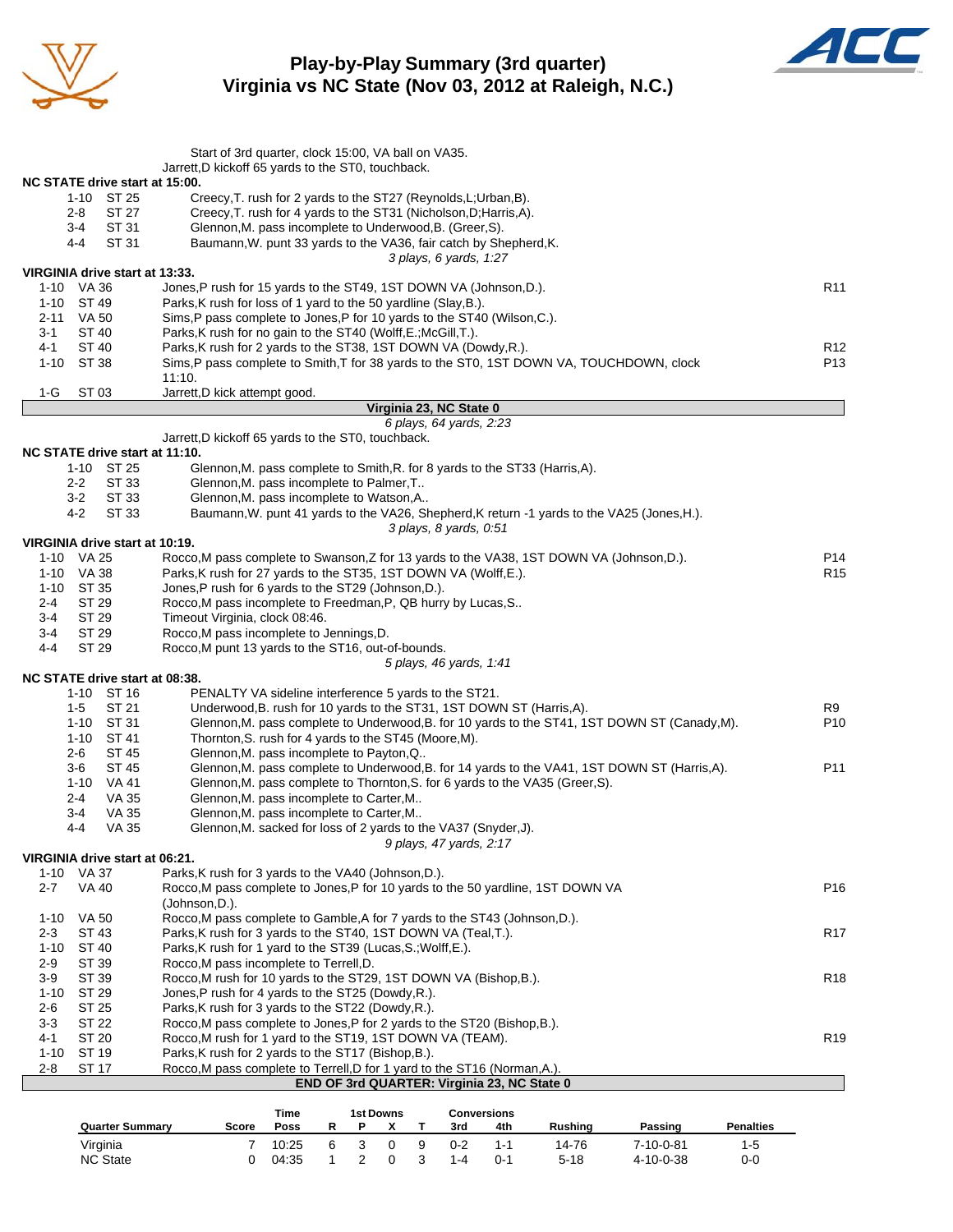

#### **Quickie Statistics (3rd quarter only) Virginia vs NC State (Nov 03, 2012 at Raleigh, N.C.)**



|                                   | VA           | ST           |
|-----------------------------------|--------------|--------------|
| Score                             |              | 0            |
| <b>FIRST DOWNS</b>                | 9            | 3            |
| <b>RUSHES-YARDS (NET)</b>         | 14-76        | $5 - 18$     |
| <b>PASSING YDS (NET)</b>          | 81           | 38           |
| Passes Att-Comp-Int               | $10 - 7 - 0$ | $10 - 4 - 0$ |
| <b>TOTAL OFFENSE PLAYS-YARDS</b>  | 24-157       | 15-56        |
| <b>Fumble Returns-Yards</b>       | $0-0$        | $0-0$        |
| <b>Punt Returns-Yards</b>         | $1 - 1$      | $0-0$        |
| Kickoff Returns-Yards             | $0-0$        | $0 - 0$      |
| <b>Interception Returns-Yards</b> | $0 - 0$      | $0 - 0$      |
| Punts (Number-Avg)                | $1 - 13.0$   | $2 - 37.0$   |
| Fumbles-Lost                      | $0 - 0$      | $0-0$        |
| Penalties-Yards                   | $1 - 5$      | $0-0$        |
| <b>Possession Time</b>            | 10:25        | 04:35        |
| <b>Third-Down Conversions</b>     | 1 of 4       | 1 of $4$     |
| Fourth-Down Conversions           | 2 of 2       | $0$ of 1     |

| Virginia              |             |                                                        |                |                 |              |                |     |             | <b>NC State</b>                                                                |                |               |                |              |                  |          |             |
|-----------------------|-------------|--------------------------------------------------------|----------------|-----------------|--------------|----------------|-----|-------------|--------------------------------------------------------------------------------|----------------|---------------|----------------|--------------|------------------|----------|-------------|
| <b>Rushing</b>        |             |                                                        | No. Gain Loss  |                 | TD<br>Net    | Lg             |     | Avg         | <b>Rushing</b>                                                                 |                | No. Gain Loss |                | <b>Net</b>   | TD               | Lg       | Avg         |
| <b>Kevin Parks</b>    |             | 9                                                      | 41             | 1               | 40           | 0<br>27        |     | 4.4         | Bryan Underwood                                                                | 1              | 10            | 0              | 10           | 0                | 10       | 10.0        |
| Perry Jones           |             | 3                                                      | 25             | 0               | 25           | 0<br>15        |     | 8.3         | <b>Tony Creecy</b>                                                             | $\overline{c}$ | 6             | 0              |              | 6<br>0           | 4        | 3.0         |
| Michael Rocco         |             | 2                                                      | 11             | $\Omega$        | 11           | $\Omega$<br>10 |     | 5.5         | Shadrach Whitehead                                                             | 1              | 4             | 0              |              | 4<br>0           | 4        | 4.0         |
|                       |             |                                                        |                |                 |              |                |     |             | Mike Glennon                                                                   |                | $\Omega$      | $\overline{2}$ |              | $-2$<br>$\Omega$ | $\Omega$ | $-2.0$      |
| <b>Passing</b>        |             | C-A-I                                                  |                | Yds             | TD           | Long           |     | <b>Sack</b> | <b>Passing</b>                                                                 |                | $C-A-I$       | Yds            |              | TD               | Long     | <b>Sack</b> |
| <b>Michael Rocco</b>  |             | $5 - 8 - 0$                                            |                | $\overline{33}$ | 0            | 13             |     | $\Omega$    | Mike Glennon                                                                   |                | $4 - 10 - 0$  |                | 38           | $\Omega$         | 14       |             |
| <b>Phillip Sims</b>   |             | $2 - 2 - 0$                                            |                | 48              | 1            | 38             |     | 0           |                                                                                |                |               |                |              |                  |          |             |
| Receiving             |             | No.                                                    | Yards          | TD              | Long         |                |     |             | <b>Receiving</b>                                                               | No.            | Yards         |                | TD           | Long             |          |             |
| Perry Jones           |             | 3                                                      | 22             | 0               |              | 10             |     |             | Bryan Underwood                                                                | $\overline{c}$ |               | 24             | $\Omega$     |                  | 14       |             |
| <b>Tim Smith</b>      |             |                                                        | 38             | 1               |              | 38             |     |             | <b>Rashard Smith</b>                                                           |                |               | 8              | 0            |                  | 8        |             |
| Zachary Swanson       |             |                                                        | 13             | 0               |              | 13             |     |             | Shadrach Whitehead                                                             | 1              |               | 6              | $\mathbf{0}$ |                  | 6        |             |
| <b>Adrian Gamble</b>  |             | 1                                                      | $\overline{7}$ | 0               |              | $\overline{7}$ |     |             |                                                                                |                |               |                |              |                  |          |             |
| <b>Punting</b>        |             | No.                                                    | Yds            | Avg             | Long         | In20           |     | ΤВ          | <b>Punting</b>                                                                 | No.            | Yds           | Avg            |              | Long             | In20     | <u>TB</u>   |
| Michael Rocco         |             | 1                                                      | 13             | 13.0            | 13           |                | 1   | $\Omega$    | Wil Baumann                                                                    | $\mathcal{P}$  | 74            | 37.0           |              | 41               | $\Omega$ | $\Omega$    |
| <b>Punt Returns</b>   |             | No.                                                    | Yards          | TD              | Long         |                |     |             | <b>Punt Returns</b>                                                            | No.            | Yards         |                | TD           | Long             |          |             |
| Khalek Shepherd       |             |                                                        | $-1$           | $\Omega$        |              |                |     |             |                                                                                |                |               |                |              |                  |          |             |
| <b>Kick Returns</b>   |             | No.                                                    | Yards          | TD              | Long         |                |     |             | <b>Kick Returns</b>                                                            | No.            | Yards         |                | <b>TD</b>    | Long             |          |             |
| <b>Tackles</b>        |             | UA-A                                                   | <b>Total</b>   |                 | <b>Sacks</b> |                | TFL |             | <b>Tackles</b>                                                                 | UA-A           | <b>Total</b>  |                | <b>Sacks</b> |                  | TFL      |             |
| <b>Anthony Harris</b> |             | $3 - 1$                                                |                | 4               | 0.0          |                | 0.0 |             | Dontae Johnson                                                                 | $6-0$          |               | 6              |              | 0.0              | 0.0      |             |
| Mike Moore            |             | $1 - 0$                                                | 1              |                 | 0.0          |                | 0.0 |             | <b>Brandan Bishop</b>                                                          | $3-0$          |               | 3              |              | 0.0              | 0.0      |             |
| Jake Snyder           |             | $1 - 0$                                                | 1              |                 | 1.0          |                | 1.0 |             | <b>Rickey Dowdy</b>                                                            | $3-0$          |               | 3              |              | 0.0              | 0.0      |             |
| <b>Steve Greer</b>    |             | $1 - 0$                                                | 1              |                 | 0.0          |                | 0.0 |             | Earl Wolff                                                                     | $1 - 2$        |               | 3              |              | 0.0              | 0.0      |             |
| Qtr                   | <b>Time</b> | <b>Scoring Play</b>                                    |                |                 |              |                |     |             |                                                                                |                |               |                |              |                  | V-H      |             |
| 1st                   | 10:09       | VA - Phillip Sims 1 yd run (Ian Frye kick), 11-75 4:51 |                |                 |              |                |     |             |                                                                                |                |               |                |              |                  | $7 - 0$  |             |
|                       | 00:27       |                                                        |                |                 |              |                |     |             | VA - Darius Jennings 18 yd pass from Michael Rocco (Ian Frye kick), 10-68 5:03 |                |               |                |              |                  | $14 - 0$ |             |
| 2nd                   | 03:17       | VA - Will Hill safety                                  |                |                 |              |                |     |             |                                                                                |                |               |                |              |                  | $16 - 0$ |             |
| 3rd                   | 11:10       |                                                        |                |                 |              |                |     |             | VA - Tim Smith 38 yd pass from Phillip Sims (Drew Jarrett kick), 6-64 2:23     |                |               |                |              |                  | $7 - 0$  |             |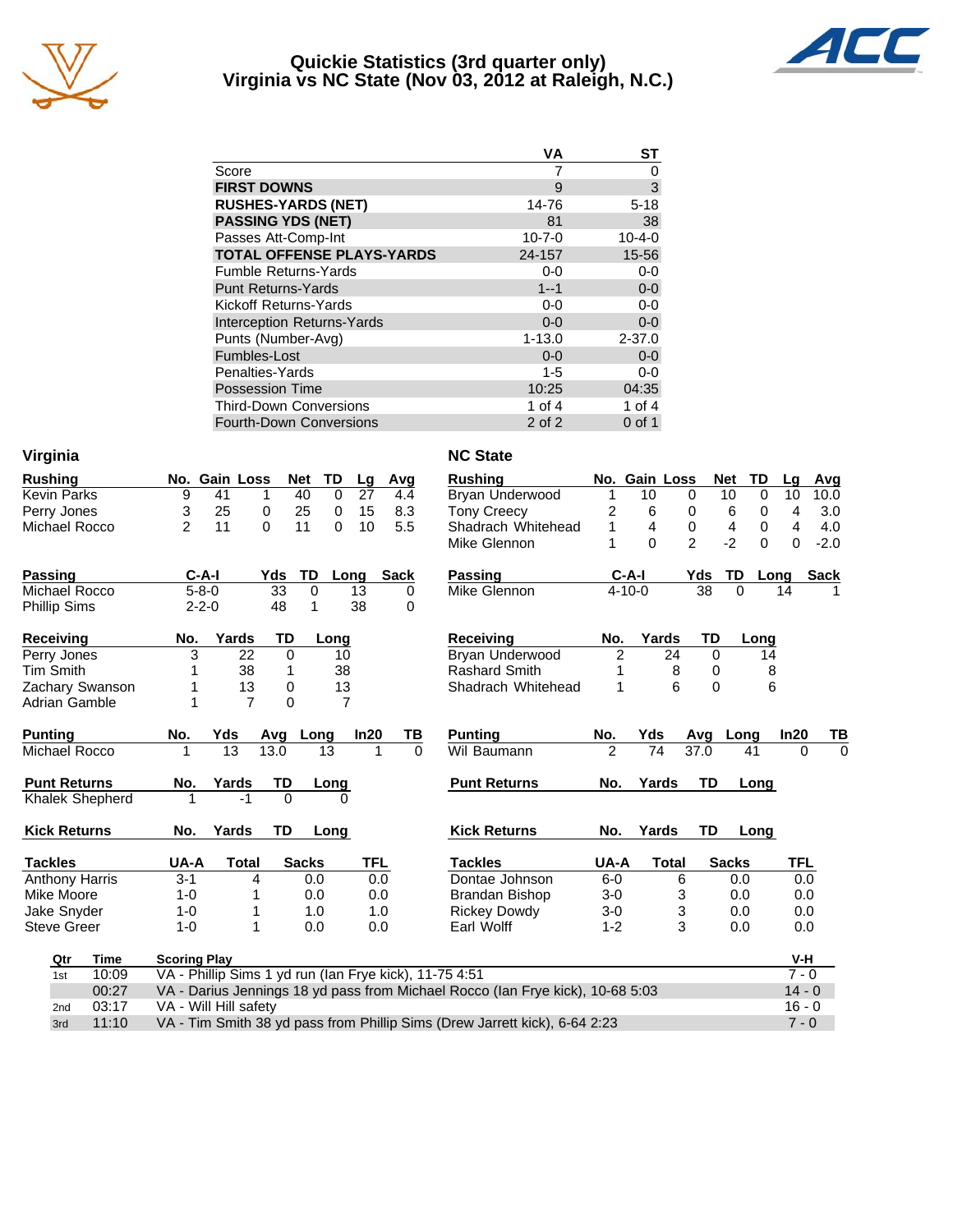

## **Play-by-Play Summary (4th quarter) Virginia vs NC State (Nov 03, 2012 at Raleigh, N.C.)**



| 3-7      | ST 16               |                              | Start of 4th quarter, clock 15:00.                                                                                                                                                      |                 |
|----------|---------------------|------------------------------|-----------------------------------------------------------------------------------------------------------------------------------------------------------------------------------------|-----------------|
| $3 - 7$  | ST 16               |                              | Rocco, M pass incomplete to Smith, T.                                                                                                                                                   |                 |
| 4-7      | ST 16               |                              | Jarrett, D field goal attempt from 33 GOOD, clock 14:51.                                                                                                                                |                 |
|          |                     |                              | Virginia 26, NC State 0                                                                                                                                                                 |                 |
|          |                     |                              | 15 plays, 47 yards, 6:34                                                                                                                                                                |                 |
|          |                     |                              | Jarrett, D kickoff 63 yards to the ST2, Wilson, C. return 18 yards to the ST20 (Cooper, A).                                                                                             |                 |
|          |                     | 1-10 ST 20                   | NC STATE drive start at 14:47.<br>Glennon, M. pass intercepted by Canady, M at the VA30, Canady, M return 39 yards to the ST31                                                          |                 |
|          |                     |                              | (Mattes,R.).                                                                                                                                                                            |                 |
|          |                     |                              | 1 play, 0 yards, 0:18                                                                                                                                                                   |                 |
|          |                     |                              | VIRGINIA drive start at 14:29.                                                                                                                                                          |                 |
|          | 1-10 ST 31          |                              | Parks, K rush for 6 yards to the ST25 (Noel, R.).                                                                                                                                       |                 |
| $2 - 4$  | ST 25               |                              | Parks, K rush for 4 yards to the ST21, 1ST DOWN VA (Wolff, E.).                                                                                                                         | R <sub>20</sub> |
| $2 - 9$  | 1-10 ST 21<br>ST 20 |                              | Parks, K rush for 1 yard to the ST20 (Lucas, S.).                                                                                                                                       |                 |
|          | 2-14 ST 25          |                              | PENALTY VA false start (McGee, J) 5 yards to the ST25.<br>Sims, P rush for 8 yards to the ST17 (Bishop, B.).                                                                            |                 |
| 3-6      | ST 17               |                              | Sims, P sacked for loss of 16 yards to the ST33 (McGill, T.), PENALTY VA intentional                                                                                                    |                 |
|          |                     |                              | grounding (Sims, P) 0 yards to the ST33.                                                                                                                                                |                 |
|          | 4-22 ST 33          |                              | 4th and 22.                                                                                                                                                                             |                 |
|          | 4-22 ST 33          |                              | Vozenilek, A punt 16 yards to the ST17, Smith, R. return 48 yards to the VA35, fumble                                                                                                   |                 |
|          |                     |                              | forced by Brim, D, fumble by Smith, R. recovered by VA Vozenilek, A at VA36.                                                                                                            |                 |
|          |                     |                              | 5 plays, minus 2 yards, 2:57                                                                                                                                                            |                 |
|          | 1-10 VA 36          |                              | VIRGINIA drive start at 11:32.<br>PENALTY VA holding (Swanson, Z) 10 yards to the VA26.                                                                                                 |                 |
|          | 1-20 VA 26          |                              | Rocco, M pass incomplete to Shepherd, K.                                                                                                                                                |                 |
|          | 2-20 VA 26          |                              | Jones, P rush for 1 yard to the VA27 (Norman, A.).                                                                                                                                      |                 |
|          | 3-19 VA 27          |                              | Jones, P rush for 9 yards to the VA36 (Wolff, E.).                                                                                                                                      |                 |
|          | 4-10 VA 36          |                              | Vozenilek, A punt 38 yards to the ST26, Smith, R. return 6 yards to the ST32 (Snyder, J).                                                                                               |                 |
|          |                     |                              | 3 plays, 0 yards, 2:07                                                                                                                                                                  |                 |
|          |                     |                              | NC STATE drive start at 09:25.                                                                                                                                                          |                 |
|          |                     | 1-10 ST 32<br>1-10 ST 45     | Glennon, M. pass complete to Watson, A. for 13 yards to the ST45, 1ST DOWN ST (Romero, D).<br>Glennon, M. pass complete to Smith, R. for 14 yards to the VA41, 1ST DOWN ST (Romero, D), | P12<br>X14      |
|          |                     |                              | PENALTY VA face mask (Romero,D) 15 yards to the VA26, 1ST DOWN ST.                                                                                                                      |                 |
|          |                     | 1-10 VA 26                   | 1st and 10.                                                                                                                                                                             |                 |
|          |                     | 1-10 VA 26                   | Glennon, M. pass complete to Payton, Q. for 14 yards to the VA12, 1ST DOWN ST                                                                                                           | P <sub>15</sub> |
|          |                     |                              | (Canady, M; Phelps, B).                                                                                                                                                                 |                 |
|          | $1 - 10$            | VA 12                        | Glennon, M. pass complete to Thornton, S. for 7 yards to the VA5 (Romero, D).                                                                                                           |                 |
|          | 2-3<br>$3 - 1$      | VA 05<br>VA 03               | Thornton, S. rush for 2 yards to the VA3 (Snyder, J; Brathwaite, C).                                                                                                                    |                 |
|          | 4-1                 | VA 03                        | Glennon, M. pass incomplete to Thornton, S<br>Glennon, M. pass complete to Creecy, T. for 2 yards to the VA1, 1ST DOWN ST (Greer, S).                                                   | P <sub>16</sub> |
|          | $1-G$               | VA 01                        | Creecy, T. rush for loss of 2 yards to the VA3 (Harold, E).                                                                                                                             |                 |
|          | $2-G$               | VA 03                        | PENALTY VA pass interference (Nicholson, D) 1 yards to the VA2, 1ST DOWN ST.                                                                                                            | X17             |
|          | $1-G$               | <b>VA 02</b>                 | Glennon, M. pass incomplete to Talbert, A                                                                                                                                               |                 |
|          | $2-G$               | VA 02                        | Glennon, M. pass complete to Carter, M. for 2 yards to the VA0, TOUCHDOWN, clock 06:30.                                                                                                 |                 |
|          |                     | Injured VA player (99) Urban |                                                                                                                                                                                         |                 |
|          | 1-G                 | VA 03                        | Glennon, M. pass attempt failed.                                                                                                                                                        |                 |
|          |                     |                              | Virginia 26, NC State 6<br>10 plays, 68 yards, 2:57                                                                                                                                     |                 |
|          |                     |                              | Sade, N. kickoff 11 yards to the ST46, on-side kick, recovered by ST on ST36.                                                                                                           |                 |
|          |                     |                              | NC STATE drive start at 06:28.                                                                                                                                                          |                 |
|          |                     | 1-10 ST 36                   | Glennon, M. pass incomplete to Creecy, T                                                                                                                                                |                 |
|          | 2-10                | ST 36                        | Glennon, M. pass incomplete to Creecy, T                                                                                                                                                |                 |
|          |                     | 3-10 ST 36                   | Glennon, M. pass complete to Creecy, T. for 4 yards to the ST40 (Hoskey, D; Moore, M).                                                                                                  |                 |
|          | 4-6                 | <b>ST 40</b>                 | Glennon, M. pass incomplete to Watson, A. (Reynolds, L).                                                                                                                                |                 |
|          |                     |                              | 4 plays, 4 yards, 0.45<br>VIRGINIA drive start at 05:43.                                                                                                                                |                 |
| $1 - 10$ | ST 40               |                              | Parks, K rush for 1 yard to the ST39 (Slay, B.; Cato-Bishop, D.).                                                                                                                       |                 |
| $2 - 9$  | ST 39               |                              | Parks, K rush for 4 yards to the ST35 (Wolff, E.).                                                                                                                                      |                 |
| $3-5$    | ST 35               |                              | Timeout NC State, clock 04:53.                                                                                                                                                          |                 |
| $3-5$    | ST 35               |                              | Sims, P pass complete to Phillips, C for 4 yards to the ST31 (Wolff, E.).                                                                                                               |                 |
| 4-1      | ST 31               |                              | Timeout NC State, clock 04:37.                                                                                                                                                          |                 |
| 4-1      | ST 31               |                              | Parks, K rush for 31 yards to the ST0, 1ST DOWN VA, TOUCHDOWN, clock 04:28.                                                                                                             | R <sub>21</sub> |
| $1-G$    | ST 03               |                              | Jarrett, D kick attempt good.<br>Virginia 33, NC State 6                                                                                                                                |                 |
|          |                     |                              | 4 plays, 40 yards, 1:21                                                                                                                                                                 |                 |
|          |                     |                              | $I$ greatt D kickoff 62 vards to the ST3 Wilson C, return 19 vards to the ST22 (Brim D)                                                                                                 |                 |

Jarrett,D kickoff 62 yards to the ST3, Wilson,C. return 19 yards to the ST22 (Brim,D).

#### **NC STATE drive start at 04:22.**

- 1-10 ST 22 Barnes,B. rush for 5 yards to the ST27 (Reynolds,L;Harold,E).
- 2-5 ST 27 Barnes,B. rush for loss of 2 yards to the ST25 (Moore,M;Brathwaite,C).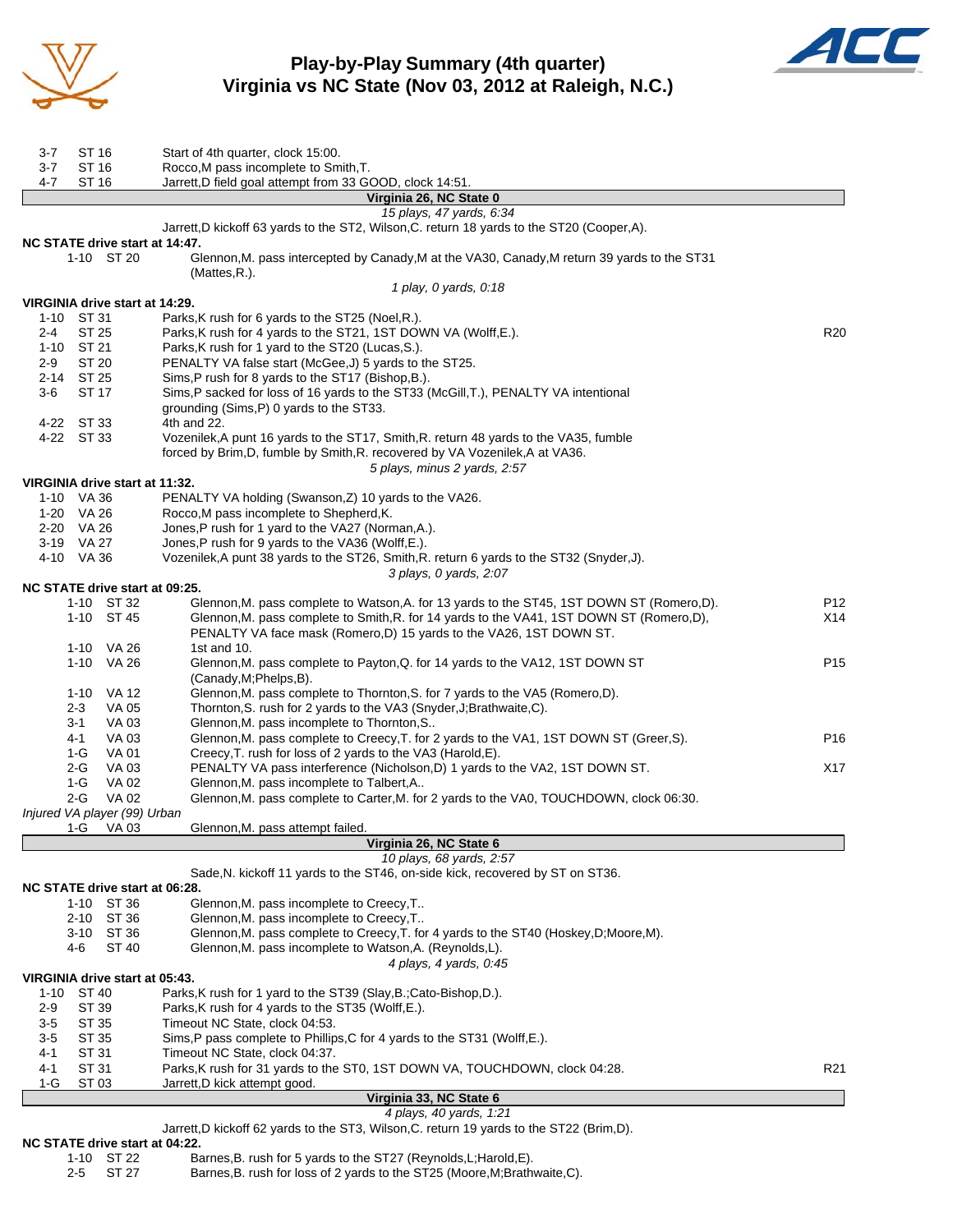

## **Play-by-Play Summary (4th quarter) Virginia vs NC State (Nov 03, 2012 at Raleigh, N.C.)**



|                                | $3 - 7$ | ST 25<br>ST 23 | Stocker, M. sacked for loss of 2 yards to the ST23 (Brathwaite, C).   |                 |
|--------------------------------|---------|----------------|-----------------------------------------------------------------------|-----------------|
|                                | 4-9     |                | Baumann, W. punt 48 yards to the VA29, fair catch by Shepherd, K.     |                 |
|                                |         |                | 3 plays, 1 yard, 1:53                                                 |                 |
| VIRGINIA drive start at 02:29. |         |                |                                                                       |                 |
| 1-10                           | VA 29   |                | Timeout Virginia, clock 02:29.                                        |                 |
| 1-10                           | VA 29   |                | Shepherd, K rush for 26 yards to the ST45, 1ST DOWN VA (Bishop, B.).  | R <sub>22</sub> |
| 1-10 ST 45                     |         |                | Shepherd, K rush for 5 yards to the ST40 (Salahuddin, M.; Cheek, R.). |                 |
| $2 - 5$                        | ST 40   |                | Shepherd, K rush for 1 yard to the ST39 (Cheek, R.; Crawford, S.).    |                 |
| $3 - 4$                        | ST 39   |                | Shepherd, K rush for 5 yards to the ST34, 1ST DOWN VA (Crawford, S.). | R <sub>23</sub> |
|                                |         |                | End of game, clock 00:00.                                             |                 |
|                                |         |                | 4 plays, 37 yards, 2:29                                               |                 |
|                                |         |                | FINAL SCORE: Virginia 33, NC State 6                                  |                 |

|                        |       | Time  |  | 1st Downs |         | <b>Conversions</b> |         |           |                  |
|------------------------|-------|-------|--|-----------|---------|--------------------|---------|-----------|------------------|
| <b>Quarter Summary</b> | Score | Poss  |  |           | 3rd     | 4th                | Rushina | Passing   | <b>Penalties</b> |
| Virginia               | 10    | 09:07 |  |           | $1 - 5$ | 1-1                | 14-86   | 1-3-0-4   | $5 - 31$         |
| <b>NC State</b>        |       | 05:53 |  |           | 0-3     | $1 - 2$            | $5 - 1$ | 7-13-1-56 | 0-0              |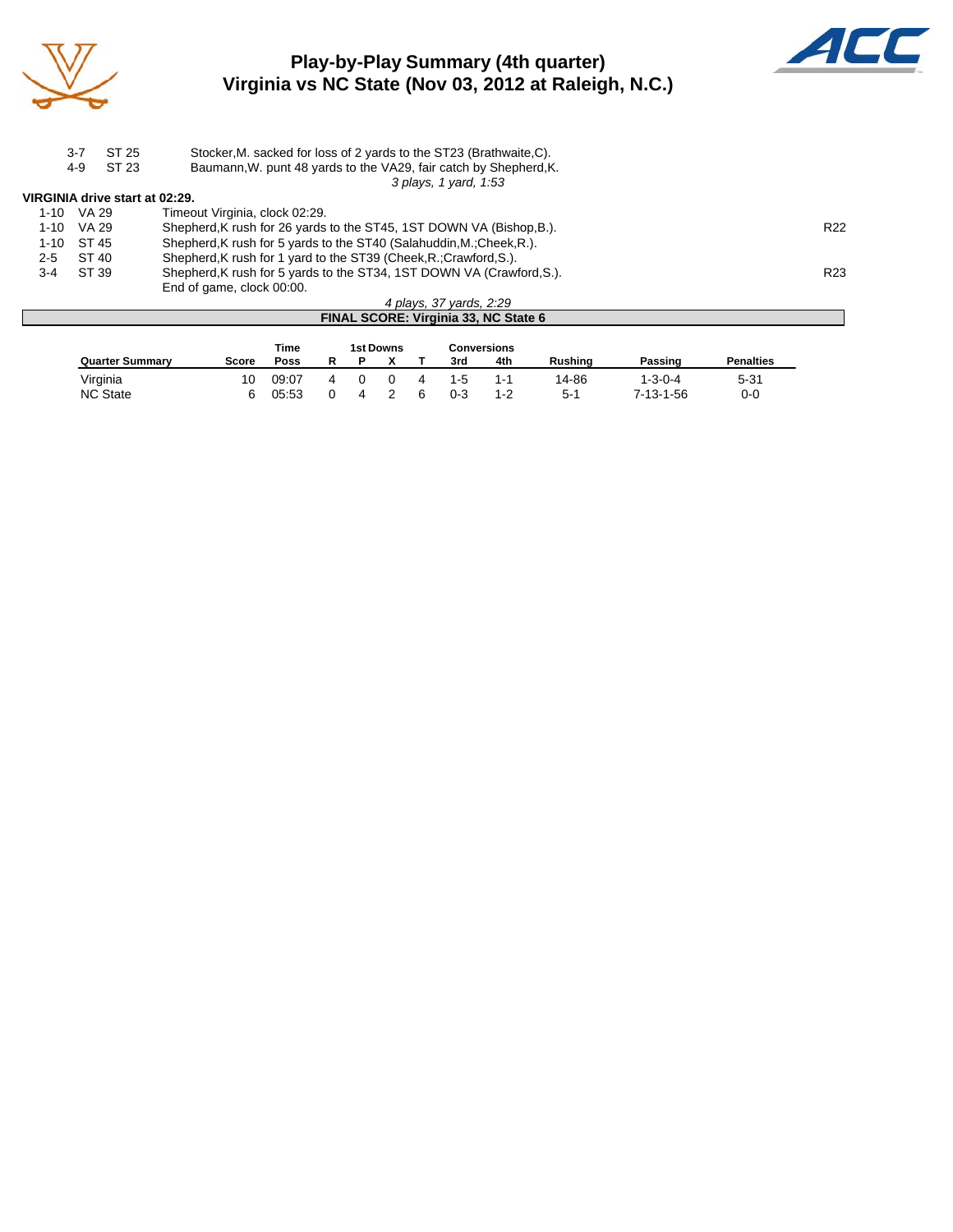

#### **Quickie Statistics (4th quarter only) Virginia vs NC State (Nov 03, 2012 at Raleigh, N.C.)**



| VА          | ST           |
|-------------|--------------|
| 10          | 6            |
| 4           | 6            |
| 14-86       | $5 - 1$      |
| 4           | 56           |
| $3 - 1 - 0$ | $13 - 7 - 1$ |
| 17-90       | 18-57        |
| $0 - 0$     | $0-0$        |
| $0 - 0$     | $2 - 53$     |
| $0-0$       | $2 - 37$     |
| $1 - 39$    | $0-0$        |
| $2 - 27.0$  | $1 - 48.0$   |
| $0 - 0$     | $1 - 1$      |
| $5 - 31$    | $0-0$        |
| 09:07       | 05:53        |
| 1 of 5      | $0$ of $3$   |
| 1 of 1      | 1 of $2$     |
|             |              |

| Virginia                |             |                     |                                                        |              |      |            |             | <b>NC State</b>                                                                      |                |                 |                |                              |                |             |
|-------------------------|-------------|---------------------|--------------------------------------------------------|--------------|------|------------|-------------|--------------------------------------------------------------------------------------|----------------|-----------------|----------------|------------------------------|----------------|-------------|
| <b>Rushing</b>          |             |                     | No. Gain Loss                                          | Net          | TD   | Lg         | Avg         | <b>Rushing</b>                                                                       |                | No. Gain Loss   |                | <b>Net</b><br>TD             | Lg             | Avg         |
| <b>Kevin Parks</b>      |             | 6                   | 47                                                     | 47<br>0      | 1    | 31         | 7.8         | <b>Brandon Barnes</b>                                                                | 2              | 5               | 2              | 3<br>0                       | 5              | 1.5         |
| Khalek Shepherd         |             | 4                   | 37                                                     | 0<br>37      | 0    | 26         | 9.2         | Shadrach Whitehead                                                                   | 1              | $\overline{c}$  | 0              | $\overline{\mathbf{c}}$<br>0 | $\overline{c}$ | 2.0         |
| Perry Jones             |             | 2                   | 10                                                     | 0<br>10      | 0    | 9          | 5.0         | Manny Stocker                                                                        | 1              | $\mathbf 0$     | $\overline{c}$ | $-2$<br>$\mathbf 0$          | $\Omega$       | $-2.0$      |
| <b>Phillip Sims</b>     |             | $\overline{c}$      | 16<br>8                                                | -8           | 0    | 8          | $-4.0$      | <b>Tony Creecy</b>                                                                   | 1              | $\Omega$        | $\mathfrak{p}$ | $-2$<br>$\Omega$             | $\Omega$       | $-2.0$      |
| Passing                 |             | $C-A-I$             |                                                        | Yds<br>TD    | Long |            | <b>Sack</b> | Passing                                                                              | $C-A-I$        |                 | Yds            | TD                           | Long           | <b>Sack</b> |
| Michael Rocco           |             | $0 - 2 - 0$         |                                                        | $\mathbf 0$  | 0    | 0          | 0           | Mike Glennon                                                                         | $7 - 13 - 1$   |                 | 56             | 1                            | 14             | 0           |
| Phillip Sims            |             | $1 - 1 - 0$         |                                                        | 4            | 0    | 4          | 1           | Manny Stocker                                                                        | $0 - 0 - 0$    |                 | 0              | 0                            | 0              | 1           |
| <b>Receiving</b>        |             | No.                 | Yards                                                  | TD           | Long |            |             | <b>Receiving</b>                                                                     | No.            | Yards           | <b>TD</b>      | Long                         |                |             |
| <b>Colter Phillips</b>  |             | 1                   | 4                                                      | 0            |      |            |             | <b>Tony Creecy</b>                                                                   | $\overline{2}$ |                 | 6<br>$\Omega$  |                              | 4              |             |
|                         |             |                     |                                                        |              |      |            |             | Quintin Payton                                                                       | 1              | 14              | 0              |                              | 14             |             |
|                         |             |                     |                                                        |              |      |            |             | <b>Rashard Smith</b>                                                                 | 1              | 14              | 0              |                              | 14             |             |
|                         |             |                     |                                                        |              |      |            |             | Asa Watson                                                                           | 1              | 13              | $\Omega$       |                              | 13             |             |
| <b>Punting</b>          |             | No.                 | Yds                                                    | Avg          | Long | In20       | TВ          | <b>Punting</b>                                                                       | No.            | Yds             |                | Avg Long                     | In20           | TB          |
| Alec Vozenilek          |             | 2                   | 54                                                     | 27.0         | 38   | $\Omega$   | $\Omega$    | Wil Baumann                                                                          | 1              | $\overline{48}$ | 48.0           | 48                           | $\Omega$       | $\Omega$    |
| <b>Punt Returns</b>     |             | No.                 | Yards                                                  | <b>TD</b>    | Long |            |             | <b>Punt Returns</b>                                                                  | No.            | Yards           | TD             | Long                         |                |             |
|                         |             |                     |                                                        |              |      |            |             | Rashard Smith                                                                        | $\mathfrak{p}$ | 53              | $\Omega$       | 48                           |                |             |
| <b>Kick Returns</b>     |             | No.                 | Yards                                                  | TD           | Long |            |             | <b>Kick Returns</b>                                                                  | No.            | Yards           | TD             | Long                         |                |             |
|                         |             |                     |                                                        |              |      |            |             | C.J. Wilson                                                                          |                | $\overline{37}$ | $\Omega$       |                              | 19             |             |
| <b>Tackles</b>          |             | UA-A                | <b>Total</b>                                           | <b>Sacks</b> |      | <b>TFL</b> |             | <b>Tackles</b>                                                                       | UA-A           | <b>Total</b>    |                | <b>Sacks</b>                 | TFL            |             |
| Daquan Romero           |             | $3-0$               | 3                                                      |              | 0.0  | 0.0        |             | Earl Wolff                                                                           | $4 - 0$        |                 | 4              | 0.0                          | 0.0            |             |
| <b>Chris Brathwaite</b> |             | $1 - 2$             | 3                                                      |              | 1.0  | 1.5        |             | Brandan Bishop                                                                       | $2 - 0$        |                 | 2              | 0.0                          | 0.0            |             |
| Demeitre Brim           |             | $2 - 0$             | $\overline{c}$                                         |              | 0.0  | 0.0        |             | <b>Sylvester Crawford</b>                                                            | $1 - 1$        |                 | $\overline{c}$ | 0.0                          | 0.0            |             |
| Eli Harold              |             | $1 - 1$             | $\mathfrak{p}$                                         |              | 0.0  | 1.0        |             | Ryan Cheek                                                                           | $0 - 2$        |                 | $\overline{2}$ | 0.0                          | 0.0            |             |
| Qtr                     | <b>Time</b> | <b>Scoring Play</b> |                                                        |              |      |            |             |                                                                                      |                |                 |                |                              | V-H            |             |
| 1st                     | 10:09       |                     | VA - Phillip Sims 1 yd run (Ian Frye kick), 11-75 4:51 |              |      |            |             |                                                                                      |                |                 |                |                              | $7 - 0$        |             |
|                         | 00:27       |                     |                                                        |              |      |            |             | VA - Darius Jennings 18 yd pass from Michael Rocco (Ian Frye kick), 10-68 5:03       |                |                 |                |                              | $14 - 0$       |             |
| 2nd                     | 03:17       |                     | VA - Will Hill safety                                  |              |      |            |             |                                                                                      |                |                 |                |                              | $16 - 0$       |             |
| 3rd                     | 11:10       |                     |                                                        |              |      |            |             | VA - Tim Smith 38 yd pass from Phillip Sims (Drew Jarrett kick), 6-64 2:23           |                |                 |                |                              | $23 - 0$       |             |
| 4th                     | 14:51       |                     | VA - Drew Jarrett 33 yd field goal, 15-47 6:34         |              |      |            |             |                                                                                      |                |                 |                |                              | $3 - 0$        |             |
|                         | 06:30       |                     |                                                        |              |      |            |             | ST - Mario Carter 2 yd pass from Mike Glennon (Mike Glennon pass failed), 10-68 2:57 |                |                 |                |                              | $3 - 6$        |             |
|                         | 04:28       |                     |                                                        |              |      |            |             | VA - Kevin Parks 31 yd run (Drew Jarrett kick), 4-40 1:21                            |                |                 |                |                              | $10 - 6$       |             |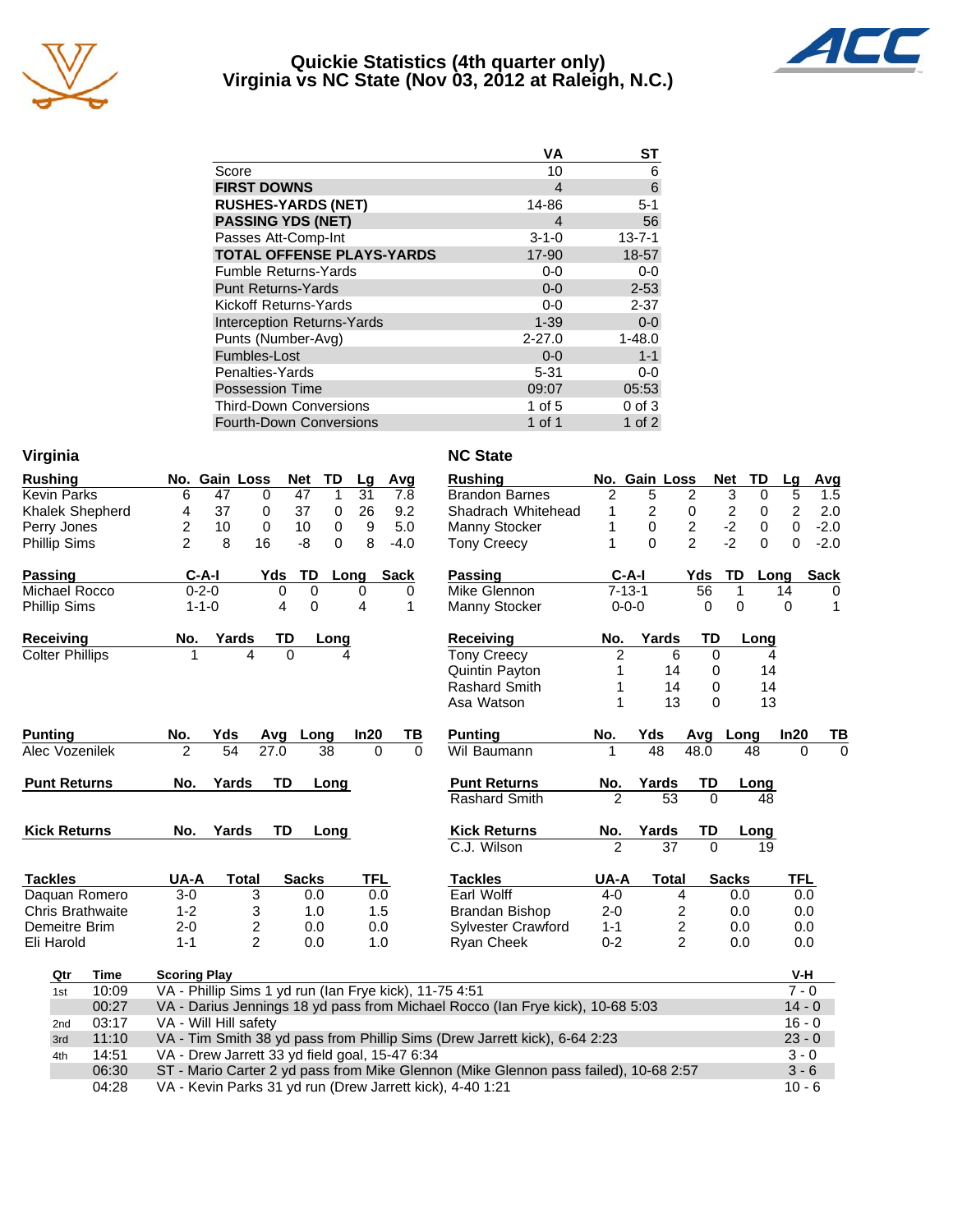

**Scoring Summary (Final) The Automated ScoreBook Miami (Fla.) vs Virginia (Nov 10, 2012 at Charlottesville, Va.)**



Miami (Fla.) (5-5,4-3) vs. Virginia (4-6,2-4) Date: Nov 10, 2012 • Site: Charlottesville, Va. • Stadium: Smith/Harrison/Scott Attendance: 45870

| <b>Score by Quarters</b> |     |  |   | <b>Total</b> |
|--------------------------|-----|--|---|--------------|
| Miami (Fla.)             | 4   |  |   |              |
| Virginia                 | ີາາ |  | u |              |

|     | Qtr Time    | <b>Scoring Play</b>                                                                   | V-H       |
|-----|-------------|---------------------------------------------------------------------------------------|-----------|
| 1st | 11:00       | VA - Miles Gooch 7 yd pass from Michael Rocco (Drew Jarrett kick), 9-75 4:00          | $0 - 7$   |
|     | 08:32       | UM - Allen Hurns 8 yd pass from Duke Johnson (Jake Wieclaw kick), 7-75 2:28           | $7 - 7$   |
|     | 05:33       | VA - Darius Jennings 6 yd pass from Michael Rocco (Drew Jarrett kick), 6-78 2:59      | 7 - 14    |
|     | 05:21       | UM - Duke Johnson 95 yd kickoff return (Jake Wieclaw kick)                            | $14 - 14$ |
|     | 01:40       | VA - Phillip Sims 6 yd run (Drew Jarrett kick), 9-52 3:41                             | $14 - 21$ |
|     | 2nd $14:56$ | UM - Allen Hurns 12 yd pass from Stephen Morris (Jake Wieclaw kick), 5-87 1:44        | $21 - 21$ |
|     | 08:16       | UM - Jake Wieclaw 30 yd field goal, 10-39 3:16                                        | $24 - 21$ |
|     | 04:00       | VA - Kevin Parks 3 yd run (Drew Jarrett kick), 9-76 4:16                              | $24 - 28$ |
| 3rd | 07:52       | UM - Clive Walford 9 yd pass from Stephen Morris (Jake Wieclaw kick), 7-52 2:19       | $31 - 28$ |
| 4th | 11:38       | UM - Phillip Dorsett 35 yd pass from Stephen Morris (Jake Wieclaw kick), 2-48 0:24    | $38 - 28$ |
|     | 05:33       | VA - Darius Jennings 5 yd pass from Michael Rocco (Drew Jarrett kick), 12-71 6:05     | $38 - 35$ |
|     | 04:19       | UM - Team safety                                                                      | $40 - 35$ |
|     | 00:06       | VA - Jake McGee 10 yd pass from Michael Rocco (Michael Rocco pass failed), 16-87 2:32 | $40 - 41$ |

Kickoff time: 12:08PM • End of Game: 03:26PM • Total elapsed time: 03:18 Officials: Referee: Tom McCreesh; Umpire: Donald Yates; Linesman: Michael Owens; Line judge: Jack Weiland; Back judge: Doug Smith; Field judge: Tyrone Anderson; Side judge: Glenn Street; Center judge: Vincent Briedis; Temperature: 56 deg • Wind: Calm • Weather: Sunny and fair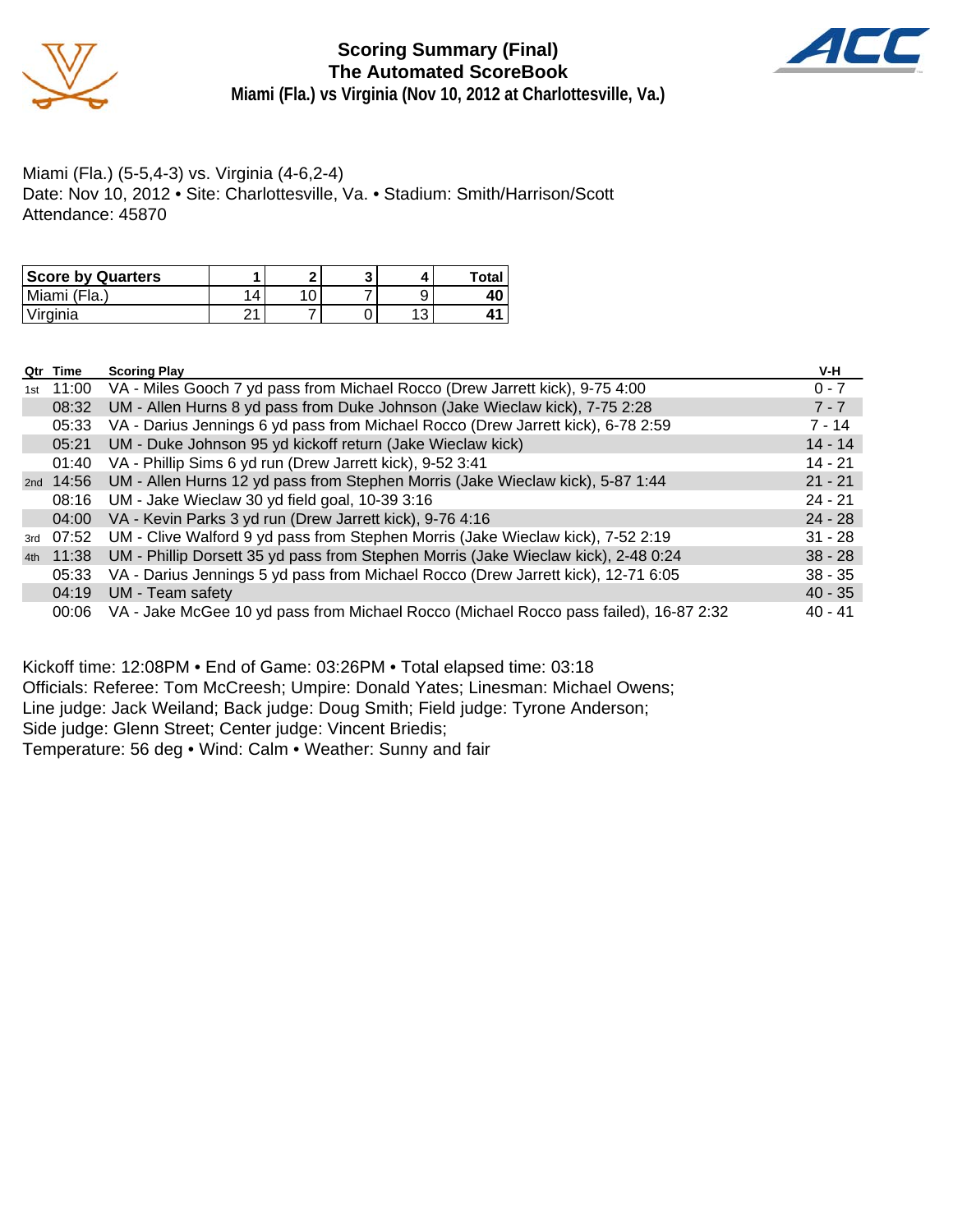



## **Team Statistics (Final) The Automated ScoreBook**

**Miami (Fla.) vs Virginia (Nov 10, 2012 at Charlottesville, Va.)**

|                                | <b>UM</b>      | VA             |
|--------------------------------|----------------|----------------|
| <b>FIRST DOWNS</b>             | 20             | 27             |
| Rushing                        | 11             | 9              |
| Passing                        | 7              | 16             |
| Penalty                        | $\overline{2}$ | $\overline{2}$ |
| <b>NET YARDS RUSHING</b>       | 233            | 94             |
| <b>Rushing Attempts</b>        | 33             | 33             |
| Average Per Rush               | 7.1            | 2.8            |
| <b>Rushing Touchdowns</b>      | $\overline{0}$ | $\overline{2}$ |
| <b>Yards Gained Rushing</b>    | 236            | 122            |
| <b>Yards Lost Rushing</b>      | 3              | 28             |
| <b>NET YARDS PASSING</b>       | 187            | 388            |
| Completions-Attempts-Int       | 18-26-0        | $40 - 52 - 1$  |
| Average Per Attempt            | 7.2            | 7.5            |
| <b>Average Per Completion</b>  | 10.4           | 9.7            |
| Passing Touchdowns             | 4              | 4              |
| <b>TOTAL OFFENSE YARDS</b>     | 420            | 482            |
| Total offense plays            | 59             | 85             |
| Average Gain Per Play          | 7.1            | 5.7            |
| Fumbles: Number-Lost           | $1 - 1$        | 0-0            |
| Penalties: Number-Yards        | $6 - 42$       | $6 - 35$       |
| <b>PUNTS-YARDS</b>             | 4-136          | $3 - 105$      |
| Average Yards Per Punt         | 34.0           | 35.0           |
| <b>Net Yards Per Punt</b>      | 34.0           | 35.0           |
| Inside 20                      | $\overline{2}$ | $\mathbf{1}$   |
| 50+ Yards                      | 0              | 0              |
| <b>Touchbacks</b>              | $\Omega$       | 0              |
| Fair catch                     | 1              | 1              |
| <b>KICKOFFS-YARDS</b>          | 7-445          | 8-486          |
| Average Yards Per Kickoff      | 63.6           | 60.8           |
| <b>Net Yards Per Kickoff</b>   | 38.9           | 25.6           |
| <b>Touchbacks</b>              | $\overline{2}$ | 2              |
| Punt returns: Number-Yards-TD  | $0 - 0 - 0$    | $0 - 0 - 0$    |
| Average Per Return             | 0.0            | 0.0            |
| Kickoff returns: Number-Yds-TD | $6 - 231 - 1$  | $5 - 123 - 0$  |
| Average Per Return             | 38.5           | 24.6           |
| Interceptions: Number-Yds-TD   | $1 - 26 - 0$   | $0 - 0 - 0$    |
| Fumble Returns: Number-Yds-TD  | $0 - 0 - 0$    | $0 - 0 - 0$    |
| <b>Miscellaneous Yards</b>     | 0              | 0              |
| <b>Possession Time</b>         | 23:46          | 36:14          |
| 1st Quarter                    | 4:20           | 10:40          |
| 2nd Quarter                    | 6:55           | 8:05           |
| 3rd Quarter                    | 7:54           | 7:06           |
| 4th Quarter                    | 4:37           | 10:23          |
| <b>Third-Down Conversions</b>  | 4 of 10        | 9 of 14        |
| <b>Fourth-Down Conversions</b> | 1 of 1         | 1 of 1         |
| Red-Zone Scores-Chances        | $4 - 4$        | $6-6$          |
| Touchdowns                     | 3-4            | 6-6            |
| Field goals                    | $1 - 4$        | $0 - 6$        |
| Sacks By: Number-Yards         | $2 - 18$       | 0-0            |
| <b>PAT Kicks</b>               | $5-5$          | $5-5$          |
| <b>Field Goals</b>             | $1 - 1$        | 0-0            |
| Points off turnovers           | 3              | 0              |
|                                |                |                |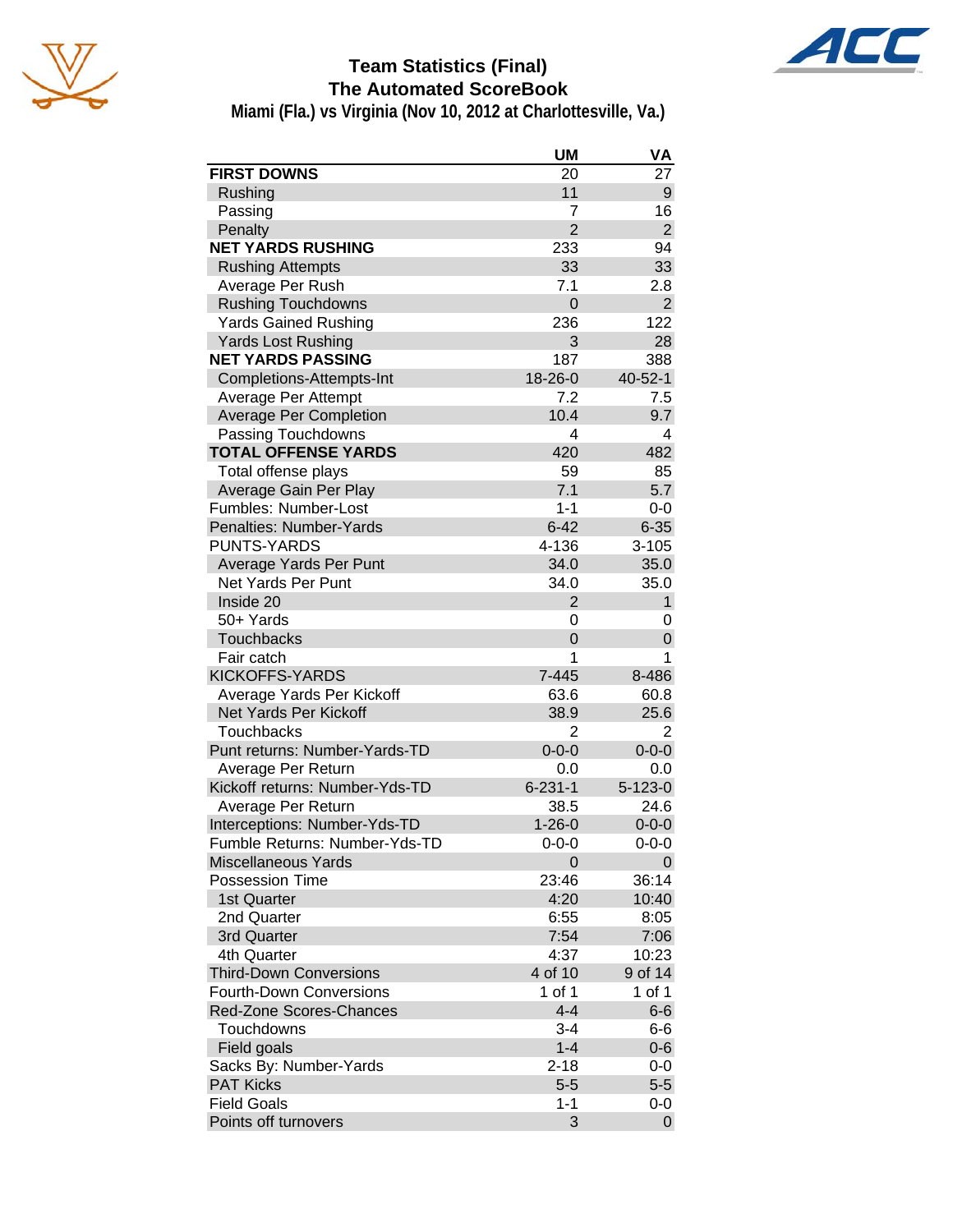

#### **Individual Statistics (Final) The Automated ScoreBook**



**Miami (Fla.) vs Virginia (Nov 10, 2012 at Charlottesville, Va.)**

### **Miami (Fla.) Virginia**

| <b>Rushing</b>         | No. Gain Loss<br>TD<br>Net<br>Avg<br>Lg                                    | <b>Rushing</b>         |               | No. Gain Loss                 |                       | TD<br>Net            | Avg<br>Lq                                 |
|------------------------|----------------------------------------------------------------------------|------------------------|---------------|-------------------------------|-----------------------|----------------------|-------------------------------------------|
| Duke Johnson           | 150<br>150<br>0<br>52<br>16<br>0<br>9.4                                    | <b>Kevin Parks</b>     | 12            | 44                            | 2                     | 42<br>1              | 9<br>3.5                                  |
| Mike James             | 12<br>55<br>3<br>52<br>0<br>15<br>4.3                                      | Darius Jennings        | 1             | 21                            | 0                     | 21<br>0              | 21<br>21.0                                |
| <b>Stephen Morris</b>  | 5<br>31<br>31<br>22<br>6.2<br>0<br>0                                       | Clifton Richardson     | 3             | 12                            | 0                     | 12<br>0              | 6<br>4.0                                  |
| Totals                 | 3<br>52<br>33<br>236<br>233<br>$\Omega$<br>7.1                             | Michael Rocco          | 4             | 19                            | 12                    | $\overline{7}$<br>0  | 17<br>1.8                                 |
|                        |                                                                            | <b>Phillip Sims</b>    | 3             | 12                            | 6                     | 6<br>1               | 6<br>2.0                                  |
|                        |                                                                            | Perry Jones            | 10            | 14                            | 8                     | 6<br>0               | 4<br>0.6                                  |
|                        |                                                                            | <b>Totals</b>          | 33            | 122                           | 28                    | 94<br>$\overline{c}$ | 2.8<br>21                                 |
| <b>Passing</b>         | C-A-I<br>TD<br>Long<br>Sack<br>Yds                                         | <b>Passing</b>         | $C-A-I$       |                               | Yds                   | TD                   | <b>Sack</b><br>Long                       |
| Stephen Morris         | $17 - 25 - 0$<br>179<br>3<br>46<br>0                                       | Michael Rocco          | 29-37-0       |                               | 300                   | 4                    | 45<br>1                                   |
| Duke Johnson           | 8<br>$1 - 1 - 0$<br>1<br>8<br>0                                            | <b>Phillip Sims</b>    | $11 - 14 - 0$ |                               | 88                    | 0                    | 20<br>1                                   |
| Totals                 | 4<br>0<br>187<br>46<br>18-26-0                                             | Perry Jones            | $0 - 1 - 1$   |                               | 0                     | 0                    | 0<br>$\frac{0}{2}$                        |
|                        |                                                                            | <b>Totals</b>          | $40 - 52 - 1$ |                               | 388                   | 4                    | 45                                        |
| <b>Receiving</b>       | Yards<br>No.<br>TD<br>Long                                                 | Receiving              | No.           | Yards                         | TD                    | Long                 |                                           |
| <b>Phillip Dorsett</b> | 1<br>6<br>103<br>46                                                        | Dominique Terrell      | 9             | 127                           | 0                     | 28                   |                                           |
| <b>Allen Hurns</b>     | 4<br>37<br>2<br>12                                                         | Darius Jennings        | 7             | 57                            | $\overline{c}$        | 26                   |                                           |
| Mike James             | 2<br>17<br>0<br>15                                                         | Perry Jones            | 7             | 37                            | 0                     |                      | 9                                         |
| <b>Clive Walford</b>   | 2<br>9<br>13<br>1                                                          | <b>Kevin Parks</b>     | 4             | 36                            | 0                     | 19                   |                                           |
| <b>Herb Waters</b>     | 1<br>8<br>0<br>8                                                           | Jake McGee             | 4             | 26                            | 1                     | 10                   |                                           |
| Davon Johnson          | 1<br>6<br>$\mathbf 0$<br>6                                                 | <b>Tim Smith</b>       | 3             | 65                            | 0                     | 45                   |                                           |
| Duke Johnson           | 4<br>1<br>4<br>0                                                           | E.J. Scott             | 3             | 25                            | $\mathbf 0$           | 11                   |                                           |
| Maurice Hagens         | 1<br>$-1$<br>0<br>$\pmb{0}$                                                | Miles Gooch            | 1             | 7                             | 1                     |                      | 7                                         |
| <b>Totals</b>          | 18<br>187<br>4<br>46                                                       | <b>Colter Phillips</b> | 1             | 6                             | $\mathbf 0$           |                      | 6                                         |
|                        |                                                                            | Zachary Swanson        | 1             | 2                             | 0                     |                      | $\overline{2}$                            |
|                        |                                                                            | <b>Totals</b>          | 40            | 388                           | $\overline{4}$        | $\overline{45}$      |                                           |
| <b>Punting</b>         | In20<br>No.<br>Yds<br>Avg Long<br>ΤВ                                       | <b>Punting</b>         | No.           | Yds                           | Avg                   | Long                 | In20<br>TB                                |
| Dalton Botts           | 34.0<br>$\overline{\mathbf{c}}$<br>4<br>136<br>49<br>$\overline{0}$        | Alec Vozenilek         | 3             | 105                           | 35.0                  | 43                   | 0<br>1                                    |
| <b>Totals</b>          | $\overline{2}$<br>4<br>136<br>34.0<br>49<br>$\Omega$                       | <b>Totals</b>          | 3             | 105                           | 35.0                  | 43                   | $\mathbf{1}$<br>$\Omega$                  |
|                        | Punt<br><b>Kickoff</b><br>Intercept                                        |                        | Punt          |                               | <b>Kickoff</b>        |                      | Intercept                                 |
| <b>Returns</b>         | $Lg$ No Yds<br>No Yds<br>Yds<br>No<br>Lg<br>Lg                             | <b>Returns</b>         | No Yds        |                               | Lg No Yds             |                      | Lg No Yds<br>Lg                           |
| Duke Johnson           | 0 <br>214<br>95<br>0<br>0<br>4<br>0<br>0<br>0                              | Khalek Shepherd        | 0             | $\pmb{0}$<br>0                | $\overline{5}$<br>123 | 42                   | $\pmb{0}$<br>0<br>0                       |
| <b>Brandon McGee</b>   | 26<br> 0 <br>0<br>0<br>0<br>26<br>0<br>0<br>1                              | <b>Totals</b>          | 0             | $\overline{0}$<br>$\mathbf 0$ | 5<br>123              | 42                   | $\mathsf 0$<br>$\mathbf 0$<br>$\mathbf 0$ |
| AJ Highsmith           | 5<br>$\Omega$<br>5<br>0<br>0<br>1<br>0<br>0<br>0                           |                        |               |                               |                       |                      |                                           |
| <b>Phillip Dorsett</b> | 12<br>0<br>0<br>$\overline{0}$<br>12<br>1<br>0<br>0<br>0                   |                        |               |                               |                       |                      |                                           |
| Totals                 | 0<br>95<br>0<br>$\overline{0}$<br>6<br>231<br>26<br>26<br>1                |                        |               |                               |                       |                      |                                           |
| <b>Field goals</b>     | <b>Time</b><br><b>Dist</b><br>Qtr<br>Result                                | <b>Field goals</b>     | Qtr           | Time                          | <b>Dist</b>           |                      | <b>Result</b>                             |
| Jake Wieclaw           | 2nd<br>08:16<br>30 yards<br>Good                                           |                        |               |                               |                       |                      |                                           |
| <b>Kickoffs</b>        | Yards<br>TB<br>No.<br>Avg<br><u>OB</u>                                     | <b>Kickoffs</b>        | No.           | Yards                         | Avg                   | TВ                   | <u>OB</u>                                 |
| Jake Wieclaw           | 445<br>63.6<br>$\overline{2}$<br>$\Omega$<br>7                             | lan Frye               | 8             | 486                           | 60.8                  | $\overline{2}$       | 0                                         |
| <b>All-purpose</b>     | <b>PR</b><br><b>Total</b><br>Run<br><b>Rcv</b><br>KR<br>IR                 | All-purpose            | Run           | Rcv                           | <b>KR</b>             | <b>PR</b>            | IR<br>Total                               |
| Duke Johnson           | 214<br>150<br>$\mathbf 0$<br>$\mathbf 0$<br>368<br>4                       | Dominique Terrell      | 0             | 127                           | 0                     | $\mathbf 0$          | $\mathbf 0$<br>127                        |
| <b>Phillip Dorsett</b> | $\pmb{0}$<br>103<br>12<br>$\pmb{0}$<br>0<br>115                            | Khalek Shepherd        | 0             | $\pmb{0}$                     | 123                   | 0                    | 123<br>0                                  |
| Mike James             | 52<br>17<br>0<br>0<br>0<br>69                                              | Darius Jennings        | 21            | 57                            | 0                     | 0                    | $\mathbf 0$<br>78                         |
| Allen Hurns            | 37<br>$\pmb{0}$<br>$\mathsf{O}\xspace$<br>$\mathbf 0$<br>$\mathbf 0$<br>37 | <b>Kevin Parks</b>     | 42            | 36                            | $\mathbf 0$           | 0                    | 78<br>$\mathbf 0$                         |

| Field goals        | Qtr | Time  | Dist |           | <b>Result</b> |       |
|--------------------|-----|-------|------|-----------|---------------|-------|
| <b>Kickoffs</b>    | No. | Yards |      | Avq       | ΤВ            | OВ    |
| lan Frye           | 8   | 486   |      | 60.8      | 2             | 0     |
| All-purpose        | Run | Rcv   | ΚR   | <b>PR</b> | ΙR            | Total |
| Dominique Terrell  | 0   | 127   | 0    | 0         | 0             | 127   |
| Khalek Shepherd    | 0   | 0     | 123  | 0         | 0             | 123   |
| Darius Jennings    | 21  | 57    | 0    | 0         | 0             | 78    |
| <b>Kevin Parks</b> | 42  | 36    | 0    | 0         | 0             | 78    |

FUMBLES: Miami (Fla.)-Stephen Morris 1-1. Virginia-None.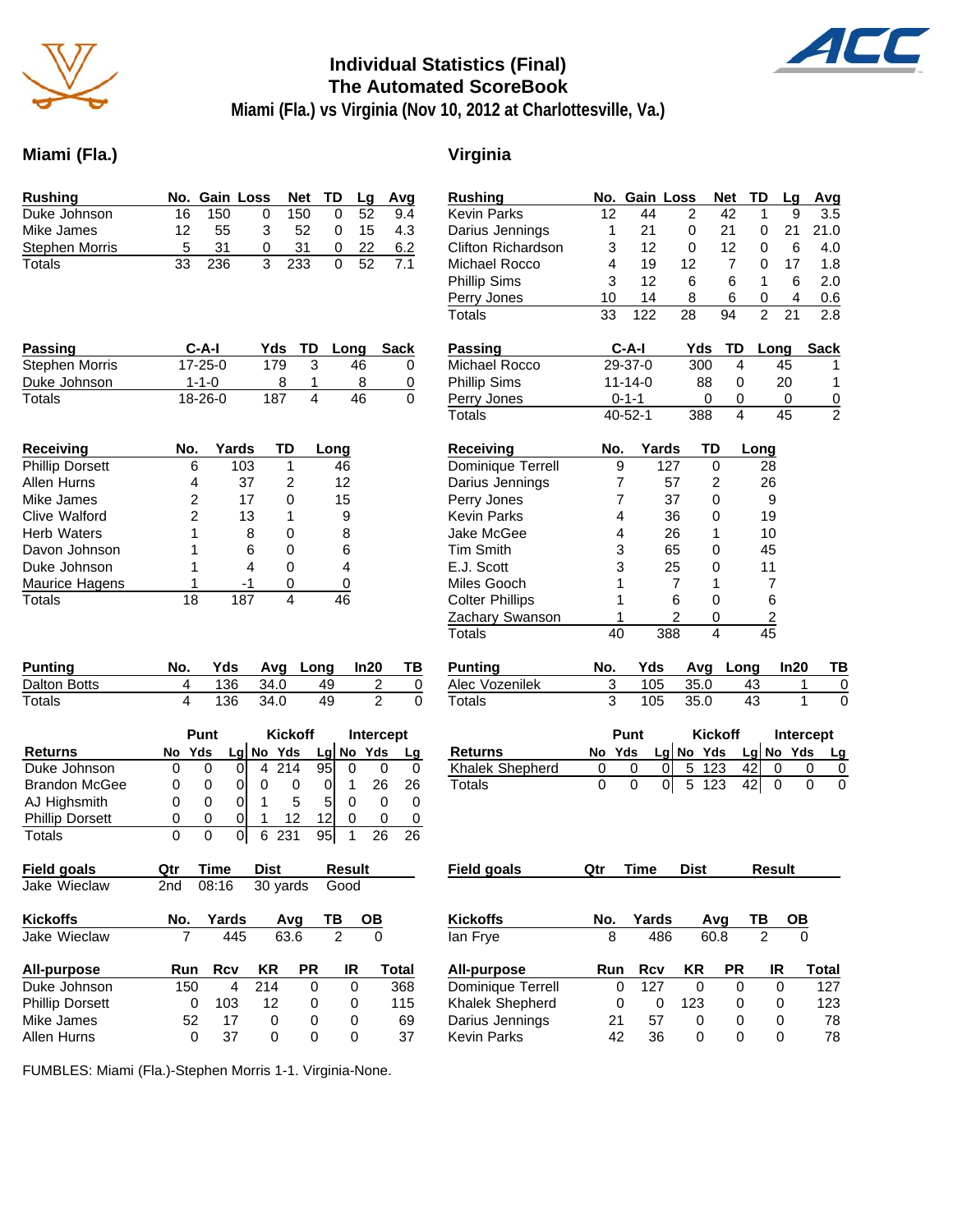

#### **Defensive Statistics (Final) The Automated ScoreBook Miami (Fla.) vs Virginia (Nov 10, 2012 at Charlottesville, Va.)**



| ##             | Miami (Fla.)                | Solo           | Ast                             | Total                    | Sacks-Yds                | <b>TFL-Yds</b>           | FF                       | FR-Yds                   | Int-Yds                  | <b>BrUp</b>              | <b>Blks</b>              | QBH            |
|----------------|-----------------------------|----------------|---------------------------------|--------------------------|--------------------------|--------------------------|--------------------------|--------------------------|--------------------------|--------------------------|--------------------------|----------------|
| 36             | Gionni Paul                 | 7              | $\overline{7}$                  | 14                       | ä,                       | $0.5 - 1$                |                          |                          |                          |                          |                          |                |
|                | 59 James Gaines             | 6              | 6                               | 12                       | $\overline{a}$           | $\overline{\phantom{a}}$ | $\overline{a}$           | ۰                        |                          | ÷.                       |                          |                |
|                | 29 Rayshawn Jenkins         | $\overline{7}$ | $\mathbf{1}$                    | 8                        | $\blacksquare$           | $\mathbf{r}$             | $\overline{a}$           | $\overline{a}$           | ÷,                       | $\overline{a}$           | $\sim$                   |                |
| 71             | Anthony Chickillo           | 3              | 3                               | 6                        | $2.0 - 18$               | $2.0 - 18$               |                          |                          |                          |                          |                          |                |
| 34             | <b>Thurston Armbrister</b>  | 3              | $\overline{2}$                  | 5                        | ÷,                       |                          | $\blacksquare$           | L.                       |                          |                          |                          |                |
|                | 20 Thomas Finnie            | 3              | $\overline{2}$                  | 5                        | $\overline{a}$           | ÷.                       | $\blacksquare$           | ۰                        |                          | $\overline{a}$           | ۰                        |                |
| 21             | <b>Brandon McGee</b>        | 1              | $\overline{4}$                  | 5                        | $\sim$                   | $\mathbf{r}$             | $\overline{a}$           | $\overline{a}$           | $1 - 26$                 | ÷,                       | $\overline{a}$           |                |
|                | 22 Kacy Rodgers II          | 3              | $\mathbf{1}$                    | $\overline{\mathcal{L}}$ | ÷                        | $1.0 - 5$                |                          |                          |                          |                          |                          |                |
|                | 96 Curtis Porter            | 2              | $\overline{2}$                  | 4                        | $\sim$                   | $1.5 - 4$                | $\blacksquare$           | $\overline{a}$           |                          | ÷,                       | $\blacksquare$           |                |
|                | 30 AJ Highsmith             | $\mathbf{1}$   | 3                               | $\overline{4}$           | ÷                        |                          | $\blacksquare$           | $\overline{\phantom{a}}$ | $\overline{\phantom{a}}$ |                          | $\overline{a}$           |                |
| 51             | Shayon Green                | 2              | $\mathbf{1}$                    | 3                        | $\blacksquare$           | $\blacksquare$           | $\overline{a}$           | $\overline{a}$           | $\overline{a}$           | $\overline{a}$           | ä,                       |                |
|                | 25 Dallas Crawford          | $\overline{2}$ | $\mathbf{1}$                    | 3                        |                          |                          |                          |                          |                          | $\overline{a}$           | L.                       |                |
|                | 37 Ladarius Gunter          | $\overline{2}$ | $\mathbf{1}$                    | 3                        | $\mathbf{r}$             |                          | $\blacksquare$           | L.                       |                          | 3                        | ÷,                       |                |
|                | 31 Tyrone Cornileus         | $\mathbf{1}$   | $\overline{2}$                  | 3                        |                          |                          | $\overline{\phantom{a}}$ |                          |                          | $\mathbf{1}$             | $\overline{a}$           |                |
| 3              | <b>Tracy Howard</b>         | 0              | 3                               | 3                        | $\sim$                   | $\overline{a}$           | $\sim$                   | $\overline{\phantom{a}}$ | $\overline{a}$           | 1                        | $\sim$                   |                |
|                | 56 Raphael Kirby            | $\overline{2}$ | $\pmb{0}$                       | $\overline{2}$           |                          |                          |                          |                          |                          |                          |                          |                |
|                | 57 Nantambu Fentress        | $\mathbf 0$    | $\overline{2}$                  | $\overline{c}$           |                          |                          |                          |                          |                          |                          | $\overline{a}$           |                |
| $\overline{7}$ | Vaughn Telemaque            | $\mathbf 0$    | $\overline{2}$                  | $\overline{2}$           | ÷                        |                          |                          |                          |                          |                          | $\overline{a}$           |                |
|                | 93 Luther Robinson          | 1              | $\mathbf 0$                     | 1                        | $\sim$                   | $\blacksquare$           | $\mathbf{r}$             | $\overline{\phantom{a}}$ | $\sim$                   | $\blacksquare$           | $\sim$                   |                |
|                | 17 Stephen Morris           | $\mathbf{1}$   | $\overline{0}$                  | $\mathbf{1}$             |                          |                          |                          |                          |                          |                          |                          |                |
| 91             | Olsen Pierre                | $\mathbf{1}$   | $\mathbf 0$                     | 1                        | $\mathbf{r}$             |                          |                          |                          |                          |                          |                          |                |
|                | 92 Jalen Grimble            | $\overline{0}$ | $\mathbf{1}$                    | $\mathbf{1}$             | ÷,                       |                          | $\overline{\phantom{a}}$ | ÷,                       |                          | $\overline{\phantom{a}}$ | $\overline{\phantom{0}}$ |                |
| Τ              | Team                        | 0              | 0                               | 0                        |                          |                          | $\overline{a}$           | $\mathbf{r}$             |                          | $\overline{a}$           | $\sim$                   |                |
|                | <b>Totals</b>               | 48             | $\overline{44}$                 | $\overline{92}$          | $2.0 - 18$               | $5.0 - 28$               | 0                        | $0 - 0$                  | $1 - 26$                 | 5                        | $\Omega$                 | $\overline{0}$ |
|                |                             |                |                                 |                          |                          |                          |                          |                          |                          |                          |                          |                |
|                | ## Virginia                 | Solo           | Ast                             |                          | <b>Total Sacks-Yds</b>   | <b>TFL-Yds</b>           | <b>FF</b>                | FR-Yds                   | <b>Int-Yds</b>           | <b>BrUp</b>              | <b>Blks</b>              | QBH            |
|                | 53 Steve Greer              | 7              | 6                               | $\overline{13}$          | ÷,                       | $1.0 - 1$                | ÷,                       | $\overline{\phantom{a}}$ | $\overline{a}$           |                          | $\overline{a}$           |                |
|                | 26 Maurice Canady           | $\overline{7}$ | $\overline{2}$                  | $\mathsf g$              |                          |                          | $\mathbf{1}$             | $1 - 0$                  |                          | $\mathbf{1}$             |                          |                |
| 9              | LaRoy Reynolds              | 4              | 5                               | 9                        | $\blacksquare$           | $0.5 - 1$                |                          |                          |                          | 1                        |                          |                |
| $\mathbf{1}$   | <b>Demetrious Nicholson</b> | 3              | 3                               | 6                        |                          | ÷.                       |                          |                          |                          | $\mathbf{1}$             |                          |                |
| 8              | <b>Anthony Harris</b>       | 3              | $\overline{c}$                  | 5                        | $\sim$                   | $\blacksquare$           | $\sim$                   | $\overline{\phantom{a}}$ | $\overline{a}$           | ÷,                       | $\sim$                   |                |
|                | 13 Daquan Romero            | $\mathbf{1}$   | $\overline{4}$                  | 5                        |                          |                          |                          |                          |                          |                          |                          |                |
|                | 21 Brandon Phelps           | 1              | 3                               | 4                        | $\overline{a}$           |                          | $\overline{a}$           |                          |                          |                          | $\blacksquare$           |                |
| 3              | Ausar Walcott               | $\mathbf{1}$   | 3                               | $\overline{4}$           | $\overline{\phantom{a}}$ | $1.0 - 1$                |                          |                          |                          |                          | $\overline{a}$           |                |
|                | 93 Will Hill                | 1              | $\mathbf{1}$                    | $\overline{c}$           | $\blacksquare$           | ÷,                       | $\blacksquare$           | $\overline{a}$           | ÷.                       | $\overline{a}$           | ÷,                       |                |
|                | 32 Mike Moore               | $\mathbf{1}$   | $\mathbf{1}$                    | $\overline{2}$           |                          |                          |                          |                          |                          |                          |                          |                |
|                | 90 Jake Snyder              | $\Omega$       | $\overline{2}$                  | $\overline{2}$           | $\blacksquare$           | $0.5 - 1$                | $\sim$                   |                          |                          | 1                        | $\sim$                   |                |
|                | 18 Anthony Cooper           | $\mathbf{1}$   | $\Omega$                        | $\mathbf{1}$             |                          |                          |                          |                          |                          |                          |                          |                |
|                | 43 Trent Corney             | 1              | $\mathbf 0$                     | 1                        | $\blacksquare$           |                          | ÷                        | ÷                        | ٠                        | ٠                        | ä,                       |                |
|                | 83 Jake McGee               | $\mathbf{1}$   | $\overline{0}$                  | $\mathbf{1}$             | ÷                        |                          |                          |                          |                          |                          |                          |                |
|                | 72 Oday Aboushi             | 1              | $\Omega$                        | 1                        | $\overline{a}$           |                          | $\overline{a}$           |                          |                          | ÷,                       | $\blacksquare$           |                |
|                | 99 Brent Urban              | $\mathbf{1}$   | $\Omega$                        | $\mathbf{1}$             |                          |                          |                          |                          |                          |                          |                          |                |
|                |                             |                |                                 |                          |                          |                          |                          |                          |                          |                          |                          |                |
|                | 47 Bill Schautz             | $\mathbf 0$    | $\mathbf{1}$                    | 1                        | $\overline{a}$           |                          | $\overline{a}$           | $\blacksquare$           | $\overline{a}$           | $\overline{a}$           | $\overline{a}$           |                |
| $\overline{7}$ | Eli Harold                  | $\pmb{0}$      | $\mathbf{1}$<br>$\overline{34}$ | $\mathbf{1}$<br>68       | $0.0 - 0$                | $3.0 - 4$                |                          | $1-0$                    |                          |                          |                          |                |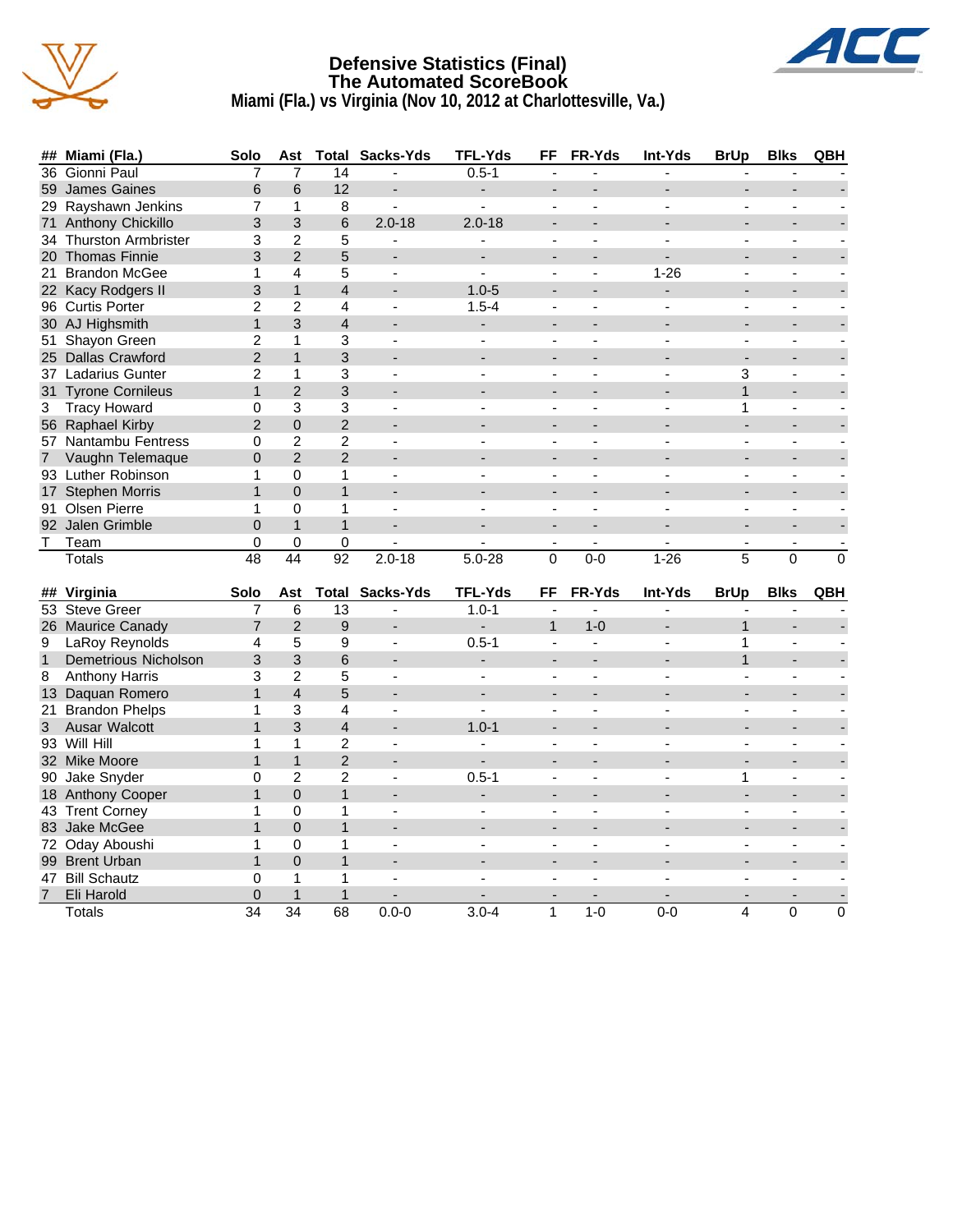

#### **Participation Report (Final) The Automated ScoreBook**



**Miami (Fla.) vs Virginia (Nov 10, 2012 at Charlottesville, Va.)**

#### **Miami (Fla.)**

#### **Virginia**

| Pos        | ## | <b>OFFENSE</b>             | Pos        | ##             | <b>OFFENSE</b>        |
|------------|----|----------------------------|------------|----------------|-----------------------|
| LT.        | 79 | Malcolm Bunche             | <b>WR</b>  | 6              | Darius Jennings       |
| LG         | 70 | Jon Feliciano              | WR.        | 20             | <b>Tim Smith</b>      |
| C.         | 62 | <b>Shane McDermott</b>     | LT         | 72             | Oday Aboushi          |
| <b>RG</b>  | 65 | <b>Brandon Linder</b>      | LG         | 74             | <b>Conner Davis</b>   |
| RT         | 77 | Seantrel Henderson         | C          | 70             | Luke Bowanko          |
| QB         | 17 | <b>Stephen Morris</b>      | RG         | 79             | Sean Cascarano        |
| <b>RB</b>  | 5  | Mike James                 | RT         | 78             | Morgan Moses          |
| RB.        | 8  | Duke Johnson               | TE         | 88             | Paul Freedman         |
| <b>WR</b>  | 4  | <b>Phillip Dorsett</b>     | QB         | 16             | Michael Rocco         |
| WR.        | 1  | Allen Hurns                | TB         | 33             | Perry Jones           |
| <b>WR</b>  | 24 | Davon Johnson              | <b>WR</b>  | $\overline{2}$ | Dominique Terrell     |
|            |    |                            |            |                |                       |
|            |    |                            |            |                |                       |
| Pos        | ## | <b>DEFENSE</b>             | Pos        | ##             | <b>DEFENSE</b>        |
| DE         | 71 | Anthony Chickillo          | DE         | 90             | Jake Snyder           |
| DT         | 96 | <b>Curtis Porter</b>       | DT         | 99             | <b>Brent Urban</b>    |
| DT         | 91 | <b>Olsen Pierre</b>        | DT         | 93             | Will Hill             |
| DE         | 51 | Shayon Green               | DE         | 3              | Ausar Walcott         |
| <b>OLB</b> | 34 | <b>Thurston Armbrister</b> | <b>SLB</b> | 13             | Daquan Romero         |
| <b>MLB</b> | 59 | James Gaines               | <b>MLB</b> | 53             | <b>Steve Greer</b>    |
| <b>OLB</b> | 36 | Gionni Paul                | <b>WLB</b> | 9              | LaRoy Reynolds        |
| CВ         | 37 | Ladarius Gunter            | CВ         | 1              | Demetrious Nicholson  |
| S          | 22 | Kacy Rodgers II            | <b>FS</b>  | 8              | <b>Anthony Harris</b> |
| S          | 30 | AJ Highsmith               | SS         | 21             | <b>Brandon Phelps</b> |

Miami (Fla.): 3-Tracy Howard, 7-Vaughn Telemaque, 7A-Tyriq McCord, 7D-Garrett Kidd, 13-Dalton Botts, 20-Thomas Finnie, 25-Dallas Crawford, 26-Darris Hughes, 28-Andrew Swasey, 29-Rayshawn Jenkins, 31-Tyrone Cornileus, 33-Maurice Hagens, 39-Antonio Crawford, 40-Jake Wieclaw, 46-Clive Walford, 48-Brandon Yosha, 49-Dyron Dye, 56-Raphael Kirby, 57-Nantambu Fentress, 61-Paul Kelly, 64-Hunter Wells, 66-Dequan Ivery, 72-Earl Moore, 74-Ereck Flowers, 75-Jared Wheeler, 82-Asante Cleveland, 83-Kendal Thompkins, 85-David Perry, 86-Herb Waters, 92-Jalen Grimble, 93-Luther Robinson.

Virginia: 2J-Jacob Hodges, 3V-Alec Vozenilek, 4F-Matt Fortin, 6J-Drew Jarrett, 7-Eli Harold, 10-Clifton Richardson, 14-Phillip Sims, 15-Ian Frye, 17-Miles Gooch, 18-Anthony Cooper, 19-E.J. Scott, 22-Drequan Hoskey, 23-Khalek Shepherd, 25-Kevin Parks, 27-Rijo Walker, 32-Mike Moore, 34-Kwontie Moore, 37-Billy Skrobacz, 39-Tucker Windle, 40-Darius Lee, 42-Demeitre Brim, 43-Trent Corney, 45-Vincent Croce, 46-Mason Thomas, 47-Bill Schautz, 49-Zachary Swanson, 54-Justin Renfrow, 56-Chris Brathwaite, 61-Cody Wallace, 64-David Dean, 65-Ross Burbank, 71-Matt Mihalik, 77-Jay Whitmire, 80-Adrian Gamble, 83-Jake McGee, 84-Canaan Severin, 89-Colter Phillips.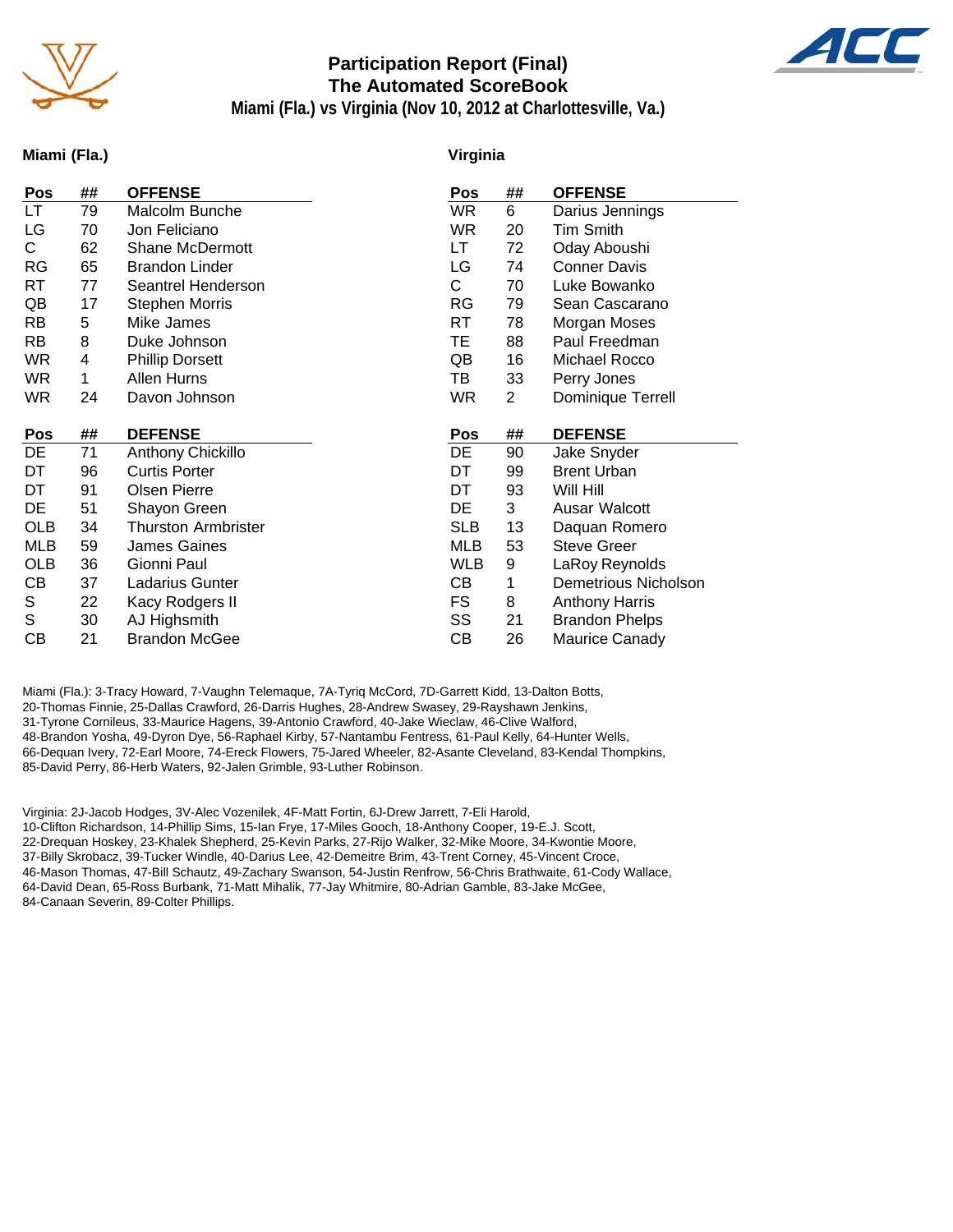

## **Drive Chart (By Team) (Final) The Automated ScoreBook**



**Miami (Fla.) vs Virginia (Nov 10, 2012 at Charlottesville, Va.)**

| <b>Drive Started</b> |                 |                 |       | <b>Drive Ended</b> | <b>Consumed</b> |       |                          |                           |            |
|----------------------|-----------------|-----------------|-------|--------------------|-----------------|-------|--------------------------|---------------------------|------------|
| Team                 | Qtr             | <b>Spot</b>     | Time  | <b>Obtained</b>    | Spot            | Time  | <b>How lost</b>          | - Yds<br><b>PI</b>        | <b>TOP</b> |
| UM                   | 1st             | M25             | 11:00 | Kickoff            | V <sub>0</sub>  | 08:32 | <i><b>*TOUCHDOWN</b></i> | - 75                      | 2:28       |
| <b>UM</b>            |                 | V <sub>00</sub> | 05:21 | Kickoff            | V <sub>00</sub> | 05:21 | <i><b>*TOUCHDOWN</b></i> | $0 - 0$                   | 0:00       |
| UM                   |                 | M13             | 01:40 | Kickoff            | V <sub>00</sub> | 14:56 | *TOUCHDOWN               | -87<br>5 -                | 1:44.      |
| <b>UM</b>            | 2 <sub>nd</sub> | lM48            | 11:32 | Interception       | IV13            | 08:16 | *FIELD GOAL              | 10<br>$-39$               | 3:16       |
| UM                   |                 | M28             | 04:00 | Kickoff            | IM48            | 00:25 | Punt                     | - 20<br>6.                | 3:35       |
| <b>UM</b>            | 3rd             | IM25            | 15:00 | Kickoff            | M31             | 12:06 | Punt                     | $5 - 6$                   | 2:54       |
| UM                   |                 | M48             | 10:11 | Punt               | V <sub>00</sub> | 07:52 | <i><b>*TOUCHDOWN</b></i> | 7 - 52                    | 2:19       |
| <b>UM</b>            |                 | M03             | 02:41 | Punt               | V02             | 13:40 | Fumble                   | $12 \overline{ }$<br>- 95 | 4:01       |
| UM                   | 4th             | V48             | 12:02 | Punt               | V <sub>0</sub>  | 11:38 | <i><b>*TOUCHDOWN</b></i> | - 48<br>2                 | 0:24       |
| <b>UM</b>            |                 | V <sub>41</sub> | 05:33 | Kickoff            | V39             | 04:27 | Punt                     | $3 - 2$                   | 1:06       |
| UM                   |                 | M47             | 04:19 | Kickoff            | V47             | 02:38 | Punt                     | $3 - 6$                   | 1:41       |
| <b>UM</b>            |                 | M30             | 00:06 | Kickoff            | IM30            | 00:00 | End of half              | $\Omega$<br>$-0$          | 0:06       |

|                        | 1st   | 2nd   | 3rd             | 4th     | 1st     | 2 <sub>nd</sub> |          |
|------------------------|-------|-------|-----------------|---------|---------|-----------------|----------|
| Miami (Fla.)           | Qtr   | Qtr   | Qtr             | Qtr     | Half    | Half            | Total    |
| Time of possession     | 04:20 | 06:55 | 07:54           | 04:37   | 11:15   | 12:31           | 23:46    |
| 3rd down conversions   | 1-1   | 1-3   | $2 - 3$         | $0 - 3$ | $2 - 4$ | $2 - 6$         | $4 - 10$ |
| Average field position | M46   | M38   | M <sub>25</sub> | M47     | M42     | M37             | M39      |
| 4th down conversions   | 0-0   | 0-0   | $0 - 0$         | $1 - 1$ | $0 - 0$ | $1 - 1$         | $1 - 1$  |

| <b>Drive Started</b> |                 |                 |       |                 | <b>Drive Ended</b> | <b>Consumed</b> |                          |                            |            |
|----------------------|-----------------|-----------------|-------|-----------------|--------------------|-----------------|--------------------------|----------------------------|------------|
| Team                 | Qtr             | Spot            | Time  | <b>Obtained</b> | Spot               | Time            | <b>How lost</b>          | - Yds<br>PI.               | <b>TOP</b> |
| VA                   | 1st             | V <sub>25</sub> | 15:00 | Kickoff         | M00                | 11:00           | *TOUCHDOWN               | 9<br>- 75                  | 4:00       |
| <b>VA</b>            |                 | V <sub>22</sub> | 08:32 | Kickoff         | M00                | 05:33           | <i><b>*TOUCHDOWN</b></i> | $6 - 78$                   | $2:59$ .   |
| VA                   |                 | V48             | 05:21 | Kickoff         | IM00               | 01:40           | *TOUCHDOWN               | 9<br>-52<br>$\sim$         | $3:41$ .   |
| <b>VA</b>            | 2 <sub>nd</sub> | IV15            | 14:56 | Kickoff         | V36                | 11:32           | Interception             | $7 - 21$                   | 3:24       |
| VA                   |                 | V24             | 08:16 | Kickoff         | M00                | 04:00           | <i><b>*TOUCHDOWN</b></i> | 9<br>- 76                  | 4:16       |
| <b>VA</b>            |                 | V26             | 00:25 | Punt            | V27                | 00:00           | End of half              | 1 - 1                      | 0:25       |
| VA                   | 3rd             | V20             | 12:06 | Punt            | V <sub>21</sub>    | 10:11           | Punt                     | 3<br>- 1                   | 1:55       |
| <b>VA</b>            |                 | V <sub>25</sub> | 07:52 | Kickoff         | M34                | 02:41           | Punt                     | 8<br>$-41$                 | 5:11       |
| VA                   | 4th             | V02             | 13:40 | Fumble          | V05                | 12:02           | Punt                     | 3<br>- 3                   | 1:38       |
| VA                   |                 | V <sub>29</sub> | 11:38 | Kickoff         | M00                | 05:33           | <i><b>*TOUCHDOWN</b></i> | 12 <sup>°</sup><br>$-71$   | $6:05$ .   |
| VA                   |                 | V <sub>12</sub> | 04:27 | Punt            | V <sub>0</sub>     | 04:19           | *SAFETY                  | (12)                       | 0:08       |
| VA                   |                 | V13             | 02:38 | Punt            | IM00               | 00:06           | *TOUCHDOWN               | 16<br>87<br>$\blacksquare$ | 2:32.      |

|                        | 1st     | 2nd   | 3rd     | 4th   | 1st     | 2nd   |          |
|------------------------|---------|-------|---------|-------|---------|-------|----------|
| Virginia               | Qtr     | Qtr   | Qtr     | Qtr   | Half    | Half  | Total    |
| Time of possession     | 10:40   | 08:05 | 07:06   | 10:23 | 18:45   | 17:29 | 36:14    |
| 3rd down conversions   | 4-4     | 1-1   | $1 - 3$ | $3-6$ | $5 - 5$ | 4-9   | $9 - 14$ |
| Average field position | V31     | V21   | V22     | V14   | V26     | V16   | V21      |
| 4th down conversions   | $0 - 0$ | 0-0   | 0-0     | 1-1   | $0 - 0$ | 1-1   | $1 - 1$  |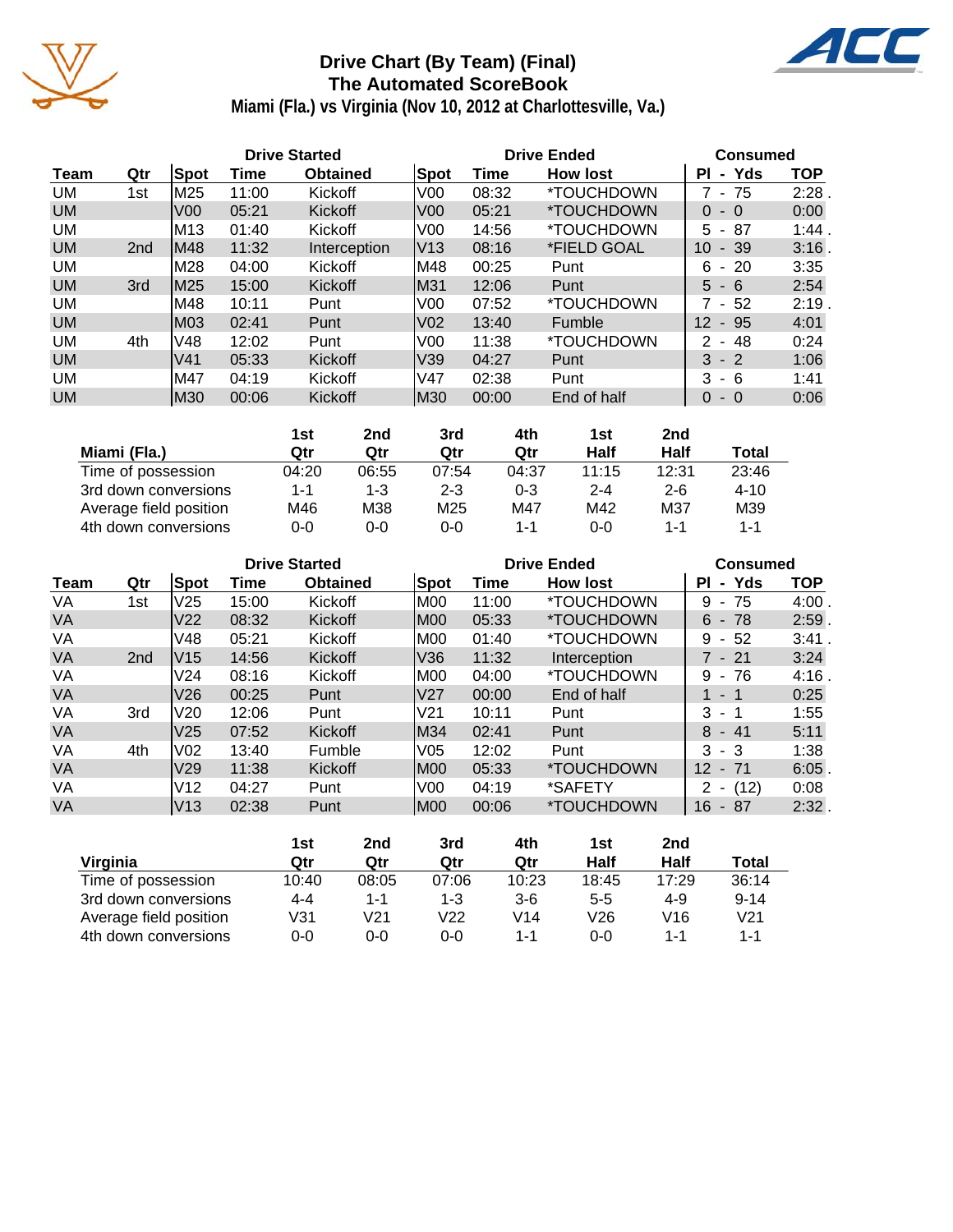

## **Drive Chart (By Quarter) (Final) The Automated ScoreBook**



**Miami (Fla.) vs Virginia (Nov 10, 2012 at Charlottesville, Va.)**

|           |     |                 |       | <b>Drive Started</b> |                 | <b>Drive Ended</b> | <b>Consumed</b> |                                                    |            |
|-----------|-----|-----------------|-------|----------------------|-----------------|--------------------|-----------------|----------------------------------------------------|------------|
| Team      | Qtr | Spot            | Time  | <b>Obtained</b>      | <b>Spot</b>     | <b>Time</b>        | <b>How lost</b> | - Yds<br>PI                                        | <b>TOP</b> |
| VA        | 1st | V25             | 15:00 | Kickoff              | M <sub>0</sub>  | 11:00              | *TOUCHDOWN      | $9 - 75$                                           | 4:00.      |
| <b>UM</b> |     | M25             | 11:00 | Kickoff              | V <sub>00</sub> | 08:32              | *TOUCHDOWN      | $7 - 75$                                           | 2:28.      |
| VA        |     | V <sub>22</sub> | 08:32 | Kickoff              | <b>M00</b>      | 05:33              | *TOUCHDOWN      | 78<br>6<br>$\sim$                                  | 2:59.      |
| <b>UM</b> |     | V <sub>00</sub> | 05:21 | Kickoff              | V <sub>00</sub> | 05:21              | *TOUCHDOWN      | $0 - 0$                                            | 0:00       |
| VA        |     | V48             | 05:21 | Kickoff              | M <sub>0</sub>  | 01:40              | *TOUCHDOWN      | 52<br>9<br>$\blacksquare$                          | 3:41.      |
| <b>UM</b> |     | M13             | 01:40 | Kickoff              | V <sub>00</sub> | 14:56              | *TOUCHDOWN      | $5 - 87$                                           | 1:44.      |
| VA        | 2nd | V15             | 14:56 | Kickoff              | V36             | 11:32              | Interception    | $7 - 21$                                           | 3:24       |
| <b>UM</b> |     | M48             | 11:32 | Interception         | V <sub>13</sub> | 08:16              | *FIELD GOAL     | $-39$<br>10                                        | 3:16.      |
| VA        |     | V24             | 08:16 | Kickoff              | M <sub>0</sub>  | 04:00              | *TOUCHDOWN      | 9<br>-76<br>$\sim$                                 | 4:16.      |
| <b>UM</b> |     | M28             | 04:00 | Kickoff              | M48             | 00:25              | Punt            | $6 - 20$                                           | 3:35       |
| VA        |     | V26             | 00:25 | Punt                 | V27             | 00:00              | End of half     | $-1$<br>1                                          | 0:25       |
| <b>UM</b> | 3rd | M25             | 15:00 | Kickoff              | M31             | 12:06              | Punt            | $5 - 6$                                            | 2:54       |
| VA        |     | V20             | 12:06 | Punt                 | V21             | 10:11              | Punt            | $3 - 1$                                            | 1:55       |
| <b>UM</b> |     | M48             | 10:11 | Punt                 | V <sub>00</sub> | 07:52              | *TOUCHDOWN      | $7 - 52$                                           | $2:19$ .   |
| VA        |     | V25             | 07:52 | Kickoff              | M34             | 02:41              | Punt            | $-41$<br>8                                         | 5:11       |
| <b>UM</b> |     | M03             | 02:41 | Punt                 | V <sub>02</sub> | 13:40              | Fumble          | $12 - 95$                                          | 4:01       |
| VA        | 4th | V <sub>02</sub> | 13:40 | Fumble               | V05             | 12:02              | Punt            | 3<br>$-3$                                          | 1:38       |
| <b>UM</b> |     | V48             | 12:02 | Punt                 | V <sub>00</sub> | 11:38              | *TOUCHDOWN      | $2 - 48$                                           | 0:24       |
| VA        |     | V29             | 11:38 | Kickoff              | M <sub>0</sub>  | 05:33              | *TOUCHDOWN      | 12<br>$-71$                                        | 6:05.      |
| <b>UM</b> |     | V <sub>41</sub> | 05:33 | Kickoff              | V39             | 04:27              | Punt            | $3 - 2$                                            | 1:06       |
| VA        |     | V12             | 04:27 | Punt                 | V <sub>00</sub> | 04:19              | *SAFETY         | $\overline{2}$<br>(12)<br>$\overline{\phantom{a}}$ | 0:08       |
| <b>UM</b> |     | M47             | 04:19 | Kickoff              | V47             | 02:38              | Punt            | $3 - 6$                                            | 1:41       |
| VA        |     | V13             | 02:38 | Punt                 | M00             | 00:06              | *TOUCHDOWN      | 87<br>16<br>$\blacksquare$                         | 2:32.      |
| <b>UM</b> |     | M30             | 00:06 | Kickoff              | M30             | 00:00              | End of half     | $\Omega$<br>$-0$                                   | 0:06       |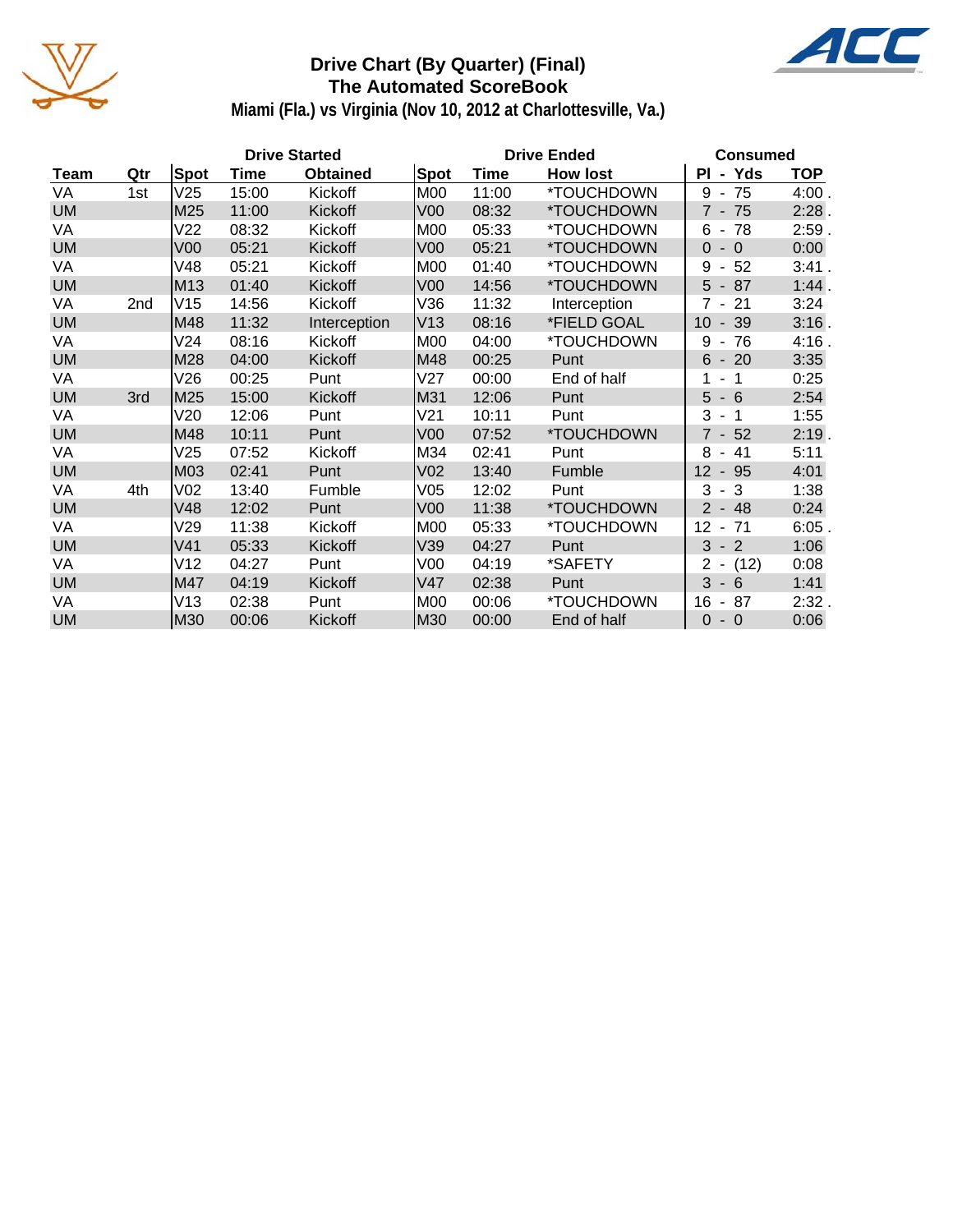

### **Play-by-Play Summary (1st quarter) Miami (Fla.) vs Virginia (Nov 10, 2012 at Charlottesville, Va.)**



|                                              | Miami won toss, defers. Virginia will defend the North end zone<br>Wieclaw, Jake kickoff 65 yards to the VA0, touchback.                                      |                                  |
|----------------------------------------------|---------------------------------------------------------------------------------------------------------------------------------------------------------------|----------------------------------|
| 1-10 VA 25                                   | Jones, P rush for loss of 3 yards to the VA22 (Porter, Curtis; Paul, Gionni).                                                                                 |                                  |
| 2-13 VA 22                                   | Rocco, M pass complete to Terrell, D for 3 yards to the VA25 (Pierre, Olsen).                                                                                 |                                  |
| VA 25<br>$3 - 10$                            | Rocco, M pass complete to Jennings, D for 26 yards to the UM49, 1ST DOWN VA (Jenkins, R).                                                                     | P <sub>1</sub>                   |
| 1-10 UM 49                                   | Rocco, M pass incomplete to Jennings, D (Gunter, L).                                                                                                          |                                  |
| 2-10 UM 49<br>$3-9$<br><b>UM 48</b>          | Parks, K rush for 1 yard to the UM48 (Gaines, Jimmy).<br>Rocco, M pass complete to Terrell, D for 19 yards to the UM29, 1ST DOWN VA (Highsmith,               | P2                               |
|                                              | AJ;Jenkins, R).                                                                                                                                               |                                  |
| UM 29<br>$1 - 10$                            | Jennings, D rush for 21 yards to the UM8, 1ST DOWN VA (Robinson, L).                                                                                          | R <sub>3</sub>                   |
| $1-G$<br><b>UM 08</b>                        | Parks, K rush for 1 yard to the UM7 (Armbrister, T).                                                                                                          |                                  |
| 2-G<br><b>UM 07</b>                          | Rocco, M pass complete to Gooch, M for 7 yards to the UM0, TOUCHDOWN, clock 11:00.                                                                            |                                  |
| $1-G$<br><b>UM03</b>                         | Jarrett, D kick attempt good.<br>Virginia 7, Miami (Fla.) 0                                                                                                   |                                  |
|                                              | 9 plays, 75 yards, 4:00                                                                                                                                       |                                  |
|                                              | Frye, I kickoff 65 yards to the UM0, touchback.                                                                                                               |                                  |
| MIAMI (FLA.) drive start at 11:00.           |                                                                                                                                                               |                                  |
| 1-10 UM 25                                   | Johnson, Duke rush for 6 yards to the UM31 (Nicholson, D; Walcott, A).                                                                                        |                                  |
| <b>UM31</b><br>$2 - 4$<br><b>UM31</b><br>3-4 | Morris, Stephen pass incomplete to Dorsett, P.<br>Morris, Stephen pass complete to Johnson, Davon for 6 yards to the UM37, 1ST DOWN UM,                       | P1                               |
|                                              | out-of-bounds.                                                                                                                                                |                                  |
| 1-10<br>UM 37                                | James, Mike rush for 4 yards to the UM41 (Walcott, A; Hill, W).                                                                                               |                                  |
| <b>UM 41</b><br>2-6                          | Johnson, Duke rush for 52 yards to the VA7, 1ST DOWN UM (Reynolds,L).                                                                                         | R <sub>2</sub>                   |
| 1-G<br>VA 07                                 | James, Mike rush for loss of 1 yard to the VA8 (Walcott,A).                                                                                                   |                                  |
| $2-G$<br><b>VA 08</b>                        | Johnson, Duke . pass complete to Hurns, Allen for 8 yards to the VA0, TOUCHDOWN, clock<br>08:32.                                                              |                                  |
| <b>VA03</b><br>1-G                           | Wieclaw, Jake kick attempt good.                                                                                                                              |                                  |
|                                              | Virginia 7, Miami (Fla.) 7                                                                                                                                    |                                  |
| $1-G$<br><b>UM 35</b>                        | PENALTY UM offside 5 yards to the UM30.                                                                                                                       |                                  |
|                                              | 7 plays, 75 yards, 2:28                                                                                                                                       |                                  |
|                                              | Wieclaw, Jake kickoff 70 yards to the VA0, Shepherd, K return 22 yards to the VA22<br>(Fentress, N;Crawford, D).                                              |                                  |
| VIRGINIA drive start at 08:32.               |                                                                                                                                                               |                                  |
| 1-10 VA 22                                   | Jones, P rush for no gain to the VA22 (Howard, Tracy; Chickillo, A).                                                                                          |                                  |
| 2-10 VA 22                                   | Jones, P rush for 1 yard to the VA23 (Jenkins, R).                                                                                                            |                                  |
| <b>VA 23</b><br>3-9                          | PENALTY UM holding 10 yards to the VA33, 1ST DOWN VA.                                                                                                         | X4                               |
| 1-10 VA 33                                   | Parks, K rush for 4 yards to the VA37 (Gaines, Jimmy).<br>Rocco, M pass complete to Jennings, D for 12 yards to the VA49, 1ST DOWN VA (Jenkins, R).           |                                  |
| 2-6<br>VA 37<br>$1 - 10$<br>VA 49            | Rocco, M pass complete to Smith, T for 45 yards to the UM6, 1ST DOWN VA (Rodgers II, K).                                                                      | P <sub>5</sub><br>P <sub>6</sub> |
| $1-G$<br><b>UM 06</b>                        | Rocco, M pass complete to Jennings, D for 6 yards to the UM0, TOUCHDOWN, clock 05:33.                                                                         |                                  |
| $1-G$<br><b>UM03</b>                         | Jarrett, D kick attempt good.                                                                                                                                 |                                  |
|                                              | Virginia 14, Miami (Fla.) 7                                                                                                                                   |                                  |
|                                              | 6 plays, 78 yards, 3:11                                                                                                                                       |                                  |
|                                              | Frye, I kickoff 60 yards to the UM5, Johnson, Duke return 95 yards to the VA0, TOUCHDOWN,<br>clock 05:21.                                                     |                                  |
| VA 03<br>1-G                                 | Wieclaw, Jake kick attempt good.                                                                                                                              |                                  |
|                                              | Virginia 14, Miami (Fla.) 14                                                                                                                                  |                                  |
|                                              | 0 plays, $0$ yards, $0:12$                                                                                                                                    |                                  |
|                                              | Wieclaw, Jake kickoff 59 yards to the VA6, Shepherd, K return 42 yards to the VA48                                                                            |                                  |
| VIRGINIA drive start at 05:21.               | (Jenkins, R).                                                                                                                                                 |                                  |
| VA 48<br>$1 - 10$                            | Jones, P rush for 1 yard to the VA49 (Highsmith, AJ).                                                                                                         |                                  |
| 2-9<br>VA 49                                 | Sims, P pass incomplete to Gamble, A (Gunter, L).                                                                                                             |                                  |
| <b>VA 49</b><br>3-9                          | Sims, P pass complete to Terrell, D for 10 yards to the UM41, 1ST DOWN VA (Gunter, L).                                                                        | P7                               |
| $1 - 10$<br><b>UM 41</b>                     | Sims, P pass complete to Scott, E for 4 yards to the UM37 (Finnie, Thomas).                                                                                   |                                  |
| $2 - 6$<br><b>UM37</b>                       | Parks, K rush for 5 yards to the UM32 (Porter, Curtis; Telemaque, V).                                                                                         |                                  |
| 3-1<br>UM 32<br><b>UM30</b><br>$1 - 10$      | Parks, K rush for 2 yards to the UM30, 1ST DOWN VA (Telemaque, V;Chickillo, A).<br>Sims, P pass complete to Jones, P for 9 yards to the UM21 (Gaines, Jimmy). | R8                               |
| <b>UM 21</b><br>2-1                          | Sims, P pass complete to Parks, K for 9 yards to the UM12, 1ST DOWN VA (Paul,                                                                                 | P9                               |
|                                              | Gionni; Gaines, Jimmy).                                                                                                                                       |                                  |
| $1 - 10$<br>UM 12                            | PENALTY UM roughing passer 6 yards to the UM6.                                                                                                                |                                  |
| 1-4<br>UM 06                                 | Sims, P rush for 6 yards to the UM0, 1ST DOWN VA, TOUCHDOWN, clock 01:40.                                                                                     | R <sub>10</sub>                  |
| 1-G<br>UM 03                                 | Jarrett, D kick attempt good.                                                                                                                                 |                                  |
|                                              | Virginia 21, Miami (Fla.) 14<br>9 plays, 52 yards, 3:41                                                                                                       |                                  |
|                                              | Frye, I kickoff 64 yards to the UM1, Dorsett, P return 12 yards to the UM13 (Corney, T).                                                                      |                                  |

**MIAMI (FLA.) drive start at 01:40.**

| 1-10 UM 13 | Morris, Stephen pass complete to James, Mike for 15 yards to the UM28, 1ST DOWN UM | P3 |
|------------|------------------------------------------------------------------------------------|----|
|            | (Greer.S).                                                                         |    |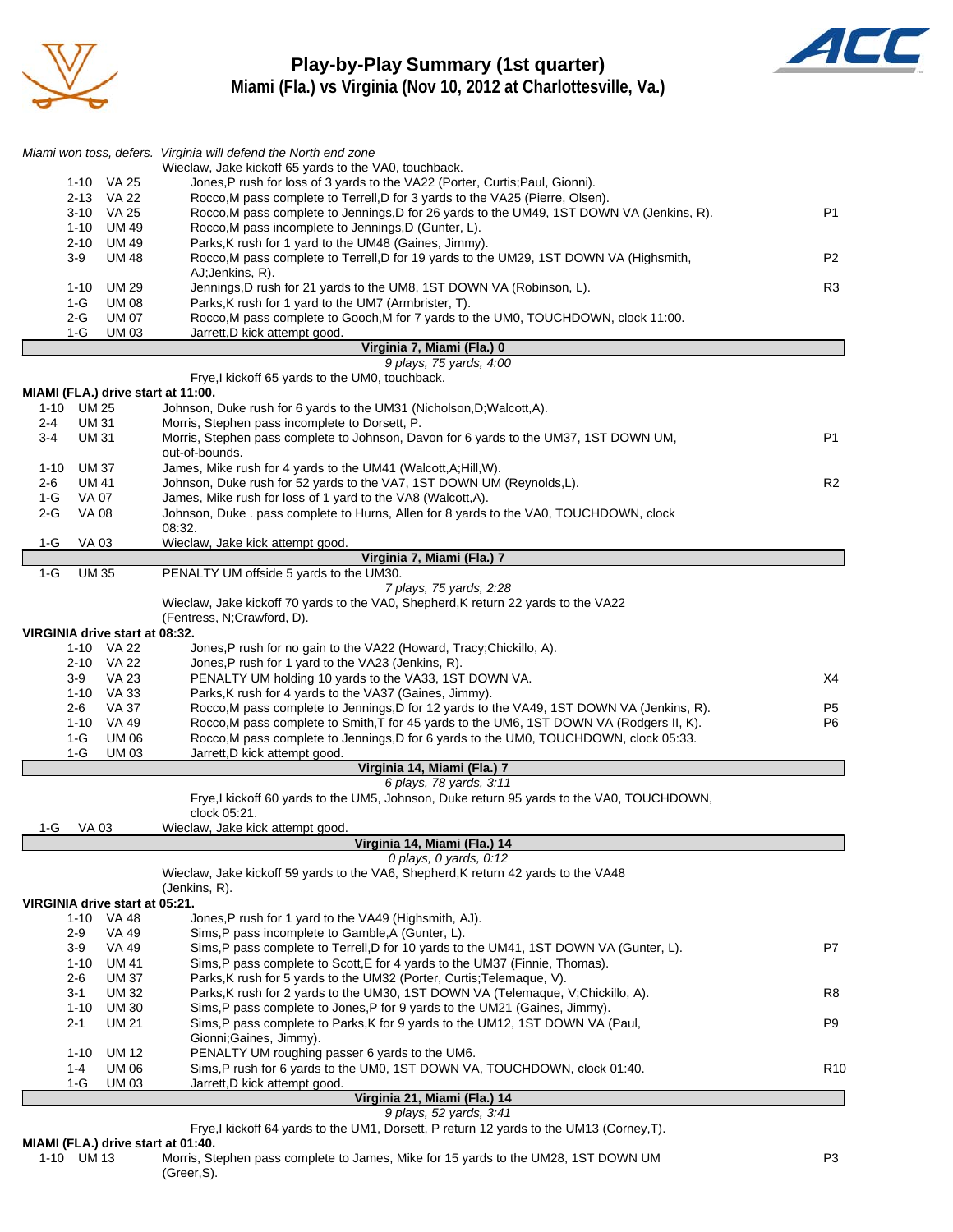

## **Play-by-Play Summary (1st quarter) Miami (Fla.) vs Virginia (Nov 10, 2012 at Charlottesville, Va.)**



|          | <b>Quarter Summary</b> |             | Score                                                                            | <b>Time</b><br><b>Poss</b> |  |  | 1st Downs |  | <b>Conversions</b><br>3rd | 4th | <b>Rushing</b>                                                                    | Passing | <b>Penalties</b> |                |
|----------|------------------------|-------------|----------------------------------------------------------------------------------|----------------------------|--|--|-----------|--|---------------------------|-----|-----------------------------------------------------------------------------------|---------|------------------|----------------|
|          |                        |             |                                                                                  |                            |  |  |           |  |                           |     | END OF 1st QUARTER: Virginia 21, Miami (Fla.) 14                                  |         |                  |                |
| 1-10     | VA 14                  |             | Johnson, Duke rush for 2 yards to the VA12 (Harold, E; Greer, S).                |                            |  |  |           |  |                           |     |                                                                                   |         |                  |                |
|          |                        | (Harris.A). |                                                                                  |                            |  |  |           |  |                           |     |                                                                                   |         |                  |                |
| $1 - 10$ | UM 40                  |             |                                                                                  |                            |  |  |           |  |                           |     | Morris, Stephen pass complete to Dorsett, P for 46 yards to the VA14, 1ST DOWN UM |         |                  | P <sub>5</sub> |
| 1-10     | UM 28                  |             | Johnson, Duke rush for 12 yards to the UM40, 1ST DOWN UM (Canady, M; Phelps, B). |                            |  |  |           |  |                           |     |                                                                                   |         |                  |                |
|          |                        |             |                                                                                  |                            |  |  |           |  |                           |     |                                                                                   |         |                  |                |

Miami (Fla.) 14 04:08 2 3 0 5 1-1 0-0 6-75 4-5-0-75 3-21 Virginia 21 10:52 3 6 1 10 4-4 0-0 11-39 11-13-0-150 0-0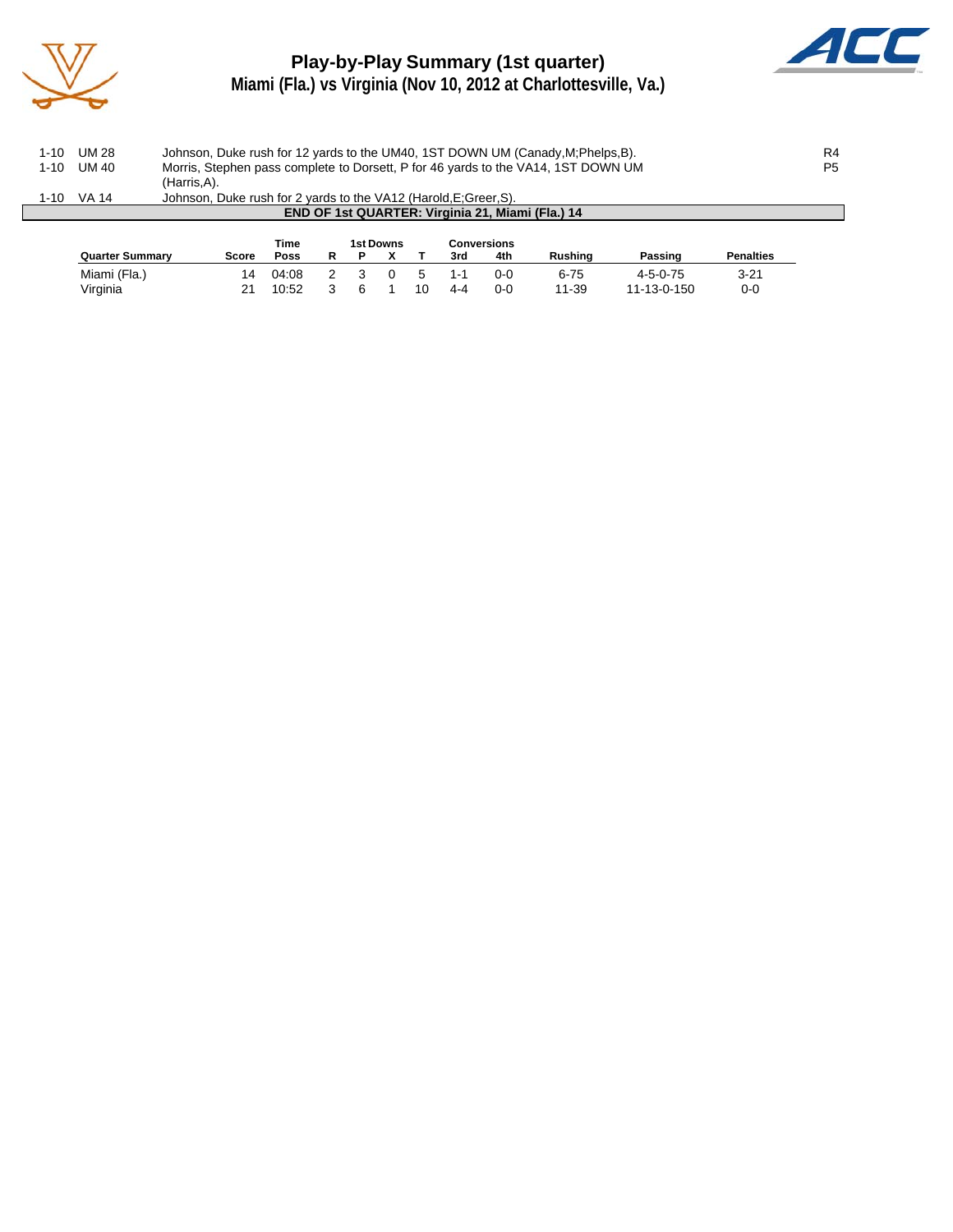

#### **Quickie Statistics (1st quarter only) Miami (Fla.) vs Virginia (Nov 10, 2012 at Charlottesville, Va.)**



|                                   | UM          | ٧Α            |
|-----------------------------------|-------------|---------------|
| Score                             | 14          | 21            |
| <b>FIRST DOWNS</b>                | 5           | 10            |
| <b>RUSHES-YARDS (NET)</b>         | $6 - 75$    | 11-39         |
| <b>PASSING YDS (NET)</b>          | 75          | 150           |
| Passes Att-Comp-Int               | $5 - 4 - 0$ | $13 - 11 - 0$ |
| <b>TOTAL OFFENSE PLAYS-YARDS</b>  | $11 - 150$  | 24-189        |
| <b>Fumble Returns-Yards</b>       | $0-0$       | $0-0$         |
| <b>Punt Returns-Yards</b>         | $0 - 0$     | $0-0$         |
| Kickoff Returns-Yards             | $2 - 107$   | $2 - 64$      |
| <b>Interception Returns-Yards</b> | $0 - 0$     | $0-0$         |
| Punts (Number-Avg)                | $0 - 0.0$   | $0 - 0.0$     |
| Fumbles-Lost                      | $0 - 0$     | $0-0$         |
| Penalties-Yards                   | $3 - 21$    | $0-0$         |
| <b>Possession Time</b>            | 04:08       | 10:52         |
| <b>Third-Down Conversions</b>     | 1 of 1      | 4 of 4        |
| <b>Fourth-Down Conversions</b>    | $0$ of $0$  | $0$ of $0$    |

#### **Miami (Fla.)**

| <b>Rushing</b>         | No. | <b>Gain Loss</b> |       |          | <b>Net</b> | TD   | Lg   | Avg  | Rushing             | No. | <b>Gain Loss</b> |       |     | <b>Net</b> | TD       | Lg   | Avg         |
|------------------------|-----|------------------|-------|----------|------------|------|------|------|---------------------|-----|------------------|-------|-----|------------|----------|------|-------------|
| Duke Johnson           | 4   | 72               | 0     |          | 72         | 0    | 52   | 18.0 | Darius Jennings     |     | 21               |       | 0   | 21         | 0        | 21   | 21.0        |
| Mike James             | 2   | 4                |       |          | 3          | 0    | 4    | 1.5  | Kevin Parks         | 5   | 13               |       | 0   | 13         | 0        | 5    | 2.6         |
|                        |     |                  |       |          |            |      |      |      | <b>Phillip Sims</b> |     | 6                |       | 0   | 6          |          | 6    | 6.0         |
|                        |     |                  |       |          |            |      |      |      | Perry Jones         | 4   | 2                |       | 3   | $-1$       | $\Omega$ |      | $-0.2$      |
| Passing                |     | C-A-I            |       | Yds      | TD         | Long |      | Sack | Passing             |     | C-A-I            |       | Yds | TD         | Long     |      | <b>Sack</b> |
| <b>Stephen Morris</b>  |     | $3 - 4 - 0$      |       | 67       | 0          |      | 46   | 0    | Michael Rocco       |     | 7-8-0            |       | 118 | 2          |          | 45   | $\Omega$    |
| Duke Johnson           |     | $1 - 1 - 0$      |       | 8        | 1          |      | 8    | 0    | <b>Phillip Sims</b> |     | $4 - 5 - 0$      |       | 32  | 0          |          | 10   | $\Omega$    |
| <b>Receiving</b>       | No. |                  | Yards | TD       |            | Long |      |      | Receiving           | No. |                  | Yards | TD  |            | Long     |      |             |
| <b>Phillip Dorsett</b> |     |                  | 46    | 0        |            | 46   |      |      | Darius Jennings     | 3   |                  | 44    |     |            | 26       |      |             |
| Mike James             |     |                  | 15    | 0        |            | 15   |      |      | Dominique Terrell   | 3   |                  | 32    | 0   |            | 19       |      |             |
| Allen Hurns            |     |                  | 8     |          |            | 8    |      |      | Tim Smith           |     |                  | 45    | 0   |            | 45       |      |             |
| Davon Johnson          |     |                  | 6     | 0        |            | 6    |      |      | Kevin Parks         |     |                  | 9     | 0   |            | 9        |      |             |
| <b>Punting</b>         | No. | Yds              |       | Avg Long |            |      | In20 | ΤВ   | <b>Punting</b>      | No. | Yds              |       | Avg | Long       |          | In20 | ΤВ          |
| <b>Punt Returns</b>    | No. |                  | Yards | TD       |            | Long |      |      | <b>Punt Returns</b> | No. | Yards            |       | TD  |            | Long     |      |             |

| Kick Returns           | No.  | Yards | TD           | Long   |               |
|------------------------|------|-------|--------------|--------|---------------|
| <b>Phillip Dorsett</b> |      | 12    | O            | 12     |               |
| Duke Johnson           |      | 95    |              | 95     |               |
| Tackles                | UA-A | Total | <b>Sacks</b> |        |               |
| -                      | . .  |       |              | $\sim$ | $\sim$ $\sim$ |

| Virginia            |     |               |       |     |            |      |    |             |
|---------------------|-----|---------------|-------|-----|------------|------|----|-------------|
| <b>Rushing</b>      |     | No. Gain Loss |       |     | <b>Net</b> | TD   | Lg | Avg         |
| Darius Jennings     | 1   | 21            |       | 0   | 21         | 0    | 21 | 21.0        |
| <b>Kevin Parks</b>  | 5   | 13            |       | 0   | 13         | 0    | 5  | 2.6         |
| <b>Phillip Sims</b> | 1   | 6             |       | 0   | 6          | 1    | 6  | 6.0         |
| Perry Jones         | 4   | 2             |       | 3   | -1         | 0    | 1  | $-0.2$      |
| Passing             |     | C-A-I         |       | Yds | TD         | Long |    | <b>Sack</b> |
| Michael Rocco       |     | $7 - 8 - 0$   |       | 118 | 2          |      | 45 | 0           |
| <b>Phillip Sims</b> |     | $4 - 5 - 0$   |       | 32  | 0          |      | 10 | ŋ           |
| Receiving           | No. |               | Yards |     | TD         | Long |    |             |
| Darius Jennings     | 3   |               | 44    |     | 1          | 26   |    |             |
| Dominique Terrell   | 3   |               | 32    |     | 0          | 19   |    |             |
| <b>Tim Smith</b>    | 1   |               | 45    |     | 0          | 45   |    |             |
| <b>Kevin Parks</b>  |     |               | 9     |     | ი          | 9    |    |             |

| <b>Punting</b>      | No. | Yds   |      | Avg Long | In20 |
|---------------------|-----|-------|------|----------|------|
| <b>Punt Returns</b> | No. | Yards | - TD |          |      |
|                     |     |       |      | Long     |      |
| <b>Kick Returns</b> | No. | Yards | TD.  | Long     |      |
| Khalek Shepherd     | 2   | 64    | O    |          |      |
|                     |     |       |      |          |      |

| <b>Tackles</b>                                                                            |                  | UA-A                | Total | <b>Sacks</b> | <b>TFL</b> | Tackles                                                                      | UA-A    | Total    | <b>Sacks</b> | <b>TFL</b> |
|-------------------------------------------------------------------------------------------|------------------|---------------------|-------|--------------|------------|------------------------------------------------------------------------------|---------|----------|--------------|------------|
|                                                                                           | Rayshawn Jenkins | $4 - 1$             | 5     | 0.0          | 0.0        | Ausar Walcott                                                                | $1 - 2$ |          | 0.0          | 1.0        |
| James Gaines                                                                              |                  | $3 - 1$             | 4     | 0.0          | 0.0        | <b>Steve Greer</b>                                                           | $1 - 1$ | 2        | 0.0          | 0.0        |
| AJ Highsmith                                                                              |                  | $1 - 1$             |       | 0.0          | 0.0        | <b>Trent Corney</b>                                                          | 1-0     |          | 0.0          | 0.0        |
| Anthony Chickillo                                                                         |                  | $0 - 2$             | 2     | 0.0          | 0.0        | <b>Anthony Harris</b>                                                        | 1-0     |          | 0.0          | 0.0        |
| Qtr                                                                                       | Time             | <b>Scoring Play</b> |       |              |            |                                                                              |         |          |              | V-H        |
| 1st                                                                                       | 11:00            |                     |       |              |            | VA - Miles Gooch 7 yd pass from Michael Rocco (Drew Jarrett kick), 9-75 4:00 |         |          |              | $0 - 7$    |
| UM - Allen Hurns 8 yd pass from Duke Johnson (Jake Wieclaw kick), 7-75 2:28<br>08:32      |                  |                     |       |              |            |                                                                              |         |          | $7 - 7$      |            |
| VA - Darius Jennings 6 yd pass from Michael Rocco (Drew Jarrett kick), 6-78 3:11<br>05:33 |                  |                     |       |              |            |                                                                              |         | $7 - 14$ |              |            |
| UM - Duke Johnson 95 yd kickoff return (Jake Wieclaw kick)<br>05:21                       |                  |                     |       |              |            |                                                                              |         |          | $14 - 14$    |            |
| $\sim$ $\sim$<br>$\cdots$<br><b>PUBLIC CONTRACTOR</b>                                     |                  |                     |       |              |            |                                                                              |         |          | $\cdots$     |            |

01:40 VA - Phillip Sims 6 yd run (Drew Jarrett kick), 9-52 3:41 14 - 21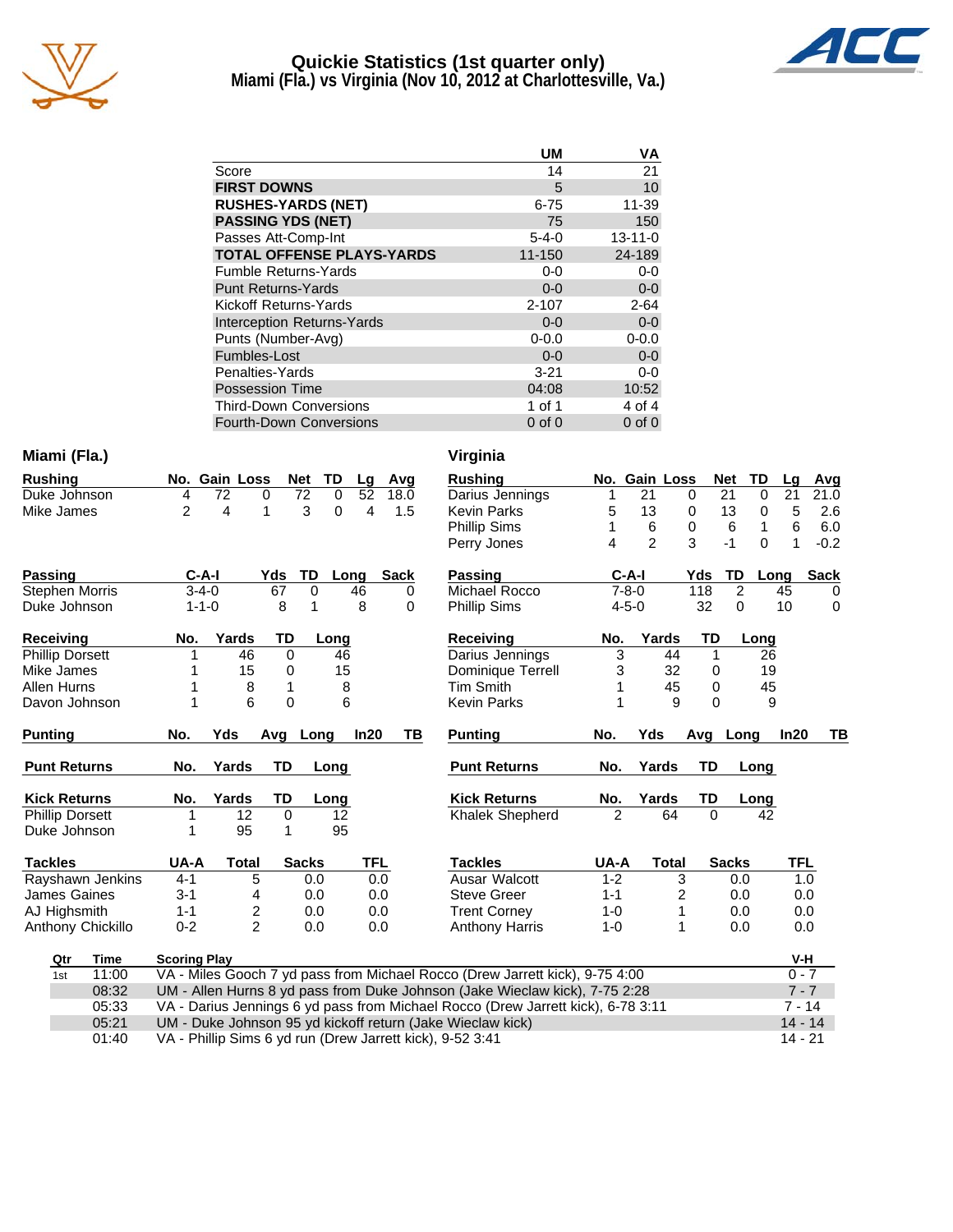

## **Play-by-Play Summary (2nd quarter)**



**Miami (Fla.) vs Virginia (Nov 10, 2012 at Charlottesville, Va.)**

| 2-8<br>$2 - 8$ | <b>VA 12</b><br><b>VA 12</b>                 | Start of 2nd quarter, clock 15:00.<br>Morris, Stephen pass complete to Hurns, Allen for 12 yards to the VA0, 1ST DOWN UM,                                              | P6              |
|----------------|----------------------------------------------|------------------------------------------------------------------------------------------------------------------------------------------------------------------------|-----------------|
|                |                                              | TOUCHDOWN, clock 14:56.                                                                                                                                                |                 |
| 1-G            | VA 03                                        | Wieclaw, Jake kick attempt good.                                                                                                                                       |                 |
|                |                                              | Virginia 21, Miami (Fla.) 21                                                                                                                                           |                 |
|                |                                              | 5 plays, 87 yards, 1:44<br>Wieclaw, Jake kickoff 63 yards to the VA2, Shepherd, K return 13 yards to the VA15<br>(Crawford, D).                                        |                 |
|                | VIRGINIA drive start at 14:56.               | Richardson, C rush for 6 yards to the VA21 (Grimble, Jalen; Cornileus, T).                                                                                             |                 |
|                | 1-10 VA 15<br>2-4<br>VA 21                   | Richardson, C rush for 1 yard to the VA22 (McGee, Brandon).                                                                                                            |                 |
|                | <b>VA 22</b><br>$3-3$                        | Jones,P rush for 3 yards to the VA25, 1ST DOWN VA (McGee, Brandon;Fentress, N).                                                                                        | R <sub>11</sub> |
|                | 1-10 VA 25                                   | Richardson, C rush for 5 yards to the VA30 (Cornileus, T; Howard, Tracy).                                                                                              |                 |
|                | $2 - 5$<br>VA 30                             | Sims, P rush for 6 yards to the VA36, 1ST DOWN VA (Green, Shayon).                                                                                                     | R <sub>12</sub> |
|                | 1-10 VA 36                                   | Sims, P pass incomplete to McGee, J (Cornileus, T).                                                                                                                    |                 |
|                | 2-10 VA 36                                   | Jones, P pass intercepted by McGee, Brandon at the UM22, McGee, Brandon return 26 yards to                                                                             |                 |
|                |                                              | the UM48 (Aboushi, O).<br>7 plays, 21 yards, 3:24                                                                                                                      |                 |
|                | MIAMI (FLA.) drive start at 11:32.           |                                                                                                                                                                        |                 |
|                | 1-10 UM 48                                   | Johnson, Duke rush for 9 yards to the VA43 (Nicholson,D).                                                                                                              |                 |
| $2 - 1$        | VA 43                                        | James, Mike rush for 3 yards to the VA40, 1ST DOWN UM (Greer, S; Reynolds, L).                                                                                         | R7              |
|                | 1-10 VA 40                                   | Morris, Stephen pass complete to Hurns, Allen for 8 yards to the VA32, out-of-bounds                                                                                   |                 |
|                |                                              | (Nicholson.D).                                                                                                                                                         |                 |
| $2 - 2$        | VA 32                                        | James, Mike rush for 6 yards to the VA26, 1ST DOWN UM.                                                                                                                 | R8              |
|                | 1-10 VA 26<br><b>VA 17</b>                   | Morris, Stephen pass complete to Hurns, Allen for 9 yards to the VA17 (Phelps, B).<br>Johnson, Duke rush for 5 yards to the VA12, 1ST DOWN UM (Schautz, B; Harris, A). | R9              |
| $2 - 1$        | 1-10 VA 12                                   | Morris, Stephen pass complete to Hagens, Maurice for loss of 1 yard to the VA13 (Greer, S).                                                                            |                 |
|                | 2-11 VA 13                                   | Morris, Stephen rush for no gain to the VA13 (Greer, S).                                                                                                               |                 |
|                | 3-11 VA 13                                   | Morris, Stephen pass incomplete to Johnson, Davon.                                                                                                                     |                 |
| 4-11           | VA 13                                        | Wieclaw, Jake field goal attempt from 30 GOOD, clock 08:16.                                                                                                            |                 |
|                |                                              | Miami (Fla.) 24, Virginia 21                                                                                                                                           |                 |
|                |                                              | 10 plays, 39 yards, 3:16                                                                                                                                               |                 |
|                |                                              | Wieclaw, Jake kickoff 61 yards to the VA4, Shepherd, K return 20 yards to the VA24 (Kirby,                                                                             |                 |
|                | VIRGINIA drive start at 08:16.               | Raphael).                                                                                                                                                              |                 |
|                | 1-10 VA 24                                   | Rocco, M pass complete to Parks, K for 19 yards to the VA43, 1ST DOWN VA (Rodgers II, K).                                                                              | P13             |
|                | 1-10 VA 43                                   | Parks, K rush for 8 yards to the UM49 (Jenkins, R).                                                                                                                    |                 |
|                | $2 - 2$<br><b>UM 49</b>                      | Rocco, M pass complete to Smith, T for 12 yards to the UM37, 1ST DOWN VA (Kirby, Raphael).                                                                             | P14             |
|                | 1-10 UM 37                                   | Rocco, M pass complete to Jones, P for 7 yards to the UM30 (Gaines, Jimmy).                                                                                            |                 |
|                | $2 - 3$<br><b>UM30</b>                       | Rocco, M pass complete to Scott, E for 10 yards to the UM20, 1ST DOWN VA (Paul, Gionni).                                                                               | P <sub>15</sub> |
|                | 1-10 UM 20                                   | Parks, K rush for loss of 2 yards to the UM22 (Porter, Curtis).                                                                                                        |                 |
|                | 2-12 UM 22                                   | Rocco, M rush for 17 yards to the UM5, 1ST DOWN VA (Armbrister, T).                                                                                                    | R <sub>16</sub> |
|                | 1-G<br><b>UM 05</b><br>$2-G$<br><b>UM03</b>  | Jones, P rush for 2 yards to the UM3 (McGee, Brandon; Highsmith, AJ).<br>Parks, K rush for 3 yards to the UM0, TOUCHDOWN, clock 04:00.                                 |                 |
|                | $1-G$<br><b>UM03</b>                         | Jarrett, D kick attempt good.                                                                                                                                          |                 |
|                |                                              | Virginia 28, Miami (Fla.) 24                                                                                                                                           |                 |
|                |                                              | 9 plays, 76 yards, 4:16                                                                                                                                                |                 |
|                |                                              | Frye,I kickoff 61 yards to the UM4, Johnson, Duke return 24 yards to the UM28 (McGee,J).                                                                               |                 |
|                | MIAMI (FLA.) drive start at 04:00.           |                                                                                                                                                                        |                 |
|                | 1-10 UM 28                                   | Morris, Stephen pass complete to Johnson, Duke for 4 yards to the UM32<br>(Romero, D; Nicholson, D).                                                                   |                 |
| 2-6            | UM 32                                        | Morris, Stephen pass complete to Dorsett, P for 4 yards to the UM36 (Greer, S).                                                                                        |                 |
| $3-2$          | UM 36                                        | Morris, Stephen pass complete to Walford, Clive for 4 yards to the UM40, 1ST DOWN UM<br>(Canady,M).                                                                    | P <sub>10</sub> |
| $1 - 10$       | <b>UM 40</b>                                 | Morris, Stephen rush for 3 yards to the UM43, out-of-bounds (Greer, S).                                                                                                |                 |
| $2 - 7$        | <b>UM 43</b>                                 | James, Mike rush for 3 yards to the UM46 (Hill, W).                                                                                                                    |                 |
| 3-4            | UM 46                                        | Morris, Stephen pass complete to James, Mike for 2 yards to the UM48<br>(Snyder, J; Reynolds, L).                                                                      |                 |
| $4 - 2$        | UM 48                                        | Timeout Miami (Fla.), clock 00:31.                                                                                                                                     |                 |
| $4 - 2$        | <b>UM48</b>                                  | Botts, Dalton punt 26 yards to the VA26, out-of-bounds.                                                                                                                |                 |
|                |                                              | 6 plays, 20 yards, 3:35                                                                                                                                                |                 |
|                | VIRGINIA drive start at 00:25.<br>1-10 VA 26 |                                                                                                                                                                        |                 |
|                |                                              | Jones, P rush for 1 yard to the VA27 (Porter, Curtis).<br>End of half, clock 00:00.                                                                                    |                 |
|                |                                              | 1 play, 1 yard, 0:25                                                                                                                                                   |                 |
|                |                                              | END OF 2nd QUARTER: Virginia 28, Miami (Fla.) 24                                                                                                                       |                 |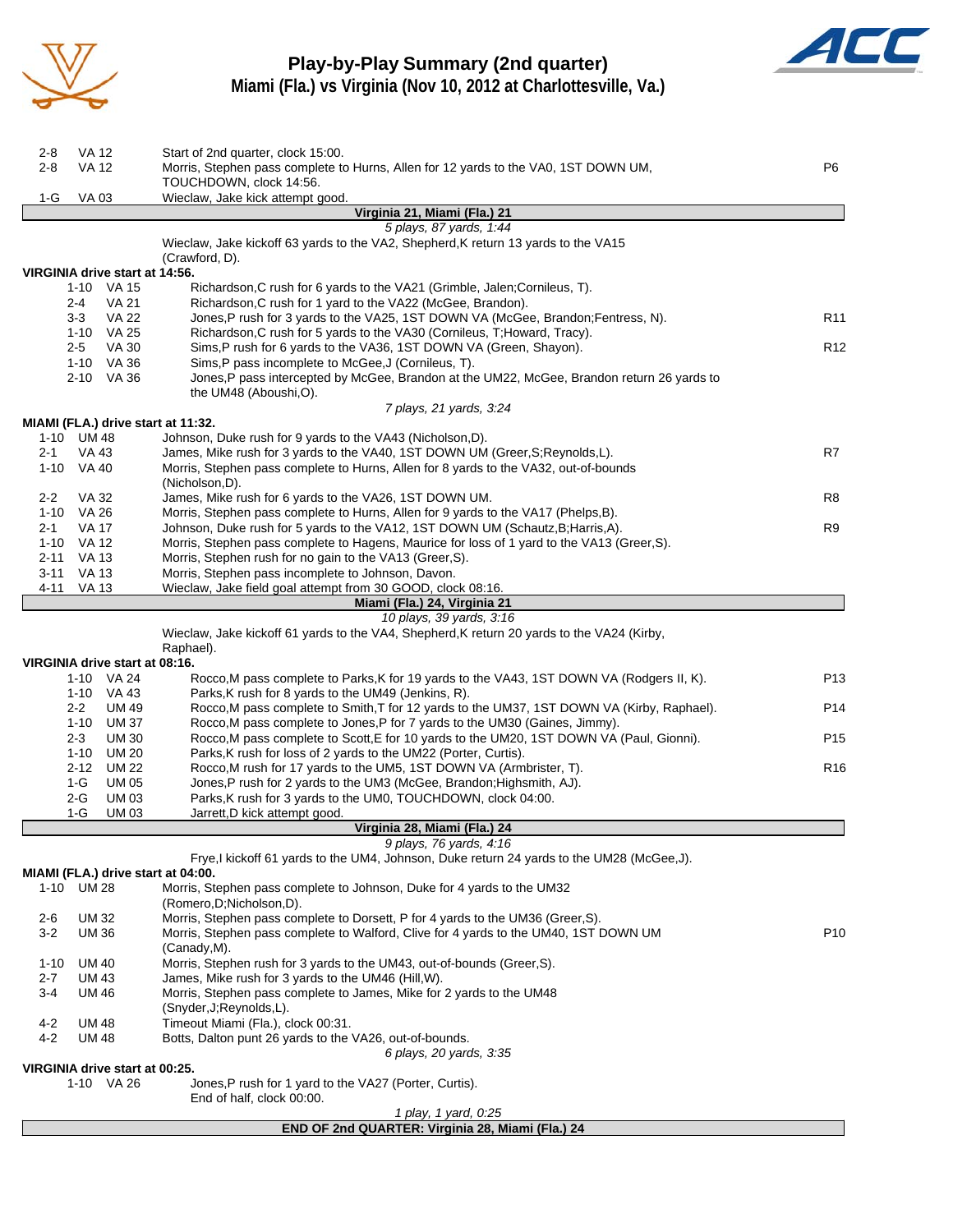

**Play-by-Play Summary (2nd quarter) Miami (Fla.) vs Virginia (Nov 10, 2012 at Charlottesville, Va.)**



|                        |       | Time  | 1st Downs |    |         | Conversions |                |                  |                  |
|------------------------|-------|-------|-----------|----|---------|-------------|----------------|------------------|------------------|
| <b>Quarter Summary</b> | Score | Poss  |           |    | 3rd     | 4th         | <b>Rushing</b> | Passing          | <b>Penalties</b> |
| Miami (Fla.)           | 10    | 06:55 |           | -5 | $1 - 3$ | $O-O$       | 7-29           | $8 - 9 - 0 - 42$ | 0-0              |
| Virginia               |       | 08:05 |           | -6 | $1 - 1$ | 0-0         | 11-50          | 4-6-1-48         | 0-0              |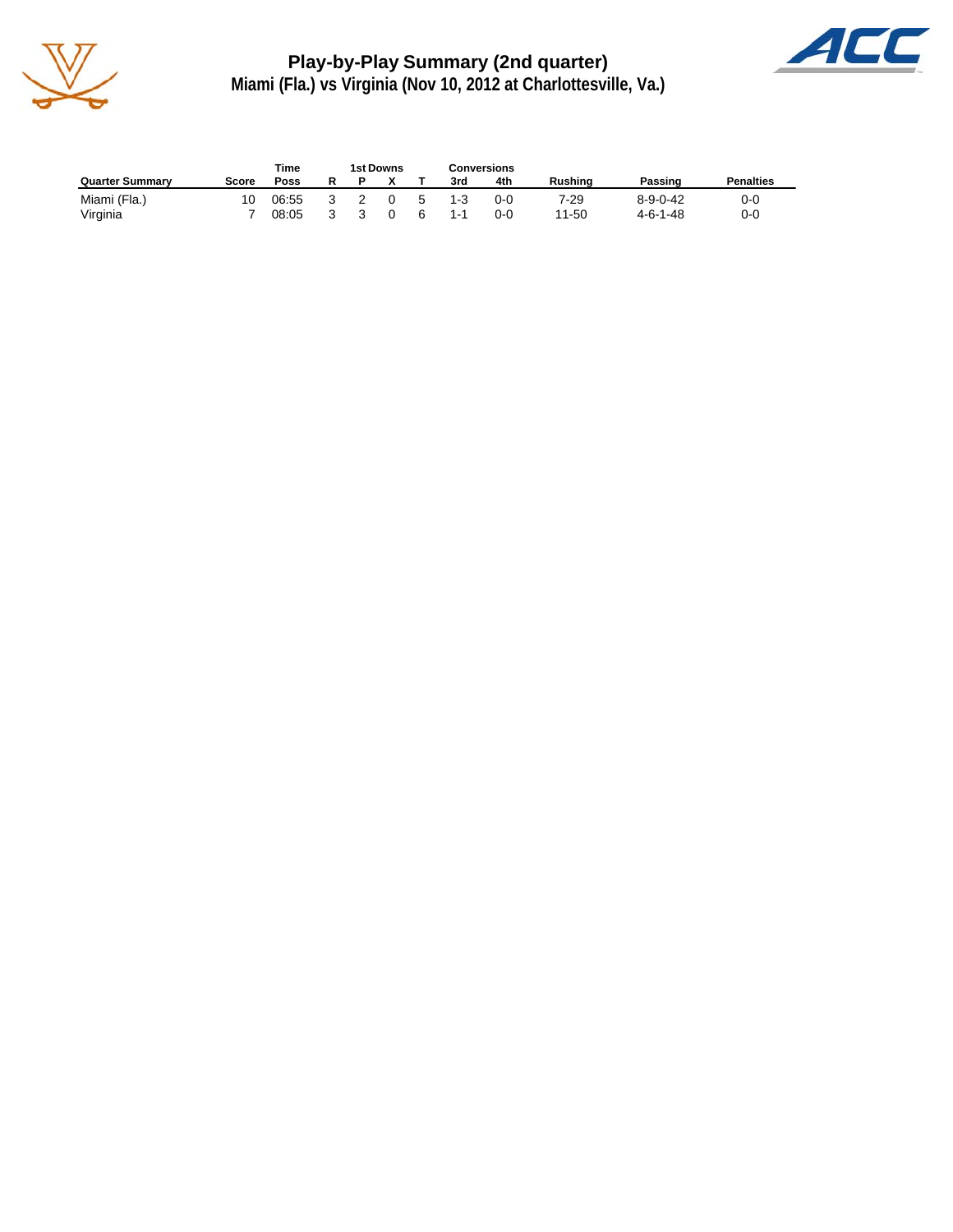

# **Quickie Statistics (2nd quarter only)**



**Miami (Fla.) vs Virginia (Nov 10, 2012 at Charlottesville, Va.)**

| <b>UM</b>   | VA          |
|-------------|-------------|
| 10          |             |
| 5           | 6           |
| $7 - 29$    | 11-50       |
| 42          | 48          |
| $9 - 8 - 0$ | $6 - 4 - 1$ |
| 16-71       | 17-98       |
| $0 - 0$     | $0 - 0$     |
| $0 - 0$     | $0-0$       |
| $1 - 24$    | $2 - 33$    |
| $1 - 26$    | $0 - 0$     |
| $1 - 26.0$  | $0 - 0.0$   |
| $0 - 0$     | $0-0$       |
| $0-0$       | $0-0$       |
| 06:55       | 08:05       |
| 1 of $3$    | 1 of 1      |
| $0$ of $0$  | $0$ of $0$  |
|             |             |

08:16 UM - Jake Wieclaw 30 yd field goal, 10-39 3:16<br>04:00 VA - Kevin Parks 3 yd run (Drew Jarrett kick), 9-76 4:16

VA - Kevin Parks 3 yd run (Drew Jarrett kick), 9-76 4:16

| Miami (Fla.) | Virginia |
|--------------|----------|
|              |          |

| <b>Rushing</b>          |                                                                                         | No. Gain Loss  | Net            | <b>TD</b>     | Lg       | Avg         |          | <b>Rushing</b>            |                | No. Gain Loss |                | <b>Net</b> | TD             | Lg         |  |
|-------------------------|-----------------------------------------------------------------------------------------|----------------|----------------|---------------|----------|-------------|----------|---------------------------|----------------|---------------|----------------|------------|----------------|------------|--|
| Duke Johnson            | $\overline{2}$                                                                          | 14             | 14<br>$\Omega$ | $\Omega$      | 9        | 7.0         |          | Michael Rocco             | 1              | 17            | 0              | 17         | $\Omega$       | 17         |  |
| Mike James              | 3                                                                                       | 12             | 12<br>0        | 0             | 6        | 4.0         |          | <b>Clifton Richardson</b> | 3              | 12            | 0              | 12         | 0              | 6          |  |
| <b>Stephen Morris</b>   | $\overline{2}$                                                                          | 3              | $\Omega$       | 3<br>$\Omega$ | 3        | 1.5         |          | <b>Kevin Parks</b>        | 3              | 11            | $\overline{2}$ |            | 9<br>1         | 8          |  |
|                         |                                                                                         |                |                |               |          |             |          | <b>Phillip Sims</b>       |                | 6             | $\Omega$       |            | 6<br>0         | 6          |  |
| <b>Passing</b>          | $C-A-I$                                                                                 |                | Yds            | <b>TD</b>     | Long     | <b>Sack</b> |          | <b>Passing</b>            |                | $C-A-I$       |                | Yds        | TD             | S<br>Long  |  |
| <b>Stephen Morris</b>   | $8 - 9 - 0$                                                                             |                | 42             |               | 12       | 0           |          | Michael Rocco             |                | $4 - 4 - 0$   |                | 48         | $\Omega$       | 19         |  |
|                         |                                                                                         |                |                |               |          |             |          | <b>Phillip Sims</b>       |                | $0 - 1 - 0$   |                | 0          | 0              | 0          |  |
| <b>Receiving</b>        | No.                                                                                     | Yards          | TD             | Long          |          |             |          | <b>Receiving</b>          | No.            | Yards         |                | TD         | Long           |            |  |
| Allen Hurns             | 3                                                                                       | 29             | 1              | 12            |          |             |          | <b>Kevin Parks</b>        |                |               | 19             | $\Omega$   | 19             |            |  |
| <b>Phillip Dorsett</b>  |                                                                                         | 4              | 0              | 4             |          |             |          | <b>Tim Smith</b>          |                |               | 12             | 0          | 12             |            |  |
| Clive Walford           |                                                                                         | 4              | 0              | 4             |          |             |          | E.J. Scott                |                |               | 10             | $\Omega$   | 10             |            |  |
| Duke Johnson            |                                                                                         | 4              | $\Omega$       | 4             |          |             |          | Perry Jones               |                |               | $\overline{7}$ | $\Omega$   | $\overline{7}$ |            |  |
| <b>Punting</b>          | No.                                                                                     | Yds            | Avg Long       |               | In20     |             | TВ       | <b>Punting</b>            | No.            | Yds           |                |            | Avg Long       | In20       |  |
| <b>Dalton Botts</b>     |                                                                                         | 26             | 26.0           | 26            | $\Omega$ |             | $\Omega$ |                           |                |               |                |            |                |            |  |
| <b>Punt Returns</b>     | No.                                                                                     | Yards          | <b>TD</b>      | Long          |          |             |          | <b>Punt Returns</b>       | No.            | Yards         |                | <b>TD</b>  | Long           |            |  |
| <b>Kick Returns</b>     | No.                                                                                     | Yards          | TD             | Long          |          |             |          | <b>Kick Returns</b>       | No.            | Yards         |                | TD         | Long           |            |  |
| Duke Johnson            | 1                                                                                       | 24             | $\Omega$       | 24            |          |             |          | Khalek Shepherd           | $\overline{2}$ |               | 33             | $\Omega$   | 20             |            |  |
| <b>Tackles</b>          | UA-A                                                                                    | <b>Total</b>   | <b>Sacks</b>   |               | TFL      |             |          | <b>Tackles</b>            | UA-A           |               | <b>Total</b>   |            | <b>Sacks</b>   | <b>TFL</b> |  |
| <b>Brandon McGee</b>    | $1 - 2$                                                                                 | 3              |                | 0.0           | 0.0      |             |          | <b>Steve Greer</b>        | $4 - 1$        |               | 5              |            | 0.0            | 1.0        |  |
| Raphael Kirby           | $2 - 0$                                                                                 | 2              |                | 0.0           | 0.0      |             |          | Demetrious Nicholso       | $2 - 1$        |               | 3              |            | 0.0            | 0.0        |  |
| <b>Curtis Porter</b>    | $2 - 0$                                                                                 | 2              |                | 0.0           | 1.0      |             |          | LaRoy Reynolds            | $0 - 2$        |               | 2              |            | 0.0            | 0.0        |  |
| <b>Tyrone Cornileus</b> | $0 - 2$                                                                                 | $\overline{2}$ |                | 0.0           | 0.0      |             |          | Oday Aboushi              | $1 - 0$        |               | 1              |            | 0.0            | 0.0        |  |
| Time<br>Qtr             | <b>Scoring Play</b>                                                                     |                |                |               |          |             |          |                           |                |               |                |            |                | V-H        |  |
| 11:00<br>1st            | VA - Miles Gooch 7 yd pass from Michael Rocco (Drew Jarrett kick), 9-75 4:00<br>$0 - 7$ |                |                |               |          |             |          |                           |                |               |                |            |                |            |  |
|                         |                                                                                         |                |                |               |          |             |          |                           |                |               |                |            |                |            |  |

| ni (Fla.)    |       |                                                                                           |       |                |           |              |             |            |      |          | Virginia                  |                |               |              |            |                   |            |             |  |
|--------------|-------|-------------------------------------------------------------------------------------------|-------|----------------|-----------|--------------|-------------|------------|------|----------|---------------------------|----------------|---------------|--------------|------------|-------------------|------------|-------------|--|
| hing         |       | No. Gain Loss                                                                             |       |                |           | <b>Net</b>   | TD          | Lg         | Avg  |          | <b>Rushing</b>            |                | No. Gain Loss |              | <b>Net</b> | TD                | Lg         | Avg         |  |
| Johnson      |       | 2                                                                                         | 14    | 0              |           | 14           | $\mathbf 0$ | 9          | 7.0  |          | Michael Rocco             | 1              | 17            |              | 0          | 17<br>$\mathbf 0$ | 17         | 17.0        |  |
| James        |       | 3                                                                                         | 12    | 0              |           | 12           | 0           | 6          | 4.0  |          | <b>Clifton Richardson</b> | 3              | 12            |              | 0          | 12<br>0           | 6          | 4.0         |  |
| hen Morris   |       | $\overline{c}$                                                                            | 3     | $\Omega$       |           | 3            | $\Omega$    | 3          | 1.5  |          | <b>Kevin Parks</b>        | 3              | 11            |              | 2          | 9<br>1            | 8          | 3.0         |  |
|              |       |                                                                                           |       |                |           |              |             |            |      |          | Phillip Sims              | 1              | 6             |              | $\Omega$   | 6<br>$\Omega$     | 6          | 6.0         |  |
| ina          |       | $C-A-I$                                                                                   |       |                | Yds       | TD Long      |             |            | Sack |          | <b>Passing</b>            |                | $C-A-I$       |              | Yds        | TD                | Long       | <b>Sack</b> |  |
| hen Morris   |       | $8 - 9 - 0$                                                                               |       |                | 42        | 1            | 12          |            | O    |          | Michael Rocco             |                | $4 - 4 - 0$   |              | 48         | $\mathbf 0$       | 19         | 0           |  |
|              |       |                                                                                           |       |                |           |              |             |            |      |          | <b>Phillip Sims</b>       |                | $0 - 1 - 0$   |              | 0          | $\mathbf 0$       | $\Omega$   | $\mathbf 0$ |  |
| eiving       |       | No.                                                                                       | Yards |                | TD        |              | Long        |            |      |          | <b>Receiving</b>          | No.            |               | Yards        | TD         | Long              |            |             |  |
| Hurns        |       | 3                                                                                         |       | 29             | 1         |              | 12          |            |      |          | <b>Kevin Parks</b>        |                |               | 19           | $\Omega$   |                   | 19         |             |  |
| p Dorsett    |       |                                                                                           |       | 4              | 0         |              | 4           |            |      |          | <b>Tim Smith</b>          |                |               | 12           | 0          |                   | 12         |             |  |
| Walford      |       |                                                                                           |       | 4              | 0         |              | 4           |            |      |          | E.J. Scott                |                |               | 10           | 0          |                   | 10         |             |  |
| : Johnson    |       | 1                                                                                         |       | 4              | $\Omega$  |              | 4           |            |      |          | Perry Jones               | 1              |               | 7            | 0          |                   | 7          |             |  |
| ing          |       | No.                                                                                       | Yds   |                | Avg       | Long         |             | In20       | ΤВ   |          | <b>Punting</b>            | No.            | Yds           |              |            | Avg Long          | In20       | TВ          |  |
| n Botts      |       |                                                                                           | 26    |                | 26.0      | 26           |             | $\Omega$   |      | $\Omega$ |                           |                |               |              |            |                   |            |             |  |
| t Returns    |       | No.                                                                                       | Yards |                | <b>TD</b> | Long         |             |            |      |          | <b>Punt Returns</b>       | No.            | Yards         |              | TD         | Long              |            |             |  |
| ี Returns    |       | No.                                                                                       | Yards |                | TD        |              | Long        |            |      |          | <b>Kick Returns</b>       | No.            | Yards         |              | TD         | Long              |            |             |  |
| e Johnson    |       | 1                                                                                         |       | 24             | $\Omega$  |              | 24          |            |      |          | <b>Khalek Shepherd</b>    | $\overline{2}$ |               | 33           | $\Omega$   | 20                |            |             |  |
| des          |       | UA-A                                                                                      |       | Total          |           | <b>Sacks</b> |             | <b>TFL</b> |      |          | <b>Tackles</b>            | UA-A           |               | <b>Total</b> |            | <b>Sacks</b>      | <b>TFL</b> |             |  |
| don McGee    |       | $1 - 2$                                                                                   |       | 3              |           | 0.0          |             | 0.0        |      |          | <b>Steve Greer</b>        | $4 - 1$        |               | 5            |            | 0.0               |            | 1.0         |  |
| hael Kirby   |       | $2 - 0$                                                                                   |       | 2              |           | 0.0          |             | 0.0        |      |          | Demetrious Nicholso       | $2 - 1$        |               | 3            |            | 0.0               |            | 0.0         |  |
| is Porter    |       | $2 - 0$                                                                                   |       | 2              |           | 0.0          |             | 1.0        |      |          | <b>LaRoy Reynolds</b>     | $0 - 2$        |               | 2            |            | 0.0               |            | 0.0         |  |
| ne Cornileus |       | $0 - 2$                                                                                   |       | $\overline{2}$ |           | 0.0          |             | 0.0        |      |          | Oday Aboushi              | $1 - 0$        |               | 1            |            | 0.0               |            | 0.0         |  |
| Qtr          | Time  | <b>Scoring Play</b>                                                                       |       |                |           |              |             |            |      |          |                           |                |               |              |            |                   |            | V-H         |  |
| 1st          | 11:00 | VA - Miles Gooch 7 yd pass from Michael Rocco (Drew Jarrett kick), 9-75 4:00              |       |                |           |              |             |            |      |          |                           |                |               |              |            | $0 - 7$           |            |             |  |
|              | 08:32 | UM - Allen Hurns 8 yd pass from Duke Johnson (Jake Wieclaw kick), 7-75 2:28               |       |                |           |              |             |            |      |          |                           |                |               | $7 - 7$      |            |                   |            |             |  |
|              | 05:33 | VA - Darius Jennings 6 yd pass from Michael Rocco (Drew Jarrett kick), 6-78 3:11          |       |                |           |              |             |            |      |          |                           |                | $7 - 14$      |              |            |                   |            |             |  |
|              | 05:21 | UM - Duke Johnson 95 yd kickoff return (Jake Wieclaw kick)                                |       |                |           |              |             |            |      |          |                           | $14 - 14$      |               |              |            |                   |            |             |  |
|              | 01:40 | VA - Phillip Sims 6 yd run (Drew Jarrett kick), 9-52 3:41<br>14 - 21                      |       |                |           |              |             |            |      |          |                           |                |               |              |            |                   |            |             |  |
| 2nd          | 14:56 | UM - Allen Hurns 12 yd pass from Stephen Morris (Jake Wieclaw kick), 5-87 1:44<br>$7 - 0$ |       |                |           |              |             |            |      |          |                           |                |               |              |            |                   |            |             |  |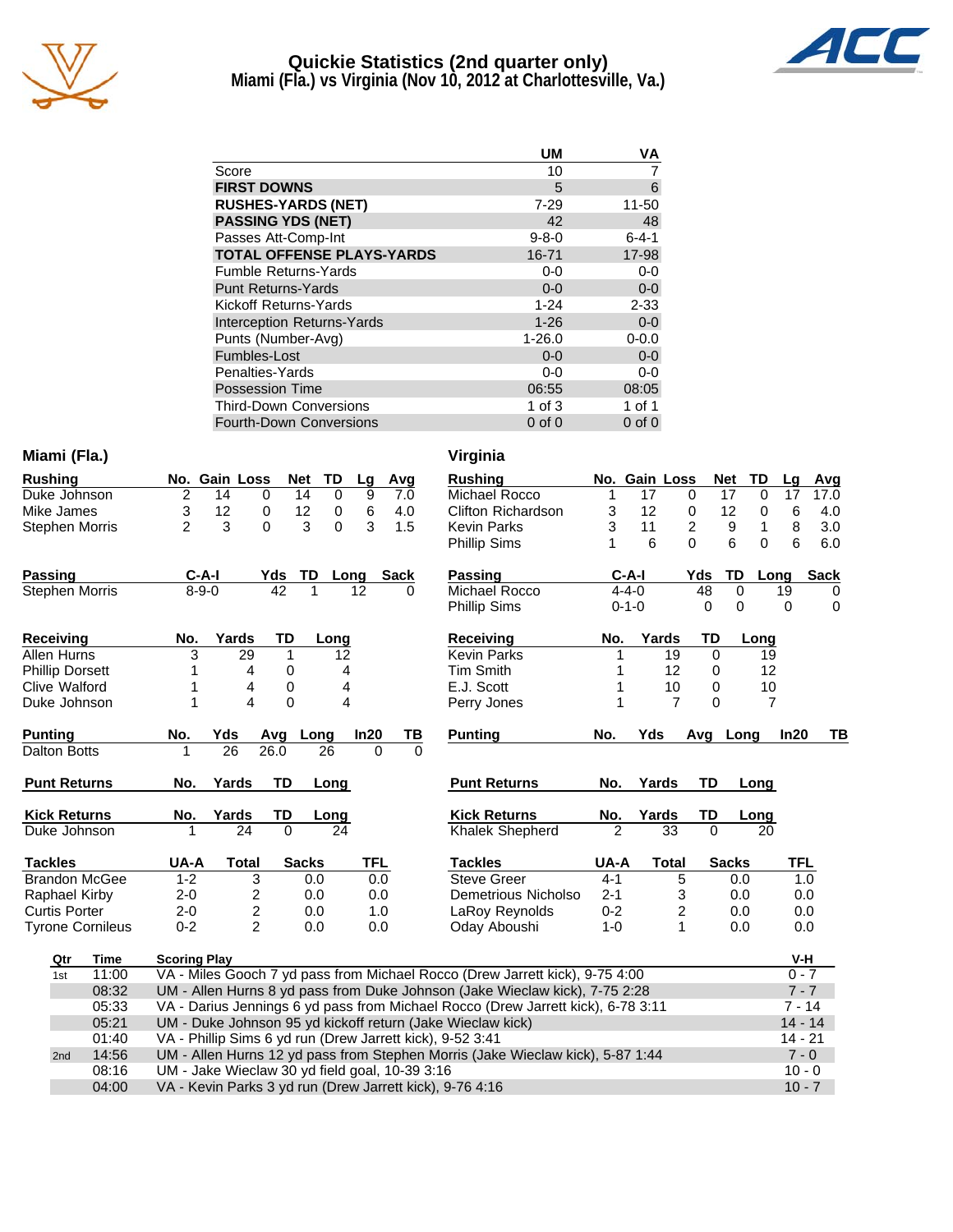



**Miami (Fla.) vs Virginia (Nov 10, 2012 at Charlottesville, Va.)**

|                      |                                                  |                                                                                                                                                                      | Start of 3rd quarter, clock 15:00, VA ball on VA35.<br>Frye, kickoff 65 yards to the UM0, touchback. |        |        |                     |                     |                              |                    |                                                                                         |                                                                                             |                      |                 |
|----------------------|--------------------------------------------------|----------------------------------------------------------------------------------------------------------------------------------------------------------------------|------------------------------------------------------------------------------------------------------|--------|--------|---------------------|---------------------|------------------------------|--------------------|-----------------------------------------------------------------------------------------|---------------------------------------------------------------------------------------------|----------------------|-----------------|
|                      | MIAMI (FLA.) drive start at 15:00.               |                                                                                                                                                                      |                                                                                                      |        |        |                     |                     |                              |                    |                                                                                         |                                                                                             |                      |                 |
|                      | 1-10 UM 25                                       | Morris, Stephen rush for no gain to the UM25 (Urban, B).                                                                                                             |                                                                                                      |        |        |                     |                     |                              |                    |                                                                                         |                                                                                             |                      |                 |
| 2-10                 | <b>UM 25</b>                                     | Johnson, Duke rush for 15 yards to the UM40, 1ST DOWN UM (Canady, M).                                                                                                |                                                                                                      |        |        |                     |                     |                              |                    |                                                                                         |                                                                                             |                      | R <sub>11</sub> |
| 1-10                 | UM 40                                            | Morris, Stephen pass complete to Dorsett, P for 1 yard to the UM41 (Greer, S).                                                                                       |                                                                                                      |        |        |                     |                     |                              |                    |                                                                                         |                                                                                             |                      |                 |
| 2-9                  | UM 41                                            | James, Mike rush for no gain to the UM41 (Greer, S; Walcott, A).                                                                                                     |                                                                                                      |        |        |                     |                     |                              |                    |                                                                                         |                                                                                             |                      |                 |
| $3-9$                | <b>UM 41</b>                                     | PENALTY UM false start 5 yards to the UM36.                                                                                                                          |                                                                                                      |        |        |                     |                     |                              |                    |                                                                                         |                                                                                             |                      |                 |
| $3 - 14$             | <b>UM36</b>                                      | PENALTY UM false start 5 yards to the UM31.                                                                                                                          |                                                                                                      |        |        |                     |                     |                              |                    |                                                                                         |                                                                                             |                      |                 |
| 3-19                 | <b>UM31</b>                                      | Morris, Stephen pass incomplete to Waters, Herb (Canady, M).                                                                                                         |                                                                                                      |        |        |                     |                     |                              |                    |                                                                                         |                                                                                             |                      |                 |
| 4-19                 | <b>UM31</b>                                      | Botts, Dalton punt 49 yards to the VA20.                                                                                                                             |                                                                                                      |        |        |                     |                     |                              |                    |                                                                                         |                                                                                             |                      |                 |
|                      |                                                  |                                                                                                                                                                      |                                                                                                      |        |        |                     |                     | 5 plays, 6 yards, 2:54       |                    |                                                                                         |                                                                                             |                      |                 |
|                      | VIRGINIA drive start at 12:06.                   |                                                                                                                                                                      |                                                                                                      |        |        |                     |                     |                              |                    |                                                                                         |                                                                                             |                      |                 |
|                      | 1-10 VA 20                                       |                                                                                                                                                                      | Jones, P rush for loss of 5 yards to the VA15 (Rodgers II, K).                                       |        |        |                     |                     |                              |                    |                                                                                         |                                                                                             |                      |                 |
|                      | 2-15 VA 15                                       |                                                                                                                                                                      |                                                                                                      |        |        |                     |                     |                              |                    | Rocco, M pass complete to Jones, P for no gain to the VA15 (Green, Shayon).             |                                                                                             |                      |                 |
|                      | 3-15 VA 15                                       |                                                                                                                                                                      |                                                                                                      |        |        |                     |                     |                              |                    | Rocco, M pass complete to McGee, J for 6 yards to the VA21 (Gunter, L; Finnie, Thomas). |                                                                                             |                      |                 |
|                      | 4-9<br>VA 21                                     |                                                                                                                                                                      | Vozenilek, A punt 31 yards to the UM48, out-of-bounds.                                               |        |        |                     |                     |                              |                    |                                                                                         |                                                                                             |                      |                 |
|                      |                                                  |                                                                                                                                                                      |                                                                                                      |        |        |                     |                     | 3 plays, 1 yard, 1:55        |                    |                                                                                         |                                                                                             |                      |                 |
|                      | MIAMI (FLA.) drive start at 10:11.<br>1-10 UM 48 | Johnson, Duke rush for 8 yards to the VA44 (Greer, S; Romero, D).                                                                                                    |                                                                                                      |        |        |                     |                     |                              |                    |                                                                                         |                                                                                             |                      |                 |
| 2-2                  | VA 44                                            | Johnson, Duke rush for 4 yards to the VA40, 1ST DOWN UM (Reynolds, L).                                                                                               |                                                                                                      |        |        |                     |                     |                              |                    |                                                                                         |                                                                                             |                      | R <sub>12</sub> |
|                      | 1-10 VA 40                                       | Johnson, Duke rush for 5 yards to the VA35 (Moore, M; Reynolds, L).                                                                                                  |                                                                                                      |        |        |                     |                     |                              |                    |                                                                                         |                                                                                             |                      |                 |
| $2 - 5$              | VA 35                                            | Morris, Stephen pass incomplete to Dorsett, P (Reynolds, L).                                                                                                         |                                                                                                      |        |        |                     |                     |                              |                    |                                                                                         |                                                                                             |                      |                 |
| 3-5                  | <b>VA 35</b>                                     | PENALTY VA offside (Moore, M) 5 yards to the VA30, 1ST DOWN UM.                                                                                                      |                                                                                                      |        |        |                     |                     |                              |                    |                                                                                         |                                                                                             |                      | X13             |
| $1 - 10$             | VA 30                                            |                                                                                                                                                                      |                                                                                                      |        |        |                     |                     |                              |                    |                                                                                         |                                                                                             |                      |                 |
| $2 - 4$              | <b>VA 24</b>                                     | Morris, Stephen rush for 6 yards to the VA24 (Moore, M).<br>James, Mike rush for 15 yards to the VA9, 1ST DOWN UM (Canady, M).                                       |                                                                                                      |        |        |                     |                     |                              |                    |                                                                                         |                                                                                             |                      | R <sub>14</sub> |
| $1-G$                | VA 09                                            | Morris, Stephen pass complete to Walford, Clive for 9 yards to the VA0, TOUCHDOWN, clock                                                                             |                                                                                                      |        |        |                     |                     |                              |                    |                                                                                         |                                                                                             |                      |                 |
|                      |                                                  | 07:52.                                                                                                                                                               |                                                                                                      |        |        |                     |                     |                              |                    |                                                                                         |                                                                                             |                      |                 |
| $1-G$                | <b>VA03</b>                                      | Wieclaw, Jake kick attempt good.                                                                                                                                     |                                                                                                      |        |        |                     |                     |                              |                    |                                                                                         |                                                                                             |                      |                 |
|                      |                                                  |                                                                                                                                                                      |                                                                                                      |        |        |                     |                     | Miami (Fla.) 31, Virginia 28 |                    |                                                                                         |                                                                                             |                      |                 |
|                      |                                                  |                                                                                                                                                                      |                                                                                                      |        |        |                     |                     | 7 plays, 52 yards, 2:19      |                    |                                                                                         |                                                                                             |                      |                 |
|                      |                                                  | Wieclaw, Jake kickoff 65 yards to the VA0, touchback.                                                                                                                |                                                                                                      |        |        |                     |                     |                              |                    |                                                                                         |                                                                                             |                      |                 |
|                      | VIRGINIA drive start at 07:52.                   |                                                                                                                                                                      |                                                                                                      |        |        |                     |                     |                              |                    |                                                                                         |                                                                                             |                      |                 |
|                      | 1-10 VA 25                                       |                                                                                                                                                                      | Sims, P pass complete to Terrell, D for 9 yards to the VA34 (Chickillo, A).                          |        |        |                     |                     |                              |                    |                                                                                         |                                                                                             |                      |                 |
|                      | $2 - 1$<br>VA 34                                 |                                                                                                                                                                      | Parks, K rush for 2 yards to the VA36, 1ST DOWN VA (Paul, Gionni).                                   |        |        |                     |                     |                              |                    |                                                                                         |                                                                                             |                      | R <sub>17</sub> |
|                      | 1-10 VA 36                                       |                                                                                                                                                                      | PENALTY VA false start (Bowanko,L) 5 yards to the VA31.                                              |        |        |                     |                     |                              |                    |                                                                                         |                                                                                             |                      |                 |
|                      | 1-15 VA 31                                       |                                                                                                                                                                      |                                                                                                      |        |        |                     |                     |                              |                    | Sims, P pass complete to Swanson, Z for 2 yards to the VA33 (Gaines, Jimmy).            |                                                                                             |                      |                 |
|                      | 2-13 VA 33                                       |                                                                                                                                                                      |                                                                                                      |        |        |                     |                     |                              |                    | Sims,P pass complete to Scott,E for 11 yards to the VA44 (Paul, Gionni).                |                                                                                             |                      |                 |
|                      | $3-2$<br>VA 44                                   |                                                                                                                                                                      |                                                                                                      |        |        |                     |                     |                              |                    | Sims, P pass complete to Terrell, D for 20 yards to the UM36, 1ST DOWN VA (Rodgers II,  |                                                                                             |                      | P <sub>18</sub> |
|                      |                                                  | K;Paul, Gionni).                                                                                                                                                     |                                                                                                      |        |        |                     |                     |                              |                    |                                                                                         |                                                                                             |                      |                 |
|                      | 1-10 UM 36                                       |                                                                                                                                                                      | Sims, P sacked for loss of 6 yards to the UM42 (Chickillo, A).                                       |        |        |                     |                     |                              |                    |                                                                                         |                                                                                             |                      |                 |
|                      | 2-16 UM 42                                       |                                                                                                                                                                      |                                                                                                      |        |        |                     |                     |                              |                    |                                                                                         | Sims, P pass complete to Jones, P for 3 yards to the UM39 (Highsmith, AJ; McGee, Brandon).  |                      |                 |
|                      | $3 - 13$<br>UM 39                                |                                                                                                                                                                      |                                                                                                      |        |        |                     |                     |                              |                    |                                                                                         | Sims, P pass complete to Jennings, D for 5 yards to the UM34 (Chickillo, A; Green, Shayon). |                      |                 |
|                      | 4-8<br><b>UM 34</b>                              |                                                                                                                                                                      | Vozenilek, A punt 31 yards to the UM3.                                                               |        |        |                     |                     |                              |                    |                                                                                         |                                                                                             |                      |                 |
|                      |                                                  |                                                                                                                                                                      |                                                                                                      |        |        |                     |                     | 8 plays, 41 yards, 5:11      |                    |                                                                                         |                                                                                             |                      |                 |
|                      | MIAMI (FLA.) drive start at 02:41.               | Morris, Stephen pass incomplete to Waters, Herb.                                                                                                                     |                                                                                                      |        |        |                     |                     |                              |                    |                                                                                         |                                                                                             |                      |                 |
| 1-10                 | UM 03                                            |                                                                                                                                                                      |                                                                                                      |        |        |                     |                     |                              |                    |                                                                                         |                                                                                             |                      |                 |
| 2-10<br>$3 - 3$      | <b>UM03</b>                                      | Morris, Stephen pass complete to Dorsett, P for 7 yards to the UM10 (Greer, S).<br>Morris, Stephen pass complete to Dorsett, P for 10 yards to the UM20, 1ST DOWN UM |                                                                                                      |        |        |                     |                     |                              |                    |                                                                                         |                                                                                             |                      | P <sub>15</sub> |
|                      | UM 10                                            | (Canady, M).                                                                                                                                                         |                                                                                                      |        |        |                     |                     |                              |                    |                                                                                         |                                                                                             |                      |                 |
|                      | <b>UM 20</b>                                     | Morris, Stephen pass incomplete to Walford, Clive.                                                                                                                   |                                                                                                      |        |        |                     |                     |                              |                    |                                                                                         |                                                                                             |                      |                 |
| $1 - 10$<br>$2 - 10$ | <b>UM 20</b>                                     | Johnson, Duke rush for 9 yards to the UM29 (Harris,A).                                                                                                               |                                                                                                      |        |        |                     |                     |                              |                    |                                                                                         |                                                                                             |                      |                 |
| 3-1                  | <b>UM 29</b>                                     | James, Mike rush for 5 yards to the UM34, 1ST DOWN UM (Reynolds, L).                                                                                                 |                                                                                                      |        |        |                     |                     |                              |                    |                                                                                         |                                                                                             |                      | R <sub>16</sub> |
| $1 - 10$             | <b>UM34</b>                                      | PENALTY VA pass interference (Nicholson,D) 15 yards to the UM49, 1ST DOWN UM.                                                                                        |                                                                                                      |        |        |                     |                     |                              |                    |                                                                                         |                                                                                             |                      | X17             |
| $1 - 10$             | <b>UM 49</b>                                     | Morris, Stephen pass complete to Waters, Herb for 8 yards to the VA43 (Canady, M).                                                                                   |                                                                                                      |        |        |                     |                     |                              |                    |                                                                                         |                                                                                             |                      |                 |
| $2 - 2$              | <b>VA 43</b>                                     | Johnson, Duke rush for 1 yard to the VA42 (Phelps, B; Harris, A).                                                                                                    |                                                                                                      |        |        |                     |                     |                              |                    |                                                                                         |                                                                                             |                      |                 |
|                      |                                                  |                                                                                                                                                                      |                                                                                                      |        |        |                     |                     |                              |                    | END OF 3rd QUARTER: Miami (Fla.) 31, Virginia 28                                        |                                                                                             |                      |                 |
|                      |                                                  |                                                                                                                                                                      |                                                                                                      |        |        |                     |                     |                              |                    |                                                                                         |                                                                                             |                      |                 |
|                      |                                                  |                                                                                                                                                                      | Time                                                                                                 |        |        | <b>1st Downs</b>    |                     |                              | <b>Conversions</b> |                                                                                         |                                                                                             |                      |                 |
|                      | <b>Quarter Summary</b>                           | Score                                                                                                                                                                | Poss                                                                                                 | R      | Р      | x                   | т                   | 3rd                          | 4th                | Rushing                                                                                 | Passing                                                                                     | <b>Penalties</b>     |                 |
|                      |                                                  |                                                                                                                                                                      |                                                                                                      |        |        |                     |                     |                              |                    |                                                                                         |                                                                                             |                      |                 |
|                      | Miami (Fla.)<br>Virginia                         |                                                                                                                                                                      | 7<br>07:54<br>0<br>07:06                                                                             | 4<br>1 | 1<br>1 | $\overline{2}$<br>0 | 7<br>$\overline{c}$ | $0 - 1$<br>$1 - 3$           | $0-0$<br>$0-0$     | 11-68<br>$3-(-9)$                                                                       | $5 - 9 - 0 - 35$<br>$8 - 8 - 0 - 56$                                                        | $2 - 10$<br>$3 - 25$ |                 |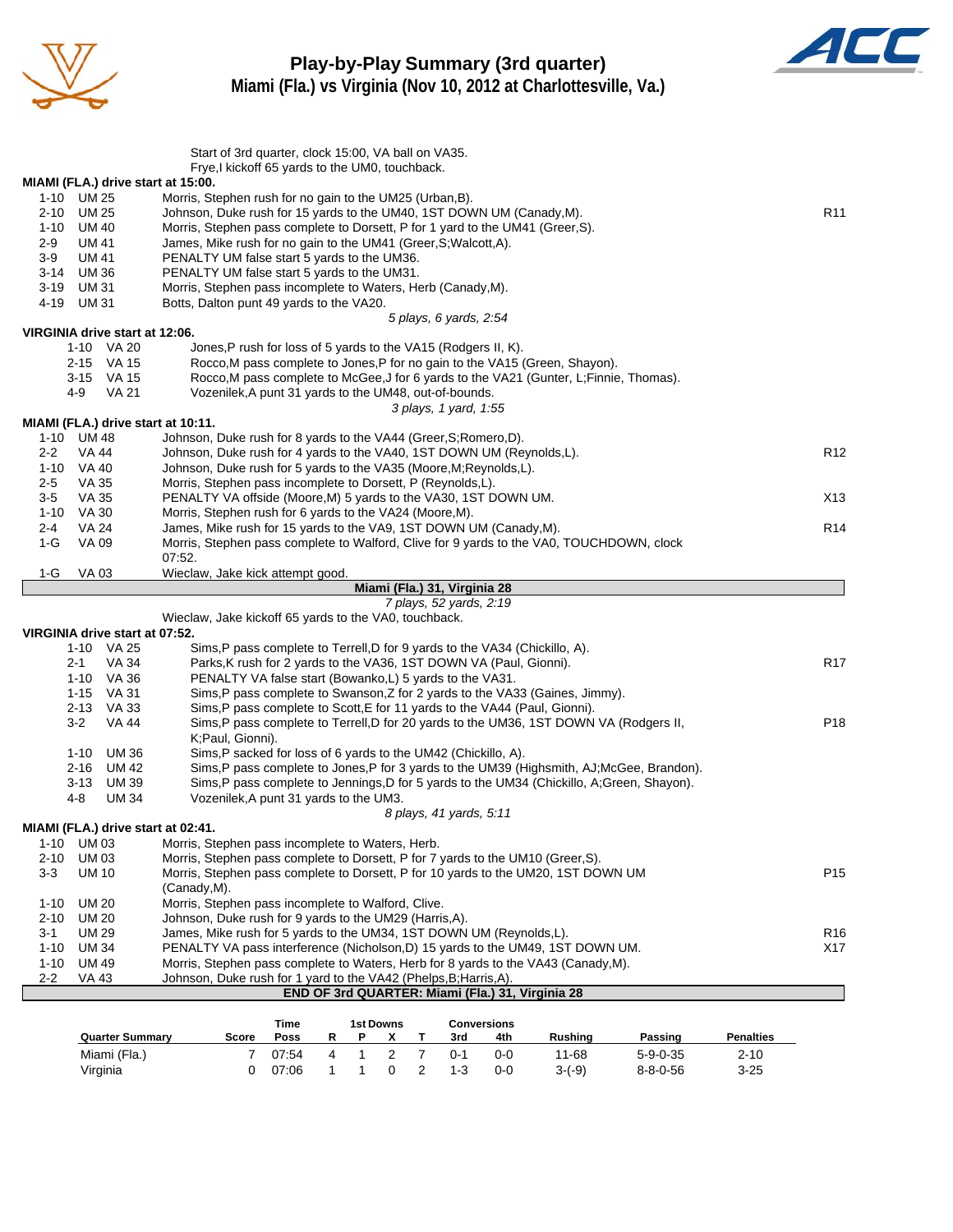

# **Quickie Statistics (3rd quarter only)**



**Miami (Fla.) vs Virginia (Nov 10, 2012 at Charlottesville, Va.)**

|                                   | <b>UM</b>   | VA             |
|-----------------------------------|-------------|----------------|
| Score                             | 7           | 0              |
| <b>FIRST DOWNS</b>                | 7           | $\overline{2}$ |
| <b>RUSHES-YARDS (NET)</b>         | 11-68       | $3 - 9$        |
| <b>PASSING YDS (NET)</b>          | 35          | 56             |
| Passes Att-Comp-Int               | $9 - 5 - 0$ | $8 - 8 - 0$    |
| <b>TOTAL OFFENSE PLAYS-YARDS</b>  | 20-103      | $11 - 47$      |
| <b>Fumble Returns-Yards</b>       | $0-0$       | $0-0$          |
| <b>Punt Returns-Yards</b>         | $0 - 0$     | $0-0$          |
| Kickoff Returns-Yards             | $0-0$       | $0-0$          |
| <b>Interception Returns-Yards</b> | $0 - 0$     | $0 - 0$        |
| Punts (Number-Avg)                | $1 - 49.0$  | $2 - 31.0$     |
| Fumbles-Lost                      | $0 - 0$     | $0 - 0$        |
| Penalties-Yards                   | $2 - 10$    | $3 - 25$       |
| Possession Time                   | 07:54       | 07:06          |
| <b>Third-Down Conversions</b>     | 2 of 3      | $1$ of $3$     |
| <b>Fourth-Down Conversions</b>    | $0$ of $0$  | $0$ of $0$     |

### **Miami (Fla.) Virginia**

| <b>Rushing</b>        |         | No. Gain Loss |     | Net TD |   | Lq   | Avq  |
|-----------------------|---------|---------------|-----|--------|---|------|------|
| Duke Johnson          | 6       | 42            | 0   | 42     | 0 | 15   | 7.0  |
| Mike James            | 3       | 20            | 0   | 20     | 0 | 15   | 6.7  |
| <b>Stephen Morris</b> | 2       | 6             | 0   | 6      | 0 | 6    | 3.0  |
| Passing               | $C-A-I$ |               | Yds | TD     |   | Long | Sack |
| <b>Stephen Morris</b> |         | $5-9-0$       | 35  |        |   | 10   |      |

| <b>Receiving</b>       | No. | Yards | TD. | Lona |
|------------------------|-----|-------|-----|------|
| <b>Phillip Dorsett</b> |     | 18    |     | 10   |
| Clive Walford          |     |       |     |      |
| <b>Herb Waters</b>     |     |       |     |      |

| <b>Punting</b>      | No.     | Yds   | Avq  | Long         | In20       | ΤВ | <b>Punting</b>      | No.     | Yds   | Ava  | Long         |  |
|---------------------|---------|-------|------|--------------|------------|----|---------------------|---------|-------|------|--------------|--|
| Dalton Botts        |         | 49    | 49.0 | 49           | 0          | 0  | Alec Vozenilek      | 2       | 62    | 31.0 | 31           |  |
| <b>Punt Returns</b> | No.     | Yards | TD   | Long         |            |    | <b>Punt Returns</b> | No.     | Yards | TD   | Long         |  |
| <b>Kick Returns</b> | No.     | Yards | TD   | Long         |            |    | <b>Kick Returns</b> | No.     | Yards | TD   | Long         |  |
| <b>Tackles</b>      | UA-A    | Total |      | <b>Sacks</b> | <b>TFL</b> |    | <b>Tackles</b>      | UA-A    | Total |      | <b>Sacks</b> |  |
| Anthony Chickillo   | $2 - 1$ | 3     |      | 1.0          | 1.0        |    | Maurice Canady      | $4-0$   |       | 4    | 0.0          |  |
| Gionni Paul         | $2 - 1$ | 3     |      | 0.0          | 0.0        |    | Steve Greer         | $2 - 2$ |       | 4    | 0.0          |  |
| Shayon Green        | 1-1     | 2     |      | 0.0          | 0.0        |    | LaRoy Reynolds      | $2 - 1$ |       | 3    | 0.0          |  |
| Kacy Rodgers II     | 1-1     | 2     |      | 0.0          | 1.0        |    | Mike Moore          | $1 - 1$ |       | 2    | 0.0          |  |

| <b>Rushing</b>      | No.            | <b>Gain Loss</b> |                |                   | <b>Net</b>     | TD          | Lg   | Avg         |
|---------------------|----------------|------------------|----------------|-------------------|----------------|-------------|------|-------------|
| <b>Kevin Parks</b>  | 1              | 2                |                | 0                 | $\overline{2}$ | 0           | 2    | 2.0         |
| Perry Jones         | 1              | 0                |                | 5                 | -5             | 0           | 0    | $-5.0$      |
| <b>Phillip Sims</b> | 1              | 0                |                | 6                 | -6             | 0           | 0    | $-6.0$      |
| Passing             |                | C-A-I            |                | Yds               | TD             | Long        |      | <b>Sack</b> |
| Phillip Sims        |                | $6 - 6 - 0$      |                | 50                | 0              |             | 20   | 1           |
| Michael Rocco       |                | $2 - 2 - 0$      |                | 6                 | 0              |             | 6    | 0           |
| Receiving           | No.            |                  | Yards          | TD                |                | Long        |      |             |
| Dominique Terrell   | 2              |                  | 29             | 0                 |                | 20          |      |             |
| Perry Jones         | 2              |                  | 3              | 0                 |                | 3           |      |             |
| E.J. Scott          | 1              |                  | 11             | 0                 |                | 11          |      |             |
| Jake McGee          | 1              |                  | 6              | 0                 |                | 6           |      |             |
| <b>Punting</b>      | <u>No.</u>     | Yds              |                | Avg               | Long           |             | In20 | тв          |
| Alec Vozenilek      | $\overline{2}$ | 62               |                | $\overline{3}1.0$ |                | 31          | 1    | 0           |
| <b>Punt Returns</b> | No.            | Yards            |                | TD                |                | Long        |      |             |
| <b>Kick Returns</b> | No.            | Yards            |                | TD                |                | <b>Long</b> |      |             |
| <b>Tackles</b>      | UA-A           |                  | <b>Total</b>   |                   | <b>Sacks</b>   |             | TFL  |             |
| Maurice Canady      | 4-0            |                  | 4              |                   | 0.0            |             | 0.0  |             |
| <b>Steve Greer</b>  | $2 - 2$        |                  | 4              |                   |                | 0.0         |      | 0.0         |
| LaRoy Reynolds      | $2 - 1$        |                  | 3              |                   |                | 0.0         |      | 0.0         |
| Mike Moore          | $1 - 1$        |                  | $\overline{2}$ |                   | 0.0            |             | 0.0  |             |
|                     |                |                  |                |                   |                |             | V-H  |             |

| Qtr | Time  | <b>Scoring Play</b>                                                              | V-H       |
|-----|-------|----------------------------------------------------------------------------------|-----------|
| 1st | 11:00 | VA - Miles Gooch 7 yd pass from Michael Rocco (Drew Jarrett kick), 9-75 4:00     | $0 - 7$   |
|     | 08:32 | UM - Allen Hurns 8 yd pass from Duke Johnson (Jake Wieclaw kick), 7-75 2:28      | $7 - 7$   |
|     | 05:33 | VA - Darius Jennings 6 yd pass from Michael Rocco (Drew Jarrett kick), 6-78 3:11 | $7 - 14$  |
|     | 05:21 | UM - Duke Johnson 95 yd kickoff return (Jake Wieclaw kick)                       | $14 - 14$ |
|     | 01:40 | VA - Phillip Sims 6 yd run (Drew Jarrett kick), 9-52 3:41                        | $14 - 21$ |
| 2nd | 14:56 | UM - Allen Hurns 12 yd pass from Stephen Morris (Jake Wieclaw kick), 5-87 1:44   | $21 - 21$ |
|     | 08:16 | UM - Jake Wieclaw 30 yd field goal, 10-39 3:16                                   | $24 - 21$ |
|     | 04:00 | VA - Kevin Parks 3 yd run (Drew Jarrett kick), 9-76 4:16                         | $24 - 28$ |
| 3rd | 07:52 | UM - Clive Walford 9 yd pass from Stephen Morris (Jake Wieclaw kick), 7-52 2:19  | $7 - 0$   |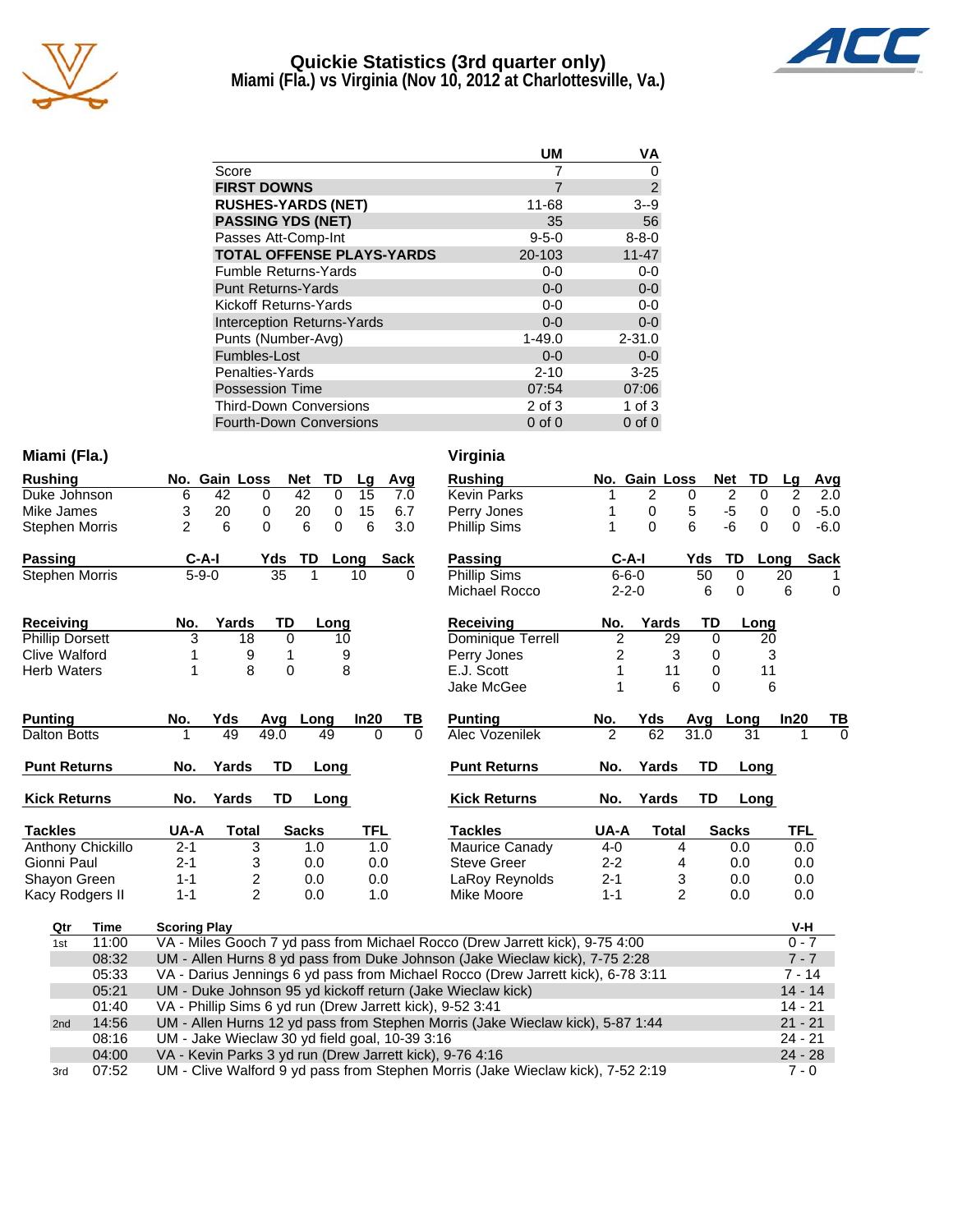

### **Play-by-Play Summary (4th quarter) Miami (Fla.) vs Virginia (Nov 10, 2012 at Charlottesville, Va.)**



3-1 VA 42 Start of 4th quarter, clock 15:00. 3-1 VA 42 James, Mike rush for no gain to the VA42 (Greer,S;Romero,D).

| 4-1<br>VA 42                       | James, Mike rush for 13 yards to the VA29, 1ST DOWN UM (Canady, M).                          | R <sub>18</sub> |
|------------------------------------|----------------------------------------------------------------------------------------------|-----------------|
| VA 29<br>1-10                      | Johnson, Duke rush for 5 yards to the VA24 (Reynolds,L).                                     |                 |
| <b>VA 24</b><br>2-5                | Morris, Stephen rush for 22 yards to the VA2, fumble forced by Canady, M, fumble by          |                 |
|                                    | Morris, Stephen recovered by VA Canady, M at VA2.                                            |                 |
|                                    | 12 plays, 95 yards, 4:01                                                                     |                 |
| VIRGINIA drive start at 13:40.     |                                                                                              |                 |
| 1-10 VA 02                         | Jones, P rush for 2 yards to the VA4 (Paul, Gionni).                                         |                 |
| 2-8<br><b>VA 04</b>                | Sims,P pass complete to Phillips,C for 6 yards to the VA10 (Paul, Gionni;Gaines, Jimmy).     |                 |
| $3-2$<br><b>VA 10</b>              | Sims, P pass incomplete to Jones, P (Gunter, L).                                             |                 |
| <b>VA 10</b><br>4-2                | PENALTY VA delay of game 5 yards to the VA5.                                                 |                 |
| 4-7<br><b>VA 05</b>                | Vozenilek, A punt 43 yards to the VA48, fair catch by Dorsett, P.                            |                 |
| MIAMI (FLA.) drive start at 12:02. | 3 plays, 3 yards, 1:38                                                                       |                 |
| 1-10 VA 48                         | Johnson, Duke rush for 13 yards to the VA35, 1ST DOWN UM (Phelps, B;Canady, M).              | R <sub>19</sub> |
| 1-10 VA 35                         | Morris, Stephen pass complete to Dorsett, P for 35 yards to the VA0, 1ST DOWN UM,            | P20             |
|                                    | TOUCHDOWN, clock 11:38.                                                                      |                 |
| 1-G<br>VA 03                       | Wieclaw, Jake kick attempt good.                                                             |                 |
|                                    | Miami (Fla.) 38, Virginia 28                                                                 |                 |
|                                    | 2 plays, 48 yards, 0:24                                                                      |                 |
|                                    | Wieclaw, Jake kickoff 62 yards to the VA3, Shepherd, K return 26 yards to the VA29           |                 |
|                                    | (Crawford, D).                                                                               |                 |
| VIRGINIA drive start at 11:38.     |                                                                                              |                 |
| 1-10 VA 29                         | Rocco, M pass complete to Parks, K for 4 yards to the VA33 (Paul, Gionni).                   |                 |
| <b>VA 33</b><br>2-6                | Rocco, M pass complete to Jennings, D for 3 yards to the VA36 (Armbrister, T).               |                 |
| <b>VA 36</b><br>3-3                | Rocco, M pass complete to Jones, P for 4 yards to the VA40, 1ST DOWN VA (Jenkins, R).        | P <sub>19</sub> |
| 1-10<br>VA 40                      | Rocco, M pass complete to Parks, K for 4 yards to the VA44 (Morris, Stephen).                |                 |
| <b>VA 44</b><br>2-6                | Rocco, M pass complete to Terrell, D for 23 yards to the UM33, 1ST DOWN VA.                  | P20             |
| UM 33<br>$1 - 10$                  | Jones, P rush for 4 yards to the UM29 (Gaines, Jimmy).                                       |                 |
| 2-6<br>UM 29                       | Timeout Virginia, clock 08:34.                                                               |                 |
| <b>UM 29</b><br>2-6                | Rocco, M pass complete to Terrell, D for 6 yards to the UM23, 1ST DOWN VA (Paul, Gionni).    | P21             |
| $1 - 10$<br>UM 23                  | Parks, K rush for 9 yards to the UM14 (Gunter, L).                                           |                 |
| <b>UM 14</b><br>2-1                | Parks, K rush for 6 yards to the UM8, 1ST DOWN VA (Armbrister, T;Gaines, Jimmy).             | R <sub>22</sub> |
| <b>UM08</b><br>1-G                 | Rocco, M rush for no gain to the UM8 (Gaines, Jimmy; Paul, Gionni).                          |                 |
| 2-G<br><b>UM 08</b>                | Parks, K rush for 3 yards to the UM5 (Paul, Gionni; Gaines, Jimmy).                          |                 |
| 3-G<br>UM 05                       | Rocco, M pass complete to Jennings, D for 5 yards to the UM0, TOUCHDOWN, clock 05:33.        |                 |
| $1-G$<br>UM 03                     | Jarrett, D kick attempt good.                                                                |                 |
|                                    | Miami (Fla.) 38, Virginia 35<br>12 plays, 71 yards, 6:05                                     |                 |
|                                    | Frye,I kickoff 65 yards to the UM0, Johnson, Duke return 59 yards to the VA41 (Harris,A).    |                 |
| MIAMI (FLA.) drive start at 05:33. |                                                                                              |                 |
| 1-10 VA 41                         | Morris, Stephen pass incomplete to Johnson, Davon (Snyder, J).                               |                 |
| 2-10 VA 41                         | Johnson, Duke rush for 2 yards to the VA39 (Nicholson, D; Romero, D).                        |                 |
| VA 39<br>3-8                       | Morris, Stephen pass incomplete to Dorsett, P (Nicholson, D).                                |                 |
| 4-8<br><b>VA 39</b>                | Botts, Dalton punt 27 yards to the VA12, downed.                                             |                 |
|                                    | 3 plays, 2 yards, 1:06                                                                       |                 |
| VIRGINIA drive start at 04:27.     |                                                                                              |                 |
| 1-10 VA 12                         | Rocco, M pass incomplete to McGee, J.                                                        |                 |
| 2-10 VA 12                         | Rocco, M sacked for loss of 12 yards to the VA0 (Chickillo, A), Team safety, clock 04:19,    |                 |
|                                    | PENALTY VA intentional grounding (Rocco, M) 0 yards to the VA20.                             |                 |
|                                    | Miami (Fla.) 40, Virginia 35                                                                 |                 |
|                                    | 2 plays, minus 12 yards, 0:08                                                                |                 |
|                                    | Frye, I kickoff 66 yards to the UM14, Johnson, Duke return 33 yards to the UM47 (Cooper, A). |                 |
| MIAMI (FLA.) drive start at 04:19. |                                                                                              |                 |
| 1-10<br>UM 47                      | James, Mike rush for 6 yards to the VA47 (Romero,D).                                         |                 |
| 2-4<br>VA 47                       | James, Mike rush for loss of 2 yards to the VA49 (Snyder, J; Reynolds, L).                   |                 |
| 3-6<br>VA 49                       | Johnson, Duke rush for 2 yards to the VA47 (Reynolds, L; Greer, S).                          |                 |
| <b>VA 47</b><br>4-4                | Timeout Virginia, clock 02:45.                                                               |                 |
| 4-4<br>VA 47                       | Botts, Dalton punt 34 yards to the VA13, fair catch by Shepherd, K.                          |                 |
|                                    | 3 plays, 6 yards, 1:41                                                                       |                 |
| VIRGINIA drive start at 02:38.     |                                                                                              |                 |
| 1-10 VA 13                         | Rocco, M pass incomplete to Jones, P.                                                        |                 |
| 2-10 VA 13                         | Rocco, M pass complete to Terrell, D for 28 yards to the VA41, 1ST DOWN VA (Jenkins, R).     | P23             |
| VA 41<br>$1 - 10$                  | Rocco, M pass incomplete to Terrell, D.                                                      |                 |
| 2-10<br>VA 41                      | Rocco, M pass complete to McGee, J for 3 yards to the VA44 (Cornileus, T).                   |                 |
| 3-7<br>VA 44                       | Rocco, M pass incomplete to Jennings, D.                                                     | P <sub>24</sub> |
| <b>VA 44</b><br>4-7                | Rocco, M pass complete to Terrell, D for 9 yards to the UM47, 1ST DOWN VA (McGee,            |                 |

Brandon;Finnie, Thomas).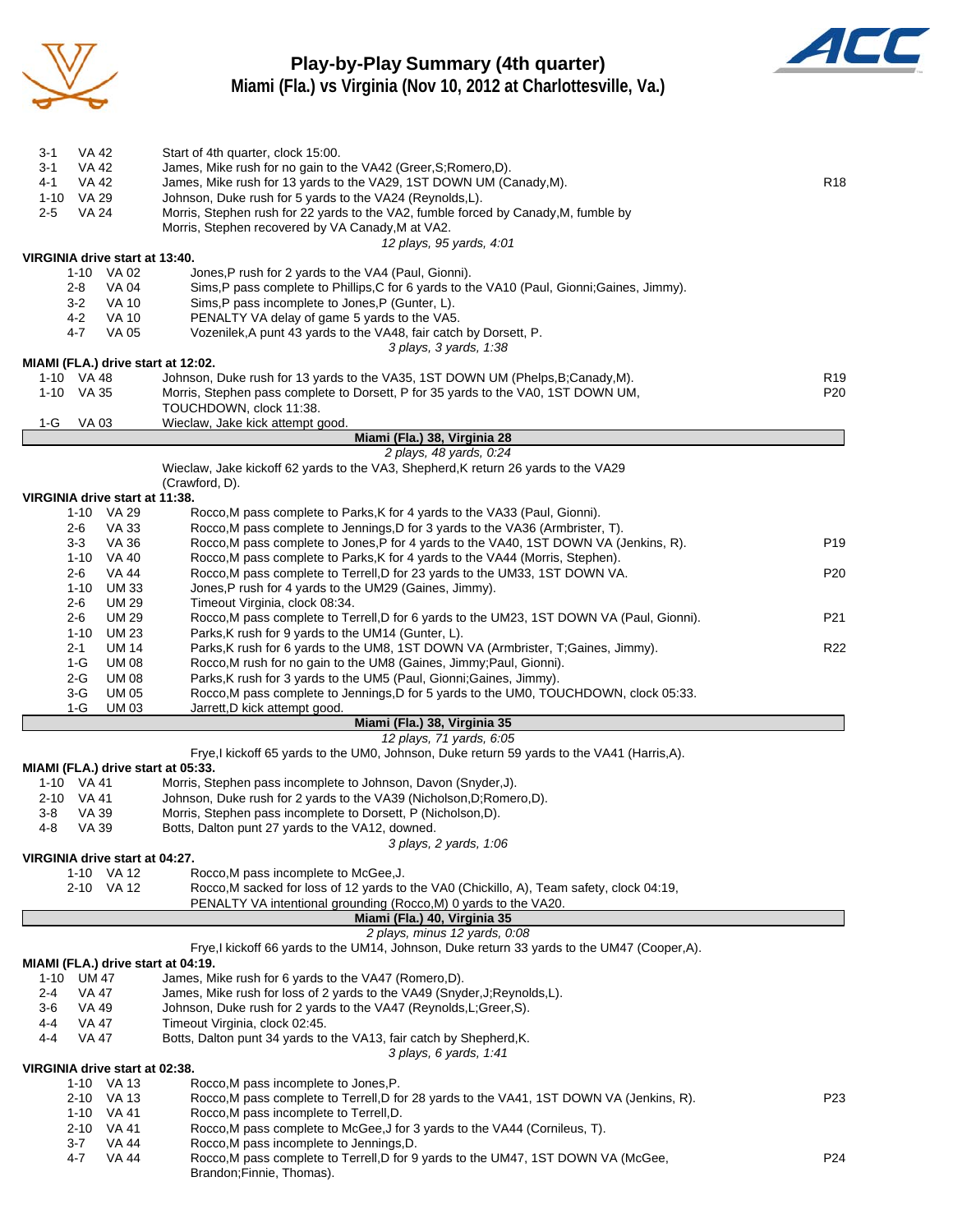

 $\overline{\phantom{a}}$ 

### **Play-by-Play Summary (4th quarter) Miami (Fla.) vs Virginia (Nov 10, 2012 at Charlottesville, Va.)**



| $1 - 10$ | UM 47      | Rocco, M pass complete to McGee, J for 7 yards to the UM40 (Finnie, Thomas).                 |                 |
|----------|------------|----------------------------------------------------------------------------------------------|-----------------|
| $2 - 3$  | UM 40      | Rocco, M pass complete to Jones, P for 6 yards to the UM34, 1ST DOWN VA (Finnie, Thomas).    | P25             |
| $1 - 10$ | UM 34      | Rocco, M pass incomplete to Jones, P.                                                        |                 |
| $2 - 10$ | UM 34      | Rocco, M pass incomplete to Jennings, D.                                                     |                 |
| $3 - 10$ | UM 34      | PENALTY VA false start (Terrell, D) 5 yards to the UM39.                                     |                 |
|          | 3-15 UM 39 | Rocco. M pass complete to Jones, P for 8 yards to the UM31.                                  |                 |
| 4-7      | UM 31      | PENALTY UM holding 11 yards to the UM20, 1ST DOWN VA.                                        | X26             |
| $1 - 10$ | UM 20      | Rocco, M pass complete to Jennings, D for no gain to the UM20 (Paul, Gionni; Howard, Tracy). |                 |
| $2 - 10$ | UM 20      | Rocco, M pass complete to Smith, T for 8 yards to the UM12 (Armbrister, T; Gaines, Jimmy).   |                 |
| $3-2$    | UM 12      | Rocco, M rush for 2 yards to the UM10, 1ST DOWN VA (Paul, Gionni).                           | R <sub>27</sub> |
| $1-G$    | UM 10      | Rocco, M pass incomplete to Smith, T (Howard, Tracy).                                        |                 |
| $2-G$    | UM 10      | Rocco, M pass complete to McGee, J for 10 yards to the UM0, TOUCHDOWN, clock 00:06.          |                 |
| 1-G      | UM 03      | Rocco, M pass attempt failed.                                                                |                 |

#### **Virginia 41, Miami (Fla.) 40**

#### *16 plays, 87 yards, 2:32*

Frye,I kickoff 40 yards to the UM25, Highsmith, AJ return 5 yards to the UM30, Johnson,

Duke for 3 yards to the UM33 (Nicholson,D).

**MIAMI (FLA.) drive start at 00:06, UM ball on UM30.**

End of game, clock 00:00.

|                                           |              |             |   |  |                  |  | 0 plays, 0 yards, 0:06 |             |          |                  |                  |
|-------------------------------------------|--------------|-------------|---|--|------------------|--|------------------------|-------------|----------|------------------|------------------|
| FINAL SCORE: Virginia 41, Miami (Fla.) 40 |              |             |   |  |                  |  |                        |             |          |                  |                  |
|                                           |              | Time        |   |  | <b>1st Downs</b> |  |                        | Conversions |          |                  |                  |
| <b>Quarter Summary</b>                    | <b>Score</b> | <b>Poss</b> | R |  |                  |  | 3rd                    | 4th         | Rushing  | Passing          | <b>Penalties</b> |
| Miami (Fla.)                              | 9            | 04:37       |   |  |                  |  | $0 - 3$                | 1-1         | $9 - 61$ | $1 - 3 - 0 - 35$ | $1 - 11$         |
| Virginia                                  | 13           | 10:23       |   |  |                  |  | $3-6$                  | $1 - 1$     | $8 - 14$ | 17-25-0-134      | $3 - 10$         |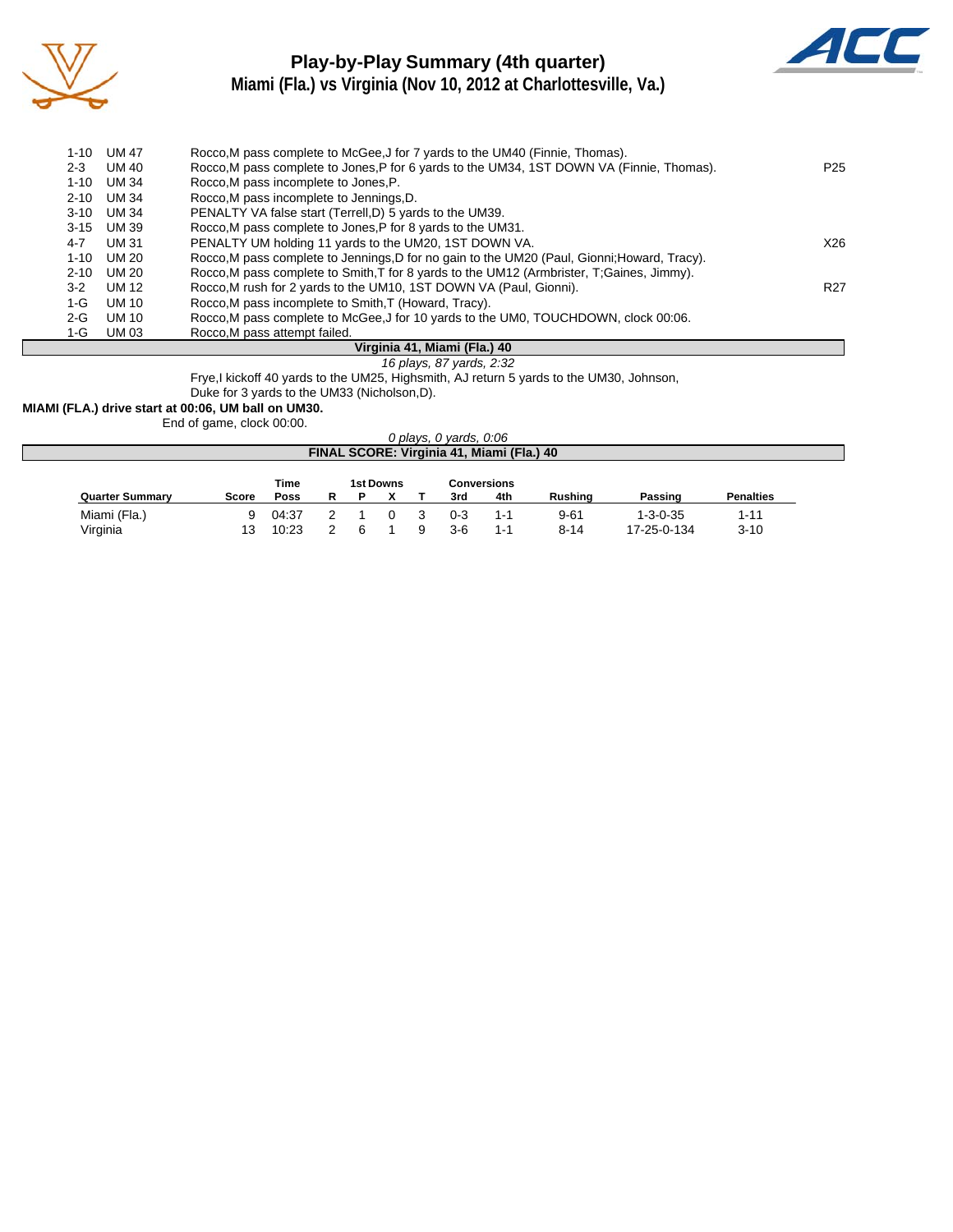

# **Quickie Statistics (4th quarter only)**



**Miami (Fla.) vs Virginia (Nov 10, 2012 at Charlottesville, Va.)**

|                                   | <b>UM</b>   | VA            |
|-----------------------------------|-------------|---------------|
| Score                             | 9           | 13            |
| <b>FIRST DOWNS</b>                | 3           | $9\,$         |
| <b>RUSHES-YARDS (NET)</b>         | $9 - 61$    | $8 - 14$      |
| <b>PASSING YDS (NET)</b>          | 35          | 134           |
| Passes Att-Comp-Int               | $3 - 1 - 0$ | $25 - 17 - 0$ |
| <b>TOTAL OFFENSE PLAYS-YARDS</b>  | 12-96       | 33-148        |
| <b>Fumble Returns-Yards</b>       | $0-0$       | $0-0$         |
| <b>Punt Returns-Yards</b>         | $0 - 0$     | $0-0$         |
| Kickoff Returns-Yards             | $3 - 100$   | $1 - 26$      |
| <b>Interception Returns-Yards</b> | $0 - 0$     | $0-0$         |
| Punts (Number-Avg)                | $2 - 30.5$  | $1 - 43.0$    |
| Fumbles-Lost                      | $1 - 1$     | $0-0$         |
| Penalties-Yards                   | $1 - 11$    | $3 - 10$      |
| <b>Possession Time</b>            | 04:37       | 10:23         |
| <b>Third-Down Conversions</b>     | $0$ of $3$  | 3 of 6        |
| <b>Fourth-Down Conversions</b>    | 1 of 1      | $1$ of $1$    |

#### **Miami (Fla.) Virginia**

| <b>Rushing</b>         |             |                     | No. Gain Loss |                | <b>Net</b>   | <b>TD</b>   | Lg         | Avg         | <b>Rushing</b>                                                                   |         | No. Gain Loss  |              |           | <b>Net</b><br>TD |                |
|------------------------|-------------|---------------------|---------------|----------------|--------------|-------------|------------|-------------|----------------------------------------------------------------------------------|---------|----------------|--------------|-----------|------------------|----------------|
| <b>Stephen Morris</b>  |             |                     | 22            | $\mathbf 0$    | 22           | $\mathbf 0$ | 22         | 22.0        | <b>Kevin Parks</b>                                                               | 3       | 18             |              | $\Omega$  | 18               | $\mathbf 0$    |
| Duke Johnson           |             | 4                   | 22            | 0              | 22           | $\mathbf 0$ | 13         | 5.5         | Perry Jones                                                                      | 2       | 6              |              | 0         | 6                | 0              |
| Mike James             |             | 4                   | 19            | $\overline{2}$ | 17           | $\Omega$    | 13         | 4.2         | Michael Rocco                                                                    | 3       | $\overline{2}$ | 12           |           | $-10$            | $\Omega$       |
| <b>Passing</b>         |             |                     | $C-A-I$       | Yds            | TD           | Long        |            | <b>Sack</b> | <b>Passing</b>                                                                   |         | $C-A-I$        |              | Yds       | TD               | Lo             |
| <b>Stephen Morris</b>  |             |                     | $1 - 3 - 0$   | 35             |              |             | 35         | 0           | Michael Rocco                                                                    |         | 16-23-0        |              | 128       | $\overline{2}$   |                |
|                        |             |                     |               |                |              |             |            |             | <b>Phillip Sims</b>                                                              |         | $1 - 2 - 0$    |              | 6         | $\Omega$         |                |
| <b>Receiving</b>       |             | No.                 | Yards         | TD             |              | Long        |            |             | <b>Receiving</b>                                                                 | No.     |                | Yards        | TD        | Long             |                |
| <b>Phillip Dorsett</b> |             |                     | 35            | 1              |              | 35          |            |             | Dominique Terrell                                                                | 4       |                | 66           | 0         |                  | 28             |
|                        |             |                     |               |                |              |             |            |             | Jake McGee                                                                       |         | 3              | 20           | 1         |                  | 1 <sub>0</sub> |
|                        |             |                     |               |                |              |             |            |             | Perry Jones                                                                      |         | 3              | 18           | 0         |                  | ξ              |
|                        |             |                     |               |                |              |             |            |             | Darius Jennings                                                                  |         | 3              | 8            | 1         |                  | ŗ              |
| <b>Punting</b>         |             | No.                 | Yds           | Avq            | Long         |             | In20       | TВ          | <b>Punting</b>                                                                   | No.     | Yds            |              | Avg       | Long             |                |
| <b>Dalton Botts</b>    |             | 2                   | 61            | 30.5           |              | 34          | 2          | $\Omega$    | Alec Vozenilek                                                                   |         | 43             |              | 43.0      | 43               |                |
| <b>Punt Returns</b>    |             | No.                 | Yards         | TD             |              | Long        |            |             | <b>Punt Returns</b>                                                              | No.     |                | Yards        | TD        | Long             |                |
| <b>Kick Returns</b>    |             | No.                 | Yards         | TD             |              | Long        |            |             | <b>Kick Returns</b>                                                              | No.     |                | Yards        | <b>TD</b> | Long             |                |
| Duke Johnson           |             | $\overline{2}$      | 95            | 0              |              | 59          |            |             | <b>Khalek Shepherd</b>                                                           |         |                | 26           | $\Omega$  |                  | 26             |
| AJ Highsmith           |             |                     | 5             | $\Omega$       |              | 5           |            |             |                                                                                  |         |                |              |           |                  |                |
| <b>Tackles</b>         |             | UA-A                | Total         |                | <b>Sacks</b> |             | <b>TFL</b> |             | <b>Tackles</b>                                                                   | UA-A    |                | <b>Total</b> |           | <b>Sacks</b>     |                |
| Gionni Paul            |             | 4-4                 |               | 8              | 0.0          |             | 0.0        |             | Maurice Canady                                                                   | $2 - 1$ |                | 3            |           | 0.0              |                |
| <b>James Gaines</b>    |             | $1 - 5$             |               | 6              | 0.0          |             | 0.0        |             | Daguan Romero                                                                    | $1 - 2$ |                | 3            |           | 0.0              |                |
| Qtr                    | <b>Time</b> | <b>Scoring Play</b> |               |                |              |             |            |             |                                                                                  |         |                |              |           |                  |                |
| 1st                    | 11:00       |                     |               |                |              |             |            |             | VA - Miles Gooch 7 yd pass from Michael Rocco (Drew Jarrett kick), 9-75 4:00     |         |                |              |           |                  |                |
|                        | 08:32       |                     |               |                |              |             |            |             | UM - Allen Hurns 8 yd pass from Duke Johnson (Jake Wieclaw kick), 7-75 2:28      |         |                |              |           |                  |                |
|                        | 05:33       |                     |               |                |              |             |            |             | VA - Darius Jennings 6 yd pass from Michael Rocco (Drew Jarrett kick), 6-78 3:11 |         |                |              |           |                  |                |
|                        | 05:21       |                     |               |                |              |             |            |             | UM - Duke Johnson 95 yd kickoff return (Jake Wieclaw kick)                       |         |                |              |           |                  |                |

### **Rushing No. Gain Loss Net TD Lg Avg** Kevin Parks 3 18 0 18 0 9 6.0 Perry Jones 2 6 0 6 0 4 3.0 el Rocco 3 2 12 -10 0 2 -3.3 **Passing C-A-I Yds TD Long Sack** el Rocco 16-23-0 128 2 28 1<br>Sims 1-2-0 6 0 6 0 Phillip Sims 1-2-0 6 0 6 0 **Receiving No. Yards TD Long** Dominique Terrell 4 66 0 28 ا 1 10 AcGee 3 20 1 10<br>العداد 3 18 0 8 end Jones 3 18 0 8<br>- Jennings 3 8 1 5 Jennings 3 8 1 **Puncify Conserver Spanned Rouge Incomparison No. Yds Avg Long In20 TB**<br>The Most Conserver Assemble Assemble Assemble Assemble Assemble Assemble Assemble Assemble Assemble Assemble A<br>The Most Conserver Assemble Assemble As Alex 1 43 43.0 43 0 **Kick Returns No. Yards TD Long** k Shepherd **Tackles UA-A Total Sacks TFL** e Canady 2-1 3 0.0 0.0 an Romero 1-2 3 0.0 0.0 -I.

| Qtr | Time  | <b>Scoring Play</b>                                                                   | V-H       |
|-----|-------|---------------------------------------------------------------------------------------|-----------|
| 1st | 11:00 | VA - Miles Gooch 7 yd pass from Michael Rocco (Drew Jarrett kick), 9-75 4:00          | $0 - 7$   |
|     | 08:32 | UM - Allen Hurns 8 yd pass from Duke Johnson (Jake Wieclaw kick), 7-75 2:28           | $7 - 7$   |
|     | 05:33 | VA - Darius Jennings 6 yd pass from Michael Rocco (Drew Jarrett kick), 6-78 3:11      | $7 - 14$  |
|     | 05:21 | UM - Duke Johnson 95 yd kickoff return (Jake Wieclaw kick)                            | $14 - 14$ |
|     | 01:40 | VA - Phillip Sims 6 yd run (Drew Jarrett kick), 9-52 3:41                             | $14 - 21$ |
| 2nd | 14:56 | UM - Allen Hurns 12 yd pass from Stephen Morris (Jake Wieclaw kick), 5-87 1:44        | $21 - 21$ |
|     | 08:16 | UM - Jake Wieclaw 30 yd field goal, 10-39 3:16                                        | $24 - 21$ |
|     | 04:00 | VA - Kevin Parks 3 yd run (Drew Jarrett kick), 9-76 4:16                              | $24 - 28$ |
| 3rd | 07:52 | UM - Clive Walford 9 yd pass from Stephen Morris (Jake Wieclaw kick), 7-52 2:19       | $31 - 28$ |
| 4th | 11:38 | UM - Phillip Dorsett 35 yd pass from Stephen Morris (Jake Wieclaw kick), 2-48 0:24    | $7 - 0$   |
|     | 05:33 | VA - Darius Jennings 5 yd pass from Michael Rocco (Drew Jarrett kick), 12-71 6:05     | $7 - 7$   |
|     | 04:19 | UM - Team safety                                                                      | $9 - 7$   |
|     | 00:06 | VA - Jake McGee 10 yd pass from Michael Rocco (Michael Rocco pass failed), 16-87 2:32 | $9 - 13$  |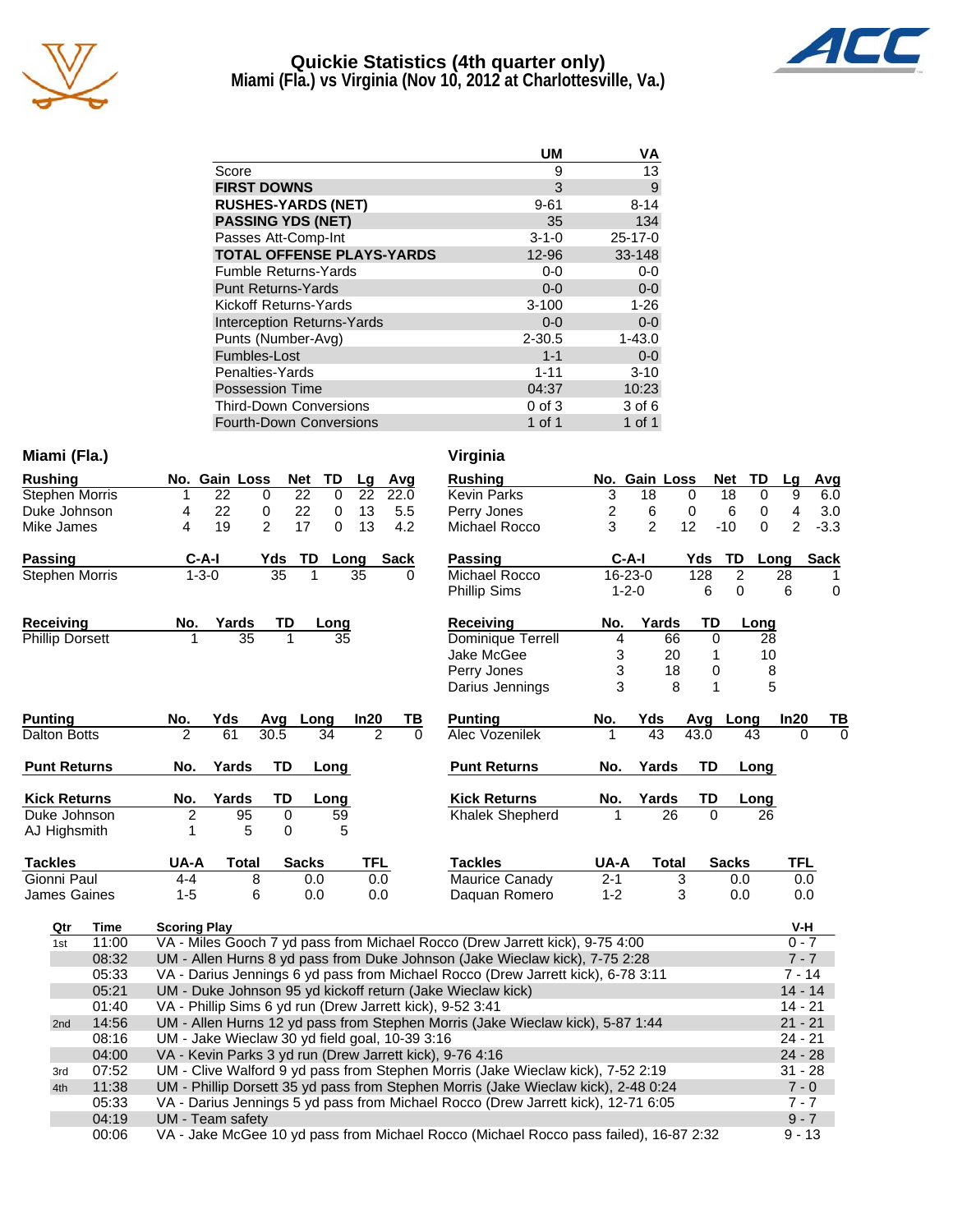



North Carolina (7-4,4-3) vs. Virginia (4-7,2-5) Date: Nov 15, 2012 • Site: Charlottesville, Va. • Stadium: Smith/Harrison/Scott Attendance: 45760

| <b>Score by Quarters</b> |         |  | Total |
|--------------------------|---------|--|-------|
| North Carolina           | ົດ<br>ں |  | v.    |
| 'Virginia                |         |  |       |

| Qtr Time | <b>Scoring Play</b>                                                                        | V-H       |
|----------|--------------------------------------------------------------------------------------------|-----------|
|          | 1st 06:24 NC - Erik Highsmith 9 yd pass from Bryn Renner (Thomas Moore kick), 10-91 3:23   | $7 - 0$   |
| 00:53    | VA - Drew Jarrett 34 yd field goal, 11-66 5:31                                             | $7 - 3$   |
|          | 2nd 14:03 NC - A.J. Blue 3 yd run (Thomas Moore kick), 8-75 1:50                           | $14 - 3$  |
| 08:42    | VA - Darius Jennings 9 yd pass from Phillip Sims (Drew Jarrett kick), 14-67 5:21           | $14 - 10$ |
| 04:37    | NC - Tre Boston 36 yd interception return (Tommy Hibbard rush failed)                      | $20 - 10$ |
|          | 3rd 11:00 VA - Drew Jarrett 28 yd field goal, 4-1 2:04                                     | $20 - 13$ |
|          | 4th 11:43 NC - Giovani Bernard 23 yd pass from Bryn Renner (Thomas Moore kick), 12-97 4:13 | $27 - 13$ |
| 08:46    | NC - Erik Highsmith 20 yd pass from Bryn Renner (Thomas Moore kick), 5-47 1:19             | $34 - 13$ |
|          | 07:07 NC - Thomas Moore 30 yd field goal, 4-5 1:39                                         | $37 - 13$ |

Kickoff time: 7:32 PM • End of Game: 10:48 PM • Total elapsed time: 3:16

Officials: Referee: Jeff Flanagan; Umpire: Danny Worrell; Linesman: Matt Fitzgerald;

Line judge: Colin Formulak; Back judge: Scot Maslin; Field judge: Wayne Rundell;

Side judge: Watts Key; Center judge: Vincent Briedis;

Temperature: 41 deg • Wind: 3mph NNE • Weather: Partly cloudy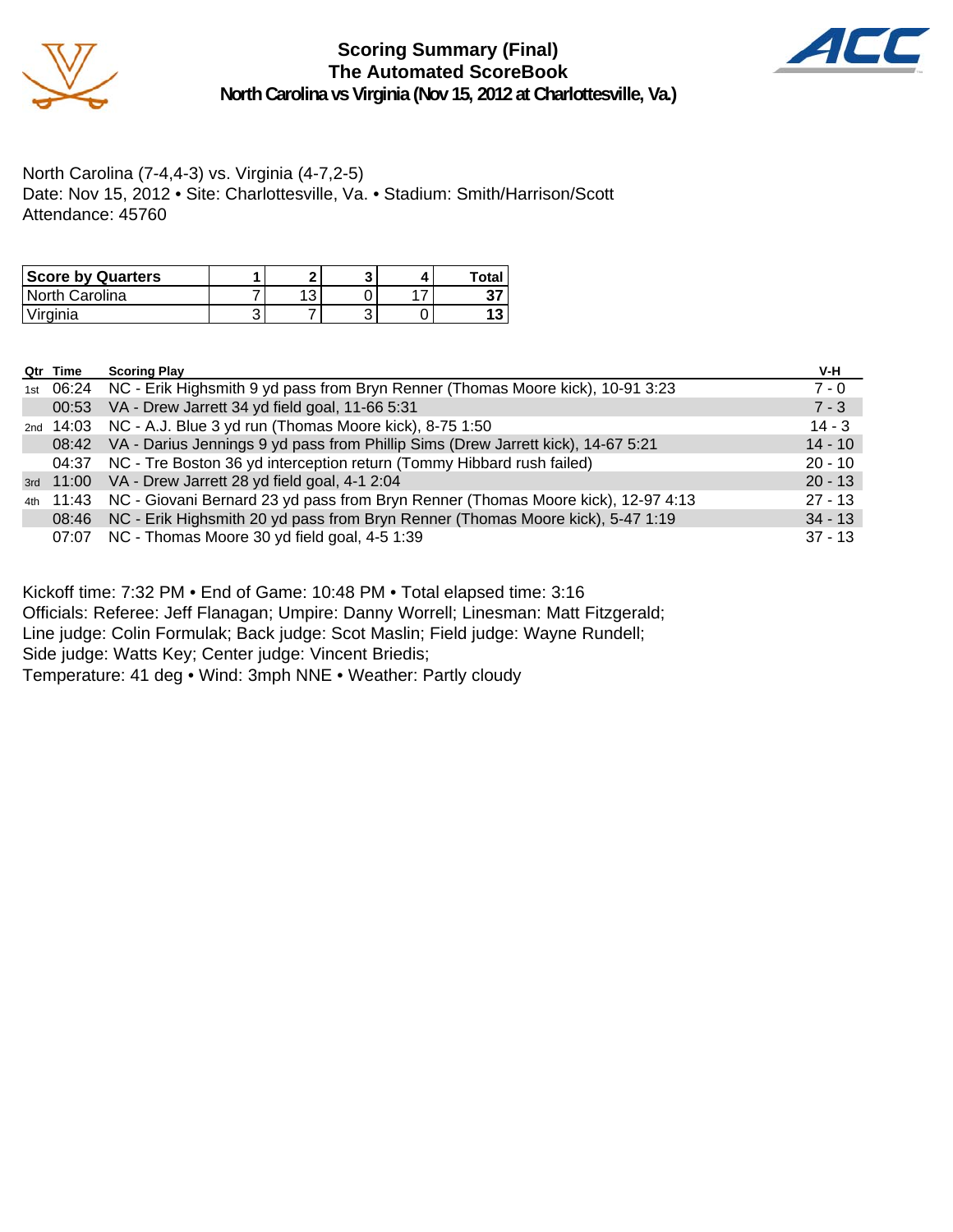



AC

|                                            | <b>NC</b>           | VA                 |
|--------------------------------------------|---------------------|--------------------|
| <b>FIRST DOWNS</b>                         | 25                  | 17                 |
| Rushing                                    | 6                   | 10                 |
| Passing                                    | 18                  | 6                  |
| Penalty                                    | 1                   | $\mathbf{1}$       |
| <b>NET YARDS RUSHING</b>                   | 127                 | 145                |
| <b>Rushing Attempts</b>                    | 33                  | 42                 |
| Average Per Rush                           | 3.8                 | 3.5                |
| <b>Rushing Touchdowns</b>                  | 1                   | 0                  |
| <b>Yards Gained Rushing</b>                | 147                 | 182                |
| <b>Yards Lost Rushing</b>                  | 20                  | 37                 |
| <b>NET YARDS PASSING</b>                   | 319                 | 205                |
| Completions-Attempts-Int                   | 30-38-0             | 19-33-1            |
| Average Per Attempt                        | 8.4                 | 6.2                |
| <b>Average Per Completion</b>              | 10.6                | 10.8               |
| Passing Touchdowns                         | 3                   | 1                  |
| <b>TOTAL OFFENSE YARDS</b>                 | 446                 | 350                |
| Total offense plays                        | 71                  | 75                 |
| Average Gain Per Play                      | 6.3                 | 4.7                |
| Fumbles: Number-Lost                       | $1 - 1$             | $1 - 1$            |
| Penalties: Number-Yards                    | $7 - 52$            | $6 - 60$           |
| <b>PUNTS-YARDS</b>                         | 4-174               | 5-176              |
| Average Yards Per Punt                     | 43.5                | 35.2               |
| Net Yards Per Punt                         | 43.2                | 35.2               |
| Inside 20                                  | 1                   | $\overline{2}$     |
| 50+ Yards                                  | 1                   | 0                  |
| <b>Touchbacks</b>                          | 0                   | $\overline{0}$     |
| Fair catch                                 | 2                   | 1                  |
| <b>KICKOFFS-YARDS</b>                      | 7-433               | 4-255              |
| Average Yards Per Kickoff                  | 61.9                | 63.8               |
| Net Yards Per Kickoff                      | 39.0                | 40.8               |
| <b>Touchbacks</b>                          | 0                   | 2                  |
| Punt returns: Number-Yards-TD              | $1 - 0 - 0$         | $1 - 1 - 0$        |
| Average Per Return                         | 0.0                 | 1.0                |
| Kickoff returns: Number-Yds-TD             | $2 - 42 - 0$        | $7 - 160 - 0$      |
| Average Per Return                         | 21.0                | 22.9               |
| Interceptions: Number-Yds-TD               | $1 - 36 - 1$        | $0 - 0 - 0$        |
| Fumble Returns: Number-Yds-TD              | $0 - 0 - 0$         | $0 - 0 - 0$        |
| <b>Miscellaneous Yards</b>                 | 0                   | 0                  |
| Possession Time                            | 25:43               | 34:17              |
| 1st Quarter                                | 5:27                | 9:33               |
| 2nd Quarter                                | 6:03                | 8:57               |
| 3rd Quarter                                | 4:05                | 10:55              |
| 4th Quarter                                | 10:08               | 4:52               |
| <b>Third-Down Conversions</b>              | 4 of 12             | 2 of 15            |
| <b>Fourth-Down Conversions</b>             | 1 of 1              | 3 of 6             |
| Red-Zone Scores-Chances                    | $4 - 5$             | $3-5$              |
| Touchdowns                                 | $3-5$               | $1 - 5$            |
| Field goals                                | $1 - 5$<br>$4 - 31$ | $2 - 5$<br>$1 - 8$ |
| Sacks By: Number-Yards<br><b>PAT Kicks</b> | $4 - 4$             | $1 - 1$            |
| <b>Field Goals</b>                         | $1 - 2$             | $2 - 2$            |
| Points off turnovers                       |                     |                    |
|                                            | 9                   | 3                  |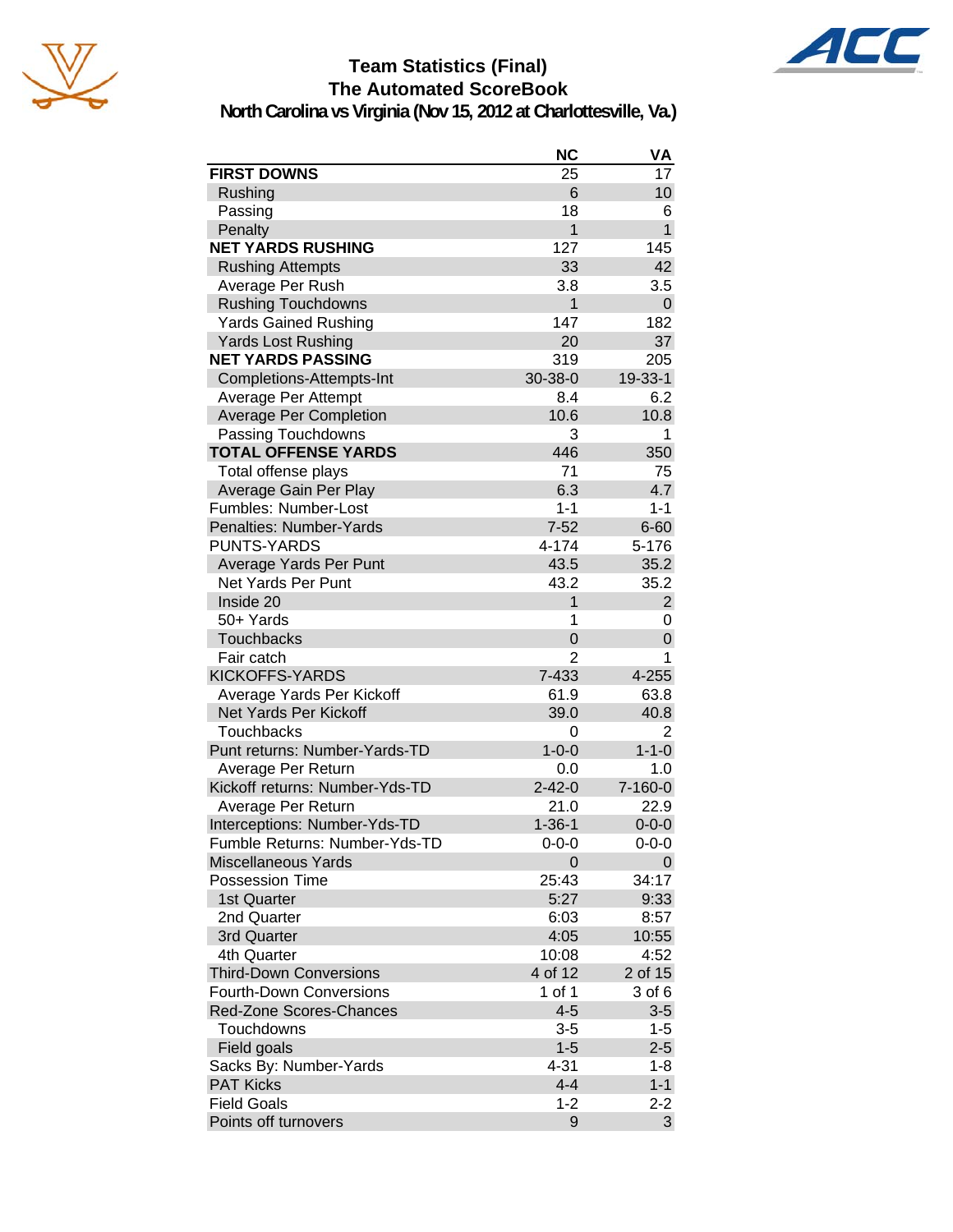

### **Individual Statistics (Final) The Automated ScoreBook**



**North Carolina vs Virginia (Nov 15, 2012 at Charlottesville, Va.)**

### **North Carolina Virginia**

| <b>Rushing</b>              |                         | No. Gain Loss |                                  | Net            | <b>TD</b>   | Lg              | Avg                           | <b>Rushing</b>                          |                 | No. Gain Loss     |                                  | Net              | <b>TD</b>      | Lg              | Avg                  |
|-----------------------------|-------------------------|---------------|----------------------------------|----------------|-------------|-----------------|-------------------------------|-----------------------------------------|-----------------|-------------------|----------------------------------|------------------|----------------|-----------------|----------------------|
| Giovani Bernard             | $\overline{15}$         | 62            | 5                                | 57             | 0           | $\overline{15}$ | 3.8                           | <b>Kevin Parks</b>                      | 12              | 55                | $\overline{2}$                   | 53               | 0              | 13              | 4.4                  |
| Marquise Williams           | 7                       | 47            | 7                                | 40             | 0           | 23              | 5.7                           | Perry Jones                             | 16              | 54                | 4                                | 50               | 0              | 12              | 3.1                  |
| A.J. Blue                   | 6                       | 22            | 0                                | 22             | 1           | $\overline{7}$  | 3.7                           | Darius Jennings                         | $\overline{2}$  | 22                | $\Omega$                         | 22               | 0              | 18              | 11.0                 |
| <b>Romar Morris</b>         | 2                       | 10            | $\mathbf 0$                      | 10             | $\mathbf 0$ | 5               | 5.0                           | Michael Rocco                           | 9               | 35                | 20                               | 15               | 0              | 17              | 1.7                  |
| <b>Bryn Renner</b>          | 3                       | 6             | 8                                | -2             | 0           | 6               | $-0.7$                        | Clifton Richardson                      | 1               | 3                 | $\Omega$                         | 3                | 0              | 3               | 3.0                  |
| Totals                      | 33                      | 147           | $\overline{20}$                  | 127            | 1           | 23              | 3.8                           | <b>Phillip Sims</b>                     | $\overline{2}$  | 13                | 11                               | $\overline{c}$   | 0              | 13              | 1.0                  |
|                             |                         |               |                                  |                |             |                 |                               | <b>Totals</b>                           | $\overline{42}$ | 182               | $\overline{37}$                  | 145              | 0              | $\overline{18}$ | $\overline{3.5}$     |
| Passing                     |                         | C-A-I         | Yds                              | TD             | Long        |                 | <b>Sack</b>                   | <b>Passing</b>                          |                 | $C-A-I$           | Yds                              | <b>TD</b>        |                | Long            | <b>Sack</b>          |
| <b>Bryn Renner</b>          |                         | 29-36-0       | 315                              | 3              |             | 32              | $\mathbf{1}$                  | <b>Phillip Sims</b>                     |                 | $8 - 17 - 0$      |                                  | 50               | $\mathbf{1}$   | 12              | 1                    |
| Marquise Williams           |                         | $1 - 2 - 0$   |                                  | 4<br>0         |             | 4               | 0                             | Michael Rocco                           |                 | $11 - 16 - 1$     | 155                              |                  | 0              | 51              | $\overline{3}$       |
| Totals                      |                         | $30 - 38 - 0$ | 319                              | $\overline{3}$ |             | $\overline{32}$ | $\mathbf{1}$                  | <b>Totals</b>                           |                 | $19 - 33 - 1$     | $\overline{205}$                 |                  | $\overline{1}$ | $\overline{51}$ | $\overline{4}$       |
| <b>Receiving</b>            | No.                     | Yards         |                                  | TD             | Long        |                 |                               | <b>Receiving</b>                        | No.             |                   | Yards                            | TD               | Long           |                 |                      |
| Quinshad Davis              | 16                      |               | 178                              | $\mathbf 0$    | 32          |                 |                               | Perry Jones                             | 5               |                   | $\overline{38}$                  | 0                | 12             |                 |                      |
| Erik Highsmith              | 6                       |               | 49                               | 2              | 20          |                 |                               | Dominique Terrell                       | 4               |                   | 79                               | 0                | 51             |                 |                      |
| Giovani Bernard             | 4                       |               | 47                               | $\mathbf{1}$   | 23          |                 |                               | Jake McGee                              | 3               |                   | 46                               | 0                | 23             |                 |                      |
| Jack Tabb                   | 4                       |               | 45                               | 0              | 19          |                 |                               | Darius Jennings                         | 3               |                   | 24                               | $\mathbf{1}$     | 17             |                 |                      |
| Totals                      | 30                      |               | $\overline{319}$                 | 3              | 32          |                 |                               | E.J. Scott                              | $\overline{2}$  |                   | 13                               | 0                | 11             |                 |                      |
|                             |                         |               |                                  |                |             |                 |                               | <b>Colter Phillips</b>                  | $\mathbf{1}$    |                   | $\overline{\mathbf{4}}$          | 0                | 4              |                 |                      |
|                             |                         |               |                                  |                |             |                 |                               | <b>Kevin Parks</b>                      | 1               |                   | 1                                | 0                | $\mathbf{1}$   |                 |                      |
|                             |                         |               |                                  |                |             |                 |                               | <b>Totals</b>                           | 19              |                   | $\overline{205}$                 | $\overline{1}$   | 51             |                 |                      |
|                             |                         |               |                                  |                |             |                 |                               |                                         |                 |                   |                                  |                  |                |                 |                      |
| <b>Punting</b>              | No.                     | Yds           |                                  | Avg Long       |             | In20            | <u>ТВ</u>                     | <b>Punting</b>                          | No.             | Yds               |                                  | Avg Long         |                | In20            | <u>ТВ</u>            |
| Tommy Hibbard               | 4                       | 174           | 43.5                             |                | 54          | 1               | 0                             | Alec Vozenilek                          | 5               | 176               | 35.2                             |                  | 43             |                 | 2<br>0               |
| Totals                      | $\overline{\mathbf{4}}$ | 174           | 43.5                             |                | 54          | $\mathbf{1}$    | $\overline{\mathfrak{o}}$     | <b>Totals</b>                           | 5               | 176               | 35.2                             |                  | 43             | $\overline{2}$  | $\mathbf 0$          |
|                             |                         | Punt          |                                  | <b>Kickoff</b> |             |                 | Intercept                     |                                         |                 | Punt              |                                  | <b>Kickoff</b>   |                |                 | Intercept            |
| <b>Returns</b>              | No Yds                  |               | Lg $No$ Yds                      |                | Lg $No$ Yds |                 | Lg                            | <b>Returns</b>                          | No Yds          |                   | Lg No Yds                        |                  | Lg No Yds      |                 | Lg                   |
| Giovani Bernard             | $\mathbf{1}$            | 0             | $\overline{0}$<br>$\mathbf 0$    | $\mathbf 0$    | $\mathbf 0$ | $\mathbf 0$     | 0<br>$\mathbf 0$              | Khalek Shepherd                         | 1               | 1                 | 1<br>$\overline{7}$              | $\overline{160}$ | 33             | 0               | 0<br>0               |
| Sean Tapley                 | 0                       | 0             | 0 <br>$\overline{2}$             | 42             | 23          | $\Omega$        | $\overline{0}$<br>$\mathbf 0$ | <b>Totals</b>                           | $\mathbf{1}$    | 1                 | $\overline{1}$<br>$\overline{7}$ | 160              | 33             | $\mathbf 0$     | $\Omega$<br>$\Omega$ |
| <b>Tre Boston</b>           | 0                       | 0             | $\overline{0}$<br>0              | 0              | $\mathbf 0$ | $\mathbf{1}$    | 36<br>36                      |                                         |                 |                   |                                  |                  |                |                 |                      |
| <b>Totals</b>               | $\mathbf{1}$            | $\Omega$      | $\overline{0}$<br>$\overline{2}$ | 42             | 23          | $\mathbf{1}$    | 36<br>36                      |                                         |                 |                   |                                  |                  |                |                 |                      |
| Field goals                 | Qtr                     | Time          | <b>Dist</b>                      |                | Result      |                 |                               | Field goals                             | Qtr             | Time              | Dist                             |                  | Result         |                 |                      |
| <b>Thomas Moore</b>         | 2nd                     | 04:50         |                                  | 40 yards       | Missed      |                 |                               | Drew Jarrett                            | 1st             | 00:53             |                                  | $34$ yards       | Good           |                 |                      |
| <b>Thomas Moore</b>         | 4th                     | 07:07         |                                  | 30 yards       | Good        |                 |                               | Drew Jarrett                            | 3rd             | 11:00             |                                  | 28 yards         | Good           |                 |                      |
| <b>Kickoffs</b>             | No.                     | Yards         |                                  | Avg            | ТВ          | OВ              |                               | <b>Kickoffs</b>                         | No.             | Yards             |                                  | Avg              | TB             | $\overline{OB}$ |                      |
| <b>Thomas Moore</b>         | 7                       | 433           |                                  | 61.9           | $\mathbf 0$ | $\Omega$        |                               | lan Frye                                | 4               |                   | 255                              | 63.8             | $\overline{2}$ | $\Omega$        |                      |
| All-purpose                 | Run                     | <b>Rcv</b>    | KR                               | <b>PR</b>      |             | IR              | <b>Total</b>                  | All-purpose                             | Run             | <b>Rcv</b>        | ΚR                               | PR               |                | IR              | <b>Total</b>         |
| <b>Quinshad Davis</b>       | $\mathbf 0$             | 178           | $\mathbf{0}$                     | $\mathbf 0$    |             | $\Omega$        | 178                           | Khalek Shepherd                         | 0               |                   | 160<br>$\Omega$                  |                  | $\mathbf{1}$   | $\Omega$        | 161                  |
| Giovani Bernard             | 57                      | 47            | 0                                | $\mathbf 0$    |             | 0               | 104                           | Perry Jones                             | 50              | 38                | 0                                |                  | 0              | $\mathbf 0$     | 88                   |
| Erik Highsmith<br>Jack Tabb | 0<br>$\Omega$           | 49<br>45      | 0<br>$\Omega$                    | 0<br>0         |             | 0<br>$\Omega$   | 49<br>45                      | Dominique Terrell<br><b>Kevin Parks</b> | 0<br>53         | 79<br>$\mathbf 1$ | 0<br>$\Omega$                    |                  | 0<br>0         | 0<br>0          | 79<br>54             |

FUMBLES: North Carolina-Giovani Bernard 1-1. Virginia-Khalek Shepherd 1-1.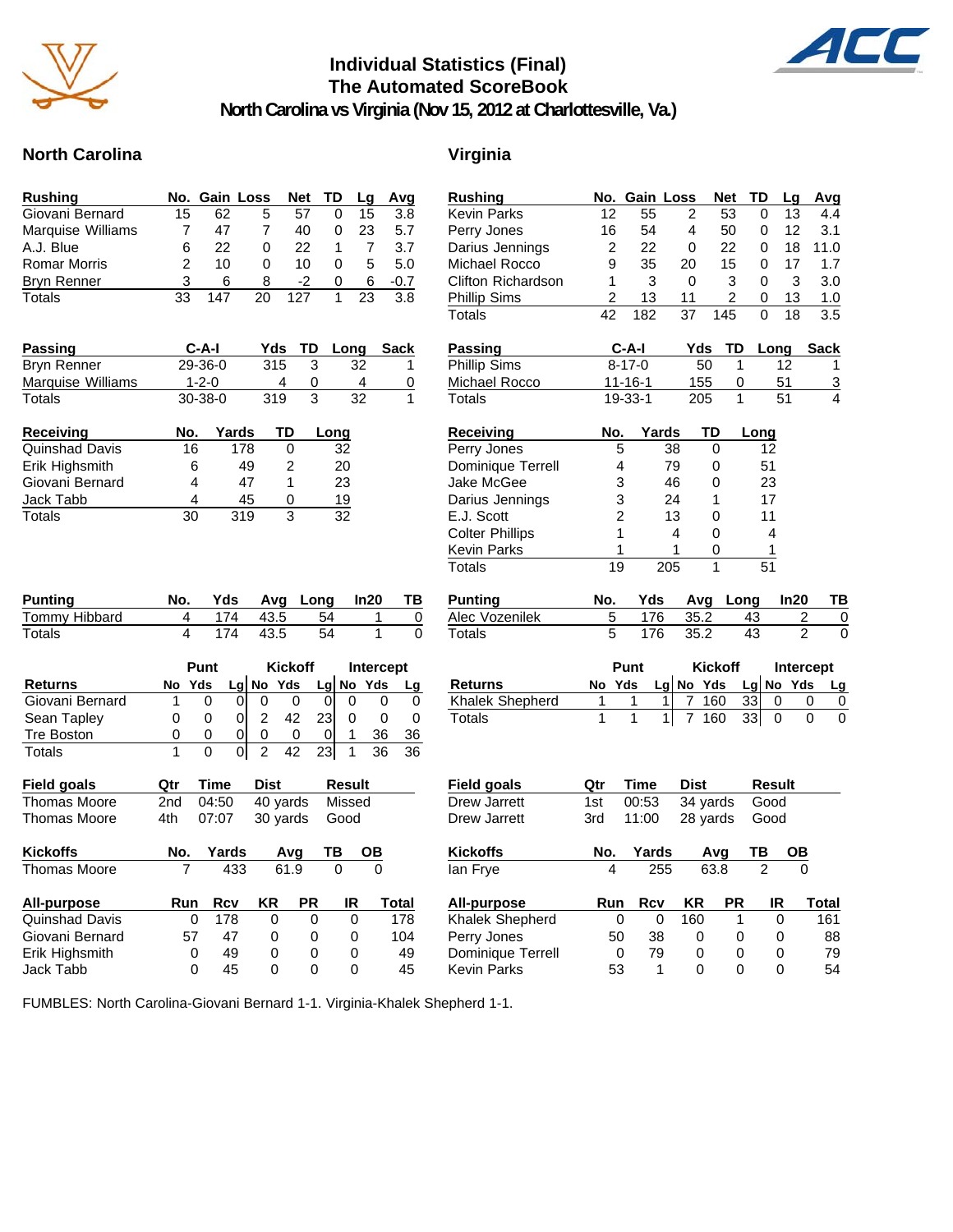

### **Defensive Statistics (Final) The Automated ScoreBook North Carolina vs Virginia (Nov 15, 2012 at Charlottesville, Va.)**



| ##               | <b>North Carolina</b> | Solo            | Ast             |                 | <b>Total Sacks-Yds</b>   | <b>TFL-Yds</b>           | FF                       | FR-Yds                   | Int-Yds                  | <b>BrUp</b>    | <b>Blks</b>              | QBH            |
|------------------|-----------------------|-----------------|-----------------|-----------------|--------------------------|--------------------------|--------------------------|--------------------------|--------------------------|----------------|--------------------------|----------------|
| 10               | <b>Tre Boston</b>     | 9               | 4               | $\overline{13}$ |                          |                          | $\overline{\phantom{a}}$ | L.                       | $1 - 36$                 | $\blacksquare$ |                          |                |
| 9                | <b>Travis Hughes</b>  | 5               | 3               | 8               |                          |                          | $\mathbf{1}$             |                          |                          |                |                          |                |
|                  | 92 Sylvester Williams | 3               | 5               | 8               | $1.0 - 10$               | $2.0 - 12$               | $\blacksquare$           | $\mathbf{r}$             | $\overline{a}$           | $\blacksquare$ | $\blacksquare$           |                |
| $\overline{7}$   | <b>Tim Scott</b>      | 5               | $\mathbf{1}$    | 6               | $\overline{\phantom{0}}$ | $1.0 - 1$                | $\overline{\phantom{a}}$ | $\overline{a}$           |                          |                | $\overline{\phantom{0}}$ |                |
| 31               | Pete Mangum           | 3               | 3               | 6               | $\blacksquare$           | $\mathbf{r}$             | $\blacksquare$           | $1 - 0$                  | $\overline{a}$           | $\blacksquare$ | $\blacksquare$           |                |
|                  | 48 Kevin Reddick      | 2               | $\overline{4}$  | 6               |                          | $1.5 - 2$                | $\overline{a}$           | $\blacksquare$           |                          |                |                          |                |
| 4                | Jabari Price          | 4               | $\mathbf{1}$    | 5               | $\blacksquare$           | $\blacksquare$           | $\blacksquare$           |                          |                          | 1              | ÷,                       |                |
|                  | 55 Tommy Heffernan    | $\overline{2}$  | 3               | 5               |                          | $1.0 - 1$                | $\overline{\phantom{a}}$ |                          |                          |                |                          |                |
|                  | 27 Darien Rankin      | $\mathbf{1}$    | 3               | 4               | ÷.                       |                          | $\blacksquare$           |                          |                          |                | ÷.                       |                |
|                  | 57 Dion Guy           | 3               | $\mathbf 0$     | 3               |                          |                          | $\blacksquare$           |                          |                          | $\overline{a}$ | $\overline{a}$           |                |
|                  | 95 Kareem Martin      | 1               | $\overline{c}$  | 3               | $1.0 - 6$                | $1.5 - 7$                | $\overline{\phantom{a}}$ | $\blacksquare$           |                          | $\blacksquare$ | ä,                       |                |
|                  | 34 Jeff Schoettmer    | $\mathbf{1}$    | $\overline{2}$  | 3               |                          | $1.0 - 2$                |                          |                          |                          |                |                          |                |
|                  | 42 Shakeel Rashad     | 1               | $\overline{2}$  | 3               | $0.5 - 2$                | $0.5 - 2$                | $\blacksquare$           | $\blacksquare$           | $\overline{a}$           | $\blacksquare$ | $\blacksquare$           |                |
|                  | 98 Justin Thomason    | $\mathbf 0$     | 3               | 3               | $1.0 - 8$                | $1.0 - 8$                | $\overline{a}$           |                          |                          | $\sim$         | $\overline{\phantom{a}}$ |                |
|                  | 93 Tim Jackson        | $\overline{c}$  | 0               | $\overline{2}$  | $\overline{\phantom{a}}$ | $\mathbf{r}$             | $\blacksquare$           | $\overline{a}$           |                          | $\blacksquare$ | $\blacksquare$           |                |
|                  | 43 Curtis Campbell    | $\overline{2}$  | $\mathbf 0$     | $\overline{2}$  | $\overline{\phantom{a}}$ |                          | $\overline{a}$           |                          |                          |                |                          |                |
|                  | 16 Alex Dixon         | $\mathbf{1}$    | $\mathbf 0$     | $\mathbf{1}$    | ÷,                       |                          | $\blacksquare$           |                          |                          |                |                          |                |
|                  | 24 Terry Shankle      | $\mathbf{1}$    | $\overline{0}$  | $\mathbf{1}$    | $\overline{a}$           |                          | $\overline{a}$           |                          |                          |                |                          |                |
|                  | 28 Kendrick Singleton | 1               | 0               | 1               | $\blacksquare$           | $\overline{a}$           | $\blacksquare$           | $\overline{a}$           |                          | $\blacksquare$ | ä,                       |                |
|                  | 74 Devonte Brown      | $\Omega$        | $\mathbf{1}$    | $\mathbf{1}$    | $0.5 - 5$                | $0.5 - 5$                | ÷,                       |                          |                          | $\blacksquare$ | L,                       |                |
|                  | 29 Damien Washington  | 0               | $\mathbf{1}$    | 1               |                          |                          | ÷,                       |                          |                          | $\blacksquare$ |                          |                |
| $\,6\,$          | Sean Tapley           | $\overline{0}$  | $\overline{0}$  | $\overline{0}$  |                          |                          |                          |                          |                          | $\mathbf{1}$   |                          |                |
|                  | <b>Totals</b>         | 47              | $\overline{38}$ | 85              | $4.0 - 31$               | $10.0 - 40$              | $\mathbf{1}$             | $1-0$                    | $1 - 36$                 | $\overline{2}$ | $\overline{0}$           | $\mathbf 0$    |
|                  |                       |                 |                 |                 |                          |                          |                          |                          |                          |                |                          |                |
|                  | ## Virginia           | Solo            | Ast             |                 | <b>Total Sacks-Yds</b>   | TFL-Yds                  | FF                       | FR-Yds                   | Int-Yds                  | <b>BrUp</b>    | <b>Blks</b>              | QBH            |
| 8                | <b>Anthony Harris</b> | 7               | 7               | 14              |                          |                          |                          |                          |                          |                |                          |                |
| $\boldsymbol{9}$ | LaRoy Reynolds        | 3               | 10              | 13              |                          | $0.5 - 1$                |                          |                          |                          |                |                          |                |
| $\mathbf{1}$     | Demetrious Nicholson  | 4               | 5               | 9               | $\blacksquare$           | $0.5 - 1$                | $\blacksquare$           | $\blacksquare$           | $\overline{a}$           | 1              | $\blacksquare$           |                |
|                  | 53 Steve Greer        | $\overline{2}$  | 6               | 8               | ۰                        | $0.5 - 1$                | $\overline{a}$           | ٠                        |                          | $\mathbf{1}$   | $\overline{\phantom{a}}$ |                |
| 21               | <b>Brandon Phelps</b> | 3               | $\overline{4}$  | 7               | $\blacksquare$           | $\blacksquare$           | $\sim$                   | $\overline{a}$           | $\overline{a}$           | $\sim$         | $\blacksquare$           |                |
|                  | 13 Daquan Romero      | $\overline{2}$  | 5               | $\overline{7}$  |                          | $2.0 - 6$                | $\overline{\phantom{a}}$ |                          |                          |                |                          |                |
|                  | 18 Anthony Cooper     | 3               | $\mathbf{1}$    | 4               | $\overline{\phantom{a}}$ | $\blacksquare$           | $\blacksquare$           | $\overline{\phantom{a}}$ |                          | $\blacksquare$ | ä,                       |                |
|                  | 22 Drequan Hoskey     | 3               | $\mathbf{1}$    | $\overline{4}$  | $\overline{\phantom{a}}$ | ÷.                       | ÷                        |                          |                          |                | $\overline{a}$           |                |
| $\overline{7}$   | Eli Harold            | $\overline{2}$  | $\mathbf{1}$    | 3               | $\overline{a}$           |                          | $\blacksquare$           |                          |                          |                | ÷.                       |                |
|                  | 56 Chris Brathwaite   | $\mathbf{1}$    | $\overline{2}$  | 3               |                          | $1.0 - 2$                | $\overline{a}$           |                          |                          |                |                          |                |
|                  | 99 Brent Urban        | 1               | $\overline{2}$  | 3               | $1.0 - 8$                | $1.0 - 8$                | $\blacksquare$           | $\blacksquare$           |                          | $\blacksquare$ | ä,                       |                |
|                  | 90 Jake Snyder        | $\overline{0}$  | 3               | 3               | $\overline{\phantom{0}}$ | $0.5 - 1$                | $\overline{\phantom{a}}$ |                          |                          |                |                          |                |
| 27               | Rijo Walker           | $\overline{2}$  | 0               | $\overline{2}$  | $\blacksquare$           | $\blacksquare$           | $\blacksquare$           | $\blacksquare$           | $\overline{a}$           | $\blacksquare$ | $\blacksquare$           |                |
| 3                | <b>Ausar Walcott</b>  | $\mathbf{1}$    | $\overline{0}$  | $\mathbf{1}$    | $\overline{\phantom{a}}$ |                          | $\overline{\phantom{a}}$ | $1 - 0$                  |                          | $\sim$         | $\overline{a}$           |                |
|                  | 32 Mike Moore         | 1               | $\mathsf 0$     | 1               | $\sim$                   | $\overline{\phantom{a}}$ | $\sim$                   | $\mathbf{r}$             | $\overline{\phantom{a}}$ | $\sim$         | $\blacksquare$           |                |
|                  | 29 D.J. Hill          | $\mathbf{1}$    | $\overline{0}$  | $\mathbf{1}$    |                          |                          |                          |                          |                          |                |                          |                |
|                  | 47 Bill Schautz       | $\mathbf 0$     | 1               | 1               |                          |                          |                          |                          |                          | $\blacksquare$ |                          |                |
|                  | <b>Totals</b>         | $\overline{36}$ | 48              | 84              | $1.0 - 8$                | $6.0 - 20$               | $\Omega$                 | $1-0$                    | $0-0$                    | $\mathfrak{p}$ | $\Omega$                 | $\overline{0}$ |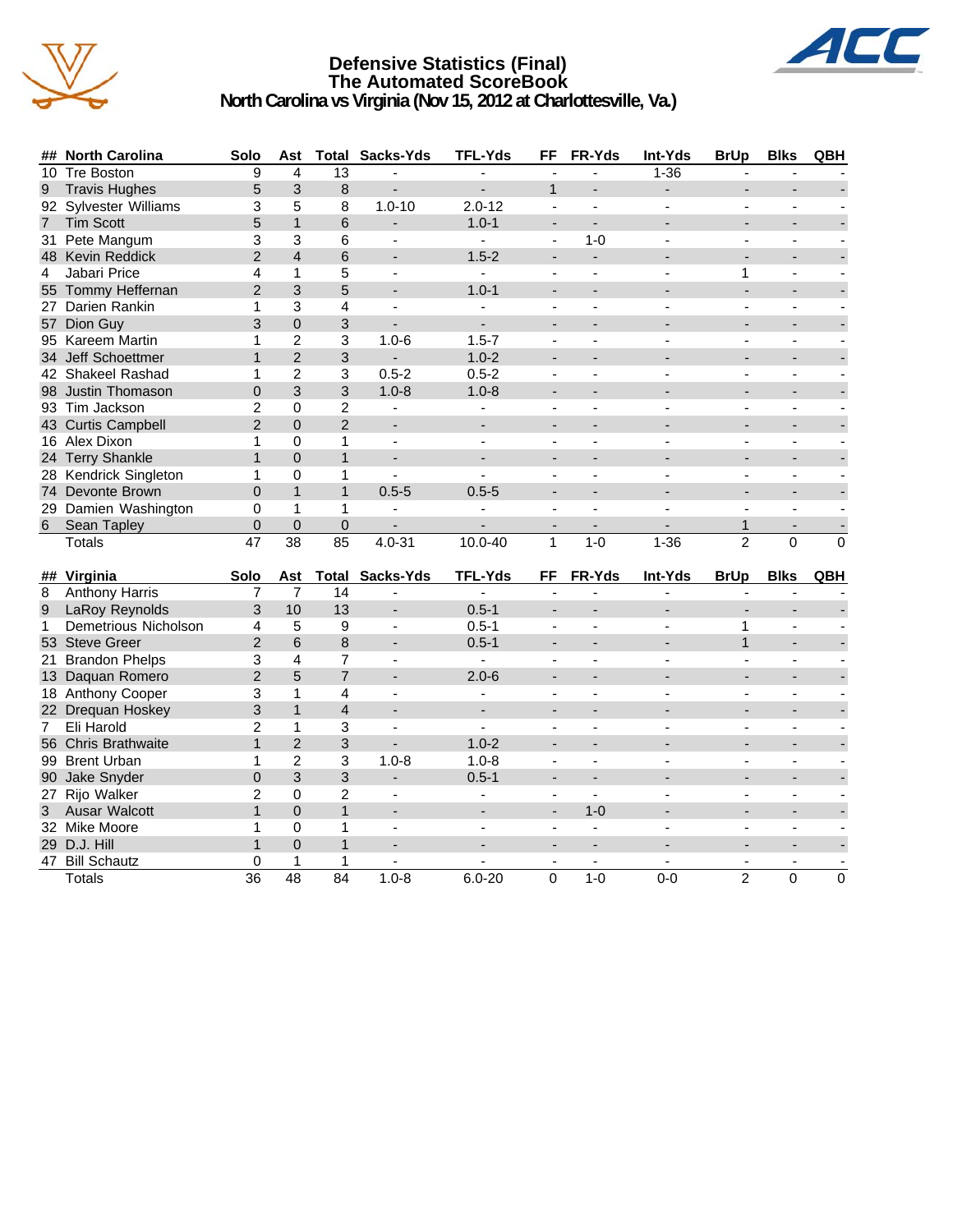

### **Participation Report (Final) The Automated ScoreBook**



**North Carolina vs Virginia (Nov 15, 2012 at Charlottesville, Va.)**

#### **North Carolina**

#### **Virginia**

| Pos         | ##             | <b>OFFENSE</b>            | Pos        | ##             | <b>OFFENSE</b>        |
|-------------|----------------|---------------------------|------------|----------------|-----------------------|
| QB          | $\overline{2}$ | <b>Bryn Renner</b>        | <b>WR</b>  | 6              | Darius Jennings       |
| TB          | 26             | Giovani Bernard           | <b>WR</b>  | $\overline{2}$ | Dominique Terrell     |
| <b>WR</b>   | 88             | Erik Highsmith            | LT         | 72             | Oday Aboushi          |
| <b>WR</b>   | 6              | Sean Tapley               | LG         | 74             | <b>Conner Davis</b>   |
| <b>WR</b>   | 14             | <b>Quinshad Davis</b>     | C          | 70             | Luke Bowanko          |
| TE          | 80             | Jack Tabb                 | RG         | 79             | Sean Cascarano        |
| LT          | 73             | James Hurst               | RT         | 78             | Morgan Moses          |
| LG          | 64             | Jonathan Cooper           | TE         | 88             | Paul Freedman         |
| С           | 60             | <b>Russell Bodine</b>     | QB         | 16             | Michael Rocco         |
| <b>RG</b>   | 78             | Landon Turner             | TВ         | 33             | Perry Jones           |
| RT          | 76             | <b>Travis Bond</b>        | <b>WR</b>  | 20             | <b>Tim Smith</b>      |
|             |                |                           |            |                |                       |
| <b>Pos</b>  | ##             | <b>DEFENSE</b>            | Pos        | ##             | <b>DEFENSE</b>        |
| DE          | 95             | Kareem Martin             | DE         | 90             | Jake Snyder           |
| DT          | 92             | <b>Sylvester Williams</b> | DT         | 99             | <b>Brent Urban</b>    |
| <b>BAND</b> | 57             | Dion Guy                  | DT         | 93             | Will Hill             |
| <b>WLB</b>  | 55             | Tommy Heffernan           | DE         | 47             | <b>Bill Schautz</b>   |
| MLB         | 48             | Kevin Reddick             | <b>SLB</b> | 13             | Daquan Romero         |
| <b>RAM</b>  | 31             | Pete Mangum               | MLB        | 53             | <b>Steve Greer</b>    |
| CВ          | 4              | Jabari Price              | WLB        | 9              | LaRoy Reynolds        |
| FS          | 10             | <b>Tre Boston</b>         | CВ         | 1              | Demetrious Nicholson  |
| OR.         | 27             | Darien Rankin             | FS         | 8              | <b>Anthony Harris</b> |
| CВ          | 7 <sup>1</sup> | <b>Tim Scott</b>          | SS         | 21             | <b>Brandon Phelps</b> |
| DE          | 93             | Tim Jackson               | СB         | 22             | Drequan Hoskey        |

North Carolina: 8-Thomas Moore, 9-Travis Hughes, 12-Marquise Williams, 15-A.J. Blue, 16-Alex Dixon, 17-Mark McNeill, 21-Romar Morris, 24-Terry Shankle, 25-Kameron Jackson, 28-Kendrick Singleton, 29-Damien Washington, 30-Tommy Hibbard, 34-Jeff Schoettmer, 35-Malik Simmons, 37-T.J. Jiles, 42-Shakeel Rashad, 43-Curtis Campbell, 52-Norkeithus Otis, 61-Conor Fry, 63-Peyton Jenest, 69-Nick Appel, 72-Kiaro Holts, 74-Devonte Brown, 86-Nic Platt, 87-Jheranie Boyd, 90-Jessie Rogers, 91-Eric Albright, 94-Adam Curry, 96-Ethan Farmer, 97-Shawn Underwood, 98-Justin Thomason.

Virginia: 2J-Jacob Hodges, 3-Ausar Walcott, 3V-Alec Vozenilek, 4-LoVante Battle, 4F-Matt Fortin, 6J-Drew Jarrett, 7-Eli Harold, 10-Clifton Richardson, 14-Phillip Sims, 15-Ian Frye, 17-Miles Gooch, 18-Anthony Cooper, 19-E.J. Scott, 23-Khalek Shepherd, 25-Kevin Parks, 27-Rijo Walker, 29-D.J. Hill, 32-Mike Moore, 34-Kwontie Moore, 37-Billy Skrobacz, 39-Tucker Windle, 40-Darius Lee, 42-Demeitre Brim, 43-Trent Corney, 45-Vincent Croce, 46-Mason Thomas, 49-Zachary Swanson, 54-Justin Renfrow, 56-Chris Brathwaite, 61-Cody Wallace, 64-David Dean, 65-Ross Burbank, 71-Matt Mihalik, 77-Jay Whitmire, 80-Adrian Gamble, 83-Jake McGee, 84-Canaan Severin, 89-Colter Phillips.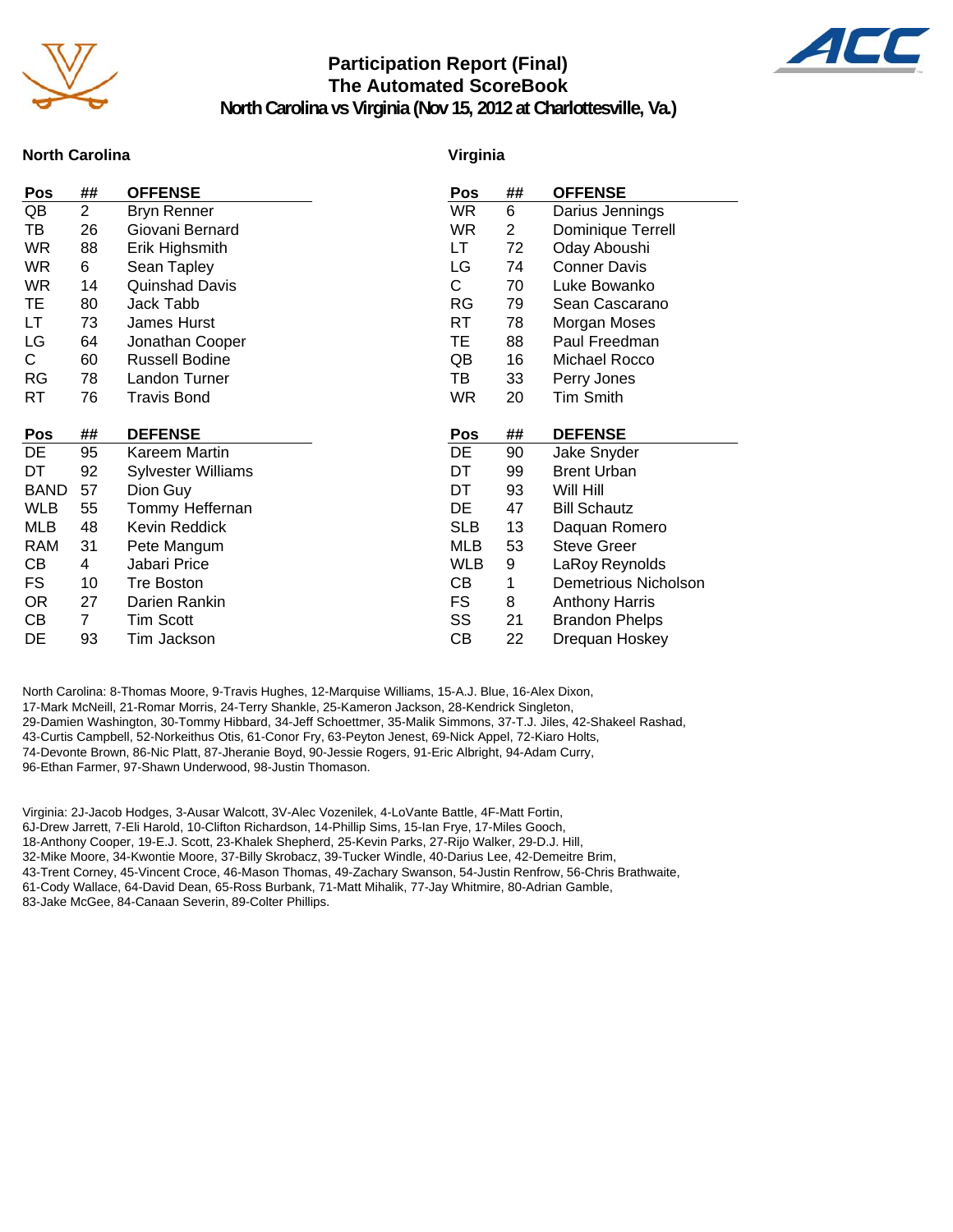

### **Drive Chart (By Team) (Final) The Automated ScoreBook**



|           | <b>Drive Started</b> |                 |       |                 |                  |       | <b>Drive Ended</b>       |                         |            |  |  |
|-----------|----------------------|-----------------|-------|-----------------|------------------|-------|--------------------------|-------------------------|------------|--|--|
| Team      | Qtr                  | Spot            | Time  | <b>Obtained</b> | Spot             | Time  | <b>How lost</b>          | - Yds<br>ΡI             | <b>TOP</b> |  |  |
| <b>NC</b> | 1st                  | N25             | 15:00 | Kickoff         | N34              | 13:49 | Punt                     | 3<br>-9                 | 1:11       |  |  |
| <b>NC</b> |                      | N <sub>09</sub> | 09:47 | Punt            | V <sub>00</sub>  | 06:24 | *TOUCHDOWN               | 10 <sup>°</sup><br>- 91 | 3:23       |  |  |
| <b>NC</b> |                      | N25             | 00:53 | Kickoff         | V <sub>0</sub>   | 14:03 | *TOUCHDOWN               | 8<br>- 75               | 1:50       |  |  |
| <b>NC</b> | 2 <sub>nd</sub>      | N16             | 08:42 | Kickoff         | V <sub>23</sub>  | 04:50 | Missed FG                | 11<br>$-61$             | 3:52.      |  |  |
| <b>NC</b> |                      | V <sub>0</sub>  | 04:37 | Interception    | V00              | 04:37 | <i><b>*TOUCHDOWN</b></i> | $\Omega$<br>$-0$        | 0:00       |  |  |
| <b>NC</b> |                      | N32             | 02:20 | Punt            | N37              | 01:40 | Punt                     | $3 - 5$                 | 0:40       |  |  |
| <b>NC</b> |                      | N43             | 00:34 | Punt            | V32              | 00:00 | End of half              | $-25$<br>5.             | 0:34       |  |  |
| <b>NC</b> | 3rd                  | N <sub>12</sub> | 00:00 | Punt            | N <sub>12</sub>  | 13:04 | <b>Fumble</b>            | $\Omega$<br>$-0$        | 0:00       |  |  |
| <b>NC</b> |                      | <b>N21</b>      | 11:00 | Kickoff         | N36              | 07:51 | Punt                     | 6<br>- 15               | 3:09       |  |  |
| <b>NC</b> |                      | N <sub>03</sub> | 00:56 | Downs           | IV00             | 11:43 | <i><b>*TOUCHDOWN</b></i> | $12 - 97$               | 4:13       |  |  |
| <b>NC</b> | 4th                  | lV47            | 10:05 | Punt            | V <sub>0</sub> 0 | 08:46 | <i><b>*TOUCHDOWN</b></i> | 47<br>5.                | 1:19       |  |  |
| <b>NC</b> |                      | V <sub>17</sub> | 08:46 | <b>Fumble</b>   | V12              | 07:07 | *FIELD GOAL              | $4 - 5$                 | 1:39       |  |  |
| <b>NC</b> |                      | N04             | 04:28 | Downs           | N09              | 01:57 | Punt                     | 3<br>- 5                | 2:31       |  |  |
| <b>NC</b> |                      | N46             | 01:22 | Downs           | V45              | 00:00 | End of half              | 3<br>- 9                | 1:22       |  |  |

|                        | 1st             | 2nd     | 3rd             | 4th     | 1st             | 2 <sub>nd</sub> |                 |
|------------------------|-----------------|---------|-----------------|---------|-----------------|-----------------|-----------------|
| <b>North Carolina</b>  | Qtr             | Qtr     | Qtr             | Qtr     | Half            | Half            | Total           |
| Time of possession     | 05:27           | 06:03   | 04:05           | 10:08   | 11:30           | 14:13           | 25:43           |
| 3rd down conversions   | $2 - 3$         | $1 - 3$ | $1 - 2$         | $0 - 4$ | $3-6$           | $1 - 6$         | $4 - 12$        |
| Average field position | N <sub>19</sub> | N30     | N <sub>12</sub> | N46     | N <sub>25</sub> | N35             | N <sub>30</sub> |
| 4th down conversions   | 0-0             | $0 - 0$ | 0-0             | 1-1     | 0-0             | $1 - 1$         | $1 - 1$         |

|           |                 |                 |       | <b>Drive Started</b> |             | <b>Drive Ended</b> | <b>Consumed</b>          |                            |            |
|-----------|-----------------|-----------------|-------|----------------------|-------------|--------------------|--------------------------|----------------------------|------------|
| Team      | Qtr             | Spot            | Time  | <b>Obtained</b>      | <b>Spot</b> | Time               | <b>How lost</b>          | - Yds<br>ΡI                | <b>TOP</b> |
| VA        | 1st             | V30             | 13:49 | Punt                 | IN43        | 09:47              | Punt                     | $7 - 27$                   | 4:02       |
| <b>VA</b> |                 | V17             | 06:24 | Kickoff              | <b>N17</b>  | 00:53              | *FIELD GOAL              | 66<br>11<br>$\sim$         | 5:31.      |
| VA        | 2 <sub>nd</sub> | V33             | 14:03 | Kickoff              | N00         | 08:42              | <i><b>*TOUCHDOWN</b></i> | 67<br>14<br>$\blacksquare$ | 5:21       |
| <b>VA</b> |                 | V <sub>23</sub> | 04:50 | Missed FG            | lV23        | 04:37              | Interception             | $-0$                       | 0:13       |
| VA        |                 | V23             | 04:37 | Kickoff              | V26         | 02:20              | Punt                     | 3<br>- 3                   | 2:17       |
| <b>VA</b> |                 | V <sub>09</sub> | 01:40 | Punt                 | V28         | 00:34              | Punt                     | $5 - 19$                   | 1:06       |
| VA        | 3rd             | V36             | 15:00 | Kickoff              | V45         | 13:04              | Punt                     | 3<br>-9                    | 1:56       |
| <b>VA</b> |                 | <b>N12</b>      | 13:04 | Fumble               | <b>N11</b>  | 11:00              | *FIELD GOAL              | $4 - 1$                    | 2:04       |
| VA        |                 | V21             | 07:51 | Punt                 | N03         | 00:56              | Downs                    | 13<br>$-76$                | 6:55       |
| <b>VA</b> | 4th             | V <sub>23</sub> | 11:43 | Kickoff              | IV19        | 10:05              | Punt                     | (4)<br>3<br>÷              | 1:38       |
| VA        |                 | V17             | 08:46 | Kickoff              | IV17        | 08:46              | Fumble                   | $\Omega$<br>$-0$           | 0:00       |
| <b>VA</b> |                 | V28             | 07:07 | Kickoff              | N04         | 04:28              | Downs                    | 9<br>$-68$                 | 2:39       |
| VA        |                 | N49             | 01:57 | Punt                 | IN46        | 01:22              | Downs                    | 4 - 3                      | 0:35       |

|                        | 1st     | 2nd             | 3rd     | 4th     | 1st     | 2nd     |          |
|------------------------|---------|-----------------|---------|---------|---------|---------|----------|
| Virginia               | Qtr     | Qtr             | Qtr     | Qtr     | Half    | Half    | Total    |
| Time of possession     | 09:33   | 08:57           | 10:55   | 04:52   | 18:30   | 15:47   | 34:17    |
| 3rd down conversions   | $0 - 2$ | $2 - 5$         | $0 - 4$ | $0 - 4$ | $2 - 7$ | $0 - 8$ | $2 - 15$ |
| Average field position | V23     | V <sub>22</sub> | V48     | V34     | V22     | V41     | V31      |
| 4th down conversions   | 0-0     | $1 - 1$         | 1-2     | $1 - 3$ | 1-1     | $2 - 5$ | 3-6      |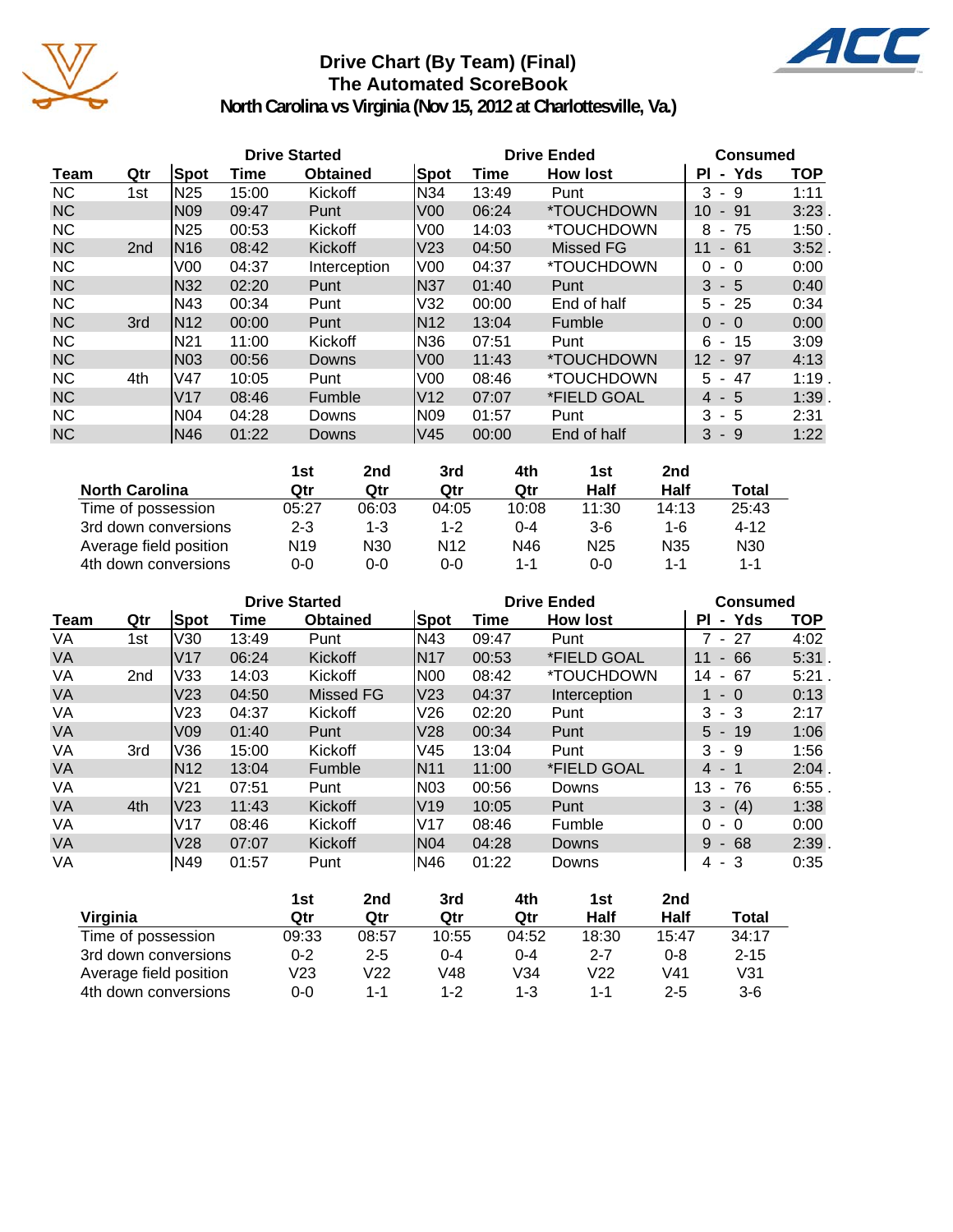

### **Drive Chart (By Quarter) (Final) The Automated ScoreBook**



|           |     |                 |             | <b>Drive Started</b> |                 | <b>Drive Ended</b> | <b>Consumed</b> |                                     |            |
|-----------|-----|-----------------|-------------|----------------------|-----------------|--------------------|-----------------|-------------------------------------|------------|
| Team      | Qtr | <b>Spot</b>     | <b>Time</b> | <b>Obtained</b>      | Spot            | Time               | <b>How lost</b> | PI - Yds                            | <b>TOP</b> |
| <b>NC</b> | 1st | N <sub>25</sub> | 15:00       | Kickoff              | N34             | 13:49              | Punt            | $-9$<br>3                           | 1:11       |
| VA        |     | V30             | 13:49       | Punt                 | N43             | 09:47              | Punt            | $7 - 27$                            | 4:02       |
| <b>NC</b> |     | N <sub>09</sub> | 09:47       | Punt                 | V <sub>00</sub> | 06:24              | *TOUCHDOWN      | 91<br>10<br>$\blacksquare$          | 3:23.      |
| VA        |     | V17             | 06:24       | Kickoff              | <b>N17</b>      | 00:53              | *FIELD GOAL     | 11<br>$-66$                         | $5:31$ .   |
| <b>NC</b> |     | N <sub>25</sub> | 00:53       | Kickoff              | V <sub>00</sub> | 14:03              | *TOUCHDOWN      | 8<br>75<br>$\blacksquare$           | 1:50.      |
| VA        | 2nd | V33             | 14:03       | Kickoff              | <b>N00</b>      | 08:42              | *TOUCHDOWN      | 14<br>$-67$                         | $5:21$ .   |
| NC        |     | N <sub>16</sub> | 08:42       | Kickoff              | V23             | 04:50              | Missed FG       | 11<br>$-61$                         | 3:52.      |
| <b>VA</b> |     | V <sub>23</sub> | 04:50       | Missed FG            | V23             | 04:37              | Interception    | $\mathbf{1}$<br>$-0$                | 0:13       |
| NC        |     | V <sub>00</sub> | 04:37       | Interception         | V <sub>00</sub> | 04:37              | *TOUCHDOWN      | $-0$<br>0                           | 0:00       |
| VA        |     | V <sub>23</sub> | 04:37       | Kickoff              | V26             | 02:20              | Punt            | 3<br>$-3$                           | 2:17       |
| <b>NC</b> |     | N32             | 02:20       | Punt                 | N37             | 01:40              | Punt            | 3<br>$-5$                           | 0:40       |
| <b>VA</b> |     | V09             | 01:40       | Punt                 | V28             | 00:34              | Punt            | 5<br>$-19$                          | 1:06       |
| <b>NC</b> |     | N43             | 00:34       | Punt                 | V32             | 00:00              | End of half     | $-25$<br>5                          | 0:34       |
| VA        | 3rd | V36             | 15:00       | Kickoff              | V45             | 13:04              | Punt            | $3 - 9$                             | 1:56       |
| <b>NC</b> |     | N <sub>12</sub> | 00:00       | Punt                 | N <sub>12</sub> | 13:04              | Fumble          | $\Omega$<br>$-0$                    | 0:00       |
| VA        |     | N <sub>12</sub> | 13:04       | Fumble               | N <sub>11</sub> | 11:00              | *FIELD GOAL     | $-1$<br>4                           | 2:04.      |
| <b>NC</b> |     | N <sub>21</sub> | 11:00       | Kickoff              | N36             | 07:51              | Punt            | 6<br>15<br>$\blacksquare$           | 3:09       |
| VA        |     | V <sub>21</sub> | 07:51       | Punt                 | N03             | 00:56              | Downs           | 13<br>$-76$                         | $6:55$ .   |
| <b>NC</b> |     | N03             | 00:56       | Downs                | V <sub>00</sub> | 11:43              | *TOUCHDOWN      | 97<br>12<br>$\blacksquare$          | 4:13       |
| VA        | 4th | V <sub>23</sub> | 11:43       | Kickoff              | V19             | 10:05              | Punt            | $3 - (4)$                           | 1:38       |
| NC        |     | V47             | 10:05       | Punt                 | V <sub>00</sub> | 08:46              | *TOUCHDOWN      | $5 - 47$                            | 1:19.      |
| <b>VA</b> |     | V17             | 08:46       | Kickoff              | V17             | 08:46              | Fumble          | $\Omega$<br>$-0$                    | 0:00       |
| <b>NC</b> |     | V17             | 08:46       | Fumble               | V <sub>12</sub> | 07:07              | *FIELD GOAL     | -5<br>4<br>$\blacksquare$           | 1:39.      |
| VA        |     | V28             | 07:07       | Kickoff              | N <sub>04</sub> | 04:28              | Downs           | 9<br>68<br>$\overline{\phantom{a}}$ | 2:39.      |
| <b>NC</b> |     | N <sub>04</sub> | 04:28       | Downs                | N <sub>09</sub> | 01:57              | Punt            | 3<br>-5<br>$\blacksquare$           | 2:31       |
| VA        |     | N49             | 01:57       | Punt                 | N46             | 01:22              | Downs           | $-3$<br>$\overline{4}$              | 0:35       |
| <b>NC</b> |     | N46             | 01:22       | Downs                | V45             | 00:00              | End of half     | 3<br>- 9                            | 1:22       |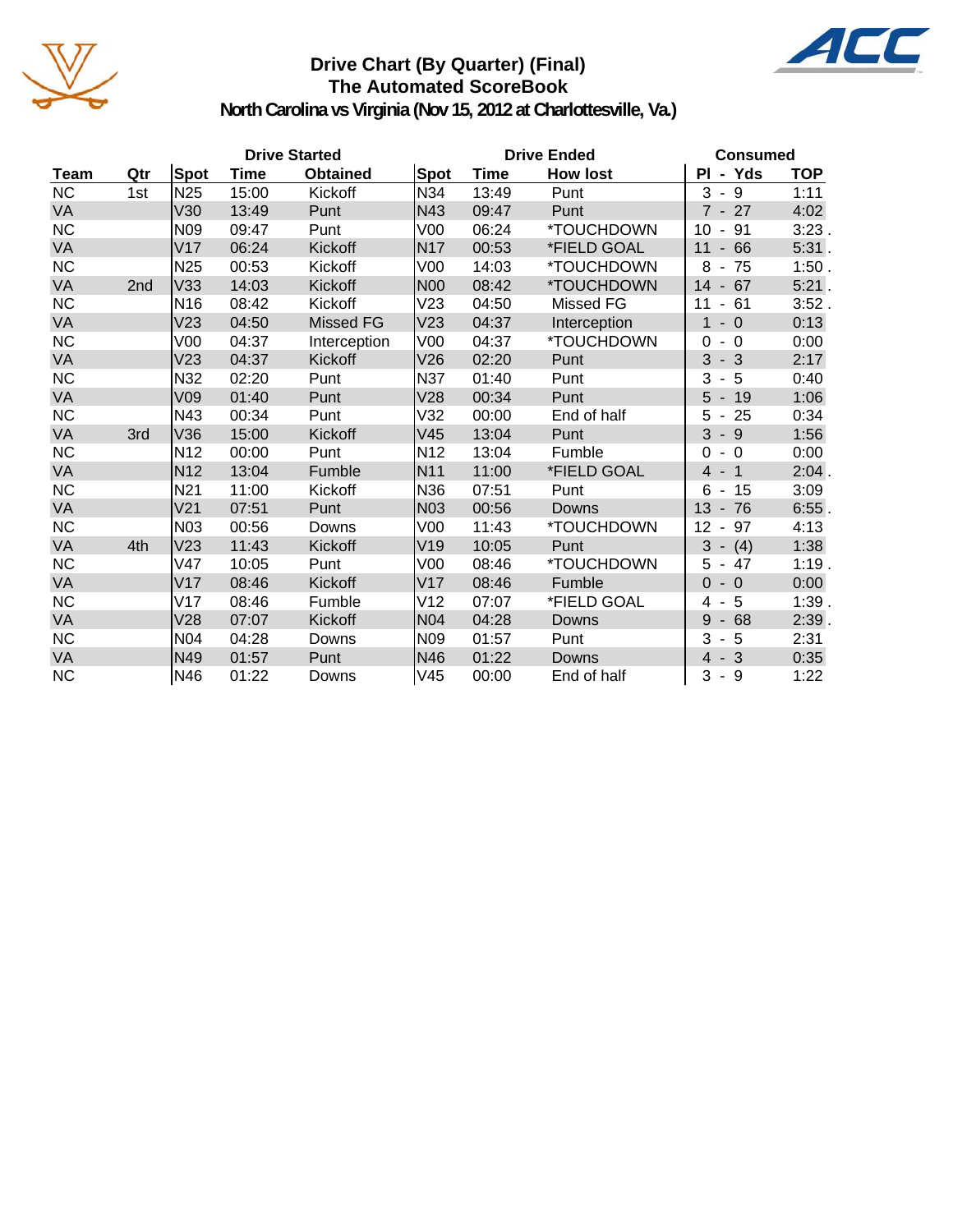

### **Play-by-Play Summary (1st quarter)**



|                |                              | North Carolina<br>Virginia                   | 7<br>3                                                                                                                                                                            | 05:27<br>09:33 | $\mathbf{1}$<br>$\overline{c}$ | 5<br>4 | 0<br>0                | 6<br>6 | $1 - 2$<br>$0 - 2$                                       | 0-0<br>$0-0$              | $7 - 24$<br>12-44                                                                      | $8 - 9 - 0 - 89$<br>$4 - 5 - 0 - 64$                                                       | 0-0<br>$1 - 15$  |                |
|----------------|------------------------------|----------------------------------------------|-----------------------------------------------------------------------------------------------------------------------------------------------------------------------------------|----------------|--------------------------------|--------|-----------------------|--------|----------------------------------------------------------|---------------------------|----------------------------------------------------------------------------------------|--------------------------------------------------------------------------------------------|------------------|----------------|
|                |                              | <b>Quarter Summary</b>                       | Score                                                                                                                                                                             | Time<br>Poss   | R                              | Ρ      | <b>1st Downs</b><br>x | т      | 3rd                                                      | <b>Conversions</b><br>4th | Rushing                                                                                | Passing                                                                                    | <b>Penalties</b> |                |
|                |                              |                                              |                                                                                                                                                                                   |                |                                |        |                       |        |                                                          |                           | END OF 1st QUARTER: North Carolina 7, Virginia 3                                       |                                                                                            |                  |                |
| $2 - 6$<br>3-1 | <b>NC 29</b><br><b>NC 34</b> |                                              | Renner, Bryn pass complete to Davis, Quinshad for 5 yards to the NC34 (Phelps, B; Greer, S).<br>Bernard, Gio rush for 4 yards to the NC38, 1ST DOWN NC (Walcott, A).              |                |                                |        |                       |        |                                                          |                           |                                                                                        |                                                                                            |                  | R <sub>6</sub> |
| $1 - 10$       | <b>NC 25</b>                 |                                              | NORTH CAROLINA drive start at 00:53.<br>Bernard, Gio rush for 4 yards to the NC29 (Romero, D; Harris, A).                                                                         |                |                                |        |                       |        |                                                          |                           |                                                                                        |                                                                                            |                  |                |
|                |                              |                                              | Frye, I kickoff 65 yards to the NC0, touchback.                                                                                                                                   |                |                                |        |                       |        |                                                          |                           |                                                                                        |                                                                                            |                  |                |
|                |                              |                                              |                                                                                                                                                                                   |                |                                |        |                       |        | North Carolina 7, Virginia 3<br>11 plays, 66 yards, 5:31 |                           |                                                                                        |                                                                                            |                  |                |
|                | 4-6                          | <b>NC 17</b>                                 | Jarrett, D field goal attempt from 34 GOOD, clock 00:53.                                                                                                                          |                |                                |        |                       |        |                                                          |                           |                                                                                        |                                                                                            |                  |                |
|                | $3-23$                       | <b>NC 34</b>                                 | Rocco, M rush for 17 yards to the NC17 (Heffernan, T).                                                                                                                            |                |                                |        |                       |        |                                                          |                           |                                                                                        |                                                                                            |                  |                |
|                | $2 - 8$<br>$2 - 23$          | <b>NC 19</b><br><b>NC 34</b>                 | Rocco, M pass incomplete to McGee, J.                                                                                                                                             |                |                                |        |                       |        |                                                          |                           | PENALTY VA unsportsmanlike conduct (Aboushi, O) 15 yards to the NC34.                  |                                                                                            |                  |                |
|                | $1 - 10$                     | <b>NC 21</b>                                 | Parks, K rush for 2 yards to the NC19 (Price, Jabari).                                                                                                                            |                |                                |        |                       |        |                                                          |                           |                                                                                        |                                                                                            |                  |                |
|                | $1 - 10$                     | <b>NC 21</b>                                 | Timeout Virginia, clock 02:16.                                                                                                                                                    |                |                                |        |                       |        |                                                          |                           |                                                                                        |                                                                                            |                  |                |
|                | $1 - 10$                     | NC 44                                        |                                                                                                                                                                                   |                |                                |        |                       |        |                                                          |                           |                                                                                        | Rocco, M pass complete to McGee, J for 23 yards to the NC21, 1ST DOWN VA (Boston, Tre).    |                  | P6             |
|                | 2-1                          | 1-10 VA 44<br><b>NC 47</b>                   | Jones, P rush for 9 yards to the NC47 (Boston, Tre; Rankin, Darien).<br>Jones, P rush for 3 yards to the NC44, 1ST DOWN VA (Boston, Tre).                                         |                |                                |        |                       |        |                                                          |                           |                                                                                        |                                                                                            |                  | R <sub>5</sub> |
|                | $2-9$                        | VA 34                                        | Parks, K rush for 10 yards to the VA44, 1ST DOWN VA (Scott, Tim).                                                                                                                 |                |                                |        |                       |        |                                                          |                           |                                                                                        |                                                                                            |                  | R4             |
|                |                              | 1-10 VA 33                                   | Rocco, M rush for 1 yard to the VA34 (Reddick, Kevin; Heffernan, T).                                                                                                              |                |                                |        |                       |        |                                                          |                           |                                                                                        |                                                                                            |                  |                |
|                |                              | 2-11 VA 16                                   |                                                                                                                                                                                   |                |                                |        |                       |        |                                                          |                           |                                                                                        | Rocco, M pass complete to Jennings, D for 17 yards to the VA33, 1ST DOWN VA (Boston, Tre). |                  | P3             |
|                |                              | VIRGINIA drive start at 06:24.<br>1-10 VA 17 | Jones, P rush for loss of 1 yard to the VA16 (Reddick, Kevin).                                                                                                                    |                |                                |        |                       |        |                                                          |                           |                                                                                        |                                                                                            |                  |                |
|                |                              |                                              | (Hughes, Travis; Washington, D.).                                                                                                                                                 |                |                                |        |                       |        |                                                          |                           |                                                                                        |                                                                                            |                  |                |
|                |                              |                                              | Moore, Thomas kickoff 64 yards to the VA1, Shepherd, K return 16 yards to the VA17                                                                                                |                |                                |        |                       |        | 10 plays, 91 yards, 3:23                                 |                           |                                                                                        |                                                                                            |                  |                |
|                |                              |                                              |                                                                                                                                                                                   |                |                                |        |                       |        | North Carolina 7, Virginia 0                             |                           |                                                                                        |                                                                                            |                  |                |
| 1-G            | <b>VA03</b>                  |                                              | Moore, Thomas kick attempt good.                                                                                                                                                  |                |                                |        |                       |        |                                                          |                           |                                                                                        |                                                                                            |                  |                |
| $2 - 3$        | VA 09                        |                                              | Renner, Bryn pass complete to Highsmith, Erik for 9 yards to the VA0, 1ST DOWN NC,<br>TOUCHDOWN, clock 06:24.                                                                     |                |                                |        |                       |        |                                                          |                           |                                                                                        |                                                                                            |                  | P <sub>5</sub> |
| 1-10           | VA 16                        |                                              | Blue, A.J. rush for 7 yards to the VA9 (Reynolds, L; Harris, A).                                                                                                                  |                |                                |        |                       |        |                                                          |                           |                                                                                        |                                                                                            |                  |                |
|                |                              |                                              | (Reynolds,L).                                                                                                                                                                     |                |                                |        |                       |        |                                                          |                           |                                                                                        |                                                                                            |                  |                |
| $1 - 10$       | VA 36                        |                                              | (Reynolds,L).<br>Renner, Bryn pass complete to Davis, Quinshad for 20 yards to the VA16, 1ST DOWN NC                                                                              |                |                                |        |                       |        |                                                          |                           |                                                                                        | P <sub>4</sub>                                                                             |                  |                |
| $2 - 6$        | VA 47                        |                                              | Renner, Bryn pass complete to Tabb, Jack for 11 yards to the VA36, 1ST DOWN NC                                                                                                    |                |                                |        |                       |        |                                                          |                           | P3                                                                                     |                                                                                            |                  |                |
| 1-10           | NC 49                        |                                              | (Nicholson,D).<br>Bernard, Gio rush for 4 yards to the VA47 (Urban, B; Greer, S).                                                                                                 |                |                                |        |                       |        |                                                          |                           |                                                                                        |                                                                                            |                  |                |
| $3-4$          | <b>NC 39</b>                 |                                              | Renner, Bryn pass complete to Davis, Quinshad for 10 yards to the NC49, 1ST DOWN NC                                                                                               |                |                                |        |                       |        |                                                          |                           |                                                                                        | P <sub>2</sub>                                                                             |                  |                |
| $2 - 4$        | <b>NC 39</b>                 |                                              | Bernard, Gio rush for no gain to the NC39 (Reynolds, L; Greer, S).                                                                                                                |                |                                |        |                       |        |                                                          |                           |                                                                                        |                                                                                            |                  |                |
| 1-10           | <b>NC 33</b>                 |                                              | (Nicholson,D).<br>Renner, Bryn rush for 6 yards to the NC39.                                                                                                                      |                |                                |        |                       |        |                                                          |                           |                                                                                        |                                                                                            |                  |                |
|                | 2-11 NC 08                   |                                              | Renner, Bryn pass complete to Davis, Quinshad for 25 yards to the NC33, 1ST DOWN NC                                                                                               |                |                                |        |                       |        |                                                          |                           |                                                                                        |                                                                                            |                  | P <sub>1</sub> |
|                | 1-10 NC 09                   |                                              | Bernard, Gio rush for loss of 1 yard to the NC8 (Snyder, J; Romero, D).                                                                                                           |                |                                |        |                       |        |                                                          |                           |                                                                                        |                                                                                            |                  |                |
|                |                              |                                              | NORTH CAROLINA drive start at 09:47.                                                                                                                                              |                |                                |        |                       |        | 7 plays, 27 yards, 4:02                                  |                           |                                                                                        |                                                                                            |                  |                |
|                | 4-9                          | <b>NC 43</b>                                 | Vozenilek, A punt 34 yards to the NC9, out-of-bounds.                                                                                                                             |                |                                |        |                       |        |                                                          |                           |                                                                                        |                                                                                            |                  |                |
|                | $3 - 3$                      | <b>NC 37</b>                                 | Rocco, M sacked for loss of 6 yards to the NC43 (Martin, Kareem).                                                                                                                 |                |                                |        |                       |        |                                                          |                           |                                                                                        |                                                                                            |                  |                |
|                | 2-6                          | <b>NC 40</b>                                 | Parks, K rush for 3 yards to the NC37 (Jackson, Tim).                                                                                                                             |                |                                |        |                       |        |                                                          |                           |                                                                                        |                                                                                            |                  |                |
|                |                              | 2-11 VA 40<br>1-10 NC 44                     | Jennings, D rush for 4 yards to the NC40 (Boston, Tre; Thomason, J.).                                                                                                             |                |                                |        |                       |        |                                                          |                           |                                                                                        | Rocco, M pass complete to McGee, J for 16 yards to the NC44, 1ST DOWN VA (Price, Jabari).  |                  | P <sub>2</sub> |
|                |                              | 1-10 VA 41                                   | Jones, P rush for loss of 1 yard to the VA40 (Heffernan, T).                                                                                                                      |                |                                |        |                       |        |                                                          |                           |                                                                                        |                                                                                            |                  |                |
|                | 2-7                          | VA 33                                        |                                                                                                                                                                                   |                |                                |        |                       |        |                                                          |                           | Rocco, M pass complete to Jones, P for 8 yards to the VA41, 1ST DOWN VA (Boston, Tre). |                                                                                            |                  | P1             |
|                |                              | VIRGINIA drive start at 13:49.<br>1-10 VA 30 | Jones, P rush for 3 yards to the VA33 (Williams, S.).                                                                                                                             |                |                                |        |                       |        |                                                          |                           |                                                                                        |                                                                                            |                  |                |
|                |                              |                                              |                                                                                                                                                                                   |                |                                |        |                       |        | 3 plays, 9 yards, 1:11                                   |                           |                                                                                        |                                                                                            |                  |                |
| 4-1            | <b>NC 34</b>                 |                                              | Travis).                                                                                                                                                                          |                |                                |        |                       |        |                                                          |                           |                                                                                        |                                                                                            |                  |                |
| $3-4$          | <b>NC 31</b>                 |                                              | Renner, Bryn pass complete to Highsmith, Erik for 3 yards to the NC34 (Nicholson,D).<br>Hibbard, Tommy punt 37 yards to the VA29, Shepherd, K return 1 yards to the VA30 (Hughes, |                |                                |        |                       |        |                                                          |                           |                                                                                        |                                                                                            |                  |                |
| 2-4            | <b>NC 31</b>                 |                                              | Renner, Bryn pass incomplete to Highsmith, Erik.                                                                                                                                  |                |                                |        |                       |        |                                                          |                           |                                                                                        |                                                                                            |                  |                |
| $1 - 10$       | <b>NC 25</b>                 |                                              | Frye,I kickoff 65 yards to the NC0, touchback.<br>Renner, Bryn pass complete to Davis, Quinshad for 6 yards to the NC31 (Reynolds,L).                                             |                |                                |        |                       |        |                                                          |                           |                                                                                        |                                                                                            |                  |                |
|                | 1-10 NC 35                   |                                              | VA ball on VA35.                                                                                                                                                                  |                |                                |        |                       |        |                                                          |                           |                                                                                        |                                                                                            |                  |                |
|                |                              |                                              |                                                                                                                                                                                   |                |                                |        |                       |        |                                                          |                           |                                                                                        |                                                                                            |                  |                |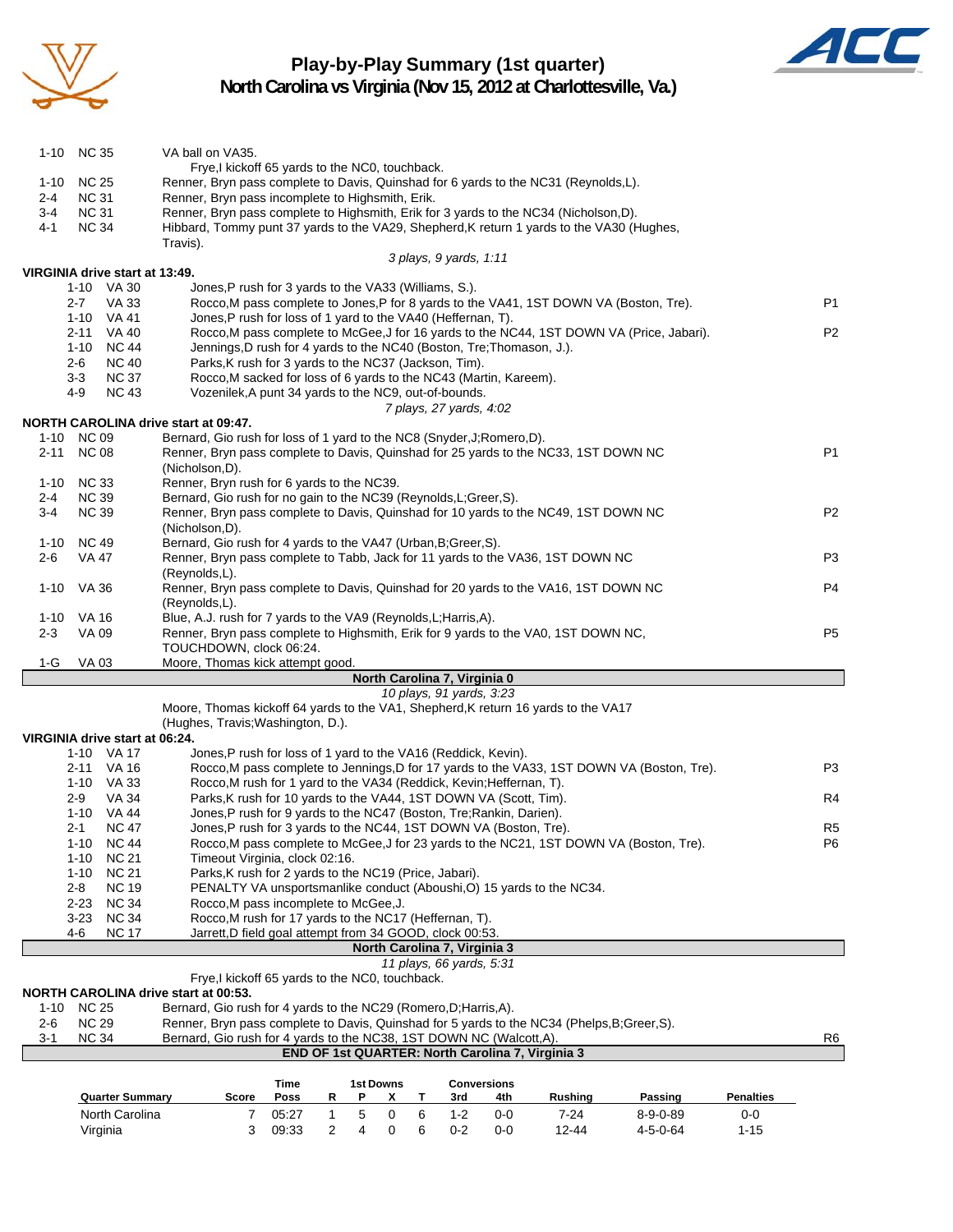

### **Quickie Statistics (1st quarter only) North Carolina vs Virginia (Nov 15, 2012 at Charlottesville, Va.)**



|                                   | <b>NC</b>   | VA          |
|-----------------------------------|-------------|-------------|
| Score                             |             | 3           |
| <b>FIRST DOWNS</b>                | 6           | 6           |
| <b>RUSHES-YARDS (NET)</b>         | $7 - 24$    | $12 - 44$   |
| <b>PASSING YDS (NET)</b>          | 89          | 64          |
| Passes Att-Comp-Int               | $9 - 8 - 0$ | $5 - 4 - 0$ |
| <b>TOTAL OFFENSE PLAYS-YARDS</b>  | 16-113      | 17-108      |
| <b>Fumble Returns-Yards</b>       | $0-0$       | $0-0$       |
| <b>Punt Returns-Yards</b>         | $0 - 0$     | $1 - 1$     |
| Kickoff Returns-Yards             | $0-0$       | $1 - 16$    |
| <b>Interception Returns-Yards</b> | $0 - 0$     | $0 - 0$     |
| Punts (Number-Avg)                | $1 - 37.0$  | $1 - 34.0$  |
| Fumbles-Lost                      | $0 - 0$     | $0 - 0$     |
| Penalties-Yards                   | $0 - 0$     | $1 - 15$    |
| <b>Possession Time</b>            | 05:27       | 09:33       |
| <b>Third-Down Conversions</b>     | 2 of 3      | $0$ of $2$  |
| <b>Fourth-Down Conversions</b>    | $0$ of $0$  | $0$ of $0$  |

00:53 VA - Drew Jarrett 34 yd field goal, 11-66 5:31 7 - 3

#### **North Carolina**

| <b>Rushing</b>  |   | No. Gain Loss |     | Net TD |      | Lq | Avq  |
|-----------------|---|---------------|-----|--------|------|----|------|
| Giovani Bernard | 5 | 12            |     | 11     | Ω    | 4  | 2.2  |
| A.J. Blue       |   |               | O   |        | 0    |    | 7.0  |
| Bryn Renner     |   | 6             | O   | 6      | 0    | 6  | 6.0  |
| <b>Passing</b>  |   | C-A-I         | Yds | - TD   | Long |    | Sack |
| Bryn Renner     |   | $8 - 9 - 0$   | 89  |        |      | 25 | 0    |

| Receiving             | No. | Yards | TD | Lona |
|-----------------------|-----|-------|----|------|
| <b>Quinshad Davis</b> | 5   | 66    |    | 25   |
| Erik Highsmith        | າ   | 12    |    | 9    |
| Jack Tabb             |     | 11    |    | 11   |

| <b>Punting</b>      | No. | Yds |      | Avg Long      | In20 | ΤВ |
|---------------------|-----|-----|------|---------------|------|----|
| Tommy Hibbard       |     | 37. | 37.0 | -37           |      |    |
| <b>Punt Returns</b> | No. |     |      | Yards TD Long |      |    |

| <b>Kick Returns</b> | No. Yards TD Long |  |
|---------------------|-------------------|--|
|                     |                   |  |

| Tackles         | UA-A    | Total | <b>Sacks</b> | TFL |
|-----------------|---------|-------|--------------|-----|
| Tre Boston      | 4-2     | 6     | 0.0          | 0.0 |
| Tommy Heffernan | $2 - 1$ | 3     | 0.0          | 1.0 |
| Jabari Price    | $2 - 0$ | 2     | 0.0          | 0.0 |
| Travis Hughes   | $1 - 1$ | 2     | 0.0          | 0.0 |

| North Carolina       |                     |                |              |             |            |             | Virginia                                                                       |                |               |                |                |             |         |             |
|----------------------|---------------------|----------------|--------------|-------------|------------|-------------|--------------------------------------------------------------------------------|----------------|---------------|----------------|----------------|-------------|---------|-------------|
| Rushing              |                     | No. Gain Loss  | <b>Net</b>   | TD          | Lg         | Avg         | <b>Rushing</b>                                                                 |                | No. Gain Loss |                | <b>Net</b>     | TD          | Lg      | Avg         |
| Giovani Bernard      | 5                   | 12<br>1        | 11           | $\mathbf 0$ | 4          | 2.2         | <b>Kevin Parks</b>                                                             | 3              | 15            | 0              | 15             | 0           | 10      | 5.0         |
| A.J. Blue            | 1                   | 7<br>0         | 7            | $\mathbf 0$ | 7          | 7.0         | Perry Jones                                                                    | 5              | 15            | $\overline{c}$ | 13             | 0           | 9       | 2.6         |
| Bryn Renner          | 1                   | 6<br>$\Omega$  | 6            | $\Omega$    | 6          | 6.0         | Michael Rocco                                                                  | 3              | 18            | 6              | 12             | 0           | 17      | 4.0         |
|                      |                     |                |              |             |            |             | Darius Jennings                                                                |                | 4             | $\Omega$       | $\overline{4}$ | $\Omega$    | 4       | 4.0         |
| Passing              | $C-A-I$             |                | TD<br>Yds    | Long        |            | <b>Sack</b> | <b>Passing</b>                                                                 |                | $C-A-I$       | Yds            | TD             | Long        |         | <b>Sack</b> |
| Bryn Renner          | $8 - 9 - 0$         |                | 89           |             | 25         | 0           | Michael Rocco                                                                  |                | $4 - 5 - 0$   | 64             | $\Omega$       |             | 23      |             |
| Receiving            | No.                 | Yards          | TD           | Long        |            |             | <b>Receiving</b>                                                               | No.            | Yards         |                | TD             | Long        |         |             |
| Quinshad Davis       | 5                   | 66             | 0            | 25          |            |             | Jake McGee                                                                     | $\overline{2}$ |               | 39             | $\Omega$       | 23          |         |             |
| Erik Highsmith       | 2                   | 12             | 1            | 9           |            |             | Darius Jennings                                                                |                |               | 17             | 0              | 17          |         |             |
| Jack Tabb            | 1                   | 11             | 0            | 11          |            |             | Perry Jones                                                                    |                |               | 8              | $\Omega$       | 8           |         |             |
| Punting              | No.                 | Yds            | Avg<br>Long  |             | In20       | TВ          | <b>Punting</b>                                                                 | No.            | Yds           | Avg            | Long           |             | ln20    | TВ          |
| Tommy Hibbard        | 1                   | 37<br>37.0     |              | 37          | $\Omega$   | $\Omega$    | Alec Vozenilek                                                                 | 1              | 34            | 34.0           |                | 34          |         | $\Omega$    |
| <b>Punt Returns</b>  | No.                 | Yards          | TD           | Long        |            |             | <b>Punt Returns</b>                                                            | No.            | Yards         |                | TD             | Long        |         |             |
|                      |                     |                |              |             |            |             | Khalek Shepherd                                                                |                |               |                | $\Omega$       |             |         |             |
| Kick Returns         | No.                 | Yards          | TD           | Long        |            |             | <b>Kick Returns</b>                                                            | No.            | Yards         |                | TD             | <b>Long</b> |         |             |
|                      |                     |                |              |             |            |             | <b>Khalek Shepherd</b>                                                         |                |               | 16             | $\Omega$       | 16          |         |             |
| <b>Tackles</b>       | UA-A                | <b>Total</b>   | <b>Sacks</b> |             | <b>TFL</b> |             | <b>Tackles</b>                                                                 | UA-A           |               | <b>Total</b>   | <b>Sacks</b>   |             | TFL     |             |
| Tre Boston           | $4 - 2$             | 6              | 0.0          |             | 0.0        |             | LaRoy Reynolds                                                                 | $3 - 2$        |               | 5              | 0.0            |             | 0.0     |             |
| Tommy Heffernan      | $2 - 1$             | 3              | 0.0          |             | 1.0        |             | Demetrious Nicholso                                                            | $3-0$          |               | 3              | 0.0            |             | 0.0     |             |
| Jabari Price         | $2 - 0$             | 2              | 0.0          |             | 0.0        |             | <b>Steve Greer</b>                                                             | $0 - 3$        |               | 3              | 0.0            |             | 0.0     |             |
| <b>Travis Hughes</b> | $1 - 1$             | $\mathfrak{p}$ | 0.0          |             | 0.0        |             | <b>Anthony Harris</b>                                                          | $0 - 2$        |               | $\overline{2}$ | 0.0            |             | 0.0     |             |
| Time<br>Qtr          | <b>Scoring Play</b> |                |              |             |            |             |                                                                                |                |               |                |                |             | V-H     |             |
| 06:24<br>1st         |                     |                |              |             |            |             | NC - Erik Highsmith 9 yd pass from Bryn Renner (Thomas Moore kick), 10-91 3:23 |                |               |                |                |             | $7 - 0$ |             |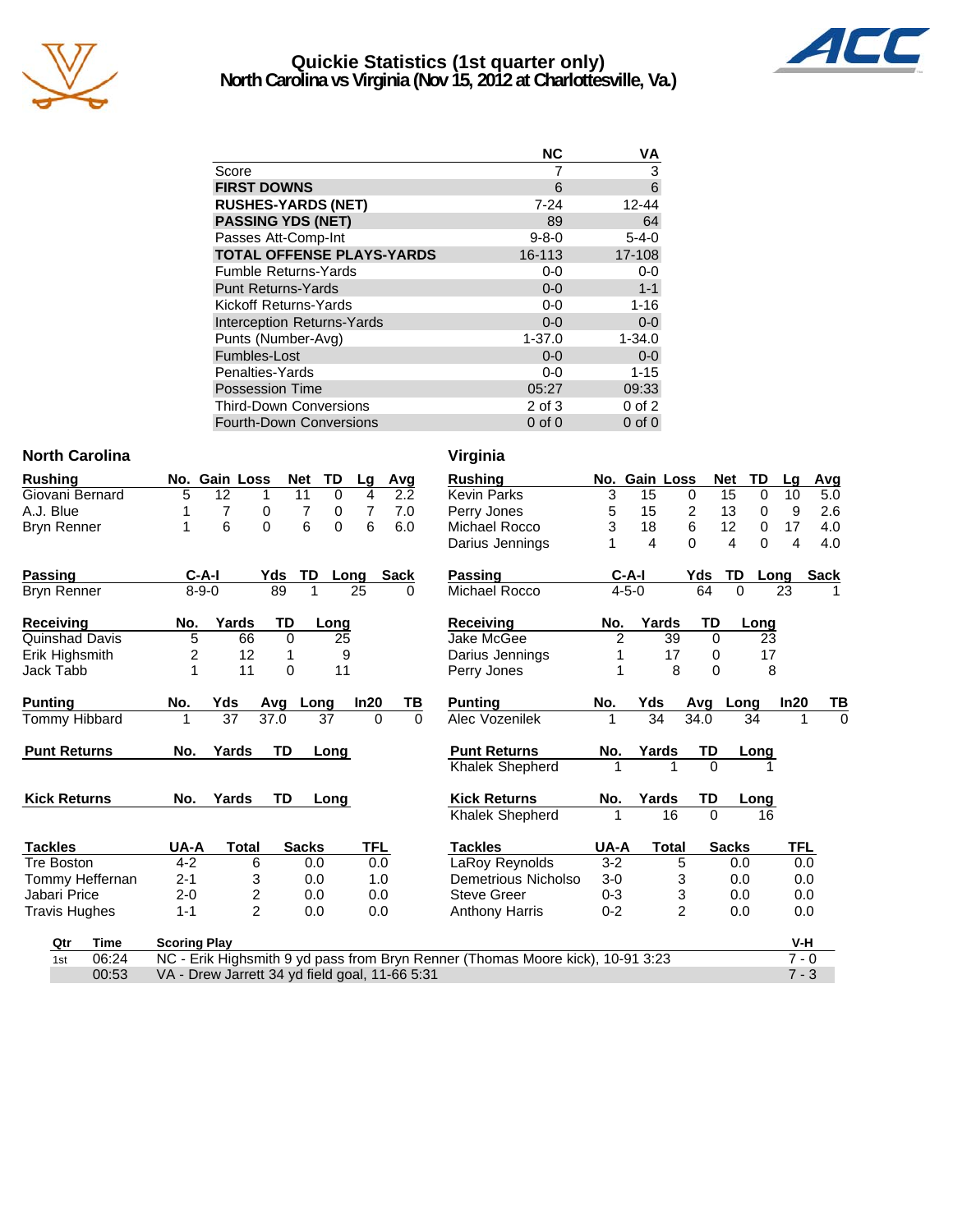

## **Play-by-Play Summary (2nd quarter)**



**North Carolina vs Virginia (Nov 15, 2012 at Charlottesville, Va.)**

|                  | 1-10 NC 38<br>1-10 NC 38                | Start of 2nd quarter, clock 15:00.<br>Williams, M. rush for 12 yards to the 50 yardline, 1ST DOWN NC (Harris, A; Reynolds, L).                              | R7              |
|------------------|-----------------------------------------|-------------------------------------------------------------------------------------------------------------------------------------------------------------|-----------------|
|                  | 1-10 NC 50                              | Renner, Bryn pass complete to Davis, Quinshad for 32 yards to the VA18, 1ST DOWN NC                                                                         | P8              |
|                  |                                         | (Harris,A).                                                                                                                                                 |                 |
|                  | 1-10 VA 18                              | Blue, A.J. rush for 5 yards to the VA13 (Greer, S; Reynolds, L).                                                                                            |                 |
| $2 - 5$<br>$3-5$ | <b>VA 13</b><br><b>VA 13</b>            | Renner, Bryn pass incomplete to Highsmith, Erik.<br>PENALTY NC false start (Turner, Landon) 5 yards to the VA18.                                            |                 |
|                  | 3-10 VA 18                              | PENALTY VA pass interference (Nicholson, D) 15 yards to the VA3, 1ST DOWN NC.                                                                               | X9              |
| 1-G              | VA 03                                   | Blue, A.J. rush for 3 yards to the VA0, TOUCHDOWN, clock 14:03.                                                                                             |                 |
| 1-G              | <b>VA03</b>                             | Moore, Thomas kick attempt good.                                                                                                                            |                 |
|                  |                                         | North Carolina 14, Virginia 3                                                                                                                               |                 |
|                  |                                         | 8 plays, 75 yards, 1:50<br>Moore, Thomas kickoff 58 yards to the VA7, Shepherd, K return 26 yards to the VA33 (Price,                                       |                 |
|                  |                                         | Jabari).                                                                                                                                                    |                 |
|                  | VIRGINIA drive start at 14:03.          |                                                                                                                                                             |                 |
|                  | 1-10 VA 33                              | Jones, P rush for 1 yard to the VA34 (Hughes, Travis; Reddick, Kevin).                                                                                      |                 |
|                  | VA 34<br>2-9                            | Sims, P pass incomplete to Terrell, D.                                                                                                                      |                 |
|                  | $3-9$<br><b>VA 34</b>                   | Sims, P rush for 13 yards to the VA47, 1ST DOWN VA, out-of-bounds (Boston, Tre).                                                                            | R7              |
|                  | 1-10 VA 47<br>$2 - 5$<br><b>NC 48</b>   | Parks, K rush for 5 yards to the NC48 (Rashad, Shakeel).<br>Parks, K rush for 9 yards to the NC39, 1ST DOWN VA (Mangum, Pete; Scott, Tim).                  | R8              |
|                  | $1 - 10$<br><b>NC 39</b>                | Jones, P rush for loss of 2 yards to the NC41 (Williams, S.).                                                                                               |                 |
|                  | 2-12<br><b>NC 41</b>                    | Sims, P pass complete to Jones, P for 11 yards to the NC30 (Mangum, Pete).                                                                                  |                 |
|                  | $3 - 1$<br><b>NC 30</b>                 | Sims, P pass incomplete to Severin, C.                                                                                                                      |                 |
|                  | 4-1<br><b>NC 30</b>                     | Parks, K rush for 1 yard to the NC29, 1ST DOWN VA (Williams, S.; Reddick, Kevin).                                                                           | R9              |
|                  | <b>NC 29</b><br>$1 - 10$                | Jones, P rush for 8 yards to the NC21 (Guy, Dion).                                                                                                          |                 |
|                  | $2 - 2$<br><b>NC 21</b><br><b>NC 09</b> | Jones, P rush for 12 yards to the NC9, 1ST DOWN VA (Heffernan, T; Williams, S.).<br>Sims, P pass incomplete to Parks, K.                                    | R <sub>10</sub> |
|                  | $1-G$<br><b>NC 09</b><br>2-G            | Sims, P pass incomplete to McGee, J.                                                                                                                        |                 |
|                  | $3-G$<br><b>NC 09</b>                   | Sims, P pass complete to Jennings, D for 9 yards to the NC0, TOUCHDOWN, clock 08:42.                                                                        |                 |
|                  | $1-G$<br><b>NC 03</b>                   | Jarrett, D kick attempt good.                                                                                                                               |                 |
|                  |                                         | North Carolina 14, Virginia 10                                                                                                                              |                 |
|                  |                                         | 14 plays, 67 yards, 5:21                                                                                                                                    |                 |
|                  |                                         | Frye,I kickoff 62 yards to the NC3, Tapley, Sean return 23 yards to the NC26 (Walker, R),                                                                   |                 |
|                  |                                         |                                                                                                                                                             |                 |
|                  |                                         | PENALTY NC illegal block (McNeill, Mark) 10 yards to the NC16, 1st and 10, NC ball on                                                                       |                 |
|                  |                                         | NC16.<br>NORTH CAROLINA drive start at 08:42.                                                                                                               |                 |
|                  | 1-10 NC 16                              | PENALTY NC delay of game (Renner, Bryn) 5 yards to the NC11.                                                                                                |                 |
|                  | 1-15 NC 11                              | Renner, Bryn pass complete to Davis, Quinshad for 5 yards to the NC16 (Romero,D).                                                                           |                 |
|                  | 2-10 NC 16                              | Renner, Bryn pass complete to Tabb, Jack for 19 yards to the NC35, 1ST DOWN NC                                                                              | P <sub>10</sub> |
|                  |                                         | (Romero, D; Phelps, B).                                                                                                                                     |                 |
| 2-8              | 1-10 NC 35                              | Renner, Bryn pass complete to Highsmith, Erik for 2 yards to the NC37 (Hoskey,D).                                                                           | P <sub>11</sub> |
|                  | <b>NC 37</b>                            | Renner, Bryn pass complete to Davis, Quinshad for 11 yards to the NC48, 1ST DOWN NC<br>(Nicholson, D; Hoskey, D).                                           |                 |
|                  | 1-10 NC 48                              | Renner, Bryn pass complete to Tabb, Jack for 3 yards to the VA49 (Harris,A).                                                                                |                 |
| $2 - 7$          | VA 49                                   | Renner, Bryn pass complete to Davis, Quinshad for 14 yards to the VA35, 1ST DOWN NC                                                                         | P <sub>12</sub> |
|                  |                                         | (Phelps,B).                                                                                                                                                 |                 |
|                  | 1-10 VA 35                              | Williams, M. rush for 23 yards to the VA12, 1ST DOWN NC (Harris,A).                                                                                         | R <sub>13</sub> |
|                  | 1-10 VA 12                              | Williams, M. rush for loss of 6 yards to the VA18 (Romero,D).                                                                                               |                 |
| 2-16             | VA 18<br>3-13 VA 15                     | Renner, Bryn pass complete to Bernard, Gio for 3 yards to the VA15 (Cooper, A).                                                                             |                 |
|                  | 4-21 VA 23                              | Renner, Bryn sacked for loss of 8 yards to the VA23 (Urban, B).<br>Moore, Thomas field goal attempt from 40 MISSED - wide right, spot at VA23, clock 04:50. |                 |
|                  |                                         | 11 plays, 61 yards, 3:52                                                                                                                                    |                 |
|                  | VIRGINIA drive start at 04:50.          |                                                                                                                                                             |                 |
|                  | 1-10 VA 23                              | Rocco, M pass intercepted by Boston, Tre at the VA36, Boston, Tre return 36 yards to the<br>VA0, TOUCHDOWN, clock 04:37.                                    |                 |
|                  |                                         | 1 play, 0 yards, 0:13                                                                                                                                       |                 |
| 1-G              | VA 03                                   | Hibbard, Tommy rush attempt failed.                                                                                                                         |                 |
|                  |                                         | North Carolina 20, Virginia 10<br>Moore, Thomas kickoff 59 yards to the VA6, Shepherd, K return 17 yards to the VA23 (Dixon,                                |                 |
|                  |                                         | Alex).                                                                                                                                                      |                 |
|                  | VIRGINIA drive start at 04:37.          |                                                                                                                                                             |                 |
|                  | 1-10 VA 23                              | Richardson, C rush for 3 yards to the VA26 (Reddick, Kevin).                                                                                                |                 |
|                  | 2-7<br>VA 26<br>2-12 VA 21              | PENALTY VA substitution infraction 5 yards to the VA21.<br>Rocco, M sacked for loss of 4 yards to the VA17 (Thomason, J.; Rashad, Shakeel).                 |                 |

4-7 VA 26 Vozenilek,A punt 42 yards to the NC32, fair catch by Bernard, Gio.

*3 plays, 3 yards, 2:17*

#### **NORTH CAROLINA drive start at 02:20.**

1-10 NC 32 Renner, Bryn rush for no gain to the NC32 (Snyder,J;Reynolds,L).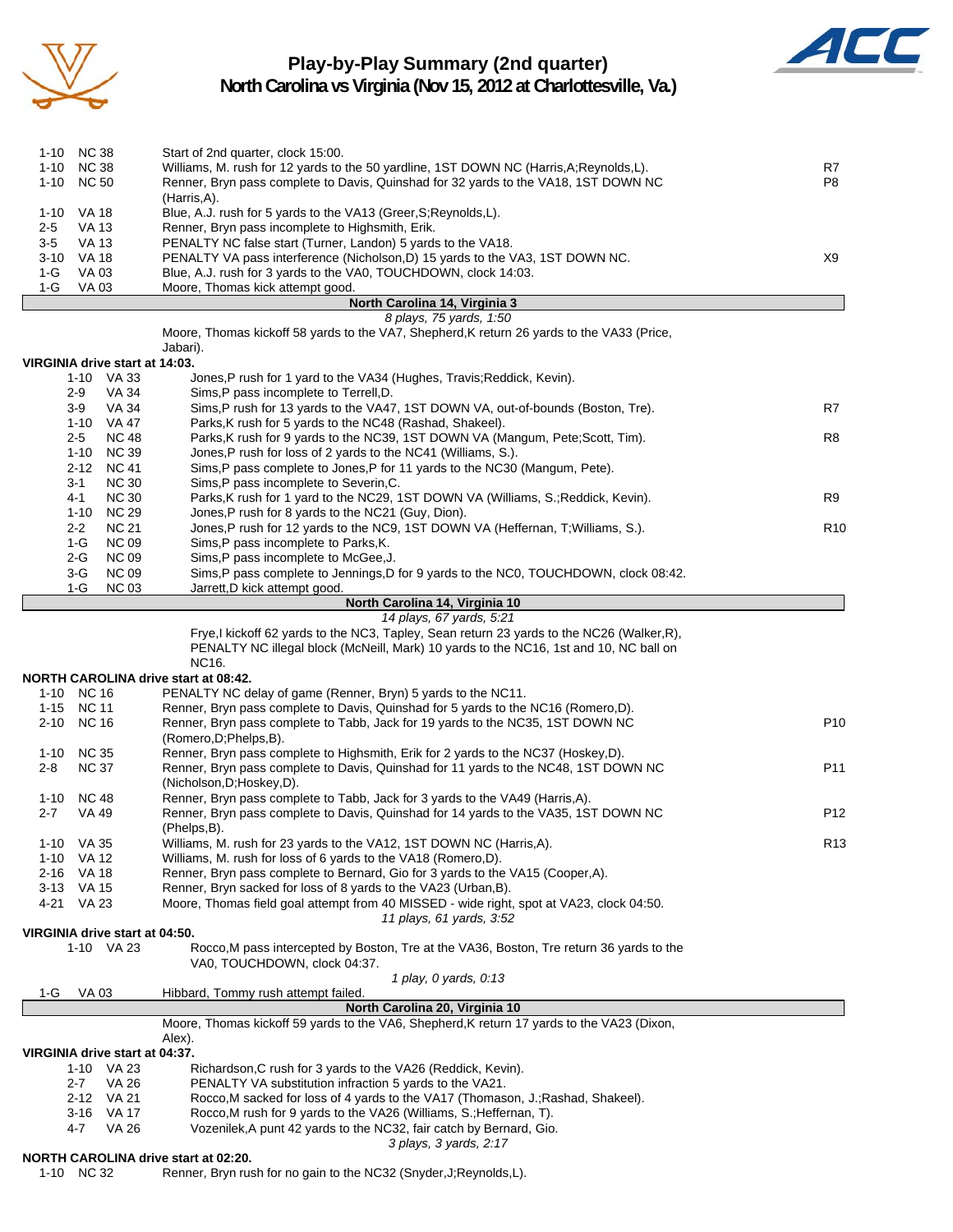

### **Play-by-Play Summary (2nd quarter) North Carolina vs Virginia (Nov 15, 2012 at Charlottesville, Va.)**



| $2 - 10$ | <b>NC 32</b><br><b>NC 39</b> |              | Renner, Bryn pass complete to Bernard, Gio for 7 yards to the NC39 (Harris, A).       |                 |
|----------|------------------------------|--------------|---------------------------------------------------------------------------------------|-----------------|
| $3-3$    |                              |              | Bernard, Gio rush for loss of 2 yards to the NC37 (Nicholson, D; Reynolds, L).        |                 |
| $4 - 5$  | <b>NC 37</b>                 |              | Hibbard, Tommy punt 54 yards to the VA9, downed.                                      |                 |
|          |                              |              | 3 plays, 5 yards, 0:40                                                                |                 |
|          |                              |              | VIRGINIA drive start at 01:40.                                                        |                 |
|          |                              | 1-10 VA 09   | Jones, P rush for 3 yards to the VA12 (Mangum, Pete; Boston, Tre).                    |                 |
|          | $2 - 7$                      | VA 12        | Sims, P pass complete to Jones, P for 12 yards to the VA24, 1ST DOWN VA (Guy, Dion).  | P <sub>11</sub> |
|          | $1 - 10$                     | <b>VA 24</b> | Sims, P pass incomplete to Jennings, D.                                               |                 |
|          | $2 - 10$                     | VA 24        | Sims, P pass complete to Terrell, D for 4 yards to the VA28 (Boston, Tre).            |                 |
|          | $3-6$                        | <b>VA 28</b> | Sims, P pass incomplete to Terrell, D.                                                |                 |
|          | 4-6                          | <b>VA 28</b> | Vozenilek, A punt 29 yards to the NC43, out-of-bounds.                                |                 |
|          |                              |              | 5 plays, 19 yards, 1:06                                                               |                 |
|          |                              |              | NORTH CAROLINA drive start at 00:34.                                                  |                 |
| 1-10     | NC 43                        |              | Renner, Bryn pass incomplete to Tapley, Sean (Greer, S).                              |                 |
| $2 - 10$ | NC 43                        |              | Renner, Bryn pass complete to Davis, Quinshad for 2 yards to the NC45 (Nicholson, D). |                 |
| $3 - 8$  | NC 45                        |              | Bernard, Gio rush for 9 yards to the VA46, 1ST DOWN NC (Harris, A).                   | R <sub>14</sub> |
| $1 - 10$ | VA 46                        |              | Timeout North Carolina, clock 00:15.                                                  |                 |
| $1 - 10$ | VA 46                        |              | Renner, Bryn pass incomplete to Davis, Quinshad.                                      |                 |
| $2 - 10$ | VA 46                        |              | Renner, Bryn pass complete to Bernard, Gio for 14 yards to the VA32, 1ST DOWN NC      | P <sub>15</sub> |
|          |                              |              | (Harold,E).                                                                           |                 |
|          |                              |              | End of half, clock 00:00.                                                             |                 |
|          |                              |              | 5 plays, 25 yards, 0:34                                                               |                 |
|          |                              |              | END OF 2nd QUARTER: North Carolina 20, Virginia 10                                    |                 |

|                        |       | Time  |   | 1st Downs |   |         | Conversions |                |             |                  |
|------------------------|-------|-------|---|-----------|---|---------|-------------|----------------|-------------|------------------|
| <b>Quarter Summary</b> | Score | Poss  |   |           |   | 3rd     | 4th         | <b>Rushing</b> | Passing     | <b>Penalties</b> |
| North Carolina         | 13    | 06:03 | 5 |           | q | $1 - 3$ | $0 - 0$     | $9 - 36$       | 11-14-0-112 | $3 - 20$         |
| Virginia               |       | 08:57 |   |           |   | $2-5$   | 1-1         | 12-58          | 4-11-1-36   | $2 - 20$         |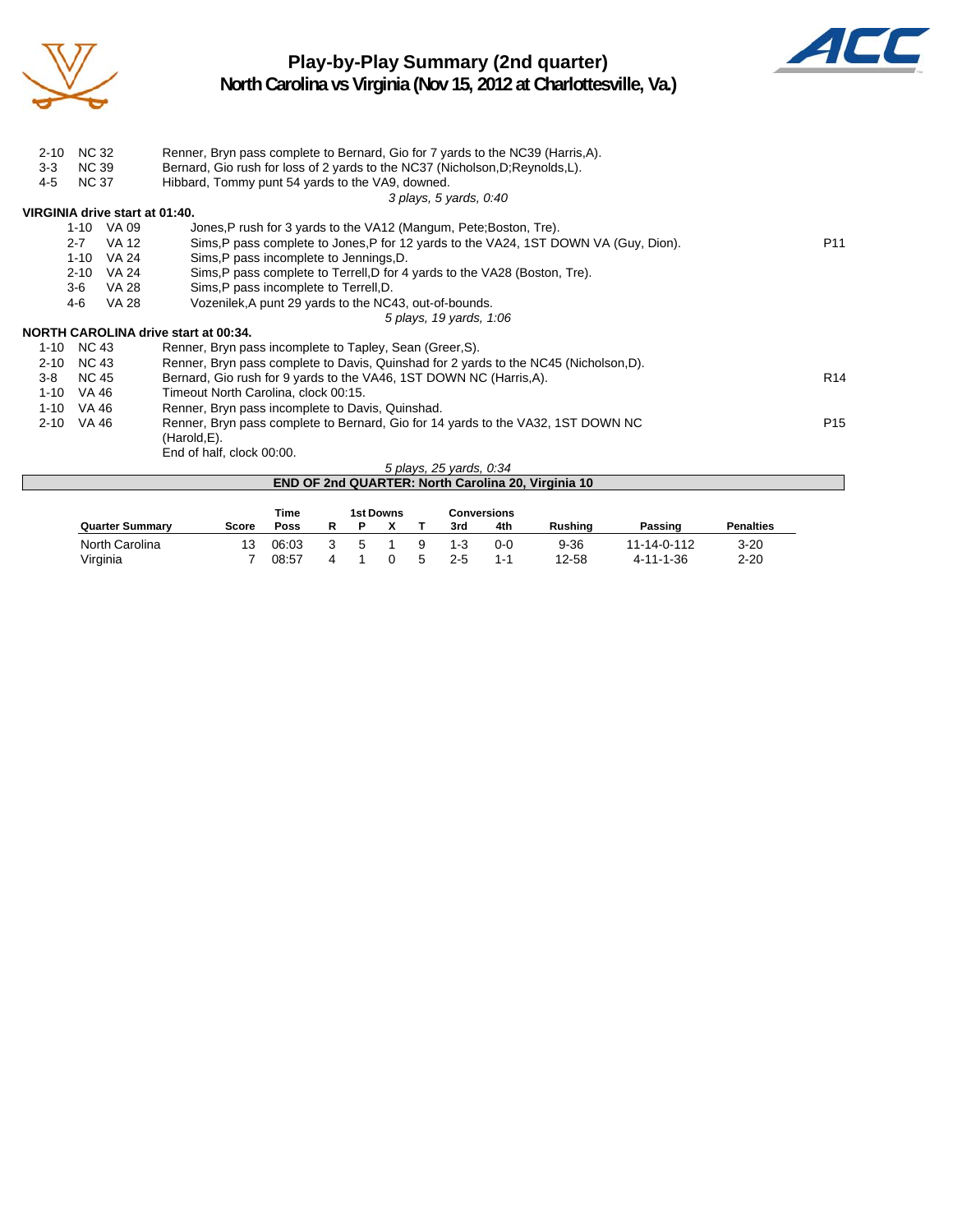

### **Quickie Statistics (2nd quarter only) North Carolina vs Virginia (Nov 15, 2012 at Charlottesville, Va.)**



|                                   | ΝC            | ٧A           |
|-----------------------------------|---------------|--------------|
| Score                             | 13            |              |
| <b>FIRST DOWNS</b>                | 9             | 5            |
| <b>RUSHES-YARDS (NET)</b>         | $9 - 36$      | 12-58        |
| <b>PASSING YDS (NET)</b>          | 112           | 36           |
| Passes Att-Comp-Int               | $14 - 11 - 0$ | $11 - 4 - 1$ |
| <b>TOTAL OFFENSE PLAYS-YARDS</b>  | 23-148        | 23-94        |
| <b>Fumble Returns-Yards</b>       | $0 - 0$       | $0-0$        |
| <b>Punt Returns-Yards</b>         | $0 - 0$       | $0-0$        |
| Kickoff Returns-Yards             | $1 - 23$      | $2 - 43$     |
| <b>Interception Returns-Yards</b> | $1 - 36$      | $0-0$        |
| Punts (Number-Avg)                | $1 - 54.0$    | $2 - 35.5$   |
| Fumbles-Lost                      | $0 - 0$       | $0 - 0$      |
| Penalties-Yards                   | $3 - 20$      | $2 - 20$     |
| <b>Possession Time</b>            | 06:03         | 08:57        |
| <b>Third-Down Conversions</b>     | $1$ of $3$    | 2 of 5       |
| <b>Fourth-Down Conversions</b>    | $0$ of $0$    | 1 of 1       |

#### **North Carolina Virginia**

| Rushing                   |             |                                                                                   | No. Gain Loss    |                | <b>Net</b>     | TD             | Lg         | Avg         |          | <b>Rushing</b>                                                                   |                         | No. Gain Loss |              |                | <b>Net</b><br>TD | Lg         | Avg         |
|---------------------------|-------------|-----------------------------------------------------------------------------------|------------------|----------------|----------------|----------------|------------|-------------|----------|----------------------------------------------------------------------------------|-------------------------|---------------|--------------|----------------|------------------|------------|-------------|
| Marquise Williams         |             | $\overline{3}$                                                                    | 35               | 6              | 29             | 0              | 23         | 9.7         |          | Perry Jones                                                                      | 5                       | 24            |              | $\overline{2}$ | 0<br>22          | 12         | 4.4         |
| A.J. Blue                 |             | 2                                                                                 | 8                | 0              | $\, 8$         | 1              | $\sqrt{5}$ | 4.0         |          | <b>Kevin Parks</b>                                                               | 3                       | 15            |              | 0              | 15<br>0          | 9          | 5.0         |
| Giovani Bernard           |             | $\overline{c}$                                                                    | $\boldsymbol{9}$ | $\overline{c}$ | $\overline{7}$ | $\mathbf 0$    | 9          | 3.5         |          | <b>Phillip Sims</b>                                                              |                         | 13            |              | $\mathbf 0$    | 13<br>0          | 13         | 13.0        |
| <b>Bryn Renner</b>        |             | $\overline{2}$                                                                    | $\overline{0}$   | 8              | $-8$           | $\Omega$       | $\Omega$   | $-4.0$      |          | Michael Rocco                                                                    | $\overline{2}$          | 9             |              | 4              | 5<br>$\Omega$    | 9          | 2.5         |
| Passing                   |             | $C-A-I$                                                                           |                  | Yds            | TD             | Long           |            | <b>Sack</b> |          | Passing                                                                          |                         | $C-A-I$       |              | Yds            | TD               | Long       | <b>Sack</b> |
| Bryn Renner               |             | $11 - 14 - 0$                                                                     |                  | 112            | $\Omega$       |                | 32         |             | 1        | <b>Phillip Sims</b>                                                              | 36<br>$4 - 10 - 0$<br>1 |               |              |                | 12               | 0          |             |
|                           |             |                                                                                   |                  |                |                |                |            |             |          | Michael Rocco                                                                    |                         | $0 - 1 - 1$   |              | 0              | $\Omega$         | 0          | 1           |
| Receiving                 |             | No.                                                                               | Yards            |                | TD             | Long           |            |             |          | Receiving                                                                        | No.                     |               | Yards        | TD             | Long             |            |             |
| Quinshad Davis            |             | $\overline{5}$                                                                    | 64               |                | 0              | 32             |            |             |          | Perry Jones                                                                      | $\overline{2}$          |               | 23           | 0              |                  | 12         |             |
| Giovani Bernard           |             | 3                                                                                 | 24               |                | 0              | 14             |            |             |          | Darius Jennings                                                                  |                         |               | 9            | 1              |                  | 9          |             |
| Jack Tabb                 |             | $\overline{c}$                                                                    | 22               |                | 0              | 19             |            |             |          | Dominique Terrell                                                                | 1                       |               | 4            | $\mathbf 0$    |                  | 4          |             |
| Erik Highsmith            |             |                                                                                   |                  | $\overline{2}$ | 0              | $\overline{2}$ |            |             |          |                                                                                  |                         |               |              |                |                  |            |             |
| Punting                   |             | No.                                                                               | Yds              | Avg            | Long           |                | In20       |             | TВ       | <b>Punting</b>                                                                   | No.                     | Yds           |              | Avg            | Long             | In20       | TВ          |
| Tommy Hibbard             |             | 1                                                                                 | 54               | 54.0           |                | 54             | 1          |             | $\Omega$ | Alec Vozenilek                                                                   | $\overline{2}$          | 71            |              | 35.5           | 42               | $\Omega$   | $\Omega$    |
| <b>Punt Returns</b>       |             | No.                                                                               | Yards            |                | TD             | Long           |            |             |          | <b>Punt Returns</b>                                                              | No.                     | Yards         |              | TD             | Long             |            |             |
| <b>Kick Returns</b>       |             | No.                                                                               | Yards            |                | TD             | Long           |            |             |          | <b>Kick Returns</b>                                                              | No.                     | Yards         |              | TD             | Long             |            |             |
| Sean Tapley               |             | 1                                                                                 | 23               |                | $\Omega$       | 23             |            |             |          | <b>Khalek Shepherd</b>                                                           | $\overline{2}$          |               | 43           | $\Omega$       | 26               |            |             |
| <b>Tackles</b>            |             | UA-A                                                                              | <b>Total</b>     |                | <b>Sacks</b>   |                | TFL        |             |          | <b>Tackles</b>                                                                   | UA-A                    |               | <b>Total</b> |                | <b>Sacks</b>     | <b>TFL</b> |             |
| <b>Sylvester Williams</b> |             | $1 - 3$                                                                           |                  | 4              | 0.0            |                | 1.0        |             |          | <b>Anthony Harris</b>                                                            | $5 - 1$                 |               | 6            |                | 0.0              |            | 0.0         |
| Tre Boston                |             | $2 - 1$                                                                           |                  | 3              | 0.0            |                | 0.0        |             |          | LaRoy Reynolds                                                                   | $0 - 4$                 |               | 4            |                | 0.0              | 0.5        |             |
| Kevin Reddick             |             | $1 - 2$                                                                           |                  | 3              | 0.0            |                | 0.0        |             |          | Daquan Romero                                                                    | $2 - 1$                 |               | 3            |                | 0.0              |            | 1.0         |
| Pete Mangum               |             | $1 - 2$                                                                           |                  | 3              | 0.0            |                | 0.0        |             |          | Demetrious Nicholso                                                              | $1 - 2$                 |               | 3            |                | 0.0              | 0.5        |             |
| Qtr                       | <b>Time</b> | <b>Scoring Play</b>                                                               |                  |                |                |                |            |             |          |                                                                                  |                         |               |              |                |                  | V-H        |             |
| 1st                       | 06:24       |                                                                                   |                  |                |                |                |            |             |          | NC - Erik Highsmith 9 yd pass from Bryn Renner (Thomas Moore kick), 10-91 3:23   |                         |               |              |                |                  | $7 - 0$    |             |
|                           | 00:53       | VA - Drew Jarrett 34 yd field goal, 11-66 5:31                                    |                  |                |                |                |            |             |          |                                                                                  |                         |               |              |                |                  | $7 - 3$    |             |
| 2nd                       | 14:03       |                                                                                   |                  |                |                |                |            |             |          | NC - A.J. Blue 3 yd run (Thomas Moore kick), 8-75 1:50                           |                         |               |              |                |                  | $7 - 0$    |             |
|                           | 08:42       |                                                                                   |                  |                |                |                |            |             |          | VA - Darius Jennings 9 yd pass from Phillip Sims (Drew Jarrett kick), 14-67 5:21 |                         |               |              |                |                  | $7 - 7$    |             |
|                           | 04:37       | NC - Tre Boston 36 yd interception return (Tommy Hibbard rush failed)<br>$13 - 7$ |                  |                |                |                |            |             |          |                                                                                  |                         |               |              |                |                  |            |             |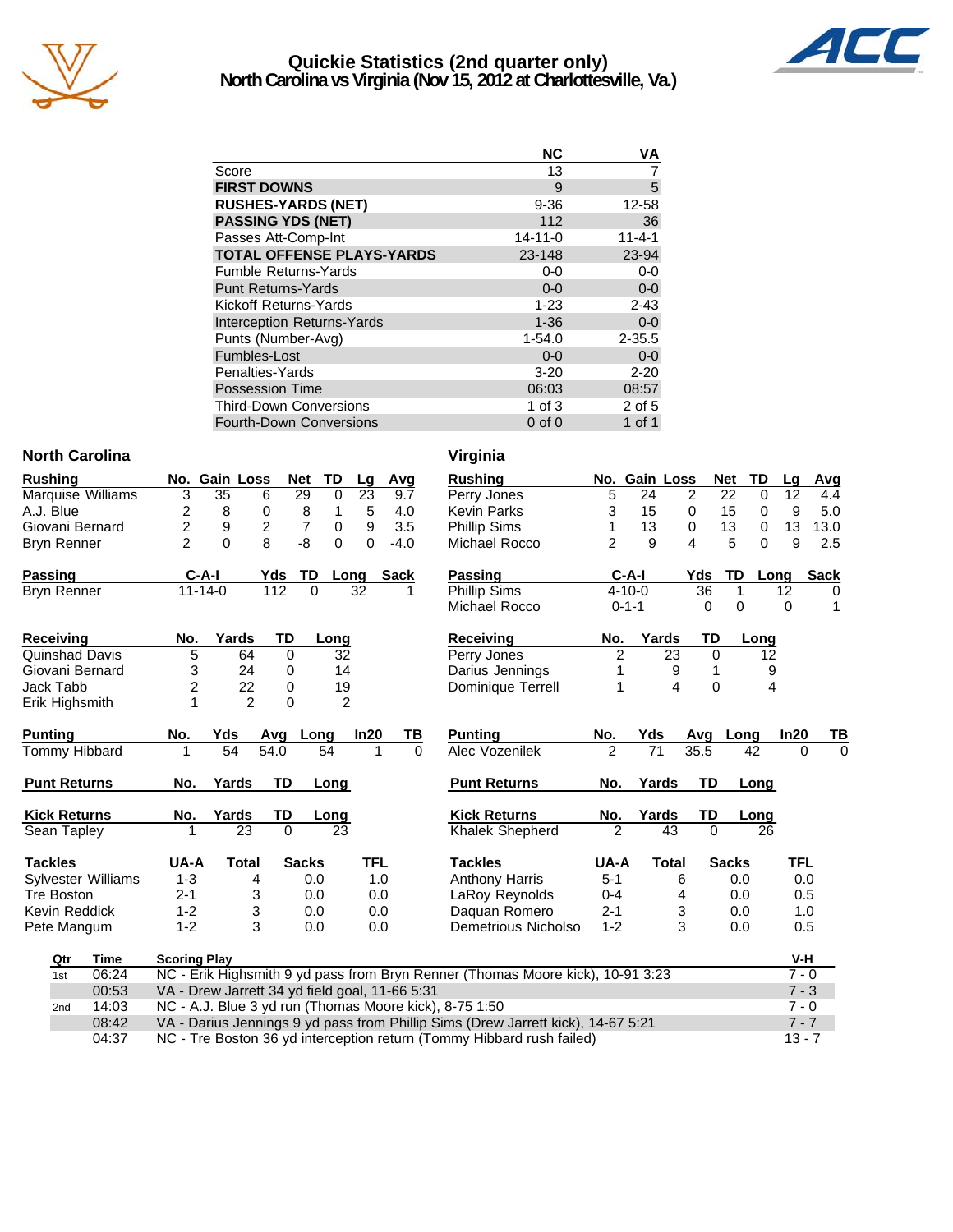

**Play-by-Play Summary (3rd quarter) North Carolina vs Virginia (Nov 15, 2012 at Charlottesville, Va.)**



| Start of 3rd quarter, clock 15:00, NC ball on NC35.<br>Moore, Thomas kickoff 61 yards to the VA4, Shepherd, K return 27 yards to the VA31<br>(Singleton, K.), PENALTY NC offside 5 yards to the VA36, 1st and 10, VA ball on VA36.<br>VIRGINIA drive start at 15:00.<br>1-10 VA 36<br>Jones, P rush for 1 yard to the VA37 (Jackson, Tim).<br>$2 - 9$<br>VA 37<br>Sims, P pass complete to Phillips, C for 4 yards to the VA41 (Boston, Tre).<br><b>VA 41</b><br>$3-5$<br>Jones, P rush for 4 yards to the VA45 (Scott, Tim).<br><b>VA 45</b><br>Vozenilek, A punt 43 yards to the NC12, Bernard, Gio return 0 yards to the NC12, fumble by<br>4-1<br>Bernard, Gio recovered by VA Walcott, A at NC12.<br>3 plays, 9 yards, 1:56<br>VIRGINIA drive start at 13:04.<br>1-10 NC 12<br>Parks, K rush for no gain to the NC12 (Hughes, Travis).<br>2-10 NC 12<br>Rocco, M sacked for loss of 10 yards to the NC22 (Williams, S.).<br>3-20 NC 22<br>Rocco, M pass complete to Scott, E for 11 yards to the NC11 (Scott, Tim).<br>4-9<br><b>NC 11</b><br>Jarrett, D field goal attempt from 28 GOOD, clock 11:00.<br>North Carolina 20, Virginia 13<br>4 plays, 1 yard, 2:04<br>Frye, I kickoff 63 yards to the NC2, Tapley, Sean return 19 yards to the NC21 (Harris, A).<br><b>NORTH CAROLINA drive start at 11:00.</b><br>1-10 NC 21<br>Morris, Romar rush for 5 yards to the NC26 (Greer, S; Romero, D).<br>$2 - 5$<br><b>NC 26</b><br>Renner, Bryn pass incomplete to Davis, Quinshad (Nicholson, D).<br><b>NC 26</b><br>P <sub>16</sub><br>$3-5$<br>Renner, Bryn pass complete to Davis, Quinshad for 9 yards to the NC35, 1ST DOWN NC<br>(Harris, A; Phelps, B).<br>1-10 NC 35<br>PENALTY NC holding (Turner, Landon) 10 yards to the NC25.<br><b>NC 25</b><br>Bernard, Gio rush for 1 yard to the NC26 (Reynolds, L; Nicholson, D).<br>$1 - 20$<br>2-19 NC 26<br>Bernard, Gio rush for 1 yard to the NC27 (Brathwaite, C; Urban, B).<br>3-18 NC 27<br>Renner, Bryn pass complete to Davis, Quinshad for 9 yards to the NC36<br>(Harris, A; Schautz, B).<br>$4 - 9$<br><b>NC 36</b><br>Hibbard, Tommy punt 43 yards to the VA21, fair catch by Shepherd, K.<br>6 plays, 15 yards, 3:09<br>VIRGINIA drive start at 07:51.<br>1-10 VA 21<br>Jones, P rush for 6 yards to the VA27 (Rankin, Darien; Mangum, Pete).<br><b>VA 27</b><br>Jones, P rush for 2 yards to the VA29 (Price, Jabari; Hughes, Travis), PENALTY NC personal<br>X12<br>$2 - 4$<br>foul 15 yards to the VA44, 1ST DOWN VA.<br>1-10 VA 44<br>1st and 10.<br>1-10 VA 44<br>Jennings, D rush for 18 yards to the NC38, 1ST DOWN VA (Boston, Tre).<br>R <sub>13</sub><br>1-10 NC 38<br>Rocco, M rush for 1 yard to the NC37 (Guy, Dion).<br><b>NC 37</b><br>Parks, K rush for 13 yards to the NC24, 1ST DOWN VA (Mangum, Pete).<br>R <sub>14</sub><br>$2-9$<br>1-10 NC 24<br>Parks, K rush for 4 yards to the NC20 (Boston, Tre).<br><b>NC 20</b><br>$2 - 6$<br>PENALTY VA holding (Burbank, R) 10 yards to the NC30.<br>$2 - 16$<br><b>NC 30</b><br>Rocco, M pass complete to Jennings, D for loss of 2 yards to the NC32 (Schoettmer, J).<br>3-18 NC 32<br>Rocco, M pass complete to Terrell, D for 17 yards to the NC15 (Rankin, Darien).<br>$4 - 1$<br><b>NC 15</b><br>Parks, K rush for 7 yards to the NC8, 1ST DOWN VA (Price, Jabari).<br>R <sub>15</sub><br><b>NC 08</b><br>1-G<br>Rocco, M rush for 5 yards to the NC3 (Boston, Tre; Rashad, Shakeel).<br><b>NC 03</b><br>Jones, P rush for 1 yard to the NC2 (Hughes, Travis).<br>2-G<br><b>NC 02</b><br>3-G<br>Parks, K rush for 1 yard to the NC1 (Campbell, Cu).<br>4-G<br><b>NC 01</b><br>Parks, K rush for loss of 2 yards to the NC3 (Martin, Kareem; Reddick, Kevin).<br>13 plays, 76 yards, 6:55<br>NORTH CAROLINA drive start at 00:56.<br>1-10 NC 03<br>Bernard, Gio rush for 4 yards to the NC7 (Nicholson, D; Reynolds, L).<br><b>NC 07</b> |         |  |                                                                     |                 |
|--------------------------------------------------------------------------------------------------------------------------------------------------------------------------------------------------------------------------------------------------------------------------------------------------------------------------------------------------------------------------------------------------------------------------------------------------------------------------------------------------------------------------------------------------------------------------------------------------------------------------------------------------------------------------------------------------------------------------------------------------------------------------------------------------------------------------------------------------------------------------------------------------------------------------------------------------------------------------------------------------------------------------------------------------------------------------------------------------------------------------------------------------------------------------------------------------------------------------------------------------------------------------------------------------------------------------------------------------------------------------------------------------------------------------------------------------------------------------------------------------------------------------------------------------------------------------------------------------------------------------------------------------------------------------------------------------------------------------------------------------------------------------------------------------------------------------------------------------------------------------------------------------------------------------------------------------------------------------------------------------------------------------------------------------------------------------------------------------------------------------------------------------------------------------------------------------------------------------------------------------------------------------------------------------------------------------------------------------------------------------------------------------------------------------------------------------------------------------------------------------------------------------------------------------------------------------------------------------------------------------------------------------------------------------------------------------------------------------------------------------------------------------------------------------------------------------------------------------------------------------------------------------------------------------------------------------------------------------------------------------------------------------------------------------------------------------------------------------------------------------------------------------------------------------------------------------------------------------------------------------------------------------------------------------------------------------------------------------------------------------------------------------------------------------------------------------------------------------------------------------------------------------------------------------------------------------------------------------------------------------------------------------------------------------------------------------------------------------------------------------------------------------------------------------------------------------------------------------------------------------------|---------|--|---------------------------------------------------------------------|-----------------|
|                                                                                                                                                                                                                                                                                                                                                                                                                                                                                                                                                                                                                                                                                                                                                                                                                                                                                                                                                                                                                                                                                                                                                                                                                                                                                                                                                                                                                                                                                                                                                                                                                                                                                                                                                                                                                                                                                                                                                                                                                                                                                                                                                                                                                                                                                                                                                                                                                                                                                                                                                                                                                                                                                                                                                                                                                                                                                                                                                                                                                                                                                                                                                                                                                                                                                                                                                                                                                                                                                                                                                                                                                                                                                                                                                                                                                                                                                |         |  |                                                                     |                 |
|                                                                                                                                                                                                                                                                                                                                                                                                                                                                                                                                                                                                                                                                                                                                                                                                                                                                                                                                                                                                                                                                                                                                                                                                                                                                                                                                                                                                                                                                                                                                                                                                                                                                                                                                                                                                                                                                                                                                                                                                                                                                                                                                                                                                                                                                                                                                                                                                                                                                                                                                                                                                                                                                                                                                                                                                                                                                                                                                                                                                                                                                                                                                                                                                                                                                                                                                                                                                                                                                                                                                                                                                                                                                                                                                                                                                                                                                                |         |  |                                                                     |                 |
|                                                                                                                                                                                                                                                                                                                                                                                                                                                                                                                                                                                                                                                                                                                                                                                                                                                                                                                                                                                                                                                                                                                                                                                                                                                                                                                                                                                                                                                                                                                                                                                                                                                                                                                                                                                                                                                                                                                                                                                                                                                                                                                                                                                                                                                                                                                                                                                                                                                                                                                                                                                                                                                                                                                                                                                                                                                                                                                                                                                                                                                                                                                                                                                                                                                                                                                                                                                                                                                                                                                                                                                                                                                                                                                                                                                                                                                                                |         |  |                                                                     |                 |
|                                                                                                                                                                                                                                                                                                                                                                                                                                                                                                                                                                                                                                                                                                                                                                                                                                                                                                                                                                                                                                                                                                                                                                                                                                                                                                                                                                                                                                                                                                                                                                                                                                                                                                                                                                                                                                                                                                                                                                                                                                                                                                                                                                                                                                                                                                                                                                                                                                                                                                                                                                                                                                                                                                                                                                                                                                                                                                                                                                                                                                                                                                                                                                                                                                                                                                                                                                                                                                                                                                                                                                                                                                                                                                                                                                                                                                                                                |         |  |                                                                     |                 |
|                                                                                                                                                                                                                                                                                                                                                                                                                                                                                                                                                                                                                                                                                                                                                                                                                                                                                                                                                                                                                                                                                                                                                                                                                                                                                                                                                                                                                                                                                                                                                                                                                                                                                                                                                                                                                                                                                                                                                                                                                                                                                                                                                                                                                                                                                                                                                                                                                                                                                                                                                                                                                                                                                                                                                                                                                                                                                                                                                                                                                                                                                                                                                                                                                                                                                                                                                                                                                                                                                                                                                                                                                                                                                                                                                                                                                                                                                |         |  |                                                                     |                 |
|                                                                                                                                                                                                                                                                                                                                                                                                                                                                                                                                                                                                                                                                                                                                                                                                                                                                                                                                                                                                                                                                                                                                                                                                                                                                                                                                                                                                                                                                                                                                                                                                                                                                                                                                                                                                                                                                                                                                                                                                                                                                                                                                                                                                                                                                                                                                                                                                                                                                                                                                                                                                                                                                                                                                                                                                                                                                                                                                                                                                                                                                                                                                                                                                                                                                                                                                                                                                                                                                                                                                                                                                                                                                                                                                                                                                                                                                                |         |  |                                                                     |                 |
|                                                                                                                                                                                                                                                                                                                                                                                                                                                                                                                                                                                                                                                                                                                                                                                                                                                                                                                                                                                                                                                                                                                                                                                                                                                                                                                                                                                                                                                                                                                                                                                                                                                                                                                                                                                                                                                                                                                                                                                                                                                                                                                                                                                                                                                                                                                                                                                                                                                                                                                                                                                                                                                                                                                                                                                                                                                                                                                                                                                                                                                                                                                                                                                                                                                                                                                                                                                                                                                                                                                                                                                                                                                                                                                                                                                                                                                                                |         |  |                                                                     |                 |
|                                                                                                                                                                                                                                                                                                                                                                                                                                                                                                                                                                                                                                                                                                                                                                                                                                                                                                                                                                                                                                                                                                                                                                                                                                                                                                                                                                                                                                                                                                                                                                                                                                                                                                                                                                                                                                                                                                                                                                                                                                                                                                                                                                                                                                                                                                                                                                                                                                                                                                                                                                                                                                                                                                                                                                                                                                                                                                                                                                                                                                                                                                                                                                                                                                                                                                                                                                                                                                                                                                                                                                                                                                                                                                                                                                                                                                                                                |         |  |                                                                     |                 |
|                                                                                                                                                                                                                                                                                                                                                                                                                                                                                                                                                                                                                                                                                                                                                                                                                                                                                                                                                                                                                                                                                                                                                                                                                                                                                                                                                                                                                                                                                                                                                                                                                                                                                                                                                                                                                                                                                                                                                                                                                                                                                                                                                                                                                                                                                                                                                                                                                                                                                                                                                                                                                                                                                                                                                                                                                                                                                                                                                                                                                                                                                                                                                                                                                                                                                                                                                                                                                                                                                                                                                                                                                                                                                                                                                                                                                                                                                |         |  |                                                                     |                 |
|                                                                                                                                                                                                                                                                                                                                                                                                                                                                                                                                                                                                                                                                                                                                                                                                                                                                                                                                                                                                                                                                                                                                                                                                                                                                                                                                                                                                                                                                                                                                                                                                                                                                                                                                                                                                                                                                                                                                                                                                                                                                                                                                                                                                                                                                                                                                                                                                                                                                                                                                                                                                                                                                                                                                                                                                                                                                                                                                                                                                                                                                                                                                                                                                                                                                                                                                                                                                                                                                                                                                                                                                                                                                                                                                                                                                                                                                                |         |  |                                                                     |                 |
|                                                                                                                                                                                                                                                                                                                                                                                                                                                                                                                                                                                                                                                                                                                                                                                                                                                                                                                                                                                                                                                                                                                                                                                                                                                                                                                                                                                                                                                                                                                                                                                                                                                                                                                                                                                                                                                                                                                                                                                                                                                                                                                                                                                                                                                                                                                                                                                                                                                                                                                                                                                                                                                                                                                                                                                                                                                                                                                                                                                                                                                                                                                                                                                                                                                                                                                                                                                                                                                                                                                                                                                                                                                                                                                                                                                                                                                                                |         |  |                                                                     |                 |
|                                                                                                                                                                                                                                                                                                                                                                                                                                                                                                                                                                                                                                                                                                                                                                                                                                                                                                                                                                                                                                                                                                                                                                                                                                                                                                                                                                                                                                                                                                                                                                                                                                                                                                                                                                                                                                                                                                                                                                                                                                                                                                                                                                                                                                                                                                                                                                                                                                                                                                                                                                                                                                                                                                                                                                                                                                                                                                                                                                                                                                                                                                                                                                                                                                                                                                                                                                                                                                                                                                                                                                                                                                                                                                                                                                                                                                                                                |         |  |                                                                     |                 |
|                                                                                                                                                                                                                                                                                                                                                                                                                                                                                                                                                                                                                                                                                                                                                                                                                                                                                                                                                                                                                                                                                                                                                                                                                                                                                                                                                                                                                                                                                                                                                                                                                                                                                                                                                                                                                                                                                                                                                                                                                                                                                                                                                                                                                                                                                                                                                                                                                                                                                                                                                                                                                                                                                                                                                                                                                                                                                                                                                                                                                                                                                                                                                                                                                                                                                                                                                                                                                                                                                                                                                                                                                                                                                                                                                                                                                                                                                |         |  |                                                                     |                 |
|                                                                                                                                                                                                                                                                                                                                                                                                                                                                                                                                                                                                                                                                                                                                                                                                                                                                                                                                                                                                                                                                                                                                                                                                                                                                                                                                                                                                                                                                                                                                                                                                                                                                                                                                                                                                                                                                                                                                                                                                                                                                                                                                                                                                                                                                                                                                                                                                                                                                                                                                                                                                                                                                                                                                                                                                                                                                                                                                                                                                                                                                                                                                                                                                                                                                                                                                                                                                                                                                                                                                                                                                                                                                                                                                                                                                                                                                                |         |  |                                                                     |                 |
|                                                                                                                                                                                                                                                                                                                                                                                                                                                                                                                                                                                                                                                                                                                                                                                                                                                                                                                                                                                                                                                                                                                                                                                                                                                                                                                                                                                                                                                                                                                                                                                                                                                                                                                                                                                                                                                                                                                                                                                                                                                                                                                                                                                                                                                                                                                                                                                                                                                                                                                                                                                                                                                                                                                                                                                                                                                                                                                                                                                                                                                                                                                                                                                                                                                                                                                                                                                                                                                                                                                                                                                                                                                                                                                                                                                                                                                                                |         |  |                                                                     |                 |
|                                                                                                                                                                                                                                                                                                                                                                                                                                                                                                                                                                                                                                                                                                                                                                                                                                                                                                                                                                                                                                                                                                                                                                                                                                                                                                                                                                                                                                                                                                                                                                                                                                                                                                                                                                                                                                                                                                                                                                                                                                                                                                                                                                                                                                                                                                                                                                                                                                                                                                                                                                                                                                                                                                                                                                                                                                                                                                                                                                                                                                                                                                                                                                                                                                                                                                                                                                                                                                                                                                                                                                                                                                                                                                                                                                                                                                                                                |         |  |                                                                     |                 |
|                                                                                                                                                                                                                                                                                                                                                                                                                                                                                                                                                                                                                                                                                                                                                                                                                                                                                                                                                                                                                                                                                                                                                                                                                                                                                                                                                                                                                                                                                                                                                                                                                                                                                                                                                                                                                                                                                                                                                                                                                                                                                                                                                                                                                                                                                                                                                                                                                                                                                                                                                                                                                                                                                                                                                                                                                                                                                                                                                                                                                                                                                                                                                                                                                                                                                                                                                                                                                                                                                                                                                                                                                                                                                                                                                                                                                                                                                |         |  |                                                                     |                 |
|                                                                                                                                                                                                                                                                                                                                                                                                                                                                                                                                                                                                                                                                                                                                                                                                                                                                                                                                                                                                                                                                                                                                                                                                                                                                                                                                                                                                                                                                                                                                                                                                                                                                                                                                                                                                                                                                                                                                                                                                                                                                                                                                                                                                                                                                                                                                                                                                                                                                                                                                                                                                                                                                                                                                                                                                                                                                                                                                                                                                                                                                                                                                                                                                                                                                                                                                                                                                                                                                                                                                                                                                                                                                                                                                                                                                                                                                                |         |  |                                                                     |                 |
|                                                                                                                                                                                                                                                                                                                                                                                                                                                                                                                                                                                                                                                                                                                                                                                                                                                                                                                                                                                                                                                                                                                                                                                                                                                                                                                                                                                                                                                                                                                                                                                                                                                                                                                                                                                                                                                                                                                                                                                                                                                                                                                                                                                                                                                                                                                                                                                                                                                                                                                                                                                                                                                                                                                                                                                                                                                                                                                                                                                                                                                                                                                                                                                                                                                                                                                                                                                                                                                                                                                                                                                                                                                                                                                                                                                                                                                                                |         |  |                                                                     |                 |
|                                                                                                                                                                                                                                                                                                                                                                                                                                                                                                                                                                                                                                                                                                                                                                                                                                                                                                                                                                                                                                                                                                                                                                                                                                                                                                                                                                                                                                                                                                                                                                                                                                                                                                                                                                                                                                                                                                                                                                                                                                                                                                                                                                                                                                                                                                                                                                                                                                                                                                                                                                                                                                                                                                                                                                                                                                                                                                                                                                                                                                                                                                                                                                                                                                                                                                                                                                                                                                                                                                                                                                                                                                                                                                                                                                                                                                                                                |         |  |                                                                     |                 |
|                                                                                                                                                                                                                                                                                                                                                                                                                                                                                                                                                                                                                                                                                                                                                                                                                                                                                                                                                                                                                                                                                                                                                                                                                                                                                                                                                                                                                                                                                                                                                                                                                                                                                                                                                                                                                                                                                                                                                                                                                                                                                                                                                                                                                                                                                                                                                                                                                                                                                                                                                                                                                                                                                                                                                                                                                                                                                                                                                                                                                                                                                                                                                                                                                                                                                                                                                                                                                                                                                                                                                                                                                                                                                                                                                                                                                                                                                |         |  |                                                                     |                 |
|                                                                                                                                                                                                                                                                                                                                                                                                                                                                                                                                                                                                                                                                                                                                                                                                                                                                                                                                                                                                                                                                                                                                                                                                                                                                                                                                                                                                                                                                                                                                                                                                                                                                                                                                                                                                                                                                                                                                                                                                                                                                                                                                                                                                                                                                                                                                                                                                                                                                                                                                                                                                                                                                                                                                                                                                                                                                                                                                                                                                                                                                                                                                                                                                                                                                                                                                                                                                                                                                                                                                                                                                                                                                                                                                                                                                                                                                                |         |  |                                                                     |                 |
|                                                                                                                                                                                                                                                                                                                                                                                                                                                                                                                                                                                                                                                                                                                                                                                                                                                                                                                                                                                                                                                                                                                                                                                                                                                                                                                                                                                                                                                                                                                                                                                                                                                                                                                                                                                                                                                                                                                                                                                                                                                                                                                                                                                                                                                                                                                                                                                                                                                                                                                                                                                                                                                                                                                                                                                                                                                                                                                                                                                                                                                                                                                                                                                                                                                                                                                                                                                                                                                                                                                                                                                                                                                                                                                                                                                                                                                                                |         |  |                                                                     |                 |
|                                                                                                                                                                                                                                                                                                                                                                                                                                                                                                                                                                                                                                                                                                                                                                                                                                                                                                                                                                                                                                                                                                                                                                                                                                                                                                                                                                                                                                                                                                                                                                                                                                                                                                                                                                                                                                                                                                                                                                                                                                                                                                                                                                                                                                                                                                                                                                                                                                                                                                                                                                                                                                                                                                                                                                                                                                                                                                                                                                                                                                                                                                                                                                                                                                                                                                                                                                                                                                                                                                                                                                                                                                                                                                                                                                                                                                                                                |         |  |                                                                     |                 |
|                                                                                                                                                                                                                                                                                                                                                                                                                                                                                                                                                                                                                                                                                                                                                                                                                                                                                                                                                                                                                                                                                                                                                                                                                                                                                                                                                                                                                                                                                                                                                                                                                                                                                                                                                                                                                                                                                                                                                                                                                                                                                                                                                                                                                                                                                                                                                                                                                                                                                                                                                                                                                                                                                                                                                                                                                                                                                                                                                                                                                                                                                                                                                                                                                                                                                                                                                                                                                                                                                                                                                                                                                                                                                                                                                                                                                                                                                |         |  |                                                                     |                 |
|                                                                                                                                                                                                                                                                                                                                                                                                                                                                                                                                                                                                                                                                                                                                                                                                                                                                                                                                                                                                                                                                                                                                                                                                                                                                                                                                                                                                                                                                                                                                                                                                                                                                                                                                                                                                                                                                                                                                                                                                                                                                                                                                                                                                                                                                                                                                                                                                                                                                                                                                                                                                                                                                                                                                                                                                                                                                                                                                                                                                                                                                                                                                                                                                                                                                                                                                                                                                                                                                                                                                                                                                                                                                                                                                                                                                                                                                                |         |  |                                                                     |                 |
|                                                                                                                                                                                                                                                                                                                                                                                                                                                                                                                                                                                                                                                                                                                                                                                                                                                                                                                                                                                                                                                                                                                                                                                                                                                                                                                                                                                                                                                                                                                                                                                                                                                                                                                                                                                                                                                                                                                                                                                                                                                                                                                                                                                                                                                                                                                                                                                                                                                                                                                                                                                                                                                                                                                                                                                                                                                                                                                                                                                                                                                                                                                                                                                                                                                                                                                                                                                                                                                                                                                                                                                                                                                                                                                                                                                                                                                                                |         |  |                                                                     |                 |
|                                                                                                                                                                                                                                                                                                                                                                                                                                                                                                                                                                                                                                                                                                                                                                                                                                                                                                                                                                                                                                                                                                                                                                                                                                                                                                                                                                                                                                                                                                                                                                                                                                                                                                                                                                                                                                                                                                                                                                                                                                                                                                                                                                                                                                                                                                                                                                                                                                                                                                                                                                                                                                                                                                                                                                                                                                                                                                                                                                                                                                                                                                                                                                                                                                                                                                                                                                                                                                                                                                                                                                                                                                                                                                                                                                                                                                                                                |         |  |                                                                     |                 |
|                                                                                                                                                                                                                                                                                                                                                                                                                                                                                                                                                                                                                                                                                                                                                                                                                                                                                                                                                                                                                                                                                                                                                                                                                                                                                                                                                                                                                                                                                                                                                                                                                                                                                                                                                                                                                                                                                                                                                                                                                                                                                                                                                                                                                                                                                                                                                                                                                                                                                                                                                                                                                                                                                                                                                                                                                                                                                                                                                                                                                                                                                                                                                                                                                                                                                                                                                                                                                                                                                                                                                                                                                                                                                                                                                                                                                                                                                |         |  |                                                                     |                 |
|                                                                                                                                                                                                                                                                                                                                                                                                                                                                                                                                                                                                                                                                                                                                                                                                                                                                                                                                                                                                                                                                                                                                                                                                                                                                                                                                                                                                                                                                                                                                                                                                                                                                                                                                                                                                                                                                                                                                                                                                                                                                                                                                                                                                                                                                                                                                                                                                                                                                                                                                                                                                                                                                                                                                                                                                                                                                                                                                                                                                                                                                                                                                                                                                                                                                                                                                                                                                                                                                                                                                                                                                                                                                                                                                                                                                                                                                                |         |  |                                                                     |                 |
|                                                                                                                                                                                                                                                                                                                                                                                                                                                                                                                                                                                                                                                                                                                                                                                                                                                                                                                                                                                                                                                                                                                                                                                                                                                                                                                                                                                                                                                                                                                                                                                                                                                                                                                                                                                                                                                                                                                                                                                                                                                                                                                                                                                                                                                                                                                                                                                                                                                                                                                                                                                                                                                                                                                                                                                                                                                                                                                                                                                                                                                                                                                                                                                                                                                                                                                                                                                                                                                                                                                                                                                                                                                                                                                                                                                                                                                                                |         |  |                                                                     |                 |
|                                                                                                                                                                                                                                                                                                                                                                                                                                                                                                                                                                                                                                                                                                                                                                                                                                                                                                                                                                                                                                                                                                                                                                                                                                                                                                                                                                                                                                                                                                                                                                                                                                                                                                                                                                                                                                                                                                                                                                                                                                                                                                                                                                                                                                                                                                                                                                                                                                                                                                                                                                                                                                                                                                                                                                                                                                                                                                                                                                                                                                                                                                                                                                                                                                                                                                                                                                                                                                                                                                                                                                                                                                                                                                                                                                                                                                                                                |         |  |                                                                     |                 |
|                                                                                                                                                                                                                                                                                                                                                                                                                                                                                                                                                                                                                                                                                                                                                                                                                                                                                                                                                                                                                                                                                                                                                                                                                                                                                                                                                                                                                                                                                                                                                                                                                                                                                                                                                                                                                                                                                                                                                                                                                                                                                                                                                                                                                                                                                                                                                                                                                                                                                                                                                                                                                                                                                                                                                                                                                                                                                                                                                                                                                                                                                                                                                                                                                                                                                                                                                                                                                                                                                                                                                                                                                                                                                                                                                                                                                                                                                |         |  |                                                                     |                 |
|                                                                                                                                                                                                                                                                                                                                                                                                                                                                                                                                                                                                                                                                                                                                                                                                                                                                                                                                                                                                                                                                                                                                                                                                                                                                                                                                                                                                                                                                                                                                                                                                                                                                                                                                                                                                                                                                                                                                                                                                                                                                                                                                                                                                                                                                                                                                                                                                                                                                                                                                                                                                                                                                                                                                                                                                                                                                                                                                                                                                                                                                                                                                                                                                                                                                                                                                                                                                                                                                                                                                                                                                                                                                                                                                                                                                                                                                                |         |  |                                                                     |                 |
|                                                                                                                                                                                                                                                                                                                                                                                                                                                                                                                                                                                                                                                                                                                                                                                                                                                                                                                                                                                                                                                                                                                                                                                                                                                                                                                                                                                                                                                                                                                                                                                                                                                                                                                                                                                                                                                                                                                                                                                                                                                                                                                                                                                                                                                                                                                                                                                                                                                                                                                                                                                                                                                                                                                                                                                                                                                                                                                                                                                                                                                                                                                                                                                                                                                                                                                                                                                                                                                                                                                                                                                                                                                                                                                                                                                                                                                                                |         |  |                                                                     |                 |
|                                                                                                                                                                                                                                                                                                                                                                                                                                                                                                                                                                                                                                                                                                                                                                                                                                                                                                                                                                                                                                                                                                                                                                                                                                                                                                                                                                                                                                                                                                                                                                                                                                                                                                                                                                                                                                                                                                                                                                                                                                                                                                                                                                                                                                                                                                                                                                                                                                                                                                                                                                                                                                                                                                                                                                                                                                                                                                                                                                                                                                                                                                                                                                                                                                                                                                                                                                                                                                                                                                                                                                                                                                                                                                                                                                                                                                                                                |         |  |                                                                     |                 |
|                                                                                                                                                                                                                                                                                                                                                                                                                                                                                                                                                                                                                                                                                                                                                                                                                                                                                                                                                                                                                                                                                                                                                                                                                                                                                                                                                                                                                                                                                                                                                                                                                                                                                                                                                                                                                                                                                                                                                                                                                                                                                                                                                                                                                                                                                                                                                                                                                                                                                                                                                                                                                                                                                                                                                                                                                                                                                                                                                                                                                                                                                                                                                                                                                                                                                                                                                                                                                                                                                                                                                                                                                                                                                                                                                                                                                                                                                |         |  |                                                                     |                 |
|                                                                                                                                                                                                                                                                                                                                                                                                                                                                                                                                                                                                                                                                                                                                                                                                                                                                                                                                                                                                                                                                                                                                                                                                                                                                                                                                                                                                                                                                                                                                                                                                                                                                                                                                                                                                                                                                                                                                                                                                                                                                                                                                                                                                                                                                                                                                                                                                                                                                                                                                                                                                                                                                                                                                                                                                                                                                                                                                                                                                                                                                                                                                                                                                                                                                                                                                                                                                                                                                                                                                                                                                                                                                                                                                                                                                                                                                                |         |  |                                                                     |                 |
|                                                                                                                                                                                                                                                                                                                                                                                                                                                                                                                                                                                                                                                                                                                                                                                                                                                                                                                                                                                                                                                                                                                                                                                                                                                                                                                                                                                                                                                                                                                                                                                                                                                                                                                                                                                                                                                                                                                                                                                                                                                                                                                                                                                                                                                                                                                                                                                                                                                                                                                                                                                                                                                                                                                                                                                                                                                                                                                                                                                                                                                                                                                                                                                                                                                                                                                                                                                                                                                                                                                                                                                                                                                                                                                                                                                                                                                                                |         |  |                                                                     |                 |
|                                                                                                                                                                                                                                                                                                                                                                                                                                                                                                                                                                                                                                                                                                                                                                                                                                                                                                                                                                                                                                                                                                                                                                                                                                                                                                                                                                                                                                                                                                                                                                                                                                                                                                                                                                                                                                                                                                                                                                                                                                                                                                                                                                                                                                                                                                                                                                                                                                                                                                                                                                                                                                                                                                                                                                                                                                                                                                                                                                                                                                                                                                                                                                                                                                                                                                                                                                                                                                                                                                                                                                                                                                                                                                                                                                                                                                                                                |         |  |                                                                     |                 |
|                                                                                                                                                                                                                                                                                                                                                                                                                                                                                                                                                                                                                                                                                                                                                                                                                                                                                                                                                                                                                                                                                                                                                                                                                                                                                                                                                                                                                                                                                                                                                                                                                                                                                                                                                                                                                                                                                                                                                                                                                                                                                                                                                                                                                                                                                                                                                                                                                                                                                                                                                                                                                                                                                                                                                                                                                                                                                                                                                                                                                                                                                                                                                                                                                                                                                                                                                                                                                                                                                                                                                                                                                                                                                                                                                                                                                                                                                |         |  |                                                                     |                 |
|                                                                                                                                                                                                                                                                                                                                                                                                                                                                                                                                                                                                                                                                                                                                                                                                                                                                                                                                                                                                                                                                                                                                                                                                                                                                                                                                                                                                                                                                                                                                                                                                                                                                                                                                                                                                                                                                                                                                                                                                                                                                                                                                                                                                                                                                                                                                                                                                                                                                                                                                                                                                                                                                                                                                                                                                                                                                                                                                                                                                                                                                                                                                                                                                                                                                                                                                                                                                                                                                                                                                                                                                                                                                                                                                                                                                                                                                                |         |  |                                                                     |                 |
|                                                                                                                                                                                                                                                                                                                                                                                                                                                                                                                                                                                                                                                                                                                                                                                                                                                                                                                                                                                                                                                                                                                                                                                                                                                                                                                                                                                                                                                                                                                                                                                                                                                                                                                                                                                                                                                                                                                                                                                                                                                                                                                                                                                                                                                                                                                                                                                                                                                                                                                                                                                                                                                                                                                                                                                                                                                                                                                                                                                                                                                                                                                                                                                                                                                                                                                                                                                                                                                                                                                                                                                                                                                                                                                                                                                                                                                                                |         |  |                                                                     |                 |
|                                                                                                                                                                                                                                                                                                                                                                                                                                                                                                                                                                                                                                                                                                                                                                                                                                                                                                                                                                                                                                                                                                                                                                                                                                                                                                                                                                                                                                                                                                                                                                                                                                                                                                                                                                                                                                                                                                                                                                                                                                                                                                                                                                                                                                                                                                                                                                                                                                                                                                                                                                                                                                                                                                                                                                                                                                                                                                                                                                                                                                                                                                                                                                                                                                                                                                                                                                                                                                                                                                                                                                                                                                                                                                                                                                                                                                                                                |         |  |                                                                     |                 |
|                                                                                                                                                                                                                                                                                                                                                                                                                                                                                                                                                                                                                                                                                                                                                                                                                                                                                                                                                                                                                                                                                                                                                                                                                                                                                                                                                                                                                                                                                                                                                                                                                                                                                                                                                                                                                                                                                                                                                                                                                                                                                                                                                                                                                                                                                                                                                                                                                                                                                                                                                                                                                                                                                                                                                                                                                                                                                                                                                                                                                                                                                                                                                                                                                                                                                                                                                                                                                                                                                                                                                                                                                                                                                                                                                                                                                                                                                |         |  |                                                                     |                 |
|                                                                                                                                                                                                                                                                                                                                                                                                                                                                                                                                                                                                                                                                                                                                                                                                                                                                                                                                                                                                                                                                                                                                                                                                                                                                                                                                                                                                                                                                                                                                                                                                                                                                                                                                                                                                                                                                                                                                                                                                                                                                                                                                                                                                                                                                                                                                                                                                                                                                                                                                                                                                                                                                                                                                                                                                                                                                                                                                                                                                                                                                                                                                                                                                                                                                                                                                                                                                                                                                                                                                                                                                                                                                                                                                                                                                                                                                                |         |  |                                                                     |                 |
|                                                                                                                                                                                                                                                                                                                                                                                                                                                                                                                                                                                                                                                                                                                                                                                                                                                                                                                                                                                                                                                                                                                                                                                                                                                                                                                                                                                                                                                                                                                                                                                                                                                                                                                                                                                                                                                                                                                                                                                                                                                                                                                                                                                                                                                                                                                                                                                                                                                                                                                                                                                                                                                                                                                                                                                                                                                                                                                                                                                                                                                                                                                                                                                                                                                                                                                                                                                                                                                                                                                                                                                                                                                                                                                                                                                                                                                                                |         |  |                                                                     |                 |
|                                                                                                                                                                                                                                                                                                                                                                                                                                                                                                                                                                                                                                                                                                                                                                                                                                                                                                                                                                                                                                                                                                                                                                                                                                                                                                                                                                                                                                                                                                                                                                                                                                                                                                                                                                                                                                                                                                                                                                                                                                                                                                                                                                                                                                                                                                                                                                                                                                                                                                                                                                                                                                                                                                                                                                                                                                                                                                                                                                                                                                                                                                                                                                                                                                                                                                                                                                                                                                                                                                                                                                                                                                                                                                                                                                                                                                                                                | $2 - 6$ |  | Bernard, Gio rush for 15 yards to the NC22, 1ST DOWN NC (Moore, M). | R <sub>17</sub> |
| <b>END OF 3rd QUARTER: North Carolina 20, Virginia 13</b>                                                                                                                                                                                                                                                                                                                                                                                                                                                                                                                                                                                                                                                                                                                                                                                                                                                                                                                                                                                                                                                                                                                                                                                                                                                                                                                                                                                                                                                                                                                                                                                                                                                                                                                                                                                                                                                                                                                                                                                                                                                                                                                                                                                                                                                                                                                                                                                                                                                                                                                                                                                                                                                                                                                                                                                                                                                                                                                                                                                                                                                                                                                                                                                                                                                                                                                                                                                                                                                                                                                                                                                                                                                                                                                                                                                                                      |         |  |                                                                     |                 |

|                        | Time  |       | 1st Downs |  | <b>Conversions</b> |         |                |                  |                  |
|------------------------|-------|-------|-----------|--|--------------------|---------|----------------|------------------|------------------|
| <b>Quarter Summary</b> | Score | Poss  |           |  | 3rd                | 4th     | <b>Rushing</b> | Passing          | <b>Penalties</b> |
| North Carolina         |       | 04:05 |           |  | $1 - 2$            | 0-0     | 5-26           | $2 - 3 - 0 - 18$ | $3 - 30$         |
| Virginia               |       | 10:55 | 2         |  | በ-4                | $1 - 2$ | 15-51          | $4 - 4 - 0 - 30$ | $1 - 10$         |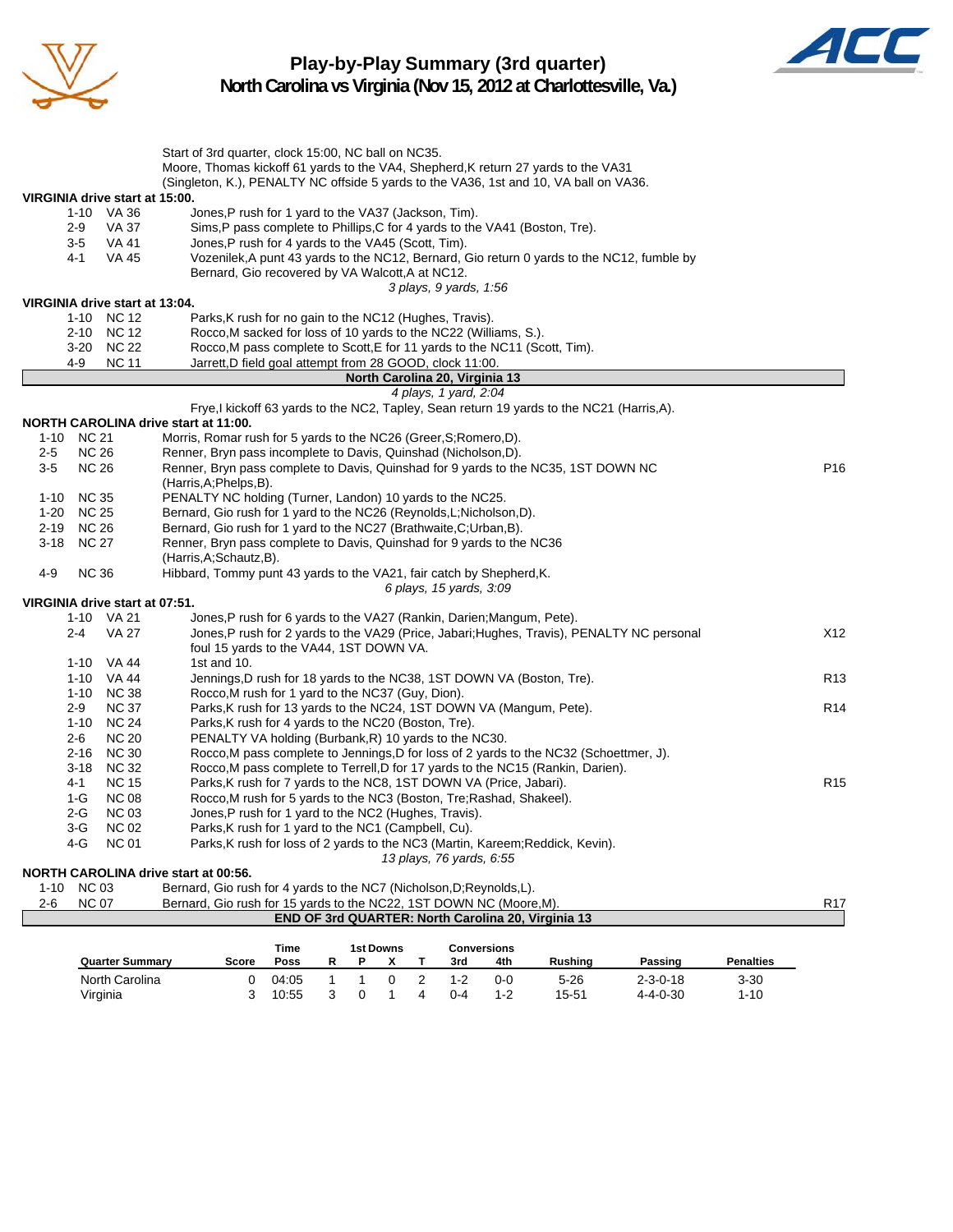

### **Quickie Statistics (3rd quarter only) North Carolina vs Virginia (Nov 15, 2012 at Charlottesville, Va.)**



|                                   | <b>NC</b>   | VA             |
|-----------------------------------|-------------|----------------|
| Score                             | 0           | 3              |
| <b>FIRST DOWNS</b>                | 2           | $\overline{4}$ |
| <b>RUSHES-YARDS (NET)</b>         | $5 - 26$    | 15-51          |
| <b>PASSING YDS (NET)</b>          | 18          | 30             |
| Passes Att-Comp-Int               | $3 - 2 - 0$ | $4 - 4 - 0$    |
| <b>TOTAL OFFENSE PLAYS-YARDS</b>  | $8 - 44$    | 19-81          |
| <b>Fumble Returns-Yards</b>       | $0 - 0$     | $0-0$          |
| <b>Punt Returns-Yards</b>         | $1 - 0$     | $0-0$          |
| Kickoff Returns-Yards             | $1 - 19$    | $1 - 27$       |
| <b>Interception Returns-Yards</b> | $0 - 0$     | $0 - 0$        |
| Punts (Number-Avg)                | $1 - 43.0$  | $1 - 43.0$     |
| Fumbles-Lost                      | $1 - 1$     | $0 - 0$        |
| Penalties-Yards                   | $3 - 30$    | $1 - 10$       |
| <b>Possession Time</b>            | 04:05       | 10:55          |
| <b>Third-Down Conversions</b>     | 1 of $2$    | $0$ of 4       |
| <b>Fourth-Down Conversions</b>    | $0$ of $0$  | 1 of $2$       |

04:37 NC - Tre Boston 36 yd interception return (Tommy Hibbard rush failed) 20 - 10 3rd 11:00 VA - Drew Jarrett 28 yd field goal, 4-1 2:04 0 - 3

### **North Carolina** Virginia

| <b>Rushing</b>       |             |                     | No. Gain Loss                                                                                 |          | <b>Net</b>   | <b>TD</b>   | Lg         | Avg         | <b>Rushing</b>                                                                 |         | No. Gain Loss   |                | <b>Net</b>   | <b>TD</b>   | Lg       | A   |
|----------------------|-------------|---------------------|-----------------------------------------------------------------------------------------------|----------|--------------|-------------|------------|-------------|--------------------------------------------------------------------------------|---------|-----------------|----------------|--------------|-------------|----------|-----|
| Giovani Bernard      |             | 4                   | 21                                                                                            | 0        | 21           | 0           | 15         | 5.2         | <b>Kevin Parks</b>                                                             | 6       | 25              | $\overline{2}$ | 23           | 0           | 13       |     |
| <b>Romar Morris</b>  |             | 1                   | 5                                                                                             | 0        | 5            | $\mathbf 0$ | 5          | 5.0         | Darius Jennings                                                                | 1       | 18              | $\mathbf 0$    | 18           | 0           | 18       | 18  |
|                      |             |                     |                                                                                               |          |              |             |            |             | Perry Jones                                                                    | 5       | 14              | 0              | 14           | 0           | 6        |     |
|                      |             |                     |                                                                                               |          |              |             |            |             | Michael Rocco                                                                  | 3       | 6               | 10             | $-4$         | $\Omega$    | 5        | Ŀ,  |
| Passing              |             |                     | $C-A-I$                                                                                       | Yds      | TD           | Long        |            | <b>Sack</b> | <b>Passing</b>                                                                 |         | $C-A-I$         |                | Yds          | TD<br>Long  |          | Sa  |
| <b>Bryn Renner</b>   |             |                     | $2 - 3 - 0$                                                                                   | 18       | $\mathbf{0}$ | 9           |            | 0           | Michael Rocco                                                                  |         | $3 - 3 - 0$     |                | 26           | 0           | 17       |     |
|                      |             |                     |                                                                                               |          |              |             |            |             | <b>Phillip Sims</b>                                                            |         | $1 - 1 - 0$     |                | 4            | 0           | 4        |     |
| <b>Receiving</b>     |             | No.                 | Yards                                                                                         | TD       |              | Long        |            |             | <b>Receiving</b>                                                               | No.     | Yards           |                | TD           | Long        |          |     |
| Quinshad Davis       |             | $\overline{2}$      | $\overline{18}$                                                                               | $\Omega$ |              | 9           |            |             | Dominique Terrell                                                              |         |                 | 17             | $\Omega$     | 17          |          |     |
|                      |             |                     |                                                                                               |          |              |             |            |             | E.J. Scott                                                                     |         |                 | 11             | 0            | 11          |          |     |
|                      |             |                     |                                                                                               |          |              |             |            |             | <b>Colter Phillips</b>                                                         | 1       |                 | 4              | $\Omega$     | 4           |          |     |
|                      |             |                     |                                                                                               |          |              |             |            |             | Darius Jennings                                                                | 1       |                 | $-2$           | $\Omega$     | $\Omega$    |          |     |
| <b>Punting</b>       |             | No.                 | Yds                                                                                           | Avg      | Long         |             | In20       | TВ          | <b>Punting</b>                                                                 | No.     | Yds             |                | Avg          | Long        | In20     |     |
| <b>Tommy Hibbard</b> |             | 1                   | 43                                                                                            | 43.0     | 43           |             | $\Omega$   | $\Omega$    | <b>Alec Vozenilek</b>                                                          | 1       | $\overline{43}$ |                | 43.0         | 43          |          |     |
| <b>Punt Returns</b>  |             | No.                 | Yards                                                                                         | TD       |              | Long        |            |             | <b>Punt Returns</b>                                                            | No.     | Yards           |                | <b>TD</b>    | Long        |          |     |
| Giovani Bernard      |             |                     | $\Omega$                                                                                      | $\Omega$ |              | U           |            |             |                                                                                |         |                 |                |              |             |          |     |
| <b>Kick Returns</b>  |             | No.                 | Yards                                                                                         | TD       |              | Long        |            |             | <b>Kick Returns</b>                                                            | No.     | Yards           |                | TD           | <b>Long</b> |          |     |
| Sean Tapley          |             |                     | 19                                                                                            | $\Omega$ |              | 19          |            |             | <b>Khalek Shepherd</b>                                                         |         |                 | 27             | $\Omega$     | 27          |          |     |
| <b>Tackles</b>       |             | UA-A                | <b>Total</b>                                                                                  |          | <b>Sacks</b> |             | <b>TFL</b> |             | <b>Tackles</b>                                                                 | UA-A    |                 | <b>Total</b>   | <b>Sacks</b> |             | TFL      |     |
| <b>Tre Boston</b>    |             | $3 - 1$             | 4                                                                                             |          | 0.0          |             | 0.0        |             | <b>Anthony Harris</b>                                                          | $1 - 2$ |                 | 3              |              | 0.0         |          | 0.0 |
| <b>Travis Hughes</b> |             | $2 - 1$             | 3                                                                                             |          | 0.0          |             | 0.0        |             | LaRoy Reynolds                                                                 | $0 - 2$ |                 | 2              |              | 0.0         |          | 0.0 |
| Tim Scott            |             | $2 - 0$             | 2                                                                                             |          | 0.0          |             | 0.0        |             | Demetrious Nicholso                                                            | $0 - 2$ |                 | $\overline{c}$ |              | 0.0         |          | 0.0 |
| Pete Mangum          |             | $1 - 1$             | $\overline{2}$                                                                                |          | 0.0          |             | 0.0        |             | Mike Moore                                                                     | $1 - 0$ |                 | 1              |              | 0.0         |          | 0.0 |
| Qtr                  | <b>Time</b> | <b>Scoring Play</b> |                                                                                               |          |              |             |            |             |                                                                                |         |                 |                |              |             | V-H      |     |
| 1st                  | 06:24       |                     |                                                                                               |          |              |             |            |             | NC - Erik Highsmith 9 yd pass from Bryn Renner (Thomas Moore kick), 10-91 3:23 |         |                 |                |              |             | $7 - 0$  |     |
|                      | 00:53       |                     | VA - Drew Jarrett 34 yd field goal, 11-66 5:31                                                |          |              |             |            |             |                                                                                |         |                 |                |              |             | $7 - 3$  |     |
| 2 <sub>nd</sub>      | 14:03       |                     |                                                                                               |          |              |             |            |             | NC - A.J. Blue 3 yd run (Thomas Moore kick), 8-75 1:50                         |         |                 |                |              |             | $14 - 3$ |     |
|                      | 08:42       |                     | VA - Darius Jennings 9 yd pass from Phillip Sims (Drew Jarrett kick), 14-67 5:21<br>$14 - 10$ |          |              |             |            |             |                                                                                |         |                 |                |              |             |          |     |

|               | v 11 yılıla                                                                                                    |         |             |                |                |              |              |                |        |  |  |  |
|---------------|----------------------------------------------------------------------------------------------------------------|---------|-------------|----------------|----------------|--------------|--------------|----------------|--------|--|--|--|
|               | <b>Rushing</b>                                                                                                 | No.     | Gain Loss   |                |                | <b>Net</b>   | TD           | Lg             | Avg    |  |  |  |
| ]<br>2<br>)   | <b>Kevin Parks</b>                                                                                             | 6       | 25          |                | $\overline{c}$ | 23           | $\Omega$     | 13             | 3.8    |  |  |  |
|               | Darius Jennings                                                                                                | 1       | 18          |                | 0              | 18           | 0            | 18             | 18.0   |  |  |  |
|               | Perry Jones                                                                                                    | 5       | 14          |                | 0              | 14           | 0            | 6              | 2.8    |  |  |  |
|               | Michael Rocco                                                                                                  | 3       | 6           |                | 10             | $-4$         | 0            | 5              | $-1.3$ |  |  |  |
|               | <b>Passing</b>                                                                                                 |         | $C-A-I$     |                | Yds            | TD           | Long         |                | Sack   |  |  |  |
|               | Michael Rocco                                                                                                  |         | $3 - 3 - 0$ |                | 26             | 0            |              | 17             | 1      |  |  |  |
|               | Phillip Sims                                                                                                   |         | $1 - 1 - 0$ |                | 4              | 0            |              | 4              | 0      |  |  |  |
|               | <b>Receiving</b>                                                                                               | No.     |             | Yards          | TD             |              | Long         |                |        |  |  |  |
|               | Dominique Terrell                                                                                              | 1       |             | 17             | 0              |              | 17           |                |        |  |  |  |
|               | E.J. Scott                                                                                                     | 1       |             | 11             | 0              |              | 11           |                |        |  |  |  |
|               | <b>Colter Phillips</b>                                                                                         | 1       |             | 4              | 0              |              | 4            |                |        |  |  |  |
|               | Darius Jennings                                                                                                | 1       |             | $-2$           | 0              |              | $\mathbf{0}$ |                |        |  |  |  |
| $\frac{B}{0}$ | <b>Punting</b>                                                                                                 | No.     | Yds         |                | Avg            | Long         |              | In20           | TВ     |  |  |  |
|               | Alec Vozenilek                                                                                                 | 1       | 43          |                | 43.0           |              | 43           | 1              | 0      |  |  |  |
|               | <b>Punt Returns</b>                                                                                            | No.     |             | Yards          | TD             |              | Long         |                |        |  |  |  |
|               | <b>Kick Returns</b>                                                                                            | No.     |             | Yards          | TD             |              | Long         |                |        |  |  |  |
|               | <b>Khalek Shepherd</b>                                                                                         | 1       |             | 27             | $\Omega$       |              | 27           |                |        |  |  |  |
|               | <b>Tackles</b>                                                                                                 | UA-A    |             | <b>Total</b>   |                | <b>Sacks</b> |              | <b>TFL</b>     |        |  |  |  |
|               | <b>Anthony Harris</b>                                                                                          | $1 - 2$ |             | 3              |                | 0.0          |              | 0.0            |        |  |  |  |
|               | LaRoy Reynolds                                                                                                 | $0 - 2$ |             | $\frac{2}{2}$  |                | 0.0          |              | 0.0            |        |  |  |  |
|               | Demetrious Nicholso                                                                                            | $0 - 2$ |             |                |                | 0.0          |              | 0.0            |        |  |  |  |
|               | Mike Moore                                                                                                     | $1 - 0$ |             | $\overline{1}$ |                | 0.0          |              | 0.0            |        |  |  |  |
|               |                                                                                                                |         |             |                |                |              |              | V-H            |        |  |  |  |
|               | Renner (Thomas Moore kick), 10-91 3:23<br>$7 - 0$                                                              |         |             |                |                |              |              |                |        |  |  |  |
| 5:31          |                                                                                                                |         |             |                |                |              |              | $7 - 3$        |        |  |  |  |
|               | $\mathcal{L} = \mathbf{1} \cdot \mathbf{A}$ . Only $\mathcal{L} = \mathcal{L} \cdot \mathcal{L} = \mathcal{L}$ |         |             |                |                |              |              | $\overline{A}$ |        |  |  |  |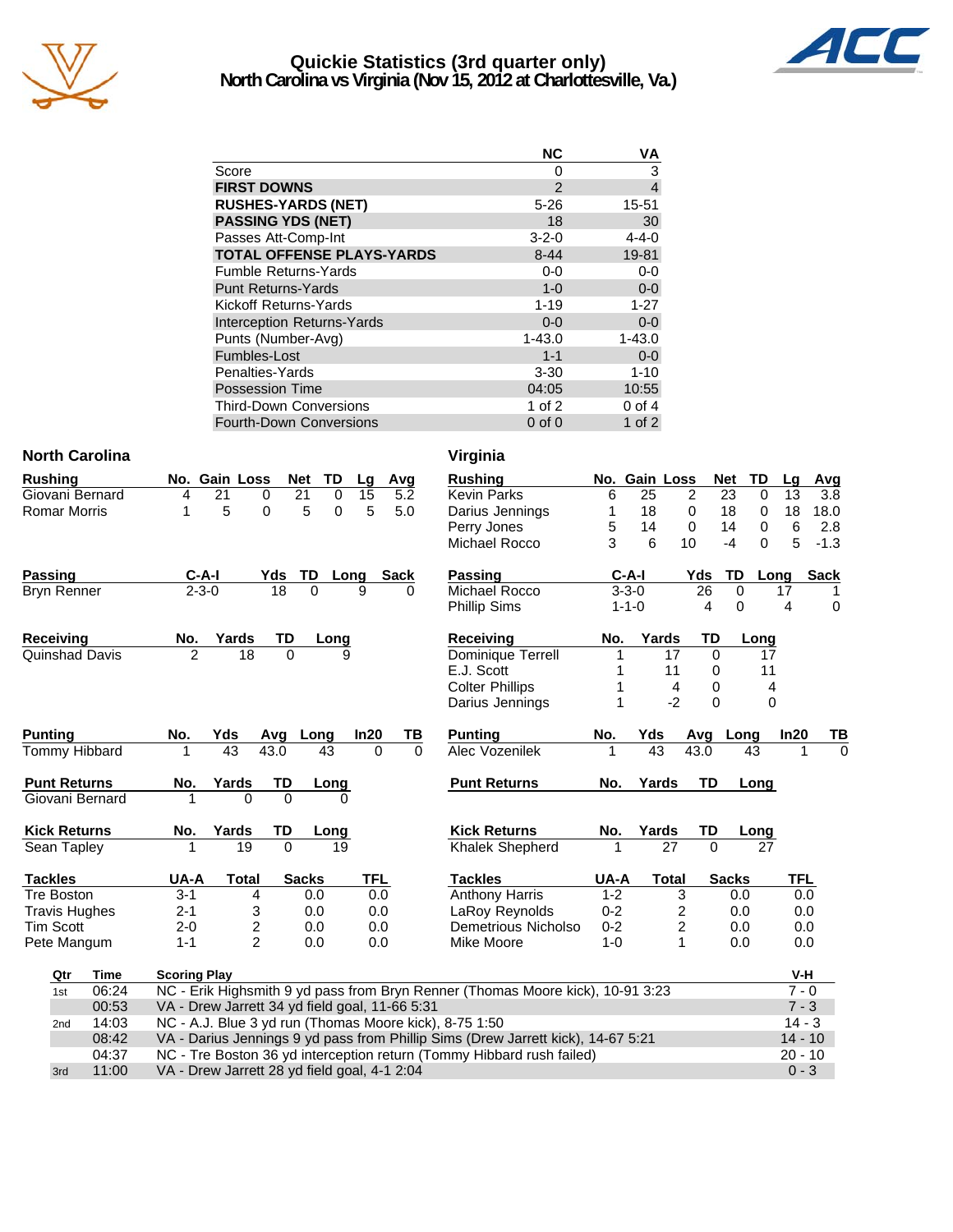

### **Play-by-Play Summary (4th quarter)**



|          | 1-10 NC 22                     | Start of 4th quarter, clock 15:00.                                                                                                                                   |                 |
|----------|--------------------------------|----------------------------------------------------------------------------------------------------------------------------------------------------------------------|-----------------|
|          | 1-10 NC 22                     | Williams, M. rush for 8 yards to the NC30 (Greer, S).                                                                                                                |                 |
| $2 - 2$  | <b>NC 30</b>                   | Blue, A.J. rush for 4 yards to the NC34, 1ST DOWN NC (Greer, S).                                                                                                     | R <sub>18</sub> |
|          | 1-10 NC 34                     | Renner, Bryn pass complete to Tabb, Jack for 12 yards to the NC46, 1ST DOWN NC (Hoskey,D).                                                                           | P <sub>19</sub> |
| 1-10     | <b>NC 46</b>                   | Renner, Bryn pass complete to Davis, Quinshad for 8 yards to the VA46                                                                                                |                 |
|          |                                | (Cooper, A; Reynolds, L).                                                                                                                                            |                 |
| $2 - 2$  | <b>VA 46</b>                   | Renner, Bryn pass complete to Highsmith, Erik for 10 yards to the VA36, 1ST DOWN NC,<br>out-of-bounds (Phelps,B).                                                    | P <sub>20</sub> |
| 1-10     | VA 36                          | Bernard, Gio rush for 5 yards to the VA31 (Harris, A; Harold, E).                                                                                                    |                 |
| 2-5      | VA 31                          | Blue, A.J. rush for 2 yards to the VA29 (Harold, E).                                                                                                                 |                 |
| $3 - 3$  | VA 29                          | Timeout North Carolina, clock 12:25.                                                                                                                                 |                 |
| 3-3      | VA 29                          | Blue, A.J. rush for 1 yard to the VA28 (Harris, A).                                                                                                                  |                 |
| 4-2      | <b>VA 28</b>                   | Renner, Bryn pass complete to Highsmith, Erik for 5 yards to the VA23, 1ST DOWN NC<br>(Phelps,B).                                                                    | P21             |
| 1-10     | VA 23                          | Renner, Bryn pass complete to Bernard, Gio for 23 yards to the VA0, 1ST DOWN NC,<br>TOUCHDOWN, clock 11:43.                                                          | P <sub>22</sub> |
| 1-G      | VA 03                          | Moore, Thomas kick attempt good.                                                                                                                                     |                 |
|          |                                | North Carolina 27, Virginia 13                                                                                                                                       |                 |
|          |                                | 12 plays, 97 yards, 4:13                                                                                                                                             |                 |
|          |                                | Moore, Thomas kickoff 65 yards to the VA0, Shepherd, K return 33 yards to the VA33,<br>PENALTY VA holding (Lee,D) 10 yards to the VA23, 1st and 10, VA ball on VA23. |                 |
|          | VIRGINIA drive start at 11:43. |                                                                                                                                                                      |                 |
|          | 1-10 VA 23                     | Sims, P sacked for loss of 11 yards to the VA12 (Thomason, J.; Brown, Devonte).                                                                                      |                 |
|          | 2-21 VA 12                     | Sims, P pass complete to Terrell, D for 7 yards to the VA19 (Schoettmer, J; Rankin, Darien).                                                                         |                 |
|          | 3-14 VA 19                     | Sims, P pass incomplete to Jennings, D.                                                                                                                              |                 |
|          | 4-14 VA 19                     | Vozenilek, A punt 28 yards to the VA47, downed.                                                                                                                      |                 |
|          |                                | 3 plays, minus 4 yards, 1:38                                                                                                                                         |                 |
|          |                                | NORTH CAROLINA drive start at 10:05.                                                                                                                                 |                 |
|          | 1-10 VA 47                     | Renner, Bryn pass incomplete to Highsmith, Erik.                                                                                                                     |                 |
|          | 2-10 VA 47                     | Renner, Bryn pass complete to Davis, Quinshad for 11 yards to the VA36, 1ST DOWN NC<br>(Nicholson, D; Harris, A).                                                    | P <sub>23</sub> |
|          | 1-10 VA 36                     | Bernard, Gio rush for 9 yards to the VA27 (Cooper, A).                                                                                                               |                 |
| 2-1      | VA 27                          | Renner, Bryn pass complete to Davis, Quinshad for 7 yards to the VA20, 1ST DOWN NC                                                                                   | P <sub>24</sub> |
|          |                                | (Cooper, A).                                                                                                                                                         |                 |
| 1-10     | VA 20                          | Renner, Bryn pass complete to Highsmith, Erik for 20 yards to the VA0, 1ST DOWN NC,<br>TOUCHDOWN, clock 08:46.                                                       | P <sub>25</sub> |
| 1-G      | <b>VA03</b>                    | Moore, Thomas kick attempt good                                                                                                                                      |                 |
|          |                                | North Carolina 34, Virginia 13<br>5 plays, 47 yards, 1:19                                                                                                            |                 |
|          |                                | Moore, Thomas kickoff 64 yards to the VA1, Shepherd, K return 16 yards to the VA17, fumble                                                                           |                 |
|          |                                | forced by Hughes, Travis, fumble by Shepherd, K recovered by NC Mangum, Pete at VA17.                                                                                |                 |
|          |                                | <b>NORTH CAROLINA drive start at 08:46.</b>                                                                                                                          |                 |
|          | 1-10 VA 17                     | Williams, M. rush for loss of 1 yard to the VA18 (Greer, S; Romero, D).                                                                                              |                 |
|          | 2-11 VA 18                     | Williams, M. rush for 1 yard to the VA17 (Snyder, J; Brathwaite, C).                                                                                                 |                 |
|          | 3-10 VA 17                     | Renner, Bryn pass incomplete to Tapley, Sean.                                                                                                                        |                 |
|          | 4-10 VA 17                     | PENALTY VA offside 5 yards to the VA12.                                                                                                                              |                 |
| 4-5      | VA 12                          | Moore, Thomas field goal attempt from 30 GOOD, clock 07:07.                                                                                                          |                 |
|          |                                | North Carolina 37, Virginia 13                                                                                                                                       |                 |
|          |                                | 4 plays, 5 yards, 1:39<br>Moore, Thomas kickoff 62 yards to the VA3, Shepherd, K return 25 yards to the VA28                                                         |                 |
|          |                                | (Campbell, Cu).                                                                                                                                                      |                 |
|          | VIRGINIA drive start at 07:07. |                                                                                                                                                                      |                 |
|          | 1-10 VA 28                     | Rocco, M pass complete to Jones, P for 8 yards to the VA36 (Williams, S.; Martin, Kareem).                                                                           |                 |
|          | <b>VA 36</b><br>$2 - 2$        | Rocco, M pass incomplete to Smith, T.                                                                                                                                |                 |
|          | $3 - 2$<br>VA 36               | Jones, P rush for 1 yard to the VA37 (Williams, S.; Schoettmer, J).                                                                                                  |                 |
|          | 4-1<br><b>VA 37</b>            | Rocco.M rush for 2 yards to the VA39, 1ST DOWN VA (Mangum, Pete).                                                                                                    | R <sub>16</sub> |
|          | VA 39<br>1-10                  | Rocco, M pass complete to Terrell, D for 51 yards to the NC10, 1ST DOWN VA (Scott, Tim).                                                                             | P17             |
|          | $1-G$<br><b>NC 10</b>          | Rocco, M pass incomplete to Scott, E.                                                                                                                                |                 |
|          | 2-G<br><b>NC 10</b>            | Rocco, M pass incomplete to McGee, J (Price, Jabari).                                                                                                                |                 |
|          | <b>NC 10</b><br>3-G            | Rocco, M pass complete to McGee, J for 7 yards to the NC3 (Hughes, Travis).                                                                                          |                 |
|          | 4-G<br><b>NC 03</b>            | Rocco, M pass complete to Jones, P for loss of 1 yard to the NC4 (Scott, Tim).                                                                                       |                 |
|          |                                | 9 plays, 68 yards, 2:39                                                                                                                                              |                 |
| 1-10     | <b>NC 04</b>                   | NORTH CAROLINA drive start at 04:28.<br>Bernard, Gio rush for loss of 2 yards to the NC2 (Brathwaite, C).                                                            |                 |
|          | 2-12 NC 02                     | Williams, M. rush for 3 yards to the NC5 (Phelps, B; Reynolds, L).                                                                                                   |                 |
| 3-9      | <b>NC 05</b>                   | PENALTY NC illegal formation 2 yards to the NC3.                                                                                                                     |                 |
| $3 - 11$ | <b>NC 03</b>                   | Bernard, Gio rush for 6 yards to the NC9 (Hoskey, D).                                                                                                                |                 |
| 4-5      | <b>NC 09</b>                   | Hibbard, Tommy punt 40 yards to the NC49, fair catch by Shepherd, K.                                                                                                 |                 |
|          |                                | 3 plays, 5 yards, 2:31                                                                                                                                               |                 |
|          |                                |                                                                                                                                                                      |                 |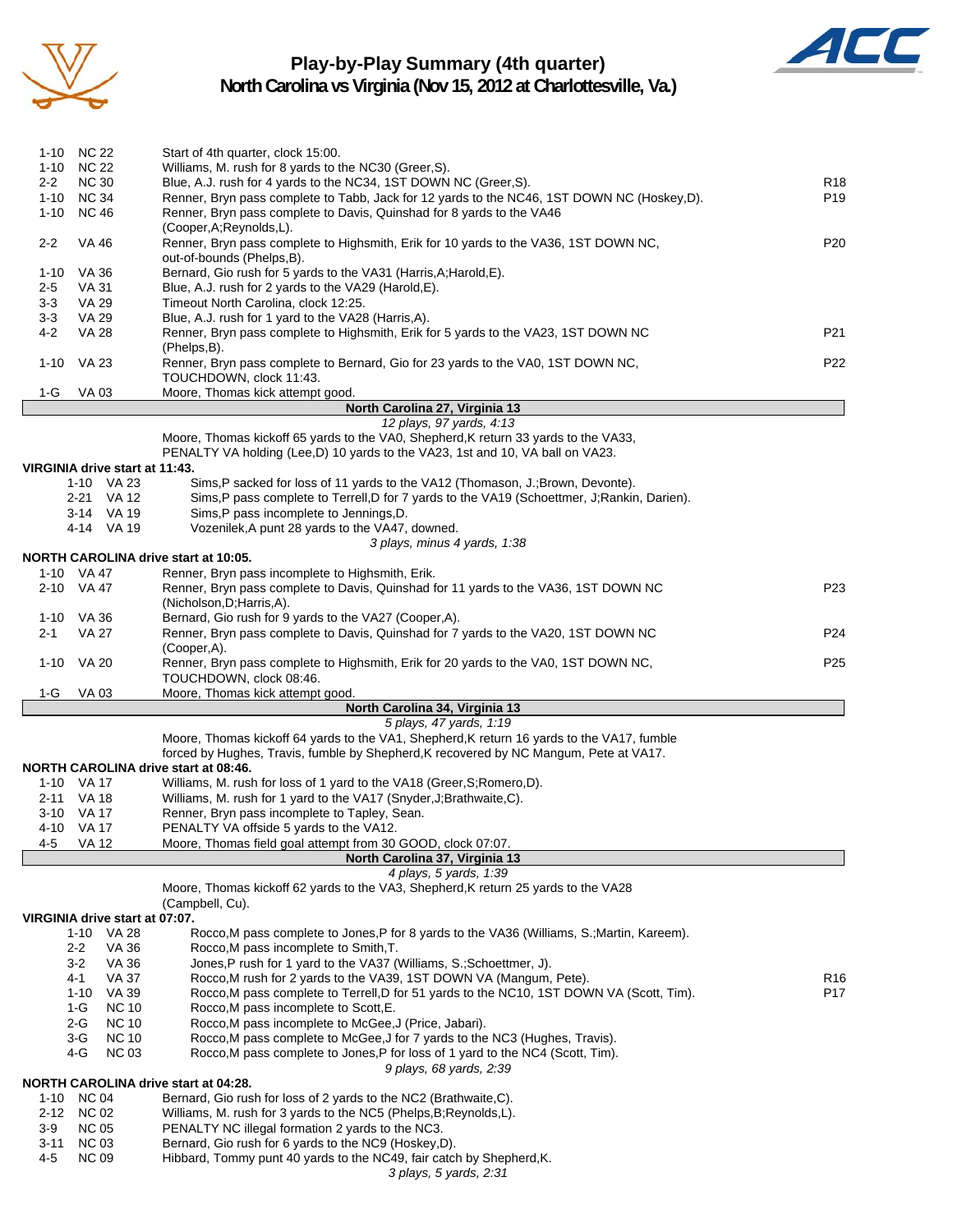

### *Play-by-Play Summary (4th quarter) North Carolina vs Virginia (Nov 15, 2012 at Charlottesville, Va.)*



#### **VIRGINIA drive start at 01:57.**

|       | 1-10 NC 49 | Sims, P pass complete to Parks, K for 1 yard to the NC48.                                  |
|-------|------------|--------------------------------------------------------------------------------------------|
| 2-9   | NC 48      | Sims, P pass complete to Scott, E for 2 yards to the NC46, out-of-bounds (Shankle, Terry). |
| $3-7$ | NC 46      | Sims, P pass incomplete to Parks, K.                                                       |
| 4-7   | NC 46      | Sims, P pass incomplete to Jennings, D (Tapley, Sean).                                     |

*4 plays, 3 yards, 0:35*

#### **NORTH CAROLINA drive start at 01:22.**

|      | 1-10 NC 46 | Williams, M. pass complete to Davis, Quinshad for 4 yards to the 50 yardline (Walker, R). |
|------|------------|-------------------------------------------------------------------------------------------|
| 2-6  | NC 50      | Morris, Romar rush for 5 yards to the VA45 (Hill, D).                                     |
| -3-1 | VA 45      | Williams, M. pass incomplete to Davis, Quinshad.                                          |
|      |            | End of game, clock 00:00.                                                                 |

#### *3 plays, 9 yards, 1:22* **FINAL SCORE: North Carolina 37, Virginia 13**

|                        | Time  |       | 1st Downs |  |   | <b>Conversions</b> |         |                |                    |                  |
|------------------------|-------|-------|-----------|--|---|--------------------|---------|----------------|--------------------|------------------|
| <b>Quarter Summary</b> | Score | Poss  |           |  |   | 3rd                | 4th     | <b>Rushing</b> | Passing            | <b>Penalties</b> |
| North Carolina         |       | 10:08 |           |  | 8 | $0 - 4$            | 1-1     | 12-41          | $9 - 12 - 0 - 100$ | 1-2              |
| Virginia               |       | 04:52 |           |  |   | $0 - 4$            | $1 - 3$ | $3-(-8)$       | 7-13-0-75          | $2 - 15$         |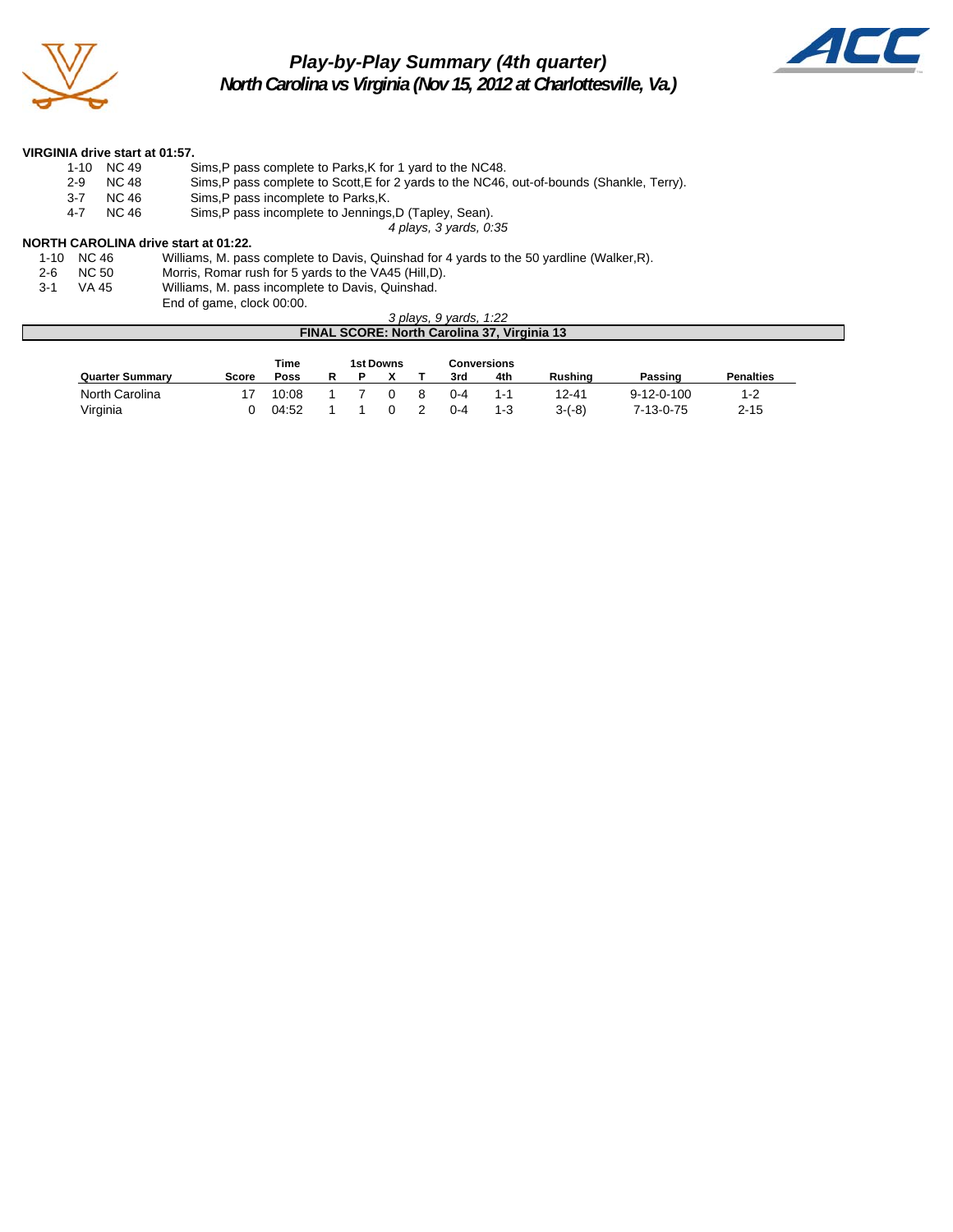

### **Quickie Statistics (4th quarter only) North Carolina vs Virginia (Nov 15, 2012 at Charlottesville, Va.)**



|                                   | <b>NC</b>    | ٧A             |
|-----------------------------------|--------------|----------------|
| Score                             | 17           | 0              |
| <b>FIRST DOWNS</b>                | 8            | $\overline{2}$ |
| <b>RUSHES-YARDS (NET)</b>         | 12-41        | $3 - 8$        |
| <b>PASSING YDS (NET)</b>          | 100          | 75             |
| Passes Att-Comp-Int               | $12 - 9 - 0$ | $13 - 7 - 0$   |
| <b>TOTAL OFFENSE PLAYS-YARDS</b>  | 24-141       | 16-67          |
| <b>Fumble Returns-Yards</b>       | $0-0$        | $0-0$          |
| <b>Punt Returns-Yards</b>         | $0 - 0$      | $0-0$          |
| Kickoff Returns-Yards             | $0-0$        | $3 - 74$       |
| <b>Interception Returns-Yards</b> | $0 - 0$      | $0 - 0$        |
| Punts (Number-Avg)                | $1 - 40.0$   | $1 - 28.0$     |
| Fumbles-Lost                      | $0 - 0$      | $1 - 1$        |
| Penalties-Yards                   | $1 - 2$      | $2 - 15$       |
| <b>Possession Time</b>            | 10:08        | 04:52          |
| <b>Third-Down Conversions</b>     | $0$ of 4     | $0$ of $4$     |
| <b>Fourth-Down Conversions</b>    | 1 of 1       | 1 of $3$       |

#### **North Carolina Virginia**

| Rushing              |                                                                                               | No. Gain Loss  |                         | <b>Net</b>     | <b>TD</b>   | Lg             | Avg  |          | <b>Rushing</b>                                                                   |                        | No. Gain Loss   |                                | <b>Net</b><br>TD  | Lg             | Avg              |
|----------------------|-----------------------------------------------------------------------------------------------|----------------|-------------------------|----------------|-------------|----------------|------|----------|----------------------------------------------------------------------------------|------------------------|-----------------|--------------------------------|-------------------|----------------|------------------|
| Giovani Bernard      | 4                                                                                             | 20             | 2                       | 18             | $\mathbf 0$ | 9              | 4.5  |          | Michael Rocco                                                                    |                        | $\overline{2}$  | $\Omega$                       | 2<br>$\Omega$     | $\overline{2}$ | $\overline{2.0}$ |
| Marquise Williams    | 4                                                                                             | 12             | 1                       | 11             | 0           | 8              | 2.8  |          | Perry Jones                                                                      |                        | 1               | 0                              | 1<br>0            | 1              | 1.0              |
| A.J. Blue            | 3                                                                                             | $\overline{7}$ | 0                       | $\overline{7}$ | 0           | $\overline{4}$ | 2.3  |          | <b>Phillip Sims</b>                                                              | 1                      | $\Omega$        | 11                             | $-11$<br>$\Omega$ |                | $0 - 11.0$       |
| <b>Romar Morris</b>  | 1                                                                                             | 5              | $\Omega$                | 5              | $\Omega$    | 5              | 5.0  |          |                                                                                  |                        |                 |                                |                   |                |                  |
| Passing              |                                                                                               | $C-A-I$        | Yds                     | TD             |             | Long           | Sack |          | Passing                                                                          |                        | $C-A-I$         | Yds                            | TD                | Long           | <b>Sack</b>      |
| <b>Bryn Renner</b>   |                                                                                               | $8 - 10 - 0$   | 96                      | $\overline{2}$ |             | 23             | 0    |          | Michael Rocco                                                                    |                        | $4 - 7 - 0$     | 65                             | $\Omega$          | 51             | 0                |
| Marquise Williams    |                                                                                               | $1 - 2 - 0$    |                         | 4<br>0         |             | 4              | 0    |          | <b>Phillip Sims</b>                                                              | $3 - 6 - 0$<br>10<br>0 |                 |                                |                   | $\overline{7}$ | 1                |
| Receiving            | No.                                                                                           | Yards          |                         | TD             | Long        |                |      |          | <b>Receiving</b>                                                                 | No.                    | Yards           | TD                             | Long              |                |                  |
| Quinshad Davis       | 4                                                                                             |                | 30                      | $\mathbf 0$    | 11          |                |      |          | Dominique Terrell                                                                | $\overline{c}$         | 58              | 0                              | 51                |                |                  |
| Erik Highsmith       | 3                                                                                             |                | 35                      | 1              | 20          |                |      |          | Perry Jones                                                                      | $\overline{c}$         |                 | 7<br>$\mathbf 0$               |                   | 8              |                  |
| Giovani Bernard      | 1                                                                                             |                | 23                      | 1              | 23          |                |      |          | Jake McGee                                                                       | 1                      |                 | 7<br>0                         |                   | 7              |                  |
| Jack Tabb            | 1                                                                                             |                | 12                      | 0              | 12          |                |      |          | E.J. Scott                                                                       | 1                      |                 | $\overline{2}$<br>$\mathbf{0}$ |                   | $\overline{2}$ |                  |
| <b>Punting</b>       | No.                                                                                           | Yds            |                         | Avg Long       |             | In20           | TВ   |          | <b>Punting</b>                                                                   | No.                    | Yds             | Avg                            | Long              | In20           | TВ               |
| Tommy Hibbard        | 1                                                                                             | 40             | 40.0                    |                | 40          | $\Omega$       |      | $\Omega$ | <b>Alec Vozenilek</b>                                                            | 1                      | $\overline{28}$ | 28.0                           | 28                | $\Omega$       | $\Omega$         |
| <b>Punt Returns</b>  | No.                                                                                           | Yards          |                         | TD             | Long        |                |      |          | <b>Punt Returns</b>                                                              | No.                    | Yards           | TD                             | Long              |                |                  |
| <b>Kick Returns</b>  | No.                                                                                           | Yards          |                         | <b>TD</b>      | Long        |                |      |          | <b>Kick Returns</b>                                                              | No.                    | Yards           | TD                             | Long              |                |                  |
|                      |                                                                                               |                |                         |                |             |                |      |          | Khalek Shepherd                                                                  | 3                      | 74              | $\Omega$                       | 33                |                |                  |
| <b>Tackles</b>       | UA-A                                                                                          |                | <b>Total</b>            | <b>Sacks</b>   |             | <b>TFL</b>     |      |          | <b>Tackles</b>                                                                   | UA-A                   | <b>Total</b>    |                                | <b>Sacks</b>      | <b>TFL</b>     |                  |
| <b>Travis Hughes</b> | $2 - 0$                                                                                       |                | 2                       | 0.0            |             | 0.0            |      |          | <b>Steve Greer</b>                                                               | $2 - 1$                |                 | 3                              | 0.0               | 0.5            |                  |
| <b>Tim Scott</b>     | $2 - 0$                                                                                       |                | $\overline{c}$          | 0.0            |             |                | 1.0  |          | Anthony Cooper                                                                   | $2 - 1$                |                 | 3                              | 0.0               | 0.0            |                  |
| Sylvester Williams   | $0 - 2$                                                                                       |                | $\overline{\mathbf{c}}$ | 0.0            |             |                | 0.0  |          | <b>Brandon Phelps</b>                                                            | $2 - 1$                |                 | 3                              | 0.0               | 0.0            |                  |
| Jeff Schoettmer      | $0 - 2$                                                                                       |                | $\overline{2}$          | 0.0            |             |                | 0.0  |          | <b>Anthony Harris</b>                                                            | $1 - 2$                |                 | 3                              | 0.0               | 0.0            |                  |
| Qtr<br><b>Time</b>   | <b>Scoring Play</b>                                                                           |                |                         |                |             |                |      |          |                                                                                  |                        |                 |                                |                   | V-H            |                  |
| 06:24<br>1st         |                                                                                               |                |                         |                |             |                |      |          | NC - Erik Highsmith 9 yd pass from Bryn Renner (Thomas Moore kick), 10-91 3:23   |                        |                 |                                |                   | $7 - 0$        |                  |
| 00:53                | VA - Drew Jarrett 34 yd field goal, 11-66 5:31                                                |                |                         |                |             |                |      |          |                                                                                  |                        |                 |                                |                   | $7 - 3$        |                  |
| 14:03<br>2nd         |                                                                                               |                |                         |                |             |                |      |          | NC - A.J. Blue 3 yd run (Thomas Moore kick), 8-75 1:50                           |                        |                 |                                |                   | $14 - 3$       |                  |
| 08:42                | VA - Darius Jennings 9 yd pass from Phillip Sims (Drew Jarrett kick), 14-67 5:21<br>$14 - 10$ |                |                         |                |             |                |      |          |                                                                                  |                        |                 |                                |                   |                |                  |
| 04:37                |                                                                                               |                |                         |                |             |                |      |          | NC - Tre Boston 36 yd interception return (Tommy Hibbard rush failed)            |                        |                 |                                |                   | $20 - 10$      |                  |
| 11:00<br>3rd         | VA - Drew Jarrett 28 yd field goal, 4-1 2:04                                                  |                |                         |                |             |                |      |          |                                                                                  |                        |                 |                                |                   | $20 - 13$      |                  |
| 11:43<br>4th         |                                                                                               |                |                         |                |             |                |      |          | NC - Giovani Bernard 23 yd pass from Bryn Renner (Thomas Moore kick), 12-97 4:13 |                        |                 |                                |                   | $7 - 0$        |                  |
| 08:46                |                                                                                               |                |                         |                |             |                |      |          | NC - Erik Highsmith 20 yd pass from Bryn Renner (Thomas Moore kick), 5-47 1:19   |                        |                 |                                |                   | $14 - 0$       |                  |
| 07:07                | NC - Thomas Moore 30 yd field goal, 4-5 1:39                                                  |                |                         |                |             |                |      |          |                                                                                  |                        |                 |                                |                   | $17 - 0$       |                  |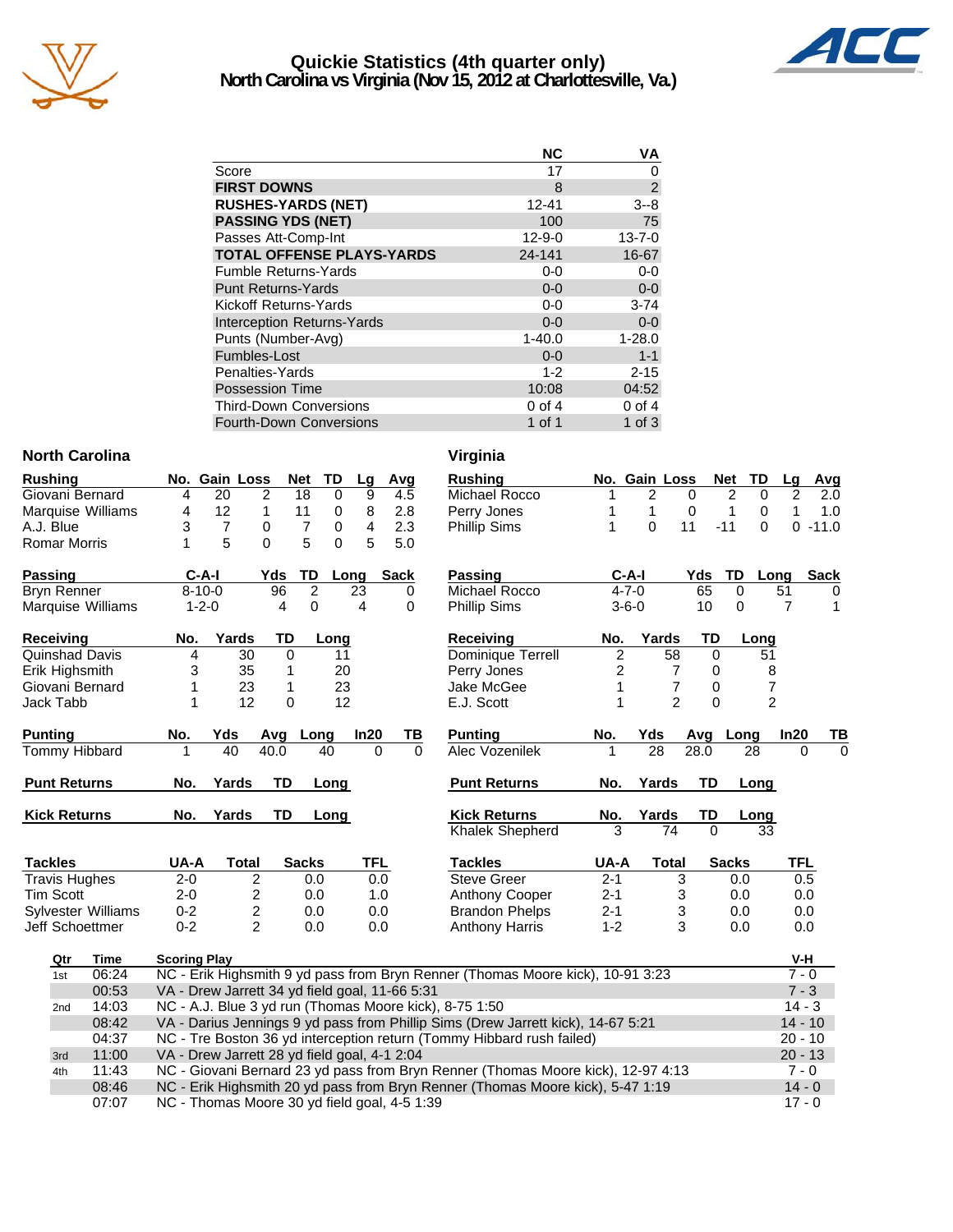



Virginia (4-8,2-6) vs. Virginia Tech (6-6,4-4) Date: Nov 24, 2012 • Site: Blacksburg, Va. • Stadium: Lane/Worsham Field Attendance: 65632

| <b>Score by Quarters</b> |  |  | <b>Total</b> |
|--------------------------|--|--|--------------|
| Virginia                 |  |  |              |
| Virginia Tech            |  |  |              |

| Qtr Time | <b>Scoring Play</b>                                                                     | V-H       |
|----------|-----------------------------------------------------------------------------------------|-----------|
|          | 2nd 10:30 VT - Randall Dunn 7 yd pass from Logan Thomas (Cody Journell kick), 9-55 3:35 | $0 - 7$   |
|          | 03:30 VA - Tim Smith 42 yd pass from Michael Rocco (Drew Jarrett kick), 3-50 1:31       | $7 - 7$   |
|          | 3rd 10:55 VA - Brent Urban 16 yd fumble recovery (Drew Jarrett kick)                    | $14 - 7$  |
|          | 01:25 VT - Logan Thomas 4 yd run (Cody Journell kick), 15-85 6:16                       | $14 - 14$ |
|          | 4th 00:00 VT - Cody Journell 29 yd field goal, 7-12 3:21                                | 14 - 17   |

Kickoff time: 12:01 PM • End of Game: 3:22 PM • Total elapsed time: 3:21 Officials: Referee: Ron Cherry; Umpire: Tom Laverty; Linesman: Troy Gray; Line judge: Robert Zivkovic; Back judge: Barry Hendon; Field judge: Harris Tyson; Side judge: Richard Wilborn;

Temperature: 28 F • Wind: NW 5 mph • Weather: Cold, WC 22, 30 Gust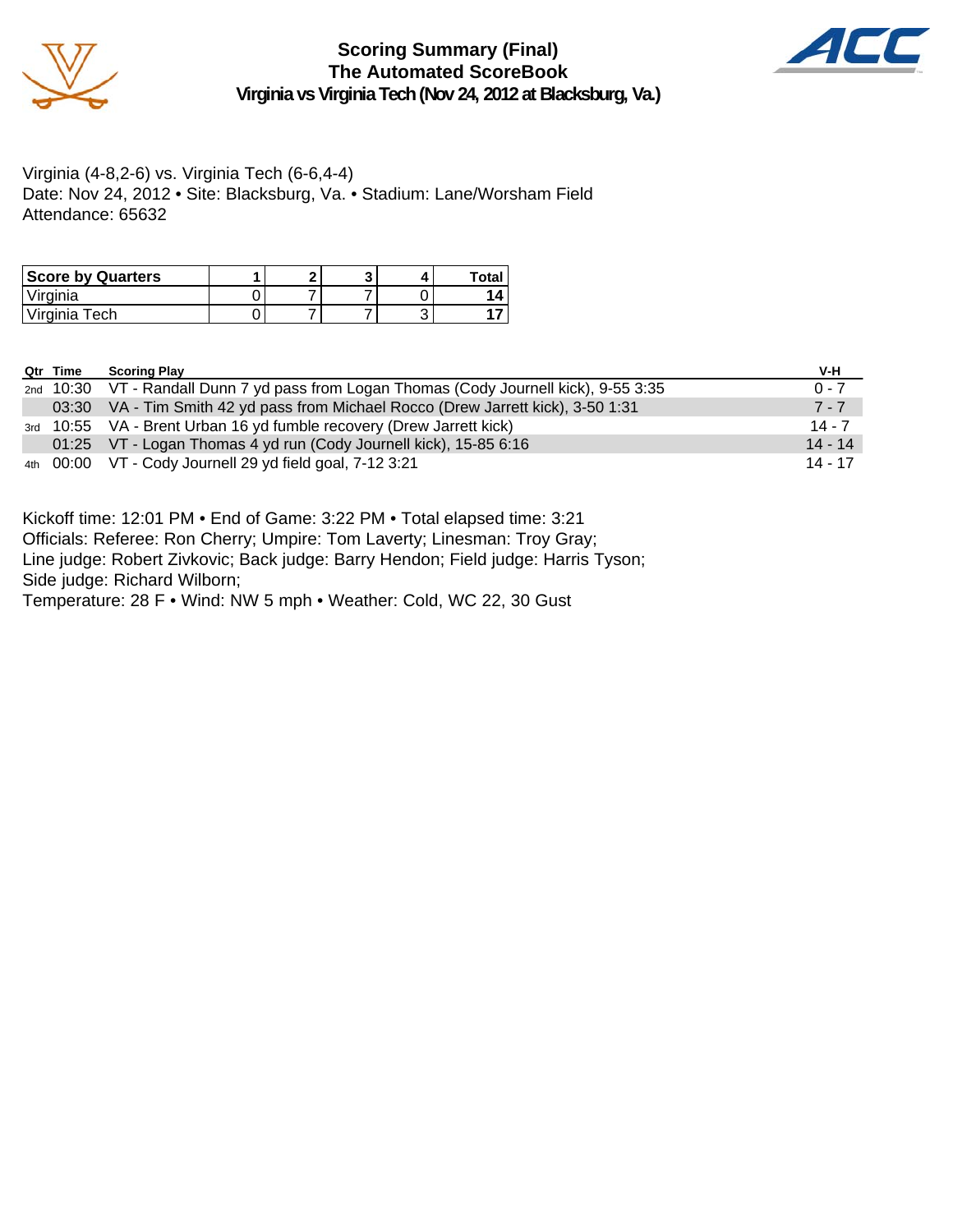



## **Team Statistics (Final) The Automated ScoreBook**

**Virginia vs Virginia Tech (Nov 24, 2012 at Blacksburg, Va.)**

|                                | VA             | VT           |
|--------------------------------|----------------|--------------|
| <b>FIRST DOWNS</b>             | 7              | 23           |
| Rushing                        | $\overline{1}$ | 15           |
| Passing                        | 6              | 7            |
| Penalty                        | $\overline{0}$ | $\mathbf{1}$ |
| <b>NET YARDS RUSHING</b>       | 30             | 174          |
| <b>Rushing Attempts</b>        | 20             | 57           |
| Average Per Rush               | 1.5            | 3.1          |
| <b>Rushing Touchdowns</b>      | $\overline{0}$ | $\mathbf{1}$ |
| <b>Yards Gained Rushing</b>    | 50             | 218          |
| <b>Yards Lost Rushing</b>      | 20             | 44           |
| <b>NET YARDS PASSING</b>       | 187            | 129          |
| Completions-Attempts-Int       | 17-36-1        | 18-38-0      |
| Average Per Attempt            | 5.2            | 3.4          |
| <b>Average Per Completion</b>  | 11.0           | 7.2          |
| Passing Touchdowns             | 1              | 1            |
| <b>TOTAL OFFENSE YARDS</b>     | 217            | 303          |
| Total offense plays            | 56             | 95           |
| Average Gain Per Play          | 3.9            | 3.2          |
| Fumbles: Number-Lost           | $1 - 1$        | $1 - 1$      |
| Penalties: Number-Yards        | $4 - 23$       | $1 - 5$      |
| <b>PUNTS-YARDS</b>             | 9-348          | 9-352        |
| Average Yards Per Punt         | 38.7           | 39.1         |
| <b>Net Yards Per Punt</b>      | 36.4           | 36.2         |
| Inside 20                      | $\overline{2}$ | 3            |
| 50+ Yards                      | 1              | 1            |
| <b>Touchbacks</b>              | 1              | 0            |
| Fair catch                     | 0              | 2            |
| <b>KICKOFFS-YARDS</b>          | $3 - 182$      | $3 - 160$    |
| Average Yards Per Kickoff      | 60.7           | 53.3         |
| <b>Net Yards Per Kickoff</b>   | 40.7           | 35.7         |
| <b>Touchbacks</b>              | 2              | 1            |
| Punt returns: Number-Yards-TD  | $3 - 26 - 0$   | $0 - 0 - 0$  |
| Average Per Return             | 8.7            | 0.0          |
| Kickoff returns: Number-Yds-TD | $2 - 28 - 0$   | $1 - 10 - 0$ |
| Average Per Return             | 14.0           | 10.0         |
| Interceptions: Number-Yds-TD   | $0 - 0 - 0$    | $1 - 12 - 0$ |
| Fumble Returns: Number-Yds-TD  | $1 - 16 - 1$   | $0 - 0 - 0$  |
| <b>Miscellaneous Yards</b>     | 0              | 0            |
| <b>Possession Time</b>         | 22:30          | 37:30        |
| 1st Quarter                    | 6:48           | 8:12         |
| 2nd Quarter                    | 6:57           | 8:03         |
| 3rd Quarter                    | 5:06           | 9:54         |
| 4th Quarter                    | 3:39           | 11:21        |
| <b>Third-Down Conversions</b>  | 3 of 14        | 8 of 23      |
| <b>Fourth-Down Conversions</b> | 0 of 1         | 2 of 3       |
| <b>Red-Zone Scores-Chances</b> | $0 - 0$        | $3-3$        |
| Touchdowns                     | $0-0$          | $2 - 3$      |
| Field goals                    | $0 - 0$        | $1 - 3$      |
| Sacks By: Number-Yards         | $3 - 26$       | $2 - 16$     |
| <b>PAT Kicks</b>               | $2 - 2$        | $2 - 2$      |
| <b>Field Goals</b>             | 0-0            | $1 - 2$      |
| Points off turnovers           | 7              | 3            |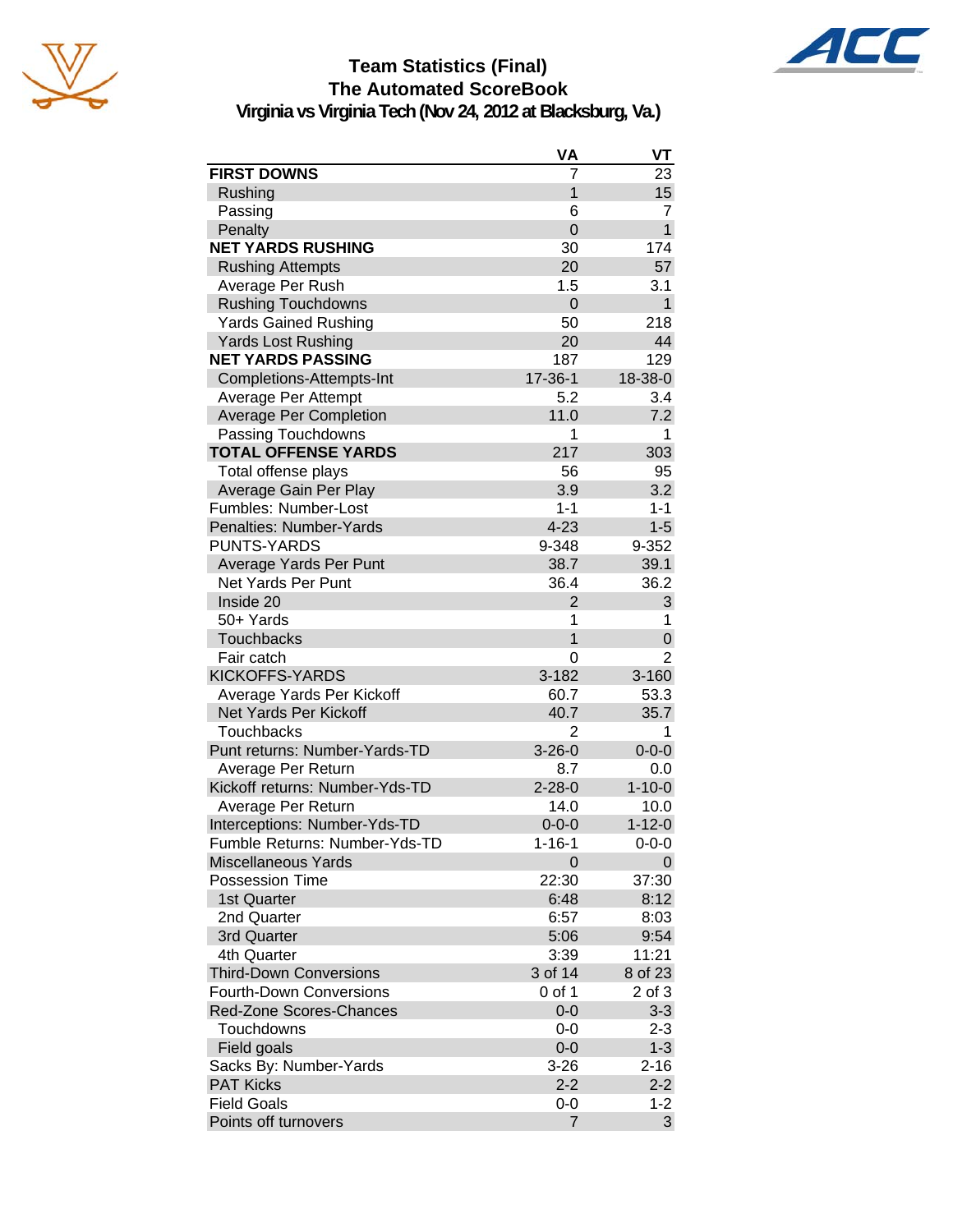

### **Individual Statistics (Final) The Automated ScoreBook**



**Virginia vs Virginia Tech (Nov 24, 2012 at Blacksburg, Va.)**

### **Virginia Virginia Tech**

| Rushing                   |                 | No. Gain Loss   |                      | Net             | TD              | Lg                        | Avg                     | <b>Rushing</b>        |                | No. Gain Loss  |                                | <b>Net</b>        | TD              | L)              |
|---------------------------|-----------------|-----------------|----------------------|-----------------|-----------------|---------------------------|-------------------------|-----------------------|----------------|----------------|--------------------------------|-------------------|-----------------|-----------------|
| <b>Kevin Parks</b>        | 8               | 22              | 1                    | 21              | 0               | 9                         | $\overline{2.6}$        | Logan Thomas          | 29             | 117            | 28                             | 89                | 1               | $\overline{2}$  |
| Perry Jones               | 7               | 21              | 3                    | 18              | 0               | 9                         | 2.6                     | <b>Martin Scales</b>  | 10             | 38             | $\mathbf{1}$                   | 37                | $\mathbf 0$     |                 |
| Jacob Hodges              | 1               | 6               | 0                    | 6               | 0               | 6                         | 6.0                     | J.C. Coleman          | 13             | 50             | 14                             | 36                | 0               | 1               |
| <b>Clifton Richardson</b> | $\overline{2}$  | 1               | 0                    | 1               | 0               | 1                         | 0.5                     | J. Gouveia-Winslow    | 1              | 8              | 0                              | 8                 | 0               |                 |
| Michael Rocco             | $\overline{2}$  | $\Omega$        | 16                   | $-16$           | 0               | 0                         | $-8.0$                  | Demitri Knowles       | $\overline{2}$ | 4              | 1                              | 3                 | $\Omega$        |                 |
| <b>Totals</b>             | $\overline{20}$ | 50              | $\overline{20}$      | $\overline{30}$ | 0               | $\overline{9}$            | 1.5                     | <b>Tony Gregory</b>   | 2              | 1              | 0                              | 1                 | 0               |                 |
|                           |                 |                 |                      |                 |                 |                           |                         | <b>Totals</b>         | 57             | 218            | 44                             | 174               | 1               | $\overline{2}$  |
| <b>Passing</b>            |                 | $C-A-I$         | Yds                  | TD              |                 | Long                      | <b>Sack</b>             | <b>Passing</b>        |                | $C-A-I$        | Yds                            | TD                |                 | Long            |
| Michael Rocco             |                 | 14-29-1         | 177                  | 1               |                 | 42                        | 2                       | Logan Thomas          |                | 18-38-0        | 129                            |                   | 1               | 13              |
| <b>Phillip Sims</b>       |                 | $3 - 7 - 0$     | 10                   | 0               |                 | 9                         | 0                       | Totals                |                | 18-38-0        | 129                            |                   | $\mathbf{1}$    | $\overline{13}$ |
| <b>Totals</b>             |                 | $17 - 36 - 1$   | 187                  | $\overline{1}$  |                 | $\overline{42}$           | $\overline{2}$          |                       |                |                |                                |                   |                 |                 |
| Receiving                 | No.             |                 | Yards                | TD              | Long            |                           |                         | Receiving             | No.            |                | Yards                          | TD                | Long            |                 |
| <b>Tim Smith</b>          |                 | 4               | 79                   | 1               | 42              |                           |                         | <b>Marcus Davis</b>   |                | 4              | 33                             | 0                 | 13              |                 |
| Dominique Terrell         |                 | 3               | 27                   | 0               | 23              |                           |                         | Demitri Knowles       |                | 4              | 33                             | 0                 | 12              |                 |
| Darius Jennings           |                 | 3               | 23                   | 0               | 15              |                           |                         | Corey Fuller          |                | 3              | 26                             | 0                 | 13              |                 |
| Perry Jones               |                 | 3               | 18                   | 0               | 9               |                           |                         | <b>Dyrell Roberts</b> |                | 3              | 17                             | 0                 |                 | 6               |
| Clifton Richardson        |                 | 1               | 20                   | 0               | 20              |                           |                         | <b>Martin Scales</b>  |                | $\overline{2}$ | 8                              | $\Omega$          |                 | 5               |
| Jake McGee                |                 | 1               | 8                    | $\mathbf 0$     |                 | 8                         |                         | Randall Dunn          |                | 1              | $\overline{7}$                 | 1                 |                 | $\overline{7}$  |
| Paul Freedman             |                 | 1               | 8                    | 0               | 8               |                           |                         | <b>Ryan Malleck</b>   |                | 1              | 5                              | 0                 |                 | 5               |
| Kevin Parks               |                 | 1               | 4                    | 0               |                 | 4                         |                         | Totals                | 18             |                | 129                            | 1                 | $\overline{13}$ |                 |
| <b>Totals</b>             | $\overline{17}$ |                 | 187                  | $\mathbf{1}$    | $\overline{42}$ |                           |                         |                       |                |                |                                |                   |                 |                 |
| <b>Punting</b>            | No.             | Yds             | Avg                  |                 | Long            | In20                      | TB                      | <b>Punting</b>        | No.            | Yds            | Avg                            |                   | Long            | In:             |
| Alec Vozenilek            | 9               | 348             | 38.7                 |                 | 57              | 2                         | 1                       | A.J. Hughes           | 9              | 352            | 39.1                           |                   | 50              |                 |
| Totals                    | 9               | 348             | 38.7                 |                 | 57              | $\overline{2}$            | $\mathbf{1}$            | <b>Totals</b>         | 9              | 352            | 39.1                           |                   | 50              |                 |
|                           |                 | Punt            |                      | <b>Kickoff</b>  |                 |                           | <b>Intercept</b>        |                       |                | Punt           |                                | <b>Kickoff</b>    |                 | Int             |
| <b>Returns</b>            | No Yds          |                 | No Yds<br>Lg         |                 |                 | $Lg$ No Yds               | Lg                      | <b>Returns</b>        | No Yds         |                | Lg No Yds                      |                   | $Lg$ No         |                 |
| Khalek Shepherd           | 3               | $\overline{26}$ | 23<br>$\mathbf 1$    | 15              | 15              | $\Omega$                  | 0<br>0                  | Demitri Knowles       | 0              | $\Omega$       | $\mathbf 0$<br>$\mathbf{1}$    | 10                | 10              | $\Omega$        |
| <b>Clifton Richardson</b> | 0               | 0               | 0<br>1               | 13              | 13              | 0                         | 0<br>$\,0\,$            | Antone Exum           | 0              | 0              | 0<br>0                         | 0                 | 0               | 1               |
| Totals                    | 3               | 26              | 23<br>$\overline{2}$ | 28              | 15              | $\mathbf 0$               | $\Omega$<br>$\mathbf 0$ | Totals                | $\Omega$       | 0              | $\overline{0}$<br>$\mathbf{1}$ | 10                | 10 <sup>1</sup> | 1               |
| Field goals               | Qtr             | Time            | <b>Dist</b>          |                 |                 | Result                    |                         | Field goals           | Qtr            | Time           | <b>Dist</b>                    |                   |                 | Result          |
|                           |                 |                 |                      |                 |                 |                           |                         | Cody Journell         | 4th            | 03:38          |                                | 42 yards          |                 | <b>Missec</b>   |
|                           |                 |                 |                      |                 |                 |                           |                         | Cody Journell         | 4th            | 00:00          |                                | 29 yards          | Good            |                 |
| <b>Kickoffs</b>           | No.             | Yards           |                      | Avg             | TB              | $\underline{\mathsf{OB}}$ |                         | <b>Kickoffs</b>       | No.            | Yards          |                                | Avg               | ТВ              | C               |
| lan Frye                  | 3               |                 | 182                  | 60.7            | $\overline{2}$  | $\mathbf 0$               |                         | Cody Journell         | 3              |                | 160                            | $\overline{53.3}$ | 1               |                 |
| All-purpose               | Run             | <b>Rcv</b>      | ΚR                   | <b>PR</b>       |                 | IR                        | <b>Total</b>            | <b>All-purpose</b>    | Run            | Rcv            | KR                             | <b>PR</b>         |                 | IR              |
| <b>Tim Smith</b>          |                 | 79<br>0         | 0                    | 0               |                 | 0                         | 79                      | Logan Thomas          | 89             | 0              | 0                              |                   | 0               | 0               |
| Khalek Shepherd           |                 | 0               | $\mathbf 0$<br>15    | 26              |                 | 0                         | 41                      | Demitri Knowles       |                | 3<br>33        | 10                             |                   | 0               | 0               |
| Perry Jones               | 18              | 18              | 0                    | 0               |                 | $\Omega$                  | 36                      | <b>Martin Scales</b>  | 37             | 8              | 0                              |                   | $\Omega$        | 0               |
| Clifton Richardson        |                 | 1<br>20         | 13                   | $\Omega$        |                 | $\Omega$                  | 34                      | J.C. Coleman          | 36             | $\Omega$       | $\Omega$                       |                   | $\Omega$        | 0               |

| 117<br>28<br>21<br>Logan Thomas<br>29<br>89<br>1<br>3.1<br><b>Martin Scales</b><br>38<br>37<br>7<br>3.7<br>10<br>1<br>0<br>2.8<br>J.C. Coleman<br>13<br>50<br>36<br>19<br>14<br>0<br>J. Gouveia-Winslow<br>1<br>8<br>0<br>8<br>0<br>8<br>8.0<br>$\overline{2}$<br>Demitri Knowles<br>4<br>1<br>3<br>1.5<br>0<br>4<br>2<br>1<br>1<br>0<br>0<br>1<br>0.5<br><b>Tony Gregory</b><br>$\overline{21}$<br>57<br>218<br>174<br>1<br>Totals<br>44<br>3.1<br>C-A-I<br>Yds<br>Passing<br>TD<br>Long<br><b>Sack</b><br>18-38-0<br>129<br>Logan Thomas<br>1<br>13<br>$\overline{3}$<br>3<br>18-38-0<br>129<br>1<br>13<br>Totals<br>No.<br>Yards<br>Receiving<br>TD<br>Long<br>Marcus Davis<br>33<br>4<br>0<br>13<br>Demitri Knowles<br>4<br>33<br>12<br>0<br>3<br><b>Corey Fuller</b><br>26<br>0<br>13<br><b>Dyrell Roberts</b><br>3<br>17<br>0<br>6<br>2<br><b>Martin Scales</b><br>8<br>5<br>0<br>1<br>7<br>7<br>Randall Dunn<br>1<br>1<br>Ryan Malleck<br>5<br>0<br>$\overline{5}$<br>Totals<br>18<br>129<br>1<br>13<br><b>Punting</b><br>No.<br>Yds<br>Avg<br>Long<br>ln20<br>ΤВ<br>352<br>A.J. Hughes<br>9<br>39.1<br>3<br>$\overline{0}$<br>50<br>3<br>9<br>352<br>39.1<br>50<br>0<br>Totals<br><b>Kickoff</b><br>Intercept<br>Punt<br>Lg No<br>Yds<br>Lg No Yds<br>Yds<br>Returns<br>No<br><u>Lg</u><br>Demitri Knowles<br>10<br>10<br>1<br>0<br>0<br>0<br>0<br>0<br>0<br>Antone Exum<br>0<br>0<br>0<br>1<br>0<br>0<br>0<br>12<br>12<br>1<br>1<br>Totals<br>0<br>0<br>01<br>10<br>10<br>12<br>12<br><b>Time</b><br><b>Dist</b><br>Result<br><b>Field goals</b><br>Qtr<br>Cody Journell<br>03:38<br>42 yards<br>4th<br>Missed<br>Cody Journell<br>4th<br>00:00<br>29 yards<br>Good<br>Kickoffs<br>No.<br>ТВ<br>Yards<br>Avg<br>ОВ<br>Cody Journell<br>160<br>53.3<br>1<br>3<br>O<br>ΚR<br>PR<br>IR<br><b>All-purpose</b><br>Run<br>Rcv<br>Total<br>Logan Thomas<br>89<br>0<br>89<br>0<br>0<br>0<br>Demitri Knowles<br>3<br>33<br>10<br>0<br>46<br>0<br><b>Martin Scales</b><br>37<br>8<br>0<br>0<br>45<br>0<br>J.C. Coleman<br>36<br>0<br>0<br>36<br>0<br>0 | <b>Rushing</b> | No. | Gain Loss |  | <b>Net</b> | TD | Lg | Avg |
|-------------------------------------------------------------------------------------------------------------------------------------------------------------------------------------------------------------------------------------------------------------------------------------------------------------------------------------------------------------------------------------------------------------------------------------------------------------------------------------------------------------------------------------------------------------------------------------------------------------------------------------------------------------------------------------------------------------------------------------------------------------------------------------------------------------------------------------------------------------------------------------------------------------------------------------------------------------------------------------------------------------------------------------------------------------------------------------------------------------------------------------------------------------------------------------------------------------------------------------------------------------------------------------------------------------------------------------------------------------------------------------------------------------------------------------------------------------------------------------------------------------------------------------------------------------------------------------------------------------------------------------------------------------------------------------------------------------------------------------------------------------------------------------------------------------------------------------------------------------------------------------------------------------------------------------------------------------------------------------------------------------------------------------------------------|----------------|-----|-----------|--|------------|----|----|-----|
|                                                                                                                                                                                                                                                                                                                                                                                                                                                                                                                                                                                                                                                                                                                                                                                                                                                                                                                                                                                                                                                                                                                                                                                                                                                                                                                                                                                                                                                                                                                                                                                                                                                                                                                                                                                                                                                                                                                                                                                                                                                       |                |     |           |  |            |    |    |     |
|                                                                                                                                                                                                                                                                                                                                                                                                                                                                                                                                                                                                                                                                                                                                                                                                                                                                                                                                                                                                                                                                                                                                                                                                                                                                                                                                                                                                                                                                                                                                                                                                                                                                                                                                                                                                                                                                                                                                                                                                                                                       |                |     |           |  |            |    |    |     |
|                                                                                                                                                                                                                                                                                                                                                                                                                                                                                                                                                                                                                                                                                                                                                                                                                                                                                                                                                                                                                                                                                                                                                                                                                                                                                                                                                                                                                                                                                                                                                                                                                                                                                                                                                                                                                                                                                                                                                                                                                                                       |                |     |           |  |            |    |    |     |
|                                                                                                                                                                                                                                                                                                                                                                                                                                                                                                                                                                                                                                                                                                                                                                                                                                                                                                                                                                                                                                                                                                                                                                                                                                                                                                                                                                                                                                                                                                                                                                                                                                                                                                                                                                                                                                                                                                                                                                                                                                                       |                |     |           |  |            |    |    |     |
|                                                                                                                                                                                                                                                                                                                                                                                                                                                                                                                                                                                                                                                                                                                                                                                                                                                                                                                                                                                                                                                                                                                                                                                                                                                                                                                                                                                                                                                                                                                                                                                                                                                                                                                                                                                                                                                                                                                                                                                                                                                       |                |     |           |  |            |    |    |     |
|                                                                                                                                                                                                                                                                                                                                                                                                                                                                                                                                                                                                                                                                                                                                                                                                                                                                                                                                                                                                                                                                                                                                                                                                                                                                                                                                                                                                                                                                                                                                                                                                                                                                                                                                                                                                                                                                                                                                                                                                                                                       |                |     |           |  |            |    |    |     |
|                                                                                                                                                                                                                                                                                                                                                                                                                                                                                                                                                                                                                                                                                                                                                                                                                                                                                                                                                                                                                                                                                                                                                                                                                                                                                                                                                                                                                                                                                                                                                                                                                                                                                                                                                                                                                                                                                                                                                                                                                                                       |                |     |           |  |            |    |    |     |
|                                                                                                                                                                                                                                                                                                                                                                                                                                                                                                                                                                                                                                                                                                                                                                                                                                                                                                                                                                                                                                                                                                                                                                                                                                                                                                                                                                                                                                                                                                                                                                                                                                                                                                                                                                                                                                                                                                                                                                                                                                                       |                |     |           |  |            |    |    |     |
|                                                                                                                                                                                                                                                                                                                                                                                                                                                                                                                                                                                                                                                                                                                                                                                                                                                                                                                                                                                                                                                                                                                                                                                                                                                                                                                                                                                                                                                                                                                                                                                                                                                                                                                                                                                                                                                                                                                                                                                                                                                       |                |     |           |  |            |    |    |     |
|                                                                                                                                                                                                                                                                                                                                                                                                                                                                                                                                                                                                                                                                                                                                                                                                                                                                                                                                                                                                                                                                                                                                                                                                                                                                                                                                                                                                                                                                                                                                                                                                                                                                                                                                                                                                                                                                                                                                                                                                                                                       |                |     |           |  |            |    |    |     |
|                                                                                                                                                                                                                                                                                                                                                                                                                                                                                                                                                                                                                                                                                                                                                                                                                                                                                                                                                                                                                                                                                                                                                                                                                                                                                                                                                                                                                                                                                                                                                                                                                                                                                                                                                                                                                                                                                                                                                                                                                                                       |                |     |           |  |            |    |    |     |
|                                                                                                                                                                                                                                                                                                                                                                                                                                                                                                                                                                                                                                                                                                                                                                                                                                                                                                                                                                                                                                                                                                                                                                                                                                                                                                                                                                                                                                                                                                                                                                                                                                                                                                                                                                                                                                                                                                                                                                                                                                                       |                |     |           |  |            |    |    |     |
|                                                                                                                                                                                                                                                                                                                                                                                                                                                                                                                                                                                                                                                                                                                                                                                                                                                                                                                                                                                                                                                                                                                                                                                                                                                                                                                                                                                                                                                                                                                                                                                                                                                                                                                                                                                                                                                                                                                                                                                                                                                       |                |     |           |  |            |    |    |     |
|                                                                                                                                                                                                                                                                                                                                                                                                                                                                                                                                                                                                                                                                                                                                                                                                                                                                                                                                                                                                                                                                                                                                                                                                                                                                                                                                                                                                                                                                                                                                                                                                                                                                                                                                                                                                                                                                                                                                                                                                                                                       |                |     |           |  |            |    |    |     |
|                                                                                                                                                                                                                                                                                                                                                                                                                                                                                                                                                                                                                                                                                                                                                                                                                                                                                                                                                                                                                                                                                                                                                                                                                                                                                                                                                                                                                                                                                                                                                                                                                                                                                                                                                                                                                                                                                                                                                                                                                                                       |                |     |           |  |            |    |    |     |
|                                                                                                                                                                                                                                                                                                                                                                                                                                                                                                                                                                                                                                                                                                                                                                                                                                                                                                                                                                                                                                                                                                                                                                                                                                                                                                                                                                                                                                                                                                                                                                                                                                                                                                                                                                                                                                                                                                                                                                                                                                                       |                |     |           |  |            |    |    |     |
|                                                                                                                                                                                                                                                                                                                                                                                                                                                                                                                                                                                                                                                                                                                                                                                                                                                                                                                                                                                                                                                                                                                                                                                                                                                                                                                                                                                                                                                                                                                                                                                                                                                                                                                                                                                                                                                                                                                                                                                                                                                       |                |     |           |  |            |    |    |     |
|                                                                                                                                                                                                                                                                                                                                                                                                                                                                                                                                                                                                                                                                                                                                                                                                                                                                                                                                                                                                                                                                                                                                                                                                                                                                                                                                                                                                                                                                                                                                                                                                                                                                                                                                                                                                                                                                                                                                                                                                                                                       |                |     |           |  |            |    |    |     |
|                                                                                                                                                                                                                                                                                                                                                                                                                                                                                                                                                                                                                                                                                                                                                                                                                                                                                                                                                                                                                                                                                                                                                                                                                                                                                                                                                                                                                                                                                                                                                                                                                                                                                                                                                                                                                                                                                                                                                                                                                                                       |                |     |           |  |            |    |    |     |
|                                                                                                                                                                                                                                                                                                                                                                                                                                                                                                                                                                                                                                                                                                                                                                                                                                                                                                                                                                                                                                                                                                                                                                                                                                                                                                                                                                                                                                                                                                                                                                                                                                                                                                                                                                                                                                                                                                                                                                                                                                                       |                |     |           |  |            |    |    |     |
|                                                                                                                                                                                                                                                                                                                                                                                                                                                                                                                                                                                                                                                                                                                                                                                                                                                                                                                                                                                                                                                                                                                                                                                                                                                                                                                                                                                                                                                                                                                                                                                                                                                                                                                                                                                                                                                                                                                                                                                                                                                       |                |     |           |  |            |    |    |     |
|                                                                                                                                                                                                                                                                                                                                                                                                                                                                                                                                                                                                                                                                                                                                                                                                                                                                                                                                                                                                                                                                                                                                                                                                                                                                                                                                                                                                                                                                                                                                                                                                                                                                                                                                                                                                                                                                                                                                                                                                                                                       |                |     |           |  |            |    |    |     |
|                                                                                                                                                                                                                                                                                                                                                                                                                                                                                                                                                                                                                                                                                                                                                                                                                                                                                                                                                                                                                                                                                                                                                                                                                                                                                                                                                                                                                                                                                                                                                                                                                                                                                                                                                                                                                                                                                                                                                                                                                                                       |                |     |           |  |            |    |    |     |
|                                                                                                                                                                                                                                                                                                                                                                                                                                                                                                                                                                                                                                                                                                                                                                                                                                                                                                                                                                                                                                                                                                                                                                                                                                                                                                                                                                                                                                                                                                                                                                                                                                                                                                                                                                                                                                                                                                                                                                                                                                                       |                |     |           |  |            |    |    |     |
|                                                                                                                                                                                                                                                                                                                                                                                                                                                                                                                                                                                                                                                                                                                                                                                                                                                                                                                                                                                                                                                                                                                                                                                                                                                                                                                                                                                                                                                                                                                                                                                                                                                                                                                                                                                                                                                                                                                                                                                                                                                       |                |     |           |  |            |    |    |     |
|                                                                                                                                                                                                                                                                                                                                                                                                                                                                                                                                                                                                                                                                                                                                                                                                                                                                                                                                                                                                                                                                                                                                                                                                                                                                                                                                                                                                                                                                                                                                                                                                                                                                                                                                                                                                                                                                                                                                                                                                                                                       |                |     |           |  |            |    |    |     |
|                                                                                                                                                                                                                                                                                                                                                                                                                                                                                                                                                                                                                                                                                                                                                                                                                                                                                                                                                                                                                                                                                                                                                                                                                                                                                                                                                                                                                                                                                                                                                                                                                                                                                                                                                                                                                                                                                                                                                                                                                                                       |                |     |           |  |            |    |    |     |
|                                                                                                                                                                                                                                                                                                                                                                                                                                                                                                                                                                                                                                                                                                                                                                                                                                                                                                                                                                                                                                                                                                                                                                                                                                                                                                                                                                                                                                                                                                                                                                                                                                                                                                                                                                                                                                                                                                                                                                                                                                                       |                |     |           |  |            |    |    |     |
|                                                                                                                                                                                                                                                                                                                                                                                                                                                                                                                                                                                                                                                                                                                                                                                                                                                                                                                                                                                                                                                                                                                                                                                                                                                                                                                                                                                                                                                                                                                                                                                                                                                                                                                                                                                                                                                                                                                                                                                                                                                       |                |     |           |  |            |    |    |     |
|                                                                                                                                                                                                                                                                                                                                                                                                                                                                                                                                                                                                                                                                                                                                                                                                                                                                                                                                                                                                                                                                                                                                                                                                                                                                                                                                                                                                                                                                                                                                                                                                                                                                                                                                                                                                                                                                                                                                                                                                                                                       |                |     |           |  |            |    |    |     |
|                                                                                                                                                                                                                                                                                                                                                                                                                                                                                                                                                                                                                                                                                                                                                                                                                                                                                                                                                                                                                                                                                                                                                                                                                                                                                                                                                                                                                                                                                                                                                                                                                                                                                                                                                                                                                                                                                                                                                                                                                                                       |                |     |           |  |            |    |    |     |
|                                                                                                                                                                                                                                                                                                                                                                                                                                                                                                                                                                                                                                                                                                                                                                                                                                                                                                                                                                                                                                                                                                                                                                                                                                                                                                                                                                                                                                                                                                                                                                                                                                                                                                                                                                                                                                                                                                                                                                                                                                                       |                |     |           |  |            |    |    |     |
|                                                                                                                                                                                                                                                                                                                                                                                                                                                                                                                                                                                                                                                                                                                                                                                                                                                                                                                                                                                                                                                                                                                                                                                                                                                                                                                                                                                                                                                                                                                                                                                                                                                                                                                                                                                                                                                                                                                                                                                                                                                       |                |     |           |  |            |    |    |     |
|                                                                                                                                                                                                                                                                                                                                                                                                                                                                                                                                                                                                                                                                                                                                                                                                                                                                                                                                                                                                                                                                                                                                                                                                                                                                                                                                                                                                                                                                                                                                                                                                                                                                                                                                                                                                                                                                                                                                                                                                                                                       |                |     |           |  |            |    |    |     |
|                                                                                                                                                                                                                                                                                                                                                                                                                                                                                                                                                                                                                                                                                                                                                                                                                                                                                                                                                                                                                                                                                                                                                                                                                                                                                                                                                                                                                                                                                                                                                                                                                                                                                                                                                                                                                                                                                                                                                                                                                                                       |                |     |           |  |            |    |    |     |
|                                                                                                                                                                                                                                                                                                                                                                                                                                                                                                                                                                                                                                                                                                                                                                                                                                                                                                                                                                                                                                                                                                                                                                                                                                                                                                                                                                                                                                                                                                                                                                                                                                                                                                                                                                                                                                                                                                                                                                                                                                                       |                |     |           |  |            |    |    |     |
|                                                                                                                                                                                                                                                                                                                                                                                                                                                                                                                                                                                                                                                                                                                                                                                                                                                                                                                                                                                                                                                                                                                                                                                                                                                                                                                                                                                                                                                                                                                                                                                                                                                                                                                                                                                                                                                                                                                                                                                                                                                       |                |     |           |  |            |    |    |     |
|                                                                                                                                                                                                                                                                                                                                                                                                                                                                                                                                                                                                                                                                                                                                                                                                                                                                                                                                                                                                                                                                                                                                                                                                                                                                                                                                                                                                                                                                                                                                                                                                                                                                                                                                                                                                                                                                                                                                                                                                                                                       |                |     |           |  |            |    |    |     |

FUMBLES: Virginia-Perry Jones 1-1. Virginia Tech-Logan Thomas 1-1.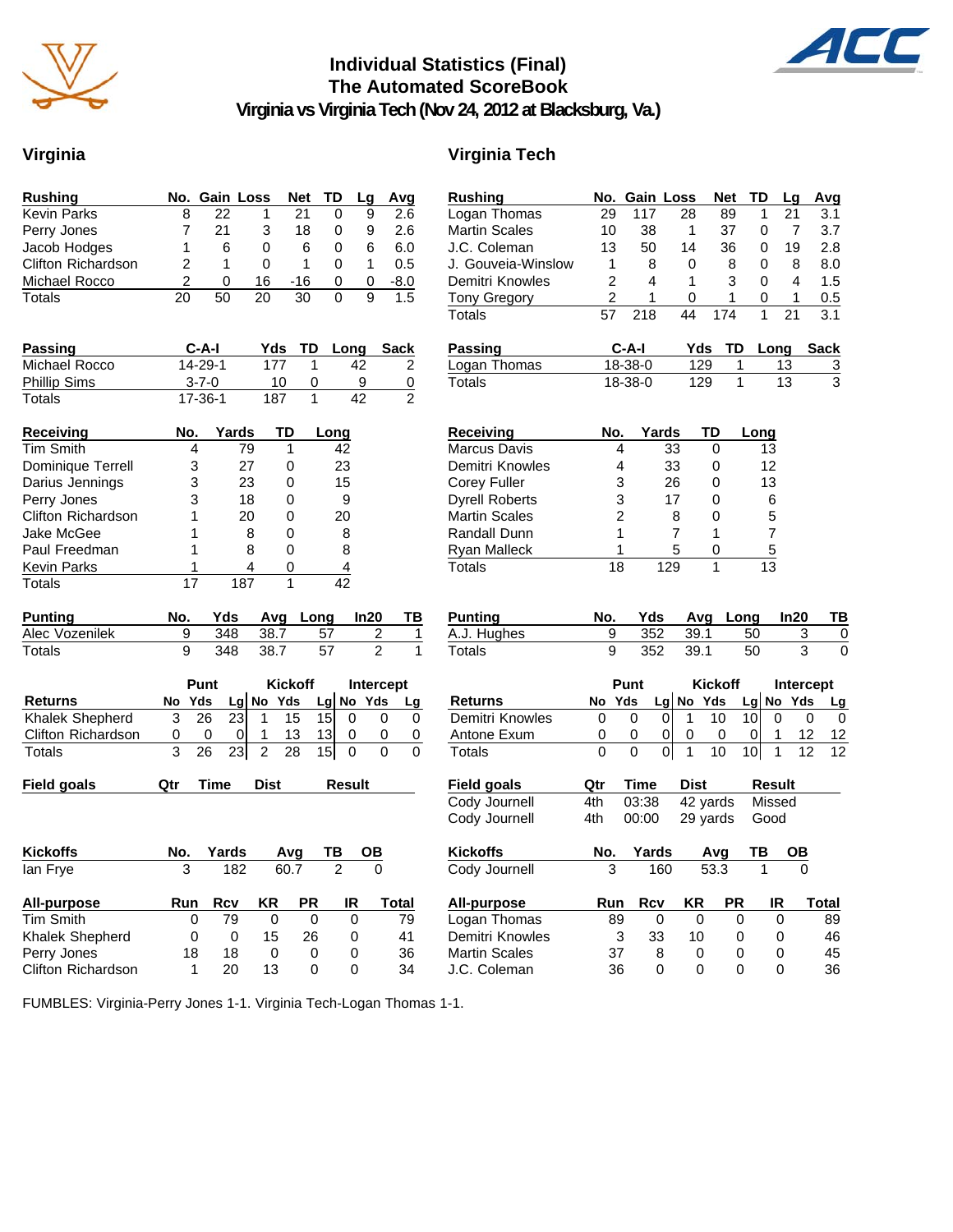

### **Defensive Statistics (Final) The Automated ScoreBook Virginia vs Virginia Tech (Nov 24, 2012 at Blacksburg, Va.)**



|    | ## Virginia          | Solo           | Ast             | Total          | Sacks-Yds                | <b>TFL-Yds</b> | <b>FF</b>      | FR-Yds   | Int-Yds  | <b>BrUp</b>    | <b>Blks</b> | QBH            |
|----|----------------------|----------------|-----------------|----------------|--------------------------|----------------|----------------|----------|----------|----------------|-------------|----------------|
|    | 53 Steve Greer       | 9              | 10              | 19             |                          | $1.0 - 1$      |                |          |          |                |             |                |
| 9  | LaRoy Reynolds       |                | 8               | 15             | $1.0 - 2$                | $3.5 - 10$     |                |          |          |                |             |                |
| 8  | Anthony Harris       | 5              | 3               | 8              |                          | $0.5 - 0$      |                |          |          |                |             |                |
| 27 | Rijo Walker          | 4              | $\overline{4}$  | 8              | $\overline{\phantom{a}}$ |                |                |          |          |                |             |                |
| 13 | Daquan Romero        | 4              | 3               | 7              |                          | $1.0 - 1$      |                |          |          |                |             |                |
|    | 47 Bill Schautz      | $\mathbf 1$    | 5               | 6              | $\overline{\phantom{a}}$ |                |                |          |          |                |             |                |
|    | Demetrious Nicholson | $\Omega$       | 5               | 5              |                          |                |                |          |          | $\overline{2}$ |             |                |
| 7  | Eli Harold           | 0              | 5               | 5              | $0.5 - 9$                | $1.0 - 11$     |                |          |          |                |             |                |
| 99 | <b>Brent Urban</b>   | 0              | 5               | 5              |                          | $0.5 - 1$      | $\blacksquare$ | $1 - 16$ |          |                |             |                |
|    | 26 Maurice Canady    | 4              | $\Omega$        | $\overline{4}$ |                          |                |                |          |          |                |             |                |
|    | 56 Chris Brathwaite  | 3              |                 | 4              | $1.0 - 6$                | $2.0 - 9$      |                |          |          |                |             |                |
|    | 90 Jake Snyder       | $\Omega$       | 4               | $\overline{4}$ | $0.5 - 9$                | $0.5 - 9$      | 1              |          |          |                |             |                |
|    | 21 Brandon Phelps    | $\overline{2}$ | 1               | 3              |                          |                |                |          |          |                |             |                |
|    | 93 Will Hill         |                | $\mathcal{P}$   | 3              | $\overline{\phantom{a}}$ |                |                |          |          |                |             |                |
|    | 22 Drequan Hoskey    | $\overline{c}$ | 0               | 2              |                          |                |                |          |          |                |             |                |
|    | 64 David Dean        |                | $\Omega$        | $\mathbf{1}$   | $\overline{\phantom{a}}$ |                |                |          |          |                |             |                |
|    | 54 Justin Renfrow    |                | 0               |                |                          |                |                |          |          |                |             |                |
|    | <b>Totals</b>        | 44             | $\overline{56}$ | 100            | $3.0 - 26$               | 10.0-42        | 1              | $1 - 16$ | $0 - 0$  | $\overline{3}$ | $\mathbf 0$ | 3              |
|    |                      |                |                 |                |                          |                |                |          |          |                |             |                |
|    | ## Virginia Tech     | Solo           | Ast             |                | <b>Total Sacks-Yds</b>   | <b>TFL-Yds</b> | FF             | FR-Yds   | Int-Yds  | <b>BrUp</b>    | <b>Blks</b> | QBH            |
| 8  | Detrick Bonner       | 5              | 5               | 10             |                          |                |                |          |          | 2              |             |                |
|    | 58 Jack Tyler        | 3              | 6               | 9              |                          |                |                |          |          |                |             |                |
|    | Antone Exum          | 5              | 0               | 5              |                          | $1.0 - 1$      | 1              | $1 - 0$  | $1 - 12$ |                |             |                |
|    | 34 Kyshoen Jarrett   | 4              | $\overline{0}$  | 4              |                          |                |                |          |          |                |             |                |
|    | 17 Kyle Fuller       | $\overline{2}$ |                 | 3              |                          |                |                |          |          |                |             |                |
|    | 99 James Gayle       |                | $\mathfrak{p}$  | 3              | $\overline{\phantom{a}}$ | $0.5 - 1$      |                |          |          | ٠              | ٠           | $\overline{2}$ |
|    | 51 Bruce Taylor      | 2              | 0               | $\overline{c}$ | $1.0 - 8$                | $1.0 - 8$      |                |          |          | 2              |             |                |
|    | 49 Josh Trimble      | 1              |                 | $\overline{2}$ |                          |                |                |          |          |                |             |                |

49 Josh Trimble 1 1 2 - - - - - - - - 28 Alonzo Tweedy 1 1 2 - 1.0-1 - - - - - - - -<br>98 Derrick Hopkins 0 2 2 0.5-4 0.5-4 - - - - - - - - -98 Derrick Hopkins 0 2 2 0.5-4 0.5-4 - - - - - - 42 J.R. Collins 0 2 2 0.5-4 0.5-4 - - - - - - 36 Chase Williams 1 0 1 - - - - - - - -

27 A.J. Hughes 1 0 1 - - - - - - - - 26 Desmond Frye 1 0 1 - - - - - - - - 96 Corey Marshall 0 1 1 - - - - - - - - 43 J. Gouveia-Winslow 0 1 1 - - - - - - - - 92 Luther Maddy 0 1 1 - 0.5-0 - - - - - - 24 Tariq Edwards 0 1 1 - - - - - - - - Totals 27 24 51 2.0-16 5.0-19 1 1-0 1-12 5 0 3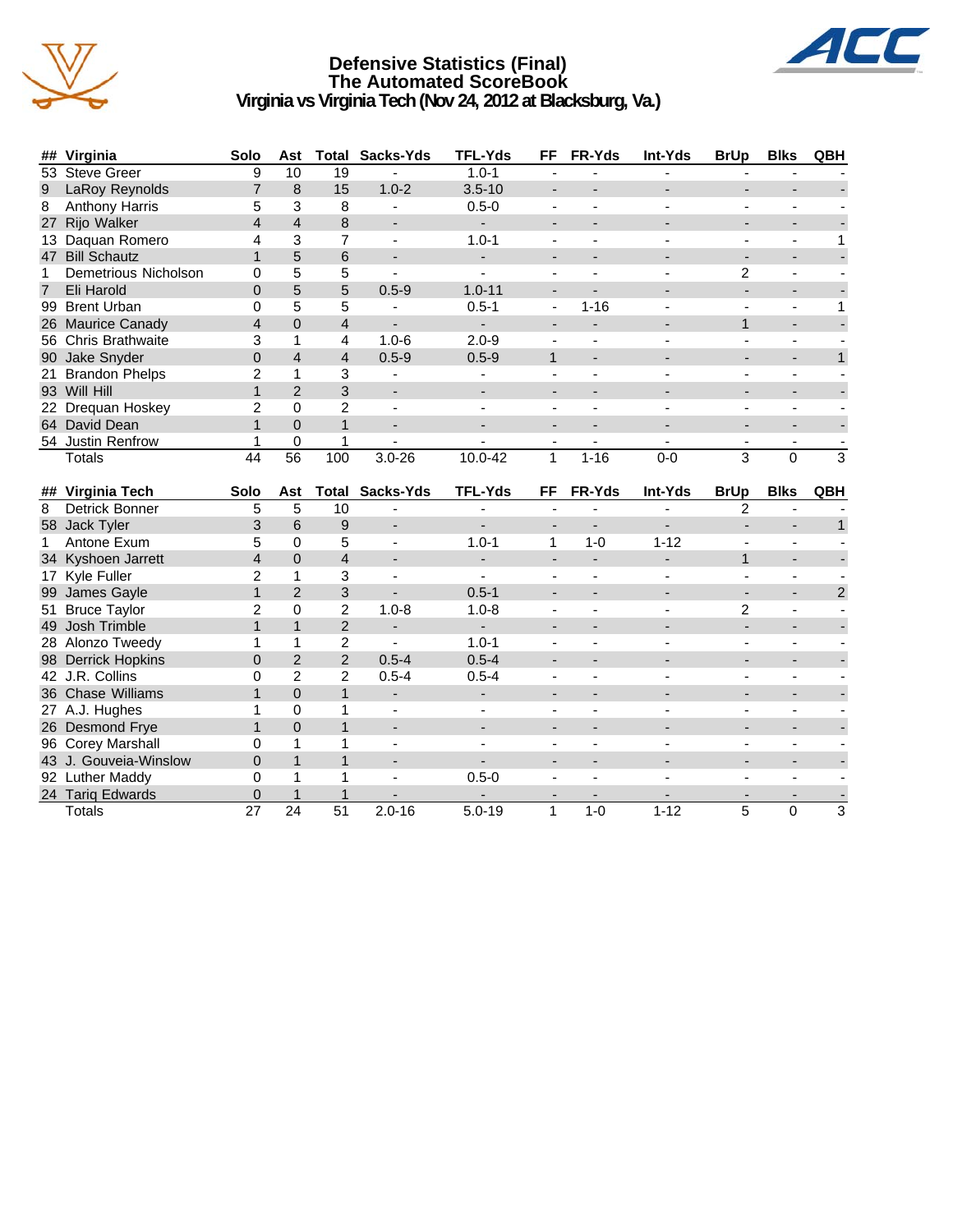

### **Participation Report (Final) The Automated ScoreBook**



**Virginia vs Virginia Tech (Nov 24, 2012 at Blacksburg, Va.)**

#### **Virginia**

#### **Virginia Tech**

| Pos        | ## | <b>OFFENSE</b>                          | Pos        | ## | <b>OFFENSE</b>                |
|------------|----|-----------------------------------------|------------|----|-------------------------------|
| <b>WR</b>  | 6  | Darius Jennings                         | <b>SE</b>  | 83 | Corey Fuller                  |
| LT         | 72 | Oday Aboushi                            | TE         | 9  | Randall Dunn                  |
| LG         | 74 | <b>Conner Davis</b>                     | LT         | 54 | Nick Becton                   |
| C.         | 70 | Luke Bowanko                            | LG         | 76 | David Wang                    |
| <b>RG</b>  | 79 | Sean Cascarano                          | C.         | 79 | Caleb Farris                  |
| RT         | 78 | Morgan Moses                            | RG         | 67 | Michael Via                   |
| TE         | 89 | <b>Colter Phillips</b>                  | RT         | 71 | <b>Vinston Painter</b>        |
| QB         | 16 | Michael Rocco                           | TВ         | 25 | <b>Martin Scales</b>          |
| ТB         | 33 | Perry Jones                             | FB         | 45 | Joey Phillips                 |
| FB         | 49 | Zachary Swanson                         | QB         | 3  | Logan Thomas                  |
| <b>WR</b>  | 20 | Tim Smith                               | FL         | 80 | Demitri Knowles               |
|            |    |                                         |            |    |                               |
| Pos        | ## | <b>DEFENSE</b>                          | Pos        | ## | <b>DEFENSE</b>                |
|            |    |                                         |            |    |                               |
| DE         | 90 | Jake Snyder                             | DE         | 96 | <b>Corey Marshall</b>         |
| DT         | 99 | <b>Brent Urban</b>                      | DT         | 98 | <b>Derrick Hopkins</b>        |
| DT         | 93 | Will Hill                               | DT         | 92 | Luther Maddy                  |
| DE         | 47 | <b>Bill Schautz</b>                     | DE         | 99 | James Gayle                   |
| <b>SLB</b> | 13 | Daquan Romero                           | LB         | 58 | Jack Tyler                    |
| MLB        | 53 | <b>Steve Greer</b>                      | LB         | 51 | <b>Bruce Taylor</b>           |
| <b>WLB</b> | 9  | LaRoy Reynolds                          | <b>OLB</b> | 28 | Alonzo Tweedy                 |
| CВ         | 1  | Demetrious Nicholson                    | <b>ROV</b> | 34 | Kyshoen Jarrett               |
| SS         | 21 | <b>Brandon Phelps</b>                   | CВ         | 17 |                               |
| FS         | 8  |                                         | FS.        | 8  | Kyle Fuller<br>Detrick Bonner |
| СB         | 22 | <b>Anthony Harris</b><br>Drequan Hoskey | CВ         | 1  | Antone Exum                   |

Virginia: 2J-Jacob Hodges, 2-Dominique Terrell, 3V-Alec Vozenilek, 3-Ausar Walcott, 4-LoVante Battle, 4F-Matt Fortin, 6J-Drew Jarrett, 7-Eli Harold, 7M-Kyle McCartin, 10-Clifton Richardson, 14-Phillip Sims, 15-Ian Frye, 17-Miles Gooch, 18-Anthony Cooper, 19-E.J. Scott, 23-Khalek Shepherd, 25-Kevin Parks, 26-Maurice Canady, 27-Rijo Walker, 29-D.J. Hill, 32-Mike Moore, 34-Kwontie Moore, 37-Billy Skrobacz, 39-Tucker Windle, 42-Demeitre Brim, 43-Trent Corney, 45-Vincent Croce, 46-Mason Thomas, 54-Justin Renfrow, 56-Chris Brathwaite, 61-Cody Wallace, 64-David Dean, 65-Ross Burbank, 71-Matt Mihalik, 77-Jay Whitmire, 80-Adrian Gamble, 83-Jake McGee, 84-Canaan Severin, 88-Paul Freedman.

Virginia Tech: 4-J.C. Coleman, 7-Marcus Davis, 11-Dyrell Roberts, 12-Trey Gresh, 20-Michael Holmes, 22-Tony Gregory, 24-Tariq Edwards, 26-Desmond Frye, 27-A.J. Hughes, 31-Donovan Riley, 36-Chase Williams, 37-Ronny Vandyke, 41-Derek DiNardo, 42-J.R. Collins, 43-J. Gouveia-Winslow, 44-Christian Reeves, 47-Greg Gadell, 48-George George, 49-Josh Trimble, 55-Brent Benedict, 56-Antoine Hopkins, 63-Laurence Gibson, 65-Joe St. Germain, 66-Tyrel Wilson, 81-Duan Perez-Means, 86-Eric Martin, 88-Ryan Malleck, 89-Cody Journell, 90-Dadi Nicolas, 91-Matt Roth, 95-Zack McCray.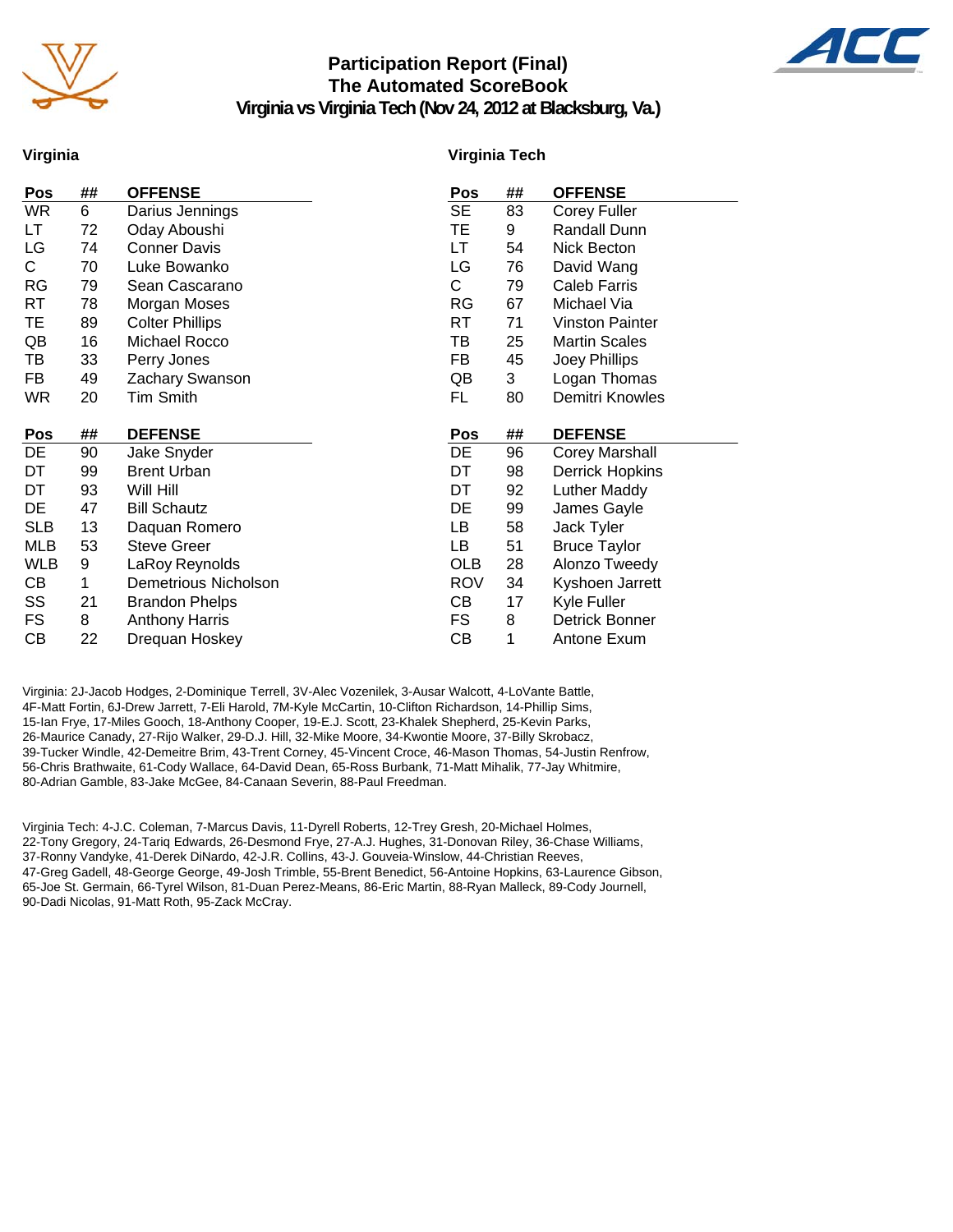

### **Drive Chart (By Team) (Final) The Automated ScoreBook**



**Virginia vs Virginia Tech (Nov 24, 2012 at Blacksburg, Va.)**

|           |     |                 |       | <b>Drive Started</b> |                 |       | <b>Drive Ended</b> | <b>Consumed</b>            |      |
|-----------|-----|-----------------|-------|----------------------|-----------------|-------|--------------------|----------------------------|------|
| Team      | Qtr | Spot            | Time  | <b>Obtained</b>      | Spot            | Time  | <b>How lost</b>    | - Yds<br><b>PI</b>         | TOP  |
| VA        | 1st | V09             | 12:55 | Punt                 | V39             | 10:18 | Fumble             | 30<br>5.<br>$\blacksquare$ | 2:37 |
| VA        |     | V <sub>09</sub> | 09:23 | Punt                 | V31             | 06:47 | Punt               | 7 - 22                     | 2:36 |
| VA        |     | V30             | 03:22 | Punt                 | V38             | 01:57 | Punt               | 3<br>- 8                   | 1:25 |
| <b>VA</b> |     | V21             | 00:10 | Punt                 | lV30            | 14:05 | Punt               | 3<br>- 9                   | 1:05 |
| VA        | 2nd | V <sub>25</sub> | 10:30 | Kickoff              | lV27            | 08:49 | Punt               | 3<br>$-2$                  | 1:41 |
| <b>VA</b> |     | V41             | 07:30 | Punt                 | V43             | 06:25 | Punt               | 3<br>$-2$                  | 1:05 |
| VA        |     | V <sub>50</sub> | 05:01 | Punt                 | T <sub>00</sub> | 03:30 | *TOUCHDOWN         | 3<br>50<br>$\blacksquare$  | 1:31 |
| <b>VA</b> |     | V39             | 02:52 | Punt                 | T48             | 01:21 | Punt               | 13<br>5<br>$\blacksquare$  | 1:31 |
| VA        |     | V14             | 00:14 | Punt                 | IV17            | 00:00 | End of half        | 2<br>- 3                   | 0:14 |
| <b>VA</b> | 3rd | V33             | 14:51 | Kickoff              | V42             | 13:47 | Punt               | 3<br>- 9                   | 1:04 |
| VA        |     | T16             | 10:55 | Fumble               | T16             | 10:55 | *TOUCHDOWN         | 0<br>$-0$                  | 0:00 |
| VA        |     | V44             | 10:09 | Punt                 | T <sub>15</sub> | 07:41 | Downs              | 6<br>$-41$                 | 2:28 |
| VA        |     | V30             | 01:20 | Kickoff              | V35             | 13:32 | Punt               | 5.<br>$-5$                 | 2:48 |
| <b>VA</b> | 4th | V34             | 08:35 | Downs                | IV42            | 06:41 | Punt               | $5 - 8$                    | 1:54 |
| VA        |     | V24             | 03:38 | Missed FG            | V24             | 03:21 | Interception       | 3<br>$-0$                  | 0:17 |

|                        | 1st   | 2nd   | 3rd     | 4th     | 1st   | 2nd     |          |
|------------------------|-------|-------|---------|---------|-------|---------|----------|
| Virginia               | Qtr   | Qtr   | Qtr     | Qtr     | Half  | Half    | Total    |
| Time of possession     | 06:48 | 06:57 | 05:06   | 03:39   | 13:45 | 08:45   | 22:30    |
| 3rd down conversions   | 2-4   | $1-5$ | $0 - 2$ | $0 - 3$ | $3-9$ | $0 - 5$ | $3 - 14$ |
| Average field position | V17   | V33   | V35     | V29     | V26   | V33     | V28      |
| 4th down conversions   | 0-0   | 0-0   | ი-1     | 0-0     | ი-ი   | 0-1     | 0-1      |

|           |                 |            | <b>Drive Started</b> |                 |                 |       | <b>Drive Ended</b> | <b>Consumed</b>                      |            |  |
|-----------|-----------------|------------|----------------------|-----------------|-----------------|-------|--------------------|--------------------------------------|------------|--|
| Team      | Qtr             | Spot       | Time                 | <b>Obtained</b> | Spot            | Time  | <b>How lost</b>    | - Yds<br>ΡI                          | <b>TOP</b> |  |
| VT        | 1st             | T25        | 15:00                | Kickoff         | T43             | 12:55 | Punt               | 5<br>18<br>$\overline{\phantom{a}}$  | 2:05       |  |
| VT        |                 | V39        | 10:18                | Fumble          | V43             | 09:23 | Punt               | $3 - (4)$                            | 0:55       |  |
| VT        |                 | T24        | 06:47                | Punt            | T30             | 03:22 | Punt               | 7 - 6                                | 3:25       |  |
| <b>VT</b> |                 | <b>T37</b> | 01:57                | Punt            | T44             | 00:10 | Punt               | $3 - 7$                              | 1:47       |  |
| VT        | 2 <sub>nd</sub> | T45        | 14:05                | Punt            | V <sub>0</sub>  | 10:30 | *TOUCHDOWN         | 9<br>55<br>$\blacksquare$            | 3:35       |  |
| VT        |                 | T34        | 08:49                | Punt            | T33             | 07:30 | Punt               | 3<br>(1)<br>$\overline{\phantom{a}}$ | 1:19       |  |
| VT        |                 | T14        | 06:25                | Punt            | T12             | 05:01 | Punt               | (2)<br>3<br>$\sim$                   | 1:24       |  |
| VT        |                 | T23        | 03:24                | Kickoff         | T23             | 02:52 | Punt               | $3 - 0$                              | 0:32       |  |
| VT        |                 | T20        | 01:21                | Punt            | T49             | 00:14 | Punt               | 8<br>- 29                            | 1:07       |  |
| VT        | 3rd             | <b>T01</b> | 13:47                | Punt            | T16             | 10:55 | Fumble             | $8 - 15$                             | 2:52       |  |
| VT        |                 | T25        | 10:55                | Kickoff         | T <sub>26</sub> | 10:09 | Punt               | 3<br>$-1$                            | 0:46       |  |
| VT        |                 | T15        | 07:41                | Downs           | V <sub>00</sub> | 01:25 | *TOUCHDOWN         | 85<br>15<br>$\sim$                   | 6:16       |  |
| VT        | 4th             | T24        | 13:32                | Punt            | V34             | 08:35 | Downs              | 12<br>42<br>$\blacksquare$           | 4:57       |  |
| <b>VT</b> |                 | T33        | 06:41                | Punt            | V24             | 03:38 | <b>Missed FG</b>   | $8 - 43$                             | 3:03       |  |
| VT        |                 | V24        | 03:21                | Interception    | V12             | 00:00 | *FIELD GOAL        | 7 - 12                               | 3:21.      |  |

|                        | 1st     | 2nd     | 3rd     | 4th     | 1st      | 2nd      |                 |
|------------------------|---------|---------|---------|---------|----------|----------|-----------------|
| Virginia Tech          | Qtr     | Qtr     | Qtr     | Qtr     | Half     | Half     | Total           |
| Time of possession     | 08:12   | 08:03   | 09:54   | 11:21   | 16:15    | 21:15    | 37:30           |
| 3rd down conversions   | $0 - 5$ | $3 - 7$ | $2 - 5$ | $3-6$   | $3 - 12$ | $5 - 11$ | $8 - 23$        |
| Average field position | T36     | T27     | T13     | T44     | T31      | T29      | T <sub>30</sub> |
| 4th down conversions   | 1-1     | 0-0     | 1-1     | $0 - 1$ | 1-1      | $1 - 2$  | $2 - 3$         |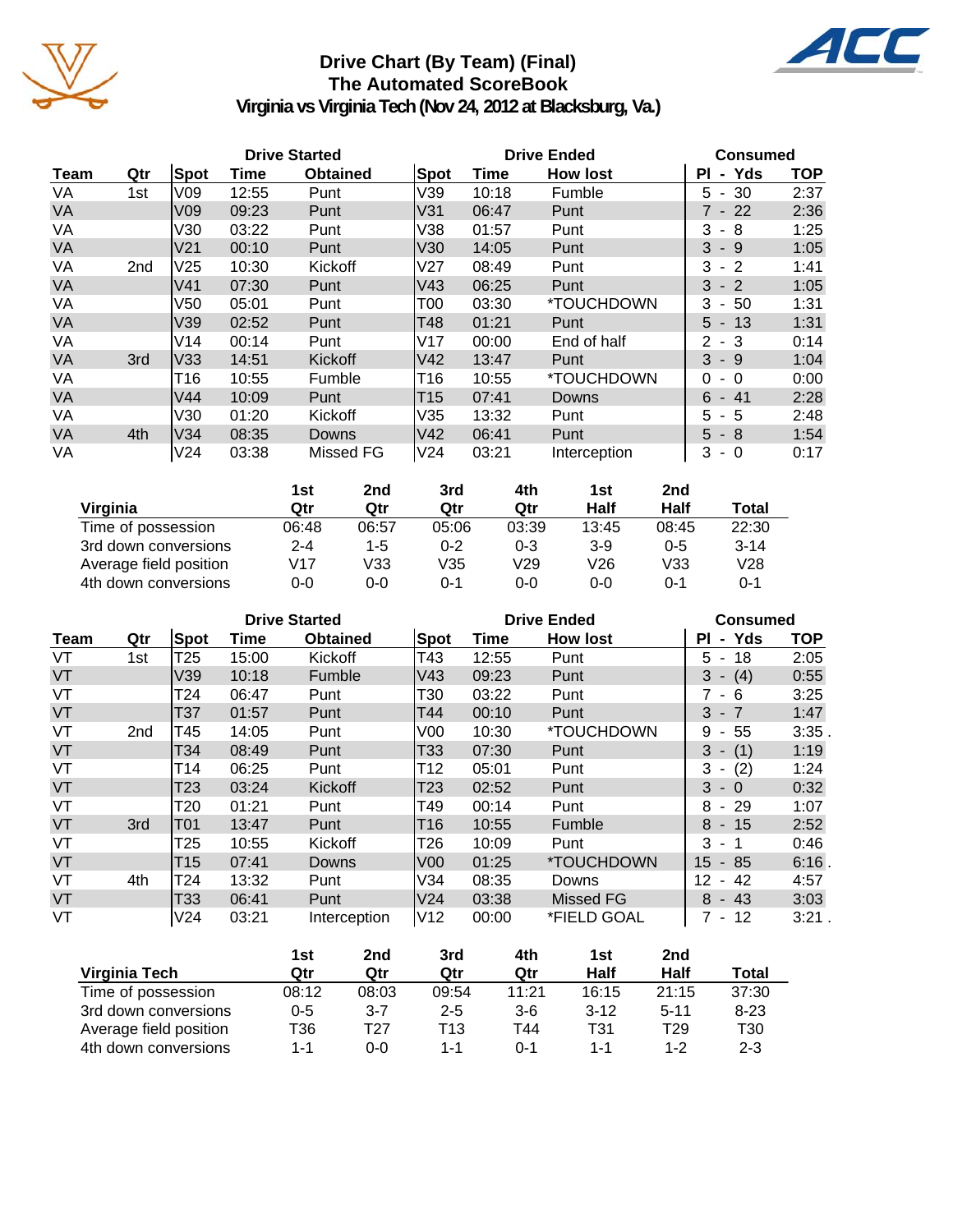

### **Drive Chart (By Quarter) (Final) The Automated ScoreBook**



**Virginia vs Virginia Tech (Nov 24, 2012 at Blacksburg, Va.)**

|      | <b>Drive Started</b> |                 |       |                 |                 | <b>Drive Ended</b> | <b>Consumed</b>  |                                       |            |
|------|----------------------|-----------------|-------|-----------------|-----------------|--------------------|------------------|---------------------------------------|------------|
| Team | Qtr                  | Spot            | Time  | <b>Obtained</b> | Spot            | Time               | <b>How lost</b>  | PI - Yds                              | <b>TOP</b> |
| VT   | 1st                  | T <sub>25</sub> | 15:00 | Kickoff         | T43             | 12:55              | Punt             | 5<br>$-18$                            | 2:05       |
| VA   |                      | V09             | 12:55 | Punt            | V39             | 10:18              | Fumble           | $5 - 30$                              | 2:37       |
| VT   |                      | V39             | 10:18 | Fumble          | V43             | 09:23              | Punt             | 3<br>(4)                              | 0:55       |
| VA   |                      | V09             | 09:23 | Punt            | V31             | 06:47              | Punt             | $7 - 22$                              | 2:36       |
| VT   |                      | T24             | 06:47 | Punt            | T30             | 03:22              | Punt             | $\overline{7}$<br>$-6$                | 3:25       |
| VA   |                      | V30             | 03:22 | Punt            | V38             | 01:57              | Punt             | 3<br>$-8$                             | 1:25       |
| VT   |                      | T37             | 01:57 | Punt            | T44             | 00:10              | Punt             | 3<br>$-7$                             | 1:47       |
| VA   |                      | V <sub>21</sub> | 00:10 | Punt            | V30             | 14:05              | Punt             | $3 - 9$                               | 1:05       |
| VT   | 2nd                  | T45             | 14:05 | Punt            | V00             | 10:30              | *TOUCHDOWN       | 9<br>$-55$                            | 3:35.      |
| VA   |                      | V <sub>25</sub> | 10:30 | Kickoff         | V <sub>27</sub> | 08:49              | Punt             | $-2$<br>3                             | 1:41       |
| VT   |                      | T34             | 08:49 | Punt            | T33             | 07:30              | Punt             | (1)<br>3<br>$\blacksquare$            | 1:19       |
| VA   |                      | V <sub>41</sub> | 07:30 | Punt            | V43             | 06:25              | Punt             | $3 - 2$                               | 1:05       |
| VT   |                      | T <sub>14</sub> | 06:25 | Punt            | T12             | 05:01              | Punt             | 3<br>(2)<br>$\overline{\phantom{a}}$  | 1:24       |
| VA   |                      | V <sub>50</sub> | 05:01 | Punt            | T00             | 03:30              | *TOUCHDOWN       | 3<br>$-50$                            | 1:31       |
| VT   |                      | T23             | 03:24 | Kickoff         | T23             | 02:52              | Punt             | 3<br>$\overline{0}$<br>$\blacksquare$ | 0:32       |
| VA   |                      | V39             | 02:52 | Punt            | T48             | 01:21              | Punt             | $5 - 13$                              | 1:31       |
| VT   |                      | T <sub>20</sub> | 01:21 | Punt            | T49             | 00:14              | Punt             | 8<br>$-29$                            | 1:07       |
| VA   |                      | V14             | 00:14 | Punt            | V17             | 00:00              | End of half      | $2 - 3$                               | 0:14       |
| VA   | 3rd                  | V33             | 14:51 | Kickoff         | V42             | 13:47              | Punt             | $3 - 9$                               | 1:04       |
| VT   |                      | <b>T01</b>      | 13:47 | Punt            | T <sub>16</sub> | 10:55              | Fumble           | 8<br>$-15$                            | 2:52       |
| VA   |                      | T16             | 10:55 | Fumble          | T16             | 10:55              | *TOUCHDOWN       | $-0$<br>$\Omega$                      | 0:00       |
| VT   |                      | T25             | 10:55 | Kickoff         | T <sub>26</sub> | 10:09              | Punt             | $3 - 1$                               | 0:46       |
| VA   |                      | V44             | 10:09 | Punt            | T <sub>15</sub> | 07:41              | Downs            | 6<br>$-41$                            | 2:28       |
| VT   |                      | T <sub>15</sub> | 07:41 | Downs           | V <sub>00</sub> | 01:25              | *TOUCHDOWN       | 15<br>$-85$                           | 6:16.      |
| VA   |                      | V30             | 01:20 | Kickoff         | V35             | 13:32              | Punt             | $5 - 5$                               | 2:48       |
| VT   | 4th                  | T <sub>24</sub> | 13:32 | Punt            | V34             | 08:35              | Downs            | $12 - 42$                             | 4:57       |
| VA   |                      | V34             | 08:35 | Downs           | V42             | 06:41              | Punt             | 8<br>5<br>$\blacksquare$              | 1:54       |
| VT   |                      | T33             | 06:41 | Punt            | V24             | 03:38              | <b>Missed FG</b> | 8<br>$-43$                            | 3:03       |
| VA   |                      | V24             | 03:38 | Missed FG       | V24             | 03:21              | Interception     | 3<br>$-0$                             | 0:17       |
| VT   |                      | V <sub>24</sub> | 03:21 | Interception    | V <sub>12</sub> | 00:00              | *FIELD GOAL      | $7 - 12$                              | 3:21.      |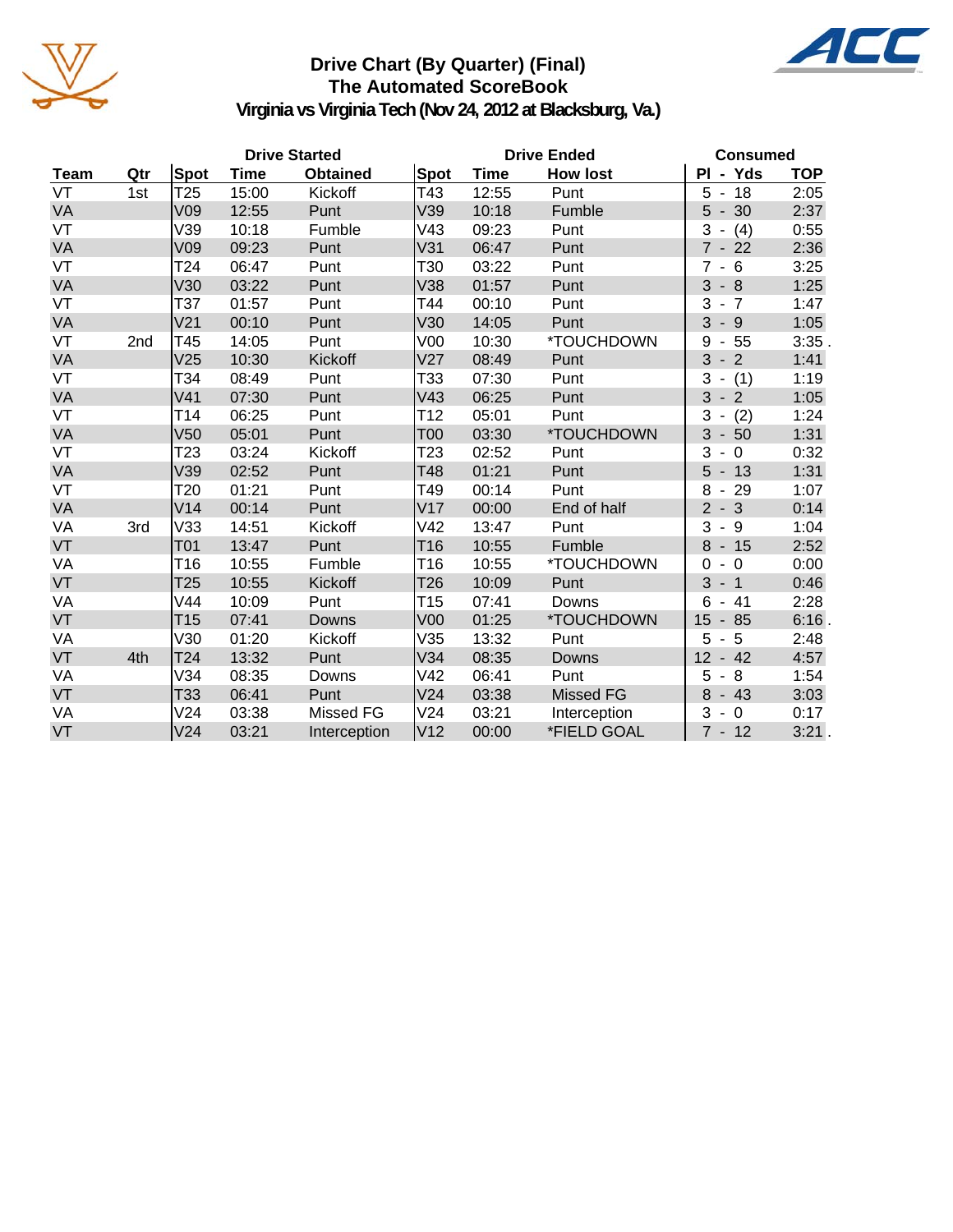

**Play-by-Play Summary (1st quarter) Virginia vs Virginia Tech (Nov 24, 2012 at Blacksburg, Va.)**



|                                                                             | Today's Forecast: Windy, cold. Highs upper 30s, NW winds 15-20mph                                                                                                  |                |
|-----------------------------------------------------------------------------|--------------------------------------------------------------------------------------------------------------------------------------------------------------------|----------------|
|                                                                             | Winds gusting to 30 mph. Wind chill 22 F at kickoff.                                                                                                               |                |
| Virginia Captains: 72, 33, 53, 9                                            |                                                                                                                                                                    |                |
| Virginia Tech Captains: 3, 25, 51, 54<br>Virginia wins the toss and defers. |                                                                                                                                                                    |                |
|                                                                             | Virginia Tech elects to receive and defend the South Goal.                                                                                                         |                |
| 1-10 VA 35                                                                  | VA ball on VA35.                                                                                                                                                   |                |
|                                                                             | Frye, I kickoff 65 yards to the VT0, touchback.                                                                                                                    |                |
| $1-10$ VT 25                                                                | Thomas, L at QB for Virginia Tech.                                                                                                                                 |                |
| 1-10 VT 25                                                                  | Knowles, D rush left for 4 yards to the VT29 (Nicholson, D; Schautz, B).                                                                                           |                |
| VT 29<br>2-6                                                                | Thomas, L rush up middle for 3 yards to the VT32 (Schautz, B).                                                                                                     |                |
| $3 - 3$<br>VT 32                                                            | Thomas, L pass incomplete to Knowles, D, PENALTY VA pass interference (Harris, A) 4 yards<br>to the VT36, 1ST DOWN VT, NO PLAY.                                    | X1             |
| 1-10 VT 36                                                                  | Thomas, L pass incomplete to Davis, M (Nicholson, D).                                                                                                              |                |
| 2-10 VT 36                                                                  | Scales, M rush over right end for 7 yards to the VT43 (Greer, S).                                                                                                  |                |
| $3-3$<br>VT 43                                                              | Thomas, L pass incomplete to Coleman, JC.                                                                                                                          |                |
| VT 43<br>4-3                                                                | Hughes, AJ punt 50 yards to the VA7, Shepherd, K return 2 yards to the VA9 (Tweedy,                                                                                |                |
|                                                                             | A;Trimble, J).                                                                                                                                                     |                |
|                                                                             | 5 plays, 18 yards, 2:05                                                                                                                                            |                |
| VIRGINIA drive start at 12:55.<br>1-10 VA 09                                | Rocco, M at QB for Virginia.                                                                                                                                       |                |
| 1-10 VA 09                                                                  | Jones, P rush up middle for 2 yards to the VA11 (Tyler, J;Bonner, D).                                                                                              |                |
| 2-8<br>VA 11                                                                | Rocco, M FR pass complete to Smith, T for 3 yards to the VA14 (Bonner, D).                                                                                         |                |
| <b>VA 14</b><br>$3-5$                                                       | Rocco, M crossing pass complete to Jennings, D for 15 yards to the VA29, 1ST DOWN VA                                                                               | P <sub>1</sub> |
|                                                                             | (Fuller, K).                                                                                                                                                       |                |
| 1-10 VA 29                                                                  | Parks, K rush up middle for 3 yards to the VA32 (Jarrett, K).                                                                                                      |                |
| $2 - 7$<br>VA 32                                                            | Rocco, M FR pass complete to Jones, P for 7 yards to the VA39, fumble forced by Exum, A,                                                                           |                |
|                                                                             | fumble by Jones, P recovered by VT Exum, A at VA39.                                                                                                                |                |
| VIRGINIA TECH drive start at 10:18.                                         | 5 plays, 30 yards, 2:37                                                                                                                                            |                |
| 1-10 VA 39                                                                  | Thomas, L pass incomplete to Roberts, D.                                                                                                                           |                |
| 2-10 VA 39                                                                  | Coleman, JC rush left for loss of 4 yards to the VA43 (Harold, E; Reynolds, L).                                                                                    |                |
| 3-14 VA 43                                                                  | Thomas, L pass incomplete to Fuller, C.                                                                                                                            |                |
| 4-14 VA 43                                                                  | Hughes, AJ punt 34 yards to the VA9, downed.                                                                                                                       |                |
|                                                                             | 3 plays, minus 4 yards, 0:55                                                                                                                                       |                |
| VIRGINIA drive start at 09:23.                                              |                                                                                                                                                                    |                |
| 1-10 VA 09<br>2-10 VA 09                                                    | Rocco, M pass incomplete to Smith, T.<br>Parks, K rush over left guard for no gain to the VA9 (Bonner, D).                                                         |                |
| 3-10 VA 09                                                                  | Rocco, M screen pass complete to Terrell, D for 23 yards to the VA32, 1ST DOWN VA,                                                                                 | P <sub>2</sub> |
|                                                                             | out-of-bounds (Exum, A).                                                                                                                                           |                |
| 1-10 VA 32                                                                  | Jones,P rush over right end for 5 yards to the VA37, out-of-bounds (Gayle, J), PENALTY VA                                                                          |                |
|                                                                             | holding (Smith, T) 10 yards to the VA27.                                                                                                                           |                |
| 1-15 VA 27                                                                  | Rocco, M slant pass complete to Terrell, D for 4 yards to the VA31 (Bonner, D;Collins, JR).                                                                        |                |
| 2-11 VA 31                                                                  | Rocco, M pass incomplete to Jones, P (Taylor, B).                                                                                                                  |                |
| 3-11<br>VA 31<br>3-11 VA 31                                                 | Timeout Virginia, clock 07:04.<br>Rocco, M pass incomplete to Terrell, D (Bonner, D), PENALTY VA holding declined.                                                 |                |
| 4-11 VA 31                                                                  | Vozenilek, A punt 45 yards to the VT24.                                                                                                                            |                |
|                                                                             | 7 plays, 22 yards, 2:36                                                                                                                                            |                |
| VIRGINIA TECH drive start at 06:47.                                         |                                                                                                                                                                    |                |
| 1-10 VT 24                                                                  | Thomas, L rush right for 9 yards to the VT33 (Reynolds, L).                                                                                                        |                |
| VT 33<br>$2 - 1$                                                            | Gregory, T rush over right tackle for no gain to the VT33 (Romero, D; Urban, B).                                                                                   |                |
| $3 - 1$<br><b>VT 33</b>                                                     | Thomas, L rush quarterback sneak for no gain to the VT33 (Harris, A; Schautz, B).                                                                                  |                |
| 4-1<br><b>VT 33</b>                                                         | PENALTY VT delay of game (Hughes, AJ) 5 yards to the VT28.                                                                                                         |                |
| $4-6$<br><b>VT 28</b>                                                       | [PUNT], Gouveia-Winslow rush right for 8 yards to the VT36, 1ST DOWN VT                                                                                            | R <sub>2</sub> |
| $1 - 10$<br>VT 36                                                           | (Harold, E; Walker, R).<br>Thomas, L pass incomplete to Dunn, R.                                                                                                   |                |
| 2-10 VT 36                                                                  | Thomas, L screen pass complete to Davis, M for no gain to the VT36 (Greer, S).                                                                                     |                |
| 3-10 VT 36                                                                  | Thomas, L sacked for loss of 6 yards to the VT30 (Brathwaite, C).                                                                                                  |                |
| 4-16 VT 30                                                                  | Hughes, AJ punt 41 yards to the VA29, Shepherd, K return 1 yards to the VA30 (Trimble, J).                                                                         |                |
|                                                                             | 7 plays, 6 yards, 3:25                                                                                                                                             |                |
| VIRGINIA drive start at 03:22.                                              |                                                                                                                                                                    |                |
| 1-10 VA 30                                                                  | Sims, P at QB for Virginia.                                                                                                                                        |                |
| 1-10 VA 30                                                                  | Sims, P pass incomplete (Taylor, B).                                                                                                                               |                |
| 2-10 VA 30<br>$3 - 11$<br>VA 29                                             | Sims, P screen pass complete to Jennings, D for loss of 1 yard to the VA29 (Exum, A).<br>Sims, P FR pass complete to Jones, P for 9 yards to the VA38 (Fuller, K). |                |
| $4 - 2$<br><b>VA 38</b>                                                     | Vozenilek, A punt 25 yards to the VT37, out-of-bounds.                                                                                                             |                |
|                                                                             | 3 plays, 8 yards, 1:25                                                                                                                                             |                |

#### **VIRGINIA TECH drive start at 01:57.**

1-10 VT 37 Thomas, L screen pass complete to Roberts, D for 6 yards to the VT43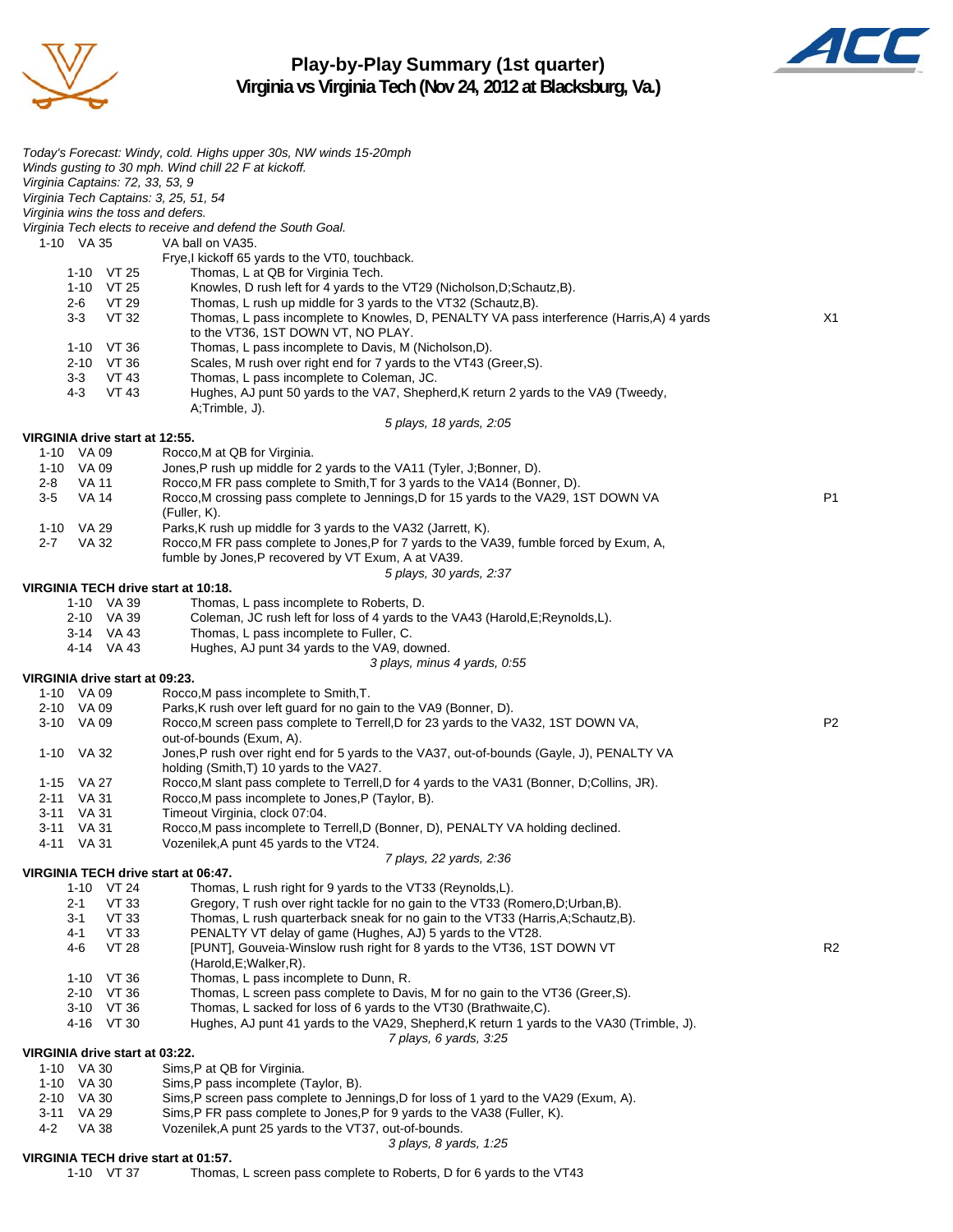

**Play-by-Play Summary (1st quarter) Virginia vs Virginia Tech (Nov 24, 2012 at Blacksburg, Va.)**



(Nicholson,D;Greer,S). 2-4 VT 43 Coleman, JC rush over left tackle for 2 yards to the VT45 (Greer, S; Harold, E).<br>3-2 VT 45 Scales, M rush over left end for loss of 1 yard to the VT44 (Urban, B; Harris, A). 3-2 VT 45 Scales, M rush over left end for loss of 1 yard to the VT44 (Urban, B; Harris, A).<br>4-3 VT 44 Hughes, AJ punt 35 yards to the VA21, downed. Hughes, AJ punt 35 yards to the VA21, downed. *3 plays, 7 yards, 1:47*

## **VIRGINIA drive start at 00:10.**<br>1-10 VA 21 Rocco

Rocco, M at QB for Virginia.

| 1-10 VA 21 | Parks, K rush over right tackle for 1 yard to the VA22 (Tyler, J; Bonner, D). |  |
|------------|-------------------------------------------------------------------------------|--|
|            | <b>END OF 1st QUARTER: Virginia Tech 0, Virginia 0</b>                        |  |

|                        |       | Time  | 1st Downs<br>Conversions |  |  |         |         |                |                 |                  |
|------------------------|-------|-------|--------------------------|--|--|---------|---------|----------------|-----------------|------------------|
| <b>Quarter Summary</b> | Score | Poss  |                          |  |  | 3rd     | 4th     | <b>Rushing</b> | Passing         | <b>Penalties</b> |
| Virginia               |       | 06:48 |                          |  |  | 2-4     | $0 - 0$ | $5 - 11$       | 7-11-0-60       | $2 - 14$         |
| Virginia Tech          |       | 08:12 |                          |  |  | $0 - 5$ | $1 - 1$ | 11-22          | $2 - 7 - 0 - 6$ | $1-5$            |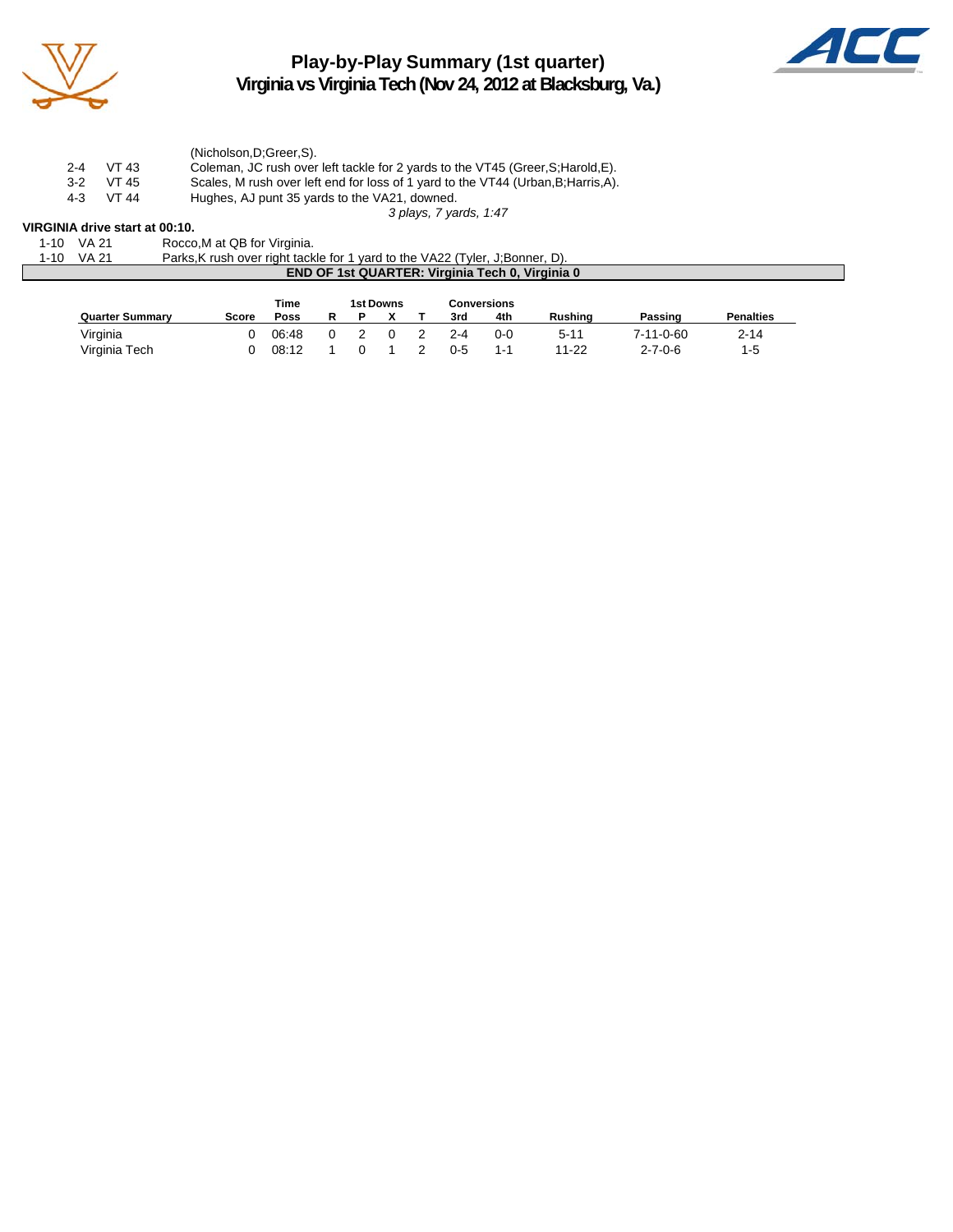

### **Quickie Statistics (1st quarter only) Virginia vs Virginia Tech (Nov 24, 2012 at Blacksburg, Va.)**



|                                   | VА            | ۷T             |
|-----------------------------------|---------------|----------------|
| Score                             | 0             | O              |
| <b>FIRST DOWNS</b>                | $\mathcal{P}$ | $\overline{2}$ |
| <b>RUSHES-YARDS (NET)</b>         | $5 - 11$      | $11 - 22$      |
| <b>PASSING YDS (NET)</b>          | 60            | 6              |
| Passes Att-Comp-Int               | $11 - 7 - 0$  | $7 - 2 - 0$    |
| <b>TOTAL OFFENSE PLAYS-YARDS</b>  | 16-71         | 18-28          |
| <b>Fumble Returns-Yards</b>       | $0 - 0$       | $0-0$          |
| <b>Punt Returns-Yards</b>         | $2 - 3$       | $0-0$          |
| Kickoff Returns-Yards             | $0-0$         | $0-0$          |
| <b>Interception Returns-Yards</b> | $0 - 0$       | $0-0$          |
| Punts (Number-Avg)                | $2 - 35.0$    | $4 - 40.0$     |
| Fumbles-Lost                      | $1 - 1$       | $0 - 0$        |
| Penalties-Yards                   | $2 - 14$      | $1 - 5$        |
| <b>Possession Time</b>            | 06:48         | 08:12          |
| <b>Third-Down Conversions</b>     | $2$ of 4      | $0$ of $5$     |
| <b>Fourth-Down Conversions</b>    | $0$ of $0$    | 1 of 1         |

| Virginia              |                         |                |          |                  |                |             |           | Virginia Tech         |         |                         |              |           |                                     |                         |                            |
|-----------------------|-------------------------|----------------|----------|------------------|----------------|-------------|-----------|-----------------------|---------|-------------------------|--------------|-----------|-------------------------------------|-------------------------|----------------------------|
| <b>Rushing</b>        |                         | No. Gain Loss  |          | TD<br><b>Net</b> | Lg             | Avg         |           | <b>Rushing</b>        |         | No. Gain Loss           |              |           | <b>Net</b><br>TD                    | Lg                      | <u>Avg</u>                 |
| Perry Jones           | $\overline{2}$          |                | 0        | 7<br>0           | 5              |             | 3.5       | J. Gouveia-Winslow    | 1       | 8                       | 0            |           | 8<br>0                              | 8                       | 8.0                        |
| <b>Kevin Parks</b>    | 3                       | 4              | 0        | 4<br>$\Omega$    | 3              |             | 1.3       | <b>Martin Scales</b>  | 2       | 7                       |              |           | 6<br>0                              | 7                       | 3.0                        |
|                       |                         |                |          |                  |                |             |           | Logan Thomas          | 4       | 12                      | 6            |           | 6<br>0                              | 9                       | 1.5                        |
|                       |                         |                |          |                  |                |             |           | Demitri Knowles       | 1       | $\overline{\mathbf{4}}$ | $\Omega$     |           | $\overline{\mathbf{4}}$<br>$\Omega$ | $\overline{\mathbf{4}}$ | 4.0                        |
| <b>Passing</b>        | $C-A-I$                 |                | Yds      | TD               | Long           | <b>Sack</b> |           | <b>Passing</b>        |         | $C-A-I$                 |              | Yds       | TD                                  | Long                    | <b>Sack</b>                |
| Michael Rocco         | $5 - 8 - 0$             |                | 52       | $\Omega$         | 23             |             | 0         | Logan Thomas          |         | $2 - 7 - 0$             |              | 6         | 0                                   | 6                       |                            |
| Phillip Sims          | $2 - 3 - 0$             |                | 8        | $\Omega$         | 9              |             | $\Omega$  |                       |         |                         |              |           |                                     |                         |                            |
| <b>Receiving</b>      | No.                     | Yards          | TD       | Long             |                |             |           | <b>Receiving</b>      | No.     |                         | Yards        | <b>TD</b> | Long                                |                         |                            |
| Dominique Terrell     | $\overline{2}$          | 27             | $\Omega$ |                  | 23             |             |           | <b>Dyrell Roberts</b> | 1       |                         | 6            | $\Omega$  |                                     | 6                       |                            |
| Perry Jones           | $\overline{\mathbf{c}}$ | 16             | 0        |                  | 9              |             |           | Marcus Davis          | 1       |                         | 0            | 0         |                                     | 0                       |                            |
| Darius Jennings       | $\overline{c}$          | 14             | 0        |                  | 15             |             |           |                       |         |                         |              |           |                                     |                         |                            |
| <b>Tim Smith</b>      |                         | 3              | 0        |                  | 3              |             |           |                       |         |                         |              |           |                                     |                         |                            |
| <b>Punting</b>        | No.                     | Yds            | Avg      | Long             | In20           |             | <u>ТВ</u> | <b>Punting</b>        | No.     | <b>Yds</b>              |              | Avg       | Long                                | In20                    | TB                         |
| <b>Alec Vozenilek</b> | $\mathfrak{p}$          | 70             | 35.0     | 45               |                | $\Omega$    | $\Omega$  | A.J. Hughes           | 4       | 160                     |              | 40.0      | 50                                  |                         | $\Omega$<br>$\overline{2}$ |
| <b>Punt Returns</b>   | No.                     | Yards          | TD       | Long             |                |             |           | <b>Punt Returns</b>   | No.     | Yards                   |              | TD        | Long                                |                         |                            |
| Khalek Shepherd       | 2                       | 3              | $\Omega$ |                  | $\mathfrak{p}$ |             |           |                       |         |                         |              |           |                                     |                         |                            |
| <b>Kick Returns</b>   | No.                     | Yards          | TD       | Long             |                |             |           | <b>Kick Returns</b>   | No.     | Yards                   |              | TD        | Long                                |                         |                            |
| <b>Tackles</b>        | UA-A                    | <b>Total</b>   |          | <b>Sacks</b>     | <b>TFL</b>     |             |           | <b>Tackles</b>        | UA-A    |                         | <b>Total</b> |           | <b>Sacks</b>                        | <b>TFL</b>              |                            |
| <b>Steve Greer</b>    | $2 - 2$                 | 4              |          | 0.0              |                | 0.0         |           | Detrick Bonner        | $2 - 3$ |                         | 5            |           | 0.0                                 |                         | 0.0                        |
| <b>Bill Schautz</b>   | $1 - 2$                 | 3              |          | 0.0              |                | 0.0         |           | Antone Exum           | $3 - 0$ |                         | 3            |           | 0.0                                 |                         | 1.0                        |
| Eli Harold            | $0 - 3$                 | 3              |          | 0.0              |                | 0.5         |           | Kyle Fuller           | $2 - 0$ |                         | 2            |           | 0.0                                 |                         | 0.0                        |
| LaRoy Reynolds        | $1 - 1$                 | $\overline{2}$ |          | 0.0              |                | 0.5         |           | Josh Trimble          | $1 - 1$ |                         | 2            |           | 0.0                                 |                         | 0.0                        |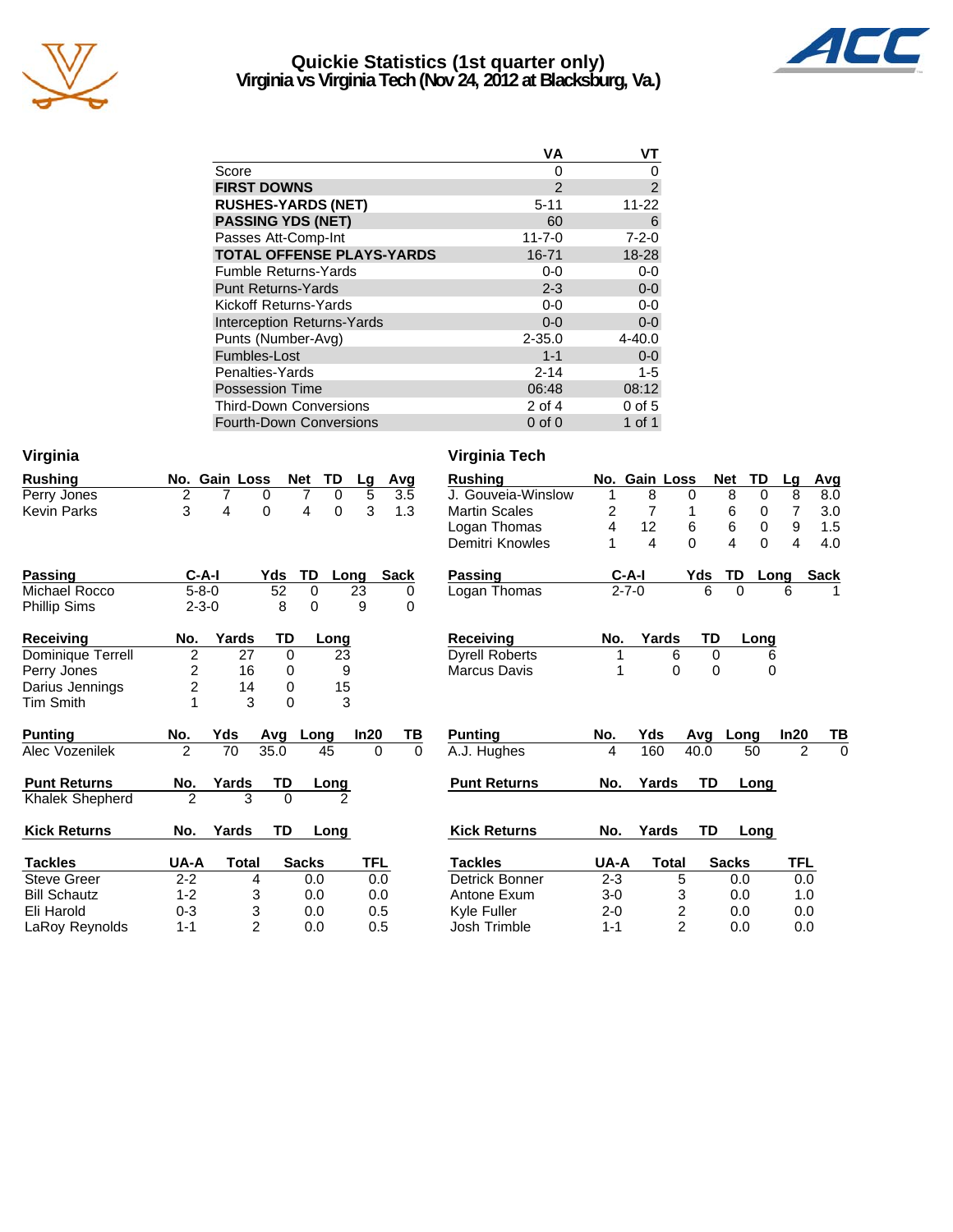

### **Play-by-Play Summary (2nd quarter) Virginia vs Virginia Tech (Nov 24, 2012 at Blacksburg, Va.)**



| VA 22<br>2-9                        | Start of 2nd quarter, clock 15:00.                                                                                                                 |                |
|-------------------------------------|----------------------------------------------------------------------------------------------------------------------------------------------------|----------------|
| VA 22<br>2-9                        | Rocco, M pass incomplete to Parks, K.                                                                                                              |                |
| $3-9$<br>VA 22                      | Timeout Virginia, clock 14:56.                                                                                                                     |                |
| $3-9$<br>VA 22                      | Rocco, M crossing pass complete to McGee, J for 8 yards to the VA30 (Jarrett, K).<br>Vozenilek, A punt 25 yards to the VT45, out-of-bounds.        |                |
| <b>VA 30</b><br>4-1                 | 3 plays, 9 yards, 1:05                                                                                                                             |                |
| VIRGINIA TECH drive start at 14:05. |                                                                                                                                                    |                |
| 1-10 VT 45                          | Coleman, JC rush right for loss of 1 yard to the VT44 (Romero,D).                                                                                  |                |
| 2-11 VT 44                          | Thomas, L rush up middle for 5 yards to the VT49 (Hill, W; Brathwaite, C).                                                                         |                |
| VT 49<br>3-6                        | Thomas, L sideline pass complete to Fuller, C for 13 yards to the VA38, 1ST DOWN VT,                                                               | P3             |
|                                     | out-of-bounds (Hoskey,D).                                                                                                                          |                |
| 1-10 VA 38                          | Thomas, L sideline pass complete to Davis, M for 13 yards to the VA25, 1ST DOWN VT,                                                                | P4             |
|                                     | out-of-bounds (Harris,A).                                                                                                                          |                |
| 1-10 VA 25<br>2-10 VA 25            | Thomas, L pass incomplete to Davis, M, dropped pass.<br>Thomas, L rush over left guard for 13 yards to the VA12, 1ST DOWN VT (Romero,D).           | R <sub>5</sub> |
|                                     | Previous play is under review  play stands as called.                                                                                              |                |
| 1-10 VA 12                          | Clock 12:19.                                                                                                                                       |                |
| 1-10 VA 12                          | Thomas, L rush quarterback draw for 3 yards to the VA9 (Hill, W).                                                                                  |                |
| VA 09<br>2-7                        | Thomas, L rush up middle for 2 yards to the VA7 (Schautz, B; Greer, S).                                                                            |                |
| <b>VA 07</b><br>3-5                 | Thomas, L post pass complete to Dunn, R for 7 yards to the VA0, 1ST DOWN VT, TOUCHDOWN,                                                            | P <sub>6</sub> |
|                                     | clock 10:30.                                                                                                                                       |                |
| $1-G$<br><b>VA03</b>                | Journell, C kick attempt good.                                                                                                                     |                |
|                                     | Virginia Tech 7, Virginia 0<br>9 plays, 55 yards, 3:35                                                                                             |                |
|                                     | Journell, C kickoff 65 yards to the VA0, touchback.                                                                                                |                |
| VIRGINIA drive start at 10:30.      |                                                                                                                                                    |                |
| 1-10 VA 25                          | Sims, P at QB for Virginia.                                                                                                                        |                |
| 1-10 VA 25                          | Richardson, C rush over right tackle for no gain to the VA25 (Gayle, J; Tyler, J).                                                                 |                |
| 2-10 VA 25                          | Sims, P FR pass complete to Jones, P for 2 yards to the VA27 (Bonner, D).                                                                          |                |
| VA 27<br>3-8                        | Sims,P pass incomplete to Terrell,D.                                                                                                               |                |
| VA 27<br>4-8                        | Vozenilek, A punt 39 yards to the VT34, downed.<br>3 plays, 2 yards, 1:41                                                                          |                |
| VIRGINIA TECH drive start at 08:49. |                                                                                                                                                    |                |
| 1-10 VT 34                          | Gregory, T rush over right tackle for 1 yard to the VT35 (Greer, S; Nicholson, D).                                                                 |                |
| 2-9<br>VT 35                        | Thomas, L sacked for loss of 2 yards to the VT33 (Reynolds, L).                                                                                    |                |
| 3-11 VT 33                          | Thomas, L pass incomplete to Knowles, D.                                                                                                           |                |
| 4-11 VT 33                          | Hughes, AJ punt 49 yards to the VA18, Shepherd, K return 23 yards to the VA41,                                                                     |                |
|                                     | out-of-bounds (Hughes, AJ).                                                                                                                        |                |
| VIRGINIA drive start at 07:30.      | 3 plays, minus 1 yard, 1:19                                                                                                                        |                |
| 1-10 VA 41                          | Rocco, M at QB for Virginia.                                                                                                                       |                |
| 1-10 VA 41                          | Rocco, M pass incomplete, QB hurry by Gayle, J.                                                                                                    |                |
| 2-10 VA 41                          | Parks, K rush over right guard for 2 yards to the VA43 (Tyler, J; Marshall, C).                                                                    |                |
| <b>VA 43</b><br>3-8                 | Rocco, M pass incomplete to Jones, P.                                                                                                              |                |
| <b>VA 43</b><br>4-8                 | Vozenilek, A punt 43 yards to the VT14, downed.                                                                                                    |                |
|                                     | 3 plays, 2 yards, 1:05                                                                                                                             |                |
| VIRGINIA TECH drive start at 06:25. |                                                                                                                                                    |                |
| VT 14<br>1-10<br>2-11 VT 13         | Coleman, JC rush over left quard for loss of 1 yard to the VT13 (Greer, S).<br>Knowles, D rush right for loss of 1 yard to the VT12 (Reynolds, L). |                |
| 3-12 VT 12                          | Thomas, L pass incomplete to Malleck, R, QB hurry by Snyder, J.                                                                                    |                |
| 4-12 VT 12                          | Hughes, AJ punt 38 yards to the 50 yardline, fair catch by Shepherd, K.                                                                            |                |
|                                     | 3 plays, minus 2 yards, 1:24                                                                                                                       |                |
| VIRGINIA drive start at 05:01.      |                                                                                                                                                    |                |
| 1-10 VA 50                          | Rocco, M at QB for Virginia.                                                                                                                       |                |
| 1-10 VA 50                          | Rocco, M sideline pass complete to Freedman, P for 8 yards to the VT42 (Fuller, K; Bonner,                                                         |                |
| $2 - 2$<br>VT 42                    | D).<br>Jones, P rush over right tackle for no gain to the VT42 (Tyler, J).                                                                         |                |
| $3-2$<br><b>VT 42</b>               | Rocco, M sideline pass complete to Smith, T for 42 yards to the VT0, 1ST DOWN VA,                                                                  | P3             |
|                                     | TOUCHDOWN, clock 03:30.                                                                                                                            |                |
| 1-G<br>VT 03                        | Jarrett, D kick attempt good.                                                                                                                      |                |
|                                     | Virginia Tech 7, Virginia 7                                                                                                                        |                |
|                                     | 3 plays, 50 yards, 1:37                                                                                                                            |                |
| VIRGINIA TECH drive start at 03:24. | Frye, I kickoff 52 yards to the VT13, Knowles, D return 10 yards to the VT23 (Harris, A).                                                          |                |
| $1-10$ VT 23                        | Thomas, L pass incomplete to Gregory, T.                                                                                                           |                |
| 2-10 VT 23                          | Thomas, L pass incomplete to Roberts, D.                                                                                                           |                |
| 3-10 VT 23                          | Thomas, L pass incomplete to Roberts, D, QB hurry by Urban, B.                                                                                     |                |

*3 plays, 0 yards, 0:32*

4-10 VT 23 Hughes, AJ punt 38 yards to the VA39, fair catch by Shepherd,K.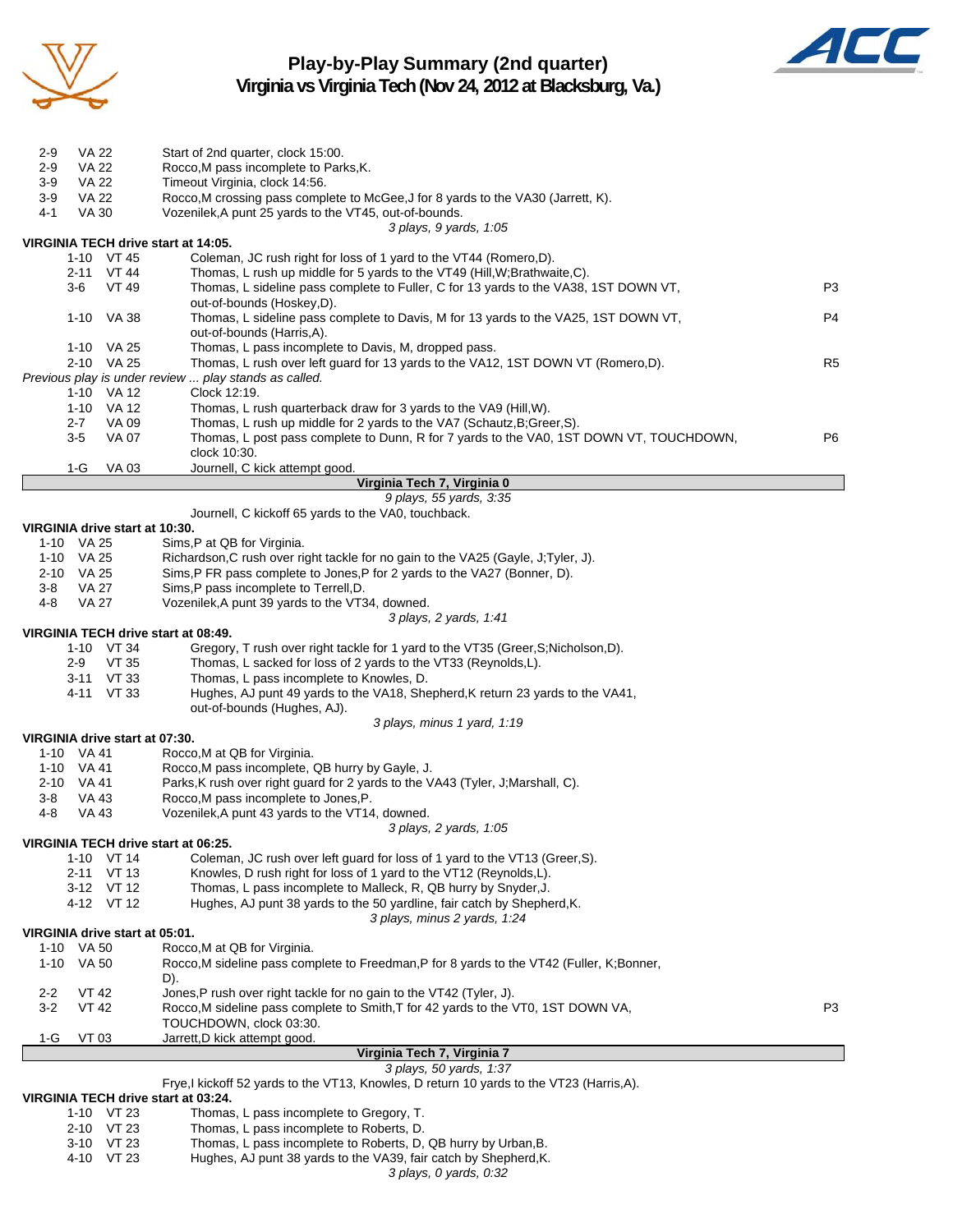

# *Play-by-Play Summary (2nd quarter)*



*Virginia vs Virginia Tech (Nov 24, 2012 at Blacksburg, Va.)*

| VIRGINIA drive start at 02:52. |                                                                                                           |                |
|--------------------------------|-----------------------------------------------------------------------------------------------------------|----------------|
| 1-10 VA 39                     | Rocco, M at QB for Virginia.                                                                              |                |
| 1-10 VA 39                     | Parks, K rush over left guard for 9 yards to the VA48 (Tyler, J;Bonner, D).                               |                |
| VA 48<br>$2 - 1$               | Rocco, M FR pass complete to Parks, K for 4 yards to the VT48, 1ST DOWN VA, out-of-bounds                 | P <sub>4</sub> |
|                                | $(Tyler, J)$ .                                                                                            |                |
| 1-10 VT 48                     | Rocco, M pass incomplete, QB hurry by Gayle, J.                                                           |                |
| 2-10 VT 48                     | Rocco, M pass incomplete to Smith, T, clock 01:33.                                                        |                |
| 3-10 VT 48                     | Rocco, M pass incomplete to Smith, T, QB hurry by Tyler, J, clock 01:29.                                  |                |
| 4-10 VT 48                     | Vozenilek, A punt 48 yards to the VT0, touchback.                                                         |                |
|                                | 5 plays, 13 yards, 1:31                                                                                   |                |
|                                | VIRGINIA TECH drive start at 01:21.                                                                       |                |
| 1-10 VT 20                     | Thomas, L pass incomplete to Coleman, JC, clock 01:18.                                                    |                |
| 2-10 VT 20                     | Coleman, JC rush up middle for 9 yards to the VT29 (Reynolds, L).                                         |                |
| $3 - 1$                        | VT 29<br>Timeout Virginia Tech, clock 01:08.                                                              |                |
| $3 - 1$                        | VT 29<br>Thomas, L rush over right tackle for 4 yards to the VT33, 1ST DOWN VT                            | R7             |
|                                | (Reynolds, L; Phelps, B), clock 01:03.                                                                    |                |
| 1-10 VT 33                     | Thomas, L sideline pass complete to Davis, M for 9 yards to the VT42, out-of-bounds,                      |                |
|                                | clock 00:54.                                                                                              |                |
| $2 - 1$                        | <b>VT 42</b><br>Thomas, L FR pass complete to Scales, M for 3 yards to the VT45, 1ST DOWN VT (Harris, A), | P <sub>8</sub> |
|                                | clock 00:48.                                                                                              |                |
| 1-10 VT 45                     | Thomas, L pass incomplete to Knowles, D, clock 00:35.                                                     |                |
| 2-10 VT 45                     | Thomas, L crossing pass complete to Fuller, C for 4 yards to the VT49 (Reynolds, L).                      |                |
| $3-6$                          | Timeout Virginia Tech, clock 00:27.<br>VT 49                                                              |                |
| $3-6$                          | Thomas, L pass incomplete to Scales, M, clock 00:22.<br>VT 49                                             |                |
| $4-6$                          | Hughes, AJ punt 37 yards to the VA14, out-of-bounds.<br>VT 49                                             |                |
|                                | 8 plays, 29 yards, 1:07                                                                                   |                |
| VIRGINIA drive start at 00:14. |                                                                                                           |                |
| 1-10 VA 14                     | Parks, K rush right for 4 yards to the VA18, out-of-bounds (Tyler, J), clock 00:07.                       |                |
| <b>VA 18</b><br>$2 - 6$        | Parks, K rush over left guard for loss of 1 yard to the VA17 (Gayle, J; Maddy, L).                        |                |
|                                | End of half, clock 00:00.                                                                                 |                |
|                                | 2 plays, $3$ yards, $0:14$                                                                                |                |
|                                | END OF 2nd QUARTER: Virginia Tech 7, Virginia 7                                                           |                |
|                                |                                                                                                           |                |
|                                | <b>1st Downs</b><br><b>Time</b><br><b>Conversions</b>                                                     |                |

**Quarter Summary Score Poss R P X T 3rd 4th Rushing Passing Penalties** Virginia 7 07:03 0 2 0 2 1-5 0-0 6-14 5-12-0-64 0-0 Virginia Tech 7 07:57 2 4 0 6 3-7 0-0 11-32 6-15-0-49 0-0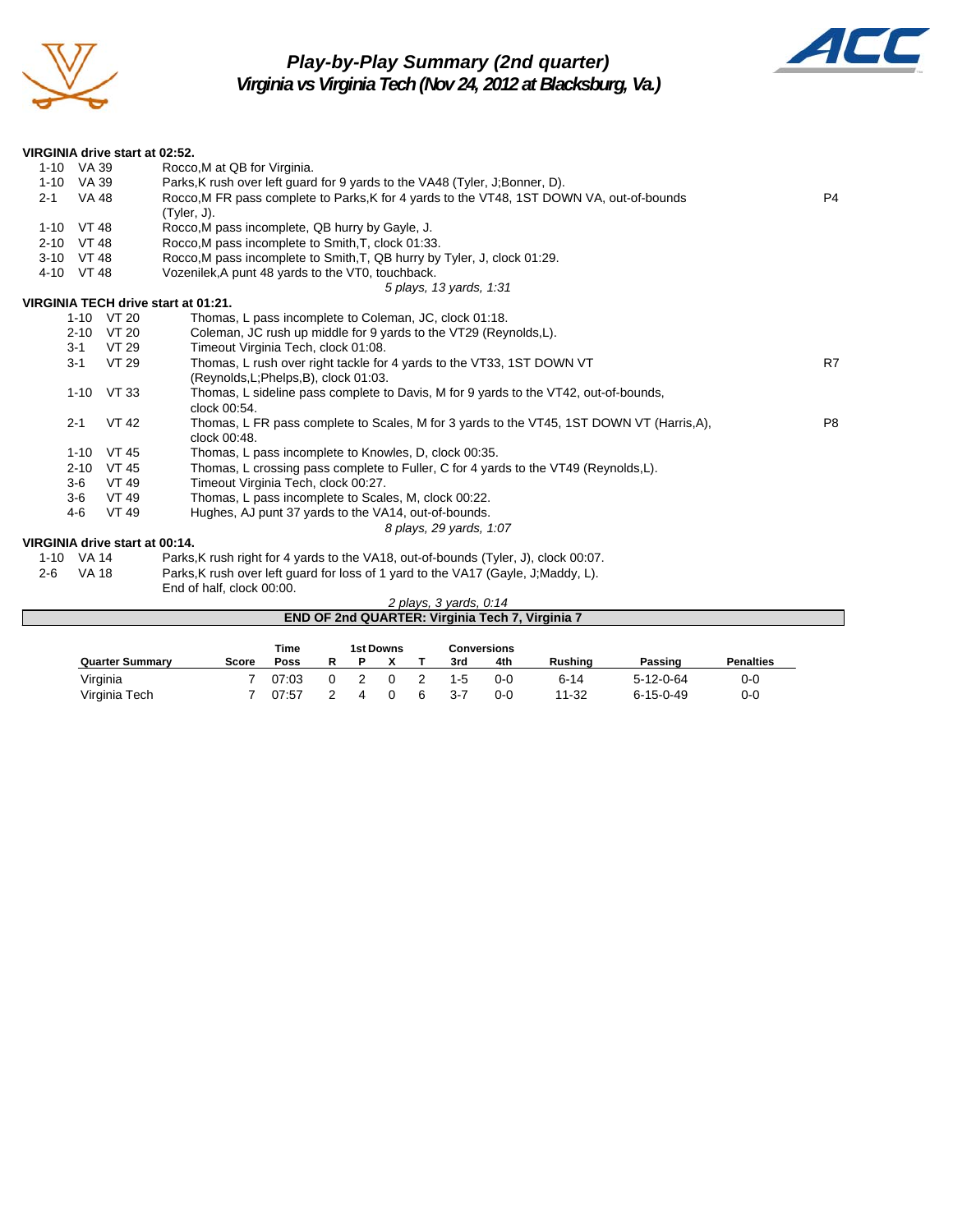

### **Quickie Statistics (2nd quarter only) Virginia vs Virginia Tech (Nov 24, 2012 at Blacksburg, Va.)**



|                                   | VА            | ۷T           |
|-----------------------------------|---------------|--------------|
| Score                             |               |              |
| <b>FIRST DOWNS</b>                | $\mathcal{P}$ | 6            |
| <b>RUSHES-YARDS (NET)</b>         | $6 - 14$      | 11-32        |
| <b>PASSING YDS (NET)</b>          | 64            | 49           |
| Passes Att-Comp-Int               | $12 - 5 - 0$  | $15 - 6 - 0$ |
| <b>TOTAL OFFENSE PLAYS-YARDS</b>  | 18-78         | 26-81        |
| <b>Fumble Returns-Yards</b>       | 0-0           | $0-0$        |
| <b>Punt Returns-Yards</b>         | $1 - 23$      | $0-0$        |
| Kickoff Returns-Yards             | 0-0           | $1 - 10$     |
| <b>Interception Returns-Yards</b> | $0 - 0$       | $0-0$        |
| Punts (Number-Avg)                | 4-38.8        | $4 - 40.5$   |
| Fumbles-Lost                      | $0 - 0$       | $0-0$        |
| Penalties-Yards                   | 0-0           | $0 - 0$      |
| <b>Possession Time</b>            | 07:03         | 07:57        |
| <b>Third-Down Conversions</b>     | 1 of $5$      | 3 of 7       |
| <b>Fourth-Down Conversions</b>    | $0$ of $0$    | $0$ of $0$   |

| Virginia                  |                     |                |                |                              |                |                  | Virginia Tech                                                                 |                |                |                |                     |                |             |
|---------------------------|---------------------|----------------|----------------|------------------------------|----------------|------------------|-------------------------------------------------------------------------------|----------------|----------------|----------------|---------------------|----------------|-------------|
| <b>Rushing</b>            |                     | No. Gain Loss  |                | TD<br>Net                    | Lg             | Avg              | <b>Rushing</b>                                                                |                | No. Gain Loss  |                | TD<br><b>Net</b>    | Lg             | Avg         |
| <b>Kevin Parks</b>        | 4                   | 15             | 1              | 14<br>$\Omega$               | 9              | $\overline{3.5}$ | Logan Thomas                                                                  | 6              | 27             | $\overline{2}$ | 25<br>$\Omega$      | 13             | 4.2         |
| Perry Jones               |                     | 0              | 0              | 0<br>0                       | 0              | 0.0              | J.C. Coleman                                                                  | 3              | 9              | 2              | $\overline{7}$<br>0 | 9              | 2.3         |
| <b>Clifton Richardson</b> | 1                   | $\Omega$       | 0              | $\mathbf{0}$<br>$\mathbf{0}$ | 0              | 0.0              | <b>Tony Gregory</b>                                                           |                | 1              | $\mathbf 0$    | 1<br>0              | 1              | 1.0         |
|                           |                     |                |                |                              |                |                  | Demitri Knowles                                                               |                | $\Omega$       | 1              | $\Omega$<br>$-1$    | $\Omega$       | $-1.0$      |
| <b>Passing</b>            | $C-A-I$             |                | Yds            | TD                           | Long           | <b>Sack</b>      | <b>Passing</b>                                                                | $C-A-I$        |                | Yds            | TD                  | Long           | <b>Sack</b> |
| Michael Rocco             | $4 - 10 - 0$        |                | 62             | 1                            | 42             | 0                | Logan Thomas                                                                  | $6 - 15 - 0$   |                | 49             |                     | 13             |             |
| <b>Phillip Sims</b>       | $1 - 2 - 0$         |                | $\overline{2}$ | $\Omega$                     | $\overline{2}$ | $\Omega$         |                                                                               |                |                |                |                     |                |             |
| Receiving                 | No.                 | Yards          | TD             | Long                         |                |                  | <b>Receiving</b>                                                              | No.            | Yards          | TD             | Long                |                |             |
| <b>Tim Smith</b>          |                     | 42             | 1              | 42                           |                |                  | <b>Marcus Davis</b>                                                           | $\overline{c}$ | 22             | $\Omega$       | 13                  |                |             |
| Paul Freedman             | 1                   | 8              | 0              |                              | 8              |                  | Corey Fuller                                                                  | 2              | 17             | 0              | 13                  |                |             |
| Jake McGee                | 1                   | 8              | 0              |                              | 8              |                  | Randall Dunn                                                                  | 1              | $\overline{7}$ | 1              |                     | $\overline{7}$ |             |
| <b>Kevin Parks</b>        | 1                   | 4              | $\mathbf 0$    |                              | 4              |                  | <b>Martin Scales</b>                                                          | 1              | 3              | 0              |                     | 3              |             |
| <b>Punting</b>            | No.                 | Yds            | Avg            | Long                         | In20           | ΤВ               | <b>Punting</b>                                                                | No.            | Yds            |                | Avg Long            | In20           | TВ          |
| Alec Vozenilek            | 4                   | 155            | 38.8           | 48                           | 1              | $\mathbf{1}$     | A.J. Hughes                                                                   | 4              | 162            | 40.5           | 49                  |                | $\mathbf 0$ |
| <b>Punt Returns</b>       | No.                 | Yards          | TD             | Long                         |                |                  | <b>Punt Returns</b>                                                           | No.            | Yards          | <b>TD</b>      | Long                |                |             |
| Khalek Shepherd           | 1                   | 23             | $\Omega$       | 23                           |                |                  |                                                                               |                |                |                |                     |                |             |
| <b>Kick Returns</b>       | No.                 | Yards          | TD             | Long                         |                |                  | <b>Kick Returns</b>                                                           | No.            | Yards          | TD             | Long                |                |             |
|                           |                     |                |                |                              |                |                  | Demitri Knowles                                                               |                | 10             | $\Omega$       | 10                  |                |             |
| <b>Tackles</b>            | UA-A                | <b>Total</b>   |                | <b>Sacks</b>                 | TFL            |                  | <b>Tackles</b>                                                                | UA-A           | <b>Total</b>   |                | <b>Sacks</b>        | TFL            |             |
| LaRoy Reynolds            | $4 - 1$             | 5              |                | 1.0                          | 2.0            |                  | Jack Tyler                                                                    | $3 - 3$        | 6              |                | 0.0                 | 0.0            |             |
| <b>Anthony Harris</b>     | $3-0$               | 3              |                | 0.0                          | 0.0            |                  | Detrick Bonner                                                                | $1 - 2$        | 3              |                | 0.0                 | 0.0            |             |
| <b>Steve Greer</b>        | $1 - 2$             | 3              |                | 0.0                          | 1.0            |                  | James Gayle                                                                   | $0 - 2$        | 2              |                | 0.0                 | 0.5            |             |
| Daquan Romero             | $2 - 0$             | $\overline{2}$ |                | 0.0                          | 1.0            |                  | Kyshoen Jarrett                                                               | $1 - 0$        | $\mathbf{1}$   |                | 0.0                 | 0.0            |             |
| <b>Time</b><br>Qtr        | <b>Scoring Play</b> |                |                |                              |                |                  |                                                                               |                |                |                |                     | V-H            |             |
| 10:30<br>2nd              |                     |                |                |                              |                |                  | VT - Randall Dunn 7 yd pass from Logan Thomas (Cody Journell kick), 9-55 3:35 |                |                |                |                     | $0 - 7$        |             |
| 03:30                     |                     |                |                |                              |                |                  | VA - Tim Smith 42 yd pass from Michael Rocco (Drew Jarrett kick), 3-50 1:37   |                |                |                |                     | $7 - 7$        |             |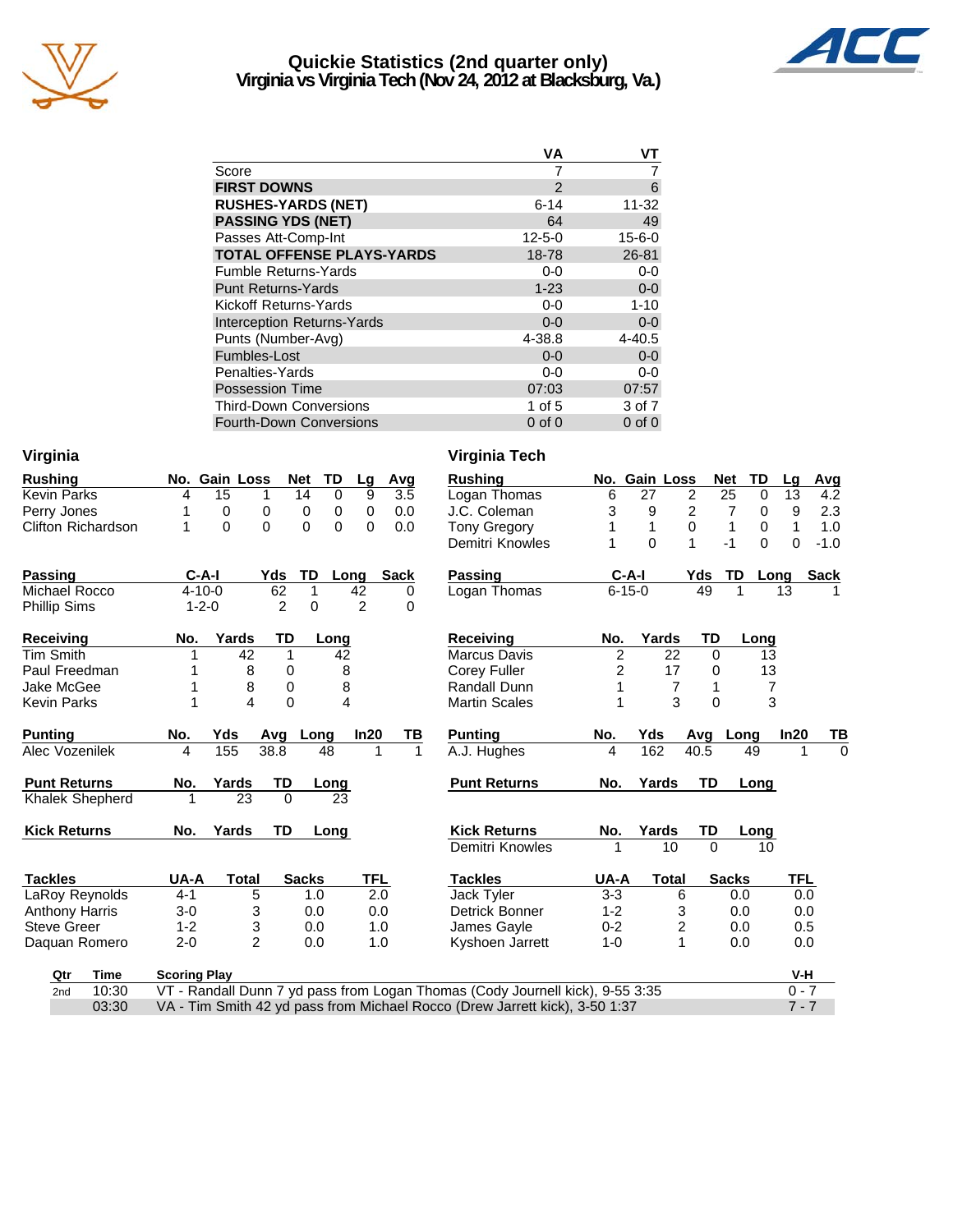

**Play-by-Play Summary (3rd quarter) Virginia vs Virginia Tech (Nov 24, 2012 at Blacksburg, Va.)**



*Second half weather: 29 F, wind chill 15 F, Wind W 20 mph Virginia elects to receive and will defend the North goal.* Start of 3rd quarter, clock 15:00, VT ball on VT35. Journell, C kickoff 45 yards to the VA20, Richardson,C return 13 yards to the VA33 (Gouveia-Winslow;Edwards, T). **VIRGINIA drive start at 14:51.** *Sims at QB for Virginia.* 1-10 VA 33 Sims,P at QB for Virginia. 1-10 VA 33 Sims,P pass incomplete to Jennings,D, dropped pass. 2-10 VA 33 Jones,P rush up middle for 9 yards to the VA42. 3-1 VA 42 Sims,P pass incomplete to Gooch,M (Bonner, D). 4-1 VA 42 Timeout Virginia Tech, clock 13:58. 4-1 VA 42 Vozenilek,A punt 57 yards to the VT1, downed. *3 plays, 9 yards, 1:04* **VIRGINIA TECH drive start at 13:47.** 1-10 VT 01 Thomas, L sideline pass complete to Knowles, D for 12 yards to the VT13, 1ST DOWN VT P9 (Phelps,B). 1-10 VT 13 Scales, M rush over right end for 6 yards to the VT19 (Romero,D). 2-4 VT 19 Thomas, L rush up middle for 5 yards to the VT24, 1ST DOWN VT (Urban, B; Reynolds, L) R10 (Greer,S). 1-10 VT 24 Scales, M rush over right end for 5 yards to the VT29 (Reynolds,L;Snyder,J). 2-5 VT 29 Scales, M rush over right tackle for 5 yards to the VT34, 1ST DOWN VT (Greer,S).<br>1-10 VT 34 Thomas, L pass incomplete to Knowles, D (Canady,M). 1-10 VT 34 Thomas, L pass incomplete to Knowles, D (Canady, M).<br>2-10 VT 34 Thomas, L rush up middle for no gain to the VT34 (Hard Thomas, L rush up middle for no gain to the VT34 (Harold, E; Urban, B). *David Wang injured on the play for Virginia Tech.* 3-10 VT 34 Clock 11:16. 3-10 VT 34 Thomas, L sacked for loss of 18 yards to the VT16 (Snyder,J;Harold,E), fumble by Thomas, L recovered by VA Urban,B at VT16, Urban,B for 16 yards to the VT0, TOUCHDOWN, clock 10:55. *Previous play is under review ... play stands as called. 8 plays, 15 yards, 2:52* 1-G VT 03 Jarrett,D kick attempt good. **Virginia 14, Virginia Tech 7** Frye,I kickoff 65 yards to the VT0, touchback. **VIRGINIA TECH drive start at 10:55.** 1-10 VT 25 Thomas, L rush over left tackle for 1 yard to the VT26 (Greer,S). 2-9 VT 26 Thomas, L pass incomplete to Gregory, T. 3-9 VT 26 Thomas, L pass incomplete to Knowles, D. 4-9 VT 26 Hughes, AJ punt 30 yards to the VA44, downed. *3 plays, 1 yard, 0:46* **VIRGINIA drive start at 10:09.** 1-10 VA 44 Rocco,M at QB for Virginia. 1-10 VA 44 Parks,K rush up middle for 3 yards to the VA47 (Taylor, B). 2-7 VA 47 Rocco,M slant pass complete to Smith, T for 30 yards to the VT23, 1ST DOWN VA (Jarrett, K). 1-10 VT 23 Jones,P rush up middle for loss of 2 yards to the VT25. 2-12 VT 25 Rocco,M sideline pass complete to Smith,T for 4 yards to the VT21, out-of-bounds (Exum, A). 3-8 VT 21 Rocco,M pass incomplete to Jones,P. 4-8 VT 21 [FG], Hodges,J rush over right guard for 6 yards to the VT15 (Williams, C). *6 plays, 41 yards, 2:28* **VIRGINIA TECH drive start at 07:41.** *Previous play was a 38 Yard Field Goal fake w/holder rushing on snap.* 1-10 VT 15 Thomas, L middle pass complete to Knowles, D for 8 yards to the VT23 (Greer,S). 2-2 VT 23 Coleman, JC rush over right guard for loss of 3 yards to the VT20 (Brathwaite,C). 3-5 VT 20 Thomas, L rush up middle for 8 yards to the VT28, 1ST DOWN VT (Greer, S). R12 1-10 VT 28 Coleman, JC rush right for 19 yards to the VT47, 1ST DOWN VT (Phelps, B). R13 1-10 VT 47 Coleman, JC rush over left guard for 1 yard to the VT48 (Brathwaite,C). 2-9 VT 48 Thomas, L rush right for 3 yards to the VA49 (Greer,S). *Chris Brathwaite injured on the play for Virginia.* 3-6 VA 49 Clock 05:00. 3-6 VA 49 Thomas, L middle pass complete to Malleck, R for 5 yards to the VA44. 4-1 VA 44 Thomas, L rush up middle for 2 yards to the VA42, 1ST DOWN VT (Reynolds,L;Urban,B). R14 1-10 VA 42 Scales, M rush over right end for 6 yards to the VA36 (Greer,S;Nicholson,D). *Brandon Phelps injured on the play for Virginia.* 2-4 VA 36 Clock 03:34. 2-4 VA 36 Thomas, L pass incomplete to Phillips, J, QB hurry by Romero,D. 3-4 VA 36 Thomas, L sideline pass complete to Roberts, D for 6 yards to the VA30, 1ST DOWN VT P15 (Canady,M). 1-10 VA 30 Thomas, L sideline pass complete to Knowles, D for 6 yards to the VA24, out-of-bounds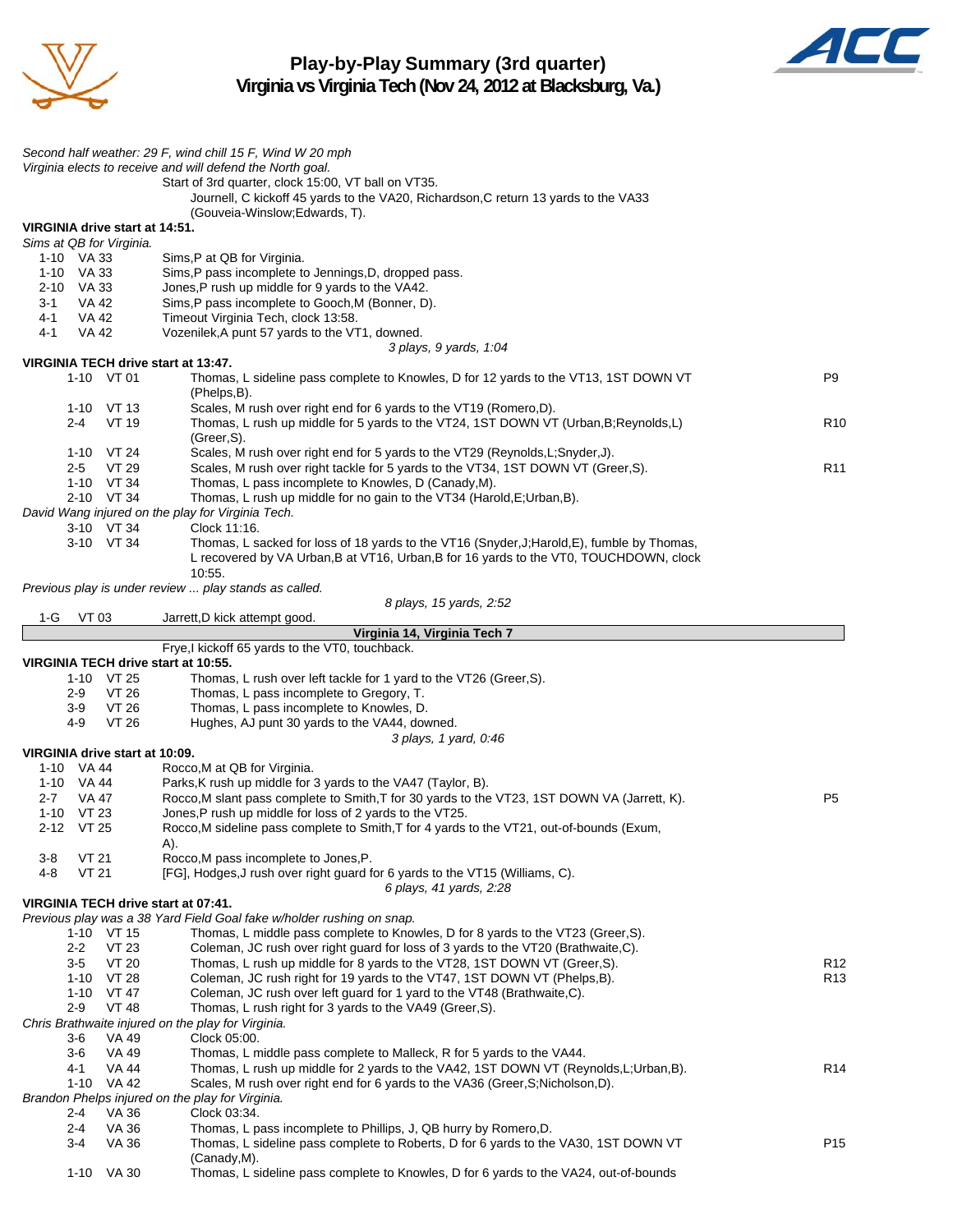

## **Play-by-Play Summary (3rd quarter)**



**Virginia vs Virginia Tech (Nov 24, 2012 at Blacksburg, Va.)**

|                                |            | (Canady, M), clock 02:43.                                                                |                 |
|--------------------------------|------------|------------------------------------------------------------------------------------------|-----------------|
| $2 - 4$                        | VA 24      | Thomas, L rush up middle for 12 yards to the VA12, 1ST DOWN VT (Walker, R), clock 02:30. | R <sub>16</sub> |
|                                | 1-10 VA 12 | Thomas, L rush over right tackle for 4 yards to the VA8 (Walker, R).                     |                 |
|                                |            | Brent Urban injured on the play for Virginia.                                            |                 |
| $2 - 6$                        | VA 08      | Clock 01:45.                                                                             |                 |
| $2 - 6$                        | VA 08      | Timeout Virginia Tech, clock 01:29.                                                      |                 |
| $2 - 6$                        | VA 08      | PENALTY VA substitution infraction 4 yards to the VA4.                                   |                 |
| $2 - 2$                        | VA 04      | Thomas, L rush over left tackle for 4 yards to the VA0, 1ST DOWN VT, TOUCHDOWN, clock    | R <sub>17</sub> |
|                                |            | 01:25.                                                                                   |                 |
| 1-G                            | VA 03      | Journell, C kick attempt good.                                                           |                 |
|                                |            | Virginia Tech 14, Virginia 14                                                            |                 |
|                                |            | 15 plays, 85 yards, 6:21                                                                 |                 |
|                                |            | Journell, C kickoff 50 yards to the VA15, Shepherd, K return 15 yards to the VA30 (Frye, |                 |
|                                |            | D).                                                                                      |                 |
| VIRGINIA drive start at 01:20. |            |                                                                                          |                 |
| 1-10 VA 30                     |            | Rocco, M at QB for Virginia.                                                             |                 |
| $1 - 10$                       | VA 30      | Rocco, M sideline pass complete to Jennings, D for 9 yards to the VA39, out-of-bounds    |                 |
|                                |            | $(Exum, A)$ .                                                                            |                 |
| $2 - 1$                        | VA 39      | Jones, P rush over right guard for 5 yards to the VA44, 1ST DOWN VA (Bonner, D).         | R6              |
| $1 - 10$                       | VA 44      | Jones, P rush over left tackle for loss of 1 yard to the VA43 (Tweedy, A).               |                 |
|                                |            | <b>END OF 3rd QUARTER: Virginia Tech 14, Virginia 14</b>                                 |                 |
|                                |            |                                                                                          |                 |
|                                |            | <b>1st Downs</b><br><b>Time</b><br><b>Conversions</b>                                    |                 |

|                        |       | пше   |  | ISL DUWIIS |                |         | <b>CUIVERSIONS</b> |          |                  |                  |
|------------------------|-------|-------|--|------------|----------------|---------|--------------------|----------|------------------|------------------|
| <b>Quarter Summary</b> | Score | Poss  |  |            |                | 3rd     | 4th                | Rushina  | Passing          | <b>Penalties</b> |
| Virginia               |       | 04:52 |  | $\Omega$   | $\overline{2}$ | $0 - 2$ | በ-1                | $6 - 20$ | $3 - 6 - 0 - 43$ | 1-4              |
| Virginia Tech          |       | 09:59 |  | $\Omega$   | - 9            | $2 - 5$ | 1-1                | 17-60    | $5 - 9 - 0 - 37$ | 0-0              |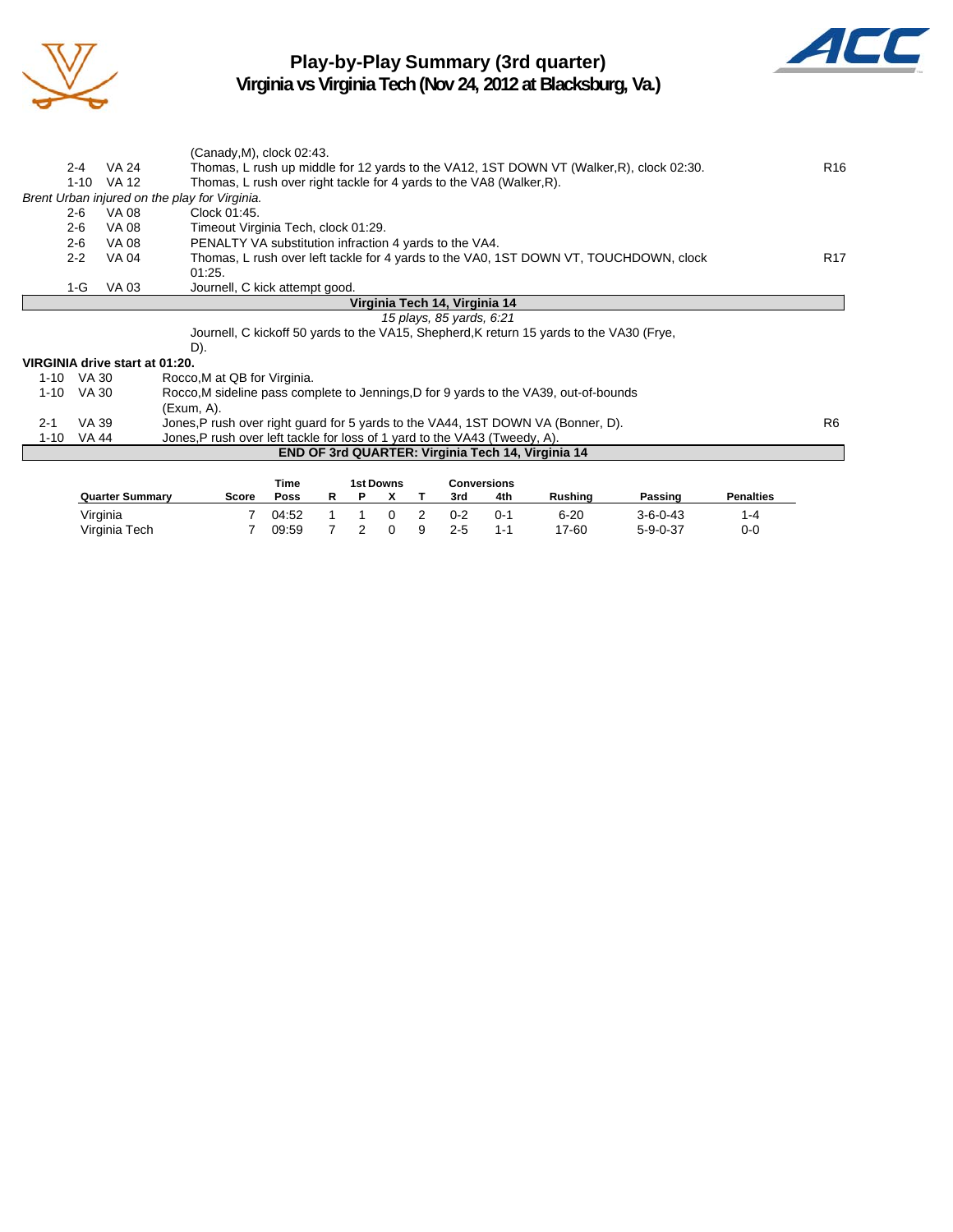

## **Quickie Statistics (3rd quarter only) Virginia vs Virginia Tech (Nov 24, 2012 at Blacksburg, Va.)**



| ٧A            | VТ          |
|---------------|-------------|
|               |             |
| $\mathcal{P}$ | 9           |
| $6 - 20$      | 17-60       |
| 43            | 37          |
| $6 - 3 - 0$   | $9 - 5 - 0$ |
| 12-63         | 26-97       |
| $1 - 16$      | $0-0$       |
| $0 - 0$       | $0-0$       |
| $2 - 28$      | $0-0$       |
| $0 - 0$       | $0-0$       |
| $1 - 57.0$    | $1 - 30.0$  |
| $0 - 0$       | $1 - 1$     |
| 1-4           | $0-0$       |
| 04:52         | 09:59       |
| $0$ of $2$    | 2 of 5      |
| $0$ of 1      | 1 of 1      |
|               |             |

| Virginia                  |                                                                               | Virginia Tech              |                |                             |                            |
|---------------------------|-------------------------------------------------------------------------------|----------------------------|----------------|-----------------------------|----------------------------|
| <b>Rushing</b>            | <b>Gain Loss</b><br>TD<br><b>Net</b><br>Avg<br>No.<br>Lg                      | <b>Rushing</b>             | No. Gain Loss  | <b>Net</b><br>TD            | Avg<br>Lg                  |
| Perry Jones               | 9<br>3<br>11<br>$\mathbf 0$<br>2.8<br>4<br>14                                 | <b>Martin Scales</b><br>4  | 22<br>$\Omega$ | 22<br>$\Omega$              | 6<br>5.5                   |
| Jacob Hodges              | 6<br>6<br>6<br>0<br>0<br>6.0<br>1                                             | Logan Thomas<br>10         | 39<br>18       | 21<br>1                     | 12<br>2.1                  |
| <b>Kevin Parks</b>        | 3<br>$\Omega$<br>3<br>0<br>3<br>3.0<br>1                                      | 3<br>J.C. Coleman          | 20<br>3        | 17<br>$\Omega$              | 19<br>5.7                  |
| <b>Passing</b>            | $C-A-I$<br>TD<br><b>Sack</b><br>Yds<br>Long                                   | <b>Passing</b>             | $C-A-I$<br>Yds | TD                          | <b>Sack</b><br>Long        |
| Michael Rocco             | $\overline{43}$<br>$\mathbf 0$<br>$3 - 4 - 0$<br>30<br>0                      | Logan Thomas               | $5 - 9 - 0$    | $\overline{37}$<br>$\Omega$ | 12                         |
| <b>Phillip Sims</b>       | $0 - 2 - 0$<br>$\Omega$<br>$\Omega$<br>$\Omega$<br>$\Omega$                   |                            |                |                             |                            |
| Receiving                 | Yards<br>TD<br>No.<br>Long                                                    | <b>Receiving</b><br>No.    | Yards          | <b>TD</b><br>Long           |                            |
| <b>Tim Smith</b>          | 2<br>$\mathbf 0$<br>34<br>30                                                  | Demitri Knowles<br>3       | 26             | $\mathbf 0$<br>12           |                            |
| Darius Jennings           | 1<br>9<br>9<br>0                                                              | <b>Dyrell Roberts</b>      | 6              | 0                           | 6                          |
|                           |                                                                               | <b>Ryan Malleck</b>        | 5              | 0                           | 5                          |
| <b>Punting</b>            | Yds<br>In20<br>ΤВ<br>No.<br>Long<br>Avg                                       | <b>Punting</b><br>No.      | Yds<br>Avg     | Long                        | In20<br>TВ                 |
| Alec Vozenilek            | 57<br>$\overline{57.0}$<br>57<br>1<br>$\Omega$                                | A.J. Hughes<br>1           | 30<br>30.0     | $\overline{30}$             | $\mathbf 0$<br>$\mathbf 0$ |
| <b>Punt Returns</b>       | TD<br>No.<br>Yards<br>Long                                                    | <b>Punt Returns</b><br>No. | Yards          | <b>TD</b><br>Long           |                            |
| <b>Kick Returns</b>       | Yards<br>TD<br>No.<br>Long                                                    | <b>Kick Returns</b><br>No. | Yards          | <b>TD</b><br>Long           |                            |
| <b>Clifton Richardson</b> | 13<br>0<br>13<br>1                                                            |                            |                |                             |                            |
| Khalek Shepherd           | 15<br>15<br>0<br>1                                                            |                            |                |                             |                            |
| <b>Tackles</b>            | UA-A<br><b>TFL</b><br><b>Total</b><br><b>Sacks</b>                            | UA-A<br><b>Tackles</b>     | <b>Total</b>   | <b>Sacks</b>                | <b>TFL</b>                 |
| <b>Steve Greer</b>        | $\overline{7}$<br>0.0<br>$6 - 1$<br>0.0                                       | Antone Exum<br>$2 - 0$     | 2              | 0.0                         | 0.0                        |
| LaRoy Reynolds            | $0 - 3$<br>3<br>0.0<br>0.0                                                    | Chase Williams<br>$1 - 0$  | 1              | 0.0                         | 0.0                        |
| <b>Brent Urban</b>        | 3<br>$0 - 3$<br>0.0<br>0.0                                                    | Alonzo Tweedy<br>$1 - 0$   | 1              | 0.0                         | 1.0                        |
| <b>Chris Brathwaite</b>   | $\overline{2}$<br>$2 - 0$<br>0.0<br>1.0                                       | Kyshoen Jarrett<br>$1 - 0$ | 1              | 0.0                         | 0.0                        |
| Qtr<br>Time               | <b>Scoring Play</b>                                                           |                            |                |                             | V-H                        |
| 10:30<br>2nd              | VT - Randall Dunn 7 yd pass from Logan Thomas (Cody Journell kick), 9-55 3:35 |                            |                |                             | $0 - 7$                    |
| 03:30                     | VA - Tim Smith 42 yd pass from Michael Rocco (Drew Jarrett kick), 3-50 1:37   |                            |                |                             | $7 - 7$                    |
| 10:55<br>3rd              | VA - Brent Urban 16 yd fumble recovery (Drew Jarrett kick)                    |                            |                |                             | $7 - 0$                    |
| 01:25                     | VT - Logan Thomas 4 yd run (Cody Journell kick), 15-85 6:21                   |                            |                |                             | $7 - 7$                    |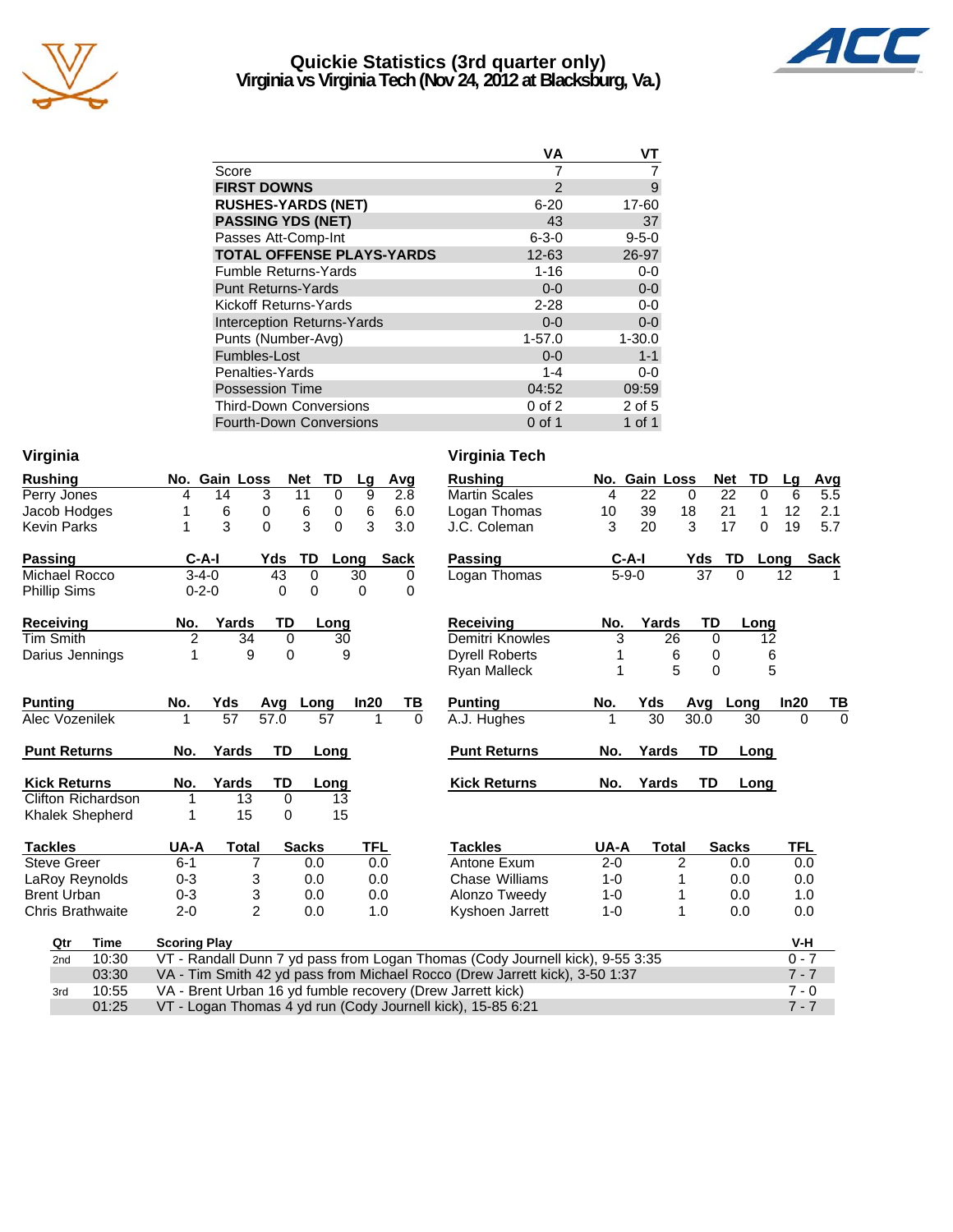

## **Play-by-Play Summary (4th quarter) Virginia vs Virginia Tech (Nov 24, 2012 at Blacksburg, Va.)**



| 2-11 VA 43                     |         |                                | Start of 4th quarter, clock 15:00.                                                                                                                            |                 |
|--------------------------------|---------|--------------------------------|---------------------------------------------------------------------------------------------------------------------------------------------------------------|-----------------|
| 2-11 VA 43<br>3-19 VA 35       |         |                                | Rocco, M sacked for loss of 8 yards to the VA35 (Hopkins, D;Collins, JR).<br>Rocco, M screen pass complete to Terrell, D for no gain to the VA35 (Bonner, D). |                 |
| 4-19 VA 35                     |         |                                | Vozenilek, A punt 41 yards to the VT24, downed.                                                                                                               |                 |
|                                |         |                                | 5 plays, 5 yards, 2:48                                                                                                                                        |                 |
|                                |         |                                | VIRGINIA TECH drive start at 13:32.                                                                                                                           |                 |
|                                |         | 1-10 VT 24                     | Thomas, L pass incomplete to Davis, M (Nicholson, D).                                                                                                         |                 |
|                                |         | 2-10 VT 24                     | Thomas, L sideline pass complete to Knowles, D for 7 yards to the VT31, out-of-bounds                                                                         |                 |
|                                | $3 - 3$ | <b>VT 31</b>                   | (Canady, M).<br>Thomas, L rush over left tackle for 5 yards to the VT36, 1ST DOWN VT (Harris,A).                                                              | R <sub>18</sub> |
|                                |         | 1-10 VT 36                     | Coleman, JC rush over left end for 9 yards to the VT45 (Walker, R).                                                                                           |                 |
|                                | $2 - 1$ | <b>VT 45</b>                   | Thomas, L rush quarterback sneak for 1 yard to the VT46, 1ST DOWN VT (Dean,D).                                                                                | R <sub>19</sub> |
|                                |         | 1-10 VT 46                     | Thomas, L rush up middle for 7 yards to the VA47 (Romero, D; Schautz, B).                                                                                     |                 |
|                                | 2-3     | VA 47                          | Coleman, JC rush over right end for 2 yards to the VA45 (Reynolds, L; Snyder, J).                                                                             |                 |
|                                | $3 - 1$ | VA 45                          | Thomas, L rush quarterback sneak for 2 yards to the VA43, 1ST DOWN VT (Greer, S; Schautz, B).                                                                 | R <sub>20</sub> |
|                                | $2 - 5$ | 1-10 VA 43<br>VA 38            | Thomas, L FR pass complete to Scales, M for 5 yards to the VA38 (Canady, M).<br>Scales, M rush over right guard for 3 yards to the VA35 (Romero,D).           |                 |
|                                | $3-2$   | VA 35                          | Thomas, L rush up middle for no gain to the VA35 (Romero, D; Reynolds, L).                                                                                    |                 |
|                                | 4-2     | VA 35                          | Thomas, L rush up middle for 1 yard to the VA34 (Renfrow, J).                                                                                                 |                 |
|                                |         |                                | 12 plays, 42 yards, 4:57                                                                                                                                      |                 |
| VIRGINIA drive start at 08:35. |         |                                |                                                                                                                                                               |                 |
| 1-10 VA 34                     |         |                                | PENALTY VA false start (Moses, M) 5 yards to the VA29.                                                                                                        |                 |
| 1-15 VA 29<br>2-15 VA 29       |         |                                | Rocco.M pass incomplete to Freedman, P (Jarrett, K).<br>Rocco, M sideline pass complete to Richardson, C for 20 yards to the VA49, 1ST DOWN VA,               | P7              |
|                                |         |                                | out-of-bounds (Jarrett, K).                                                                                                                                   |                 |
| 1-10 VA 49                     |         |                                | Richardson, C rush over right guard for 1 yard to the 50 yardline (Hopkins, D;Tyler, J).                                                                      |                 |
| $2-9$                          | VA 50   |                                | Rocco, M pass incomplete to Jennings, D.                                                                                                                      |                 |
| $3-9$                          | VA 50   |                                | Rocco, M sacked for loss of 8 yards to the VA42 (Taylor, B).                                                                                                  |                 |
| 4-17 VA 42                     |         |                                | Vozenilek, A punt 25 yards to the VT33, out-of-bounds.                                                                                                        |                 |
|                                |         |                                | 5 plays, 8 yards, 1:54<br>VIRGINIA TECH drive start at 06:41.                                                                                                 |                 |
|                                |         | 1-10 VT 33                     | Thomas, L screen pass complete to Roberts, D for 5 yards to the VT38, out-of-bounds                                                                           |                 |
|                                |         |                                | (Nicholson, D; Walker, R).                                                                                                                                    |                 |
|                                | $2 - 5$ | VT 38                          | Thomas, L rush over right guard for 21 yards to the VA41, 1ST DOWN VT (Walker, R; Greer, S).                                                                  | R <sub>21</sub> |
|                                |         | 1-10 VA 41                     | Thomas, L rush up middle for 2 yards to the VA39 (Hill, W; Greer, S).                                                                                         |                 |
|                                | $2 - 8$ | VA 39                          | Thomas, L slant pass complete to Fuller, C for 9 yards to the VA30, 1ST DOWN VT                                                                               | P22             |
|                                | 1-10    | VA 30                          | (Reynolds,L).<br>Coleman, JC rush right for loss of 5 yards to the VA35 (Reynolds,L).                                                                         |                 |
|                                |         | 2-15 VA 35                     | Thomas, L sideline pass complete to Davis, M for 11 yards to the VA24, out-of-bounds                                                                          |                 |
|                                |         |                                | (Hoskey,D).                                                                                                                                                   |                 |
|                                | 3-4     | VA 24                          | Thomas, L pass incomplete to Fuller, C.                                                                                                                       |                 |
|                                | 4-4     | <b>VA 24</b>                   | Timeout Virginia, clock 03:43.                                                                                                                                |                 |
|                                | 4-4     | <b>VA 24</b>                   | Journell, C field goal attempt from 42 MISSED - wide left, spot at VA24, clock 03:38.                                                                         |                 |
|                                |         | VIRGINIA drive start at 03:38. | 8 plays, 43 yards, 3:03                                                                                                                                       |                 |
|                                |         | 1-10 VA 24                     | Rocco, M pass incomplete to Jennings, D.                                                                                                                      |                 |
| 2-10 VA 24                     |         |                                | Rocco, M pass incomplete to Smith, T.                                                                                                                         |                 |
| 3-10 VA 24                     |         |                                | Rocco, M pass intercepted by Exum, A at the VA36, Exum, A return 12 yards to the VA24.                                                                        |                 |
|                                |         |                                | 3 plays, 0 yards, 0:17<br>VIRGINIA TECH drive start at 03:21.                                                                                                 |                 |
|                                |         | 1-10 VA 24                     | Coleman, JC rush left for 5 yards to the VA19 (Harris, A).                                                                                                    |                 |
|                                | $2 - 5$ | VA 19                          | Coleman, JC rush right for 3 yards to the VA16 (Harris, A; Reynolds, L).                                                                                      |                 |
|                                | 3-2     | VA 16                          | Scales, M rush over right end for 3 yards to the VA13, 1ST DOWN VT (Walker, R), clock                                                                         | R23             |
|                                |         |                                | 02:06.                                                                                                                                                        |                 |
|                                |         | 1-10 VA 13                     | Scales, M rush over left guard for 1 yard to the VA12 (Snyder, J; Greer, S).                                                                                  |                 |
|                                | $2-9$   | <b>VA 12</b>                   | Scales, M rush over left guard for 2 yards to the VA10 (Walker, R; Greer, S).<br>Chris Brathwaite injured on the play for Virginia.                           |                 |
|                                | 3-7     | VA 10                          | Clock 00:50.                                                                                                                                                  |                 |
|                                | 3-7     | VA 10                          | Thomas, L rush over right tackle for loss of 2 yards to the VA12.                                                                                             |                 |
|                                | 4-9     | <b>VA 12</b>                   | Timeout Virginia Tech, clock 00:04.                                                                                                                           |                 |
|                                | 4-9     | <b>VA 12</b>                   | Timeout Virginia, clock 00:04.                                                                                                                                |                 |
|                                | 4-9     | VA 12<br><b>VA 12</b>          | Timeout Virginia, clock 00:04.                                                                                                                                |                 |
|                                | 4-9     |                                | Journell, C field goal attempt from 29 GOOD, clock 00:00.<br>Virginia Tech 17, Virginia 14                                                                    |                 |
|                                |         |                                | End of game, clock 00:00.                                                                                                                                     |                 |
|                                |         |                                | 7 plays, 12 yards, 3:21                                                                                                                                       |                 |

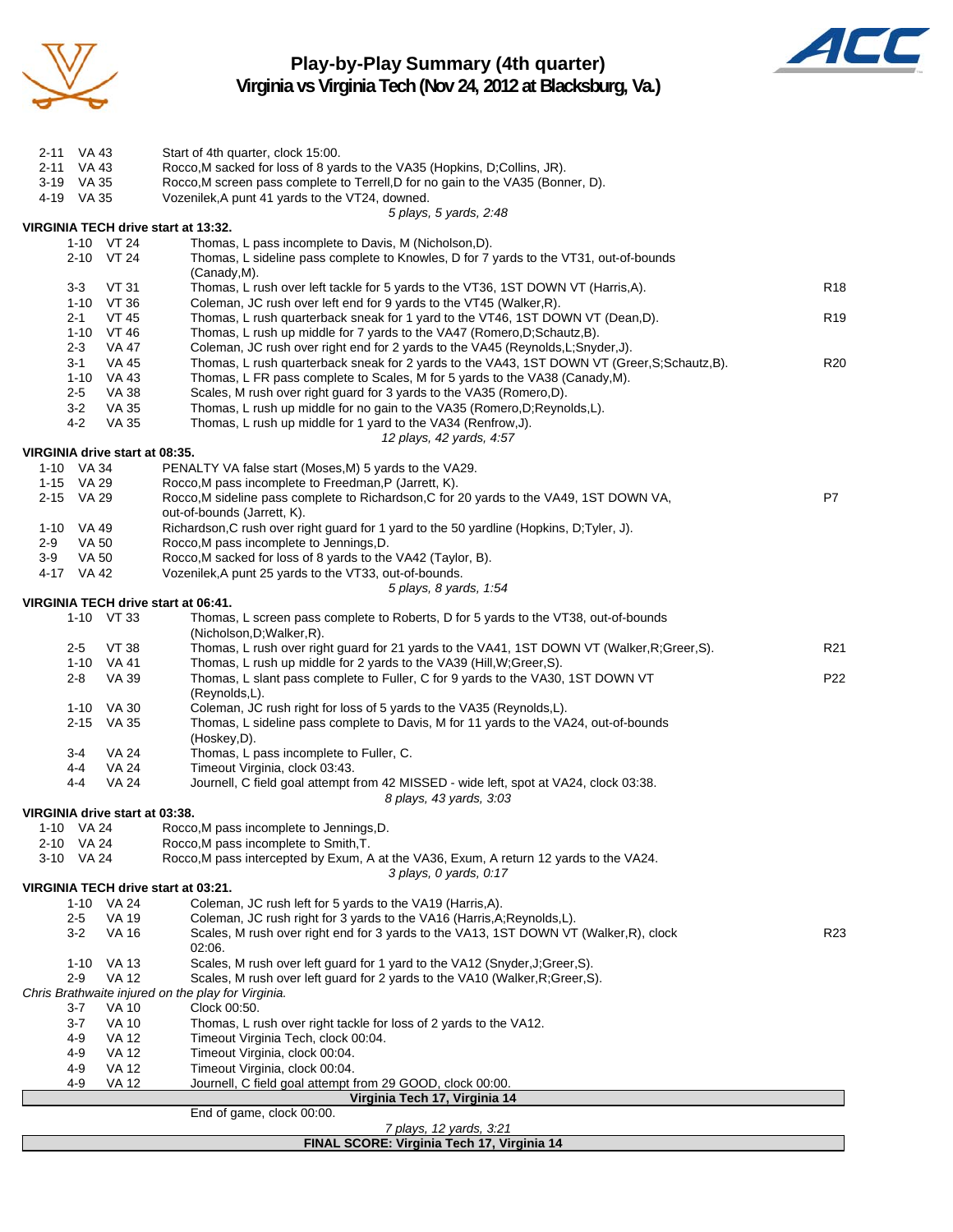

**Play-by-Play Summary (4th quarter) Virginia vs Virginia Tech (Nov 24, 2012 at Blacksburg, Va.)**



|                        |       | Time  | <b>1st Downs</b> |  | <b>Conversions</b> |         |                |                  |                  |
|------------------------|-------|-------|------------------|--|--------------------|---------|----------------|------------------|------------------|
| <b>Quarter Summary</b> | Score | Poss  |                  |  | 3rd                | 4th     | <b>Rushing</b> | Passing          | <b>Penalties</b> |
| Virginia               |       | 03:39 |                  |  | $0 - 3$            | $0 - 0$ | $3-(-15)$      | $2 - 7 - 1 - 20$ | $1-5$            |
| Virginia Tech          |       | 11:21 |                  |  | 3-6                | 0-1     | 18-60          | $5 - 7 - 0 - 37$ | 0-0              |